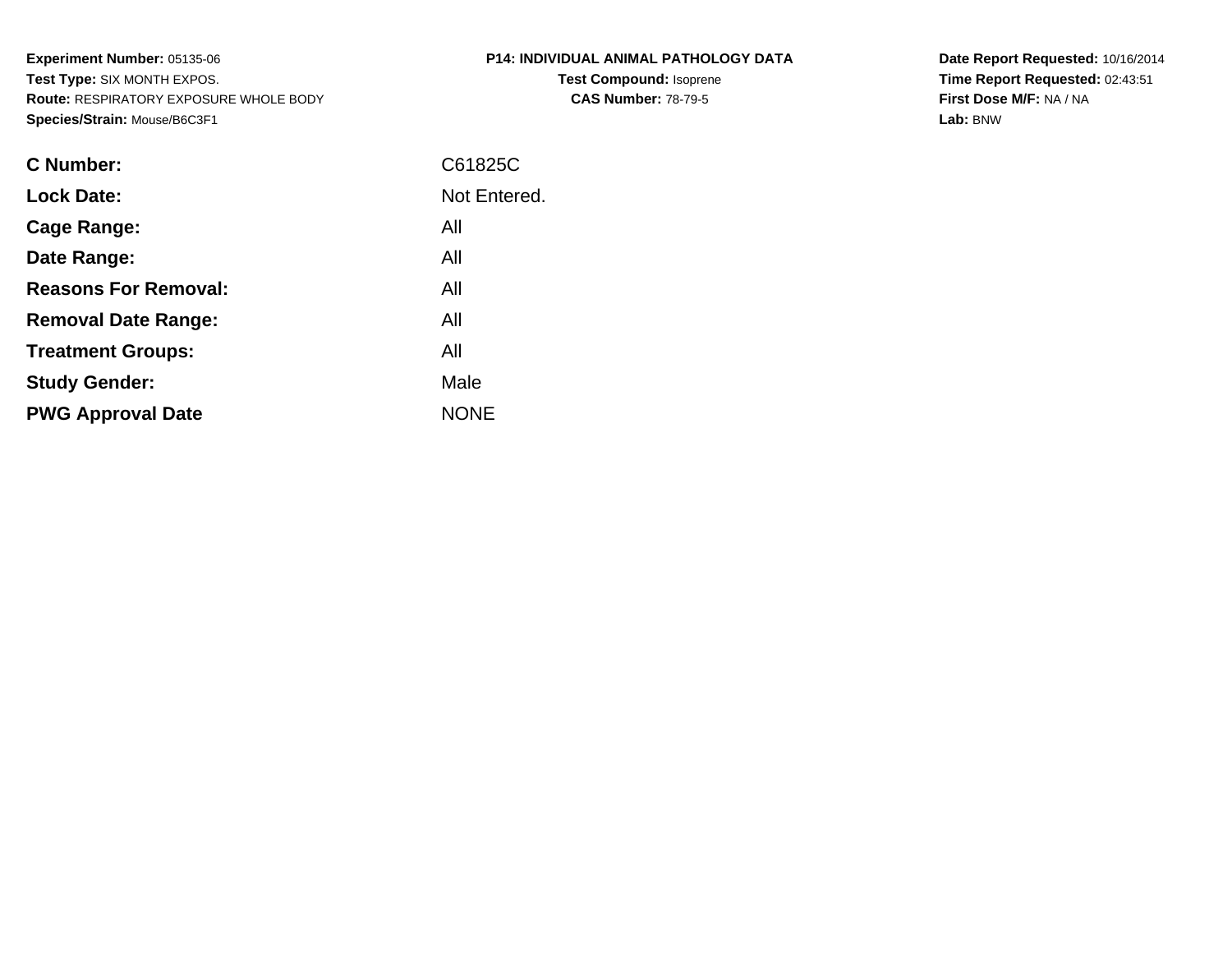**Experiment Number:** 05135-06**Test Type:** SIX MONTH EXPOS.**Route:** RESPIRATORY EXPOSURE WHOLE BODY**Species/Strain:** Mouse/B6C3F1**P14: INDIVIDUAL ANIMAL PATHOLOGY DATATest Compound:** Isoprene**CAS Number:** 78-79-5**Date Report Requested:** 10/16/2014**Time Report Requested:** 02:43:51**First Dose M/F:** NA / NA**Lab:** BNW**ANIMAL ID:** 11**TRT#:** 1 **SEX:** Male **DAY ON TEST:** 373 **DOSE:** CONTROL**DISP:** Terminal Sacrifice **HISTO:** 19541 **ORGAN AND ACCOUNTABLE SITE STATUSNORMAL**\* Adrenal Cortex \* Adrenal Cortex \* \* Adrenal Medulla \* \* Adrenal Medulla \* \* Blood Vessel \* \* Brood Vessel \* \* Bone \* Esophagus \* Bone Marrow \* Brain \* Epididymis \* Esophagus \* Eye \* \* Gallbladder \* \* Gallbladder \* \* \* \* Harderian Gland \* \* Heart \* Heart \* Heart \* Heart \* Heart \* Heart \* Intestine Large, Cecum \* Intestine Large, Colon \* Intestine Large, Rectum \* Intestine Small, Duodenum\* Intestine Small, Ileum \* Thestine Small, Jejunum \* 1998 \* Islets, Pancreatic \* The manus \* Larynx \* Larynx \* Nose \* Lung \* Lymph Node, Bronchial \* Now the term is the term in the term in the term is the term in the term in the term is the term in the term in the term is the term in the term in the term is the term in the term in the t \* Pharynx \* Pancreas \* Parathyroid Gland \* Parathyroid Gland \* Peripheral Nerve \* Salivary Glands \* Pituitary Gland \* \* Then the state \* Preputial Gland \* Prosection \* Prostate \* \* Salivary Glands \* Salivary Glands \* Salivary Glands \* Salivary Glands \* Salivary Glands \* Salivary Glands \* Salivary Glands \* Salivary Glan \* Seminal Vesicle \* \* Spinal Cord \* Skeletal Muscle \* \* Skin \* \* Skin \* \* Spinal Vesicle \* Spinal Cord \* Spinal Cord \* Spleen \* Stomach, Forestomach \* Stomach \* Stomach, Slandular \* Testes \* Testes \* Trachea \* Thymus \* \* The mode of the total term of the total term of the total term of the total term of the total term of the total term of the total term of the total term of the total term of the total term of the total term of \* Urinary Bladder \* Zymbal's Gland**MISSING** \* Lymph Node, Mandibular \* Lymph Node, Mediastinal \* Mammary Gland**OBSERVATIONS** \* Blood VesselNote: Aorta is normal. \* Kidney Bilateral, Renal Tubule Hyperplasia Minimal \* Liver Vacuolization Cytoplasmic Minimal \* Lym Node Bron Note: Tracheobronchial lymph node is normal. \* Perph Nerve Note: Sciatic nerve is normal,PRIMARY CAUSE OF DEATH-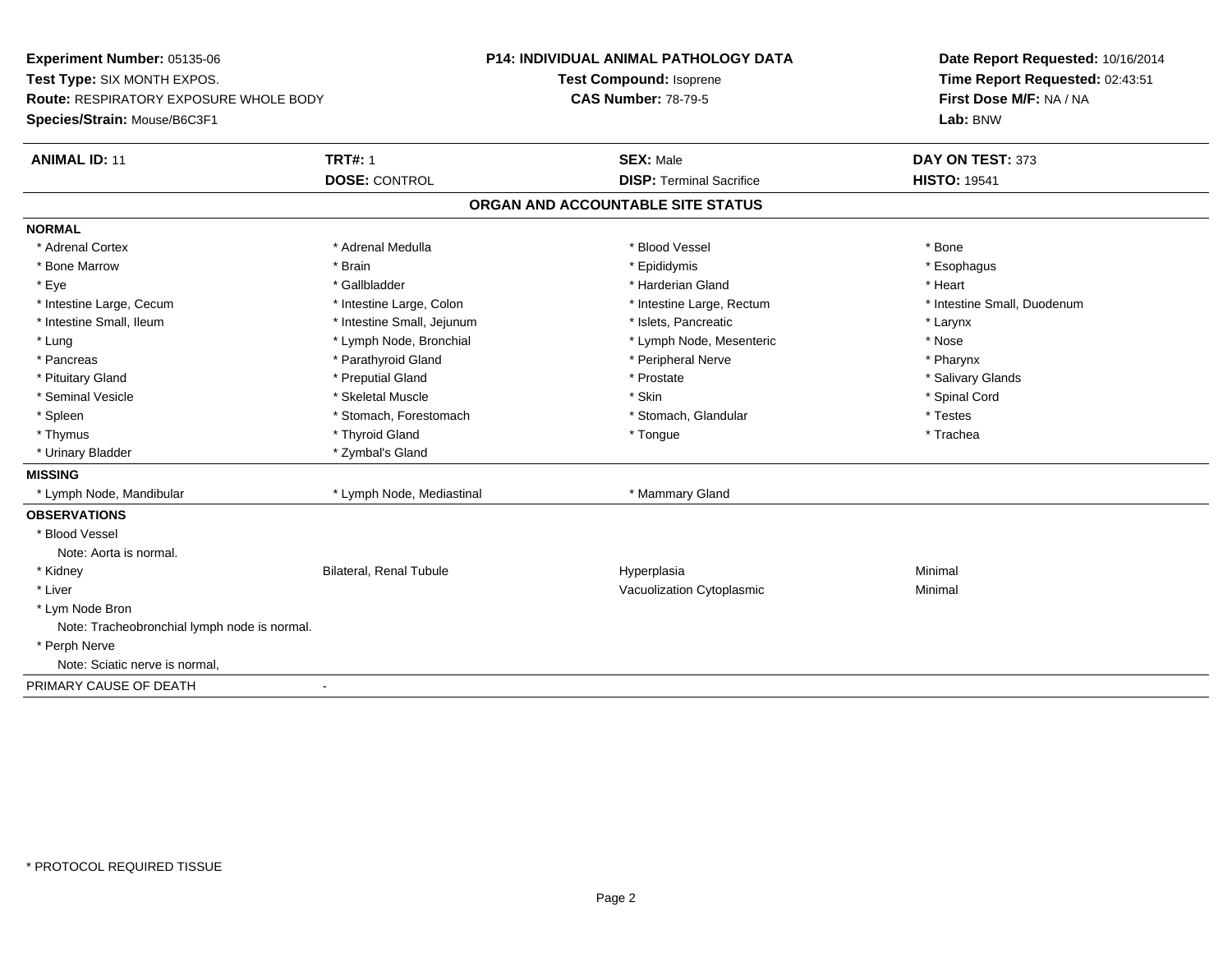**Experiment Number:** 05135-06**Test Type:** SIX MONTH EXPOS.**Route:** RESPIRATORY EXPOSURE WHOLE BODY**Species/Strain:** Mouse/B6C3F1**P14: INDIVIDUAL ANIMAL PATHOLOGY DATATest Compound:** Isoprene**CAS Number:** 78-79-5**Date Report Requested:** 10/16/2014**Time Report Requested:** 02:43:51**First Dose M/F:** NA / NA**Lab:** BNW**ANIMAL ID:** 12**TRT#:** 1 **SEX:** Male **DAY ON TEST:** 289 **DOSE:** CONTROL**DISP:** Moribund Sacrifice **HISTO:** 19542 **ORGAN AND ACCOUNTABLE SITE STATUSNORMAL**\* Adrenal Cortex \* Adrenal Medulla \* Adrenal Medulla \* Blood Vessel \* Bood Vessel \* Bone \* Bone \* Bone \* Bone \* Bone \* Bone \* Bone \* Bone \* Bone \* Bone \* Bone \* Bone \* Bone \* Bone \* Bone \* Bone \* Bone \* Bone \* Bone \* Bone \* Bone \* Bone \* \* \* Eve \* Brain \* \* Expediance \* Epididymis \* \* Expediance \* \* Esophagus \* Expediance \* \* Expediance \* Eye \* Eye \* Gallbladder \* https://www.frage.com/marticle/state-of-state-of-state-of-state-of-state-of-state-of-state-of-state-of-state-of-state-of-state-of-state-of-state-of-state-of-state-of-state-of-state-of-state-of-state-of-stat \* Intestine Small, Ileum \* Intestine Large, Colon \* Intestine Large, Rectum \* Intestine Small, Duodenum \* Intestine Small, Duodenum \* Intestine Small, Jejunum \* The metal was a structure of the structure of the structure of the structure of the structure of the structure of the structure of the structure of the structure of the structure of the structu \* Liver which is the settlement of the settlement of the settlement of the settlement of the settlement of the settlement of the settlement of the settlement of the settlement of the settlement of the settlement of the set \* Lymph Node, Mesenteric \* Nose \* Pancreas \* Parathyroid GlandPenis \* Alternative \* Peripheral Nerve \* \* Peripheral Nerve \* \* Pharynx \* \* Pharynx \* \* Preputial Gland \* Preputial Gland \* # Preputial Gland \* # Preputial Gland \* # Preputial Gland \* # Preputial Gland \* # Preputial Gland \* Salivary Glands \* Seminal Vesicle \* Skeletal Muscle \* Spinal Cord\* Stomach, Forestomach \* Thymus \* Stomach, Glandular \* Testes \* Testes \* Thymus \* Thymus \* Thymus \* Zymbal's Gland \* Thyroid Gland \* Tongue \* Trachea \* Zymbal's Gland **MISSING** \* Lymph Node, Mandibular \* Mammary Gland \* Prostate**OBSERVATIONS** \* Blood VesselNote: Aorta is normal. \* Bone Marroww which is a state of the state of the Hyperplasia control Hyperplasia and the Moderate of the Moderate of the Moderate of the Moderate of the Moderate of the Moderate of the Moderate of the Moderate of the Moderate of the Note: Hyperplasia is granulocytic and related to preputial inflammation. \* Kidney Note: Tgl 5 = NCL. Kidney pelvis not significantly dilated. \* Lym Node Bron Note: Tracheobronchial lymph node is normal. Lymph Node Iliac Hyperplasia Mild Inguinal Hyperplasiaa Mild  $[$  Hyperplasia TGLS = 6-14 ] [ Hyperplasia TGLS = 7-15 ] Penis Note: Tgl 4 is a seminal plug and not considered a lesion. \* Perph NerveNote: Sciatic nerve is normal.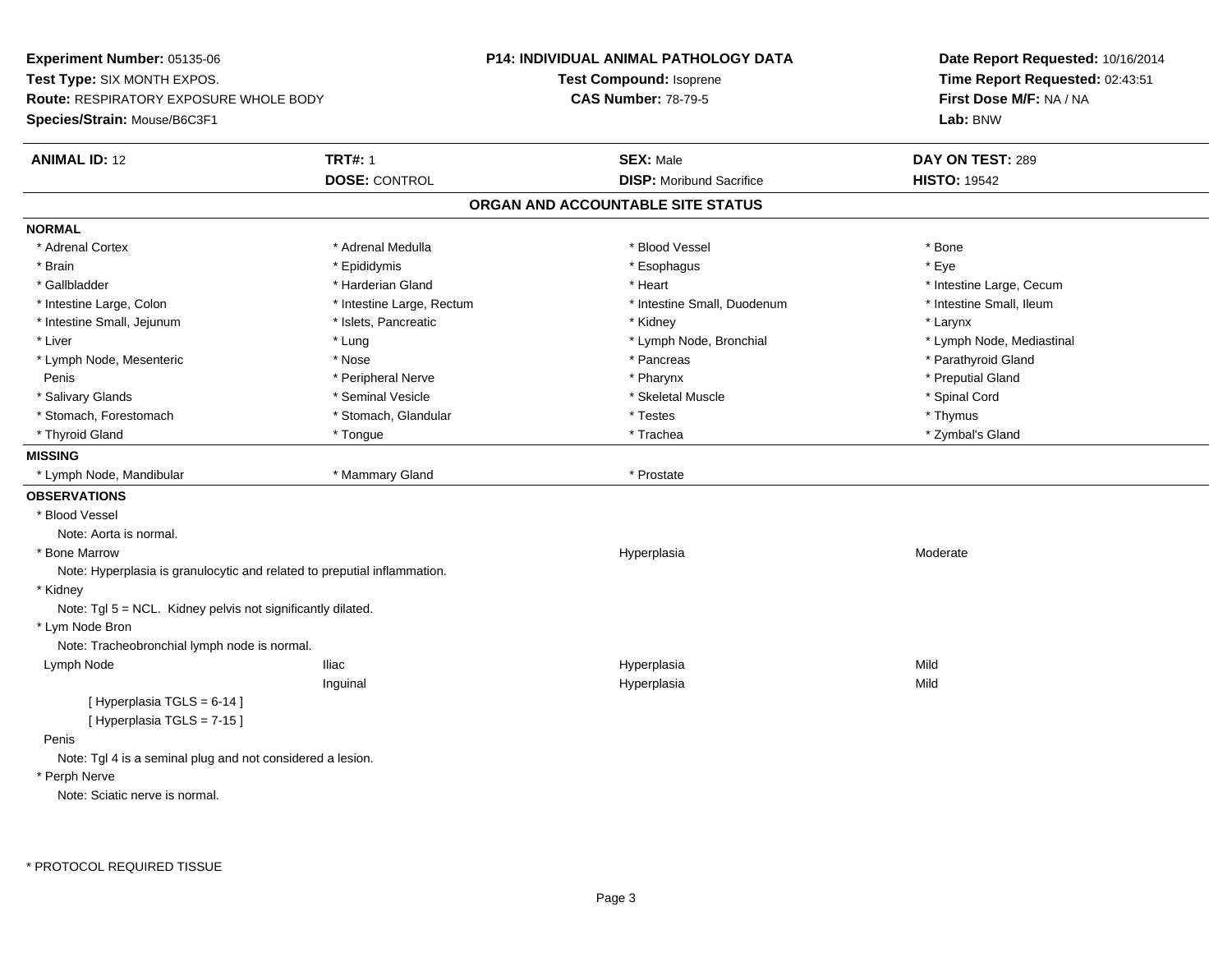|                                                                    | Date Report Requested: 10/16/2014<br>Time Report Requested: 02:43:51<br>First Dose M/F: NA / NA<br>Lab: BNW                                                                                                                                                                                       |
|--------------------------------------------------------------------|---------------------------------------------------------------------------------------------------------------------------------------------------------------------------------------------------------------------------------------------------------------------------------------------------|
|                                                                    |                                                                                                                                                                                                                                                                                                   |
| <b>TRT#: 1</b>                                                     | DAY ON TEST: 289                                                                                                                                                                                                                                                                                  |
| <b>DOSE: CONTROL</b>                                               | <b>HISTO: 19542</b>                                                                                                                                                                                                                                                                               |
|                                                                    |                                                                                                                                                                                                                                                                                                   |
| Pars Distalis                                                      |                                                                                                                                                                                                                                                                                                   |
| Pars Intermed                                                      | Marked                                                                                                                                                                                                                                                                                            |
|                                                                    |                                                                                                                                                                                                                                                                                                   |
| Note: Tgl 1 is in dilated prepuce related to chronic inflammation. |                                                                                                                                                                                                                                                                                                   |
| Prepuce                                                            | Chronic, Marked                                                                                                                                                                                                                                                                                   |
|                                                                    |                                                                                                                                                                                                                                                                                                   |
|                                                                    | Mild                                                                                                                                                                                                                                                                                              |
|                                                                    |                                                                                                                                                                                                                                                                                                   |
|                                                                    | Mild                                                                                                                                                                                                                                                                                              |
|                                                                    |                                                                                                                                                                                                                                                                                                   |
|                                                                    |                                                                                                                                                                                                                                                                                                   |
|                                                                    | <b>P14: INDIVIDUAL ANIMAL PATHOLOGY DATA</b><br>Test Compound: Isoprene<br><b>CAS Number: 78-79-5</b><br><b>SEX: Male</b><br><b>DISP:</b> Moribund Sacrifice<br>ORGAN AND ACCOUNTABLE SITE STATUS<br>Cyst<br>Hyperplasia<br>Inflammation<br>Hematopoietic Cell Proliferation<br><b>Dilatation</b> |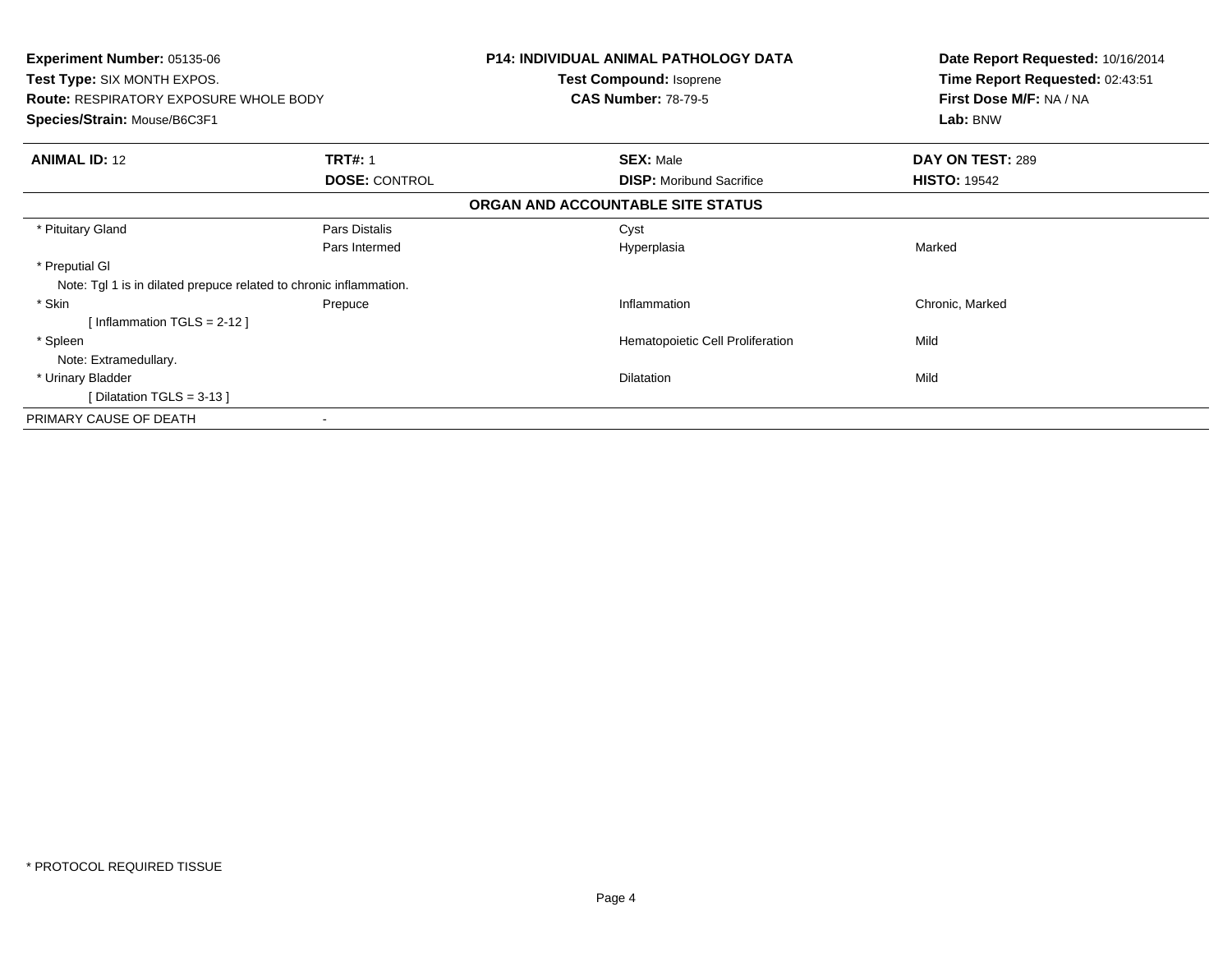**Experiment Number:** 05135-06**Test Type:** SIX MONTH EXPOS.**Route:** RESPIRATORY EXPOSURE WHOLE BODY**Species/Strain:** Mouse/B6C3F1**P14: INDIVIDUAL ANIMAL PATHOLOGY DATATest Compound:** Isoprene**CAS Number:** 78-79-5**Date Report Requested:** 10/16/2014**Time Report Requested:** 02:43:51**First Dose M/F:** NA / NA**Lab:** BNW**ANIMAL ID:** 13**TRT#:** 1 **SEX:** Male **DAY ON TEST:** 373 **DOSE:** CONTROL**DISP:** Terminal Sacrifice **HISTO:** 19543 **ORGAN AND ACCOUNTABLE SITE STATUSNORMAL**\* Adrenal Cortex \* Adrenal Cortex \* \* Adrenal Medulla \* \* Adrenal Medulla \* \* Blood Vessel \* \* Brood Vessel \* \* Bone \* Esophagus \* Bone Marrow \* Brain \* Epididymis \* Esophagus \* Eye \* \* Gallbladder \* \* Gallbladder \* \* \* \* Harderian Gland \* \* Heart \* Heart \* Heart \* Heart \* Heart \* Heart \* Intestine Large, Cecum \* Intestine Large, Colon \* Intestine Large, Rectum \* Intestine Small, Duodenum\* Intestine Small, Ileum \* **Allen and The Accord Accord Test intervents** \* Islets, Pancreatic \* The manus \* Kidney \* Larynx \* Lung \* Lymph Node, Bronchial \* Lymph Node, Mandibular \* Lymph Node, Mediastinal \* The state of the second text of the second text of the second text of the second text of the second text of the second text of the second text of the second text of the second text of text of te \* Preputial Gland \* Parathyroid Gland \* **Example 20** \* Peripheral Nerve \* Pharynx \* Pharynx \* Pharynx \* Skeletal Muscle \* Prostate \* \* Skeletal Muscle \* \* Salivary Glands \* \* \* Seminal Vesicle \* \* \* Seminal Vesicle \* \* Skeletal Muscle \* Skin \* Spinal Cord \* Spinal Cord \* Spinal Cord \* Spinal \* Spinal \* Stomach, Forestomach \* Stomach, Forestomach \* Stomach, Glandular \* \* \* Thyroid Glandular \* Thestes \* \* Thymus \* Thymus \* Thyroid Glandular \* Thyroid Gland \* Zymbal's Gland \* Tongue \* Trachea \* Urinary Bladder \* Zymbal's Gland **MISSING** \* Mammary Gland**OBSERVATIONS** \* Blood VesselNote: Aorta is normal. \* Liver Basophilic Focuss Marked [ Basophilic Focus TGLS = 1-4 ] \* Lym Node Bron Note: Tracheobronchial lymph node is normal. \* Perph Nerve Note: Sciatic nerve is normal. \* Pituitary Glandd **Pars Distalis** Cyst PRIMARY CAUSE OF DEATH-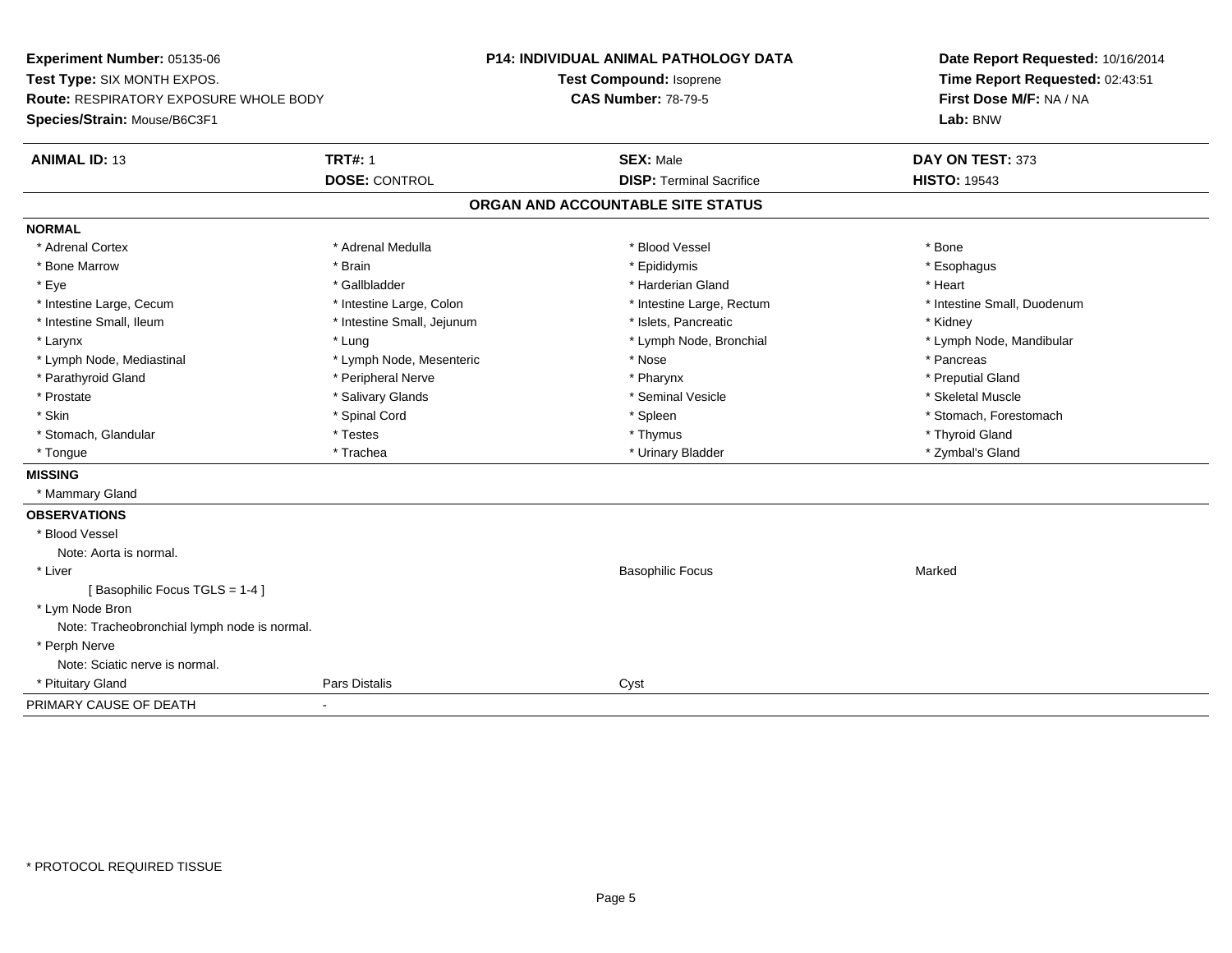**Experiment Number:** 05135-06**Test Type:** SIX MONTH EXPOS.**Route:** RESPIRATORY EXPOSURE WHOLE BODY**Species/Strain:** Mouse/B6C3F1**P14: INDIVIDUAL ANIMAL PATHOLOGY DATATest Compound:** Isoprene**CAS Number:** 78-79-5**Date Report Requested:** 10/16/2014**Time Report Requested:** 02:43:51**First Dose M/F:** NA / NA**Lab:** BNW**ANIMAL ID:** 14**TRT#:** 1 **SEX:** Male **DAY ON TEST:** 373 **DOSE:** CONTROL**DISP:** Terminal Sacrifice **HISTO:** 19544 **ORGAN AND ACCOUNTABLE SITE STATUSNORMAL**\* Adrenal Medulla \* \* \* Blood Vessel \* \* \* Bone Marrow \* \* Bone Marrow \* \* Bone Marrow \* Brain \* \* Expediance \* Epididymis \* \* Expediance \* \* Esophagus \* Expediance \* \* Expediance \* Eye \* Eye \* Intestine Large, Colon \* Gallbladder \* The mode of the state of the state of the state of the state of the state of the state of the state of the state of the state of the state of the state of the state of the state of the state of the state of \* Intestine Small, Jejunum \* Intestine Large, Rectum \* Intestine Small, Duodenum \* Intestine Small, Ileum \* 1ntestine Small, Ileum \* Kidney \* Larynx \* Lung \* Lymph Node, Bronchial \* Lymph Node, Mandibular \* The same \* Lymph Node, Mesenteric \* Nose \* Nose \* \* Nose \* \* Pancreas \* Pancreas \* Pituitary Gland \* Parathyroid Gland \* **Arror and \* Peripheral Nerve \* Pharynx \* Pharynx \* Pharynx** \* Pharynx \* Seminal Vesicle \* Preputial Gland \* \* Annual vesicle \* \* Prostate \* \* Salivary Glands \* \* Salivary Glands \* \* Seminal Vesicle \* \* Skeletal Muscle \* \* \* Stesserve \* Skin \* \* Skin \* \* \* Spleen \* \* Spleen \* \* Testes \* Testes \* Trachea \* Thymus \* \* The mode of the total term of the total term of the total term of the total term of the total term of the total term of the total term of the total term of the total term of the total term of the total term of \* Urinary Bladder \* Zymbal's Gland**MISSING** \* Lymph Node, Mediastinal \* Mammary Gland**OBSERVATIONS** \* Adrenal Cortexx and the contract of the contract of the contract of the contract of the contract of the contract of the contract of the contract of the contract of the contract of the contract of the contract of the contract of the cont a **Minimal**  \* Blood VesselNote: Aorta is normal. \* Harderian Glandd and a state of the control of the control of the control of the control of the control of the control of the control of the control of the control of the control of the control of the control of the control of the contro \* Islets, Pancreaticc and the control of the control of the control of the control of the control of the control of the control of the control of the control of the control of the control of the control of the control of the control of the co a **Minimal**  \* Liver Vacuolization Cytoplasmicc Mild \* Lym Node Bron Note: Tracheobronchial lymph node is normal. \* Perph Nerve Note: Sciatic nerve is normal. \* Spinal Cordd and the control of the control of the control of the control of the control of the control of the control of the control of the control of the control of the control of the control of the control of the control of the co \* Stomach, Forestomach EpitheliumMild (Mild Epithelium and not like those observed in exposed mice. Lesion located adjacent to small ulcer in glandular<br>Note: Hyperplastic lesion at glandular/squamous junction and not like those observed in exposed mice. \* Stomach, Glandularr and the control of the control of the control of the control of the control of the control of the control of the control of the control of the control of the control of the control of the control of the control of the co PRIMARY CAUSE OF DEATH-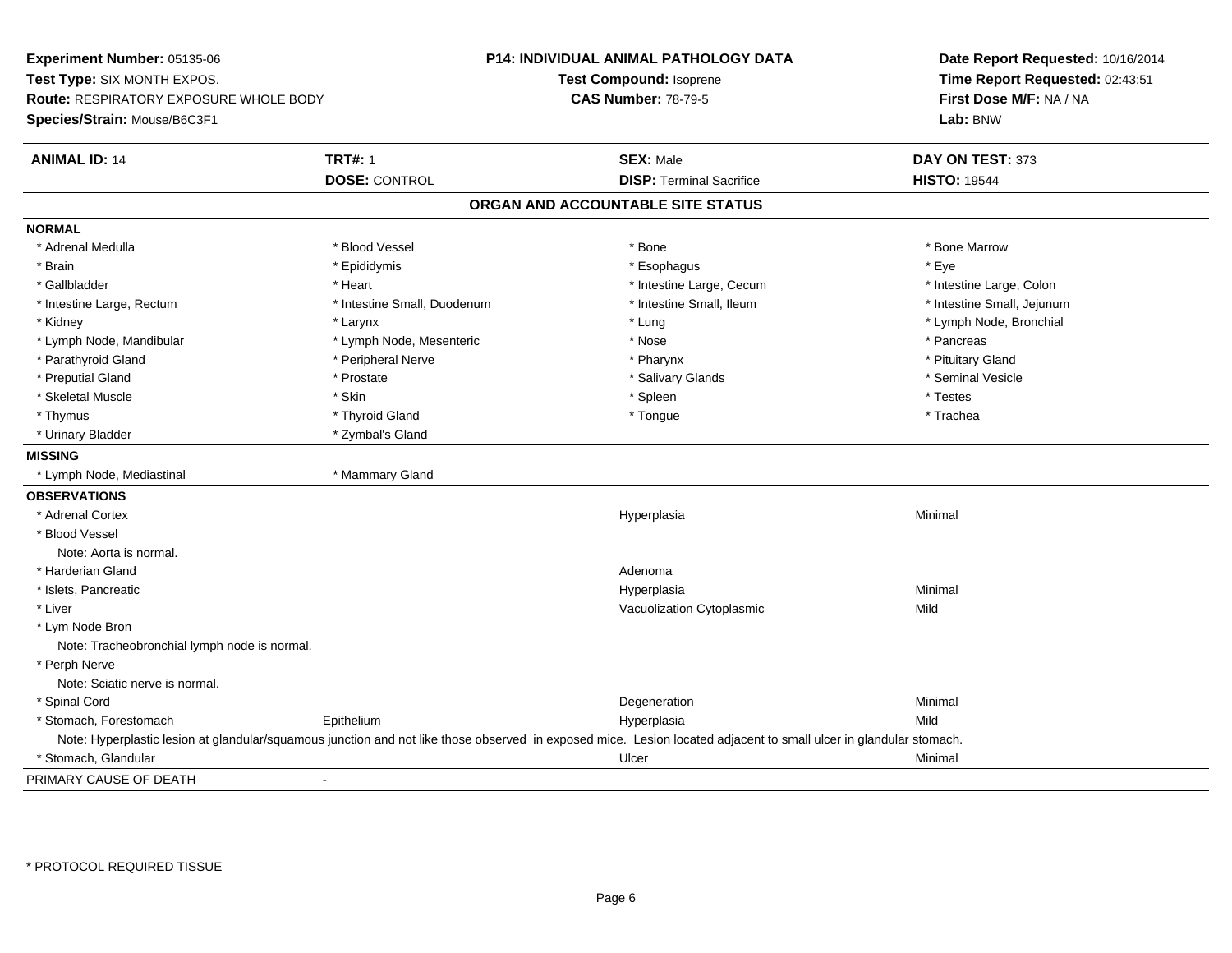**Experiment Number:** 05135-06**Test Type:** SIX MONTH EXPOS.**Route:** RESPIRATORY EXPOSURE WHOLE BODY**Species/Strain:** Mouse/B6C3F1**P14: INDIVIDUAL ANIMAL PATHOLOGY DATATest Compound:** Isoprene**CAS Number:** 78-79-5**Date Report Requested:** 10/16/2014**Time Report Requested:** 02:43:51**First Dose M/F:** NA / NA**Lab:** BNW**ANIMAL ID:** 15 **TRT#:** <sup>1</sup> **SEX:** Male **DAY ON TEST:** <sup>373</sup> **DOSE:** CONTROL**DISP:** Terminal Sacrifice **HISTO:** 19545 **ORGAN AND ACCOUNTABLE SITE STATUSNORMAL**\* Adrenal Cortex \* Adrenal Cortex \* \* Adrenal Medulla \* \* Adrenal Medulla \* \* Blood Vessel \* \* Brood Vessel \* \* Bone \* Esophagus \* Bone Marrow \* Brain \* Epididymis \* Esophagus \* Eye \* \* Gallbladder \* \* Gallbladder \* \* \* \* Harderian Gland \* \* Heart \* Heart \* Heart \* Heart \* Heart \* Heart \* Intestine Large, Cecum \* Intestine Large, Colon \* Intestine Large, Thestine Large, Rectum \* Intestine Small, Duodenum \* Intestine Small, Ileum \* Thestine Small, Jejunum \* 1998, Pancreatic \* Kidney \* Kidney \* Kidney \* Kidney \* Larynx \* Lung \* Lymph Node, Bronchial \* Lymph Node, Mandibular \* Lymph Node, Mesenteric \* Nose \* Pancreas \* Parathyroid Gland\* Peripheral Nerve \* \* \* \* Pharynx \* \* Pharynx \* \* \* Preputial Gland \* \* Preputial Gland \* \* Preputial Gland \* Skeletal Muscle \* Prostate \* \* Skeletal Muscle \* \* Salivary Glands \* \* \* Seminal Vesicle \* \* \* Seminal Vesicle \* \* Skeletal Muscle \* Spinal Cord \* Testes \* Stomach, Forestomach \* Testes \* Stomach, Glandular \* Testes \* Testes \* Trachea \* Thymus \* \* The mode of the total term of the total term of the total term of the total term of the total term of the total term of the total term of the total term of the total term of the total term of the total term of \* Zymbal's Gland**MISSING** \* Lymph Node, Mediastinal \* Mammary Gland**OBSERVATIONS** \* Blood VesselNote: Aorta is normal. \* Liver Hepatocellular Adenoma[ Hepatocellular Adenoma TGLS = 3-12+13 ] \* Lym Node Bron Note: Tracheobronchial lymph node is normal. \* Perph Nerve Note: Sciatic nerve is normal. \* Skinn and the Prepuce of the Chronic, Marked Chronic, Marked Chronic, Marked Chronic, Marked Chronic, Marked Chronic, Marked Chronic, Marked Chronic, Marked Chronic, Marked Chronic, Marked Chronic, Marked Chronic, Marked Chron  $[$  Inflammation TGLS = 1-7+14 ] \* SpleenHematopoietic Cell Proliferation Mild Note: Extramedullary.[ Hematopoietic Cell Proliferation TGLS = 2-4 ] \* Urinary Bladderr and the control of the control of the control of the control of the control of the control of the control of Inflammation **Suppurative, Minimal** 

PRIMARY CAUSE OF DEATH-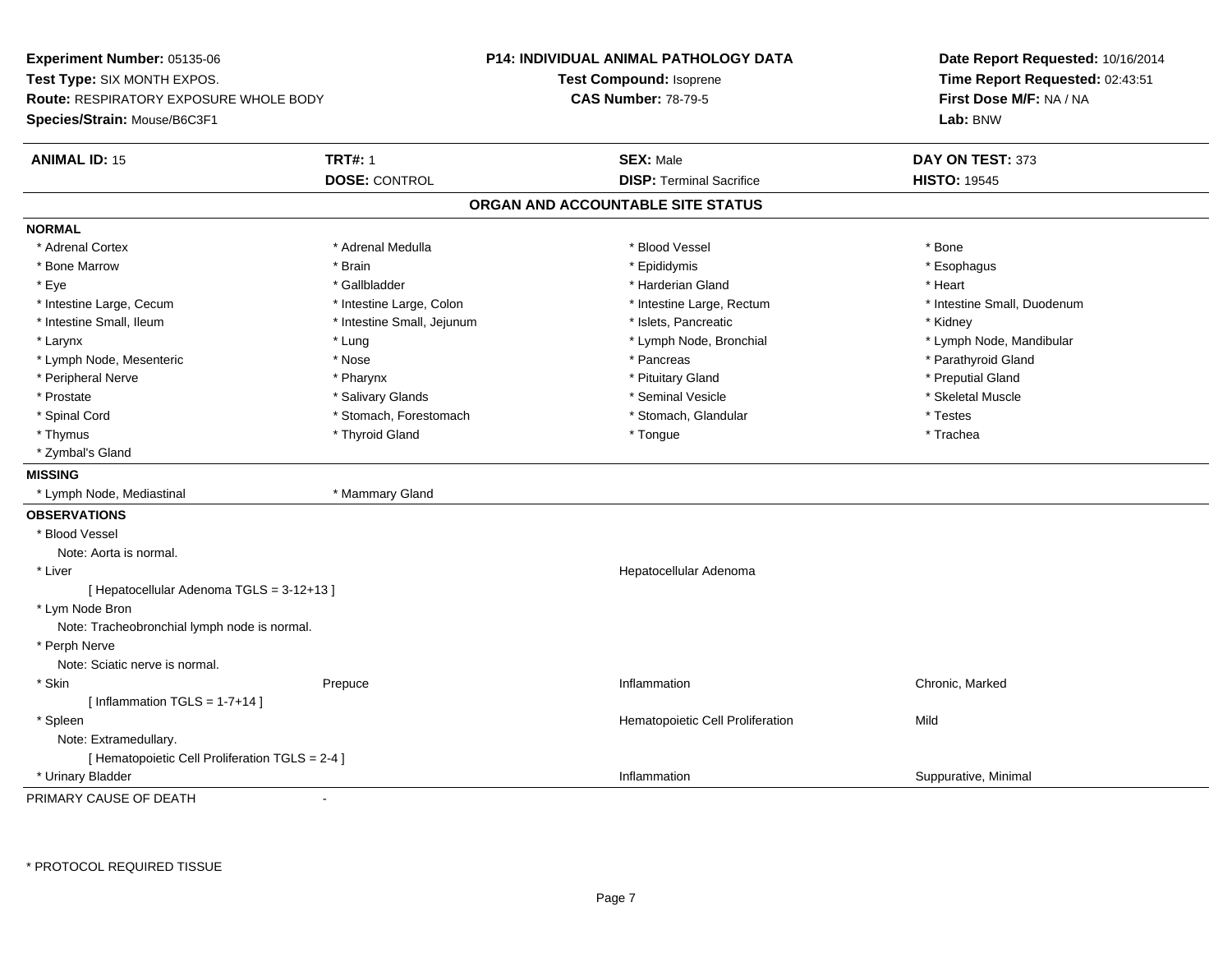| <b>Experiment Number: 05135-06</b><br>Test Type: SIX MONTH EXPOS.<br><b>Route: RESPIRATORY EXPOSURE WHOLE BODY</b><br>Species/Strain: Mouse/B6C3F1 |                                        | <b>P14: INDIVIDUAL ANIMAL PATHOLOGY DATA</b><br><b>Test Compound: Isoprene</b><br><b>CAS Number: 78-79-5</b> | Date Report Requested: 10/16/2014<br>Time Report Requested: 02:43:51<br>First Dose M/F: NA / NA<br>Lab: BNW |
|----------------------------------------------------------------------------------------------------------------------------------------------------|----------------------------------------|--------------------------------------------------------------------------------------------------------------|-------------------------------------------------------------------------------------------------------------|
| <b>ANIMAL ID: 15</b>                                                                                                                               | <b>TRT#: 1</b><br><b>DOSE: CONTROL</b> | <b>SEX: Male</b><br><b>DISP:</b> Terminal Sacrifice                                                          | DAY ON TEST: 373<br><b>HISTO: 19545</b>                                                                     |
|                                                                                                                                                    |                                        | ORGAN AND ACCOUNTABLE SITE STATUS                                                                            |                                                                                                             |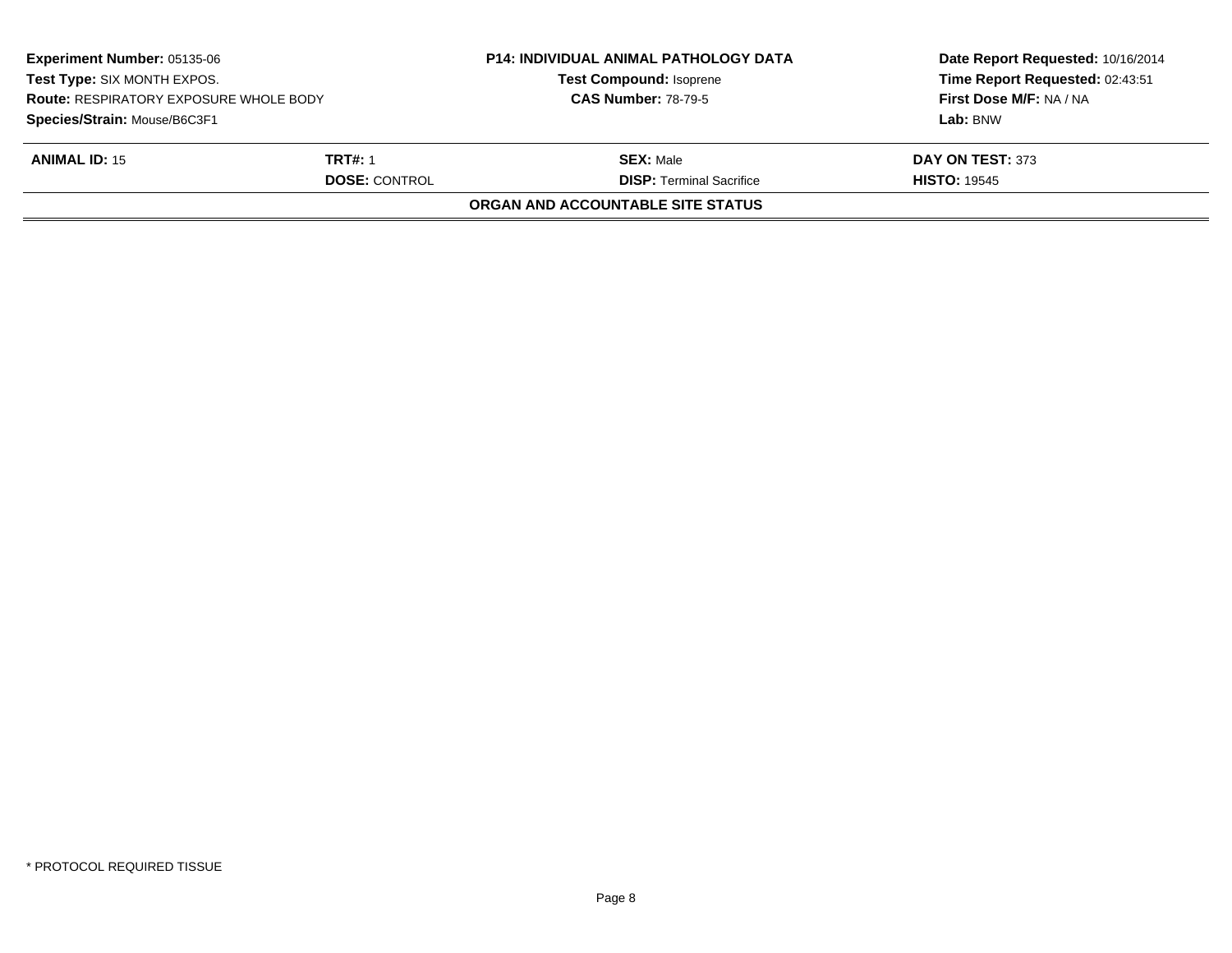**Experiment Number:** 05135-06**Test Type:** SIX MONTH EXPOS.**Route:** RESPIRATORY EXPOSURE WHOLE BODY**Species/Strain:** Mouse/B6C3F1**P14: INDIVIDUAL ANIMAL PATHOLOGY DATATest Compound:** Isoprene**CAS Number:** 78-79-5**Date Report Requested:** 10/16/2014**Time Report Requested:** 02:43:51**First Dose M/F:** NA / NA**Lab:** BNW**ANIMAL ID:** 16**6 TRT#:** 1 **TRT#:** 1 **SEX:** Male **SEX:** Male **DAY ON TEST:** 373 **DOSE:** CONTROL**DISP:** Terminal Sacrifice **HISTO:** 19546 **ORGAN AND ACCOUNTABLE SITE STATUSNORMAL**\* Adrenal Cortex \* Adrenal Cortex \* \* Adrenal Medulla \* \* Adrenal Medulla \* \* Blood Vessel \* \* Brood Vessel \* \* Bone \* Esophagus \* Bone Marrow \* Brain \* Epididymis \* Esophagus \* Eye \* \* Gallbladder \* \* Gallbladder \* \* \* \* Harderian Gland \* \* Heart \* Heart \* Heart \* Heart \* Heart \* Heart \* Intestine Large, Cecum \* Intestine Large, Colon \* Intestine Large, Rectum \* Intestine Small, Duodenum\* Intestine Small, Ileum \* **Alleman \* Intestine Small, Jejunum** \* The \* Islets, Pancreatic \* \* \* Kidney \* Kidney \* Larynx \* Larynx \* Lung \* Lung \* Lung \* Lung \* Lymph Node, Mesenteric \* Nose \* Nose \* Pharynx \* Pancreas \* Pancreas \* Parathyroid Gland \* Peripheral Nerve \* Peripheral Nerve \* Salivary Glands \* Pituitary Gland \* \* Then the state \* Preputial Gland \* Prosection \* Prostate \* \* Salivary Glands \* Salivary Glands \* Salivary Glands \* Salivary Glands \* Salivary Glands \* Salivary Glands \* Salivary Glands \* Salivary Glan \* Seminal Vesicle \* \* Spinal Cord \* Skeletal Muscle \* \* Skin \* \* Skin \* \* Spinal Vesicle \* Spinal Cord \* Spinal Cord \* Spleen \* Stomach, Forestomach \* Stomach \* Stomach, Slandular \* Testes \* Testes \* Trachea \* Thymus \* \* The mode of the total term of the total term of the total term of the total term of the total term of the total term of the total term of the total term of the total term of the total term of the total term of \* Urinary Bladder \* Zymbal's Gland**MISSING**\* Lymph Node, Bronchial \* Lymph Node, Mandibular \* Lymph Node, Mediastinal \* Manmary Gland **OBSERVATIONS** \* Blood VesselNote: Aorta is normal. \* Liver Vacuolization Cytoplasmicc Mild \* Lym Node Bron Note: Tracheobronchial lymph node is missing. \* Perph Nerve Note: Sciatic nerve is normal.PRIMARY CAUSE OF DEATH-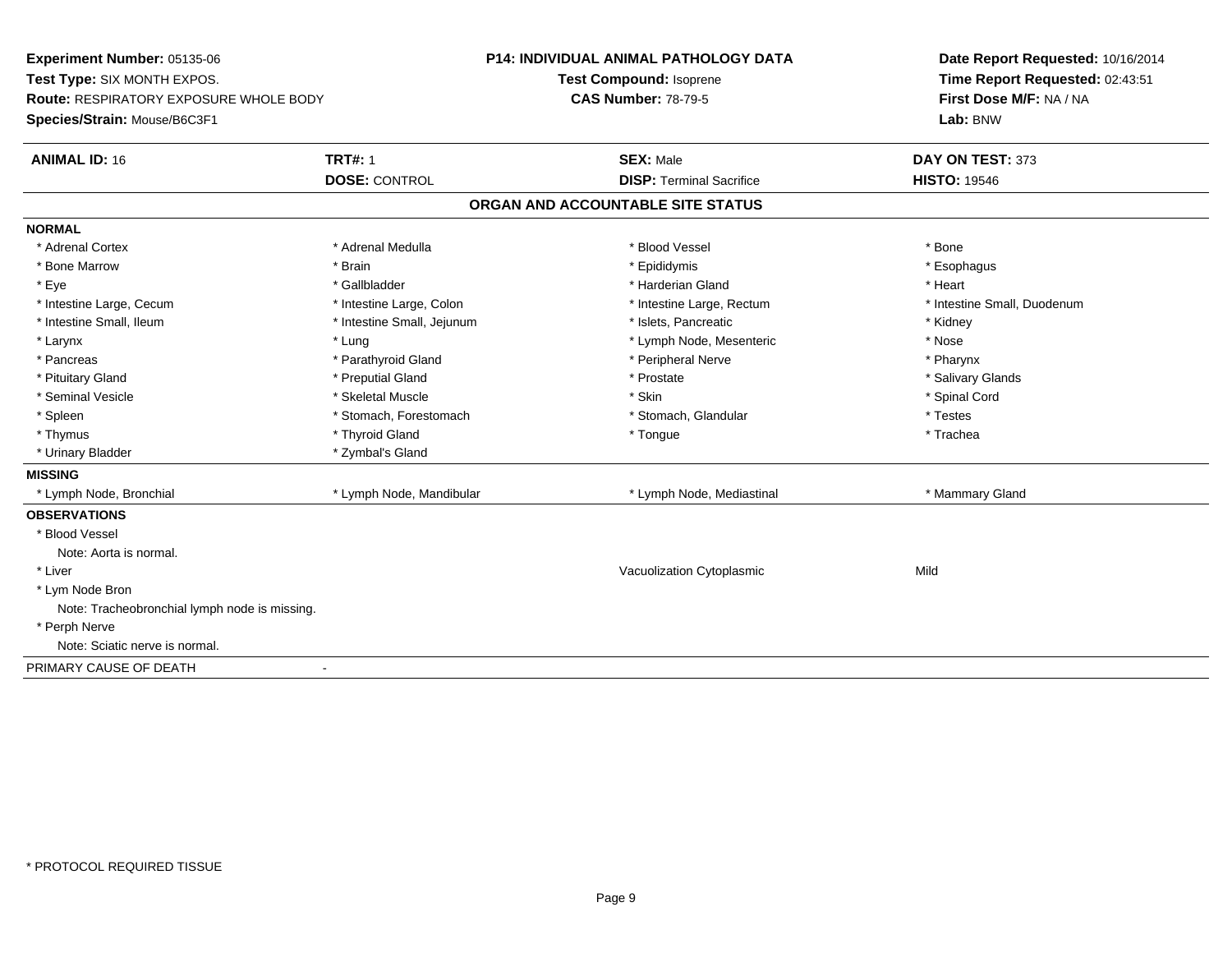**Experiment Number:** 05135-06**Test Type:** SIX MONTH EXPOS.**Route:** RESPIRATORY EXPOSURE WHOLE BODY**Species/Strain:** Mouse/B6C3F1**P14: INDIVIDUAL ANIMAL PATHOLOGY DATATest Compound:** Isoprene**CAS Number:** 78-79-5**Date Report Requested:** 10/16/2014**Time Report Requested:** 02:43:51**First Dose M/F:** NA / NA**Lab:** BNW**ANIMAL ID:** 17**TRT#:** 1 **SEX:** Male **DAY ON TEST:** 373 **DOSE:** CONTROL**DISP:** Terminal Sacrifice **HISTO:** 19547 **ORGAN AND ACCOUNTABLE SITE STATUSNORMAL**\* Adrenal Cortex \* Adrenal Cortex \* \* Adrenal Medulla \* \* Adrenal Medulla \* \* Blood Vessel \* \* Brood Vessel \* \* Bone \* Esophagus \* Bone Marrow \* Brain \* Epididymis \* Esophagus \* Eye \* \* Gallbladder \* \* Gallbladder \* \* \* \* Harderian Gland \* \* Heart \* Heart \* Heart \* Heart \* Heart \* Heart \* Intestine Large, Cecum \* Intestine Large, Colon \* Intestine Large, Rectum \* Intestine Small, Duodenum\* Intestine Small, Ileum \* Thestine Small, Jejunum \* 1998, Pancreatic \* Kidney \* Kidney \* Kidney \* Kidney \* Larynx \* Larynx \* Lung \* Lung \* Lung \* Lung \* Lymph Node, Mesenteric \* Nose \* Nose \* Pharynx \* Pancreas \* Pancreas \* Parathyroid Gland \* Peripheral Nerve \* Peripheral Nerve \* Salivary Glands \* Pituitary Gland \* \* Then the state \* Preputial Gland \* Prosection \* Prostate \* \* Salivary Glands \* Salivary Glands \* Salivary Glands \* Salivary Glands \* Salivary Glands \* Salivary Glands \* Salivary Glands \* Salivary Glan \* Seminal Vesicle \* \* Spinal Cord \* Skeletal Muscle \* \* Skin \* \* Skin \* \* Spinal Vesicle \* Spinal Cord \* Spinal Cord \* Spleen \* Stomach, Forestomach \* Stomach \* Stomach, Slandular \* Testes \* Testes \* Trachea \* Thymus \* \* The mode of the total term of the total term of the total term of the total term of the total term of the total term of the total term of the total term of the total term of the total term of the total term of \* Urinary Bladder \* Zymbal's Gland**MISSING**\* Lymph Node, Bronchial \* Lymph Node, Mandibular \* Lymph Node, Mediastinal \* Manmary Gland **OBSERVATIONS** \* Blood VesselNote: Aorta is normal. \* Liver Vacuolization Cytoplasmic Minimal \* Lym Node Bron Note: Tracheobronchial lymph node is missing. \* Perph Nerve Note: Sciatic nerve is normal.PRIMARY CAUSE OF DEATH-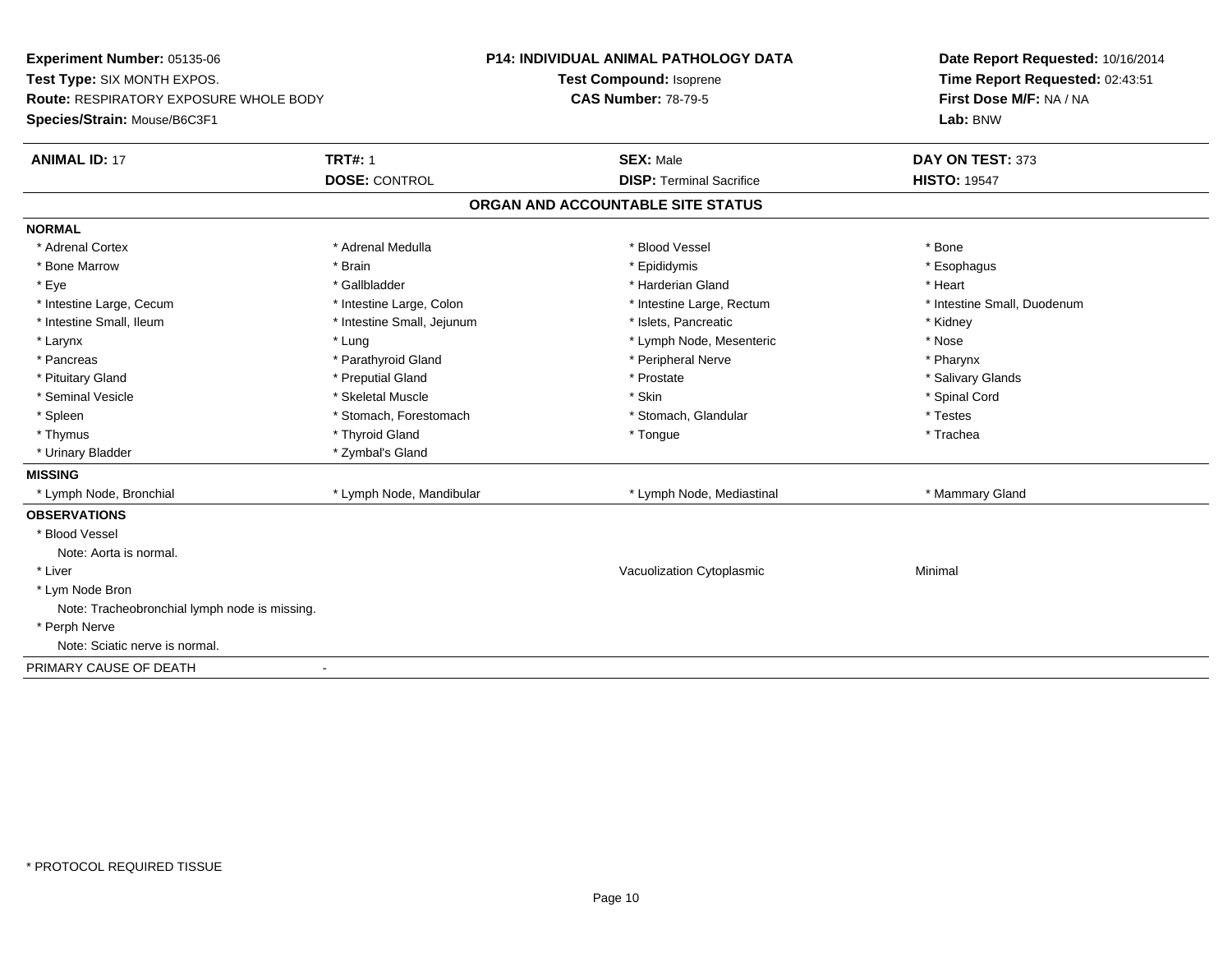**Experiment Number:** 05135-06**Test Type:** SIX MONTH EXPOS.**Route:** RESPIRATORY EXPOSURE WHOLE BODY**Species/Strain:** Mouse/B6C3F1**P14: INDIVIDUAL ANIMAL PATHOLOGY DATATest Compound:** Isoprene**CAS Number:** 78-79-5**Date Report Requested:** 10/16/2014**Time Report Requested:** 02:43:51**First Dose M/F:** NA / NA**Lab:** BNW**ANIMAL ID:** 18**TRT#:** 1 **SEX:** Male **DAY ON TEST:** 373 **DOSE:** CONTROL**DISP:** Terminal Sacrifice **HISTO:** 19548 **ORGAN AND ACCOUNTABLE SITE STATUSNORMAL**\* Adrenal Medulla \* \* \* Blood Vessel \* \* \* Bone Marrow \* \* Bone Marrow \* \* Bone Marrow \* Brain \* \* Expediance \* Epididymis \* \* Expediance \* \* Esophagus \* Expediance \* \* Expediance \* Eye \* Eye \* Gallbladder \* https://www.frage.com/marticle/state-of-state-of-state-of-state-of-state-of-state-of-state-of-state-of-state-of-state-of-state-of-state-of-state-of-state-of-state-of-state-of-state-of-state-of-state-of-stat \* Intestine Small, Ileum \* Intestine Large, Colon \* Intestine Large, Rectum \* Intestine Small, Duodenum \* Intestine Small, Duodenum \* Intestine Small, Jejunum \* The many research that we have the state of the state of the state of the state of the state of the state of the state of the state of the state of the state of the state of the state of the st \* Lymph Node, Mediastinal \* Lung \* Lymph Node, Bronchial \* Lymph Node, Mandibular \* Lymph Node, Mandibular \* Lymph Node, Mesenteric \* Nose \* Pancreas \* Parathyroid Gland\* Peripheral Nerve \* \* \* \* Pharynx \* \* Pharynx \* \* \* Preputial Gland \* \* Preputial Gland \* \* Preputial Gland \* Skeletal Muscle \* Prostate \* \* Skeletal Muscle \* \* Salivary Glands \* \* \* Seminal Vesicle \* \* \* Seminal Vesicle \* \* Skeletal Muscle \* Skin \* Spinal Cord \* Spinal Cord \* Spinal Cord \* Spinal \* Spinal \* Stomach, Forestomach \* Stomach, Forestomach \* Stomach, Glandular \* \* \* Thyroid Glandular \* Thestes \* \* Thymus \* Thymus \* Thyroid Glandular \* Thyroid Gland \* Zymbal's Gland \* Tongue \* Trachea \* Urinary Bladder \* Zymbal's Gland **MISSING** \* Mammary Gland**OBSERVATIONS** \* Adrenal Cortexx and the contract of the contract of the contract of the contract of the contract of the contract of the contract of the contract of the contract of the contract of the contract of the contract of the contract of the cont a **Minimal**  \* Blood VesselNote: Aorta is normal. \* Liver Vacuolization Cytoplasmicc Mild \* Lym Node Bron Note: Tracheobronchial lymph node is normal. \* Perph Nerve Note: Sciatic nerve is normal.PRIMARY CAUSE OF DEATH-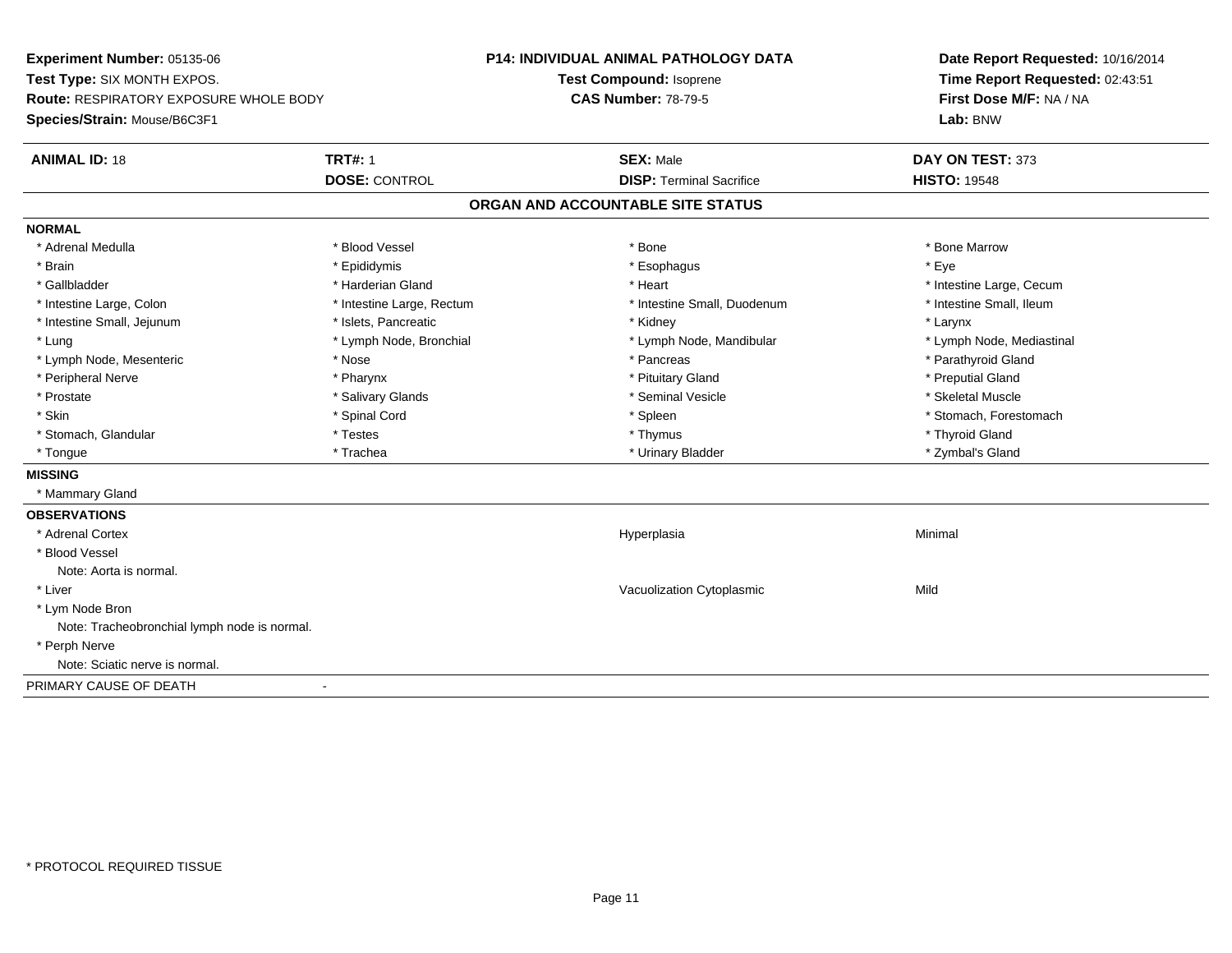**Experiment Number:** 05135-06**Test Type:** SIX MONTH EXPOS.**Route:** RESPIRATORY EXPOSURE WHOLE BODY**Species/Strain:** Mouse/B6C3F1**P14: INDIVIDUAL ANIMAL PATHOLOGY DATATest Compound:** Isoprene**CAS Number:** 78-79-5**Date Report Requested:** 10/16/2014**Time Report Requested:** 02:43:51**First Dose M/F:** NA / NA**Lab:** BNW**ANIMAL ID:** 19 **TRT#:** <sup>1</sup> **SEX:** Male **DAY ON TEST:** <sup>371</sup> **DOSE:** CONTROL**DISP:** Terminal Sacrifice **HISTO:** 19549 **ORGAN AND ACCOUNTABLE SITE STATUSNORMAL**\* Adrenal Medulla \* \* \* Blood Vessel \* \* \* Bone Marrow \* \* Bone Marrow \* \* Bone Marrow \* Brain \* \* Expediance \* Epididymis \* \* Expediance \* \* Esophagus \* Expediance \* \* Expediance \* Eye \* Eye \* Gallbladder \* https://www.frage.com/marticle/state-of-state-of-state-of-state-of-state-of-state-of-state-of-state-of-state-of-state-of-state-of-state-of-state-of-state-of-state-of-state-of-state-of-state-of-state-of-stat \* Intestine Small, Ileum \* Intestine Large, Colon \* Intestine Large, Rectum \* Intestine Small, Duodenum \* Intestine Small, Duodenum \* Intestine Small, Jejunum \* \* **Allen Andrew \* Kidney** \* \* **Allen Andrew \* Larynx** \* Larynx \* \* Larynx \* Lung \* Nose \* Lymph Node, Bronchial \* Lymph Node, Mediastinal \* Lymph Node, Mesenteric \* Nosember \* Nosember \* Nosember \* No \* Pharynx \* Pancreas \* Parathyroid Gland \* Peripheral Nerve \* Peripheral Nerve \* Peripheral Nerve \* Salivary Glands \* Pituitary Gland \* \* Then the state \* Preputial Gland \* Prosection \* Prostate \* \* Salivary Glands \* Salivary Glands \* Salivary Glands \* Salivary Glands \* Salivary Glands \* Salivary Glands \* Salivary Glands \* Salivary Glan \* Seminal Vesicle \* \* Spinal Cord \* Skeletal Muscle \* \* Skin \* \* Skin \* \* Spinal Vesicle \* Spinal Cord \* Spinal Cord \* Spleen \* Stomach, Forestomach \* Stomach \* Stomach, Slandular \* Testes \* Testes \* Trachea \* Thymus \* \* The mode of the total term of the total term of the total term of the total term of the total term of the total term of the total term of the total term of the total term of the total term of the total term of \* Urinary Bladder \* Zymbal's Gland**MISSING** \* Lymph Node, Mandibular \* Mammary Gland**OBSERVATIONS** \* Adrenal Cortexx and the contract of the contract of the contract of the contract of the contract of the contract of the contract of the contract of the contract of the contract of the contract of the contract of the contract of the cont a **Minimal**  \* Blood VesselNote: Aorta is normal. \* Islets, Pancreaticc and the control of the control of the control of the control of the control of the control of the control of the control of the control of the control of the control of the control of the control of the control of the co a **Minimal**  \* Liver Hepatocellular Carcinoma Multiple Vacuolization Cytoplasmic Minimal [ Hepatocellular Carcinoma TGLS = 1,2-12+13 ] \* Lym Node Bron Note: Tracheobronchial lymph node is normal. \* Perph Nerve Note: Sciatic nerve is normal.PRIMARY CAUSE OF DEATH-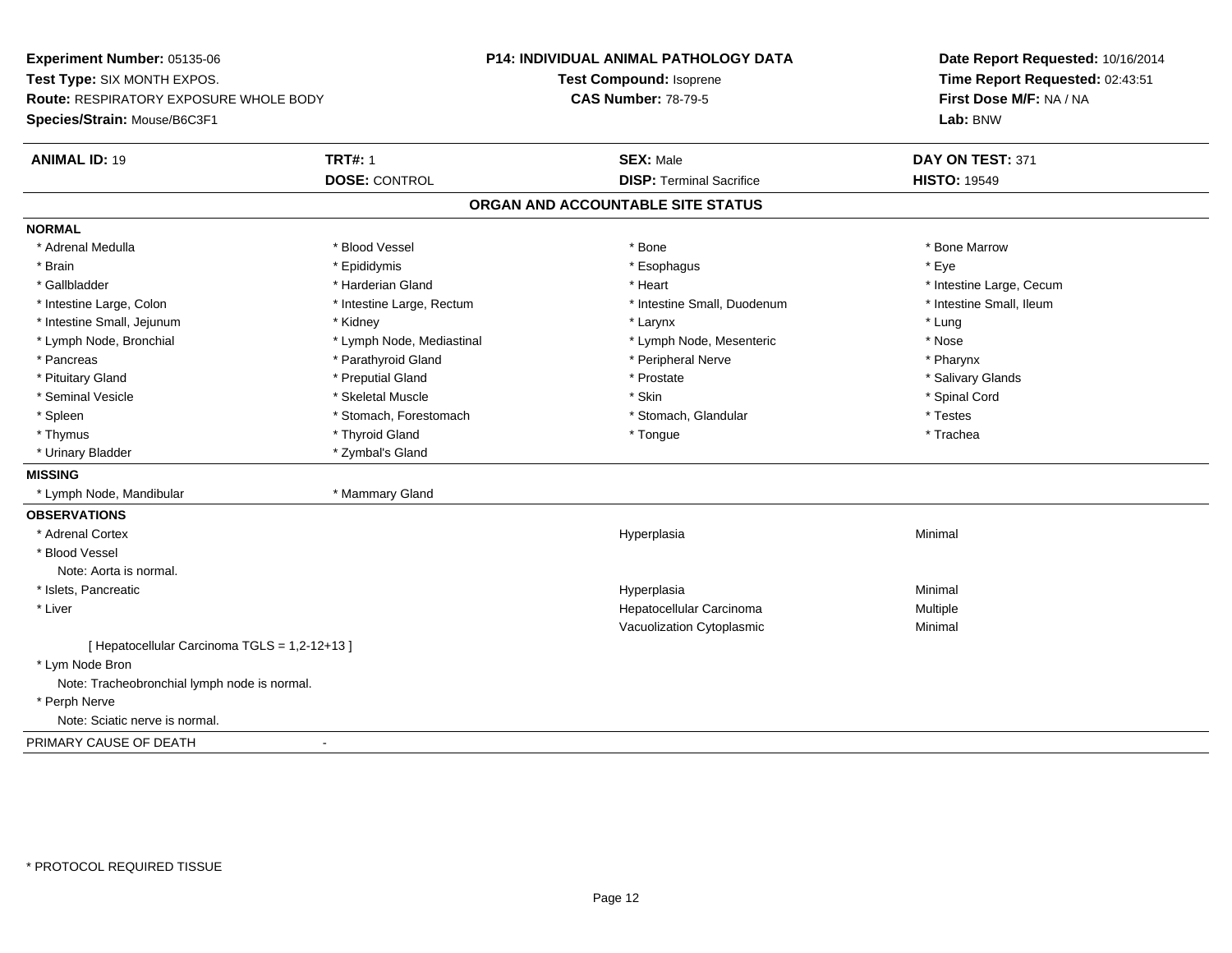**Experiment Number:** 05135-06**Test Type:** SIX MONTH EXPOS.**Route:** RESPIRATORY EXPOSURE WHOLE BODY**Species/Strain:** Mouse/B6C3F1**P14: INDIVIDUAL ANIMAL PATHOLOGY DATATest Compound:** Isoprene**CAS Number:** 78-79-5**Date Report Requested:** 10/16/2014**Time Report Requested:** 02:43:52**First Dose M/F:** NA / NA**Lab:** BNW**ANIMAL ID:** 20 **TRT#:** <sup>1</sup> **SEX:** Male **DAY ON TEST:** <sup>371</sup> **DOSE:** CONTROL**DISP:** Terminal Sacrifice **HISTO:** 19550 **ORGAN AND ACCOUNTABLE SITE STATUSNORMAL**\* Adrenal Medulla \* \* \* Blood Vessel \* \* \* Bone Marrow \* \* Bone Marrow \* \* Bone Marrow \* Brain \* \* Expediance \* Epididymis \* \* Expediance \* \* Esophagus \* Expediance \* \* Expediance \* Eye \* Eye \* Gallbladder \* https://www.frage.com/marticle/state-of-state-of-state-of-state-of-state-of-state-of-state-of-state-of-state-of-state-of-state-of-state-of-state-of-state-of-state-of-state-of-state-of-state-of-state-of-stat \* Intestine Small, Ileum \* Intestine Large, Colon \* Intestine Large, Rectum \* Intestine Small, Duodenum \* Intestine Small, Duodenum \* Intestine Small, Jejunum \* The matches of the state of the state of the state of the state of the state of the state of the state of the state of the state of the state of the state of the state of the state of the state \* Nose \* Lymph Node, Bronchial \* Lymph Node, Mediastinal \* Lymph Node, Mesenteric \* Nosember \* Nosember \* Nosember \* Nosember \* Nosember \* Nosember \* Nosember \* Nosember \* Nosember \* Nosember \* Nosember \* Nosember \* Nosember \* No \* Pharynx \* Pancreas \* Parathyroid Gland \* Peripheral Nerve \* Peripheral Nerve \* Peripheral Nerve \* Seminal Vesicle \* Pituitary Gland \* \* Then the state \* Preputial Gland \* \* Prosection \* Prostate \* \* Seminal Vesicle \* \* Seminal Vesicle \* Skeletal Muscle \* Skin \* Spinal Cord \* Spleen \* Thymus \* Stomach, Forestomach \* Testes \* Stomach, Glandular \* Testes \* Testes \* Testes \* Testes \* Testes \* Testes \* T \* Urinary Bladder \* Thyroid Gland \* \* The control of the total property and the top of the top of the top of the top of the top of the top of the top of the top of the top of the top of the top of the top of the top of the top of the top of \* Zymbal's Gland**MISSING** \* Lymph Node, Mandibular \* Mammary Gland**OBSERVATIONS** \* Adrenal Cortexx and the contract of the contract of the contract of the contract of the contract of the contract of the contract of the contract of the contract of the contract of the contract of the contract of the contract of the cont a **Minimal**  \* Blood VesselNote: Aorta is normal. \* Liver Vacuolization Cytoplasmicc Mild **Mild**  \* Lungg and the congression of the congression of the congression of the congression of the congression of the congression Note: Congestion is scattered and may be the result of irregular perfusion.[ Congestion TGLS = 1-4 ] \* Lym Node Bron Note: Tracheobronchial lymph node is normal. \* Perph Nerve Note: Sciatic nerve is normal. \* Salivary Glandss and the contract of the contract of the contract of the contract of the contract of the contract of the contract of the contract of the contract of the contract of the contract of the contract of the contract of the cont Inflammation **Suppurative, Mild** PRIMARY CAUSE OF DEATH-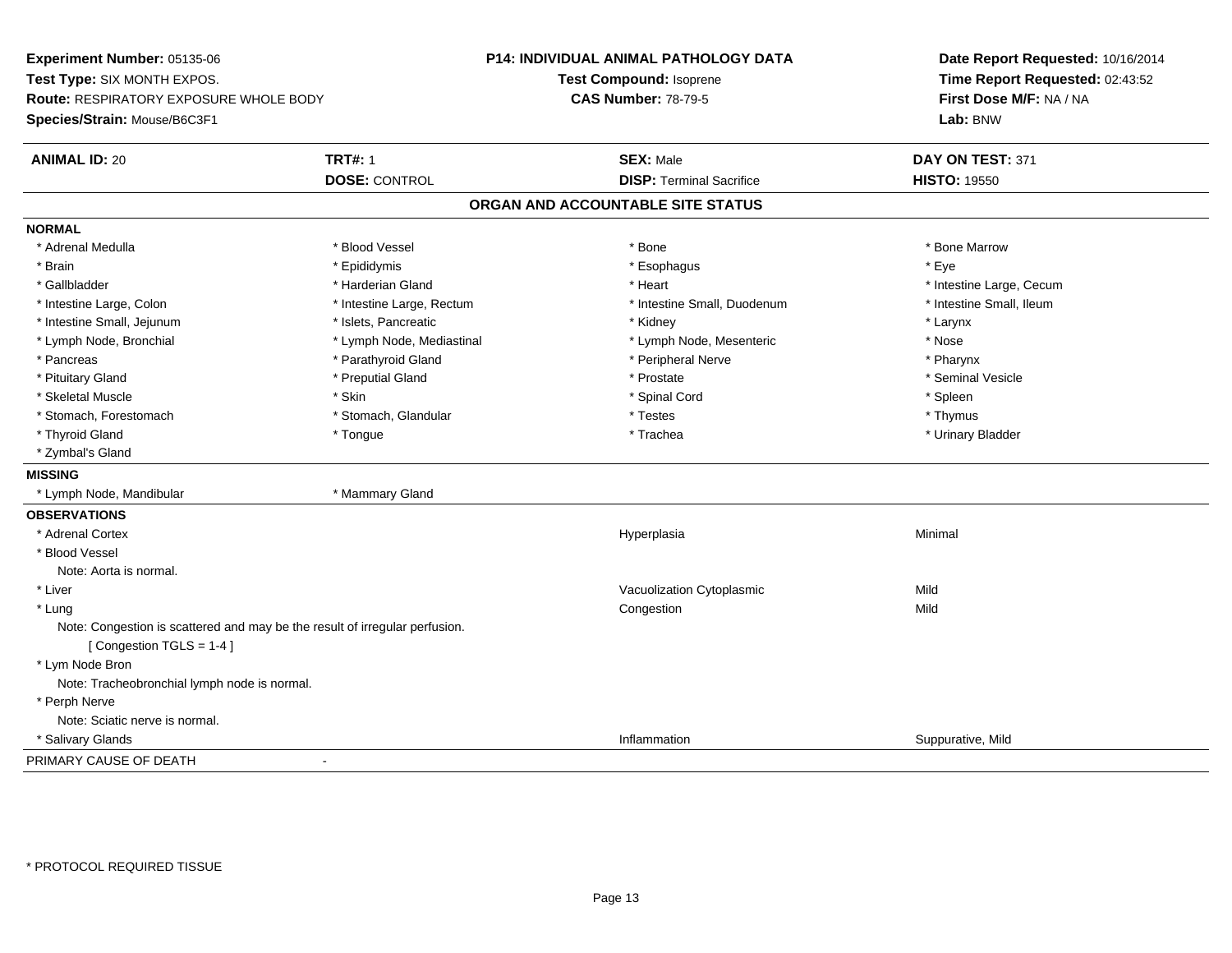**Experiment Number:** 05135-06**Test Type:** SIX MONTH EXPOS.**Route:** RESPIRATORY EXPOSURE WHOLE BODY**Species/Strain:** Mouse/B6C3F1**P14: INDIVIDUAL ANIMAL PATHOLOGY DATATest Compound:** Isoprene**CAS Number:** 78-79-5**Date Report Requested:** 10/16/2014**Time Report Requested:** 02:43:52**First Dose M/F:** NA / NA**Lab:** BNW**ANIMAL ID:** 21**TRT#:** 1 **SEX:** Male **DAY ON TEST:** 373 **DOSE:** CONTROL**DISP:** Terminal Sacrifice **HISTO:** 19551 **ORGAN AND ACCOUNTABLE SITE STATUSNORMAL**\* Adrenal Cortex \* Adrenal Cortex \* \* Adrenal Medulla \* \* Adrenal Medulla \* \* Blood Vessel \* \* Brood Vessel \* \* Bone \* Esophagus \* Bone Marrow \* Brain \* Epididymis \* Esophagus \* Eye \* \* Gallbladder \* \* Gallbladder \* \* \* \* Harderian Gland \* \* Heart \* Heart \* Heart \* Heart \* Heart \* Heart \* Intestine Large, Cecum \* Intestine Large, Colon \* Intestine Large, Rectum \* Intestine Small, Duodenum \* Intestine Small, Ileum \* Intestine Small, Jejunum \* Kidney \* Larynx\* Lymph Node, Mesenteric \* Lung \* Lymph Node, Bronchial \* Lymph Node, Mandibular \* Lymph Node, Mandibular \* Nose \* Pancreas \* Peripheral Nerve \* Pharynx \* Salivary Glands \* Pituitary Gland \* \* Then the state \* Preputial Gland \* Prosection \* Prostate \* \* Salivary Glands \* Salivary Glands \* Salivary Glands \* Salivary Glands \* Salivary Glands \* Salivary Glands \* Salivary Glands \* Salivary Glan \* Seminal Vesicle \* \* Spinal Cord \* Skeletal Muscle \* \* Skin \* \* Skin \* \* Spinal Vesicle \* Spinal Cord \* Spinal Cord \* Spleen \* Stomach, Forestomach \* Stomach \* Stomach, Slandular \* Testes \* Testes \* Trachea \* Thymus \* \* The mode of the total term of the total term of the total term of the total term of the total term of the total term of the total term of the total term of the total term of the total term of the total term of \* Urinary Bladder \* Zymbal's Gland**MISSING** \* Lymph Node, Mediastinal \* Mammary Gland \* Parathyroid Gland**OBSERVATIONS** \* Blood VesselNote: Aorta is normal. \* Islets, Pancreaticc and the control of the control of the control of the control of the control of the control of the control of the control of the control of the control of the control of the control of the control of the control of the co a **Minimal**  \* Liver Vacuolization Cytoplasmicc Mild \* Lym Node Bron Note: Tracheobronchial lymph node is normal. \* Perph Nerve Note: Sciatic nerve is normal.PRIMARY CAUSE OF DEATH-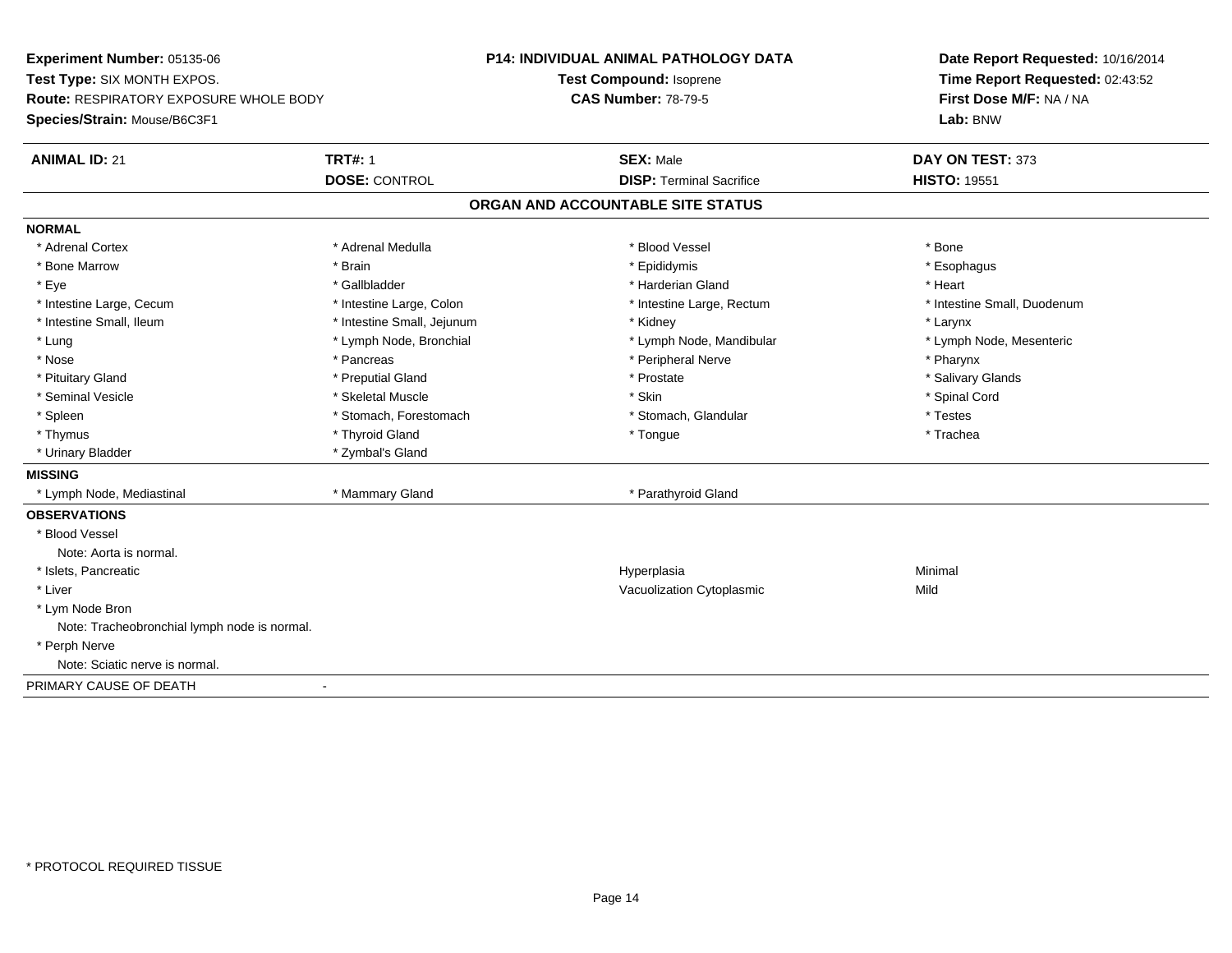**Experiment Number:** 05135-06**Test Type:** SIX MONTH EXPOS.**Route:** RESPIRATORY EXPOSURE WHOLE BODY**Species/Strain:** Mouse/B6C3F1**P14: INDIVIDUAL ANIMAL PATHOLOGY DATATest Compound:** Isoprene**CAS Number:** 78-79-5**Date Report Requested:** 10/16/2014**Time Report Requested:** 02:43:52**First Dose M/F:** NA / NA**Lab:** BNW**ANIMAL ID:** 22 **TRT#:** <sup>1</sup> **SEX:** Male **DAY ON TEST:** <sup>371</sup> **DOSE:** CONTROL**DISP:** Terminal Sacrifice **HISTO:** 19552 **ORGAN AND ACCOUNTABLE SITE STATUSNORMAL**\* Adrenal Cortex \* Adrenal Cortex \* \* Adrenal Medulla \* \* Adrenal Medulla \* \* Blood Vessel \* \* Brood Vessel \* \* Bone \* Esophagus \* Bone Marrow \* Brain \* Epididymis \* Esophagus \* Eye \* \* Gallbladder \* \* Gallbladder \* \* \* \* Harderian Gland \* \* Heart \* Heart \* Heart \* Heart \* Heart \* Heart \* Intestine Large, Cecum \* Intestine Large, Colon \* Intestine Large, Rectum \* Intestine Small, Duodenum\* Intestine Small, Ileum \* Thestine Small, Jejunum \* 1998, Pancreatic \* Kidney \* Kidney \* Kidney \* Kidney \* Lymph Node, Mesenteric \* Larynx **\*** Lymph Node, Bronchial \* Lymph Node, Mandibular \* Lymph Node, Mandibular \* Nose \* \* Pancreas \* \* Pancreas \* \* Pancreas \* \* Parathyroid Gland \* \* Peripheral Nerve \* Peripheral Nerve \* \* Pharynx \* Pituitary Gland \* Preputial Gland \* Prostate \* Spleen \* Seminal Vesicle \* \* \* Sheem \* Skeletal Muscle \* \* Stemme \* Skin \* \* Skin \* \* Spleen \* Spleen \* Spleen \* Spleen \* Thymus \* Stomach, Forestomach \* Testes \* Stomach, Glandular \* Testes \* Testes \* Testes \* Testes \* Testes \* Testes \* T \* Urinary Bladder \* Thyroid Gland \* \* The control of the total property and the top of the top of the top of the top of the top of the top of the top of the top of the top of the top of the top of the top of the top of the top of the top of \* Zymbal's Gland**MISSING** \* Lymph Node, Mediastinal \* Mammary Gland**OBSERVATIONS** \* Blood VesselNote: Aorta is normal. \* Liver Vacuolization Cytoplasmicc Mild Mild \* Lungg and the congression of the congression of the congression of the congression of the congression of the congression Note: Congestion is scattered and may be the result of irregular perfusion.[ Congestion TGLS = 1-4 ] \* Lym Node Bron Note: Tracheobronchial lymph node is normal. \* Perph Nerve Note: Sciatic nerve is normal. \* Salivary Glandss and the contract of the contract of the contract of the contract of the contract of the contract of the contract of the contract of the contract of the contract of the contract of the contract of the contract of the cont Inflammation **Suppurative, Mild**<br>
Deceneration **Minimal**  \* Spinal Cordd and the control of the control of the control of the control of the control of the control of the control of the control of the control of the control of the control of the control of the control of the control of the co PRIMARY CAUSE OF DEATH-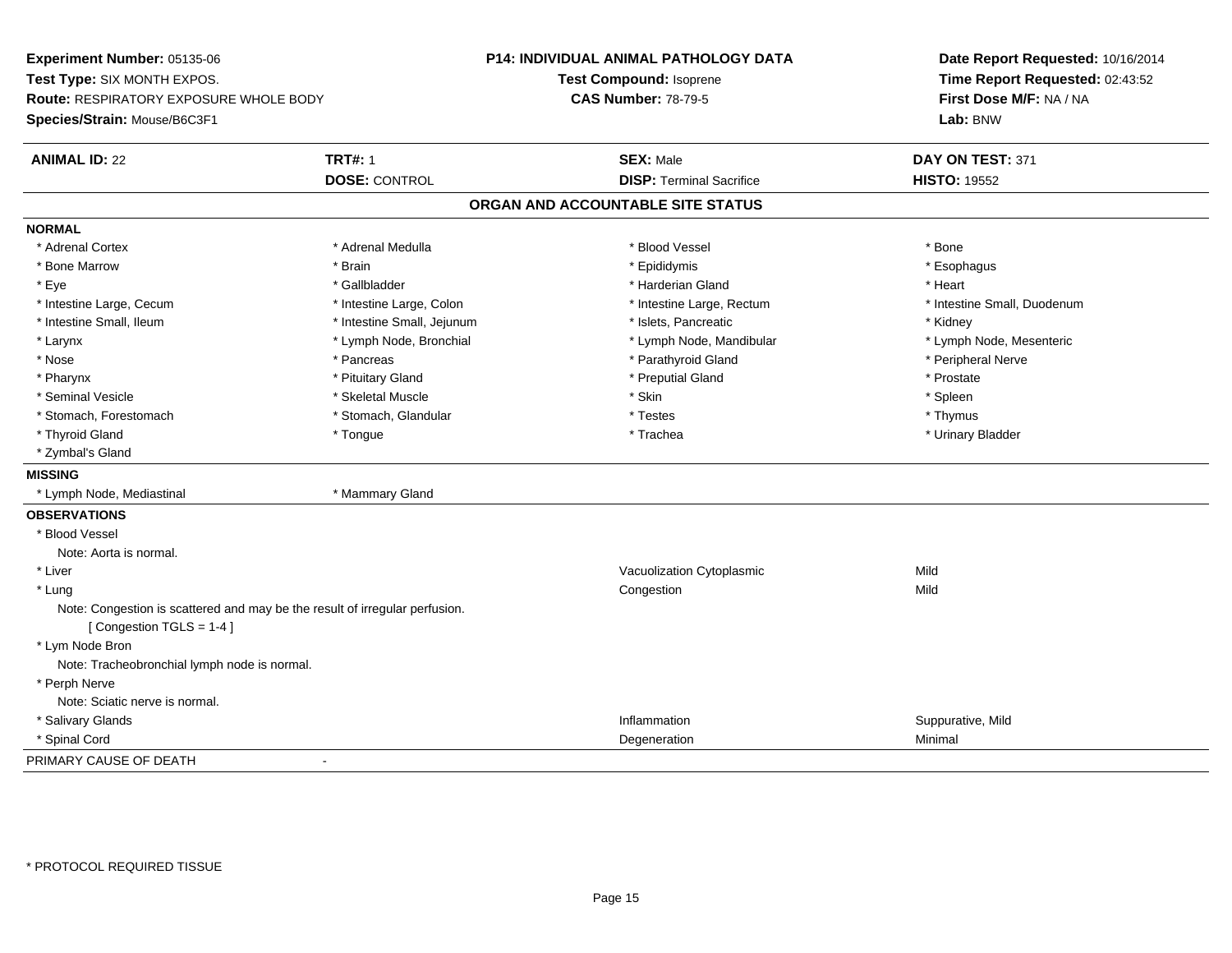**Experiment Number:** 05135-06**Test Type:** SIX MONTH EXPOS.**Route:** RESPIRATORY EXPOSURE WHOLE BODY**Species/Strain:** Mouse/B6C3F1**P14: INDIVIDUAL ANIMAL PATHOLOGY DATATest Compound:** Isoprene**CAS Number:** 78-79-5**Date Report Requested:** 10/16/2014**Time Report Requested:** 02:43:52**First Dose M/F:** NA / NA**Lab:** BNW**ANIMAL ID:** 23**TRT#:** 1 **SEX:** Male **DAY ON TEST:** 90 **DOSE:** CONTROL**DISP:** Natural Death **HISTO:** 19553 **ORGAN AND ACCOUNTABLE SITE STATUSNORMAL**\* Adrenal Cortex \* Adrenal Cortex \* \* Adrenal Medulla \* \* Adrenal Medulla \* \* Blood Vessel \* \* Brood Vessel \* \* Bone \* Esophagus \* Bone Marrow \* Brain \* Epididymis \* Esophagus \* Eye \* https://www.frage.com/mode.com/mode.com/mode.com/mode.com/mode.com/mode.com/mode.com/mode.com/mode.com/ \* Intestine Large, Colon \* Intestine Large, Rectum \* Intestine Small, Ileum \* Intestine Small, Jejunum\* Islets, Pancreatic \* \* \* Andrew \* Kidney \* \* Kidney \* \* Larynx \* Larynx \* \* Larynx \* \* Liver \* Liver \* Liver \* Lung external text of the Lymph Node, Mandibular \* Lymph Node, Mesenteric \* Pancreas \* Pancreas \* Pancreas \* Pituitary Gland \* Parathyroid Gland \* \* Peripheral Nerve \* \* Peripheral Nerve \* \* Pharynx \* \* Pharynx \* \* Pituitary Gland \* Pituitary Gland \* Seminal Vesicle \* Preputial Gland \* \* Annual vesicle \* \* Prostate \* \* Salivary Glands \* \* Salivary Glands \* \* Seminal Vesicle \* \* Skeletal Muscle \* Skin \* Spinal Cord \* Spleen \* Thyroid Gland \* Stomach, Forestomach \* Testes \* Stomach, Glandular \* Testes \* Testes \* Testes \* Testes \* Testes \* \* Testes \*  $\sim$  \* Testes \* Testes \* Testes \* Testes \* Testes \* Testes \* Testes \* Testes \* Testes \* Testes \* Testes \* Teste \* Zymbal's Gland \* Tongue \* Trachea \* Urinary Bladder \* Zymbal's Gland **MISSING** \* Mammary Gland**AUTO PRECLUDES DIAG.** \* Gallbladder \* Intestine Small, Duodenum**OBSERVATIONS** \* Blood VesselNote: Aorta is normal. \* Lymph Node, Bronchial Lymphoma Malignant LymphocyticNote: Tracheobronchial lymph node. \* Lymph Node, Mediastinal Lymphoma Malignant Lymphocytic \* Nosee and the Colfactory Epi, Turbinate and the Degeneration Colfactory Epi, Turbinate and the Degeneration Minimal \* Perph Nerve Note: Sciatic nerve is normal. \* Thymus Lymphoma Malignant Lymphocytic [ Lymphoma Malignant Lymphocytic TGLS = 1-2 ]PRIMARY CAUSE OF DEATH-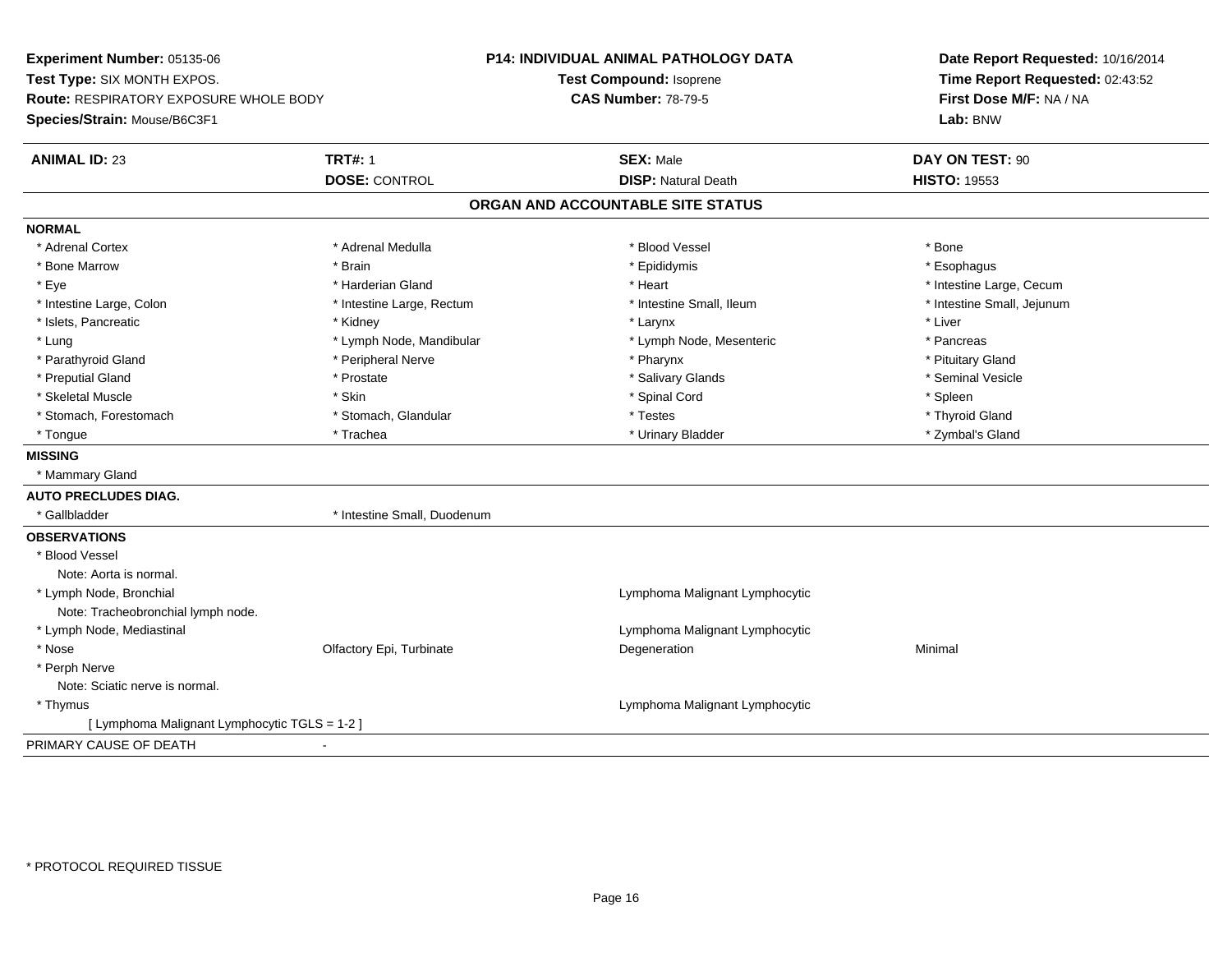**Experiment Number:** 05135-06**Test Type:** SIX MONTH EXPOS.**Route:** RESPIRATORY EXPOSURE WHOLE BODY**Species/Strain:** Mouse/B6C3F1**P14: INDIVIDUAL ANIMAL PATHOLOGY DATATest Compound:** Isoprene**CAS Number:** 78-79-5**Date Report Requested:** 10/16/2014**Time Report Requested:** 02:43:52**First Dose M/F:** NA / NA**Lab:** BNW**ANIMAL ID:** 24**TRT#:** 1 **SEX:** Male **DAY ON TEST:** 373 **DOSE:** CONTROL**DISP:** Terminal Sacrifice **HISTO:** 19554 **ORGAN AND ACCOUNTABLE SITE STATUSNORMAL**\* Adrenal Cortex \* Adrenal Cortex \* \* Adrenal Medulla \* \* Adrenal Medulla \* \* Blood Vessel \* \* Brood Vessel \* \* Bone \* Esophagus \* Bone Marrow \* Brain \* Epididymis \* Esophagus \* Eye \* https://www.frage.com/windown.com/windown.com/windown.com/windown.com/windown.com/windown.com/windown-\* Intestine Small, Ileum \* Intestine Large, Colon \* Intestine Large, Rectum \* Intestine Small, Duodenum \* Intestine Small, Duodenum \* Lymph Node, Bronchial \* Intestine Small, Jejunum \* Moreover \* Kidney \* Larynx \* Larynx \* Larynx \* Larynx \* Larynx \* Larynx \* Larynx \* Larynx \* Larynx \* Larynx \* Larynx \* Larynx \* Larynx \* Larynx \* Larynx \* Larynx \* Larynx \* Larynx \* Larynx \* La \* Lymph Node, Mandibular \* The state of the second text of the second text of the second text of the second text of the second text of the second text of the second text of the second text of the second text of text of tex \* Preputial Gland \* Peripheral Nerve \* \* \* \* Pharynx \* \* Pharynx \* \* \* Preputial Gland \* \* Preputial Gland \* \* Preputial Gland \* Skeletal Muscle \* Prostate \* \* Skeletal Muscle \* \* Salivary Glands \* \* \* Seminal Vesicle \* \* \* Seminal Vesicle \* \* Skeletal Muscle \* Skin \* Spinal Cord \* Spinal Cord \* Spinal Cord \* Spinal \* Spinal \* Stomach, Forestomach \* Stomach, Forestomach \* Stomach, Glandular \* Thyroid Gland \* Testes \* Thyroid Gland \* Thyroid Gland \* Thyroid Gland \* Thyroid Gland \* Zymbal's Gland \* Tongue \* Trachea \* Urinary Bladder \* Zymbal's Gland **MISSING** \* Lymph Node, Mediastinal \* Mammary Gland \* Parathyroid Gland**OBSERVATIONS** \* Blood VesselNote: Aorta is normal. \* Harderian Glandd and the control of the control of the control of the Hyperplasia and the control of the Mild of the control of the control of the control of the control of the control of the control of the control of the control of the \* Islets, Pancreaticc and the control of the control of the control of the control of the control of the control of the control of the control of the control of the control of the control of the control of the control of the control of the co a **Minimal**  \* Liver Basophilic Focus Vacuolization Cytoplasmicc Mild [ Basophilic Focus TGLS = 2-4 ] \* Lung Alveolar/Bronchiolar Adenoma [ Alveolar/Bronchiolar Adenoma TGLS = 1-3 ] \* Lym Node Bron Note: Tracheobronchial lymph node is normal. \* Perph Nerve Note: Sciatic nerve is normal.PRIMARY CAUSE OF DEATH-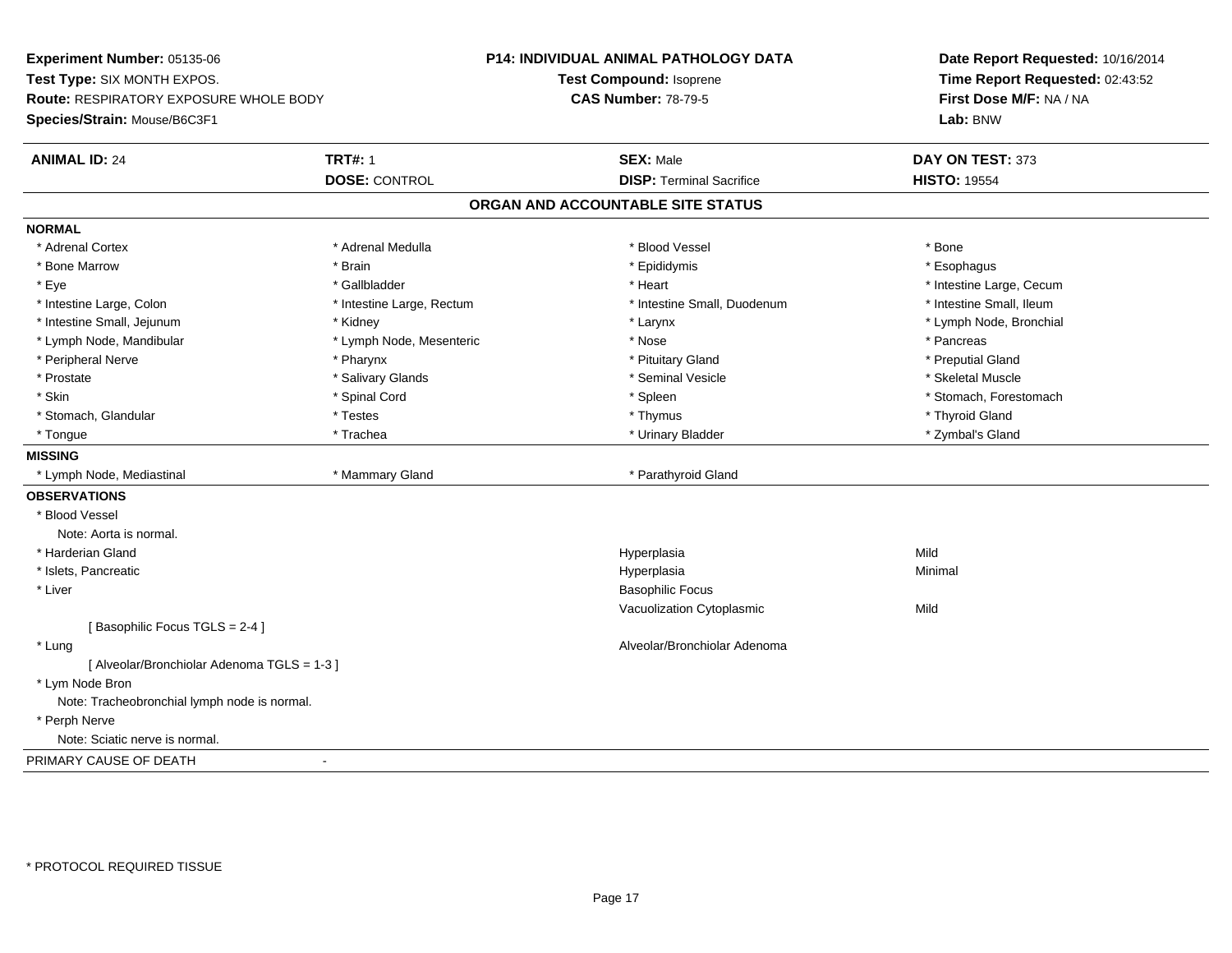**Experiment Number:** 05135-06**Test Type:** SIX MONTH EXPOS.**Route:** RESPIRATORY EXPOSURE WHOLE BODY**Species/Strain:** Mouse/B6C3F1**P14: INDIVIDUAL ANIMAL PATHOLOGY DATATest Compound:** Isoprene**CAS Number:** 78-79-5**Date Report Requested:** 10/16/2014**Time Report Requested:** 02:43:52**First Dose M/F:** NA / NA**Lab:** BNW**ANIMAL ID:** 25 **TRT#:** <sup>1</sup> **SEX:** Male **DAY ON TEST:** <sup>373</sup> **DOSE:** CONTROL**DISP:** Terminal Sacrifice **HISTO:** 19555 **ORGAN AND ACCOUNTABLE SITE STATUSNORMAL**\* Adrenal Medulla \* \* \* Blood Vessel \* \* \* Bone Marrow \* \* Bone Marrow \* \* Bone Marrow \* Brain \* \* Expediance \* Epididymis \* \* Expediance \* \* Esophagus \* Expediance \* \* Expediance \* Eye \* Eye \* Gallbladder \* https://www.frage.com/marticle/state-of-state-of-state-of-state-of-state-of-state-of-state-of-state-of-state-of-state-of-state-of-state-of-state-of-state-of-state-of-state-of-state-of-state-of-state-of-stat \* Intestine Small, Ileum \* Intestine Large, Colon \* Intestine Large, Rectum \* Intestine Small, Duodenum \* Intestine Small, Duodenum \* Intestine Small, Jejunum \* The metal was a structure of the structure of the structure of the structure of the structure of the structure of the structure of the structure of the structure of the structure of the structu \* Nose \* Lung \* Lymph Node, Bronchial \* Now the term is the term in the term in the term is the term in the term in the term is the term in the term in the term is the term in the term in the term is the term in the term in the t \* Pharynx \* Pancreas \* Parathyroid Gland \* Parathyroid Gland \* Peripheral Nerve \* Salivary Glands \* Pituitary Gland \* \* Then the state \* Preputial Gland \* Prosection \* Prostate \* \* Salivary Glands \* Salivary Glands \* Salivary Glands \* Salivary Glands \* Salivary Glands \* Salivary Glands \* Salivary Glands \* Salivary Glan \* Seminal Vesicle \* \* Spinal Cord \* Skeletal Muscle \* \* Skin \* \* Skin \* \* Spinal Vesicle \* Spinal Cord \* Spinal Cord \* Spleen \* Stomach, Forestomach \* Stomach \* Stomach, Slandular \* Testes \* Testes \* Trachea \* Thymus \* \* The mode of the total term of the total term of the total term of the total term of the total term of the total term of the total term of the total term of the total term of the total term of the total term of \* Urinary Bladder \* Zymbal's Gland**MISSING** \* Lymph Node, Mandibular \* Lymph Node, Mediastinal \* Mammary Gland**OBSERVATIONS** \* Adrenal Cortex Hypertrophy Focal, Minimal \* Blood VesselNote: Aorta is normal. \* Liver Vacuolization Cytoplasmicc Mild \* Lym Node Bron Note: Tracheobronchial lymph node is normal. \* Perph Nerve Note: Sciatic nerve is normal.PRIMARY CAUSE OF DEATH-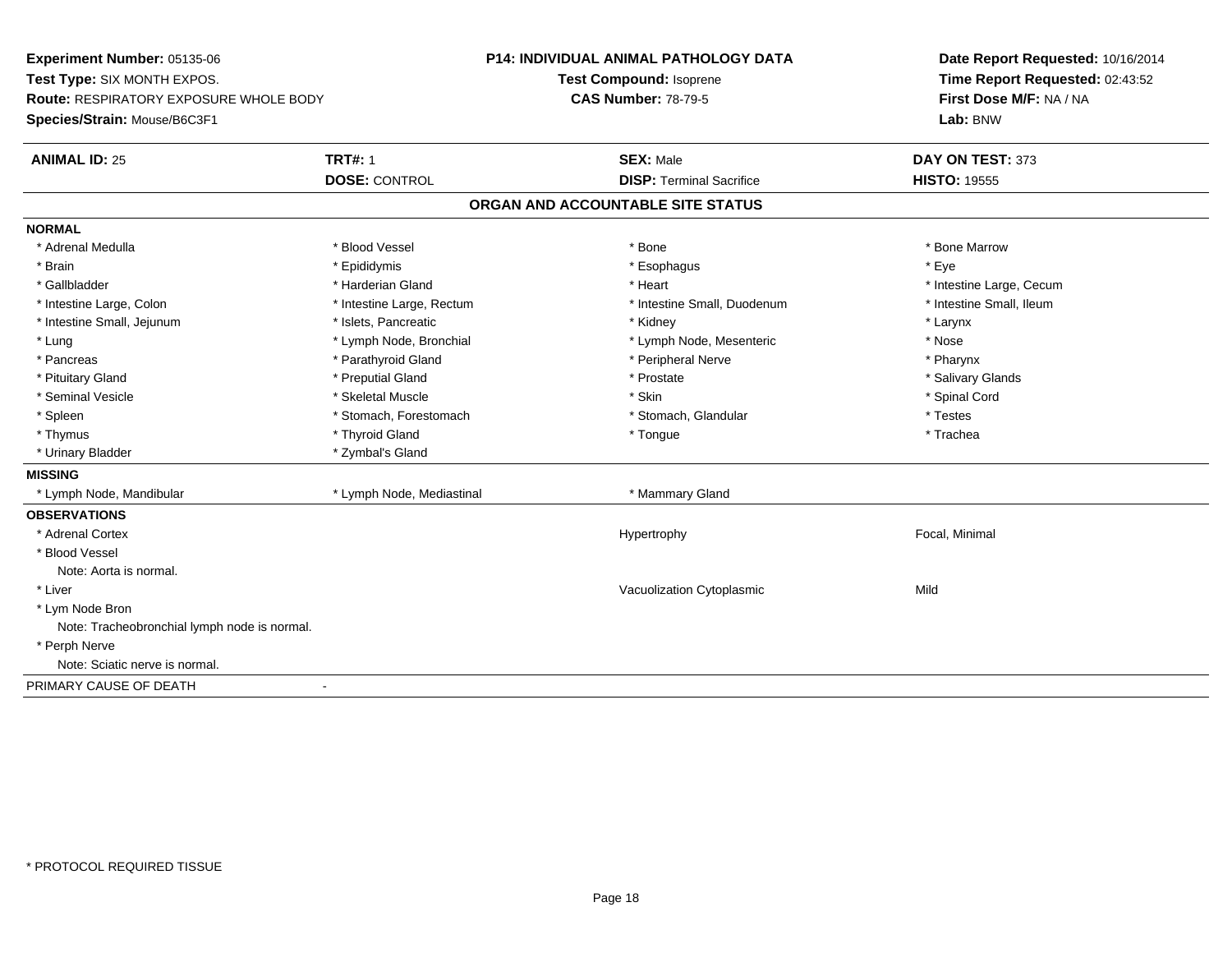**Experiment Number:** 05135-06**Test Type:** SIX MONTH EXPOS.**Route:** RESPIRATORY EXPOSURE WHOLE BODY**Species/Strain:** Mouse/B6C3F1**P14: INDIVIDUAL ANIMAL PATHOLOGY DATATest Compound:** Isoprene**CAS Number:** 78-79-5**Date Report Requested:** 10/16/2014**Time Report Requested:** 02:43:52**First Dose M/F:** NA / NA**Lab:** BNW**ANIMAL ID:** 26**6 TRT#:** 1 **TRT#:** 1 **SEX:** Male **SEX:** Male **DAY ON TEST:** 373 **DOSE:** CONTROL**DISP:** Terminal Sacrifice **HISTO:** 19556 **ORGAN AND ACCOUNTABLE SITE STATUSNORMAL**\* Adrenal Cortex \* Adrenal Cortex \* \* Attachers \* Blood Vessel \* \* Bone \* \* \* Bone \* \* Bone \* \* Bone \* Bone Marrow \* Bone Marrow \* Gallbladder \* Epididymis \* \* exphagus \* Esophagus \* \* Eye \* \* Eye \* \* Exercise \* Gallbladder \* Gallbladder \* \* Gallbladder \* \* Gallbladder \* \* Gallbladder \* \* Gallbladder \* \* Gallbladder \* \* Exercise \* \* \* Gallbladder \* \* \* Gallbladde \* Harderian Gland \* The structure \* Theart \* Heart \* Intestine Large, Cecum \* Intestine Large, Cecum \* Intestine Large, Colon \* Intestine Small, Jejunum \* Intestine Large, Rectum \* 10 **\*** Intestine Small, Duodenum \* Intestine Small, Ileum \* Kidney \* Larynx \* Lung \* Lymph Node, Mandibular \* Lymph Node, Mediastinal \* The state of the second text of the second text of the second of the second text of the second of the second of the second of the second of the second of the second of the second of the second o \* Peripheral Nerve \* \* \* \* Pharynx \* \* Pharynx \* \* \* Preputial Gland \* \* Preputial Gland \* \* Preputial Gland \* Skeletal Muscle \* Prostate \* \* Skeletal Muscle \* \* Salivary Glands \* \* \* Seminal Vesicle \* \* \* Seminal Vesicle \* \* Skeletal Muscle \* Stomach. Glandular \* Skin \* Spinal Cord \* Spinal Cord \* Stomach, Forestomach \* Stomach, Forestomach \* Testes \* Thymus \* Thyroid Gland \* Tongue \* Trachea \* Urinary Bladder \* 2ymbal's Gland \* Zymbal's Gland \* Zymbal's Gland \* Zymbal's Gland **MISSING**\* Adrenal Medulla \* Lymph Node, Bronchial \* Mammary Gland **OBSERVATIONS** \* Blood VesselNote: Aorta is normal. \* Brainn and the controller of the controller of the controller of the Mineralization and the controller of the Minimal \* Islets, Pancreaticc and the control of the control of the control of the control of the control of the control of the control of the control of the control of the control of the control of the control of the control of the control of the co a Mild \* Liver Hepatocellular Adenoma Vacuolization Cytoplasmic Moderate[ Hepatocellular Adenoma TGLS = 1-12 ] \* Lym Node Bron Note: Tracheobronchial lymph node is missing. \* Pancreas Focal Cellular Changee Minimal \* Perph Nerve Note: Sciatic nerve is normal. \* Spleenn and the control of the control of the control of the control of the control of the control of the control of  $P$ [ Pigmentation TGLS = 2-4 ]PRIMARY CAUSE OF DEATH-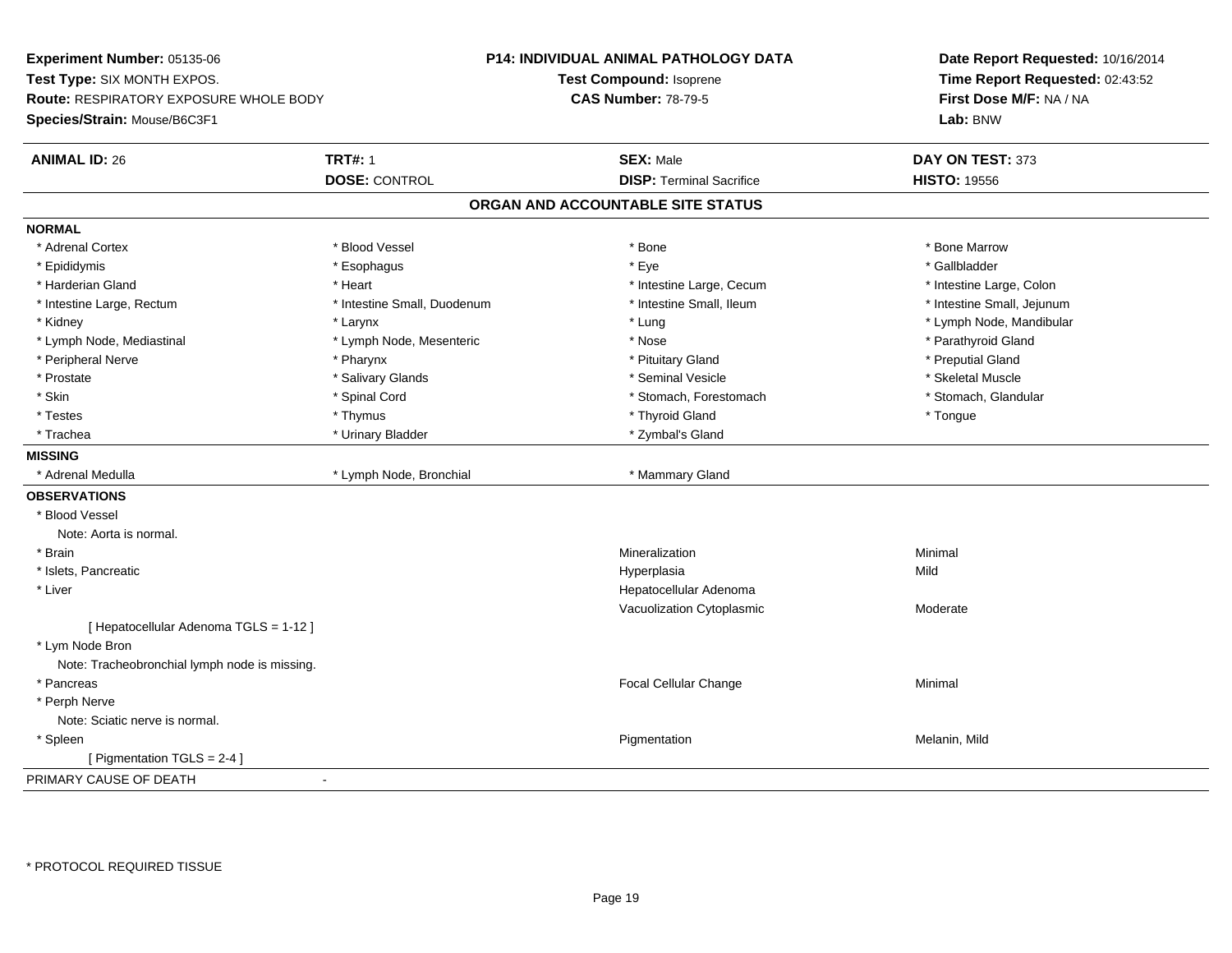**Experiment Number:** 05135-06**Test Type:** SIX MONTH EXPOS.**Route:** RESPIRATORY EXPOSURE WHOLE BODY**Species/Strain:** Mouse/B6C3F1**P14: INDIVIDUAL ANIMAL PATHOLOGY DATATest Compound:** Isoprene**CAS Number:** 78-79-5**Date Report Requested:** 10/16/2014**Time Report Requested:** 02:43:52**First Dose M/F:** NA / NA**Lab:** BNW**ANIMAL ID:** 27**TRT#:** 1 **SEX:** Male **DAY ON TEST:** 373 **DOSE:** CONTROL**DISP:** Terminal Sacrifice **HISTO:** 19557 **ORGAN AND ACCOUNTABLE SITE STATUSNORMAL**\* Adrenal Cortex \* Adrenal Cortex \* \* Adrenal Medulla \* \* Adrenal Medulla \* \* Blood Vessel \* \* Brood Vessel \* \* Bone \* Esophagus \* Bone Marrow \* Brain \* Epididymis \* Esophagus \* Eye \* \* Gallbladder \* \* Gallbladder \* \* \* \* Harderian Gland \* \* Heart \* Heart \* Heart \* Heart \* Heart \* Heart \* Intestine Large, Cecum \* Intestine Large, Colon \* Intestine Large, Thestine Large, Rectum \* Intestine Small, Duodenum \* Intestine Small, Ileum \* Intestine Small, Jejunum \* Kidney \* Larynx\* Lymph Node, Mesenteric \* Lung \* Lymph Node, Mandibular \* Lymph Node, Mediastinal \* Lymph Node, Mediastinal \* \* Nose \* Pancreas \* Peripheral Nerve \* Pharynx \* Salivary Glands \* Pituitary Gland \* \* Then the state \* Preputial Gland \* Prosection \* Prostate \* \* Salivary Glands \* Salivary Glands \* Salivary Glands \* Salivary Glands \* Salivary Glands \* Salivary Glands \* Salivary Glands \* Salivary Glan \* Seminal Vesicle \* \* Spinal Cord \* Skeletal Muscle \* \* Skin \* \* Skin \* \* Spinal Vesicle \* Spinal Cord \* Spinal Cord \* Spleen \* Stomach, Forestomach \* Stomach \* Stomach, Slandular \* Testes \* Testes \* Trachea \* Thymus \* \* The mode of the total term of the total term of the total term of the total term of the total term of the total term of the total term of the total term of the total term of the total term of the total term of \* Urinary Bladder \* Zymbal's Gland**MISSING** \* Lymph Node, Bronchial \* Mammary Gland \* Parathyroid Gland**OBSERVATIONS** \* Blood VesselNote: Aorta is normal. \* Islets, Pancreaticc and the control of the control of the control of the control of the control of the control of the control of the control of the control of the control of the control of the control of the control of the control of the co a **Minimal**  \* Liver Vacuolization Cytoplasmicc Mild \* Lym Node Bron Note: Tracheobronchial lymph node is missing. \* Perph Nerve Note: Sciatic nerve is normal.PRIMARY CAUSE OF DEATH-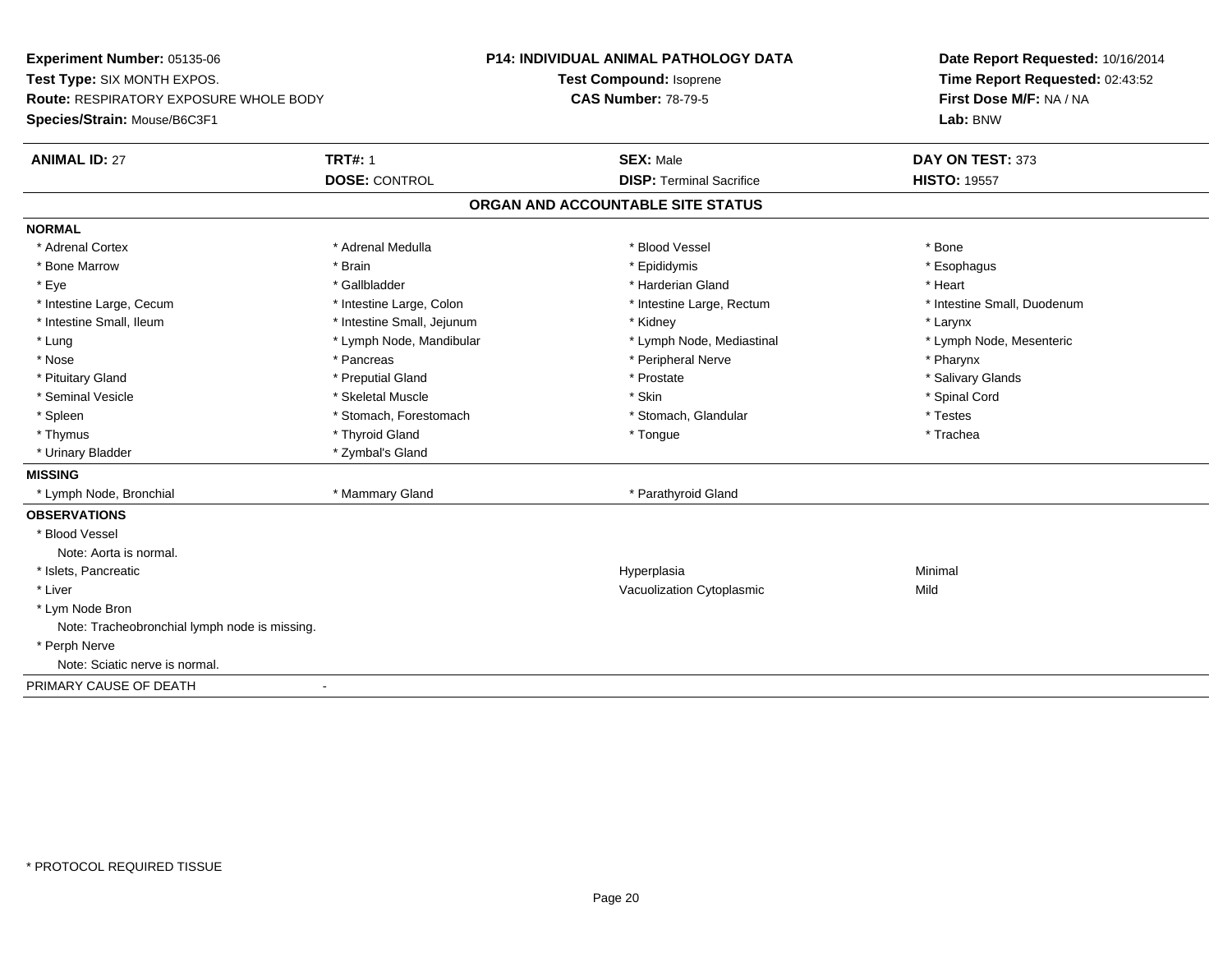**Experiment Number:** 05135-06**Test Type:** SIX MONTH EXPOS.**Route:** RESPIRATORY EXPOSURE WHOLE BODY**Species/Strain:** Mouse/B6C3F1**P14: INDIVIDUAL ANIMAL PATHOLOGY DATATest Compound:** Isoprene**CAS Number:** 78-79-5**Date Report Requested:** 10/16/2014**Time Report Requested:** 02:43:52**First Dose M/F:** NA / NA**Lab:** BNW**ANIMAL ID:** 28**TRT#:** 1 **SEX:** Male **DAY ON TEST:** 373 **DOSE:** CONTROL**DISP:** Terminal Sacrifice **HISTO:** 19558 **ORGAN AND ACCOUNTABLE SITE STATUSNORMAL**\* Adrenal Medulla \* \* \* Blood Vessel \* \* \* Bone Marrow \* \* Bone Marrow \* \* Bone Marrow \* Brain \* \* Expediance \* Epididymis \* \* Expediance \* \* Esophagus \* Expediance \* \* Expediance \* Eye \* Eye \* Gallbladder \* https://www.frage.com/marticle/state-of-state-of-state-of-state-of-state-of-state-of-state-of-state-of-state-of-state-of-state-of-state-of-state-of-state-of-state-of-state-of-state-of-state-of-state-of-stat \* Intestine Small, Jejunum \* Intestine Large, Colon \* Intestine Small, Duodenum \* Intestine Small, Ileum \* Intestine Small, Ileum \* Kidney \* Larynx \* Lung \* Lymph Node, Mediastinal \* Lymph Node, Mesenteric \* The state of the state of the state of the state of the state of the state of the state of the state of the state of the state of the state of the state of the state of the state of the state of \* Peripheral Nerve \* \* \* \* Pharynx \* \* Pharynx \* \* \* Preputial Gland \* \* Preputial Gland \* \* Preputial Gland \* Skeletal Muscle \* Prostate \* \* Skeletal Muscle \* \* Salivary Glands \* \* \* Seminal Vesicle \* \* \* Seminal Vesicle \* \* Skeletal Muscle \* Skin \* Spinal Cord \* Spinal Cord \* Spinal Cord \* Spinal \* Spinal \* Stomach, Forestomach \* Stomach, Forestomach \* Stomach, Glandular \* Thyroid Gland \* Testes \* Thyroid Gland \* Thyroid Gland \* Thyroid Gland \* Thyroid Gland \* Zymbal's Gland \* Tongue \* Trachea \* Urinary Bladder \* Zymbal's Gland **MISSING**\* Intestine Large, Rectum \* Lymph Node, Bronchial \* Lymph Node, Mandibular \* Mammary Gland **OBSERVATIONS** \* Adrenal Cortex Hypertrophy Focal, Minimal \* Blood VesselNote: Aorta is normal. \* Islets, Pancreaticc and the control of the control of the control of the control of the control of the control of the control of the control of the control of the control of the control of the control of the control of the control of the co a Mild \* Liver Basophilic Focus Eosinophilic Focus Vacuolization Cytoplasmic Minimal [ Basophilic Focus TGLS = 1-12 ] \* Lym Node Bron Note: Tracheobronchial lymph node is missing. \* Perph Nerve Note: Sciatic nerve is normal. \* Urin BladderNote:  $TGL 2 = NCL$ . The bladder contains only a seminal plug. PRIMARY CAUSE OF DEATH-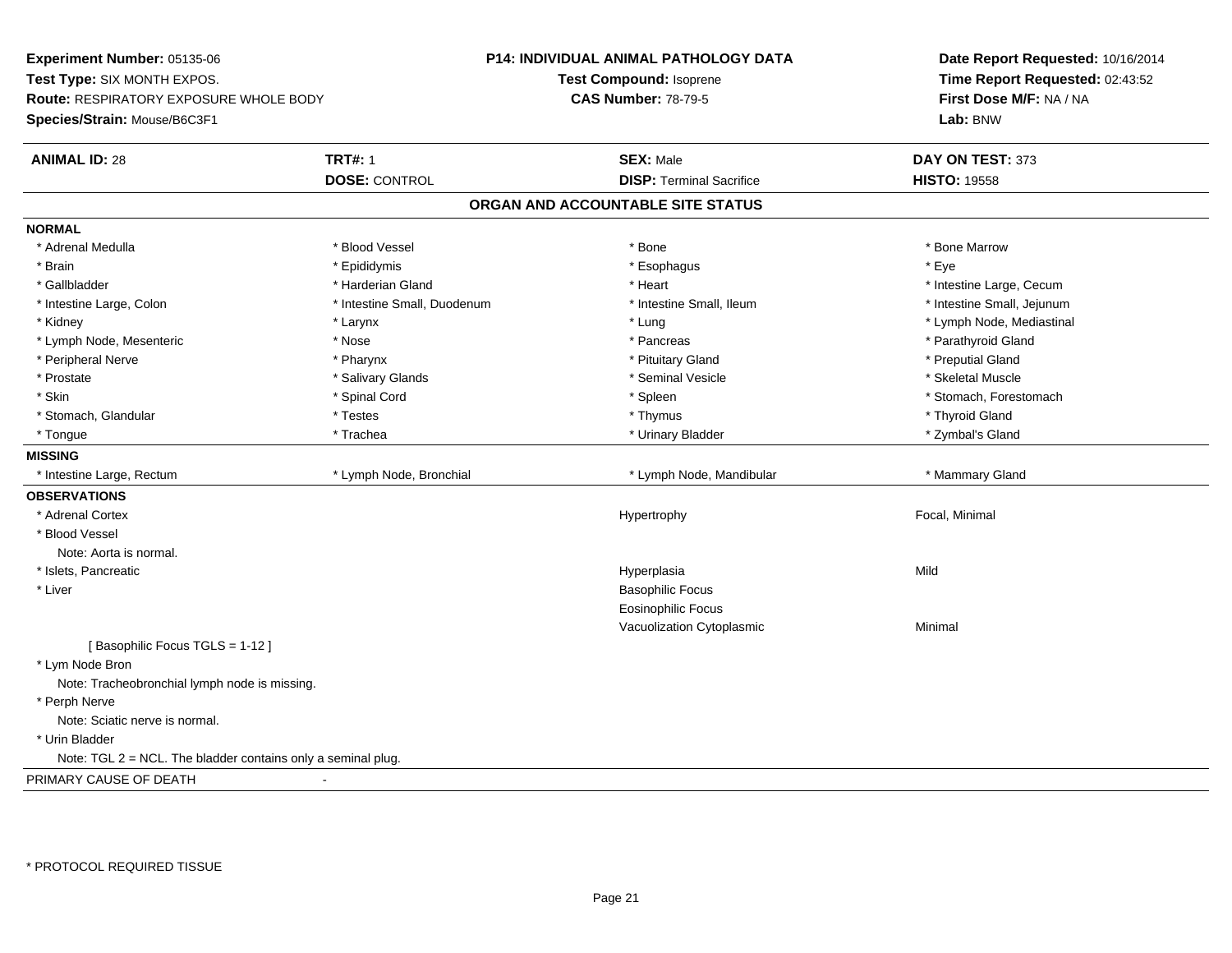**Experiment Number:** 05135-06**Test Type:** SIX MONTH EXPOS.**Route:** RESPIRATORY EXPOSURE WHOLE BODY**Species/Strain:** Mouse/B6C3F1**P14: INDIVIDUAL ANIMAL PATHOLOGY DATATest Compound:** Isoprene**CAS Number:** 78-79-5**Date Report Requested:** 10/16/2014**Time Report Requested:** 02:43:52**First Dose M/F:** NA / NA**Lab:** BNW**ANIMAL ID:** 29 **TRT#:** <sup>1</sup> **SEX:** Male **DAY ON TEST:** <sup>373</sup> **DOSE:** CONTROL**DISP:** Terminal Sacrifice **HISTO:** 19559 **ORGAN AND ACCOUNTABLE SITE STATUSNORMAL**\* Adrenal Cortex \* Adrenal Cortex \* \* Adrenal Medulla \* \* Adrenal Medulla \* \* Blood Vessel \* \* Brood Vessel \* \* Bone \* Esophagus \* Bone Marrow \* Brain \* Epididymis \* Esophagus \* Eye \* \* Gallbladder \* \* Gallbladder \* \* \* \* Harderian Gland \* \* Heart \* Heart \* Heart \* Heart \* Heart \* Heart \* Intestine Large, Cecum \* Intestine Large, Colon \* Intestine Large, Rectum \* Intestine Small, Duodenum\* Intestine Small, Ileum \* Thestine Small, Jejunum \* 1998, Pancreatic \* Kidney \* Kidney \* Kidney \* Kidney \* Lymph Node, Mesenteric \* Larynx **\*** Lymph Node, Bronchial \* Lymph Node, Mandibular \* Lymph Node, Mandibular \* Nose \* \* Pancreas \* \* Pancreas \* \* Pancreas \* \* Parathyroid Gland \* \* Peripheral Nerve \* Peripheral Nerve \* \* Pharynx \* Pituitary Gland \* Preputial Gland \* Prostate \* Salivary Glands \* Seminal Vesicle \* Skeletal Muscle \* Skin\* Stomach, Glandular \* Spinal Cord **\* Stomach, Forestomach \* Spinal Cord \*** Stomach, Forestomach \* Stomach, Forestomach \* Testes \* Thymus \* Thyroid Gland \* Tongue \* Trachea \* Urinary Bladder \* Zymbal's Gland \* Zymbal's Gland **MISSING** \* Lymph Node, Mediastinal \* Mammary Gland**OBSERVATIONS** \* Blood VesselNote: Aorta is normal. \* Liver Vacuolization Cytoplasmic Minimal \* Lung Alveolar/Bronchiolar Adenoma Note: There is some hemorrhage around adenoma. [ Alveolar/Bronchiolar Adenoma TGLS = 1-3 ] \* Lym Node Bron Note: Tracheobronchial lymph node is normal. \* Perph Nerve Note: Sciatic nerve is normal.PRIMARY CAUSE OF DEATH-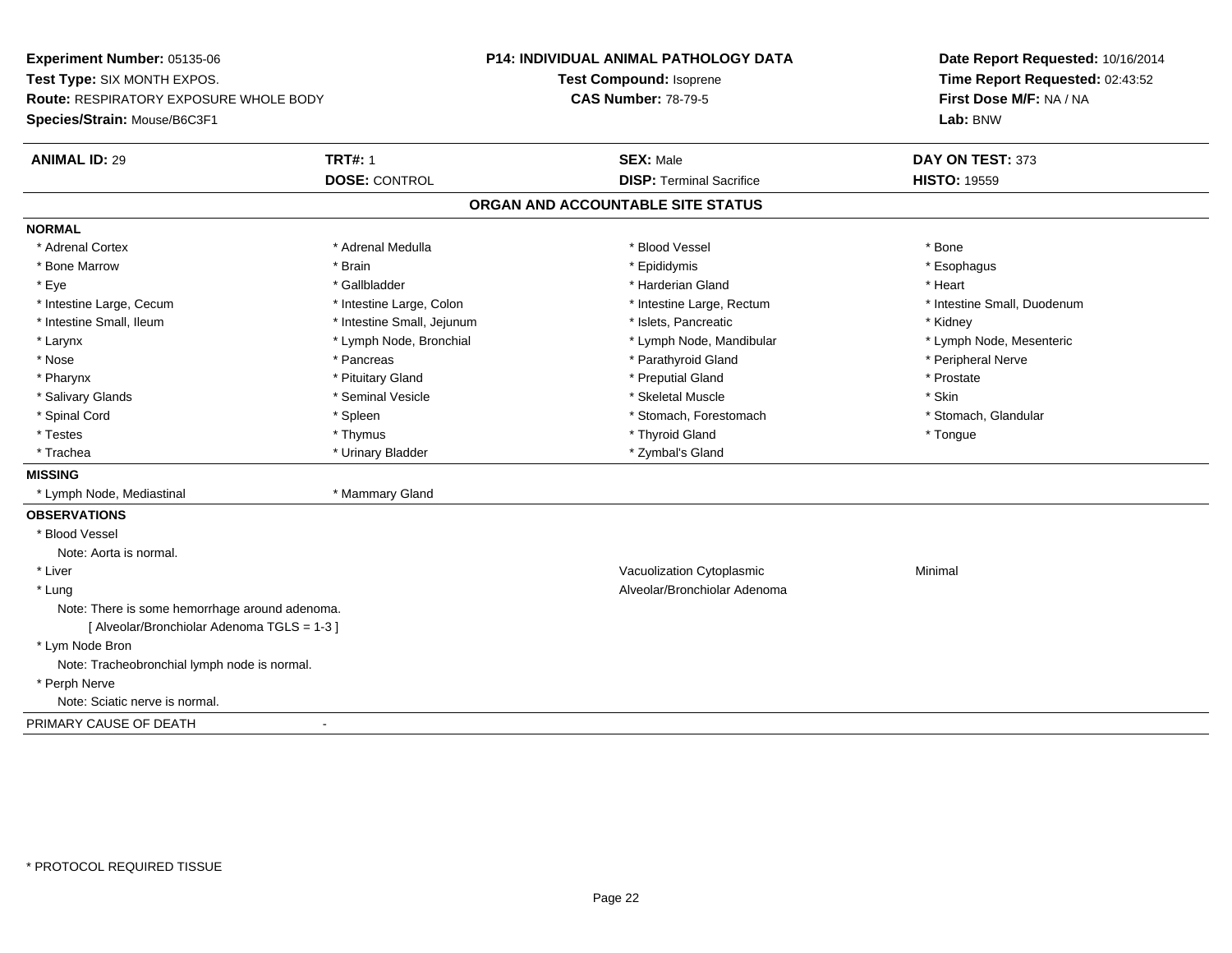**Experiment Number:** 05135-06**Test Type:** SIX MONTH EXPOS.**Route:** RESPIRATORY EXPOSURE WHOLE BODY**Species/Strain:** Mouse/B6C3F1**P14: INDIVIDUAL ANIMAL PATHOLOGY DATATest Compound:** Isoprene**CAS Number:** 78-79-5**Date Report Requested:** 10/16/2014**Time Report Requested:** 02:43:52**First Dose M/F:** NA / NA**Lab:** BNW**ANIMAL ID:** 30**TRT#:** 1 **SEX:** Male **DAY ON TEST:** 185 **DOSE:** CONTROL**DISP:** Scheduled Sacrifice **HISTO:** 19560 **ORGAN AND ACCOUNTABLE SITE STATUSNORMAL**\* Adrenal Cortex \* Adrenal Cortex \* \* Adrenal Medulla \* \* Adrenal Medulla \* \* Blood Vessel \* \* Brood Vessel \* \* Bone \* Esophagus \* Bone Marrow \* Brain \* Epididymis \* Esophagus \* Eye \* \* Gallbladder \* \* Gallbladder \* \* \* \* Harderian Gland \* \* Heart \* Heart \* Heart \* Heart \* Heart \* Heart \* Intestine Large, Cecum \* Intestine Large, Colon \* Intestine Large, Rectum \* Intestine Small, Duodenum\* Intestine Small, Ileum \* **Allen and The Accord Accord Test intervents** \* Islets, Pancreatic \* The manus \* Kidney \* Larynx \* Louis \* Liver \* Lung \* Lung \* Lung \* Lung \* Lung \* Lymph Node, Bronchial \* Lymph Node, Bronchial \* \* Lymph Node, Mandibular \* The state of the state of the Mediastinal \* Lymph Node, Mesenteric \* Nose \* Pharynx \* Pancreas \* Pancreas \* Parathyroid Gland \* Peripheral Nerve \* Peripheral Nerve \* Salivary Glands \* Pituitary Gland \* \* Then the state \* Preputial Gland \* Prosection \* Prostate \* \* Salivary Glands \* Salivary Glands \* Salivary Glands \* Salivary Glands \* Salivary Glands \* Salivary Glands \* Salivary Glands \* Salivary Glan \* Seminal Vesicle \* \* Spinal Cord \* Skeletal Muscle \* \* Skin \* \* Skin \* \* Spinal Vesicle \* Spinal Cord \* Spinal Cord \* Spleen \* Stomach, Forestomach \* Stomach \* Stomach, Glandular \* Testes \* Testes \* Trachea \* Thymus \* \* The mode of the total term of the total term of the total term of the total term of the total term of the total term of the total term of the total term of the total term of the total term of the total term of \* Urinary Bladder \* Zymbal's Gland**MISSING** \* Mammary Gland**OBSERVATIONS** \* Blood VesselNote: Aorta is normal. \* EyeNote: Tgl 1 = NCL. There are no apparent lesions in the eye. \* Lym Node Bron Note: Tracheobronchial lymph node is normal. \* Perph Nerve Note: Sciatic nerve is normal.PRIMARY CAUSE OF DEATH-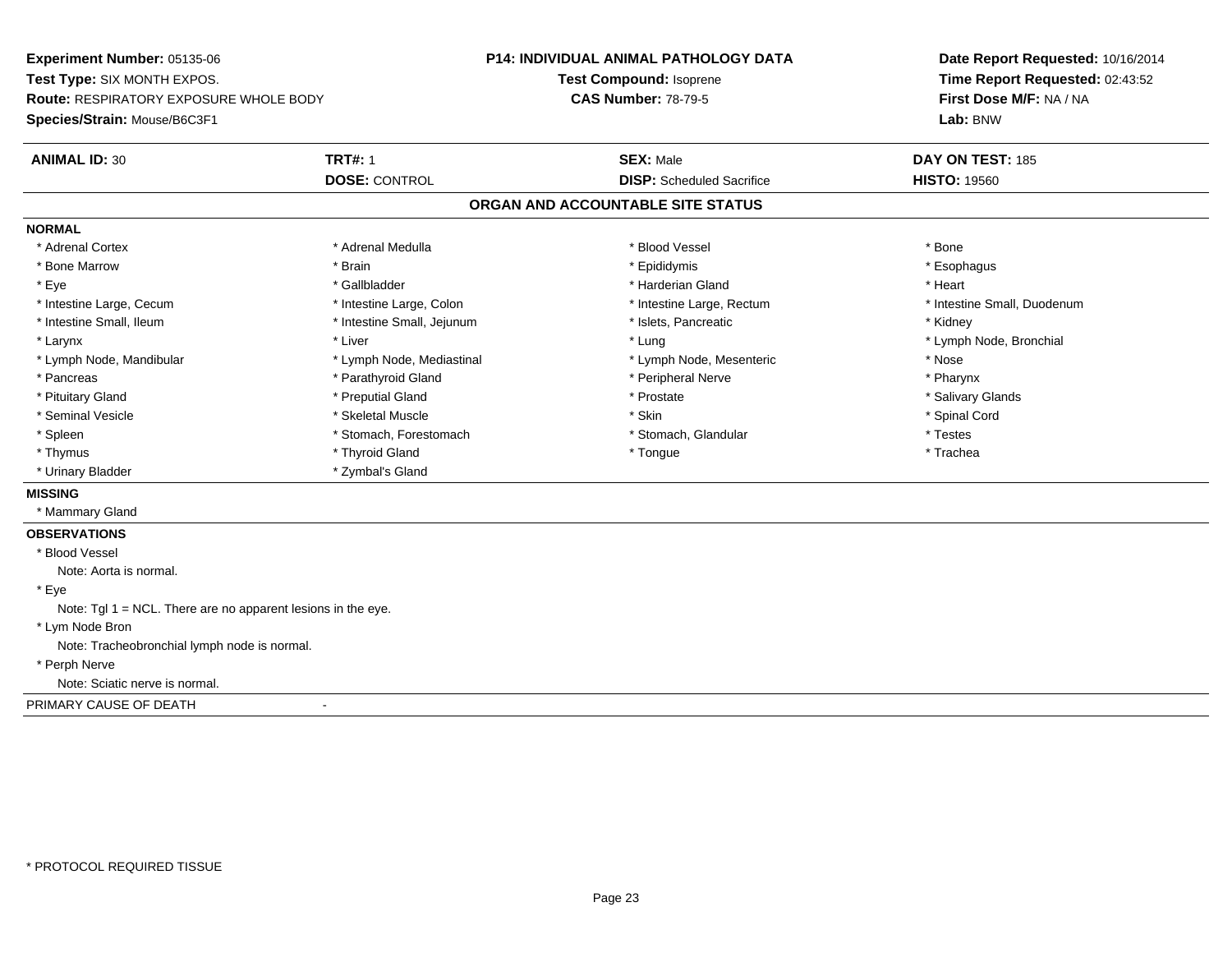**Experiment Number:** 05135-06**Test Type:** SIX MONTH EXPOS.**Route:** RESPIRATORY EXPOSURE WHOLE BODY**Species/Strain:** Mouse/B6C3F1**P14: INDIVIDUAL ANIMAL PATHOLOGY DATATest Compound:** Isoprene**CAS Number:** 78-79-5**Date Report Requested:** 10/16/2014**Time Report Requested:** 02:43:52**First Dose M/F:** NA / NA**Lab:** BNW**ANIMAL ID:** 31**TRT#:** 1 **SEX:** Male **DAY ON TEST:** 183 **DOSE:** CONTROL**DISP:** Scheduled Sacrifice **HISTO:** 19561 **ORGAN AND ACCOUNTABLE SITE STATUSNORMAL**\* Adrenal Cortex \* Adrenal Cortex \* \* Adrenal Medulla \* \* Adrenal Medulla \* \* Blood Vessel \* \* Brood Vessel \* \* Bone \* Esophagus \* Bone Marrow \* Brain \* Epididymis \* Esophagus \* Eye \* \* Gallbladder \* \* Gallbladder \* \* \* \* Harderian Gland \* \* Heart \* Heart \* Heart \* Heart \* Heart \* Heart \* Intestine Large, Cecum \* Intestine Large, Colon \* Intestine Large, Rectum \* Intestine Small, Duodenum\* Intestine Small, Ileum \* **Allen and The Accord Accord Test intervents** \* Islets, Pancreatic \* The manus \* Kidney \* Larynx \* Louis \* Liver \* Lung \* Lung \* Lung \* Lung \* Lung \* Lymph Node, Bronchial \* Lymph Node, Bronchial \* \* Lymph Node, Mediastinal \* The state of the Mode, Mesenteric the state of the state of the state of the state of the state of the state of the state of the state of the state of the state of the state of the state of the \* Preputial Gland \* Peripheral Nerve \* \* \* \* Pharynx \* \* Pharynx \* \* \* Preputial Gland \* \* Preputial Gland \* \* Preputial Gland \* Skeletal Muscle \* Prostate \* \* Skeletal Muscle \* \* Salivary Glands \* \* Steminal Vesicle \* \* Seminal Vesicle \* \* Skeletal Muscle \* Skin \* Spinal Cord \* Spinal Cord \* Spinal Cord \* Spinal \* Spinal \* Stomach, Forestomach \* Stomach, Forestomach \* Stomach, Glandular \* \* \* Thyroid Glandular \* Thestes \* \* Thymus \* Thymus \* Thyroid Glandular \* Thyroid Gland \* Zymbal's Gland \* Tongue \* Trachea \* Urinary Bladder \* Zymbal's Gland **MISSING** \* Lymph Node, Mandibular \* Mammary Gland \* Parathyroid Gland**OBSERVATIONS** \* Blood VesselNote: Aorta is normal \* Lym Node Bron Note: Tracheobronchial lymph node is normal.**Mesentery** y and the control of the control of the control of the control of the control of the control of the control of the control of the control of the control of the control of the control of the control of the control of the co Note: Necrosis is characterized as fat necrosis. $[$  Necrosis TGLS = 1-12  $]$  \* Perph Nerve Note: Sciatic nerve is normal.PRIMARY CAUSE OF DEATH-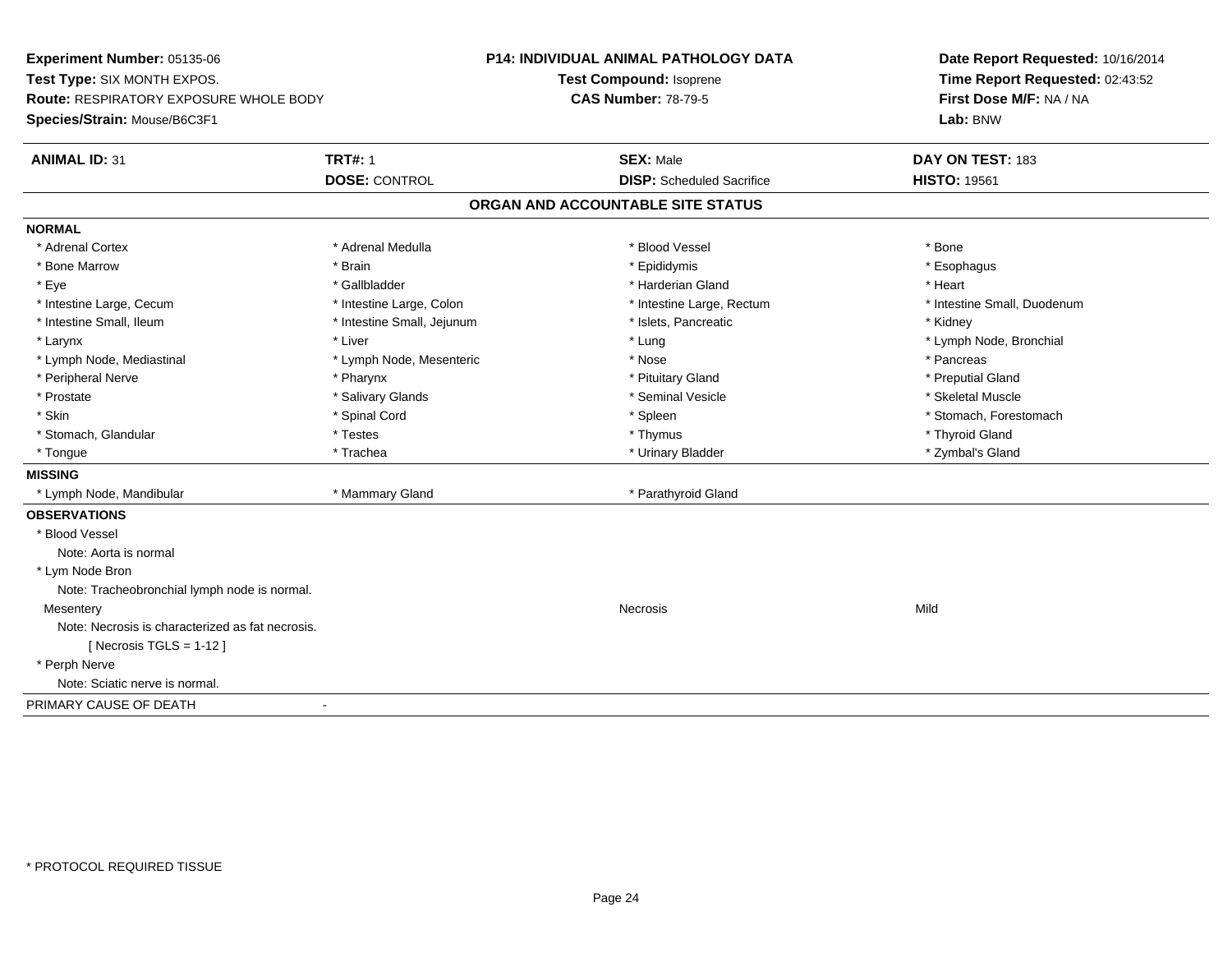**Experiment Number:** 05135-06**Test Type:** SIX MONTH EXPOS.**Route:** RESPIRATORY EXPOSURE WHOLE BODY**Species/Strain:** Mouse/B6C3F1**P14: INDIVIDUAL ANIMAL PATHOLOGY DATATest Compound:** Isoprene**CAS Number:** 78-79-5**Date Report Requested:** 10/16/2014**Time Report Requested:** 02:43:52**First Dose M/F:** NA / NA**Lab:** BNW**ANIMAL ID:** 32**TRT#:** 1 **SEX:** Male **DAY ON TEST:** 183 **DOSE:** CONTROL**DISP:** Scheduled Sacrifice **HISTO:** 19562 **ORGAN AND ACCOUNTABLE SITE STATUSNORMAL**\* Adrenal Cortex \* Adrenal Cortex \* \* Adrenal Medulla \* \* Adrenal Medulla \* \* Blood Vessel \* \* Brood Vessel \* \* Bone \* Esophagus \* Bone Marrow \* Brain \* Epididymis \* Esophagus \* Eye \* \* Gallbladder \* \* Gallbladder \* \* \* \* Harderian Gland \* \* Heart \* Heart \* Heart \* Heart \* Heart \* Heart \* Intestine Large, Cecum \* Intestine Large, Colon \* Intestine Large, Rectum \* Intestine Small, Duodenum\* Intestine Small, Ileum \* Thestine Small, Jejunum \* 1998, Pancreatic \* Kidney \* Kidney \* Kidney \* Kidney \* Larynx \* Louis \* Liver \* Lung \* Lung \* Lung \* Lung \* Lung \* Lymph Node, Bronchial \* Lymph Node, Bronchial \* \* Lymph Node, Mandibular \* The state of the second text of the second text of the second text of the second text of the second text of the second text of the second text of the second text of text of text of text of text o \* Pituitary Gland \* Parathyroid Gland \* **Example 20** \* Peripheral Nerve \* Pharynx \* Pharynx \* Pharynx \* Seminal Vesicle \* Preputial Gland \* \* Annual vesicle \* \* Prostate \* \* Salivary Glands \* \* Salivary Glands \* \* Seminal Vesicle \* \* Skeletal Muscle \* Skin \* Spinal Cord \* Spleen \* Thymus \* Stomach, Forestomach \* Testes \* Stomach, Glandular \* Testes \* Testes \* Testes \* Testes \* Testes \* Testes \* T \* Urinary Bladder \* Thyroid Gland \* \* The control of the total property and the top of the top of the top of the top of the top of the top of the top of the top of the top of the top of the top of the top of the top of the top of the top of \* Zymbal's Gland**MISSING** \* Lymph Node, Mediastinal \* Mammary Gland**OBSERVATIONS** \* Blood VesselNote: Aorta is normal. \* Lym Node Bron Note: Tracheobronchial lymph node is normal. \* Perph Nerve Note: Sciatic nerve is normal.PRIMARY CAUSE OF DEATH-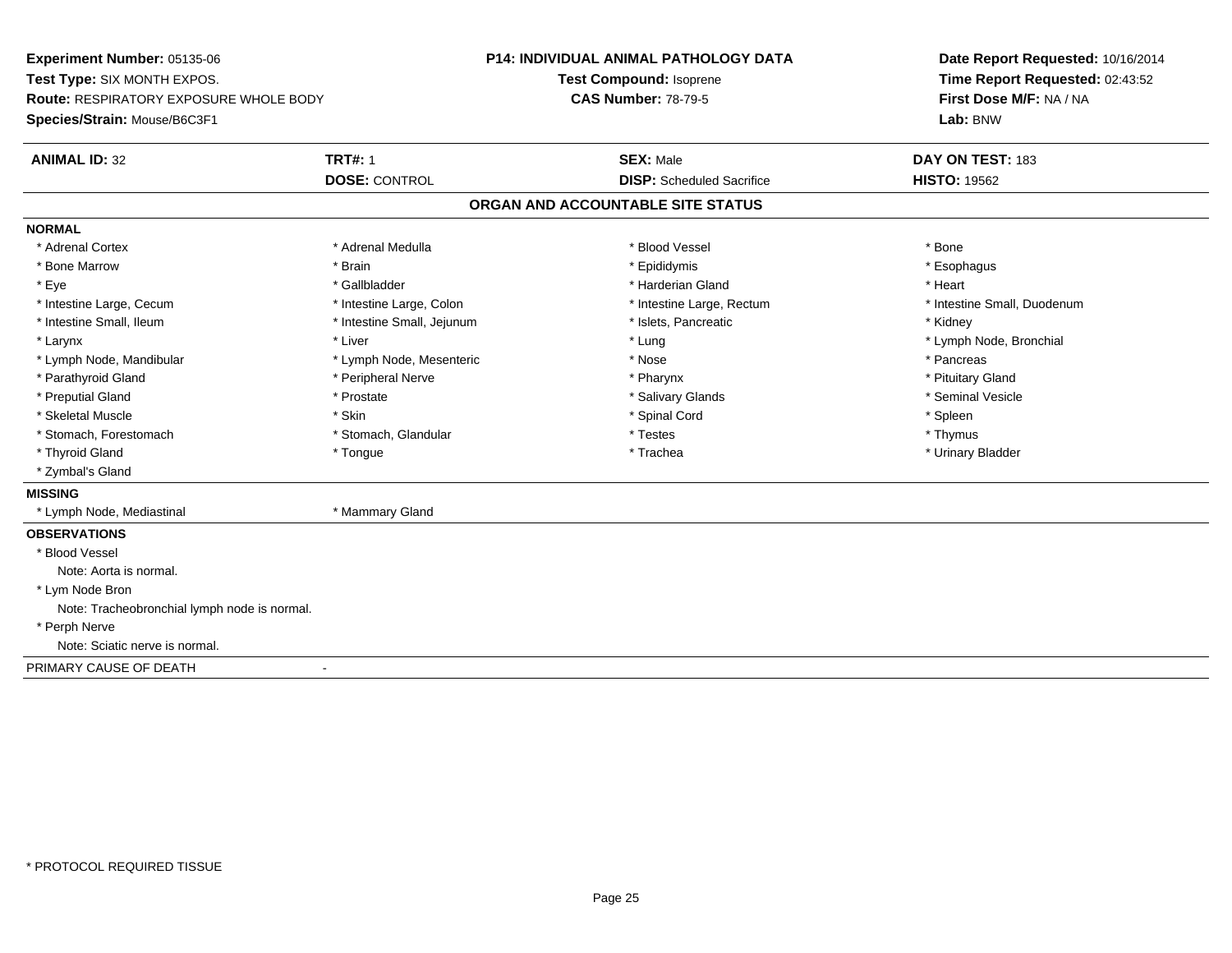**Experiment Number:** 05135-06**Test Type:** SIX MONTH EXPOS.**Route:** RESPIRATORY EXPOSURE WHOLE BODY**Species/Strain:** Mouse/B6C3F1**P14: INDIVIDUAL ANIMAL PATHOLOGY DATATest Compound:** Isoprene**CAS Number:** 78-79-5**Date Report Requested:** 10/16/2014**Time Report Requested:** 02:43:52**First Dose M/F:** NA / NA**Lab:** BNW**ANIMAL ID:** 33**TRT#:** 1 **SEX:** Male **DAY ON TEST:** 373 **DOSE:** CONTROL**DISP:** Terminal Sacrifice **HISTO:** 19563 **ORGAN AND ACCOUNTABLE SITE STATUSNORMAL**\* Adrenal Medulla \* \* \* Blood Vessel \* \* \* Bone Marrow \* \* Bone Marrow \* \* Bone Marrow \* Brain \* \* Expediance \* Epididymis \* \* Expediance \* \* Esophagus \* Expediance \* \* Expediance \* Eye \* Eye \* Gallbladder \* https://www.frage.com/marticle/state-of-state-of-state-of-state-of-state-of-state-of-state-of-state-of-state-of-state-of-state-of-state-of-state-of-state-of-state-of-state-of-state-of-state-of-state-of-stat \* Intestine Small, Ileum \* Intestine Large, Colon \* Intestine Large, Rectum \* Intestine Small, Duodenum \* Intestine Small, Duodenum \* Intestine Small, Jejunum \* \* Microsoft Material and The Small, Jejunum \* Larynx \* Larynx \* Larynx \* Liver which is the settlement of the term of the settlement of the settlement of the settlement of the settlement of the settlement of the settlement of the settlement of the settlement of the settlement of the settlemen \* Lymph Node, Mesenteric \* The state of the state of the state of the state of the state of the state of the state of the state of the state of the state of the state of the state of the state of the state of the state of \* Peripheral Nerve \* \* \* \* Pharynx \* \* Pharynx \* \* \* Preputial Gland \* \* Preputial Gland \* \* Preputial Gland \* Skeletal Muscle \* Prostate \* \* Skeletal Muscle \* \* Salivary Glands \* \* Steminal Vesicle \* \* Seminal Vesicle \* \* Skeletal Muscle \* Skin \* Spinal Cord \* Spinal Cord \* Spinal Cord \* Spinal \* Spinal \* Stomach, Forestomach \* Stomach, Forestomach \* Stomach, Glandular \* \* Thestes \* \* Testes \* \* Thymus \* Thymus \* Thymus \* Thesterius \* Tongue \* Trachea \* Urinary Bladder \* Zymbal's Gland \* Zymbal's Gland **MISSING** \* Lymph Node, Mediastinal \* Mammary Gland**OBSERVATIONS** \* Adrenal Cortexx and the contract of the contract of the contract of the contract of the contract of the contract of the contract of the contract of the contract of the contract of the contract of the contract of the contract of the cont a **Minimal** Hypertrophy Focal, Minimal \* Blood VesselNote: Aorta is normal. \* Lym Node Bron Note: Tracheobronchial lymph node is normal. \* Perph Nerve Note: Sciatic nerve is normal. \* Preputial GlNote:  $Tgl 1 = NCL$ . \* Thyroid Glandd<sub>d</sub> Cyst PRIMARY CAUSE OF DEATH-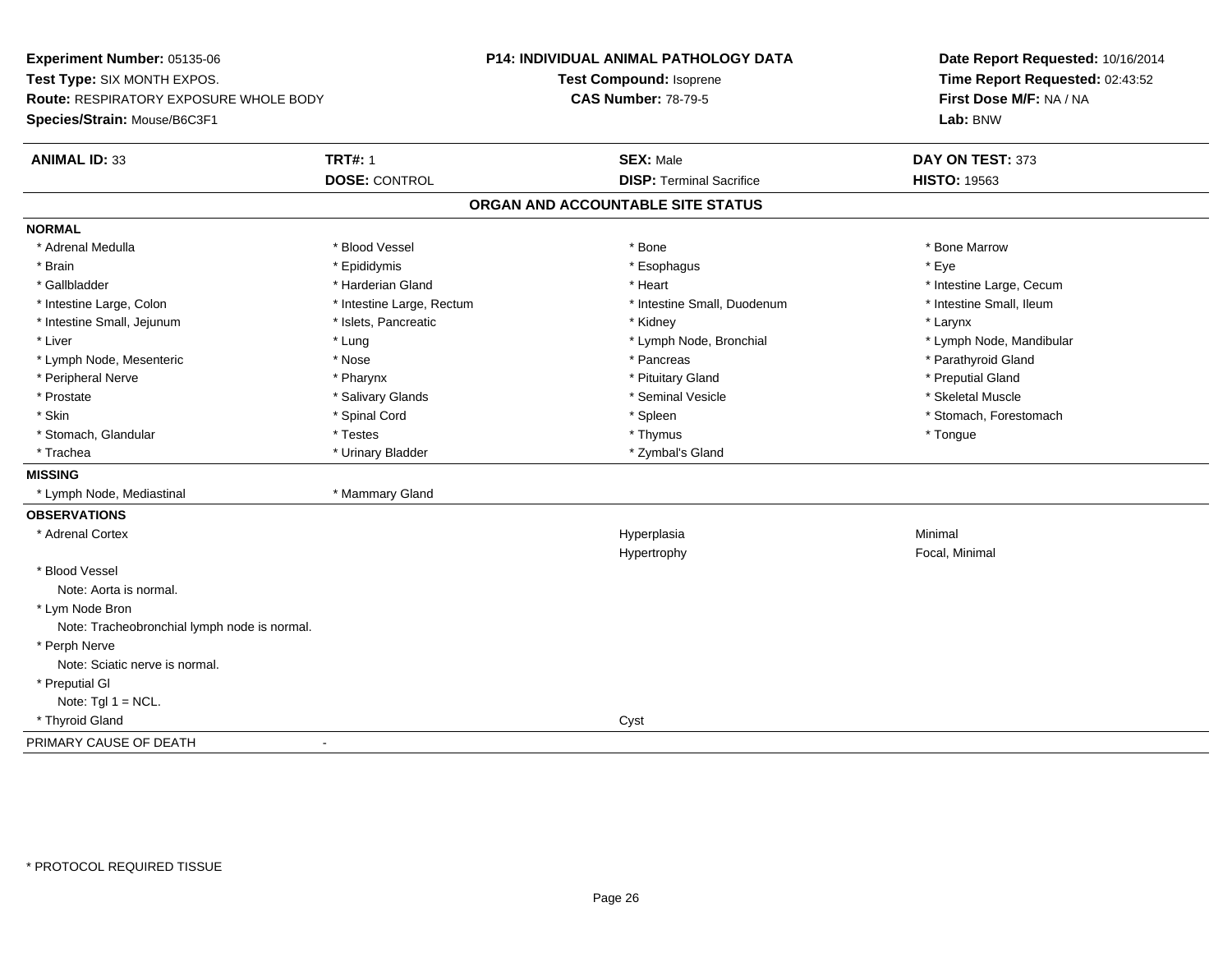**Experiment Number:** 05135-06**Test Type:** SIX MONTH EXPOS.**Route:** RESPIRATORY EXPOSURE WHOLE BODY**Species/Strain:** Mouse/B6C3F1**P14: INDIVIDUAL ANIMAL PATHOLOGY DATATest Compound:** Isoprene**CAS Number:** 78-79-5**Date Report Requested:** 10/16/2014**Time Report Requested:** 02:43:52**First Dose M/F:** NA / NA**Lab:** BNW**ANIMAL ID:** 34 **TRT#:** <sup>1</sup> **SEX:** Male **DAY ON TEST:** <sup>183</sup> **DOSE:** CONTROL**DISP:** Scheduled Sacrifice **HISTO:** 19564 **ORGAN AND ACCOUNTABLE SITE STATUSNORMAL**\* Adrenal Cortex \* Adrenal Cortex \* \* Adrenal Medulla \* \* Adrenal Medulla \* \* Blood Vessel \* \* Brood Vessel \* \* Bone \* Esophagus \* Bone Marrow \* Brain \* Epididymis \* Esophagus \* Eye \* \* Gallbladder \* \* Gallbladder \* \* \* \* Harderian Gland \* \* Heart \* Heart \* Heart \* Heart \* Heart \* Heart \* Intestine Large, Cecum \* Intestine Large, Colon \* Intestine Large, Thestine Large, Rectum \* Intestine Small, Duodenum \* Intestine Small, Ileum \* Thestine Small, Jejunum \* Islets, Pancreatic \* The manus \* Larynx \* Larynx \* Nose \* Liver \* Lymph Node, Bronchial \* Lymph Node, Mesenteric \* November 2014 \* Pharynx \* Pancreas \* Parathyroid Gland \* Peripheral Nerve \* Peripheral Nerve \* Peripheral Nerve \* Salivary Glands \* Pituitary Gland \* \* Then the state \* Preputial Gland \* Prosection \* Prostate \* \* Salivary Glands \* Salivary Glands \* Salivary Glands \* Salivary Glands \* Salivary Glands \* Salivary Glands \* Salivary Glands \* Salivary Glan \* Seminal Vesicle \* \* Spinal Cord \* Skeletal Muscle \* \* Skin \* \* Skin \* \* Spinal Vesicle \* Spinal Cord \* Spinal Cord \* Spleen \* Stomach, Forestomach \* Stomach \* Stomach, Slandular \* Testes \* Testes \* Trachea \* Thymus \* \* The mode of the total term of the total term of the total term of the total term of the total term of the total term of the total term of the total term of the total term of the total term of the total term of \* Urinary Bladder \* Zymbal's Gland**MISSING**\* Lymph Node, Mandibular \* Lymph Node, Mediastinal \* Mammary Gland **OBSERVATIONS** \* Blood VesselNote: Aorta is normal. \* Kidneyy the controller of the Bilateral Controller and the Controller of the Fibrosis of the Controller of Minimal S Note: Fibrosis of capsule. $[$  Fibrosis TGLS = 1-5  $]$  \* Lungg and the contract of the contract of the contract of the Metaplasia contract of the Coseous, Minimal of the contract of the contract of the contract of the contract of the contract of  $\alpha$  of  $\alpha$  of  $\alpha$  of  $\alpha$  of  $\alpha$  \* Lym Node Bron Note: Tracheobronchial lymph node is normal. \* Perph Nerve Note: Sciatic nerve is normal.PRIMARY CAUSE OF DEATH-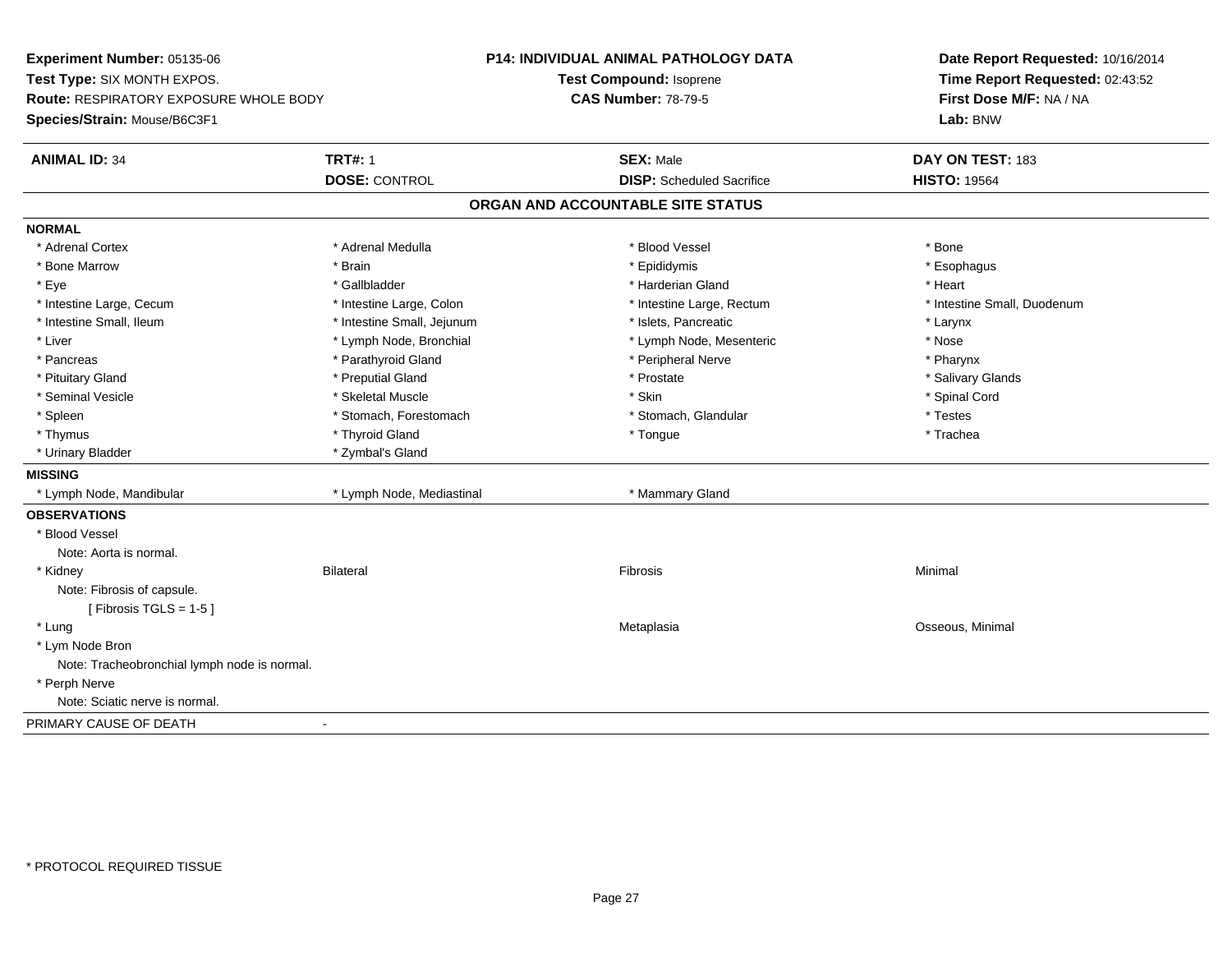**Experiment Number:** 05135-06**Test Type:** SIX MONTH EXPOS.**Route:** RESPIRATORY EXPOSURE WHOLE BODY**Species/Strain:** Mouse/B6C3F1**P14: INDIVIDUAL ANIMAL PATHOLOGY DATATest Compound:** Isoprene**CAS Number:** 78-79-5**Date Report Requested:** 10/16/2014**Time Report Requested:** 02:43:52**First Dose M/F:** NA / NA**Lab:** BNW**ANIMAL ID:** 35**TRT#:** 1 **SEX:** Male **DAY ON TEST:** 183 **DOSE:** CONTROL**DISP:** Scheduled Sacrifice **HISTO:** 19565 **ORGAN AND ACCOUNTABLE SITE STATUSNORMAL**\* Adrenal Cortex \* Adrenal Cortex \* \* Adrenal Medulla \* \* Adrenal Medulla \* \* Blood Vessel \* \* Brood Vessel \* \* Bone \* Esophagus \* Bone Marrow \* Brain \* Epididymis \* Esophagus \* Eye \* \* Gallbladder \* \* Gallbladder \* \* \* \* Harderian Gland \* \* Heart \* Heart \* Heart \* Heart \* Heart \* Heart \* Intestine Large, Cecum \* Intestine Large, Colon \* Intestine Large, Thestine Large, Rectum \* Intestine Small, Duodenum \* Intestine Small, Ileum \* **Alleman \* Intestine Small, Jejunum \***  \* Islets, Pancreatic \* \* \* Kidney \* Kidney \* Larynx \* Louis \* Liver \* Lung \* Lung \* Lung \* Lung \* Lung \* Lymph Node, Bronchial \* Lymph Node, Bronchial \* \* Lymph Node, Mandibular \* The state of the state of the Mediastinal \* Lymph Node, Mesenteric \* Nose \* Pharynx \* Pancreas \* Pancreas \* Parathyroid Gland \* Peripheral Nerve \* Peripheral Nerve \* Salivary Glands \* Pituitary Gland \* \* Then the state \* Preputial Gland \* Prosection \* Prostate \* \* Salivary Glands \* Salivary Glands \* Salivary Glands \* Salivary Glands \* Salivary Glands \* Salivary Glands \* Salivary Glands \* Salivary Glan \* Seminal Vesicle \* \* Spinal Cord \* Skeletal Muscle \* \* Skin \* \* Skin \* \* Spinal Vesicle \* Spinal Cord \* Spinal Cord \* Spleen \* Stomach, Forestomach \* Stomach \* Stomach, Glandular \* Testes \* Testes \* Trachea \* Thymus \* \* The mode of the total term of the total term of the total term of the total term of the total term of the total term of the total term of the total term of the total term of the total term of the total term of \* Urinary Bladder \* Zymbal's Gland**MISSING** \* Mammary Gland**OBSERVATIONS** \* Blood VesselNote: Aorta is normal. \* Lym Node Bron Note: Tracheobronchial lymph node is normal. \* Perph Nerve Note: Sciatic nerve is normal.PRIMARY CAUSE OF DEATH-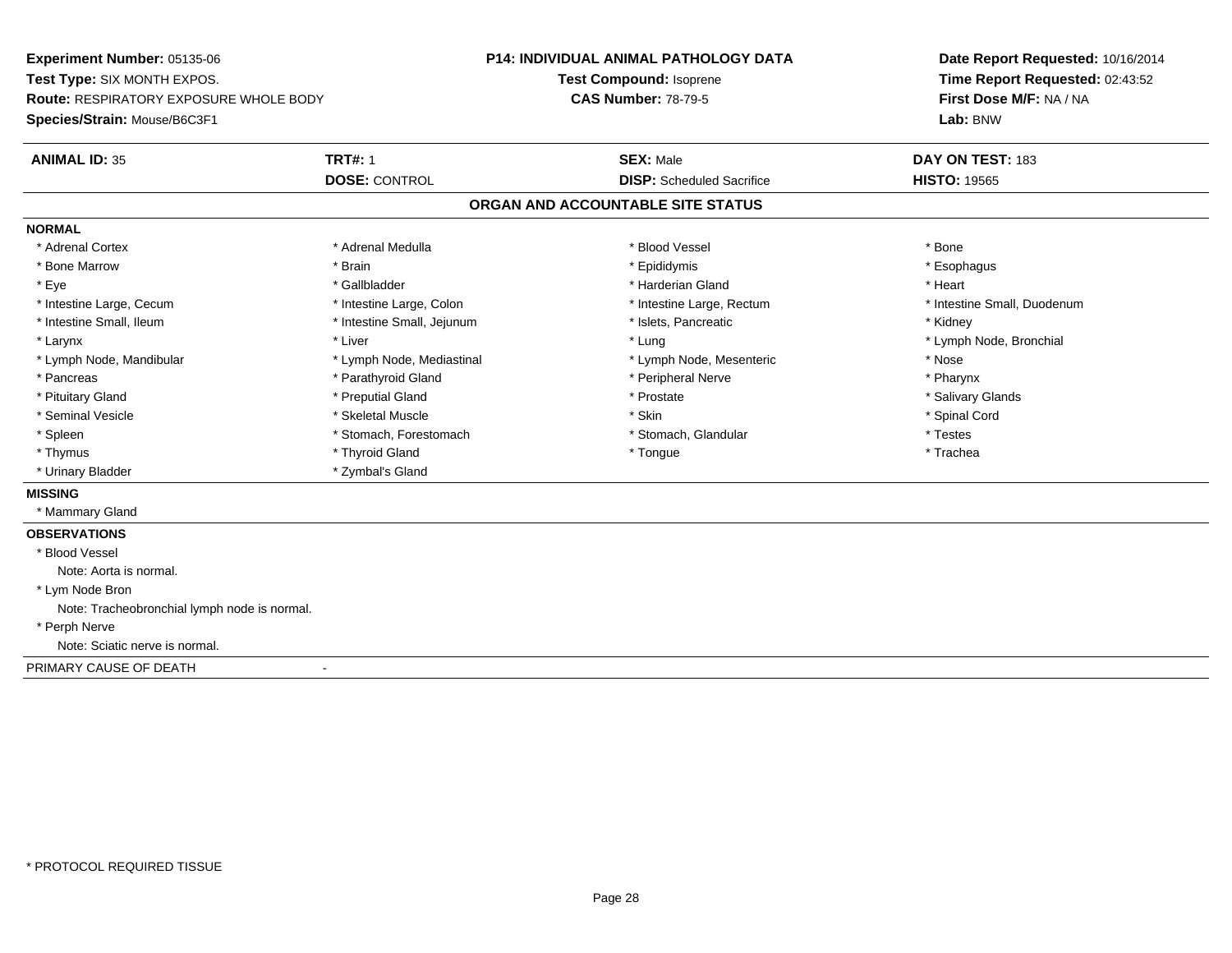**Experiment Number:** 05135-06**Test Type:** SIX MONTH EXPOS.**Route:** RESPIRATORY EXPOSURE WHOLE BODY**Species/Strain:** Mouse/B6C3F1**P14: INDIVIDUAL ANIMAL PATHOLOGY DATATest Compound:** Isoprene**CAS Number:** 78-79-5**Date Report Requested:** 10/16/2014**Time Report Requested:** 02:43:52**First Dose M/F:** NA / NA**Lab:** BNW**ANIMAL ID:** 36**6 TRT#:** 1 **TRT#:** 1 **SEX:** Male **SEX:** Male **DAY ON TEST:** 183 **DOSE:** CONTROL**DISP:** Scheduled Sacrifice **HISTO:** 19566 **ORGAN AND ACCOUNTABLE SITE STATUSNORMAL**\* Adrenal Cortex \* Adrenal Cortex \* \* Adrenal Medulla \* \* Adrenal Medulla \* \* Blood Vessel \* \* Brood Vessel \* \* Bone \* Esophagus \* Bone Marrow \* Brain \* Epididymis \* Esophagus \* Eye \* \* Gallbladder \* \* Gallbladder \* \* \* \* Harderian Gland \* \* Heart \* Heart \* Heart \* Heart \* Heart \* Heart \* Intestine Large, Cecum \* Intestine Large, Colon \* Intestine Large, Rectum \* Intestine Small, Duodenum\* Intestine Small, Ileum \* **Allen and The Accord Accord Test intervents** \* Islets, Pancreatic \* The manus \* Kidney \* Lymph Node, Mesenteric \* Larynx **\*** Lymph Node, Mandibular \* Lymph Node, Mediastinal \* Lymph Node, Mediastinal \* Nose \* \* Pancreas \* \* Pancreas \* \* Pancreas \* \* Parathyroid Gland \* \* Peripheral Nerve \* Peripheral Nerve \* \* Pharynx \* Pituitary Gland \* Preputial Gland \* Prostate \* Salivary Glands \* Seminal Vesicle \* Skeletal Muscle \* Skin\* Stomach, Glandular \* Spinal Cord **\* Stomach, Forestomach \* Spinal Cord \*** Stomach, Forestomach \* Stomach, Forestomach \* Testes \* Thymus \* Thyroid Gland \* Tongue \* Trachea \* Urinary Bladder \* Zymbal's Gland \* Zymbal's Gland **MISSING** \* Lymph Node, Bronchial \* Mammary Gland**OBSERVATIONS** \* Blood VesselNote: Aorta is normal. \* Liver Vacuolization CytoplasmicMinimal<br>Mild \* Lungg and the state of the state of the state of the state of the Hemorrhage state of the Mild state of the Mild state of the State of the State of the State of the State of the State of the State of the State of the State of Alveolar Epith Hyperplasia Marked \* Lym Node Bron Note: Tracheobronchial lymph node is missing. \* Perph Nerve Note: Sciatic nerve is normal.PRIMARY CAUSE OF DEATH-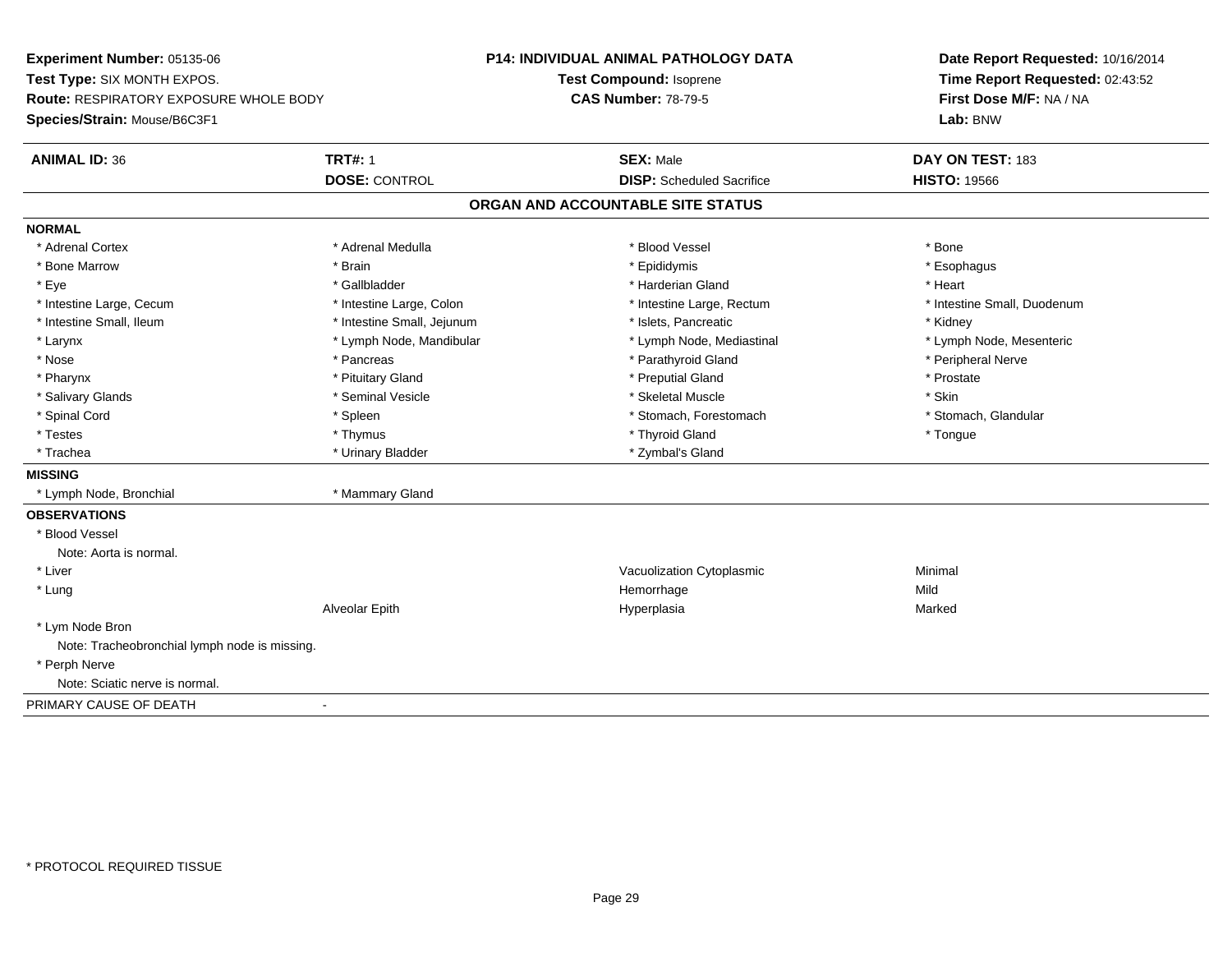**Experiment Number:** 05135-06**Test Type:** SIX MONTH EXPOS.**Route:** RESPIRATORY EXPOSURE WHOLE BODY**Species/Strain:** Mouse/B6C3F1**P14: INDIVIDUAL ANIMAL PATHOLOGY DATATest Compound:** Isoprene**CAS Number:** 78-79-5**Date Report Requested:** 10/16/2014**Time Report Requested:** 02:43:52**First Dose M/F:** NA / NA**Lab:** BNW**ANIMAL ID:** 37**TRT#:** 1 **SEX:** Male **DAY ON TEST:** 373 **DOSE:** CONTROL**DISP:** Terminal Sacrifice **HISTO:** 19567 **ORGAN AND ACCOUNTABLE SITE STATUSNORMAL**\* Adrenal Medulla \* \* \* Blood Vessel \* \* \* Bone Marrow \* \* Bone Marrow \* \* Bone Marrow \* Brain \* \* Expediance \* Epididymis \* \* Expediance \* \* Esophagus \* Expediance \* \* Expediance \* Eye \* Eye \* Intestine Large, Colon \* Gallbladder \* The mode of the state of the state of the state of the state of the state of the state of the state of the state of the state of the state of the state of the state of the state of the state of the state of \* Intestine Small, Jejunum \* Intestine Large, Rectum \* Intestine Small, Duodenum \* Intestine Small, Ileum \* Intestine Small, Ileum \* Islets, Pancreatic \* \* \* Andrew \* Kidney \* \* Kidney \* \* Larynx \* Larynx \* \* Larynx \* \* Liver \* Liver \* Liver \* Lung \* Lymph Node, Bronchial \* Lymph Node, Mandibular \* Lymph Node, Mesenteric\* Nose \* Pancreas \* Peripheral Nerve \* Pharynx \* Salivary Glands \* Pituitary Gland \* \* Then the state \* Preputial Gland \* Prosection \* Prostate \* \* Salivary Glands \* Salivary Glands \* Salivary Glands \* Salivary Glands \* Salivary Glands \* Salivary Glands \* Salivary Glands \* Salivary Glan \* Seminal Vesicle \* \* Spinal Cord \* Skeletal Muscle \* \* Skin \* \* Skin \* \* Spinal Vesicle \* Spinal Cord \* Spinal Cord \* Spleen \* Stomach, Forestomach \* Stomach \* Stomach, Slandular \* Testes \* Testes \* Trachea \* Thymus \* \* The mode of the total term of the total term of the total term of the total term of the total term of the total term of the total term of the total term of the total term of the total term of the total term of \* Urinary Bladder \* Zymbal's Gland**MISSING** \* Lymph Node, Mediastinal \* Mammary Gland \* Parathyroid Gland**OBSERVATIONS** \* Adrenal Cortex Hypertrophy Focal, Minimal \* Blood VesselNote: Aorta is normal. \* Harderian Glandd and a state of the control of the control of the control of the control of the control of the control of the control of the control of the control of the control of the control of the control of the control of the contro \* Lym Node Bron Note: Tracheobronchial lymph node is normal. \* Perph Nerve Note: Sciatic nerve is normal.PRIMARY CAUSE OF DEATH-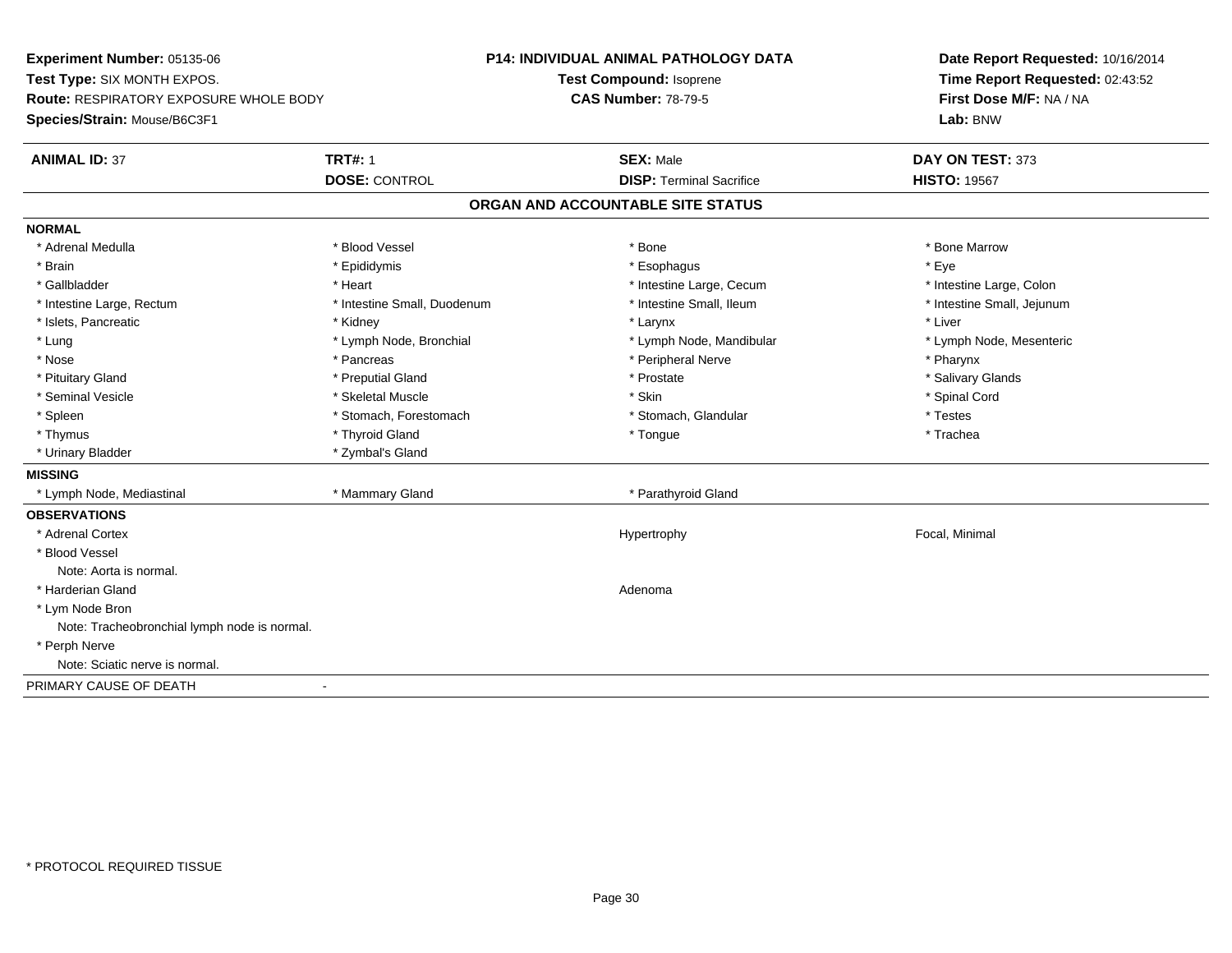**Experiment Number:** 05135-06**Test Type:** SIX MONTH EXPOS.**Route:** RESPIRATORY EXPOSURE WHOLE BODY**Species/Strain:** Mouse/B6C3F1**P14: INDIVIDUAL ANIMAL PATHOLOGY DATATest Compound:** Isoprene**CAS Number:** 78-79-5**Date Report Requested:** 10/16/2014**Time Report Requested:** 02:43:52**First Dose M/F:** NA / NA**Lab:** BNW**ANIMAL ID:** 38**TRT#:** 1 **SEX:** Male **DAY ON TEST:** 373 **DOSE:** CONTROL**DISP:** Terminal Sacrifice **HISTO:** 19568 **ORGAN AND ACCOUNTABLE SITE STATUSNORMAL**\* Adrenal Cortex \* Adrenal Cortex \* \* Adrenal Medulla \* \* Adrenal Medulla \* \* Blood Vessel \* \* Brood Vessel \* \* Bone \* Esophagus \* Bone Marrow \* Brain \* Epididymis \* Esophagus \* Eye \* \* Gallbladder \* \* Gallbladder \* \* \* \* Harderian Gland \* \* Heart \* Heart \* Heart \* Heart \* Heart \* Heart \* Intestine Large, Cecum \* Intestine Large, Colon \* Intestine Large, Thestine Large, Rectum \* Intestine Small, Duodenum \* Intestine Small, Ileum \* https://www.farestine Small, Jejunum \* Larynx \* Larynx \* Larynx \* Larynx \* Lung \* Nose \* Lymph Node, Bronchial \* Lymph Node, Mandibular \* Nosember is the Node, Mesenteric \* Pharynx \* Pancreas \* Parathyroid Gland \* Parathyroid Gland \* Peripheral Nerve \* Salivary Glands \* Pituitary Gland \* \* Then the state \* Preputial Gland \* Prosection \* Prostate \* \* Salivary Glands \* Salivary Glands \* Salivary Glands \* Salivary Glands \* Salivary Glands \* Salivary Glands \* Salivary Glands \* Salivary Glan \* Seminal Vesicle \* \* \* Sheem \* Skeletal Muscle \* \* Stemme \* Skin \* \* Skin \* \* Spleen \* Spleen \* Spleen \* Spleen \* Thymus \* Stomach, Forestomach \* Testes \* Stomach, Glandular \* Testes \* Testes \* Testes \* Testes \* Testes \* Testes \* T \* Urinary Bladder \* Thyroid Gland \* \* The control of the total property and the top of the top of the top of the top of the top of the top of the top of the top of the top of the top of the top of the top of the top of the top of the top of \* Zymbal's Gland**MISSING** \* Lymph Node, Mediastinal \* Mammary Gland**OBSERVATIONS** \* Blood VesselNote: Aorta is normal. \* Islets, Pancreaticc and the control of the control of the control of the control of the control of the control of the control of the control of the control of the control of the control of the control of the control of the control of the co a **Minimal**  \* Kidney Bilateral MetaplasiaMetaplasia **Matagoria and Matagoria and Matagoria and Osseous**, Minimal \* Liver Hepatocellular Adenoma Hepatocellular Carcinoma Vacuolization Cytoplasmicc Mild [ Hepatocellular Adenoma TGLS = 2-4 ][ Hepatocellular Carcinoma TGLS = 1-12+13 ] \* Lym Node Bron Note: Tracheobronchial lymph node is normal. \* Perph Nerve Note: Sciatic nerve is normal. \* Spinal Cordd and the control of the control of the control of the control of the control of the control of the control of the control of the control of the control of the control of the control of the control of the control of the co

PRIMARY CAUSE OF DEATH-

\* PROTOCOL REQUIRED TISSUE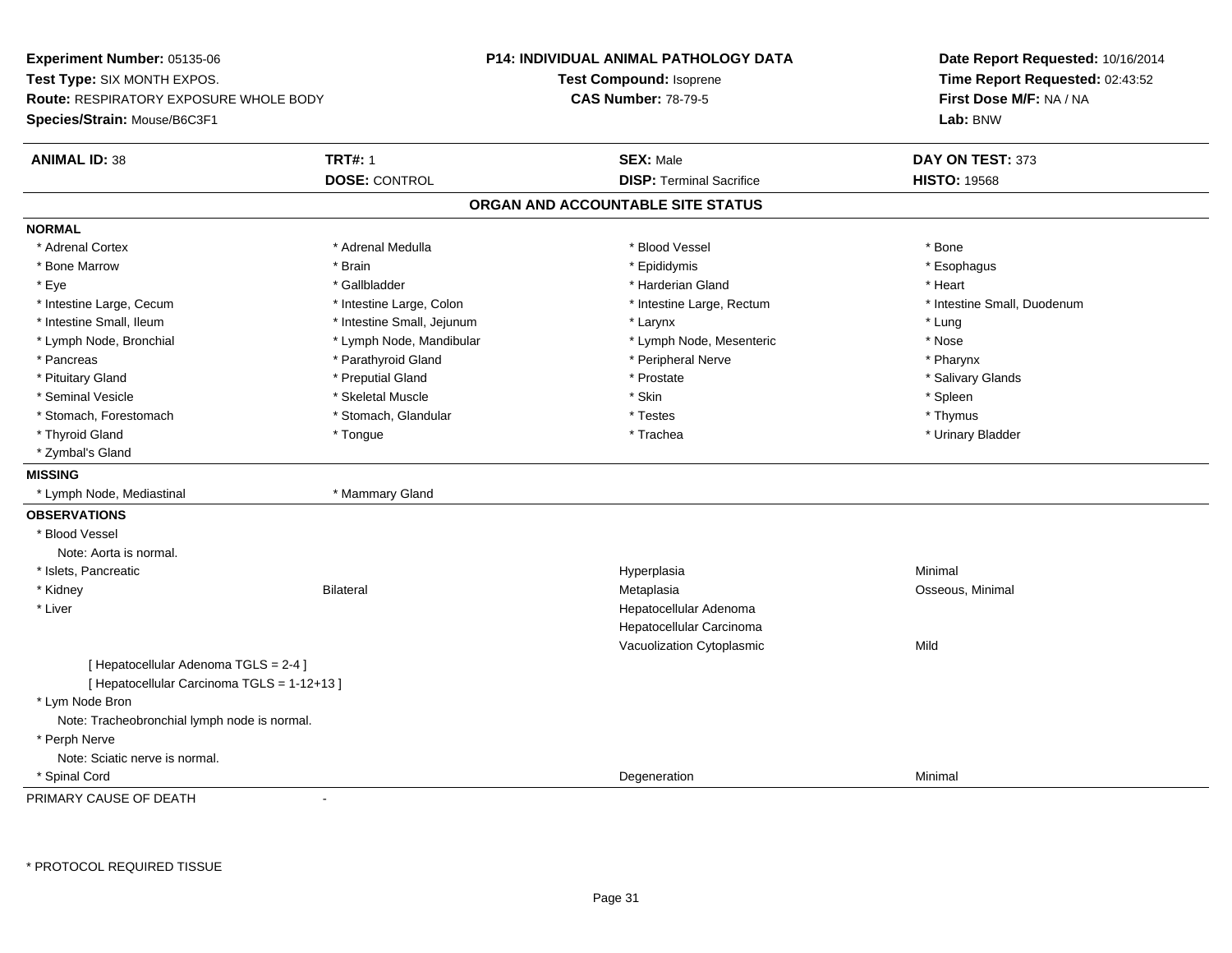| <b>Experiment Number: 05135-06</b><br><b>Test Type: SIX MONTH EXPOS.</b><br><b>Route: RESPIRATORY EXPOSURE WHOLE BODY</b><br>Species/Strain: Mouse/B6C3F1 |                      | <b>P14: INDIVIDUAL ANIMAL PATHOLOGY DATA</b> | Date Report Requested: 10/16/2014<br>Time Report Requested: 02:43:52<br>First Dose M/F: NA / NA |
|-----------------------------------------------------------------------------------------------------------------------------------------------------------|----------------------|----------------------------------------------|-------------------------------------------------------------------------------------------------|
|                                                                                                                                                           |                      | <b>Test Compound: Isoprene</b>               |                                                                                                 |
|                                                                                                                                                           |                      | <b>CAS Number: 78-79-5</b>                   |                                                                                                 |
|                                                                                                                                                           |                      |                                              | Lab: BNW                                                                                        |
| <b>ANIMAL ID: 38</b>                                                                                                                                      | <b>TRT#: 1</b>       | <b>SEX: Male</b>                             | DAY ON TEST: 373                                                                                |
|                                                                                                                                                           | <b>DOSE: CONTROL</b> | <b>DISP: Terminal Sacrifice</b>              | <b>HISTO: 19568</b>                                                                             |
|                                                                                                                                                           |                      | ORGAN AND ACCOUNTABLE SITE STATUS            |                                                                                                 |
|                                                                                                                                                           |                      |                                              |                                                                                                 |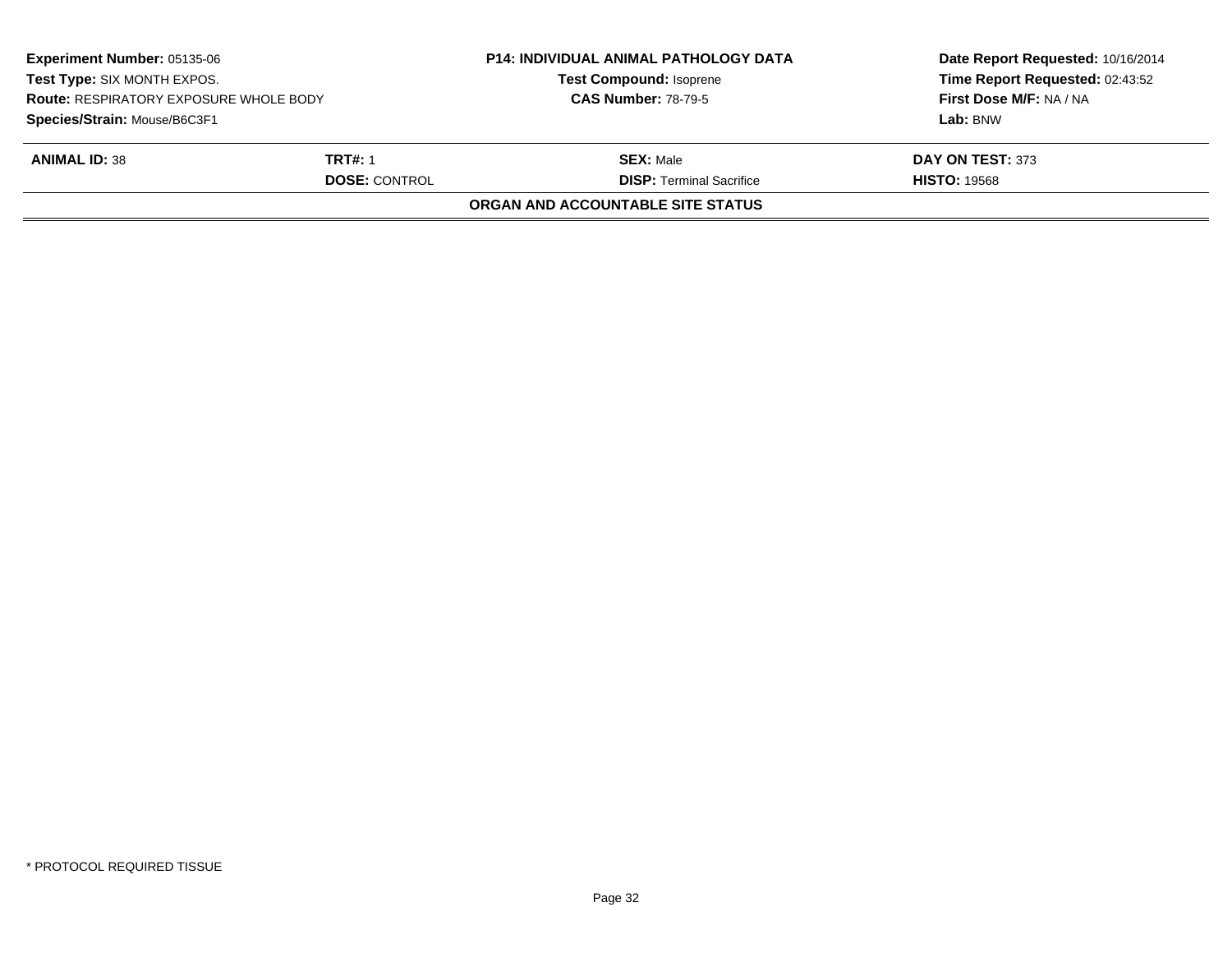**Experiment Number:** 05135-06**Test Type:** SIX MONTH EXPOS.**Route:** RESPIRATORY EXPOSURE WHOLE BODY**Species/Strain:** Mouse/B6C3F1**P14: INDIVIDUAL ANIMAL PATHOLOGY DATATest Compound:** Isoprene**CAS Number:** 78-79-5**Date Report Requested:** 10/16/2014**Time Report Requested:** 02:43:52**First Dose M/F:** NA / NA**Lab:** BNW**ANIMAL ID:** 39 **TRT#:** <sup>1</sup> **SEX:** Male **DAY ON TEST:** <sup>371</sup> **DOSE:** CONTROL**DISP:** Terminal Sacrifice **HISTO:** 19569 **ORGAN AND ACCOUNTABLE SITE STATUSNORMAL**\* Adrenal Medulla \* \* \* Blood Vessel \* \* \* Bone Marrow \* \* Bone Marrow \* \* Bone Marrow \* Brain \* \* Expediance \* Epididymis \* \* Expediance \* \* Esophagus \* Expediance \* \* Expediance \* Eye \* Eye \* Gallbladder \* https://www.frage.com/marticle/state-of-state-of-state-of-state-of-state-of-state-of-state-of-state-of-state-of-state-of-state-of-state-of-state-of-state-of-state-of-state-of-state-of-state-of-state-of-stat \* Intestine Small, Ileum \* Intestine Large, Colon \* Intestine Large, Rectum \* Intestine Small, Duodenum \* Intestine Small, Duodenum \* Intestine Small, Jejunum \* The metal was a structure of the structure of the structure of the structure of the structure of the structure of the structure of the structure of the structure of the structure of the structu \* Parathyroid Gland \* Lymph Node, Mesenteric \* Nose \* Nose \* Nose \* Pancreas \* Pancreas \* Pancreas \* Pancreas \* Pancreas \* Pancreas \* Pancreas \* Pancreas \* Pancreas \* Pancreas \* Pancreas \* Pancreas \* Pancreas \* Pancreas \* Pancreas \* Pancreas \* Peripheral Nerve \* \* \* \* Pharynx \* \* Pharynx \* \* \* Preputial Gland \* \* Preputial Gland \* \* Preputial Gland \* Skeletal Muscle \* Prostate \* \* Skeletal Muscle \* \* Salivary Glands \* \* Steminal Vesicle \* \* Seminal Vesicle \* \* Skeletal Muscle \* Skin \* Spinal Cord \* Spinal Cord \* Spinal Cord \* Spinal \* Spinal \* Stomach, Forestomach \* Stomach, Forestomach \* Stomach, Glandular \* Thyroid Gland \* Testes \* Thyroid Gland \* Thyroid Gland \* Thyroid Gland \* Thyroid Gland \* Zymbal's Gland \* Tongue \* Trachea \* Urinary Bladder \* Zymbal's Gland **MISSING**\* Lymph Node, Bronchial \* Lymph Node, Mandibular \* Lymph Node, Mediastinal \* Mammary Gland **OBSERVATIONS** \* Adrenal Cortex Hypertrophy Focal, Minimal \* Blood VesselNote: Aorta is normal. \* Liver Hepatocellular Carcinoma[ Hepatocellular Carcinoma TGLS = 1-12 ] \* Lungg and the state of the state of the state of the state of the Minimal Section 1, and the state of the state of the state of the state of the state of the state of the state of the state of the state of the state of the sta \* Lym Node Bron Note: Tracheobronchial lymph node is missing. \* Nose Note: Nose/Turbinates - The odontoma caused some secondary nose lesions which were not diagnosed since the cause was so obvious. \* Perph Nerve Note: Sciatic nerve is normal. Toothh ann an t-ainm an t-ainm an t-ainm ann an t-ainm an t-ainm an t-ainm an t-ainm an t-ainm an t-ainm an t-ainm a<br>Iomraidhean Note: There is some ameloblastic component, but; not much. Some might consider this a complex odontoma or ameloblastic odontoma.PRIMARY CAUSE OF DEATH-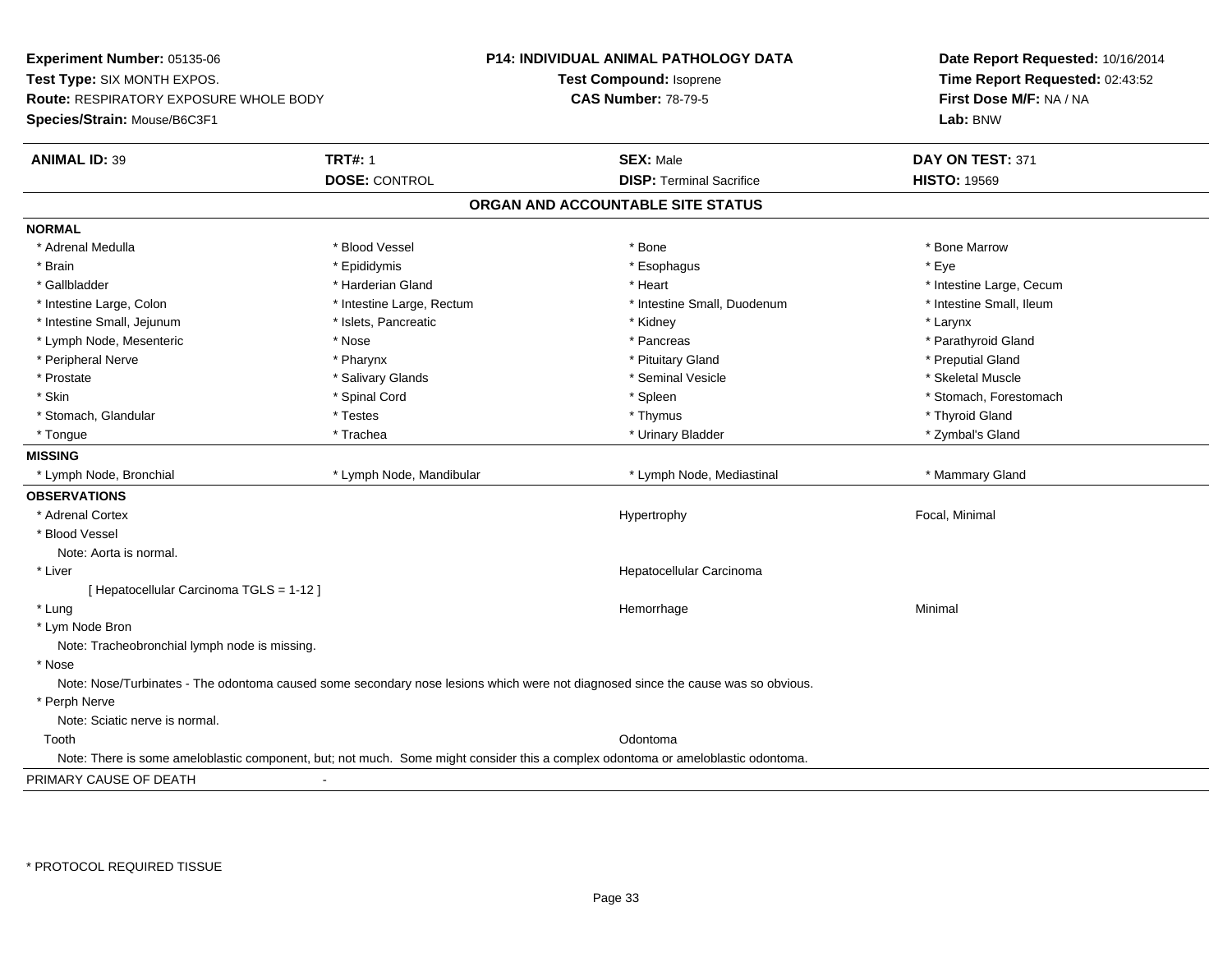**Experiment Number:** 05135-06**Test Type:** SIX MONTH EXPOS.**Route:** RESPIRATORY EXPOSURE WHOLE BODY**Species/Strain:** Mouse/B6C3F1**P14: INDIVIDUAL ANIMAL PATHOLOGY DATATest Compound:** Isoprene**CAS Number:** 78-79-5**Date Report Requested:** 10/16/2014**Time Report Requested:** 02:43:52**First Dose M/F:** NA / NA**Lab:** BNW**ANIMAL ID:** 40**TRT#:** 1 **SEX:** Male **DAY ON TEST:** 373 **DOSE:** CONTROL**DISP:** Terminal Sacrifice **HISTO:** 19570 **ORGAN AND ACCOUNTABLE SITE STATUSNORMAL**\* Adrenal Cortex \* Adrenal Cortex \* \* Adrenal Medulla \* \* Adrenal Medulla \* \* Blood Vessel \* \* Brood Vessel \* \* Bone \* Esophagus \* Bone Marrow \* Brain \* Epididymis \* Esophagus \* Eye \* \* Gallbladder \* \* Gallbladder \* \* \* \* Harderian Gland \* \* Heart \* Heart \* Heart \* Heart \* Heart \* Heart \* Intestine Large, Cecum \* Intestine Large, Colon \* Intestine Large, Thestine Large, Rectum \* Intestine Small, Duodenum \* Intestine Small, Ileum \* Intestine Small, Jejunum \* Islets, Pancreatic \* Larynx\* Lymph Node, Mediastinal \* Lung \* Lymph Node, Bronchial \* Lymph Node, Mandibular \* Lymph Node, Mandibular \* Lymph Node, Mesenteric \* The state of the state of the state of the state of the state of the state of the state of the state of the state of the state of the state of the state of the state of the state of the state of \* Pharynx \* Pituitary Gland \* Preputial Gland \* Prostate \* Salivary Glands \* Seminal Vesicle \* Skeletal Muscle \* Skin\* Stomach, Glandular \* Spinal Cord **\* Stomach, Forestomach \* Spinal Cord \*** Stomach, Forestomach \* Stomach, Forestomach \* Testes \* Thymus \* Thyroid Gland \* Tongue \* Trachea \* Urinary Bladder \* Zymbal's Gland \* Zymbal's Gland \* Zymbal's Gland **MISSING**\* Mammary Gland \* Parathyroid Gland **OBSERVATIONS** \* Blood VesselNote: Aorta is normal. \* Kidney Bilateral Fibrosis MildNote: The fibrosis extends below the capsule to focally involve some tubules and glomeruli in a chronic inflammatory reaction.  $[$  Fibrosis TGLS = 2-13  $]$  \* Liver Hepatocellular Adenoma Vacuolization Cytoplasmicc Mild [ Hepatocellular Adenoma TGLS = 1-12+14 ] \* Lym Node Bron Note: Tracheobronchial lymph node is normal. \* Perph Nerve Note: Sciatic nerve is normal.PRIMARY CAUSE OF DEATH-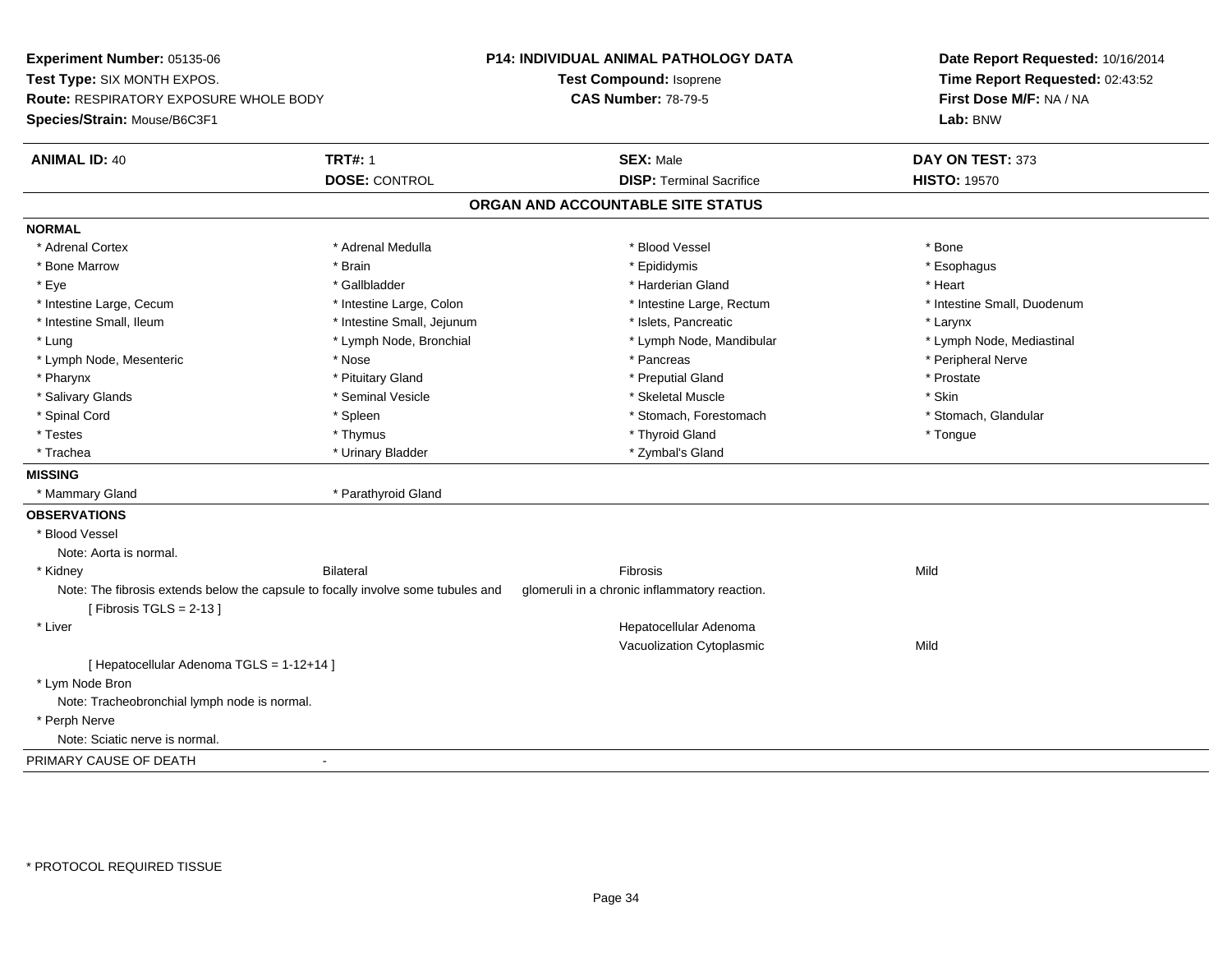**Experiment Number:** 05135-06**Test Type:** SIX MONTH EXPOS.**Route:** RESPIRATORY EXPOSURE WHOLE BODY**Species/Strain:** Mouse/B6C3F1**P14: INDIVIDUAL ANIMAL PATHOLOGY DATATest Compound:** Isoprene**CAS Number:** 78-79-5**Date Report Requested:** 10/16/2014**Time Report Requested:** 02:43:52**First Dose M/F:** NA / NA**Lab:** BNW**ANIMAL ID:** 41**TRT#:** 1 **SEX:** Male **DAY ON TEST:** 373 **DOSE:** CONTROL**DISP:** Terminal Sacrifice **HISTO:** 19571 **ORGAN AND ACCOUNTABLE SITE STATUSNORMAL**\* Adrenal Cortex \* Adrenal Cortex \* \* Adrenal Medulla \* \* Adrenal Medulla \* \* Blood Vessel \* \* Brood Vessel \* \* Bone \* Esophagus \* Bone Marrow \* Brain \* Epididymis \* Esophagus \* Eye \* \* Gallbladder \* \* Gallbladder \* \* \* \* Harderian Gland \* \* Heart \* Heart \* Heart \* Heart \* Heart \* Heart \* Intestine Large, Cecum \* Intestine Large, Colon \* Intestine Large, Thestine Large, Rectum \* Intestine Small, Duodenum \* Intestine Small, Ileum \* Thestine Small, Jejunum \* 1998, Pancreatic \* Kidney \* Kidney \* Kidney \* Kidney \* Larynx \* Lung \* Lymph Node, Bronchial \* Lymph Node, Mandibular \* Lymph Node, Mesenteric \* The state of the state of the state of the state of the state of the state of the state of the state of the state of the state of the state of the state of the state of the state of the state of \* Salivary Glands \* Pharynx \* That was also to the set of the set of the set of the set of the set of the set of the set of the set of the set of the set of the set of the set of the set of the set of the set of the set of the set of the se \* Seminal Vesicle \* \* Spinal Cord \* Skeletal Muscle \* \* Skin \* \* Skin \* \* Spinal Vesicle \* Spinal Cord \* Spinal Cord \* Spleen \* Stomach, Forestomach \* Stomach \* Stomach, Slandular \* Testes \* Testes \* Trachea \* Thymus \* \* The mode of the total term of the total term of the total term of the total term of the total term of the total term of the total term of the total term of the total term of the total term of the total term of \* Urinary Bladder \* Zymbal's Gland**MISSING** \* Lymph Node, Mediastinal \* Mammary Gland**OBSERVATIONS** \* Blood VesselNote: Aorta is normal. \* Liver Hepatocellular Carcinoma Vacuolization Cytoplasmicc Mild [ Hepatocellular Carcinoma TGLS = 1-12+13 ] \* Lym Node Bron Note: Tracheobronchial lymph node is normal. \* Pancreas Focal Cellular Changee Minimal \* Perph Nerve Note: Sciatic nerve is normal. \* Preputial Glandd and the control of the control of the control of the control of the control of the control of the control of the control of the control of the control of the control of the control of the control of the control of the co PRIMARY CAUSE OF DEATH-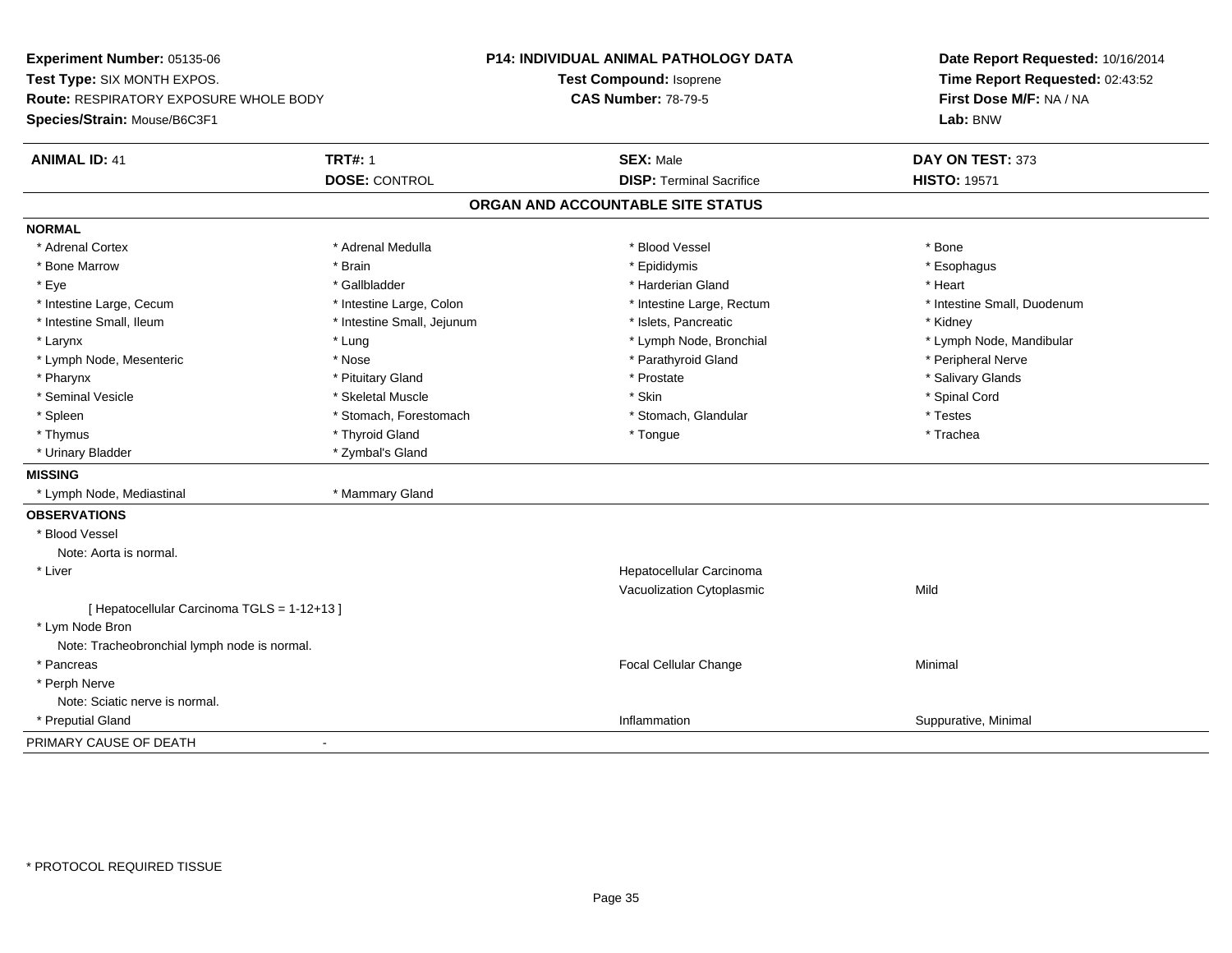**Experiment Number:** 05135-06**Test Type:** SIX MONTH EXPOS.**Route:** RESPIRATORY EXPOSURE WHOLE BODY**Species/Strain:** Mouse/B6C3F1**P14: INDIVIDUAL ANIMAL PATHOLOGY DATATest Compound:** Isoprene**CAS Number:** 78-79-5**Date Report Requested:** 10/16/2014**Time Report Requested:** 02:43:52**First Dose M/F:** NA / NA**Lab:** BNW**ANIMAL ID:** 42 **TRT#:** <sup>1</sup> **SEX:** Male **DAY ON TEST:** <sup>371</sup> **DOSE:** CONTROL**DISP:** Terminal Sacrifice **HISTO:** 19572 **ORGAN AND ACCOUNTABLE SITE STATUSNORMAL**\* Adrenal Medulla \* \* \* Blood Vessel \* \* \* Bone Marrow \* \* Bone Marrow \* \* Bone Marrow \* Brain \* \* Expediance \* Epididymis \* \* Expediance \* \* Esophagus \* Expediance \* \* Expediance \* Eye \* Eye \* Gallbladder \* https://www.frage.com/marticle/state-of-state-of-state-of-state-of-state-of-state-of-state-of-state-of-state-of-state-of-state-of-state-of-state-of-state-of-state-of-state-of-state-of-state-of-state-of-stat \* Intestine Small, Ileum \* Intestine Large, Colon \* Intestine Large, Rectum \* Intestine Small, Duodenum \* Intestine Small, Duodenum \* Intestine Small, Jejunum \* The metal was a structure of the structure of the structure of the structure of the structure of the structure of the structure of the structure of the structure of the structure of the structu \* Pancreas \* Lymph Node, Mandibular \* Nose \* Lymph Node, Mesenteric \* Nose \* Nose \* Pituitary Gland \* Parathyroid Gland \* **Arror and \* Peripheral Nerve \* Pharynx \* Pharynx \* Pharynx** \* Pharynx \* Seminal Vesicle \* Preputial Gland \* \* Annual vesicle \* \* Prostate \* \* Salivary Glands \* \* Salivary Glands \* \* Seminal Vesicle \* \* Skeletal Muscle \* Skin \* Spinal Cord \* Spleen \* Thymus \* Stomach, Forestomach \* Testes \* Stomach, Glandular \* Testes \* Testes \* Testes \* Testes \* Testes \* Testes \* T \* Urinary Bladder \* Thyroid Gland \* \* The control of the total property and the top of the top of the top of the top of the top of the top of the top of the top of the top of the top of the top of the top of the top of the top of the top of \* Zymbal's Gland**MISSING**\* Lymph Node, Bronchial \* Lymph Node, Mediastinal \* Mammary Gland **OBSERVATIONS** \* Adrenal Cortexx and the contract of the contract of the contract of the contract of the contract of the contract of the contract of the contract of the contract of the contract of the contract of the contract of the contract of the cont a **Minimal**  \* Blood VesselNote: Aorta is normal. \* Liver Vacuolization Cytoplasmicc Mild Minimal \* Lungg and the congestion of the congestion of the congestion of the congestion of the congestion of the congestion Note: Tgl 1-3 is due to focally variable congestion.[ Congestion TGLS = 1-3 ] \* Lym Node Bron Note: Tracheobronchial lymph node is missing. \* Perph Nerve Note: Sciatic nerve is normal.PRIMARY CAUSE OF DEATH-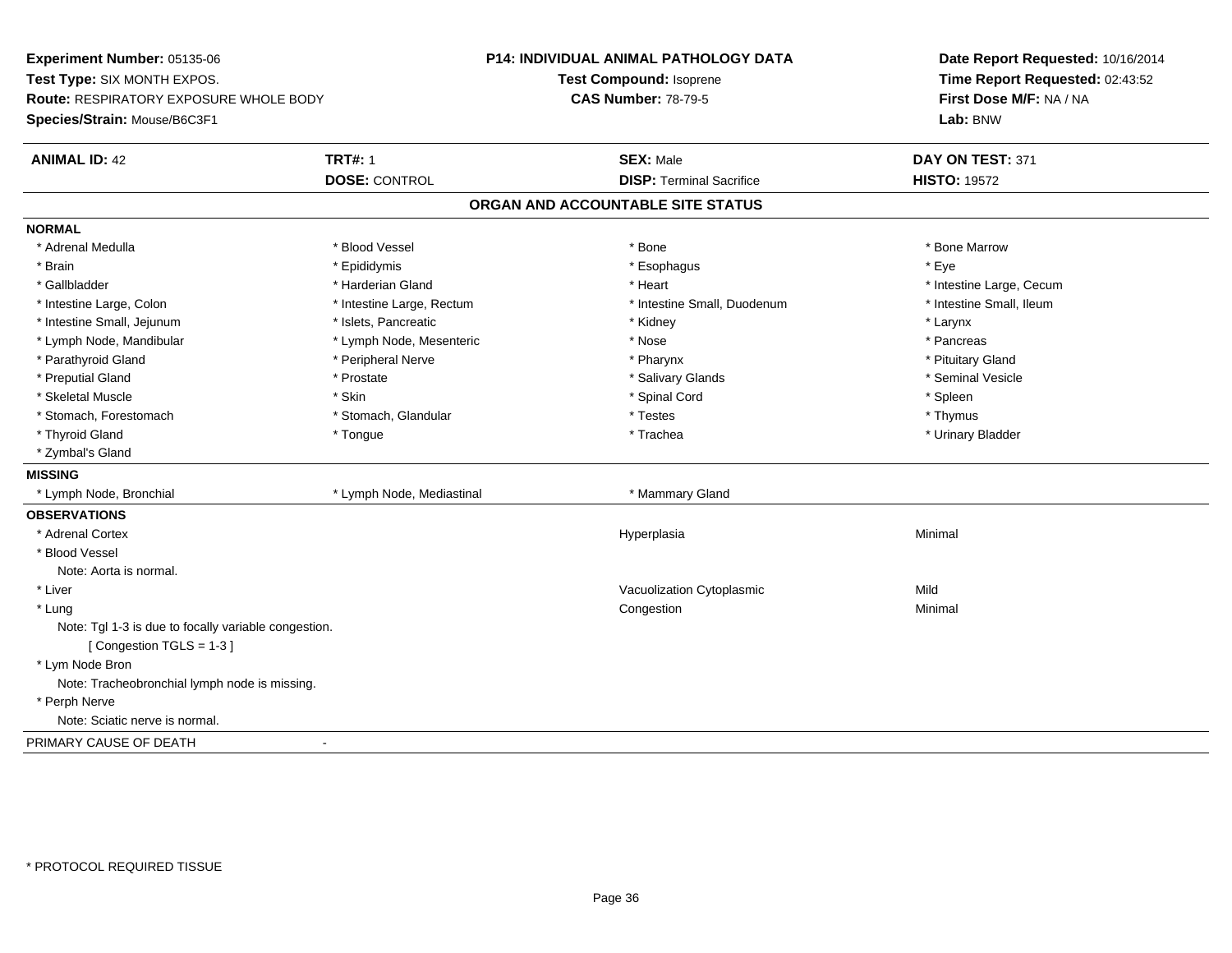**Experiment Number:** 05135-06**Test Type:** SIX MONTH EXPOS.**Route:** RESPIRATORY EXPOSURE WHOLE BODY**Species/Strain:** Mouse/B6C3F1**P14: INDIVIDUAL ANIMAL PATHOLOGY DATATest Compound:** Isoprene**CAS Number:** 78-79-5**Date Report Requested:** 10/16/2014**Time Report Requested:** 02:43:52**First Dose M/F:** NA / NA**Lab:** BNW**ANIMAL ID:** 43**TRT#:** 1 **SEX:** Male **DAY ON TEST:** 182 **DOSE:** CONTROL**DISP:** Accidentally Killed **HISTO:** 19573 **ORGAN AND ACCOUNTABLE SITE STATUSNORMAL**\* Adrenal Medulla \* \* \* Blood Vessel \* \* \* Bone Marrow \* \* Bone Marrow \* \* Bone Marrow \* Brain \* \* Expediance \* Epididymis \* \* Expediance \* \* Esophagus \* Expediance \* \* Expediance \* Eye \* Eye \* Intestine Large, Colon \* Gallbladder \* The state of the state of the state of the state of the state of the state of the state of the state of the state of the state of the state of the state of the state of the state of the state of the state o \* Intestine Small, Jejunum \* Intestine Large, Rectum \* Intestine Small, Duodenum \* Intestine Small, Duodenum \* \* Intestine Small, Ileum \* Islets, Pancreatic \* \* \* Andrew \* Kidney \* \* Kidney \* \* Larynx \* Larynx \* \* Larynx \* \* Liver \* Liver \* Liver \* Lymph Node, Bronchial \* Lymph Node, Mediastinal \* Lymph Node, Mesenteric \* Nose\* Pharynx \* Pancreas \* Parathyroid Gland \* Parathyroid Gland \* Peripheral Nerve \* Salivary Glands \* Pituitary Gland \* \* Then the state \* Preputial Gland \* Prosection \* Prostate \* \* Salivary Glands \* Salivary Glands \* Salivary Glands \* Salivary Glands \* Salivary Glands \* Salivary Glands \* Salivary Glands \* Salivary Glan \* Seminal Vesicle \* \* \* Sheem \* Skeletal Muscle \* \* Stemme \* Skin \* \* Skin \* \* Spleen \* Spleen \* Spleen \* Spleen \* Thymus \* Stomach, Forestomach \* Testes \* Stomach, Glandular \* Testes \* Testes \* Testes \* Testes \* Testes \* Testes \* T \* Urinary Bladder \* Thyroid Gland \* \* The control of the total property and the top of the top of the top of the top of the top of the top of the top of the top of the top of the top of the top of the top of the top of the top of the top of \* Zymbal's Gland**MISSING** \* Lymph Node, Mandibular \* Mammary Gland**OBSERVATIONS** \* Adrenal Cortex**x Hemorrhage** e Marked Marked Note: Hemorrhage in all parts of animal must be traumatic in origin. Could not see fracture of pelvis histologically.Note: Hemorrhage extends into the peritoneal fat.[ Hemorrhage TGLS = 4-13 ] \* Blood VesselNote: Aorta is normal. \* Heart Pericardium Hemorrhage Marked Note: Hemorrhage present in mediastinum, pericardium, and in the heart account for TGL 1,2,3 and can be found on slides 3,4, and 14. Hemorrhage is recent. $[$  Hemorrhage TGLS = 1-3, 2-4, 3-14  $]$  \* Lungg and the state of the state of the state of the state of the Hemorrhage state of the Mild state of the Mild state of the State of the State of the State of the State of the State of the State of the State of the State of \* Lym Node Bron Note: Tracheobronchial lymph node is normal. \* Perph Nerve Note: Sciatic nerve is normal. \* Spinal Cordd and the Meninges and the Meninges of the Meninge of the Mild and the Mild and the Mild and the Mild and the Mild and the Mild and the Mild and the Mild and the Mild and the Mild and the Mild and the Mild and the Mild and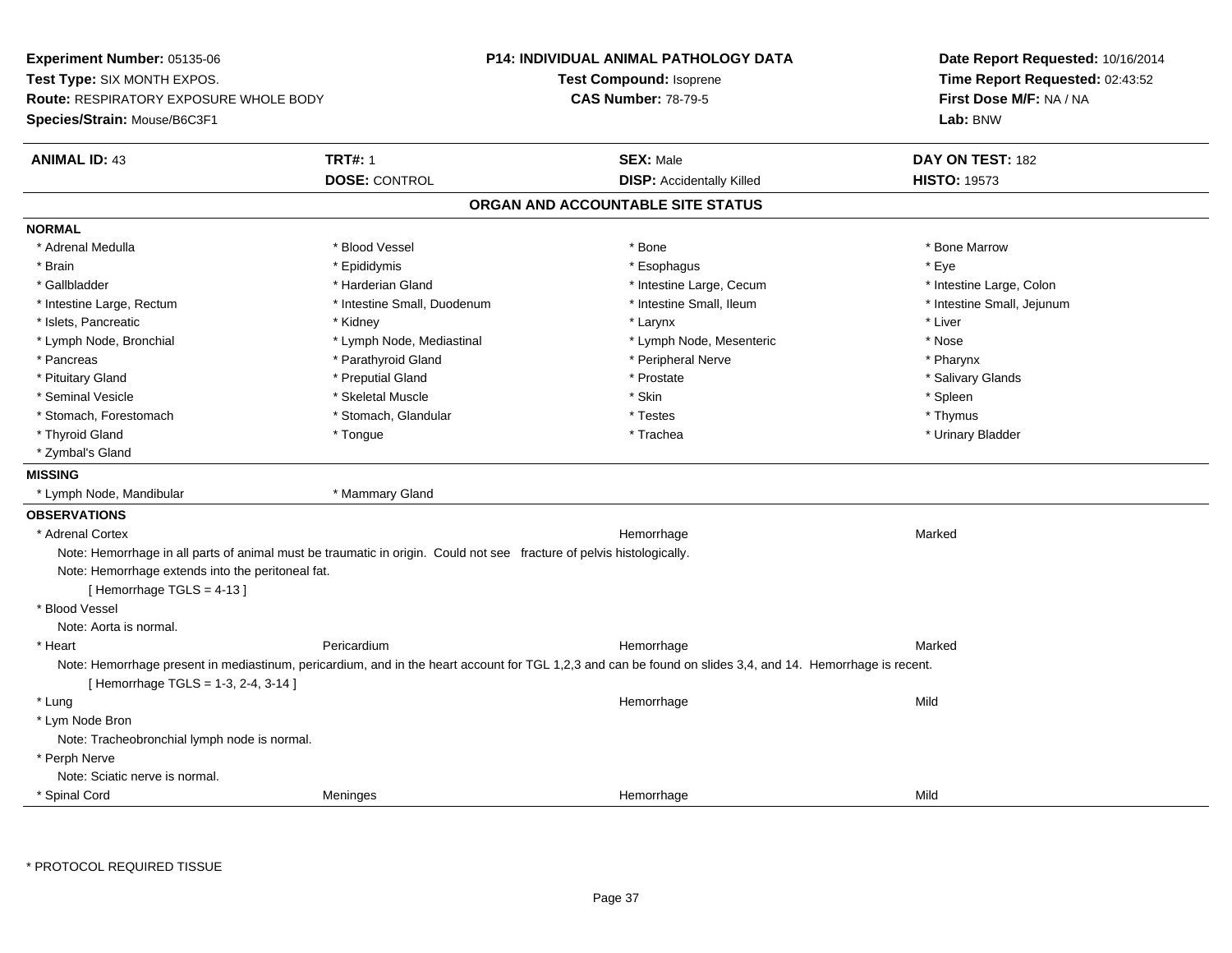| <b>Experiment Number: 05135-06</b><br>Test Type: SIX MONTH EXPOS.<br><b>Route: RESPIRATORY EXPOSURE WHOLE BODY</b><br>Species/Strain: Mouse/B6C3F1 |                | <b>P14: INDIVIDUAL ANIMAL PATHOLOGY DATA</b><br><b>Test Compound: Isoprene</b><br><b>CAS Number: 78-79-5</b> | Date Report Requested: 10/16/2014 |
|----------------------------------------------------------------------------------------------------------------------------------------------------|----------------|--------------------------------------------------------------------------------------------------------------|-----------------------------------|
|                                                                                                                                                    |                |                                                                                                              | Time Report Requested: 02:43:52   |
|                                                                                                                                                    |                |                                                                                                              | <b>First Dose M/F: NA / NA</b>    |
|                                                                                                                                                    |                |                                                                                                              | Lab: BNW                          |
| <b>ANIMAL ID: 43</b>                                                                                                                               | <b>TRT#: 1</b> | <b>SEX: Male</b>                                                                                             | DAY ON TEST: 182                  |
| <b>DOSE: CONTROL</b>                                                                                                                               |                | <b>DISP:</b> Accidentally Killed                                                                             | <b>HISTO: 19573</b>               |
|                                                                                                                                                    |                | ORGAN AND ACCOUNTABLE SITE STATUS                                                                            |                                   |
| PRIMARY CAUSE OF DEATH                                                                                                                             |                |                                                                                                              |                                   |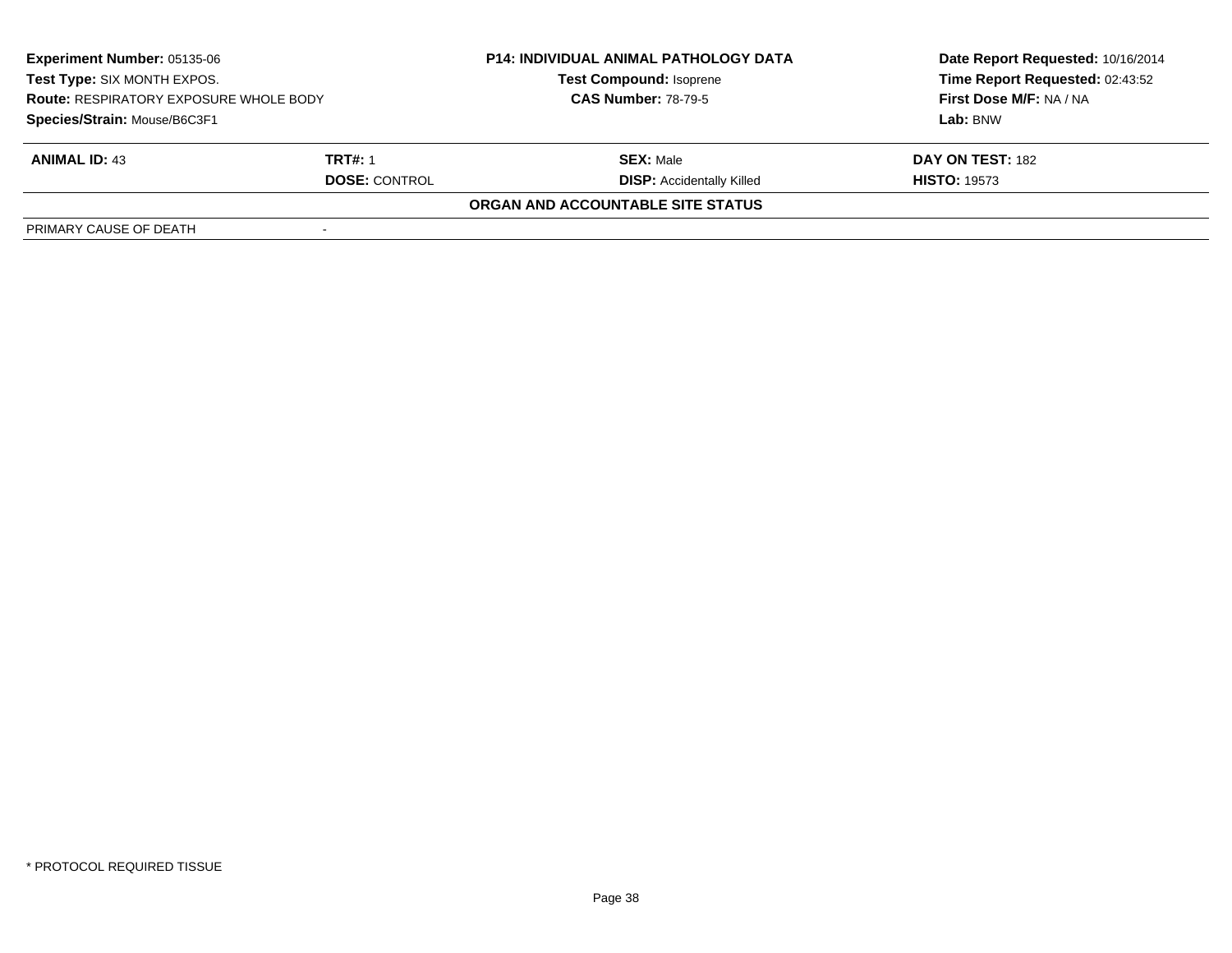**Experiment Number:** 05135-06**Test Type:** SIX MONTH EXPOS.**Route:** RESPIRATORY EXPOSURE WHOLE BODY**Species/Strain:** Mouse/B6C3F1**P14: INDIVIDUAL ANIMAL PATHOLOGY DATATest Compound:** Isoprene**CAS Number:** 78-79-5**Date Report Requested:** 10/16/2014**Time Report Requested:** 02:43:52**First Dose M/F:** NA / NA**Lab:** BNW**ANIMAL ID:** 44**TRT#:** 1 **SEX:** Male **DAY ON TEST:** 373 **DOSE:** CONTROL**DISP:** Terminal Sacrifice **HISTO:** 19574 **ORGAN AND ACCOUNTABLE SITE STATUSNORMAL**\* Adrenal Cortex \* Adrenal Cortex \* \* Adrenal Medulla \* \* Adrenal Medulla \* \* Blood Vessel \* \* Brood Vessel \* \* Bone \* Esophagus \* Bone Marrow \* Brain \* Epididymis \* Esophagus \* Eye \* \* Gallbladder \* \* Gallbladder \* \* \* \* Harderian Gland \* \* Heart \* Heart \* Heart \* Heart \* Heart \* Heart \* Intestine Large, Cecum \* Intestine Large, Colon \* Intestine Large, Thestine Large, Rectum \* Intestine Small, Duodenum \* Intestine Small, Ileum \* Intestine Small, Jejunum \* Islets, Pancreatic \* Larynx\* Liver which is the settlement of the settlement of the settlement of the settlement of the settlement of the settlement of the settlement of the settlement of the settlement of the settlement of the settlement of the set \* Lymph Node, Mesenteric \* Nose \* Pancreas \* Parathyroid Gland\* Peripheral Nerve \* \* \* \* Pharynx \* \* Pharynx \* \* \* Preputial Gland \* \* Preputial Gland \* \* Preputial Gland \* Salivary Glands \* Seminal Vesicle \* Skeletal Muscle \* Skin\* Stomach, Glandular \* Spinal Cord **\* Stomach, Forestomach \* Spinal Cord \*** Stomach, Forestomach \* Stomach, Forestomach \* Testes \* Thymus \* Thyroid Gland \* Tongue \* Trachea \* Zymbal's Gland**MISSING** \* Lymph Node, Mandibular \* Mammary Gland \* Prostate**OBSERVATIONS** \* Blood VesselNote: Aorta is normal. \* Kidney Bilateral Hydronephrosis Mildn Suppurative, Mild Bilateral, Pelvis InflammationNote: Pyelonephritis[Hydronephrosis TGLS = 2-5] \* Lym Node Bron Note: Tracheobronchial lymph node is normal. \* Perph Nerve Note: Sciatic nerve is normal. \* Urinary Bladder Calculus Micro Observation OnlyTransit Epithee and the Hyperplasia measurement of the Moderate of the Moderate of the Moderate  $\mathsf{M}$ Inflammation Suppurative, Mild [ Calculus Micro Observation Only TGLS = 1-8 ]

PRIMARY CAUSE OF DEATH-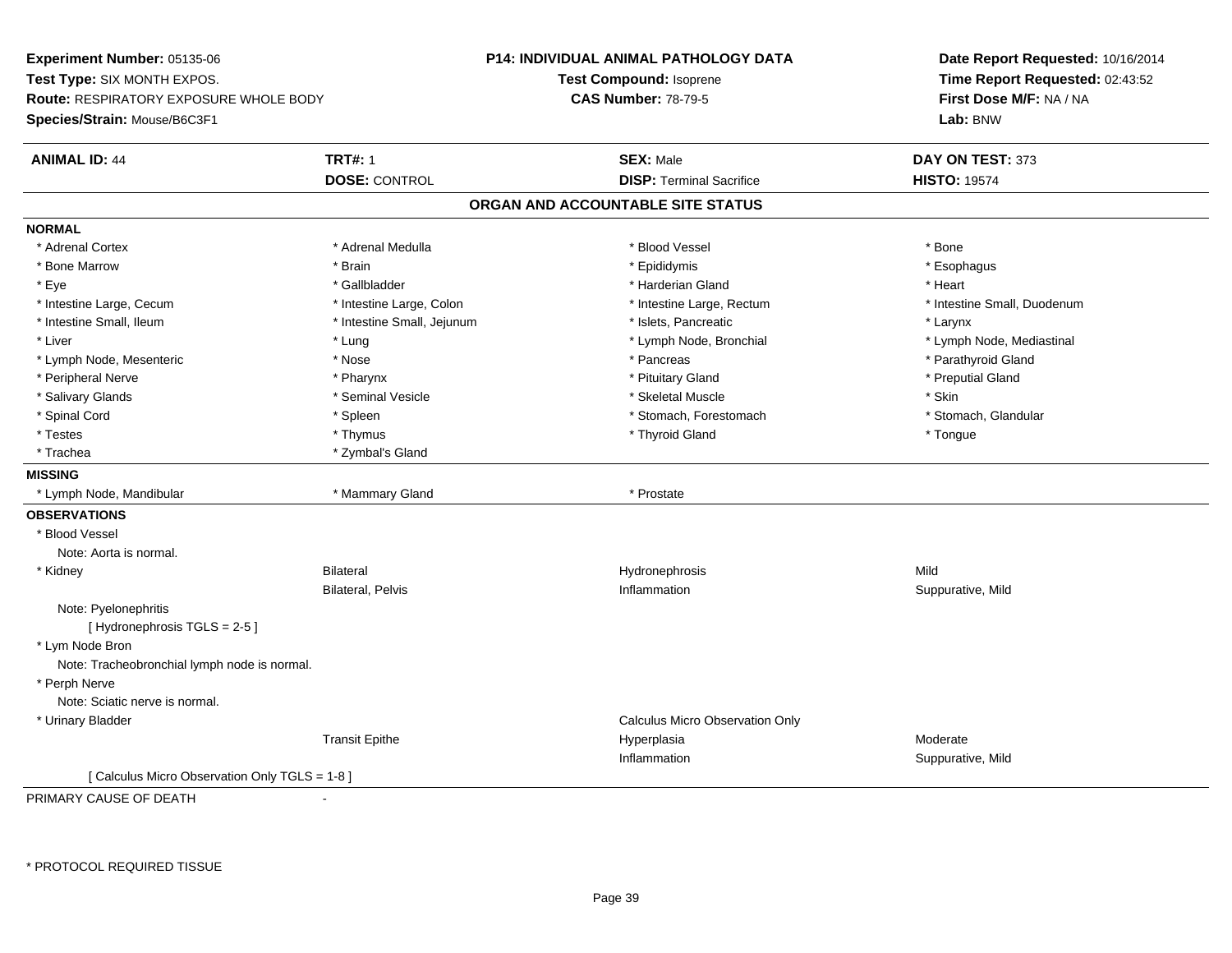| <b>Experiment Number: 05135-06</b><br>Test Type: SIX MONTH EXPOS.<br><b>Route: RESPIRATORY EXPOSURE WHOLE BODY</b><br>Species/Strain: Mouse/B6C3F1 |  | <b>P14: INDIVIDUAL ANIMAL PATHOLOGY DATA</b><br><b>Test Compound: Isoprene</b><br><b>CAS Number: 78-79-5</b> | Date Report Requested: 10/16/2014<br>Time Report Requested: 02:43:52<br>First Dose M/F: NA / NA |                                 |                     |
|----------------------------------------------------------------------------------------------------------------------------------------------------|--|--------------------------------------------------------------------------------------------------------------|-------------------------------------------------------------------------------------------------|---------------------------------|---------------------|
|                                                                                                                                                    |  |                                                                                                              |                                                                                                 |                                 | Lab: BNW            |
|                                                                                                                                                    |  |                                                                                                              |                                                                                                 | <b>ANIMAL ID: 44</b>            | <b>TRT#: 1</b>      |
|                                                                                                                                                    |  |                                                                                                              | <b>DOSE: CONTROL</b>                                                                            | <b>DISP: Terminal Sacrifice</b> | <b>HISTO: 19574</b> |
|                                                                                                                                                    |  | ORGAN AND ACCOUNTABLE SITE STATUS                                                                            |                                                                                                 |                                 |                     |
|                                                                                                                                                    |  |                                                                                                              |                                                                                                 |                                 |                     |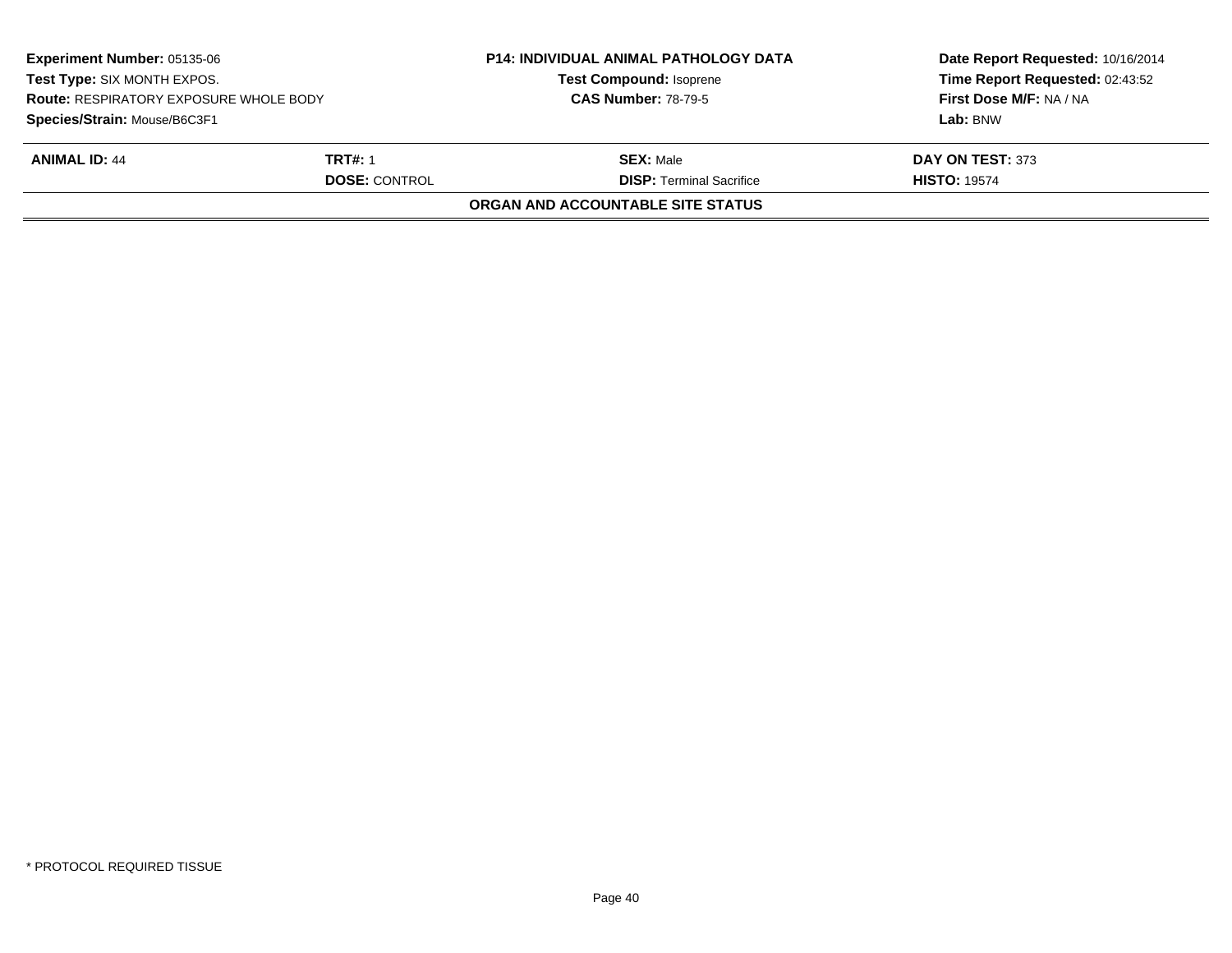**Experiment Number:** 05135-06**Test Type:** SIX MONTH EXPOS.**Route:** RESPIRATORY EXPOSURE WHOLE BODY**Species/Strain:** Mouse/B6C3F1**P14: INDIVIDUAL ANIMAL PATHOLOGY DATATest Compound:** Isoprene**CAS Number:** 78-79-5**Date Report Requested:** 10/16/2014**Time Report Requested:** 02:43:52**First Dose M/F:** NA / NA**Lab:** BNW**ANIMAL ID:** 45 **TRT#:** <sup>1</sup> **SEX:** Male **DAY ON TEST:** <sup>373</sup> **DOSE:** CONTROL**DISP:** Terminal Sacrifice **HISTO:** 19575 **ORGAN AND ACCOUNTABLE SITE STATUSNORMAL**\* Adrenal Cortex \* Adrenal Cortex \* \* Adrenal Medulla \* \* Adrenal Medulla \* \* Blood Vessel \* \* Brood Vessel \* \* Bone \* Esophagus \* Bone Marrow \* Brain \* Epididymis \* Esophagus \* Eye \* \* Gallbladder \* \* Gallbladder \* \* \* \* Harderian Gland \* \* Heart \* Heart \* Heart \* Heart \* Heart \* Heart \* Intestine Large, Cecum \* Intestine Large, Colon \* Intestine Large, Thestine Large, Rectum \* Intestine Small, Duodenum \* Intestine Small, Ileum \* Thestine Small, Jejunum \* 1998, Pancreatic \* Kidney \* Kidney \* Kidney \* Kidney \* Larynx \* Louis \* Liver \* Lung \* Lung \* Lung \* Lung \* Lung \* Lymph Node, Bronchial \* Lymph Node, Bronchial \* \* Lymph Node, Mandibular \* The state of the second text of the second text of the second text of the second version of the second of the second version of the second version of the second version of the second version of t \* Preputial Gland \* Parathyroid Gland \* **Example 20** \* Peripheral Nerve \* Pharynx \* Pharynx \* Pharynx \* Skeletal Muscle \* Prostate \* \* Skeletal Muscle \* \* Salivary Glands \* \* Steminal Vesicle \* \* Seminal Vesicle \* \* Skeletal Muscle \* Skin \* Spinal Cord \* Spinal Cord \* Spinal Cord \* Spinal \* Spinal \* Stomach, Forestomach \* Stomach, Forestomach \* Stomach, Glandular \* \* \* Thyroid Glandular \* Thestes \* \* Thymus \* Thymus \* Thyroid Glandular \* Thyroid Gland \* Zymbal's Gland \* Tongue \* Trachea \* Urinary Bladder \* Zymbal's Gland **MISSING**\* Lymph Node, Mediastinal **\* Mammary Gland \* Pituitary Gland** \* Pituitary Gland \* Pituitary Gland \* P **OBSERVATIONS** \* Blood VesselNote: Aorta is normal. \* Lym Node Bron Note: Tracheobronchial lymph node is normal. \* Perph Nerve Note: Sciatic nerve is normal.PRIMARY CAUSE OF DEATH-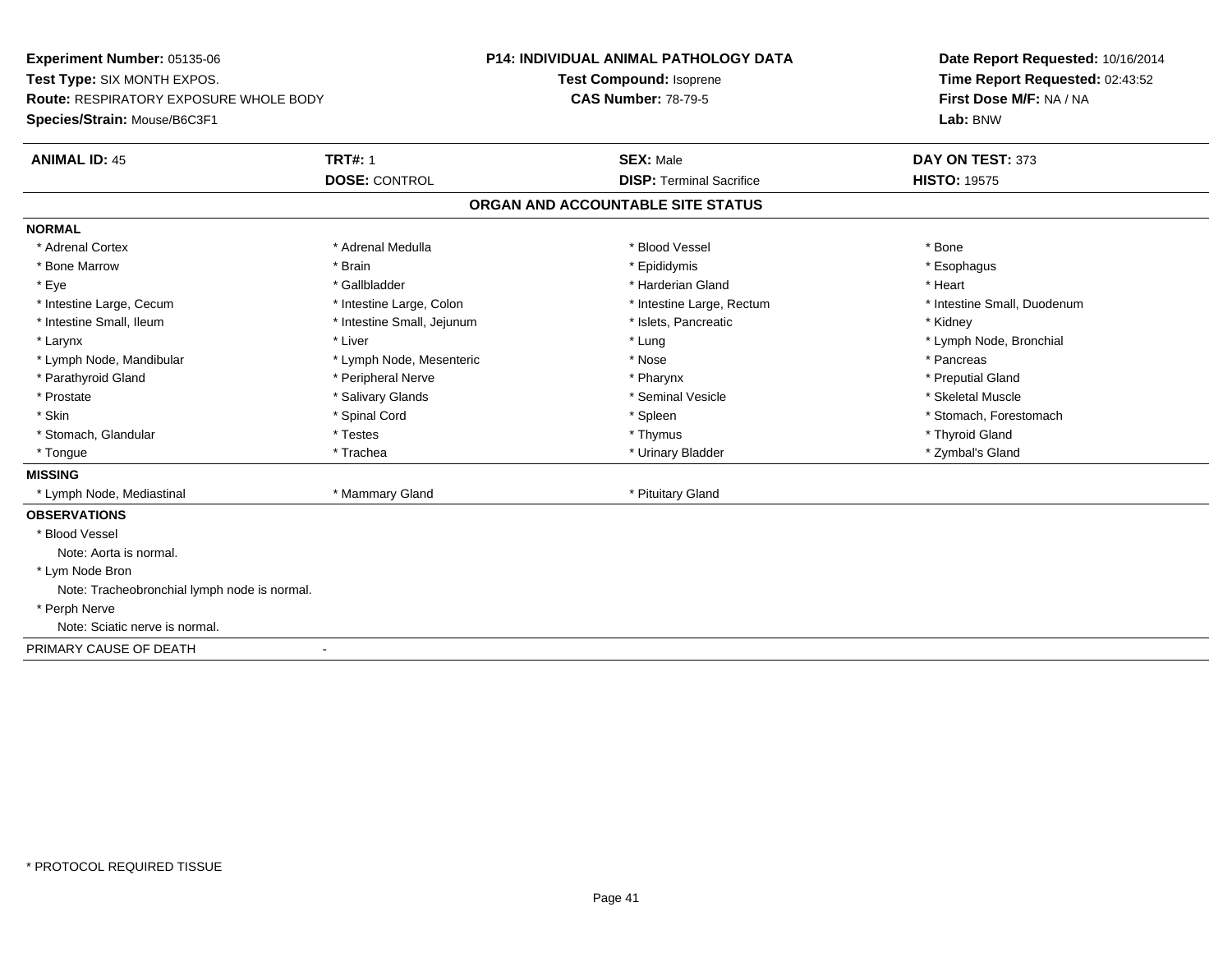**Experiment Number:** 05135-06**Test Type:** SIX MONTH EXPOS.**Route:** RESPIRATORY EXPOSURE WHOLE BODY**Species/Strain:** Mouse/B6C3F1**P14: INDIVIDUAL ANIMAL PATHOLOGY DATATest Compound:** Isoprene**CAS Number:** 78-79-5**Date Report Requested:** 10/16/2014**Time Report Requested:** 02:43:52**First Dose M/F:** NA / NA**Lab:** BNW**ANIMAL ID:** 46**6 TRT#:** 1 **TRT#:** 1 **SEX:** Male **SEX:** Male **DAY ON TEST:** 373 **DOSE:** CONTROL**DISP:** Terminal Sacrifice **HISTO:** 19576 **ORGAN AND ACCOUNTABLE SITE STATUSNORMAL**\* Adrenal Cortex \* Adrenal Cortex \* \* Adrenal Medulla \* \* Adrenal Medulla \* \* Blood Vessel \* \* Brood Vessel \* \* Bone \* Esophagus \* Bone Marrow \* Brain \* Epididymis \* Esophagus \* Eye \* \* Gallbladder \* \* Gallbladder \* \* \* \* Harderian Gland \* \* Heart \* Heart \* Heart \* Heart \* Heart \* Heart \* Intestine Large, Cecum \* Intestine Large, Colon \* Intestine Large, Rectum \* Intestine Small, Duodenum \* Intestine Small, Ileum \* Intestine Small, Jejunum \* Kidney \* Larynx\* Lymph Node, Mesenteric \* Lung \* Lymph Node, Bronchial \* Lymph Node, and \* Lymph Node, Mediastinal \* Lymph Node, Mediastinal \* Nose \* \* Pancreas \* \* Pancreas \* \* Pancreas \* \* Parathyroid Gland \* \* Peripheral Nerve \* Peripheral Nerve \* \* Salivary Glands \* Pharynx \* That was the second to the second that the second term in the second term in the second term in the second term in the second term in the second term in the second term in the second term in the second term in \* Seminal Vesicle \* \* \* Sheem \* Skeletal Muscle \* \* Stemme \* Skin \* \* Skin \* \* Spleen \* Spleen \* Spleen \* Spleen \* Thymus \* Stomach, Forestomach \* Testes \* Stomach, Glandular \* Testes \* Testes \* Testes \* Testes \* Testes \* Testes \* T \* Urinary Bladder \* Thyroid Gland \* \* The control of the total property and the top of the top of the top of the top of the top of the top of the top of the top of the top of the top of the top of the top of the top of the top of the top of \* Zymbal's Gland**MISSING**\* Lymph Node, Mandibular \* Mammary Gland \* Mammary Gland \* Pituitary Gland \* Pituitary Gland \* Pituitary Gland **OBSERVATIONS** \* Blood VesselNote: Aorta is normal. \* Islets, Pancreaticc and the contract of the contract of the contract of the contract of the contract of the contract of the contract of the contract of the contract of the contract of the contract of the contract of the contract of the cont a Mild \* Liverr and the control of the control of the control of the control of the control of the control of the control of the control of the control of the control of the control of the control of the control of the control of the co Vacuolization Cytoplasmicc Mild Note: The deformity is at margin of lobe, not a HDN, a small portion is pinched off.[ Deformity TGLS = 1-12 ] \* Lym Node Bron Note: Tracheobronchial lymph node is normal. \* Perph Nerve Note: Sciatic nerve is normal. \* Spinal Cordd and the control of the control of the control of the control of the control of the control of the control of the control of the control of the control of the control of the control of the control of the control of the co PRIMARY CAUSE OF DEATH-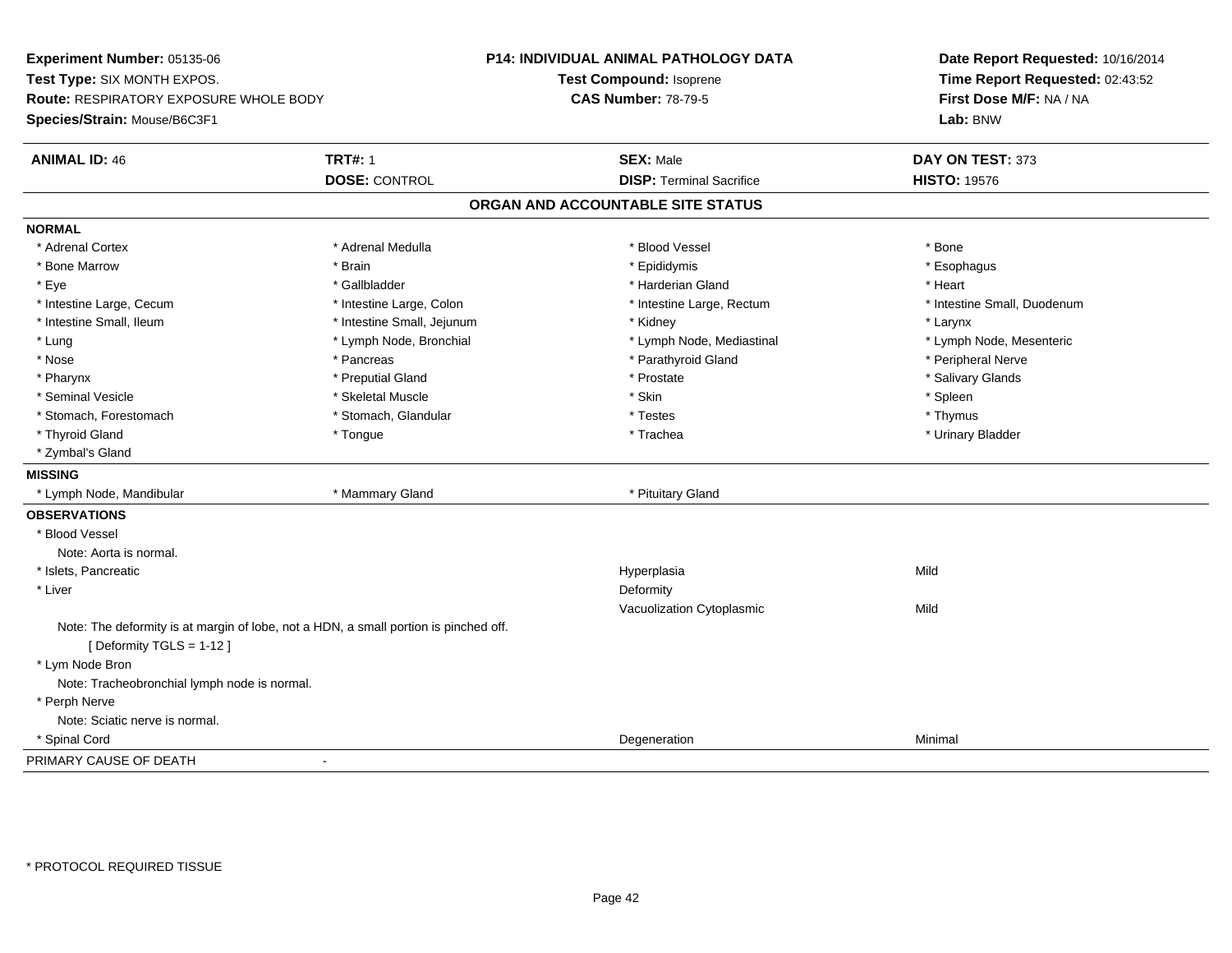**Experiment Number:** 05135-06**Test Type:** SIX MONTH EXPOS.**Route:** RESPIRATORY EXPOSURE WHOLE BODY**Species/Strain:** Mouse/B6C3F1**P14: INDIVIDUAL ANIMAL PATHOLOGY DATATest Compound:** Isoprene**CAS Number:** 78-79-5**Date Report Requested:** 10/16/2014**Time Report Requested:** 02:43:52**First Dose M/F:** NA / NA**Lab:** BNW**ANIMAL ID:** 47**TRT#:** 1 **SEX:** Male **DAY ON TEST:** 185 **DOSE:** CONTROL**DISP:** Scheduled Sacrifice **HISTO:** 19577 **ORGAN AND ACCOUNTABLE SITE STATUSNORMAL**\* Adrenal Cortex \* Adrenal Cortex \* \* Adrenal Medulla \* \* Adrenal Medulla \* \* Blood Vessel \* \* Brood Vessel \* \* Bone \* Esophagus \* Bone Marrow \* Brain \* Epididymis \* Esophagus \* Eye \* \* Gallbladder \* \* Gallbladder \* \* \* \* Harderian Gland \* \* Heart \* Heart \* Heart \* Heart \* Heart \* Heart \* Intestine Large, Cecum \* Intestine Large, Colon \* Intestine Large, Thestine Large, Rectum \* Intestine Small, Duodenum \* Intestine Small, Ileum \* Thestine Small, Jejunum \* 1998, Pancreatic \* Kidney \* Kidney \* Kidney \* Kidney \* Larynx \* Lymph Node, Bronchial \* Lymph Node, Bronchial \* Lymph Node, et al. \* Lymph Node, Mediastinal \* Lymph Node, Mediastinal \* Lymph Node, Mediastinal \* Lymph Node, Mediastinal \* Lymph Node, Mediastinal \* Lymph Node, \* Lymph Node, Mesenteric \* The state of the state of the state of the state of the state of the state of the state of the state of the state of the state of the state of the state of the state of the state of the state of \* Peripheral Nerve \* \* \* \* Pharynx \* \* Pharynx \* \* \* Preputial Gland \* \* Preputial Gland \* \* Preputial Gland \* Skeletal Muscle \* Prostate \* \* Skeletal Muscle \* \* Salivary Glands \* \* Steminal Vesicle \* \* Seminal Vesicle \* \* Skeletal Muscle \* Skin \* Spinal Cord \* Spinal Cord \* Spinal Cord \* Spinal \* Spinal \* Stomach, Forestomach \* Stomach, Forestomach \* Stomach, Glandular \* \* \* Thyroid Glandular \* Thestes \* \* Thymus \* Thymus \* Thyroid Glandular \* Thyroid Gland \* Zymbal's Gland \* Tongue \* Trachea \* Urinary Bladder \* Zymbal's Gland **MISSING** \* Lymph Node, Mandibular \* Mammary Gland**OBSERVATIONS** \* Blood VesselNote: Aorta is normal. \* Liver Vacuolization Cytoplasmic Minimal \* Lym Node Bron Note: Tracheobronchial lymph node is normal. \* Perph Nerve Note: Sciatic nerve is normal.PRIMARY CAUSE OF DEATH-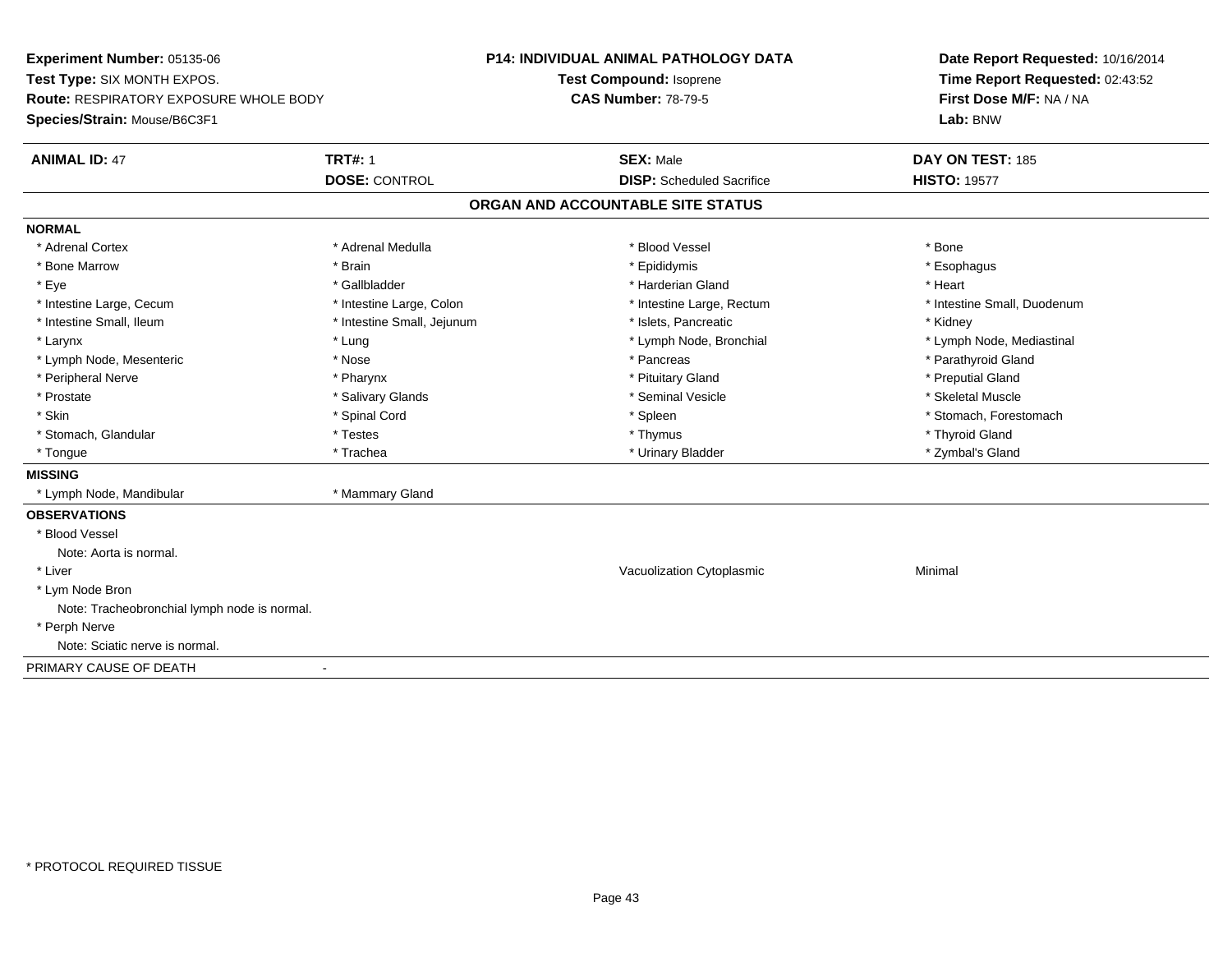**Experiment Number:** 05135-06**Test Type:** SIX MONTH EXPOS.**Route:** RESPIRATORY EXPOSURE WHOLE BODY**Species/Strain:** Mouse/B6C3F1**P14: INDIVIDUAL ANIMAL PATHOLOGY DATATest Compound:** Isoprene**CAS Number:** 78-79-5**Date Report Requested:** 10/16/2014**Time Report Requested:** 02:43:52**First Dose M/F:** NA / NA**Lab:** BNW**ANIMAL ID:** 48**TRT#:** 1 **SEX:** Male **DAY ON TEST:** 185 **DOSE:** CONTROL**DISP:** Scheduled Sacrifice **HISTO:** 19578 **ORGAN AND ACCOUNTABLE SITE STATUSNORMAL**\* Adrenal Cortex \* Adrenal Cortex \* \* Adrenal Medulla \* \* Adrenal Medulla \* \* Blood Vessel \* \* Brood Vessel \* \* Bone \* Esophagus \* Bone Marrow \* Brain \* Epididymis \* Esophagus \* Eye \* \* Gallbladder \* \* Gallbladder \* \* \* \* Harderian Gland \* \* Heart \* Heart \* Heart \* Heart \* Heart \* Heart \* Intestine Large, Cecum \* Intestine Large, Colon \* Intestine Large, Rectum \* Intestine Small, Duodenum \* Intestine Small, Ileum \* Intestine Small, Jejunum \* Islets, Pancreatic \* Larynx\* Liver which is the settlement of the state of the state of the state of the state of the state of the state of the state of the state of the state of the state of the state of the state of the state of the state of the s \* Nose \* \* Pancreas \* \* Pancreas \* \* Pancreas \* \* Parathyroid Gland \* \* Peripheral Nerve \* Peripheral Nerve \* \* Pharynx \* Pituitary Gland \* Preputial Gland \* Prostate \* Salivary Glands \* Seminal Vesicle \* Skeletal Muscle \* Skin\* Stomach, Glandular \* Spinal Cord \* Spinal Cord \* Spinal Cord \* Stomach, Forestomach \* Spinal Cord \* Stomach, Forestomach \* Testes \* Thymus \* Thyroid Gland \* Tongue \* Trachea \* Urinary Bladder \* Zymbal's Gland \* Zymbal's Gland **MISSING** \* Lymph Node, Mandibular \* Lymph Node, Mediastinal \* Mammary Gland**OBSERVATIONS** \* Blood VesselNote: Aorta is normal. \* Kidney Bilateral Hydronephrosis Mild \* Lym Node Bron Note: Tracheobronchial lymph node is normal. \* Perph Nerve Note: Sciatic nerve is normal.PRIMARY CAUSE OF DEATH-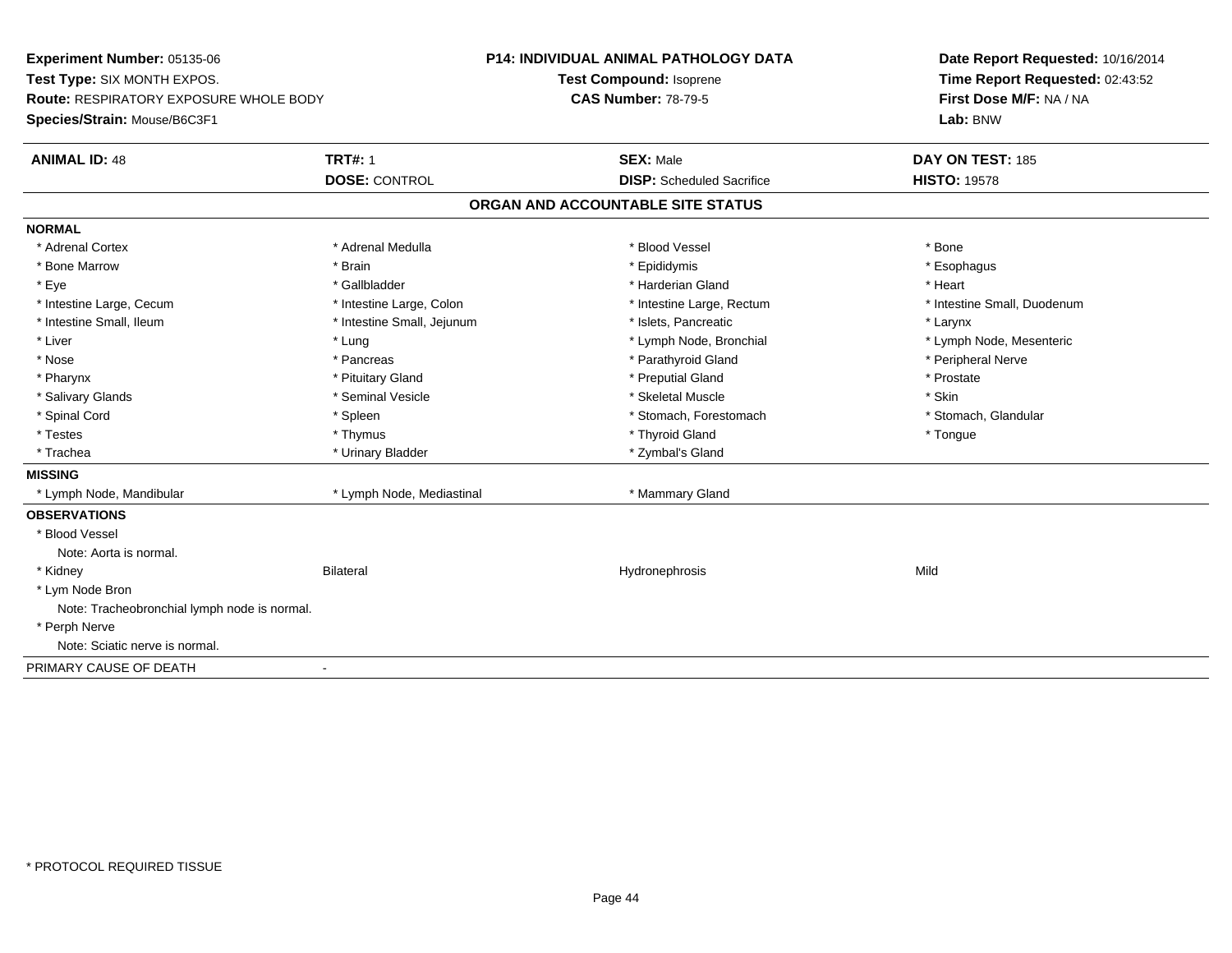**Experiment Number:** 05135-06**Test Type:** SIX MONTH EXPOS.**Route:** RESPIRATORY EXPOSURE WHOLE BODY**Species/Strain:** Mouse/B6C3F1**P14: INDIVIDUAL ANIMAL PATHOLOGY DATATest Compound:** Isoprene**CAS Number:** 78-79-5**Date Report Requested:** 10/16/2014**Time Report Requested:** 02:43:52**First Dose M/F:** NA / NA**Lab:** BNW**ANIMAL ID:** 49 **TRT#:** <sup>1</sup> **SEX:** Male **DAY ON TEST:** <sup>185</sup> **DOSE:** CONTROL**DISP:** Scheduled Sacrifice **HISTO:** 19579 **ORGAN AND ACCOUNTABLE SITE STATUSNORMAL**\* Adrenal Cortex \* Adrenal Cortex \* \* Adrenal Medulla \* \* Adrenal Medulla \* \* Blood Vessel \* \* Brood Vessel \* \* Bone \* Esophagus \* Bone Marrow \* Brain \* Epididymis \* Esophagus \* Eye \* \* Gallbladder \* \* Gallbladder \* \* \* \* Harderian Gland \* \* Heart \* Heart \* Heart \* Heart \* Heart \* Heart \* Intestine Large, Cecum \* Intestine Large, Colon \* Intestine Large, Rectum \* Intestine Small, Duodenum\* Intestine Small, Ileum \* **Allen and The Accord Test intervally of the Small**, Jejunum \* Islets, Pancreatic \* \* Kidney \* Kidney \* Larynx \* Louis \* Liver \* Lung \* Lung \* Lung \* Lung \* Lung \* Lymph Node, Bronchial \* Lymph Node, Bronchial \* \* Lymph Node, Mandibular \* The state of the state of the Mediastinal \* Lymph Node, Mesenteric \* Nose \* Pharynx \* Pancreas \* Pancreas \* Parathyroid Gland \* Peripheral Nerve \* Peripheral Nerve \* Salivary Glands \* Pituitary Gland \* \* Then the state \* Preputial Gland \* Prosection \* Prostate \* \* Salivary Glands \* Salivary Glands \* Salivary Glands \* Salivary Glands \* Salivary Glands \* Salivary Glands \* Salivary Glands \* Salivary Glan \* Seminal Vesicle \* \* Spinal Cord \* Skeletal Muscle \* \* Skin \* \* Skin \* \* Spinal Vesicle \* Spinal Cord \* Spinal Cord \* Spleen \* Stomach, Forestomach \* Stomach \* Stomach, Glandular \* Testes \* Testes \* Trachea \* Thymus \* \* The mode of the total term of the total term of the total term of the total term of the total term of the total term of the total term of the total term of the total term of the total term of the total term of \* Urinary Bladder \* Zymbal's Gland**MISSING** \* Mammary Gland**OBSERVATIONS** \* Blood VesselNote: Aorta is normal. \* Lym Node Bron Note: Tracheobronchial lymph node is normal. \* Perph Nerve Note: Sciatic nerve is normal.PRIMARY CAUSE OF DEATH-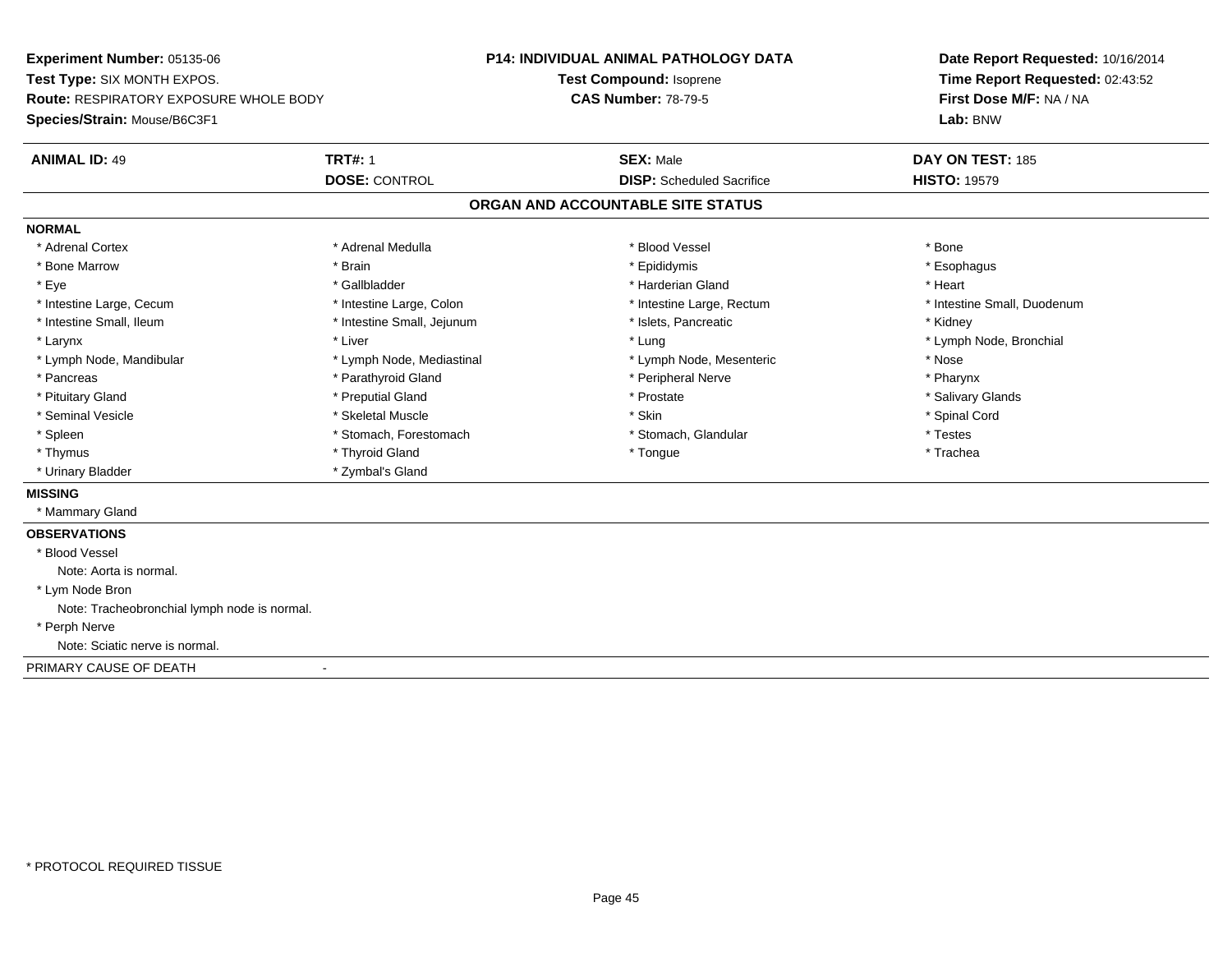**Experiment Number:** 05135-06**Test Type:** SIX MONTH EXPOS.**Route:** RESPIRATORY EXPOSURE WHOLE BODY**Species/Strain:** Mouse/B6C3F1**P14: INDIVIDUAL ANIMAL PATHOLOGY DATATest Compound:** Isoprene**CAS Number:** 78-79-5**Date Report Requested:** 10/16/2014**Time Report Requested:** 02:43:52**First Dose M/F:** NA / NA**Lab:** BNW**ANIMAL ID:** 50**TRT#:** 1 **SEX:** Male **DAY ON TEST:** 185 **DOSE:** CONTROL**DISP:** Scheduled Sacrifice **HISTO:** 19580 **ORGAN AND ACCOUNTABLE SITE STATUSNORMAL**\* Adrenal Cortex \* Adrenal Cortex \* \* Adrenal Medulla \* \* Adrenal Medulla \* \* Blood Vessel \* \* Brood Vessel \* \* Bone \* Esophagus \* Bone Marrow \* Brain \* Epididymis \* Esophagus \* Eye \* \* Gallbladder \* \* Gallbladder \* \* \* \* Harderian Gland \* \* Heart \* Heart \* Heart \* Heart \* Heart \* Heart \* Intestine Large, Cecum \* Intestine Large, Colon \* Intestine Large, Rectum \* Intestine Small, Duodenum\* Intestine Small, Ileum \* Thestine Small, Jejunum \* 1998, Pancreatic \* Kidney \* Kidney \* Kidney \* Kidney \* Larynx \* Louis \* Liver \* Lung \* Lung \* Lung \* Lung \* Lung \* Lymph Node, Bronchial \* Lymph Node, Bronchial \* \* Lymph Node, Mandibular \* The state of the second text of the second text of the second text of the second version of the second of the second version of the second version of the second version of the second version of t \* Pituitary Gland \* Parathyroid Gland \* **Example 20** \* Peripheral Nerve \* Pharynx \* Pharynx \* Pharynx \* Seminal Vesicle \* Preputial Gland \* \* Annual vesicle \* \* Prostate \* \* Salivary Glands \* \* Salivary Glands \* \* Seminal Vesicle \* \* Skeletal Muscle \* Skin \* Spinal Cord \* Spleen \* Thymus \* Stomach, Forestomach \* Testes \* Stomach, Glandular \* Testes \* Testes \* Testes \* Testes \* Testes \* Testes \* T \* Urinary Bladder \* Thyroid Gland \* \* The control of the total property and the top of the top of the top of the top of the top of the top of the top of the top of the top of the top of the top of the top of the top of the top of the top of \* Zymbal's Gland**MISSING** \* Lymph Node, Mediastinal \* Mammary Gland**OBSERVATIONS** \* Blood VesselNote: Aorta is normal. \* Lym Node Bron Note: Tracheobronchial lymph node is normal. \* Perph Nerve Note: Sciatic nerve is normal.PRIMARY CAUSE OF DEATH-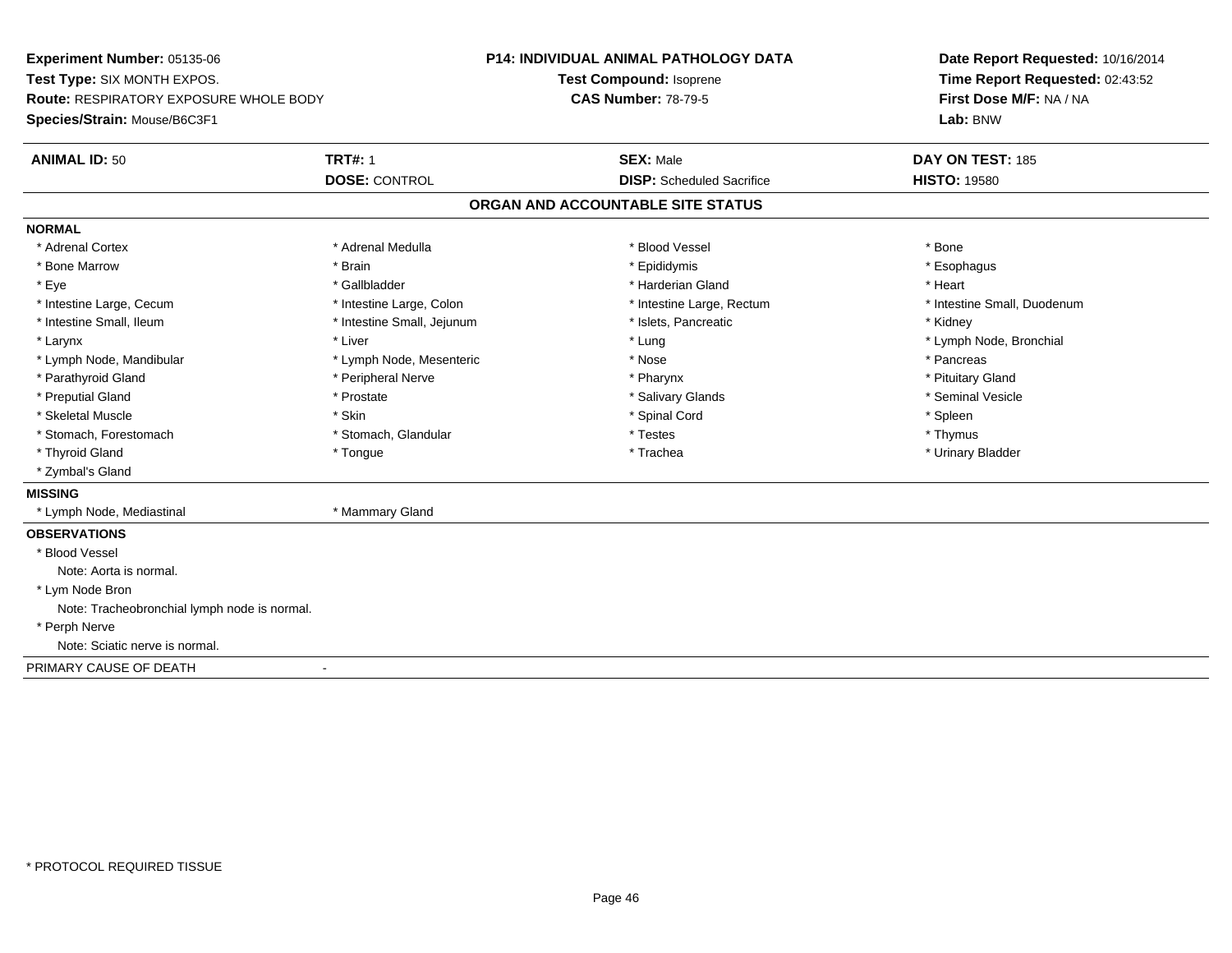| Experiment Number: 05135-06<br>Test Type: SIX MONTH EXPOS.<br><b>Route: RESPIRATORY EXPOSURE WHOLE BODY</b> |                   | <b>P14: INDIVIDUAL ANIMAL PATHOLOGY DATA</b><br>Test Compound: Isoprene<br><b>CAS Number: 78-79-5</b> | Date Report Requested: 10/16/2014<br>Time Report Requested: 02:43:52<br>First Dose M/F: NA / NA |
|-------------------------------------------------------------------------------------------------------------|-------------------|-------------------------------------------------------------------------------------------------------|-------------------------------------------------------------------------------------------------|
| Species/Strain: Mouse/B6C3F1                                                                                |                   |                                                                                                       | Lab: BNW                                                                                        |
| <b>ANIMAL ID: 211</b>                                                                                       | <b>TRT#: 2</b>    | <b>SEX: Male</b>                                                                                      | DAY ON TEST: 373                                                                                |
|                                                                                                             | DOSE: 70 PPM      | <b>DISP: Terminal Sacrifice</b>                                                                       | <b>HISTO: 19841</b>                                                                             |
|                                                                                                             |                   | ORGAN AND ACCOUNTABLE SITE STATUS                                                                     |                                                                                                 |
| <b>NORMAL</b>                                                                                               |                   |                                                                                                       |                                                                                                 |
| * Islets, Pancreatic                                                                                        | * Lung            | * Nose                                                                                                | * Pancreas                                                                                      |
| * Peripheral Nerve                                                                                          | * Skeletal Muscle | * Spinal Cord                                                                                         | * Stomach, Forestomach                                                                          |
| * Stomach, Glandular                                                                                        | * Testes          |                                                                                                       |                                                                                                 |
| <b>OBSERVATIONS</b>                                                                                         |                   |                                                                                                       |                                                                                                 |
| * Harderian Gland                                                                                           |                   | Adenoma                                                                                               |                                                                                                 |
| * Liver                                                                                                     |                   | Vacuolization Cytoplasmic                                                                             | Minimal                                                                                         |
| * Pancreas                                                                                                  |                   |                                                                                                       |                                                                                                 |
| Note: Tgl 1-12 is an accessory spleen and diagnosed under spleen.                                           |                   |                                                                                                       |                                                                                                 |
| * Perph Nerve                                                                                               |                   |                                                                                                       |                                                                                                 |
| Note: Sciatic nerve is normal.                                                                              |                   |                                                                                                       |                                                                                                 |
| * Spleen                                                                                                    |                   | Accessory Spleen                                                                                      |                                                                                                 |
|                                                                                                             |                   | Pigmentation                                                                                          | Melanin, Mild                                                                                   |
| [Accessory Spleen TGLS = 1-12]                                                                              |                   |                                                                                                       |                                                                                                 |
| [Pigmentation TGLS = 2-13]                                                                                  |                   |                                                                                                       |                                                                                                 |
| PRIMARY CAUSE OF DEATH                                                                                      |                   |                                                                                                       |                                                                                                 |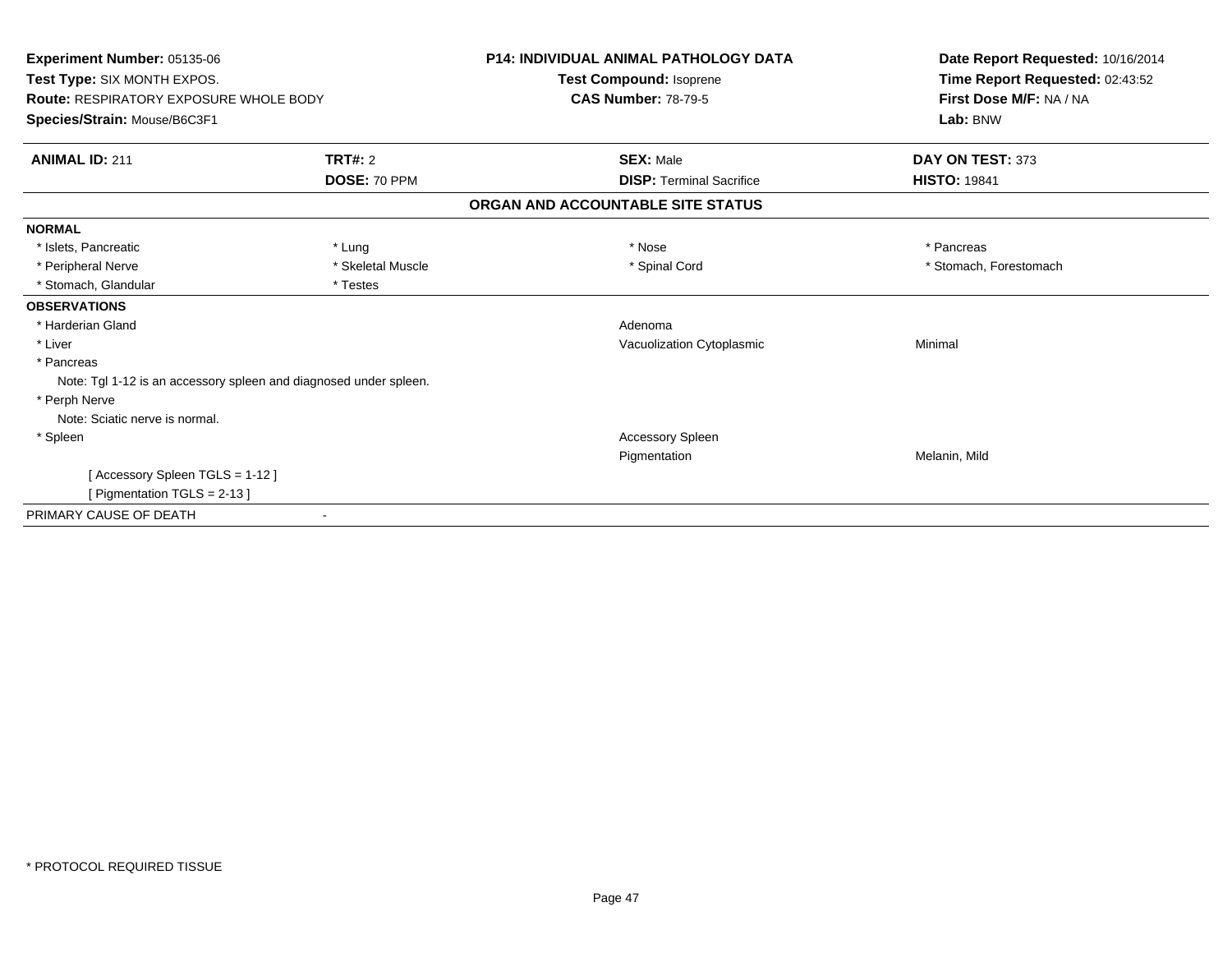**Experiment Number:** 05135-06**Test Type:** SIX MONTH EXPOS.**Route:** RESPIRATORY EXPOSURE WHOLE BODY**Species/Strain:** Mouse/B6C3F1**P14: INDIVIDUAL ANIMAL PATHOLOGY DATATest Compound:** Isoprene**CAS Number:** 78-79-5**Date Report Requested:** 10/16/2014**Time Report Requested:** 02:43:52**First Dose M/F:** NA / NA**Lab:** BNW**ANIMAL ID:** 212**TRT#:** 2 **SEX:** Male **DAY ON TEST:** 16 **DOSE:** 70 PPM**DISP:** Moribund Sacrifice **HISTO:** 19842 **ORGAN AND ACCOUNTABLE SITE STATUSNORMAL**\* Adrenal Cortex \* Adrenal Cortex \* \* Adrenal Medulla \* \* Adrenal Medulla \* \* Blood Vessel \* \* Brood Vessel \* \* Bone \* Esophagus \* Bone Marrow \* Brain \* Epididymis \* Esophagus \* Eye \* \* Gallbladder \* \* Gallbladder \* \* \* \* Harderian Gland \* \* Heart \* Heart \* Heart \* Heart \* Heart \* Heart \* Intestine Large, Cecum \* Intestine Large, Colon \* Intestine Large, Thestine Large, Rectum \* Intestine Small, Duodenum \* Intestine Small, Ileum \* Thestine Small, Jejunum \* Islets, Pancreatic \* \* Kidney \* Kidney \* Kidney \* Larynx \* Lymph Node, Bronchial \* Lymph Node, Bronchial \* Lymph Node, et al. \* Lymph Node, Mediastinal \* \* Lymph Node, Mediastinal \* \* Lymph Node, Mediastinal \* November 2008, Nediastinal \* Lymph Node, Mediastinal \* Lymph \* Nose \* \* Pancreas \* \* Pancreas \* \* Pancreas \* \* Parathyroid Gland \* \* Peripheral Nerve \* Peripheral Nerve \* \* Salivary Glands \* Pharynx \* That was also to the set of the set of the set of the set of the set of the set of the set of the set of the set of the set of the set of the set of the set of the set of the set of the set of the set of the se \* Seminal Vesicle \* The state of the state of the set of the set of the set of the set of the set of the set of the set of the set of the set of the set of the set of the set of the set of the set of the set of the set of \* Stomach, Glandular \* \* \* Thestes \* \* Testes \* \* Thyroid Gland \* Thyroid Gland \* \* Thestes \* \* Thogue \* Th \* Trachea \* Urinary Bladder \* Trachea \* Zymbal's Gland **MISSING** \* Lymph Node, Mandibular \* Mammary Gland**OBSERVATIONS** \* Blood VesselNote: Aorta is normal. \* Lungg and the state of the state of the state of the state of the Minimal Section 1, and the state of the state of the state of the state of the state of the state of the state of the state of the state of the state of the sta \* Lym Node Bron Note: Tracheobronchial lymph node is normal. \* Lymph Node, Mesentericc contract the contract of the contract of the contract of the contract of the contract of the contract of the contract of the contract of the contract of the contract of the contract of the contract of the contract of the \* Perph Nerve Note: Sciatic nerve is normal. \* Preputial Glandd and the state of the state of the state of the Moderate of the Moderate of the Moderate of the Moderate of the Moderate of the Moderate of the Moderate of the Moderate of the Moderate of the Moderate of the Moderate of t Inflammation Suppurative, Mild Necrosiss and the contract of the Mild Note: The tissue around the preputial gland contains bacteria and vascular thrombosis.[ Hemorrhage TGLS = 2-7 ] \* Skinn and the state of the state of the state of the state of the Middle Middle of the State of the Middle of the Middle of the Middle of the State of the Middle of the State of the State of the State of the State of the State [ Hemorrhage TGLS = 1-7 ] \* Spleenn and the control of the control of the control of the control of the control of the control of the control of the control of the control of the control of the control of the control of the control of the control of the co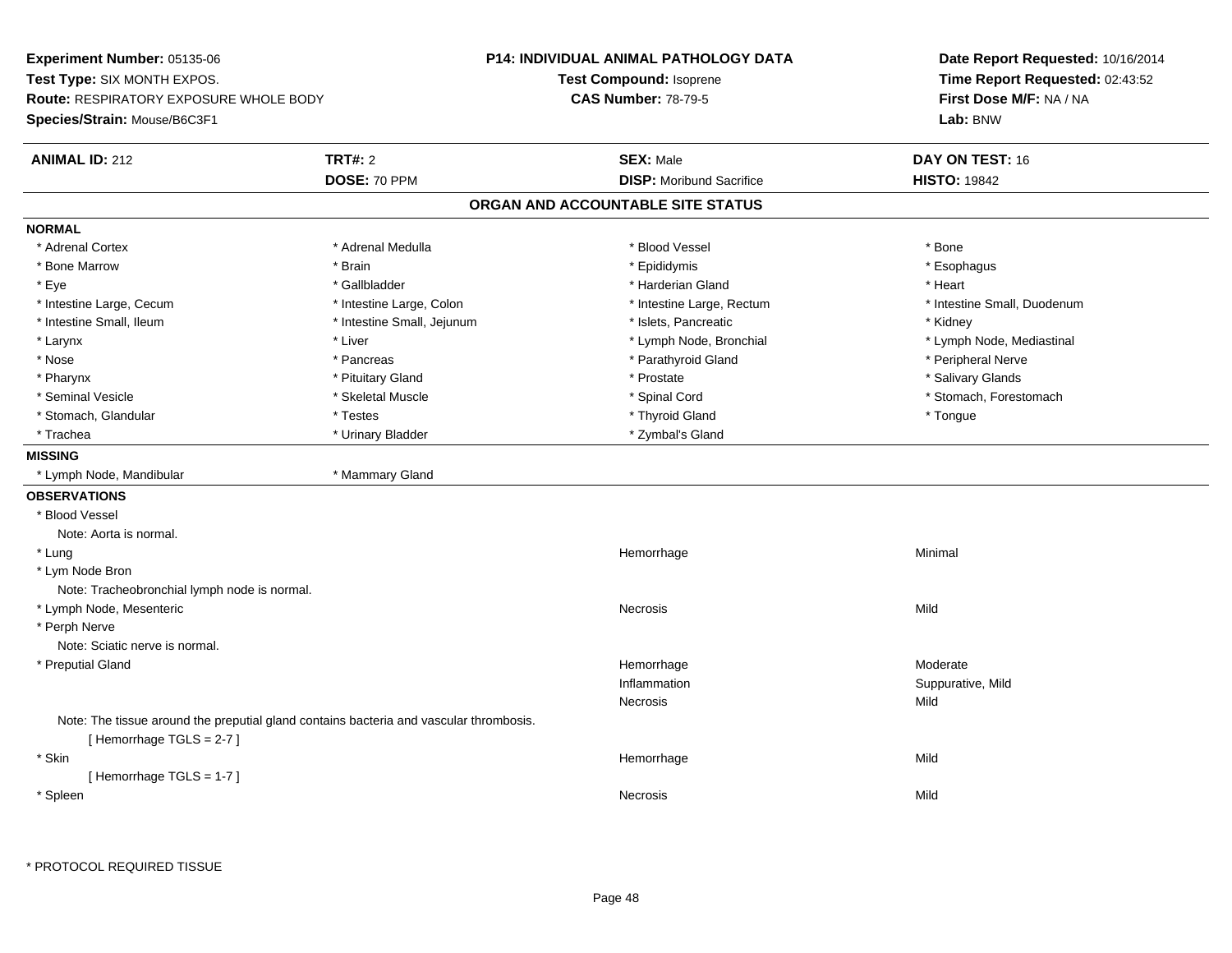| <b>Experiment Number: 05135-06</b><br>Test Type: SIX MONTH EXPOS.<br><b>Route: RESPIRATORY EXPOSURE WHOLE BODY</b><br>Species/Strain: Mouse/B6C3F1 |                | <b>P14: INDIVIDUAL ANIMAL PATHOLOGY DATA</b><br><b>Test Compound: Isoprene</b><br><b>CAS Number: 78-79-5</b> | Date Report Requested: 10/16/2014 |
|----------------------------------------------------------------------------------------------------------------------------------------------------|----------------|--------------------------------------------------------------------------------------------------------------|-----------------------------------|
|                                                                                                                                                    |                |                                                                                                              | Time Report Requested: 02:43:52   |
|                                                                                                                                                    |                |                                                                                                              | First Dose M/F: NA / NA           |
|                                                                                                                                                    |                |                                                                                                              | Lab: BNW                          |
| <b>ANIMAL ID: 212</b>                                                                                                                              | <b>TRT#:</b> 2 | <b>SEX: Male</b>                                                                                             | DAY ON TEST: 16                   |
| <b>DOSE: 70 PPM</b>                                                                                                                                |                | <b>DISP:</b> Moribund Sacrifice                                                                              | <b>HISTO: 19842</b>               |
|                                                                                                                                                    |                | ORGAN AND ACCOUNTABLE SITE STATUS                                                                            |                                   |
| * Thymus                                                                                                                                           |                | <b>Necrosis</b>                                                                                              | Moderate                          |
| PRIMARY CAUSE OF DEATH                                                                                                                             |                |                                                                                                              |                                   |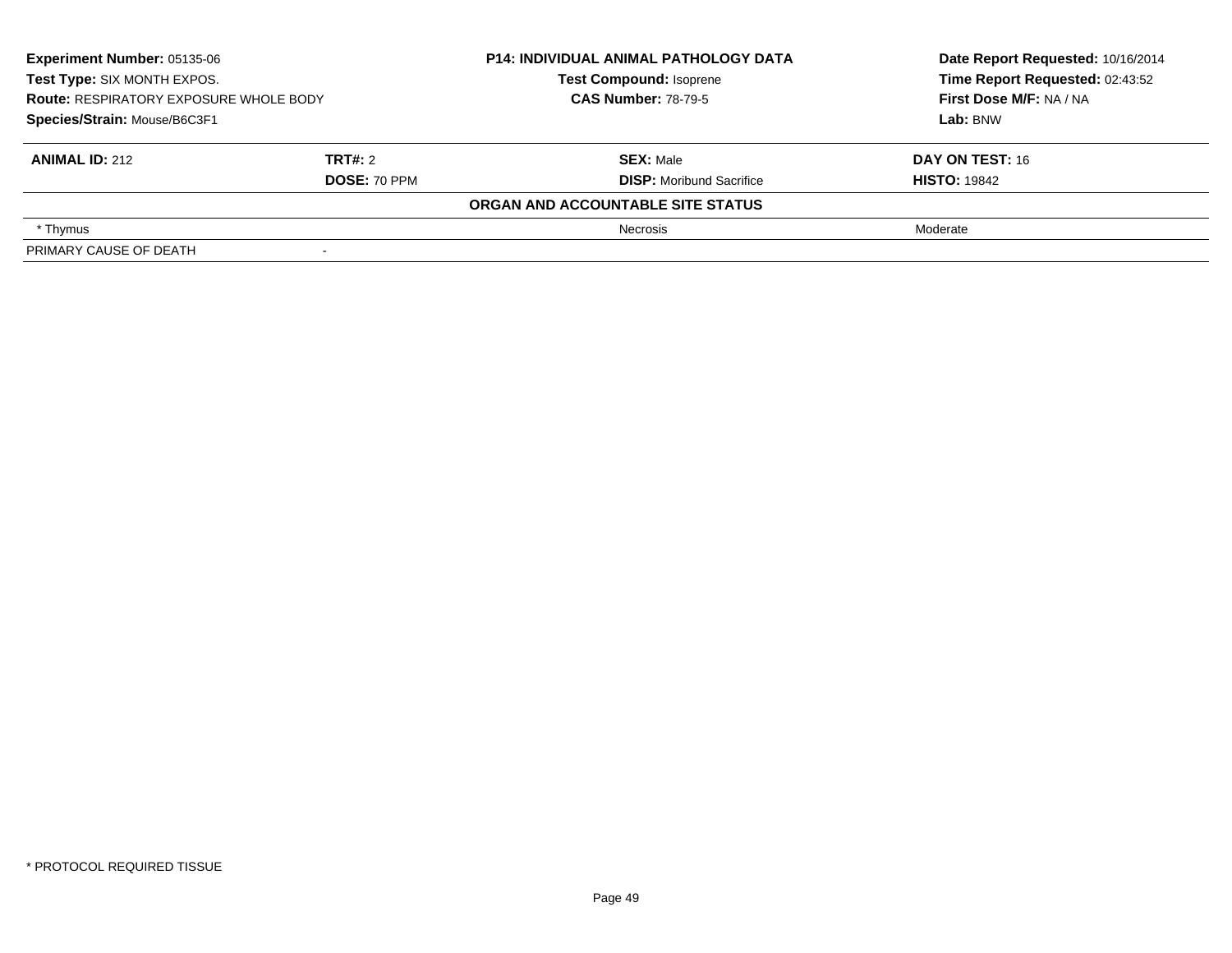**Experiment Number:** 05135-06**Test Type:** SIX MONTH EXPOS.**Route:** RESPIRATORY EXPOSURE WHOLE BODY**Species/Strain:** Mouse/B6C3F1**P14: INDIVIDUAL ANIMAL PATHOLOGY DATATest Compound:** Isoprene**CAS Number:** 78-79-5**Date Report Requested:** 10/16/2014**Time Report Requested:** 02:43:52**First Dose M/F:** NA / NA**Lab:** BNW**ANIMAL ID:** 213**TRT#:** 2 **SEX:** Male **DAY ON TEST:** 259 **DOSE:** 70 PPM**DISP:** Natural Death **HISTO:** 19843 **ORGAN AND ACCOUNTABLE SITE STATUSNORMAL**\* Adrenal Cortex \* Adrenal Cortex \* \* Adrenal Medulla \* \* Adrenal Medulla \* \* Blood Vessel \* \* Brood Vessel \* \* Bone \* Eve \* Bone Marrow \* Brain \* Esophagus \* Eye \* Intestine Large, Colon \* Harderian Gland \* The state of the state of the state of the state of the state of the state of the state of the state of the state of the state of the state of the state of the state of the state of the state of the sta \* Intestine Large, Rectum \* Thestine Small, Duodenum \* Islets, Pancreatic \* The matches \* Larynx \* Larynx \* Lymph Node, Mediastinal \* Liver \* Lung \* Lung \* Lung \* Lung \* Lymph Node, Mandibular \* Lymph Node, Mandibular \* Lymph Node, Mesenteric \* The state of the state of the state of the state of the state of the state of the state of the state of the state of the state of the state of the state of the state of the state of the state of \* Peripheral Nerve \* \* \* Postate \* \* Pharynx \* \* Pharynx \* \* Pituitary Gland \* \* Prostate \* Prostate \* Prostate \* Spinal Cord \* Salivary Glands \* \* \$ https://www.frieducer.com/web/2012/absoluter/state/sected \* Skeletal Muscle \* Spinal Cord \* Spinal Cord \* Spinal Cord \* Spinal Cord \* Spinal Cord \* Spinal Cord \* Spinal Cord \* Spinal Cord \* Spinal C \* Thvroid Gland \* Spleen \* Testes \* Spleen \* Testes \* Stomach, Forestomach \* Testes \* Testes \* Testes \* Testes \* Testes \* Testes \* Testes \* Testes \* Testes \* Testes \* Testes \* Testes \* Testes \* Testes \* Testes \* Testes \* Testes \* Testes \* \* Zymbal's Gland \* Tongue \* Trachea \* Urinary Bladder \* Zymbal's Gland **MISSING** \* Lymph Node, Bronchial \* Mammary Gland**AUTO PRECLUDES DIAG.**\* Gallbladder **\*** Intestine Small, Ileum \* Intestine Small, Ileum \* Intestine Small, Jejunum **OBSERVATIONS** \* Blood VesselNote: Aorta is normal. \* Epididymiss and the contract of the contract of the contract of the contract of the contract of the contract of the contract of the contract of the contract of the contract of the contract of the contract of the contract of the cont n Mild \* Kidneyy Bilateral, Pelvis Inflammation Inflammation **Suppurative, Minimal** Note: Pyelonephritis \* LiverNote:  $Tgl 1 = NCL$ . \* Lym Node Bron Note: Tracheobronchial lymph node is missing. \* Perph Nerve Note: Sciatic nerve is normal. \* Preputial Glandd in the suppurative, Minimal of the Suppuration of the Suppurative, Minimal of the Suppurative, Minimal of the Suppurative, Minimal of the Suppurative, Minimal of the Suppurative, Minimal of the Suppurative,  $\alpha$  \* Skinn inflammation in the suppurative, Mild (i.e.,  $\blacksquare$  ) inflammation in the suppurative, Mild (i.e.,  $\blacksquare$  ) is the suppurative, Mild (i.e.,  $\blacksquare$  ) is the suppurative,  $\blacksquare$  ) is the suppurative,  $\blacksquare$  ) is the suppur \* Stomach, Glandular Pigmentation Hemosiderin, Minimal Note: An erosion or ulcer is not present on the plane of section.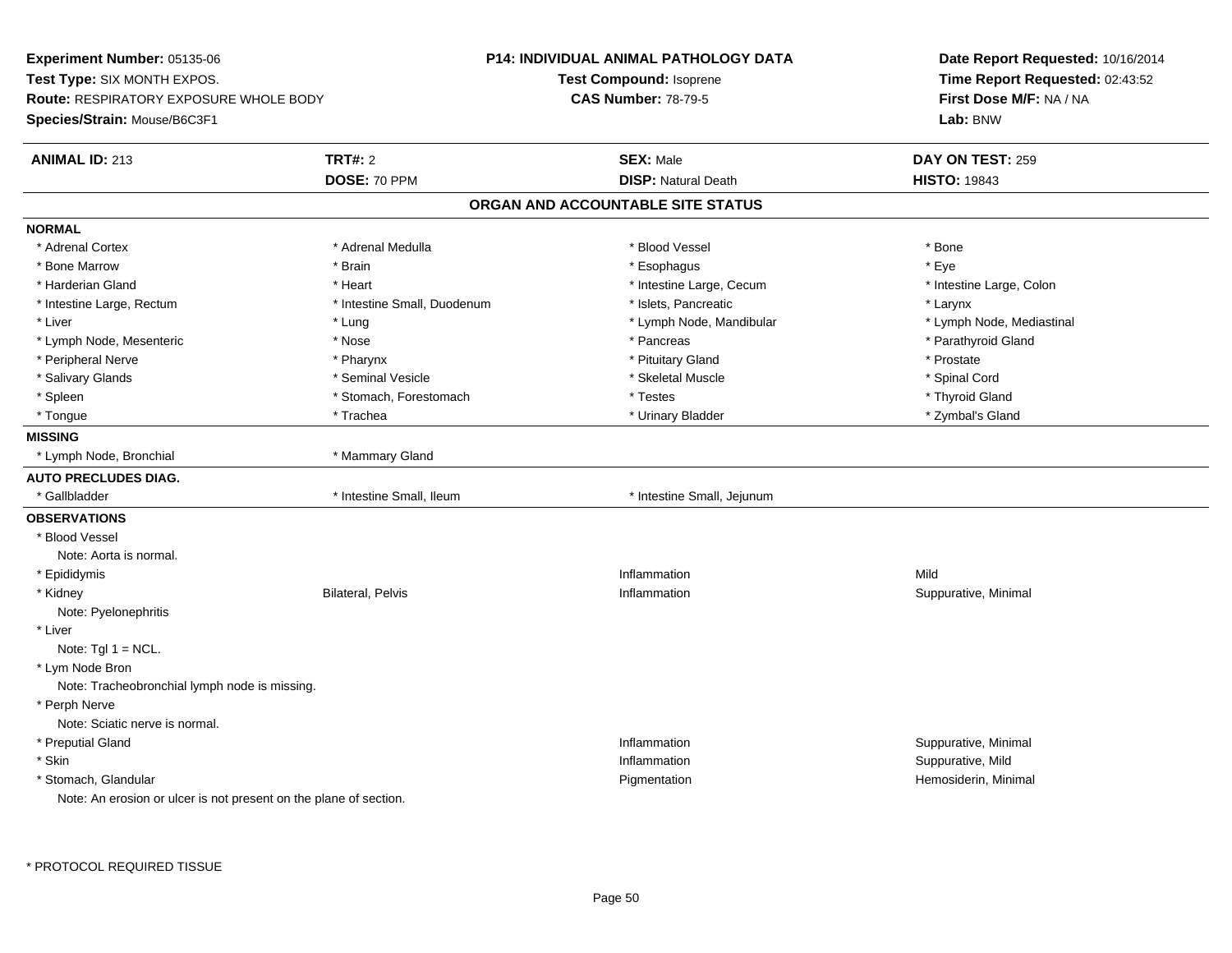| Experiment Number: 05135-06<br>Test Type: SIX MONTH EXPOS.<br><b>Route: RESPIRATORY EXPOSURE WHOLE BODY</b><br>Species/Strain: Mouse/B6C3F1 |                          | <b>P14: INDIVIDUAL ANIMAL PATHOLOGY DATA</b><br><b>Test Compound: Isoprene</b><br><b>CAS Number: 78-79-5</b> | Date Report Requested: 10/16/2014<br>Time Report Requested: 02:43:52<br>First Dose M/F: NA / NA<br>Lab: BNW |
|---------------------------------------------------------------------------------------------------------------------------------------------|--------------------------|--------------------------------------------------------------------------------------------------------------|-------------------------------------------------------------------------------------------------------------|
| <b>ANIMAL ID: 213</b><br><b>TRT#:</b> 2<br><b>DOSE: 70 PPM</b>                                                                              |                          | <b>SEX: Male</b><br><b>DISP:</b> Natural Death                                                               | <b>DAY ON TEST: 259</b><br><b>HISTO: 19843</b>                                                              |
|                                                                                                                                             |                          | ORGAN AND ACCOUNTABLE SITE STATUS                                                                            |                                                                                                             |
| Note: $TGL 2-8 =$ Hemosiderin<br>[Pigmentation TGLS = $2-8$ ]                                                                               |                          |                                                                                                              |                                                                                                             |
| * Thymus                                                                                                                                    |                          | Necrosis                                                                                                     | Moderate                                                                                                    |
| PRIMARY CAUSE OF DEATH                                                                                                                      | $\overline{\phantom{a}}$ |                                                                                                              |                                                                                                             |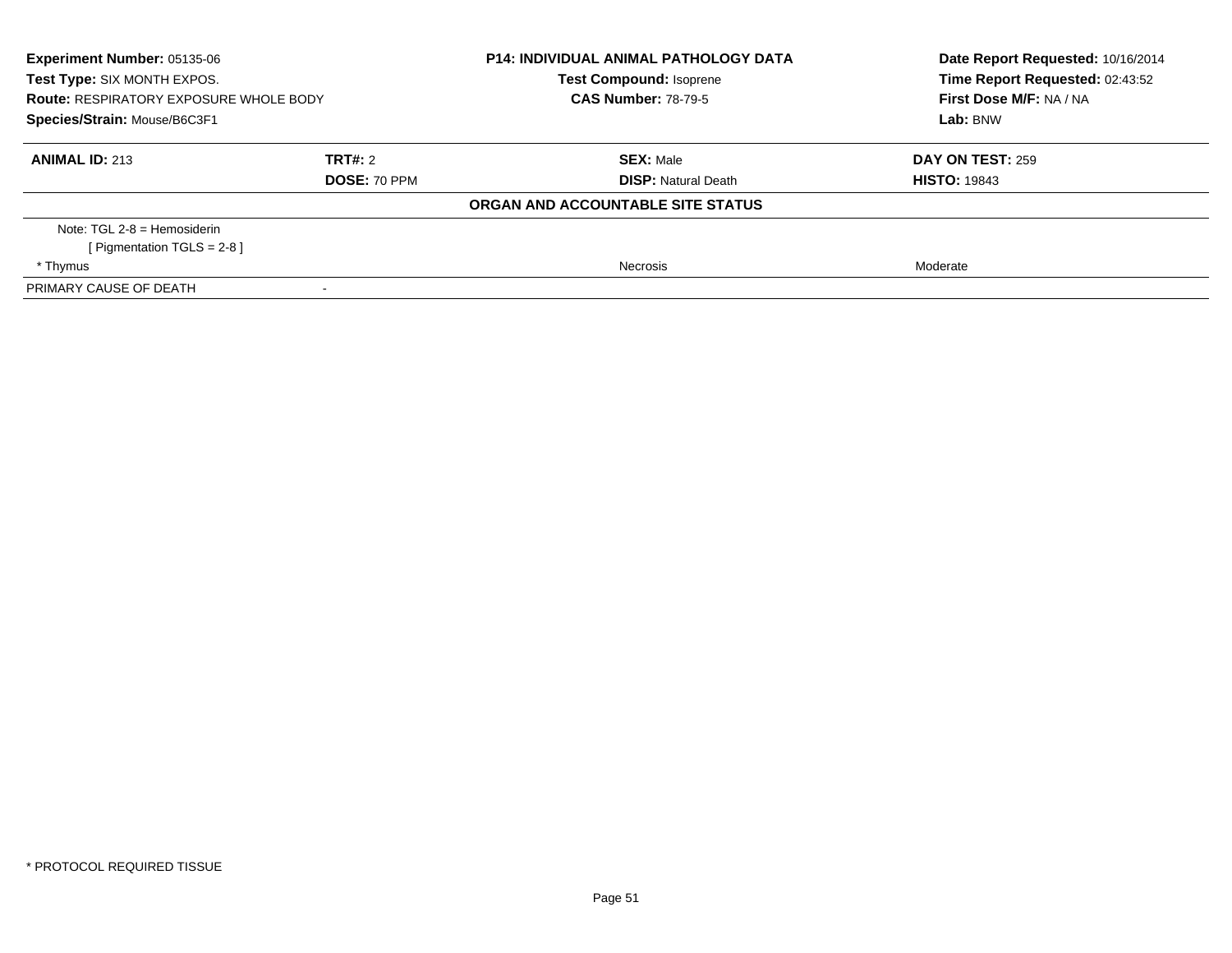| <b>Experiment Number: 05135-06</b><br>Test Type: SIX MONTH EXPOS.<br><b>Route: RESPIRATORY EXPOSURE WHOLE BODY</b><br>Species/Strain: Mouse/B6C3F1 |                      | <b>P14: INDIVIDUAL ANIMAL PATHOLOGY DATA</b><br>Test Compound: Isoprene | Date Report Requested: 10/16/2014<br>Time Report Requested: 02:43:52<br>First Dose M/F: NA / NA |
|----------------------------------------------------------------------------------------------------------------------------------------------------|----------------------|-------------------------------------------------------------------------|-------------------------------------------------------------------------------------------------|
|                                                                                                                                                    |                      | <b>CAS Number: 78-79-5</b>                                              |                                                                                                 |
|                                                                                                                                                    |                      |                                                                         | Lab: BNW                                                                                        |
| <b>ANIMAL ID: 214</b>                                                                                                                              | TRT#: 2              | <b>SEX: Male</b>                                                        | DAY ON TEST: 373                                                                                |
|                                                                                                                                                    | DOSE: 70 PPM         | <b>DISP: Terminal Sacrifice</b>                                         | <b>HISTO: 19844</b>                                                                             |
|                                                                                                                                                    |                      | ORGAN AND ACCOUNTABLE SITE STATUS                                       |                                                                                                 |
| <b>NORMAL</b>                                                                                                                                      |                      |                                                                         |                                                                                                 |
| * Harderian Gland                                                                                                                                  | * Islets, Pancreatic | * Liver                                                                 | * Nose                                                                                          |
| * Pancreas                                                                                                                                         | * Peripheral Nerve   | * Skeletal Muscle                                                       | * Spinal Cord                                                                                   |
| * Stomach, Forestomach                                                                                                                             | * Stomach, Glandular | * Testes                                                                |                                                                                                 |
| <b>OBSERVATIONS</b>                                                                                                                                |                      |                                                                         |                                                                                                 |
| * Lung                                                                                                                                             | Alveolar Epith       | Hyperplasia                                                             | Marked                                                                                          |
| * Perph Nerve                                                                                                                                      |                      |                                                                         |                                                                                                 |
| Note: Sciatic nerve is normal.                                                                                                                     |                      |                                                                         |                                                                                                 |
| PRIMARY CAUSE OF DEATH                                                                                                                             |                      |                                                                         |                                                                                                 |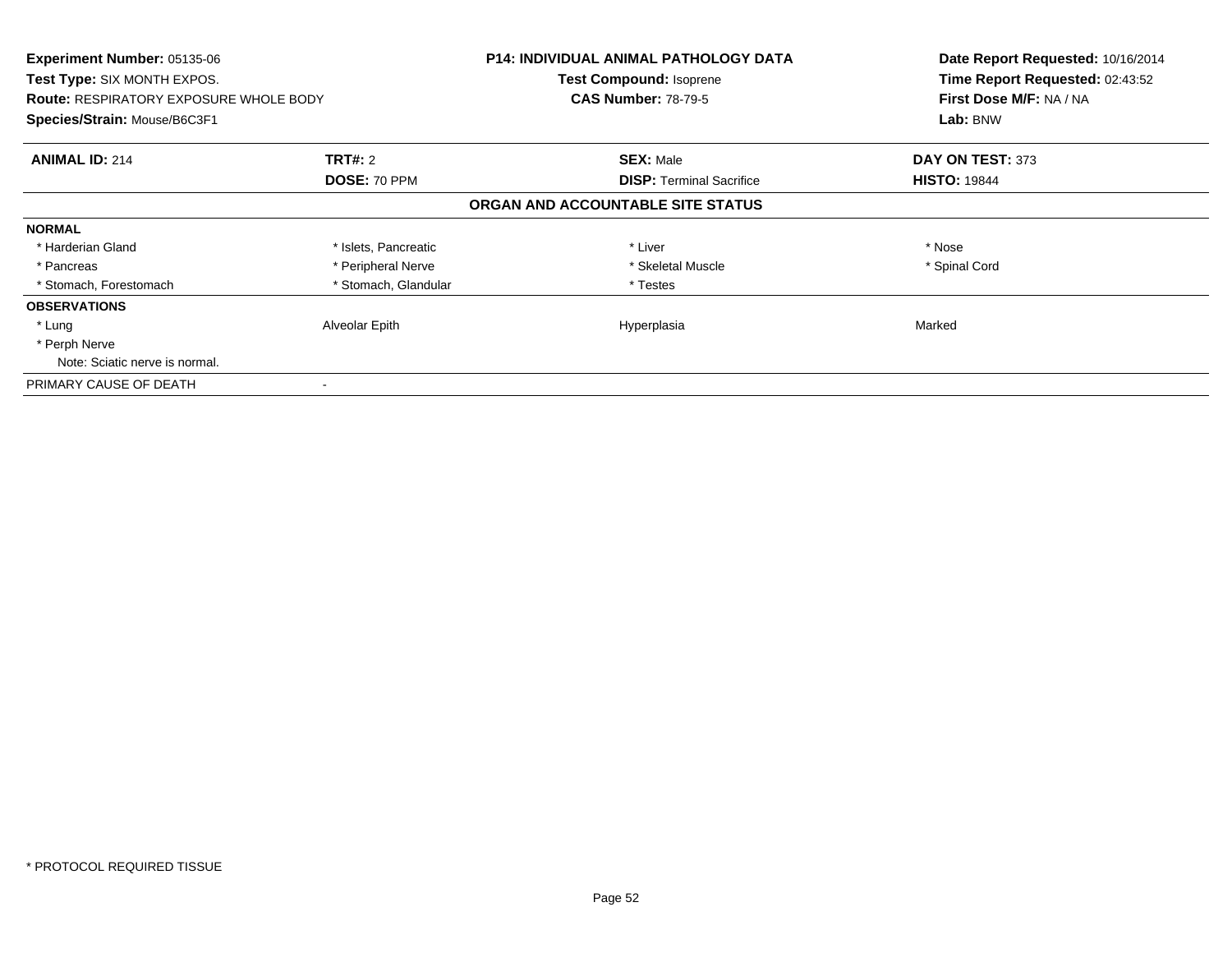| <b>Experiment Number: 05135-06</b>            |                          | <b>P14: INDIVIDUAL ANIMAL PATHOLOGY DATA</b> | Date Report Requested: 10/16/2014 |
|-----------------------------------------------|--------------------------|----------------------------------------------|-----------------------------------|
| <b>Test Type: SIX MONTH EXPOS.</b>            |                          | Test Compound: Isoprene                      | Time Report Requested: 02:43:52   |
| <b>Route: RESPIRATORY EXPOSURE WHOLE BODY</b> |                          | <b>CAS Number: 78-79-5</b>                   | First Dose M/F: NA / NA           |
| Species/Strain: Mouse/B6C3F1                  |                          |                                              | Lab: BNW                          |
| <b>ANIMAL ID: 215</b>                         | TRT#: 2                  | <b>SEX: Male</b>                             | DAY ON TEST: 373                  |
|                                               | DOSE: 70 PPM             | <b>DISP:</b> Terminal Sacrifice              | <b>HISTO: 19845</b>               |
|                                               |                          | ORGAN AND ACCOUNTABLE SITE STATUS            |                                   |
| <b>NORMAL</b>                                 |                          |                                              |                                   |
| * Harderian Gland                             | * Lung                   | * Pancreas                                   | * Peripheral Nerve                |
| * Skeletal Muscle                             | * Spinal Cord            | * Stomach, Forestomach                       | * Stomach, Glandular              |
| * Testes                                      |                          |                                              |                                   |
| <b>OBSERVATIONS</b>                           |                          |                                              |                                   |
| * Islets, Pancreatic                          |                          | Hyperplasia                                  | Moderate                          |
| * Liver                                       |                          | Vacuolization Cytoplasmic                    | Minimal                           |
| * Nose                                        | Olfactory Epi, Turbinate | Degeneration                                 | Mild                              |
| * Perph Nerve                                 |                          |                                              |                                   |
| Note: Sciatic nerve is normal.                |                          |                                              |                                   |
| PRIMARY CAUSE OF DEATH                        |                          |                                              |                                   |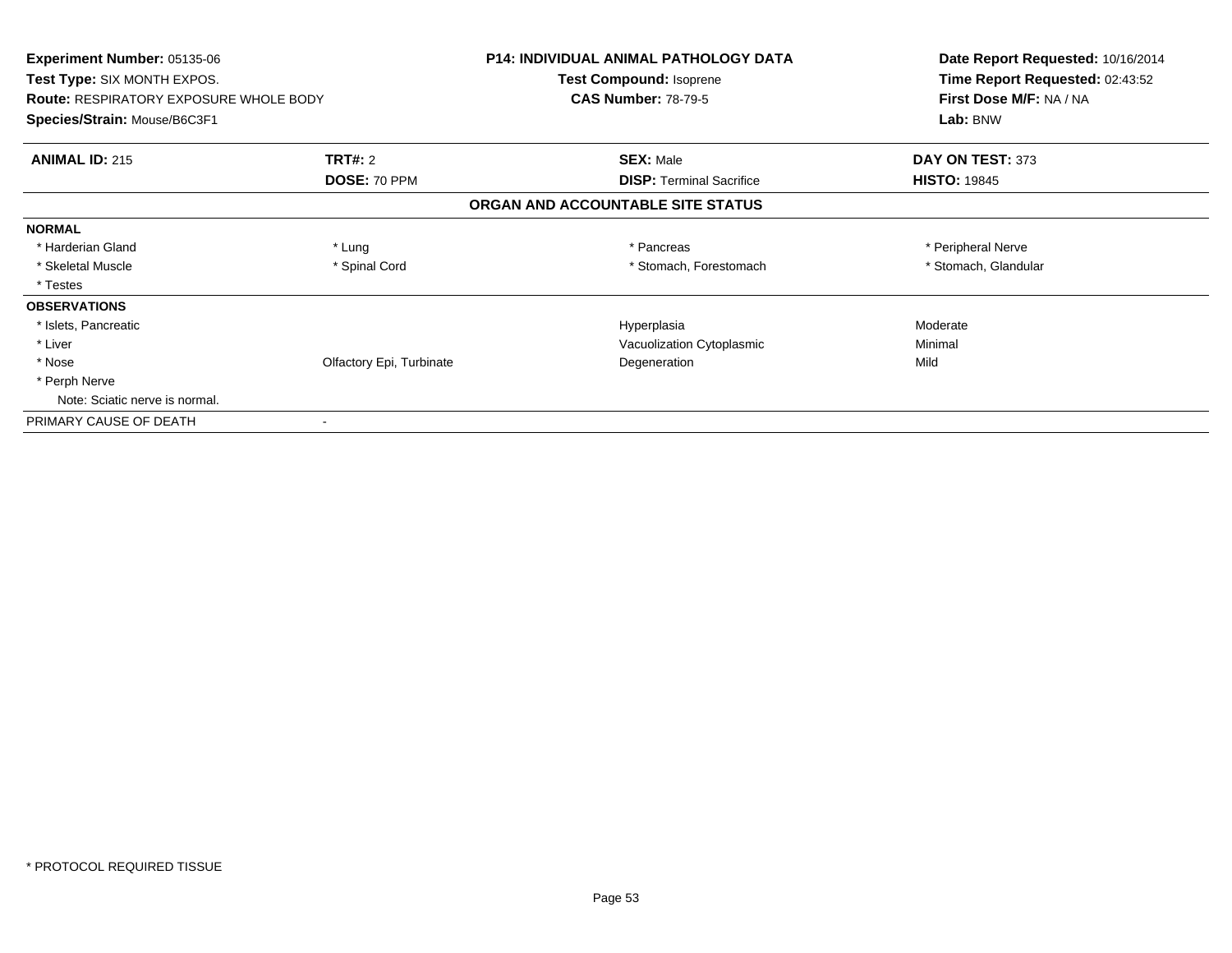**Experiment Number:** 05135-06**Test Type:** SIX MONTH EXPOS.**Route:** RESPIRATORY EXPOSURE WHOLE BODY**Species/Strain:** Mouse/B6C3F1**P14: INDIVIDUAL ANIMAL PATHOLOGY DATATest Compound:** Isoprene**CAS Number:** 78-79-5**Date Report Requested:** 10/16/2014**Time Report Requested:** 02:43:52**First Dose M/F:** NA / NA**Lab:** BNW**ANIMAL ID:** 216**6 DAY ON TEST:** 373 **DOSE:** 70 PPM**DISP:** Terminal Sacrifice **HISTO:** 19846 **ORGAN AND ACCOUNTABLE SITE STATUSNORMAL**\* Harderian Gland \* Harderian Gland \* Islets, Pancreatic \* Liver \* Lung\* Skeletal Muscle \* Nose \* Pancreas \* Peripheral Nerve \* Skeletal Muscle \* Stomach, Forestomach \* Testes \* Stomach, Glandular \* Testes \* Testes **OBSERVATIONS** \* Kidney Bilateral Hydronephrosis Minimal [ Hydronephrosis TGLS = 4-5 ] Lymph Node Iliac Hyperplasia Mild [ Hyperplasia TGLS = 5-12 ]**Mesentery** y and the control of the control of the control of the control of the control of the control of the control of the control of the control of the control of the control of the control of the control of the control of the co Note: Necrosis is specified as fat necrosis. $[$  Necrosis TGLS = 6-13  $]$  \* Perph Nerve Note: Sciatic nerve is normal. \* Skinn and the Prepuce of the Chronic, Marked Chronic, Marked Chronic, Marked Chronic, Marked Chronic, Marked Chronic, Marked Chronic, Marked Chronic, Marked Chronic, Marked Chronic, Marked Chronic, Marked Chronic, Marked Chron  $[$  Inflammation TGLS = 1-14  $]$  \* Spinal Cordd and the control of the control of the control of the control of the control of the control of the control of the control of the control of the control of the control of the control of the control of the control of the co \* SpleenHematopoietic Cell Proliferation Mild Note: Hematopoietic cell proliferation is extramedullary.[ Hematopoietic Cell Proliferation TGLS = 2-4 ] \* Urinary Bladder Calculus Micro Observation OnlyDilatation Moderate [ Calculus Micro Observation Only TGLS = 7-15 ][ Dilatation TGLS = 3-15 ]PRIMARY CAUSE OF DEATH-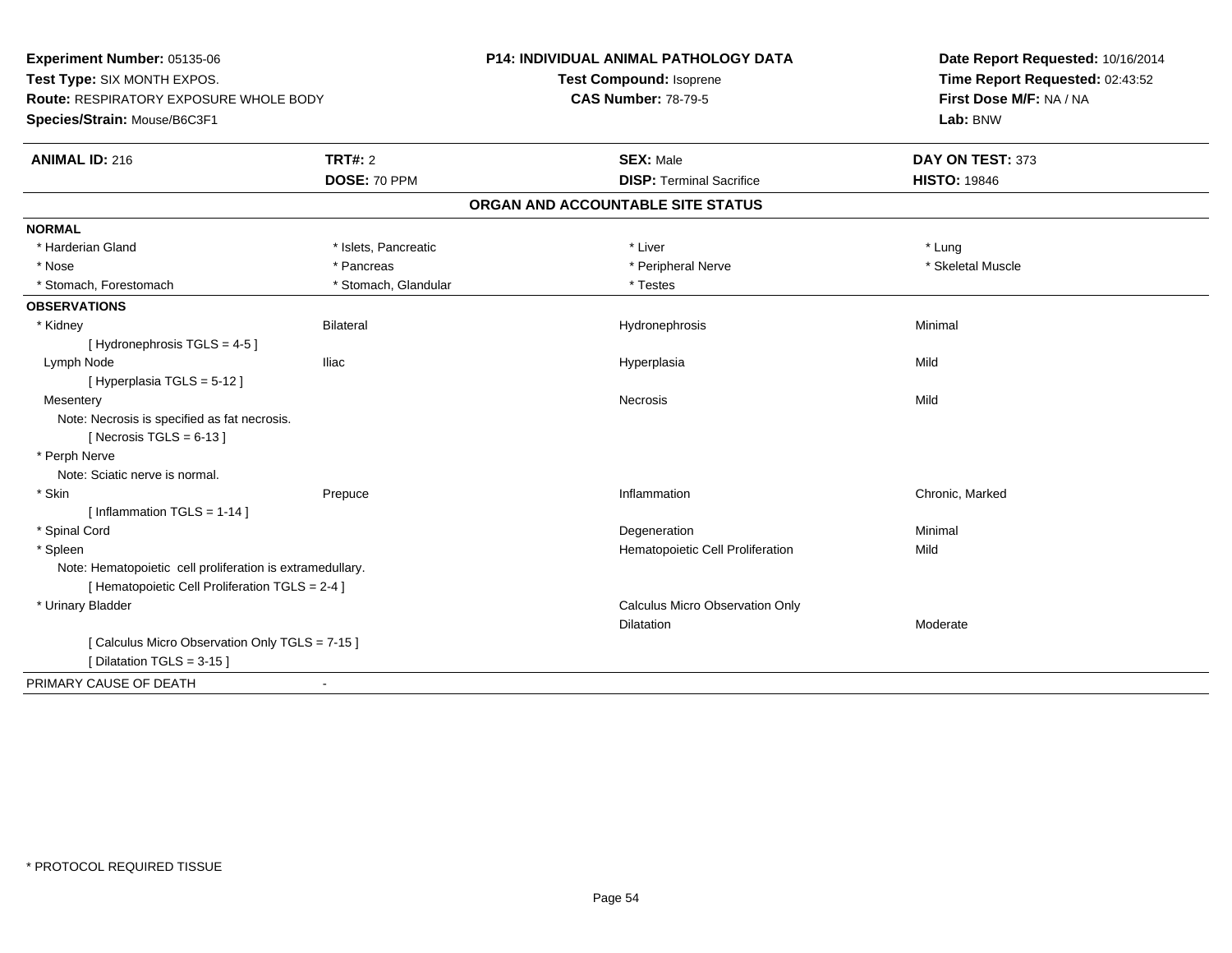| Experiment Number: 05135-06<br>Test Type: SIX MONTH EXPOS.<br><b>Route: RESPIRATORY EXPOSURE WHOLE BODY</b><br>Species/Strain: Mouse/B6C3F1 |                      | <b>P14: INDIVIDUAL ANIMAL PATHOLOGY DATA</b><br>Test Compound: Isoprene | Date Report Requested: 10/16/2014<br>Time Report Requested: 02:43:52<br>First Dose M/F: NA / NA<br>Lab: BNW |
|---------------------------------------------------------------------------------------------------------------------------------------------|----------------------|-------------------------------------------------------------------------|-------------------------------------------------------------------------------------------------------------|
|                                                                                                                                             |                      | <b>CAS Number: 78-79-5</b>                                              |                                                                                                             |
|                                                                                                                                             |                      |                                                                         |                                                                                                             |
| <b>ANIMAL ID: 217</b>                                                                                                                       | TRT#: 2              | <b>SEX: Male</b>                                                        | DAY ON TEST: 373                                                                                            |
|                                                                                                                                             | DOSE: 70 PPM         | <b>DISP: Terminal Sacrifice</b>                                         | <b>HISTO: 19847</b>                                                                                         |
|                                                                                                                                             |                      | ORGAN AND ACCOUNTABLE SITE STATUS                                       |                                                                                                             |
| <b>NORMAL</b>                                                                                                                               |                      |                                                                         |                                                                                                             |
| * Harderian Gland                                                                                                                           | * Lung               | * Nose                                                                  | * Peripheral Nerve                                                                                          |
| * Skeletal Muscle                                                                                                                           | * Stomach, Glandular | * Testes                                                                |                                                                                                             |
| <b>OBSERVATIONS</b>                                                                                                                         |                      |                                                                         |                                                                                                             |
| * Islets, Pancreatic                                                                                                                        |                      | Hyperplasia                                                             | Minimal                                                                                                     |
| * Liver                                                                                                                                     |                      | Vacuolization Cytoplasmic                                               | Minimal                                                                                                     |
| Note: Tgl 1 not apparent at trim therefore NCL.                                                                                             |                      |                                                                         |                                                                                                             |
| * Pancreas                                                                                                                                  |                      | Inflammation                                                            | Chronic, Minimal                                                                                            |
| * Perph Nerve                                                                                                                               |                      |                                                                         |                                                                                                             |
| Note: Sciatic nerve is normal.                                                                                                              |                      |                                                                         |                                                                                                             |
| * Spinal Cord                                                                                                                               |                      | Degeneration                                                            | Minimal                                                                                                     |
| * Stomach, Forestomach                                                                                                                      | Epithelium           | Hyperplasia                                                             | Mild                                                                                                        |
| PRIMARY CAUSE OF DEATH                                                                                                                      |                      |                                                                         |                                                                                                             |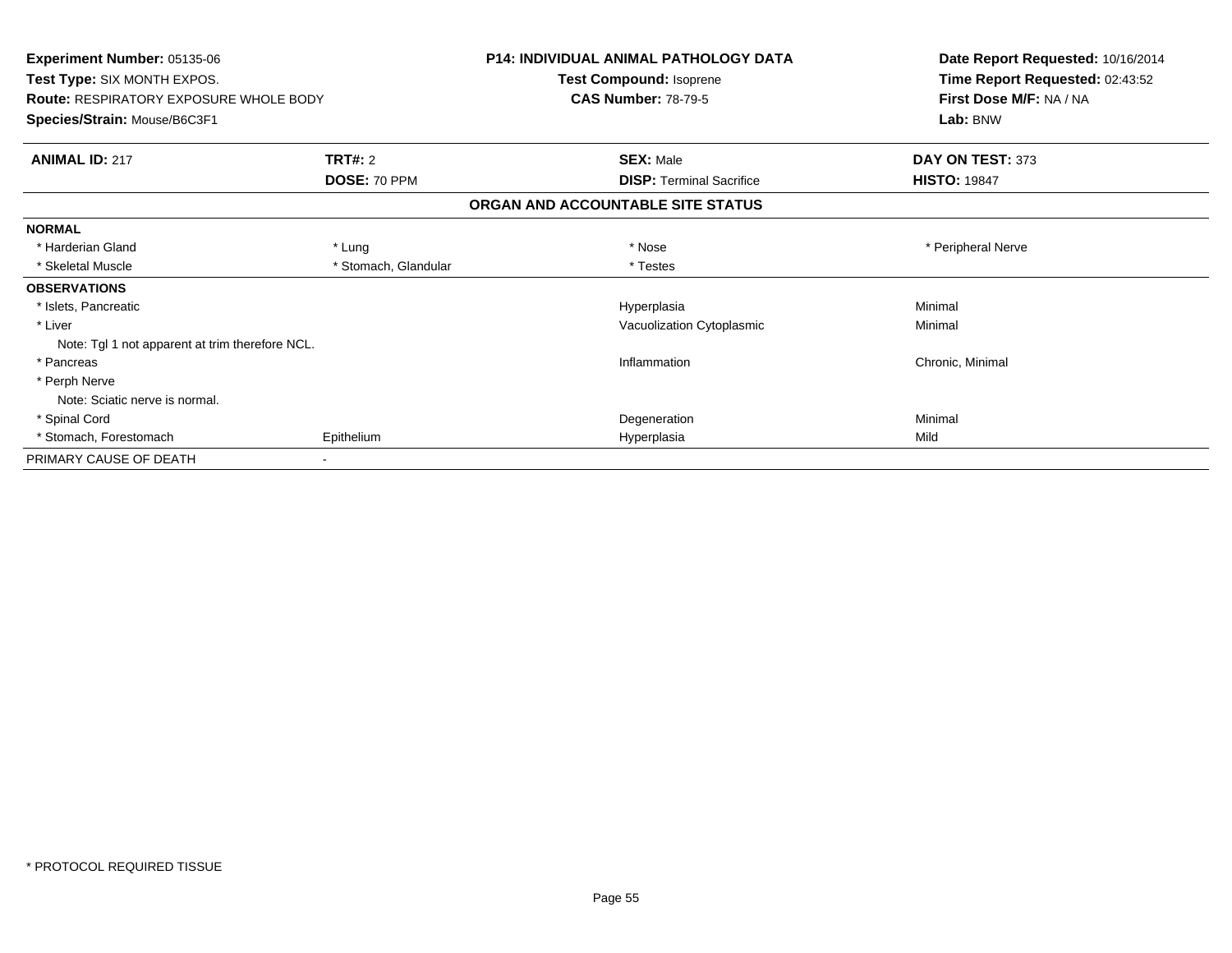| <b>Experiment Number: 05135-06</b><br><b>Test Type: SIX MONTH EXPOS.</b> |                   | <b>P14: INDIVIDUAL ANIMAL PATHOLOGY DATA</b><br>Test Compound: Isoprene | Date Report Requested: 10/16/2014<br>Time Report Requested: 02:43:52 |
|--------------------------------------------------------------------------|-------------------|-------------------------------------------------------------------------|----------------------------------------------------------------------|
| <b>Route: RESPIRATORY EXPOSURE WHOLE BODY</b>                            |                   | <b>CAS Number: 78-79-5</b>                                              | First Dose M/F: NA / NA<br>Lab: BNW                                  |
| Species/Strain: Mouse/B6C3F1                                             |                   |                                                                         |                                                                      |
| <b>ANIMAL ID: 218</b>                                                    | <b>TRT#: 2</b>    | <b>SEX: Male</b>                                                        | DAY ON TEST: 373                                                     |
|                                                                          | DOSE: 70 PPM      | <b>DISP:</b> Terminal Sacrifice                                         | <b>HISTO: 19848</b>                                                  |
|                                                                          |                   | ORGAN AND ACCOUNTABLE SITE STATUS                                       |                                                                      |
| <b>NORMAL</b>                                                            |                   |                                                                         |                                                                      |
| * Harderian Gland                                                        | * Lung            | * Nose                                                                  | * Pancreas                                                           |
| * Peripheral Nerve                                                       | * Skeletal Muscle | * Stomach, Forestomach                                                  | * Stomach, Glandular                                                 |
| * Testes                                                                 |                   |                                                                         |                                                                      |
| <b>OBSERVATIONS</b>                                                      |                   |                                                                         |                                                                      |
| * Islets, Pancreatic                                                     |                   | Hyperplasia                                                             | Minimal                                                              |
| * Liver                                                                  |                   | Vacuolization Cytoplasmic                                               | Minimal                                                              |
| * Perph Nerve                                                            |                   |                                                                         |                                                                      |
| Note: Sciatic nerve is normal.                                           |                   |                                                                         |                                                                      |
| * Spinal Cord                                                            |                   | Degeneration                                                            | Minimal                                                              |
| PRIMARY CAUSE OF DEATH                                                   |                   |                                                                         |                                                                      |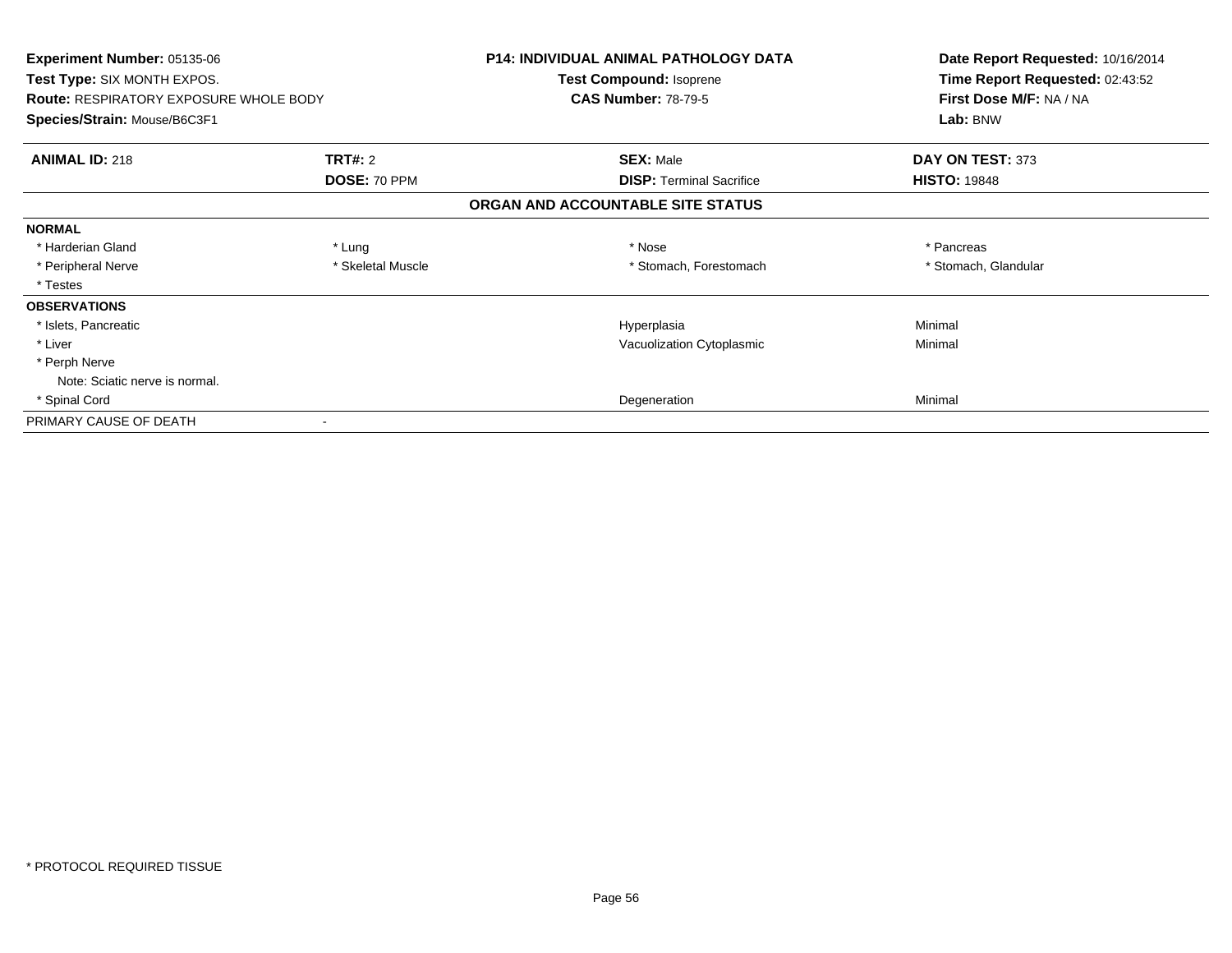| Experiment Number: 05135-06<br>Test Type: SIX MONTH EXPOS.<br><b>Route: RESPIRATORY EXPOSURE WHOLE BODY</b><br>Species/Strain: Mouse/B6C3F1 |                      | <b>P14: INDIVIDUAL ANIMAL PATHOLOGY DATA</b><br>Test Compound: Isoprene<br><b>CAS Number: 78-79-5</b> | Date Report Requested: 10/16/2014<br>Time Report Requested: 02:43:52<br>First Dose M/F: NA / NA<br>Lab: BNW |
|---------------------------------------------------------------------------------------------------------------------------------------------|----------------------|-------------------------------------------------------------------------------------------------------|-------------------------------------------------------------------------------------------------------------|
| <b>ANIMAL ID: 219</b>                                                                                                                       | <b>TRT#: 2</b>       | <b>SEX: Male</b>                                                                                      | DAY ON TEST: 373                                                                                            |
|                                                                                                                                             | DOSE: 70 PPM         | <b>DISP:</b> Terminal Sacrifice                                                                       | <b>HISTO: 19849</b>                                                                                         |
|                                                                                                                                             |                      | ORGAN AND ACCOUNTABLE SITE STATUS                                                                     |                                                                                                             |
| <b>NORMAL</b>                                                                                                                               |                      |                                                                                                       |                                                                                                             |
| * Harderian Gland                                                                                                                           | * Islets, Pancreatic | * Lung                                                                                                | * Nose                                                                                                      |
| * Pancreas                                                                                                                                  | * Peripheral Nerve   | * Skeletal Muscle                                                                                     | * Stomach, Forestomach                                                                                      |
| * Stomach, Glandular                                                                                                                        | * Testes             |                                                                                                       |                                                                                                             |
| <b>OBSERVATIONS</b>                                                                                                                         |                      |                                                                                                       |                                                                                                             |
| * Liver                                                                                                                                     |                      | Vacuolization Cytoplasmic                                                                             | Minimal                                                                                                     |
| * Perph Nerve                                                                                                                               |                      |                                                                                                       |                                                                                                             |
| Note: Sciatic nerve is normal.                                                                                                              |                      |                                                                                                       |                                                                                                             |
| * Spinal Cord                                                                                                                               |                      | Degeneration                                                                                          | Minimal                                                                                                     |
| PRIMARY CAUSE OF DEATH                                                                                                                      |                      |                                                                                                       |                                                                                                             |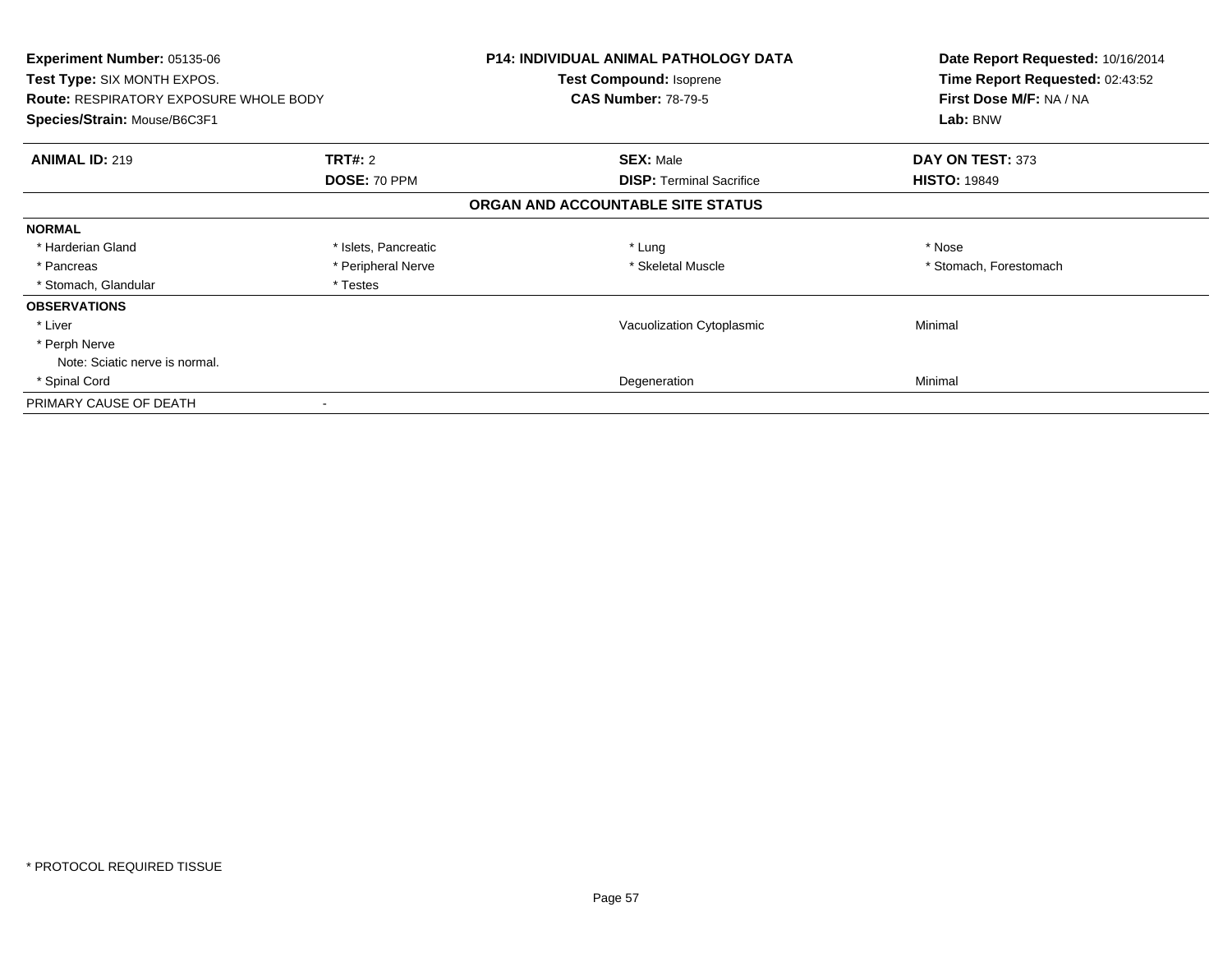| <b>Experiment Number: 05135-06</b><br><b>Test Type: SIX MONTH EXPOS.</b><br><b>Route: RESPIRATORY EXPOSURE WHOLE BODY</b><br>Species/Strain: Mouse/B6C3F1 |                   | <b>P14: INDIVIDUAL ANIMAL PATHOLOGY DATA</b><br>Test Compound: Isoprene<br><b>CAS Number: 78-79-5</b> | Date Report Requested: 10/16/2014<br>Time Report Requested: 02:43:52<br>First Dose M/F: NA / NA |
|-----------------------------------------------------------------------------------------------------------------------------------------------------------|-------------------|-------------------------------------------------------------------------------------------------------|-------------------------------------------------------------------------------------------------|
|                                                                                                                                                           |                   |                                                                                                       | Lab: BNW                                                                                        |
| <b>ANIMAL ID: 220</b>                                                                                                                                     | <b>TRT#: 2</b>    | <b>SEX: Male</b>                                                                                      | DAY ON TEST: 373                                                                                |
|                                                                                                                                                           | DOSE: 70 PPM      | <b>DISP:</b> Terminal Sacrifice                                                                       | <b>HISTO: 19850</b>                                                                             |
|                                                                                                                                                           |                   | ORGAN AND ACCOUNTABLE SITE STATUS                                                                     |                                                                                                 |
| <b>NORMAL</b>                                                                                                                                             |                   |                                                                                                       |                                                                                                 |
| * Harderian Gland                                                                                                                                         | * Lung            | * Nose                                                                                                | * Pancreas                                                                                      |
| * Peripheral Nerve                                                                                                                                        | * Skeletal Muscle | * Stomach, Forestomach                                                                                | * Stomach, Glandular                                                                            |
| * Testes                                                                                                                                                  |                   |                                                                                                       |                                                                                                 |
| <b>OBSERVATIONS</b>                                                                                                                                       |                   |                                                                                                       |                                                                                                 |
| * Islets, Pancreatic                                                                                                                                      |                   | Hyperplasia                                                                                           | Minimal                                                                                         |
| * Liver                                                                                                                                                   |                   | Vacuolization Cytoplasmic                                                                             | Minimal                                                                                         |
| * Perph Nerve                                                                                                                                             |                   |                                                                                                       |                                                                                                 |
| Note: Sciatic nerve is normal.                                                                                                                            |                   |                                                                                                       |                                                                                                 |
| * Spinal Cord                                                                                                                                             |                   | Degeneration                                                                                          | Minimal                                                                                         |
| PRIMARY CAUSE OF DEATH                                                                                                                                    |                   |                                                                                                       |                                                                                                 |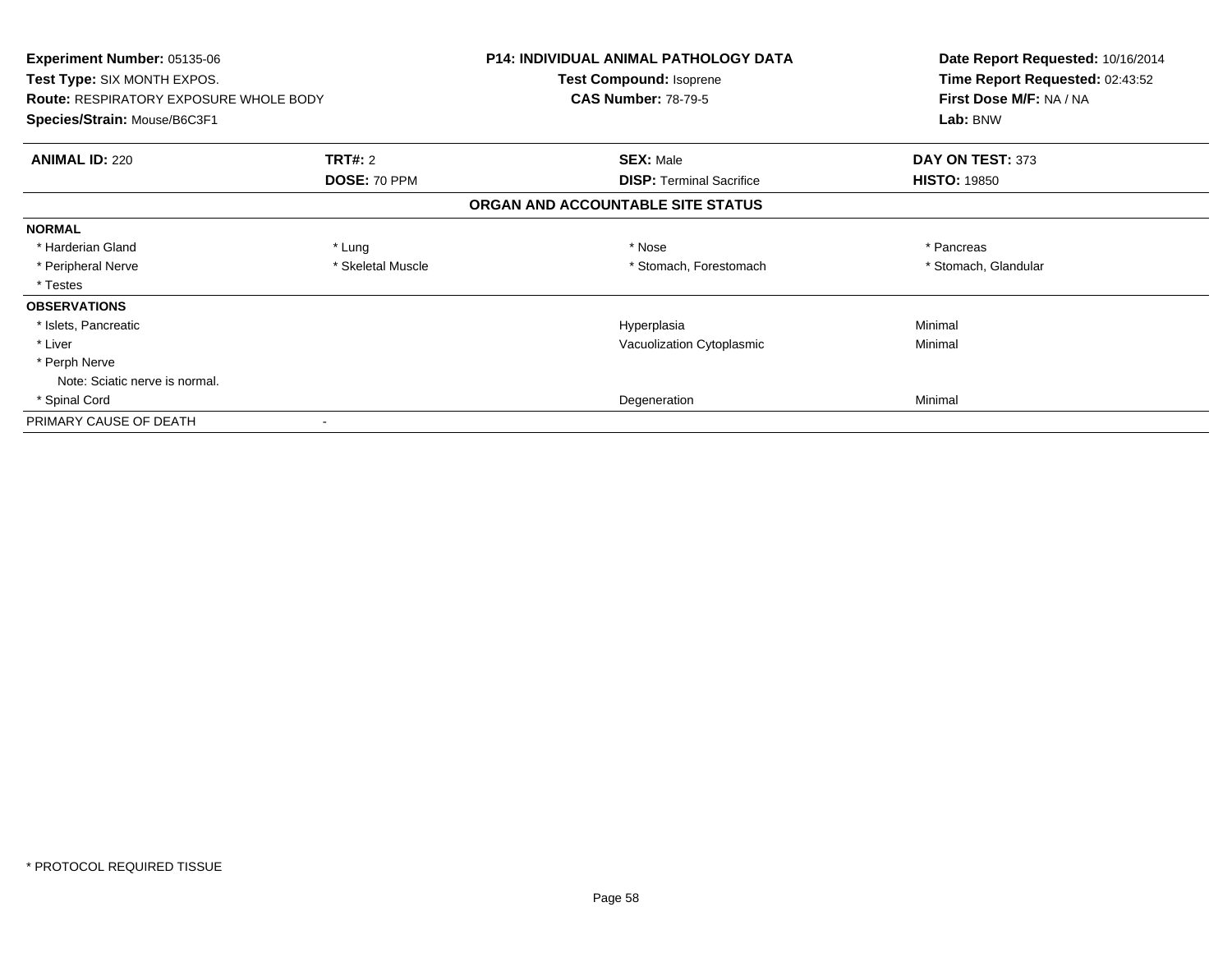| Experiment Number: 05135-06<br>Test Type: SIX MONTH EXPOS.<br><b>Route: RESPIRATORY EXPOSURE WHOLE BODY</b><br>Species/Strain: Mouse/B6C3F1 |                      | <b>P14: INDIVIDUAL ANIMAL PATHOLOGY DATA</b><br>Test Compound: Isoprene<br><b>CAS Number: 78-79-5</b> | Date Report Requested: 10/16/2014<br>Time Report Requested: 02:43:52<br>First Dose M/F: NA / NA<br>Lab: BNW |
|---------------------------------------------------------------------------------------------------------------------------------------------|----------------------|-------------------------------------------------------------------------------------------------------|-------------------------------------------------------------------------------------------------------------|
| <b>ANIMAL ID: 221</b>                                                                                                                       | <b>TRT#: 2</b>       | <b>SEX: Male</b>                                                                                      | DAY ON TEST: 373                                                                                            |
|                                                                                                                                             | DOSE: 70 PPM         | <b>DISP:</b> Terminal Sacrifice                                                                       | <b>HISTO: 19851</b>                                                                                         |
|                                                                                                                                             |                      | ORGAN AND ACCOUNTABLE SITE STATUS                                                                     |                                                                                                             |
| <b>NORMAL</b>                                                                                                                               |                      |                                                                                                       |                                                                                                             |
| * Harderian Gland                                                                                                                           | * Islets, Pancreatic | * Lung                                                                                                | * Nose                                                                                                      |
| * Pancreas                                                                                                                                  | * Peripheral Nerve   | * Skeletal Muscle                                                                                     | * Stomach, Forestomach                                                                                      |
| * Stomach, Glandular                                                                                                                        | * Testes             |                                                                                                       |                                                                                                             |
| <b>OBSERVATIONS</b>                                                                                                                         |                      |                                                                                                       |                                                                                                             |
| * Liver                                                                                                                                     |                      | Vacuolization Cytoplasmic                                                                             | Minimal                                                                                                     |
| * Perph Nerve                                                                                                                               |                      |                                                                                                       |                                                                                                             |
| Note: Sciatic nerve is normal.                                                                                                              |                      |                                                                                                       |                                                                                                             |
| * Spinal Cord                                                                                                                               |                      | Degeneration                                                                                          | Minimal                                                                                                     |
| PRIMARY CAUSE OF DEATH                                                                                                                      |                      |                                                                                                       |                                                                                                             |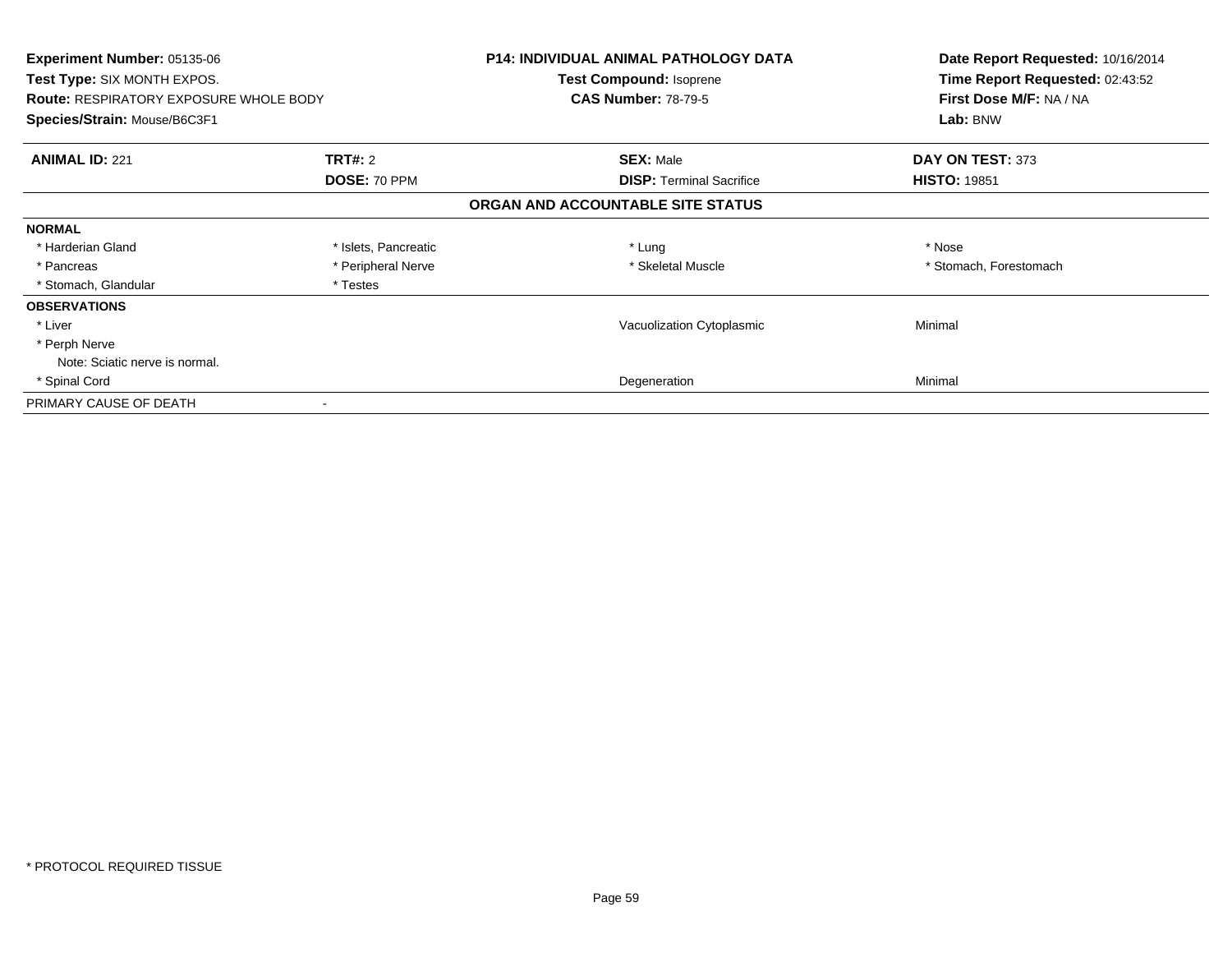| <b>Experiment Number: 05135-06</b><br><b>Test Type: SIX MONTH EXPOS.</b> |                | <b>P14: INDIVIDUAL ANIMAL PATHOLOGY DATA</b><br>Test Compound: Isoprene | Date Report Requested: 10/16/2014<br>Time Report Requested: 02:43:52 |
|--------------------------------------------------------------------------|----------------|-------------------------------------------------------------------------|----------------------------------------------------------------------|
| <b>Route: RESPIRATORY EXPOSURE WHOLE BODY</b>                            |                | <b>CAS Number: 78-79-5</b>                                              | First Dose M/F: NA / NA                                              |
| Species/Strain: Mouse/B6C3F1                                             |                |                                                                         | Lab: BNW                                                             |
| <b>ANIMAL ID: 222</b>                                                    | <b>TRT#: 2</b> | <b>SEX: Male</b>                                                        | DAY ON TEST: 373                                                     |
|                                                                          | DOSE: 70 PPM   | <b>DISP:</b> Terminal Sacrifice                                         | <b>HISTO: 19852</b>                                                  |
|                                                                          |                | ORGAN AND ACCOUNTABLE SITE STATUS                                       |                                                                      |
| <b>NORMAL</b>                                                            |                |                                                                         |                                                                      |
| * Harderian Gland                                                        | * Nose         | * Pancreas                                                              | * Peripheral Nerve                                                   |
| * Skeletal Muscle                                                        | * Spinal Cord  | * Stomach, Forestomach                                                  | * Stomach, Glandular                                                 |
| * Testes                                                                 |                |                                                                         |                                                                      |
| <b>OBSERVATIONS</b>                                                      |                |                                                                         |                                                                      |
| * Islets, Pancreatic                                                     |                | Hyperplasia                                                             | Minimal                                                              |
| * Liver                                                                  |                | Vacuolization Cytoplasmic                                               | Mild                                                                 |
| * Lung                                                                   |                | Alveolar/Bronchiolar Adenoma                                            |                                                                      |
| * Perph Nerve                                                            |                |                                                                         |                                                                      |
| Note: Sciatic nerve is normal.                                           |                |                                                                         |                                                                      |
| PRIMARY CAUSE OF DEATH                                                   |                |                                                                         |                                                                      |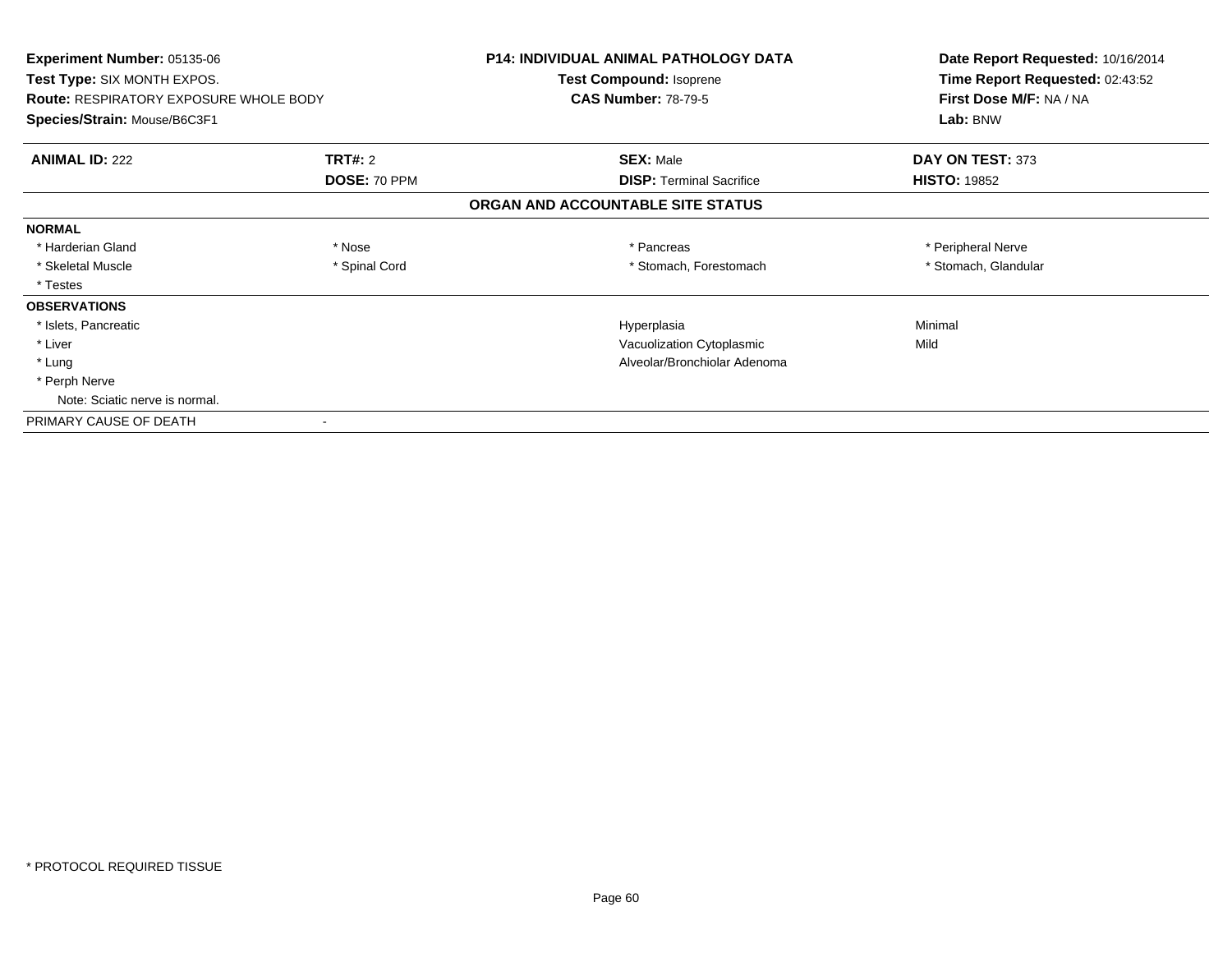| <b>Experiment Number: 05135-06</b><br>Test Type: SIX MONTH EXPOS.<br><b>Route: RESPIRATORY EXPOSURE WHOLE BODY</b><br>Species/Strain: Mouse/B6C3F1 |                          | <b>P14: INDIVIDUAL ANIMAL PATHOLOGY DATA</b><br>Test Compound: Isoprene<br><b>CAS Number: 78-79-5</b> | Date Report Requested: 10/16/2014<br>Time Report Requested: 02:43:52<br>First Dose M/F: NA / NA<br>Lab: BNW |
|----------------------------------------------------------------------------------------------------------------------------------------------------|--------------------------|-------------------------------------------------------------------------------------------------------|-------------------------------------------------------------------------------------------------------------|
| <b>ANIMAL ID: 223</b>                                                                                                                              | <b>TRT#: 2</b>           | <b>SEX: Male</b>                                                                                      | DAY ON TEST: 373                                                                                            |
|                                                                                                                                                    | DOSE: 70 PPM             | <b>DISP:</b> Terminal Sacrifice                                                                       | <b>HISTO: 19853</b>                                                                                         |
|                                                                                                                                                    |                          | ORGAN AND ACCOUNTABLE SITE STATUS                                                                     |                                                                                                             |
| <b>NORMAL</b>                                                                                                                                      |                          |                                                                                                       |                                                                                                             |
| * Harderian Gland                                                                                                                                  | * Islets, Pancreatic     | * Liver                                                                                               | * Lung                                                                                                      |
| * Pancreas                                                                                                                                         | * Peripheral Nerve       | * Skeletal Muscle                                                                                     | * Stomach, Forestomach                                                                                      |
| * Stomach, Glandular                                                                                                                               | * Testes                 |                                                                                                       |                                                                                                             |
| <b>OBSERVATIONS</b>                                                                                                                                |                          |                                                                                                       |                                                                                                             |
| * Nose                                                                                                                                             | Olfactory Epi, Turbinate | Degeneration                                                                                          | Minimal                                                                                                     |
| * Perph Nerve                                                                                                                                      |                          |                                                                                                       |                                                                                                             |
| Note: Sciatic nerve is normal.                                                                                                                     |                          |                                                                                                       |                                                                                                             |
| * Spinal Cord                                                                                                                                      |                          | Degeneration                                                                                          | Minimal                                                                                                     |
| PRIMARY CAUSE OF DEATH                                                                                                                             |                          |                                                                                                       |                                                                                                             |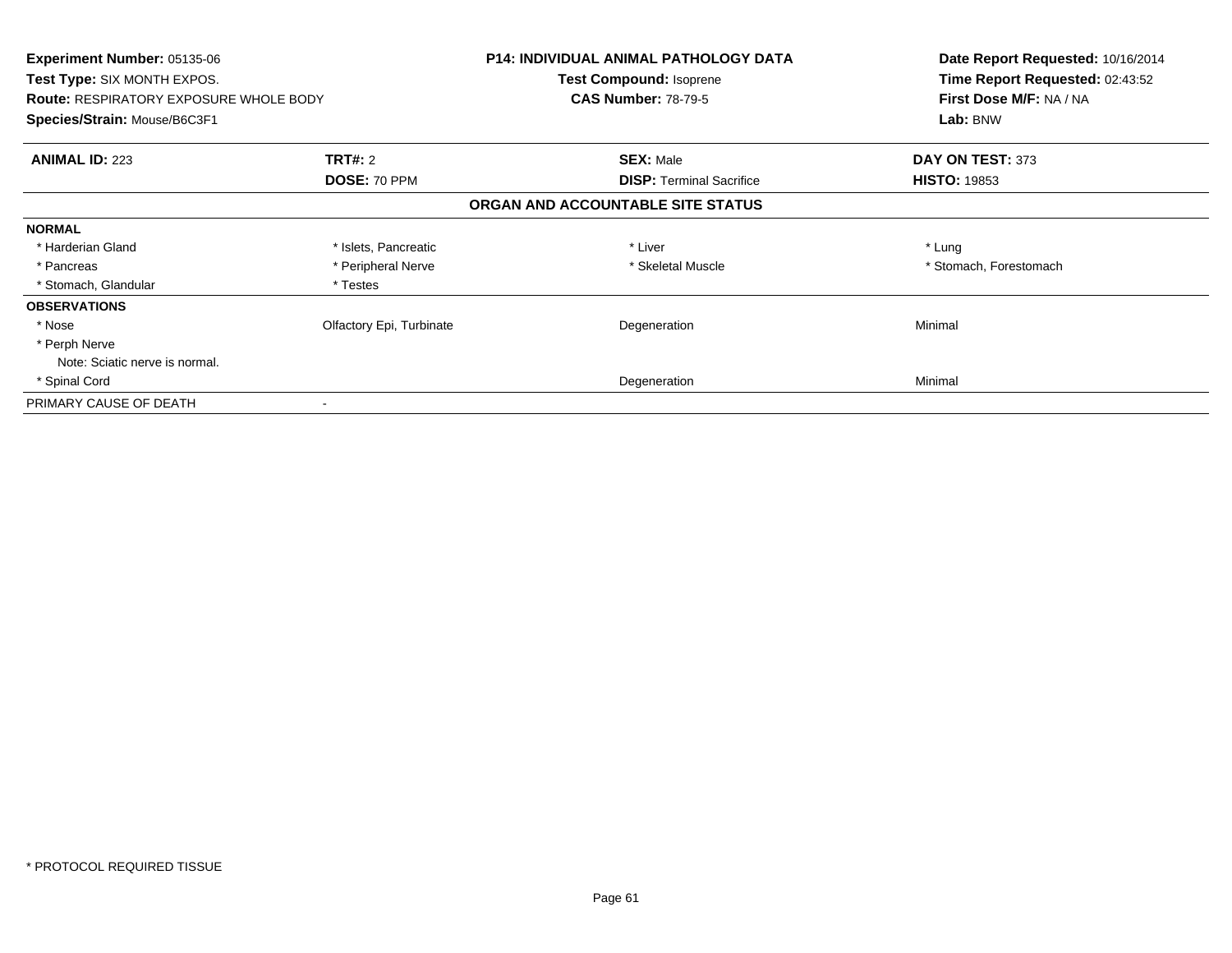| <b>Experiment Number: 05135-06</b><br><b>Test Type: SIX MONTH EXPOS.</b><br><b>Route: RESPIRATORY EXPOSURE WHOLE BODY</b> |                        | <b>P14: INDIVIDUAL ANIMAL PATHOLOGY DATA</b><br>Test Compound: Isoprene<br><b>CAS Number: 78-79-5</b> | Date Report Requested: 10/16/2014<br>Time Report Requested: 02:43:52<br>First Dose M/F: NA / NA |
|---------------------------------------------------------------------------------------------------------------------------|------------------------|-------------------------------------------------------------------------------------------------------|-------------------------------------------------------------------------------------------------|
| Species/Strain: Mouse/B6C3F1                                                                                              |                        |                                                                                                       | Lab: BNW                                                                                        |
| <b>ANIMAL ID: 224</b>                                                                                                     | <b>TRT#: 2</b>         | <b>SEX: Male</b>                                                                                      | DAY ON TEST: 373                                                                                |
|                                                                                                                           | DOSE: 70 PPM           | <b>DISP: Terminal Sacrifice</b>                                                                       | <b>HISTO: 19854</b>                                                                             |
|                                                                                                                           |                        | ORGAN AND ACCOUNTABLE SITE STATUS                                                                     |                                                                                                 |
| <b>NORMAL</b>                                                                                                             |                        |                                                                                                       |                                                                                                 |
| * Lung                                                                                                                    | * Nose                 | * Pancreas                                                                                            | * Peripheral Nerve                                                                              |
| * Skeletal Muscle                                                                                                         | * Stomach, Forestomach | * Stomach, Glandular                                                                                  | * Testes                                                                                        |
| <b>OBSERVATIONS</b>                                                                                                       |                        |                                                                                                       |                                                                                                 |
| * Harderian Gland                                                                                                         |                        | Adenoma                                                                                               |                                                                                                 |
| * Islets, Pancreatic                                                                                                      |                        | Hyperplasia                                                                                           | Minimal                                                                                         |
| * Liver                                                                                                                   |                        | Vacuolization Cytoplasmic                                                                             | Mild                                                                                            |
| * Perph Nerve                                                                                                             |                        |                                                                                                       |                                                                                                 |
| Note: Sciatic nerve is normal.                                                                                            |                        |                                                                                                       |                                                                                                 |
| * Spinal Cord                                                                                                             |                        | Degeneration                                                                                          | Minimal                                                                                         |
| PRIMARY CAUSE OF DEATH                                                                                                    |                        |                                                                                                       |                                                                                                 |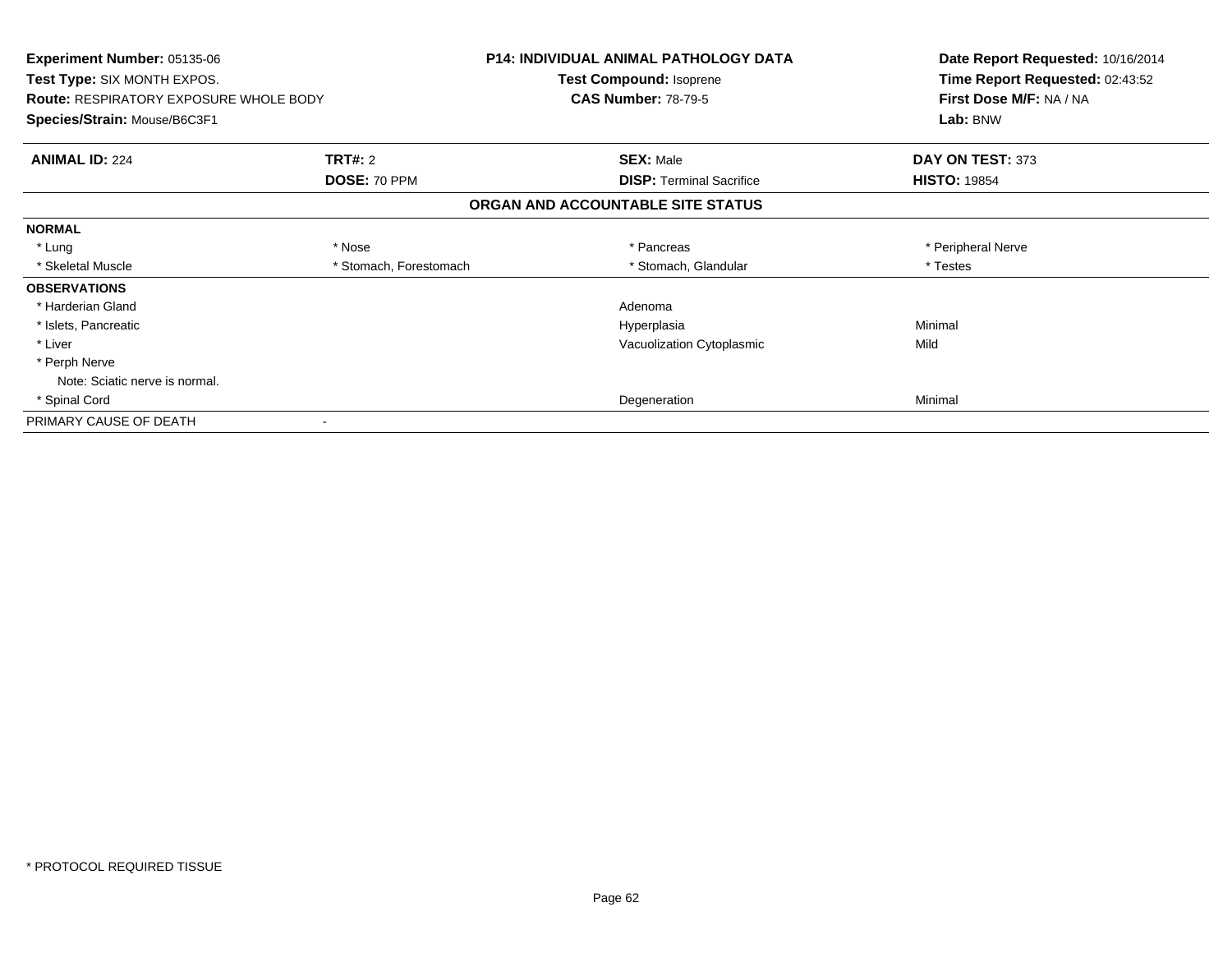| Experiment Number: 05135-06<br>Test Type: SIX MONTH EXPOS.<br><b>Route: RESPIRATORY EXPOSURE WHOLE BODY</b> |                        | <b>P14: INDIVIDUAL ANIMAL PATHOLOGY DATA</b><br>Test Compound: Isoprene<br><b>CAS Number: 78-79-5</b> | Date Report Requested: 10/16/2014<br>Time Report Requested: 02:43:52<br>First Dose M/F: NA / NA |
|-------------------------------------------------------------------------------------------------------------|------------------------|-------------------------------------------------------------------------------------------------------|-------------------------------------------------------------------------------------------------|
| Species/Strain: Mouse/B6C3F1                                                                                |                        |                                                                                                       | Lab: BNW                                                                                        |
| <b>ANIMAL ID: 225</b>                                                                                       | <b>TRT#: 2</b>         | <b>SEX: Male</b>                                                                                      | DAY ON TEST: 373                                                                                |
|                                                                                                             | DOSE: 70 PPM           | <b>DISP: Terminal Sacrifice</b>                                                                       | <b>HISTO: 19855</b>                                                                             |
|                                                                                                             |                        | ORGAN AND ACCOUNTABLE SITE STATUS                                                                     |                                                                                                 |
| <b>NORMAL</b>                                                                                               |                        |                                                                                                       |                                                                                                 |
| * Lung                                                                                                      | * Nose                 | * Pancreas                                                                                            | * Peripheral Nerve                                                                              |
| * Skeletal Muscle                                                                                           | * Stomach, Forestomach | * Stomach, Glandular                                                                                  | * Testes                                                                                        |
| <b>OBSERVATIONS</b>                                                                                         |                        |                                                                                                       |                                                                                                 |
| * Harderian Gland                                                                                           |                        | Adenoma                                                                                               |                                                                                                 |
| [Adenoma TGLS = $1-12$ ]                                                                                    |                        |                                                                                                       |                                                                                                 |
| * Islets, Pancreatic                                                                                        |                        | Hyperplasia                                                                                           | Minimal                                                                                         |
| * Liver                                                                                                     |                        | Vacuolization Cytoplasmic                                                                             | Minimal                                                                                         |
| * Lymph Node, Mesenteric                                                                                    |                        | Hyperplasia                                                                                           | Mild                                                                                            |
| [Hyperplasia TGLS = $3-6$ ]                                                                                 |                        |                                                                                                       |                                                                                                 |
| * Perph Nerve                                                                                               |                        |                                                                                                       |                                                                                                 |
| Note: Sciatic nerve is normal.                                                                              |                        |                                                                                                       |                                                                                                 |
| * Spinal Cord                                                                                               |                        | Degeneration                                                                                          | Minimal                                                                                         |
| * Urinary Bladder                                                                                           |                        | <b>Dilatation</b>                                                                                     | Mild                                                                                            |
| [Dilatation TGLS = $2-13$ ]                                                                                 |                        |                                                                                                       |                                                                                                 |
| PRIMARY CAUSE OF DEATH                                                                                      |                        |                                                                                                       |                                                                                                 |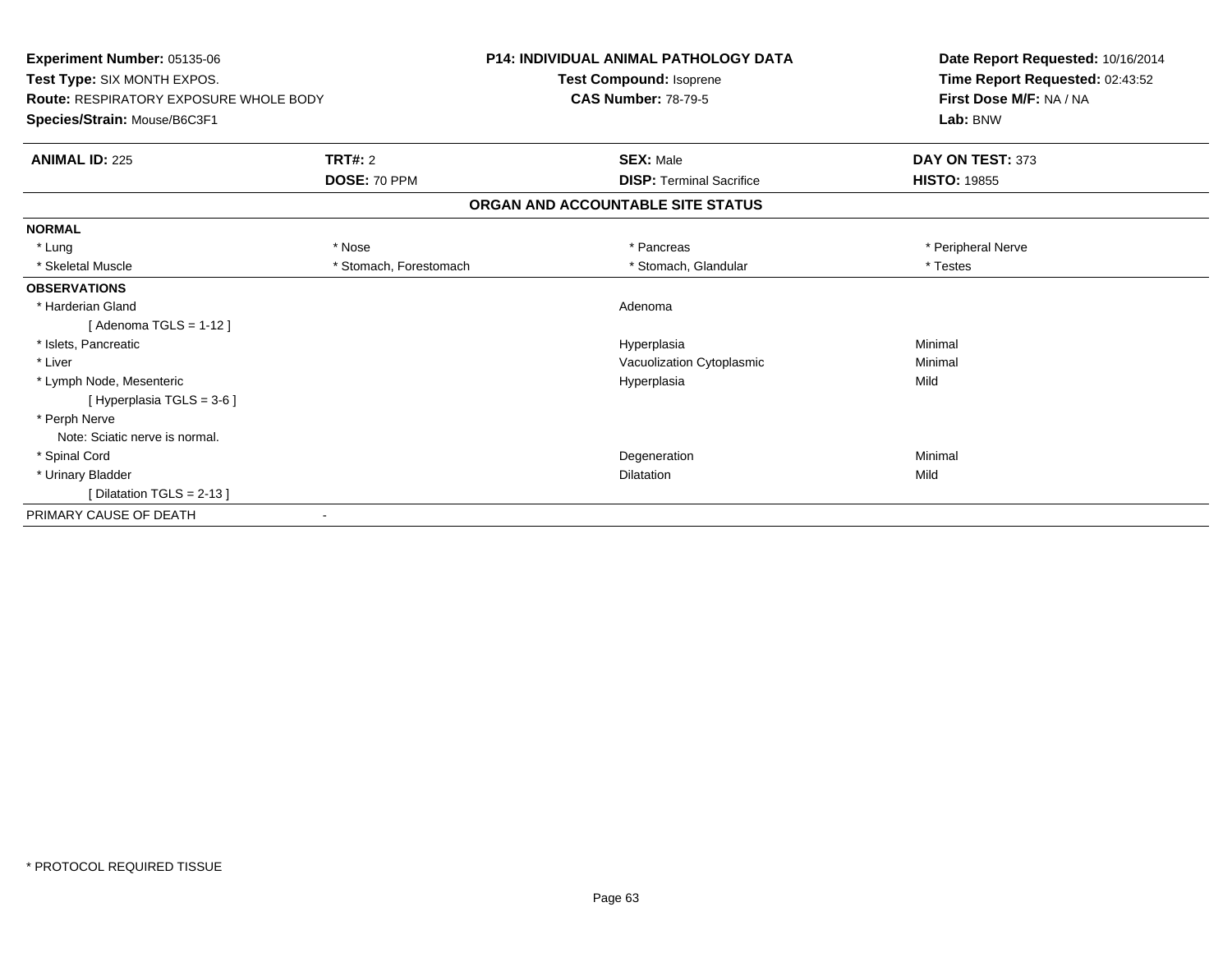| <b>Experiment Number: 05135-06</b><br><b>Test Type: SIX MONTH EXPOS.</b><br><b>Route: RESPIRATORY EXPOSURE WHOLE BODY</b><br>Species/Strain: Mouse/B6C3F1 |                      | <b>P14: INDIVIDUAL ANIMAL PATHOLOGY DATA</b><br>Test Compound: Isoprene<br><b>CAS Number: 78-79-5</b> | Date Report Requested: 10/16/2014<br>Time Report Requested: 02:43:52<br>First Dose M/F: NA / NA<br>Lab: BNW |
|-----------------------------------------------------------------------------------------------------------------------------------------------------------|----------------------|-------------------------------------------------------------------------------------------------------|-------------------------------------------------------------------------------------------------------------|
| <b>ANIMAL ID: 226</b>                                                                                                                                     | <b>TRT#: 2</b>       | <b>SEX: Male</b>                                                                                      | DAY ON TEST: 373                                                                                            |
|                                                                                                                                                           | DOSE: 70 PPM         | <b>DISP: Terminal Sacrifice</b>                                                                       | <b>HISTO: 19856</b>                                                                                         |
|                                                                                                                                                           |                      | ORGAN AND ACCOUNTABLE SITE STATUS                                                                     |                                                                                                             |
| <b>NORMAL</b>                                                                                                                                             |                      |                                                                                                       |                                                                                                             |
| * Harderian Gland                                                                                                                                         | * Islets, Pancreatic | * Lung                                                                                                | * Nose                                                                                                      |
| * Pancreas                                                                                                                                                | * Peripheral Nerve   | * Skeletal Muscle                                                                                     | * Stomach, Forestomach                                                                                      |
| * Stomach, Glandular                                                                                                                                      | * Testes             |                                                                                                       |                                                                                                             |
| <b>OBSERVATIONS</b>                                                                                                                                       |                      |                                                                                                       |                                                                                                             |
| * Liver                                                                                                                                                   |                      | Infarct                                                                                               | Marked                                                                                                      |
|                                                                                                                                                           |                      | Vacuolization Cytoplasmic                                                                             | Minimal                                                                                                     |
| * Perph Nerve                                                                                                                                             |                      |                                                                                                       |                                                                                                             |
| Note: Sciatic nerve is normal.                                                                                                                            |                      |                                                                                                       |                                                                                                             |
| * Spinal Cord                                                                                                                                             |                      | Degeneration                                                                                          | Minimal                                                                                                     |
| * Spleen                                                                                                                                                  |                      | Pigmentation                                                                                          | Melanin, Mild                                                                                               |
| [ Pigmentation TGLS = $2-13$ ]                                                                                                                            |                      |                                                                                                       |                                                                                                             |
| PRIMARY CAUSE OF DEATH                                                                                                                                    |                      |                                                                                                       |                                                                                                             |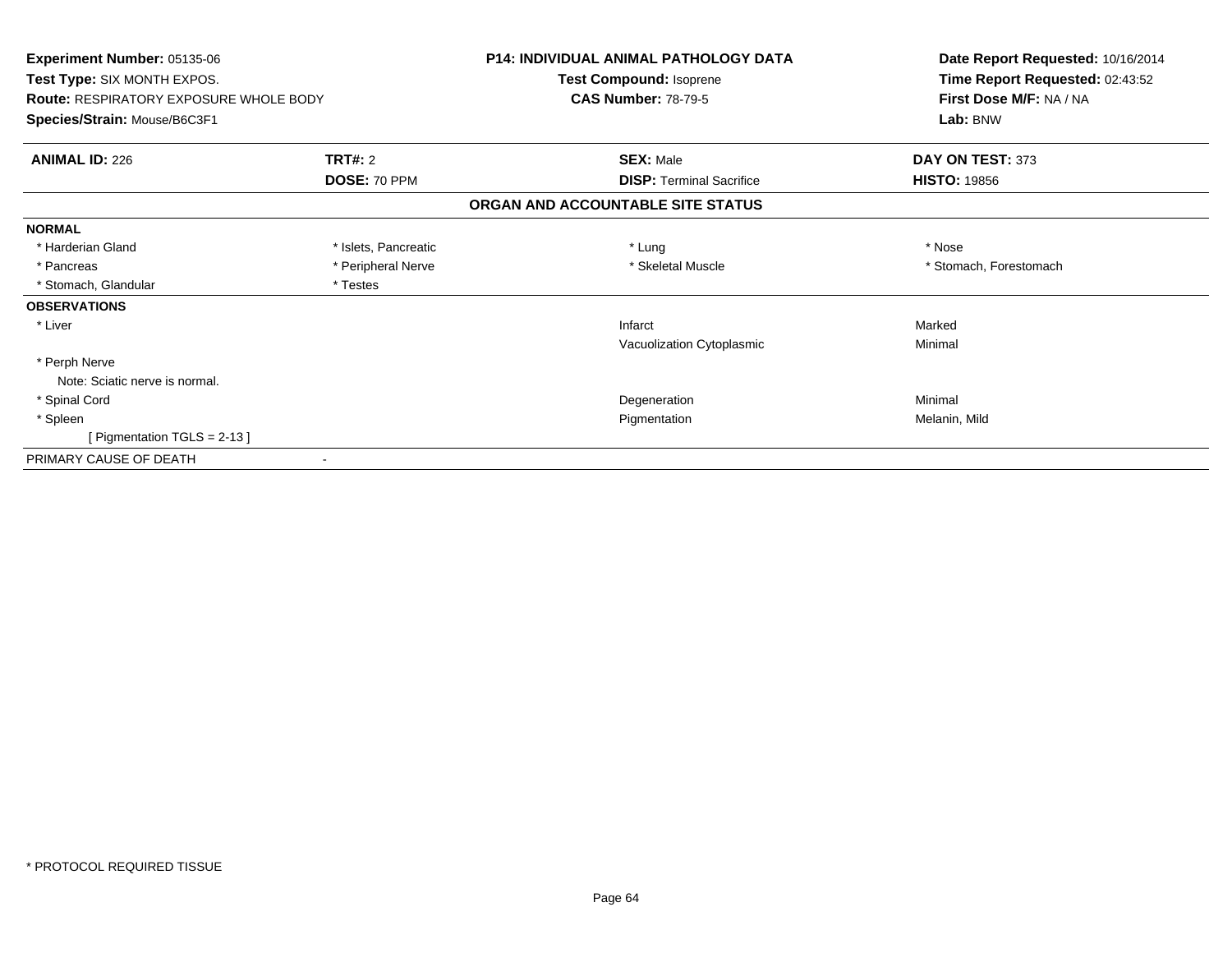| Experiment Number: 05135-06<br>Test Type: SIX MONTH EXPOS.<br><b>Route: RESPIRATORY EXPOSURE WHOLE BODY</b><br>Species/Strain: Mouse/B6C3F1 |                   | <b>P14: INDIVIDUAL ANIMAL PATHOLOGY DATA</b><br>Test Compound: Isoprene<br><b>CAS Number: 78-79-5</b> | Date Report Requested: 10/16/2014<br>Time Report Requested: 02:43:52<br>First Dose M/F: NA / NA<br>Lab: BNW |
|---------------------------------------------------------------------------------------------------------------------------------------------|-------------------|-------------------------------------------------------------------------------------------------------|-------------------------------------------------------------------------------------------------------------|
| <b>ANIMAL ID: 227</b>                                                                                                                       | <b>TRT#: 2</b>    | <b>SEX: Male</b>                                                                                      | DAY ON TEST: 373                                                                                            |
|                                                                                                                                             | DOSE: 70 PPM      | <b>DISP:</b> Terminal Sacrifice                                                                       | <b>HISTO: 19857</b>                                                                                         |
|                                                                                                                                             |                   | ORGAN AND ACCOUNTABLE SITE STATUS                                                                     |                                                                                                             |
| <b>NORMAL</b>                                                                                                                               |                   |                                                                                                       |                                                                                                             |
| * Harderian Gland                                                                                                                           | * Lung            | * Nose                                                                                                | * Pancreas                                                                                                  |
| * Peripheral Nerve                                                                                                                          | * Skeletal Muscle | * Spinal Cord                                                                                         | * Stomach, Forestomach                                                                                      |
| * Stomach, Glandular                                                                                                                        | * Testes          |                                                                                                       |                                                                                                             |
| <b>OBSERVATIONS</b>                                                                                                                         |                   |                                                                                                       |                                                                                                             |
| * Islets, Pancreatic                                                                                                                        |                   | Hyperplasia                                                                                           | Minimal                                                                                                     |
| * Liver                                                                                                                                     |                   | Vacuolization Cytoplasmic                                                                             | Minimal                                                                                                     |
| * Perph Nerve                                                                                                                               |                   |                                                                                                       |                                                                                                             |
| Note: Sciatic nerve is normal.                                                                                                              |                   |                                                                                                       |                                                                                                             |
| PRIMARY CAUSE OF DEATH                                                                                                                      |                   |                                                                                                       |                                                                                                             |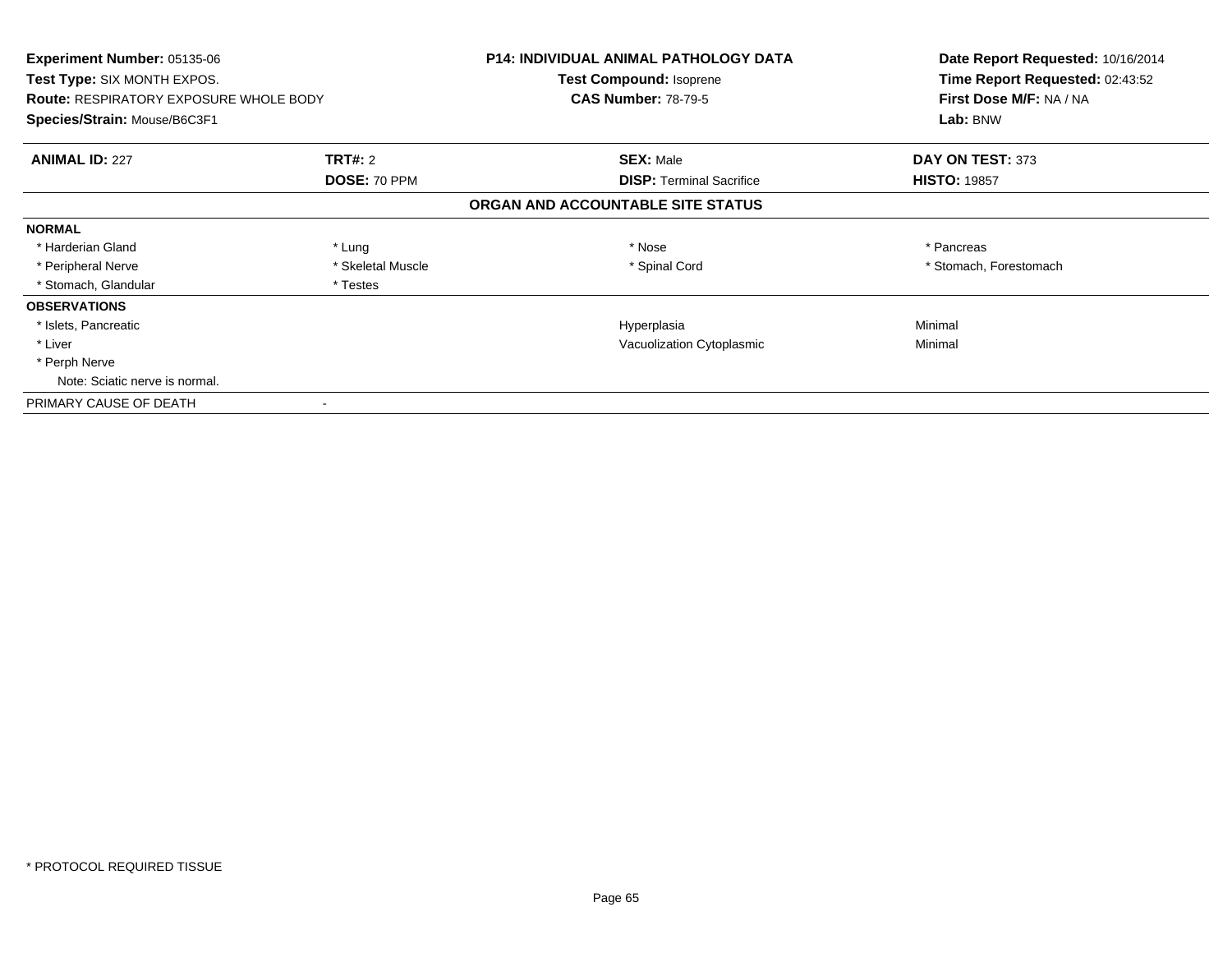| Experiment Number: 05135-06<br>Test Type: SIX MONTH EXPOS.<br><b>Route: RESPIRATORY EXPOSURE WHOLE BODY</b><br>Species/Strain: Mouse/B6C3F1 |                      | <b>P14: INDIVIDUAL ANIMAL PATHOLOGY DATA</b><br>Test Compound: Isoprene<br><b>CAS Number: 78-79-5</b> | Date Report Requested: 10/16/2014<br>Time Report Requested: 02:43:52<br>First Dose M/F: NA / NA<br>Lab: BNW |
|---------------------------------------------------------------------------------------------------------------------------------------------|----------------------|-------------------------------------------------------------------------------------------------------|-------------------------------------------------------------------------------------------------------------|
| <b>ANIMAL ID: 228</b>                                                                                                                       | <b>TRT#: 2</b>       | <b>SEX: Male</b>                                                                                      | DAY ON TEST: 373                                                                                            |
|                                                                                                                                             | DOSE: 70 PPM         | <b>DISP:</b> Terminal Sacrifice                                                                       | <b>HISTO: 19858</b>                                                                                         |
|                                                                                                                                             |                      | ORGAN AND ACCOUNTABLE SITE STATUS                                                                     |                                                                                                             |
| <b>NORMAL</b>                                                                                                                               |                      |                                                                                                       |                                                                                                             |
| * Harderian Gland                                                                                                                           | * Islets, Pancreatic | * Lung                                                                                                | * Nose                                                                                                      |
| * Pancreas                                                                                                                                  | * Peripheral Nerve   | * Skeletal Muscle                                                                                     | * Stomach, Forestomach                                                                                      |
| * Stomach, Glandular                                                                                                                        | * Testes             |                                                                                                       |                                                                                                             |
| <b>OBSERVATIONS</b>                                                                                                                         |                      |                                                                                                       |                                                                                                             |
| * Liver                                                                                                                                     |                      | Vacuolization Cytoplasmic                                                                             | Minimal                                                                                                     |
| * Perph Nerve                                                                                                                               |                      |                                                                                                       |                                                                                                             |
| Note: Sciatic nerve is normal.                                                                                                              |                      |                                                                                                       |                                                                                                             |
| * Spinal Cord                                                                                                                               |                      | Degeneration                                                                                          | Minimal                                                                                                     |
| PRIMARY CAUSE OF DEATH                                                                                                                      |                      |                                                                                                       |                                                                                                             |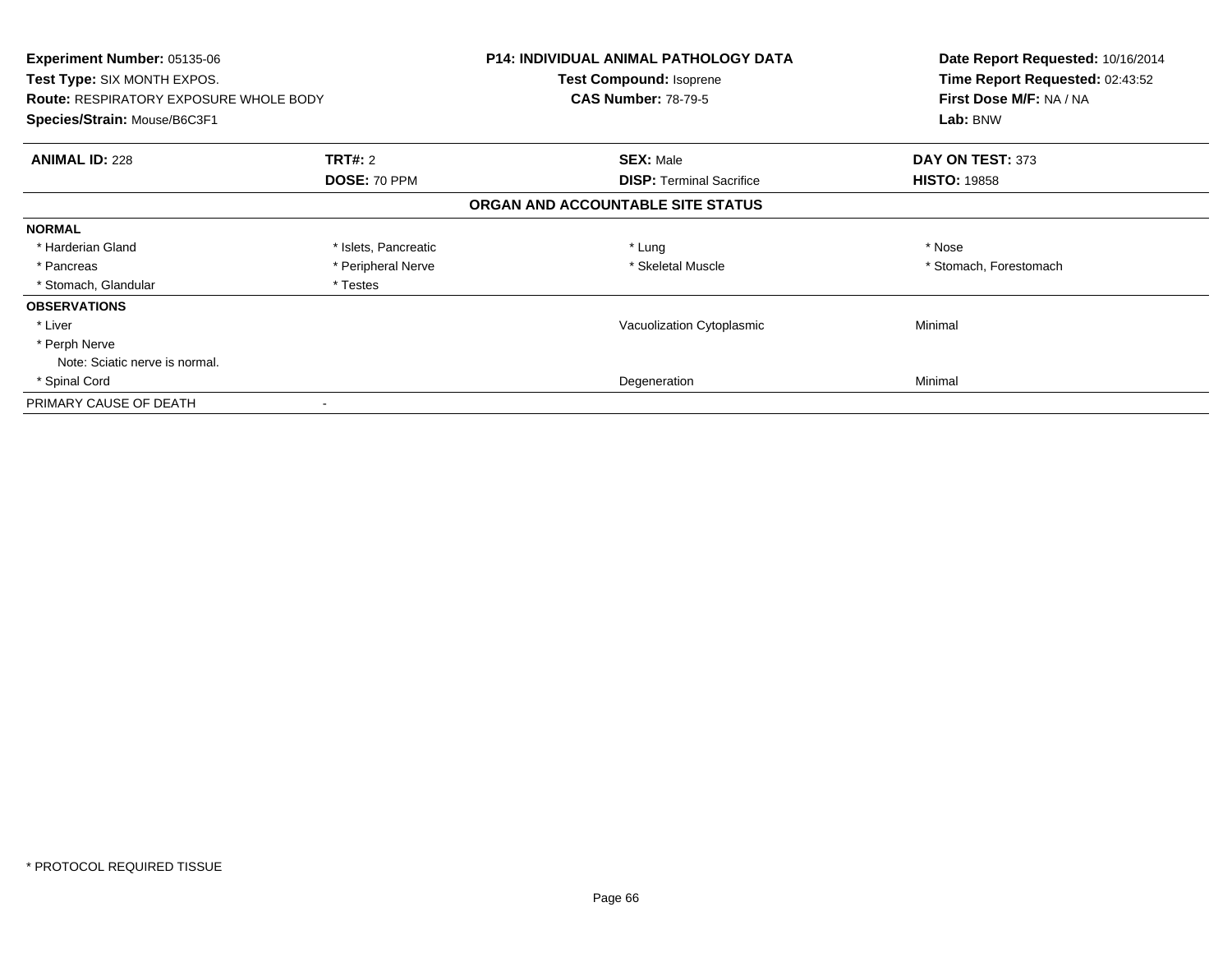| <b>Experiment Number: 05135-06</b><br><b>Test Type: SIX MONTH EXPOS.</b>      |                      | <b>P14: INDIVIDUAL ANIMAL PATHOLOGY DATA</b><br>Test Compound: Isoprene | Date Report Requested: 10/16/2014<br>Time Report Requested: 02:43:52<br>First Dose M/F: NA / NA |
|-------------------------------------------------------------------------------|----------------------|-------------------------------------------------------------------------|-------------------------------------------------------------------------------------------------|
| <b>Route: RESPIRATORY EXPOSURE WHOLE BODY</b><br>Species/Strain: Mouse/B6C3F1 |                      | <b>CAS Number: 78-79-5</b>                                              | Lab: BNW                                                                                        |
|                                                                               |                      |                                                                         |                                                                                                 |
| <b>ANIMAL ID: 229</b>                                                         | <b>TRT#: 2</b>       | <b>SEX: Male</b>                                                        | DAY ON TEST: 373                                                                                |
|                                                                               | DOSE: 70 PPM         | <b>DISP:</b> Terminal Sacrifice                                         | <b>HISTO: 19859</b>                                                                             |
|                                                                               |                      | ORGAN AND ACCOUNTABLE SITE STATUS                                       |                                                                                                 |
| <b>NORMAL</b>                                                                 |                      |                                                                         |                                                                                                 |
| * Harderian Gland                                                             | * Islets, Pancreatic | * Lung                                                                  | * Nose                                                                                          |
| * Pancreas                                                                    | * Peripheral Nerve   | * Skeletal Muscle                                                       | * Stomach, Forestomach                                                                          |
| * Stomach, Glandular                                                          | * Testes             |                                                                         |                                                                                                 |
| <b>OBSERVATIONS</b>                                                           |                      |                                                                         |                                                                                                 |
| * Liver                                                                       |                      | Hepatocellular Carcinoma                                                |                                                                                                 |
| [Hepatocellular Carcinoma TGLS = 1-12+13]                                     |                      |                                                                         |                                                                                                 |
| * Perph Nerve                                                                 |                      |                                                                         |                                                                                                 |
| Note: Sciatic nerve is normal.                                                |                      |                                                                         |                                                                                                 |
| * Spinal Cord                                                                 |                      | Degeneration                                                            | Minimal                                                                                         |
| PRIMARY CAUSE OF DEATH                                                        |                      |                                                                         |                                                                                                 |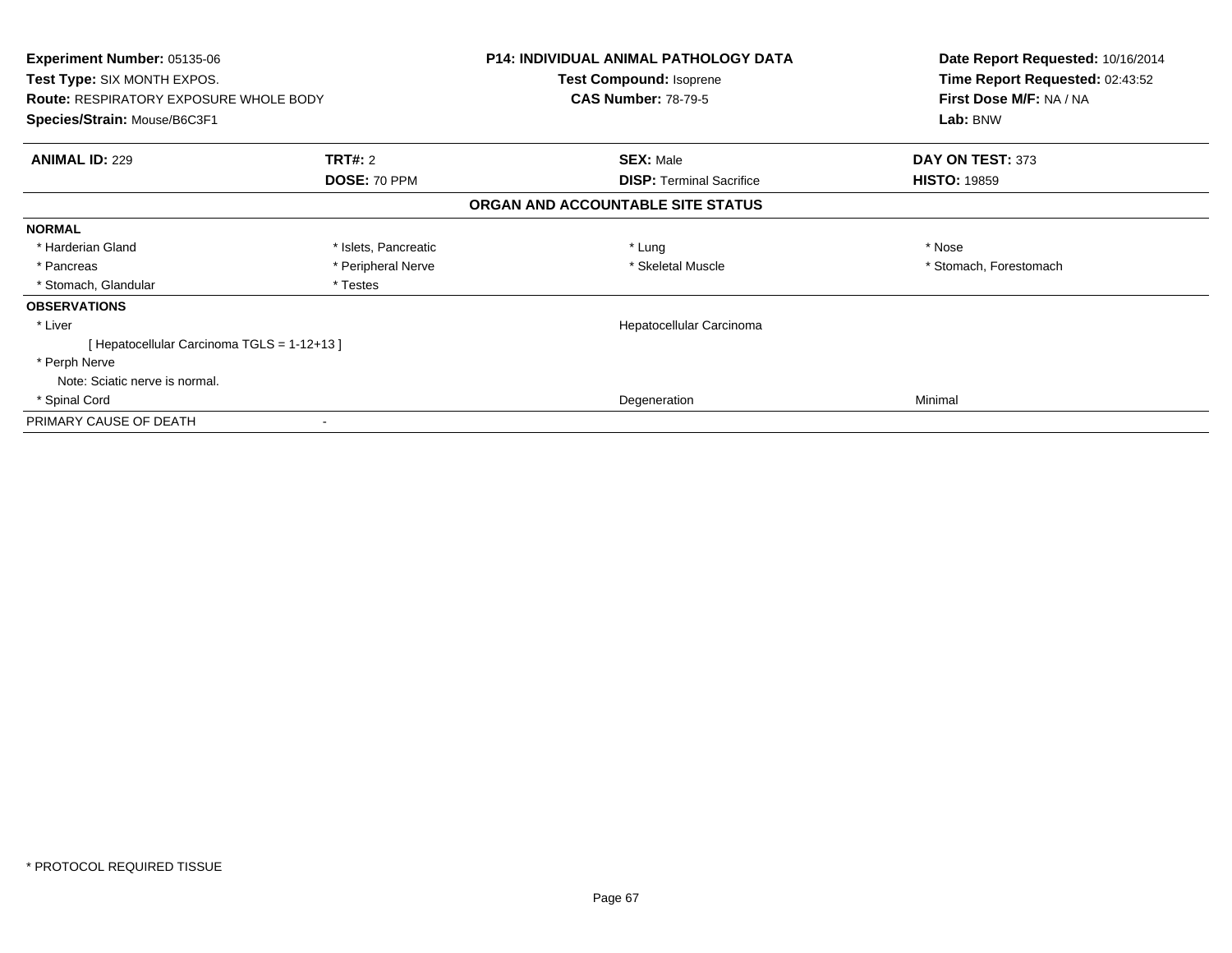| Experiment Number: 05135-06<br>Test Type: SIX MONTH EXPOS.<br><b>Route: RESPIRATORY EXPOSURE WHOLE BODY</b><br>Species/Strain: Mouse/B6C3F1 |                      | <b>P14: INDIVIDUAL ANIMAL PATHOLOGY DATA</b><br>Test Compound: Isoprene<br><b>CAS Number: 78-79-5</b> | Date Report Requested: 10/16/2014<br>Time Report Requested: 02:43:52<br>First Dose M/F: NA / NA<br>Lab: BNW |
|---------------------------------------------------------------------------------------------------------------------------------------------|----------------------|-------------------------------------------------------------------------------------------------------|-------------------------------------------------------------------------------------------------------------|
| <b>ANIMAL ID: 230</b>                                                                                                                       | <b>TRT#: 2</b>       | <b>SEX: Male</b>                                                                                      | DAY ON TEST: 373                                                                                            |
|                                                                                                                                             | DOSE: 70 PPM         | <b>DISP:</b> Terminal Sacrifice                                                                       | <b>HISTO: 19860</b>                                                                                         |
|                                                                                                                                             |                      | ORGAN AND ACCOUNTABLE SITE STATUS                                                                     |                                                                                                             |
| <b>NORMAL</b>                                                                                                                               |                      |                                                                                                       |                                                                                                             |
| * Harderian Gland                                                                                                                           | * Islets, Pancreatic | * Lung                                                                                                | * Nose                                                                                                      |
| * Pancreas                                                                                                                                  | * Peripheral Nerve   | * Skeletal Muscle                                                                                     | * Stomach, Forestomach                                                                                      |
| * Stomach, Glandular                                                                                                                        | * Testes             |                                                                                                       |                                                                                                             |
| <b>OBSERVATIONS</b>                                                                                                                         |                      |                                                                                                       |                                                                                                             |
| * Liver                                                                                                                                     |                      | Vacuolization Cytoplasmic                                                                             | Minimal                                                                                                     |
| * Perph Nerve                                                                                                                               |                      |                                                                                                       |                                                                                                             |
| Note: Sciatic nerve is normal.                                                                                                              |                      |                                                                                                       |                                                                                                             |
| * Spinal Cord                                                                                                                               |                      | Degeneration                                                                                          | Minimal                                                                                                     |
| PRIMARY CAUSE OF DEATH                                                                                                                      |                      |                                                                                                       |                                                                                                             |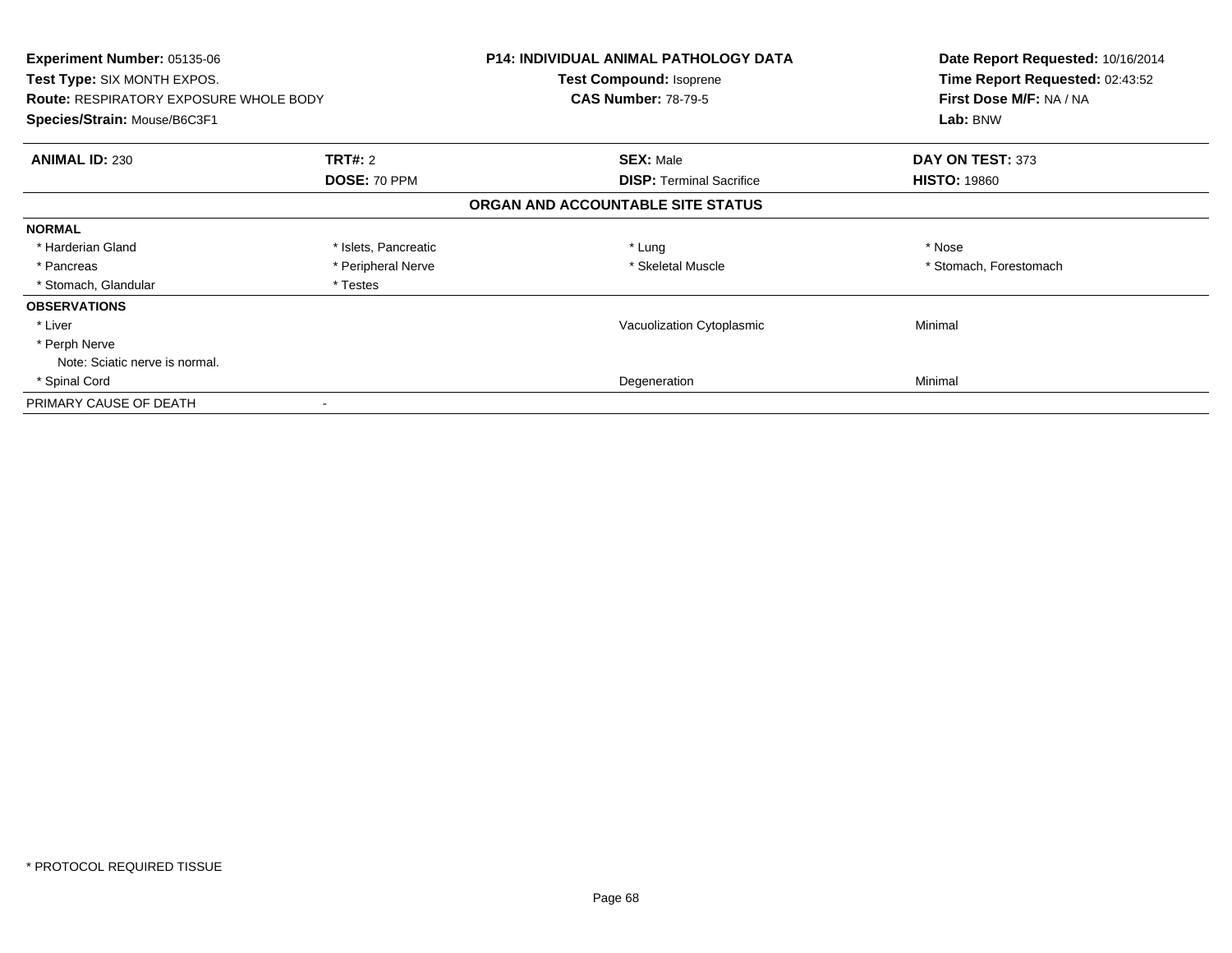| <b>Experiment Number: 05135-06</b><br><b>Test Type: SIX MONTH EXPOS.</b> |                        | <b>P14: INDIVIDUAL ANIMAL PATHOLOGY DATA</b> | Date Report Requested: 10/16/2014<br>Time Report Requested: 02:43:52 |
|--------------------------------------------------------------------------|------------------------|----------------------------------------------|----------------------------------------------------------------------|
|                                                                          |                        | Test Compound: Isoprene                      |                                                                      |
| <b>Route: RESPIRATORY EXPOSURE WHOLE BODY</b>                            |                        | <b>CAS Number: 78-79-5</b>                   | First Dose M/F: NA / NA                                              |
| Species/Strain: Mouse/B6C3F1                                             |                        |                                              | Lab: BNW                                                             |
| <b>ANIMAL ID: 231</b>                                                    | <b>TRT#: 2</b>         | <b>SEX: Male</b>                             | DAY ON TEST: 373                                                     |
|                                                                          | DOSE: 70 PPM           | <b>DISP:</b> Terminal Sacrifice              | <b>HISTO: 19861</b>                                                  |
|                                                                          |                        | ORGAN AND ACCOUNTABLE SITE STATUS            |                                                                      |
| <b>NORMAL</b>                                                            |                        |                                              |                                                                      |
| * Harderian Gland                                                        | * Islets, Pancreatic   | * Liver                                      | * Lung                                                               |
| * Nose                                                                   | * Pancreas             | * Peripheral Nerve                           | * Skeletal Muscle                                                    |
| * Spinal Cord                                                            | * Stomach, Forestomach | * Stomach, Glandular                         | * Testes                                                             |
| <b>OBSERVATIONS</b>                                                      |                        |                                              |                                                                      |
| Mesentery                                                                |                        | <b>Necrosis</b>                              | Mild                                                                 |
| Note: Necrosis is specified as fat necrosis.                             |                        |                                              |                                                                      |
| [ Necrosis TGLS = $1-12$ ]                                               |                        |                                              |                                                                      |
| * Perph Nerve                                                            |                        |                                              |                                                                      |
| Note: Sciatic nerve is normal.                                           |                        |                                              |                                                                      |
| PRIMARY CAUSE OF DEATH                                                   |                        |                                              |                                                                      |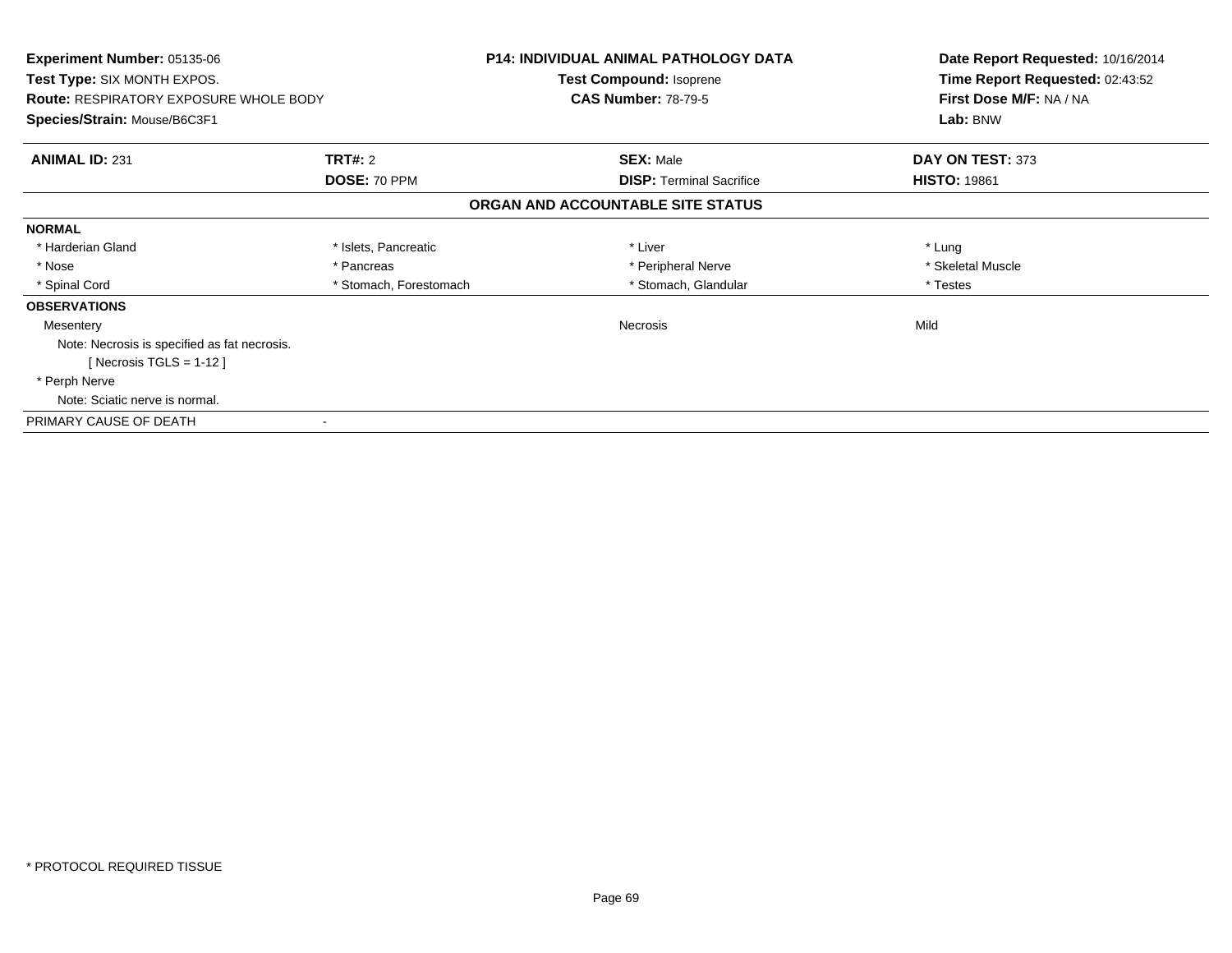| Experiment Number: 05135-06<br>Test Type: SIX MONTH EXPOS.<br><b>Route: RESPIRATORY EXPOSURE WHOLE BODY</b><br>Species/Strain: Mouse/B6C3F1 |                      | <b>P14: INDIVIDUAL ANIMAL PATHOLOGY DATA</b><br>Test Compound: Isoprene | Date Report Requested: 10/16/2014<br>Time Report Requested: 02:43:52<br>First Dose M/F: NA / NA<br>Lab: BNW |
|---------------------------------------------------------------------------------------------------------------------------------------------|----------------------|-------------------------------------------------------------------------|-------------------------------------------------------------------------------------------------------------|
|                                                                                                                                             |                      | <b>CAS Number: 78-79-5</b>                                              |                                                                                                             |
| <b>ANIMAL ID: 232</b>                                                                                                                       | <b>TRT#: 2</b>       | <b>SEX: Male</b>                                                        | DAY ON TEST: 373                                                                                            |
|                                                                                                                                             | DOSE: 70 PPM         | <b>DISP: Terminal Sacrifice</b>                                         | <b>HISTO: 19862</b>                                                                                         |
|                                                                                                                                             |                      | ORGAN AND ACCOUNTABLE SITE STATUS                                       |                                                                                                             |
| <b>NORMAL</b>                                                                                                                               |                      |                                                                         |                                                                                                             |
| * Harderian Gland                                                                                                                           | * Islets, Pancreatic | * Lung                                                                  | * Nose                                                                                                      |
| * Pancreas                                                                                                                                  | * Peripheral Nerve   | * Skeletal Muscle                                                       | * Spinal Cord                                                                                               |
| * Stomach, Forestomach                                                                                                                      | * Testes             |                                                                         |                                                                                                             |
| <b>OBSERVATIONS</b>                                                                                                                         |                      |                                                                         |                                                                                                             |
| * Liver                                                                                                                                     |                      | <b>Basophilic Focus</b>                                                 |                                                                                                             |
|                                                                                                                                             |                      | Hepatocellular Adenoma                                                  |                                                                                                             |
|                                                                                                                                             |                      | Vacuolization Cytoplasmic                                               | Minimal                                                                                                     |
| [ Hepatocellular Adenoma TGLS = 1-12 ]                                                                                                      |                      |                                                                         |                                                                                                             |
| * Lung                                                                                                                                      |                      |                                                                         |                                                                                                             |
| Note: $Tgl 2 = NCL$                                                                                                                         |                      |                                                                         |                                                                                                             |
| * Perph Nerve                                                                                                                               |                      |                                                                         |                                                                                                             |
| Note: Sciatic nerve is normal.                                                                                                              |                      |                                                                         |                                                                                                             |
| * Stomach, Glandular                                                                                                                        |                      | Hyperplasia                                                             | Mild                                                                                                        |
| PRIMARY CAUSE OF DEATH                                                                                                                      |                      |                                                                         |                                                                                                             |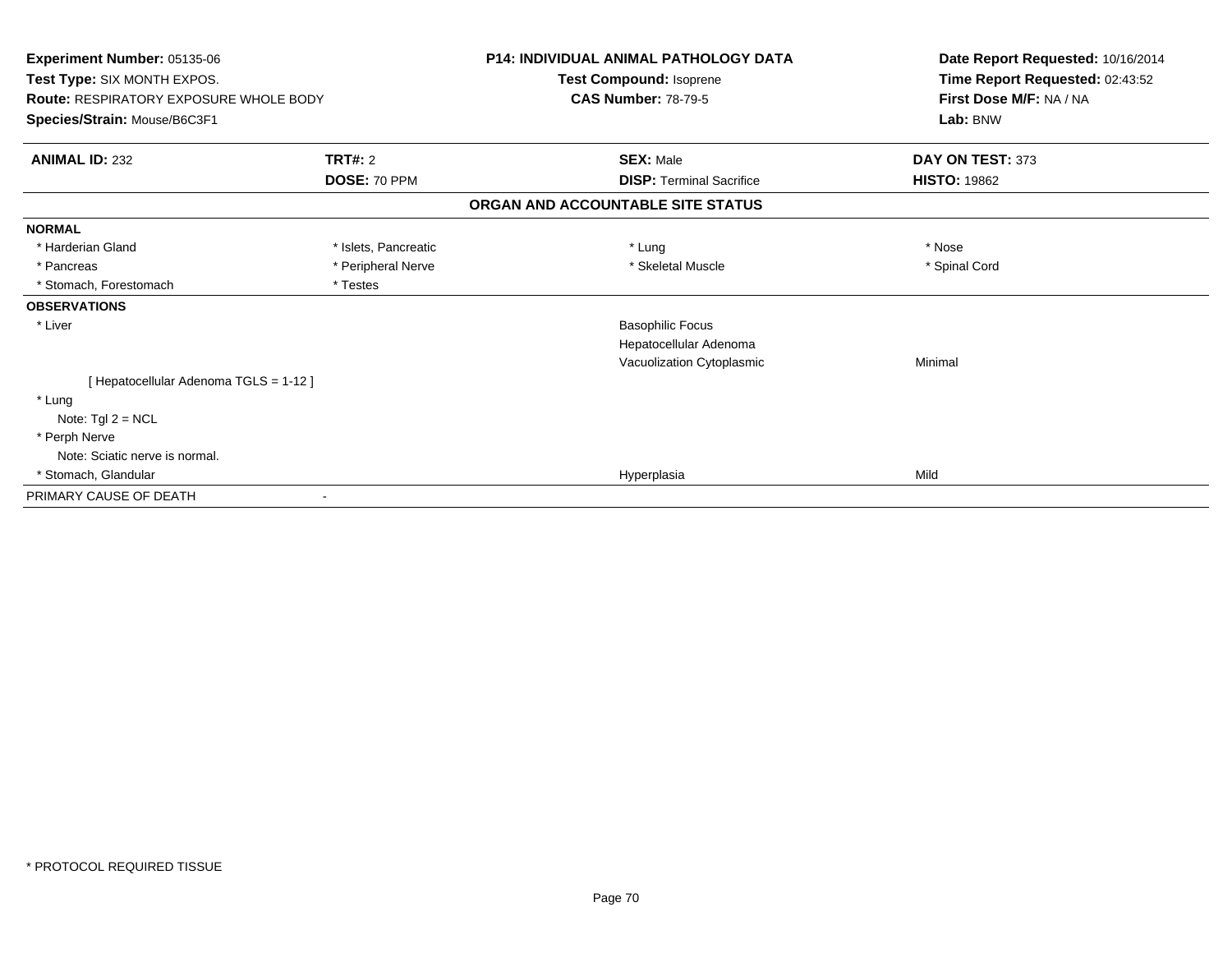| Experiment Number: 05135-06                   |                      | <b>P14: INDIVIDUAL ANIMAL PATHOLOGY DATA</b> | Date Report Requested: 10/16/2014 |
|-----------------------------------------------|----------------------|----------------------------------------------|-----------------------------------|
| Test Type: SIX MONTH EXPOS.                   |                      | Test Compound: Isoprene                      | Time Report Requested: 02:43:52   |
| <b>Route: RESPIRATORY EXPOSURE WHOLE BODY</b> |                      | <b>CAS Number: 78-79-5</b>                   | First Dose M/F: NA / NA           |
| Species/Strain: Mouse/B6C3F1                  |                      |                                              | Lab: BNW                          |
| <b>ANIMAL ID: 233</b>                         | <b>TRT#: 2</b>       | <b>SEX: Male</b>                             | DAY ON TEST: 373                  |
|                                               | DOSE: 70 PPM         | <b>DISP: Terminal Sacrifice</b>              | <b>HISTO: 19863</b>               |
|                                               |                      | ORGAN AND ACCOUNTABLE SITE STATUS            |                                   |
| <b>NORMAL</b>                                 |                      |                                              |                                   |
| * Harderian Gland                             | * Islets, Pancreatic | * Lung                                       | * Nose                            |
| * Peripheral Nerve                            | * Skeletal Muscle    | * Stomach, Forestomach                       | * Stomach, Glandular              |
| * Testes                                      |                      |                                              |                                   |
| <b>OBSERVATIONS</b>                           |                      |                                              |                                   |
| * Liver                                       |                      | Vacuolization Cytoplasmic                    | Minimal                           |
| Note: Tgl $1 = NCL$ . Not observed at trim.   |                      |                                              |                                   |
| * Pancreas                                    |                      | Inflammation                                 | Chronic, Minimal                  |
| * Perph Nerve                                 |                      |                                              |                                   |
| Note: Sciatic nerve is normal.                |                      |                                              |                                   |
| * Skin                                        |                      | Inflammation                                 | Suppurative, Minimal              |
| [Inflammation $TGLS = 2-12$ ]                 |                      |                                              |                                   |
| * Spinal Cord                                 |                      | Degeneration                                 | Minimal                           |
| PRIMARY CAUSE OF DEATH                        |                      |                                              |                                   |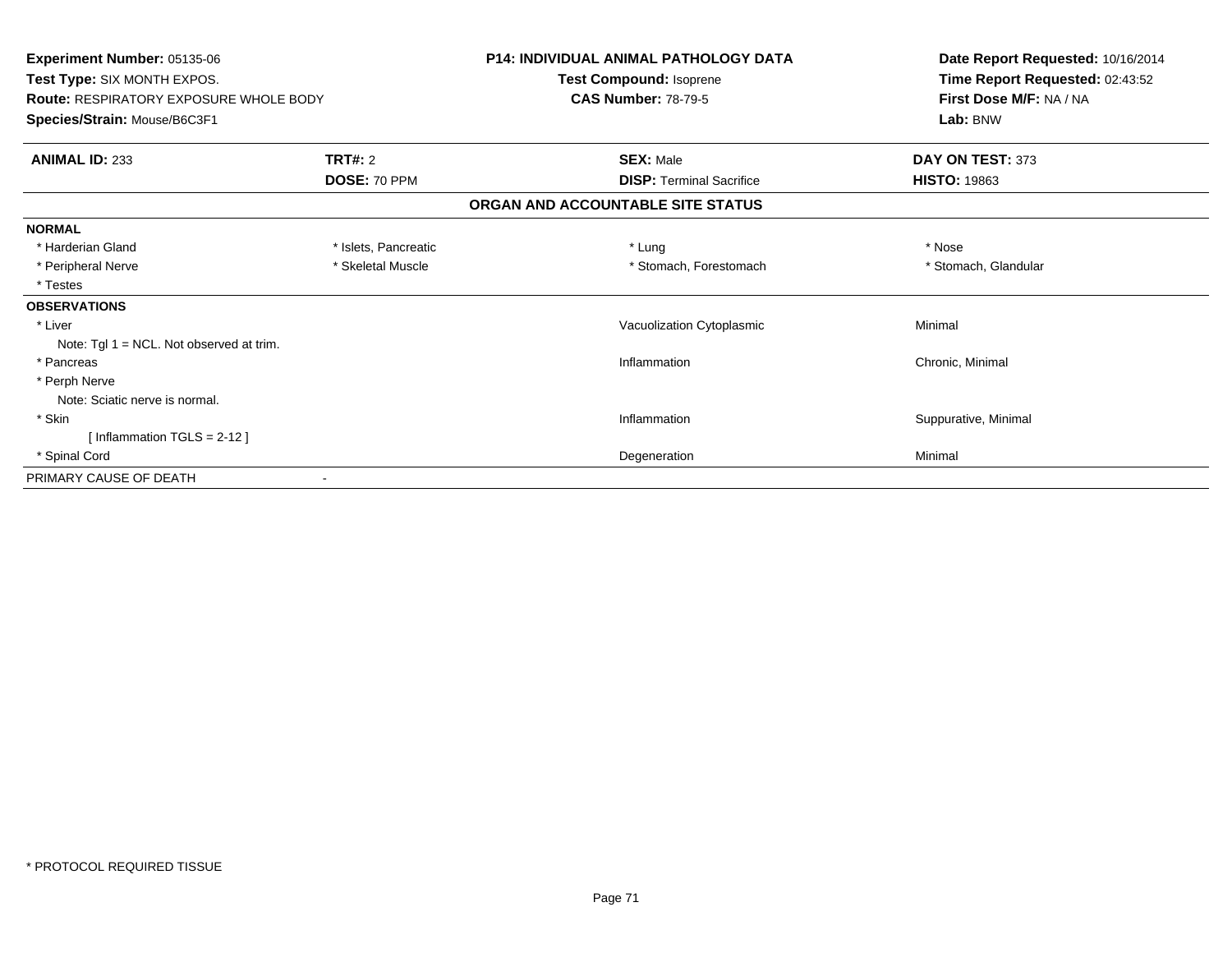| Experiment Number: 05135-06<br>Test Type: SIX MONTH EXPOS.<br><b>Route: RESPIRATORY EXPOSURE WHOLE BODY</b><br>Species/Strain: Mouse/B6C3F1 |                      | <b>P14: INDIVIDUAL ANIMAL PATHOLOGY DATA</b><br>Test Compound: Isoprene<br><b>CAS Number: 78-79-5</b> | Date Report Requested: 10/16/2014<br>Time Report Requested: 02:43:52<br>First Dose M/F: NA / NA<br>Lab: BNW |
|---------------------------------------------------------------------------------------------------------------------------------------------|----------------------|-------------------------------------------------------------------------------------------------------|-------------------------------------------------------------------------------------------------------------|
|                                                                                                                                             |                      |                                                                                                       |                                                                                                             |
|                                                                                                                                             | DOSE: 70 PPM         | <b>DISP:</b> Terminal Sacrifice                                                                       | <b>HISTO: 19864</b>                                                                                         |
|                                                                                                                                             |                      | ORGAN AND ACCOUNTABLE SITE STATUS                                                                     |                                                                                                             |
| <b>NORMAL</b>                                                                                                                               |                      |                                                                                                       |                                                                                                             |
| * Harderian Gland                                                                                                                           | * Islets, Pancreatic | * Lung                                                                                                | * Nose                                                                                                      |
| * Peripheral Nerve                                                                                                                          | * Skeletal Muscle    | * Stomach, Forestomach                                                                                | * Stomach, Glandular                                                                                        |
| * Testes                                                                                                                                    |                      |                                                                                                       |                                                                                                             |
| <b>OBSERVATIONS</b>                                                                                                                         |                      |                                                                                                       |                                                                                                             |
| * Liver                                                                                                                                     |                      | Vacuolization Cytoplasmic                                                                             | Minimal                                                                                                     |
| * Pancreas                                                                                                                                  | Duct                 | Cyst                                                                                                  |                                                                                                             |
| * Perph Nerve                                                                                                                               |                      |                                                                                                       |                                                                                                             |
| Note: Sciatic nerve is normal.                                                                                                              |                      |                                                                                                       |                                                                                                             |
| * Spinal Cord                                                                                                                               |                      | Degeneration                                                                                          | Minimal                                                                                                     |
| PRIMARY CAUSE OF DEATH                                                                                                                      |                      |                                                                                                       |                                                                                                             |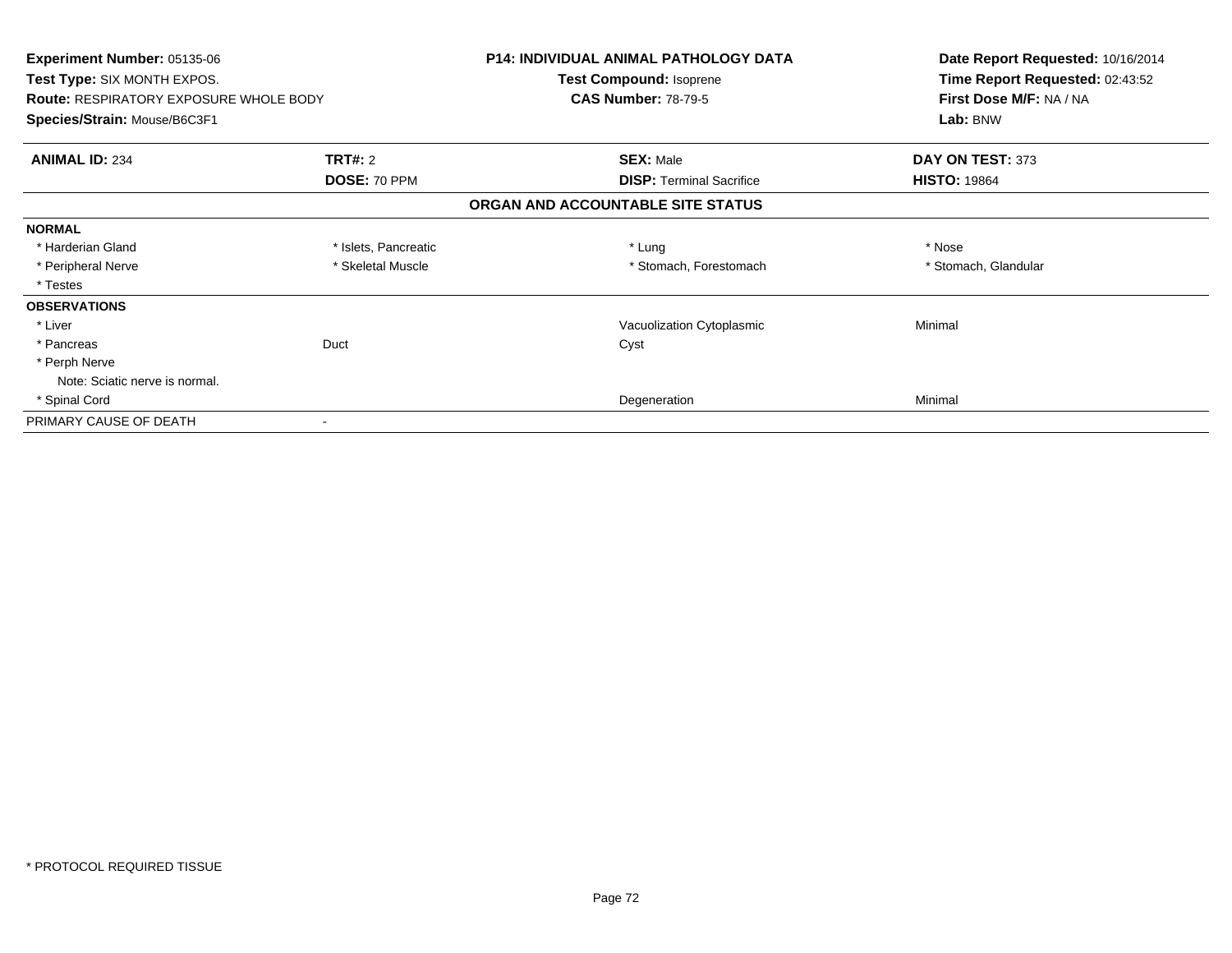| <b>Experiment Number: 05135-06</b><br><b>Test Type: SIX MONTH EXPOS.</b> |                   | <b>P14: INDIVIDUAL ANIMAL PATHOLOGY DATA</b><br>Test Compound: Isoprene | Date Report Requested: 10/16/2014<br>Time Report Requested: 02:43:52 |
|--------------------------------------------------------------------------|-------------------|-------------------------------------------------------------------------|----------------------------------------------------------------------|
| <b>Route: RESPIRATORY EXPOSURE WHOLE BODY</b>                            |                   | <b>CAS Number: 78-79-5</b>                                              | First Dose M/F: NA / NA                                              |
| Species/Strain: Mouse/B6C3F1                                             |                   |                                                                         | Lab: BNW                                                             |
| <b>ANIMAL ID: 235</b>                                                    | <b>TRT#: 2</b>    | <b>SEX: Male</b>                                                        | DAY ON TEST: 373                                                     |
|                                                                          | DOSE: 70 PPM      | <b>DISP:</b> Terminal Sacrifice                                         | <b>HISTO: 19865</b>                                                  |
|                                                                          |                   | ORGAN AND ACCOUNTABLE SITE STATUS                                       |                                                                      |
| <b>NORMAL</b>                                                            |                   |                                                                         |                                                                      |
| * Islets, Pancreatic                                                     | * Lung            | * Nose                                                                  | * Pancreas                                                           |
| * Peripheral Nerve                                                       | * Skeletal Muscle | * Stomach, Forestomach                                                  | * Stomach, Glandular                                                 |
| * Testes                                                                 |                   |                                                                         |                                                                      |
| <b>OBSERVATIONS</b>                                                      |                   |                                                                         |                                                                      |
| * Harderian Gland                                                        |                   | Adenoma                                                                 |                                                                      |
| * Liver                                                                  |                   | Vacuolization Cytoplasmic                                               | Minimal                                                              |
| * Perph Nerve                                                            |                   |                                                                         |                                                                      |
| Note: Sciatic nerve is normal.                                           |                   |                                                                         |                                                                      |
| * Spinal Cord                                                            |                   | Degeneration                                                            | Minimal                                                              |
| PRIMARY CAUSE OF DEATH                                                   |                   |                                                                         |                                                                      |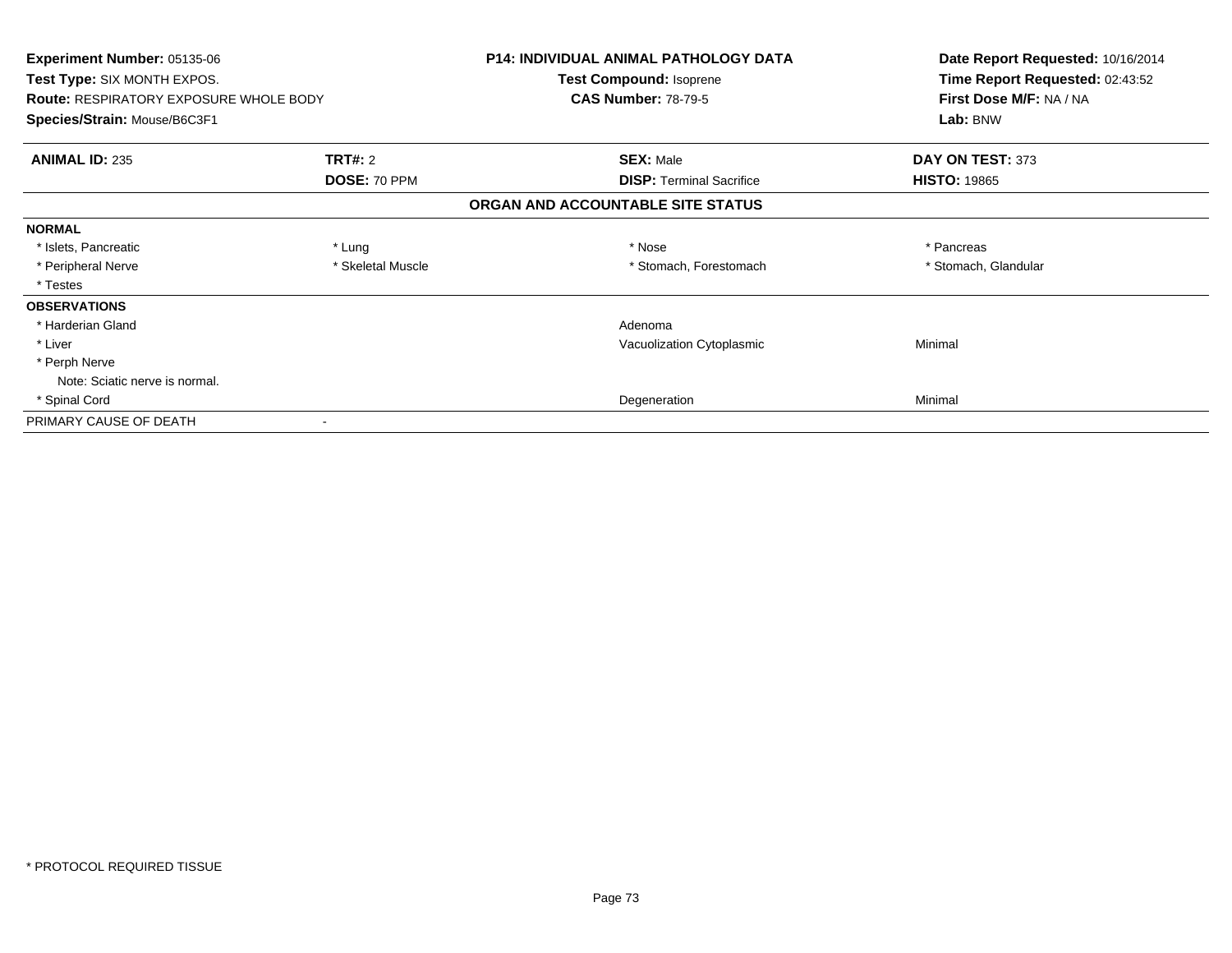| Experiment Number: 05135-06<br>Test Type: SIX MONTH EXPOS.<br><b>Route: RESPIRATORY EXPOSURE WHOLE BODY</b><br>Species/Strain: Mouse/B6C3F1 |                      | <b>P14: INDIVIDUAL ANIMAL PATHOLOGY DATA</b><br>Test Compound: Isoprene<br><b>CAS Number: 78-79-5</b> | Date Report Requested: 10/16/2014<br>Time Report Requested: 02:43:52<br>First Dose M/F: NA / NA<br>Lab: BNW |
|---------------------------------------------------------------------------------------------------------------------------------------------|----------------------|-------------------------------------------------------------------------------------------------------|-------------------------------------------------------------------------------------------------------------|
| <b>ANIMAL ID: 236</b>                                                                                                                       | <b>TRT#: 2</b>       | <b>SEX: Male</b>                                                                                      | DAY ON TEST: 373                                                                                            |
|                                                                                                                                             | DOSE: 70 PPM         | <b>DISP:</b> Terminal Sacrifice                                                                       | <b>HISTO: 19866</b>                                                                                         |
|                                                                                                                                             |                      | ORGAN AND ACCOUNTABLE SITE STATUS                                                                     |                                                                                                             |
| <b>NORMAL</b>                                                                                                                               |                      |                                                                                                       |                                                                                                             |
| * Harderian Gland                                                                                                                           | * Islets, Pancreatic | * Lung                                                                                                | * Nose                                                                                                      |
| * Pancreas                                                                                                                                  | * Peripheral Nerve   | * Skeletal Muscle                                                                                     | * Stomach, Forestomach                                                                                      |
| * Stomach, Glandular                                                                                                                        | * Testes             |                                                                                                       |                                                                                                             |
| <b>OBSERVATIONS</b>                                                                                                                         |                      |                                                                                                       |                                                                                                             |
| * Liver                                                                                                                                     |                      | Vacuolization Cytoplasmic                                                                             | Mild                                                                                                        |
| * Perph Nerve                                                                                                                               |                      |                                                                                                       |                                                                                                             |
| Note: Sciatic nerve is normal.                                                                                                              |                      |                                                                                                       |                                                                                                             |
| * Spinal Cord                                                                                                                               |                      | Degeneration                                                                                          | Minimal                                                                                                     |
| PRIMARY CAUSE OF DEATH                                                                                                                      |                      |                                                                                                       |                                                                                                             |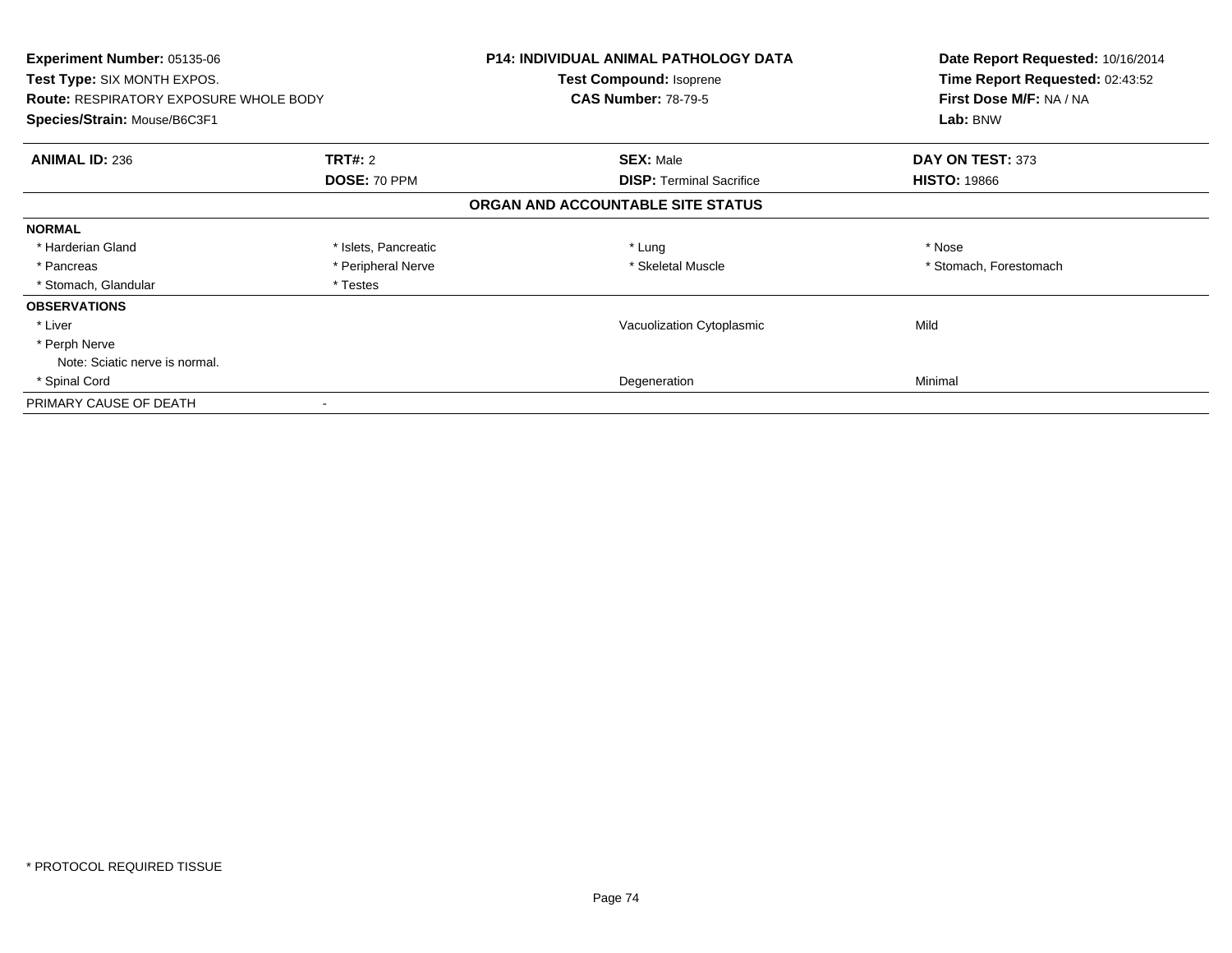| <b>Experiment Number: 05135-06</b><br>Test Type: SIX MONTH EXPOS.<br><b>Route: RESPIRATORY EXPOSURE WHOLE BODY</b><br>Species/Strain: Mouse/B6C3F1 |                                                                                    | <b>P14: INDIVIDUAL ANIMAL PATHOLOGY DATA</b><br>Test Compound: Isoprene | Date Report Requested: 10/16/2014<br>Time Report Requested: 02:43:52 |
|----------------------------------------------------------------------------------------------------------------------------------------------------|------------------------------------------------------------------------------------|-------------------------------------------------------------------------|----------------------------------------------------------------------|
|                                                                                                                                                    |                                                                                    | <b>CAS Number: 78-79-5</b>                                              | First Dose M/F: NA / NA<br>Lab: BNW                                  |
| <b>ANIMAL ID: 237</b>                                                                                                                              | TRT#: 2                                                                            | <b>SEX: Male</b>                                                        | DAY ON TEST: 373                                                     |
|                                                                                                                                                    | DOSE: 70 PPM                                                                       | <b>DISP: Terminal Sacrifice</b>                                         | <b>HISTO: 19867</b>                                                  |
|                                                                                                                                                    |                                                                                    | ORGAN AND ACCOUNTABLE SITE STATUS                                       |                                                                      |
| <b>NORMAL</b>                                                                                                                                      |                                                                                    |                                                                         |                                                                      |
| * Harderian Gland                                                                                                                                  | * Nose                                                                             | * Pancreas                                                              | * Peripheral Nerve                                                   |
| * Preputial Gland                                                                                                                                  | * Skeletal Muscle                                                                  | * Spinal Cord                                                           | * Stomach, Glandular                                                 |
| * Testes                                                                                                                                           |                                                                                    |                                                                         |                                                                      |
| <b>OBSERVATIONS</b>                                                                                                                                |                                                                                    |                                                                         |                                                                      |
| * Islets, Pancreatic                                                                                                                               |                                                                                    | Hyperplasia                                                             | Minimal                                                              |
| * Liver                                                                                                                                            |                                                                                    | Hepatocellular Adenoma                                                  |                                                                      |
|                                                                                                                                                    |                                                                                    | Vacuolization Cytoplasmic                                               | Minimal                                                              |
| [ Hepatocellular Adenoma TGLS = 1-12 ]                                                                                                             |                                                                                    |                                                                         |                                                                      |
| * Lung                                                                                                                                             |                                                                                    | Alveolar/Bronchiolar Adenoma                                            |                                                                      |
| * Perph Nerve                                                                                                                                      |                                                                                    |                                                                         |                                                                      |
| Note: Sciatic nerve is normal.                                                                                                                     |                                                                                    |                                                                         |                                                                      |
| * Preputial GI                                                                                                                                     |                                                                                    |                                                                         |                                                                      |
|                                                                                                                                                    | Note: Tgl $2 = NCL$ . Although the glands maybe a bit dilated and atrophic and may | account for the tgl, the changes are not considered significant.        |                                                                      |
| * Stomach, Forestomach                                                                                                                             | Epithelium                                                                         | Hyperplasia                                                             | Mild                                                                 |
| PRIMARY CAUSE OF DEATH                                                                                                                             |                                                                                    |                                                                         |                                                                      |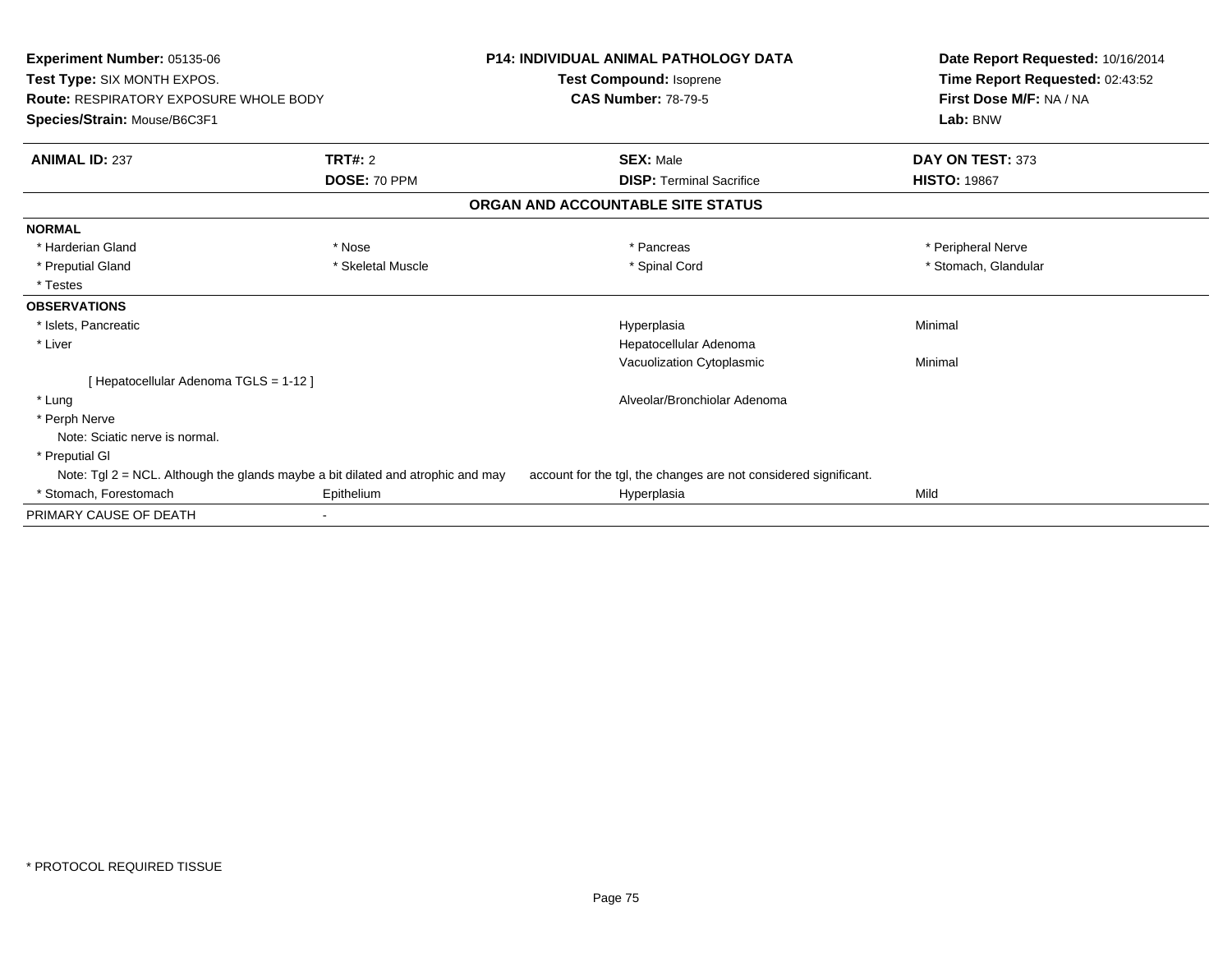| <b>Experiment Number: 05135-06</b><br><b>Test Type: SIX MONTH EXPOS.</b><br><b>Route: RESPIRATORY EXPOSURE WHOLE BODY</b><br>Species/Strain: Mouse/B6C3F1 |                   | <b>P14: INDIVIDUAL ANIMAL PATHOLOGY DATA</b><br><b>Test Compound: Isoprene</b> | Date Report Requested: 10/16/2014<br>Time Report Requested: 02:43:52<br>First Dose M/F: NA / NA<br>Lab: BNW |
|-----------------------------------------------------------------------------------------------------------------------------------------------------------|-------------------|--------------------------------------------------------------------------------|-------------------------------------------------------------------------------------------------------------|
|                                                                                                                                                           |                   | <b>CAS Number: 78-79-5</b>                                                     |                                                                                                             |
|                                                                                                                                                           |                   |                                                                                |                                                                                                             |
| <b>ANIMAL ID: 238</b>                                                                                                                                     | <b>TRT#: 2</b>    | <b>SEX: Male</b>                                                               | DAY ON TEST: 373                                                                                            |
|                                                                                                                                                           | DOSE: 70 PPM      | <b>DISP:</b> Terminal Sacrifice                                                | <b>HISTO: 19868</b>                                                                                         |
|                                                                                                                                                           |                   | ORGAN AND ACCOUNTABLE SITE STATUS                                              |                                                                                                             |
| <b>NORMAL</b>                                                                                                                                             |                   |                                                                                |                                                                                                             |
| * Islets, Pancreatic                                                                                                                                      | * Lung            | * Nose                                                                         | * Pancreas                                                                                                  |
| * Peripheral Nerve                                                                                                                                        | * Skeletal Muscle | * Stomach, Forestomach                                                         | * Stomach, Glandular                                                                                        |
| * Testes                                                                                                                                                  |                   |                                                                                |                                                                                                             |
| <b>OBSERVATIONS</b>                                                                                                                                       |                   |                                                                                |                                                                                                             |
| * Harderian Gland                                                                                                                                         |                   | Adenoma                                                                        |                                                                                                             |
| * Liver                                                                                                                                                   |                   | Vacuolization Cytoplasmic                                                      | Minimal                                                                                                     |
| * Perph Nerve                                                                                                                                             |                   |                                                                                |                                                                                                             |
| Note: Sciatic nerve is normal.                                                                                                                            |                   |                                                                                |                                                                                                             |
| * Spinal Cord                                                                                                                                             |                   | Degeneration                                                                   | Minimal                                                                                                     |
| PRIMARY CAUSE OF DEATH                                                                                                                                    |                   |                                                                                |                                                                                                             |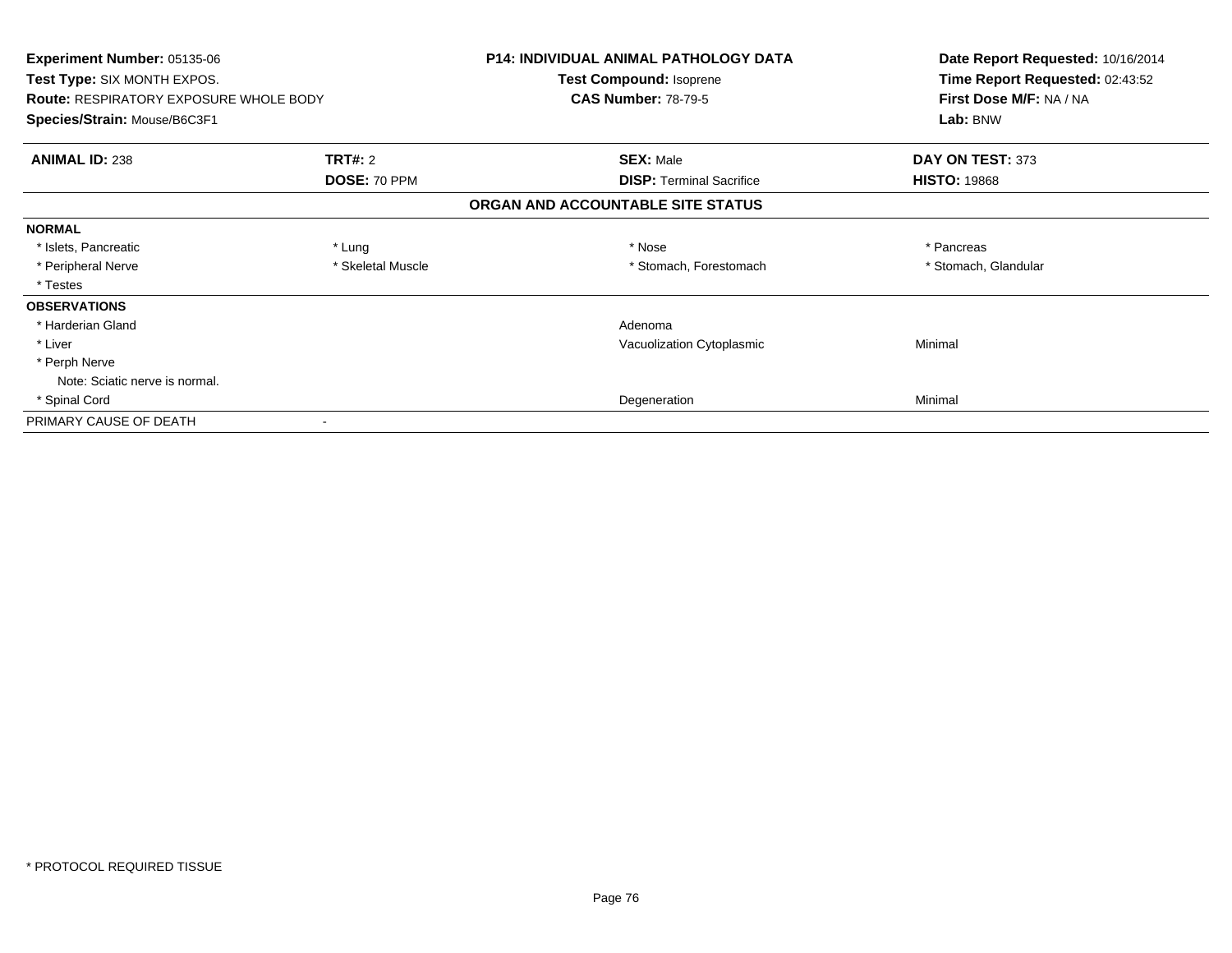| <b>Experiment Number: 05135-06</b><br><b>Test Type: SIX MONTH EXPOS.</b><br><b>Route: RESPIRATORY EXPOSURE WHOLE BODY</b> |                        | <b>P14: INDIVIDUAL ANIMAL PATHOLOGY DATA</b><br>Test Compound: Isoprene<br><b>CAS Number: 78-79-5</b> | Date Report Requested: 10/16/2014<br>Time Report Requested: 02:43:52<br>First Dose M/F: NA / NA |
|---------------------------------------------------------------------------------------------------------------------------|------------------------|-------------------------------------------------------------------------------------------------------|-------------------------------------------------------------------------------------------------|
| Species/Strain: Mouse/B6C3F1                                                                                              |                        |                                                                                                       | Lab: BNW                                                                                        |
| <b>ANIMAL ID: 239</b>                                                                                                     | <b>TRT#: 2</b>         | <b>SEX: Male</b>                                                                                      | DAY ON TEST: 373                                                                                |
|                                                                                                                           | DOSE: 70 PPM           | <b>DISP:</b> Terminal Sacrifice                                                                       | <b>HISTO: 19869</b>                                                                             |
|                                                                                                                           |                        | ORGAN AND ACCOUNTABLE SITE STATUS                                                                     |                                                                                                 |
| <b>NORMAL</b>                                                                                                             |                        |                                                                                                       |                                                                                                 |
| * Islets, Pancreatic                                                                                                      | * Lung                 | * Nose                                                                                                | * Peripheral Nerve                                                                              |
| * Skeletal Muscle                                                                                                         | * Stomach, Forestomach | * Stomach, Glandular                                                                                  | * Testes                                                                                        |
| <b>OBSERVATIONS</b>                                                                                                       |                        |                                                                                                       |                                                                                                 |
| * Harderian Gland                                                                                                         |                        | Adenoma                                                                                               |                                                                                                 |
| * Liver                                                                                                                   |                        | Vacuolization Cytoplasmic                                                                             | Minimal                                                                                         |
| * Pancreas                                                                                                                |                        | Focal Cellular Change                                                                                 | Mild                                                                                            |
| * Perph Nerve                                                                                                             |                        |                                                                                                       |                                                                                                 |
| Note: Sciatic nerve is normal.                                                                                            |                        |                                                                                                       |                                                                                                 |
| * Spinal Cord                                                                                                             |                        | Degeneration                                                                                          | Minimal                                                                                         |
| PRIMARY CAUSE OF DEATH                                                                                                    |                        |                                                                                                       |                                                                                                 |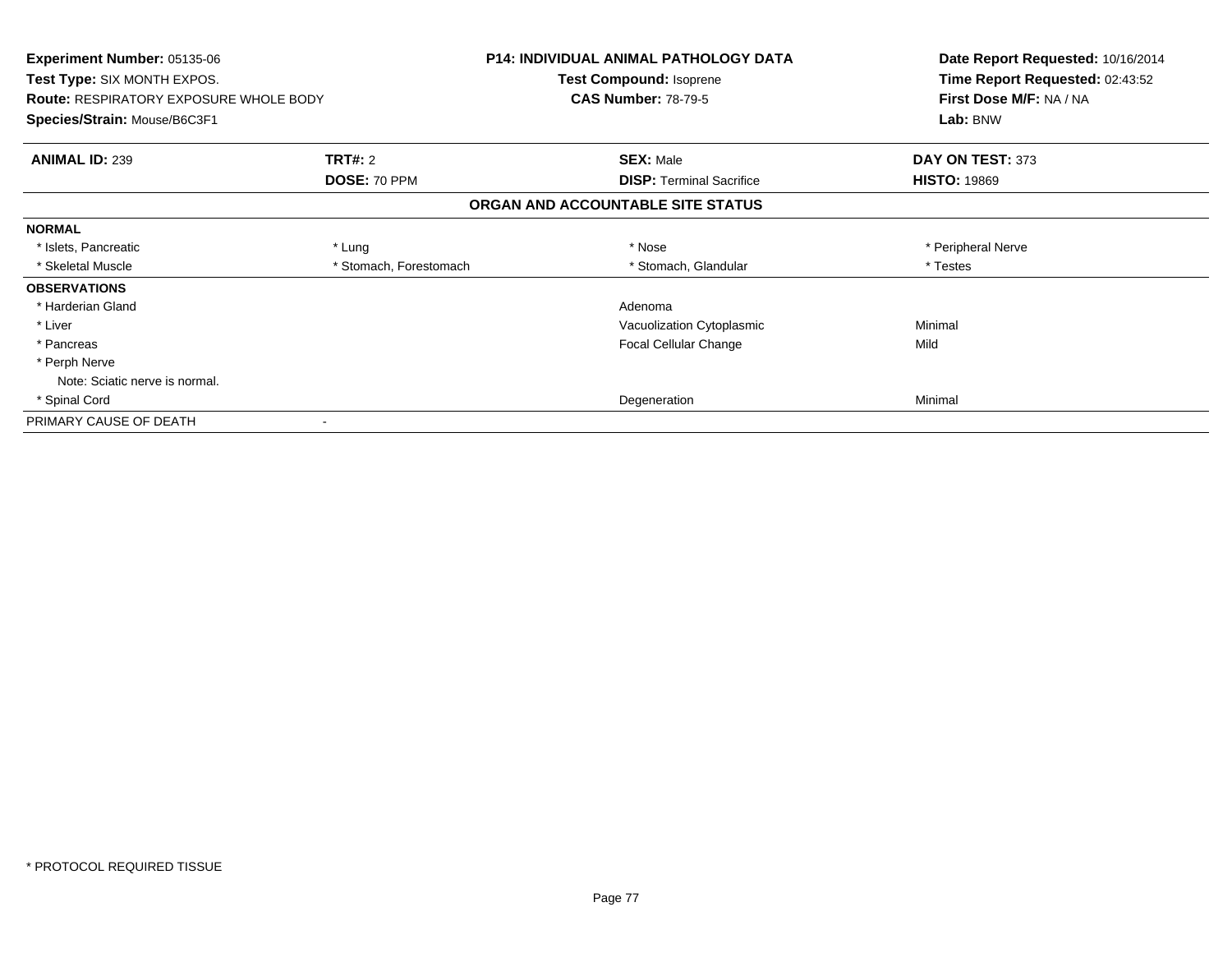| Experiment Number: 05135-06<br>Test Type: SIX MONTH EXPOS.       |                      | <b>P14: INDIVIDUAL ANIMAL PATHOLOGY DATA</b> | Date Report Requested: 10/16/2014<br>Time Report Requested: 02:43:52 |
|------------------------------------------------------------------|----------------------|----------------------------------------------|----------------------------------------------------------------------|
|                                                                  |                      | Test Compound: Isoprene                      |                                                                      |
| <b>Route: RESPIRATORY EXPOSURE WHOLE BODY</b>                    |                      | <b>CAS Number: 78-79-5</b>                   | First Dose M/F: NA / NA                                              |
| Species/Strain: Mouse/B6C3F1                                     |                      |                                              | Lab: BNW                                                             |
| <b>ANIMAL ID: 240</b>                                            | <b>TRT#: 2</b>       | <b>SEX: Male</b>                             | DAY ON TEST: 373                                                     |
|                                                                  | DOSE: 70 PPM         | <b>DISP: Terminal Sacrifice</b>              | <b>HISTO: 19870</b>                                                  |
|                                                                  |                      | ORGAN AND ACCOUNTABLE SITE STATUS            |                                                                      |
| <b>NORMAL</b>                                                    |                      |                                              |                                                                      |
| * Harderian Gland                                                | * Islets, Pancreatic | * Nose                                       | * Pancreas                                                           |
| * Peripheral Nerve                                               | * Skeletal Muscle    | * Stomach, Forestomach                       | * Stomach, Glandular                                                 |
| * Testes                                                         | * Urinary Bladder    |                                              |                                                                      |
| <b>OBSERVATIONS</b>                                              |                      |                                              |                                                                      |
| * Liver                                                          |                      | Vacuolization Cytoplasmic                    | Minimal                                                              |
| * Lung                                                           |                      | Hemorrhage                                   | Minimal                                                              |
| [Hemorrhage TGLS = $1-3$ ]                                       |                      |                                              |                                                                      |
| * Perph Nerve                                                    |                      |                                              |                                                                      |
| Note: Sciatic nerve is normal.                                   |                      |                                              |                                                                      |
| * Spinal Cord                                                    |                      | Degeneration                                 | Minimal                                                              |
| * Urin Bladder                                                   |                      |                                              |                                                                      |
| Note: TGL $2 = NCL$ . No lesion observed to account for the tgl. |                      |                                              |                                                                      |
| PRIMARY CAUSE OF DEATH                                           |                      |                                              |                                                                      |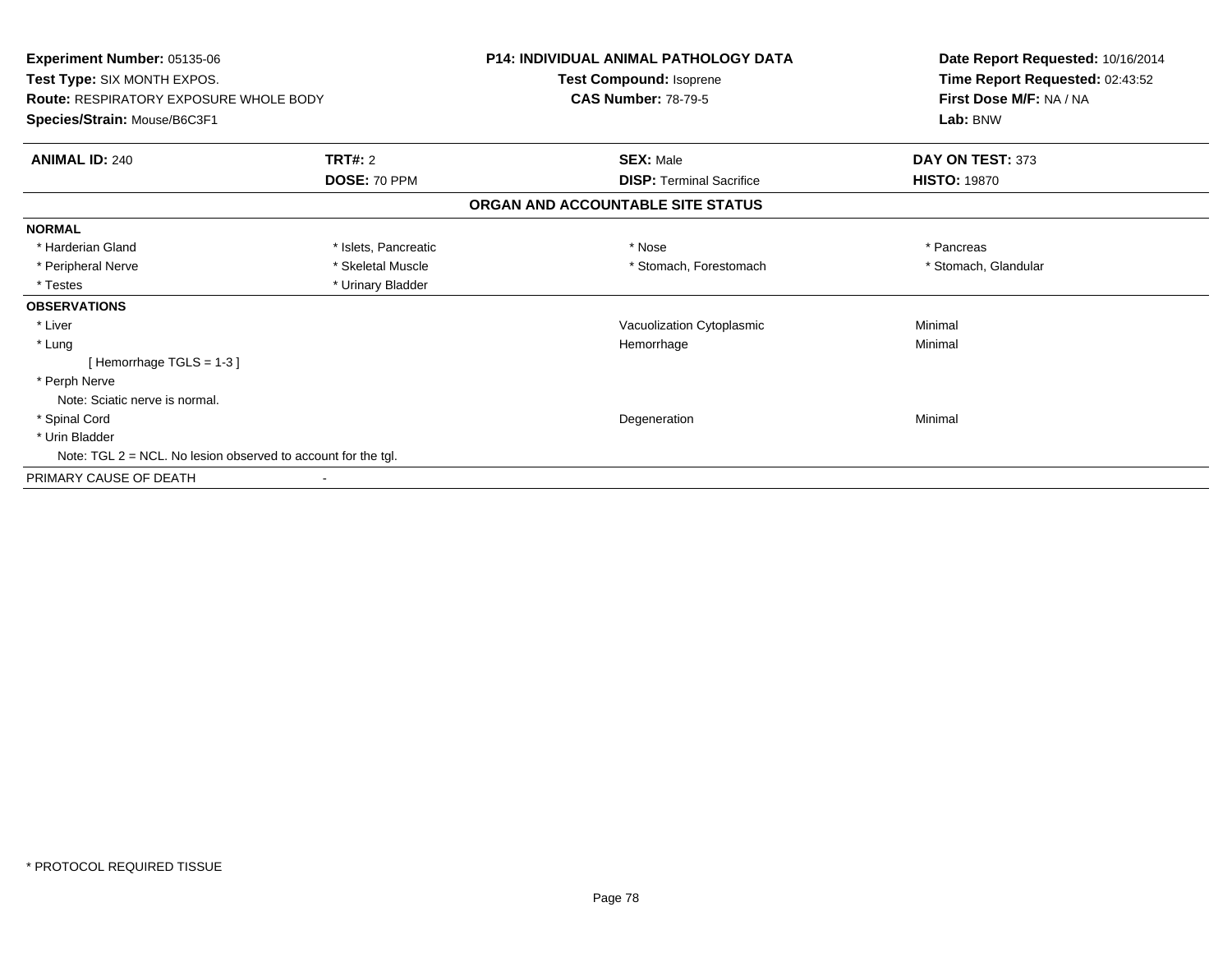**Experiment Number:** 05135-06**Test Type:** SIX MONTH EXPOS.**Route:** RESPIRATORY EXPOSURE WHOLE BODY**Species/Strain:** Mouse/B6C3F1**P14: INDIVIDUAL ANIMAL PATHOLOGY DATATest Compound:** Isoprene**CAS Number:** 78-79-5**Date Report Requested:** 10/16/2014**Time Report Requested:** 02:43:52**First Dose M/F:** NA / NA**Lab:** BNW**ANIMAL ID:** 241**TRT#:** 2 **SEX:** Male **DAY ON TEST:** 185 **DOSE:** 70 PPM**DISP:** Scheduled Sacrifice **HISTO:** 19871 **ORGAN AND ACCOUNTABLE SITE STATUSNORMAL**\* Adrenal Cortex \* Adrenal Cortex \* \* Adrenal Medulla \* \* Adrenal Medulla \* \* Blood Vessel \* \* Brood Vessel \* \* Bone \* Esophagus \* Bone Marrow \* Brain \* Epididymis \* Esophagus \* Eye \* \* Gallbladder \* \* Gallbladder \* \* \* \* Harderian Gland \* \* Heart \* Heart \* Heart \* Heart \* Heart \* Heart \* Intestine Large, Cecum \* Intestine Large, Colon \* Intestine Large, Rectum \* Intestine Small, Duodenum\* Intestine Small, Ileum \* **Allen and The Accord \* Intestine Small**, Jejunum \* 1stets, Pancreatic \* \* Kidney \* Kidney \* Larynx \* Louis \* Liver \* Lung \* Lung \* Lung \* Lung \* Lung \* Lymph Node, Bronchial \* Lymph Node, Bronchial \* \* Lymph Node, Mandibular \* Lymph Node, Mediastinal \* Lymph Node, Mesenteric \* Nose\* Pharynx \* Pancreas \* Pancreas \* Parathyroid Gland \* Peripheral Nerve \* Peripheral Nerve \* Salivary Glands \* Pituitary Gland \* \* Then the state \* Preputial Gland \* Prosection \* Prostate \* \* Salivary Glands \* Salivary Glands \* Salivary Glands \* Salivary Glands \* Salivary Glands \* Salivary Glands \* Salivary Glands \* Salivary Glan \* Seminal Vesicle \* \* Spinal Cord \* Skeletal Muscle \* \* Skin \* \* Skin \* \* Spinal Vesicle \* Spinal Cord \* Spinal Cord \* Stomach, Forestomach \* Thymus \* Stomach, Glandular \* The \* Testes \* Thymus \* Thymus \* Thymus \* Thymus \* Thymus \* Urinary Bladder \* Thyroid Gland \* \* The control of the total property and the top of the top of the top of the top of the top of the top of the top of the top of the top of the top of the top of the top of the top of the top of the top of \* Zymbal's Gland**MISSING** \* Mammary Gland**OBSERVATIONS** \* Blood VesselNote: Aorta is normal. \* Lym Node Bron Note: Tracheobronchial lymph node is normal. \* Perph Nerve Note: Sciatic nerve is normal. \* Spleenn and the contract of the contract of the contract of the contract of the contract of the contract of the contract of the contract of the contract of the contract of the contract of the contract of the contract of the cont [ Pigmentation TGLS = 1-4 ]PRIMARY CAUSE OF DEATH-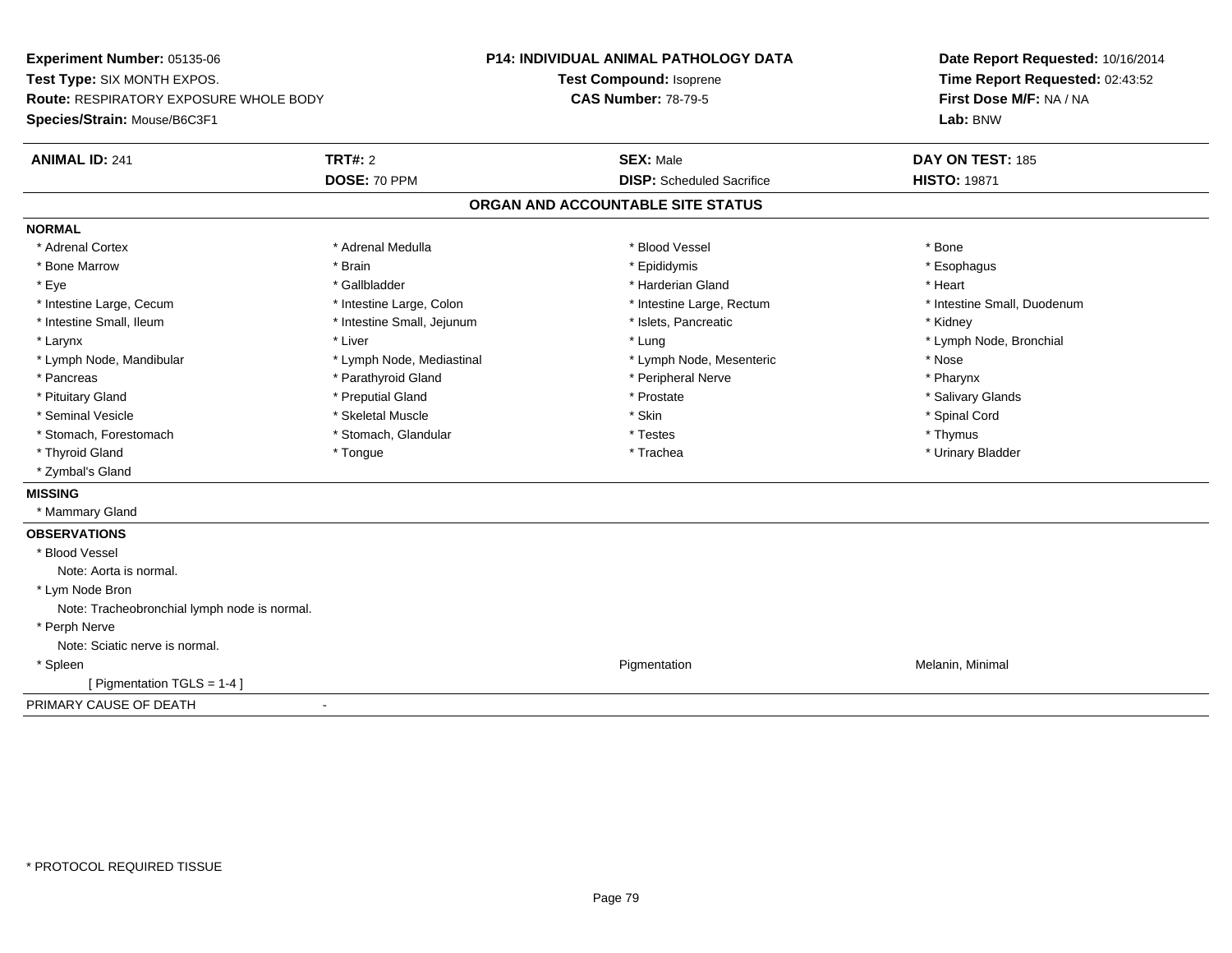**Experiment Number:** 05135-06**Test Type:** SIX MONTH EXPOS.**Route:** RESPIRATORY EXPOSURE WHOLE BODY**Species/Strain:** Mouse/B6C3F1**P14: INDIVIDUAL ANIMAL PATHOLOGY DATATest Compound:** Isoprene**CAS Number:** 78-79-5**Date Report Requested:** 10/16/2014**Time Report Requested:** 02:43:52**First Dose M/F:** NA / NA**Lab:** BNW**ANIMAL ID:** 242**TRT#:** 2 **SEX:** Male **DAY ON TEST:** 185 **DOSE:** 70 PPM**DISP:** Scheduled Sacrifice **HISTO:** 19872 **ORGAN AND ACCOUNTABLE SITE STATUSNORMAL**\* Adrenal Cortex \* Adrenal Cortex \* \* Adrenal Medulla \* \* Adrenal Medulla \* \* Blood Vessel \* \* Brood Vessel \* \* Bone \* Esophagus \* Bone Marrow \* Brain \* Epididymis \* Esophagus \* Eye \* https://www.frage.com/mode.com/mode.com/mode.com/mode.com/mode.com/mode.com/mode.com/mode.com/mode.com/ \* Intestine Small, Ileum \* Intestine Large, Colon \* Intestine Large, Rectum \* Intestine Small, Duodenum \* Intestine Small, Duodenum \* Intestine Small, Jejunum \* The matches of the state of the state of the state of the state of the state of the state of the state of the state of the state of the state of the state of the state of the state of the state \* Lymph Node, Mesenteric \* Lung \* Lymph Node, Bronchial \* Lymph Node, Mandibular \* Lymph Node, Mandibular \* Nose \* Pancreas \* Peripheral Nerve \* Pharynx \* Salivary Glands \* Pituitary Gland \* \* Then the state \* Preputial Gland \* Prosection \* Prostate \* \* Salivary Glands \* Salivary Glands \* Salivary Glands \* Salivary Glands \* Salivary Glands \* Salivary Glands \* Salivary Glands \* Salivary Glan \* Seminal Vesicle \* \* Spinal Cord \* Skeletal Muscle \* \* Skin \* \* Skin \* \* Spinal Vesicle \* Spinal Cord \* Spinal Cord \* Spleen \* Stomach, Forestomach \* Stomach \* Stomach, Slandular \* Testes \* Testes \* Trachea \* Thymus \* \* The mode of the total term of the total term of the total term of the total term of the total term of the total term of the total term of the total term of the total term of the total term of the total term of \* Urinary Bladder \* Zymbal's Gland**MISSING**\* Gallbladder \* Lymph Node, Mediastinal \* Mammary Gland \* Parathyroid Gland \* Parathyroid Gland **OBSERVATIONS** \* Blood VesselNote: Aorta is normal. \* Liver Vacuolization Cytoplasmicc Mild \* Lym Node Bron Note: Tracheobronchial lymph node is normal. \* Perph Nerve Note: Sciatic nerve is normal.PRIMARY CAUSE OF DEATH-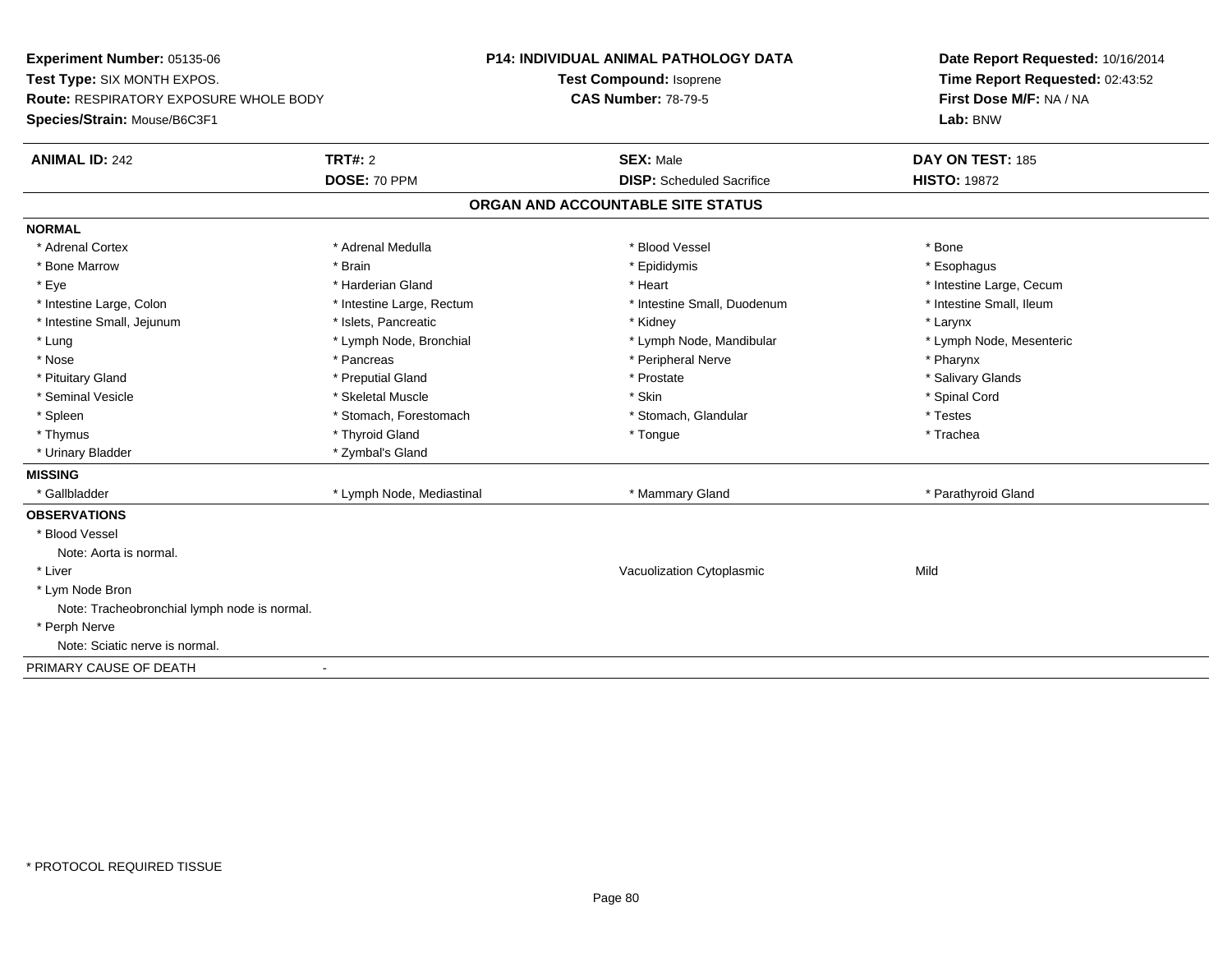**Experiment Number:** 05135-06**Test Type:** SIX MONTH EXPOS.**Route:** RESPIRATORY EXPOSURE WHOLE BODY**Species/Strain:** Mouse/B6C3F1**P14: INDIVIDUAL ANIMAL PATHOLOGY DATATest Compound:** Isoprene**CAS Number:** 78-79-5**Date Report Requested:** 10/16/2014**Time Report Requested:** 02:43:52**First Dose M/F:** NA / NA**Lab:** BNW**ANIMAL ID:** 243**TRT#:** 2 **SEX:** Male **DAY ON TEST:** 185 **DOSE:** 70 PPM**DISP:** Scheduled Sacrifice **HISTO:** 19873 **ORGAN AND ACCOUNTABLE SITE STATUSNORMAL**\* Adrenal Cortex \* Adrenal Cortex \* \* Adrenal Medulla \* \* Adrenal Medulla \* \* Blood Vessel \* \* Brood Vessel \* \* Bone \* Esophagus \* Bone Marrow \* Brain \* Epididymis \* Esophagus \* Eye \* \* Gallbladder \* \* Gallbladder \* \* \* \* Harderian Gland \* \* Heart \* Heart \* Heart \* Heart \* Heart \* Heart \* Intestine Large, Cecum \* Intestine Large, Colon \* Intestine Large, Rectum \* Intestine Small, Duodenum\* Intestine Small, Ileum \* **Alleman \* Intestine Small, Jejunum \***  \* Islets, Pancreatic \* \* \* Kidney \* Kidney \* Larynx \* Louis \* Liver \* Lung \* Lung \* Lung \* Lung \* Lung \* Lymph Node, Bronchial \* Lymph Node, Bronchial \* \* Lymph Node, Mandibular \* The state of the state of the Mediastinal \* Lymph Node, Mesenteric \* Nose \* Pharynx \* Pancreas \* Pancreas \* Parathyroid Gland \* Peripheral Nerve \* Peripheral Nerve \* Salivary Glands \* Pituitary Gland \* \* Then the state \* Preputial Gland \* Prosection \* Prostate \* \* Salivary Glands \* Salivary Glands \* Salivary Glands \* Salivary Glands \* Salivary Glands \* Salivary Glands \* Salivary Glands \* Salivary Glan \* Seminal Vesicle \* \* Spinal Cord \* Skeletal Muscle \* \* Skin \* \* Skin \* \* Spinal Vesicle \* Spinal Cord \* Spinal Cord \* Spleen \* Stomach, Forestomach \* Stomach \* Stomach, Glandular \* Testes \* Testes \* Trachea \* Thymus \* \* The mode of the total term of the total term of the total term of the total term of the total term of the total term of the total term of the total term of the total term of the total term of the total term of \* Urinary Bladder \* Zymbal's Gland**MISSING** \* Mammary Gland**OBSERVATIONS** \* Blood VesselNote: Aorta is normal. \* Lym Node Bron Note: Tracheobronchial lymph node is normal. \* Perph Nerve Note: Sciatic nerve is normal.PRIMARY CAUSE OF DEATH-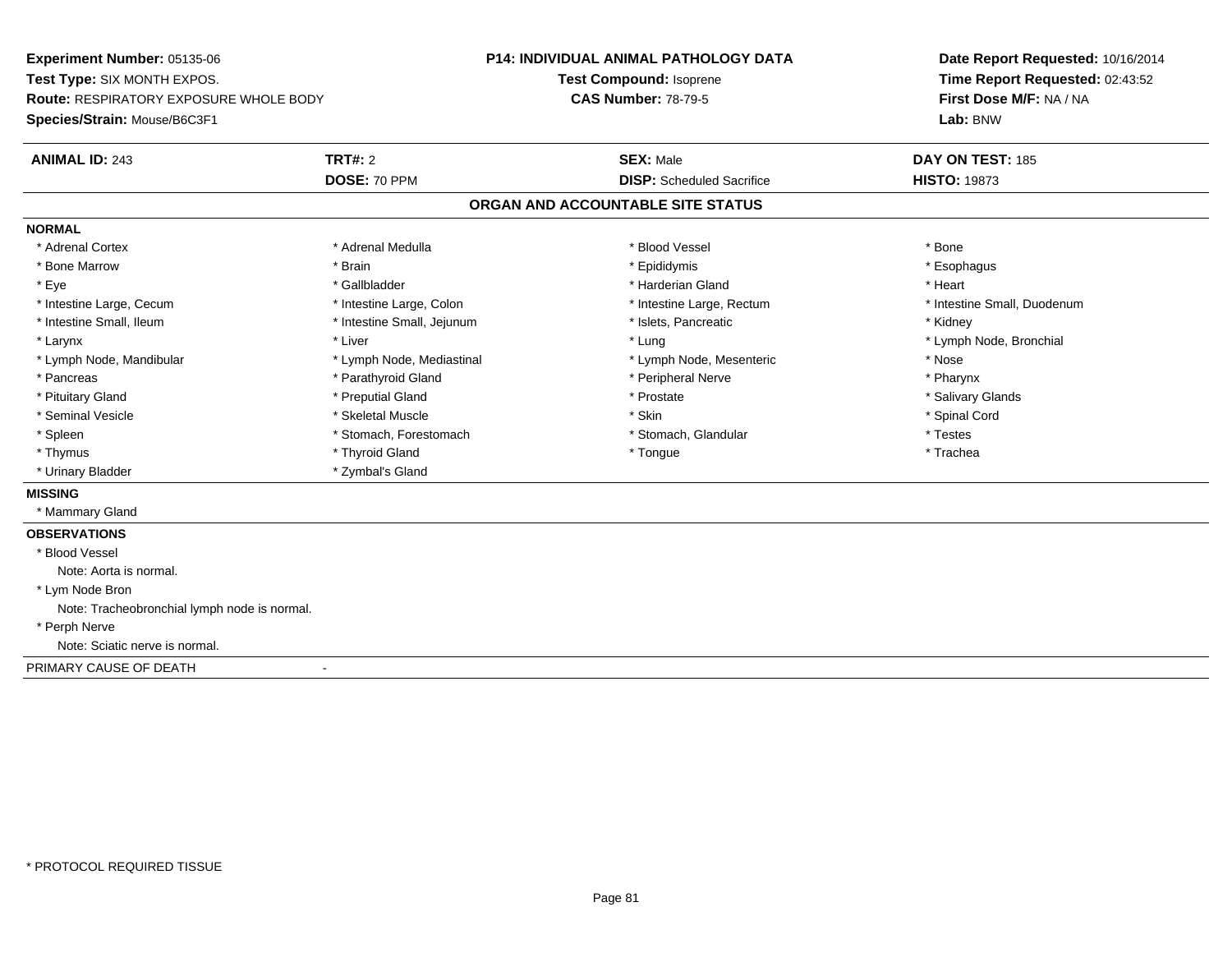**Experiment Number:** 05135-06**Test Type:** SIX MONTH EXPOS.**Route:** RESPIRATORY EXPOSURE WHOLE BODY**Species/Strain:** Mouse/B6C3F1**P14: INDIVIDUAL ANIMAL PATHOLOGY DATATest Compound:** Isoprene**CAS Number:** 78-79-5**Date Report Requested:** 10/16/2014**Time Report Requested:** 02:43:52**First Dose M/F:** NA / NA**Lab:** BNW**ANIMAL ID:** 244**TRT#:** 2 **SEX:** Male **DAY ON TEST:** 185 **DOSE:** 70 PPM**DISP:** Scheduled Sacrifice **HISTO:** 19874 **ORGAN AND ACCOUNTABLE SITE STATUSNORMAL**\* Adrenal Cortex \* Adrenal Cortex \* \* Adrenal Medulla \* \* Adrenal Medulla \* \* Blood Vessel \* \* Brood Vessel \* \* Bone \* Esophagus \* Bone Marrow \* Brain \* Epididymis \* Esophagus \* Eye \* \* Gallbladder \* \* Gallbladder \* \* \* \* Harderian Gland \* \* Heart \* Heart \* Heart \* Heart \* Heart \* Heart \* Intestine Large, Cecum \* Intestine Large, Colon \* Intestine Large, Rectum \* Intestine Small, Duodenum\* Intestine Small, Ileum \* Thestine Small, Jejunum \* 1998, Pancreatic \* Kidney \* Kidney \* Kidney \* Kidney \* Larynx \* Louis \* Liver \* Lung \* Lung \* Lung \* Lung \* Lung \* Lymph Node, Bronchial \* Lymph Node, Bronchial \* \* Lymph Node, Mediastinal \* The state of the second text of the second text of the second text of the second text of the second text of the second text of the second text of the second text of the second text of text of te \* Pituitary Gland \* Parathyroid Gland \* **Example 20** \* Peripheral Nerve \* Pharynx \* Pharynx \* Pharynx \* Seminal Vesicle \* Preputial Gland \* \* Annual vesicle \* \* Prostate \* \* Salivary Glands \* \* Salivary Glands \* \* Seminal Vesicle \* \* Skeletal Muscle \* Skin \* Spinal Cord \* Spleen \* Thymus \* Stomach, Forestomach \* Testes \* Stomach, Glandular \* Testes \* Testes \* Testes \* Testes \* Testes \* Testes \* T \* Urinary Bladder \* Thyroid Gland \* \* The control of the total property and the top of the top of the top of the top of the top of the top of the top of the top of the top of the top of the top of the top of the top of the top of the top of \* Zymbal's Gland**MISSING** \* Lymph Node, Mandibular \* Mammary Gland**OBSERVATIONS** \* Blood VesselNote: Aorta is normal. \* Lym Node Bron Note: Tracheobronchial lymph node is normal. \* Perph Nerve Note: Sciatic nerve is normal.PRIMARY CAUSE OF DEATH-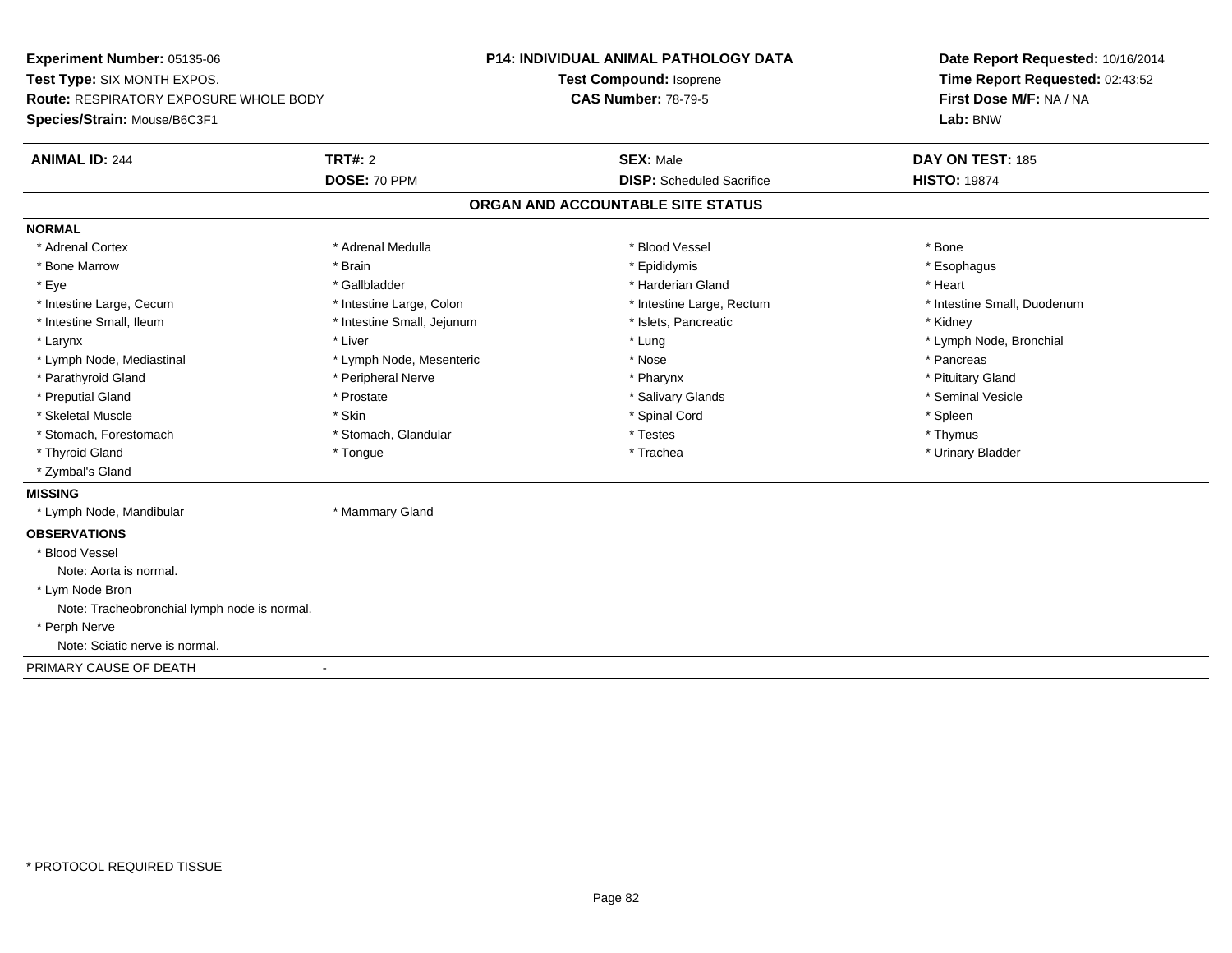**Experiment Number:** 05135-06**Test Type:** SIX MONTH EXPOS.**Route:** RESPIRATORY EXPOSURE WHOLE BODY**Species/Strain:** Mouse/B6C3F1**P14: INDIVIDUAL ANIMAL PATHOLOGY DATATest Compound:** Isoprene**CAS Number:** 78-79-5**Date Report Requested:** 10/16/2014**Time Report Requested:** 02:43:52**First Dose M/F:** NA / NA**Lab:** BNW**ANIMAL ID:** 245**TRT#:** 2 **SEX:** Male **DAY ON TEST:** 185 **DOSE:** 70 PPM**DISP:** Scheduled Sacrifice **HISTO:** 19875 **ORGAN AND ACCOUNTABLE SITE STATUSNORMAL**\* Adrenal Cortex \* Adrenal Cortex \* \* Adrenal Medulla \* \* Adrenal Medulla \* \* Blood Vessel \* \* Brood Vessel \* \* Bone \* Esophagus \* Bone Marrow \* Brain \* Epididymis \* Esophagus \* Eye \* \* Gallbladder \* \* Gallbladder \* \* \* \* Harderian Gland \* \* Heart \* Heart \* Heart \* Heart \* Heart \* Heart \* Intestine Large, Cecum \* Intestine Large, Colon \* Intestine Large, Rectum \* Intestine Small, Duodenum\* Intestine Small, Ileum \* Thestine Small, Jejunum \* 1998, Pancreatic \* Kidney \* Kidney \* Kidney \* Kidney \* Larynx \* Louis \* Liver \* Lung \* Lung \* Lung \* Lung \* Lung \* Lymph Node, Bronchial \* Lymph Node, Bronchial \* \* Lymph Node, Mediastinal \* The state of the second text of the second text of the second text of the second text of the second text of the second text of the second text of the second text of the second text of text of te \* Pituitary Gland \* Parathyroid Gland \* **Example 20** \* Peripheral Nerve \* Pharynx \* Pharynx \* Pharynx \* Seminal Vesicle \* Preputial Gland \* \* Annual vesicle \* \* Prostate \* \* Salivary Glands \* \* Salivary Glands \* \* Seminal Vesicle \* \* Skeletal Muscle \* Skin \* Spinal Cord \* Spleen \* Thymus \* Stomach, Forestomach \* Testes \* Stomach, Glandular \* Testes \* Testes \* Testes \* Testes \* Testes \* Testes \* T \* Urinary Bladder \* Thyroid Gland \* \* The control of the total property and the top of the top of the top of the top of the top of the top of the top of the top of the top of the top of the top of the top of the top of the top of the top of \* Zymbal's Gland**MISSING** \* Lymph Node, Mandibular \* Mammary Gland**OBSERVATIONS** \* Blood VesselNote: Aorta is normal. \* Lym Node Bron Note: Tracheobronchial lymph node is normal. \* Perph Nerve Note: Sciatic nerve is normal.PRIMARY CAUSE OF DEATH-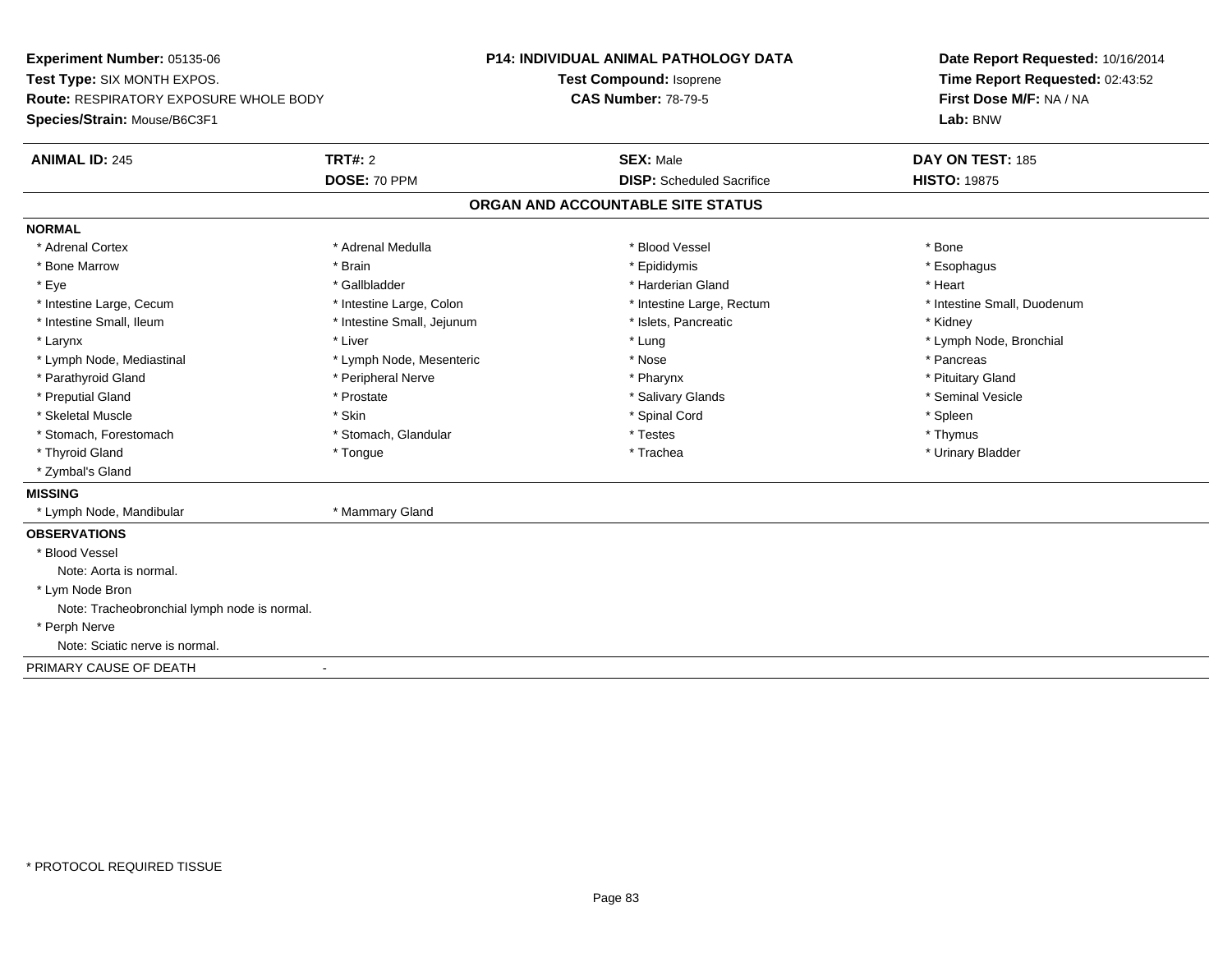**Experiment Number:** 05135-06**Test Type:** SIX MONTH EXPOS.**Route:** RESPIRATORY EXPOSURE WHOLE BODY**Species/Strain:** Mouse/B6C3F1**P14: INDIVIDUAL ANIMAL PATHOLOGY DATATest Compound:** Isoprene**CAS Number:** 78-79-5**Date Report Requested:** 10/16/2014**Time Report Requested:** 02:43:52**First Dose M/F:** NA / NA**Lab:** BNW**ANIMAL ID:** 246**TRT#:** 2 **SEX:** Male **DAY ON TEST:** 185 **DOSE:** 70 PPM**DISP:** Scheduled Sacrifice **HISTO:** 19876 **ORGAN AND ACCOUNTABLE SITE STATUSNORMAL**\* Adrenal Cortex \* Adrenal Cortex \* \* Adrenal Medulla \* \* Adrenal Medulla \* \* Blood Vessel \* \* Brood Vessel \* \* Bone \* Esophagus \* Bone Marrow \* Brain \* Epididymis \* Esophagus \* Eye \* \* Gallbladder \* \* Gallbladder \* \* \* \* Harderian Gland \* \* Heart \* Heart \* Heart \* Heart \* Heart \* Heart \* Intestine Large, Cecum \* Intestine Large, Colon \* Intestine Large, Thestine Large, Rectum \* Intestine Small, Duodenum \* Intestine Small, Ileum \* Thestine Small, Jejunum \* 1998, Pancreatic \* Kidney \* Kidney \* Kidney \* Kidney \* Larynx \* Lung \* Lymph Node, Bronchial \* Lymph Node, Mandibular \* Lymph Node, Mediastinal \* The metal was a structure of the Mesenteric the metal was a structure of the metal was the metal was the metal of the metal of the metal of the metal was the metal was the metal was the metal wa \* Pituitary Gland \* Parathyroid Gland \* **According the Contract According to the Contract According to the Contract According to the Pituz Contract According to the Pharynx \* Pharynx \* Pharynx \* Pharynx \* Pharynx \* Pharynx \* Pharynx \* Phary** \* Skeletal Muscle \* Prostate \* \* Skeletal Muscle \* \* Salivary Glands \* \* Steminal Vesicle \* \* Seminal Vesicle \* \* Skeletal Muscle \* Skin \* Spinal Cord \* Spinal Cord \* Spinal Cord \* Spinal \* Spinal \* Stomach, Forestomach \* Stomach, Forestomach \* Testes \* Thymus \* Thyroid Gland \* Tongue \* Trachea \* Urinary Bladder \* Zymbal's Gland \* Zymbal's Gland \* Zymbal's Gland **MISSING** \* Mammary Gland**OBSERVATIONS** \* Blood VesselNote: Aorta is normal. \* Liver Hepatocellular Adenoma Vacuolization Cytoplasmic Minimal [ Hepatocellular Adenoma TGLS = 1-12 ] \* Lym Node Bron Note: Tracheobronchial lymph node is normal. \* Perph Nerve Note: Sciatic nerve is normal. \* Preputial Glandd the suppurative, Marked of the Suppuration of the Suppuration of the Suppurative, Marked of the Suppurative, Marked of the Suppuration of the Suppuration of the Suppuration of the Suppuration of the Suppuration of the Su \* Stomach, Glandular**Inflammation Inflammation** Inflammation **Suppurative, Mild** PRIMARY CAUSE OF DEATH-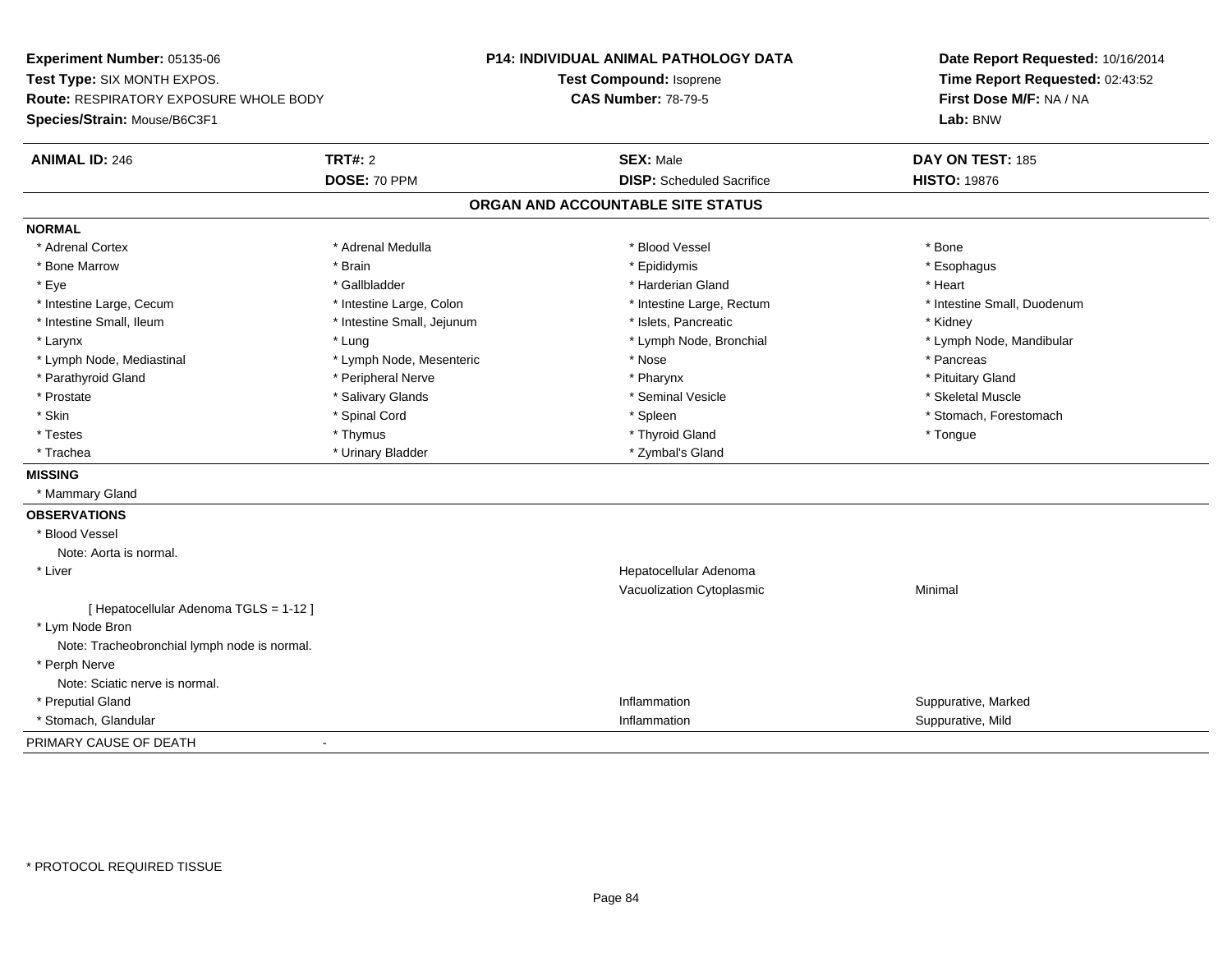**Experiment Number:** 05135-06**Test Type:** SIX MONTH EXPOS.**Route:** RESPIRATORY EXPOSURE WHOLE BODY**Species/Strain:** Mouse/B6C3F1**P14: INDIVIDUAL ANIMAL PATHOLOGY DATATest Compound:** Isoprene**CAS Number:** 78-79-5**Date Report Requested:** 10/16/2014**Time Report Requested:** 02:43:52**First Dose M/F:** NA / NA**Lab:** BNW**ANIMAL ID:** 247**TRT#:** 2 **SEX:** Male **DAY ON TEST:** 185 **DOSE:** 70 PPM**DISP:** Scheduled Sacrifice **HISTO:** 19877 **ORGAN AND ACCOUNTABLE SITE STATUSNORMAL**\* Adrenal Cortex \* Adrenal Cortex \* \* Adrenal Medulla \* \* Adrenal Medulla \* \* Blood Vessel \* \* Brood Vessel \* \* Bone \* Esophagus \* Bone Marrow \* Brain \* Epididymis \* Esophagus \* Eye \* \* Gallbladder \* \* Gallbladder \* \* \* \* Harderian Gland \* \* Heart \* Heart \* Heart \* Heart \* Heart \* Heart \* Intestine Large, Cecum \* Intestine Large, Colon \* Intestine Large, Thestine Large, Rectum \* Intestine Small, Duodenum \* Intestine Small, Ileum \* **Alleman \* Intestine Small, Jejunum \***  \* Islets, Pancreatic \* \* \* Kidney \* Kidney \* Larynx \* Louis \* Liver \* Lung \* Lung \* Lung \* Lung \* Lung \* Lymph Node, Bronchial \* Lymph Node, Bronchial \* \* Lymph Node, Mandibular \* The state of the state of the Mediastinal \* Lymph Node, Mesenteric \* Nose \* Pharynx \* Pancreas \* Pancreas \* Parathyroid Gland \* Peripheral Nerve \* Peripheral Nerve \* Salivary Glands \* Pituitary Gland \* \* Then the state \* Preputial Gland \* Prosection \* Prostate \* \* Salivary Glands \* Salivary Glands \* Salivary Glands \* Salivary Glands \* Salivary Glands \* Salivary Glands \* Salivary Glands \* Salivary Glan \* Seminal Vesicle \* \* Spinal Cord \* Skeletal Muscle \* \* Skin \* \* Skin \* \* Spinal Vesicle \* Spinal Cord \* Spinal Cord \* Spleen \* Stomach, Forestomach \* Stomach \* Stomach, Glandular \* Testes \* Testes \* Trachea \* Thymus \* \* The mode of the total term of the total term of the total term of the total term of the total term of the total term of the total term of the total term of the total term of the total term of the total term of \* Urinary Bladder \* Zymbal's Gland**MISSING** \* Mammary Gland**OBSERVATIONS** \* Blood VesselNote: Aorta is normal. \* Lym Node Bron Note: Tracheobronchial lymph node is normal. \* Perph Nerve Note: Sciatic nerve is normal.PRIMARY CAUSE OF DEATH-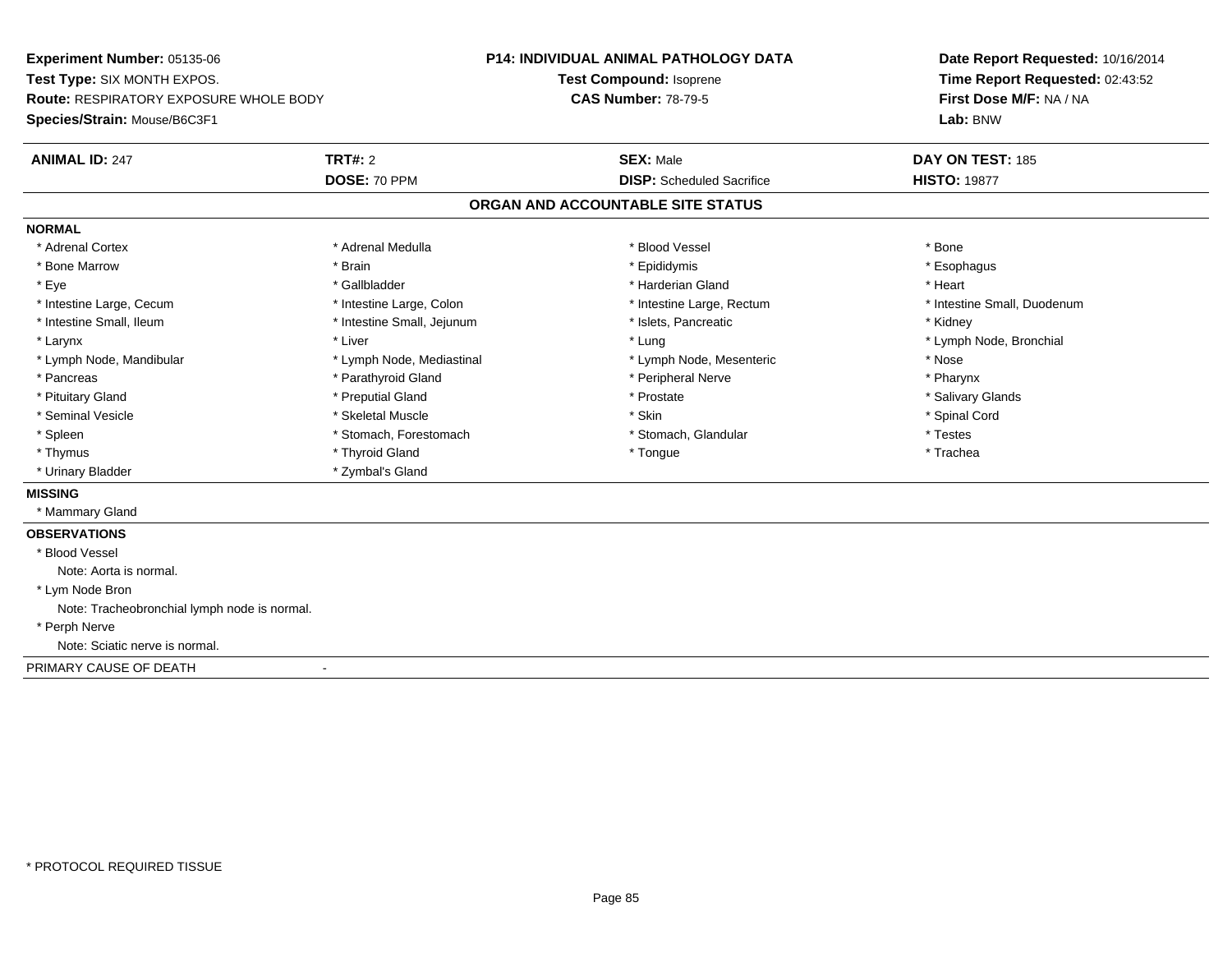**Experiment Number:** 05135-06**Test Type:** SIX MONTH EXPOS.**Route:** RESPIRATORY EXPOSURE WHOLE BODY**Species/Strain:** Mouse/B6C3F1**P14: INDIVIDUAL ANIMAL PATHOLOGY DATATest Compound:** Isoprene**CAS Number:** 78-79-5**Date Report Requested:** 10/16/2014**Time Report Requested:** 02:43:52**First Dose M/F:** NA / NA**Lab:** BNW**ANIMAL ID:** 248**TRT#:** 2 **SEX:** Male **DAY ON TEST:** 185 **DOSE:** 70 PPM**DISP:** Scheduled Sacrifice **HISTO:** 19878 **ORGAN AND ACCOUNTABLE SITE STATUSNORMAL**\* Adrenal Cortex \* Adrenal Cortex \* \* Adrenal Medulla \* \* Adrenal Medulla \* \* Blood Vessel \* \* Brood Vessel \* \* Bone \* Esophagus \* Bone Marrow \* Brain \* Epididymis \* Esophagus \* Eye \* \* Gallbladder \* \* Gallbladder \* \* \* \* Harderian Gland \* \* Heart \* Heart \* Heart \* Heart \* Heart \* Heart \* Intestine Large, Cecum \* Intestine Large, Colon \* Intestine Large, Thestine Large, Rectum \* Intestine Small, Duodenum \* Intestine Small, Ileum \* **Alleman \* Intestine Small, Jejunum \***  \* Islets, Pancreatic \* \* \* Kidney \* Kidney \* Larynx \* Louis \* Liver \* Lung \* Lung \* Lung \* Lung \* Lung \* Lymph Node, Bronchial \* Lymph Node, Bronchial \* \* Lymph Node, Mandibular \* The state of the state of the Mediastinal \* Lymph Node, Mesenteric \* Nose \* Pharynx \* Pancreas \* Pancreas \* Parathyroid Gland \* Peripheral Nerve \* Peripheral Nerve \* Salivary Glands \* Pituitary Gland \* \* Then the state \* Preputial Gland \* Prosection \* Prostate \* \* Salivary Glands \* Salivary Glands \* Salivary Glands \* Salivary Glands \* Salivary Glands \* Salivary Glands \* Salivary Glands \* Salivary Glan \* Seminal Vesicle \* \* Spinal Cord \* Skeletal Muscle \* \* Skin \* \* Skin \* \* Spinal Vesicle \* Spinal Cord \* Spinal Cord \* Spleen \* Stomach, Forestomach \* Stomach \* Stomach, Glandular \* Testes \* Testes \* Trachea \* Thymus \* \* The mode of the total term of the total term of the total term of the total term of the total term of the total term of the total term of the total term of the total term of the total term of the total term of \* Urinary Bladder \* Zymbal's Gland**MISSING** \* Mammary Gland**OBSERVATIONS** \* Blood VesselNote: Aorta is normal. \* Lym Node Bron Note: Tracheobronchial lymph node is normal. \* Perph Nerve Note: Sciatic nerve is normal.PRIMARY CAUSE OF DEATH-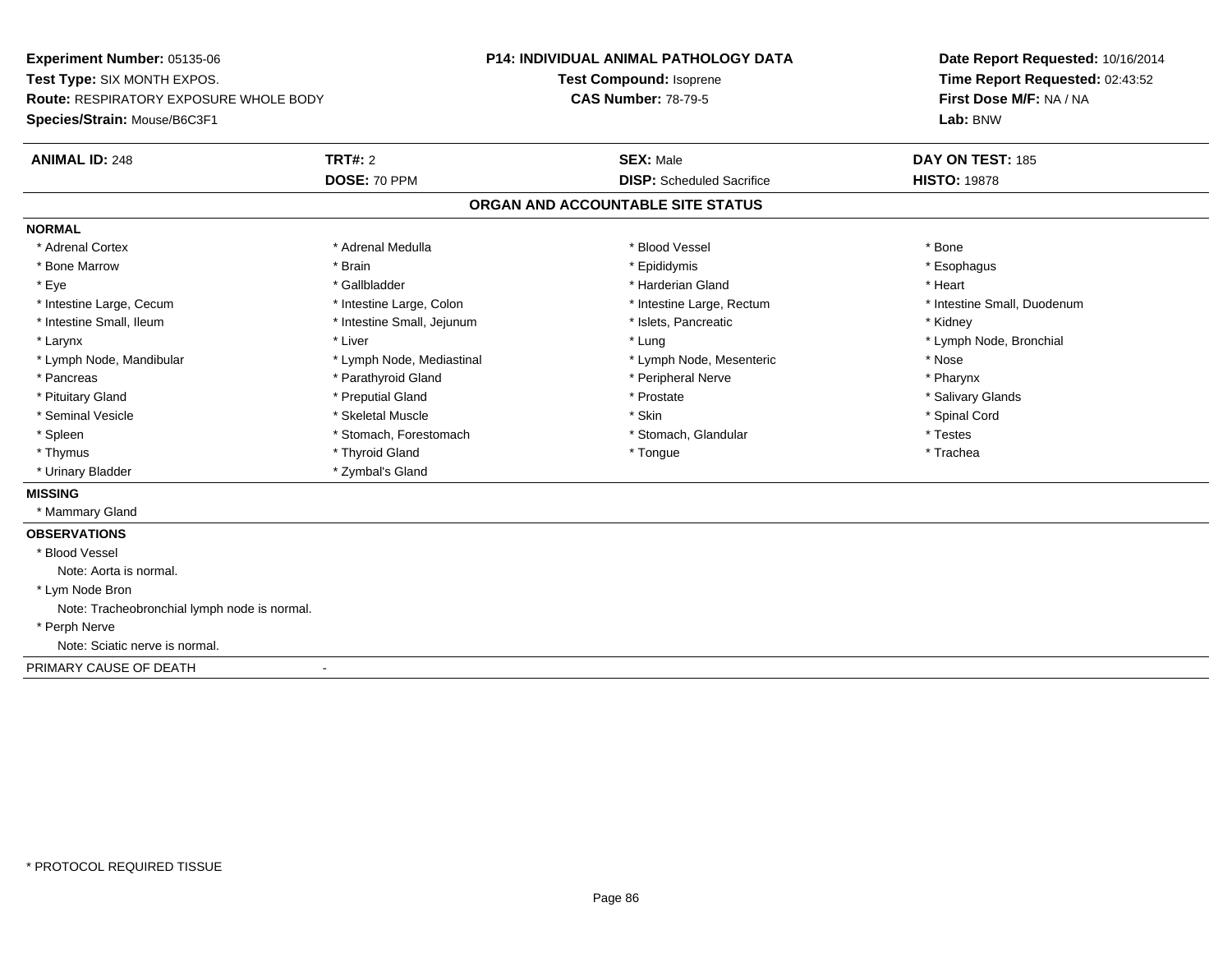**Experiment Number:** 05135-06**Test Type:** SIX MONTH EXPOS.**Route:** RESPIRATORY EXPOSURE WHOLE BODY**Species/Strain:** Mouse/B6C3F1**P14: INDIVIDUAL ANIMAL PATHOLOGY DATATest Compound:** Isoprene**CAS Number:** 78-79-5**Date Report Requested:** 10/16/2014**Time Report Requested:** 02:43:52**First Dose M/F:** NA / NA**Lab:** BNW**ANIMAL ID:** 249**TRT#:** 2 **SEX:** Male **DAY ON TEST:** 185 **DOSE:** 70 PPM**DISP:** Scheduled Sacrifice **HISTO:** 19879 **ORGAN AND ACCOUNTABLE SITE STATUSNORMAL**\* Adrenal Cortex \* Adrenal Cortex \* \* Adrenal Medulla \* \* Adrenal Medulla \* \* Blood Vessel \* \* Brood Vessel \* \* Bone \* Esophagus \* Bone Marrow \* Brain \* Epididymis \* Esophagus \* Eye \* \* Gallbladder \* \* Gallbladder \* \* \* \* Harderian Gland \* \* Heart \* Heart \* Heart \* Heart \* Heart \* Heart \* Intestine Large, Cecum \* Intestine Large, Colon \* Intestine Large, Thestine Large, Rectum \* Intestine Small, Duodenum \* Intestine Small, Ileum \* Thestine Small, Jejunum \* 1998, Pancreatic \* Kidney \* Kidney \* Kidney \* Kidney \* Larynx \* Louis \* Liver \* Lung \* Lung \* Lung \* Lung \* Lung \* Lymph Node, Bronchial \* Lymph Node, Bronchial \* \* Lymph Node, Mesenteric \* The state of the state of the state of the state of the state of the state of the state of the state of the state of the state of the state of the state of the state of the state of the state of \* Peripheral Nerve \* \* \* \* Pharynx \* \* Pharynx \* \* \* Preputial Gland \* \* Preputial Gland \* \* Preputial Gland \* Skeletal Muscle \* Prostate \* \* Skeletal Muscle \* \* Salivary Glands \* \* Steminal Vesicle \* \* Seminal Vesicle \* \* Skeletal Muscle \* Skin \* Spinal Cord \* Spinal Cord \* Spinal Cord \* Spinal \* Spinal \* Stomach, Forestomach \* Stomach, Forestomach \* Stomach, Glandular \* \* \* Thyroid Glandular \* Thestes \* \* Thymus \* Thymus \* Thyroid Glandular \* Thyroid Gland \* Zymbal's Gland \* Tongue \* Trachea \* Urinary Bladder \* Zymbal's Gland **MISSING** \* Lymph Node, Mandibular \* Lymph Node, Mediastinal \* Mammary Gland**OBSERVATIONS** \* Blood VesselNote: Aorta is normal. \* Lym Node Bron Note: Tracheobronchial lymph node is normal. \* Perph Nerve Note: Sciatic nerve is normal.PRIMARY CAUSE OF DEATH-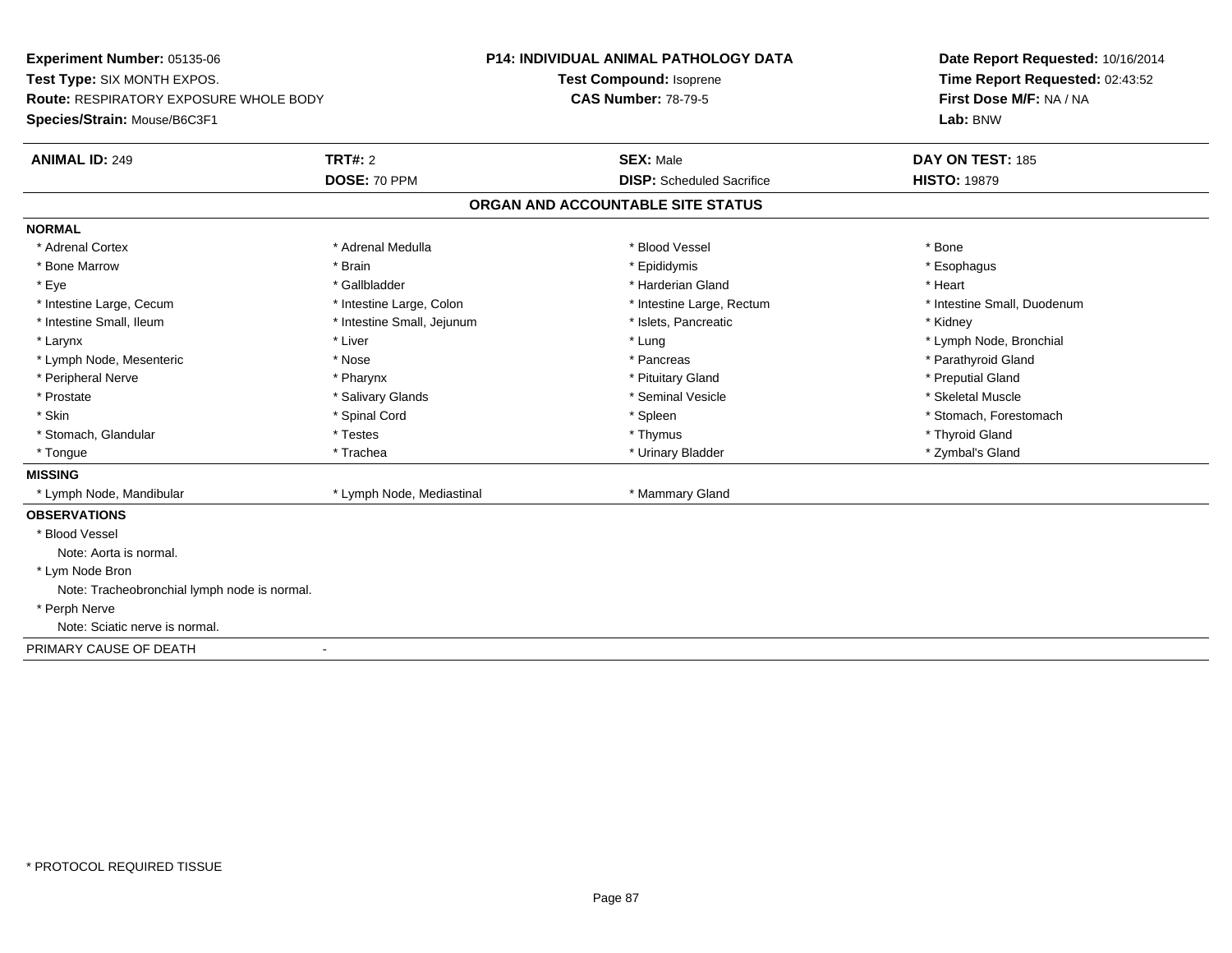**Experiment Number:** 05135-06**Test Type:** SIX MONTH EXPOS.**Route:** RESPIRATORY EXPOSURE WHOLE BODY**Species/Strain:** Mouse/B6C3F1**P14: INDIVIDUAL ANIMAL PATHOLOGY DATATest Compound:** Isoprene**CAS Number:** 78-79-5**Date Report Requested:** 10/16/2014**Time Report Requested:** 02:43:52**First Dose M/F:** NA / NA**Lab:** BNW**ANIMAL ID:** 250**TRT#:** 2 **SEX:** Male **DAY ON TEST:** 185 **DOSE:** 70 PPM**DISP:** Scheduled Sacrifice **HISTO:** 19880 **ORGAN AND ACCOUNTABLE SITE STATUSNORMAL**\* Adrenal Cortex \* Adrenal Cortex \* \* Adrenal Medulla \* \* Adrenal Medulla \* \* Blood Vessel \* \* Brood Vessel \* \* Bone \* Esophagus \* Bone Marrow \* Brain \* Epididymis \* Esophagus \* Eye \* \* Gallbladder \* \* Gallbladder \* \* \* \* Harderian Gland \* \* Heart \* Heart \* Heart \* Heart \* Heart \* Heart \* Intestine Large, Cecum \* Intestine Large, Colon \* Intestine Large, Thestine Large, Rectum \* Intestine Small, Duodenum \* Intestine Small, Ileum \* Thestine Small, Jejunum \* 1998, Pancreatic \* Kidney \* Kidney \* Kidney \* Kidney \* Larynx \* Lymph Node, Bronchial \* Lymph Node, Bronchial \* Lymph Node, et al. \* Lymph Node, Mediastinal \* Lymph Node, Mediastinal \* Lymph Node, Mediastinal \* Lymph Node, Mediastinal \* Lymph Node, Mediastinal \* Lymph Node, \* Lymph Node, Mesenteric \* The state of the state of the state of the state of the state of the state of the state of the state of the state of the state of the state of the state of the state of the state of the state of \* Peripheral Nerve \* \* \* \* Pharynx \* \* Pharynx \* \* \* Preputial Gland \* \* Preputial Gland \* \* Preputial Gland \* Skeletal Muscle \* Prostate \* \* Skeletal Muscle \* \* Salivary Glands \* \* Steminal Vesicle \* \* Seminal Vesicle \* \* Skeletal Muscle \* Skin \* Spinal Cord \* Spinal Cord \* Spinal Cord \* Spinal \* Spinal \* Stomach, Forestomach \* Stomach, Forestomach \* Stomach, Glandular \* \* \* Thyroid Glandular \* Thestes \* \* Thymus \* Thymus \* Thyroid Glandular \* Thyroid Gland \* Zymbal's Gland \* Tongue \* Trachea \* Urinary Bladder \* Zymbal's Gland **MISSING** \* Lymph Node, Mandibular \* Mammary Gland**OBSERVATIONS** \* Blood VesselNote: Aorta is normal. \* Liver Hepatocellular Adenoma Multiple [ Hepatocellular Adenoma TGLS = 1-12, 2-13 ] \* Lym Node Bron Note: Tracheobronchial lymph node is normal. \* Perph Nerve Note: Sciatic nerve is normal.PRIMARY CAUSE OF DEATH-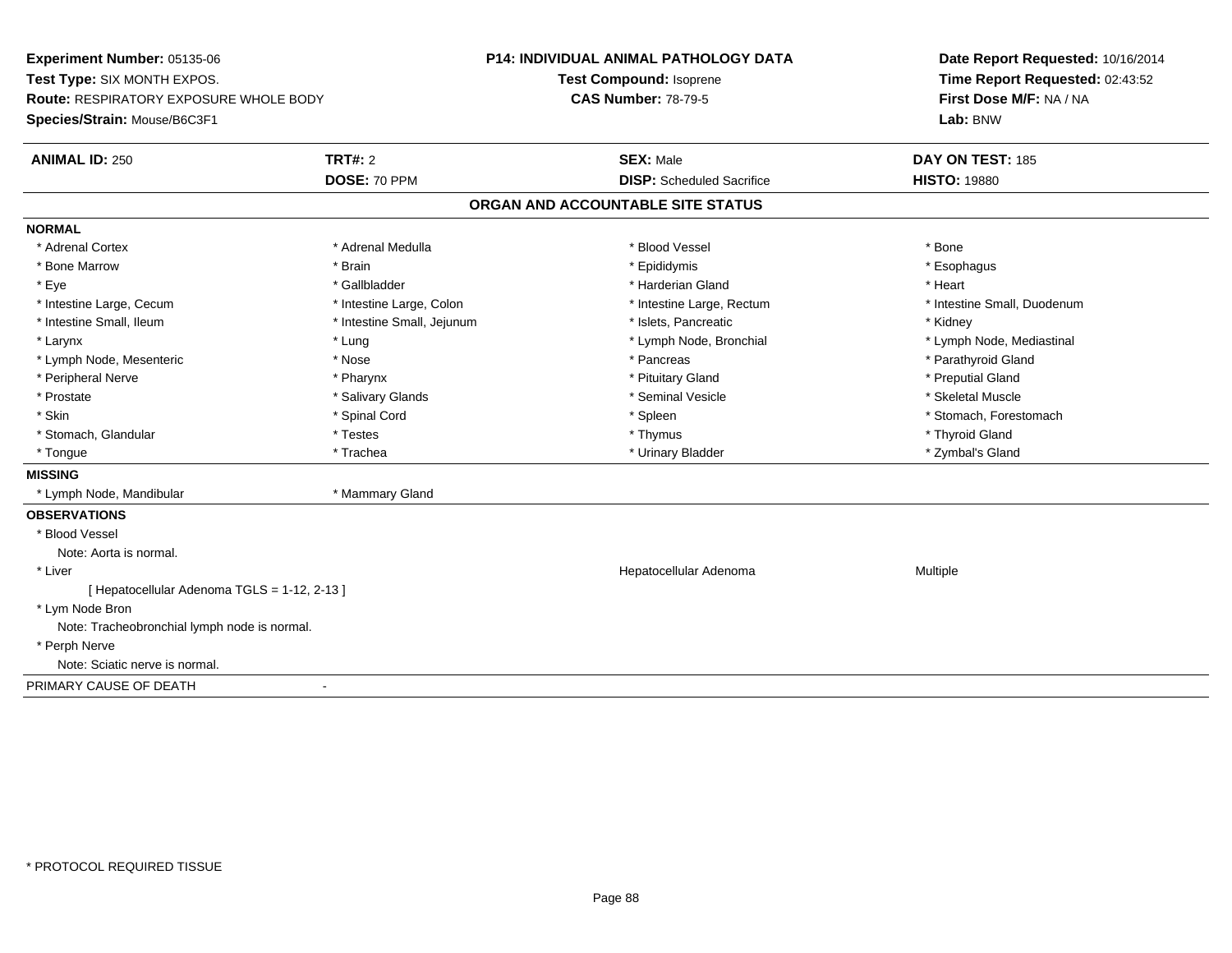| Experiment Number: 05135-06                                |                      | <b>P14: INDIVIDUAL ANIMAL PATHOLOGY DATA</b> | Date Report Requested: 10/16/2014 |
|------------------------------------------------------------|----------------------|----------------------------------------------|-----------------------------------|
| Test Type: SIX MONTH EXPOS.                                |                      | Test Compound: Isoprene                      | Time Report Requested: 02:43:52   |
| <b>Route: RESPIRATORY EXPOSURE WHOLE BODY</b>              |                      | <b>CAS Number: 78-79-5</b>                   | First Dose M/F: NA / NA           |
| Species/Strain: Mouse/B6C3F1                               |                      |                                              | Lab: BNW                          |
| <b>ANIMAL ID: 411</b>                                      | TRT#: 3              | <b>SEX: Male</b>                             | DAY ON TEST: 372                  |
|                                                            | <b>DOSE: 220 PPM</b> | <b>DISP: Terminal Sacrifice</b>              | <b>HISTO: 19781</b>               |
|                                                            |                      | ORGAN AND ACCOUNTABLE SITE STATUS            |                                   |
| <b>NORMAL</b>                                              |                      |                                              |                                   |
| * Harderian Gland                                          | * Lung               | * Nose                                       | * Pancreas                        |
| * Peripheral Nerve                                         | * Skeletal Muscle    | * Stomach, Forestomach                       | * Stomach, Glandular              |
| * Testes                                                   |                      |                                              |                                   |
| <b>OBSERVATIONS</b>                                        |                      |                                              |                                   |
| * Islets, Pancreatic                                       |                      | Hyperplasia                                  | Moderate                          |
| Note: The red is due to blood filled spaces in the islets. |                      |                                              |                                   |
| [Hyperplasia TGLS = 1-12]                                  |                      |                                              |                                   |
| * Liver                                                    |                      | Hepatocellular Adenoma                       | <b>Multiple</b>                   |
|                                                            |                      | Vacuolization Cytoplasmic                    | Minimal                           |
| [ Hepatocellular Adenoma TGLS = 2-13, 4-15 ]               |                      |                                              |                                   |
| * Perph Nerve                                              |                      |                                              |                                   |
| Note: Sciatic nerve is normal.                             |                      |                                              |                                   |
| * Spinal Cord                                              |                      | Degeneration                                 | Minimal                           |
| PRIMARY CAUSE OF DEATH                                     |                      |                                              |                                   |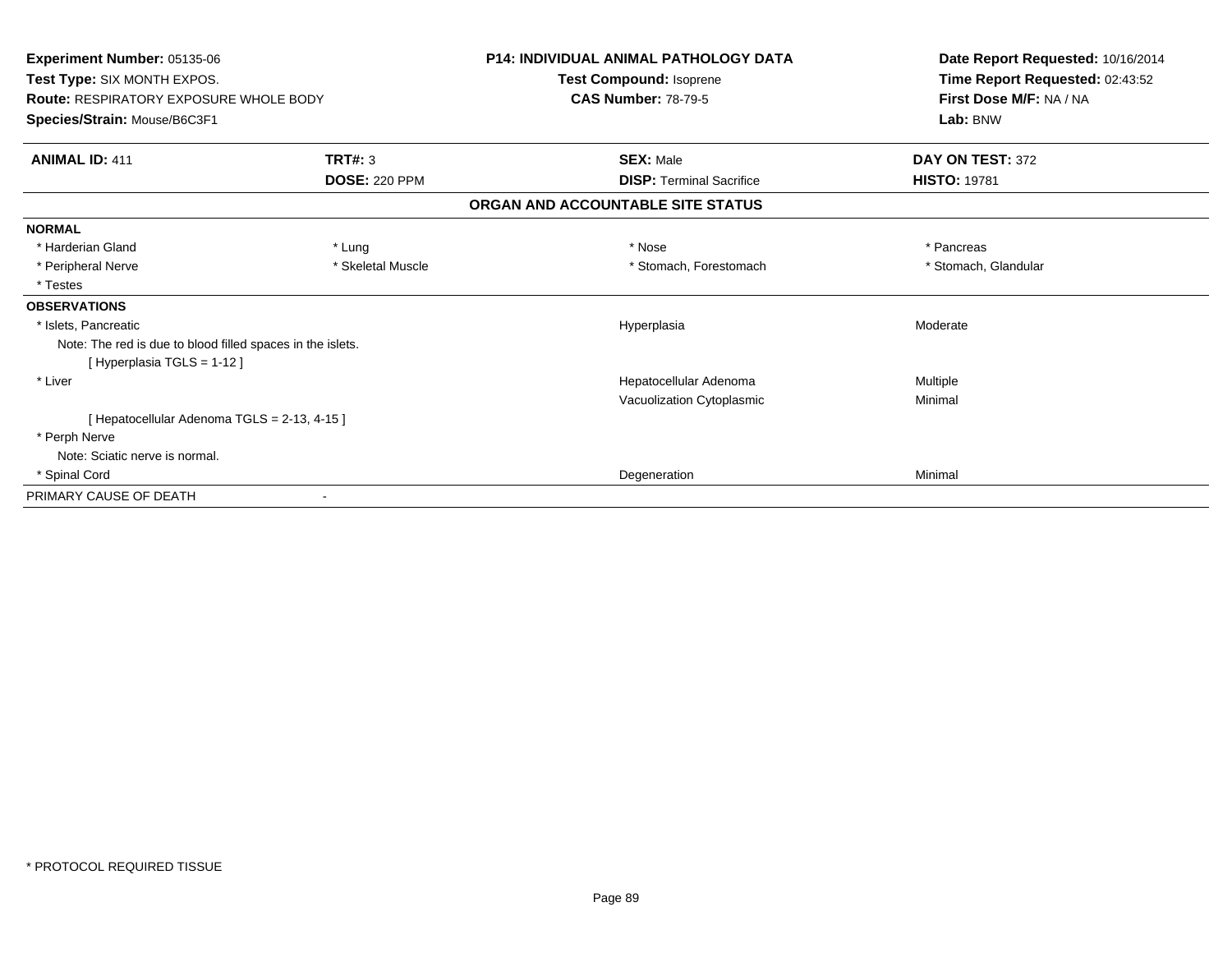| <b>Experiment Number: 05135-06</b><br>Test Type: SIX MONTH EXPOS.<br><b>Route: RESPIRATORY EXPOSURE WHOLE BODY</b> |                      | <b>P14: INDIVIDUAL ANIMAL PATHOLOGY DATA</b><br>Test Compound: Isoprene<br><b>CAS Number: 78-79-5</b> | Date Report Requested: 10/16/2014<br>Time Report Requested: 02:43:52<br>First Dose M/F: NA / NA |
|--------------------------------------------------------------------------------------------------------------------|----------------------|-------------------------------------------------------------------------------------------------------|-------------------------------------------------------------------------------------------------|
| Species/Strain: Mouse/B6C3F1                                                                                       |                      |                                                                                                       | Lab: BNW                                                                                        |
| <b>ANIMAL ID: 412</b>                                                                                              | <b>TRT#: 3</b>       | <b>SEX: Male</b>                                                                                      | DAY ON TEST: 372                                                                                |
|                                                                                                                    | <b>DOSE: 220 PPM</b> | <b>DISP:</b> Terminal Sacrifice                                                                       | <b>HISTO: 19782</b>                                                                             |
|                                                                                                                    |                      | ORGAN AND ACCOUNTABLE SITE STATUS                                                                     |                                                                                                 |
| <b>NORMAL</b>                                                                                                      |                      |                                                                                                       |                                                                                                 |
| * Harderian Gland                                                                                                  | * Islets, Pancreatic | * Lung                                                                                                | * Nose                                                                                          |
| * Pancreas                                                                                                         | * Peripheral Nerve   | * Skeletal Muscle                                                                                     | * Spinal Cord                                                                                   |
| * Stomach, Forestomach                                                                                             | * Stomach, Glandular | * Testes                                                                                              |                                                                                                 |
| <b>OBSERVATIONS</b>                                                                                                |                      |                                                                                                       |                                                                                                 |
| * Liver                                                                                                            |                      | Vacuolization Cytoplasmic                                                                             | Minimal                                                                                         |
| * Perph Nerve                                                                                                      |                      |                                                                                                       |                                                                                                 |
| Note: Sciatic nerve is normal.                                                                                     |                      |                                                                                                       |                                                                                                 |
| PRIMARY CAUSE OF DEATH                                                                                             |                      |                                                                                                       |                                                                                                 |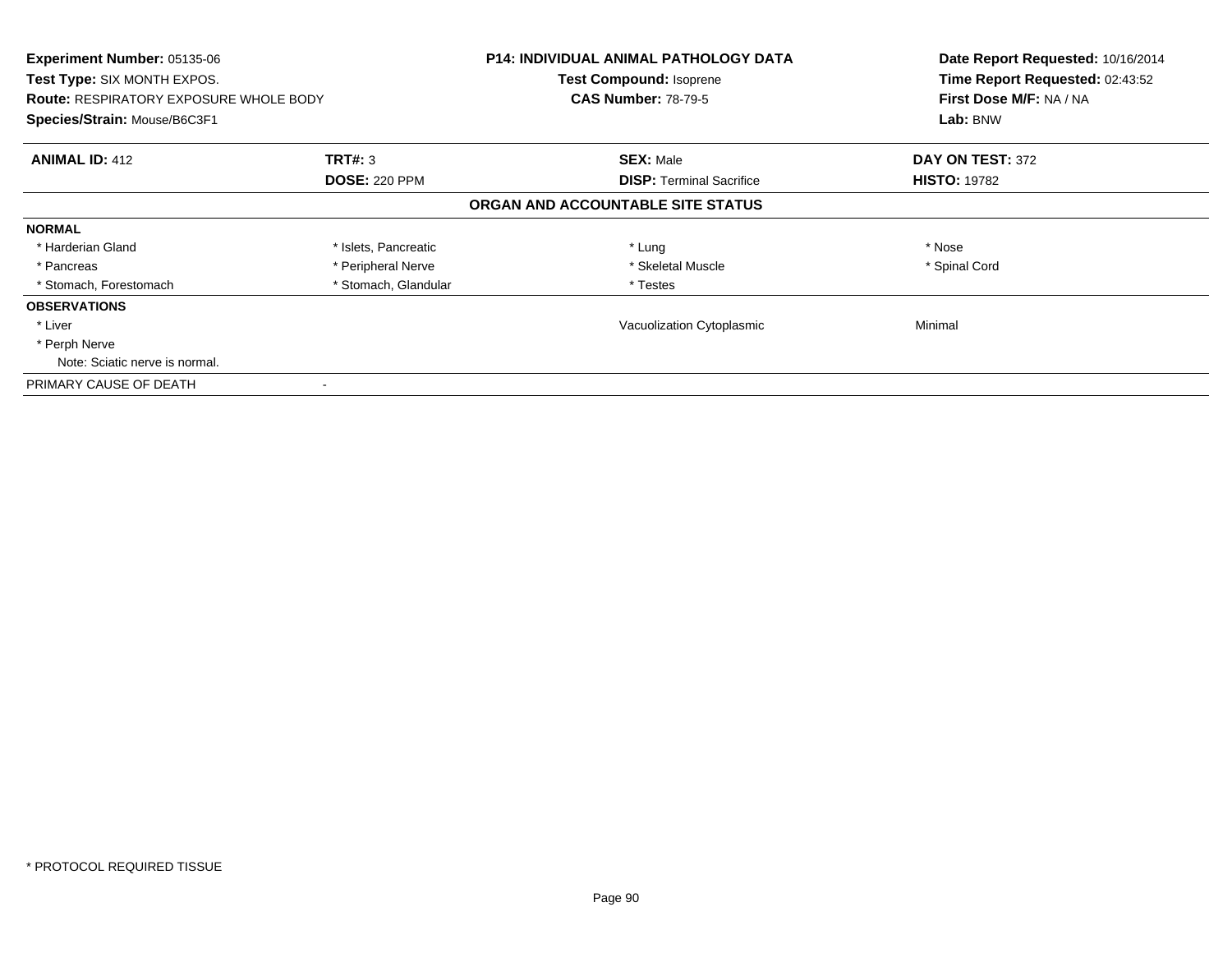| <b>Experiment Number: 05135-06</b><br>Test Type: SIX MONTH EXPOS.<br><b>Route: RESPIRATORY EXPOSURE WHOLE BODY</b> |                          | <b>P14: INDIVIDUAL ANIMAL PATHOLOGY DATA</b><br>Test Compound: Isoprene<br><b>CAS Number: 78-79-5</b> | Date Report Requested: 10/16/2014<br>Time Report Requested: 02:43:52<br>First Dose M/F: NA / NA |
|--------------------------------------------------------------------------------------------------------------------|--------------------------|-------------------------------------------------------------------------------------------------------|-------------------------------------------------------------------------------------------------|
|                                                                                                                    |                          |                                                                                                       |                                                                                                 |
| <b>ANIMAL ID: 413</b>                                                                                              | TRT#: 3                  | <b>SEX: Male</b>                                                                                      | DAY ON TEST: 372                                                                                |
|                                                                                                                    | <b>DOSE: 220 PPM</b>     | <b>DISP: Terminal Sacrifice</b>                                                                       | <b>HISTO: 19783</b>                                                                             |
|                                                                                                                    |                          | ORGAN AND ACCOUNTABLE SITE STATUS                                                                     |                                                                                                 |
| <b>NORMAL</b>                                                                                                      |                          |                                                                                                       |                                                                                                 |
| * Harderian Gland                                                                                                  | * Lung                   | * Pancreas                                                                                            | * Peripheral Nerve                                                                              |
| * Skeletal Muscle                                                                                                  | * Spinal Cord            | * Stomach, Forestomach                                                                                | * Stomach, Glandular                                                                            |
| * Testes                                                                                                           |                          |                                                                                                       |                                                                                                 |
| <b>OBSERVATIONS</b>                                                                                                |                          |                                                                                                       |                                                                                                 |
| * Islets, Pancreatic                                                                                               |                          | Hyperplasia                                                                                           | Minimal                                                                                         |
| * Liver                                                                                                            |                          | Vacuolization Cytoplasmic                                                                             | Mild                                                                                            |
| * Nose                                                                                                             | Olfactory Epi, Turbinate | Degeneration                                                                                          | Minimal                                                                                         |
| * Perph Nerve                                                                                                      |                          |                                                                                                       |                                                                                                 |
| Note: Sciatic nerve is normal.                                                                                     |                          |                                                                                                       |                                                                                                 |
| PRIMARY CAUSE OF DEATH                                                                                             | $\blacksquare$           |                                                                                                       |                                                                                                 |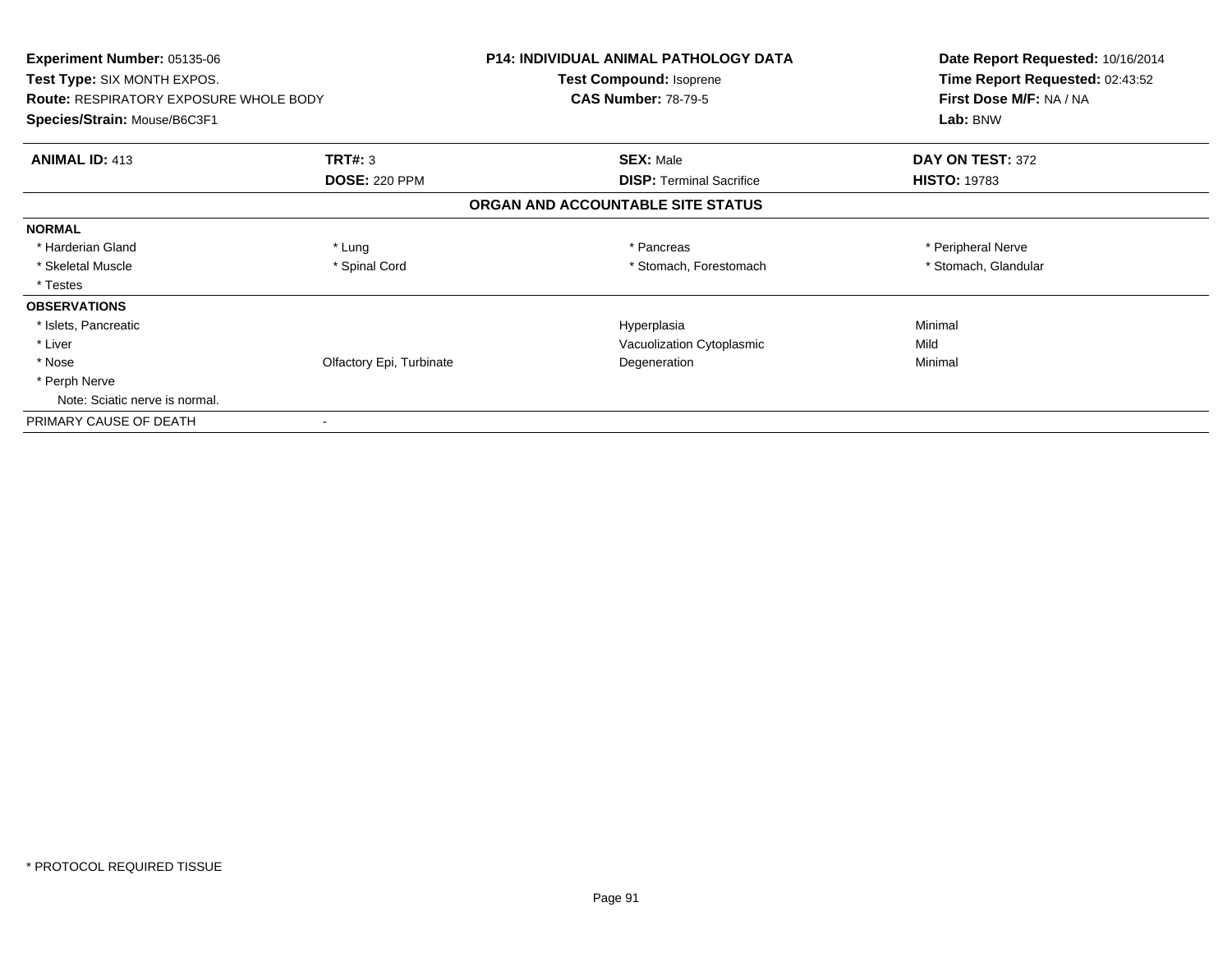| Experiment Number: 05135-06<br>Test Type: SIX MONTH EXPOS.<br><b>Route: RESPIRATORY EXPOSURE WHOLE BODY</b><br>Species/Strain: Mouse/B6C3F1 |                      | <b>P14: INDIVIDUAL ANIMAL PATHOLOGY DATA</b><br>Test Compound: Isoprene<br><b>CAS Number: 78-79-5</b> | Date Report Requested: 10/16/2014<br>Time Report Requested: 02:43:52<br>First Dose M/F: NA / NA<br>Lab: BNW |
|---------------------------------------------------------------------------------------------------------------------------------------------|----------------------|-------------------------------------------------------------------------------------------------------|-------------------------------------------------------------------------------------------------------------|
| <b>ANIMAL ID: 414</b>                                                                                                                       | <b>TRT#: 3</b>       | <b>SEX: Male</b>                                                                                      | DAY ON TEST: 372                                                                                            |
|                                                                                                                                             | <b>DOSE: 220 PPM</b> | <b>DISP:</b> Terminal Sacrifice                                                                       | <b>HISTO: 19784</b>                                                                                         |
|                                                                                                                                             |                      | ORGAN AND ACCOUNTABLE SITE STATUS                                                                     |                                                                                                             |
| <b>NORMAL</b>                                                                                                                               |                      |                                                                                                       |                                                                                                             |
| * Harderian Gland                                                                                                                           | * Islets, Pancreatic | * Lung                                                                                                | * Nose                                                                                                      |
| * Pancreas                                                                                                                                  | * Peripheral Nerve   | * Skeletal Muscle                                                                                     | * Stomach, Forestomach                                                                                      |
| * Stomach, Glandular                                                                                                                        | * Testes             |                                                                                                       |                                                                                                             |
| <b>OBSERVATIONS</b>                                                                                                                         |                      |                                                                                                       |                                                                                                             |
| * Liver                                                                                                                                     |                      | Vacuolization Cytoplasmic                                                                             | Minimal                                                                                                     |
| * Perph Nerve                                                                                                                               |                      |                                                                                                       |                                                                                                             |
| Note: Sciatic nerve is normal.                                                                                                              |                      |                                                                                                       |                                                                                                             |
| * Spinal Cord                                                                                                                               |                      | Degeneration                                                                                          | Minimal                                                                                                     |
| PRIMARY CAUSE OF DEATH                                                                                                                      |                      |                                                                                                       |                                                                                                             |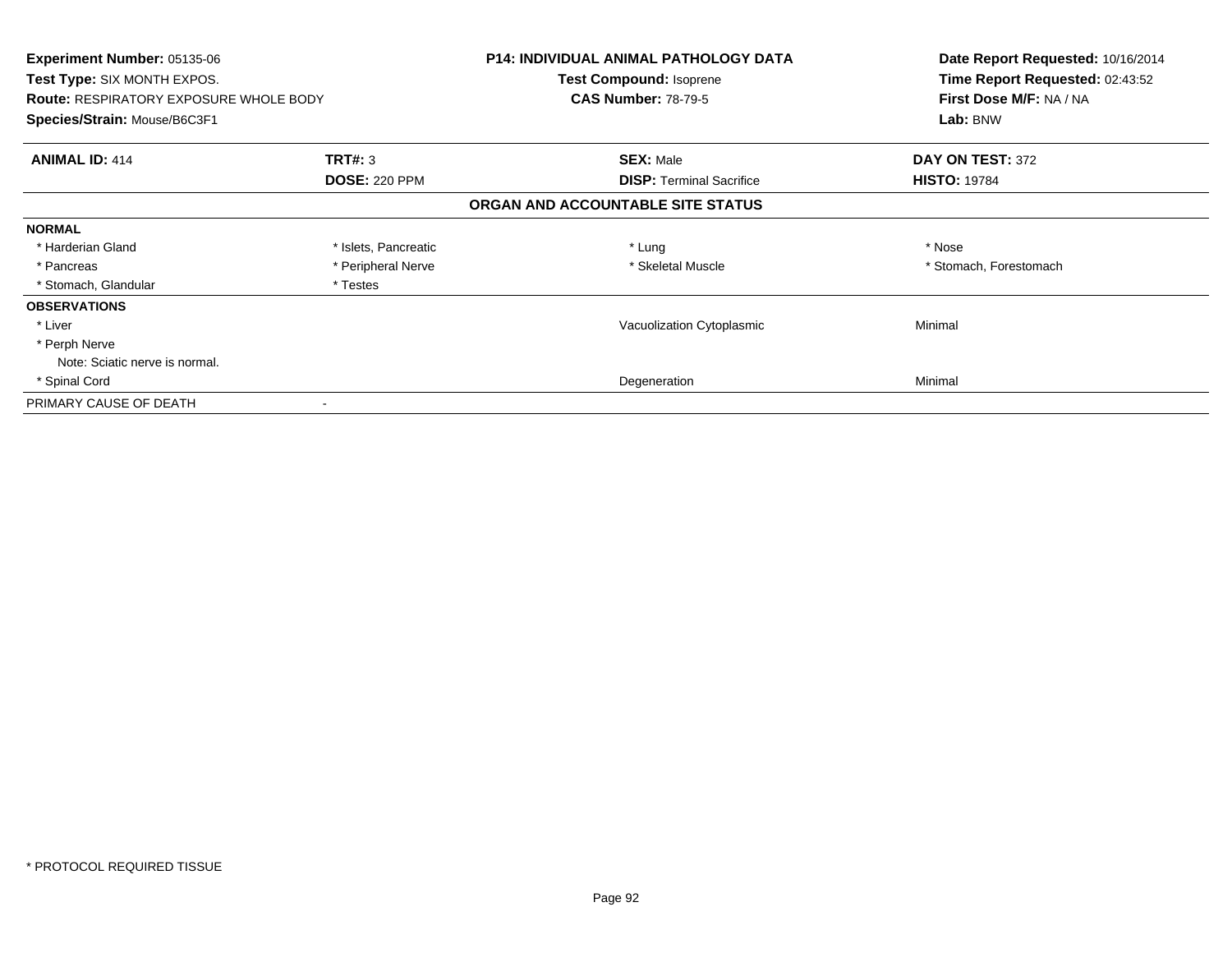**Experiment Number:** 05135-06**Test Type:** SIX MONTH EXPOS.**Route:** RESPIRATORY EXPOSURE WHOLE BODY**Species/Strain:** Mouse/B6C3F1**P14: INDIVIDUAL ANIMAL PATHOLOGY DATATest Compound:** Isoprene**CAS Number:** 78-79-5**Date Report Requested:** 10/16/2014**Time Report Requested:** 02:43:52**First Dose M/F:** NA / NA**Lab:** BNW**ANIMAL ID:** 415**TRT#:** 3 **SEX:** Male **DAY ON TEST:** 260 **DOSE:** 220 PPM**DISP:** Natural Death **HISTO:** 19785 **ORGAN AND ACCOUNTABLE SITE STATUSNORMAL** \* Eye \* Pharynx \* Tongue \* Zymbal's Gland**AUTO PRECLUDES DIAG.**\* Adrenal Cortex \* Adrenal Medulla \* Adrenal Medulla \* \* Blood Vessel \* Brown \* Bone \* Esophagus \* Bone Marrow \* Brain \* Epididymis \* Esophagus \* Gallbladder \* https://www.frage.com/web/2012/2012/advertising/state and the state of the state of the state of the state of the state of the state of the state of the state of the state of the state of the state of the s \* Intestine Small, Ileum \* Intestine Large, Colon \* Intestine Large, Rectum \* Intestine Small, Duodenum \* Intestine Small, Duodenum \* Intestine Small, Jejunum \* The metal was a structure of the structure of the structure of the structure of the structure of the structure of the structure of the structure of the structure of the structure of the structu \* Liver \* Lymph Node, Bronchial \* Lymph Node, Bronchial \* Lymph Node, Mandibular \* Lymph Node, Mandibular \* Lymph Node, Mandibular \* Lymph Node, Mandibular \* Lymph Node, Mandibular \* Lymph Node, Mandibular \* Lymph Node, Ma \* Lymph Node, Mediastinal \* Lymph Node, Mesenteric \* Mammary Gland \* Nose\* Pituitary Gland \* Pancreas \* Parathyroid Gland \* Parathyroid Gland \* Peripheral Nerve \* Seminal Vesicle \* Preputial Gland \* \* Annual vesicle \* \* Prostate \* \* Salivary Glands \* \* Salivary Glands \* \* Seminal Vesicle \* \* Skeletal Muscle \* Skin \* Spinal Cord \* Spleen \* Thymus \* Stomach, Forestomach \* Testes \* Stomach, Glandular \* Testes \* Testes \* Testes \* Testes \* Testes \*  $\sim$  \* Testes \* Testes \* Testes \* Testes \* Testes \* Testes \* Testes \* Testes \* Testes \* Testes \* Testes \* Testes \* Testes \* Thyroid Gland \* Trachea \* Trachea \* Trachea \* Thyroid Gland \* Urinary Bladder **OBSERVATIONS** \* Blood VesselNote: Aorta is autolytic. \* Lym Node Bron Note: Tracheobronchial lymph node is autolytic. \* Perph Nerve Note: Sciatic nerve is autolytic.PRIMARY CAUSE OF DEATH-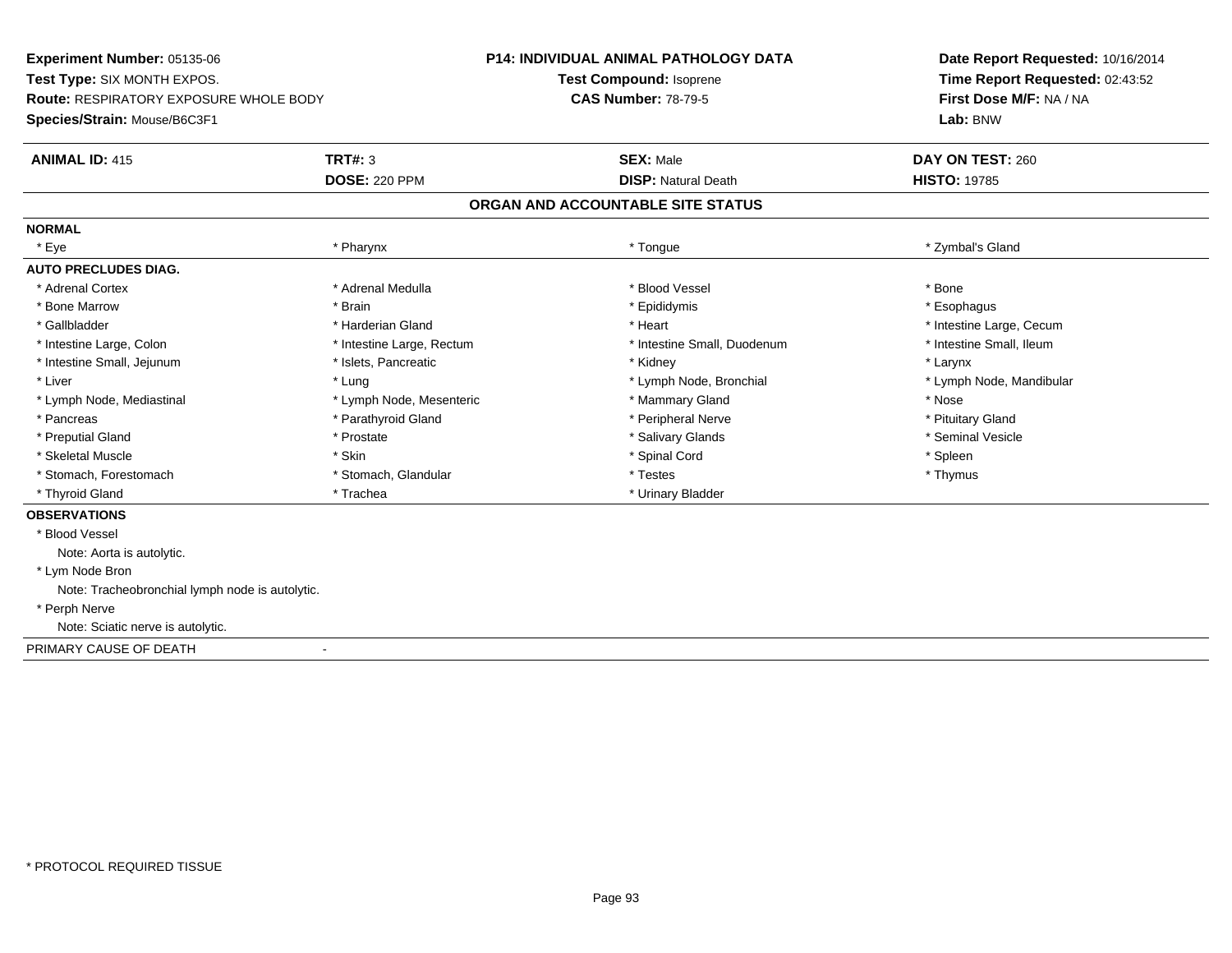| <b>Experiment Number: 05135-06</b><br><b>Test Type: SIX MONTH EXPOS.</b><br><b>Route: RESPIRATORY EXPOSURE WHOLE BODY</b><br>Species/Strain: Mouse/B6C3F1 |                                 | <b>P14: INDIVIDUAL ANIMAL PATHOLOGY DATA</b><br><b>Test Compound: Isoprene</b><br><b>CAS Number: 78-79-5</b> | Date Report Requested: 10/16/2014<br>Time Report Requested: 02:43:52<br>First Dose M/F: NA / NA<br>Lab: BNW |
|-----------------------------------------------------------------------------------------------------------------------------------------------------------|---------------------------------|--------------------------------------------------------------------------------------------------------------|-------------------------------------------------------------------------------------------------------------|
| <b>ANIMAL ID: 416</b>                                                                                                                                     | TRT#: 3<br><b>DOSE: 220 PPM</b> | <b>SEX: Male</b><br><b>DISP: Terminal Sacrifice</b>                                                          | DAY ON TEST: 372<br><b>HISTO: 19786</b>                                                                     |
|                                                                                                                                                           |                                 | ORGAN AND ACCOUNTABLE SITE STATUS                                                                            |                                                                                                             |
| <b>NORMAL</b>                                                                                                                                             |                                 |                                                                                                              |                                                                                                             |
| * Harderian Gland                                                                                                                                         | * Islets, Pancreatic            | * Lung                                                                                                       | * Nose                                                                                                      |
| * Pancreas                                                                                                                                                | * Peripheral Nerve              | * Skeletal Muscle                                                                                            | * Stomach, Forestomach                                                                                      |
| * Stomach, Glandular                                                                                                                                      | * Testes                        |                                                                                                              |                                                                                                             |
| <b>OBSERVATIONS</b>                                                                                                                                       |                                 |                                                                                                              |                                                                                                             |
| * Liver                                                                                                                                                   |                                 | Hepatocellular Adenoma                                                                                       |                                                                                                             |
|                                                                                                                                                           |                                 | Vacuolization Cytoplasmic                                                                                    | Minimal                                                                                                     |
| * Spinal Cord                                                                                                                                             |                                 | Degeneration                                                                                                 | Minimal                                                                                                     |
| PRIMARY CAUSE OF DEATH                                                                                                                                    |                                 |                                                                                                              |                                                                                                             |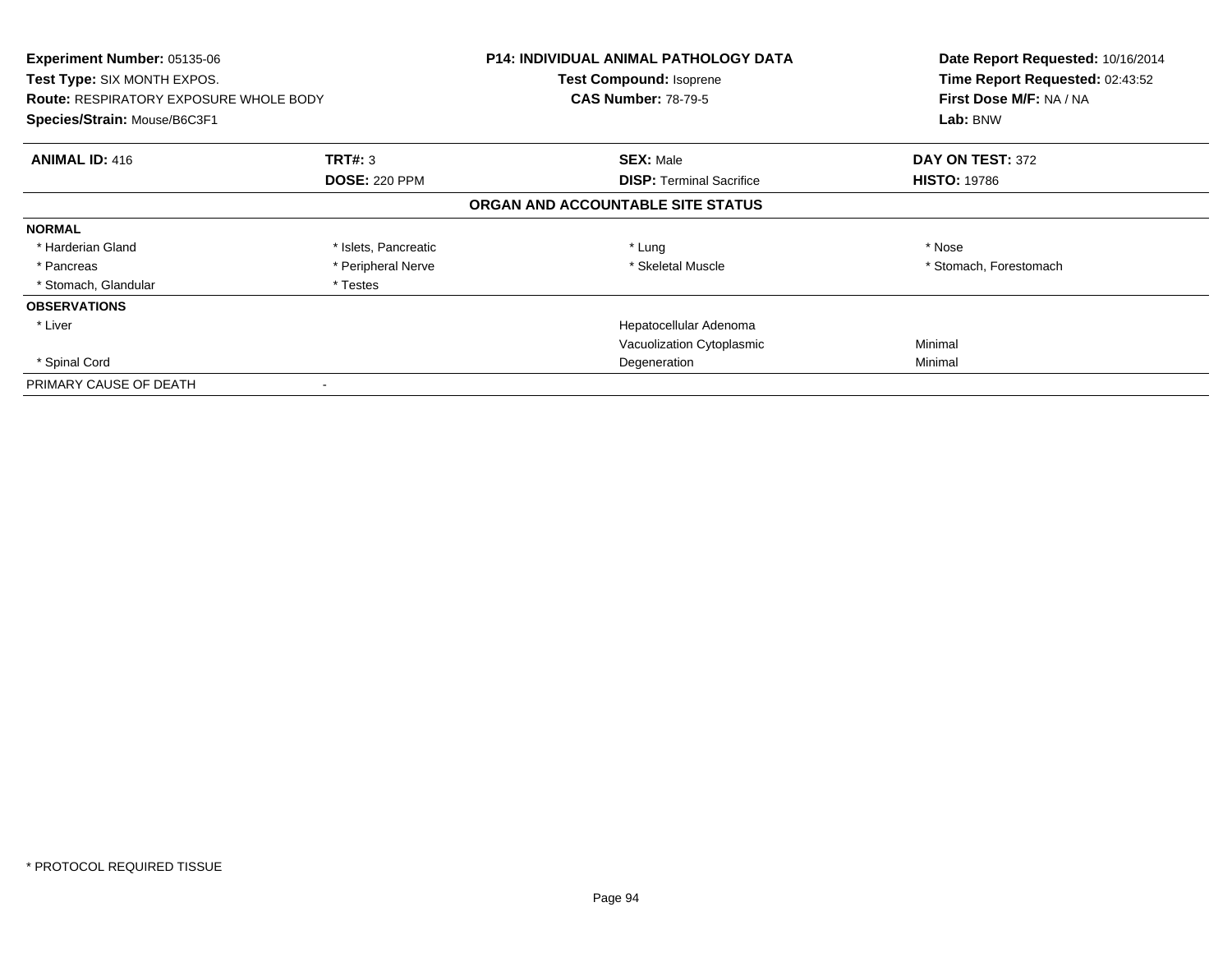| <b>Experiment Number: 05135-06</b><br>Test Type: SIX MONTH EXPOS.<br>Route: RESPIRATORY EXPOSURE WHOLE BODY<br>Species/Strain: Mouse/B6C3F1 |                      | <b>P14: INDIVIDUAL ANIMAL PATHOLOGY DATA</b><br>Test Compound: Isoprene<br><b>CAS Number: 78-79-5</b> | Date Report Requested: 10/16/2014<br>Time Report Requested: 02:43:52<br>First Dose M/F: NA / NA<br>Lab: BNW |
|---------------------------------------------------------------------------------------------------------------------------------------------|----------------------|-------------------------------------------------------------------------------------------------------|-------------------------------------------------------------------------------------------------------------|
| <b>ANIMAL ID: 417</b>                                                                                                                       | TRT#: 3              | <b>SEX: Male</b>                                                                                      | DAY ON TEST: 372                                                                                            |
|                                                                                                                                             | <b>DOSE: 220 PPM</b> | <b>DISP: Terminal Sacrifice</b>                                                                       | <b>HISTO: 19787</b>                                                                                         |
|                                                                                                                                             |                      | ORGAN AND ACCOUNTABLE SITE STATUS                                                                     |                                                                                                             |
| <b>NORMAL</b>                                                                                                                               |                      |                                                                                                       |                                                                                                             |
| * Lung                                                                                                                                      | * Nose               | * Pancreas                                                                                            | * Peripheral Nerve                                                                                          |
| * Skeletal Muscle                                                                                                                           | * Spinal Cord        | * Stomach, Forestomach                                                                                | * Stomach, Glandular                                                                                        |
| * Testes                                                                                                                                    |                      |                                                                                                       |                                                                                                             |
| <b>OBSERVATIONS</b>                                                                                                                         |                      |                                                                                                       |                                                                                                             |
| * Harderian Gland                                                                                                                           |                      | Adenoma                                                                                               |                                                                                                             |
| [Adenoma TGLS = $3-9$ ]                                                                                                                     |                      |                                                                                                       |                                                                                                             |
| * Islets. Pancreatic                                                                                                                        |                      | Hyperplasia                                                                                           | Minimal                                                                                                     |
| * Liver                                                                                                                                     |                      | Hepatocellular Adenoma                                                                                |                                                                                                             |
|                                                                                                                                             |                      | Hepatocellular Carcinoma                                                                              |                                                                                                             |
|                                                                                                                                             |                      | Vacuolization Cytoplasmic                                                                             | Minimal                                                                                                     |
| Note: Two neoplasia.                                                                                                                        |                      |                                                                                                       |                                                                                                             |
| [Hepatocellular Adenoma TGLS = 2-12]                                                                                                        |                      |                                                                                                       |                                                                                                             |
| [ Hepatocellular Carcinoma TGLS = 1,2-4 ]                                                                                                   |                      |                                                                                                       |                                                                                                             |
| * Perph Nerve                                                                                                                               |                      |                                                                                                       |                                                                                                             |
| Note: Sciatic nerve is normal.                                                                                                              |                      |                                                                                                       |                                                                                                             |
| PRIMARY CAUSE OF DEATH                                                                                                                      |                      |                                                                                                       |                                                                                                             |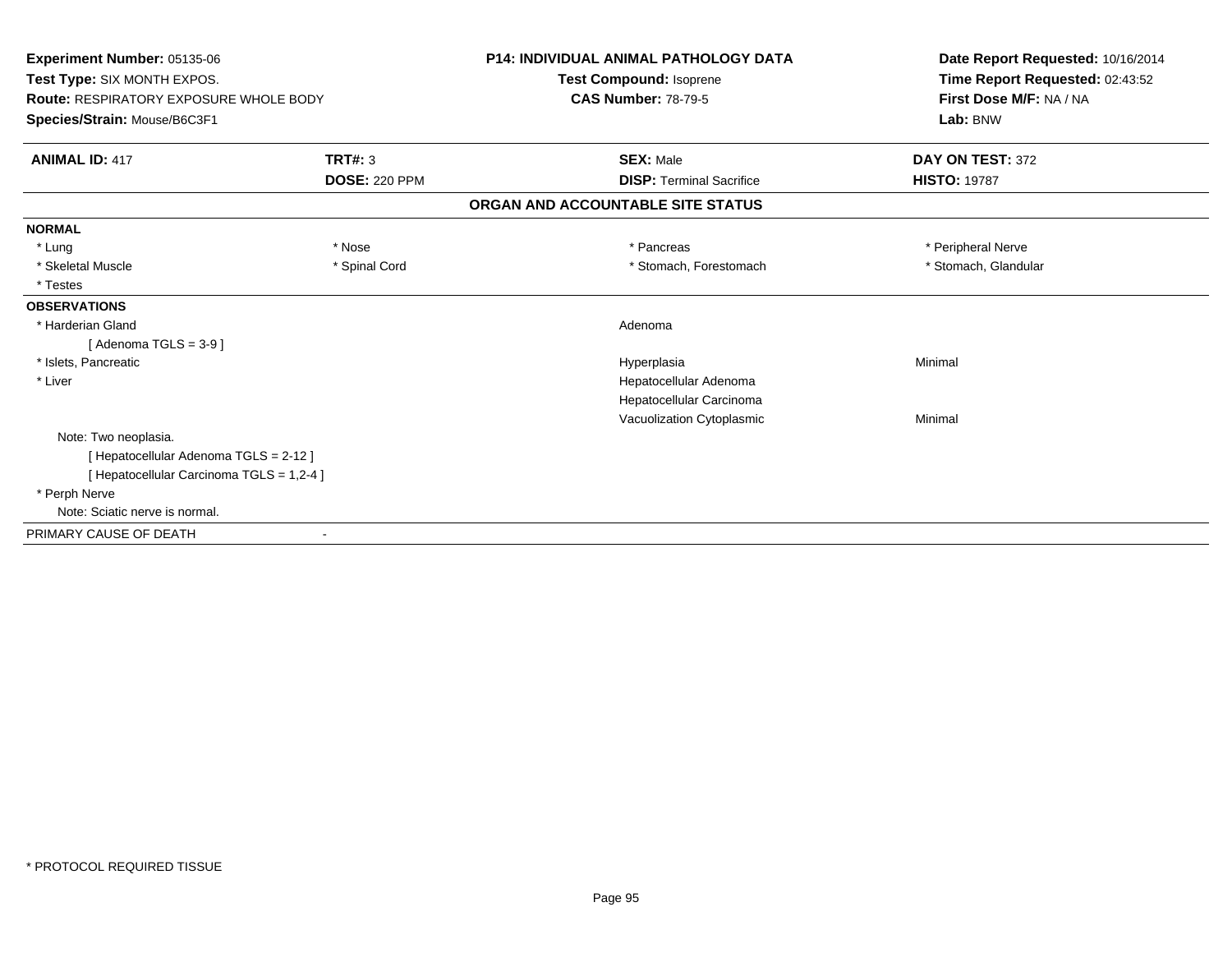| <b>Experiment Number: 05135-06</b><br>Test Type: SIX MONTH EXPOS.<br><b>Route: RESPIRATORY EXPOSURE WHOLE BODY</b> |                      | P14: INDIVIDUAL ANIMAL PATHOLOGY DATA<br>Test Compound: Isoprene<br><b>CAS Number: 78-79-5</b> | Date Report Requested: 10/16/2014<br>Time Report Requested: 02:43:52<br>First Dose M/F: NA / NA |
|--------------------------------------------------------------------------------------------------------------------|----------------------|------------------------------------------------------------------------------------------------|-------------------------------------------------------------------------------------------------|
| Species/Strain: Mouse/B6C3F1                                                                                       |                      |                                                                                                | Lab: BNW                                                                                        |
| <b>ANIMAL ID: 418</b>                                                                                              | <b>TRT#: 3</b>       | <b>SEX: Male</b>                                                                               | DAY ON TEST: 372                                                                                |
|                                                                                                                    | <b>DOSE: 220 PPM</b> | <b>DISP:</b> Terminal Sacrifice                                                                | <b>HISTO: 19788</b>                                                                             |
|                                                                                                                    |                      | ORGAN AND ACCOUNTABLE SITE STATUS                                                              |                                                                                                 |
| <b>NORMAL</b>                                                                                                      |                      |                                                                                                |                                                                                                 |
| * Harderian Gland                                                                                                  | * Lung               | * Nose                                                                                         | * Pancreas                                                                                      |
| * Peripheral Nerve                                                                                                 | * Skeletal Muscle    | * Stomach, Forestomach                                                                         | * Stomach, Glandular                                                                            |
| * Testes                                                                                                           |                      |                                                                                                |                                                                                                 |
| <b>OBSERVATIONS</b>                                                                                                |                      |                                                                                                |                                                                                                 |
| * Islets, Pancreatic                                                                                               |                      | Hyperplasia                                                                                    | Minimal                                                                                         |
| * Liver                                                                                                            |                      | Vacuolization Cytoplasmic                                                                      | Minimal                                                                                         |
| * Perph Nerve                                                                                                      |                      |                                                                                                |                                                                                                 |
| Note: Sciatic nerve is normal.                                                                                     |                      |                                                                                                |                                                                                                 |
| * Spinal Cord                                                                                                      |                      | Degeneration                                                                                   | Minimal                                                                                         |
| PRIMARY CAUSE OF DEATH                                                                                             |                      |                                                                                                |                                                                                                 |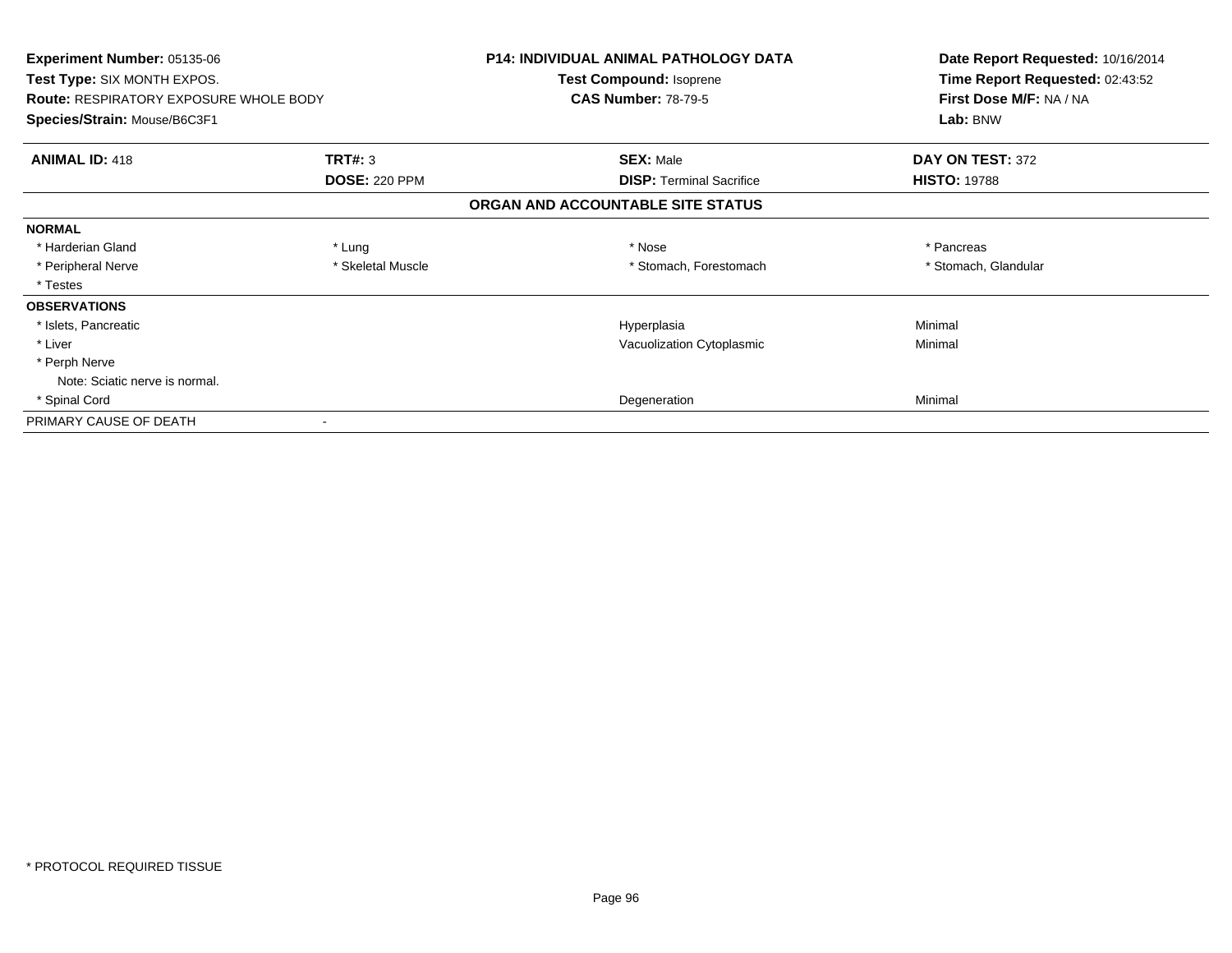| Experiment Number: 05135-06<br>Test Type: SIX MONTH EXPOS.<br><b>Route: RESPIRATORY EXPOSURE WHOLE BODY</b><br>Species/Strain: Mouse/B6C3F1 |                          | <b>P14: INDIVIDUAL ANIMAL PATHOLOGY DATA</b><br>Test Compound: Isoprene | Date Report Requested: 10/16/2014<br>Time Report Requested: 02:43:52<br>First Dose M/F: NA / NA<br>Lab: BNW |
|---------------------------------------------------------------------------------------------------------------------------------------------|--------------------------|-------------------------------------------------------------------------|-------------------------------------------------------------------------------------------------------------|
|                                                                                                                                             |                          | <b>CAS Number: 78-79-5</b>                                              |                                                                                                             |
|                                                                                                                                             |                          |                                                                         |                                                                                                             |
| <b>ANIMAL ID: 419</b>                                                                                                                       | TRT#: 3                  | <b>SEX: Male</b>                                                        | DAY ON TEST: 372                                                                                            |
|                                                                                                                                             | <b>DOSE: 220 PPM</b>     | <b>DISP: Terminal Sacrifice</b>                                         | <b>HISTO: 19789</b>                                                                                         |
|                                                                                                                                             |                          | ORGAN AND ACCOUNTABLE SITE STATUS                                       |                                                                                                             |
| <b>NORMAL</b>                                                                                                                               |                          |                                                                         |                                                                                                             |
| * Harderian Gland                                                                                                                           | * Islets, Pancreatic     | * Lung                                                                  | * Pancreas                                                                                                  |
| * Peripheral Nerve                                                                                                                          | * Skeletal Muscle        | * Stomach, Forestomach                                                  | * Stomach, Glandular                                                                                        |
| * Testes                                                                                                                                    |                          |                                                                         |                                                                                                             |
| <b>OBSERVATIONS</b>                                                                                                                         |                          |                                                                         |                                                                                                             |
| * Liver                                                                                                                                     |                          | <b>Basophilic Focus</b>                                                 |                                                                                                             |
|                                                                                                                                             |                          | Vacuolization Cytoplasmic                                               | Minimal                                                                                                     |
| [Basophilic Focus TGLS = 1-12]                                                                                                              |                          |                                                                         |                                                                                                             |
| * Nose                                                                                                                                      | Olfactory Epi, Turbinate | Degeneration                                                            | Minimal                                                                                                     |
| * Perph Nerve                                                                                                                               |                          |                                                                         |                                                                                                             |
| Note: Sciatic nerve is normal.                                                                                                              |                          |                                                                         |                                                                                                             |
| * Spinal Cord                                                                                                                               |                          | Degeneration                                                            | Minimal                                                                                                     |
| PRIMARY CAUSE OF DEATH                                                                                                                      |                          |                                                                         |                                                                                                             |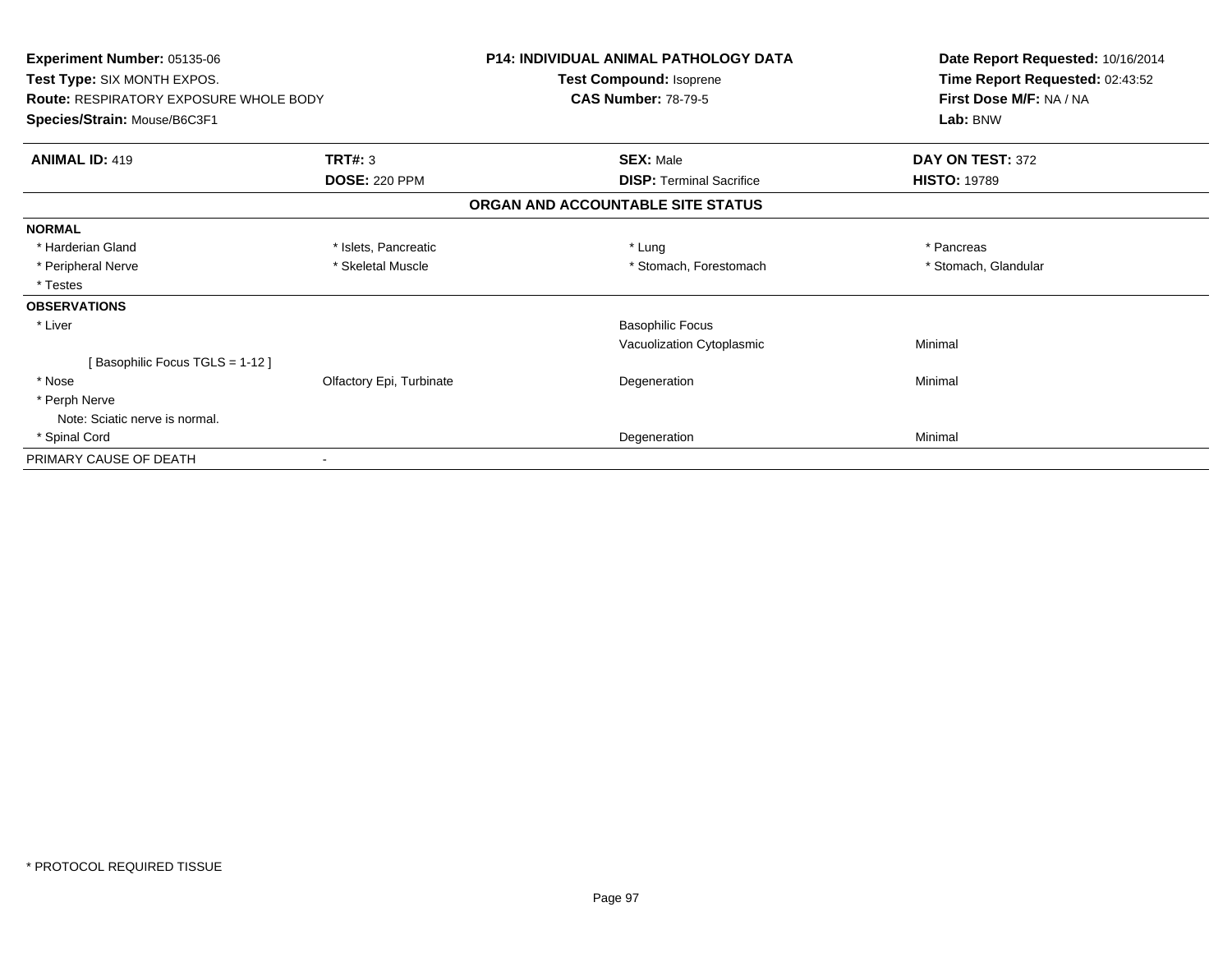| Experiment Number: 05135-06<br>Test Type: SIX MONTH EXPOS.<br><b>Route: RESPIRATORY EXPOSURE WHOLE BODY</b><br>Species/Strain: Mouse/B6C3F1 |                      | <b>P14: INDIVIDUAL ANIMAL PATHOLOGY DATA</b><br>Test Compound: Isoprene<br><b>CAS Number: 78-79-5</b> | Date Report Requested: 10/16/2014<br>Time Report Requested: 02:43:52<br>First Dose M/F: NA / NA<br>Lab: BNW |
|---------------------------------------------------------------------------------------------------------------------------------------------|----------------------|-------------------------------------------------------------------------------------------------------|-------------------------------------------------------------------------------------------------------------|
| <b>ANIMAL ID: 420</b>                                                                                                                       | TRT#: 3              | <b>SEX: Male</b>                                                                                      | DAY ON TEST: 372                                                                                            |
|                                                                                                                                             | <b>DOSE: 220 PPM</b> | <b>DISP:</b> Terminal Sacrifice                                                                       | <b>HISTO: 19790</b>                                                                                         |
|                                                                                                                                             |                      | ORGAN AND ACCOUNTABLE SITE STATUS                                                                     |                                                                                                             |
| <b>NORMAL</b>                                                                                                                               |                      |                                                                                                       |                                                                                                             |
| * Harderian Gland                                                                                                                           | * Lung               | * Nose                                                                                                | * Pancreas                                                                                                  |
| * Peripheral Nerve                                                                                                                          | * Skeletal Muscle    | * Spinal Cord                                                                                         | * Stomach, Forestomach                                                                                      |
| * Stomach, Glandular                                                                                                                        | * Testes             |                                                                                                       |                                                                                                             |
| <b>OBSERVATIONS</b>                                                                                                                         |                      |                                                                                                       |                                                                                                             |
| * Islets, Pancreatic                                                                                                                        |                      | Hyperplasia                                                                                           | Mild                                                                                                        |
| * Liver                                                                                                                                     |                      | Vacuolization Cytoplasmic                                                                             | Minimal                                                                                                     |
| * Perph Nerve                                                                                                                               |                      |                                                                                                       |                                                                                                             |
| Note: Sciatic nerve is normal.                                                                                                              |                      |                                                                                                       |                                                                                                             |
| PRIMARY CAUSE OF DEATH                                                                                                                      |                      |                                                                                                       |                                                                                                             |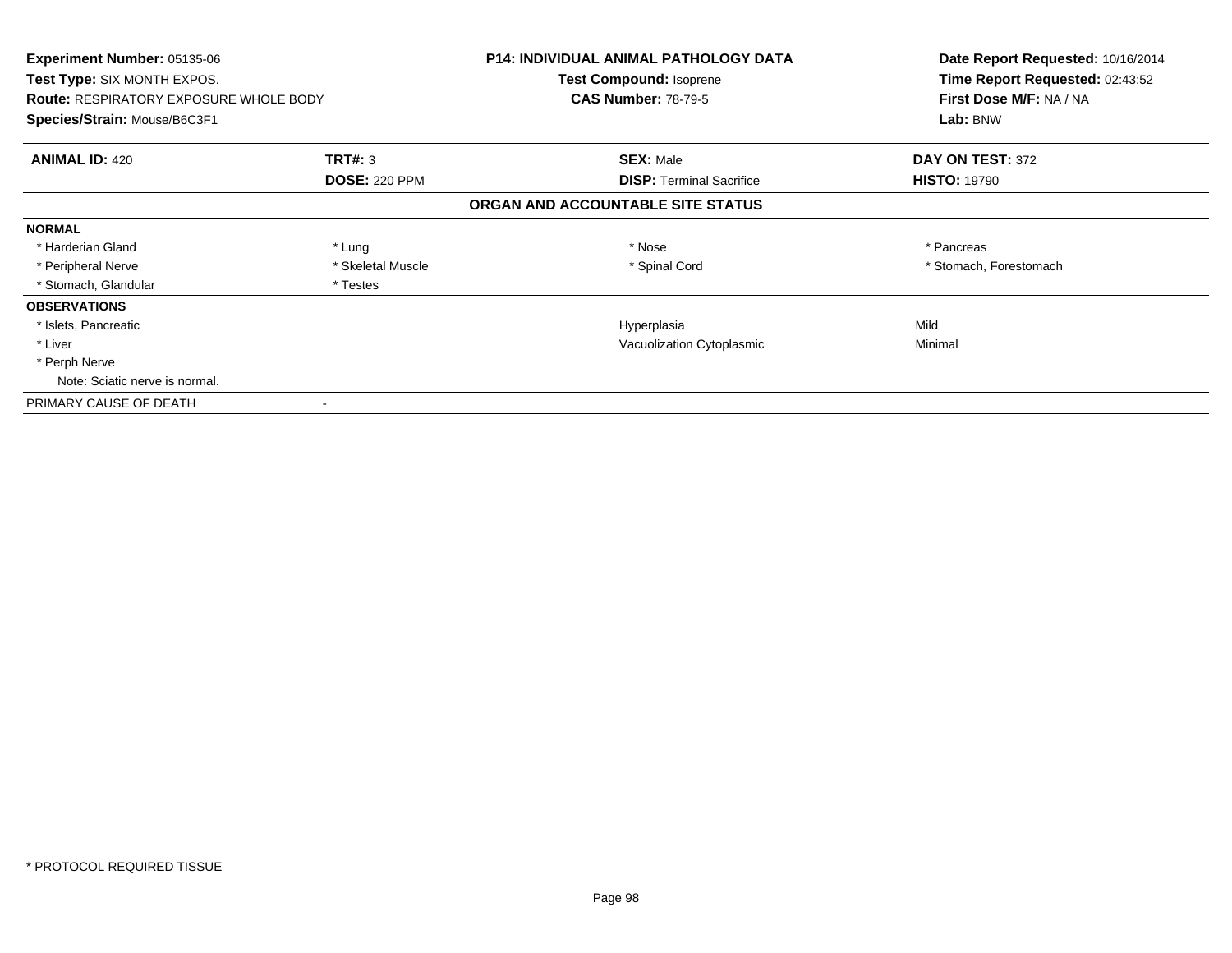| Experiment Number: 05135-06<br>Test Type: SIX MONTH EXPOS.<br><b>Route: RESPIRATORY EXPOSURE WHOLE BODY</b><br>Species/Strain: Mouse/B6C3F1 |                      | <b>P14: INDIVIDUAL ANIMAL PATHOLOGY DATA</b><br>Test Compound: Isoprene<br><b>CAS Number: 78-79-5</b> | Date Report Requested: 10/16/2014<br>Time Report Requested: 02:43:52 |
|---------------------------------------------------------------------------------------------------------------------------------------------|----------------------|-------------------------------------------------------------------------------------------------------|----------------------------------------------------------------------|
|                                                                                                                                             |                      |                                                                                                       | First Dose M/F: NA / NA                                              |
|                                                                                                                                             |                      |                                                                                                       | Lab: BNW                                                             |
| <b>ANIMAL ID: 421</b>                                                                                                                       | TRT#: 3              | <b>SEX: Male</b>                                                                                      | DAY ON TEST: 372                                                     |
|                                                                                                                                             | <b>DOSE: 220 PPM</b> | <b>DISP: Terminal Sacrifice</b>                                                                       | <b>HISTO: 19791</b>                                                  |
|                                                                                                                                             |                      | ORGAN AND ACCOUNTABLE SITE STATUS                                                                     |                                                                      |
| <b>NORMAL</b>                                                                                                                               |                      |                                                                                                       |                                                                      |
| * Islets, Pancreatic                                                                                                                        | * Lung               | * Nose                                                                                                | * Pancreas                                                           |
| * Peripheral Nerve                                                                                                                          | * Skeletal Muscle    | * Stomach, Forestomach                                                                                | * Stomach, Glandular                                                 |
| * Testes                                                                                                                                    |                      |                                                                                                       |                                                                      |
| <b>OBSERVATIONS</b>                                                                                                                         |                      |                                                                                                       |                                                                      |
| * Harderian Gland                                                                                                                           |                      | Adenoma                                                                                               |                                                                      |
| * Liver                                                                                                                                     |                      | Hepatocellular Adenoma                                                                                | Multiple                                                             |
|                                                                                                                                             |                      | Vacuolization Cytoplasmic                                                                             | Minimal                                                              |
| Note: Tgl 3 = NCL. Not seen at trim.                                                                                                        |                      |                                                                                                       |                                                                      |
| [Hepatocellular Adenoma TGLS = 1-14, 2-12+13]                                                                                               |                      |                                                                                                       |                                                                      |
| * Perph Nerve                                                                                                                               |                      |                                                                                                       |                                                                      |
| Note: Sciatic nerve is normal.                                                                                                              |                      |                                                                                                       |                                                                      |
| * Spinal Cord                                                                                                                               |                      | Degeneration                                                                                          | Minimal                                                              |
| PRIMARY CAUSE OF DEATH                                                                                                                      |                      |                                                                                                       |                                                                      |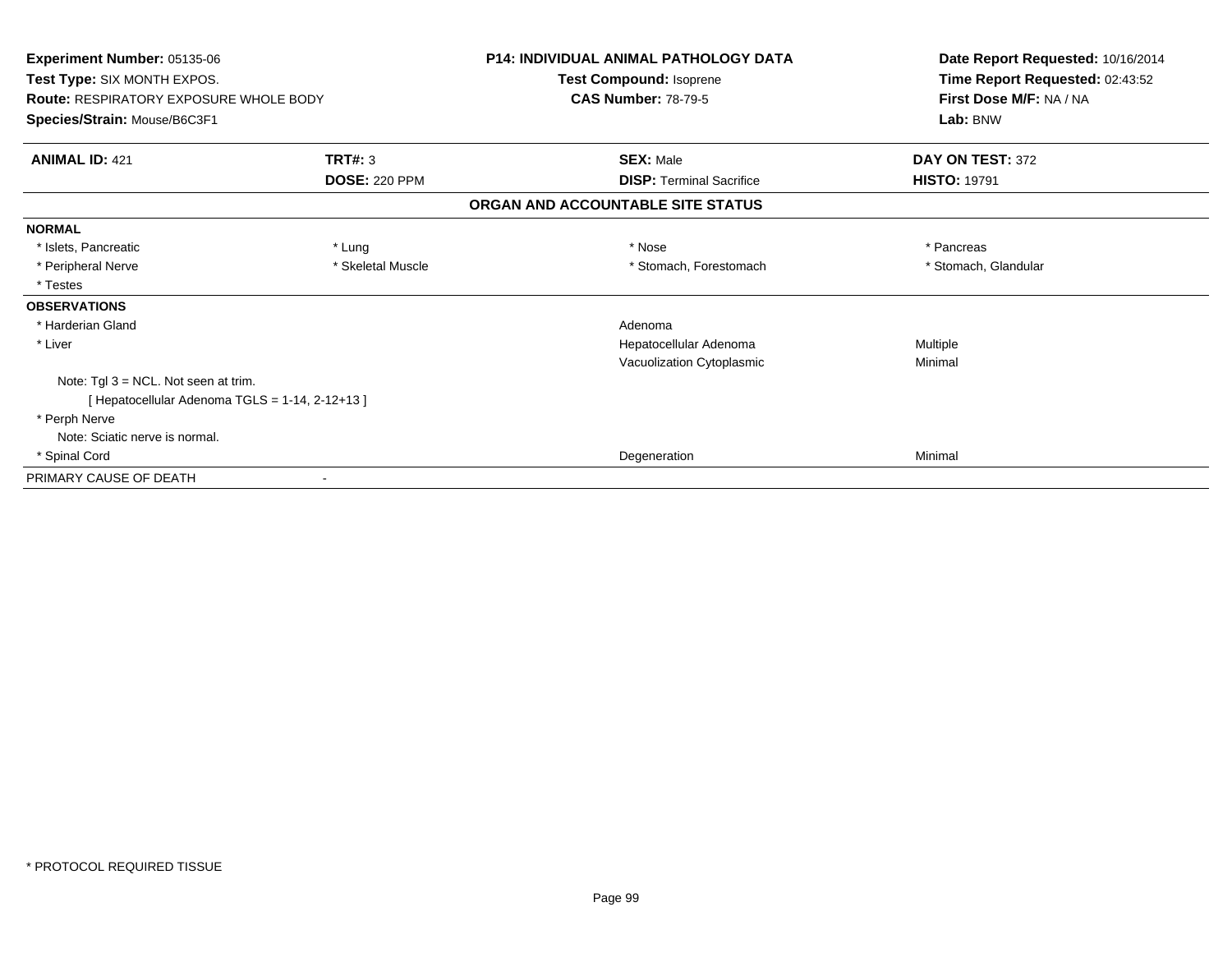| Experiment Number: 05135-06<br>Test Type: SIX MONTH EXPOS.<br><b>Route: RESPIRATORY EXPOSURE WHOLE BODY</b><br>Species/Strain: Mouse/B6C3F1 |                      | <b>P14: INDIVIDUAL ANIMAL PATHOLOGY DATA</b><br>Test Compound: Isoprene<br><b>CAS Number: 78-79-5</b> | Date Report Requested: 10/16/2014<br>Time Report Requested: 02:43:52<br>First Dose M/F: NA / NA<br>Lab: BNW |
|---------------------------------------------------------------------------------------------------------------------------------------------|----------------------|-------------------------------------------------------------------------------------------------------|-------------------------------------------------------------------------------------------------------------|
| <b>ANIMAL ID: 422</b>                                                                                                                       | <b>TRT#: 3</b>       | <b>SEX: Male</b>                                                                                      | DAY ON TEST: 372                                                                                            |
|                                                                                                                                             | <b>DOSE: 220 PPM</b> | <b>DISP:</b> Terminal Sacrifice                                                                       | <b>HISTO: 19792</b>                                                                                         |
|                                                                                                                                             |                      | ORGAN AND ACCOUNTABLE SITE STATUS                                                                     |                                                                                                             |
| <b>NORMAL</b>                                                                                                                               |                      |                                                                                                       |                                                                                                             |
| * Harderian Gland                                                                                                                           | * Islets, Pancreatic | * Lung                                                                                                | * Nose                                                                                                      |
| * Pancreas                                                                                                                                  | * Peripheral Nerve   | * Skeletal Muscle                                                                                     | * Stomach, Forestomach                                                                                      |
| * Stomach, Glandular                                                                                                                        | * Testes             |                                                                                                       |                                                                                                             |
| <b>OBSERVATIONS</b>                                                                                                                         |                      |                                                                                                       |                                                                                                             |
| * Liver                                                                                                                                     |                      | Vacuolization Cytoplasmic                                                                             | Minimal                                                                                                     |
| * Perph Nerve                                                                                                                               |                      |                                                                                                       |                                                                                                             |
| Note: Sciatic nerve is normal.                                                                                                              |                      |                                                                                                       |                                                                                                             |
| * Spinal Cord                                                                                                                               |                      | Degeneration                                                                                          | Minimal                                                                                                     |
| PRIMARY CAUSE OF DEATH                                                                                                                      |                      |                                                                                                       |                                                                                                             |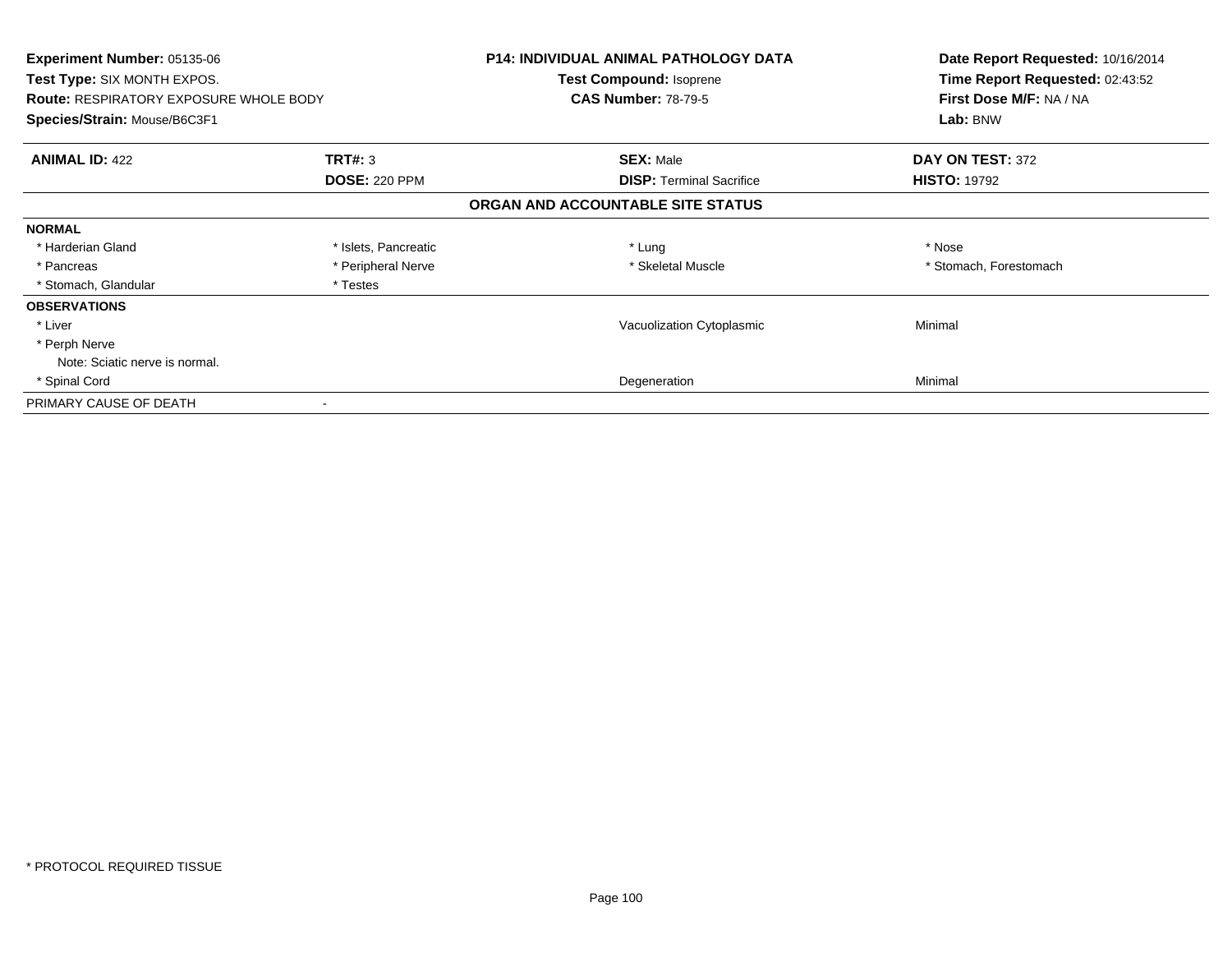| Experiment Number: 05135-06                   |                      | <b>P14: INDIVIDUAL ANIMAL PATHOLOGY DATA</b>                                                                              | Date Report Requested: 10/16/2014 |  |
|-----------------------------------------------|----------------------|---------------------------------------------------------------------------------------------------------------------------|-----------------------------------|--|
| Test Type: SIX MONTH EXPOS.                   |                      | Test Compound: Isoprene                                                                                                   | Time Report Requested: 02:43:52   |  |
| <b>Route: RESPIRATORY EXPOSURE WHOLE BODY</b> |                      | <b>CAS Number: 78-79-5</b>                                                                                                | First Dose M/F: NA / NA           |  |
| Species/Strain: Mouse/B6C3F1                  |                      |                                                                                                                           | Lab: BNW                          |  |
| <b>ANIMAL ID: 423</b>                         | TRT#: 3              | <b>SEX: Male</b>                                                                                                          | DAY ON TEST: 372                  |  |
|                                               | <b>DOSE: 220 PPM</b> | <b>DISP: Terminal Sacrifice</b>                                                                                           | <b>HISTO: 19793</b>               |  |
|                                               |                      | ORGAN AND ACCOUNTABLE SITE STATUS                                                                                         |                                   |  |
| <b>NORMAL</b>                                 |                      |                                                                                                                           |                                   |  |
| * Harderian Gland                             | * Nose               | * Pancreas                                                                                                                | * Peripheral Nerve                |  |
| * Skeletal Muscle                             | * Stomach, Glandular | * Testes                                                                                                                  |                                   |  |
| <b>OBSERVATIONS</b>                           |                      |                                                                                                                           |                                   |  |
| * Islets, Pancreatic                          |                      | Hyperplasia                                                                                                               | Mild                              |  |
| * Liver                                       |                      | Vacuolization Cytoplasmic                                                                                                 | Minimal                           |  |
| * Lung                                        |                      | Alveolar/Bronchiolar Adenoma                                                                                              |                                   |  |
| [Alveolar/Bronchiolar Adenoma TGLS = 1-3]     |                      |                                                                                                                           |                                   |  |
| * Perph Nerve                                 |                      |                                                                                                                           |                                   |  |
| Note: Sciatic nerve is normal.                |                      |                                                                                                                           |                                   |  |
| * Spinal Cord                                 |                      | Degeneration                                                                                                              | Minimal                           |  |
| * Stomach, Forestomach                        |                      | <b>Infiltration Cellular</b>                                                                                              | Mast Cell, Mild                   |  |
|                                               |                      | Note: Mast cells also in cranial and vertebral bone marrow, but; not diagnosed since they were not target organs or tgls. |                                   |  |
| PRIMARY CAUSE OF DEATH                        |                      |                                                                                                                           |                                   |  |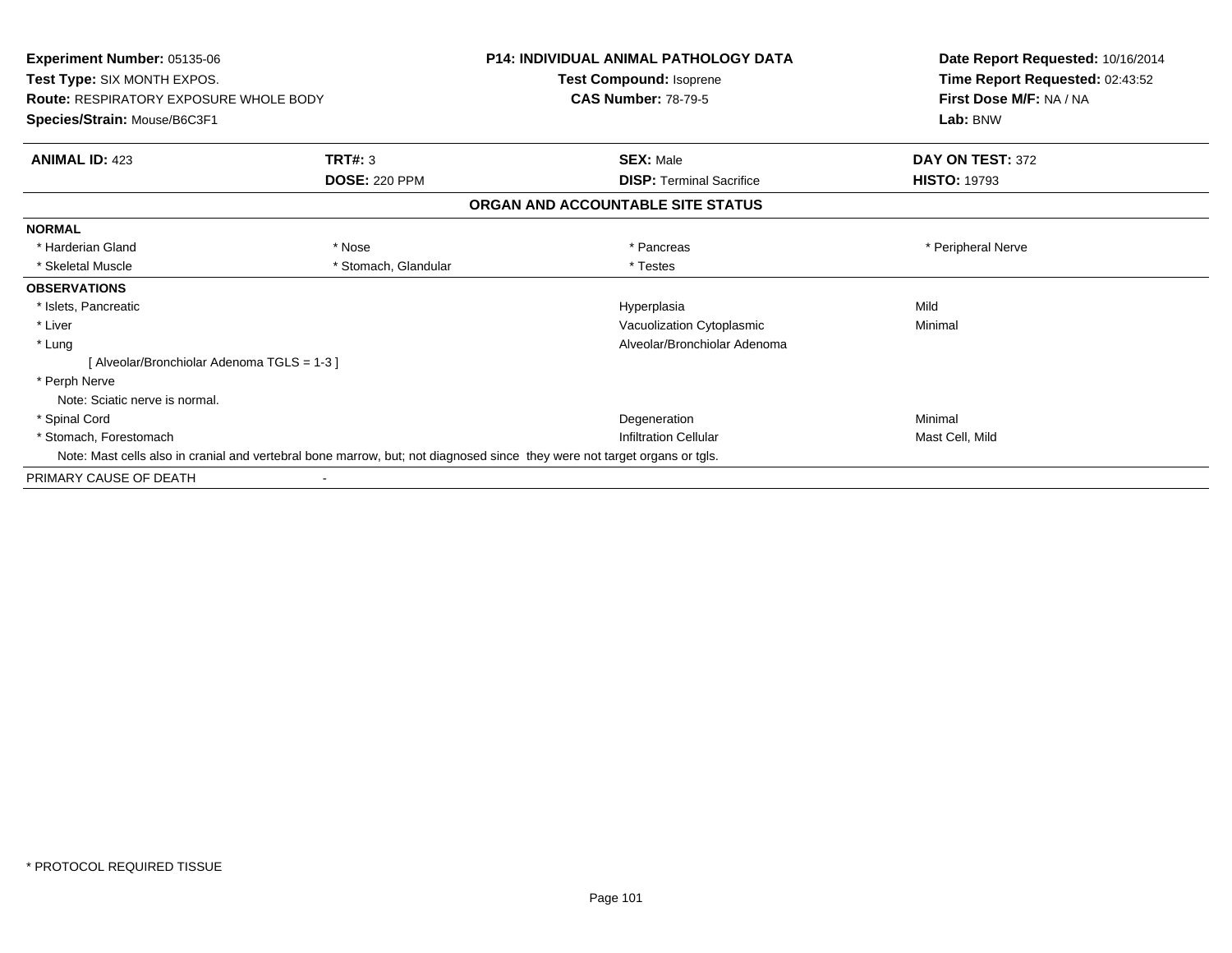| <b>Experiment Number: 05135-06</b><br>Test Type: SIX MONTH EXPOS.<br><b>Route: RESPIRATORY EXPOSURE WHOLE BODY</b><br>Species/Strain: Mouse/B6C3F1 |                      | <b>P14: INDIVIDUAL ANIMAL PATHOLOGY DATA</b><br>Test Compound: Isoprene<br><b>CAS Number: 78-79-5</b> | Date Report Requested: 10/16/2014<br>Time Report Requested: 02:43:52<br>First Dose M/F: NA / NA<br>Lab: BNW |
|----------------------------------------------------------------------------------------------------------------------------------------------------|----------------------|-------------------------------------------------------------------------------------------------------|-------------------------------------------------------------------------------------------------------------|
|                                                                                                                                                    |                      |                                                                                                       |                                                                                                             |
| <b>ANIMAL ID: 424</b>                                                                                                                              | TRT#: 3              | <b>SEX: Male</b>                                                                                      | DAY ON TEST: 372                                                                                            |
|                                                                                                                                                    | <b>DOSE: 220 PPM</b> | <b>DISP:</b> Terminal Sacrifice                                                                       | <b>HISTO: 19794</b>                                                                                         |
|                                                                                                                                                    |                      | ORGAN AND ACCOUNTABLE SITE STATUS                                                                     |                                                                                                             |
| <b>NORMAL</b>                                                                                                                                      |                      |                                                                                                       |                                                                                                             |
| * Harderian Gland                                                                                                                                  | * Islets, Pancreatic | * Lung                                                                                                | * Nose                                                                                                      |
| * Pancreas                                                                                                                                         | * Peripheral Nerve   | * Skeletal Muscle                                                                                     | * Spinal Cord                                                                                               |
| * Stomach, Forestomach                                                                                                                             | * Stomach, Glandular | * Testes                                                                                              |                                                                                                             |
| <b>OBSERVATIONS</b>                                                                                                                                |                      |                                                                                                       |                                                                                                             |
| * Liver                                                                                                                                            |                      | Hepatocellular Carcinoma                                                                              |                                                                                                             |
|                                                                                                                                                    |                      | Vacuolization Cytoplasmic                                                                             | Minimal                                                                                                     |
| [ Hepatocellular Carcinoma TGLS = 1-12+13 ]                                                                                                        |                      |                                                                                                       |                                                                                                             |
| * Perph Nerve                                                                                                                                      |                      |                                                                                                       |                                                                                                             |
| Note: Sciatic nerve is normal.                                                                                                                     |                      |                                                                                                       |                                                                                                             |
| PRIMARY CAUSE OF DEATH                                                                                                                             |                      |                                                                                                       |                                                                                                             |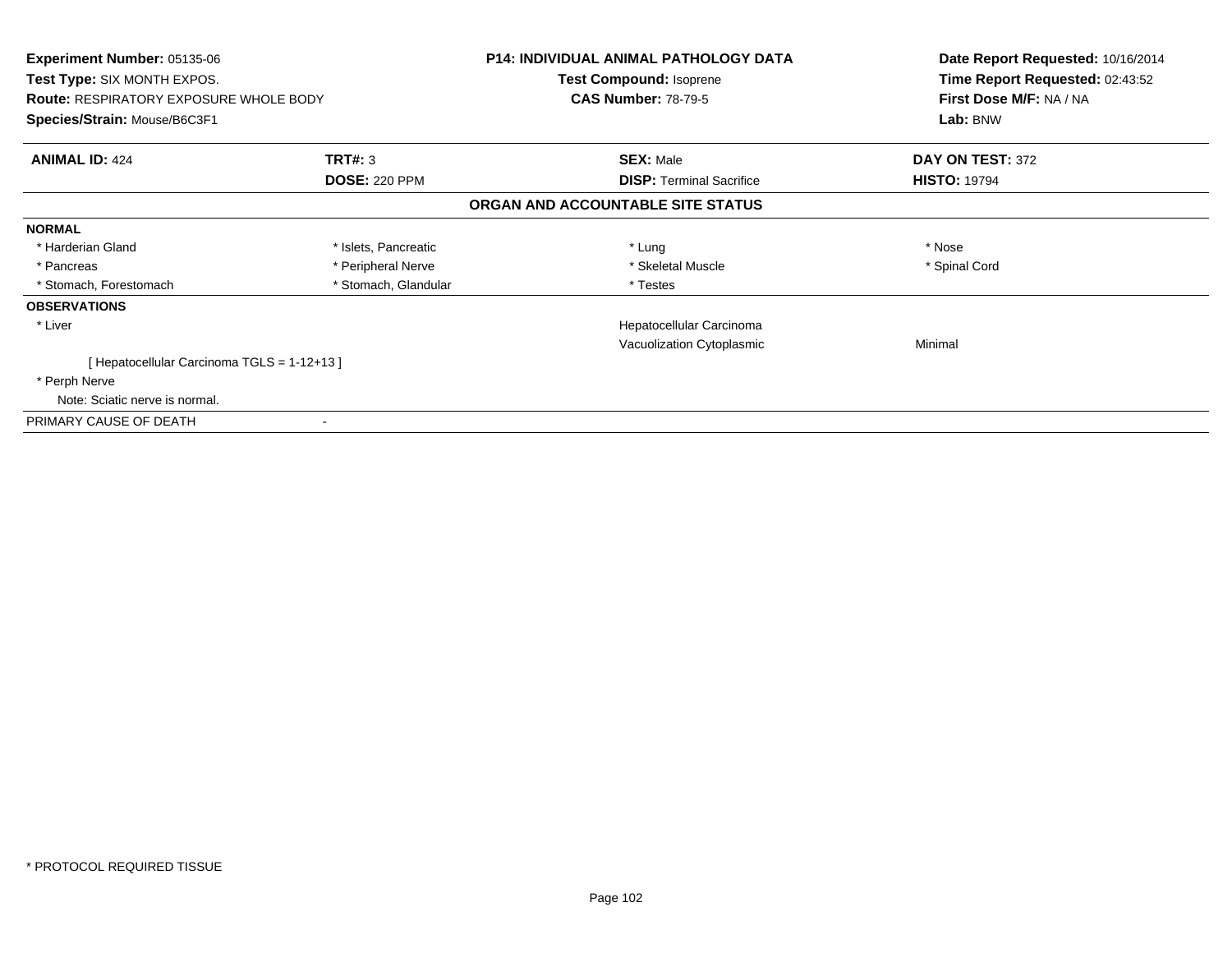| Experiment Number: 05135-06<br>Test Type: SIX MONTH EXPOS.                                                            |                      | <b>P14: INDIVIDUAL ANIMAL PATHOLOGY DATA</b><br><b>Test Compound: Isoprene</b> | Date Report Requested: 10/16/2014<br>Time Report Requested: 02:43:52 |
|-----------------------------------------------------------------------------------------------------------------------|----------------------|--------------------------------------------------------------------------------|----------------------------------------------------------------------|
| <b>Route: RESPIRATORY EXPOSURE WHOLE BODY</b><br>Species/Strain: Mouse/B6C3F1                                         |                      | <b>CAS Number: 78-79-5</b>                                                     | First Dose M/F: NA / NA<br>Lab: BNW                                  |
| <b>ANIMAL ID: 425</b>                                                                                                 | <b>TRT#: 3</b>       | <b>SEX: Male</b>                                                               | DAY ON TEST: 372                                                     |
|                                                                                                                       | <b>DOSE: 220 PPM</b> | <b>DISP:</b> Terminal Sacrifice                                                | <b>HISTO: 19795</b>                                                  |
|                                                                                                                       |                      | ORGAN AND ACCOUNTABLE SITE STATUS                                              |                                                                      |
| <b>NORMAL</b>                                                                                                         |                      |                                                                                |                                                                      |
| * Harderian Gland                                                                                                     | * Lung               | * Nose                                                                         | * Pancreas                                                           |
| * Peripheral Nerve                                                                                                    | * Skeletal Muscle    | * Stomach, Forestomach                                                         | * Stomach, Glandular                                                 |
| * Testes                                                                                                              |                      |                                                                                |                                                                      |
| <b>OBSERVATIONS</b>                                                                                                   |                      |                                                                                |                                                                      |
| * Bone                                                                                                                |                      | Osteopetrosis                                                                  | Minimal                                                              |
| Note: Cranial bone is a bit thicker and more solid with less marrow space than normal.<br>[Osteopetrosis TGLS = 1-12] |                      |                                                                                |                                                                      |
| * Islets. Pancreatic                                                                                                  |                      | Hyperplasia                                                                    | Mild                                                                 |
| * Liver                                                                                                               |                      | Vacuolization Cytoplasmic                                                      | Mild                                                                 |
| * Perph Nerve                                                                                                         |                      |                                                                                |                                                                      |
| Note: Sciatic nerve is normal.                                                                                        |                      |                                                                                |                                                                      |
| * Spinal Cord                                                                                                         |                      | Degeneration                                                                   | Minimal                                                              |
| PRIMARY CAUSE OF DEATH                                                                                                |                      |                                                                                |                                                                      |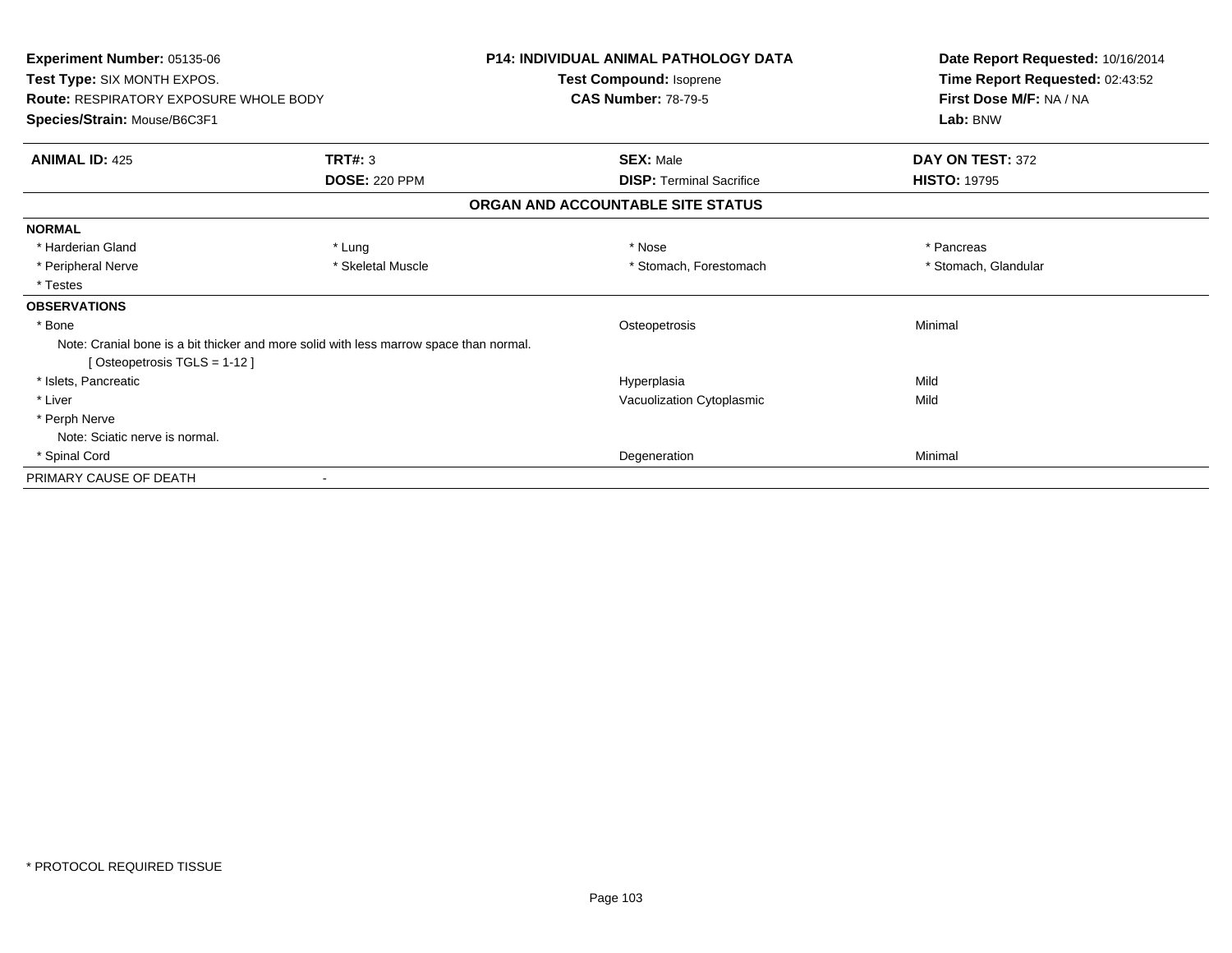| <b>Experiment Number: 05135-06</b><br>Test Type: SIX MONTH EXPOS. |                          | <b>P14: INDIVIDUAL ANIMAL PATHOLOGY DATA</b>                 | Date Report Requested: 10/16/2014<br>Time Report Requested: 02:43:52 |
|-------------------------------------------------------------------|--------------------------|--------------------------------------------------------------|----------------------------------------------------------------------|
|                                                                   |                          | <b>Test Compound: Isoprene</b><br><b>CAS Number: 78-79-5</b> |                                                                      |
| <b>Route: RESPIRATORY EXPOSURE WHOLE BODY</b>                     |                          |                                                              | First Dose M/F: NA / NA                                              |
| Species/Strain: Mouse/B6C3F1                                      |                          |                                                              | Lab: BNW                                                             |
| <b>ANIMAL ID: 426</b>                                             | TRT#: 3                  | <b>SEX: Male</b>                                             | DAY ON TEST: 372                                                     |
|                                                                   | <b>DOSE: 220 PPM</b>     | <b>DISP:</b> Terminal Sacrifice                              | <b>HISTO: 19796</b>                                                  |
|                                                                   |                          | ORGAN AND ACCOUNTABLE SITE STATUS                            |                                                                      |
| <b>NORMAL</b>                                                     |                          |                                                              |                                                                      |
| * Lung                                                            | * Pancreas               | * Peripheral Nerve                                           | * Skeletal Muscle                                                    |
| * Spinal Cord                                                     | * Stomach, Forestomach   | * Stomach, Glandular                                         | * Testes                                                             |
| <b>OBSERVATIONS</b>                                               |                          |                                                              |                                                                      |
| * Harderian Gland                                                 |                          | Adenoma                                                      |                                                                      |
| [ Adenoma TGLS = 1-12 ]                                           |                          |                                                              |                                                                      |
| * Islets, Pancreatic                                              |                          | Hyperplasia                                                  | Mild                                                                 |
| * Liver                                                           |                          | Vacuolization Cytoplasmic                                    | Minimal                                                              |
| * Nose                                                            | Olfactory Epi, Turbinate | Degeneration                                                 | Minimal                                                              |
| * Perph Nerve                                                     |                          |                                                              |                                                                      |
| Note: Sciatic nerve is normal.                                    |                          |                                                              |                                                                      |
| PRIMARY CAUSE OF DEATH                                            |                          |                                                              |                                                                      |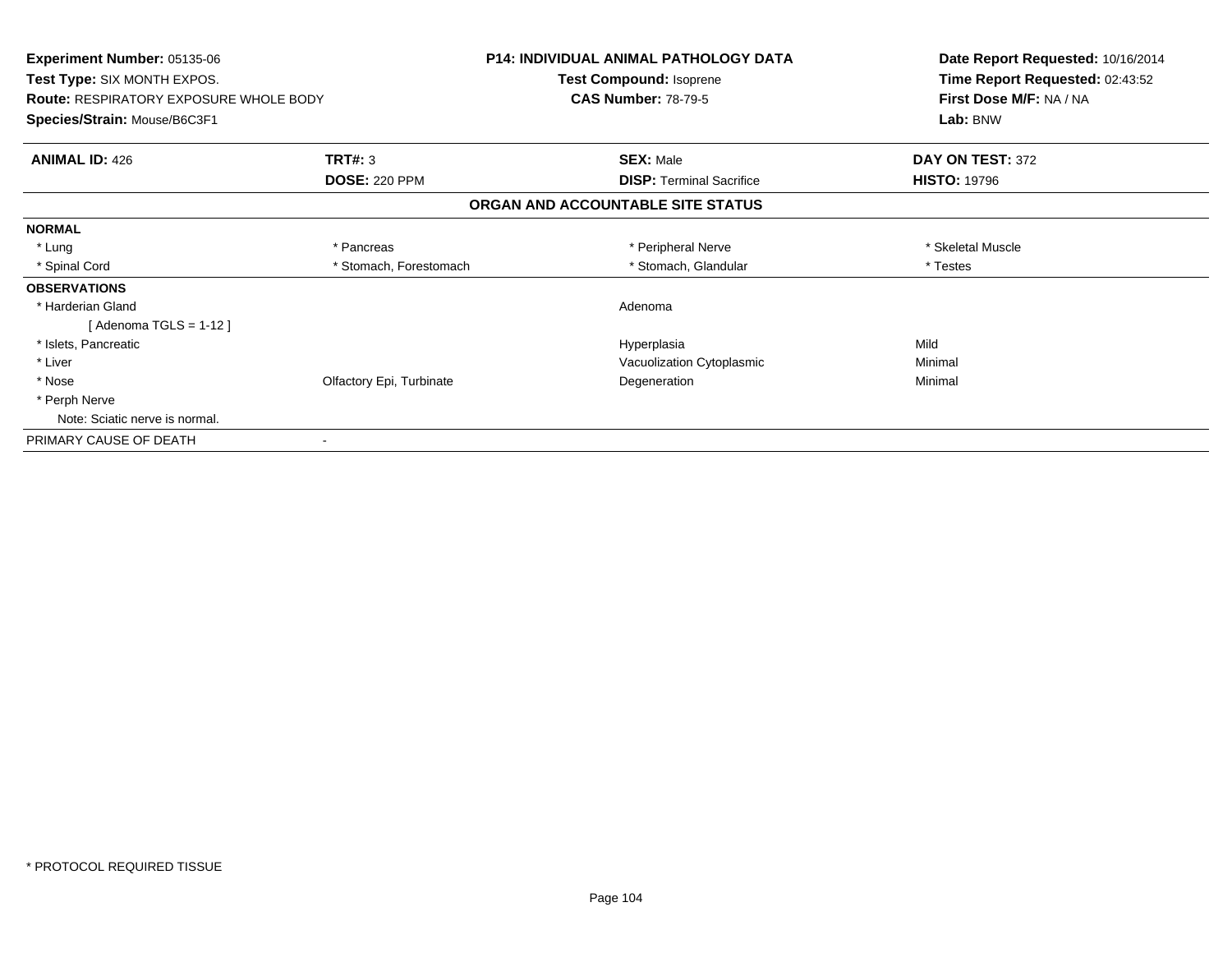| Experiment Number: 05135-06<br>Test Type: SIX MONTH EXPOS.<br><b>Route: RESPIRATORY EXPOSURE WHOLE BODY</b><br>Species/Strain: Mouse/B6C3F1 |                          | <b>P14: INDIVIDUAL ANIMAL PATHOLOGY DATA</b><br>Test Compound: Isoprene | Date Report Requested: 10/16/2014<br>Time Report Requested: 02:43:52<br>First Dose M/F: NA / NA<br>Lab: BNW |
|---------------------------------------------------------------------------------------------------------------------------------------------|--------------------------|-------------------------------------------------------------------------|-------------------------------------------------------------------------------------------------------------|
|                                                                                                                                             |                          | <b>CAS Number: 78-79-5</b>                                              |                                                                                                             |
| <b>ANIMAL ID: 427</b>                                                                                                                       | TRT#: 3                  | <b>SEX: Male</b>                                                        | DAY ON TEST: 372                                                                                            |
|                                                                                                                                             | <b>DOSE: 220 PPM</b>     | <b>DISP: Terminal Sacrifice</b>                                         | <b>HISTO: 19797</b>                                                                                         |
|                                                                                                                                             |                          | ORGAN AND ACCOUNTABLE SITE STATUS                                       |                                                                                                             |
| <b>NORMAL</b>                                                                                                                               |                          |                                                                         |                                                                                                             |
| * Harderian Gland                                                                                                                           | * Lung                   | * Pancreas                                                              | * Peripheral Nerve                                                                                          |
| * Skeletal Muscle                                                                                                                           | * Stomach, Forestomach   | * Stomach, Glandular                                                    | * Testes                                                                                                    |
| <b>OBSERVATIONS</b>                                                                                                                         |                          |                                                                         |                                                                                                             |
| * Islets, Pancreatic                                                                                                                        |                          | Hyperplasia                                                             | Minimal                                                                                                     |
| * Liver                                                                                                                                     |                          | Hepatocellular Adenoma                                                  |                                                                                                             |
|                                                                                                                                             |                          | Vacuolization Cytoplasmic                                               | Mild                                                                                                        |
| [ Hepatocellular Adenoma TGLS = 1-12 ]                                                                                                      |                          |                                                                         |                                                                                                             |
| * Nose                                                                                                                                      | Olfactory Epi, Turbinate | Degeneration                                                            | Minimal                                                                                                     |
| * Perph Nerve                                                                                                                               |                          |                                                                         |                                                                                                             |
| Note: Sciatic nerve is normal.                                                                                                              |                          |                                                                         |                                                                                                             |
| * Spinal Cord                                                                                                                               |                          | Degeneration                                                            | Minimal                                                                                                     |
| PRIMARY CAUSE OF DEATH                                                                                                                      |                          |                                                                         |                                                                                                             |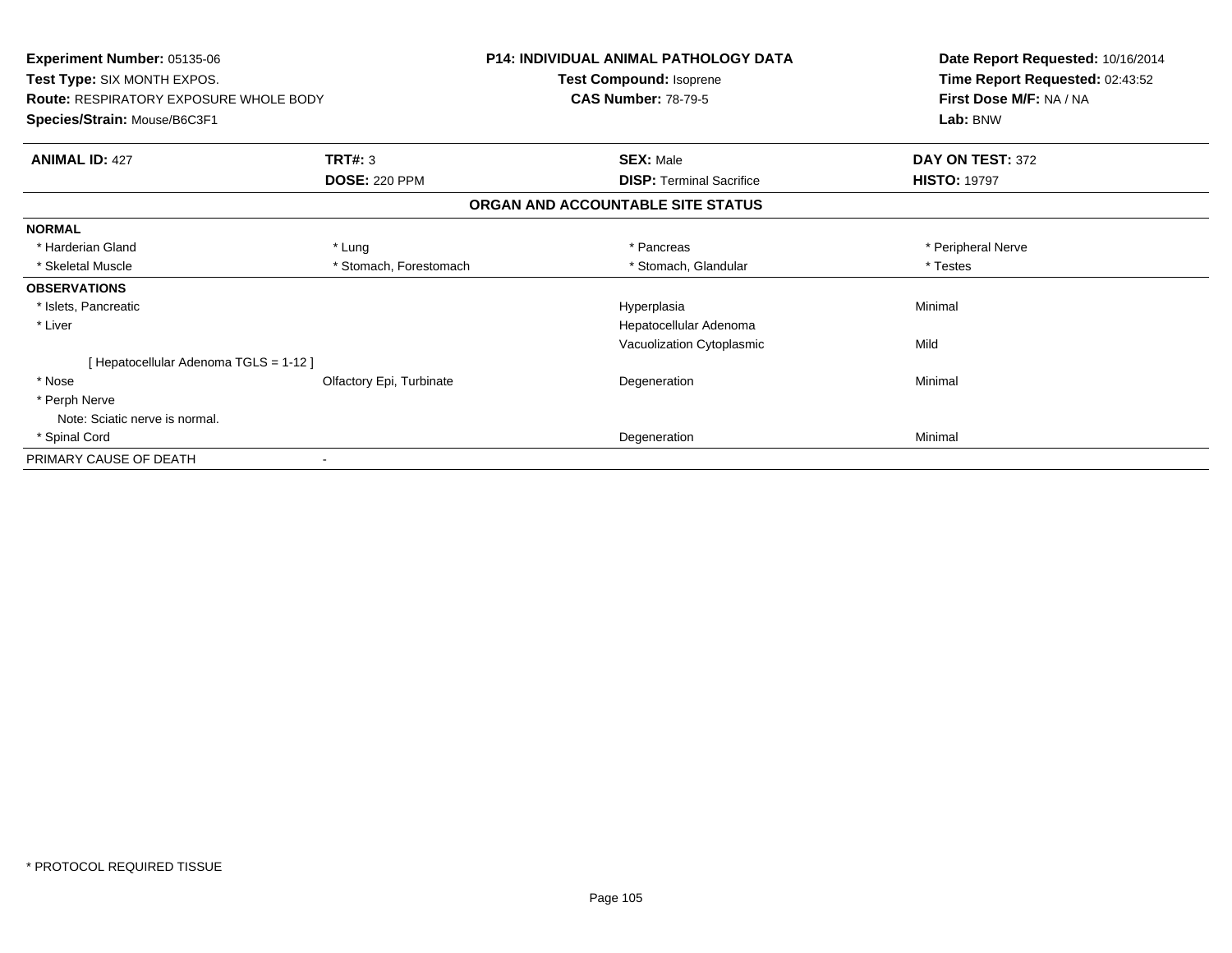| <b>Experiment Number: 05135-06</b><br>Test Type: SIX MONTH EXPOS.<br><b>Route: RESPIRATORY EXPOSURE WHOLE BODY</b><br>Species/Strain: Mouse/B6C3F1 |                      | <b>P14: INDIVIDUAL ANIMAL PATHOLOGY DATA</b><br>Test Compound: Isoprene<br><b>CAS Number: 78-79-5</b> | Date Report Requested: 10/16/2014<br>Time Report Requested: 02:43:52<br>First Dose M/F: NA / NA<br>Lab: BNW |
|----------------------------------------------------------------------------------------------------------------------------------------------------|----------------------|-------------------------------------------------------------------------------------------------------|-------------------------------------------------------------------------------------------------------------|
| <b>ANIMAL ID: 428</b>                                                                                                                              | <b>TRT#: 3</b>       | <b>SEX: Male</b>                                                                                      | DAY ON TEST: 372                                                                                            |
|                                                                                                                                                    | <b>DOSE: 220 PPM</b> | <b>DISP:</b> Terminal Sacrifice                                                                       | <b>HISTO: 19798</b>                                                                                         |
|                                                                                                                                                    |                      | ORGAN AND ACCOUNTABLE SITE STATUS                                                                     |                                                                                                             |
| <b>NORMAL</b>                                                                                                                                      |                      |                                                                                                       |                                                                                                             |
| * Harderian Gland                                                                                                                                  | * Islets, Pancreatic | * Lung                                                                                                | * Nose                                                                                                      |
| * Pancreas                                                                                                                                         | * Peripheral Nerve   | * Skeletal Muscle                                                                                     | * Stomach, Forestomach                                                                                      |
| * Stomach, Glandular                                                                                                                               | * Testes             |                                                                                                       |                                                                                                             |
| <b>OBSERVATIONS</b>                                                                                                                                |                      |                                                                                                       |                                                                                                             |
| * Liver                                                                                                                                            |                      | Vacuolization Cytoplasmic                                                                             | Mild                                                                                                        |
| * Perph Nerve                                                                                                                                      |                      |                                                                                                       |                                                                                                             |
| Note: Sciatic nerve is normal.                                                                                                                     |                      |                                                                                                       |                                                                                                             |
| * Spinal Cord                                                                                                                                      |                      | Degeneration                                                                                          | Minimal                                                                                                     |
| PRIMARY CAUSE OF DEATH                                                                                                                             |                      |                                                                                                       |                                                                                                             |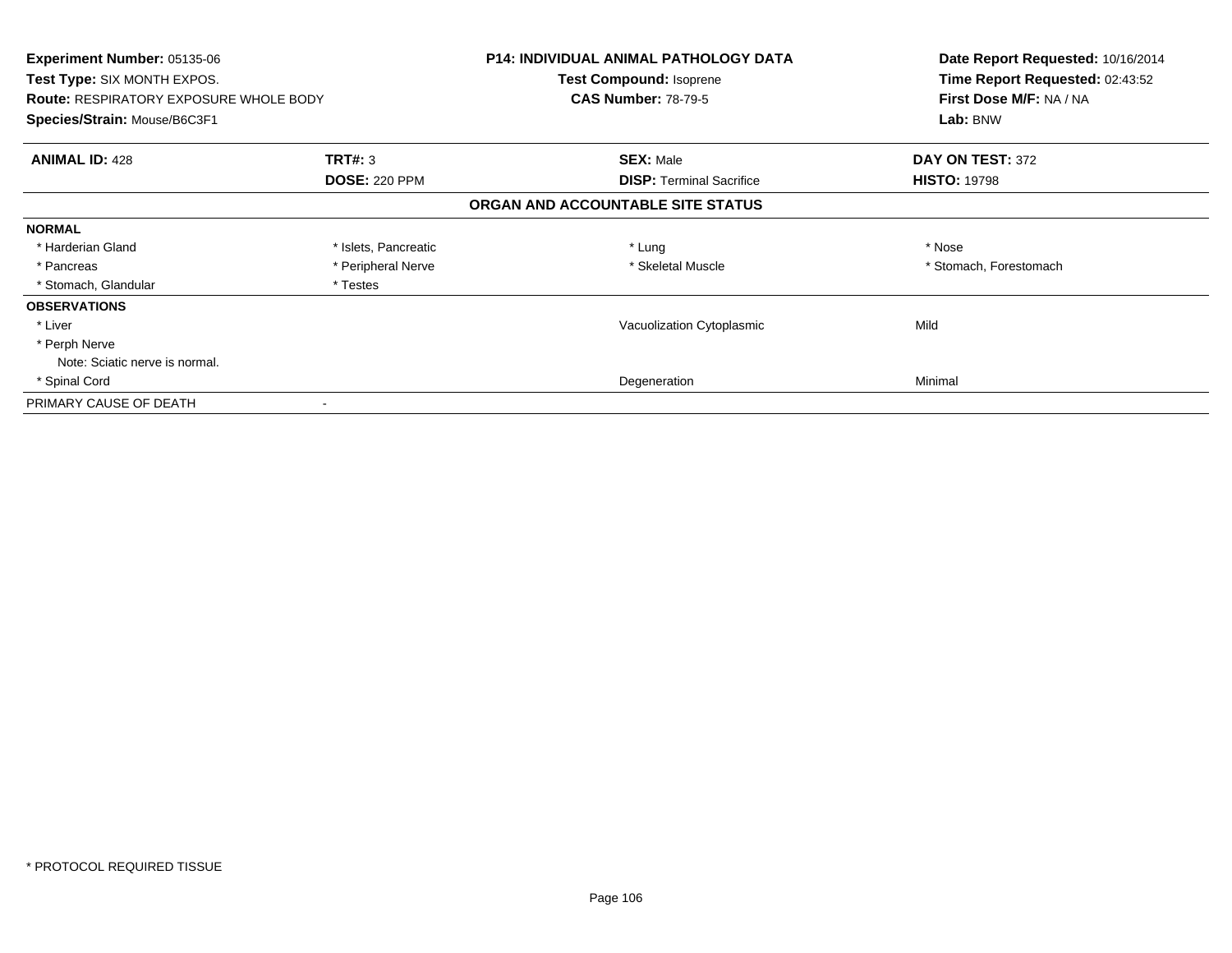| Experiment Number: 05135-06<br>Test Type: SIX MONTH EXPOS. |                      | <b>P14: INDIVIDUAL ANIMAL PATHOLOGY DATA</b><br>Test Compound: Isoprene | Date Report Requested: 10/16/2014<br>Time Report Requested: 02:43:52 |
|------------------------------------------------------------|----------------------|-------------------------------------------------------------------------|----------------------------------------------------------------------|
|                                                            |                      |                                                                         |                                                                      |
| Species/Strain: Mouse/B6C3F1                               |                      |                                                                         | Lab: BNW                                                             |
| <b>ANIMAL ID: 429</b>                                      | TRT#: 3              | <b>SEX: Male</b>                                                        | DAY ON TEST: 372                                                     |
|                                                            | <b>DOSE: 220 PPM</b> | <b>DISP: Terminal Sacrifice</b>                                         | <b>HISTO: 19799</b>                                                  |
|                                                            |                      | ORGAN AND ACCOUNTABLE SITE STATUS                                       |                                                                      |
| <b>NORMAL</b>                                              |                      |                                                                         |                                                                      |
| * Harderian Gland                                          | * Islets, Pancreatic | * Lung                                                                  | * Pancreas                                                           |
| * Peripheral Nerve                                         | * Skeletal Muscle    | * Stomach, Forestomach                                                  | * Stomach, Glandular                                                 |
| * Testes                                                   |                      |                                                                         |                                                                      |
| <b>OBSERVATIONS</b>                                        |                      |                                                                         |                                                                      |
| * Liver                                                    |                      | Vacuolization Cytoplasmic                                               | Minimal                                                              |
| * Nose                                                     | Turbinate            | Inflammation                                                            | Minimal                                                              |
| Note: Inflammation, nld                                    |                      |                                                                         |                                                                      |
| * Perph Nerve                                              |                      |                                                                         |                                                                      |
| Note: Sciatic nerve is normal.                             |                      |                                                                         |                                                                      |
| * Spinal Cord                                              |                      | Degeneration                                                            | Minimal                                                              |
| Tooth                                                      |                      | Odontoma                                                                |                                                                      |
| PRIMARY CAUSE OF DEATH                                     |                      |                                                                         |                                                                      |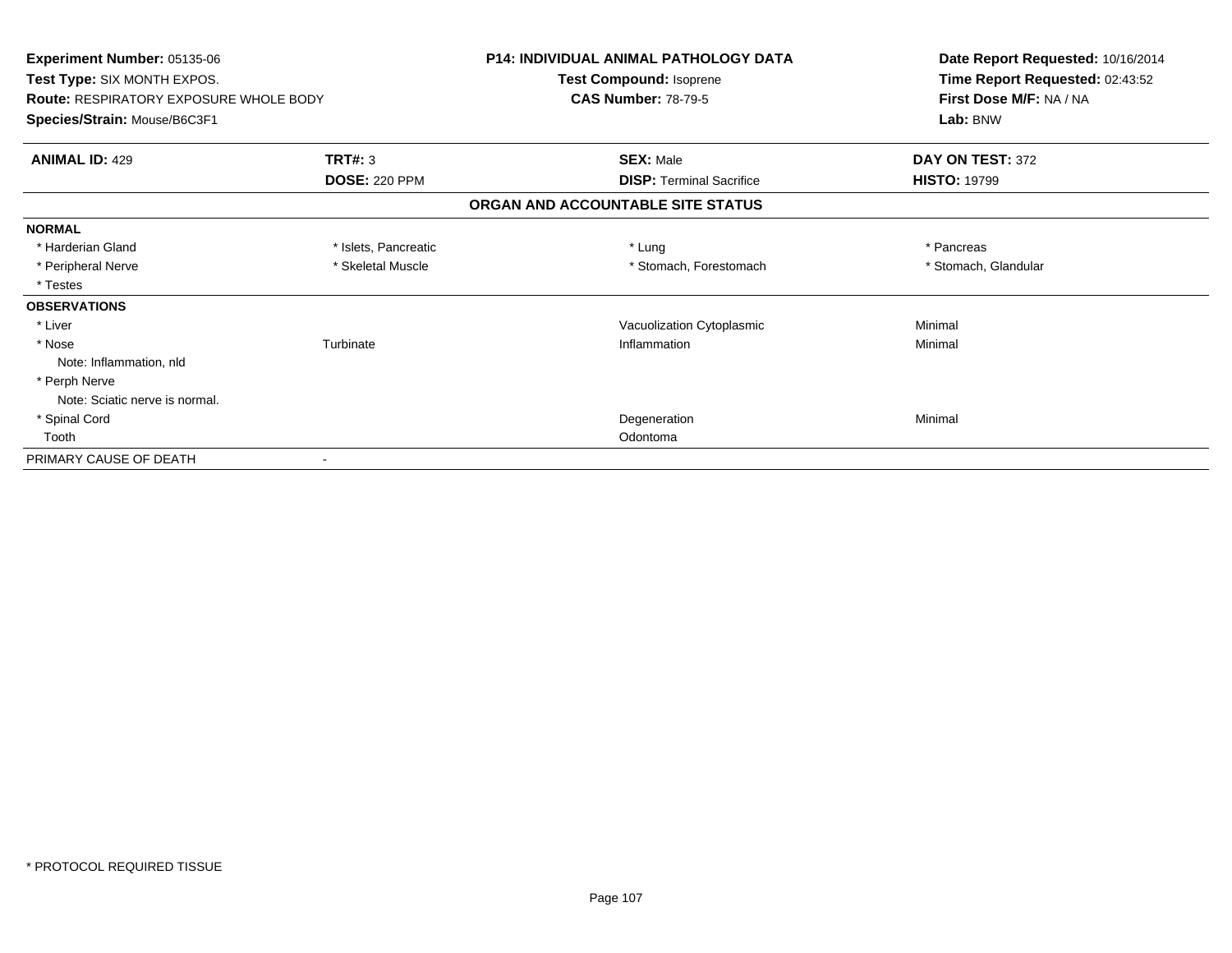| <b>Experiment Number: 05135-06</b><br><b>Test Type: SIX MONTH EXPOS.</b>      |                      | <b>P14: INDIVIDUAL ANIMAL PATHOLOGY DATA</b><br>Test Compound: Isoprene | Date Report Requested: 10/16/2014<br>Time Report Requested: 02:43:52 |
|-------------------------------------------------------------------------------|----------------------|-------------------------------------------------------------------------|----------------------------------------------------------------------|
| <b>Route: RESPIRATORY EXPOSURE WHOLE BODY</b><br>Species/Strain: Mouse/B6C3F1 |                      | <b>CAS Number: 78-79-5</b>                                              | First Dose M/F: NA / NA<br>Lab: BNW                                  |
| <b>ANIMAL ID: 430</b>                                                         | TRT#: 3              | <b>SEX: Male</b>                                                        | DAY ON TEST: 372                                                     |
|                                                                               | <b>DOSE: 220 PPM</b> | <b>DISP:</b> Terminal Sacrifice                                         | <b>HISTO: 19800</b>                                                  |
|                                                                               |                      | ORGAN AND ACCOUNTABLE SITE STATUS                                       |                                                                      |
| <b>NORMAL</b>                                                                 |                      |                                                                         |                                                                      |
| * Harderian Gland                                                             | * Islets, Pancreatic | * Liver                                                                 | * Nose                                                               |
| * Pancreas                                                                    | * Peripheral Nerve   | * Skeletal Muscle                                                       | * Stomach, Forestomach                                               |
| * Stomach, Glandular                                                          | * Testes             |                                                                         |                                                                      |
| <b>OBSERVATIONS</b>                                                           |                      |                                                                         |                                                                      |
| * Lung                                                                        |                      | Hemorrhage                                                              | Mild                                                                 |
| [Hemorrhage TGLS = $1-3$ ]                                                    |                      |                                                                         |                                                                      |
| * Perph Nerve                                                                 |                      |                                                                         |                                                                      |
| Note: Sciatic nerve is normal.                                                |                      |                                                                         |                                                                      |
| * Spinal Cord                                                                 | Meninges             | <b>Cyst Epithelial Inclusion</b>                                        |                                                                      |
| PRIMARY CAUSE OF DEATH                                                        |                      |                                                                         |                                                                      |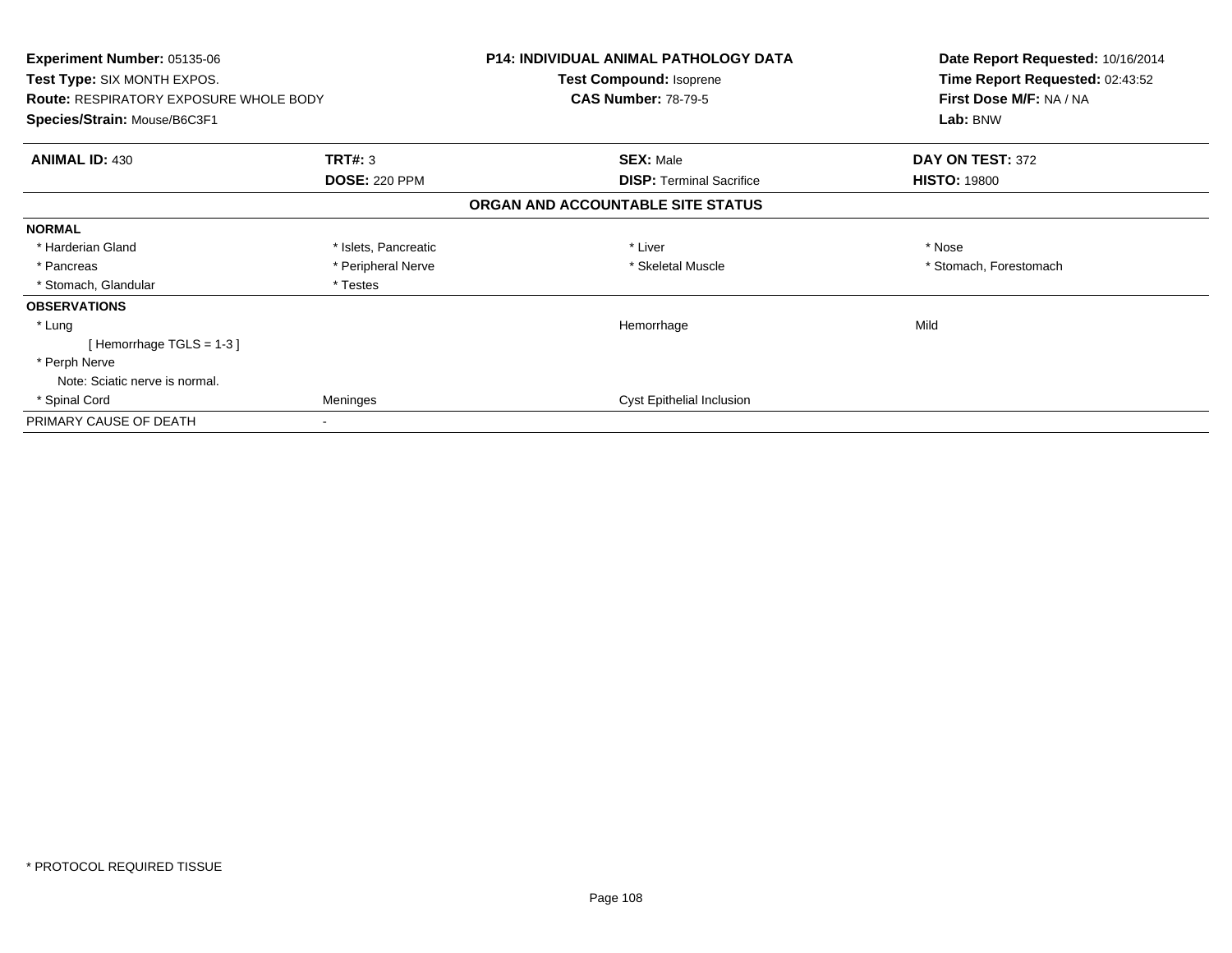| Experiment Number: 05135-06<br>Test Type: SIX MONTH EXPOS.<br><b>Route: RESPIRATORY EXPOSURE WHOLE BODY</b><br>Species/Strain: Mouse/B6C3F1 |                      | <b>P14: INDIVIDUAL ANIMAL PATHOLOGY DATA</b><br>Test Compound: Isoprene<br><b>CAS Number: 78-79-5</b> | Date Report Requested: 10/16/2014<br>Time Report Requested: 02:43:52<br>First Dose M/F: NA / NA<br>Lab: BNW |
|---------------------------------------------------------------------------------------------------------------------------------------------|----------------------|-------------------------------------------------------------------------------------------------------|-------------------------------------------------------------------------------------------------------------|
| <b>ANIMAL ID: 431</b>                                                                                                                       | <b>TRT#: 3</b>       | <b>SEX: Male</b>                                                                                      | DAY ON TEST: 372                                                                                            |
|                                                                                                                                             | <b>DOSE: 220 PPM</b> | <b>DISP:</b> Terminal Sacrifice                                                                       | <b>HISTO: 19801</b>                                                                                         |
|                                                                                                                                             |                      | ORGAN AND ACCOUNTABLE SITE STATUS                                                                     |                                                                                                             |
| <b>NORMAL</b>                                                                                                                               |                      |                                                                                                       |                                                                                                             |
| * Harderian Gland                                                                                                                           | * Islets, Pancreatic | * Lung                                                                                                | * Nose                                                                                                      |
| * Pancreas                                                                                                                                  | * Peripheral Nerve   | * Skeletal Muscle                                                                                     | * Stomach, Forestomach                                                                                      |
| * Stomach, Glandular                                                                                                                        | * Testes             |                                                                                                       |                                                                                                             |
| <b>OBSERVATIONS</b>                                                                                                                         |                      |                                                                                                       |                                                                                                             |
| * Liver                                                                                                                                     |                      | Vacuolization Cytoplasmic                                                                             | Minimal                                                                                                     |
| * Perph Nerve                                                                                                                               |                      |                                                                                                       |                                                                                                             |
| Note: Sciatic nerve is normal.                                                                                                              |                      |                                                                                                       |                                                                                                             |
| * Spinal Cord                                                                                                                               |                      | Degeneration                                                                                          | Minimal                                                                                                     |
| PRIMARY CAUSE OF DEATH                                                                                                                      |                      |                                                                                                       |                                                                                                             |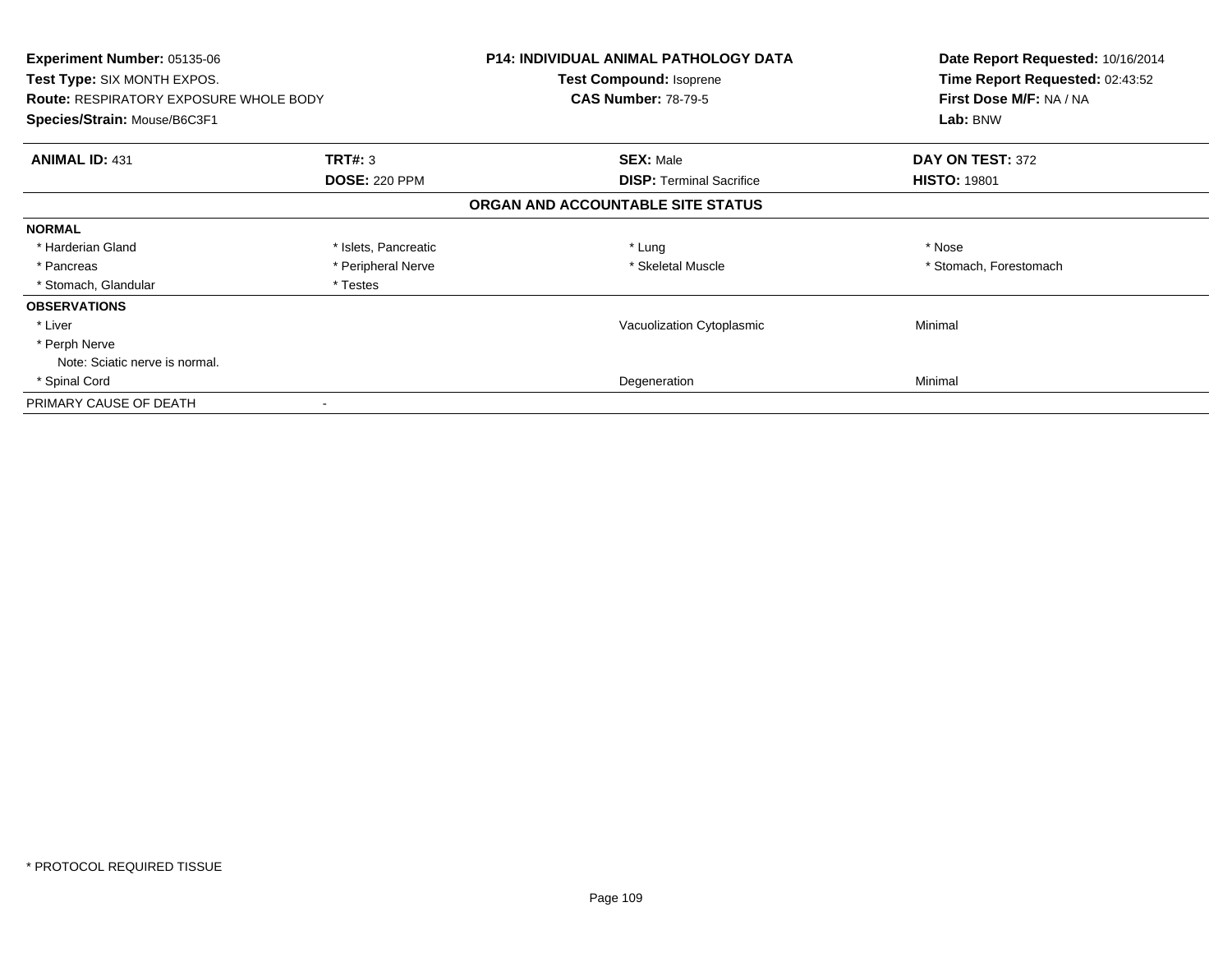| Experiment Number: 05135-06<br>Test Type: SIX MONTH EXPOS.<br><b>Route: RESPIRATORY EXPOSURE WHOLE BODY</b> |                      | <b>P14: INDIVIDUAL ANIMAL PATHOLOGY DATA</b><br>Test Compound: Isoprene<br><b>CAS Number: 78-79-5</b> | Date Report Requested: 10/16/2014<br>Time Report Requested: 02:43:52<br>First Dose M/F: NA / NA |
|-------------------------------------------------------------------------------------------------------------|----------------------|-------------------------------------------------------------------------------------------------------|-------------------------------------------------------------------------------------------------|
| Species/Strain: Mouse/B6C3F1                                                                                |                      |                                                                                                       | Lab: BNW                                                                                        |
| <b>ANIMAL ID: 432</b>                                                                                       | TRT#: 3              | <b>SEX: Male</b>                                                                                      | DAY ON TEST: 372                                                                                |
|                                                                                                             | <b>DOSE: 220 PPM</b> | <b>DISP:</b> Terminal Sacrifice                                                                       | <b>HISTO: 19802</b>                                                                             |
|                                                                                                             |                      | ORGAN AND ACCOUNTABLE SITE STATUS                                                                     |                                                                                                 |
| <b>NORMAL</b>                                                                                               |                      |                                                                                                       |                                                                                                 |
| * Harderian Gland                                                                                           | * Islets, Pancreatic | * Lung                                                                                                | * Nose                                                                                          |
| * Pancreas                                                                                                  | * Peripheral Nerve   | * Skeletal Muscle                                                                                     | * Stomach, Forestomach                                                                          |
| * Stomach, Glandular                                                                                        | * Testes             |                                                                                                       |                                                                                                 |
| <b>OBSERVATIONS</b>                                                                                         |                      |                                                                                                       |                                                                                                 |
| * Liver                                                                                                     |                      | <b>Mixed Cell Focus</b>                                                                               |                                                                                                 |
|                                                                                                             |                      | Vacuolization Cytoplasmic                                                                             | Minimal                                                                                         |
| [Mixed Cell Focus TGLS = 1-12]                                                                              |                      |                                                                                                       |                                                                                                 |
| * Perph Nerve                                                                                               |                      |                                                                                                       |                                                                                                 |
| Note: Sciatic nerve is normal.                                                                              |                      |                                                                                                       |                                                                                                 |
| * Spinal Cord                                                                                               |                      | Degeneration                                                                                          | Minimal                                                                                         |
| PRIMARY CAUSE OF DEATH                                                                                      |                      |                                                                                                       |                                                                                                 |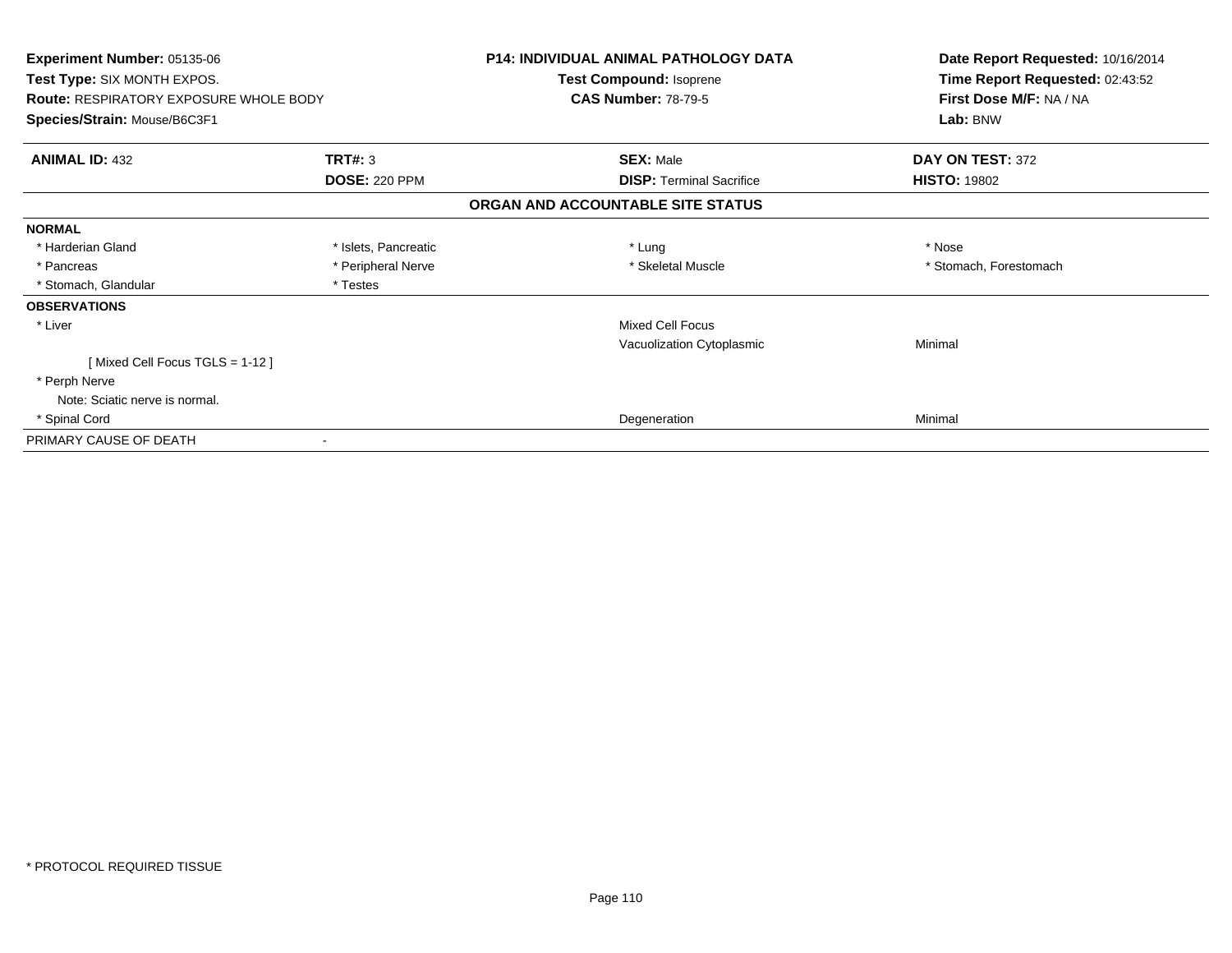| <b>Experiment Number: 05135-06</b><br>Test Type: SIX MONTH EXPOS. |                      | <b>P14: INDIVIDUAL ANIMAL PATHOLOGY DATA</b><br><b>Test Compound: Isoprene</b> | Date Report Requested: 10/16/2014<br>Time Report Requested: 02:43:52 |
|-------------------------------------------------------------------|----------------------|--------------------------------------------------------------------------------|----------------------------------------------------------------------|
| <b>Route: RESPIRATORY EXPOSURE WHOLE BODY</b>                     |                      | <b>CAS Number: 78-79-5</b>                                                     | First Dose M/F: NA / NA                                              |
| Species/Strain: Mouse/B6C3F1                                      |                      |                                                                                | Lab: BNW                                                             |
| <b>ANIMAL ID: 433</b>                                             | TRT#: 3              | <b>SEX: Male</b>                                                               | DAY ON TEST: 372                                                     |
|                                                                   | <b>DOSE: 220 PPM</b> | <b>DISP:</b> Terminal Sacrifice                                                | <b>HISTO: 19803</b>                                                  |
|                                                                   |                      | ORGAN AND ACCOUNTABLE SITE STATUS                                              |                                                                      |
| <b>NORMAL</b>                                                     |                      |                                                                                |                                                                      |
| * Harderian Gland                                                 | * Islets, Pancreatic | * Liver                                                                        | * Lung                                                               |
| * Nose                                                            | * Pancreas           | * Peripheral Nerve                                                             | * Skeletal Muscle                                                    |
| * Stomach, Forestomach                                            | * Stomach, Glandular | * Testes                                                                       |                                                                      |
| <b>OBSERVATIONS</b>                                               |                      |                                                                                |                                                                      |
| * Perph Nerve                                                     |                      |                                                                                |                                                                      |
| Note: Sciatic nerve is normal.                                    |                      |                                                                                |                                                                      |
| * Spinal Cord                                                     |                      | Degeneration                                                                   | Minimal                                                              |
| PRIMARY CAUSE OF DEATH                                            |                      |                                                                                |                                                                      |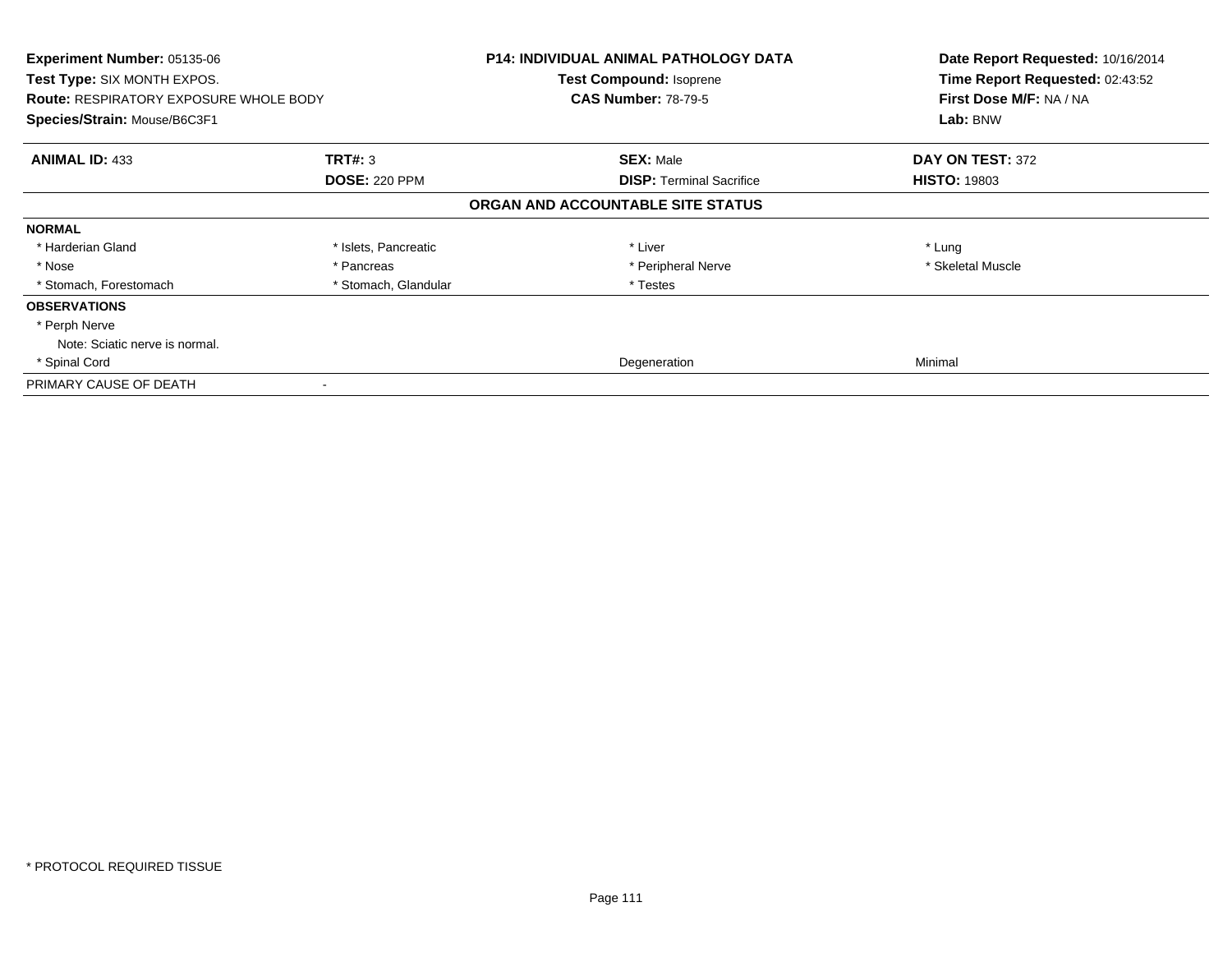| Experiment Number: 05135-06<br>Test Type: SIX MONTH EXPOS.<br><b>Route: RESPIRATORY EXPOSURE WHOLE BODY</b><br>Species/Strain: Mouse/B6C3F1 |                      | <b>P14: INDIVIDUAL ANIMAL PATHOLOGY DATA</b><br>Test Compound: Isoprene | Date Report Requested: 10/16/2014<br>Time Report Requested: 02:43:52<br>First Dose M/F: NA / NA<br>Lab: BNW |
|---------------------------------------------------------------------------------------------------------------------------------------------|----------------------|-------------------------------------------------------------------------|-------------------------------------------------------------------------------------------------------------|
|                                                                                                                                             |                      | <b>CAS Number: 78-79-5</b>                                              |                                                                                                             |
|                                                                                                                                             |                      |                                                                         |                                                                                                             |
| <b>ANIMAL ID: 434</b>                                                                                                                       | TRT#: 3              | <b>SEX: Male</b>                                                        | DAY ON TEST: 372                                                                                            |
|                                                                                                                                             | <b>DOSE: 220 PPM</b> | <b>DISP:</b> Terminal Sacrifice                                         | <b>HISTO: 19804</b>                                                                                         |
|                                                                                                                                             |                      | ORGAN AND ACCOUNTABLE SITE STATUS                                       |                                                                                                             |
| <b>NORMAL</b>                                                                                                                               |                      |                                                                         |                                                                                                             |
| * Harderian Gland                                                                                                                           | * Islets, Pancreatic | * Liver                                                                 | * Nose                                                                                                      |
| * Pancreas                                                                                                                                  | * Peripheral Nerve   | * Skeletal Muscle                                                       | * Stomach, Forestomach                                                                                      |
| * Stomach, Glandular                                                                                                                        | * Testes             |                                                                         |                                                                                                             |
| <b>OBSERVATIONS</b>                                                                                                                         |                      |                                                                         |                                                                                                             |
| * Lung                                                                                                                                      |                      | Hemorrhage                                                              | Mild                                                                                                        |
| [Hemorrhage TGLS = $1-3$ ]                                                                                                                  |                      |                                                                         |                                                                                                             |
| * Perph Nerve                                                                                                                               |                      |                                                                         |                                                                                                             |
| Note: Sciatic nerve is normal.                                                                                                              |                      |                                                                         |                                                                                                             |
| * Spinal Cord                                                                                                                               |                      | Degeneration                                                            | Minimal                                                                                                     |
| PRIMARY CAUSE OF DEATH                                                                                                                      |                      |                                                                         |                                                                                                             |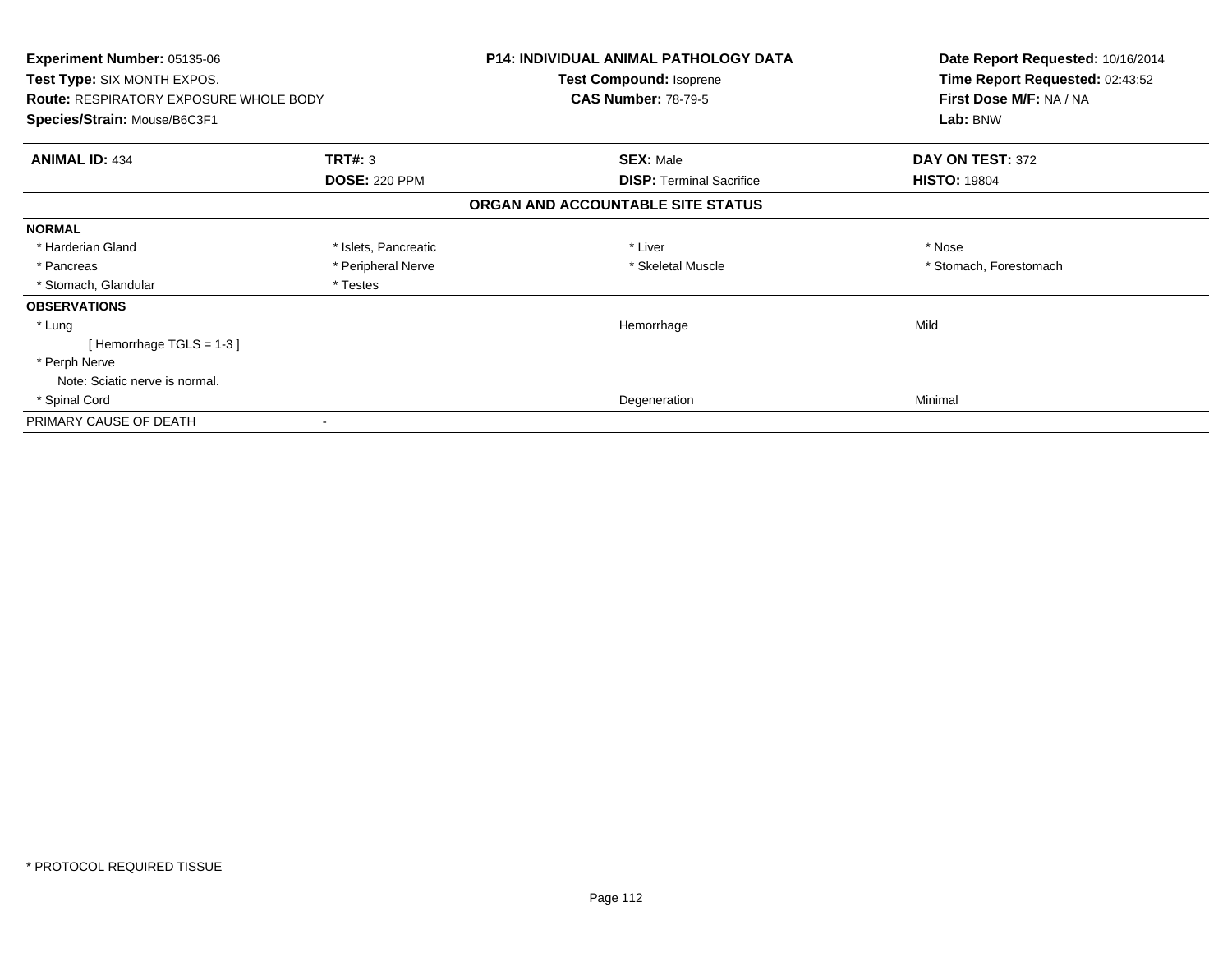| Experiment Number: 05135-06                   |                      | <b>P14: INDIVIDUAL ANIMAL PATHOLOGY DATA</b> | Date Report Requested: 10/16/2014 |
|-----------------------------------------------|----------------------|----------------------------------------------|-----------------------------------|
| Test Type: SIX MONTH EXPOS.                   |                      | Test Compound: Isoprene                      | Time Report Requested: 02:43:52   |
| <b>Route: RESPIRATORY EXPOSURE WHOLE BODY</b> |                      | <b>CAS Number: 78-79-5</b>                   | First Dose M/F: NA / NA           |
| Species/Strain: Mouse/B6C3F1                  |                      |                                              | Lab: BNW                          |
| <b>ANIMAL ID: 435</b>                         | TRT#: 3              | <b>SEX: Male</b>                             | DAY ON TEST: 372                  |
|                                               | <b>DOSE: 220 PPM</b> | <b>DISP: Terminal Sacrifice</b>              | <b>HISTO: 19805</b>               |
|                                               |                      | ORGAN AND ACCOUNTABLE SITE STATUS            |                                   |
| <b>NORMAL</b>                                 |                      |                                              |                                   |
| * Islets, Pancreatic                          | * Lung               | * Nose                                       | * Pancreas                        |
| * Peripheral Nerve                            | * Skeletal Muscle    | * Spinal Cord                                | * Stomach, Forestomach            |
| * Stomach, Glandular                          | * Testes             |                                              |                                   |
| <b>OBSERVATIONS</b>                           |                      |                                              |                                   |
| * Harderian Gland                             |                      | Adenoma                                      |                                   |
| [Adenoma TGLS = $1-12$ ]                      |                      |                                              |                                   |
| * Liver                                       |                      | Necrosis                                     | Minimal                           |
|                                               |                      | Vacuolization Cytoplasmic                    | Minimal                           |
| Note: Necrosis, nos.                          |                      |                                              |                                   |
| * Perph Nerve                                 |                      |                                              |                                   |
| Note: Sciatic nerve is normal.                |                      |                                              |                                   |
| PRIMARY CAUSE OF DEATH                        |                      |                                              |                                   |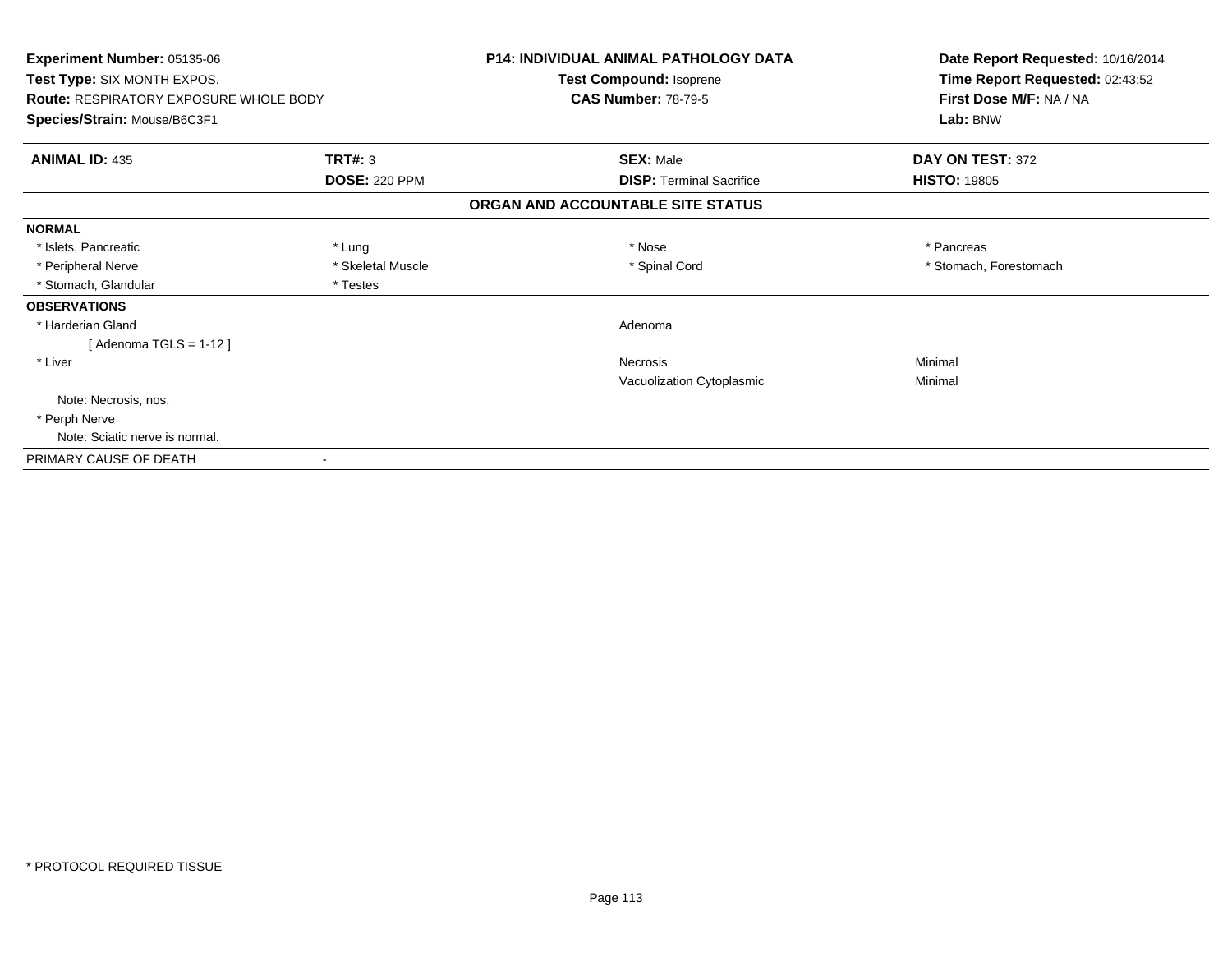**Experiment Number:** 05135-06**Test Type:** SIX MONTH EXPOS.**Route:** RESPIRATORY EXPOSURE WHOLE BODY**Species/Strain:** Mouse/B6C3F1**P14: INDIVIDUAL ANIMAL PATHOLOGY DATATest Compound:** Isoprene**CAS Number:** 78-79-5**Date Report Requested:** 10/16/2014**Time Report Requested:** 02:43:52**First Dose M/F:** NA / NA**Lab:** BNW**ANIMAL ID:** 436**TRT#:** 3 **SEX:** Male **DAY ON TEST:** 309 **DOSE:** 220 PPM**DISP:** Moribund Sacrifice **HISTO:** 19806 **ORGAN AND ACCOUNTABLE SITE STATUSNORMAL**\* Adrenal Cortex \* Adrenal Medulla \* Adrenal Medulla \* Bone \* Bone \* Bone \* Bone \* Bone Marrow \* Brain \* \* Expediance \* Epididymis \* \* Expediance \* \* Esophagus \* Expediance \* \* Expediance \* Eye \* Eye \* Intestine Large, Colon \* Gallbladder \* The mode of the state of the state of the state of the state of the state of the state of the state of the state of the state of the state of the state of the state of the state of the state of the state of \* Intestine Small, Jejunum \* Intestine Large, Rectum \* Intestine Small, Duodenum \* Intestine Small, Ileum \* Intestine Small, Ileum \* Islets, Pancreatic \* \* \* Andrew \* Kidney \* \* Kidney \* \* Larynx \* Larynx \* \* Larynx \* \* Liver \* Liver \* Liver \* Lung \* Lymph Node, Bronchial \* Lymph Node, Mediastinal \* Lymph Node, Mesenteric\* Nose \* Pancreas \* Peripheral Nerve \* Pharynx \* Seminal Vesicle \* Preputial Gland \* \* Annual vesicle \* \* Prostate \* \* Salivary Glands \* \* Salivary Glands \* \* Seminal Vesicle \* \* Skeletal Muscle \* Skin \* Spinal Cord \* Spleen \* Thymus \* Stomach, Forestomach \* Testes \* Stomach, Glandular \* Testes \* Testes \* Testes \* Testes \* Testes \* Testes \* T \* Urinary Bladder \* Thyroid Gland \* \* The control of the total property and the top of the top of the top of the top of the top of the top of the top of the top of the top of the top of the top of the top of the top of the top of the top of \* Zymbal's Gland**MISSING**\* Blood Vessel \* Lymph Node, Mandibular \* The metal \* Mammary Gland \* Parathyroid Gland \* Parathyroid Gland **OBSERVATIONS** \* Blood VesselNote: Aorta is missing. \* Harderian Glandd and the controller of the controller of the Moderate Moderate of the Moderate of the Moderate of the Moderate of the Moderate of the Moderate of the Moderate of the Moderate of the Moderate of the Moderate of the Moderat \* Lym Node Bron Note: Tracheobronchial lymph node is normal. \* Perph Nerve Note: Sciatic nerve is normal. \* Pituitary Glandd **Example 2018** Pars Distalis **Contains 2018** Cyst \* Stom Forestom Note: Tgl 3 = NCL. Diverticulum appears to be artifactual. The forestomach mucosa is protruding through a defect in the muscularis due to possible nick at necropsy. Toothh and the control of the control of the control of the control of the control of the control of the control of the control of the control of the control of the control of the control of the control of the control of the co [ Deformity TGLS = 1-9 ]PRIMARY CAUSE OF DEATH-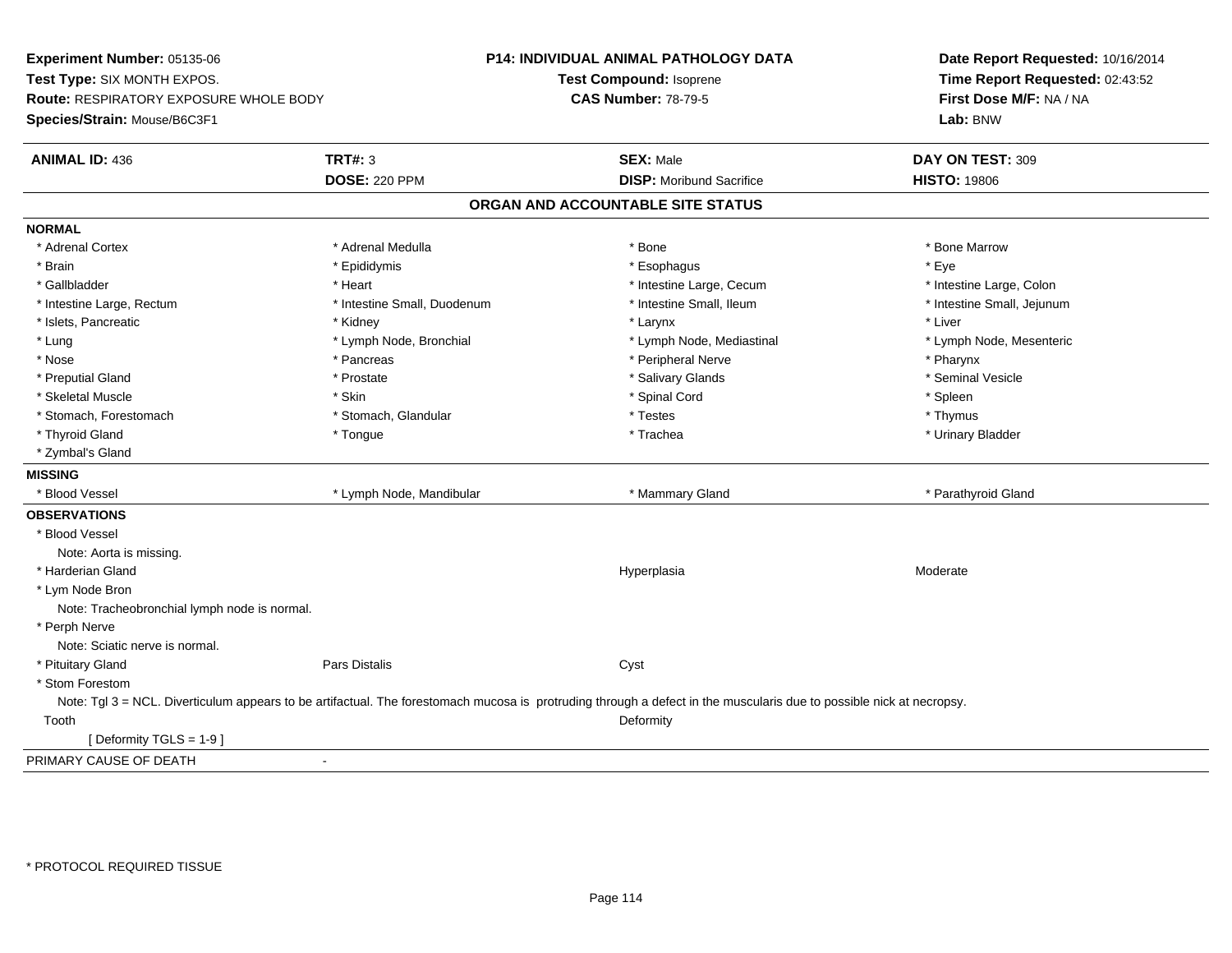| <b>Experiment Number: 05135-06</b><br><b>Test Type: SIX MONTH EXPOS.</b> |                          | <b>P14: INDIVIDUAL ANIMAL PATHOLOGY DATA</b> | Date Report Requested: 10/16/2014<br>Time Report Requested: 02:43:52 |
|--------------------------------------------------------------------------|--------------------------|----------------------------------------------|----------------------------------------------------------------------|
|                                                                          |                          | Test Compound: Isoprene                      |                                                                      |
| <b>Route: RESPIRATORY EXPOSURE WHOLE BODY</b>                            |                          | <b>CAS Number: 78-79-5</b>                   | First Dose M/F: NA / NA                                              |
| Species/Strain: Mouse/B6C3F1                                             |                          |                                              | Lab: BNW                                                             |
| <b>ANIMAL ID: 437</b>                                                    | <b>TRT#: 3</b>           | <b>SEX: Male</b>                             | DAY ON TEST: 372                                                     |
|                                                                          | <b>DOSE: 220 PPM</b>     | <b>DISP:</b> Terminal Sacrifice              | <b>HISTO: 19807</b>                                                  |
|                                                                          |                          | ORGAN AND ACCOUNTABLE SITE STATUS            |                                                                      |
| <b>NORMAL</b>                                                            |                          |                                              |                                                                      |
| * Harderian Gland                                                        | * Lung                   | * Pancreas                                   | * Peripheral Nerve                                                   |
| * Skeletal Muscle                                                        | * Spinal Cord            | * Stomach, Forestomach                       | * Stomach, Glandular                                                 |
| * Testes                                                                 |                          |                                              |                                                                      |
| <b>OBSERVATIONS</b>                                                      |                          |                                              |                                                                      |
| * Islets, Pancreatic                                                     |                          | Hyperplasia                                  | Mild                                                                 |
| * Liver                                                                  |                          | Vacuolization Cytoplasmic                    | Minimal                                                              |
| * Nose                                                                   | Olfactory Epi, Turbinate | Degeneration                                 | Minimal                                                              |
| * Perph Nerve                                                            |                          |                                              |                                                                      |
| Note: Sciatic nerve is normal.                                           |                          |                                              |                                                                      |
| PRIMARY CAUSE OF DEATH                                                   |                          |                                              |                                                                      |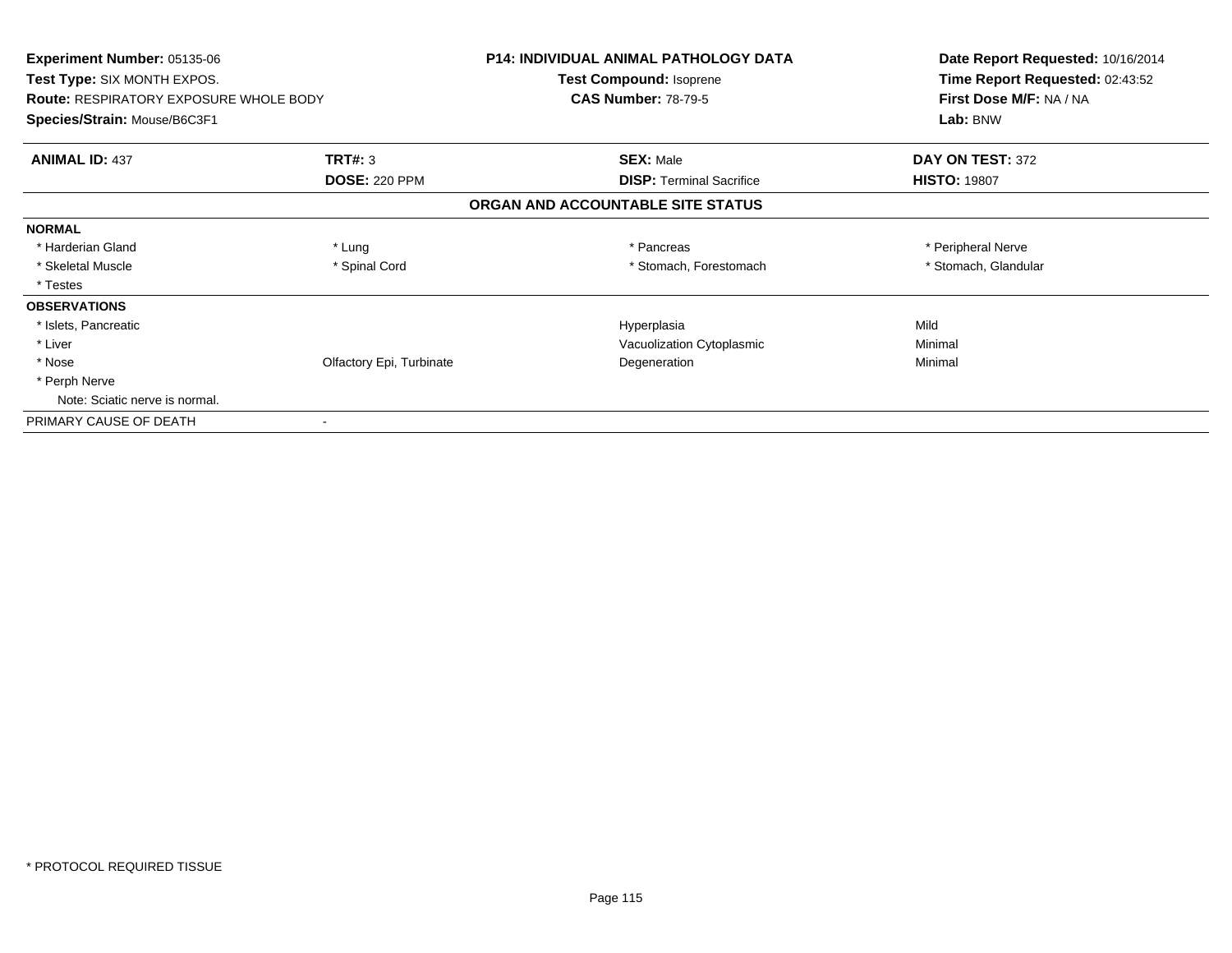| Experiment Number: 05135-06<br>Test Type: SIX MONTH EXPOS.<br><b>Route: RESPIRATORY EXPOSURE WHOLE BODY</b><br>Species/Strain: Mouse/B6C3F1 |                      | <b>P14: INDIVIDUAL ANIMAL PATHOLOGY DATA</b><br>Test Compound: Isoprene<br><b>CAS Number: 78-79-5</b> | Date Report Requested: 10/16/2014<br>Time Report Requested: 02:43:52<br>First Dose M/F: NA / NA<br>Lab: BNW |
|---------------------------------------------------------------------------------------------------------------------------------------------|----------------------|-------------------------------------------------------------------------------------------------------|-------------------------------------------------------------------------------------------------------------|
| <b>ANIMAL ID: 438</b>                                                                                                                       | TRT#: 3              | <b>SEX: Male</b>                                                                                      | DAY ON TEST: 372                                                                                            |
|                                                                                                                                             | <b>DOSE: 220 PPM</b> | <b>DISP:</b> Terminal Sacrifice                                                                       | <b>HISTO: 19808</b>                                                                                         |
|                                                                                                                                             |                      | ORGAN AND ACCOUNTABLE SITE STATUS                                                                     |                                                                                                             |
| <b>NORMAL</b>                                                                                                                               |                      |                                                                                                       |                                                                                                             |
| * Islets, Pancreatic                                                                                                                        | * Liver              | * Lung                                                                                                | * Nose                                                                                                      |
| * Pancreas                                                                                                                                  | * Peripheral Nerve   | * Skeletal Muscle                                                                                     | * Stomach, Forestomach                                                                                      |
| * Stomach, Glandular                                                                                                                        | * Testes             |                                                                                                       |                                                                                                             |
| <b>OBSERVATIONS</b>                                                                                                                         |                      |                                                                                                       |                                                                                                             |
| * Harderian Gland                                                                                                                           |                      | Hyperplasia                                                                                           | Minimal                                                                                                     |
| * Perph Nerve                                                                                                                               |                      |                                                                                                       |                                                                                                             |
| Note: Sciatic nerve is normal.                                                                                                              |                      |                                                                                                       |                                                                                                             |
| * Spinal Cord                                                                                                                               |                      | Degeneration                                                                                          | Minimal                                                                                                     |
| PRIMARY CAUSE OF DEATH                                                                                                                      |                      |                                                                                                       |                                                                                                             |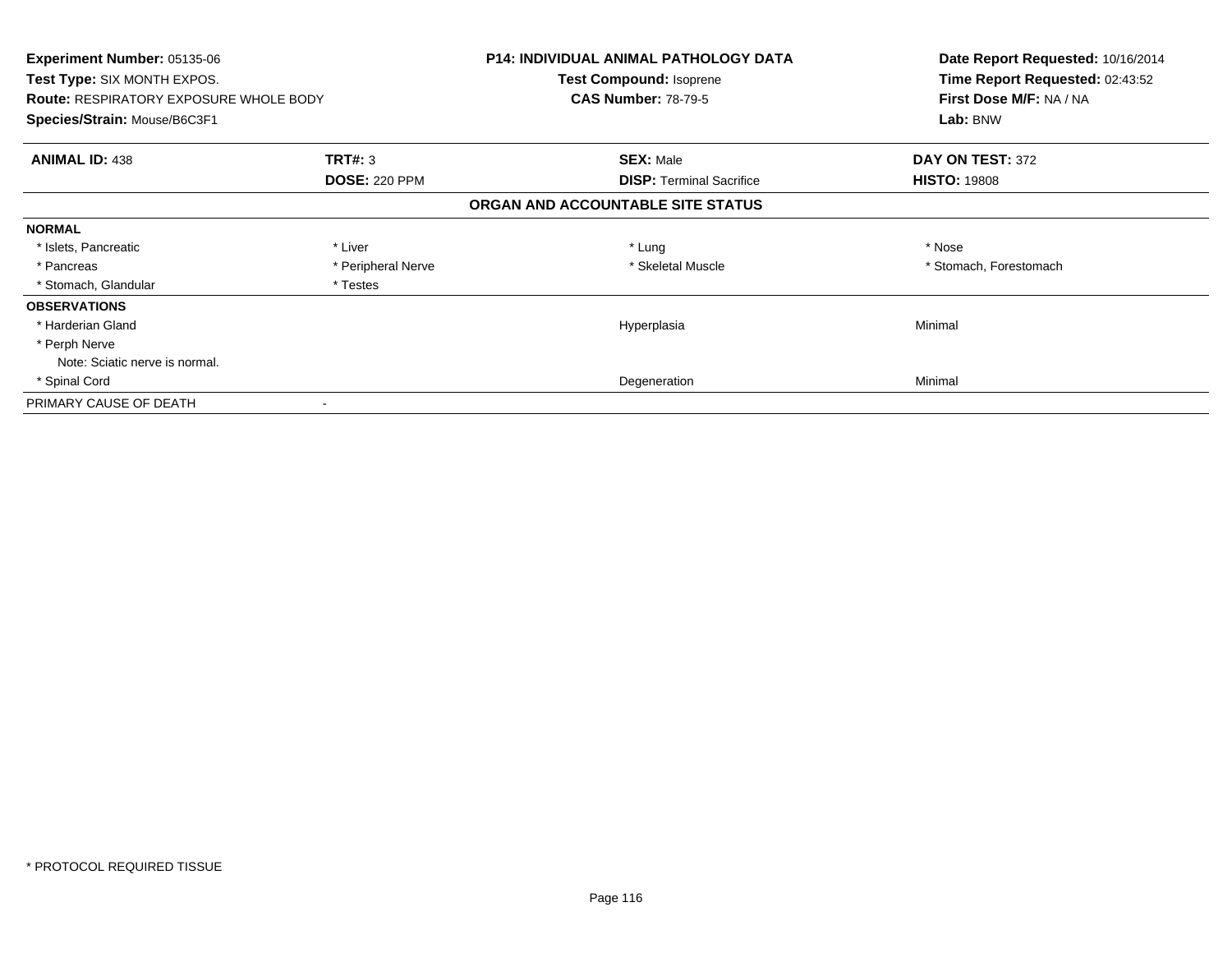| Experiment Number: 05135-06<br>Test Type: SIX MONTH EXPOS.<br><b>Route: RESPIRATORY EXPOSURE WHOLE BODY</b><br>Species/Strain: Mouse/B6C3F1 |                      | <b>P14: INDIVIDUAL ANIMAL PATHOLOGY DATA</b><br>Test Compound: Isoprene<br><b>CAS Number: 78-79-5</b> | Date Report Requested: 10/16/2014<br>Time Report Requested: 02:43:52<br>First Dose M/F: NA / NA |
|---------------------------------------------------------------------------------------------------------------------------------------------|----------------------|-------------------------------------------------------------------------------------------------------|-------------------------------------------------------------------------------------------------|
|                                                                                                                                             |                      |                                                                                                       | Lab: BNW                                                                                        |
| <b>ANIMAL ID: 439</b>                                                                                                                       | TRT#: 3              | <b>SEX: Male</b>                                                                                      | DAY ON TEST: 372                                                                                |
|                                                                                                                                             | <b>DOSE: 220 PPM</b> | <b>DISP: Terminal Sacrifice</b>                                                                       | <b>HISTO: 19809</b>                                                                             |
|                                                                                                                                             |                      | ORGAN AND ACCOUNTABLE SITE STATUS                                                                     |                                                                                                 |
| <b>NORMAL</b>                                                                                                                               |                      |                                                                                                       |                                                                                                 |
| * Harderian Gland                                                                                                                           | * Lung               | * Nose                                                                                                | * Pancreas                                                                                      |
| * Peripheral Nerve                                                                                                                          | * Skeletal Muscle    | * Stomach, Forestomach                                                                                | * Stomach, Glandular                                                                            |
| * Testes                                                                                                                                    |                      |                                                                                                       |                                                                                                 |
| <b>OBSERVATIONS</b>                                                                                                                         |                      |                                                                                                       |                                                                                                 |
| * Islets, Pancreatic                                                                                                                        |                      | Hyperplasia                                                                                           | Minimal                                                                                         |
| * Liver                                                                                                                                     |                      | Hepatocellular Adenoma                                                                                | Multiple                                                                                        |
|                                                                                                                                             |                      | Hepatocellular Carcinoma                                                                              |                                                                                                 |
|                                                                                                                                             |                      | Vacuolization Cytoplasmic                                                                             | Minimal                                                                                         |
| [Hepatocellular Adenoma TGLS = 2-12+13]                                                                                                     |                      |                                                                                                       |                                                                                                 |
| [ Hepatocellular Carcinoma TGLS = 1-14 ]                                                                                                    |                      |                                                                                                       |                                                                                                 |
| * Perph Nerve                                                                                                                               |                      |                                                                                                       |                                                                                                 |
| Note: Sciatic nerve is normal.                                                                                                              |                      |                                                                                                       |                                                                                                 |
| * Spinal Cord                                                                                                                               |                      | Degeneration                                                                                          | Minimal                                                                                         |
| PRIMARY CAUSE OF DEATH                                                                                                                      |                      |                                                                                                       |                                                                                                 |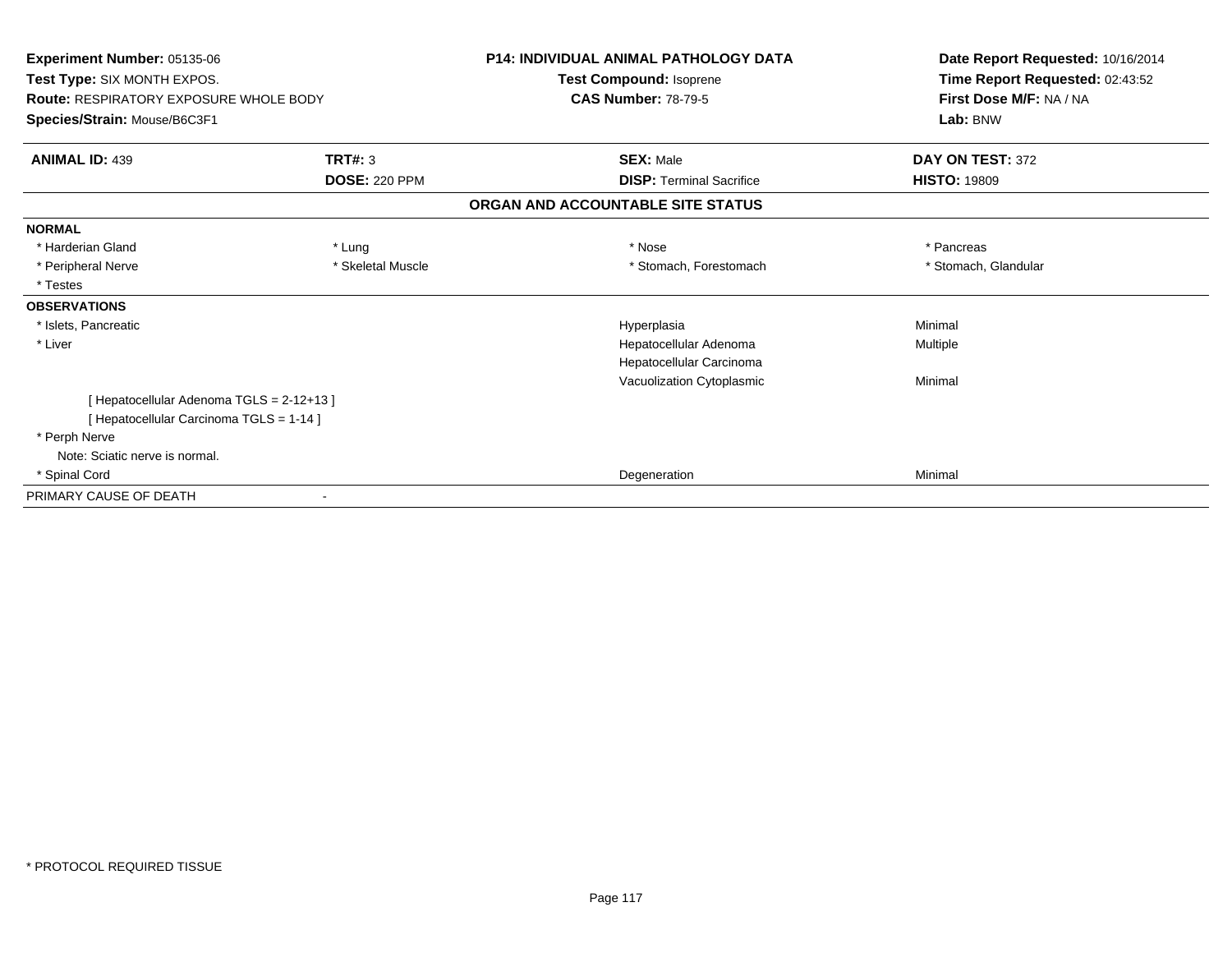| <b>Experiment Number: 05135-06</b><br><b>Test Type: SIX MONTH EXPOS.</b><br><b>Route: RESPIRATORY EXPOSURE WHOLE BODY</b> |                      | P14: INDIVIDUAL ANIMAL PATHOLOGY DATA<br>Test Compound: Isoprene<br><b>CAS Number: 78-79-5</b> | Date Report Requested: 10/16/2014<br>Time Report Requested: 02:43:52<br>First Dose M/F: NA / NA |
|---------------------------------------------------------------------------------------------------------------------------|----------------------|------------------------------------------------------------------------------------------------|-------------------------------------------------------------------------------------------------|
| Species/Strain: Mouse/B6C3F1                                                                                              |                      |                                                                                                | Lab: BNW                                                                                        |
| <b>ANIMAL ID: 440</b>                                                                                                     | <b>TRT#: 3</b>       | <b>SEX: Male</b>                                                                               | DAY ON TEST: 372                                                                                |
|                                                                                                                           | <b>DOSE: 220 PPM</b> | <b>DISP:</b> Terminal Sacrifice                                                                | <b>HISTO: 19810</b>                                                                             |
|                                                                                                                           |                      | ORGAN AND ACCOUNTABLE SITE STATUS                                                              |                                                                                                 |
| <b>NORMAL</b>                                                                                                             |                      |                                                                                                |                                                                                                 |
| * Harderian Gland                                                                                                         | * Lung               | * Nose                                                                                         | * Pancreas                                                                                      |
| * Peripheral Nerve                                                                                                        | * Skeletal Muscle    | * Stomach, Forestomach                                                                         | * Stomach, Glandular                                                                            |
| * Testes                                                                                                                  |                      |                                                                                                |                                                                                                 |
| <b>OBSERVATIONS</b>                                                                                                       |                      |                                                                                                |                                                                                                 |
| * Islets, Pancreatic                                                                                                      |                      | Hyperplasia                                                                                    | Minimal                                                                                         |
| * Liver                                                                                                                   |                      | Vacuolization Cytoplasmic                                                                      | Minimal                                                                                         |
| * Perph Nerve                                                                                                             |                      |                                                                                                |                                                                                                 |
| Note: Sciatic nerve is normal.                                                                                            |                      |                                                                                                |                                                                                                 |
| * Spinal Cord                                                                                                             |                      | Degeneration                                                                                   | Minimal                                                                                         |
| PRIMARY CAUSE OF DEATH                                                                                                    |                      |                                                                                                |                                                                                                 |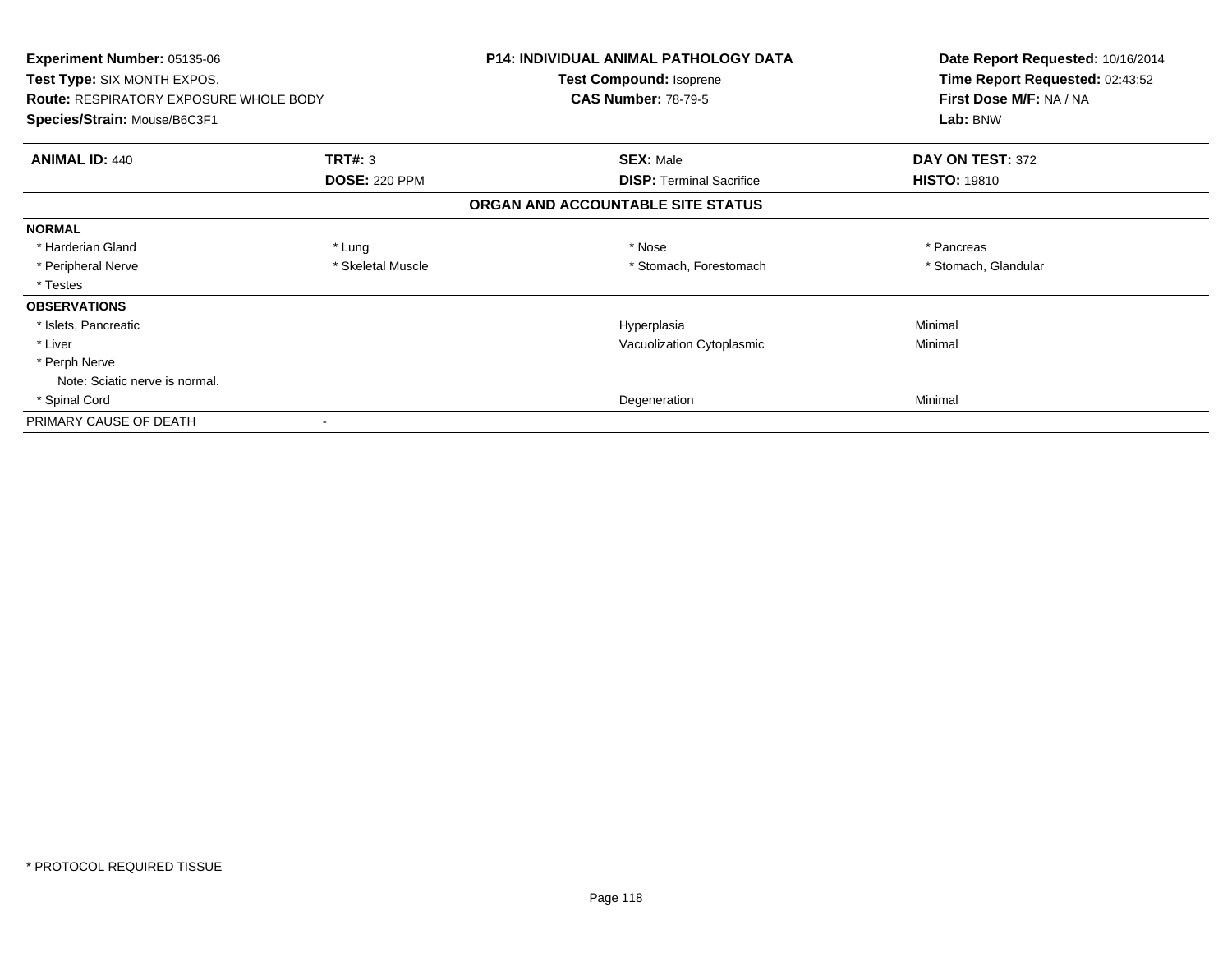**Experiment Number:** 05135-06**Test Type:** SIX MONTH EXPOS.**Route:** RESPIRATORY EXPOSURE WHOLE BODY**Species/Strain:** Mouse/B6C3F1**P14: INDIVIDUAL ANIMAL PATHOLOGY DATATest Compound:** Isoprene**CAS Number:** 78-79-5**Date Report Requested:** 10/16/2014**Time Report Requested:** 02:43:52**First Dose M/F:** NA / NA**Lab:** BNW**ANIMAL ID:** 441**TRT#:** 3 **SEX:** Male **DAY ON TEST:** 185 **DOSE:** 220 PPM**DISP:** Scheduled Sacrifice **HISTO:** 19811 **ORGAN AND ACCOUNTABLE SITE STATUSNORMAL**\* Adrenal Cortex \* Adrenal Cortex \* \* Adrenal Medulla \* \* Adrenal Medulla \* \* Blood Vessel \* \* Brood Vessel \* \* Bone \* Esophagus \* Bone Marrow \* Brain \* Epididymis \* Esophagus \* Eye \* \* Gallbladder \* \* Gallbladder \* \* \* \* Harderian Gland \* \* Heart \* Heart \* Heart \* Heart \* Heart \* Heart \* Intestine Large, Cecum \* Intestine Large, Colon \* Intestine Large, Rectum \* Intestine Small, Duodenum\* Intestine Small, Ileum \* Thestine Small, Jejunum \* 1998, Pancreatic \* Kidney \* Kidney \* Kidney \* Kidney \* Larynx \* Lung \* Lymph Node, Bronchial \* Lymph Node, Mandibular \* Lymph Node, Mesenteric \* The state of the state of the state of the state of the state of the state of the state of the state of the state of the state of the state of the state of the state of the state of the state of \* Peripheral Nerve \* \* \* Pharynx \* Pharynx \* \* Pharynx \* \* Preputial Gland \* \* Preputial Gland \* \* Prostate \* Salivary Glands \* Seminal Vesicle \* Skeletal Muscle \* Skin\* Stomach, Glandular \* Spinal Cord **\* Stomach, Forestomach \* Spinal Cord \*** Stomach, Forestomach \* Stomach, Forestomach \* Testes \* Thymus \* Thyroid Gland \* Tongue \* Trachea \* Urinary Bladder \* Zymbal's Gland \* Zymbal's Gland **MISSING**\* Lymph Node, Mediastinal **\* Mammary Gland \* Pituitary Gland** \* Pituitary Gland \* Pituitary Gland \* P **OBSERVATIONS** \* Blood VesselNote: Aorta is normal. \* Liver Vacuolization Cytoplasmic Minimal \* Lym Node Bron Note: Tracheobronchial lymph node is normal. \* Perph Nerve Note: Sciatic nerve is normal.PRIMARY CAUSE OF DEATH-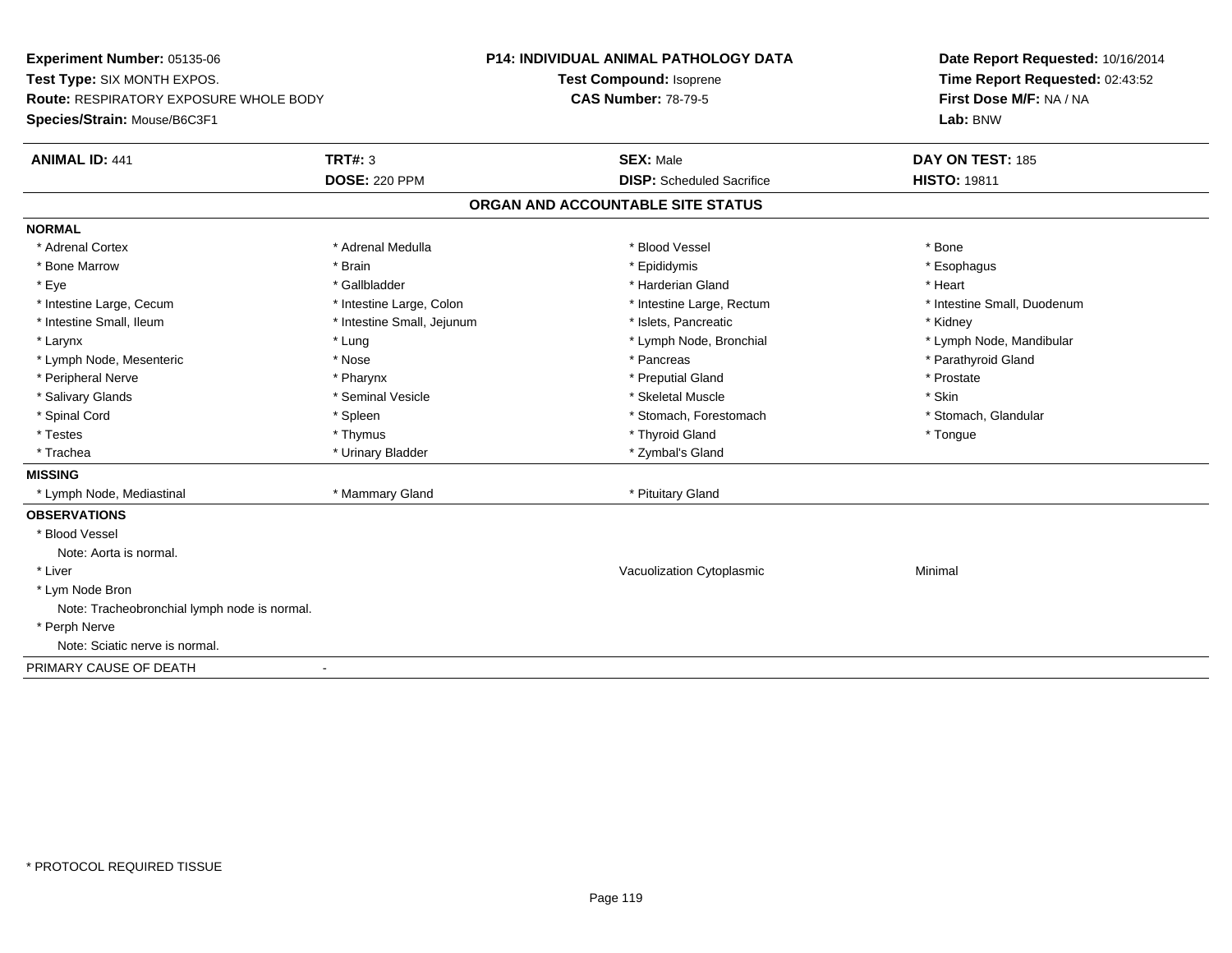**Experiment Number:** 05135-06**Test Type:** SIX MONTH EXPOS.**Route:** RESPIRATORY EXPOSURE WHOLE BODY**Species/Strain:** Mouse/B6C3F1**P14: INDIVIDUAL ANIMAL PATHOLOGY DATATest Compound:** Isoprene**CAS Number:** 78-79-5**Date Report Requested:** 10/16/2014**Time Report Requested:** 02:43:52**First Dose M/F:** NA / NA**Lab:** BNW**ANIMAL ID:** 442**TRT#:** 3 **SEX:** Male **DAY ON TEST:** 185 **DOSE:** 220 PPM**DISP:** Scheduled Sacrifice **HISTO:** 19812 **ORGAN AND ACCOUNTABLE SITE STATUSNORMAL**\* Adrenal Cortex \* Adrenal Cortex \* \* Adrenal Medulla \* \* Adrenal Medulla \* \* Blood Vessel \* \* Brood Vessel \* \* Bone \* Esophagus \* Bone Marrow \* Brain \* Epididymis \* Esophagus \* Eye \* \* Gallbladder \* \* Gallbladder \* \* \* \* Harderian Gland \* \* Heart \* Heart \* Heart \* Heart \* Heart \* Heart \* Intestine Large, Cecum \* Intestine Large, Colon \* Intestine Large, Thestine Large, Rectum \* Intestine Small, Duodenum \* Intestine Small, Ileum \* **Allen and The Accord Accord Test intervents** \* Islets, Pancreatic \* The manus \* Kidney \* Larynx \* Louis \* Liver \* Lung \* Lung \* Lung \* Lung \* Lung \* Lymph Node, Bronchial \* Lymph Node, Bronchial \* \* Lymph Node, Mandibular \* The state of the state of the Mediastinal \* Lymph Node, Mesenteric \* Nose \* Pharynx \* Pancreas \* Pancreas \* Parathyroid Gland \* Peripheral Nerve \* Peripheral Nerve \* Salivary Glands \* Pituitary Gland \* \* Then the state \* Preputial Gland \* Prosection \* Prostate \* \* Salivary Glands \* Salivary Glands \* Salivary Glands \* Salivary Glands \* Salivary Glands \* Salivary Glands \* Salivary Glands \* Salivary Glan \* Seminal Vesicle \* \* Spinal Cord \* Skeletal Muscle \* \* Skin \* \* Skin \* \* Spinal Vesicle \* Spinal Cord \* Spinal Cord \* Spleen \* Stomach, Forestomach \* Stomach \* Stomach, Glandular \* Stomach, Glandular \* Thymus \* Urinary Bladder \* Thyroid Gland \* \* The control of the total property and the top of the top of the top of the top of the top of the top of the top of the top of the top of the top of the top of the top of the top of the top of the top of \* Zymbal's Gland**MISSING** \* Mammary Gland**OBSERVATIONS** \* Blood VesselNote: Aorta is normal. \* Lym Node Bron Note: Tracheobronchial lymph node is normal. \* Perph Nerve Note: Sciatic nerve is normal. \* Testess and the control of the control of the control of the control of the control of the control of the control of the control of the control of the control of the control of the control of the control of the control of the co PRIMARY CAUSE OF DEATH-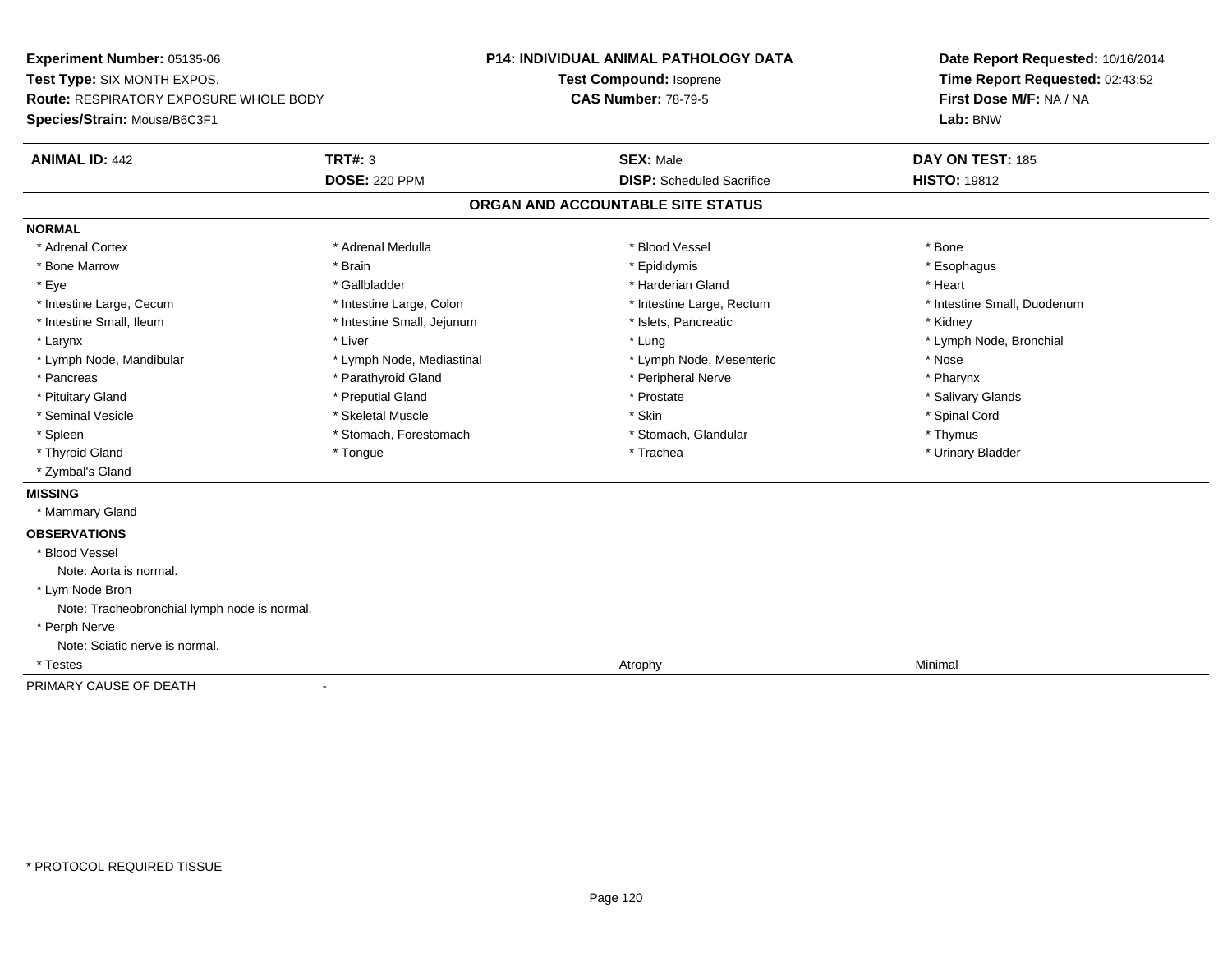**Experiment Number:** 05135-06**Test Type:** SIX MONTH EXPOS.**Route:** RESPIRATORY EXPOSURE WHOLE BODY**Species/Strain:** Mouse/B6C3F1**P14: INDIVIDUAL ANIMAL PATHOLOGY DATATest Compound:** Isoprene**CAS Number:** 78-79-5**Date Report Requested:** 10/16/2014**Time Report Requested:** 02:43:52**First Dose M/F:** NA / NA**Lab:** BNW**ANIMAL ID:** 443**TRT#:** 3 **SEX:** Male **DAY ON TEST:** 185 **DOSE:** 220 PPM**DISP:** Scheduled Sacrifice **HISTO:** 19813 **ORGAN AND ACCOUNTABLE SITE STATUSNORMAL**\* Adrenal Cortex \* Adrenal Cortex \* \* Adrenal Medulla \* \* Adrenal Medulla \* \* Blood Vessel \* \* Brood Vessel \* \* Bone \* Esophagus \* Bone Marrow \* Brain \* Epididymis \* Esophagus \* Eye \* \* Gallbladder \* \* Gallbladder \* \* \* \* Harderian Gland \* \* Heart \* Heart \* Heart \* Heart \* Heart \* Heart \* Intestine Large, Cecum \* Intestine Large, Colon \* Intestine Large, Rectum \* Intestine Small, Ileum \* Intestine Small, Ileum \* Intestine Small, Jejunum \* The many research that we have the state of the state of the state of the state of the state of the state of the state of the state of the state of the state of the state of the state of the st \* Liver which is the settlement of the term of the settlement of the settlement of the settlement of the settlement of the settlement of the settlement of the settlement of the settlement of the settlement of the settlemen \* Lymph Node, Mesenteric \* The state of the state of the state of the state of the state of the state of the state of the state of the state of the state of the state of the state of the state of the state of the state of \* Peripheral Nerve \* \* \* \* Pharynx \* \* Pharynx \* \* \* Preputial Gland \* \* Preputial Gland \* \* Preputial Gland \* Skeletal Muscle \* Prostate \* \* Skeletal Muscle \* \* Salivary Glands \* \* Steminal Vesicle \* \* Seminal Vesicle \* \* Skeletal Muscle \* Skin \* Spinal Cord \* Spinal Cord \* Spinal Cord \* Spinal \* Spinal \* Stomach, Forestomach \* Stomach, Forestomach \* Stomach, Glandular \* \* \* Thyroid Glandular \* Thestes \* \* Thymus \* Thymus \* Thyroid Glandular \* Thyroid Gland \* Zymbal's Gland \* Tongue \* Trachea \* Urinary Bladder \* Zymbal's Gland **MISSING**\* Intestine Small, Duodenum \* Lymph Node, Mediastinal \* Mammary Gland **OBSERVATIONS** \* Blood VesselNote: Aorta is normal. \* Lym Node Bron Note: Tracheobronchial lymph node is normal. \* Perph Nerve Note: Sciatic nerve is normal.PRIMARY CAUSE OF DEATH-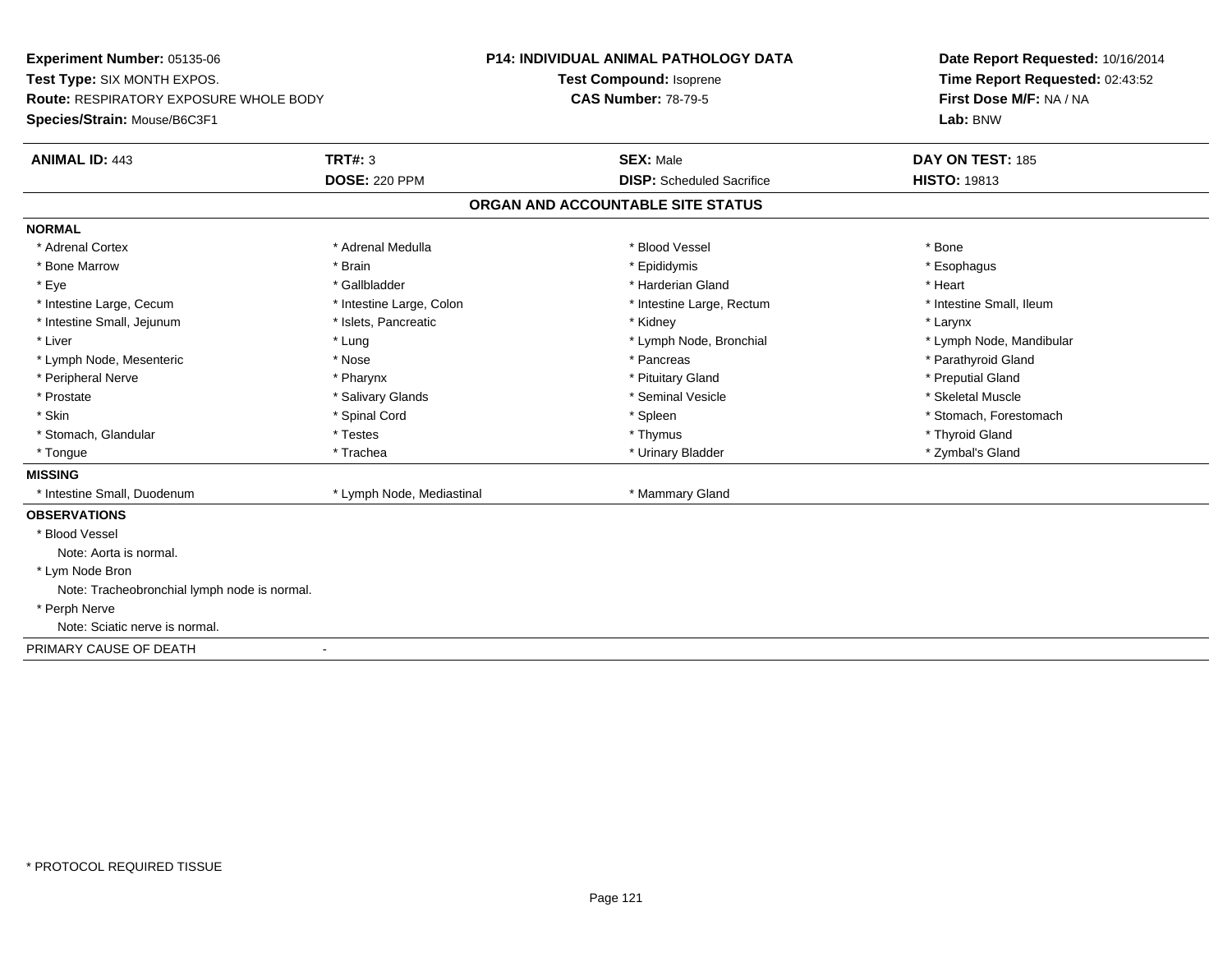**Experiment Number:** 05135-06**Test Type:** SIX MONTH EXPOS.**Route:** RESPIRATORY EXPOSURE WHOLE BODY**Species/Strain:** Mouse/B6C3F1**P14: INDIVIDUAL ANIMAL PATHOLOGY DATATest Compound:** Isoprene**CAS Number:** 78-79-5**Date Report Requested:** 10/16/2014**Time Report Requested:** 02:43:52**First Dose M/F:** NA / NA**Lab:** BNW**ANIMAL ID:** 444**TRT#:** 3 **SEX:** Male **DAY ON TEST:** 185 **DOSE:** 220 PPM**DISP:** Scheduled Sacrifice **HISTO:** 19814 **ORGAN AND ACCOUNTABLE SITE STATUSNORMAL**\* Adrenal Cortex \* Adrenal Medulla \* Adrenal Medulla \* Blood Vessel \* Bood Vessel \* Bone \* Bone \* Bone \* Bone \* Bone \* Bone \* Bone \* Bone \* Bone \* Bone \* Bone \* Bone \* Bone \* Bone \* Bone \* Bone \* Bone \* Bone \* Bone \* Bone \* Bone \* Bone \* \* \* Eve \* Bone Marrow \* Epididymis \* Esophagus \* Eye \* Gallbladder \* https://www.frage.com/marticle/state-of-state-of-state-of-state-of-state-of-state-of-state-of-state-of-state-of-state-of-state-of-state-of-state-of-state-of-state-of-state-of-state-of-state-of-state-of-stat \* Intestine Small, Ileum \* Intestine Large, Colon \* Intestine Large, Rectum \* Intestine Small, Duodenum \* Intestine Small, Duodenum \* Intestine Small, Jejunum \* The many research that we have the state of the state of the state of the state of the state of the state of the state of the state of the state of the state of the state of the state of the st \* Liver which is the settlement of the term of the settlement of the settlement of the settlement of the settlement of the settlement of the settlement of the settlement of the settlement of the settlement of the settlemen \* Lymph Node, Mediastinal \* The state of the second text of the second text of the second text of the second text of the second of the second text of the second text of the second text of the second text of the second text \* Pituitary Gland \* Parathyroid Gland \* **Example 20** \* Peripheral Nerve \* Pharynx \* Pharynx \* Pharynx \* Seminal Vesicle \* Preputial Gland \* \* Annual vesicle \* \* Prostate \* \* Salivary Glands \* \* Salivary Glands \* \* Seminal Vesicle \* \* Skeletal Muscle \* Skin \* Spinal Cord \* Spleen \* Thymus \* Stomach, Forestomach \* Testes \* Stomach, Glandular \* Testes \* Testes \* Testes \* Testes \* Testes \* Testes \* T \* Urinary Bladder \* Thyroid Gland \* \* The control of the total property and the top of the top of the top of the top of the top of the top of the top of the top of the top of the top of the top of the top of the top of the top of the top of \* Zymbal's Gland**MISSING** \* Mammary Gland**OBSERVATIONS** \* Blood VesselNote: Aorta is normal. \* Brain Cyst Epithelial Inclusion \* Lym Node Bron Note: Tracheobronchial lymph node is normal. \* Perph Nerve Note: Sciatic nerve is normal.PRIMARY CAUSE OF DEATH-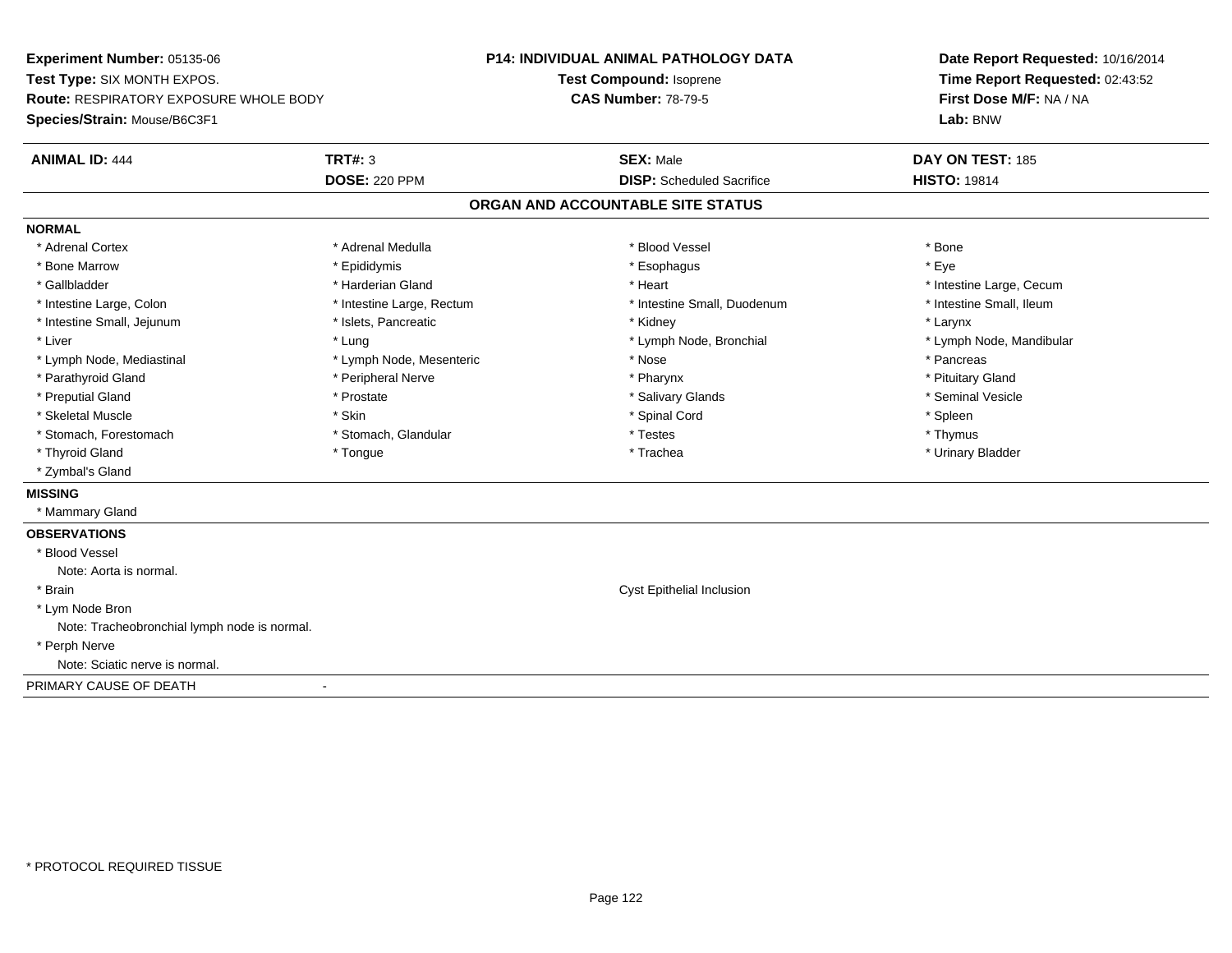**Experiment Number:** 05135-06**Test Type:** SIX MONTH EXPOS.**Route:** RESPIRATORY EXPOSURE WHOLE BODY**Species/Strain:** Mouse/B6C3F1**P14: INDIVIDUAL ANIMAL PATHOLOGY DATATest Compound:** Isoprene**CAS Number:** 78-79-5**Date Report Requested:** 10/16/2014**Time Report Requested:** 02:43:52**First Dose M/F:** NA / NA**Lab:** BNW**ANIMAL ID:** 445**TRT#:** 3 **SEX:** Male **DAY ON TEST:** 185 **DOSE:** 220 PPM**DISP:** Scheduled Sacrifice **HISTO:** 19815 **ORGAN AND ACCOUNTABLE SITE STATUSNORMAL**\* Adrenal Cortex \* Adrenal Cortex \* \* Adrenal Medulla \* \* Adrenal Medulla \* \* Blood Vessel \* \* Brood Vessel \* \* Bone \* Esophagus \* Bone Marrow \* Brain \* Epididymis \* Esophagus \* Eye \* \* Gallbladder \* \* Gallbladder \* \* \* \* Harderian Gland \* \* Heart \* Heart \* Heart \* Heart \* Heart \* Heart \* Intestine Large, Cecum \* Intestine Large, Colon \* Intestine Large, Thestine Large, Rectum \* Intestine Small, Duodenum \* Intestine Small, Ileum \* **Allen and The Accord Accord Test intervents** \* Islets, Pancreatic \* The manus \* Kidney \* Larynx \* Louis \* Liver \* Lung \* Lung \* Lung \* Lung \* Lung \* Lymph Node, Bronchial \* Lymph Node, Bronchial \* \* Lymph Node, Mandibular \* The state of the state of the Mediastinal \* Lymph Node, Mesenteric \* Nose \* Pharynx \* Pancreas \* Pancreas \* Parathyroid Gland \* Peripheral Nerve \* Peripheral Nerve \* Salivary Glands \* Pituitary Gland \* \* Then the state \* Preputial Gland \* Prosection \* Prostate \* \* Salivary Glands \* Salivary Glands \* Salivary Glands \* Salivary Glands \* Salivary Glands \* Salivary Glands \* Salivary Glands \* Salivary Glan \* Seminal Vesicle \* Skin \* Spinal Cord \* Spleen \* Thymus \* Stomach, Forestomach \* Testes \* Stomach, Glandular \* Testes \* Testes \* Testes \* Testes \* Testes \* Testes \* T \* Urinary Bladder \* Thyroid Gland \* \* The control of the total property and the top of the top of the top of the top of the top of the top of the top of the top of the top of the top of the top of the top of the top of the top of the top of \* Zymbal's Gland**MISSING** \* Mammary Gland**OBSERVATIONS** \* Blood VesselNote: Aorta is normal. \* Lym Node Bron Note: Tracheobronchial lymph node is normal. \* Perph Nerve Note: Sciatic nerve is normal. \* Skeletal Musclee discussion of the control of the control of the control of the control of the control of the control of the control of the control of the control of the control of the control of the control of the control of the control Note:  $Tgl 1 = NCL$ PRIMARY CAUSE OF DEATH-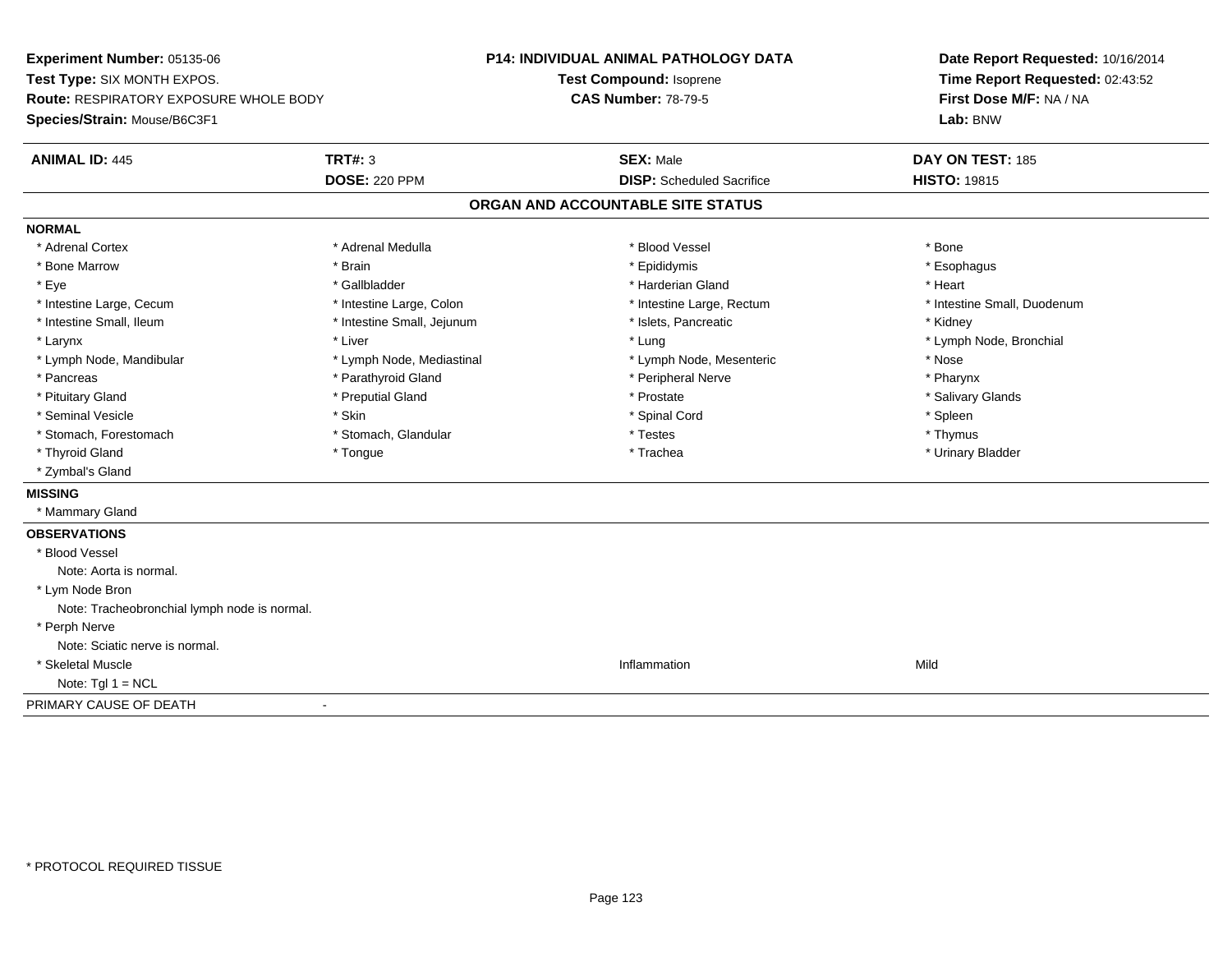**Experiment Number:** 05135-06**Test Type:** SIX MONTH EXPOS.**Route:** RESPIRATORY EXPOSURE WHOLE BODY**Species/Strain:** Mouse/B6C3F1**P14: INDIVIDUAL ANIMAL PATHOLOGY DATATest Compound:** Isoprene**CAS Number:** 78-79-5**Date Report Requested:** 10/16/2014**Time Report Requested:** 02:43:52**First Dose M/F:** NA / NA**Lab:** BNW**ANIMAL ID:** 446**6 DAY ON TEST:** 185 **DOSE:** 220 PPM**DISP:** Scheduled Sacrifice **HISTO:** 19816 **ORGAN AND ACCOUNTABLE SITE STATUSNORMAL**\* Adrenal Cortex \* Adrenal Cortex \* \* Adrenal Medulla \* \* Adrenal Medulla \* \* Blood Vessel \* \* Brood Vessel \* \* Bone \* Esophagus \* Bone Marrow \* Brain \* Epididymis \* Esophagus \* Eye \* \* Gallbladder \* \* Gallbladder \* \* \* \* Harderian Gland \* \* Heart \* Heart \* Heart \* Heart \* Heart \* Heart \* Intestine Large, Cecum \* Intestine Large, Colon \* Intestine Large, Rectum \* Intestine Small, Duodenum\* Intestine Small, Ileum \* **Allen and The Accord Accord Test intervents** \* Islets, Pancreatic \* The manus \* Kidney \* Larynx \* Lung \* Lymph Node, Bronchial \* Lymph Node, Mandibular \* Lymph Node, Mediastinal \* The metal of the second text of the Mesenteric text of the second text of the second text of the second text of the second text of the second text of the second text of the second text of text o \* Pituitary Gland \* Parathyroid Gland \* **Example 20** \* Peripheral Nerve \* Pharynx \* Pharynx \* Pharynx \* Seminal Vesicle \* Preputial Gland \* \* Annual vesicle \* \* Prostate \* \* Salivary Glands \* \* Salivary Glands \* \* Seminal Vesicle \* \* Skeletal Muscle \* Skin \* Spinal Cord \* Spleen \* Thymus \* Stomach, Forestomach \* Testes \* Stomach, Glandular \* Testes \* Testes \* Testes \* Testes \* Testes \* Testes \* T \* Urinary Bladder \* Thyroid Gland \* \* The control of the total property and the top of the top of the top of the top of the top of the top of the top of the top of the top of the top of the top of the top of the top of the top of the top of \* Zymbal's Gland**MISSING** \* Mammary Gland**OBSERVATIONS** \* Blood VesselNote: Aorta is normal. \* Liver Vacuolization Cytoplasmic Minimal \* Lym Node Bron Note: Tracheobronchial lymph node is normal. \* Perph Nerve Note: Sciatic nerve is normal.PRIMARY CAUSE OF DEATH-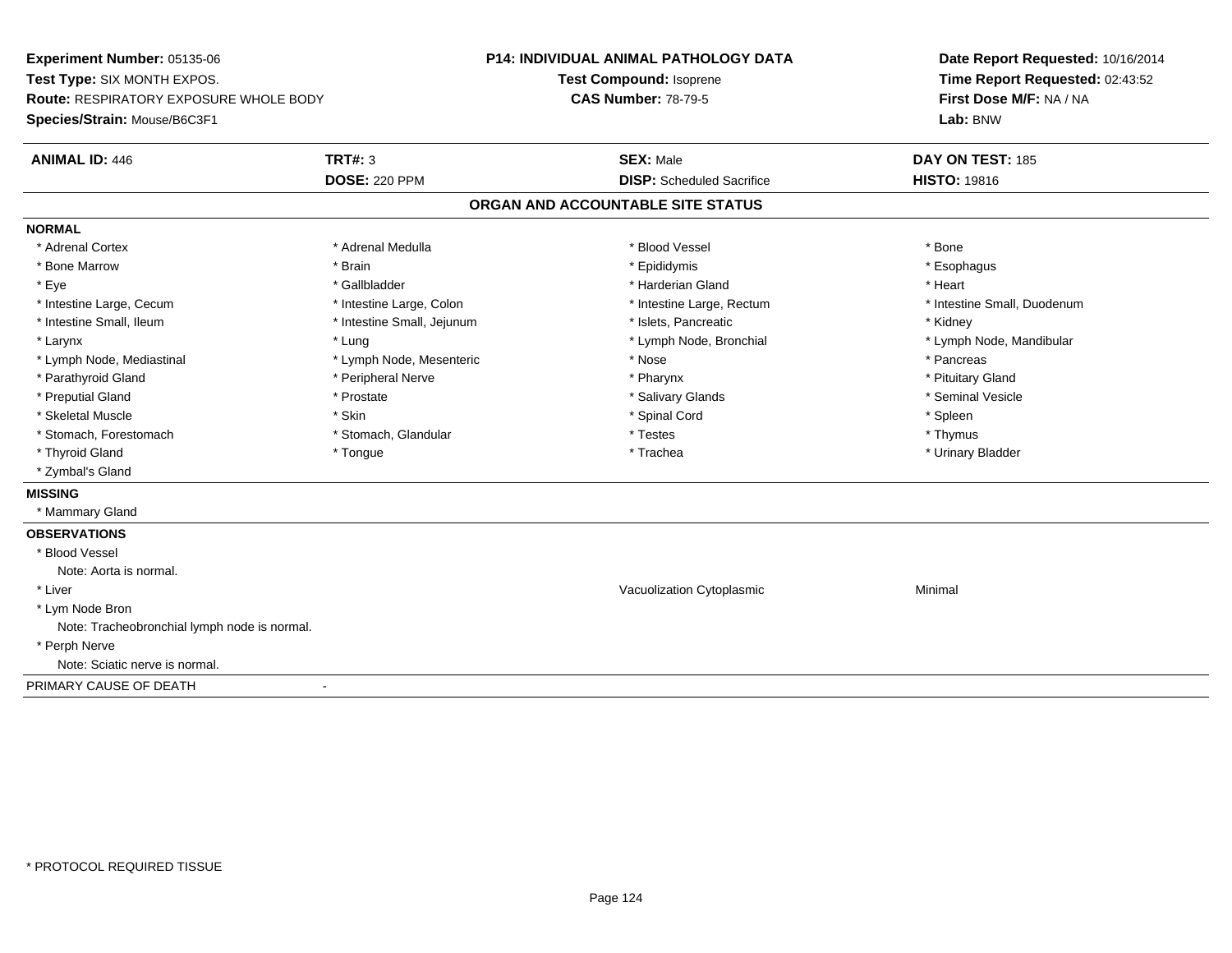**Experiment Number:** 05135-06**Test Type:** SIX MONTH EXPOS.**Route:** RESPIRATORY EXPOSURE WHOLE BODY**Species/Strain:** Mouse/B6C3F1**P14: INDIVIDUAL ANIMAL PATHOLOGY DATATest Compound:** Isoprene**CAS Number:** 78-79-5**Date Report Requested:** 10/16/2014**Time Report Requested:** 02:43:52**First Dose M/F:** NA / NA**Lab:** BNW**ANIMAL ID:** 447**TRT#:** 3 **SEX:** Male **DAY ON TEST:** 185 **DOSE:** 220 PPM**DISP:** Scheduled Sacrifice **HISTO:** 19817 **ORGAN AND ACCOUNTABLE SITE STATUSNORMAL**\* Adrenal Cortex \* Adrenal Cortex \* \* Adrenal Medulla \* \* Adrenal Medulla \* \* Blood Vessel \* \* Brood Vessel \* \* Bone \* Esophagus \* Bone Marrow \* Brain \* Epididymis \* Esophagus \* Eye \* https://www.frage.com/windown.com/windown.com/windown.com/windown.com/windown.com/windown.com/windown-\* Intestine Small, Ileum \* Intestine Large, Colon \* Intestine Large, Rectum \* Intestine Small, Duodenum \* Intestine Small, Duodenum \* Intestine Small, Jejunum \* The many research that we have the state of the state of the state of the state of the state of the state of the state of the state of the state of the state of the state of the state of the st \* Liver which is the settlement of the term of the settlement of the settlement of the settlement of the settlement of the settlement of the settlement of the settlement of the settlement of the settlement of the settlemen \* Lymph Node, Mesenteric \* The state of the state of the state of the state of the state of the state of the state of the state of the state of the state of the state of the state of the state of the state of the state of \* Pharynx \* Pituitary Gland \* Preputial Gland \* Prostate \* Salivary Glands \* Seminal Vesicle \* Skeletal Muscle \* Skin\* Stomach, Glandular \* Spinal Cord \* Spinal Cord \* Spinal Cord \* Stomach, Forestomach \* Spinal Cord \* Stomach, Forestomach \* Testes \* Thymus \* Thyroid Gland \* Tongue \* Trachea \* Urinary Bladder \* Zymbal's Gland \* Zymbal's Gland **MISSING** \* Lymph Node, Mediastinal \* Mammary Gland \* Parathyroid Gland**OBSERVATIONS** \* Blood VesselNote: Aorta is normal. \* Harderian Glandd and the control of the control of the control of the Hyperplasia and the control of the control of the control of the control of the control of the control of the control of the control of the control of the control of t \* Lym Node Bron Note: Tracheobronchial lymph node is normal. \* Perph Nerve Note: Sciatic nerve is normal.PRIMARY CAUSE OF DEATH-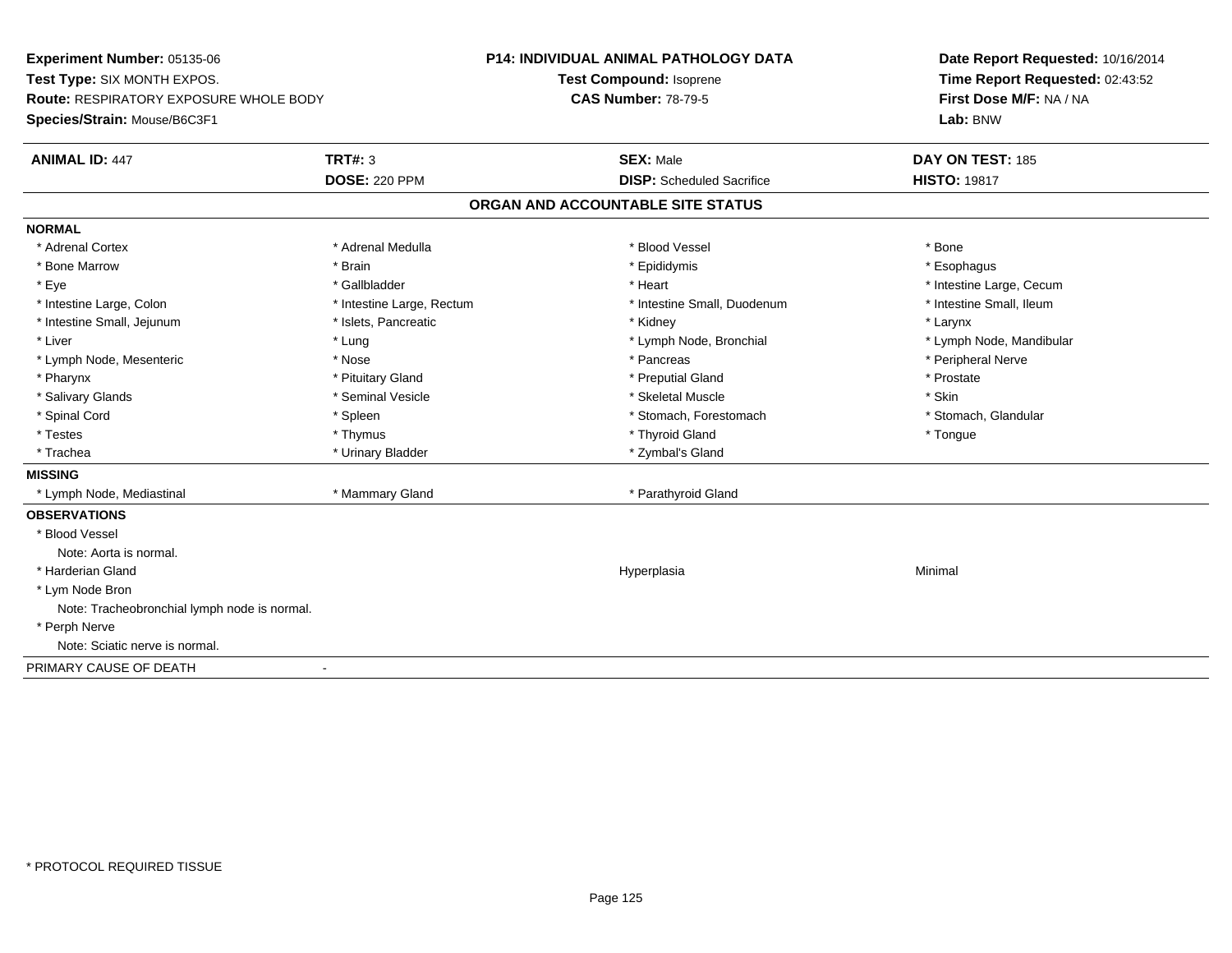**Experiment Number:** 05135-06**Test Type:** SIX MONTH EXPOS.**Route:** RESPIRATORY EXPOSURE WHOLE BODY**Species/Strain:** Mouse/B6C3F1**P14: INDIVIDUAL ANIMAL PATHOLOGY DATATest Compound:** Isoprene**CAS Number:** 78-79-5**Date Report Requested:** 10/16/2014**Time Report Requested:** 02:43:52**First Dose M/F:** NA / NA**Lab:** BNW**ANIMAL ID:** 448**TRT#:** 3 **SEX:** Male **DAY ON TEST:** 185 **DOSE:** 220 PPM**DISP:** Scheduled Sacrifice **HISTO:** 19818 **ORGAN AND ACCOUNTABLE SITE STATUSNORMAL**\* Adrenal Cortex \* Adrenal Cortex \* \* Adrenal Medulla \* \* Adrenal Medulla \* \* Blood Vessel \* \* Brood Vessel \* \* Bone \* Esophagus \* Bone Marrow \* Brain \* Epididymis \* Esophagus \* Eye \* https://www.frage.com/mode.com/mode.com/mode.com/mode.com/mode.com/mode.com/mode.com/mode.com/mode.com/ \* Intestine Small, Ileum \* Intestine Large, Colon \* Intestine Large, Rectum \* Intestine Small, Duodenum \* Intestine Small, Duodenum \* Intestine Small, Jejunum \* The many research that we have the state of the state of the state of the state of the state of the state of the state of the state of the state of the state of the state of the state of the st \* Pancreas \* Lung \* Lymph Node, Mandibular \* Pancreas \* Nose \* Nose \* Nose \* Pancreas \* Pancreas \* Pancreas \* Nose \* \* Pituitary Gland \* Parathyroid Gland \* **Arror and \* Peripheral Nerve \* Pharynx \* Pharynx \* Pharynx** \* Pharynx \* Seminal Vesicle \* Preputial Gland \* \* Annual vesicle \* \* Prostate \* \* Salivary Glands \* \* Salivary Glands \* \* Seminal Vesicle \* \* Skeletal Muscle \* Skin \* Spinal Cord \* Spleen \* Thymus \* Stomach, Forestomach \* Testes \* Stomach, Glandular \* Testes \* Testes \* Testes \* Testes \* Testes \* Testes \* T \* Urinary Bladder \* Thyroid Gland \* \* The control of the total property and the top of the top of the top of the top of the top of the top of the top of the top of the top of the top of the top of the top of the top of the top of the top of \* Zymbal's Gland**MISSING**\* Gallbladder \* Lymph Node, Bronchial \* Lymph Node, Mediastinal \* Lymph Node, Mesenteric \* Mammary Gland**OBSERVATIONS** \* Blood VesselNote: Aorta is normal. \* Liver Vacuolization Cytoplasmic Minimal \* Lym Node Bron Note: Tracheobronchial lymph node is missing. \* Perph Nerve Note: Sciatic nerve is normal.PRIMARY CAUSE OF DEATH-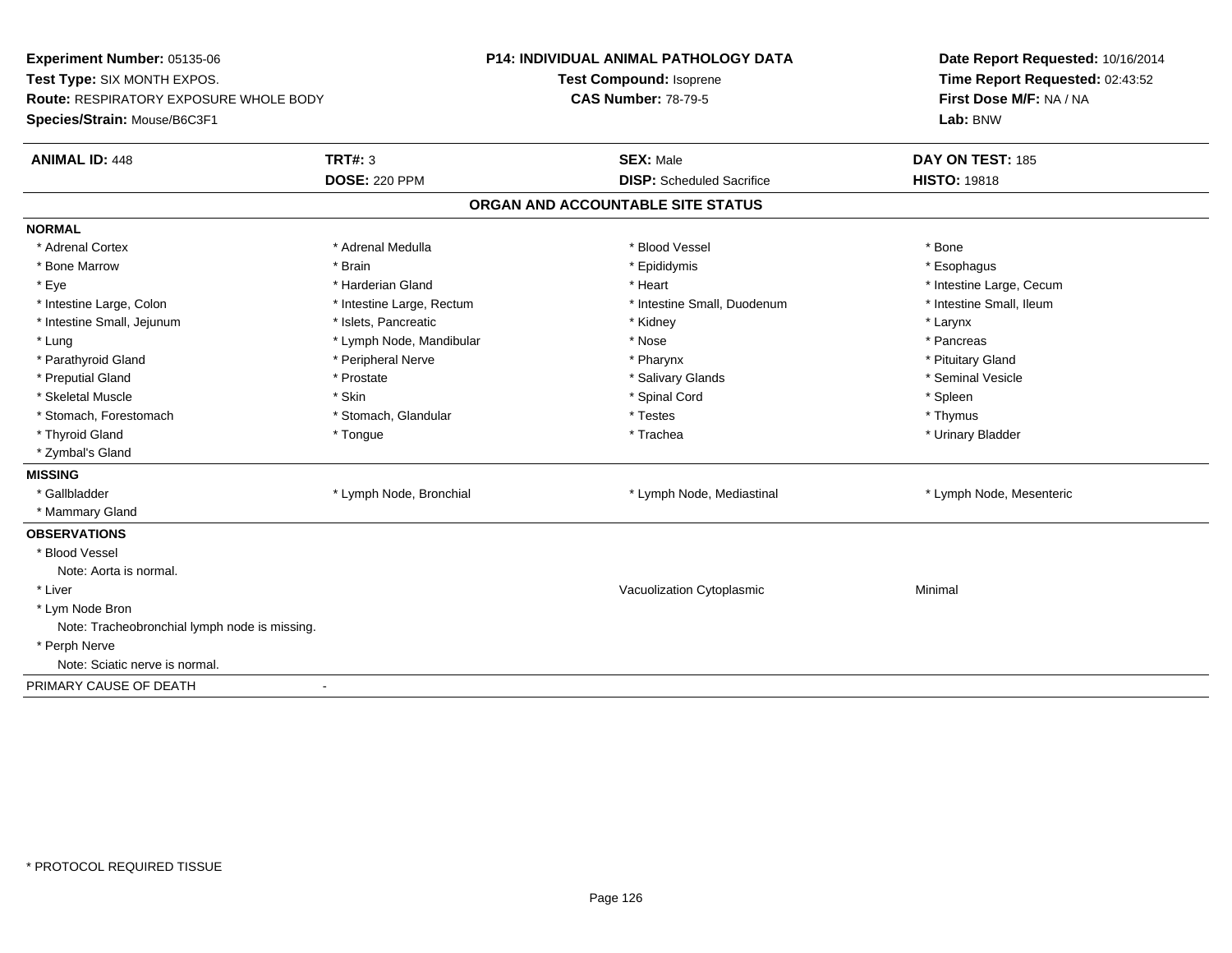**Experiment Number:** 05135-06**Test Type:** SIX MONTH EXPOS.**Route:** RESPIRATORY EXPOSURE WHOLE BODY**Species/Strain:** Mouse/B6C3F1**P14: INDIVIDUAL ANIMAL PATHOLOGY DATATest Compound:** Isoprene**CAS Number:** 78-79-5**Date Report Requested:** 10/16/2014**Time Report Requested:** 02:43:52**First Dose M/F:** NA / NA**Lab:** BNW**ANIMAL ID:** 449**TRT#:** 3 **SEX:** Male **DAY ON TEST:** 185 **DOSE:** 220 PPM**DISP:** Scheduled Sacrifice **HISTO:** 19819 **ORGAN AND ACCOUNTABLE SITE STATUSNORMAL**\* Adrenal Cortex \* Adrenal Cortex \* \* Adrenal Medulla \* \* Adrenal Medulla \* \* Blood Vessel \* \* Brood Vessel \* \* Bone \* Esophagus \* Bone Marrow \* Brain \* Epididymis \* Esophagus \* Eye \* \* Gallbladder \* \* Gallbladder \* \* \* \* Harderian Gland \* \* Heart \* Heart \* Heart \* Heart \* Heart \* Heart \* Intestine Large, Cecum \* Intestine Large, Colon \* Intestine Large, Rectum \* Intestine Small, Duodenum\* Intestine Small, Ileum \* **Allen and The Accord Accord Test intervents** \* Islets, Pancreatic \* The manus \* Kidney \* Larynx \* Louis \* Liver \* Lung \* Lung \* Lung \* Lung \* Lung \* Lymph Node, Bronchial \* Lymph Node, Bronchial \* \* Lymph Node, Mandibular \* The state of the state of the state of the state of the state of the state of the state of the state of the state of the state of the state of the state of the state of the state of the state of \* Preputial Gland \* Peripheral Nerve \* \* \* \* Pharynx \* \* Pharynx \* \* \* Preputial Gland \* \* Preputial Gland \* \* Preputial Gland \* Skeletal Muscle \* Prostate \* \* Skeletal Muscle \* \* Salivary Glands \* \* Steminal Vesicle \* \* Seminal Vesicle \* \* Skeletal Muscle \* Skin \* Spinal Cord \* Spinal Cord \* Spinal Cord \* Spinal \* Spinal \* Stomach, Forestomach \* Stomach, Forestomach \* Stomach, Glandular \* \* \* Thyroid Glandular \* Thestes \* \* Thymus \* Thymus \* Thyroid Glandular \* Thyroid Gland \* Zymbal's Gland \* Tongue \* Trachea \* Urinary Bladder \* Zymbal's Gland **MISSING** \* Lymph Node, Mesenteric \* Mammary Gland \* Parathyroid Gland**OBSERVATIONS** \* Blood VesselNote: Aorta is normal. \* Lym Node Bron Note: Tracheobronchial lymph node is normal. \* Perph Nerve Note: Sciatic nerve is normal.PRIMARY CAUSE OF DEATH-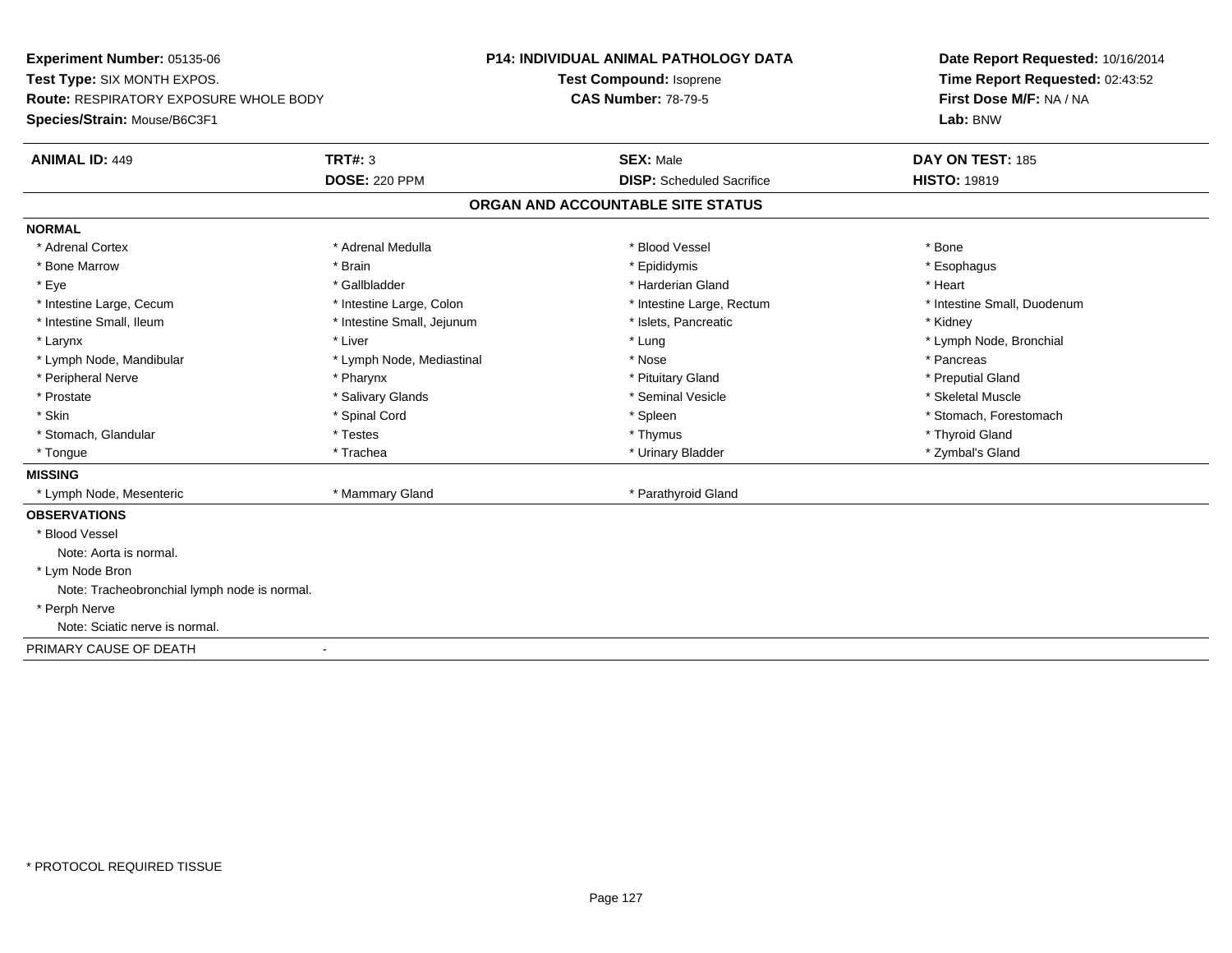**Experiment Number:** 05135-06**Test Type:** SIX MONTH EXPOS.**Route:** RESPIRATORY EXPOSURE WHOLE BODY**Species/Strain:** Mouse/B6C3F1**P14: INDIVIDUAL ANIMAL PATHOLOGY DATATest Compound:** Isoprene**CAS Number:** 78-79-5**Date Report Requested:** 10/16/2014**Time Report Requested:** 02:43:52**First Dose M/F:** NA / NA**Lab:** BNW**ANIMAL ID:** 450**C TRT#:** 3 **SEX:** Male **DAY ON TEST:** 185 **DOSE:** 220 PPM**DISP:** Scheduled Sacrifice **HISTO:** 19820 **ORGAN AND ACCOUNTABLE SITE STATUSNORMAL**\* Adrenal Cortex \* Adrenal Cortex \* \* Adrenal Medulla \* \* Adrenal Medulla \* \* Blood Vessel \* \* Brood Vessel \* \* Bone \* Esophagus \* Bone Marrow \* Brain \* Epididymis \* Esophagus \* Eye \* \* Gallbladder \* \* Gallbladder \* \* \* \* Harderian Gland \* \* Heart \* Heart \* Heart \* Heart \* Heart \* Heart \* Intestine Large, Cecum \* Intestine Large, Colon \* Intestine Large, Rectum \* Intestine Small, Duodenum\* Intestine Small, Ileum \* **Allen and The Accord Accord Test intervents** \* Islets, Pancreatic \* The manus \* Kidney \* Larynx \* Lung \* Lymph Node, Bronchial \* Lymph Node, Mandibular \* Lymph Node, Mediastinal \* The state of the second text of the second text of the second text of the second text of the second of the second text of the second text of the second text of the second text of the second text \* Pituitary Gland \* Parathyroid Gland \* **Example 20** \* Peripheral Nerve \* Pharynx \* Pharynx \* Pharynx \* Seminal Vesicle \* Preputial Gland \* \* Annual vesicle \* \* Prostate \* \* Salivary Glands \* \* Salivary Glands \* \* Seminal Vesicle \* \* Skeletal Muscle \* Skin \* Spinal Cord \* Spleen \* Thymus \* Stomach, Forestomach \* Testes \* Stomach, Glandular \* Testes \* Testes \* Testes \* Testes \* Testes \* Testes \* T \* Urinary Bladder \* Thyroid Gland \* \* The control of the total property and the top of the top of the top of the top of the top of the top of the top of the top of the top of the top of the top of the top of the top of the top of the top of \* Zymbal's Gland**MISSING** \* Mammary Gland**OBSERVATIONS** \* Blood VesselNote: Aorta is normal. \* Liver Basophilic Focus Moderate[ Basophilic Focus TGLS = 1-8 ] \* Lym Node Bron Note: Tracheobronchial lymph node is normal. \* Perph Nerve Note: Sciatic nerve is normal.PRIMARY CAUSE OF DEATH-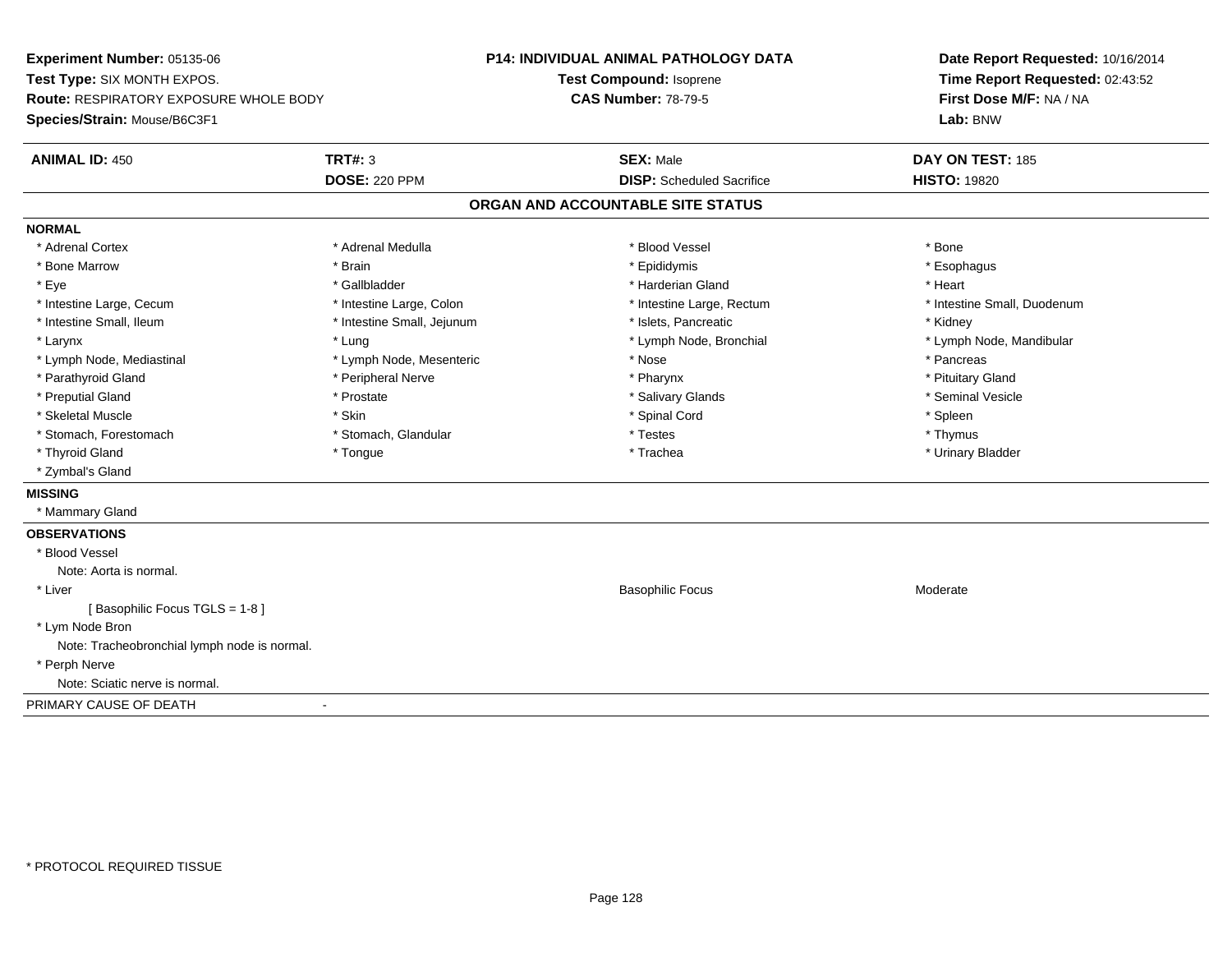| <b>Experiment Number: 05135-06</b><br>Test Type: SIX MONTH EXPOS.<br><b>Route: RESPIRATORY EXPOSURE WHOLE BODY</b> |                        | <b>P14: INDIVIDUAL ANIMAL PATHOLOGY DATA</b><br>Test Compound: Isoprene<br><b>CAS Number: 78-79-5</b> | Date Report Requested: 10/16/2014<br>Time Report Requested: 02:43:52<br>First Dose M/F: NA / NA |
|--------------------------------------------------------------------------------------------------------------------|------------------------|-------------------------------------------------------------------------------------------------------|-------------------------------------------------------------------------------------------------|
| Species/Strain: Mouse/B6C3F1                                                                                       |                        |                                                                                                       | Lab: BNW                                                                                        |
| ANIMAL ID: 611                                                                                                     | <b>TRT#: 4</b>         | <b>SEX: Male</b>                                                                                      | DAY ON TEST: 372                                                                                |
|                                                                                                                    | <b>DOSE: 700 PPM</b>   | <b>DISP:</b> Terminal Sacrifice                                                                       | <b>HISTO: 19721</b>                                                                             |
|                                                                                                                    |                        | ORGAN AND ACCOUNTABLE SITE STATUS                                                                     |                                                                                                 |
| <b>NORMAL</b>                                                                                                      |                        |                                                                                                       |                                                                                                 |
| * Islets, Pancreatic                                                                                               | * Nose                 | * Pancreas                                                                                            | * Peripheral Nerve                                                                              |
| * Skeletal Muscle                                                                                                  | * Stomach, Forestomach | * Stomach, Glandular                                                                                  | * Testes                                                                                        |
| <b>OBSERVATIONS</b>                                                                                                |                        |                                                                                                       |                                                                                                 |
| * Harderian Gland                                                                                                  |                        | Adenoma                                                                                               |                                                                                                 |
| * Liver                                                                                                            |                        | Vacuolization Cytoplasmic                                                                             | Minimal                                                                                         |
| Note: Tgl 1 Not apparent at trimming.                                                                              |                        |                                                                                                       |                                                                                                 |
| * Lung                                                                                                             |                        | Alveolar/Bronchiolar Adenoma                                                                          |                                                                                                 |
| [Alveolar/Bronchiolar Adenoma TGLS = 2-3]                                                                          |                        |                                                                                                       |                                                                                                 |
| * Perph Nerve                                                                                                      |                        |                                                                                                       |                                                                                                 |
| Note: Sciatic nerve is normal.                                                                                     |                        |                                                                                                       |                                                                                                 |
| * Spinal Cord                                                                                                      |                        | Degeneration                                                                                          | Minimal                                                                                         |
| PRIMARY CAUSE OF DEATH                                                                                             |                        |                                                                                                       |                                                                                                 |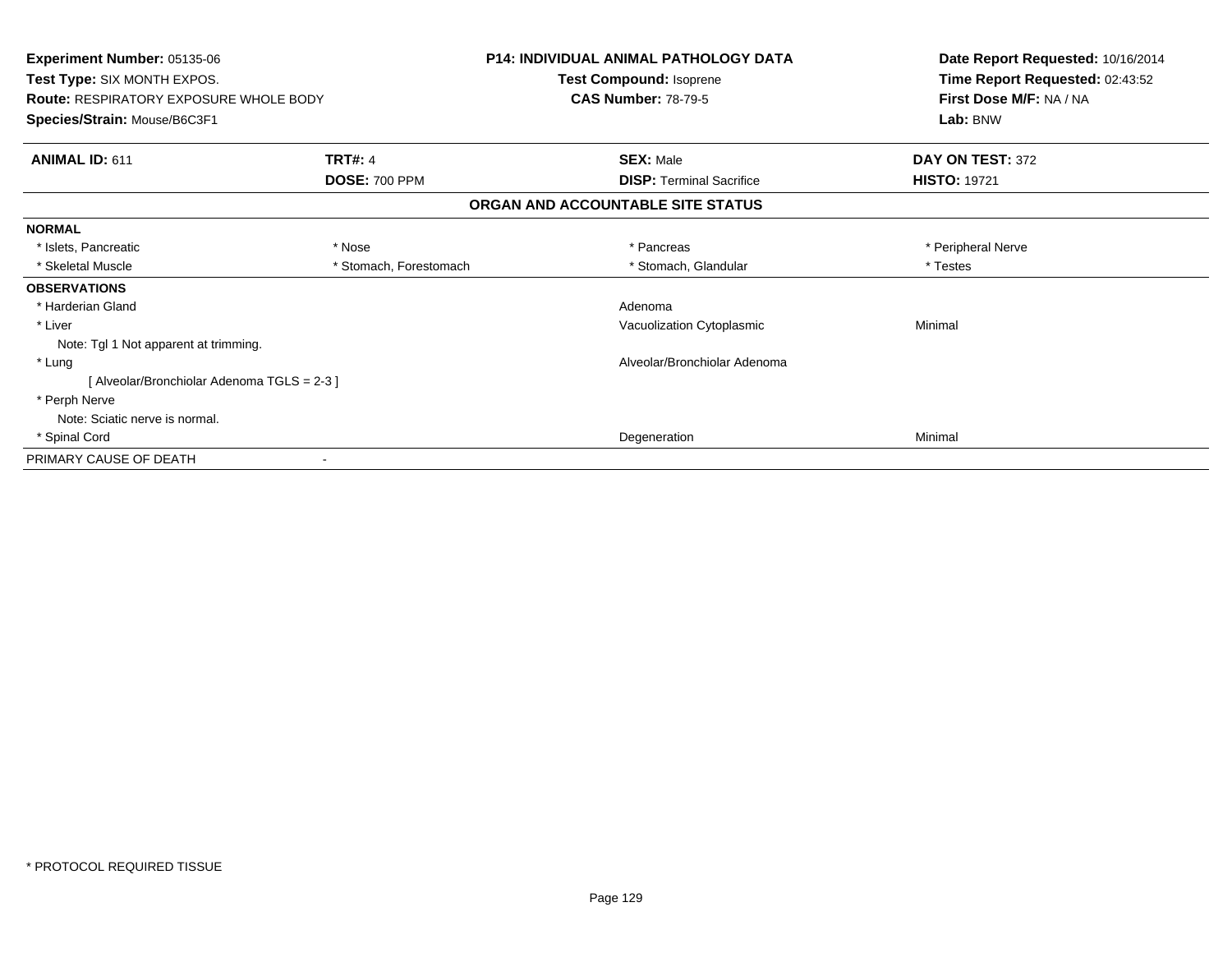| <b>Experiment Number: 05135-06</b><br><b>Test Type: SIX MONTH EXPOS.</b> |                      | <b>P14: INDIVIDUAL ANIMAL PATHOLOGY DATA</b> | Date Report Requested: 10/16/2014<br>Time Report Requested: 02:43:52 |
|--------------------------------------------------------------------------|----------------------|----------------------------------------------|----------------------------------------------------------------------|
|                                                                          |                      | Test Compound: Isoprene                      |                                                                      |
| <b>Route: RESPIRATORY EXPOSURE WHOLE BODY</b>                            |                      | <b>CAS Number: 78-79-5</b>                   | First Dose M/F: NA / NA                                              |
| Species/Strain: Mouse/B6C3F1                                             |                      |                                              | Lab: BNW                                                             |
| <b>ANIMAL ID: 612</b>                                                    | <b>TRT#: 4</b>       | <b>SEX: Male</b>                             | DAY ON TEST: 372                                                     |
|                                                                          | <b>DOSE: 700 PPM</b> | <b>DISP:</b> Terminal Sacrifice              | <b>HISTO: 19722</b>                                                  |
|                                                                          |                      | ORGAN AND ACCOUNTABLE SITE STATUS            |                                                                      |
| <b>NORMAL</b>                                                            |                      |                                              |                                                                      |
| * Harderian Gland                                                        | * Islets, Pancreatic | * Nose                                       | * Pancreas                                                           |
| * Peripheral Nerve                                                       | * Skeletal Muscle    | * Spinal Cord                                | * Stomach, Forestomach                                               |
| * Stomach, Glandular                                                     | * Testes             |                                              |                                                                      |
| <b>OBSERVATIONS</b>                                                      |                      |                                              |                                                                      |
| * Liver                                                                  |                      | Hepatocellular Adenoma                       |                                                                      |
| [ Hepatocellular Adenoma TGLS = 1-12 ]                                   |                      |                                              |                                                                      |
| * Lung                                                                   | Alveolar Epith       | Hyperplasia                                  | Mild                                                                 |
| * Perph Nerve                                                            |                      |                                              |                                                                      |
| Note: Sciatic nerve is normal.                                           |                      |                                              |                                                                      |
| PRIMARY CAUSE OF DEATH                                                   |                      |                                              |                                                                      |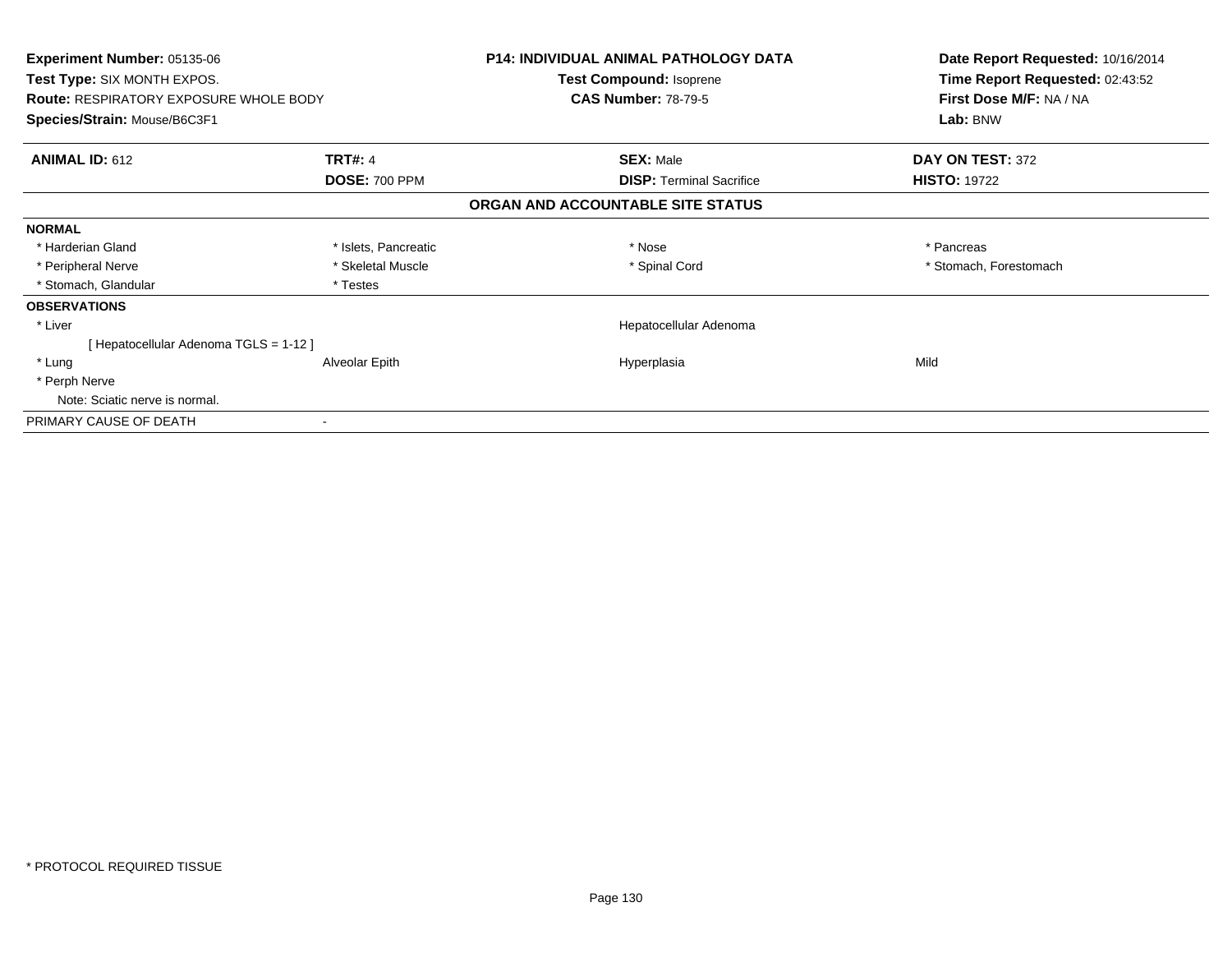| <b>Experiment Number: 05135-06</b>            |                          | <b>P14: INDIVIDUAL ANIMAL PATHOLOGY DATA</b> | Date Report Requested: 10/16/2014 |
|-----------------------------------------------|--------------------------|----------------------------------------------|-----------------------------------|
| Test Type: SIX MONTH EXPOS.                   |                          | Test Compound: Isoprene                      | Time Report Requested: 02:43:52   |
| <b>Route: RESPIRATORY EXPOSURE WHOLE BODY</b> |                          | <b>CAS Number: 78-79-5</b>                   | First Dose M/F: NA / NA           |
| Species/Strain: Mouse/B6C3F1                  |                          |                                              | Lab: BNW                          |
| ANIMAL ID: 613                                | <b>TRT#: 4</b>           | <b>SEX: Male</b>                             | DAY ON TEST: 372                  |
|                                               | <b>DOSE: 700 PPM</b>     | <b>DISP: Terminal Sacrifice</b>              | <b>HISTO: 19723</b>               |
|                                               |                          | ORGAN AND ACCOUNTABLE SITE STATUS            |                                   |
| <b>NORMAL</b>                                 |                          |                                              |                                   |
| * Harderian Gland                             | * Islets, Pancreatic     | * Lung                                       | * Peripheral Nerve                |
| * Skeletal Muscle                             | * Stomach, Forestomach   | * Stomach, Glandular                         | * Testes                          |
| <b>OBSERVATIONS</b>                           |                          |                                              |                                   |
| * Liver                                       |                          | Hepatocellular Adenoma                       |                                   |
|                                               |                          | Hepatocellular Carcinoma                     |                                   |
| [Hepatocellular Adenoma TGLS = 2-4]           |                          |                                              |                                   |
| [ Hepatocellular Carcinoma TGLS = 1-4+12 ]    |                          |                                              |                                   |
| * Nose                                        | Olfactory Epi, Turbinate | Degeneration                                 | Minimal                           |
| * Pancreas                                    |                          | Focal Cellular Change                        | Minimal                           |
| * Perph Nerve                                 |                          |                                              |                                   |
| Note: Sciatic nerve is normal.                |                          |                                              |                                   |
| * Spinal Cord                                 |                          | Degeneration                                 | Minimal                           |
| PRIMARY CAUSE OF DEATH                        |                          |                                              |                                   |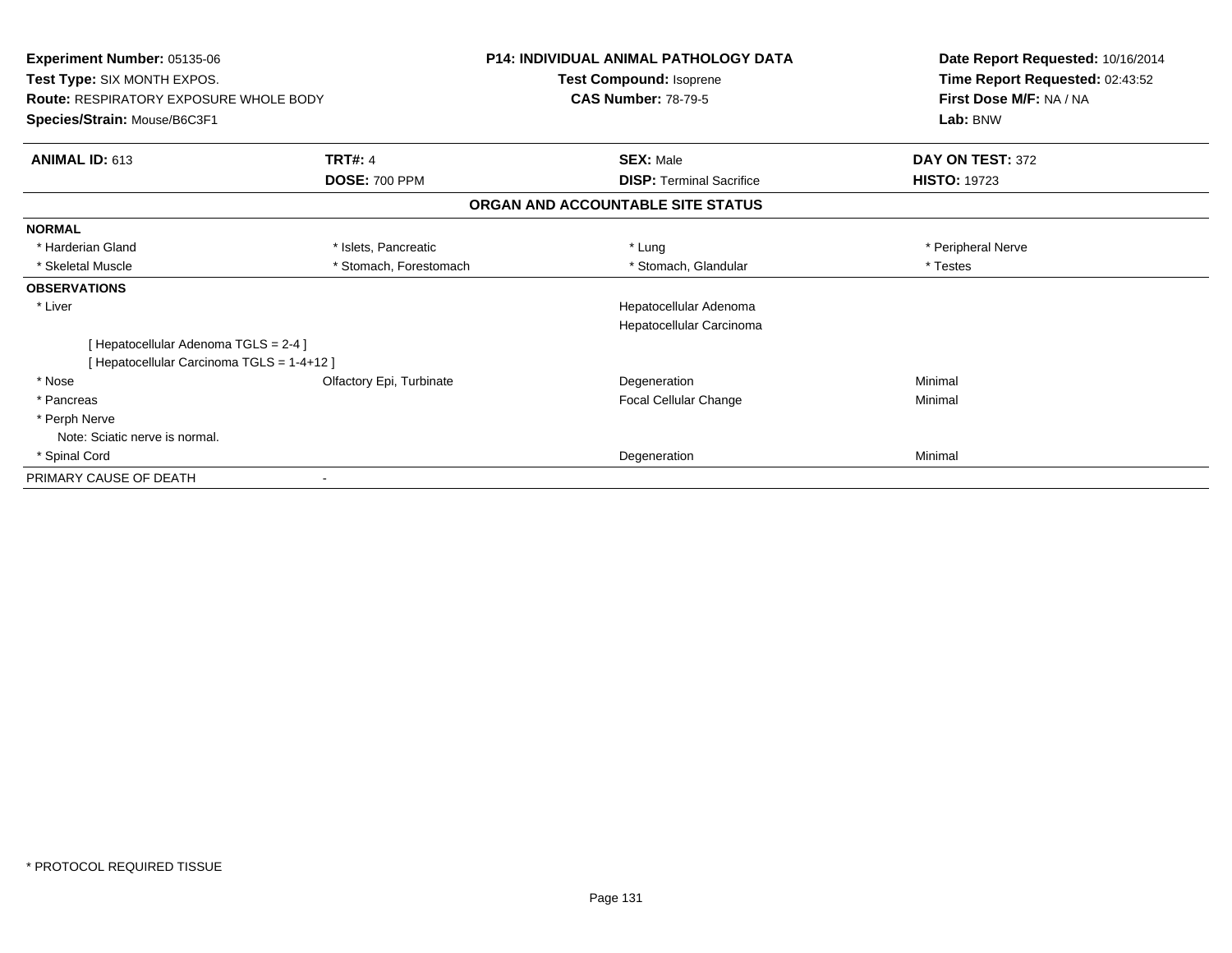| Experiment Number: 05135-06                   |                          | <b>P14: INDIVIDUAL ANIMAL PATHOLOGY DATA</b> | Date Report Requested: 10/16/2014 |
|-----------------------------------------------|--------------------------|----------------------------------------------|-----------------------------------|
| Test Type: SIX MONTH EXPOS.                   |                          | Test Compound: Isoprene                      | Time Report Requested: 02:43:52   |
| <b>Route: RESPIRATORY EXPOSURE WHOLE BODY</b> |                          | <b>CAS Number: 78-79-5</b>                   | First Dose M/F: NA / NA           |
| Species/Strain: Mouse/B6C3F1                  |                          |                                              | Lab: BNW                          |
| <b>ANIMAL ID: 614</b>                         | <b>TRT#: 4</b>           | <b>SEX: Male</b>                             | DAY ON TEST: 372                  |
|                                               | <b>DOSE: 700 PPM</b>     | <b>DISP: Terminal Sacrifice</b>              | <b>HISTO: 19724</b>               |
|                                               |                          | ORGAN AND ACCOUNTABLE SITE STATUS            |                                   |
| <b>NORMAL</b>                                 |                          |                                              |                                   |
| * Lung                                        | * Pancreas               | * Peripheral Nerve                           | * Skeletal Muscle                 |
| * Stomach, Forestomach                        | * Testes                 |                                              |                                   |
| <b>OBSERVATIONS</b>                           |                          |                                              |                                   |
| * Harderian Gland                             |                          | Adenoma                                      |                                   |
| [ Adenoma TGLS = 1-12 ]                       |                          |                                              |                                   |
| * Islets, Pancreatic                          |                          | Hyperplasia                                  | Minimal                           |
| * Liver                                       |                          | Vacuolization Cytoplasmic                    | Minimal                           |
| * Nose                                        | Olfactory Epi, Turbinate | Degeneration                                 | Minimal                           |
|                                               | Turbinate                | Inflammation                                 | Minimal                           |
| Note: Inflammation, nld                       |                          |                                              |                                   |
| * Perph Nerve                                 |                          |                                              |                                   |
| Note: Sciatic nerve is normal.                |                          |                                              |                                   |
| * Spinal Cord                                 |                          | Degeneration                                 | Minimal                           |
| * Stomach, Glandular                          |                          | Hyperplasia                                  | Minimal                           |
| PRIMARY CAUSE OF DEATH                        |                          |                                              |                                   |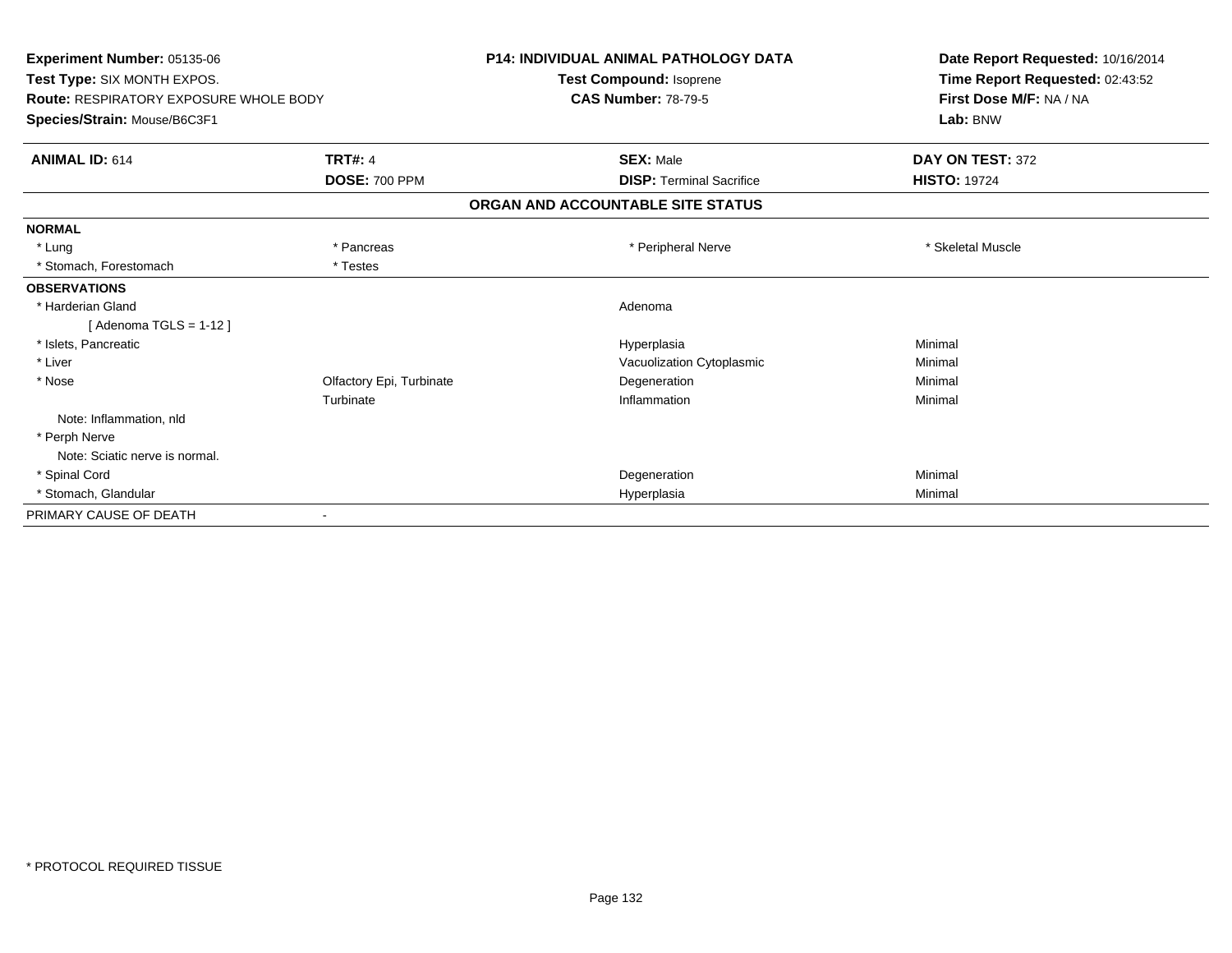| Experiment Number: 05135-06<br>Test Type: SIX MONTH EXPOS.<br><b>Route: RESPIRATORY EXPOSURE WHOLE BODY</b><br>Species/Strain: Mouse/B6C3F1 |                        | <b>P14: INDIVIDUAL ANIMAL PATHOLOGY DATA</b><br><b>Test Compound: Isoprene</b><br><b>CAS Number: 78-79-5</b> | Date Report Requested: 10/16/2014<br>Time Report Requested: 02:43:52<br>First Dose M/F: NA / NA<br>Lab: BNW |
|---------------------------------------------------------------------------------------------------------------------------------------------|------------------------|--------------------------------------------------------------------------------------------------------------|-------------------------------------------------------------------------------------------------------------|
| <b>ANIMAL ID: 615</b>                                                                                                                       | <b>TRT#: 4</b>         | <b>SEX: Male</b>                                                                                             | DAY ON TEST: 372                                                                                            |
|                                                                                                                                             | <b>DOSE: 700 PPM</b>   | <b>DISP:</b> Terminal Sacrifice                                                                              | <b>HISTO: 19725</b>                                                                                         |
|                                                                                                                                             |                        | ORGAN AND ACCOUNTABLE SITE STATUS                                                                            |                                                                                                             |
| <b>NORMAL</b>                                                                                                                               |                        |                                                                                                              |                                                                                                             |
| * Lung                                                                                                                                      | * Nose                 | * Pancreas                                                                                                   | * Peripheral Nerve                                                                                          |
| * Skeletal Muscle                                                                                                                           | * Stomach, Forestomach | * Stomach, Glandular                                                                                         | * Testes                                                                                                    |
| <b>OBSERVATIONS</b>                                                                                                                         |                        |                                                                                                              |                                                                                                             |
| * Harderian Gland                                                                                                                           |                        | Adenoma                                                                                                      |                                                                                                             |
| * Islets, Pancreatic                                                                                                                        |                        | Hyperplasia                                                                                                  | Minimal                                                                                                     |
| * Liver                                                                                                                                     |                        | Eosinophilic Focus                                                                                           | Moderate                                                                                                    |
|                                                                                                                                             |                        | Vacuolization Cytoplasmic                                                                                    | Minimal                                                                                                     |
| [Eosinophilic Focus TGLS = 1-12, 2-4]                                                                                                       |                        |                                                                                                              |                                                                                                             |
| * Perph Nerve                                                                                                                               |                        |                                                                                                              |                                                                                                             |
| Note: Sciatic nerve is normal.                                                                                                              |                        |                                                                                                              |                                                                                                             |
| * Spinal Cord                                                                                                                               |                        | Degeneration                                                                                                 | Minimal                                                                                                     |
| PRIMARY CAUSE OF DEATH                                                                                                                      |                        |                                                                                                              |                                                                                                             |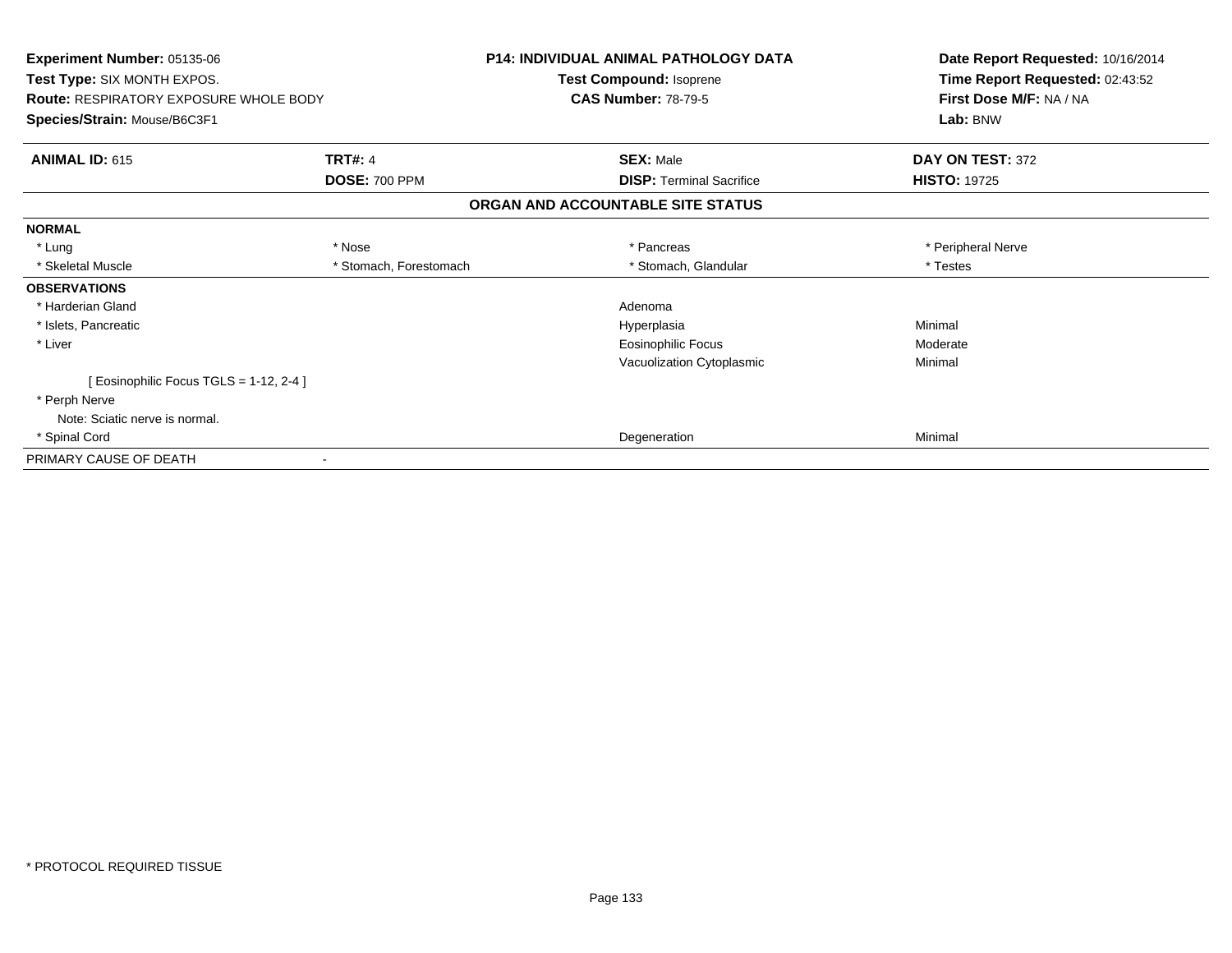| <b>P14: INDIVIDUAL ANIMAL PATHOLOGY DATA</b>            | Date Report Requested: 10/16/2014 |
|---------------------------------------------------------|-----------------------------------|
| Test Compound: Isoprene                                 | Time Report Requested: 02:43:52   |
| <b>CAS Number: 78-79-5</b>                              | First Dose M/F: NA / NA           |
|                                                         | Lab: BNW                          |
| <b>SEX: Male</b>                                        | DAY ON TEST: 372                  |
| <b>DOSE: 700 PPM</b><br><b>DISP: Terminal Sacrifice</b> | <b>HISTO: 19726</b>               |
| ORGAN AND ACCOUNTABLE SITE STATUS                       |                                   |
|                                                         |                                   |
| * Peripheral Nerve                                      | * Skeletal Muscle                 |
|                                                         |                                   |
|                                                         |                                   |
| Adenoma                                                 |                                   |
| Vacuolization Cytoplasmic                               | Minimal                           |
| Olfactory Epi, Turbinate<br>Degeneration                | Minimal                           |
| Focal Cellular Change                                   | Minimal                           |
|                                                         |                                   |
|                                                         |                                   |
| Degeneration                                            | Minimal                           |
| Squamous Cell Papilloma                                 |                                   |
|                                                         |                                   |
|                                                         |                                   |
|                                                         |                                   |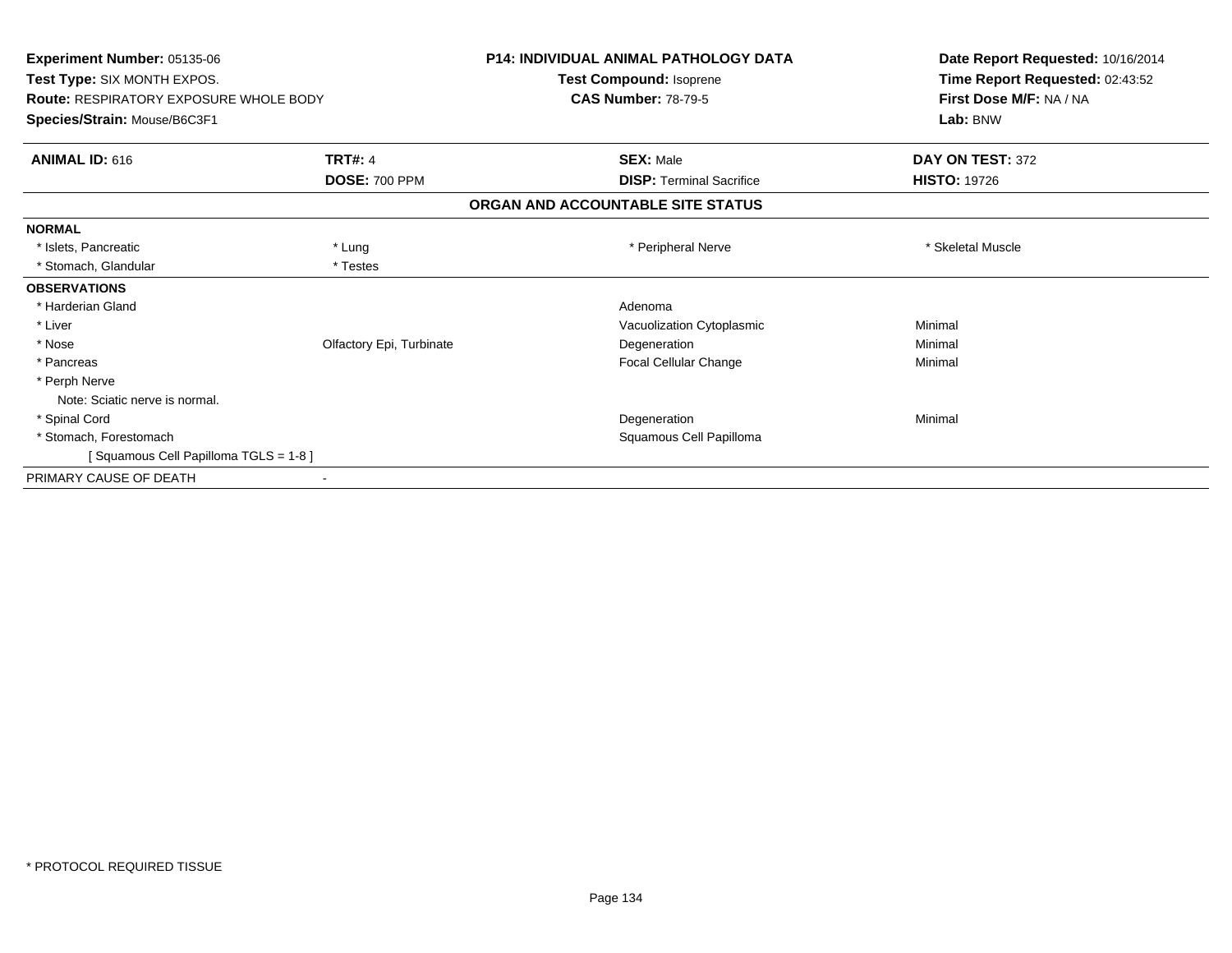| Experiment Number: 05135-06<br>Test Type: SIX MONTH EXPOS.<br><b>Route: RESPIRATORY EXPOSURE WHOLE BODY</b><br>Species/Strain: Mouse/B6C3F1 |                          | <b>P14: INDIVIDUAL ANIMAL PATHOLOGY DATA</b><br><b>Test Compound: Isoprene</b><br><b>CAS Number: 78-79-5</b> | Date Report Requested: 10/16/2014<br>Time Report Requested: 02:43:52<br>First Dose M/F: NA / NA<br>Lab: BNW |
|---------------------------------------------------------------------------------------------------------------------------------------------|--------------------------|--------------------------------------------------------------------------------------------------------------|-------------------------------------------------------------------------------------------------------------|
| <b>ANIMAL ID: 617</b>                                                                                                                       | <b>TRT#: 4</b>           | <b>SEX: Male</b>                                                                                             | DAY ON TEST: 372                                                                                            |
|                                                                                                                                             | <b>DOSE: 700 PPM</b>     | <b>DISP: Terminal Sacrifice</b>                                                                              | <b>HISTO: 19727</b>                                                                                         |
|                                                                                                                                             |                          | ORGAN AND ACCOUNTABLE SITE STATUS                                                                            |                                                                                                             |
| <b>NORMAL</b>                                                                                                                               |                          |                                                                                                              |                                                                                                             |
| * Harderian Gland                                                                                                                           | * Kidney                 | * Lung                                                                                                       | * Pancreas                                                                                                  |
| * Peripheral Nerve                                                                                                                          | * Skeletal Muscle        | * Stomach, Forestomach                                                                                       | * Stomach, Glandular                                                                                        |
| * Testes                                                                                                                                    |                          |                                                                                                              |                                                                                                             |
| <b>OBSERVATIONS</b>                                                                                                                         |                          |                                                                                                              |                                                                                                             |
| * Islets, Pancreatic                                                                                                                        |                          | Hyperplasia                                                                                                  | Minimal                                                                                                     |
| * Kidney                                                                                                                                    |                          |                                                                                                              |                                                                                                             |
| Note: $Tgl 2 = NCL$ (even on recut)                                                                                                         |                          |                                                                                                              |                                                                                                             |
| * Liver                                                                                                                                     |                          | Hepatocellular Adenoma                                                                                       |                                                                                                             |
|                                                                                                                                             |                          | Hepatocellular Carcinoma                                                                                     |                                                                                                             |
|                                                                                                                                             |                          | Vacuolization Cytoplasmic                                                                                    | Minimal                                                                                                     |
| [ Hepatocellular Carcinoma TGLS = 1-4+12 ]                                                                                                  |                          |                                                                                                              |                                                                                                             |
| * Nose                                                                                                                                      | Olfactory Epi, Turbinate | Degeneration                                                                                                 | Minimal                                                                                                     |
| * Perph Nerve                                                                                                                               |                          |                                                                                                              |                                                                                                             |
| Note: Sciatic nerve is normal.                                                                                                              |                          |                                                                                                              |                                                                                                             |
| * Spinal Cord                                                                                                                               |                          | Degeneration                                                                                                 | Minimal                                                                                                     |
| PRIMARY CAUSE OF DEATH                                                                                                                      |                          |                                                                                                              |                                                                                                             |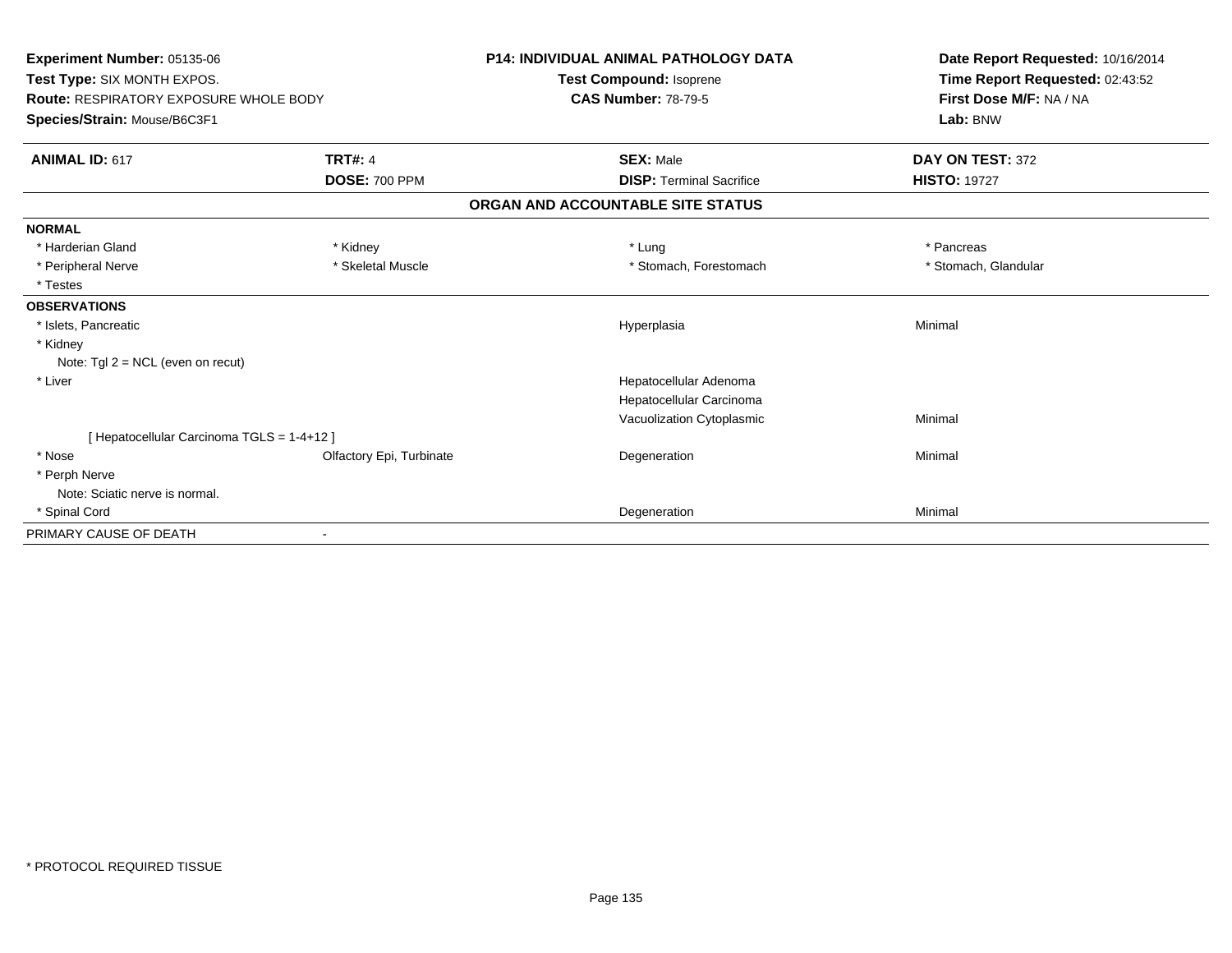| Experiment Number: 05135-06                         |                          | <b>P14: INDIVIDUAL ANIMAL PATHOLOGY DATA</b> | Date Report Requested: 10/16/2014 |
|-----------------------------------------------------|--------------------------|----------------------------------------------|-----------------------------------|
| Test Type: SIX MONTH EXPOS.                         |                          | <b>Test Compound: Isoprene</b>               | Time Report Requested: 02:43:52   |
| <b>Route: RESPIRATORY EXPOSURE WHOLE BODY</b>       |                          | <b>CAS Number: 78-79-5</b>                   | First Dose M/F: NA / NA           |
| Species/Strain: Mouse/B6C3F1                        |                          |                                              | Lab: BNW                          |
| <b>ANIMAL ID: 618</b>                               | <b>TRT#: 4</b>           | <b>SEX: Male</b>                             | DAY ON TEST: 372                  |
|                                                     | <b>DOSE: 700 PPM</b>     | <b>DISP: Terminal Sacrifice</b>              | <b>HISTO: 19728</b>               |
|                                                     |                          | ORGAN AND ACCOUNTABLE SITE STATUS            |                                   |
| <b>NORMAL</b>                                       |                          |                                              |                                   |
| * Pancreas                                          | * Peripheral Nerve       | * Skeletal Muscle                            | * Stomach, Forestomach            |
| * Stomach, Glandular                                | * Testes                 |                                              |                                   |
| <b>OBSERVATIONS</b>                                 |                          |                                              |                                   |
| * Harderian Gland                                   |                          | Adenoma                                      |                                   |
| * Islets, Pancreatic                                |                          | Hyperplasia                                  | Minimal                           |
| * Liver                                             |                          | Angiectasis                                  | Minimal                           |
|                                                     |                          | Hepatocellular Adenoma                       | Multiple                          |
|                                                     |                          | Hepatocellular Carcinoma                     | Multiple                          |
| Note: $Tgl 5 = NCL$ . Not found at trim.            |                          |                                              |                                   |
| [ Hepatocellular Adenoma TGLS = 2-4, 3-4 ]          |                          |                                              |                                   |
| [ Hepatocellular Carcinoma TGLS = 1-4+12+14, 4-13 ] |                          |                                              |                                   |
| * Lung                                              |                          | Alveolar/Bronchiolar Adenoma                 |                                   |
| [Alveolar/Bronchiolar Adenoma TGLS = 6-3 ]          |                          |                                              |                                   |
| * Nose                                              | Olfactory Epi, Turbinate | Degeneration                                 | Minimal                           |
| * Perph Nerve                                       |                          |                                              |                                   |
| Note: Sciatic nerve is normal.                      |                          |                                              |                                   |
| * Spinal Cord                                       |                          | Degeneration                                 | Minimal                           |
| PRIMARY CAUSE OF DEATH                              |                          |                                              |                                   |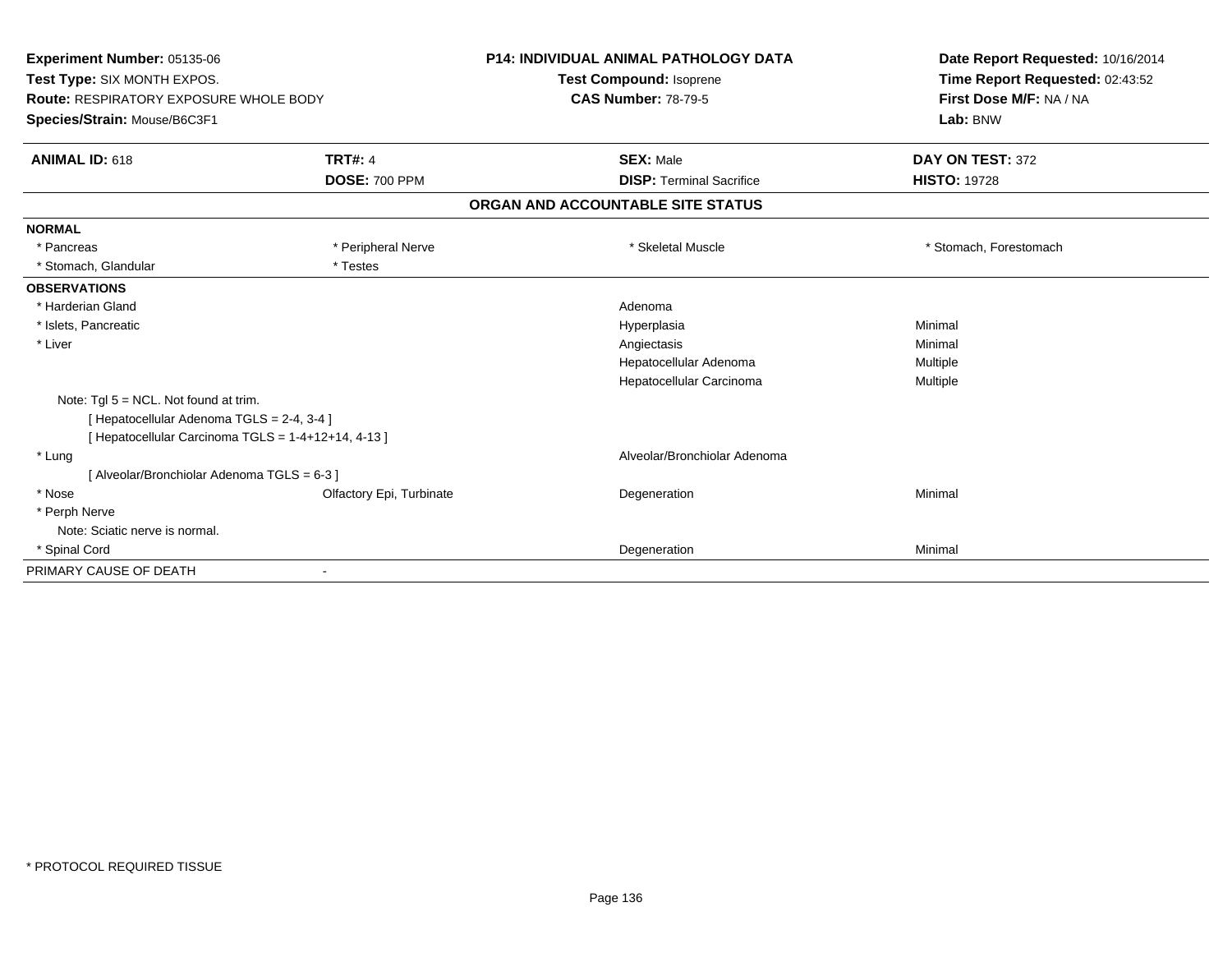| Experiment Number: 05135-06                                                  |                                                                                | <b>P14: INDIVIDUAL ANIMAL PATHOLOGY DATA</b> | Date Report Requested: 10/16/2014                          |
|------------------------------------------------------------------------------|--------------------------------------------------------------------------------|----------------------------------------------|------------------------------------------------------------|
| Test Type: SIX MONTH EXPOS.<br><b>Route: RESPIRATORY EXPOSURE WHOLE BODY</b> |                                                                                | <b>Test Compound: Isoprene</b>               | Time Report Requested: 02:43:52<br>First Dose M/F: NA / NA |
|                                                                              |                                                                                | <b>CAS Number: 78-79-5</b>                   |                                                            |
| Species/Strain: Mouse/B6C3F1                                                 |                                                                                |                                              | Lab: BNW                                                   |
| <b>ANIMAL ID: 619</b>                                                        | <b>TRT#: 4</b>                                                                 | <b>SEX: Male</b>                             | DAY ON TEST: 372                                           |
|                                                                              | <b>DOSE: 700 PPM</b>                                                           | <b>DISP: Terminal Sacrifice</b>              | <b>HISTO: 19729</b>                                        |
|                                                                              |                                                                                | ORGAN AND ACCOUNTABLE SITE STATUS            |                                                            |
| <b>NORMAL</b>                                                                |                                                                                |                                              |                                                            |
| * Islets, Pancreatic                                                         | * Nose                                                                         | * Pancreas                                   | * Peripheral Nerve                                         |
| * Skeletal Muscle                                                            | * Stomach, Glandular                                                           | * Testes                                     |                                                            |
| <b>OBSERVATIONS</b>                                                          |                                                                                |                                              |                                                            |
| * Harderian Gland                                                            |                                                                                | Adenoma                                      | Multiple                                                   |
| Note: Two neoplasia                                                          |                                                                                |                                              |                                                            |
| * Liver                                                                      |                                                                                | <b>Eosinophilic Focus</b>                    | Mild                                                       |
|                                                                              |                                                                                | Hepatocellular Adenoma                       |                                                            |
|                                                                              |                                                                                | Hepatocellular Carcinoma                     |                                                            |
|                                                                              | Note: Tgl 2 = NCL. The tiny focus of hyperplasia does not account for the tgl. |                                              |                                                            |
| [ Hepatocellular Adenoma TGLS = 3-13 ]                                       |                                                                                |                                              |                                                            |
| [ Hepatocellular Carcinoma TGLS = 1-12+14 ]                                  |                                                                                |                                              |                                                            |
| * Lung                                                                       |                                                                                | Alveolar/Bronchiolar Adenoma                 |                                                            |
| [ Alveolar/Bronchiolar Adenoma TGLS = 4-3 ]                                  |                                                                                |                                              |                                                            |
| * Perph Nerve                                                                |                                                                                |                                              |                                                            |
| Note: Sciatic nerve is normal.                                               |                                                                                |                                              |                                                            |
| * Spinal Cord                                                                |                                                                                | Degeneration                                 | Minimal                                                    |
| * Stomach, Forestomach                                                       | Epithelium                                                                     | Hyperplasia                                  | Minimal                                                    |
| PRIMARY CAUSE OF DEATH                                                       |                                                                                |                                              |                                                            |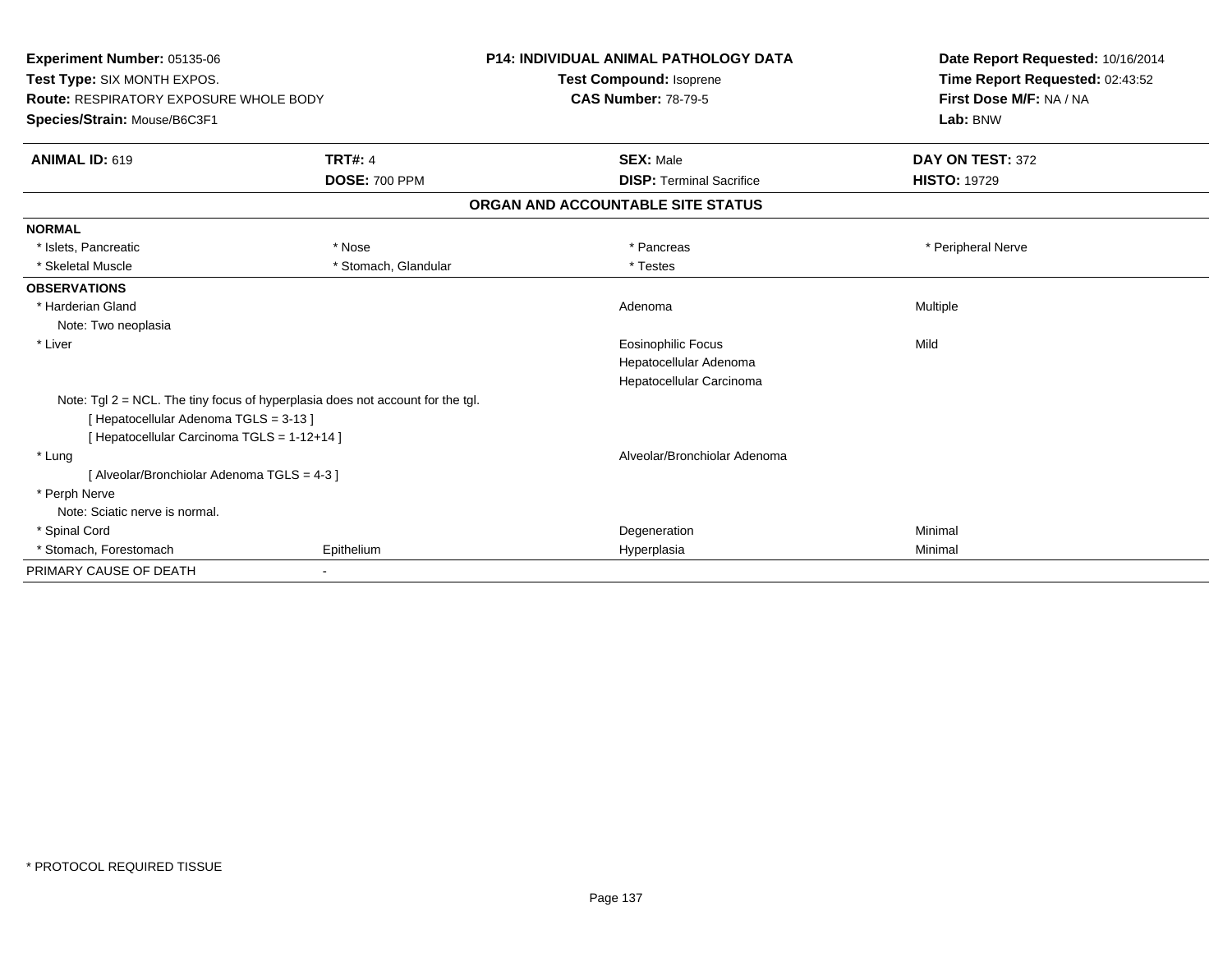| <b>Experiment Number: 05135-06</b><br>Test Type: SIX MONTH EXPOS.<br><b>Route: RESPIRATORY EXPOSURE WHOLE BODY</b> |                          | <b>P14: INDIVIDUAL ANIMAL PATHOLOGY DATA</b><br>Test Compound: Isoprene<br><b>CAS Number: 78-79-5</b> | Date Report Requested: 10/16/2014<br>Time Report Requested: 02:43:52<br>First Dose M/F: NA / NA |
|--------------------------------------------------------------------------------------------------------------------|--------------------------|-------------------------------------------------------------------------------------------------------|-------------------------------------------------------------------------------------------------|
| Species/Strain: Mouse/B6C3F1                                                                                       |                          |                                                                                                       | Lab: BNW                                                                                        |
| <b>ANIMAL ID: 620</b>                                                                                              | <b>TRT#: 4</b>           | <b>SEX: Male</b>                                                                                      | DAY ON TEST: 372                                                                                |
|                                                                                                                    | <b>DOSE: 700 PPM</b>     | <b>DISP: Terminal Sacrifice</b>                                                                       | <b>HISTO: 19730</b>                                                                             |
|                                                                                                                    |                          | ORGAN AND ACCOUNTABLE SITE STATUS                                                                     |                                                                                                 |
| <b>NORMAL</b>                                                                                                      |                          |                                                                                                       |                                                                                                 |
| * Harderian Gland                                                                                                  | * Lung                   | * Pancreas                                                                                            | * Skeletal Muscle                                                                               |
| * Stomach, Forestomach                                                                                             | * Stomach, Glandular     | * Testes                                                                                              |                                                                                                 |
| <b>MISSING</b>                                                                                                     |                          |                                                                                                       |                                                                                                 |
| * Peripheral Nerve                                                                                                 |                          |                                                                                                       |                                                                                                 |
| <b>OBSERVATIONS</b>                                                                                                |                          |                                                                                                       |                                                                                                 |
| * Islets, Pancreatic                                                                                               |                          | Hyperplasia                                                                                           | Mild                                                                                            |
| * Liver                                                                                                            |                          | Eosinophilic Focus                                                                                    | Mild                                                                                            |
|                                                                                                                    |                          | Vacuolization Cytoplasmic                                                                             | Mild                                                                                            |
| [ Eosinophilic Focus TGLS = 1-12 ]                                                                                 |                          |                                                                                                       |                                                                                                 |
| * Nose                                                                                                             | Olfactory Epi, Turbinate | Degeneration                                                                                          | Minimal                                                                                         |
| * Perph Nerve                                                                                                      |                          |                                                                                                       |                                                                                                 |
| Note: Sciatic nerve is missing.                                                                                    |                          |                                                                                                       |                                                                                                 |
| * Spinal Cord                                                                                                      |                          | Degeneration                                                                                          | Minimal                                                                                         |
| PRIMARY CAUSE OF DEATH                                                                                             |                          |                                                                                                       |                                                                                                 |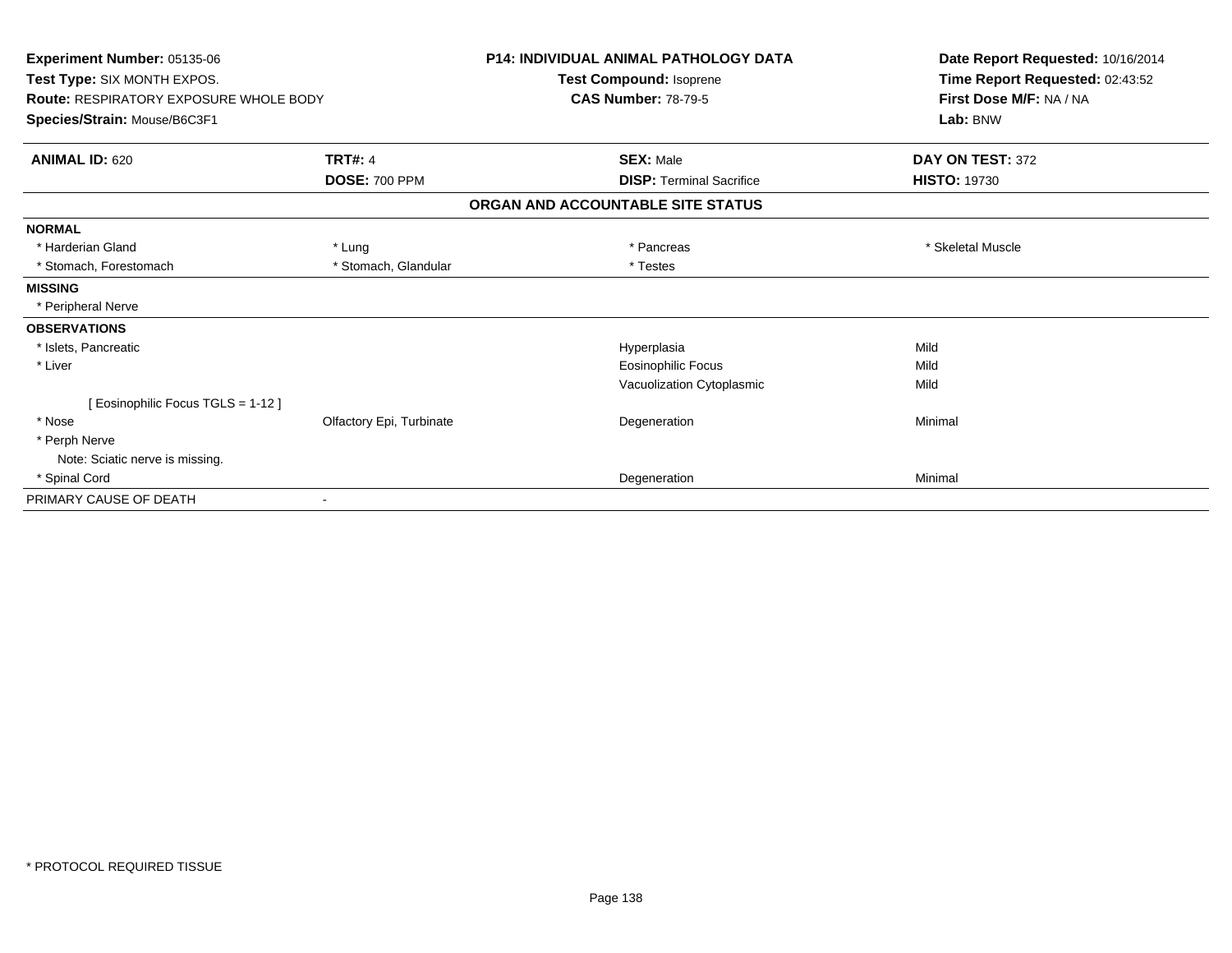| Experiment Number: 05135-06                   |                          | <b>P14: INDIVIDUAL ANIMAL PATHOLOGY DATA</b> | Date Report Requested: 10/16/2014 |
|-----------------------------------------------|--------------------------|----------------------------------------------|-----------------------------------|
| Test Type: SIX MONTH EXPOS.                   |                          | Test Compound: Isoprene                      | Time Report Requested: 02:43:52   |
| <b>Route: RESPIRATORY EXPOSURE WHOLE BODY</b> |                          | <b>CAS Number: 78-79-5</b>                   | First Dose M/F: NA / NA           |
| Species/Strain: Mouse/B6C3F1                  |                          |                                              | Lab: BNW                          |
| <b>ANIMAL ID: 621</b>                         | <b>TRT#: 4</b>           | <b>SEX: Male</b>                             | DAY ON TEST: 372                  |
|                                               | <b>DOSE: 700 PPM</b>     | <b>DISP: Terminal Sacrifice</b>              | <b>HISTO: 19731</b>               |
|                                               |                          | ORGAN AND ACCOUNTABLE SITE STATUS            |                                   |
| <b>NORMAL</b>                                 |                          |                                              |                                   |
| * Harderian Gland                             | * Islets, Pancreatic     | * Pancreas                                   | * Peripheral Nerve                |
| * Skeletal Muscle                             | * Stomach, Forestomach   | * Testes                                     |                                   |
| <b>OBSERVATIONS</b>                           |                          |                                              |                                   |
| * Liver                                       |                          | <b>Eosinophilic Focus</b>                    | Mild                              |
|                                               |                          | Vacuolization Cytoplasmic                    | Minimal                           |
| * Lung                                        |                          | Alveolar/Bronchiolar Carcinoma               |                                   |
| [ Alveolar/Bronchiolar Carcinoma TGLS = 1-3 ] |                          |                                              |                                   |
| * Nose                                        | Olfactory Epi, Turbinate | Degeneration                                 | Minimal                           |
| * Perph Nerve                                 |                          |                                              |                                   |
| Note: Sciatic nerve is normal.                |                          |                                              |                                   |
| * Spinal Cord                                 |                          | Degeneration                                 | Minimal                           |
| * Stomach, Glandular                          |                          | Hyperplasia                                  | Minimal                           |
| PRIMARY CAUSE OF DEATH                        |                          |                                              |                                   |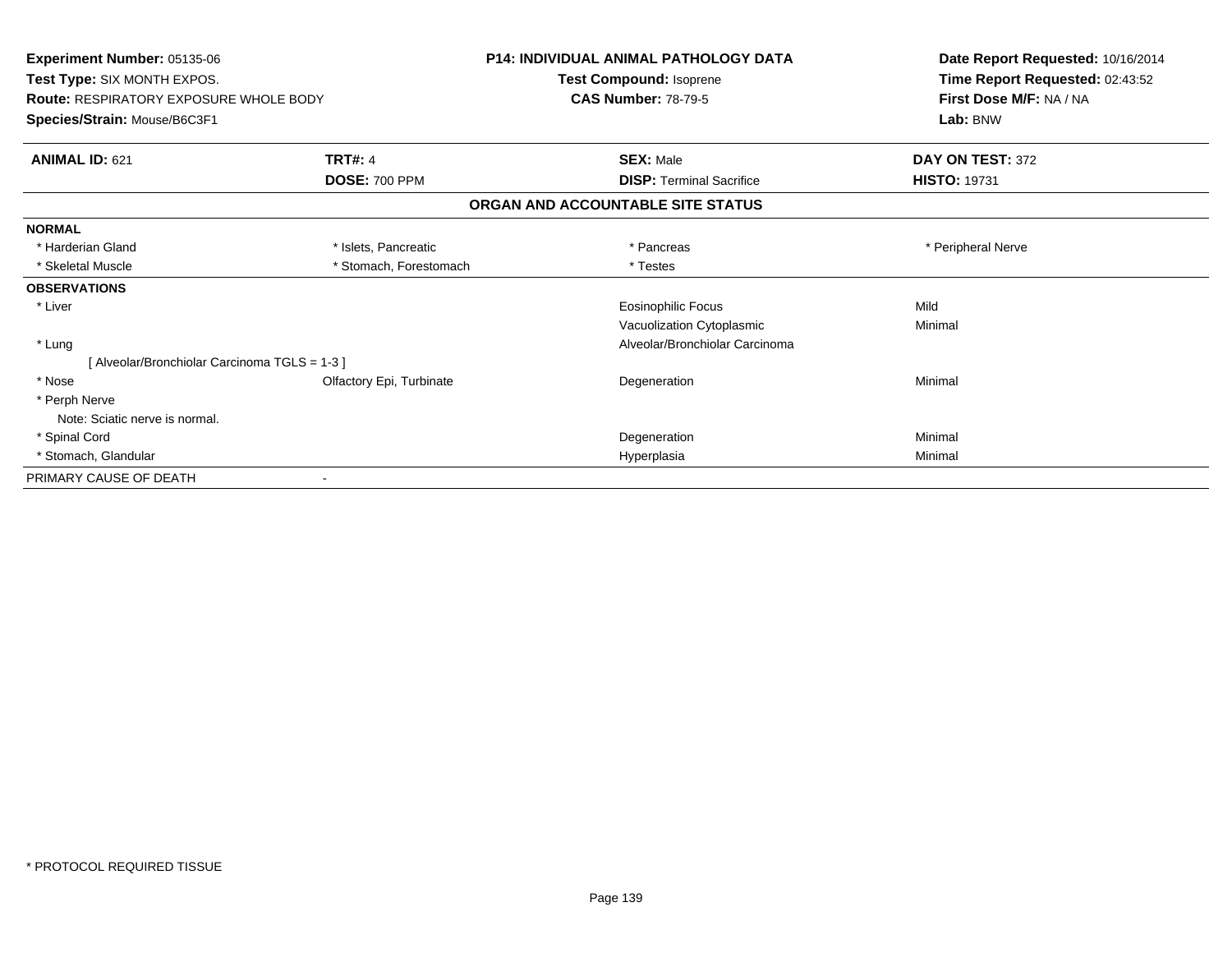| Experiment Number: 05135-06<br>Test Type: SIX MONTH EXPOS. |                      | <b>P14: INDIVIDUAL ANIMAL PATHOLOGY DATA</b><br>Test Compound: Isoprene | Date Report Requested: 10/16/2014<br>Time Report Requested: 02:43:52 |
|------------------------------------------------------------|----------------------|-------------------------------------------------------------------------|----------------------------------------------------------------------|
| <b>Route: RESPIRATORY EXPOSURE WHOLE BODY</b>              |                      | <b>CAS Number: 78-79-5</b>                                              | First Dose M/F: NA / NA                                              |
| Species/Strain: Mouse/B6C3F1                               |                      |                                                                         | Lab: BNW                                                             |
| <b>ANIMAL ID: 622</b>                                      | <b>TRT#: 4</b>       | <b>SEX: Male</b>                                                        | DAY ON TEST: 372                                                     |
|                                                            | <b>DOSE: 700 PPM</b> | <b>DISP:</b> Terminal Sacrifice                                         | <b>HISTO: 19732</b>                                                  |
|                                                            |                      | ORGAN AND ACCOUNTABLE SITE STATUS                                       |                                                                      |
| <b>NORMAL</b>                                              |                      |                                                                         |                                                                      |
| * Islets, Pancreatic                                       | * Liver              | * Lung                                                                  | * Nose                                                               |
| * Pancreas                                                 | * Peripheral Nerve   | * Skeletal Muscle                                                       | * Stomach, Glandular                                                 |
| * Testes                                                   |                      |                                                                         |                                                                      |
| <b>OBSERVATIONS</b>                                        |                      |                                                                         |                                                                      |
| * Harderian Gland                                          |                      | Adenoma                                                                 |                                                                      |
| * Perph Nerve                                              |                      |                                                                         |                                                                      |
| Note: Sciatic nerve is normal.                             |                      |                                                                         |                                                                      |
| * Spinal Cord                                              |                      | Degeneration                                                            | Minimal                                                              |
| * Stomach, Forestomach                                     | Epithelium           | Hyperplasia                                                             | Minimal                                                              |
| PRIMARY CAUSE OF DEATH                                     |                      |                                                                         |                                                                      |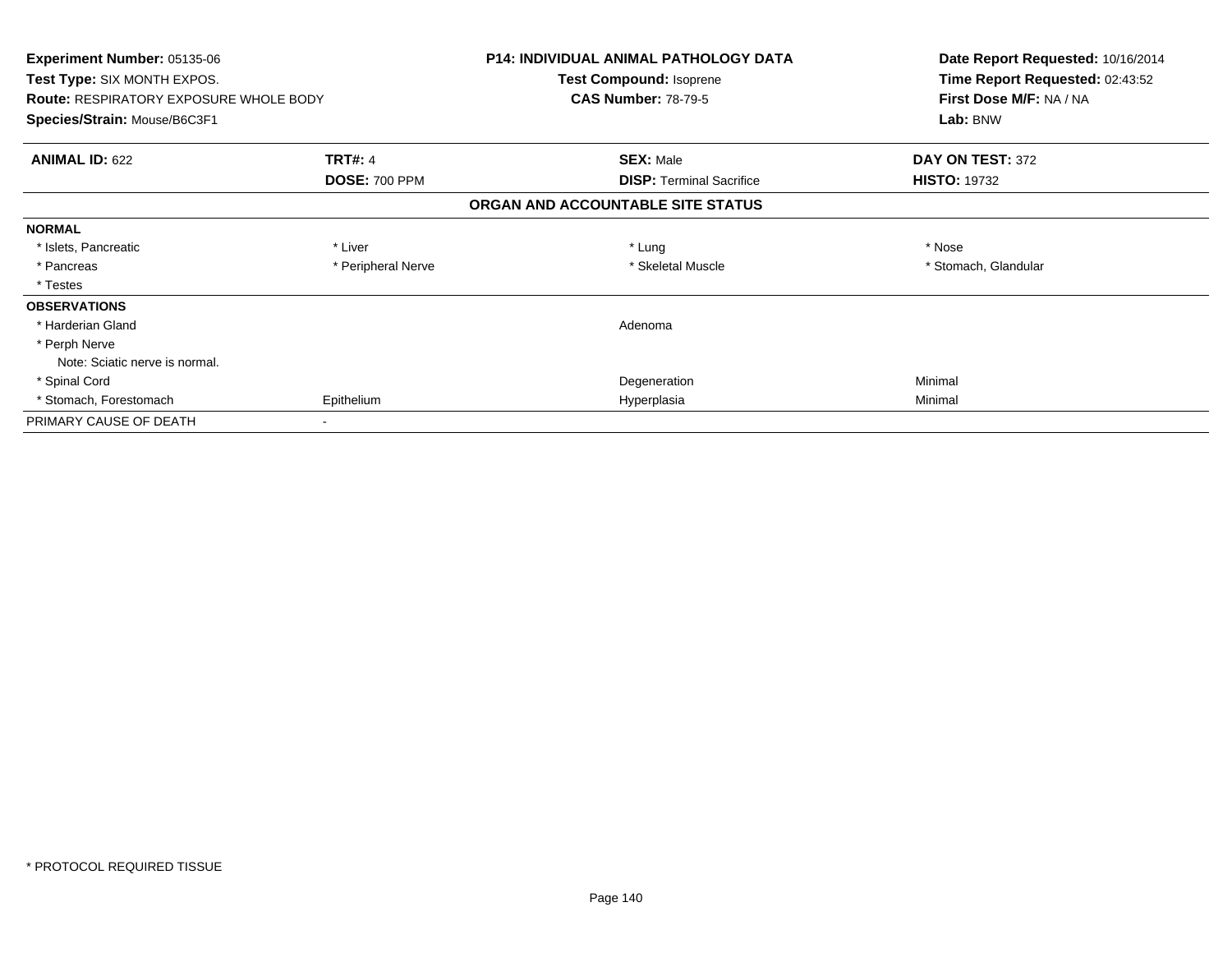| Experiment Number: 05135-06<br>Test Type: SIX MONTH EXPOS.<br>Route: RESPIRATORY EXPOSURE WHOLE BODY<br>Species/Strain: Mouse/B6C3F1 |                      | <b>P14: INDIVIDUAL ANIMAL PATHOLOGY DATA</b><br><b>Test Compound: Isoprene</b><br><b>CAS Number: 78-79-5</b> | Date Report Requested: 10/16/2014<br>Time Report Requested: 02:43:52<br>First Dose M/F: NA / NA<br>Lab: BNW |
|--------------------------------------------------------------------------------------------------------------------------------------|----------------------|--------------------------------------------------------------------------------------------------------------|-------------------------------------------------------------------------------------------------------------|
|                                                                                                                                      |                      |                                                                                                              |                                                                                                             |
| <b>ANIMAL ID: 623</b>                                                                                                                | <b>TRT#: 4</b>       | <b>SEX: Male</b>                                                                                             | DAY ON TEST: 372                                                                                            |
|                                                                                                                                      | <b>DOSE: 700 PPM</b> | <b>DISP: Terminal Sacrifice</b>                                                                              | <b>HISTO: 19733</b>                                                                                         |
|                                                                                                                                      |                      | ORGAN AND ACCOUNTABLE SITE STATUS                                                                            |                                                                                                             |
| <b>NORMAL</b>                                                                                                                        |                      |                                                                                                              |                                                                                                             |
| * Islets, Pancreatic                                                                                                                 | * Nose               | * Peripheral Nerve                                                                                           | * Skeletal Muscle                                                                                           |
| * Stomach, Forestomach                                                                                                               | * Stomach, Glandular | * Testes                                                                                                     |                                                                                                             |
| <b>OBSERVATIONS</b>                                                                                                                  |                      |                                                                                                              |                                                                                                             |
| * Harderian Gland                                                                                                                    |                      | Adenoma                                                                                                      |                                                                                                             |
| * Liver                                                                                                                              |                      | Hepatocellular Adenoma                                                                                       | <b>Multiple</b>                                                                                             |
| [Hepatocellular Adenoma TGLS = 2-13]                                                                                                 |                      |                                                                                                              |                                                                                                             |
| * Lung                                                                                                                               |                      | Alveolar/Bronchiolar Adenoma                                                                                 |                                                                                                             |
|                                                                                                                                      | Alveolar Epith       | Hyperplasia                                                                                                  | Mild                                                                                                        |
| [ Alveolar/Bronchiolar Adenoma TGLS = 3-3 ]                                                                                          |                      |                                                                                                              |                                                                                                             |
| * Lymph Node, Mesenteric                                                                                                             |                      | Hyperplasia                                                                                                  | Moderate                                                                                                    |
| [Hyperplasia TGLS = $4-6$ ]                                                                                                          |                      |                                                                                                              |                                                                                                             |
| * Pancreas                                                                                                                           |                      | <b>Focal Cellular Change</b>                                                                                 | Minimal                                                                                                     |
| * Perph Nerve                                                                                                                        |                      |                                                                                                              |                                                                                                             |
| Note: Sciatic nerve is normal.                                                                                                       |                      |                                                                                                              |                                                                                                             |
| * Spinal Cord                                                                                                                        |                      | Degeneration                                                                                                 | Minimal                                                                                                     |
| PRIMARY CAUSE OF DEATH                                                                                                               |                      |                                                                                                              |                                                                                                             |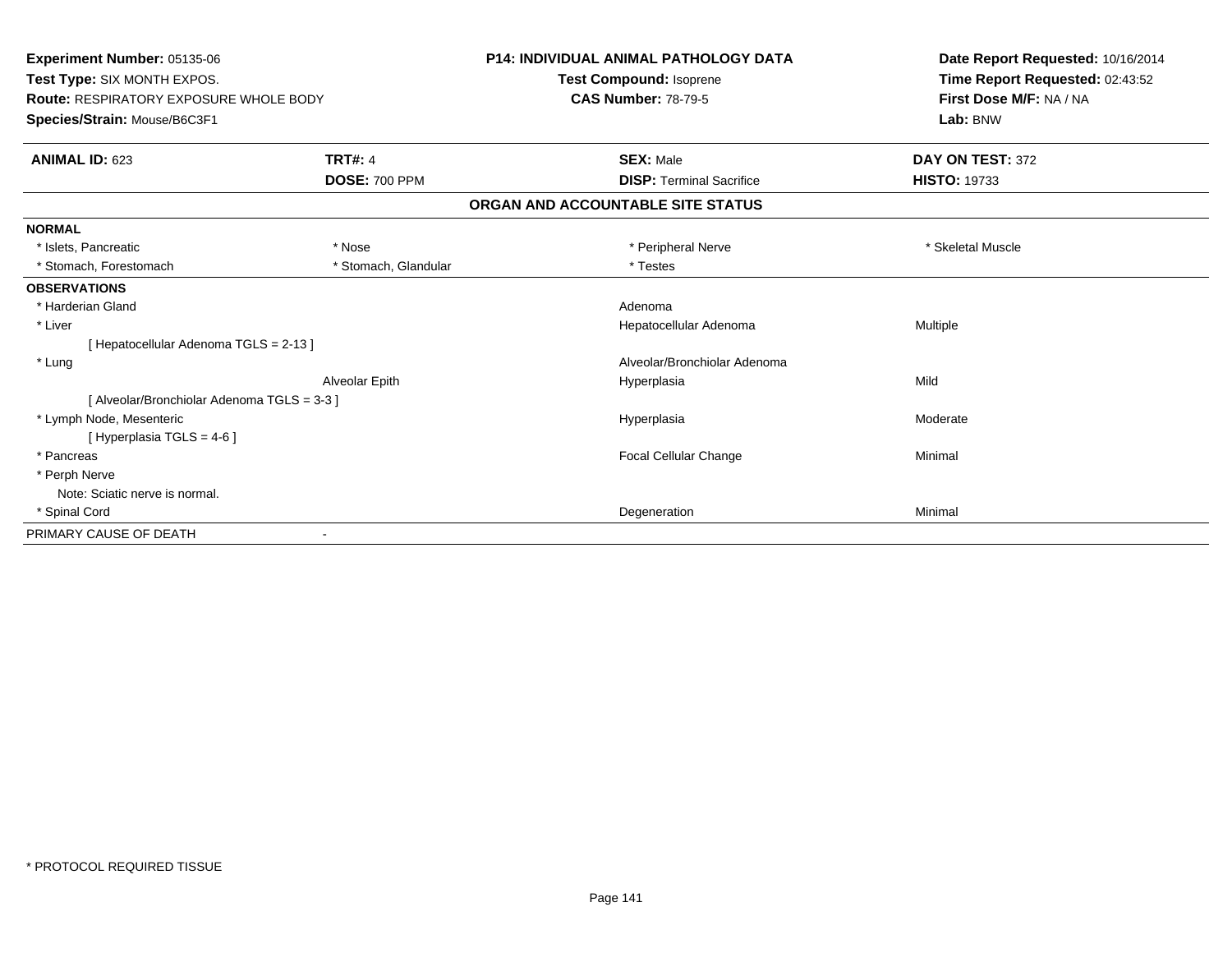**Experiment Number:** 05135-06**Test Type:** SIX MONTH EXPOS.**Route:** RESPIRATORY EXPOSURE WHOLE BODY**Species/Strain:** Mouse/B6C3F1**P14: INDIVIDUAL ANIMAL PATHOLOGY DATATest Compound:** Isoprene**CAS Number:** 78-79-5**Date Report Requested:** 10/16/2014**Time Report Requested:** 02:43:52**First Dose M/F:** NA / NA**Lab:** BNW**ANIMAL ID:** 624**TRT#:** 4 **SEX:** Male **DAY ON TEST:** 367 **DOSE:** 700 PPM**DISP:** Natural Death **HISTO:** 19734 **ORGAN AND ACCOUNTABLE SITE STATUSNORMAL**\* Adrenal Cortex \* Adrenal Medulla \* Adrenal Medulla \* Blood Vessel \* Bood Vessel \* Bone \* Bone \* Bone \* Bone \* Bone \* Bone \* Bone \* Bone \* Bone \* Bone \* Bone \* Bone \* Bone \* Bone \* Bone \* Bone \* Bone \* Bone \* Bone \* Bone \* Bone \* Bone \* \* \* Eve \* Bone Marrow \* Epididymis \* Esophagus \* Eye \* Intestine Large, Colon \* Gallbladder \* The mode of the state of the state of the state of the state of the state of the state of the state of the state of the state of the state of the state of the state of the state of the state of the state of \* Intestine Large, Rectum \* Thestine Small, Ileum \* Intestine Small, Ileum \* Intestine Small, Iejunum \* Islets, Pancreatic \* Larynx \* Lymph Node, Mandibular \* Nose \* Nose \* Pancreas \* Pancreas \* Pancreas \* Pancreas \* Pancreas \* Pancreas \* Pancreas \* Pancreas \* Pancreas \* Pancreas \* Pancreas \* Pancreas \* Pancreas \* Pancreas \* Pancreas \* Pancrea \* Pituitary Gland \* Parathyroid Gland \* **Example 20** \* Peripheral Nerve \* Pharynx \* Pharynx \* Pharynx \* Skeletal Muscle \* Preputial Gland \* \* \* \* Salivary Glands \* \* Salivary Glands \* \* Seminal Vesicle \* \* \* Steretal Muscle \* \* Skeletal Muscle \* Thyroid Gland \* Skin \* Stomach, Forestomach \* Testes \* Testes \* Testes \* Testes \* Testes \* Testes \* Testes \* Testes \* Testes \* Zymbal's Gland \* Tongue \* Trachea \* Urinary Bladder \* Zymbal's Gland **MISSING** \* Lymph Node, Mesenteric \* Mammary Gland**AUTO PRECLUDES DIAG.** \* Intestine Small, Duodenum**OBSERVATIONS** \* Blood VesselNote: Aorta is normal. \* Bone Marrow Note: Tiny focus of histiocytic cells present. \* Brainn and the state of the state of the state of the state of the Middle Middle of the Middle of the Middle of the Middle of the Middle of the Middle of the Middle of the Middle of the Middle of the Middle of the Middle of the Note: Hemorrhage is related to the lymphoma.[ Hemorrhage TGLS = 2-1 ] \* Harderian Glandd and a state of the control of the control of the control of the control of the control of the control of the control of the control of the control of the control of the control of the control of the control of the contro Hyperplasiaa Mild \* Kidney Bilateral Hydronephrosis Markedn Suppurative, Mild Bilateral, Pelvis InflammationNote:  $Tgl 3 = NCL$ . [ Hydronephrosis TGLS = 4-5 ] \* Liver Lymphoma Malignant HistiocyticNecrosiss and the contract of the Mild Note: Necrosis, NOS.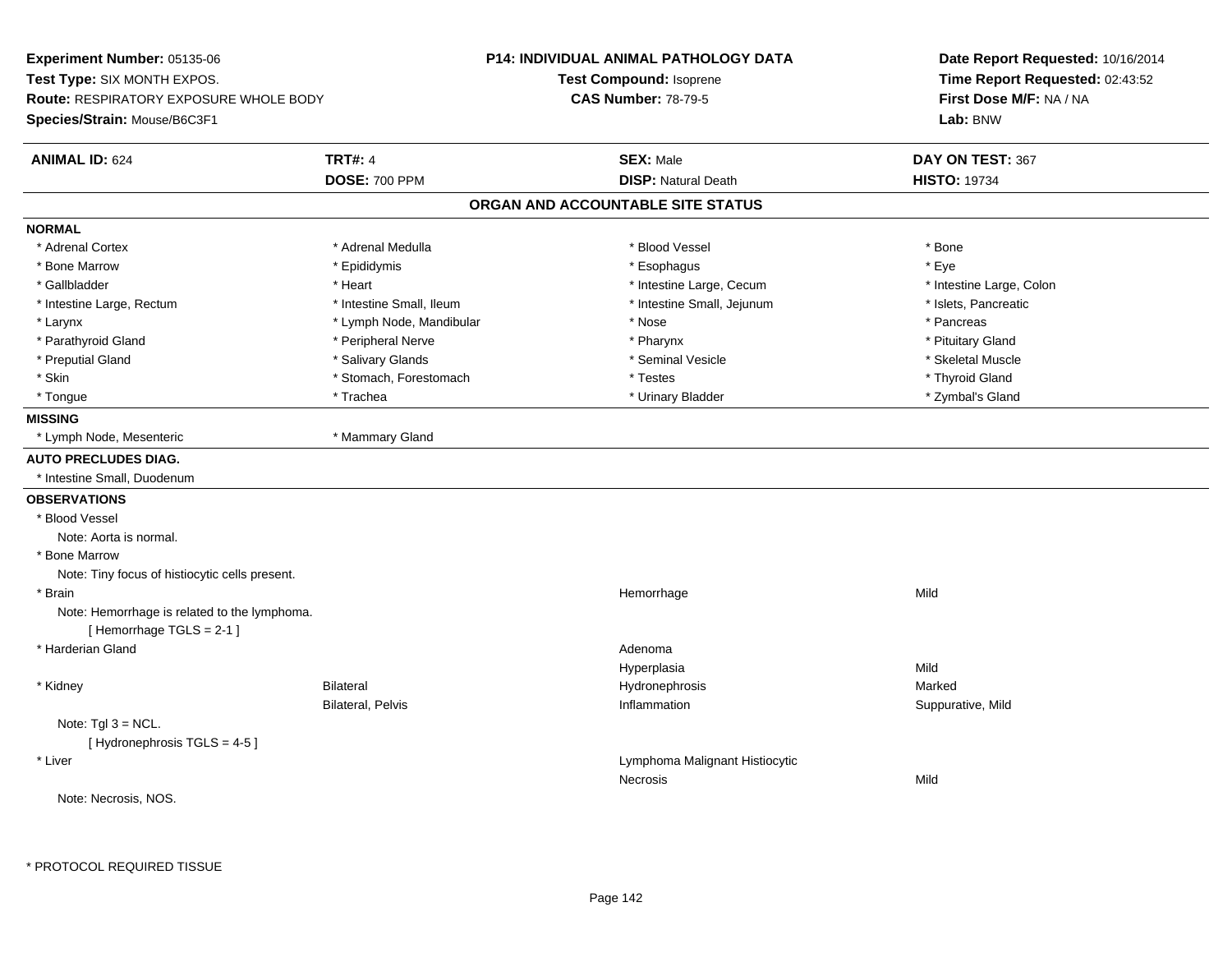**Experiment Number:** 05135-06**Test Type:** SIX MONTH EXPOS.**Route:** RESPIRATORY EXPOSURE WHOLE BODY**Species/Strain:** Mouse/B6C3F1**P14: INDIVIDUAL ANIMAL PATHOLOGY DATATest Compound:** Isoprene**CAS Number:** 78-79-5**Date Report Requested:** 10/16/2014**Time Report Requested:** 02:43:52**First Dose M/F:** NA / NA**Lab:** BNW**ANIMAL ID:** 624**TRT#:** 4 **SEX:** Male **DAY ON TEST:** 367 **DOSE:** 700 PPM**DISP:** Natural Death **HISTO:** 19734 **ORGAN AND ACCOUNTABLE SITE STATUS**[ Lymphoma Malignant Histiocytic TGLS = 1-4 ] \* Lungg and the state of the state of the state of the Moderate of the Moderate of the Moderate of the Moderate of the Moderate of the Moderate of the Moderate of the Moderate of the Moderate of the Moderate of the Moderate of t Lymphoma Malignant HistiocyticNote: Hemorrhage is related to the lymphoma. $[$  Hemorrhage TGLS = 5-3  $]$  \* Lymph Node, Bronchial Lymphoma Malignant HistiocyticNote: Tracheobronchial lymph node exibits lymph mal hist. \* Lymph Node, Mediastinal Lymphoma Malignant Histiocytic**Mesentery** y the control of the control of the control of the control of the control of the control of the control of the control of the control of the control of the control of the control of the control of the control of the contro Necrosiss and the contract of the Mild Note: Necrosis is specified as fat necrosis.[ Angiectasis TGLS = 7-12 ] \* Perph Nerve Note: Sciatic nerve is normal. \* Prostatee inflammation in the suppurative, Mild and Suppurative, Mild and Suppurative, Mild and Suppurative, Mild and Suppurative, Mild and Suppurative, Mild and Suppurative, Mild and Suppurative, Mild and Suppurative, Mild and Su \* Sem Ves Note: Tgl 8 = NCL. The seminal vesicle dilatation is not considered significant. \* Spinal Cordd and the control of the control of the control of the control of the control of the control of the control of the control of the control of the control of the control of the control of the control of the control of the co \* Spleen Lymphoma Malignant Histiocytic [ Lymphoma Malignant Histiocytic TGLS = 6-4 ] \* Stomach, Glandularr and the contract of the contract of the contract of the contract of the contract of the contract of the contract of the contract of the contract of the contract of the contract of the contract of the contract of the cont Pigmentation **Example 2018** Hemosiderin, Mild Ulcerr **Mild** [ Pigmentation TGLS = 9-8 ] \* Thymus Lymphoma Malignant Histiocytic PRIMARY CAUSE OF DEATH-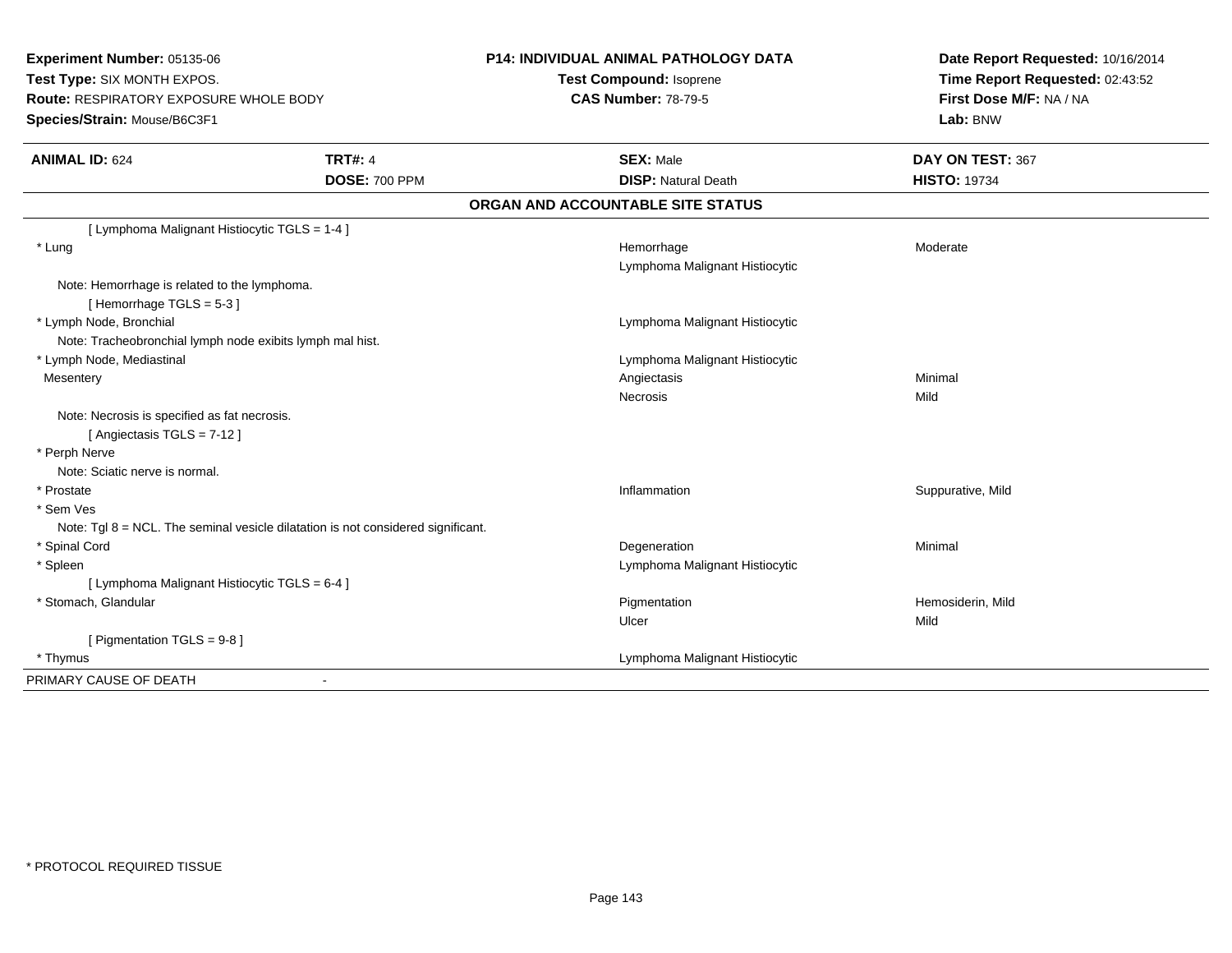| Experiment Number: 05135-06<br>Test Type: SIX MONTH EXPOS.<br><b>Route: RESPIRATORY EXPOSURE WHOLE BODY</b><br>Species/Strain: Mouse/B6C3F1 |                      | <b>P14: INDIVIDUAL ANIMAL PATHOLOGY DATA</b><br>Test Compound: Isoprene<br><b>CAS Number: 78-79-5</b> | Date Report Requested: 10/16/2014<br>Time Report Requested: 02:43:52<br>First Dose M/F: NA / NA<br>Lab: BNW |
|---------------------------------------------------------------------------------------------------------------------------------------------|----------------------|-------------------------------------------------------------------------------------------------------|-------------------------------------------------------------------------------------------------------------|
|                                                                                                                                             |                      |                                                                                                       |                                                                                                             |
|                                                                                                                                             | <b>DOSE: 700 PPM</b> | <b>DISP: Terminal Sacrifice</b>                                                                       | <b>HISTO: 19735</b>                                                                                         |
|                                                                                                                                             |                      | ORGAN AND ACCOUNTABLE SITE STATUS                                                                     |                                                                                                             |
| <b>NORMAL</b>                                                                                                                               |                      |                                                                                                       |                                                                                                             |
| * Harderian Gland                                                                                                                           | * Lung               | * Nose                                                                                                | * Pancreas                                                                                                  |
| * Peripheral Nerve                                                                                                                          | * Skeletal Muscle    | * Stomach, Forestomach                                                                                | * Stomach, Glandular                                                                                        |
| * Testes                                                                                                                                    |                      |                                                                                                       |                                                                                                             |
| <b>OBSERVATIONS</b>                                                                                                                         |                      |                                                                                                       |                                                                                                             |
| * Islets, Pancreatic                                                                                                                        |                      | Hyperplasia                                                                                           | Minimal                                                                                                     |
| * Liver                                                                                                                                     |                      | Eosinophilic Focus                                                                                    | Minimal                                                                                                     |
| * Perph Nerve                                                                                                                               |                      |                                                                                                       |                                                                                                             |
| Note: Sciatic nerve is normal.                                                                                                              |                      |                                                                                                       |                                                                                                             |
| * Preputial Gland                                                                                                                           |                      | Inflammation                                                                                          | Chronic, Moderate                                                                                           |
| [Inflammation TGLS = $1-7$ ]                                                                                                                |                      |                                                                                                       |                                                                                                             |
| * Spinal Cord                                                                                                                               |                      | Degeneration                                                                                          | Minimal                                                                                                     |
| PRIMARY CAUSE OF DEATH                                                                                                                      |                      |                                                                                                       |                                                                                                             |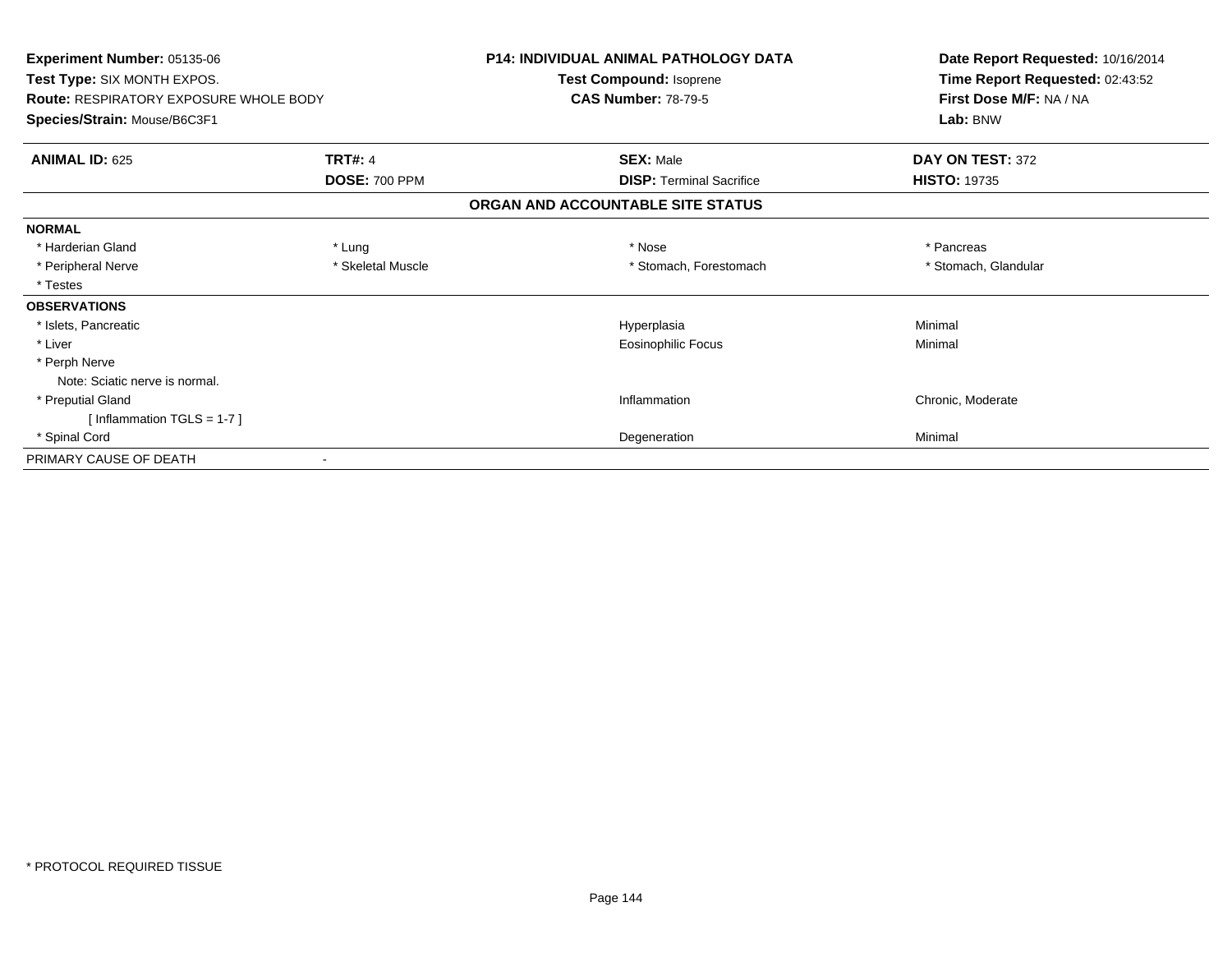| Experiment Number: 05135-06<br>Test Type: SIX MONTH EXPOS.<br><b>Route: RESPIRATORY EXPOSURE WHOLE BODY</b><br>Species/Strain: Mouse/B6C3F1 |                          | <b>P14: INDIVIDUAL ANIMAL PATHOLOGY DATA</b><br><b>Test Compound: Isoprene</b><br><b>CAS Number: 78-79-5</b> | Date Report Requested: 10/16/2014<br>Time Report Requested: 02:43:52<br>First Dose M/F: NA / NA<br>Lab: BNW |
|---------------------------------------------------------------------------------------------------------------------------------------------|--------------------------|--------------------------------------------------------------------------------------------------------------|-------------------------------------------------------------------------------------------------------------|
| <b>ANIMAL ID: 626</b>                                                                                                                       | <b>TRT#: 4</b>           | <b>SEX: Male</b>                                                                                             | DAY ON TEST: 372                                                                                            |
|                                                                                                                                             | <b>DOSE: 700 PPM</b>     | <b>DISP: Terminal Sacrifice</b>                                                                              | <b>HISTO: 19736</b>                                                                                         |
|                                                                                                                                             |                          | ORGAN AND ACCOUNTABLE SITE STATUS                                                                            |                                                                                                             |
| <b>NORMAL</b>                                                                                                                               |                          |                                                                                                              |                                                                                                             |
| * Harderian Gland                                                                                                                           | * Lung                   | * Pancreas                                                                                                   | * Peripheral Nerve                                                                                          |
| * Skeletal Muscle                                                                                                                           | * Stomach, Forestomach   | * Stomach, Glandular                                                                                         | * Testes                                                                                                    |
| <b>OBSERVATIONS</b>                                                                                                                         |                          |                                                                                                              |                                                                                                             |
| * Islets, Pancreatic                                                                                                                        |                          | Hyperplasia                                                                                                  | Moderate                                                                                                    |
| * Liver                                                                                                                                     |                          | <b>Clear Cell Focus</b>                                                                                      | Minimal                                                                                                     |
|                                                                                                                                             |                          | Hepatocellular Adenoma                                                                                       |                                                                                                             |
| [Hepatocellular Adenoma TGLS = 1-12+13]                                                                                                     |                          |                                                                                                              |                                                                                                             |
| Mesentery                                                                                                                                   |                          | <b>Necrosis</b>                                                                                              | Moderate                                                                                                    |
| Note: With fat necrosis and chronic inflammation, adhesions are to be expected.                                                             |                          |                                                                                                              |                                                                                                             |
| Note: Necrosis is specified as fat necrosis.                                                                                                |                          |                                                                                                              |                                                                                                             |
| [Necrosis TGLS = $2-14$ ]                                                                                                                   |                          |                                                                                                              |                                                                                                             |
| * Nose                                                                                                                                      | Olfactory Epi, Turbinate | Degeneration                                                                                                 | Minimal                                                                                                     |
| * Perph Nerve                                                                                                                               |                          |                                                                                                              |                                                                                                             |
| Note: Sciatic nerve is normal.                                                                                                              |                          |                                                                                                              |                                                                                                             |
| * Spinal Cord                                                                                                                               |                          | Degeneration                                                                                                 | Minimal                                                                                                     |
| PRIMARY CAUSE OF DEATH                                                                                                                      |                          |                                                                                                              |                                                                                                             |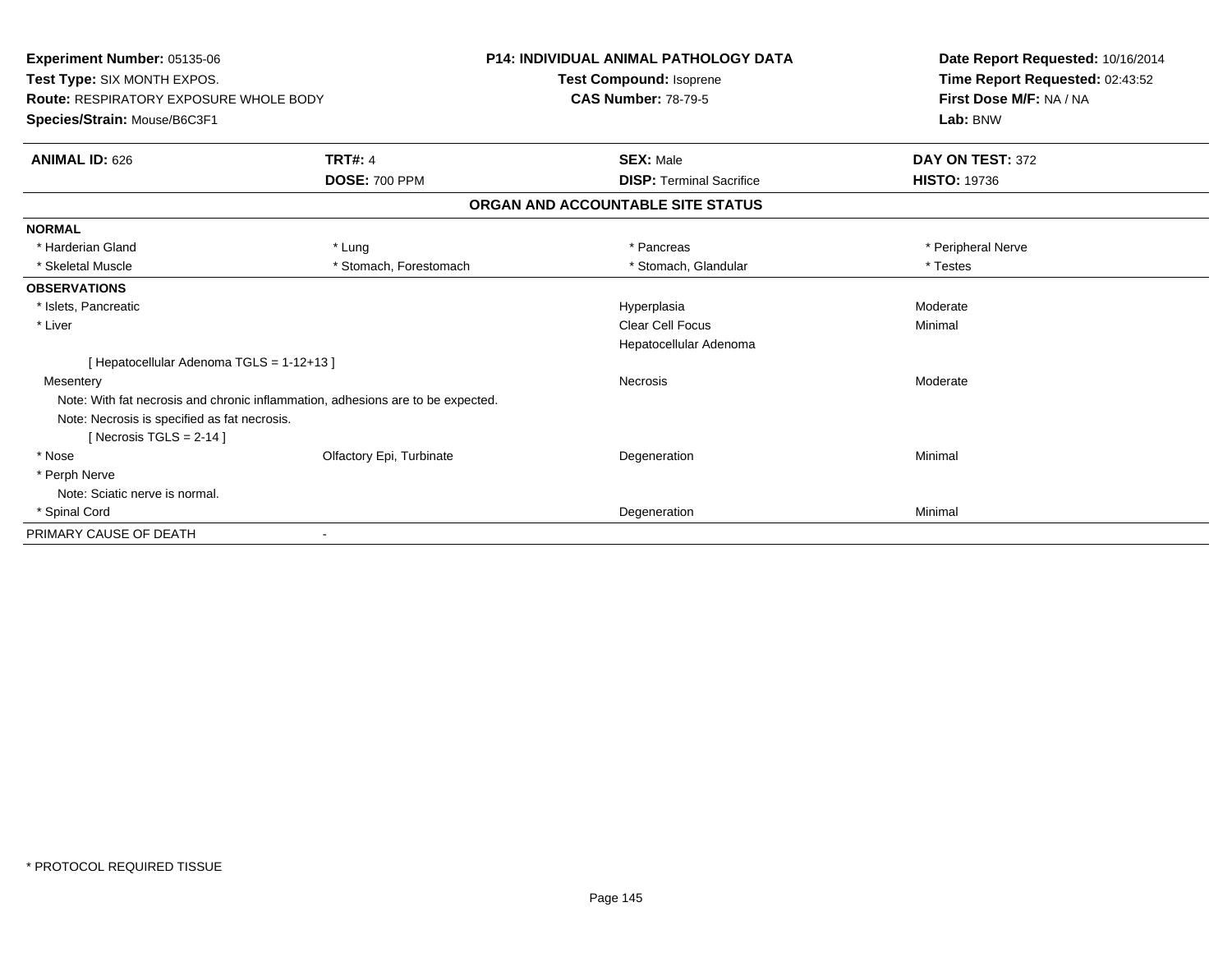| Experiment Number: 05135-06                   |                          | <b>P14: INDIVIDUAL ANIMAL PATHOLOGY DATA</b> | Date Report Requested: 10/16/2014                          |
|-----------------------------------------------|--------------------------|----------------------------------------------|------------------------------------------------------------|
| Test Type: SIX MONTH EXPOS.                   |                          | Test Compound: Isoprene                      | Time Report Requested: 02:43:52<br>First Dose M/F: NA / NA |
| <b>Route: RESPIRATORY EXPOSURE WHOLE BODY</b> |                          | <b>CAS Number: 78-79-5</b>                   |                                                            |
| Species/Strain: Mouse/B6C3F1                  |                          |                                              | Lab: BNW                                                   |
| <b>ANIMAL ID: 627</b>                         | <b>TRT#: 4</b>           | <b>SEX: Male</b>                             | DAY ON TEST: 372                                           |
|                                               | <b>DOSE: 700 PPM</b>     | <b>DISP: Terminal Sacrifice</b>              | <b>HISTO: 19737</b>                                        |
|                                               |                          | ORGAN AND ACCOUNTABLE SITE STATUS            |                                                            |
| <b>NORMAL</b>                                 |                          |                                              |                                                            |
| * Lung                                        | * Pancreas               | * Peripheral Nerve                           | * Skeletal Muscle                                          |
| * Stomach, Forestomach                        | * Testes                 |                                              |                                                            |
| <b>OBSERVATIONS</b>                           |                          |                                              |                                                            |
| * Harderian Gland                             |                          | Adenoma                                      |                                                            |
| [Adenoma TGLS = $1-12$ ]                      |                          |                                              |                                                            |
| * Intestine Large, Cecum                      |                          | Parasite                                     |                                                            |
| Note: Parasite is cysticercus (degenerate)    |                          |                                              |                                                            |
| [ Parasite TGLS = $3-13$ ]                    |                          |                                              |                                                            |
| * Islets, Pancreatic                          |                          | Hyperplasia                                  | Mild                                                       |
| * Liver                                       |                          | Vacuolization Cytoplasmic                    | Minimal                                                    |
| Note: $TGL 2 = NCL$ . Not seen at trim.       |                          |                                              |                                                            |
| * Nose                                        | Olfactory Epi, Turbinate | Degeneration                                 | Minimal                                                    |
| * Perph Nerve                                 |                          |                                              |                                                            |
| Note: Sciatic nerve is normal.                |                          |                                              |                                                            |
| * Spinal Cord                                 |                          | Degeneration                                 | Minimal                                                    |
| * Stomach, Glandular                          |                          | Hyperplasia                                  |                                                            |
| [Hyperplasia TGLS = 4-8]                      |                          |                                              |                                                            |
| PRIMARY CAUSE OF DEATH                        |                          |                                              |                                                            |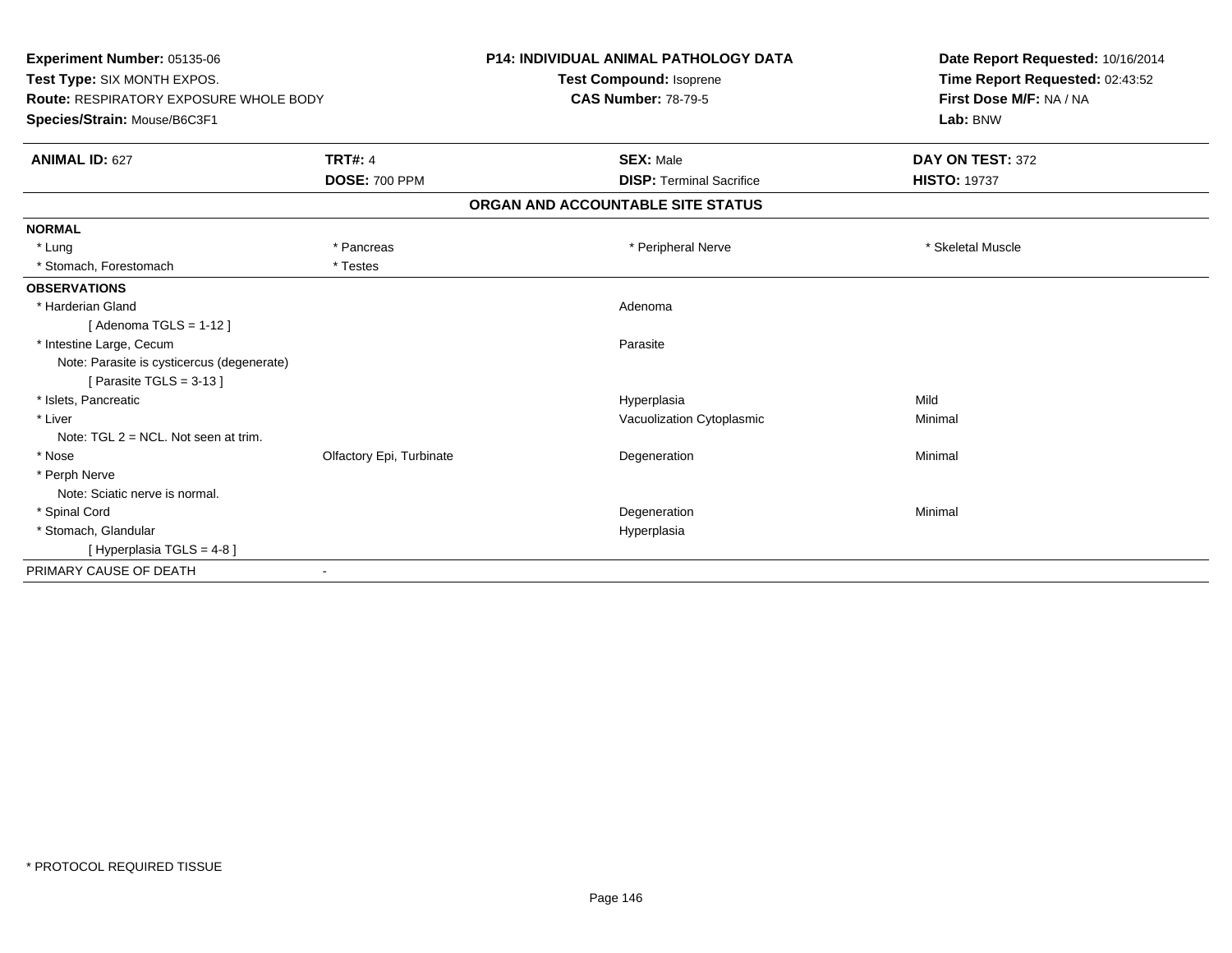| Experiment Number: 05135-06                   |                          | <b>P14: INDIVIDUAL ANIMAL PATHOLOGY DATA</b> | Date Report Requested: 10/16/2014 |
|-----------------------------------------------|--------------------------|----------------------------------------------|-----------------------------------|
| Test Type: SIX MONTH EXPOS.                   |                          | Test Compound: Isoprene                      | Time Report Requested: 02:43:52   |
| <b>Route: RESPIRATORY EXPOSURE WHOLE BODY</b> |                          | <b>CAS Number: 78-79-5</b>                   | First Dose M/F: NA / NA           |
| Species/Strain: Mouse/B6C3F1                  |                          |                                              | Lab: BNW                          |
| <b>ANIMAL ID: 628</b>                         | <b>TRT#: 4</b>           | <b>SEX: Male</b>                             | DAY ON TEST: 372                  |
|                                               | <b>DOSE: 700 PPM</b>     | <b>DISP: Terminal Sacrifice</b>              | <b>HISTO: 19738</b>               |
|                                               |                          | ORGAN AND ACCOUNTABLE SITE STATUS            |                                   |
| <b>NORMAL</b>                                 |                          |                                              |                                   |
| * Harderian Gland                             | * Lung                   | * Pancreas                                   | * Peripheral Nerve                |
| * Skeletal Muscle                             | * Stomach, Forestomach   | * Stomach, Glandular                         | * Testes                          |
| <b>OBSERVATIONS</b>                           |                          |                                              |                                   |
| * Islets, Pancreatic                          |                          | Hyperplasia                                  | Minimal                           |
| * Liver                                       |                          | <b>Basophilic Focus</b>                      |                                   |
|                                               |                          | Hepatocellular Adenoma                       |                                   |
|                                               |                          | Vacuolization Cytoplasmic                    | Minimal                           |
| [Hepatocellular Adenoma TGLS = 1-12]          |                          |                                              |                                   |
| * Nose                                        | Olfactory Epi, Turbinate | Degeneration                                 | Minimal                           |
| * Perph Nerve                                 |                          |                                              |                                   |
| Note: Sciatic nerve is normal.                |                          |                                              |                                   |
| * Spinal Cord                                 |                          | Degeneration                                 | Minimal                           |
| PRIMARY CAUSE OF DEATH                        |                          |                                              |                                   |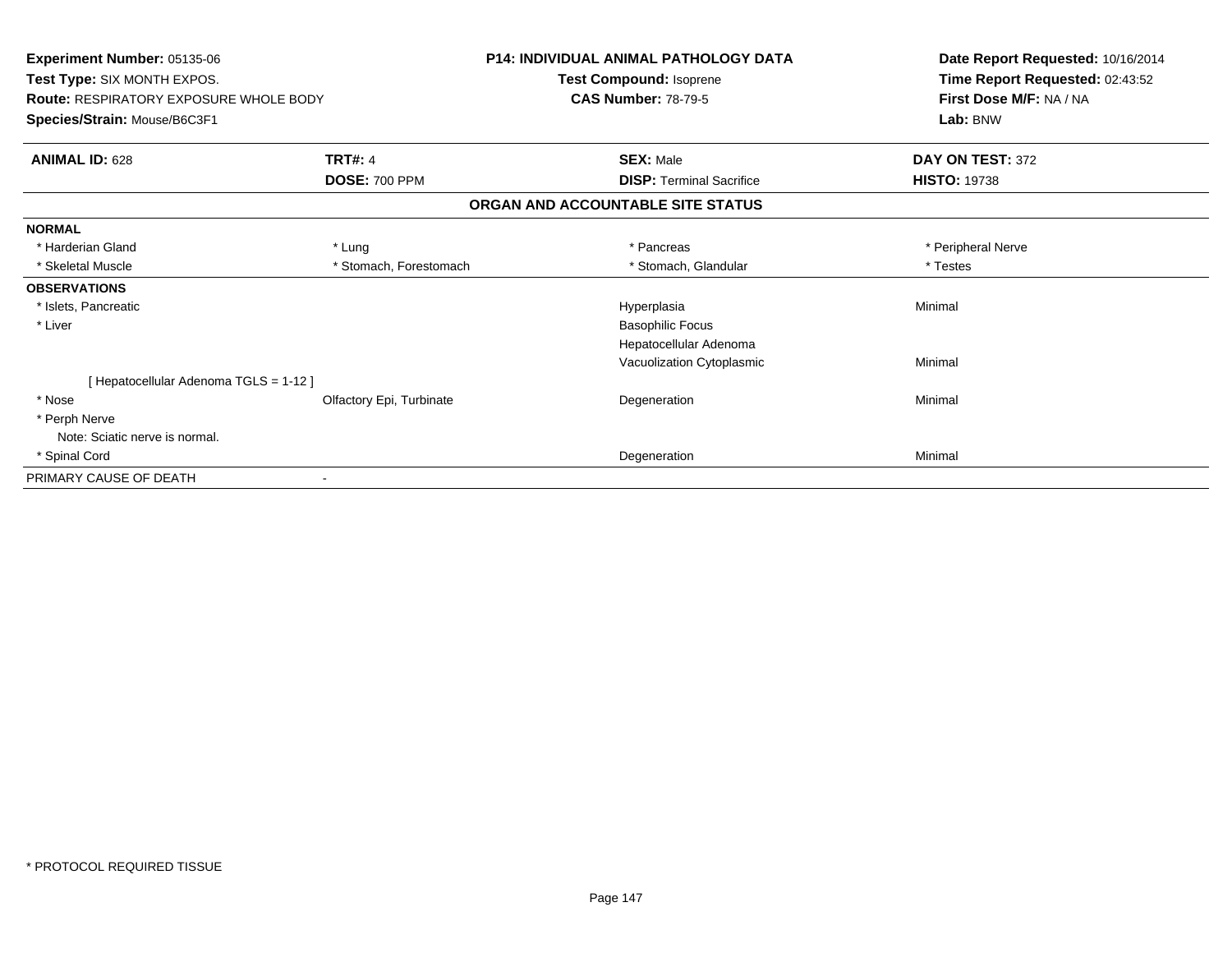| Experiment Number: 05135-06                                                  |                      | <b>P14: INDIVIDUAL ANIMAL PATHOLOGY DATA</b> | Date Report Requested: 10/16/2014 |
|------------------------------------------------------------------------------|----------------------|----------------------------------------------|-----------------------------------|
| Test Type: SIX MONTH EXPOS.<br><b>Route: RESPIRATORY EXPOSURE WHOLE BODY</b> |                      | <b>Test Compound: Isoprene</b>               | Time Report Requested: 02:43:52   |
|                                                                              |                      | <b>CAS Number: 78-79-5</b>                   | First Dose M/F: NA / NA           |
| Species/Strain: Mouse/B6C3F1                                                 |                      |                                              | Lab: BNW                          |
| <b>ANIMAL ID: 629</b>                                                        | <b>TRT#: 4</b>       | <b>SEX: Male</b>                             | DAY ON TEST: 372                  |
|                                                                              | <b>DOSE: 700 PPM</b> | <b>DISP: Terminal Sacrifice</b>              | <b>HISTO: 19739</b>               |
|                                                                              |                      | ORGAN AND ACCOUNTABLE SITE STATUS            |                                   |
| <b>NORMAL</b>                                                                |                      |                                              |                                   |
| * Lung                                                                       | * Nose               | * Preputial Gland                            | * Skeletal Muscle                 |
| * Stomach, Glandular                                                         | * Testes             |                                              |                                   |
| <b>OBSERVATIONS</b>                                                          |                      |                                              |                                   |
| * Harderian Gland                                                            |                      | Adenoma                                      |                                   |
| [Adenoma TGLS = $3-9$ ]                                                      |                      |                                              |                                   |
| * Islets, Pancreatic                                                         |                      | Hyperplasia                                  | Minimal                           |
| * Liver                                                                      |                      | Hepatocellular Adenoma                       |                                   |
|                                                                              |                      | Hepatocellular Carcinoma                     |                                   |
|                                                                              |                      | Vacuolization Cytoplasmic                    | Minimal                           |
| [ Hepatocellular Carcinoma TGLS = 1-12+13 ]                                  |                      |                                              |                                   |
| * Pancreas                                                                   |                      | Focal Cellular Change                        | Minimal                           |
| * Peripheral Nerve                                                           | Sciatic              | Degeneration                                 | Minimal                           |
| * Preputial GI                                                               |                      |                                              |                                   |
| Note: $Tgl 2 = NCL$ .                                                        |                      |                                              |                                   |
| * Spinal Cord                                                                |                      | Degeneration                                 | Minimal                           |
| * Stomach, Forestomach                                                       | Epithelium           | Hyperplasia                                  | Mild                              |
| PRIMARY CAUSE OF DEATH                                                       |                      |                                              |                                   |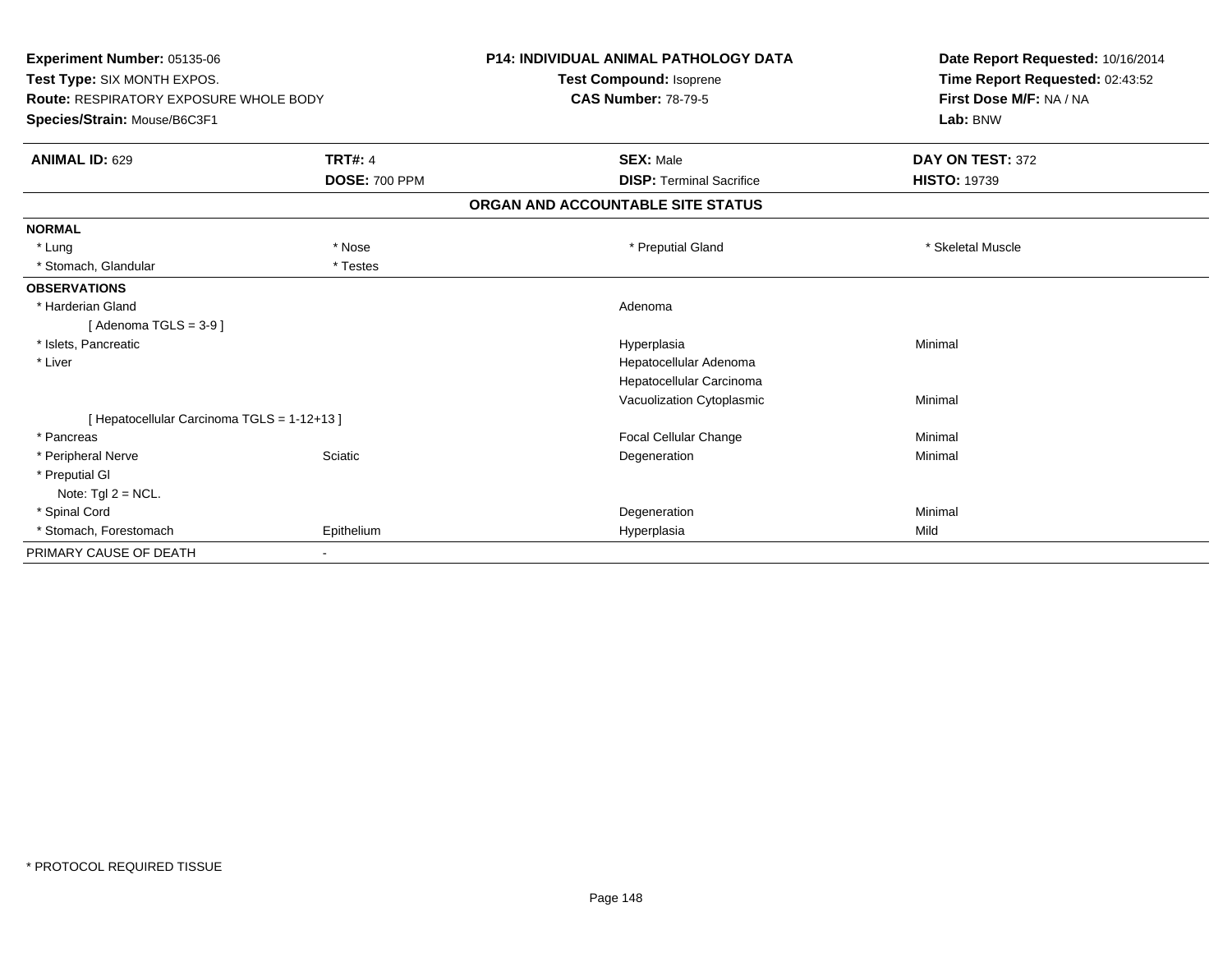| Experiment Number: 05135-06<br>Test Type: SIX MONTH EXPOS.<br><b>Route: RESPIRATORY EXPOSURE WHOLE BODY</b><br>Species/Strain: Mouse/B6C3F1 |                             | P14: INDIVIDUAL ANIMAL PATHOLOGY DATA<br>Test Compound: Isoprene<br><b>CAS Number: 78-79-5</b> | Date Report Requested: 10/16/2014<br>Time Report Requested: 02:43:52<br>First Dose M/F: NA / NA<br>Lab: BNW |
|---------------------------------------------------------------------------------------------------------------------------------------------|-----------------------------|------------------------------------------------------------------------------------------------|-------------------------------------------------------------------------------------------------------------|
| ANIMAL ID: 630                                                                                                                              | <b>TRT#: 4</b>              | <b>SEX: Male</b>                                                                               | DAY ON TEST: 372                                                                                            |
|                                                                                                                                             | <b>DOSE: 700 PPM</b>        | <b>DISP: Terminal Sacrifice</b><br>ORGAN AND ACCOUNTABLE SITE STATUS                           | <b>HISTO: 19740</b>                                                                                         |
| <b>NORMAL</b>                                                                                                                               |                             |                                                                                                |                                                                                                             |
| * Harderian Gland                                                                                                                           | * Lung<br>* Skeletal Muscle | * Nose<br>* Stomach, Glandular                                                                 | * Pancreas<br>* Testes                                                                                      |
| * Peripheral Nerve<br><b>OBSERVATIONS</b>                                                                                                   |                             |                                                                                                |                                                                                                             |
| * Islets, Pancreatic<br>* Liver                                                                                                             |                             | Hyperplasia<br>Hepatocellular Adenoma<br><b>Mixed Cell Focus</b><br>Vacuolization Cytoplasmic  | Minimal<br>Multiple<br>Minimal<br>Minimal                                                                   |
| Note: TGL 3 has NCL-Not seen at trim.<br>[ Hepatocellular Adenoma TGLS = 1-12+14,2-3 ]                                                      |                             |                                                                                                |                                                                                                             |
| * Perph Nerve<br>Note: Sciatic nerve is normal.                                                                                             |                             |                                                                                                |                                                                                                             |
| * Spinal Cord                                                                                                                               |                             | Degeneration                                                                                   | Minimal                                                                                                     |
| * Stomach, Forestomach                                                                                                                      | Epithelium                  | Hyperplasia                                                                                    | Mild                                                                                                        |
| PRIMARY CAUSE OF DEATH                                                                                                                      |                             |                                                                                                |                                                                                                             |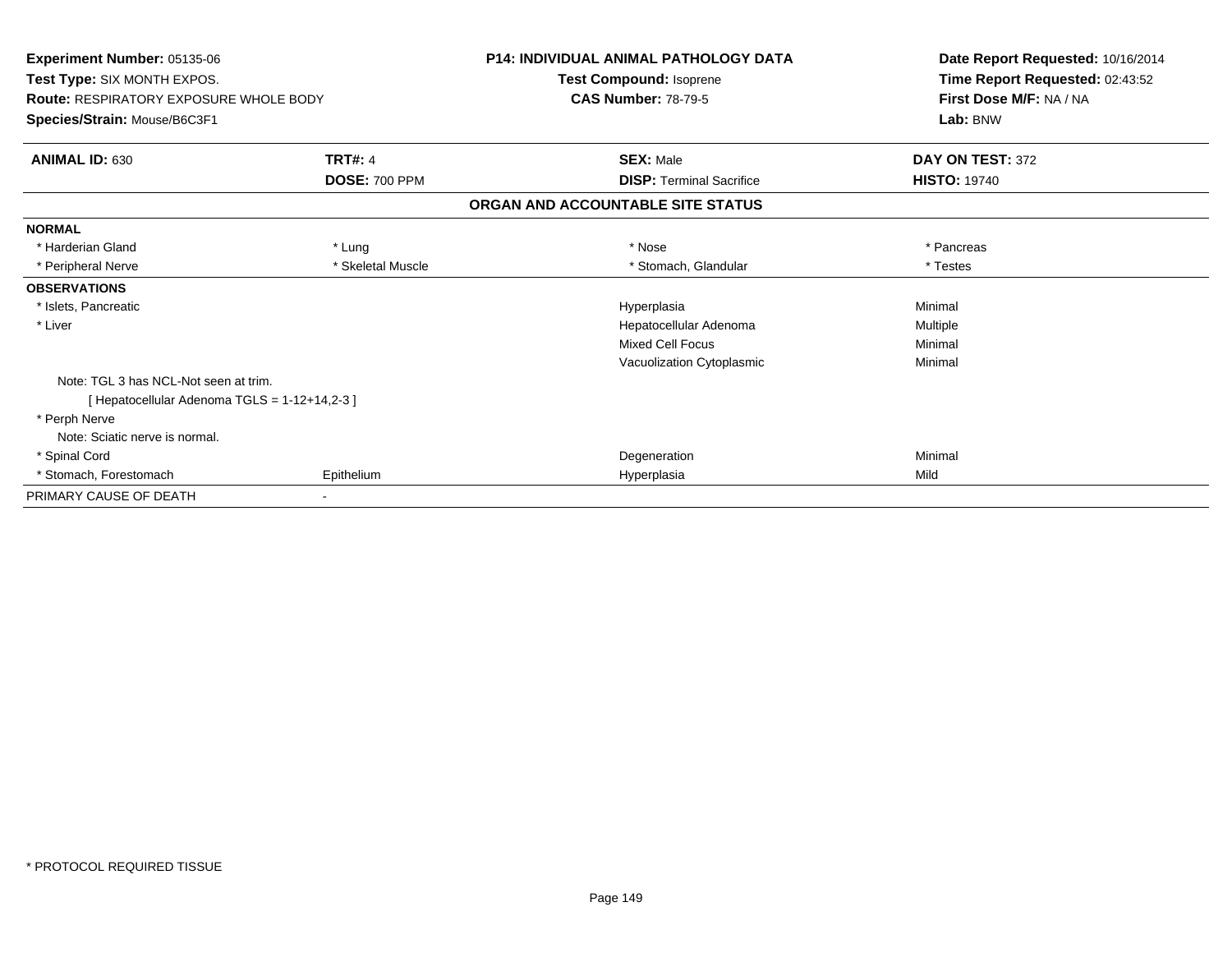| Experiment Number: 05135-06                   |                      | <b>P14: INDIVIDUAL ANIMAL PATHOLOGY DATA</b> | Date Report Requested: 10/16/2014 |
|-----------------------------------------------|----------------------|----------------------------------------------|-----------------------------------|
| Test Type: SIX MONTH EXPOS.                   |                      | Test Compound: Isoprene                      | Time Report Requested: 02:43:52   |
| <b>Route: RESPIRATORY EXPOSURE WHOLE BODY</b> |                      | <b>CAS Number: 78-79-5</b>                   | First Dose M/F: NA / NA           |
| Species/Strain: Mouse/B6C3F1                  |                      |                                              | Lab: BNW                          |
| <b>ANIMAL ID: 631</b>                         | <b>TRT#: 4</b>       | <b>SEX: Male</b>                             | DAY ON TEST: 372                  |
|                                               | <b>DOSE: 700 PPM</b> | <b>DISP: Terminal Sacrifice</b>              | <b>HISTO: 19741</b>               |
|                                               |                      | ORGAN AND ACCOUNTABLE SITE STATUS            |                                   |
| <b>NORMAL</b>                                 |                      |                                              |                                   |
| * Harderian Gland                             | * Islets, Pancreatic | * Nose                                       | * Pancreas                        |
| * Peripheral Nerve                            | * Skeletal Muscle    | * Stomach, Forestomach                       | * Stomach, Glandular              |
| * Testes                                      |                      |                                              |                                   |
| <b>OBSERVATIONS</b>                           |                      |                                              |                                   |
| * Liver                                       |                      | Clear Cell Focus                             | Mild                              |
|                                               |                      | Hepatocellular Adenoma                       |                                   |
|                                               |                      | Vacuolization Cytoplasmic                    | Minimal                           |
| [ Hepatocellular Adenoma TGLS = 1-12 ]        |                      |                                              |                                   |
| * Lung                                        | Alveolar Epith       | Hyperplasia                                  | Marked                            |
| * Perph Nerve                                 |                      |                                              |                                   |
| Note: Sciatic nerve is normal.                |                      |                                              |                                   |
| * Spinal Cord                                 |                      | Degeneration                                 | Minimal                           |
| PRIMARY CAUSE OF DEATH                        |                      |                                              |                                   |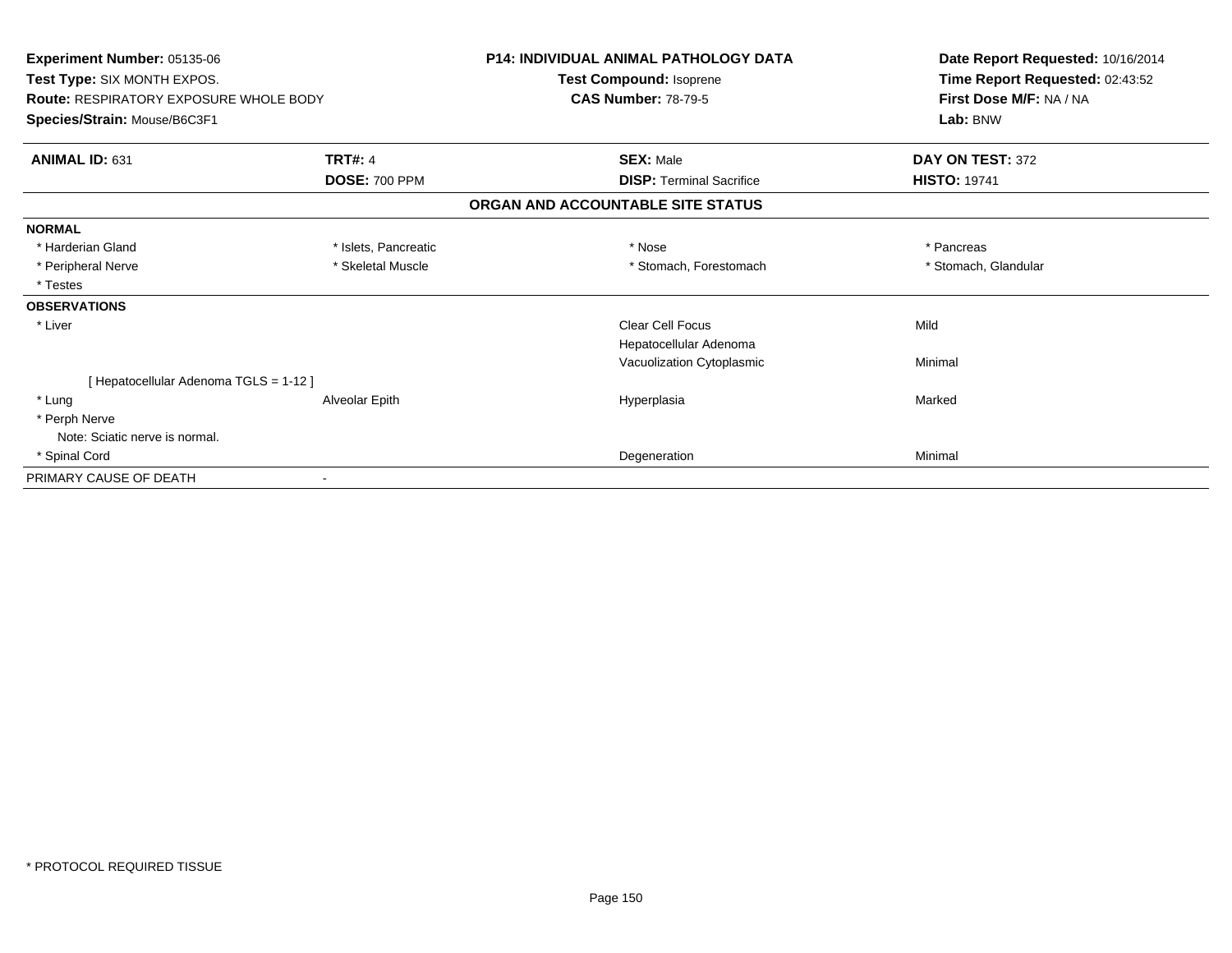| Experiment Number: 05135-06<br>Test Type: SIX MONTH EXPOS.<br><b>Route: RESPIRATORY EXPOSURE WHOLE BODY</b> |                      | <b>P14: INDIVIDUAL ANIMAL PATHOLOGY DATA</b><br><b>Test Compound: Isoprene</b><br><b>CAS Number: 78-79-5</b> | Date Report Requested: 10/16/2014<br>Time Report Requested: 02:43:52<br>First Dose M/F: NA / NA |
|-------------------------------------------------------------------------------------------------------------|----------------------|--------------------------------------------------------------------------------------------------------------|-------------------------------------------------------------------------------------------------|
| Species/Strain: Mouse/B6C3F1                                                                                |                      |                                                                                                              | Lab: BNW                                                                                        |
| <b>ANIMAL ID: 632</b>                                                                                       | <b>TRT#: 4</b>       | <b>SEX: Male</b>                                                                                             | DAY ON TEST: 372                                                                                |
|                                                                                                             | <b>DOSE: 700 PPM</b> | <b>DISP:</b> Terminal Sacrifice                                                                              | <b>HISTO: 19742</b>                                                                             |
|                                                                                                             |                      | ORGAN AND ACCOUNTABLE SITE STATUS                                                                            |                                                                                                 |
| <b>NORMAL</b>                                                                                               |                      |                                                                                                              |                                                                                                 |
| * Harderian Gland                                                                                           | * Islets, Pancreatic | * Lung                                                                                                       | * Nose                                                                                          |
| * Pancreas                                                                                                  | * Peripheral Nerve   | * Skeletal Muscle                                                                                            | * Stomach, Forestomach                                                                          |
| * Stomach, Glandular                                                                                        | * Testes             |                                                                                                              |                                                                                                 |
| <b>OBSERVATIONS</b>                                                                                         |                      |                                                                                                              |                                                                                                 |
| * Liver                                                                                                     |                      | Angiectasis                                                                                                  | Moderate                                                                                        |
|                                                                                                             |                      | Vacuolization Cytoplasmic                                                                                    | Minimal                                                                                         |
| [ Angiectasis TGLS = 1-12 ]                                                                                 |                      |                                                                                                              |                                                                                                 |
| * Perph Nerve                                                                                               |                      |                                                                                                              |                                                                                                 |
| Note: Sciatic nerve is normal.                                                                              |                      |                                                                                                              |                                                                                                 |
| * Spinal Cord                                                                                               |                      | Degeneration                                                                                                 | Minimal                                                                                         |
| PRIMARY CAUSE OF DEATH                                                                                      |                      |                                                                                                              |                                                                                                 |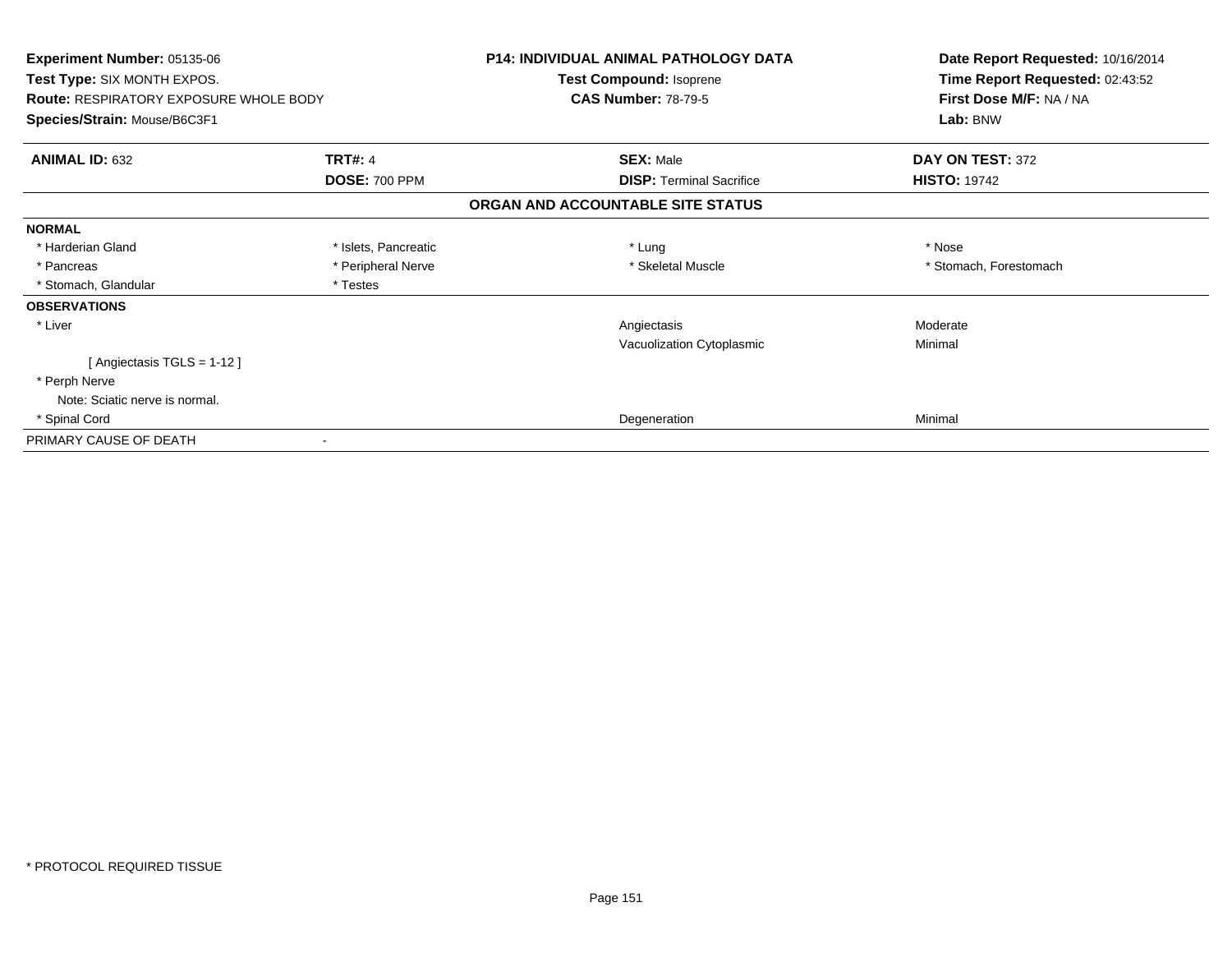| <b>Experiment Number: 05135-06</b>            |                      | <b>P14: INDIVIDUAL ANIMAL PATHOLOGY DATA</b> | Date Report Requested: 10/16/2014 |
|-----------------------------------------------|----------------------|----------------------------------------------|-----------------------------------|
| <b>Test Type: SIX MONTH EXPOS.</b>            |                      | Test Compound: Isoprene                      | Time Report Requested: 02:43:52   |
| <b>Route: RESPIRATORY EXPOSURE WHOLE BODY</b> |                      | <b>CAS Number: 78-79-5</b>                   | First Dose M/F: NA / NA           |
| Species/Strain: Mouse/B6C3F1                  |                      |                                              | Lab: BNW                          |
| <b>ANIMAL ID: 633</b>                         | <b>TRT#: 4</b>       | <b>SEX: Male</b>                             | DAY ON TEST: 372                  |
|                                               | <b>DOSE: 700 PPM</b> | <b>DISP:</b> Terminal Sacrifice              | <b>HISTO: 19743</b>               |
|                                               |                      | ORGAN AND ACCOUNTABLE SITE STATUS            |                                   |
| <b>NORMAL</b>                                 |                      |                                              |                                   |
| * Harderian Gland                             | * Islets, Pancreatic | * Liver                                      | * Lung                            |
| * Nose                                        | * Pancreas           | * Peripheral Nerve                           | * Skeletal Muscle                 |
| * Stomach, Forestomach                        | * Stomach, Glandular | * Testes                                     |                                   |
| <b>OBSERVATIONS</b>                           |                      |                                              |                                   |
| * Perph Nerve                                 |                      |                                              |                                   |
| Note: Sciatic nerve is normal.                |                      |                                              |                                   |
| * Preputial Gland                             |                      | Angiectasis                                  | Moderate                          |
| [Angiectasis TGLS = $1-7$ ]                   |                      |                                              |                                   |
| * Spinal Cord                                 |                      | Degeneration                                 | Minimal                           |
| PRIMARY CAUSE OF DEATH                        |                      |                                              |                                   |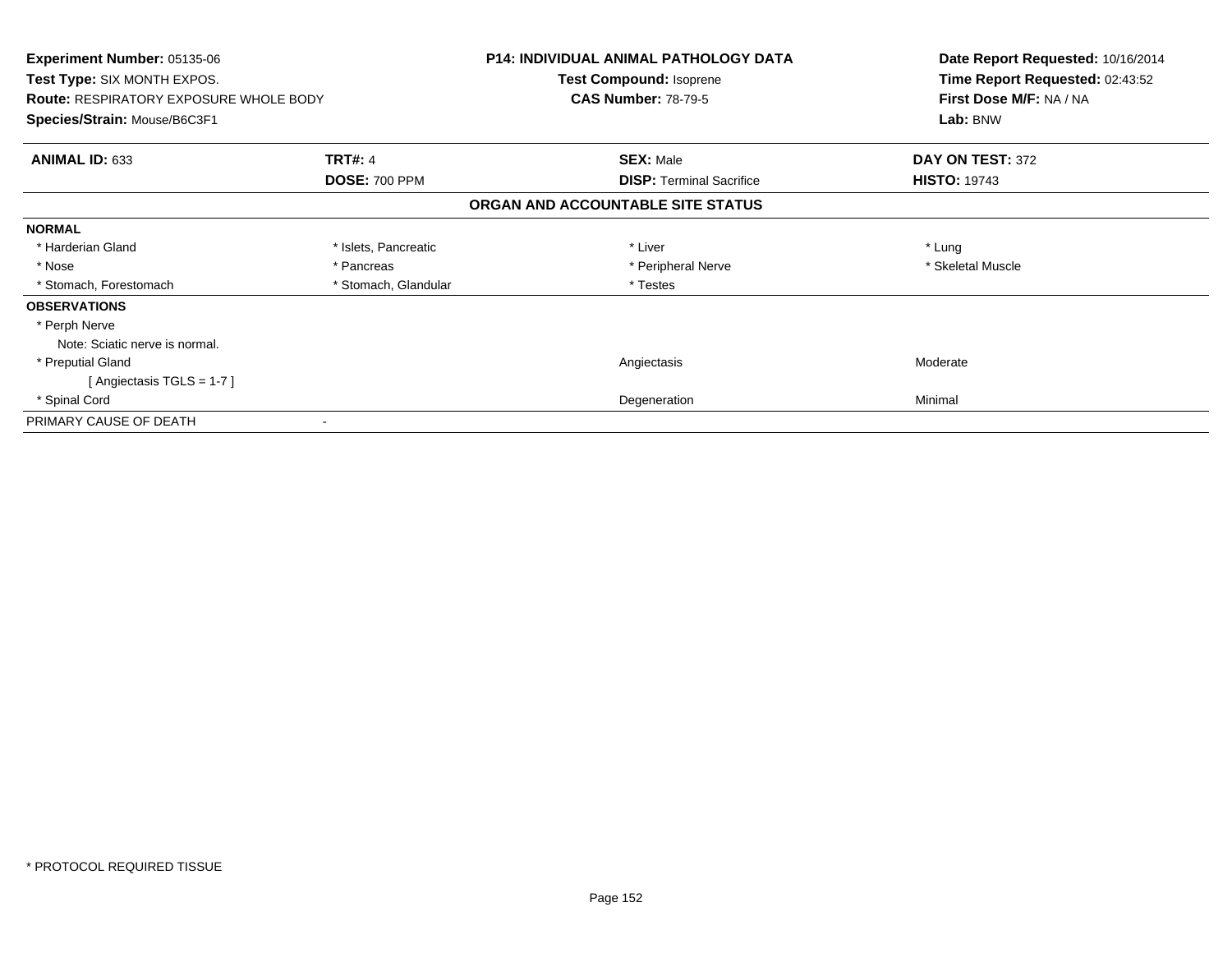**Experiment Number:** 05135-06**Test Type:** SIX MONTH EXPOS.**Route:** RESPIRATORY EXPOSURE WHOLE BODY**Species/Strain:** Mouse/B6C3F1**P14: INDIVIDUAL ANIMAL PATHOLOGY DATATest Compound:** Isoprene**CAS Number:** 78-79-5**Date Report Requested:** 10/16/2014**Time Report Requested:** 02:43:52**First Dose M/F:** NA / NA**Lab:** BNW**ANIMAL ID:** 634**TRT#:** 4 **SEX:** Male **DAY ON TEST:** 324 **DOSE:** 700 PPM**DISP:** Natural Death **HISTO:** 19744 **ORGAN AND ACCOUNTABLE SITE STATUSNORMAL**\* Adrenal Cortex \* Adrenal Medulla \* Adrenal Medulla \* Blood Vessel \* Bood Vessel \* Bone \* Bone \* Bone \* Bone \* Bone \* Bone \* Bone \* Bone \* Bone \* Bone \* Bone \* Bone \* Bone \* Bone \* Bone \* Bone \* Bone \* Bone \* Bone \* Bone \* Bone \* Bone \* \* \* Eve \* Brain \* \* Expediance \* Epididymis \* \* Expediance \* \* Esophagus \* Expediance \* \* Expediance \* Eye \* Eye \* Heart Thestine Large, Cecum Thestine Large, Cecum And Alternative Large, Colon Thestine Large, Rectum \* Intestine Large, Rectum \* Intestine Large, Rectum \* Intestine Small, Duodenum \* Intestine Small, Ileum \* Intestine Small, Jejunum \* Islets, Pancreatic\* Larynx \* Louis \* Liver \* Liver \* Louis \* Lung \* Lung \* Louis \* Louis \* Louis \* Louis \* Lymph Node, Mandibular \* Lymph Node, Mediastinal \* The state of the second text of the second text of the second text of the second text of the second of the second text of the second text of the second text of the second text of the second text \* Pituitary Gland \* Parathyroid Gland \* **Arror and \* Peripheral Nerve \* Pharynx \* Pharynx \* Pharynx** \* Pharynx \* Preputial Gland \* \* \* \* Salivary Glands \* \* \* Salivary Glands \* \* Skeletal Muscle \* \* \* Testes \* \* Testes \* \* Zymbal's Gland \* Thyroid Gland \* Tongue \* Trachea \* Zymbal's Gland **MISSING** \* Lymph Node, Bronchial \* Mammary Gland**AUTO PRECLUDES DIAG.** \* Gallbladder**OBSERVATIONS** \* Blood VesselNote: Aorta is normal. \* Bone Marroww which is a controller to the Hyperplasia controller that  $\mathsf{Mild}$ Note: Hyperplasia is granulocytic. \* Harderian Glandd and the control of the control of the control of the Hyperplasia and the control of the control of the control of the control of the control of the control of the control of the control of the control of the control of t \* KidneyBilateral, Cortex, Pelvis **Inflammation**  Suppurative, Moderate Note: Pyelonephritis is characterized by left kidney pelvic and cortical necrosis and suppurative inflammation. Bacterial colonies are also present. $[$  Inflammation TGLS = 3,4-5  $]$  \* Lym Node Bron Note: Tracheobronchial lymph node is missing. \* Perph Nerve Note: Sciatic nerve is normal. \* Prostatee inflammation inflammation in the suppurative, Moderate expansion in the suppurative, Moderate expansion in the suppurative, Moderate  $\epsilon$  \* Seminal Vesiclee inflammation inflammation in the support of the Suppurative, Moderate entry the Suppurative, Moderate entry  $\sim$  Suppurative, Moderate entry  $\sim$  Suppurative, Moderate entry  $\sim$  Suppurative, Moderate entry  $\sim$  Suppurat \* Skinn and the prepuce that the prepulse of the chronic and the chronic of the Prepuce of the Prepuce of the chronic, Moderate  $\Gamma$ [ Inflammation TGLS = 1-7 ]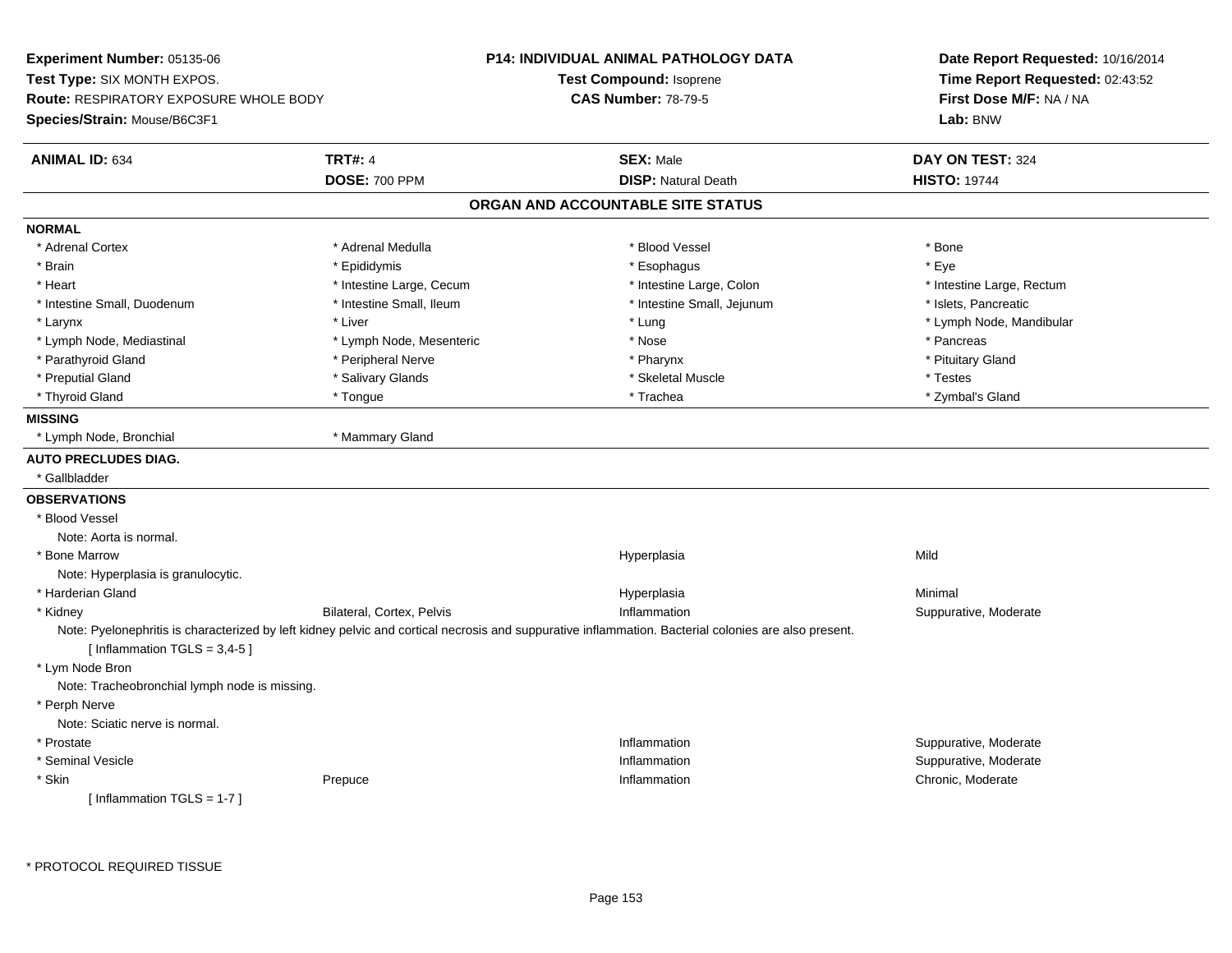| <b>Experiment Number: 05135-06</b><br>Test Type: SIX MONTH EXPOS.<br><b>Route: RESPIRATORY EXPOSURE WHOLE BODY</b><br>Species/Strain: Mouse/B6C3F1 |                                                                                               | P14: INDIVIDUAL ANIMAL PATHOLOGY DATA<br>Test Compound: Isoprene<br><b>CAS Number: 78-79-5</b> | Date Report Requested: 10/16/2014<br>Time Report Requested: 02:43:52<br>First Dose M/F: NA / NA<br>Lab: BNW |
|----------------------------------------------------------------------------------------------------------------------------------------------------|-----------------------------------------------------------------------------------------------|------------------------------------------------------------------------------------------------|-------------------------------------------------------------------------------------------------------------|
| <b>ANIMAL ID: 634</b>                                                                                                                              | <b>TRT#: 4</b>                                                                                | <b>SEX: Male</b>                                                                               | DAY ON TEST: 324                                                                                            |
|                                                                                                                                                    | <b>DOSE: 700 PPM</b>                                                                          | <b>DISP:</b> Natural Death                                                                     | <b>HISTO: 19744</b>                                                                                         |
|                                                                                                                                                    |                                                                                               | ORGAN AND ACCOUNTABLE SITE STATUS                                                              |                                                                                                             |
| * Spinal Cord                                                                                                                                      |                                                                                               | Degeneration                                                                                   | Minimal                                                                                                     |
| * Spleen                                                                                                                                           |                                                                                               | <b>Infiltration Cellular</b>                                                                   | Histiocyte, Mild                                                                                            |
|                                                                                                                                                    | Note: The macrophages in the spleen are full of red blood cells and some hemosiderin pigment. |                                                                                                |                                                                                                             |
| * Stomach, Forestomach                                                                                                                             | Epithelium                                                                                    | Hyperplasia                                                                                    | Minimal                                                                                                     |
| * Stomach, Glandular                                                                                                                               |                                                                                               | Inflammation                                                                                   | Suppurative, Minimal                                                                                        |
| * Thymus                                                                                                                                           |                                                                                               | Atrophy                                                                                        | Moderate                                                                                                    |
| * Urinary Bladder                                                                                                                                  |                                                                                               | <b>Dilatation</b>                                                                              | Mild                                                                                                        |
|                                                                                                                                                    | <b>Transit Epithe</b>                                                                         | Hyperplasia                                                                                    | Minimal                                                                                                     |
| [Dilatation TGLS = $2-8$ ]                                                                                                                         |                                                                                               |                                                                                                |                                                                                                             |
| PRIMARY CAUSE OF DEATH                                                                                                                             |                                                                                               |                                                                                                |                                                                                                             |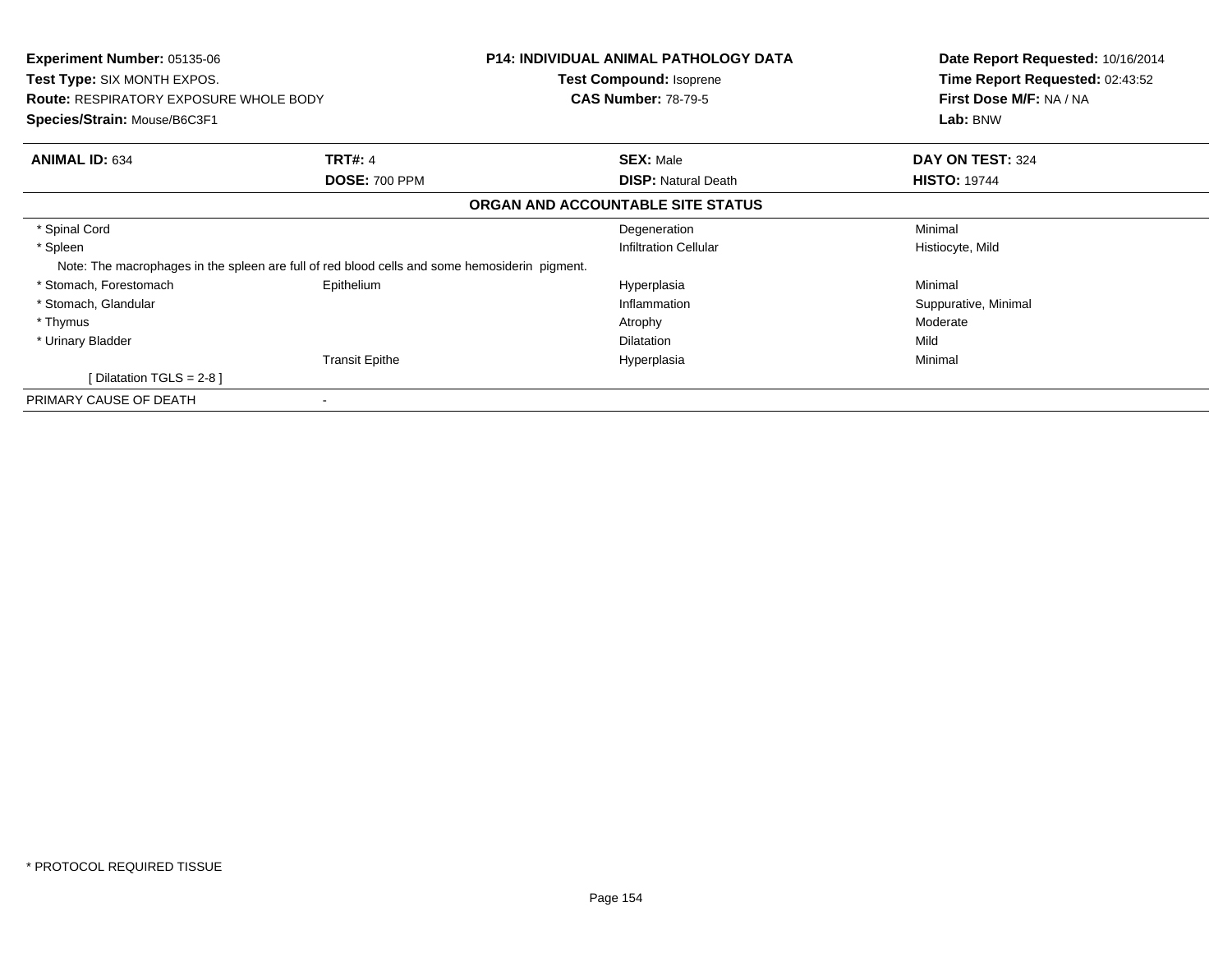| <b>Experiment Number: 05135-06</b><br>Test Type: SIX MONTH EXPOS.<br><b>Route: RESPIRATORY EXPOSURE WHOLE BODY</b> |                      | <b>P14: INDIVIDUAL ANIMAL PATHOLOGY DATA</b><br>Test Compound: Isoprene<br><b>CAS Number: 78-79-5</b> | Date Report Requested: 10/16/2014<br>Time Report Requested: 02:43:52<br>First Dose M/F: NA / NA |
|--------------------------------------------------------------------------------------------------------------------|----------------------|-------------------------------------------------------------------------------------------------------|-------------------------------------------------------------------------------------------------|
| Species/Strain: Mouse/B6C3F1                                                                                       |                      |                                                                                                       | Lab: BNW                                                                                        |
| <b>ANIMAL ID: 635</b>                                                                                              | <b>TRT#: 4</b>       | <b>SEX: Male</b>                                                                                      | DAY ON TEST: 372                                                                                |
|                                                                                                                    | <b>DOSE: 700 PPM</b> | <b>DISP: Terminal Sacrifice</b>                                                                       | <b>HISTO: 19745</b>                                                                             |
|                                                                                                                    |                      | ORGAN AND ACCOUNTABLE SITE STATUS                                                                     |                                                                                                 |
| <b>NORMAL</b>                                                                                                      |                      |                                                                                                       |                                                                                                 |
| * Harderian Gland                                                                                                  | * Islets, Pancreatic | * Liver                                                                                               | * Lung                                                                                          |
| * Nose                                                                                                             | * Pancreas           | * Peripheral Nerve                                                                                    | * Skeletal Muscle                                                                               |
| * Stomach, Forestomach                                                                                             | * Stomach, Glandular | * Testes                                                                                              |                                                                                                 |
| <b>OBSERVATIONS</b>                                                                                                |                      |                                                                                                       |                                                                                                 |
| * Perph Nerve                                                                                                      |                      |                                                                                                       |                                                                                                 |
| Note: Sciatic nerve is normal.                                                                                     |                      |                                                                                                       |                                                                                                 |
| * Spinal Cord                                                                                                      |                      | Degeneration                                                                                          | Minimal                                                                                         |
| PRIMARY CAUSE OF DEATH                                                                                             |                      |                                                                                                       |                                                                                                 |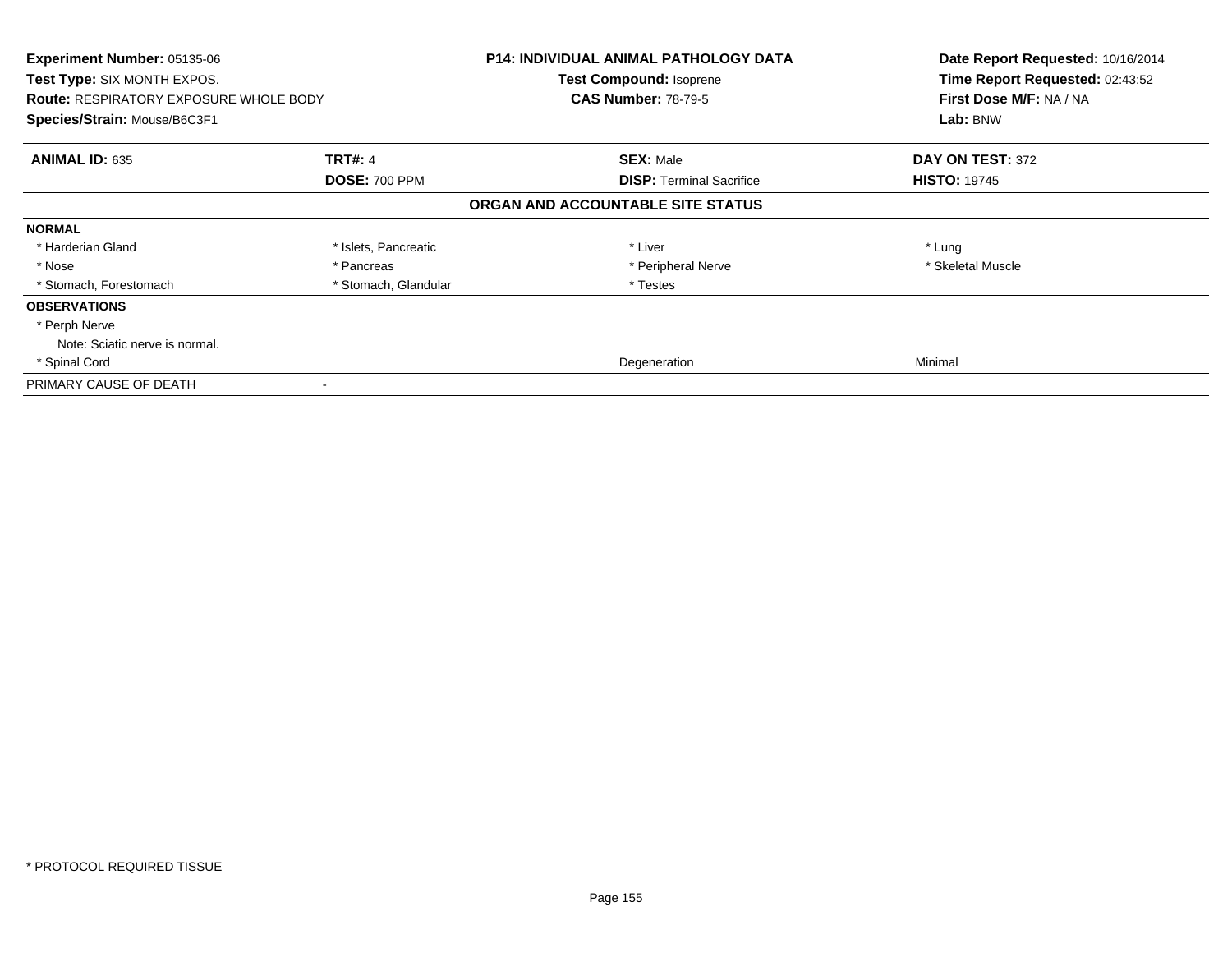| Experiment Number: 05135-06<br>Test Type: SIX MONTH EXPOS.                                                  |                      | <b>P14: INDIVIDUAL ANIMAL PATHOLOGY DATA</b><br><b>Test Compound: Isoprene</b> | Date Report Requested: 10/16/2014<br>Time Report Requested: 02:43:52 |  |
|-------------------------------------------------------------------------------------------------------------|----------------------|--------------------------------------------------------------------------------|----------------------------------------------------------------------|--|
| Route: RESPIRATORY EXPOSURE WHOLE BODY                                                                      |                      | <b>CAS Number: 78-79-5</b>                                                     | First Dose M/F: NA / NA                                              |  |
| Species/Strain: Mouse/B6C3F1                                                                                |                      |                                                                                | Lab: BNW                                                             |  |
| <b>ANIMAL ID: 636</b>                                                                                       | <b>TRT#: 4</b>       | <b>SEX: Male</b>                                                               | DAY ON TEST: 372                                                     |  |
|                                                                                                             | <b>DOSE: 700 PPM</b> | <b>DISP: Terminal Sacrifice</b>                                                | <b>HISTO: 19746</b>                                                  |  |
|                                                                                                             |                      | ORGAN AND ACCOUNTABLE SITE STATUS                                              |                                                                      |  |
| <b>NORMAL</b>                                                                                               |                      |                                                                                |                                                                      |  |
| * Lung                                                                                                      | * Nose               | * Pancreas                                                                     | * Peripheral Nerve                                                   |  |
| * Skeletal Muscle                                                                                           | * Stomach, Glandular | * Testes                                                                       |                                                                      |  |
| <b>OBSERVATIONS</b>                                                                                         |                      |                                                                                |                                                                      |  |
| * Harderian Gland                                                                                           |                      | Adenoma                                                                        |                                                                      |  |
| * Islets, Pancreatic                                                                                        |                      | Hyperplasia                                                                    | Minimal                                                              |  |
| * Liver                                                                                                     |                      | <b>Eosinophilic Focus</b>                                                      | Moderate                                                             |  |
|                                                                                                             |                      | Hepatocellular Adenoma                                                         |                                                                      |  |
| [ Eosinophilic Focus TGLS = 3-12 ]<br>[ Hepatocellular Adenoma TGLS = 2-13 ]                                |                      |                                                                                |                                                                      |  |
| * Perph Nerve                                                                                               |                      |                                                                                |                                                                      |  |
| Note: Sciatic nerve is normal.                                                                              |                      |                                                                                |                                                                      |  |
| * Skin                                                                                                      | Sebaceous GI         | Adenoma                                                                        |                                                                      |  |
|                                                                                                             |                      | Squamous Cell Papilloma                                                        |                                                                      |  |
| Note: The two adnexal tumors account for the TGL 1 and are considered to be from the skin and not the anus. |                      |                                                                                |                                                                      |  |
| [Adenoma TGLS = $1-14$ ]                                                                                    |                      |                                                                                |                                                                      |  |
| [Squamous Cell Papilloma TGLS = 1-14]                                                                       |                      |                                                                                |                                                                      |  |
| * Spinal Cord                                                                                               |                      | Degeneration                                                                   | Minimal                                                              |  |
| * Stomach, Forestomach                                                                                      | Epithelium           | Hyperplasia                                                                    | Mild                                                                 |  |
| [Hyperplasia TGLS = $4-8$ ]                                                                                 |                      |                                                                                |                                                                      |  |
| PRIMARY CAUSE OF DEATH                                                                                      | $\blacksquare$       |                                                                                |                                                                      |  |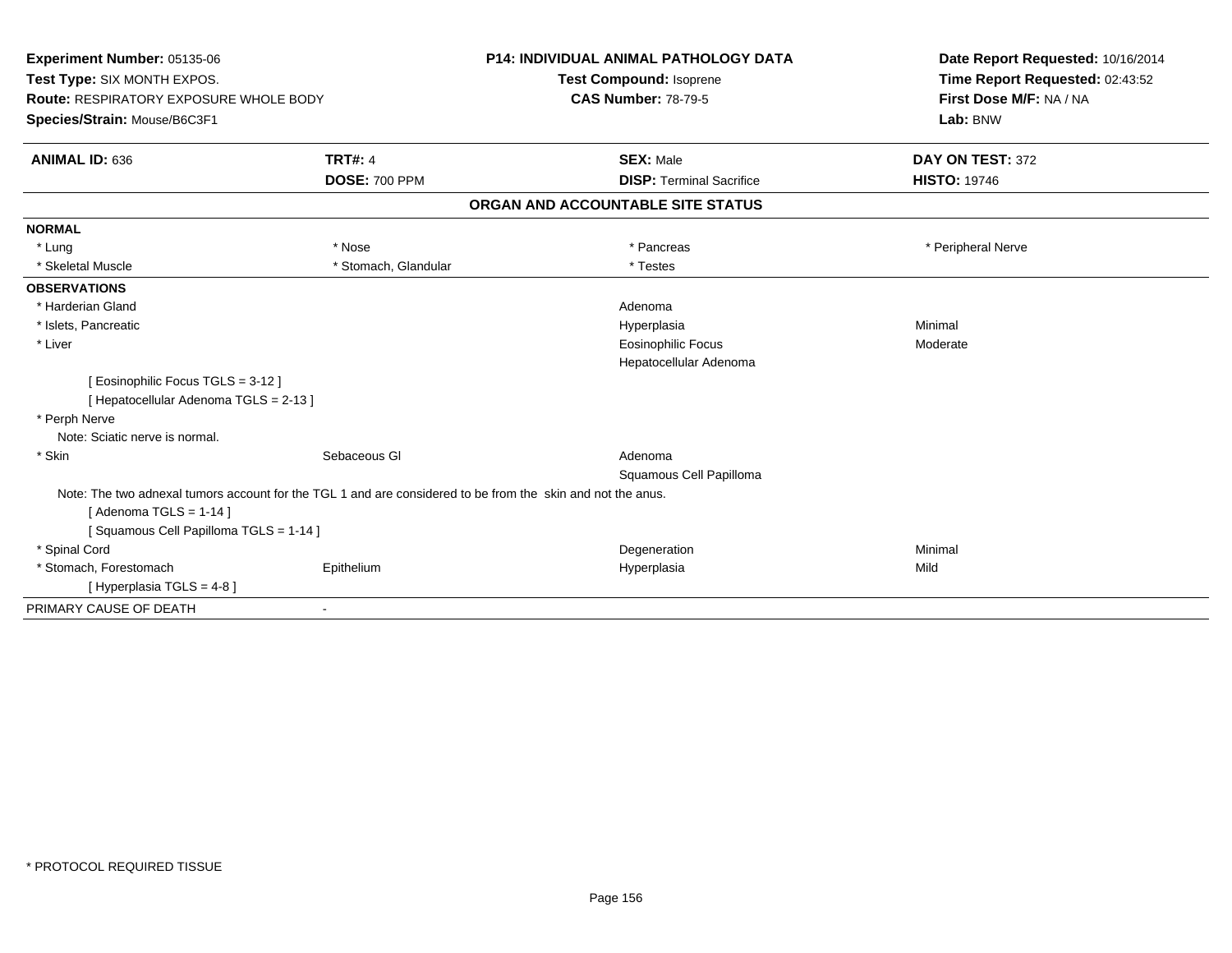| Experiment Number: 05135-06<br>Test Type: SIX MONTH EXPOS.<br><b>Route: RESPIRATORY EXPOSURE WHOLE BODY</b> |                      | <b>P14: INDIVIDUAL ANIMAL PATHOLOGY DATA</b><br>Test Compound: Isoprene<br><b>CAS Number: 78-79-5</b> | Date Report Requested: 10/16/2014<br>Time Report Requested: 02:43:52<br>First Dose M/F: NA / NA |
|-------------------------------------------------------------------------------------------------------------|----------------------|-------------------------------------------------------------------------------------------------------|-------------------------------------------------------------------------------------------------|
| Species/Strain: Mouse/B6C3F1                                                                                |                      |                                                                                                       | Lab: BNW                                                                                        |
| <b>ANIMAL ID: 637</b>                                                                                       | <b>TRT#: 4</b>       | <b>SEX: Male</b>                                                                                      | DAY ON TEST: 372                                                                                |
|                                                                                                             | <b>DOSE: 700 PPM</b> | <b>DISP: Terminal Sacrifice</b>                                                                       | <b>HISTO: 19747</b>                                                                             |
|                                                                                                             |                      | ORGAN AND ACCOUNTABLE SITE STATUS                                                                     |                                                                                                 |
| <b>NORMAL</b>                                                                                               |                      |                                                                                                       |                                                                                                 |
| * Harderian Gland                                                                                           | * Islets, Pancreatic | * Lung                                                                                                | * Nose                                                                                          |
| * Pancreas                                                                                                  | * Peripheral Nerve   | * Skeletal Muscle                                                                                     | * Stomach, Forestomach                                                                          |
| * Stomach, Glandular                                                                                        | * Testes             |                                                                                                       |                                                                                                 |
| <b>OBSERVATIONS</b>                                                                                         |                      |                                                                                                       |                                                                                                 |
| * Liver                                                                                                     |                      | <b>Basophilic Focus</b>                                                                               | Mild                                                                                            |
|                                                                                                             |                      | Hepatocellular Adenoma                                                                                |                                                                                                 |
|                                                                                                             |                      | Vacuolization Cytoplasmic                                                                             | Minimal                                                                                         |
| [ Hepatocellular Adenoma TGLS = 1-12 ]                                                                      |                      |                                                                                                       |                                                                                                 |
| * Perph Nerve                                                                                               |                      |                                                                                                       |                                                                                                 |
| Note: Sciatic nerve is normal.                                                                              |                      |                                                                                                       |                                                                                                 |
| * Spinal Cord                                                                                               |                      | Degeneration                                                                                          | Minimal                                                                                         |
| PRIMARY CAUSE OF DEATH                                                                                      |                      |                                                                                                       |                                                                                                 |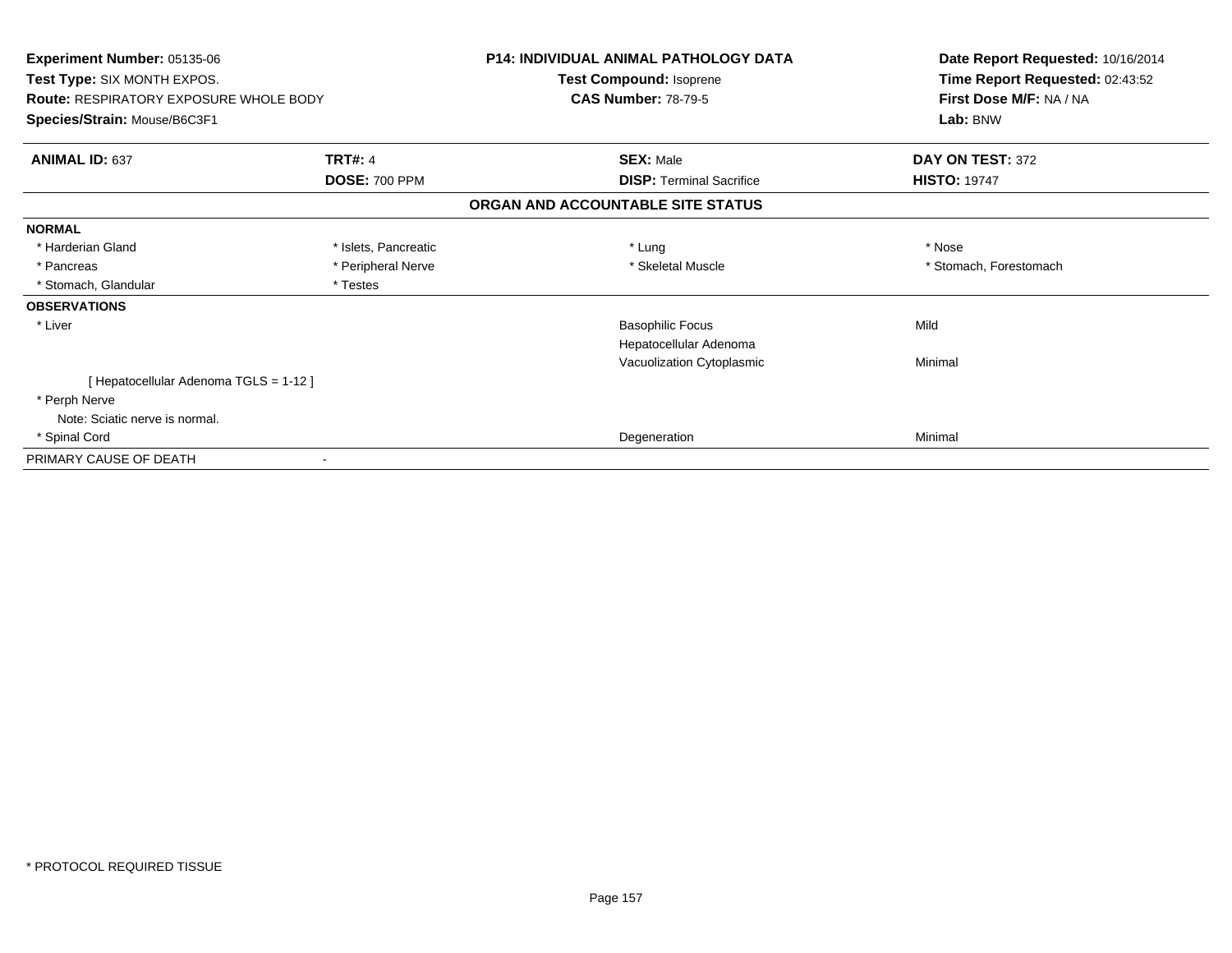| <b>Experiment Number: 05135-06</b><br>Test Type: SIX MONTH EXPOS.<br><b>Route: RESPIRATORY EXPOSURE WHOLE BODY</b><br>Species/Strain: Mouse/B6C3F1 |                                   | <b>P14: INDIVIDUAL ANIMAL PATHOLOGY DATA</b><br>Test Compound: Isoprene<br><b>CAS Number: 78-79-5</b> | Date Report Requested: 10/16/2014<br>Time Report Requested: 02:43:52<br>First Dose M/F: NA / NA<br>Lab: BNW |  |  |  |  |
|----------------------------------------------------------------------------------------------------------------------------------------------------|-----------------------------------|-------------------------------------------------------------------------------------------------------|-------------------------------------------------------------------------------------------------------------|--|--|--|--|
| ANIMAL ID: 638                                                                                                                                     | <b>TRT#: 4</b>                    | <b>SEX: Male</b>                                                                                      | DAY ON TEST: 372                                                                                            |  |  |  |  |
|                                                                                                                                                    | <b>DOSE: 700 PPM</b>              | <b>DISP: Terminal Sacrifice</b>                                                                       | <b>HISTO: 19748</b>                                                                                         |  |  |  |  |
|                                                                                                                                                    | ORGAN AND ACCOUNTABLE SITE STATUS |                                                                                                       |                                                                                                             |  |  |  |  |
| <b>NORMAL</b>                                                                                                                                      |                                   |                                                                                                       |                                                                                                             |  |  |  |  |
| * Islets, Pancreatic                                                                                                                               | * Lung                            | * Nose                                                                                                | * Peripheral Nerve                                                                                          |  |  |  |  |
| * Skeletal Muscle                                                                                                                                  | * Stomach, Forestomach            | * Stomach, Glandular                                                                                  | * Testes                                                                                                    |  |  |  |  |
| <b>OBSERVATIONS</b>                                                                                                                                |                                   |                                                                                                       |                                                                                                             |  |  |  |  |
| * Harderian Gland                                                                                                                                  |                                   | Adenoma                                                                                               |                                                                                                             |  |  |  |  |
| * Liver                                                                                                                                            |                                   | Hepatocellular Adenoma                                                                                |                                                                                                             |  |  |  |  |
|                                                                                                                                                    |                                   | Vacuolization Cytoplasmic                                                                             | Minimal                                                                                                     |  |  |  |  |
| [Hepatocellular Adenoma TGLS = 1-12]                                                                                                               |                                   |                                                                                                       |                                                                                                             |  |  |  |  |
| * Pancreas                                                                                                                                         |                                   | Focal Cellular Change                                                                                 | Minimal                                                                                                     |  |  |  |  |
| * Perph Nerve                                                                                                                                      |                                   |                                                                                                       |                                                                                                             |  |  |  |  |
| Note: Sciatic nerve is normal.                                                                                                                     |                                   |                                                                                                       |                                                                                                             |  |  |  |  |
| * Spinal Cord                                                                                                                                      |                                   | Degeneration                                                                                          | Minimal                                                                                                     |  |  |  |  |
| PRIMARY CAUSE OF DEATH                                                                                                                             |                                   |                                                                                                       |                                                                                                             |  |  |  |  |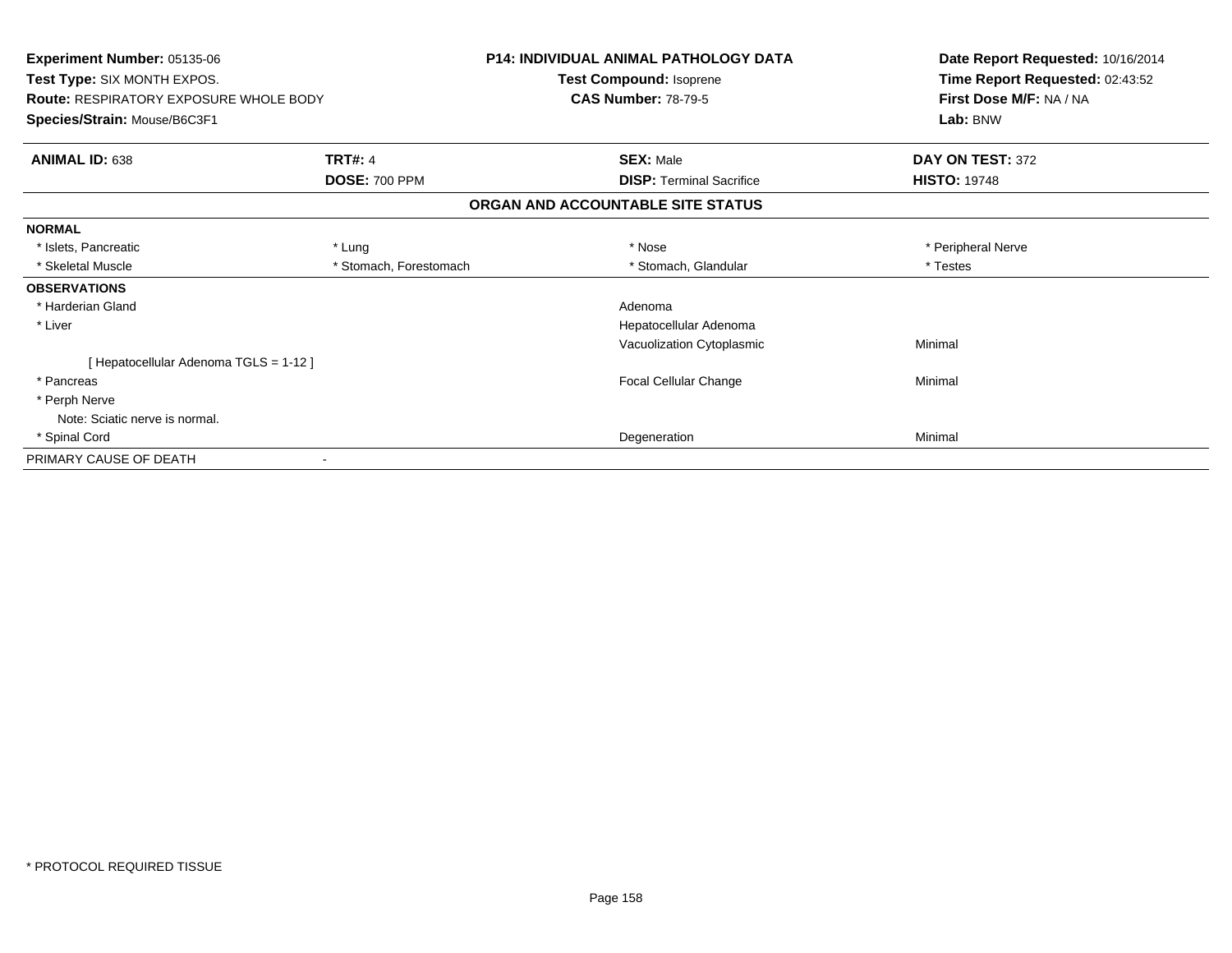| Experiment Number: 05135-06<br>Test Type: SIX MONTH EXPOS.<br>Route: RESPIRATORY EXPOSURE WHOLE BODY<br>Species/Strain: Mouse/B6C3F1 |                          | <b>P14: INDIVIDUAL ANIMAL PATHOLOGY DATA</b><br>Test Compound: Isoprene<br><b>CAS Number: 78-79-5</b> | Date Report Requested: 10/16/2014<br>Time Report Requested: 02:43:52<br>First Dose M/F: NA / NA<br>Lab: BNW |
|--------------------------------------------------------------------------------------------------------------------------------------|--------------------------|-------------------------------------------------------------------------------------------------------|-------------------------------------------------------------------------------------------------------------|
|                                                                                                                                      |                          |                                                                                                       |                                                                                                             |
| <b>ANIMAL ID: 639</b>                                                                                                                | <b>TRT#: 4</b>           | <b>SEX: Male</b>                                                                                      | DAY ON TEST: 372                                                                                            |
|                                                                                                                                      | <b>DOSE: 700 PPM</b>     | <b>DISP: Terminal Sacrifice</b>                                                                       | <b>HISTO: 19749</b>                                                                                         |
|                                                                                                                                      |                          | ORGAN AND ACCOUNTABLE SITE STATUS                                                                     |                                                                                                             |
| <b>NORMAL</b>                                                                                                                        |                          |                                                                                                       |                                                                                                             |
| * Islets, Pancreatic                                                                                                                 | * Lung                   | * Pancreas                                                                                            | * Peripheral Nerve                                                                                          |
| * Skeletal Muscle                                                                                                                    | * Stomach, Glandular     | * Testes                                                                                              |                                                                                                             |
| <b>OBSERVATIONS</b>                                                                                                                  |                          |                                                                                                       |                                                                                                             |
| * Harderian Gland                                                                                                                    |                          | Adenoma                                                                                               |                                                                                                             |
| [Adenoma TGLS = $3-9$ ]                                                                                                              |                          |                                                                                                       |                                                                                                             |
| * Liver                                                                                                                              |                          | Hepatocellular Adenoma                                                                                |                                                                                                             |
|                                                                                                                                      |                          | Vacuolization Cytoplasmic                                                                             | Minimal                                                                                                     |
| [ Hepatocellular Adenoma TGLS = 1-12 ]                                                                                               |                          |                                                                                                       |                                                                                                             |
| * Nose                                                                                                                               | Olfactory Epi, Turbinate | Degeneration                                                                                          | Minimal                                                                                                     |
| * Perph Nerve                                                                                                                        |                          |                                                                                                       |                                                                                                             |
| Note: Sciatic nerve is normal.                                                                                                       |                          |                                                                                                       |                                                                                                             |
| * Spinal Cord                                                                                                                        |                          | Degeneration                                                                                          | Minimal                                                                                                     |
| * Stomach, Forestomach                                                                                                               | Epithelium               | Hyperplasia                                                                                           | Minimal                                                                                                     |
| [Hyperplasia TGLS = 2-8]                                                                                                             |                          |                                                                                                       |                                                                                                             |
| PRIMARY CAUSE OF DEATH                                                                                                               |                          |                                                                                                       |                                                                                                             |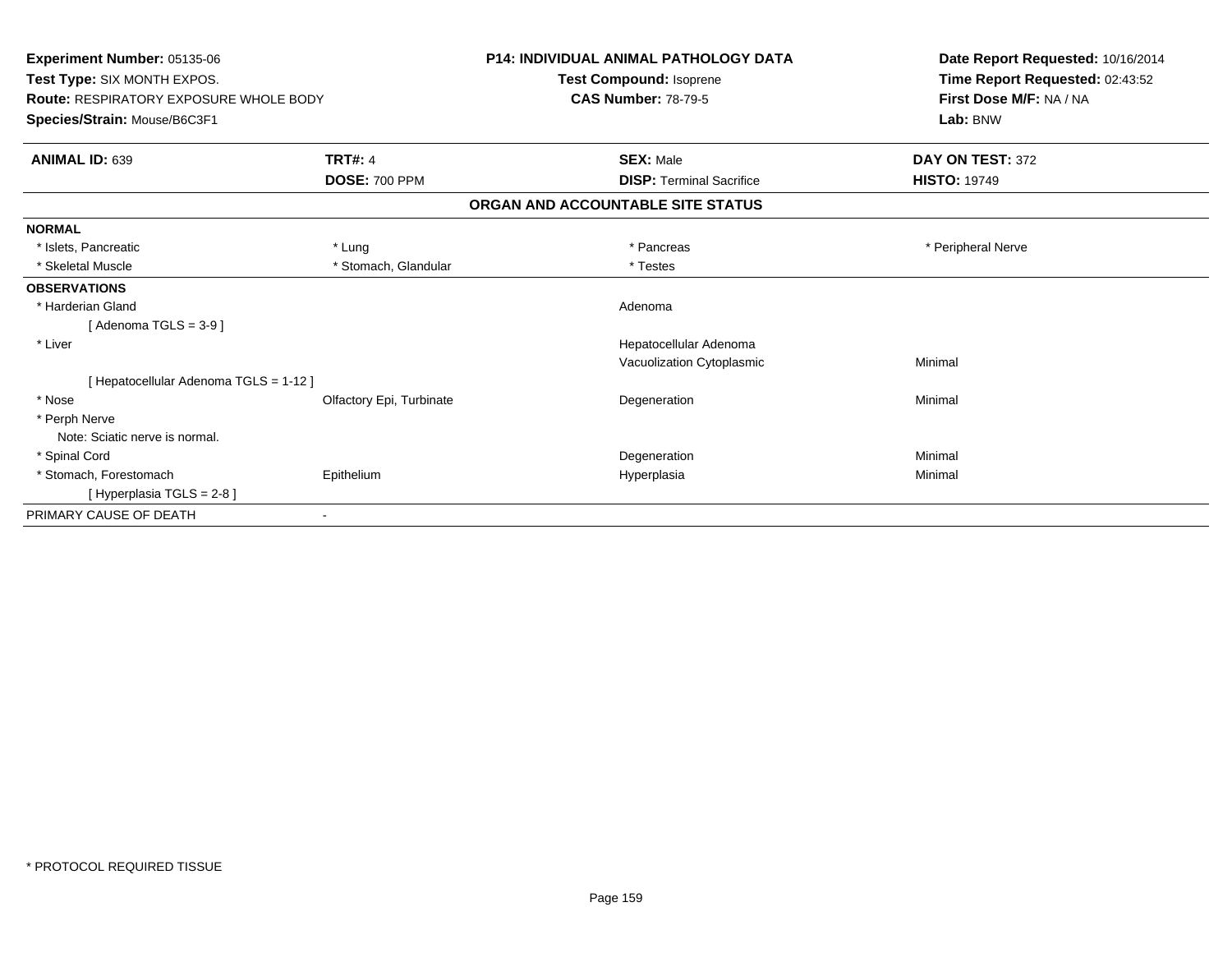**Experiment Number:** 05135-06**Test Type:** SIX MONTH EXPOS.**Route:** RESPIRATORY EXPOSURE WHOLE BODY**Species/Strain:** Mouse/B6C3F1**P14: INDIVIDUAL ANIMAL PATHOLOGY DATATest Compound:** Isoprene**CAS Number:** 78-79-5**Date Report Requested:** 10/16/2014**Time Report Requested:** 02:43:52**First Dose M/F:** NA / NA**Lab:** BNW**ANIMAL ID:** 640**TRT#:** 4 **SEX:** Male **DAY ON TEST:** 185 **DOSE:** 700 PPM**DISP:** Scheduled Sacrifice **HISTO:** 19750 **ORGAN AND ACCOUNTABLE SITE STATUSNORMAL**\* Adrenal Cortex \* Adrenal Cortex \* \* Adrenal Medulla \* \* Adrenal Medulla \* \* Blood Vessel \* \* Brood Vessel \* \* Bone \* Esophagus \* Bone Marrow \* Brain \* Epididymis \* Esophagus \* Eye \* \* Gallbladder \* \* Gallbladder \* \* \* \* Harderian Gland \* \* Heart \* Heart \* Heart \* Heart \* Heart \* Heart \* Intestine Large, Cecum \* Intestine Large, Colon \* Intestine Large, Thestine Large, Rectum \* Intestine Small, Duodenum \* Intestine Small, Ileum \* **Allen and The Accord Accord Test intervents** \* Islets, Pancreatic \* The manus \* Kidney \* Larynx \* Louis \* Liver \* Lung \* Lung \* Lung \* Lung \* Lung \* Lymph Node, Bronchial \* Lymph Node, Bronchial \* \* Lymph Node, Mandibular \* Lymph Node, Mesenteric \* Pancreas \* Peripheral Nerve\* Pharynx \* Pituitary Gland \* Preputial Gland \* Prostate \* Salivary Glands \* Seminal Vesicle \* Skeletal Muscle \* Skin\* Testes \* Spinal Cord \* Spinal Cord \* Spinal Cord \* Stomach, Glandular \* Stomach, Glandular \* Stomach, Glandular \* Testesse \* Trachea \* Thymus \* \* The mode of the total term of the total term of the total term of the total term of the total term of the total term of the total term of the total term of the total term of the total term of the total term of \* Urinary Bladder \* Zymbal's Gland**MISSING** \* Lymph Node, Mediastinal \* Mammary Gland \* Parathyroid Gland**OBSERVATIONS** \* Blood VesselNote: Aorta is normal. \* Lym Node Bron Note: Tracheobronchial lymph node is normal. \* Nosee and the Colfactory Epi, Turbinate and the Coleman Degeneration Coleman Minimal Minimal \* Perph Nerve Note: Sciatic nerve is normal. \* Stomach, Forestomach Epitheliumm Moderate Manuel Hyperplasia Moderate Moderate PRIMARY CAUSE OF DEATH-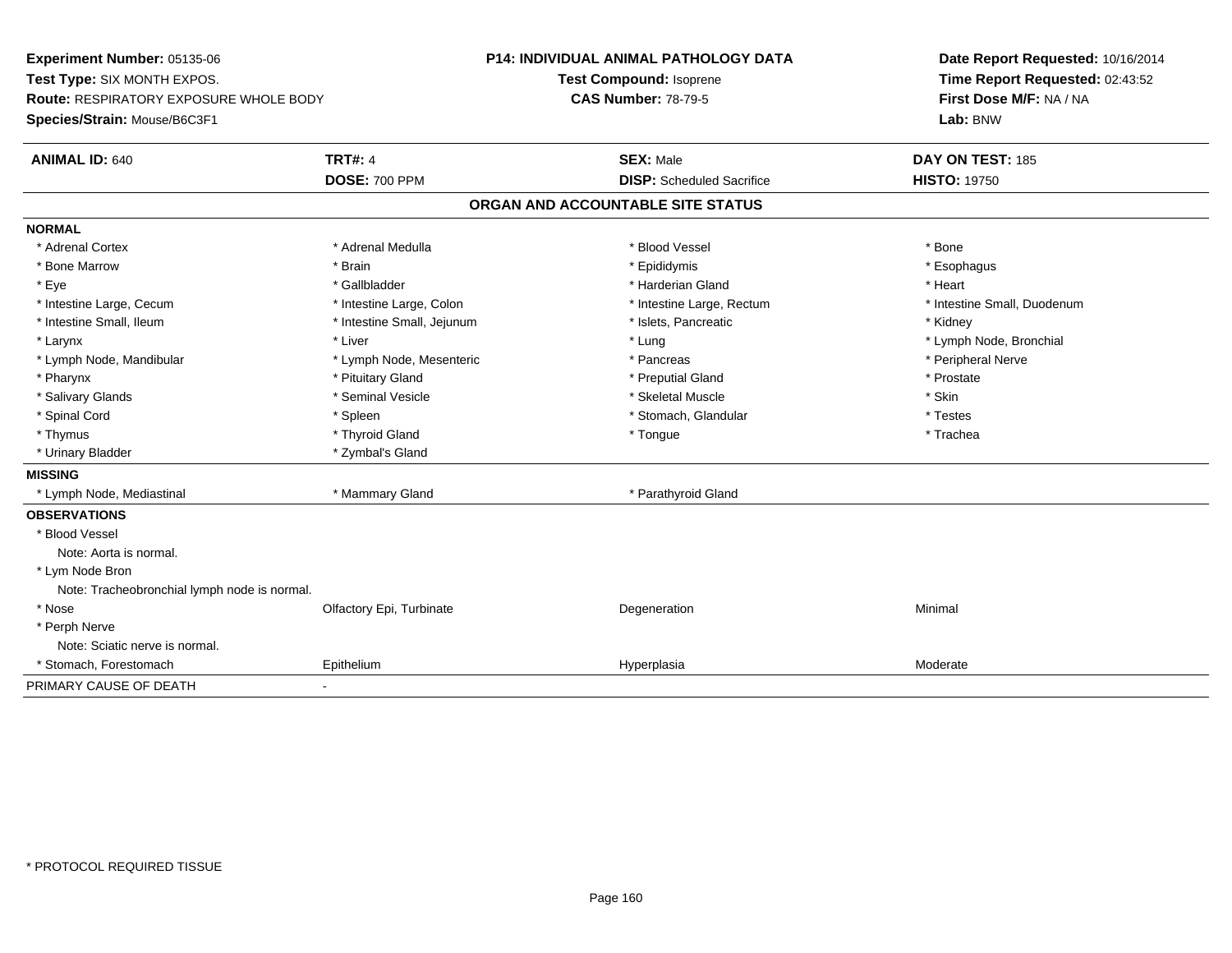**Experiment Number:** 05135-06**Test Type:** SIX MONTH EXPOS.**Route:** RESPIRATORY EXPOSURE WHOLE BODY**Species/Strain:** Mouse/B6C3F1**P14: INDIVIDUAL ANIMAL PATHOLOGY DATATest Compound:** Isoprene**CAS Number:** 78-79-5**Date Report Requested:** 10/16/2014**Time Report Requested:** 02:43:52**First Dose M/F:** NA / NA**Lab:** BNW**ANIMAL ID:** 641**TRT#:** 4 **SEX:** Male **SEX:** Male **DAY ON TEST:** 185 **DOSE:** 700 PPM**DISP:** Scheduled Sacrifice **HISTO:** 19751 **ORGAN AND ACCOUNTABLE SITE STATUSNORMAL**\* Adrenal Cortex \* Adrenal Cortex \* \* Adrenal Medulla \* \* Adrenal Medulla \* \* Blood Vessel \* \* Brood Vessel \* \* Bone \* Esophagus \* Bone Marrow \* Brain \* Epididymis \* Esophagus \* Eye \* \* Gallbladder \* \* Gallbladder \* \* \* \* Harderian Gland \* \* Heart \* Heart \* Heart \* Heart \* Heart \* Heart \* Intestine Large, Cecum \* Intestine Large, Colon \* Intestine Large, Rectum \* Intestine Small, Duodenum\* Intestine Small, Ileum \* Thestine Small, Jejunum \* 1998, Pancreatic \* Kidney \* Kidney \* Kidney \* Kidney \* Larynx \* Lung \* Lymph Node, Bronchial \* Lymph Node, Mandibular \* Lymph Node, Mediastinal \* The metal was a structure of the Mesenteric the metal was a structure of the metal was the metal was the metal of the metal was the metal of the metal was the metal was the metal was the metal w \* Preputial Gland \* Peripheral Nerve \* \* \* \* Pharynx \* \* Pharynx \* \* \* Preputial Gland \* \* Preputial Gland \* \* Preputial Gland \* Skeletal Muscle \* Prostate \* \* Skeletal Muscle \* \* Salivary Glands \* \* Steminal Vesicle \* \* Seminal Vesicle \* \* Skeletal Muscle \* Stomach, Glandular \* Skin \* Stomach, Glandular \* Spinal Cord \* \* Stomach, Stomach, Glandular \* Spinal Cord \* \* Stomach, Glandular \* Testes \* Thymus \* Thyroid Gland \* Tongue \* Trachea \* Urinary Bladder \* Zymbal's Gland \* Zymbal's Gland **MISSING**\* Mammary Gland \* Parathyroid Gland **OBSERVATIONS** \* Blood VesselNote: Aorta is normal. \* Liver Vacuolization Cytoplasmicc Mild \* Lym Node Bron Note: Tracheobronchial lymph node is normal. \* Perph Nerve Note: Sciatic nerve is normal. \* Stomach, Forestomach Epitheliumm and the Hyperplasia measurement of the Hyperplasia measurement of the Moderate Moderate [ Hyperplasia TGLS = 1-8 ]PRIMARY CAUSE OF DEATH-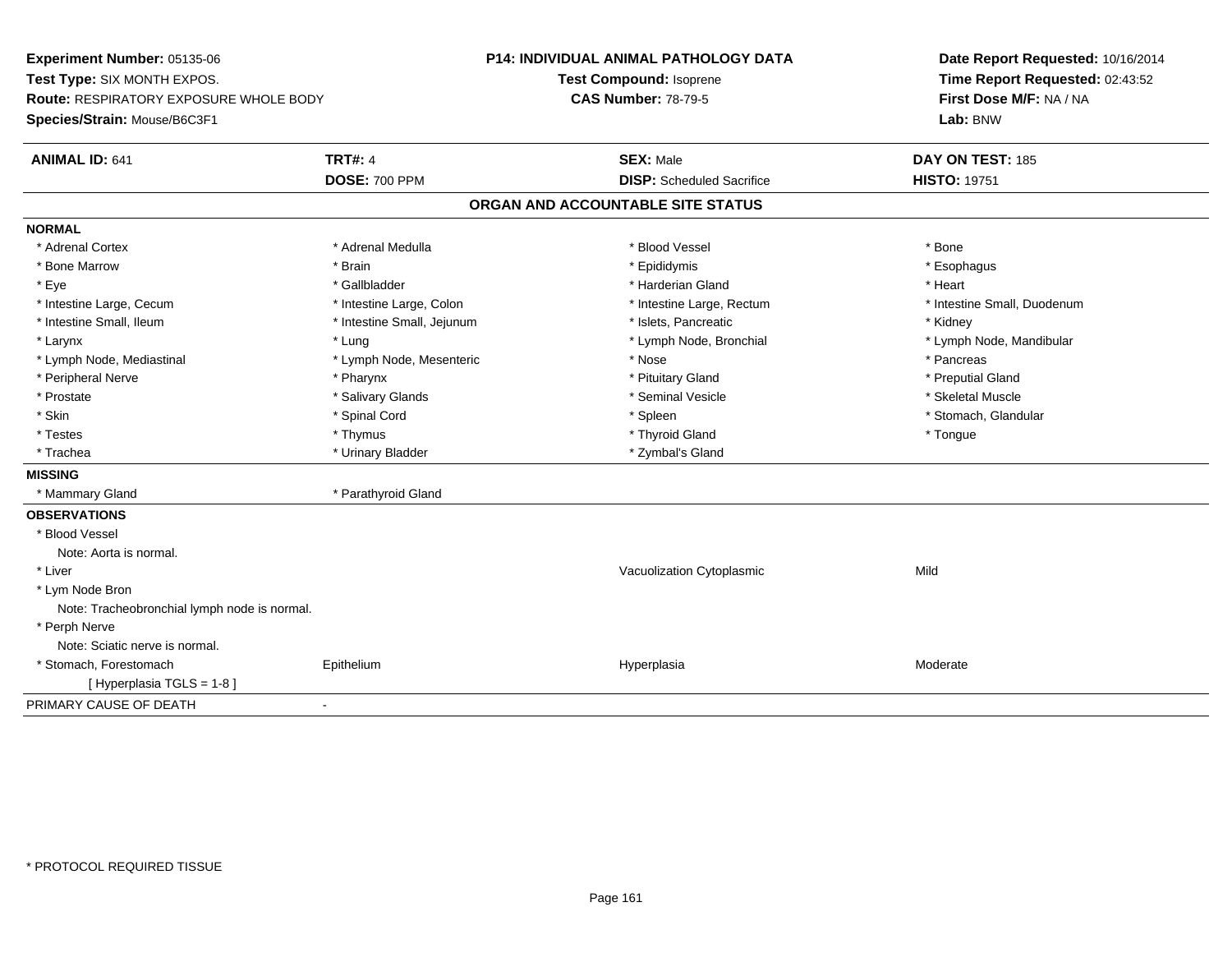**Experiment Number:** 05135-06**Test Type:** SIX MONTH EXPOS.**Route:** RESPIRATORY EXPOSURE WHOLE BODY**Species/Strain:** Mouse/B6C3F1**P14: INDIVIDUAL ANIMAL PATHOLOGY DATATest Compound:** Isoprene**CAS Number:** 78-79-5**Date Report Requested:** 10/16/2014**Time Report Requested:** 02:43:52**First Dose M/F:** NA / NA**Lab:** BNW**ANIMAL ID:** 642**TRT#:** 4 **SEX:** Male **DAY ON TEST:** 185 **DOSE:** 700 PPM**DISP:** Scheduled Sacrifice **HISTO:** 19752 **ORGAN AND ACCOUNTABLE SITE STATUSNORMAL**\* Adrenal Cortex \* Adrenal Cortex \* \* Adrenal Medulla \* \* Adrenal Medulla \* \* Blood Vessel \* \* Brood Vessel \* \* Bone \* Esophagus \* Bone Marrow \* Brain \* Epididymis \* Esophagus \* Eye \* \* Gallbladder \* \* Gallbladder \* \* \* \* Harderian Gland \* \* Heart \* Heart \* Heart \* Heart \* Heart \* Heart \* Intestine Large, Cecum \* Intestine Large, Colon \* Intestine Large, Rectum \* Intestine Small, Duodenum\* Intestine Small, Ileum \* Thestine Small, Jejunum \* 1998, Pancreatic \* Kidney \* Kidney \* Kidney \* Kidney \* Larynx \* Lung \* Lymph Node, Bronchial \* Lymph Node, Mandibular \* Lymph Node, Mesenteric \* Nose \* Pancreas \* Parathyroid Gland\* Peripheral Nerve \* \* \* \* Pharynx \* \* Pharynx \* \* \* Preputial Gland \* \* Preputial Gland \* \* Preputial Gland \* Skeletal Muscle \* Prostate \* \* Skeletal Muscle \* \* Salivary Glands \* \* Steminal Vesicle \* \* Seminal Vesicle \* \* Skeletal Muscle \* Stomach, Glandular \* Skin \* Stomach, Glandular \* Spinal Cord \* \* Stomach, Stomach, Glandular \* Spinal Cord \* \* Stomach, Glandular \* Testes \* Thymus \* Thyroid Gland \* Tongue \* Trachea \* Urinary Bladder \* Zymbal's Gland \* Zymbal's Gland **MISSING** \* Lymph Node, Mediastinal \* Mammary Gland**OBSERVATIONS** \* Blood VesselNote: Aorta is normal. \* Liver Basophilic Focuss Marked [ Basophilic Focus TGLS = 1-4 ] \* Lym Node Bron Note: Tracheobronchial lymph node is normal. \* Perph Nerve Note: Sciatic nerve is normal. \* Stomach, Forestomach Epithelium Hyperplasia Mild [ Hyperplasia TGLS = 2-8 ]PRIMARY CAUSE OF DEATH-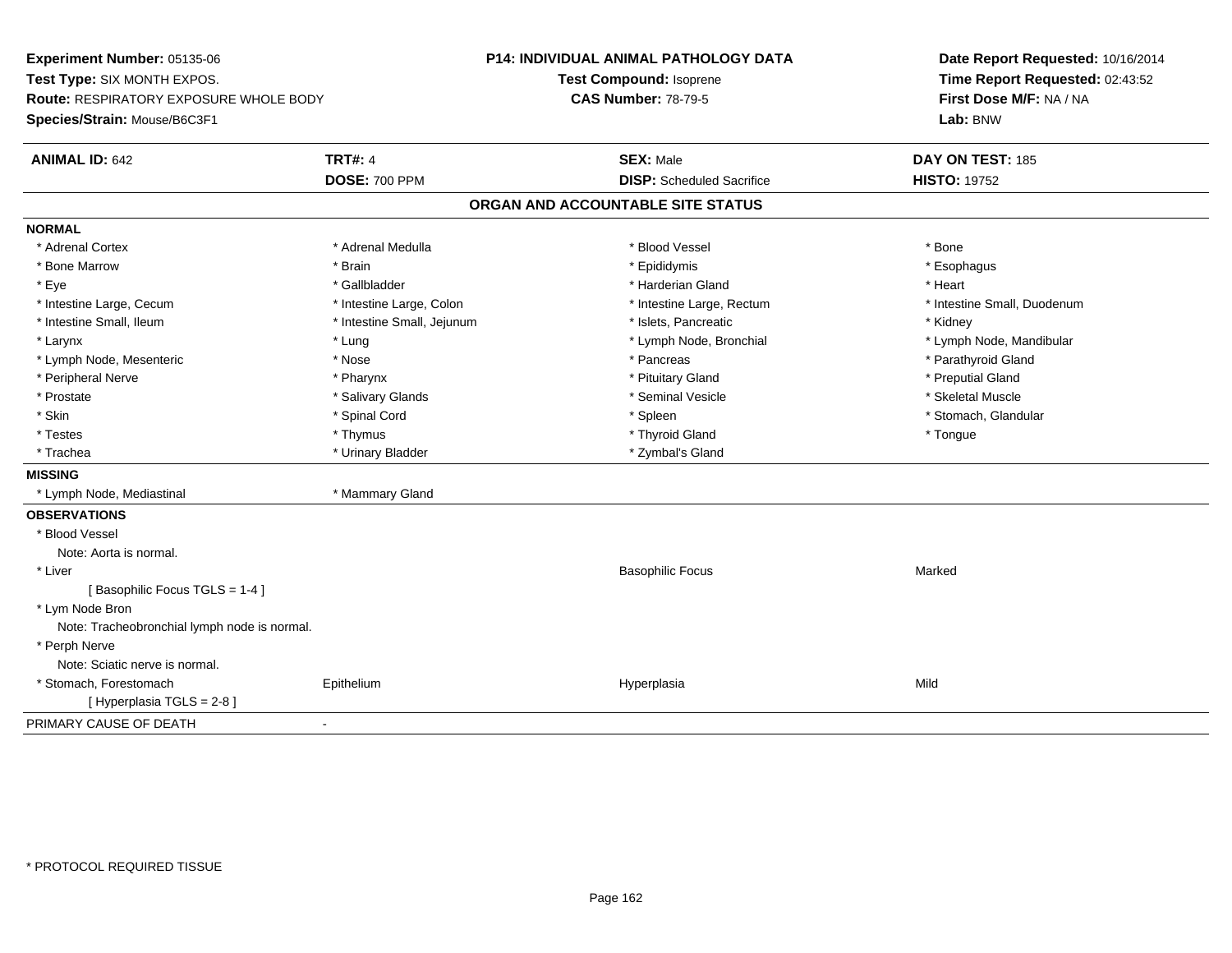**Experiment Number:** 05135-06**Test Type:** SIX MONTH EXPOS.**Route:** RESPIRATORY EXPOSURE WHOLE BODY**Species/Strain:** Mouse/B6C3F1**P14: INDIVIDUAL ANIMAL PATHOLOGY DATATest Compound:** Isoprene**CAS Number:** 78-79-5**Date Report Requested:** 10/16/2014**Time Report Requested:** 02:43:52**First Dose M/F:** NA / NA**Lab:** BNW**ANIMAL ID:** 643**TRT#:** 4 **SEX:** Male **DAY ON TEST:** 185 **DOSE:** 700 PPM**DISP:** Scheduled Sacrifice **HISTO:** 19753 **ORGAN AND ACCOUNTABLE SITE STATUSNORMAL**\* Adrenal Cortex \* Adrenal Cortex \* \* Adrenal Medulla \* \* Adrenal Medulla \* \* Blood Vessel \* \* Brood Vessel \* \* Bone \* Esophagus \* Bone Marrow \* Brain \* Epididymis \* Esophagus \* Eye \* \* Gallbladder \* \* Gallbladder \* \* \* \* Harderian Gland \* \* Heart \* Heart \* Heart \* Heart \* Heart \* Heart \* Intestine Large, Cecum \* Intestine Large, Colon \* Intestine Large, Rectum \* Intestine Small, Duodenum\* Intestine Small, Ileum \* **Allen and The Accord \* Intestine Small**, Jejunum \* 1stets, Pancreatic \* \* Kidney \* Kidney \* Larynx \* Lung \* Lymph Node, Bronchial \* Lymph Node, Mandibular \* Lymph Node, Mediastinal \* The metal of the second text of the Mesenteric text of the second text of the second text of the second text of the second text of the second text of the second text of the second text of text o \* Pituitary Gland \* Parathyroid Gland \* **Example 20** \* Peripheral Nerve \* Pharynx \* Pharynx \* Pharynx \* Seminal Vesicle \* Preputial Gland \* \* Annual vesicle \* \* Prostate \* \* Salivary Glands \* \* Salivary Glands \* \* Seminal Vesicle \* \* Skeletal Muscle \* Skin \* Spinal Cord \* Spleen \* Thyroid Gland \* Stomach, Glandular \* \* \* Thyroid Glandular \* Thestes \* \* Thymus \* Thymus \* Thyroid Glandular \* Thyroid Gland \* Zymbal's Gland \* Tongue \* Trachea \* Urinary Bladder \* Zymbal's Gland **MISSING** \* Mammary Gland**OBSERVATIONS** \* Blood VesselNote: Aorta is normal. \* Liver Vacuolization Cytoplasmic Minimal \* Lym Node Bron Note: Tracheobronchial lymph node is normal. \* Perph Nerve Note: Sciatic nerve is normal. \* Stomach, Forestomach Epithelium Hyperplasia Marked [ Hyperplasia TGLS = 1-8 ]PRIMARY CAUSE OF DEATH-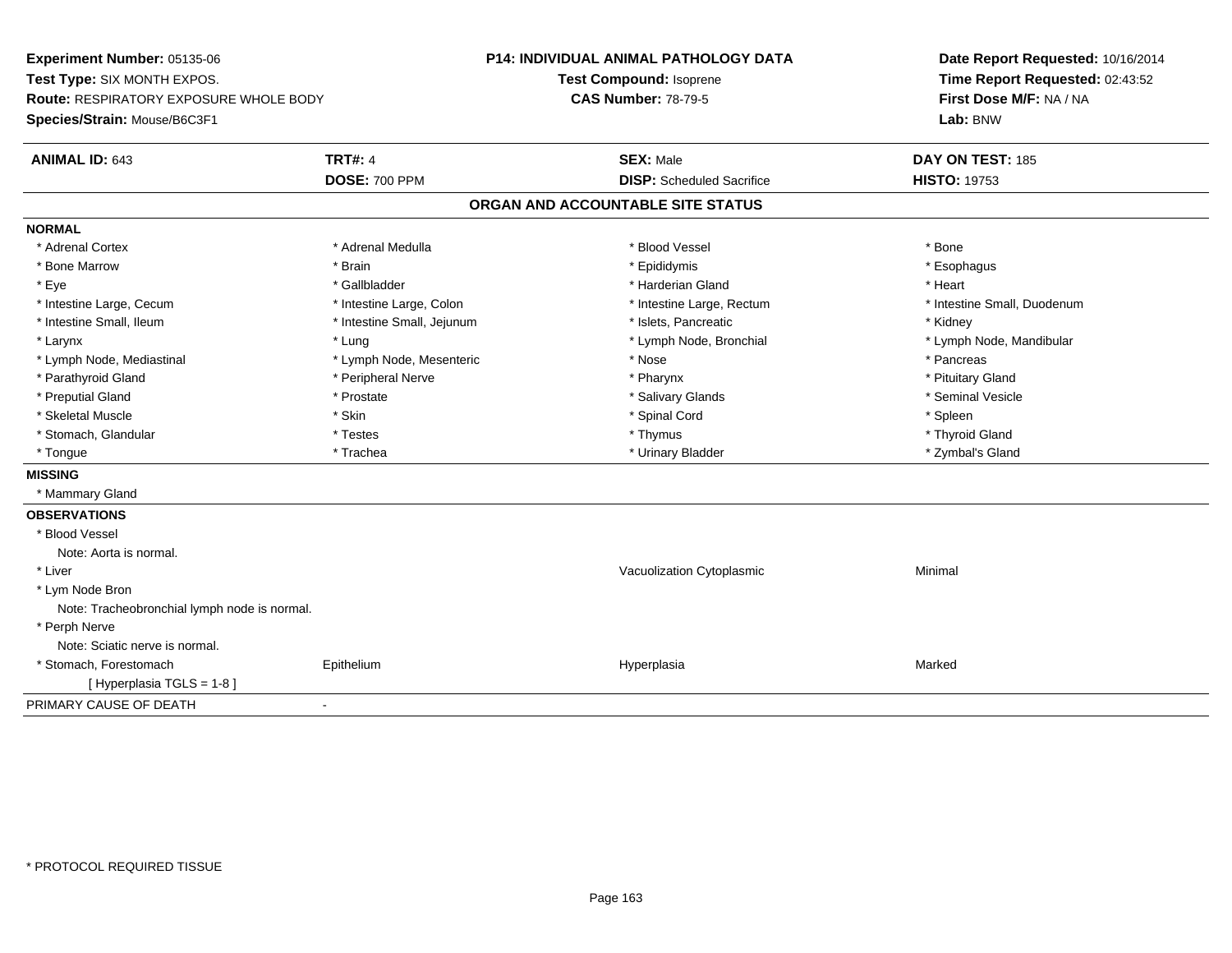**Experiment Number:** 05135-06**Test Type:** SIX MONTH EXPOS.**Route:** RESPIRATORY EXPOSURE WHOLE BODY**Species/Strain:** Mouse/B6C3F1**P14: INDIVIDUAL ANIMAL PATHOLOGY DATATest Compound:** Isoprene**CAS Number:** 78-79-5**Date Report Requested:** 10/16/2014**Time Report Requested:** 02:43:52**First Dose M/F:** NA / NA**Lab:** BNW**ANIMAL ID:** 644**TRT#:** 4 **SEX:** Male **DAY ON TEST:** 185 **DOSE:** 700 PPM**DISP:** Scheduled Sacrifice **HISTO:** 19754 **ORGAN AND ACCOUNTABLE SITE STATUSNORMAL**\* Adrenal Cortex \* Adrenal Cortex \* \* Adrenal Medulla \* \* Adrenal Medulla \* \* Blood Vessel \* \* Brood Vessel \* \* Bone \* Esophagus \* Bone Marrow \* Brain \* Epididymis \* Esophagus \* Eye \* \* Gallbladder \* \* Gallbladder \* \* \* \* Harderian Gland \* \* Heart \* Heart \* Heart \* Heart \* Heart \* Heart \* Intestine Large, Cecum \* Intestine Large, Colon \* Intestine Large, Rectum \* Intestine Small, Duodenum\* Intestine Small, Ileum \* **Allen and The Accord \* Intestine Small**, Jejunum \* 1stets, Pancreatic \* \* Kidney \* Kidney \* Larynx \* Louis \* Liver \* Lung \* Lung \* Lung \* Lung \* Lung \* Lymph Node, Bronchial \* Lymph Node, Bronchial \* \* Lymph Node, Mandibular \* The state of the state of the Mediastinal \* Lymph Node, Mesenteric \* Nose \* Pharynx \* Pancreas \* Pancreas \* Parathyroid Gland \* Peripheral Nerve \* Peripheral Nerve \* Salivary Glands \* Pituitary Gland \* \* Then the state \* Preputial Gland \* Prosection \* Prostate \* \* Salivary Glands \* Salivary Glands \* Salivary Glands \* Salivary Glands \* Salivary Glands \* Salivary Glands \* Salivary Glands \* Salivary Glan \* Seminal Vesicle \* \* Spinal Cord \* Skeletal Muscle \* \* Skin \* \* Skin \* \* Spinal Vesicle \* Spinal Cord \* Spinal Cord \* Spleen \* \* Stomach, Glandular \* \* Thymus \* Testes \* Thymus \* Thymus \* Thymus \* Thymus \* Thymus \* \* Thymus \* \* Urinary Bladder \* Thyroid Gland \* \* The control of the total property and the top of the top of the top of the top of the top of the top of the top of the top of the top of the top of the top of the top of the top of the top of the top of \* Zymbal's Gland**MISSING** \* Mammary Gland**OBSERVATIONS** \* Blood VesselNote: Aorta is normal. \* Lym Node Bron Note: Tracheobronchial lymph node is normal. \* Perph Nerve Note: Sciatic nerve is normal. \* Stomach, Forestomach Epithelium Hyperplasia Marked PRIMARY CAUSE OF DEATH-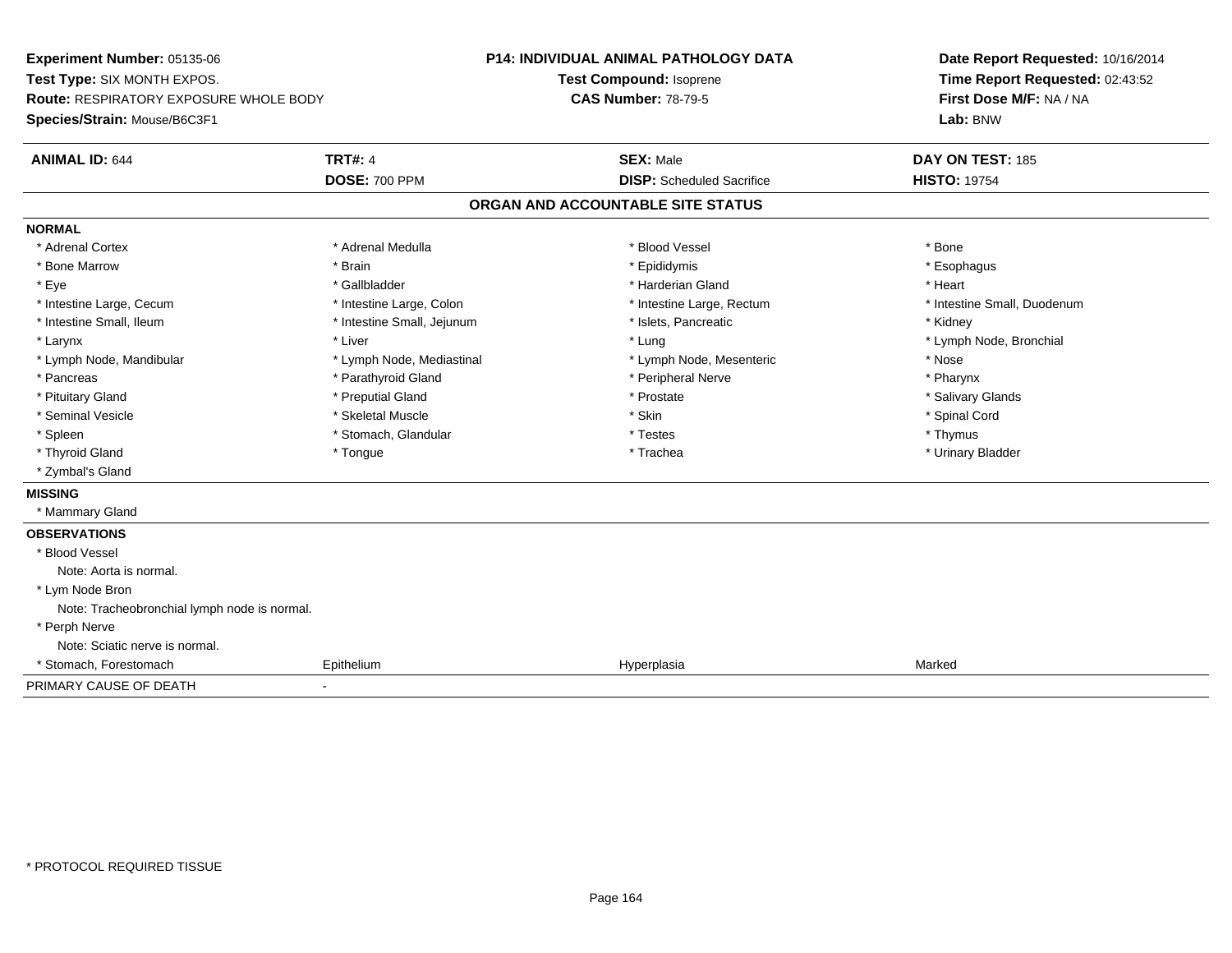**Experiment Number:** 05135-06**Test Type:** SIX MONTH EXPOS.**Route:** RESPIRATORY EXPOSURE WHOLE BODY**Species/Strain:** Mouse/B6C3F1**P14: INDIVIDUAL ANIMAL PATHOLOGY DATATest Compound:** Isoprene**CAS Number:** 78-79-5**Date Report Requested:** 10/16/2014**Time Report Requested:** 02:43:52**First Dose M/F:** NA / NA**Lab:** BNW**ANIMAL ID:** 645**TRT#:** 4 **SEX:** Male **SEX:** Male **DAY ON TEST:** 185 **DOSE:** 700 PPM**DISP:** Scheduled Sacrifice **HISTO:** 19755 **ORGAN AND ACCOUNTABLE SITE STATUSNORMAL**\* Adrenal Cortex \* Adrenal Cortex \* \* Adrenal Medulla \* \* Adrenal Medulla \* \* Blood Vessel \* \* Brood Vessel \* \* Bone \* Esophagus \* Bone Marrow \* Brain \* Epididymis \* Esophagus \* Eye \* \* Gallbladder \* \* Gallbladder \* \* \* \* Harderian Gland \* \* Heart \* Heart \* Heart \* Heart \* Heart \* Heart \* Intestine Large, Cecum \* Intestine Large, Colon \* Intestine Large, Thestine Large, Rectum \* Intestine Small, Duodenum \* Intestine Small, Ileum \* Thestine Small, Jejunum \* 1998, Pancreatic \* Kidney \* Kidney \* Kidney \* Kidney \* Larynx \* Lung \* Lymph Node, Bronchial \* Lymph Node, Mandibular \* Lymph Node, Mesenteric \* The state of the state of the state of the state of the state of the state of the state of the state of the state of the state of the state of the state of the state of the state of the state of \* Peripheral Nerve \* \* \* \* Pharynx \* \* Pharynx \* \* \* Preputial Gland \* \* Preputial Gland \* \* Preputial Gland \* Skeletal Muscle \* Prostate \* \* Skeletal Muscle \* \* Salivary Glands \* \* Steminal Vesicle \* \* Seminal Vesicle \* \* Skeletal Muscle \* Stomach, Glandular \* Skin \* Stomach, Glandular \* Spinal Cord \* \* Stomach, Stomach, Glandular \* Spinal Cord \* \* Stomach, Glandular \* Testes \* Thymus \* Thyroid Gland \* Tongue \* Trachea \* Urinary Bladder \* Zymbal's Gland \* Zymbal's Gland **MISSING** \* Lymph Node, Mediastinal \* Mammary Gland**OBSERVATIONS** \* Blood VesselNote: Aorta is normal. \* Liver Vacuolization Cytoplasmic Minimal \* Lym Node Bron Note: Tracheobronchial lymph node is normal. \* Perph Nerve Note: Sciatic nerve is normal. \* Stomach, Forestomach Epithelium Hyperplasia Mild PRIMARY CAUSE OF DEATH-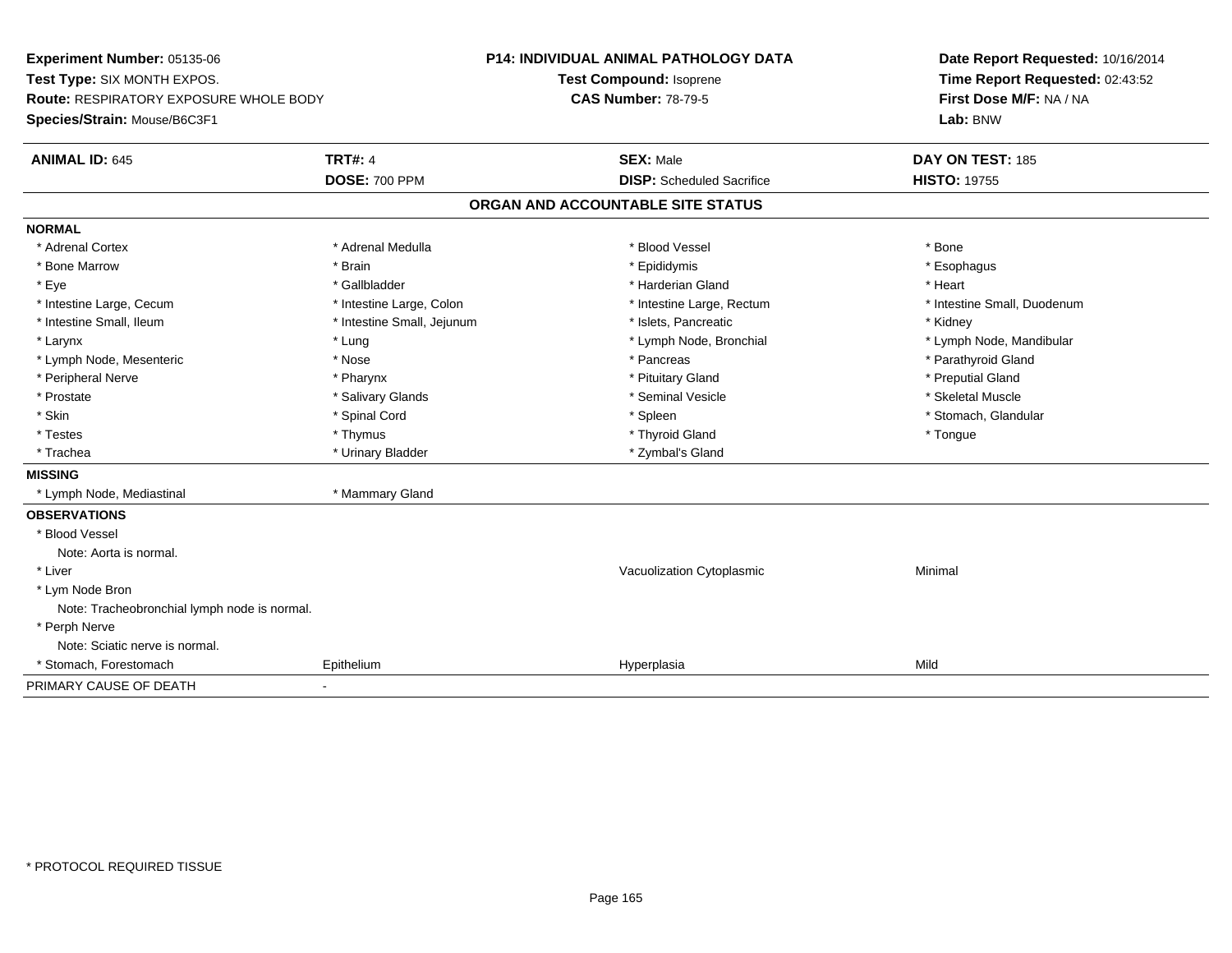**Experiment Number:** 05135-06**Test Type:** SIX MONTH EXPOS.**Route:** RESPIRATORY EXPOSURE WHOLE BODY**Species/Strain:** Mouse/B6C3F1**P14: INDIVIDUAL ANIMAL PATHOLOGY DATATest Compound:** Isoprene**CAS Number:** 78-79-5**Date Report Requested:** 10/16/2014**Time Report Requested:** 02:43:52**First Dose M/F:** NA / NA**Lab:** BNW**ANIMAL ID:** 646**6 DAY ON TEST:** 185 **DOSE:** 700 PPM**DISP:** Scheduled Sacrifice **HISTO:** 19756 **ORGAN AND ACCOUNTABLE SITE STATUSNORMAL**\* Adrenal Cortex \* Adrenal Cortex \* \* Adrenal Medulla \* \* Adrenal Medulla \* \* Blood Vessel \* \* Brood Vessel \* \* Bone \* Esophagus \* Bone Marrow \* Brain \* Epididymis \* Esophagus \* Eye \* https://www.frage.com/mode.com/mode.com/mode.com/mode.com/mode.com/mode.com/mode.com/mode.com/mode.com/ \* Intestine Small, Ileum \* Intestine Large, Colon \* Intestine Large, Rectum \* Intestine Small, Duodenum \* Intestine Small, Duodenum \* Intestine Small, Jejunum \* The many research that we have the state of the state of the state of the state of the state of the state of the state of the state of the state of the state of the state of the state of the st \* Liver which is the settlement of the settlement of the settlement of the settlement of the settlement of the settlement of the settlement of the settlement of the settlement of the settlement of the settlement of the set \* Lymph Node, Mesenteric \* The state of the state of the state of the state of the state of the state of the state of the state of the state of the state of the state of the state of the state of the state of the state of \* Peripheral Nerve \* \* \* \* Pharynx \* \* Pharynx \* \* \* Preputial Gland \* \* Preputial Gland \* \* Preputial Gland \* Skeletal Muscle \* Prostate \* \* Skeletal Muscle \* \* Salivary Glands \* \* Steminal Vesicle \* \* Seminal Vesicle \* \* Skeletal Muscle \* Stomach, Glandular \* Skin \* Spinal Cord \* Spinal Cord \* Stomach, Forestomach \* Stomach, Forestomach \* Testes \* Thymus \* Thyroid Gland \* Tongue \* Trachea \* Urinary Bladder \* Zymbal's Gland \* Zymbal's Gland **MISSING** \* Lymph Node, Mandibular \* Mammary Gland**OBSERVATIONS** \* Blood VesselNote: Aorta is normal. \* Gallbladder**Inflammation** in the contract of the contract of the contract of the contract of the contract of the contract of the contract of the contract of the contract of the contract of the contract of the contract of the contract Inflammation **Suppurative, Minimal**  \* Lym Node Bron Note: Tracheobronchial lymph node is normal. \* Perph Nerve Note: Sciatic nerve is normal. \* Spleenn and the control of the control of the control of the control of the control of the control of the control of  $P$ igmentation  $P$ igmentation  $P$ igmentation  $P$ igmentation  $P$ igmentation  $P$ igmentation  $P$ igmentation  $P$ igm [ Pigmentation TGLS = 1-4 ]PRIMARY CAUSE OF DEATH-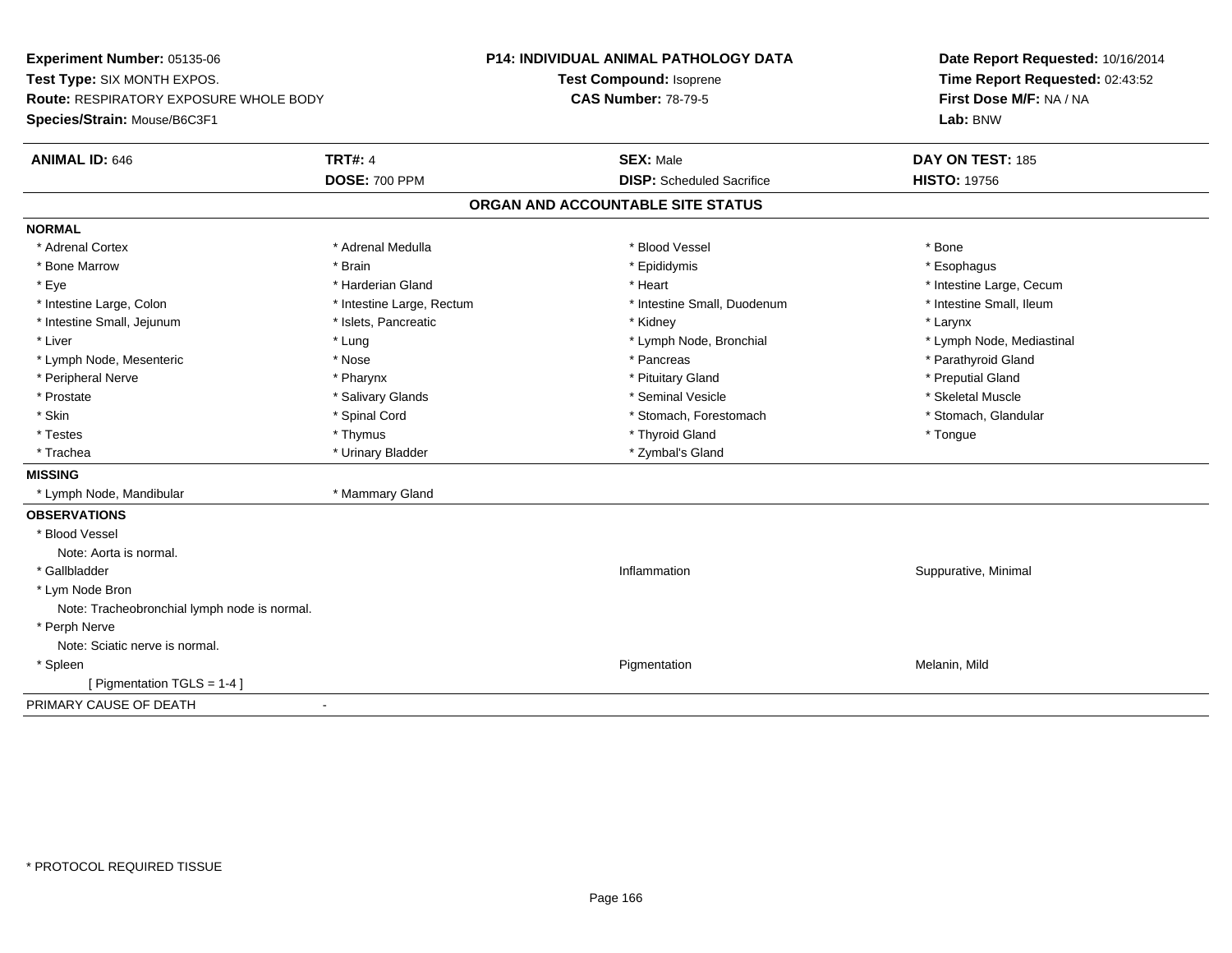**Experiment Number:** 05135-06**Test Type:** SIX MONTH EXPOS.**Route:** RESPIRATORY EXPOSURE WHOLE BODY**Species/Strain:** Mouse/B6C3F1**P14: INDIVIDUAL ANIMAL PATHOLOGY DATATest Compound:** Isoprene**CAS Number:** 78-79-5**Date Report Requested:** 10/16/2014**Time Report Requested:** 02:43:52**First Dose M/F:** NA / NA**Lab:** BNW**ANIMAL ID:** 647**TRT#:** 4 **SEX:** Male **DAY ON TEST:** 185 **DOSE:** 700 PPM**DISP:** Scheduled Sacrifice **HISTO:** 19757 **ORGAN AND ACCOUNTABLE SITE STATUSNORMAL**\* Adrenal Cortex \* Adrenal Cortex \* \* Adrenal Medulla \* \* Adrenal Medulla \* \* Blood Vessel \* \* Brood Vessel \* \* Bone \* Esophagus \* Bone Marrow \* Brain \* Epididymis \* Esophagus \* Eye \* \* Gallbladder \* \* Gallbladder \* \* \* \* Harderian Gland \* \* Heart \* Heart \* Heart \* Heart \* Heart \* Heart \* Intestine Large, Cecum \* Intestine Large, Colon \* Intestine Large, Rectum \* Intestine Small, Duodenum\* Intestine Small, Ileum \* **Allen and The Accord \* Intestine Small**, Jejunum \* 1stets, Pancreatic \* \* Kidney \* Kidney \* Larynx \* Lung \* Lymph Node, Bronchial \* Lymph Node, Mandibular \* Lymph Node, Mediastinal \* The metal of the second text of the Mesenteric text of the second text of the second text of the second text of the second text of the second text of the second text of the second text of text o \* Pituitary Gland \* Parathyroid Gland \* **Example 20** \* Peripheral Nerve \* Pharynx \* Pharynx \* Pharynx \* Seminal Vesicle \* Preputial Gland \* \* Annual vesicle \* \* Prostate \* \* Salivary Glands \* \* Salivary Glands \* \* Seminal Vesicle \* \* Skeletal Muscle \* Skin \* Spinal Cord \* Spleen \* Thyroid Gland \* Stomach, Glandular \* \* \* Thyroid Glandular \* Thestes \* \* Thymus \* Thymus \* Thyroid Glandular \* Thyroid Gland \* Zymbal's Gland \* Tongue \* Trachea \* Urinary Bladder \* Zymbal's Gland **MISSING** \* Mammary Gland**OBSERVATIONS** \* Blood VesselNote: Aorta is normal. \* Liver Vacuolization Cytoplasmicc Mild \* Lym Node Bron Note: Tracheobronchial lymph node is normal. \* Perph Nerve Note: Sciatic nerve is normal. \* Stomach, Forestomach Epithelium Hyperplasia Mild [ Hyperplasia TGLS = 1-8 ]PRIMARY CAUSE OF DEATH-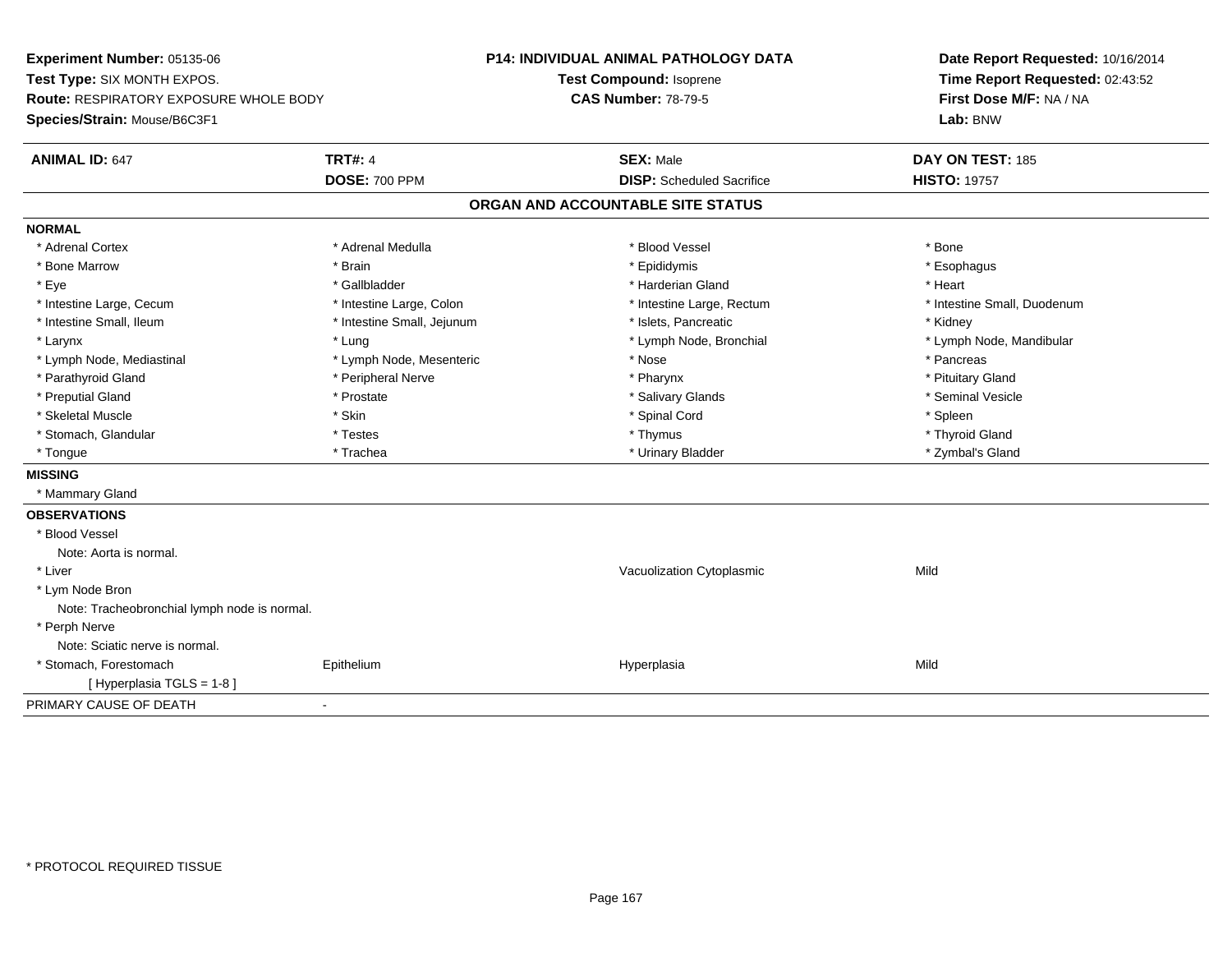**Experiment Number:** 05135-06**Test Type:** SIX MONTH EXPOS.**Route:** RESPIRATORY EXPOSURE WHOLE BODY**Species/Strain:** Mouse/B6C3F1**P14: INDIVIDUAL ANIMAL PATHOLOGY DATATest Compound:** Isoprene**CAS Number:** 78-79-5**Date Report Requested:** 10/16/2014**Time Report Requested:** 02:43:52**First Dose M/F:** NA / NA**Lab:** BNW**ANIMAL ID:** 648**TRT#:** 4 **SEX:** Male **DAY ON TEST:** 176 **DOSE:** 700 PPM**DISP:** Moribund Sacrifice **HISTO:** 19758 **ORGAN AND ACCOUNTABLE SITE STATUSNORMAL**\* Adrenal Cortex \* Adrenal Medulla \* Adrenal Medulla \* Blood Vessel \* Bone \* Bone \* Bone \* Bone \* Bone \* Gallbladder \* Epididymis \* \* ethanology \* Esophagus \* \* Exercises \* Eye \* \* Eye \* \* Exercises \* Gallbladder \* Gallbladder \* \* Gallbladder \* \* Gallbladder \* \* Gallbladder \* \* Gallbladder \* \* Exercises \* \* Gallbladder \* \* Gallbladder \* \* Harderian Gland \* Thestine Large, Cecum \* Intestine Large, Cecum \* Intestine Large, Cecum \* 11testine Large, Colon \* Intestine Small, Jejunum \* Intestine Large, Rectum \* Intestine Small, Duodenum \* Intestine Small, Duodenum \* \* Intestine Small, Ileum \* Islets, Pancreatic \* \* Larynx \* Larynx \* Larynx \* \* Nose \* \* Pancreas \* Pancreas \* Pancreas \* Pancreas \* Pancreas \* Pituitary Gland \* Parathyroid Gland \* \* Peripheral Nerve \* \* Peripheral Nerve \* \* Pharynx \* \* Pharynx \* \* Pituitary Gland \* Pituitary Gland \* Seminal Vesicle \* Preputial Gland \* \* Annual vesicle \* \* Prostate \* \* Salivary Glands \* \* Salivary Glands \* \* Seminal Vesicle \* \* Skeletal Muscle \* The state of the state of the state of the state of the state of the state of the state of the state of the state of the state of the state of the state of the state of the state of the state of the sta \* Testes \* \* Trachea \* \* Thyroid Gland \* \* \* Tongue \* \* Tongue \* \* Tongue \* Trachea \* Trachea \* Trachea \* Trachea \* Urinary Bladder \* Zymbal's Gland**MISSING** \* Lymph Node, Mandibular \* Mammary Gland**OBSERVATIONS** \* Blood VesselNote: Aorta is normal. \* Bone Marrow Lymphoma Malignant Lymphocytic \* Brainn and the state of the state of the state of the state of the Minimal Section 1, the Minimal Section 1, the Minimal Section 1, the state of the state of the state of the state of the state of the state of the state of the Necrosiss and the contract of the Mild \* Kidney Bilateral Lymphoma Malignant Lymphocytic [ Lymphoma Malignant Lymphocytic TGLS = 6-5 ] \* Liver Lymphoma Malignant Lymphocytic \* Lungg and the state of the state of the state of the state of the state of the state of the state of the state of the state of the state of the state of the state of the state of the state of the state of the state of the stat Note: Thrombosis is secondary to the lymphoma. \* Lymph Node, Bronchial Lymphoma Malignant LymphocyticNote: Lymph node is Tracheobronchial lymph node.[ Lymphoma Malignant Lymphocytic TGLS = 4-3 ] \* Lymph Node, Mediastinal Lymphoma Malignant Lymphocytic[ Lymphoma Malignant Lymphocytic TGLS = 3-2,12 ] \* Lymph Node, Mesenteric Lymphoma Malignant Lymphocytic  $[$  Lymphoma Malignant Lymphocytic TGLS = 5-6 ]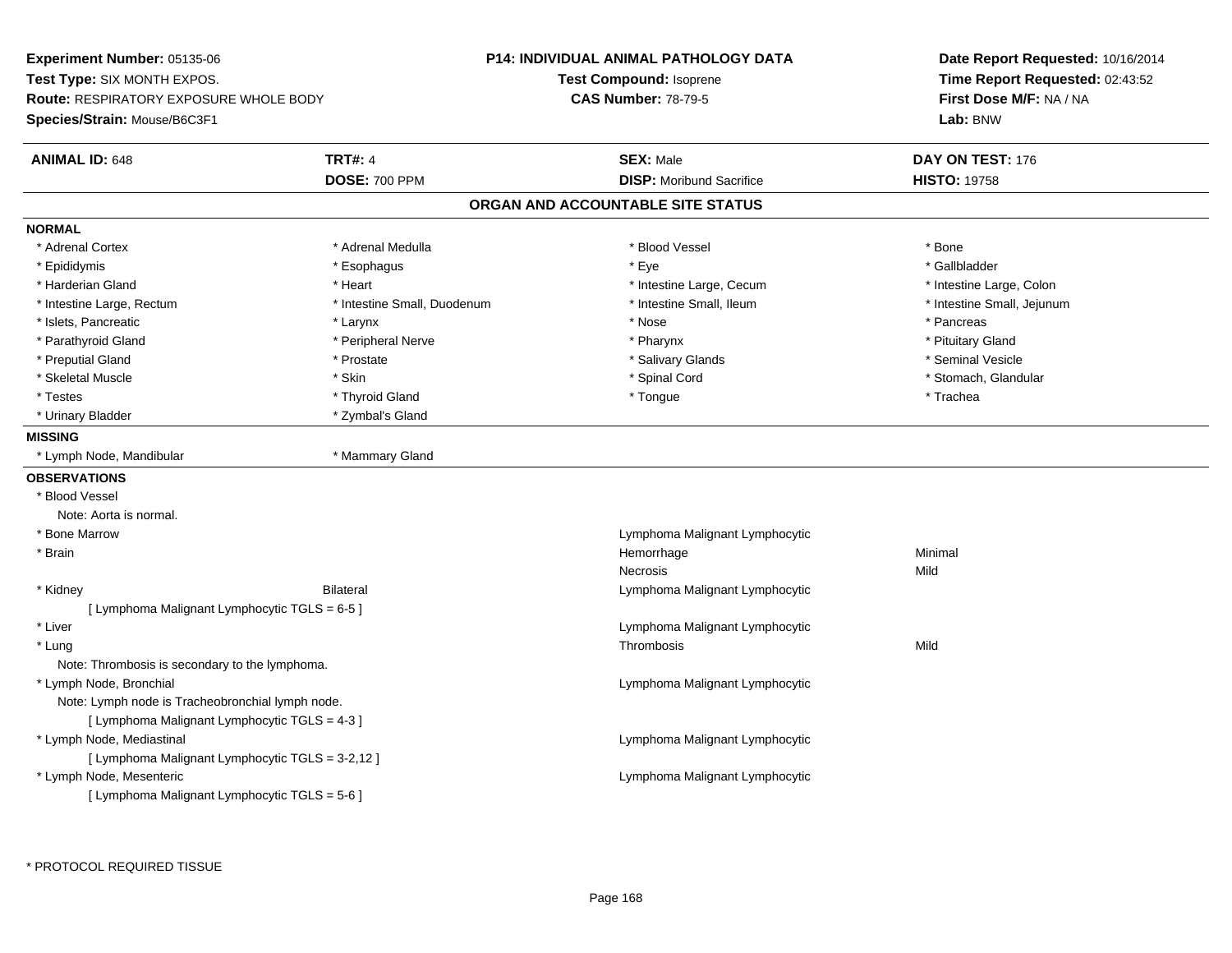| <b>Experiment Number: 05135-06</b><br><b>Test Type: SIX MONTH EXPOS.</b><br><b>Route: RESPIRATORY EXPOSURE WHOLE BODY</b><br>Species/Strain: Mouse/B6C3F1 |                      | <b>P14: INDIVIDUAL ANIMAL PATHOLOGY DATA</b> | Date Report Requested: 10/16/2014<br>Time Report Requested: 02:43:52<br>First Dose M/F: NA / NA |
|-----------------------------------------------------------------------------------------------------------------------------------------------------------|----------------------|----------------------------------------------|-------------------------------------------------------------------------------------------------|
|                                                                                                                                                           |                      | <b>Test Compound: Isoprene</b>               |                                                                                                 |
|                                                                                                                                                           |                      | <b>CAS Number: 78-79-5</b>                   |                                                                                                 |
|                                                                                                                                                           |                      |                                              | Lab: BNW                                                                                        |
| <b>ANIMAL ID: 648</b><br><b>TRT#: 4</b>                                                                                                                   |                      | <b>SEX: Male</b>                             | DAY ON TEST: 176                                                                                |
|                                                                                                                                                           | <b>DOSE: 700 PPM</b> | <b>DISP:</b> Moribund Sacrifice              | <b>HISTO: 19758</b>                                                                             |
|                                                                                                                                                           |                      | ORGAN AND ACCOUNTABLE SITE STATUS            |                                                                                                 |
| * Perph Nerve                                                                                                                                             |                      |                                              |                                                                                                 |
| Note: Sciatic nerve is normal.                                                                                                                            |                      |                                              |                                                                                                 |
| * Spleen                                                                                                                                                  |                      | Lymphoma Malignant Lymphocytic               |                                                                                                 |
| [Lymphoma Malignant Lymphocytic TGLS = 2-4,13 ]                                                                                                           |                      |                                              |                                                                                                 |
| * Stomach, Forestomach                                                                                                                                    | Epithelium           | Hyperplasia                                  | Marked                                                                                          |
| [Hyperplasia TGLS = 7-8]                                                                                                                                  |                      |                                              |                                                                                                 |
| * Thymus                                                                                                                                                  |                      | Lymphoma Malignant Lymphocytic               |                                                                                                 |
| [Lymphoma Malignant Lymphocytic TGLS = 1-2,12 ]                                                                                                           |                      |                                              |                                                                                                 |
| PRIMARY CAUSE OF DEATH                                                                                                                                    |                      |                                              |                                                                                                 |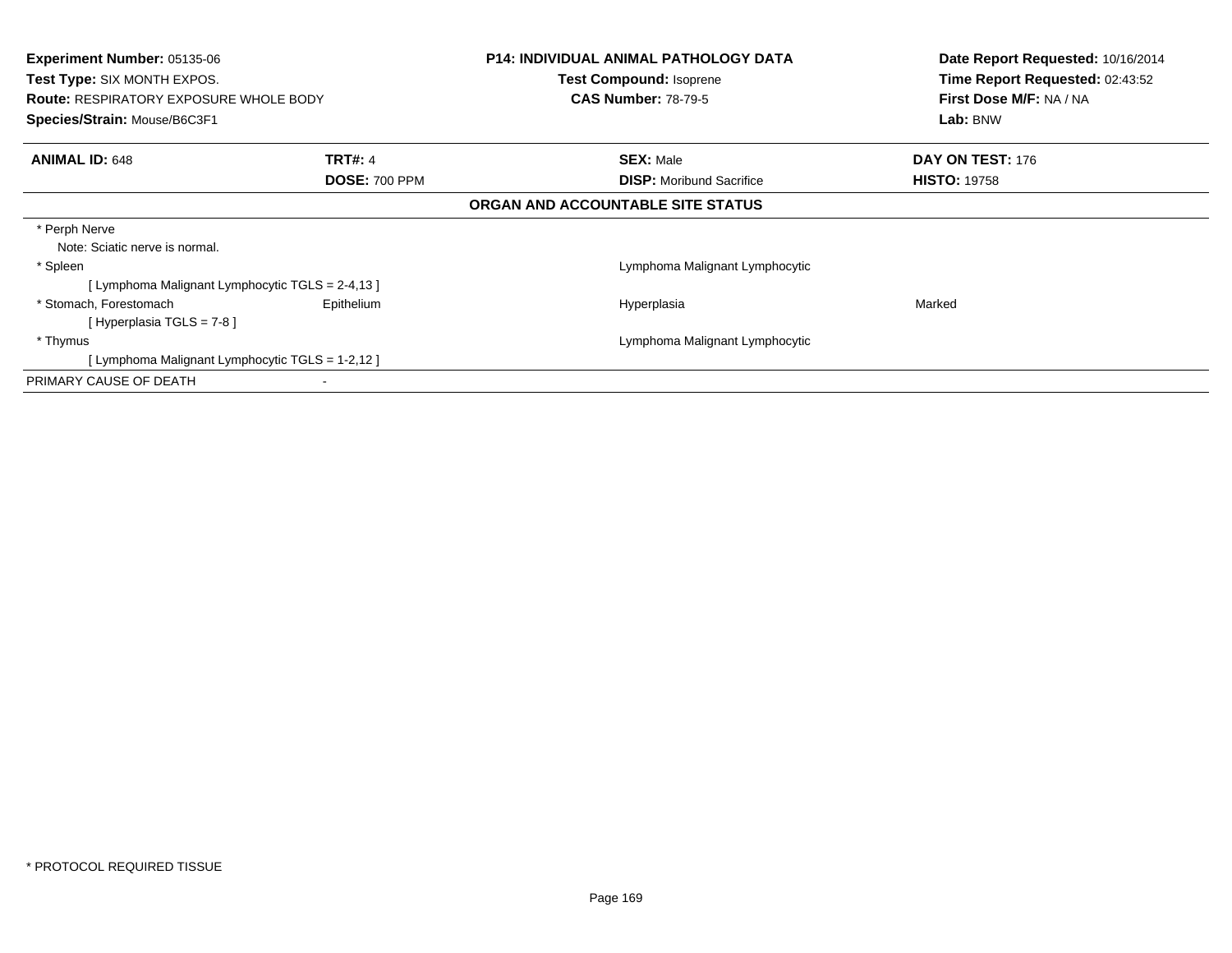**Experiment Number:** 05135-06**Test Type:** SIX MONTH EXPOS.**Route:** RESPIRATORY EXPOSURE WHOLE BODY**Species/Strain:** Mouse/B6C3F1**P14: INDIVIDUAL ANIMAL PATHOLOGY DATATest Compound:** Isoprene**CAS Number:** 78-79-5**Date Report Requested:** 10/16/2014**Time Report Requested:** 02:43:52**First Dose M/F:** NA / NA**Lab:** BNW**ANIMAL ID:** 649**TRT#:** 4 **SEX:** Male **SEX:** Male **DAY ON TEST:** 185 **DOSE:** 700 PPM**DISP:** Scheduled Sacrifice **HISTO:** 19759 **ORGAN AND ACCOUNTABLE SITE STATUSNORMAL**\* Adrenal Cortex \* Adrenal Cortex \* \* Adrenal Medulla \* \* Adrenal Medulla \* \* Blood Vessel \* \* Brood Vessel \* \* Bone \* Esophagus \* Bone Marrow \* Brain \* Epididymis \* Esophagus \* Eye \* \* Gallbladder \* \* Gallbladder \* \* \* \* Harderian Gland \* \* Heart \* Heart \* Heart \* Heart \* Heart \* Heart \* Intestine Large, Cecum \* Intestine Large, Colon \* Intestine Large, Rectum \* Intestine Small, Duodenum\* Intestine Small, Ileum \* Thestine Small, Jejunum \* 1998, Pancreatic \* Kidney \* Kidney \* Kidney \* Kidney \* Larynx \* Louis \* Liver \* Liver \* Louis \* Lung \* Lung \* Louis \* Louis \* Louis \* Louis \* Lymph Node, Mandibular \* Lymph Node, Mesenteric \* The state of the state of the state of the state of the state of the state of the state of the state of the state of the state of the state of the state of the state of the state of the state of \* Peripheral Nerve \* \* \* \* Pharynx \* \* Pharynx \* \* \* Preputial Gland \* \* Preputial Gland \* \* Preputial Gland \* Skeletal Muscle \* Prostate \* \* Skeletal Muscle \* \* Salivary Glands \* \* Steminal Vesicle \* \* Seminal Vesicle \* \* Skeletal Muscle \* Stomach, Glandular \* Skin \* Stomach, Glandular \* Spinal Cord \* \* Stomach, Stomach, Glandular \* Spinal Cord \* \* Stomach, Glandular \* Testes \* Thymus \* Thyroid Gland \* Tongue \* Trachea \* Urinary Bladder \* Zymbal's Gland \* Zymbal's Gland **MISSING**\* Lymph Node, Bronchial \* Lymph Node, Mediastinal \* Mammary Gland **OBSERVATIONS** \* Blood VesselNote: Aorta is normal. \* Lym Node Bron Note: Tracheobronchial lymph node is missing. \* Perph Nerve Note: Sciatic nerve is normal. \* Stomach, Forestomach Epithelium Hyperplasia Minimal PRIMARY CAUSE OF DEATH-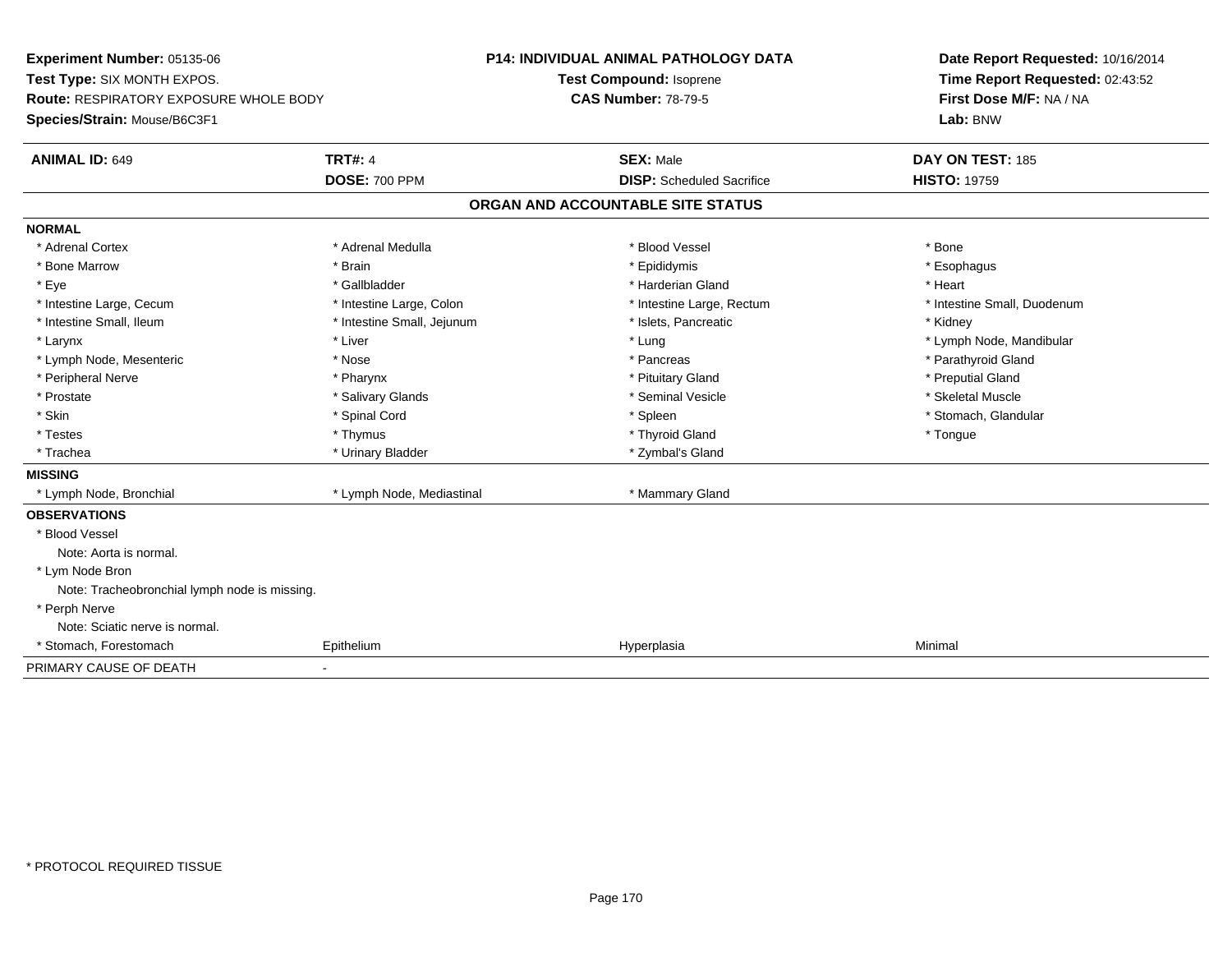**Experiment Number:** 05135-06**Test Type:** SIX MONTH EXPOS.**Route:** RESPIRATORY EXPOSURE WHOLE BODY**Species/Strain:** Mouse/B6C3F1**P14: INDIVIDUAL ANIMAL PATHOLOGY DATATest Compound:** Isoprene**CAS Number:** 78-79-5**Date Report Requested:** 10/16/2014**Time Report Requested:** 02:43:52**First Dose M/F:** NA / NA**Lab:** BNW**ANIMAL ID:** 650**TRT#:** 4 **SEX:** Male **DAY ON TEST:** 185 **DOSE:** 700 PPM**DISP:** Scheduled Sacrifice **HISTO:** 19760 **ORGAN AND ACCOUNTABLE SITE STATUSNORMAL**\* Adrenal Cortex \* Adrenal Cortex \* \* Adrenal Medulla \* \* Adrenal Medulla \* \* Blood Vessel \* \* Brood Vessel \* \* Bone \* Esophagus \* Bone Marrow \* Brain \* Epididymis \* Esophagus \* Eye \* \* Gallbladder \* \* Gallbladder \* \* \* \* Harderian Gland \* \* Heart \* Heart \* Heart \* Heart \* Heart \* Heart \* Intestine Large, Cecum \* Intestine Large, Colon \* Intestine Large, Rectum \* Intestine Small, Duodenum\* Intestine Small, Ileum \* **Allen and The Accord \* Intestine Small**, Jejunum \* 1stets, Pancreatic \* \* Kidney \* Kidney \* Larynx \* Lung \* Lymph Node, Bronchial \* Lymph Node, Mandibular \* Lymph Node, Mediastinal \* The metal of the second text of the Mesenteric text of the second text of the second text of the second text of the second text of the second text of the second text of the second text of text o \* Pituitary Gland \* Parathyroid Gland \* **Example 20** \* Peripheral Nerve \* Pharynx \* Pharynx \* Pharynx \* Seminal Vesicle \* Preputial Gland \* \* Annual vesicle \* \* Prostate \* \* Salivary Glands \* \* Salivary Glands \* \* Seminal Vesicle \* \* Skeletal Muscle \* Skin \* Spinal Cord \* Spleen \* Thyroid Gland \* Stomach, Glandular \* \* \* Thyroid Glandular \* Thestes \* \* Thymus \* Thymus \* Thyroid Glandular \* Thyroid Gland \* Zymbal's Gland \* Tongue \* Trachea \* Urinary Bladder \* Zymbal's Gland **MISSING** \* Mammary Gland**OBSERVATIONS** \* Blood VesselNote: Aorta is normal \* Liver Basophilic Focus \* Lym Node Bron Note: Tracheobronchial lymph node is normal. \* Perph Nerve Note: Sciatic nerve is normal. \* Stomach, Forestomach Squamous Cell Papilloma [ Squamous Cell Papilloma TGLS = 1-8 ]PRIMARY CAUSE OF DEATH-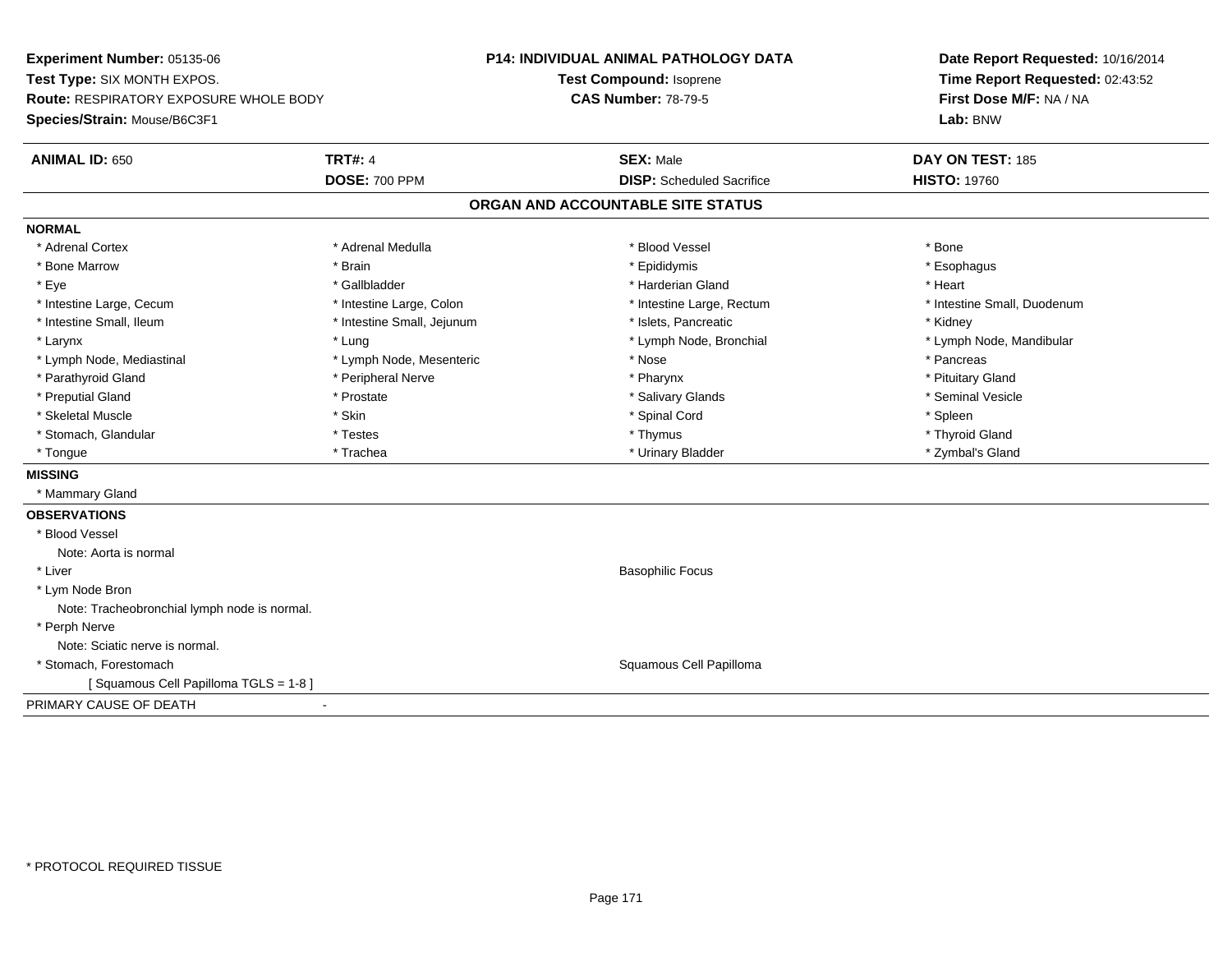**Experiment Number:** 05135-06**Test Type:** SIX MONTH EXPOS.**Route:** RESPIRATORY EXPOSURE WHOLE BODY**Species/Strain:** Mouse/B6C3F1**P14: INDIVIDUAL ANIMAL PATHOLOGY DATATest Compound:** Isoprene**CAS Number:** 78-79-5**Date Report Requested:** 10/16/2014**Time Report Requested:** 02:43:52**First Dose M/F:** NA / NA**Lab:** BNW**ANIMAL ID:** 811**TRT#:** 5 **SEX:** Male **SEX:** Male **DAY ON TEST:** 371 **DOSE:** 2200 PPM**DISP:** Terminal Sacrifice **HISTO:** 19661 **ORGAN AND ACCOUNTABLE SITE STATUSNORMAL**\* Adrenal Medulla \* \* \* Blood Vessel \* \* \* Bone Marrow \* Bone Marrow \* Bone Marrow \* Bone Marrow \* Brain \* \* Expediance \* Epididymis \* \* Expediance \* \* Esophagus \* Expediance \* \* Expediance \* Eye \* Eye \* Gallbladder \* https://www.frage.com/marticle/state-of-state-of-state-of-state-of-state-of-state-of-state-of-state-of-state-of-state-of-state-of-state-of-state-of-state-of-state-of-state-of-state-of-state-of-state-of-stat \* Intestine Small, Ileum \* Intestine Large, Colon \* Intestine Large, Rectum \* Intestine Small, Duodenum \* Intestine Small, Duodenum \* Intestine Small, Jejunum \* \* Widney \* \* Kidney \* \* Larynx \* Larynx \* Larynx \* Larynx \* Lung \* Pancreas \* Lymph Node, Bronchial \* Lymph Node, Mandibular \* Lymph Node, Mesenteric \* Pancreass \* Pancreass \* Pancreass \* Pancreass \* Pancreass \* Pancreass \* Pancreass \* Pancreass \* Pancreass \* Pancreass \* Pancreass \* Pancreass \* Pa \* Pituitary Gland \* Parathyroid Gland \* \* Peripheral Nerve \* \* Peripheral Nerve \* \* Pharynx \* \* Pharynx \* \* Pituitary Gland \* Pituitary Gland \* Seminal Vesicle \* Preputial Gland \* \* Annual vesicle \* \* Prostate \* \* Salivary Glands \* \* Salivary Glands \* \* Seminal Vesicle \* \* Skeletal Muscle \* The state of the spinal Cord \* Spinal Cord \* Spinal Cord \* Spinal Cord \* Stomach, Forestomach \* Stomach, Glandular \* \* \* Thyroid Glandular \* Thestes \* \* Thymus \* Thymus \* Thyroid Glandular \* Thyroid Gland \* Zymbal's Gland \* Tongue \* Trachea \* Urinary Bladder \* Zymbal's Gland **MISSING** \* Lymph Node, Mediastinal \* Mammary Gland**OBSERVATIONS** \* Adrenal Cortexx and the contract of the contract of the contract of the contract of the contract of the contract of the contract of the contract of the contract of the contract of the contract of the contract of the contract of the cont a **Minimal**  \* Blood VesselNote: Aorta is normal. \* Islets, Pancreaticc and the control of the control of the control of the control of the control of the control of the control of the control of the control of the control of the control of the control of the control of the control of the co a **Minimal**  \* Liver Hepatocellular Adenoma Vacuolization Cytoplasmic Minimal [ Hepatocellular Adenoma TGLS = 1-13 ] \* Lym Node Bron Note: Tracheobronchial lymph node is normal. \* Nosee and the Colfactory Epi, Turbinate and the Coleman Degeneration Coleman Minimal Minimal \* Perph Nerve Note: Sciatic Nerve is normal. \* Skin Cyst Epithelial Inclusion Note: One area of the wall may be too proliferative to be called an inclusion cyst, but; over all it is representative of an inclusion cyst.[ Cyst Epithelial Inclusion TGLS = 2-12 ]

PRIMARY CAUSE OF DEATH-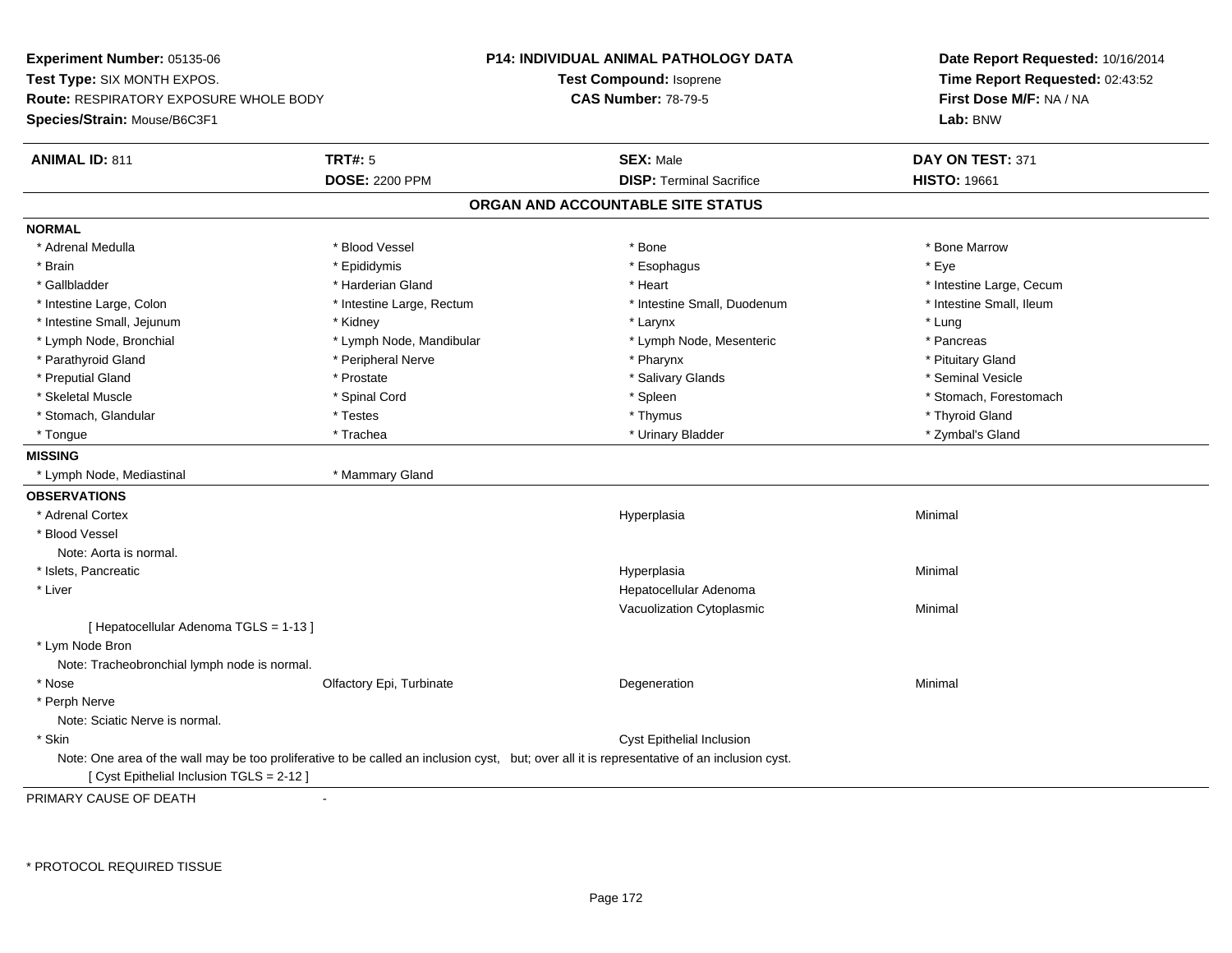| <b>Experiment Number: 05135-06</b><br>Test Type: SIX MONTH EXPOS.<br><b>Route: RESPIRATORY EXPOSURE WHOLE BODY</b><br>Species/Strain: Mouse/B6C3F1 |                       | <b>P14: INDIVIDUAL ANIMAL PATHOLOGY DATA</b><br><b>Test Compound: Isoprene</b><br><b>CAS Number: 78-79-5</b> | Date Report Requested: 10/16/2014<br>Time Report Requested: 02:43:52<br>First Dose M/F: NA / NA |
|----------------------------------------------------------------------------------------------------------------------------------------------------|-----------------------|--------------------------------------------------------------------------------------------------------------|-------------------------------------------------------------------------------------------------|
|                                                                                                                                                    |                       |                                                                                                              | Lab: BNW                                                                                        |
| <b>ANIMAL ID: 811</b>                                                                                                                              | TRT#: 5               | <b>SEX:</b> Male                                                                                             | DAY ON TEST: 371                                                                                |
|                                                                                                                                                    | <b>DOSE: 2200 PPM</b> | <b>DISP: Terminal Sacrifice</b>                                                                              | <b>HISTO: 19661</b>                                                                             |
|                                                                                                                                                    |                       | ORGAN AND ACCOUNTABLE SITE STATUS                                                                            |                                                                                                 |
|                                                                                                                                                    |                       |                                                                                                              |                                                                                                 |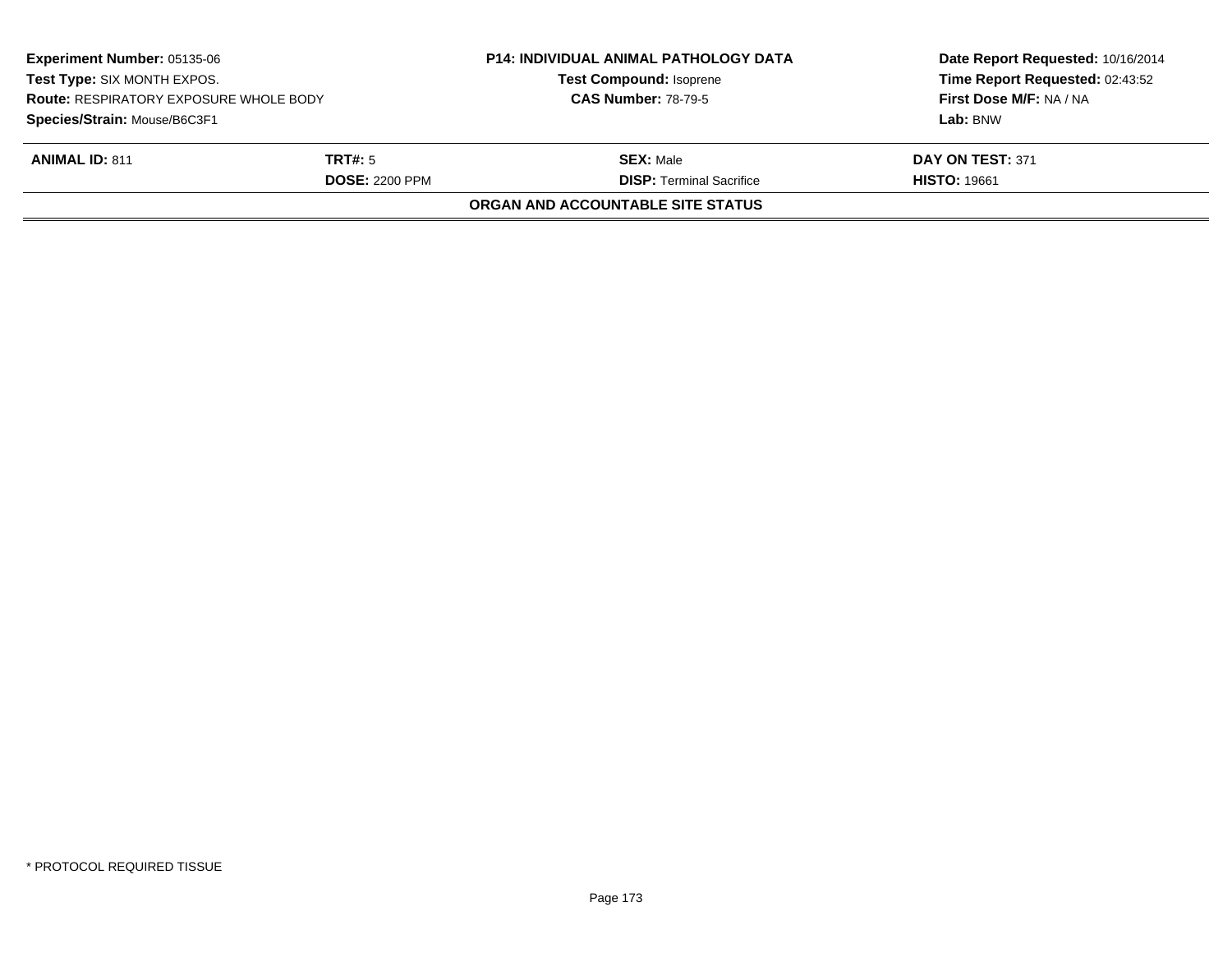**Experiment Number:** 05135-06**Test Type:** SIX MONTH EXPOS.**Route:** RESPIRATORY EXPOSURE WHOLE BODY**Species/Strain:** Mouse/B6C3F1**P14: INDIVIDUAL ANIMAL PATHOLOGY DATATest Compound:** Isoprene**CAS Number:** 78-79-5**Date Report Requested:** 10/16/2014**Time Report Requested:** 02:43:52**First Dose M/F:** NA / NA**Lab:** BNW**ANIMAL ID:** 812 **TRT#:** <sup>5</sup> **SEX:** Male **DAY ON TEST:** <sup>371</sup> **DOSE:** 2200 PPM**DISP:** Terminal Sacrifice **HISTO:** 19662 **ORGAN AND ACCOUNTABLE SITE STATUSNORMAL**\* Adrenal Medulla \* \* \* Blood Vessel \* \* \* Bone Marrow \* Bone Marrow \* Bone Marrow \* Bone Marrow \* Brain \* \* Expediance \* Epididymis \* \* Expediance \* \* Esophagus \* Expediance \* \* Expediance \* Eye \* Eye \* Gallbladder \* https://www.frage.com/marticle/state-of-state-of-state-of-state-of-state-of-state-of-state-of-state-of-state-of-state-of-state-of-state-of-state-of-state-of-state-of-state-of-state-of-state-of-state-of-stat \* Intestine Small, Ileum \* Intestine Large, Colon \* Intestine Large, Rectum \* Intestine Small, Duodenum \* Intestine Small, Duodenum \* Intestine Small, Jejunum \* The metal was a structure of the structure of the structure of the structure of the structure of the structure of the structure of the structure of the structure of the structure of the structu \* Lymph Node, Mesenteric \* Lung \* Lymph Node, Bronchial \* Lymph Node, Mandibular \* Lymph Node, Mandibular \* Pancreas \* Parathyroid Gland \* \* Parathyroid Gland \* Peripheral Nerve \* \* Peripheral Nerve \* \* Pharynx \* Seminal Vesicle \* Pituitary Gland \* \* Annual Cland \* \* Preputial Gland \* \* \* \* Salivary Glands \* \* Seminal Vesicle \* \* Seminal Vesicle \* Skeletal Muscle \* Skin \* Spinal Cord \* Spleen \* Thyroid Gland \* Stomach, Glandular \* \* \* Thyroid Glandular \* Thestes \* \* Thymus \* Thymus \* Thyroid Glandular \* Thyroid Gland \* Zymbal's Gland \* Tongue \* Trachea \* Urinary Bladder \* Zymbal's Gland **MISSING** \* Lymph Node, Mediastinal \* Mammary Gland**OBSERVATIONS** \* Adrenal Cortexx and the contract of the contract of the contract of the contract of the contract of the contract of the contract of the contract of the contract of the contract of the contract of the contract of the contract of the cont a **Minimal** Hypertrophy Focal, Minimal \* Blood VesselNote: Aorta is normal. \* Liver Hepatocellular Adenoma Vacuolization Cytoplasmic Minimal [ Hepatocellular Adenoma TGLS = 1-4 ] \* Lym Node Bron Note: Tracheobronchial lymph node is normal. \* Nosee and the Colfactory Epi, Turbinate and the Coleman Degeneration Coleman Minimal Minimal \* Perph Nerve Note: Sciatic nerve is normal. \* Prostatee and the state of the state of the state of the Hyperplasia and the Minimal Minimal Section 1, 1996, 1997, 19<br>The state of the state of the state of the state of the state of the state of the state of the state of the st \* Stomach, Forestomach Epitheliumm and the Hyperplasia measurement of the Hyperplasia measurement of the Moderate Moderate [ Hyperplasia TGLS = 2-8 ]

PRIMARY CAUSE OF DEATH-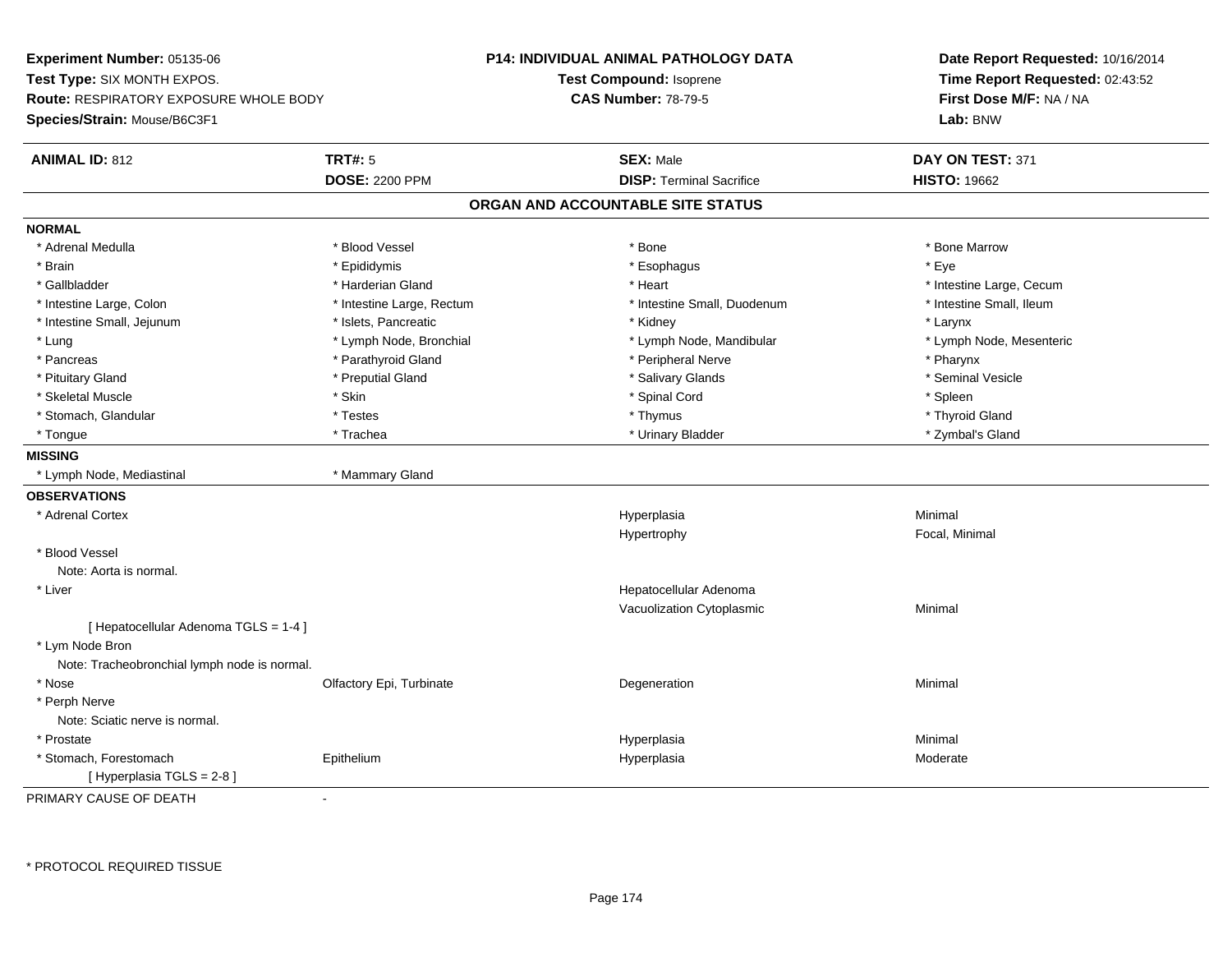| <b>Experiment Number: 05135-06</b><br>Test Type: SIX MONTH EXPOS.<br><b>Route: RESPIRATORY EXPOSURE WHOLE BODY</b><br>Species/Strain: Mouse/B6C3F1 |                       | <b>P14: INDIVIDUAL ANIMAL PATHOLOGY DATA</b><br><b>Test Compound: Isoprene</b> | Date Report Requested: 10/16/2014<br>Time Report Requested: 02:43:52<br>First Dose M/F: NA / NA |
|----------------------------------------------------------------------------------------------------------------------------------------------------|-----------------------|--------------------------------------------------------------------------------|-------------------------------------------------------------------------------------------------|
|                                                                                                                                                    |                       | <b>CAS Number: 78-79-5</b>                                                     |                                                                                                 |
|                                                                                                                                                    |                       |                                                                                | Lab: BNW                                                                                        |
| <b>ANIMAL ID: 812</b>                                                                                                                              | <b>TRT#:</b> 5        | <b>SEX:</b> Male                                                               | DAY ON TEST: 371                                                                                |
|                                                                                                                                                    | <b>DOSE: 2200 PPM</b> | <b>DISP: Terminal Sacrifice</b>                                                | <b>HISTO: 19662</b>                                                                             |
|                                                                                                                                                    |                       | ORGAN AND ACCOUNTABLE SITE STATUS                                              |                                                                                                 |
|                                                                                                                                                    |                       |                                                                                |                                                                                                 |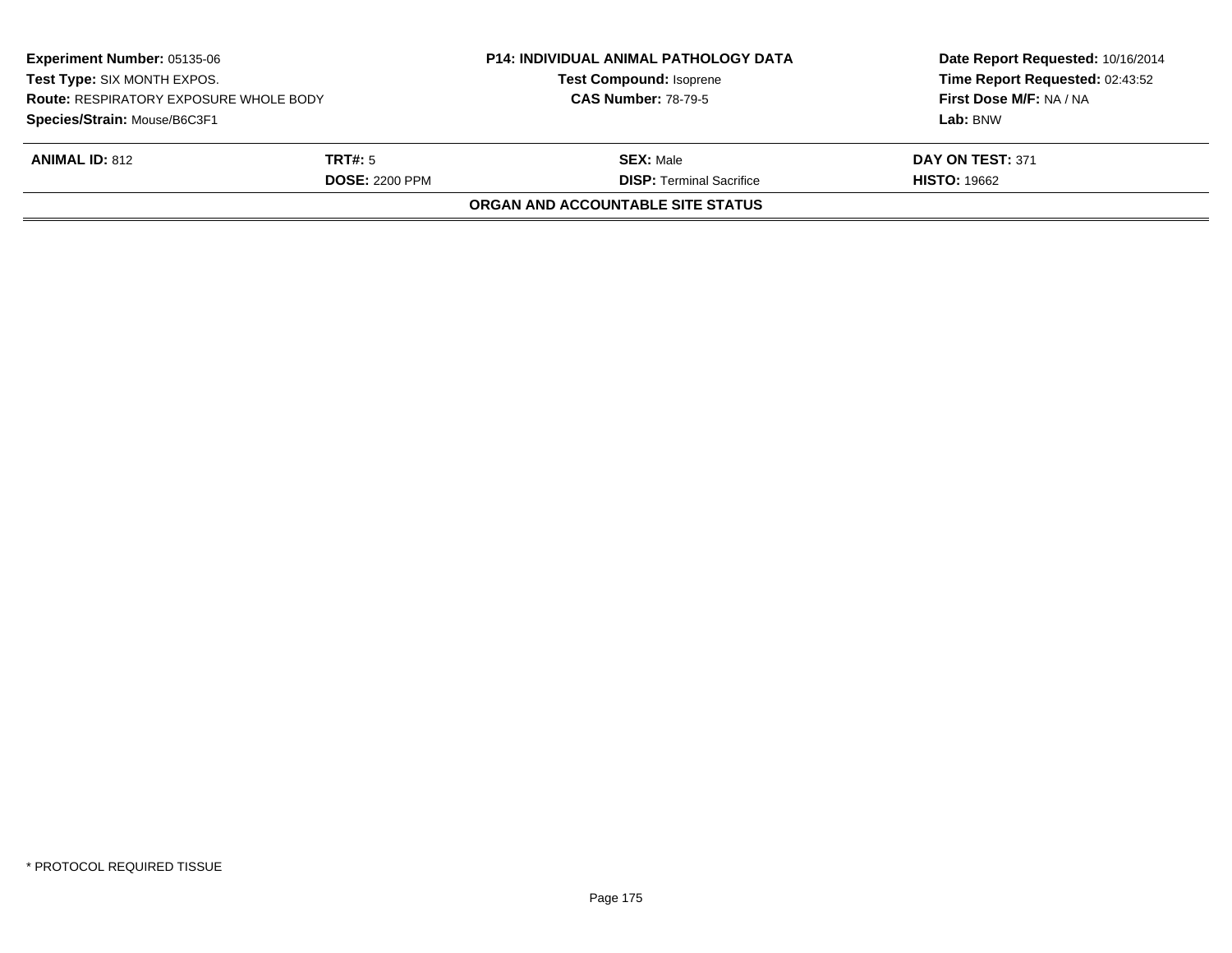| Experiment Number: 05135-06<br>Test Type: SIX MONTH EXPOS.<br>Route: RESPIRATORY EXPOSURE WHOLE BODY<br>Species/Strain: Mouse/B6C3F1 |                            | <b>P14: INDIVIDUAL ANIMAL PATHOLOGY DATA</b> | Date Report Requested: 10/16/2014<br>Time Report Requested: 02:43:52<br>First Dose M/F: NA / NA |
|--------------------------------------------------------------------------------------------------------------------------------------|----------------------------|----------------------------------------------|-------------------------------------------------------------------------------------------------|
|                                                                                                                                      |                            | Test Compound: Isoprene                      |                                                                                                 |
|                                                                                                                                      |                            | <b>CAS Number: 78-79-5</b>                   |                                                                                                 |
|                                                                                                                                      |                            |                                              | Lab: BNW                                                                                        |
| <b>ANIMAL ID: 813</b>                                                                                                                | <b>TRT#: 5</b>             | <b>SEX: Male</b>                             | DAY ON TEST: 160                                                                                |
|                                                                                                                                      | <b>DOSE: 2200 PPM</b>      | <b>DISP: Natural Death</b>                   | <b>HISTO: 19663</b>                                                                             |
|                                                                                                                                      |                            | ORGAN AND ACCOUNTABLE SITE STATUS            |                                                                                                 |
| <b>NORMAL</b>                                                                                                                        |                            |                                              |                                                                                                 |
| * Adrenal Cortex                                                                                                                     | * Adrenal Medulla          | * Bone                                       | * Brain                                                                                         |
| * Epididymis                                                                                                                         | * Esophagus                | * Eye                                        | * Heart                                                                                         |
| * Intestine Large, Colon                                                                                                             | * Intestine Small, Jejunum | * Islets, Pancreatic                         | * Pancreas                                                                                      |
| * Peripheral Nerve                                                                                                                   | * Pharynx                  | * Pituitary Gland                            | * Preputial Gland                                                                               |
| * Prostate                                                                                                                           | * Salivary Glands          | * Seminal Vesicle                            | * Skeletal Muscle                                                                               |
| * Skin                                                                                                                               | * Spinal Cord              | * Stomach, Glandular                         | * Testes                                                                                        |
| * Thyroid Gland                                                                                                                      | * Tongue                   | * Trachea                                    | * Urinary Bladder                                                                               |
| * Zymbal's Gland                                                                                                                     |                            |                                              |                                                                                                 |
| <b>MISSING</b>                                                                                                                       |                            |                                              |                                                                                                 |
| * Blood Vessel                                                                                                                       | * Mammary Gland            | * Parathyroid Gland                          |                                                                                                 |
| <b>AUTO PRECLUDES DIAG.</b>                                                                                                          |                            |                                              |                                                                                                 |
| * Gallbladder                                                                                                                        | * Intestine Large, Cecum   | * Intestine Large, Rectum                    | * Intestine Small, Duodenum                                                                     |
| * Intestine Small, Ileum                                                                                                             | * Larynx                   |                                              |                                                                                                 |
| <b>OBSERVATIONS</b>                                                                                                                  |                            |                                              |                                                                                                 |
| * Blood Vessel                                                                                                                       |                            |                                              |                                                                                                 |
| Note: Aorta is missing                                                                                                               |                            |                                              |                                                                                                 |
| * Bone Marrow                                                                                                                        |                            | Lymphoma Malignant Lymphocytic               |                                                                                                 |
| * Harderian Gland                                                                                                                    |                            | Lymphoma Malignant                           |                                                                                                 |
| Note: Malignant Lymphoma is Lymphocytic.                                                                                             |                            |                                              |                                                                                                 |
| * Kidney                                                                                                                             | <b>Bilateral</b>           | Lymphoma Malignant Lymphocytic               |                                                                                                 |
| [ Lymphoma Malignant Lymphocytic TGLS = 11-5 ]                                                                                       |                            |                                              |                                                                                                 |
| * Liver                                                                                                                              |                            | Lymphoma Malignant Lymphocytic               |                                                                                                 |
| * Lung                                                                                                                               |                            | Hemorrhage                                   | Mild                                                                                            |
| Note: Hemorrhage related to lymphoma.                                                                                                |                            |                                              |                                                                                                 |
| [Hemorrhage TGLS = $6-3$ ]                                                                                                           |                            |                                              |                                                                                                 |
| * Lymph Node, Bronchial                                                                                                              |                            | Lymphoma Malignant Lymphocytic               |                                                                                                 |
| Note: Tracheobronchial lymph node - lymphoma present.                                                                                |                            |                                              |                                                                                                 |
| [ Lymphoma Malignant Lymphocytic TGLS = 5-3+12 ]                                                                                     |                            |                                              |                                                                                                 |
| * Lymph Node, Mandibular                                                                                                             |                            | Lymphoma Malignant Lymphocytic               |                                                                                                 |
| [ Lymphoma Malignant Lymphocytic TGLS = 1-7 ]                                                                                        |                            |                                              |                                                                                                 |
|                                                                                                                                      |                            |                                              |                                                                                                 |

\* PROTOCOL REQUIRED TISSUE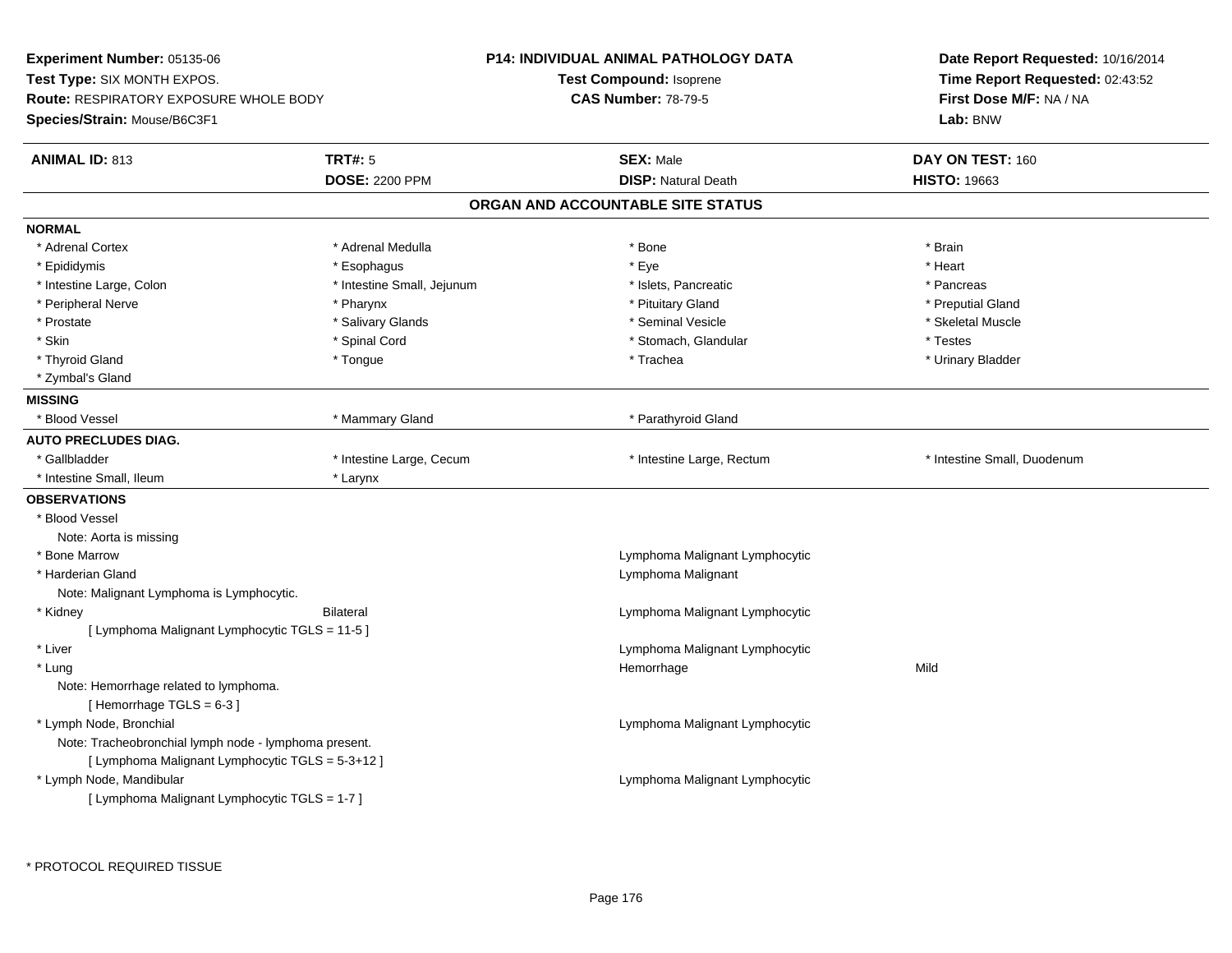| <b>Experiment Number: 05135-06</b><br><b>Test Type: SIX MONTH EXPOS.</b><br><b>Route: RESPIRATORY EXPOSURE WHOLE BODY</b><br>Species/Strain: Mouse/B6C3F1 |                          | <b>P14: INDIVIDUAL ANIMAL PATHOLOGY DATA</b><br>Test Compound: Isoprene<br><b>CAS Number: 78-79-5</b> |                                | Date Report Requested: 10/16/2014<br>Time Report Requested: 02:43:52 |
|-----------------------------------------------------------------------------------------------------------------------------------------------------------|--------------------------|-------------------------------------------------------------------------------------------------------|--------------------------------|----------------------------------------------------------------------|
|                                                                                                                                                           |                          |                                                                                                       |                                | First Dose M/F: NA / NA<br>Lab: BNW                                  |
| <b>ANIMAL ID: 813</b>                                                                                                                                     | <b>TRT#: 5</b>           |                                                                                                       | <b>SEX: Male</b>               | DAY ON TEST: 160                                                     |
|                                                                                                                                                           | <b>DOSE: 2200 PPM</b>    |                                                                                                       | <b>DISP: Natural Death</b>     | <b>HISTO: 19663</b>                                                  |
|                                                                                                                                                           |                          | ORGAN AND ACCOUNTABLE SITE STATUS                                                                     |                                |                                                                      |
| * Lymph Node, Mediastinal                                                                                                                                 |                          |                                                                                                       | Lymphoma Malignant Lymphocytic |                                                                      |
| [ Lymphoma Malignant Lymphocytic TGLS = 4-12 ]                                                                                                            |                          |                                                                                                       |                                |                                                                      |
| * Lymph Node, Mesenteric                                                                                                                                  |                          |                                                                                                       | Lymphoma Malignant Lymphocytic |                                                                      |
| [ Lymphoma Malignant Lymphocytic TGLS = 8-6 ]                                                                                                             |                          |                                                                                                       |                                |                                                                      |
| * Nose                                                                                                                                                    | Olfactory Epi, Turbinate |                                                                                                       | Degeneration                   | Minimal                                                              |
|                                                                                                                                                           | Olfactory Epi, Turbinate |                                                                                                       | Lymphoma Malignant             |                                                                      |
| Note: Malignant Lymphoma is lymphocytic.                                                                                                                  |                          |                                                                                                       |                                |                                                                      |
| * Perph Nerve                                                                                                                                             |                          |                                                                                                       |                                |                                                                      |
| Note: Sciatic nerve is normal.                                                                                                                            |                          |                                                                                                       |                                |                                                                      |
| * Spleen                                                                                                                                                  |                          |                                                                                                       | Lymphoma Malignant Lymphocytic |                                                                      |
| [ Lymphoma Malignant Lymphocytic TGLS = 7-4 ]                                                                                                             |                          |                                                                                                       |                                |                                                                      |
| * Stomach, Forestomach                                                                                                                                    | Epithelium               |                                                                                                       | Hyperplasia                    | Marked                                                               |
| [Hyperplasia TGLS = $9-8+13$ ]                                                                                                                            |                          |                                                                                                       |                                |                                                                      |
| * Thymus                                                                                                                                                  |                          |                                                                                                       | Lymphoma Malignant Lymphocytic |                                                                      |
| [ Lymphoma Malignant Lymphocytic TGLS = 2+3-12 ]                                                                                                          |                          |                                                                                                       |                                |                                                                      |
| PRIMARY CAUSE OF DEATH                                                                                                                                    |                          |                                                                                                       |                                |                                                                      |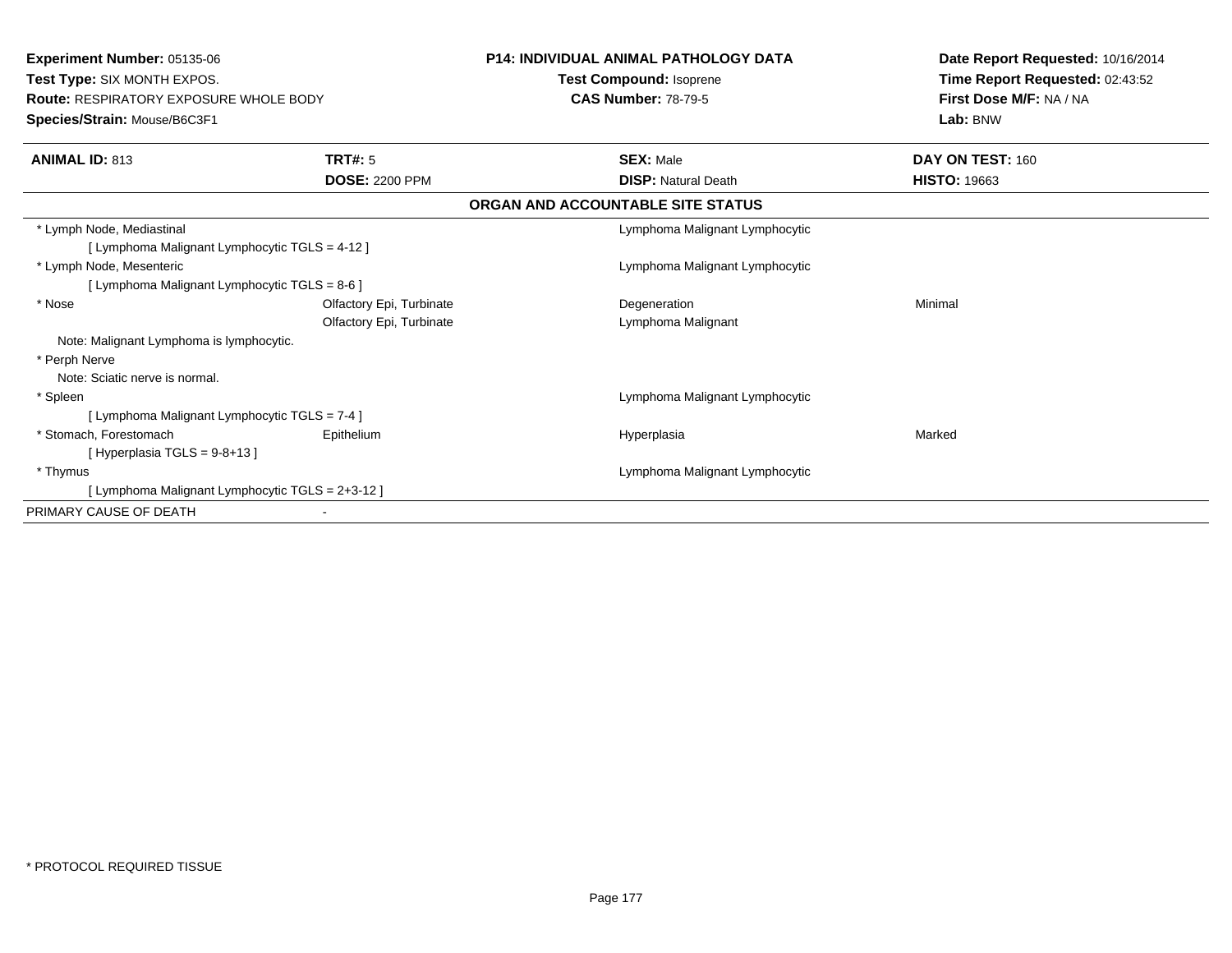**Experiment Number:** 05135-06**Test Type:** SIX MONTH EXPOS.**Route:** RESPIRATORY EXPOSURE WHOLE BODY**Species/Strain:** Mouse/B6C3F1**P14: INDIVIDUAL ANIMAL PATHOLOGY DATATest Compound:** Isoprene**CAS Number:** 78-79-5**Date Report Requested:** 10/16/2014**Time Report Requested:** 02:43:52**First Dose M/F:** NA / NA**Lab:** BNW**ANIMAL ID:** 814**TRT#:** 5 **SEX:** Male **DAY ON TEST:** 185 **DOSE:** 2200 PPM**DISP:** Scheduled Sacrifice **HISTO:** 19664 **ORGAN AND ACCOUNTABLE SITE STATUSNORMAL**\* Blood Vessel \* Blood Vessel \* \* Annual \* Bone \* \* Bone \* \* Bone \* \* Bone Marrow \* \* Bone Marrow \* \* Brain \* Brain \* Brain \* \* Gallbladder \* Epididymis \* \* ethanology \* Esophagus \* \* Exercises \* Eye \* \* Eye \* \* Exercises \* Gallbladder \* Gallbladder \* \* Gallbladder \* \* Gallbladder \* \* Gallbladder \* \* Gallbladder \* \* Exercises \* \* Gallbladder \* \* Gallbladder \* \* Harderian Gland \* The structure \* Theart \* Heart \* Intestine Large, Cecum \* Intestine Large, Cecum \* Intestine Large, Colon \* Intestine Small, Jejunum \* Intestine Large, Rectum \* Intestine Small, Duodenum \* Intestine Small, Ileum \* Intestine Small, Ileum \* Islets, Pancreatic \* \* \* Andrew \* Kidney \* \* Kidney \* \* Larynx \* Larynx \* \* Larynx \* \* Liver \* Liver \* Liver \* Lung \* Lymph Node, Bronchial \* Lymph Node, Mandibular \* Lymph Node, Mesenteric\* Nose \* Pancreas \* Peripheral Nerve \* Pharynx \* Salivary Glands \* Pituitary Gland \* \* Then the state \* Preputial Gland \* Prosection \* Prostate \* \* Salivary Glands \* Salivary Glands \* Salivary Glands \* Salivary Glands \* Salivary Glands \* Salivary Glands \* Salivary Glands \* Salivary Glan \* Seminal Vesicle \* \* Spinal Cord \* Skeletal Muscle \* \* Skin \* \* Skin \* \* Spinal Vesicle \* Spinal Cord \* Spinal Cord \* Thyroid Gland \* Spleen \* Thyroid Gland \* Stomach, Glandular \* The \* Testes \* Testes \* Thyroid Gland \* Thyroid Gland \* \* Thyroid Gland \* \* Zymbal's Gland \* Tongue \* Trachea \* Urinary Bladder \* Zymbal's Gland **MISSING**\* Adrenal Cortex \* Adrenal Medulla **\*** Adrenal Medulla \* Lymph Node, Mediastinal \* Mammary Gland \* Parathyroid Gland \* Thymus**OBSERVATIONS** \* Blood VesselNote: Aorta is normal. \* Lym Node Bron Note: Tracheobronchial lymph node is normal. \* Perph Nerve Note: Sciatic nerve is normal. \* Stomach, Forestomach Epithelium Hyperplasia Marked [ Hyperplasia TGLS = 1-8 ]PRIMARY CAUSE OF DEATH-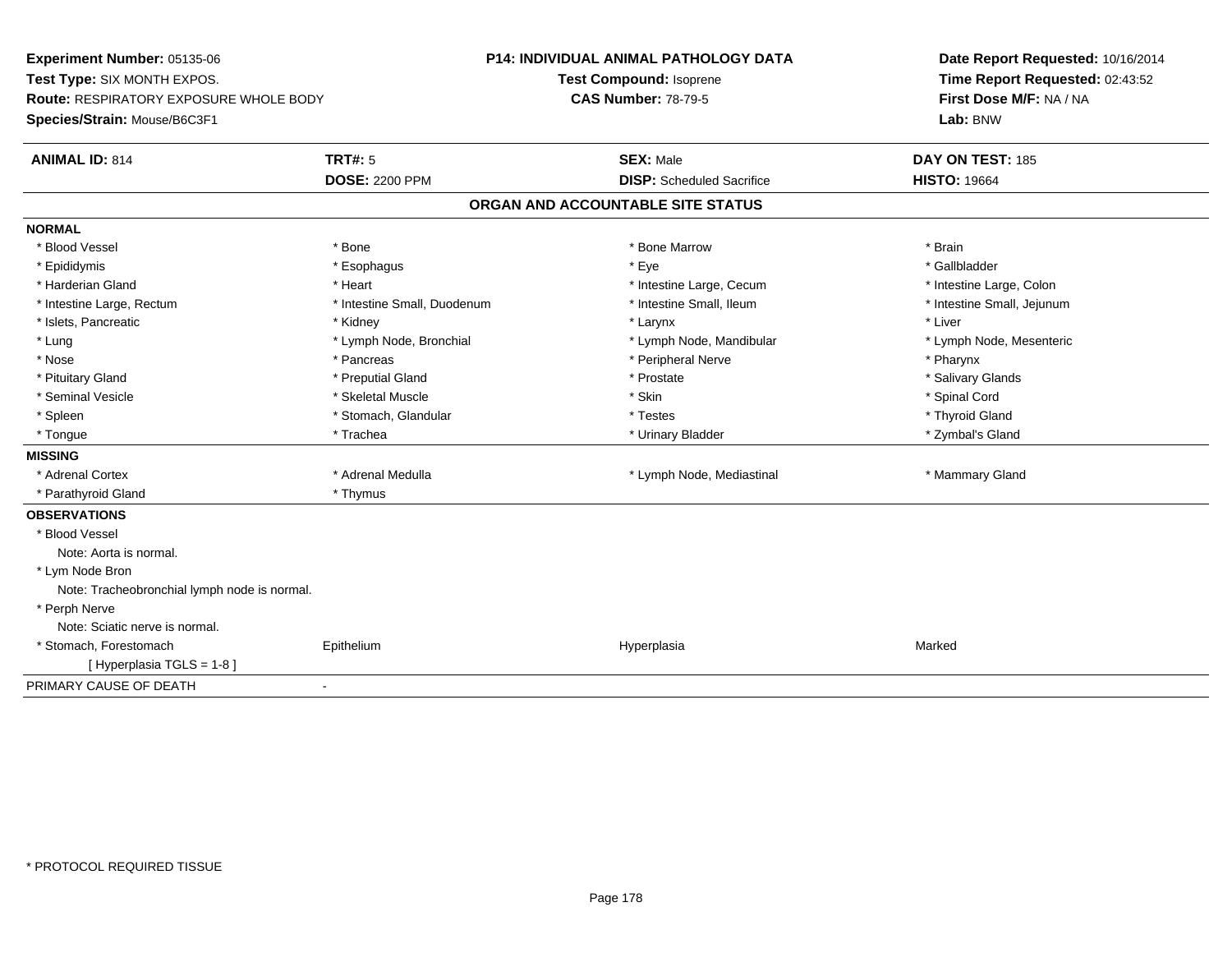**Experiment Number:** 05135-06**Test Type:** SIX MONTH EXPOS.**Route:** RESPIRATORY EXPOSURE WHOLE BODY**Species/Strain:** Mouse/B6C3F1**P14: INDIVIDUAL ANIMAL PATHOLOGY DATATest Compound:** Isoprene**CAS Number:** 78-79-5**Date Report Requested:** 10/16/2014**Time Report Requested:** 02:43:52**First Dose M/F:** NA / NA**Lab:** BNW**ANIMAL ID:** 815**TRT#:** 5 **SEX:** Male **DAY ON TEST:** 136 **DOSE:** 2200 PPM**DISP:** Moribund Sacrifice **HISTO:** 19665 **ORGAN AND ACCOUNTABLE SITE STATUSNORMAL**\* Adrenal Cortex \* Adrenal Cortex \* \* Adrenal Medulla \* \* Adrenal Medulla \* \* Blood Vessel \* \* Brood Vessel \* \* Bone \* Esophagus \* Bone Marrow \* Brain \* Epididymis \* Esophagus \* Eye \* \* Gallbladder \* \* Gallbladder \* \* \* \* Harderian Gland \* \* Heart \* Heart \* Heart \* Heart \* Heart \* Heart \* Intestine Large, Cecum \* Intestine Large, Colon \* Intestine Large, Rectum \* Intestine Small, Duodenum\* Intestine Small, Ileum \* **Allen and The Accord \* Intestine Small**, Jejunum \* 1stets, Pancreatic \* \* Kidney \* Kidney \* Larynx \* Louis \* Liver \* Lung \* Lung \* Lung \* Lung \* Lung \* Lymph Node, Bronchial \* Lymph Node, Bronchial \* \* Lymph Node, Mandibular \* The state of the second text of the second text of the second text of the second text of the second text of the second text of the second text of the second text of text of text of text of text o \* Preputial Gland \* Peripheral Nerve \* \* \* \* Pharynx \* \* Pharynx \* \* \* Preputial Gland \* \* Preputial Gland \* \* Preputial Gland \* Skeletal Muscle \* Prostate \* \* Skeletal Muscle \* \* Salivary Glands \* \* Steminal Vesicle \* \* Seminal Vesicle \* \* Skeletal Muscle \* Skin \* Spinal Cord \* Spinal Cord \* Spinal Cord \* Spinal \* Spinal \* Stomach, Forestomach \* Stomach, Forestomach \* Stomach, Glandular \* \* \* Thyroid Glandular \* Thestes \* \* Thymus \* Thymus \* Thyroid Glandular \* Thyroid Gland \* Zymbal's Gland \* Tongue \* Trachea \* Urinary Bladder \* Zymbal's Gland **MISSING** \* Lymph Node, Mediastinal \* Mammary Gland \* Parathyroid Gland**OBSERVATIONS** \* Blood VesselNote: Aorta is normal. \* Lym Node Bron Note: Tracheobronchial lymph node is normal. \* Perph Nerve Note: Sciatic nerve is normal. \* Urin BladderNote: Urinary bladder dilated but NCL present.PRIMARY CAUSE OF DEATH-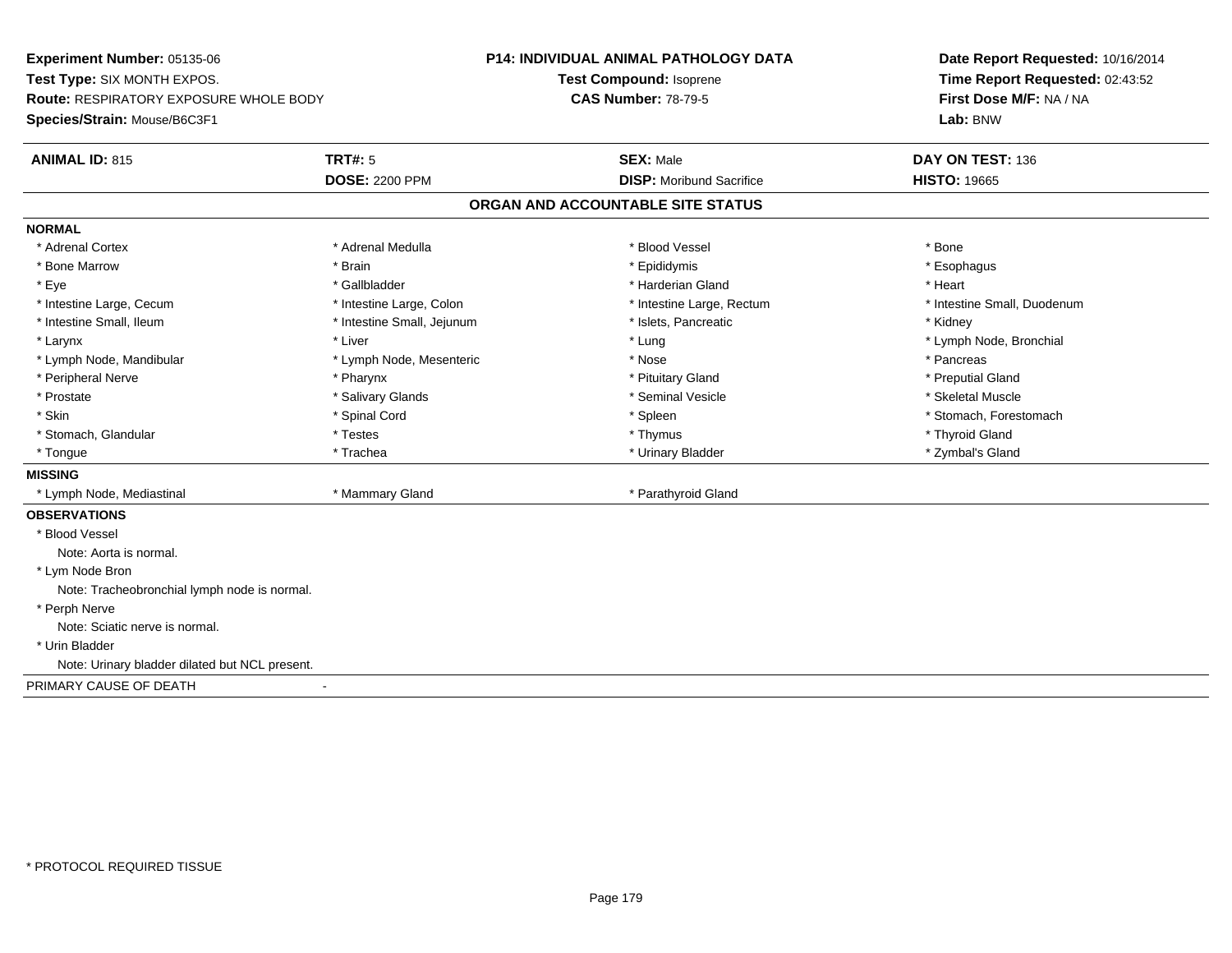**Experiment Number:** 05135-06**Test Type:** SIX MONTH EXPOS.**Route:** RESPIRATORY EXPOSURE WHOLE BODY**Species/Strain:** Mouse/B6C3F1**P14: INDIVIDUAL ANIMAL PATHOLOGY DATATest Compound:** Isoprene**CAS Number:** 78-79-5**Date Report Requested:** 10/16/2014**Time Report Requested:** 02:43:52**First Dose M/F:** NA / NA**Lab:** BNW**ANIMAL ID:** 816**6 DAY ON TEST:** 185 **DOSE:** 2200 PPM**DISP:** Scheduled Sacrifice **HISTO:** 19666 **ORGAN AND ACCOUNTABLE SITE STATUSNORMAL**\* Adrenal Cortex \* Adrenal Cortex \* \* Adrenal Medulla \* \* Adrenal Medulla \* \* Blood Vessel \* \* Brood Vessel \* \* Bone \* Esophagus \* Bone Marrow \* Brain \* Epididymis \* Esophagus \* Eye \* \* Gallbladder \* \* Gallbladder \* \* \* \* Harderian Gland \* \* Heart \* Heart \* Heart \* Heart \* Heart \* Heart \* Intestine Large, Cecum \* Intestine Large, Colon \* Intestine Large, Rectum \* Intestine Small, Duodenum\* Intestine Small, Ileum \* Thestine Small, Jejunum \* 1998, Pancreatic \* Kidney \* Kidney \* Kidney \* Kidney \* Larynx \* Louis \* Liver \* Lung \* Lung \* Lung \* Lung \* Lung \* Lymph Node, Bronchial \* Lymph Node, Bronchial \* \* Lymph Node, Mandibular \* Lymph Node, Mediastinal \* Lymph Node, Mesenteric \* Nose\* Pharynx \* Pancreas \* Pancreas \* Parathyroid Gland \* Peripheral Nerve \* Peripheral Nerve \* Salivary Glands \* Pituitary Gland \* \* Then the state \* Preputial Gland \* Prosection \* Prostate \* \* Salivary Glands \* Salivary Glands \* Salivary Glands \* Salivary Glands \* Salivary Glands \* Salivary Glands \* Salivary Glands \* Salivary Glan \* Seminal Vesicle \* \* Spinal Cord \* Skeletal Muscle \* \* Skin \* \* Skin \* \* Spinal Vesicle \* Spinal Cord \* Spinal Cord \* Spleen \* \* Stomach, Glandular \* \* Thymus \* Testes \* Thymus \* Thymus \* Thymus \* Thymus \* Thymus \* \* Thymus \* \* Urinary Bladder \* Thyroid Gland \* \* The control of the total property and the top of the top of the top of the top of the top of the top of the top of the top of the top of the top of the top of the top of the top of the top of the top of \* Zymbal's Gland**MISSING** \* Mammary Gland**OBSERVATIONS** \* Blood VesselNote: Aorta is normal. \* Lym Node Bron Note: Tracheobronchial lymph node is normal. \* Perph Nerve Note: Sciatic nerve is normal. \* Stomach, Forestomach Epithelium Hyperplasia Marked [ Hyperplasia TGLS = 1-8 ]PRIMARY CAUSE OF DEATH-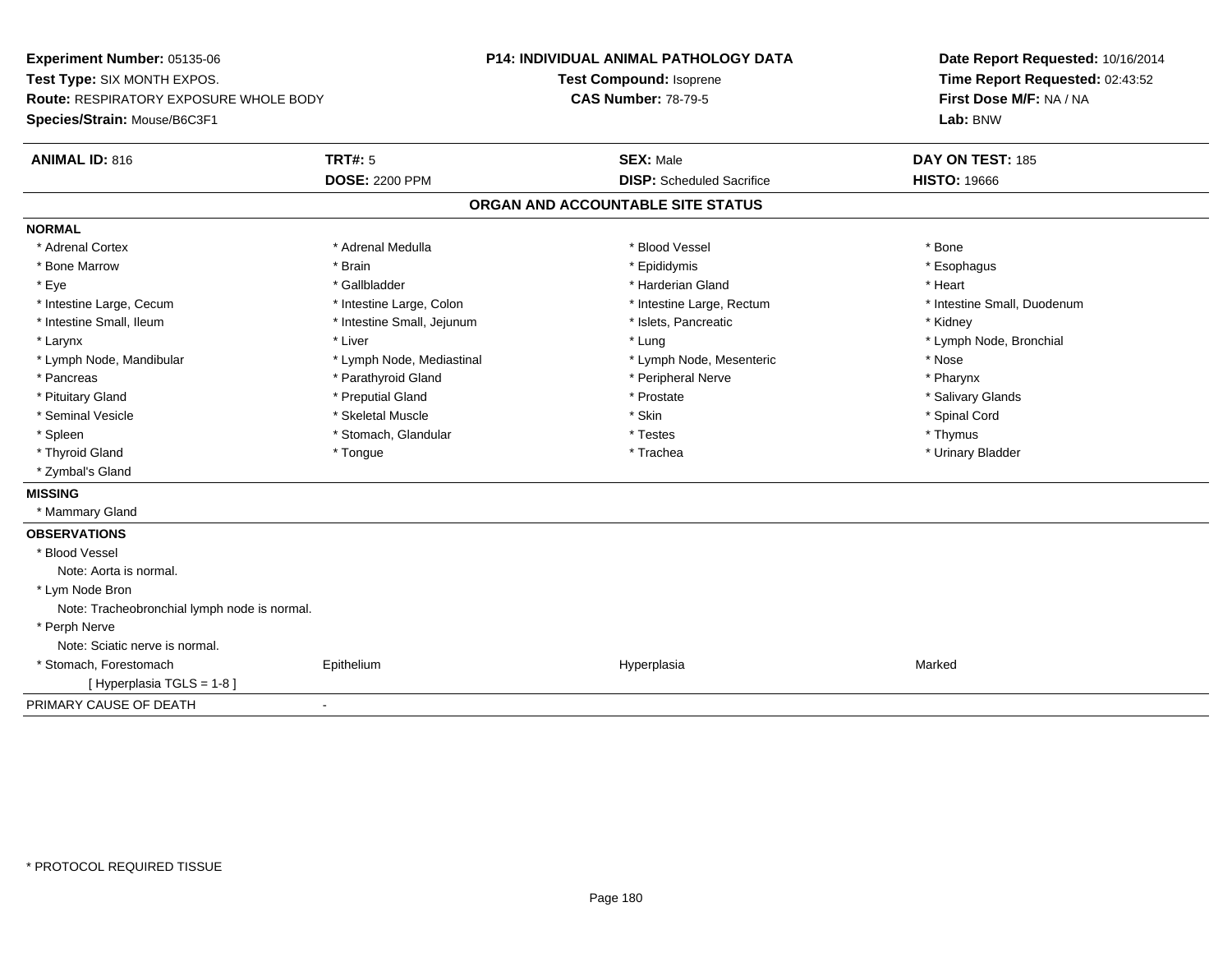**Experiment Number:** 05135-06**Test Type:** SIX MONTH EXPOS.**Route:** RESPIRATORY EXPOSURE WHOLE BODY**Species/Strain:** Mouse/B6C3F1**P14: INDIVIDUAL ANIMAL PATHOLOGY DATATest Compound:** Isoprene**CAS Number:** 78-79-5**Date Report Requested:** 10/16/2014**Time Report Requested:** 02:43:52**First Dose M/F:** NA / NA**Lab:** BNW**ANIMAL ID:** 817 **TRT#:** <sup>5</sup> **SEX:** Male **DAY ON TEST:** <sup>371</sup> **DOSE:** 2200 PPM**DISP:** Terminal Sacrifice **HISTO:** 19667 **ORGAN AND ACCOUNTABLE SITE STATUSNORMAL**\* Adrenal Cortex \* Adrenal Cortex \* \* Adrenal Medulla \* \* Adrenal Medulla \* \* Blood Vessel \* \* Brood Vessel \* \* Bone \* Esophagus \* Bone Marrow \* Brain \* Epididymis \* Esophagus \* Eye \* \* Gallbladder \* \* Gallbladder \* \* \* \* Harderian Gland \* \* Heart \* Heart \* Heart \* Heart \* Heart \* Heart \* Intestine Large, Cecum \* Intestine Large, Colon \* Intestine Large, Thestine Large, Rectum \* Intestine Small, Duodenum \* Intestine Small, Ileum \* Intestine Small, Jejunum \* Kidney \* Larynx\* Lymph Node, Mesenteric \* Lymph Node, Bronchial \* Lymph Node, Mandibular \* Lymph Node, Mediastinal \* Lymph Node, Mediastinal \* Pancreas \* Parathyroid Gland \* \* Parathyroid Gland \* Peripheral Nerve \* \* Peripheral Nerve \* \* Pharynx \* Salivary Glands \* Pituitary Gland \* \* Then the state \* Preputial Gland \* Prosection \* Prostate \* \* Salivary Glands \* Salivary Glands \* Salivary Glands \* Salivary Glands \* Salivary Glands \* Salivary Glands \* Salivary Glands \* Salivary Glan \* Seminal Vesicle \* \* \* Sheem \* Skeletal Muscle \* \* Stemme \* Skin \* \* Skin \* \* Spleen \* Spleen \* Spleen \* Spleen \* Thyroid Gland \* Stomach, Glandular \* \* \* Thyroid Glandular \* Thestes \* \* Thymus \* Thymus \* Thyroid Glandular \* Thyroid Gland \* Zymbal's Gland \* Tongue \* Trachea \* Urinary Bladder \* Zymbal's Gland **MISSING** \* Mammary Gland**OBSERVATIONS** \* Blood VesselNote: Aorta is normal. \* Islets, Pancreaticc and the contract of the contract of the contract of the contract of the contract of the contract of the contract of the contract of the contract of the contract of the contract of the contract of the contract of the cont a Mild \* Liver Vacuolization Cytoplasmic Minimal \* Lung Alveolar/Bronchiolar Adenoma [ Alveolar/Bronchiolar Adenoma TGLS = 1-3 ] \* Lym Node Bron Note: Tracheobronchial lymph node is normal. \* Nosee and the Colfactory Epi, Turbinate and the Colfactory Epistem of the Colfactory Epistem Mild Olfactory Epi, Turbinatee Chronic, Minimal \* Perph Nerve Note: Sciatic nerve is normal. \* Spinal Cordd and the control of the control of the control of the control of the control of the control of the control of the control of the control of the control of the control of the control of the control of the control of the co \* Stomach, Forestomach Angiectasis Mild PRIMARY CAUSE OF DEATH-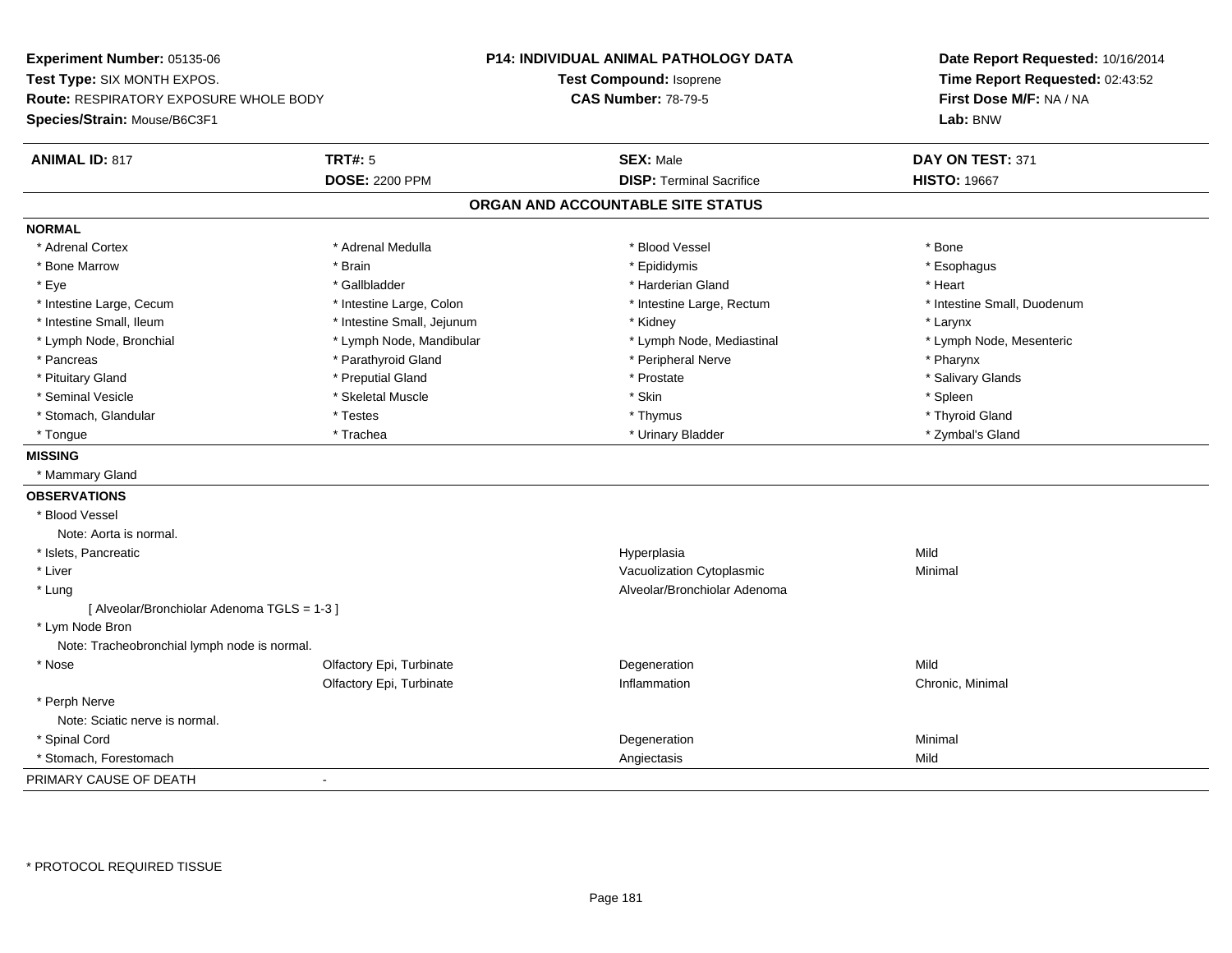**Experiment Number:** 05135-06**Test Type:** SIX MONTH EXPOS.**Route:** RESPIRATORY EXPOSURE WHOLE BODY**Species/Strain:** Mouse/B6C3F1**P14: INDIVIDUAL ANIMAL PATHOLOGY DATATest Compound:** Isoprene**CAS Number:** 78-79-5**Date Report Requested:** 10/16/2014**Time Report Requested:** 02:43:52**First Dose M/F:** NA / NA**Lab:** BNW**ANIMAL ID:** 818**SEX:** Male **DAY ON TEST:** 371 **DOSE:** 2200 PPM**DISP:** Terminal Sacrifice **HISTO:** 19668 **ORGAN AND ACCOUNTABLE SITE STATUSNORMAL**\* Adrenal Cortex \* Adrenal Cortex \* \* Adrenal Medulla \* \* Adrenal Medulla \* \* Blood Vessel \* \* Brood Vessel \* \* Bone \* Esophagus \* Bone Marrow \* Brain \* Epididymis \* Esophagus \* Eye \* https://www.frage.com/windown.com/windown.com/windown.com/windown.com/windown.com/windown.com/windown-\* Intestine Small, Ileum \* Intestine Large, Colon \* Intestine Large, Rectum \* Intestine Small, Duodenum \* Intestine Small, Duodenum \* Lymph Node, Bronchial \* Intestine Small, Jejunum \* Manus \* Kidney \* Kidney \* Larynx \* Larynx \* Larynx \* Larynx \* Larynx \* Larynx \* Larynx \* Larynx \* Larynx \* Larynx \* Larynx \* Larynx \* Larynx \* Larynx \* Larynx \* Larynx \* Larynx \* Larynx \* Laryn \* Lymph Node, Mandibular \* Lymph Node, Mesenteric \* Parathyroid Gland \* Parathyroid Gland \* Peripheral Nerve \* Pharynx \* Pituitary Gland \* Preputial Gland \* Prostate \* Salivary Glands \* Seminal Vesicle \* Skeletal Muscle \* Skin\* Stomach, Glandular \* Spinal Cord \* Spinal Cord \* Spinal Cord \* Spinal Cord \* Spinal Cord \* Stomach, Forestomach \* Spinal Archives \* Spinal Archives \* Spinal Archives \* Spinal Archives \* Spinal Archives \* Spinal Archives \* Spinal Archives \* S \* Testes \* Thymus \* Thyroid Gland \* Tongue \* Trachea \* Urinary Bladder \* 2ymbal's Gland \* Zymbal's Gland \* Zymbal's Gland \* Zymbal's Gland **MISSING** \* Lymph Node, Mediastinal \* Mammary Gland**OBSERVATIONS** \* Blood VesselNote: Aorta is normal. \* Harderian Glandd and a state of the control of the control of the control of the control of the control of the control of the control of the control of the control of the control of the control of the control of the control of the contro \* Islets, Pancreaticc and the contract of the contract of the contract of the contract of the contract of the contract of the contract of the contract of the contract of the contract of the contract of the contract of the contract of the cont a **Minimal**  \* Liver Hepatocellular Adenoma Vacuolization Cytoplasmic Minimal [ Hepatocellular Adenoma TGLS = 1-4 ] \* Lung Alveolar Epith Hyperplasia Mild [ Hyperplasia TGLS = 3-3 ] \* Lym Node Bron Note: Tracheobronchial lymph node is normal.**Mesentery** y and the control of the control of the control of the control of the control of the control of the control of the control of the control of the control of the control of the control of the control of the control of the co Note: Necrosis is specified as fat necrosis. $[$  Necrosis TGLS = 2-12  $]$  \* Nosee and the Colfactory Epi, Turbinate and the Coleman Degeneration Coleman Minimal Minimal \* Pancreass the control of the control of the control of the control of the control of the control of the control of the control of the control of the control of the control of the control of the control of the control of the contro Inflammation **Chronic**, Minimal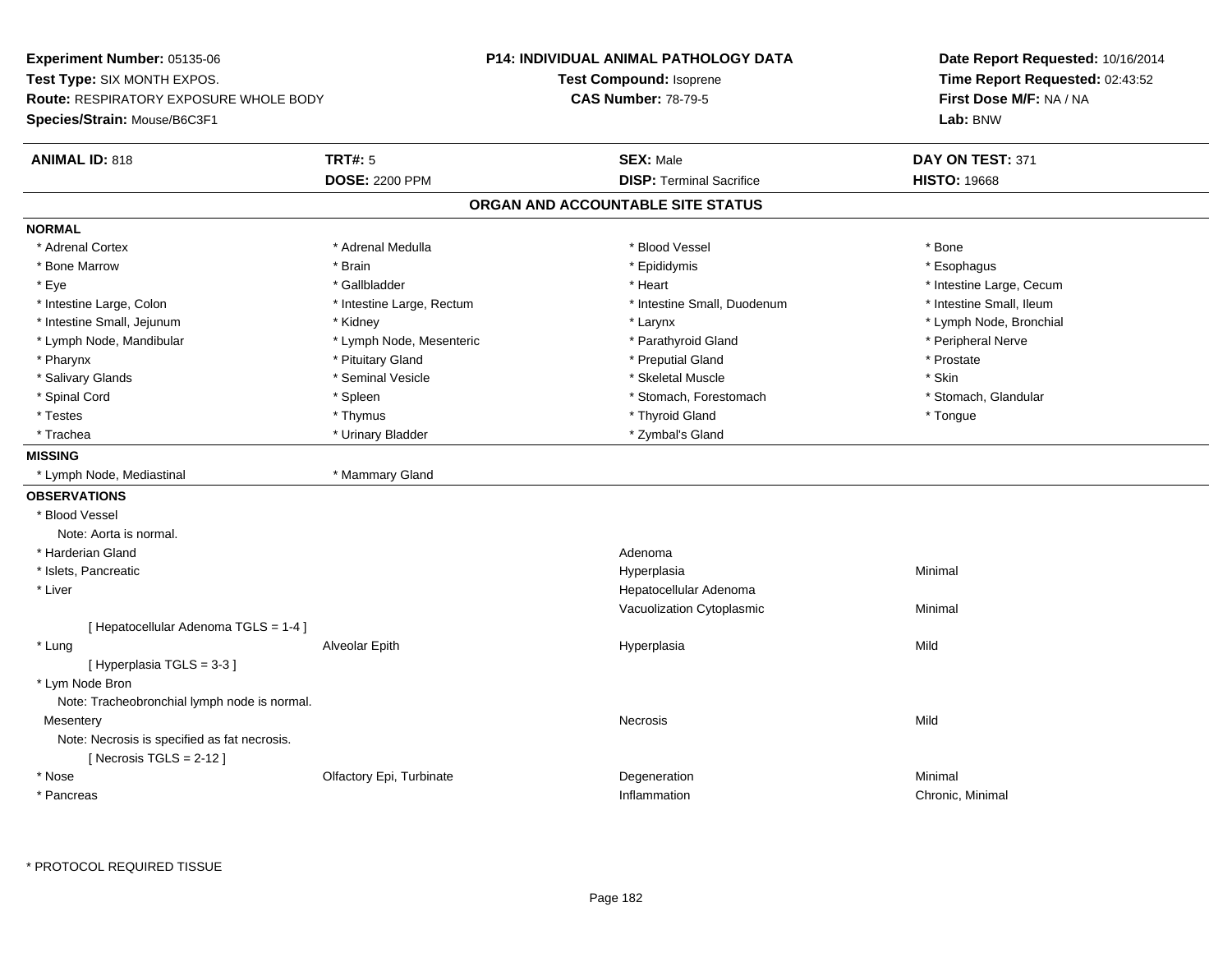| <b>Route: RESPIRATORY EXPOSURE WHOLE BODY</b> | <b>P14: INDIVIDUAL ANIMAL PATHOLOGY DATA</b><br><b>Test Compound: Isoprene</b><br><b>CAS Number: 78-79-5</b> | Date Report Requested: 10/16/2014<br>Time Report Requested: 02:43:52<br>First Dose M/F: NA / NA<br>Lab: BNW |
|-----------------------------------------------|--------------------------------------------------------------------------------------------------------------|-------------------------------------------------------------------------------------------------------------|
| TRT#: 5<br><b>DOSE: 2200 PPM</b>              | <b>SEX: Male</b><br><b>DISP:</b> Terminal Sacrifice                                                          | DAY ON TEST: 371<br><b>HISTO: 19668</b>                                                                     |
|                                               | ORGAN AND ACCOUNTABLE SITE STATUS                                                                            |                                                                                                             |
|                                               |                                                                                                              |                                                                                                             |
|                                               |                                                                                                              |                                                                                                             |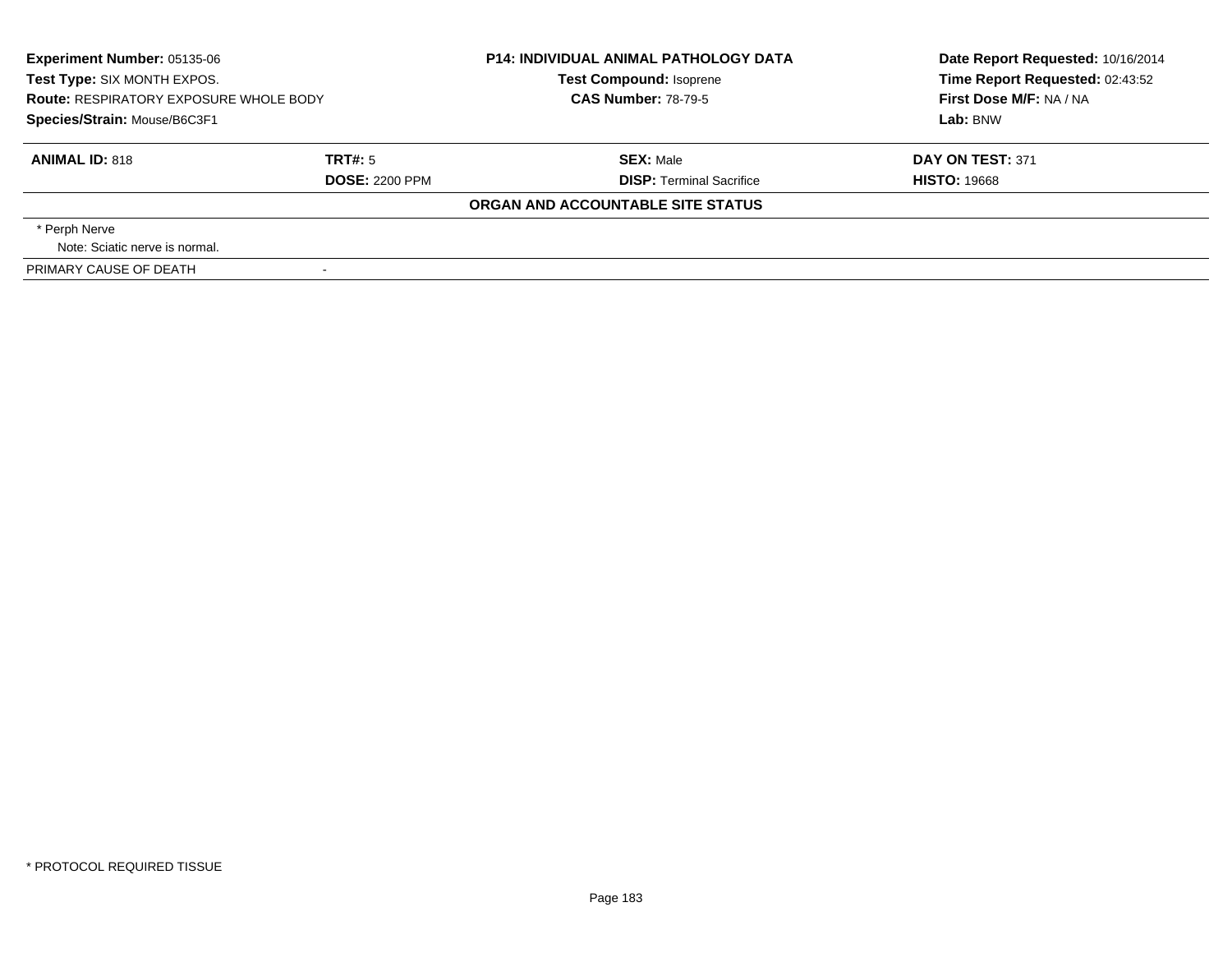**Experiment Number:** 05135-06**Test Type:** SIX MONTH EXPOS.**Route:** RESPIRATORY EXPOSURE WHOLE BODY**Species/Strain:** Mouse/B6C3F1**P14: INDIVIDUAL ANIMAL PATHOLOGY DATATest Compound:** Isoprene**CAS Number:** 78-79-5**Date Report Requested:** 10/16/2014**Time Report Requested:** 02:43:52**First Dose M/F:** NA / NA**Lab:** BNW**ANIMAL ID:** 819 **TRT#:** <sup>5</sup> **SEX:** Male **DAY ON TEST:** <sup>371</sup> **DOSE:** 2200 PPM**DISP:** Terminal Sacrifice **HISTO:** 19669 **ORGAN AND ACCOUNTABLE SITE STATUSNORMAL**\* Adrenal Medulla \* \* \* Blood Vessel \* \* \* Bone Marrow \* \* Bone Marrow \* \* Bone Marrow \* Gallbladder \* Epididymis \* \* exphagus \* Esophagus \* \* Eye \* \* Eye \* \* Exercise \* Gallbladder \* Gallbladder \* \* Gallbladder \* \* Gallbladder \* \* Gallbladder \* \* Gallbladder \* \* Gallbladder \* \* Exercise \* \* \* Gallbladder \* \* \* Gallbladde \* Heart **\*** Intestine Large, Cecum \* Intestine Large, Cecum \* Intestine Large, Colon \* <sup>\*</sup> Intestine Large, Rectum \* Intestine Small, Duodenum \* 100 \* 100 \* 100 \* 100 \* 100 \* 100 \* 100 \* 100 \* 100 \* 100 \* 100 \* 100 \* Hotestine Small, Jejunum \* Kidney \* Lymph Node, Mesenteric \* Larynx \* Lymph Node, Bronchial \* Lymph Node, Aandibular \* Lymph Node, Mandibular \* Pancreas \* Parathyroid Gland \* Parathyroid Gland \* Peripheral Nerve \* Pancreas \* Pharynx \* Seminal Vesicle \* Pituitary Gland \* \* \* \* Prostate \* \* Prostate \* \* Salivary Glands \* \* Salivary Glands \* \* Seminal Vesicle \* Skeletal Muscle \* Skin \* Spinal Cord \* Spleen \* Thymus \* Stomach, Forestomach \* Testes \* Stomach, Glandular \* Testes \* Testes \* Testes \* Testes \* Testes \* Testes \* T \* Urinary Bladder \* Thyroid Gland \* \* The control of the total property and the top of the top of the top of the top of the top of the top of the top of the top of the top of the top of the top of the top of the top of the top of the top of \* Zymbal's Gland**MISSING** \* Lymph Node, Mediastinal \* Mammary Gland**OBSERVATIONS** \* Adrenal Cortexx and the control of the control of the control of the control of the control of the control of the control of the control of the control of the control of the control of the control of the control of the control of the co a **Minimal**  \* Blood VesselNote: Aorta is normal. \* Brainn and the controller of the controller of the controller of the Minimal Mineralization and the controller of the Minimal Minimal  $\alpha$  \* Harderian Glandd and a state of the control of the control of the control of the control of the control of the control of the control of the control of the control of the control of the control of the control of the control of the contro \* Islets, Pancreaticc and the contract of the contract of the contract of the contract of the contract of the contract of the contract of the contract of the contract of the contract of the contract of the contract of the contract of the cont a **Minimal**  \* Liverr and the contract of the contract of the contract of the contract of the contract of the Basophilic Focus of the contract of the contract of the contract of the contract of the contract of the contract of the contract of s Mild a **Multiple** Hepatocellular AdenomaVacuolization Cytoplasmic Minimal [ Hepatocellular Adenoma TGLS = 1-12, 3-4 ] \* Lung Alveolar/Bronchiolar Adenoma [ Alveolar/Bronchiolar Adenoma TGLS = 2-3 ] \* Lym Node Bron Note: Tracheobronchial lymph node is normal. \* Nosee and the Colfactory Epi, Turbinate and the Coleman Degeneration Coleman Minimal Minimal \* Perph Nerve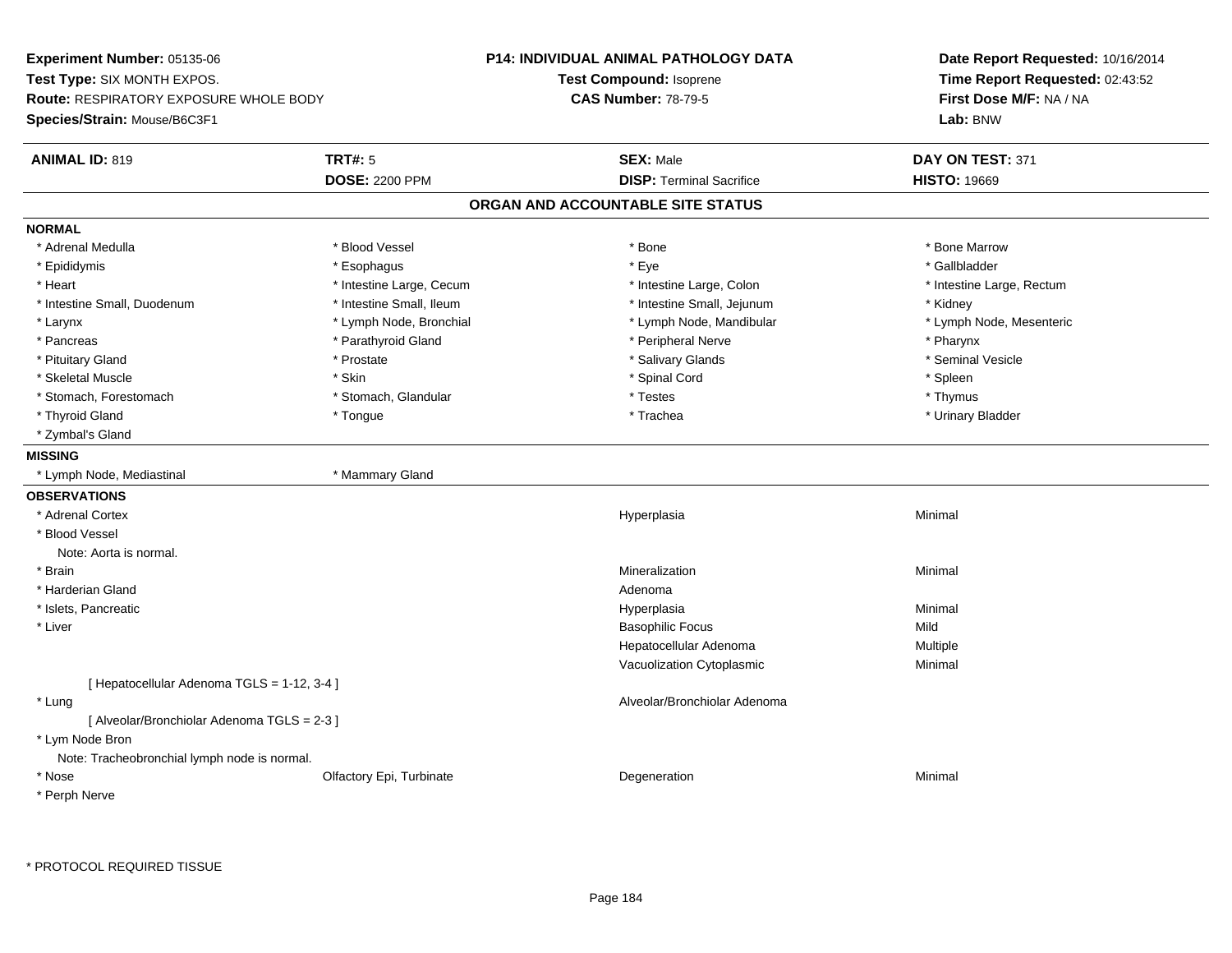| <b>Experiment Number: 05135-06</b>            |                       | <b>P14: INDIVIDUAL ANIMAL PATHOLOGY DATA</b> | Date Report Requested: 10/16/2014 |
|-----------------------------------------------|-----------------------|----------------------------------------------|-----------------------------------|
| Test Type: SIX MONTH EXPOS.                   |                       | <b>Test Compound: Isoprene</b>               | Time Report Requested: 02:43:52   |
| <b>Route: RESPIRATORY EXPOSURE WHOLE BODY</b> |                       | <b>CAS Number: 78-79-5</b>                   | First Dose M/F: NA / NA           |
| Species/Strain: Mouse/B6C3F1                  |                       |                                              | Lab: BNW                          |
| <b>ANIMAL ID: 819</b>                         | TRT#: 5               | <b>SEX: Male</b>                             | DAY ON TEST: 371                  |
|                                               | <b>DOSE: 2200 PPM</b> | <b>DISP:</b> Terminal Sacrifice              | <b>HISTO: 19669</b>               |
|                                               |                       | ORGAN AND ACCOUNTABLE SITE STATUS            |                                   |
| Note: Sciatic nerve is normal.                |                       |                                              |                                   |
| * Preputial Gland                             |                       | Inflammation                                 | Suppurative, Minimal              |
| PRIMARY CAUSE OF DEATH                        |                       |                                              |                                   |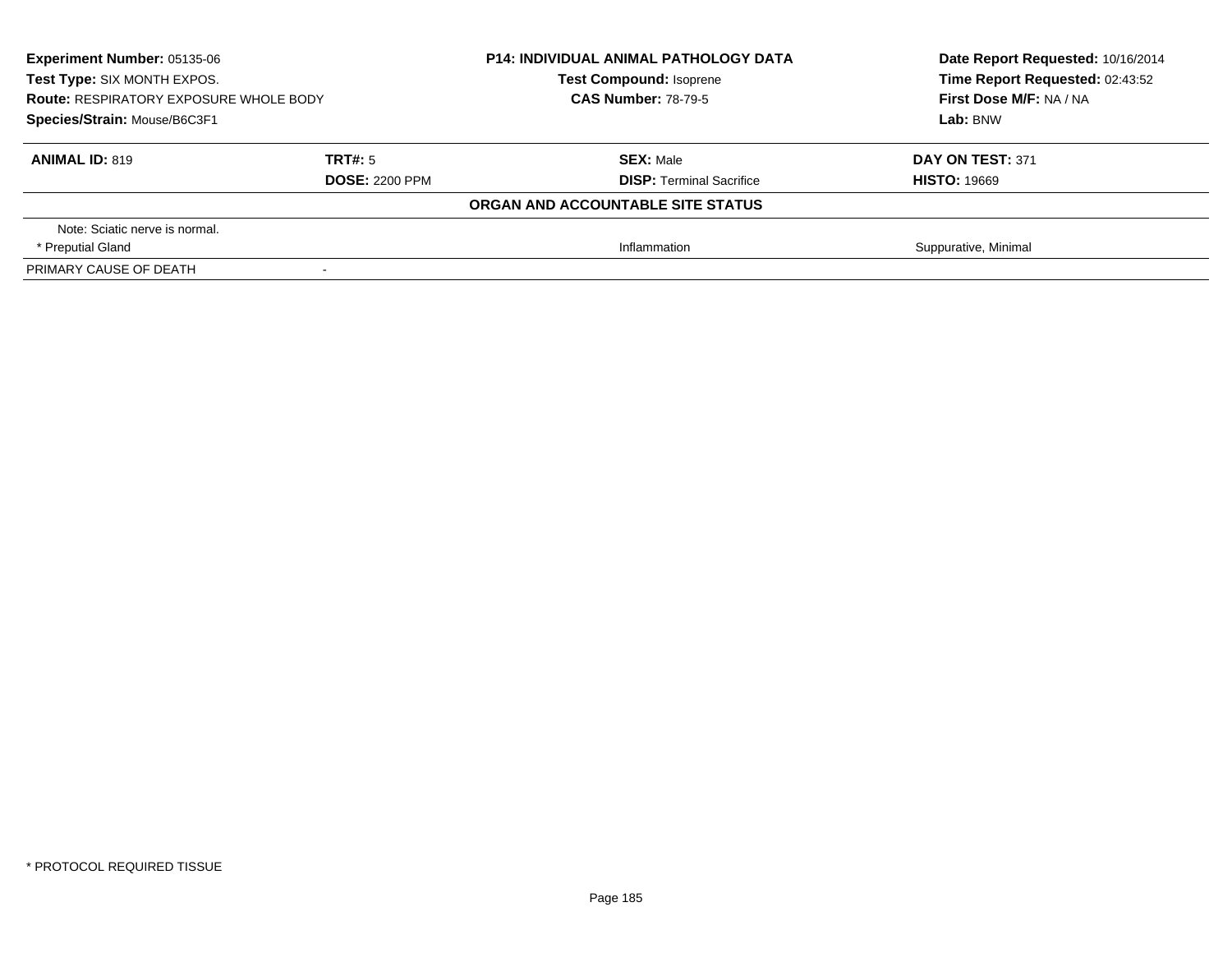**Experiment Number:** 05135-06**Test Type:** SIX MONTH EXPOS.**Route:** RESPIRATORY EXPOSURE WHOLE BODY**Species/Strain:** Mouse/B6C3F1**P14: INDIVIDUAL ANIMAL PATHOLOGY DATATest Compound:** Isoprene**CAS Number:** 78-79-5**Date Report Requested:** 10/16/2014**Time Report Requested:** 02:43:52**First Dose M/F:** NA / NA**Lab:** BNW**ANIMAL ID:** 820**CONSEX:** Male **DAY ON TEST:** 371 **DOSE:** 2200 PPM**DISP:** Terminal Sacrifice **HISTO:** 19670 **ORGAN AND ACCOUNTABLE SITE STATUSNORMAL**\* Adrenal Cortex \* Adrenal Cortex \* \* Adrenal Medulla \* \* Adrenal Medulla \* \* Blood Vessel \* \* Brood Vessel \* \* Bone \* Esophagus \* Bone Marrow \* Brain \* Epididymis \* Esophagus \* Eye \* \* Gallbladder \* \* Gallbladder \* \* \* \* Harderian Gland \* \* Heart \* Heart \* Heart \* Heart \* Heart \* Heart \* Intestine Large, Cecum \* Intestine Large, Colon \* Intestine Large, Thestine Large, Rectum \* Intestine Small, Duodenum \* Intestine Small, Ileum \* Intestine Small, Jejunum \* Kidney \* Larynx\* Lymph Node, Mesenteric \* Lung \* Lymph Node, Bronchial \* Lymph Node, Mandibular \* Lymph Node, Mandibular \* Parathyroid Gland \* \* \* Peripheral Nerve \* \* Peripheral Nerve \* \* Pharynx \* \* Pharynx \* \* Preputial Gland \* Skeletal Muscle \* Prostate \* \* Skeletal Muscle \* \* Salivary Glands \* \* Steminal Vesicle \* \* Seminal Vesicle \* \* Skeletal Muscle \* Skin \* Spinal Cord \* Spinal Cord \* Spinal Cord \* Spinal \* Spinal \* Stomach, Forestomach \* Stomach, Forestomach \* Stomach, Glandular \* Thyroid Gland \* Testes \* Thyroid Gland \* Thyroid Gland \* Thyroid Gland \* Thyroid Gland \* Zymbal's Gland \* Tongue \* Trachea \* Urinary Bladder \* Zymbal's Gland **MISSING**\* Lymph Node, Mediastinal **\* Mammary Gland \* Pituitary Gland** \* Pituitary Gland \* Pituitary Gland \* P **OBSERVATIONS** \* Blood VesselNote: Aorta is normal. \* Islets, Pancreaticc and the contract of the contract of the contract of the contract of the contract of the contract of the contract of the contract of the contract of the contract of the contract of the contract of the contract of the cont a **Minimal**  \* Liver Mixed Cell Focuss Mild Mild Vacuolization Cytoplasmicc Mild [ Mixed Cell Focus TGLS = 1-12 ] \* Lym Node Bron Note: Tracheobronchial lymph node is normal. \* Nosee and the Colfactory Epi, Turbinate and the Colfactory Epistem of the Colfactory Epistem Mild \* Pancreas Focal Cellular Changee Minimal \* Perph Nerve Note: Sciatic nerve is normal.PRIMARY CAUSE OF DEATH

-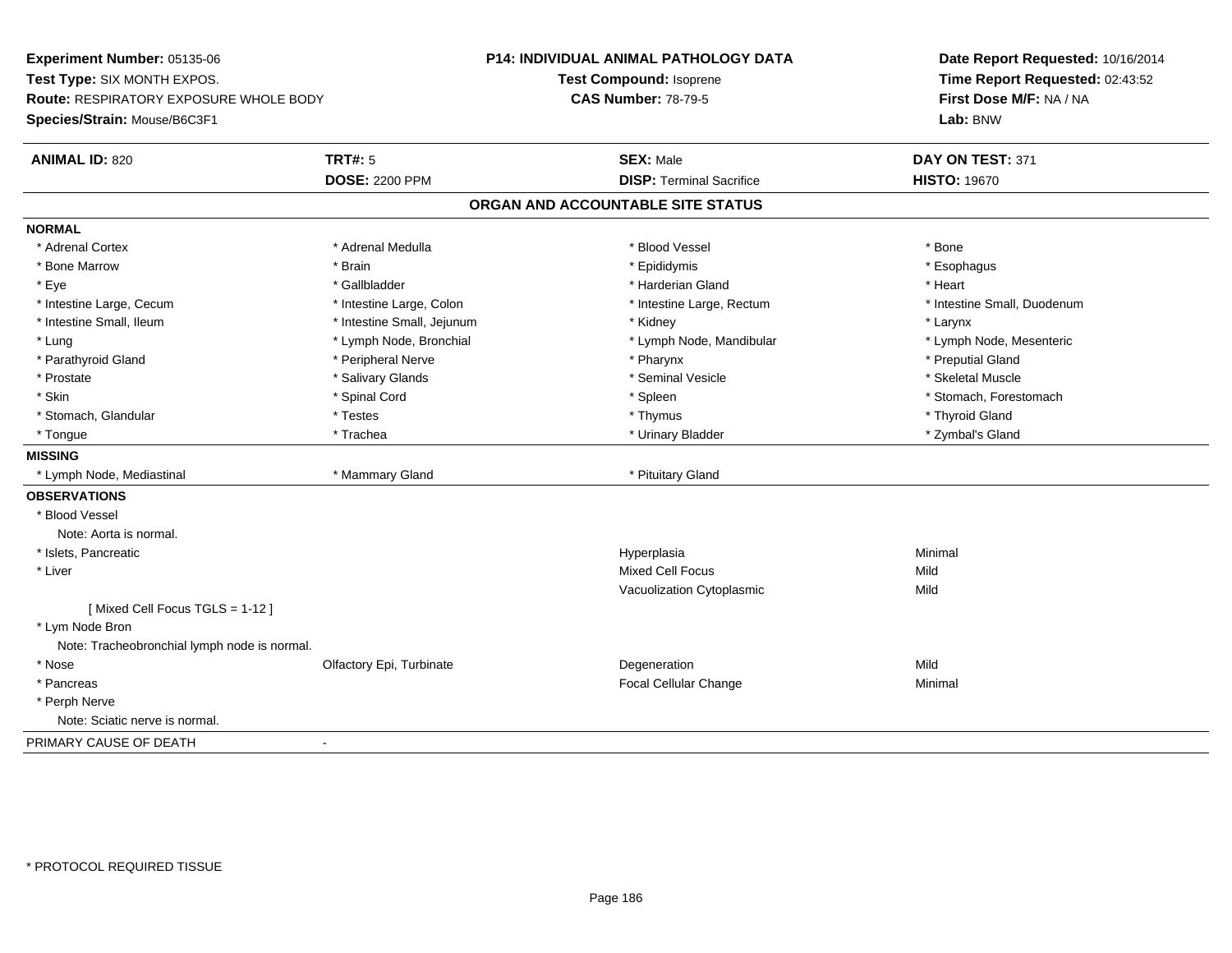**Experiment Number:** 05135-06**Test Type:** SIX MONTH EXPOS.**Route:** RESPIRATORY EXPOSURE WHOLE BODY**Species/Strain:** Mouse/B6C3F1**P14: INDIVIDUAL ANIMAL PATHOLOGY DATATest Compound:** Isoprene**CAS Number:** 78-79-5**Date Report Requested:** 10/16/2014**Time Report Requested:** 02:43:52**First Dose M/F:** NA / NA**Lab:** BNW**ANIMAL ID:** 821**TRT#:** 5 **SEX:** Male **DAY ON TEST:** 185 **DOSE:** 2200 PPM**DISP:** Scheduled Sacrifice **HISTO:** 19671 **ORGAN AND ACCOUNTABLE SITE STATUSNORMAL**\* Adrenal Cortex \* Adrenal Cortex \* \* Adrenal Medulla \* \* Adrenal Medulla \* \* Blood Vessel \* \* Brood Vessel \* \* Bone \* Esophagus \* Bone Marrow \* Brain \* Epididymis \* Esophagus \* Eye \* https://www.frage.com/windown.com/windown.com/windown.com/windown.com/windown.com/windown.com/windown-\* Intestine Small, Ileum \* Intestine Large, Colon \* Intestine Large, Rectum \* Intestine Small, Duodenum \* Intestine Small, Duodenum \* Intestine Small, Jejunum \* The matches of the state of the state of the state of the state of the state of the state of the state of the state of the state of the state of the state of the state of the state of the state \* Lymph Node, Mesenteric \* Liver \* Liver \* Lung \* Lung \* Lung \* Lung \* Lymph Node, Mediastinal \* Lymph Node, Mediastinal \* \* Pancreas \* Parathyroid Gland \* Parathyroid Gland \* Peripheral Nerve \* Posterious \* Pharynx \* Seminal Vesicle \* Preputial Gland \* \* Annual vesicle \* \* Prostate \* \* Salivary Glands \* \* Salivary Glands \* \* Seminal Vesicle \* \* Skeletal Muscle \* Skin \* Spinal Cord \* Spleen \* Tongue \* Testes \* Thymus \* Thyroid Gland \* Tongue \* Trachea \* Urinary Bladder \* 2ymbal's Gland \* Zymbal's Gland \* Zymbal's Gland \* Zymbal's Gland **MISSING**\* Lymph Node, Bronchial \* Lymph Node, Mandibular \* Mannesom \* Mammary Gland \* Pituitary Gland \* Pituitary Gland \* Stomach, Glandular**OBSERVATIONS** \* Blood VesselNote: Aorta is normal. \* Harderian Glandd and the control of the control of the control of the Hyperplasia and the control of the control of the control of the control of the control of the control of the control of the control of the control of the control of t \* Lym Node Bron Note: Tracheobronchial lymph node is missing. \* Nosee and the Colfactory Epi, Turbinate and the Coleman Degeneration Coleman Minimal Minimal \* Perph Nerve Note: Sciatic nerve is normal. \* Stomach, Forestomach Epitheliumm and the Hyperplasia measurement of the Hyperplasia measurement of the Moderate Moderate [ Hyperplasia TGLS = 1-8 ]PRIMARY CAUSE OF DEATH-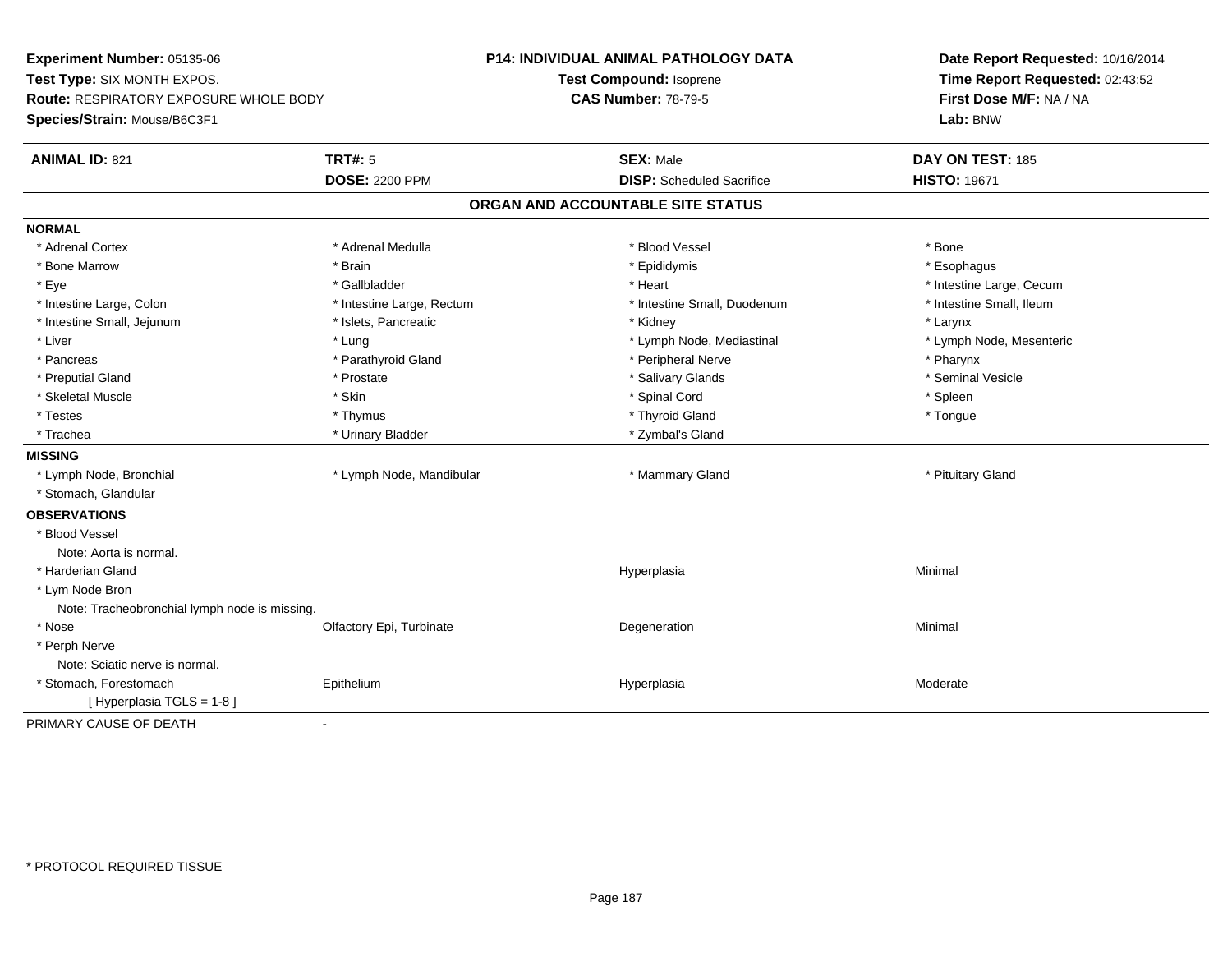**Experiment Number:** 05135-06**Test Type:** SIX MONTH EXPOS.**Route:** RESPIRATORY EXPOSURE WHOLE BODY**Species/Strain:** Mouse/B6C3F1**P14: INDIVIDUAL ANIMAL PATHOLOGY DATATest Compound:** Isoprene**CAS Number:** 78-79-5**Date Report Requested:** 10/16/2014**Time Report Requested:** 02:43:52**First Dose M/F:** NA / NA**Lab:** BNW**ANIMAL ID:** 822 **TRT#:** <sup>5</sup> **SEX:** Male **DAY ON TEST:** <sup>371</sup> **DOSE:** 2200 PPM**DISP:** Terminal Sacrifice **HISTO:** 19672 **ORGAN AND ACCOUNTABLE SITE STATUSNORMAL**\* Adrenal Cortex \* Adrenal Cortex \* \* Adrenal Medulla \* \* Adrenal Medulla \* \* Blood Vessel \* \* Brood Vessel \* \* Bone \* Esophagus \* Bone Marrow \* Brain \* Epididymis \* Esophagus \* Eye \* \* Gallbladder \* \* Gallbladder \* \* \* \* Harderian Gland \* \* Heart \* Heart \* Heart \* Heart \* Heart \* Heart \* Intestine Large, Cecum \* Intestine Large, Colon \* Intestine Large, Thestine Large, Rectum \* Intestine Small, Duodenum \* Intestine Small, Ileum \* Thestine Small, Jejunum \* Islets, Pancreatic \* \* Kidney \* Kidney \* Kidney \* Lymph Node, Mesenteric \* Larynx **\*** Lymph Node, Bronchial \* Lymph Node, Mandibular \* Lymph Node, Mandibular \* Pancreas \* Parathyroid Gland \* \* Parathyroid Gland \* Peripheral Nerve \* \* Peripheral Nerve \* \* Pharynx \* Salivary Glands \* Pituitary Gland \* \* Then the state \* Preputial Gland \* Prosection \* Prostate \* \* Salivary Glands \* Salivary Glands \* Salivary Glands \* Salivary Glands \* Salivary Glands \* Salivary Glands \* Salivary Glands \* Salivary Glan \* Seminal Vesicle \* \* Spinal Cord \* Skeletal Muscle \* \* Skin \* \* Skin \* \* Spinal Vesicle \* Spinal Cord \* Spinal Cord \* Spleen \* \* Stomach, Glandular \* \* Thymus \* Testes \* Thymus \* Thymus \* Thymus \* Thymus \* Thymus \* \* Thymus \* \* Urinary Bladder \* Thyroid Gland \* \* The control of the total property and the top of the top of the top of the top of the top of the top of the top of the top of the top of the top of the top of the top of the top of the top of the top of \* Zymbal's Gland**MISSING** \* Lymph Node, Mediastinal \* Mammary Gland**OBSERVATIONS** \* Blood VesselNote: Aorta is normal. \* Liver Basophilic Focuss Mild s Moderate Eosinophilic FocusHepatocellular Adenoma Multiple Hepatocellular Carcinoma Multiple Vacuolization Cytoplasmic Minimal Note: Tgl 3 = NCL (even on recut) $[$  Hepatocellular Carcinoma TGLS =  $1-4+12+13$ , 2-13 ] \* Lung Alveolar/Bronchiolar Adenoma \* Lym Node Bron Note: Tracheobronchial lymph node is normal. \* Nosee and the Colfactory Epi, Turbinate and the Coleman Degeneration Coleman Minimal Minimal \* Perph NerveNote: Sciatic nerve is normal.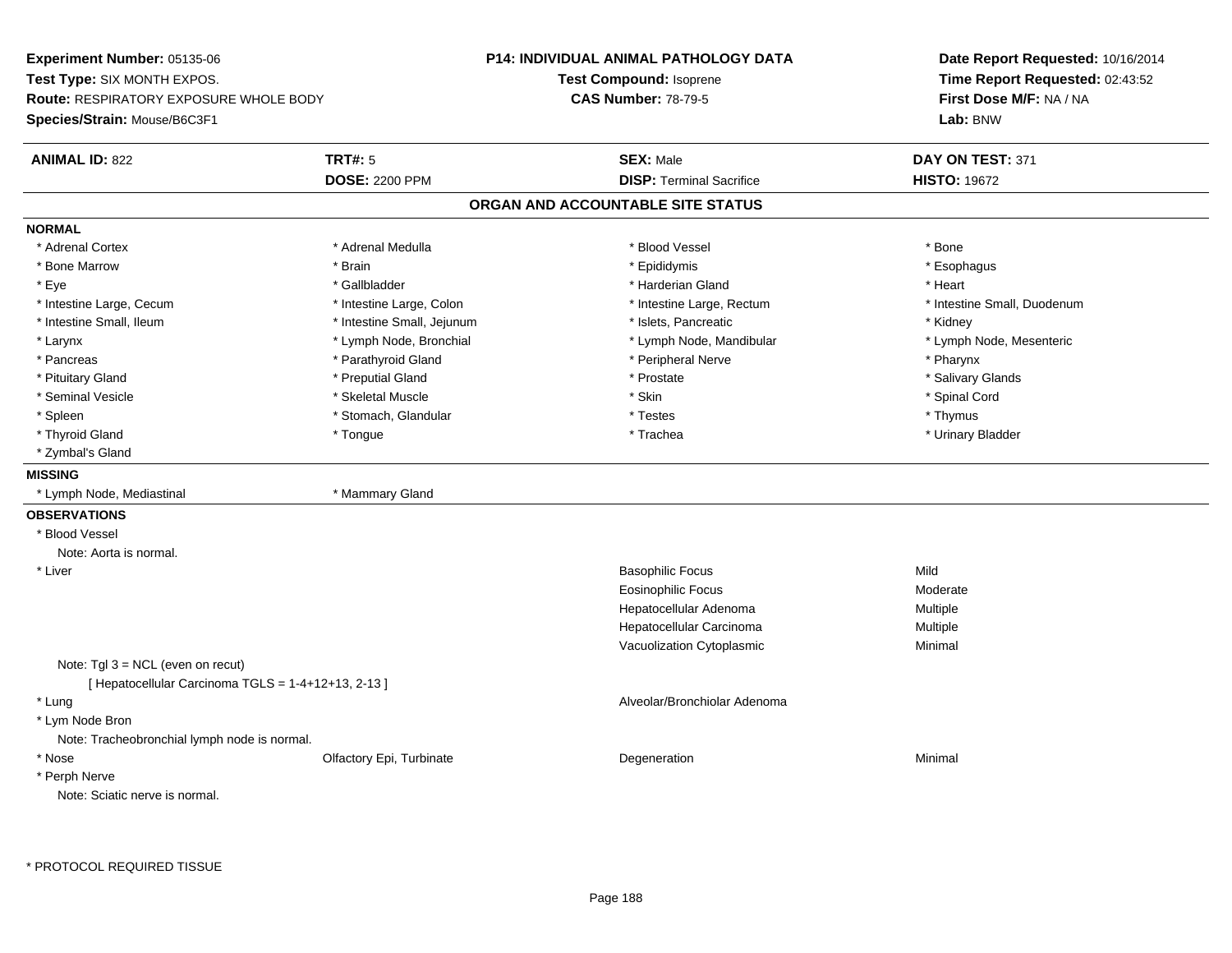| <b>Experiment Number: 05135-06</b><br>Test Type: SIX MONTH EXPOS.<br><b>Route: RESPIRATORY EXPOSURE WHOLE BODY</b> |                       | <b>P14: INDIVIDUAL ANIMAL PATHOLOGY DATA</b> | Date Report Requested: 10/16/2014 |
|--------------------------------------------------------------------------------------------------------------------|-----------------------|----------------------------------------------|-----------------------------------|
|                                                                                                                    |                       | <b>Test Compound: Isoprene</b>               | Time Report Requested: 02:43:52   |
|                                                                                                                    |                       | <b>CAS Number: 78-79-5</b>                   | First Dose M/F: NA / NA           |
| Species/Strain: Mouse/B6C3F1                                                                                       |                       |                                              | Lab: BNW                          |
| <b>ANIMAL ID: 822</b>                                                                                              | TRT#: 5               | <b>SEX: Male</b>                             | DAY ON TEST: 371                  |
|                                                                                                                    | <b>DOSE: 2200 PPM</b> | <b>DISP: Terminal Sacrifice</b>              | <b>HISTO: 19672</b>               |
|                                                                                                                    |                       | ORGAN AND ACCOUNTABLE SITE STATUS            |                                   |
| * Stomach, Forestomach                                                                                             | Epithelium            | Hyperplasia                                  | Minimal                           |
| PRIMARY CAUSE OF DEATH                                                                                             |                       |                                              |                                   |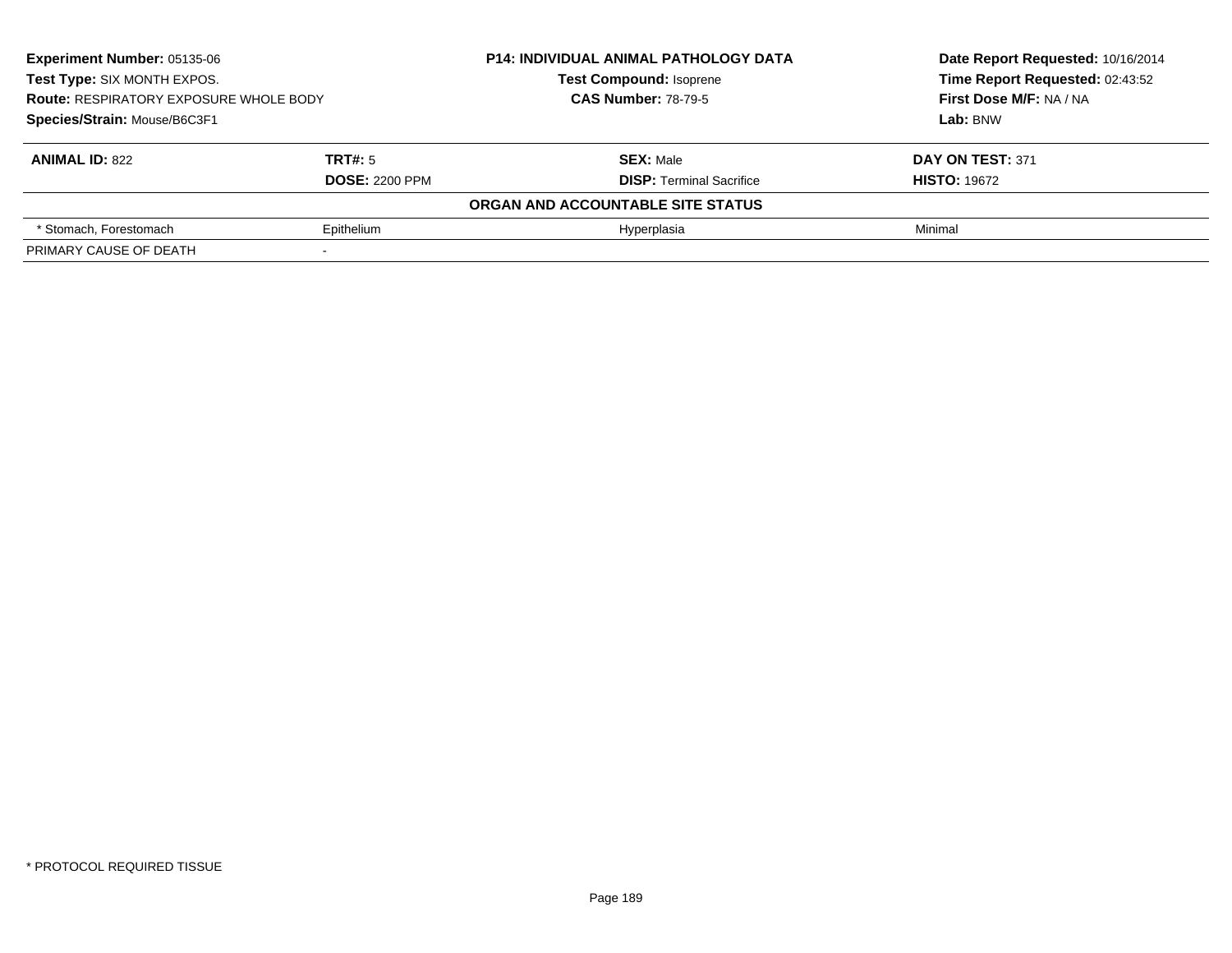**Experiment Number:** 05135-06**Test Type:** SIX MONTH EXPOS.**Route:** RESPIRATORY EXPOSURE WHOLE BODY**Species/Strain:** Mouse/B6C3F1**P14: INDIVIDUAL ANIMAL PATHOLOGY DATATest Compound:** Isoprene**CAS Number:** 78-79-5**Date Report Requested:** 10/16/2014**Time Report Requested:** 02:43:52**First Dose M/F:** NA / NA**Lab:** BNW**ANIMAL ID:** 823**TRT#:** 5 **SEX:** Male **SEX:** Male **DAY ON TEST:** 371 **DOSE:** 2200 PPM**DISP:** Terminal Sacrifice **HISTO:** 19673 **ORGAN AND ACCOUNTABLE SITE STATUSNORMAL**\* Adrenal Cortex \* Adrenal Cortex \* \* Adrenal Medulla \* \* Adrenal Medulla \* \* Blood Vessel \* \* Brood Vessel \* \* Bone \* Esophagus \* Bone Marrow \* Brain \* Epididymis \* Esophagus \* Eye \* \* Gallbladder \* \* Gallbladder \* \* \* \* Harderian Gland \* \* Heart \* Heart \* Heart \* Heart \* Heart \* Heart \* Intestine Large, Cecum \* Intestine Large, Colon \* Intestine Large, Thestine Large, Rectum \* Intestine Small, Duodenum \* Intestine Small, Ileum \* Thestine Small, Jejunum \* 1998, Pancreatic \* Kidney \* Kidney \* Kidney \* Kidney \* Lymph Node, Mediastinal \* Larynx **\*** Lymph Node, Bronchial \* Lymph Node, Mandibular \* Lymph Node, Mandibular \* Lymph Node, Mesenteric \* Pancreas \* Parathyroid Gland \* Pharynx\* Salivary Glands \* Pituitary Gland \* \* Then the state \* Preputial Gland \* Prosection \* Prostate \* \* Salivary Glands \* Salivary Glands \* Salivary Glands \* Salivary Glands \* Salivary Glands \* Salivary Glands \* Salivary Glands \* Salivary Glan \* Seminal Vesicle \* \* \* Sheem \* Skeletal Muscle \* \* Stemme \* Skin \* \* Skin \* \* Spleen \* Spleen \* Spleen \* Spleen \* Thyroid Gland \* Stomach, Glandular \* \* \* Thyroid Glandular \* Thestes \* \* Thymus \* Thymus \* Thyroid Glandular \* Thyroid Gland \* Zymbal's Gland \* Tongue \* Trachea \* Urinary Bladder \* Zymbal's Gland **MISSING** \* Mammary Gland**OBSERVATIONS** \* Blood VesselNote: Aorta is normal. \* Liver Hepatocellular Adenoma Hepatocellular Carcinoma Multiple [ Hepatocellular Adenoma TGLS = 3-4 ][ Hepatocellular Carcinoma TGLS = 1-12+13, 2-14 ] \* Lung Alveolar Epith Hyperplasia Minimal \* Lym Node Bron Note: Tracheobronchial lymph node is normal. \* Nosee and the Colfactory Epi, Turbinate and the Coleman Degeneration Coleman Minimal Minimal \* Peripheral Nervee the settlement of the Sciatic Contract of the Science of the Degeneration of the Mild Mild of the Mild of the Mild of the Science of the Mild of the Mild of the Mild of the Mild of the Mild of the Mild of the Mild of the \* Spinal Cordd and the control of the control of the control of the control of the control of the control of the control of the control of the control of the control of the control of the control of the control of the control of the co \* Stomach, Forestomach Epithelium Hyperplasia Mild PRIMARY CAUSE OF DEATH-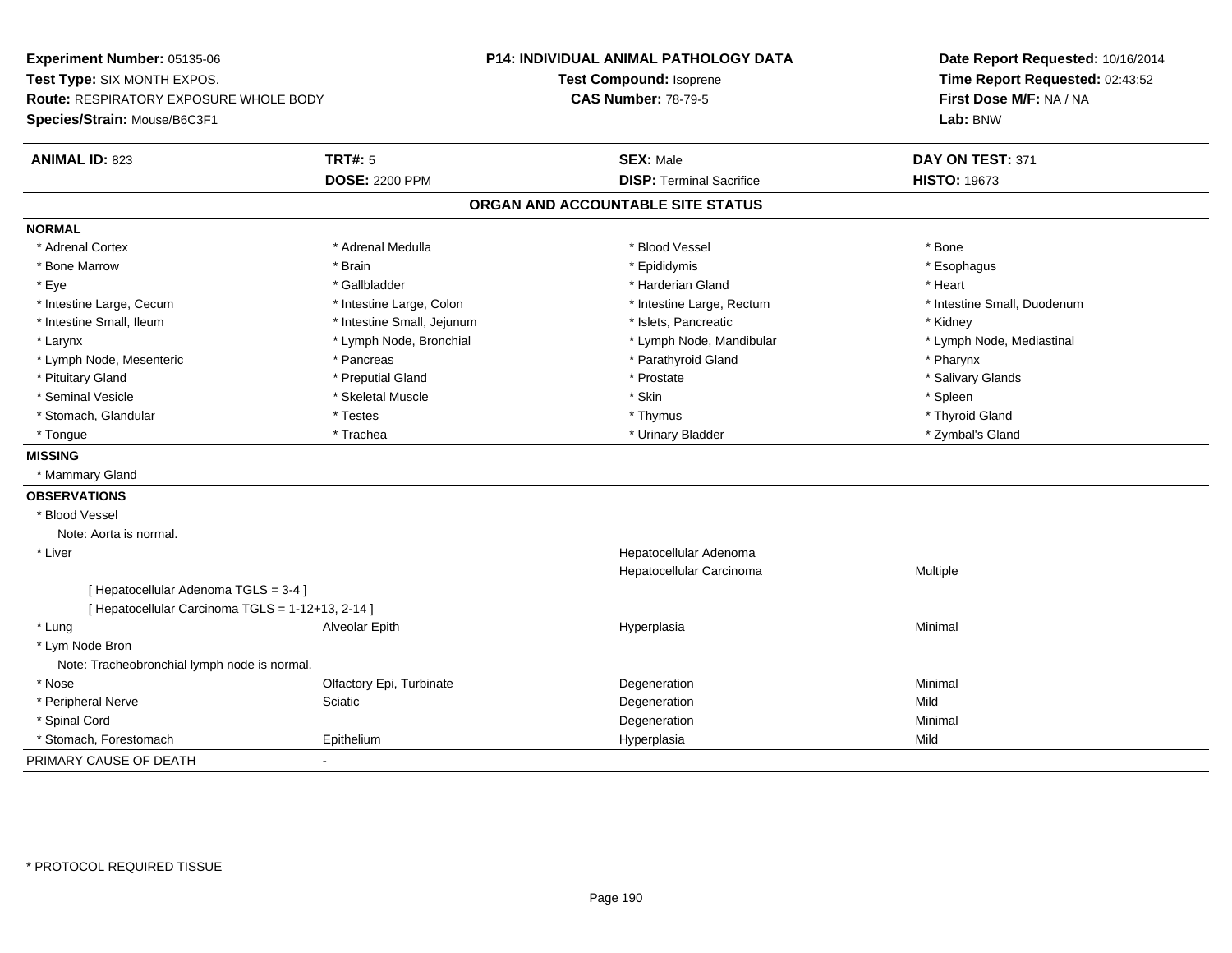**Experiment Number:** 05135-06**Test Type:** SIX MONTH EXPOS.**Route:** RESPIRATORY EXPOSURE WHOLE BODY**Species/Strain:** Mouse/B6C3F1**P14: INDIVIDUAL ANIMAL PATHOLOGY DATATest Compound:** Isoprene**CAS Number:** 78-79-5**Date Report Requested:** 10/16/2014**Time Report Requested:** 02:43:52**First Dose M/F:** NA / NA**Lab:** BNW**ANIMAL ID:** 824 **TRT#:** <sup>5</sup> **SEX:** Male **DAY ON TEST:** <sup>371</sup> **DOSE:** 2200 PPM**DISP:** Terminal Sacrifice **HISTO:** 19674 **ORGAN AND ACCOUNTABLE SITE STATUSNORMAL**\* Adrenal Cortex \* Adrenal Cortex \* \* Adrenal Medulla \* \* Adrenal Medulla \* \* Blood Vessel \* \* Brood Vessel \* \* Bone \* Esophagus \* Bone Marrow \* Brain \* Epididymis \* Esophagus \* Eye \* \* Gallbladder \* \* Gallbladder \* \* \* \* Harderian Gland \* \* Heart \* Heart \* Heart \* Heart \* Heart \* Heart \* Intestine Large, Cecum \* Intestine Large, Colon \* Intestine Large, Thestine Large, Rectum \* Intestine Small, Duodenum \* Intestine Small, Ileum \* Intestine Small, Jejunum \* Larynx \* Lung\* Pancreas \* Lymph Node, Bronchial \* Lymph Node, Mandibular \* Lymph Node, Mediastinal \* Pancreasting \* Pituitary Gland \* Parathyroid Gland \* **Archaeology** \* Peripheral Nerve \* Pharynx \* Pharynx \* Pharynx \* Pharynx \* Seminal Vesicle \* Preputial Gland \* \* Annual vesicle \* \* Prostate \* \* Salivary Glands \* \* Salivary Glands \* \* Seminal Vesicle \* \* Stomach. Glandular \* Skeletal Muscle \* \* Stomach, Glandular \* Skin \* Spleen \* Spleen \* Stomach, Glandular \* Stomach, Glandular \* Stomach, Glandular \* Stomach, Glandular \* Stomach, Glandular \* Stomach, Glandular \* Stomach, Glandular \* Stomach \* Testes \* Thymus \* Thyroid Gland \* Tongue \* Trachea \* Urinary Bladder \* 2ymbal's Gland \* Zymbal's Gland \* Zymbal's Gland \* Zymbal's Gland **MISSING** \* Lymph Node, Mesenteric \* Mammary Gland**OBSERVATIONS** \* Blood VesselNote: Aorta is normal \* Islets, Pancreaticc and the contract of the contract of the contract of the contract of the contract of the contract of the contract of the contract of the contract of the contract of the contract of the contract of the contract of the cont a **Minimal**  \* Kidney Bilateral, Renal Tubule Hyperplasia Minimal \* Liver Hepatocellular AdenomaInflammation Chronic, Mild Vacuolization Cytoplasmic Minimal [ Hepatocellular Adenoma TGLS = 2-14 ] $[$  Inflammation TGLS = 1-12+13  $]$  \* Lym Node Bron Note: Tracheobronchial lymph node is normal. \* Nosee and the Colfactory Epi, Turbinate and the Coleman Degeneration Coleman Minimal Minimal \* Perph Nerve Note: Sciatic nerve is normal. \* Spinal Cordd and the control of the control of the control of the control of the control of the control of the control of the control of the control of the control of the control of the control of the control of the control of the co \* Stomach, Forestomach EpitheliumHyperplasia Mild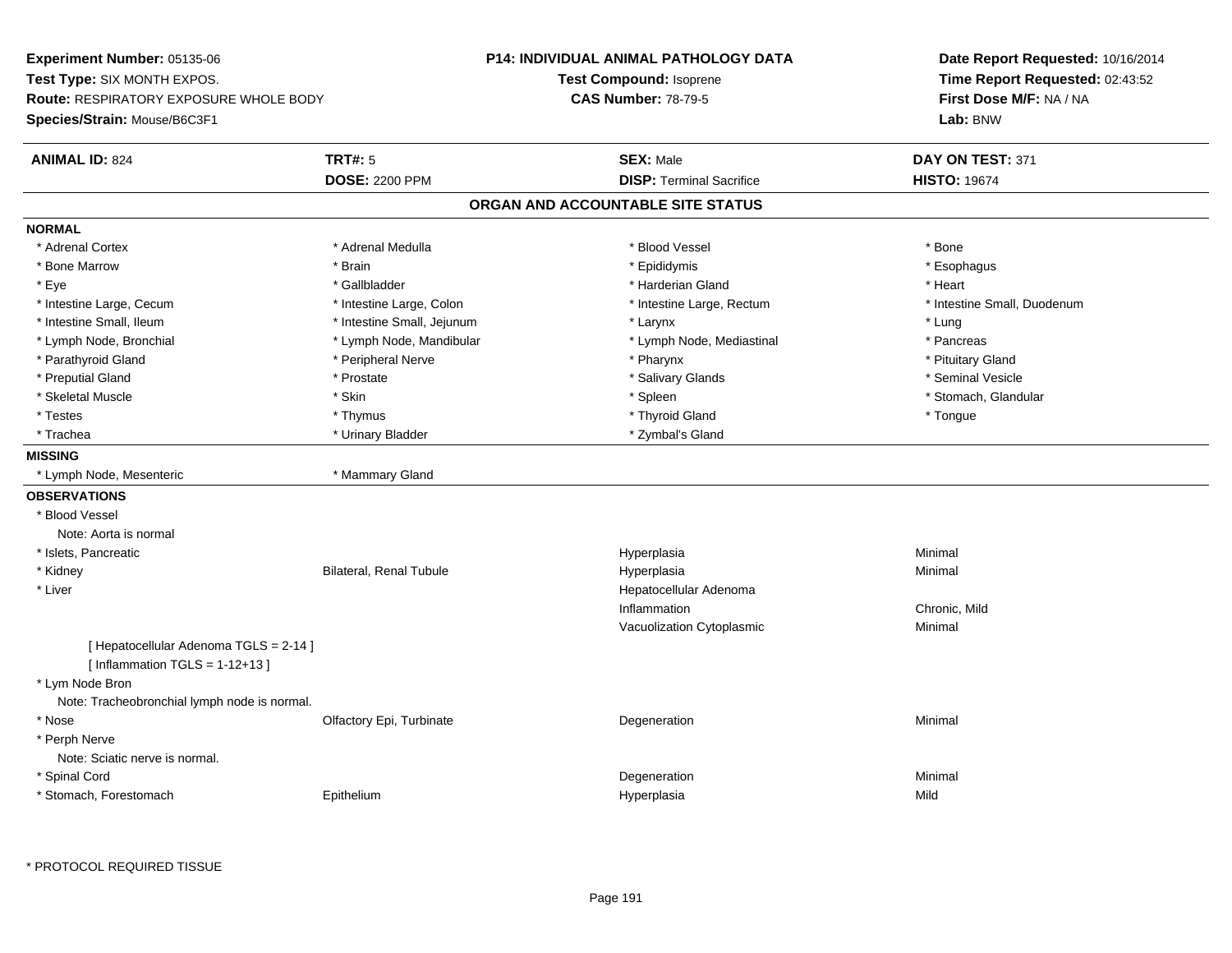| <b>Experiment Number: 05135-06</b><br>Test Type: SIX MONTH EXPOS.<br><b>Route: RESPIRATORY EXPOSURE WHOLE BODY</b><br>Species/Strain: Mouse/B6C3F1 |                                  | <b>P14: INDIVIDUAL ANIMAL PATHOLOGY DATA</b><br><b>Test Compound: Isoprene</b><br><b>CAS Number: 78-79-5</b> | Date Report Requested: 10/16/2014<br>Time Report Requested: 02:43:52<br>First Dose M/F: NA / NA<br>Lab: BNW |
|----------------------------------------------------------------------------------------------------------------------------------------------------|----------------------------------|--------------------------------------------------------------------------------------------------------------|-------------------------------------------------------------------------------------------------------------|
| <b>ANIMAL ID: 824</b>                                                                                                                              | TRT#: 5<br><b>DOSE: 2200 PPM</b> | <b>SEX: Male</b><br><b>DISP:</b> Terminal Sacrifice                                                          | DAY ON TEST: 371<br><b>HISTO: 19674</b>                                                                     |
|                                                                                                                                                    |                                  | ORGAN AND ACCOUNTABLE SITE STATUS                                                                            |                                                                                                             |
| [ Hyperplasia TGLS = 3-8 ]                                                                                                                         |                                  |                                                                                                              |                                                                                                             |
| PRIMARY CAUSE OF DEATH                                                                                                                             |                                  |                                                                                                              |                                                                                                             |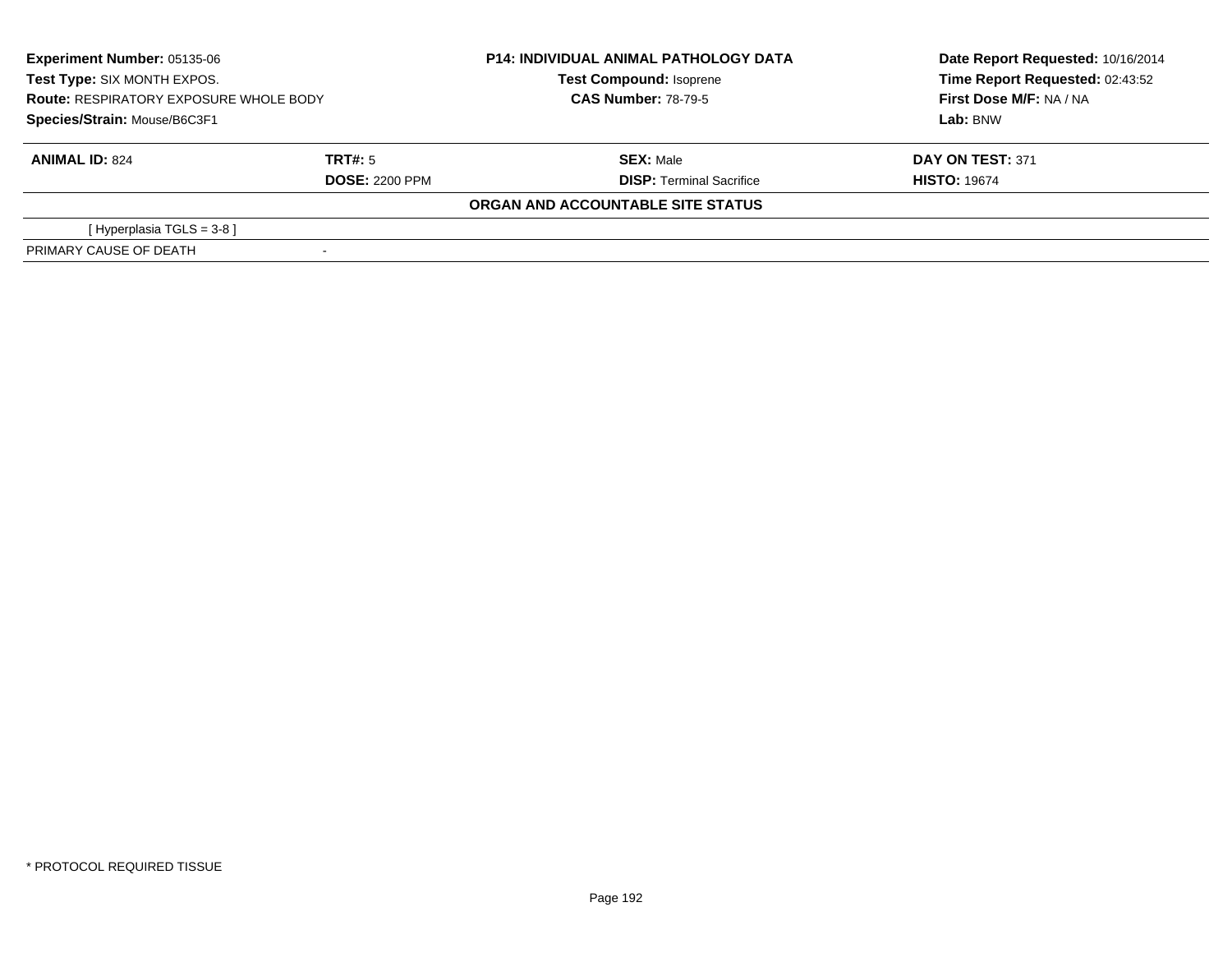**Experiment Number:** 05135-06**Test Type:** SIX MONTH EXPOS.**Route:** RESPIRATORY EXPOSURE WHOLE BODY**Species/Strain:** Mouse/B6C3F1**P14: INDIVIDUAL ANIMAL PATHOLOGY DATATest Compound:** Isoprene**CAS Number:** 78-79-5**Date Report Requested:** 10/16/2014**Time Report Requested:** 02:43:52**First Dose M/F:** NA / NA**Lab:** BNW**ANIMAL ID:** 825 **TRT#:** <sup>5</sup> **SEX:** Male **DAY ON TEST:** <sup>371</sup> **DOSE:** 2200 PPM**DISP:** Terminal Sacrifice **HISTO:** 19675 **ORGAN AND ACCOUNTABLE SITE STATUSNORMAL**\* Adrenal Medulla \* \* \* Blood Vessel \* \* \* Bone Marrow \* \* Bone Marrow \* \* Bone Marrow \* Brain \* \* Expediance \* Epididymis \* \* Expediance \* \* Esophagus \* Expediance \* \* Expediance \* Eye \* Eye \* Intestine Large, Colon \* Gallbladder \* The mode of the state of the state of the state of the state of the state of the state of the state of the state of the state of the state of the state of the state of the state of the state of the state of \* Intestine Small, Jejunum \* Intestine Large, Rectum \* 1992 \* Intestine Small, Duodenum \* Intestine Small, Ileum \* Intestine Small, Ileum \* Islets, Pancreatic \* Larynx \* Lung \* Lymph Node, Bronchial \* Lymph Node, Mediastinal \* The state of the second text of the second text of the second text of the second text of the second of the second text of the second text of the second text of the second text of the second text \* Pituitary Gland \* Parathyroid Gland \* **Arror and \* Peripheral Nerve \* Pharynx \* Pharynx \* Pharynx** \* Pharynx \* Seminal Vesicle \* Preputial Gland \* \* Annual vesicle \* \* Prostate \* \* Salivary Glands \* \* Salivary Glands \* \* Seminal Vesicle \* \* Skeletal Muscle \* Skin \* Spinal Cord \* Spleen \* Thymus \* Stomach, Forestomach \* Testes \* Stomach, Glandular \* Testes \* Testes \* Testes \* Testes \* Testes \* Testes \* T \* Urinary Bladder \* Thyroid Gland \* \* The control of the total property and the top of the top of the top of the top of the top of the top of the top of the top of the top of the top of the top of the top of the top of the top of the top of \* Zymbal's Gland**MISSING** \* Lymph Node, Mandibular \* Mammary Gland**OBSERVATIONS** \* Adrenal Cortexx and the control of the control of the control of the control of the control of the control of the control of the control of the control of the control of the control of the control of the control of the control of the co a **Minimal**  \* Blood VesselNote: Aorta is normal. \* Harderian Glandd and the control of the control of the control of the control of the control of the control of the control of  $A$ denoma  $A$ denoma  $A$ denoma  $A$ Note: Two neoplasia present \* Kidney Bilateral, Renal Tubule Hyperplasia Minimal \* Liverr and the contract of the contract of the contract of the contract of the contract of the contract of the contract of the contract of the contract of the contract of the contract of the contract of the contract of the cont Hepatocellular Adenoma Vacuolization Cytoplasmic Minimal [ Hemangioma TGLS = 2-14 ][ Hepatocellular Adenoma TGLS = 1-12+13 ] \* Lym Node Bron Note: Tracheobronchial lymph node is normal. \* Perph NerveNote: Sciatic nerve is normal.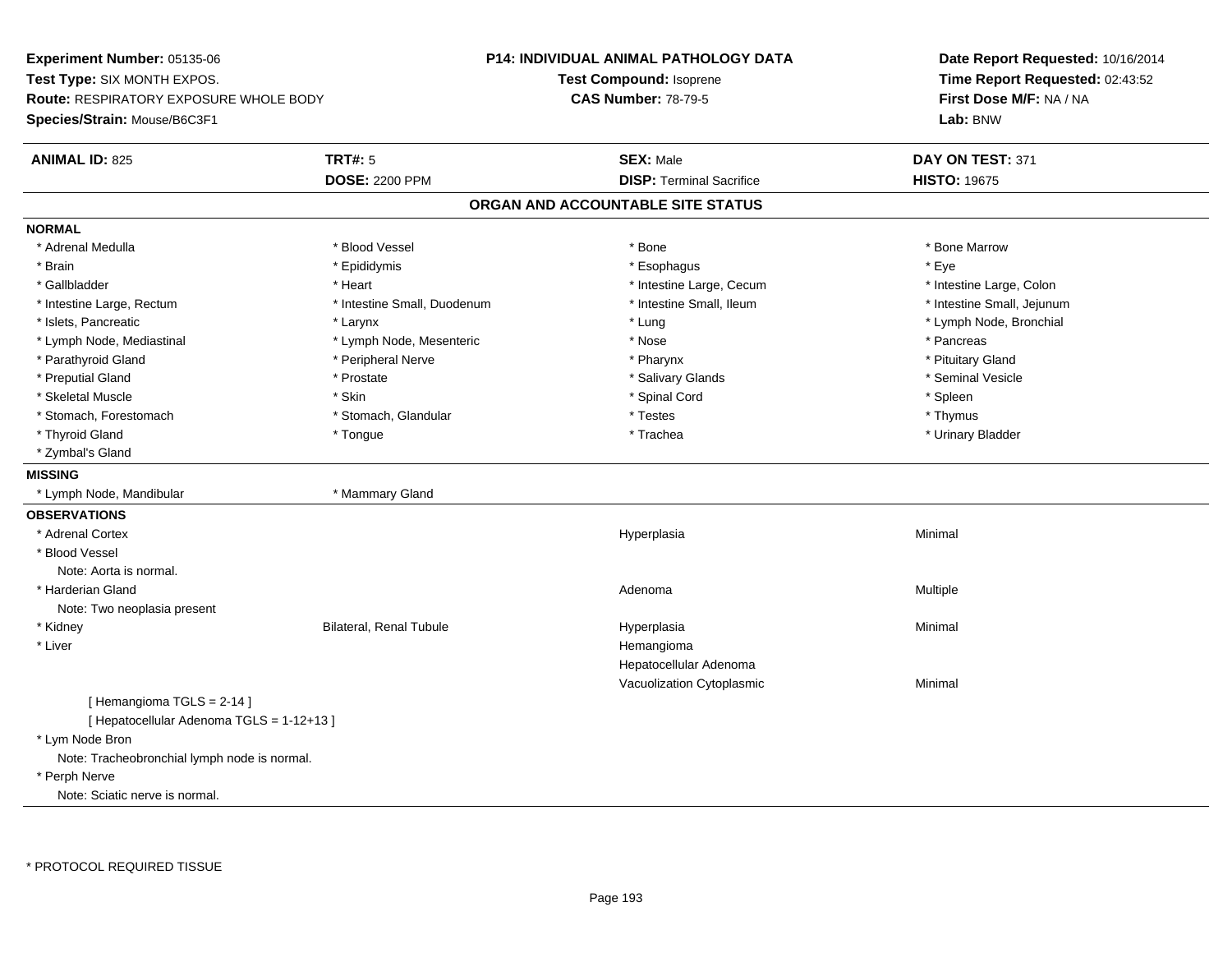| <b>Experiment Number: 05135-06</b><br>Test Type: SIX MONTH EXPOS.<br><b>Route: RESPIRATORY EXPOSURE WHOLE BODY</b><br>Species/Strain: Mouse/B6C3F1 |                       | <b>P14: INDIVIDUAL ANIMAL PATHOLOGY DATA</b> | Date Report Requested: 10/16/2014 |
|----------------------------------------------------------------------------------------------------------------------------------------------------|-----------------------|----------------------------------------------|-----------------------------------|
|                                                                                                                                                    |                       | <b>Test Compound: Isoprene</b>               | Time Report Requested: 02:43:52   |
|                                                                                                                                                    |                       | <b>CAS Number: 78-79-5</b>                   | First Dose M/F: NA / NA           |
|                                                                                                                                                    |                       |                                              | Lab: BNW                          |
| <b>ANIMAL ID: 825</b>                                                                                                                              | TRT#: 5               | <b>SEX: Male</b>                             | DAY ON TEST: 371                  |
|                                                                                                                                                    | <b>DOSE: 2200 PPM</b> | <b>DISP: Terminal Sacrifice</b>              | <b>HISTO: 19675</b>               |
|                                                                                                                                                    |                       | ORGAN AND ACCOUNTABLE SITE STATUS            |                                   |
| PRIMARY CAUSE OF DEATH                                                                                                                             |                       |                                              |                                   |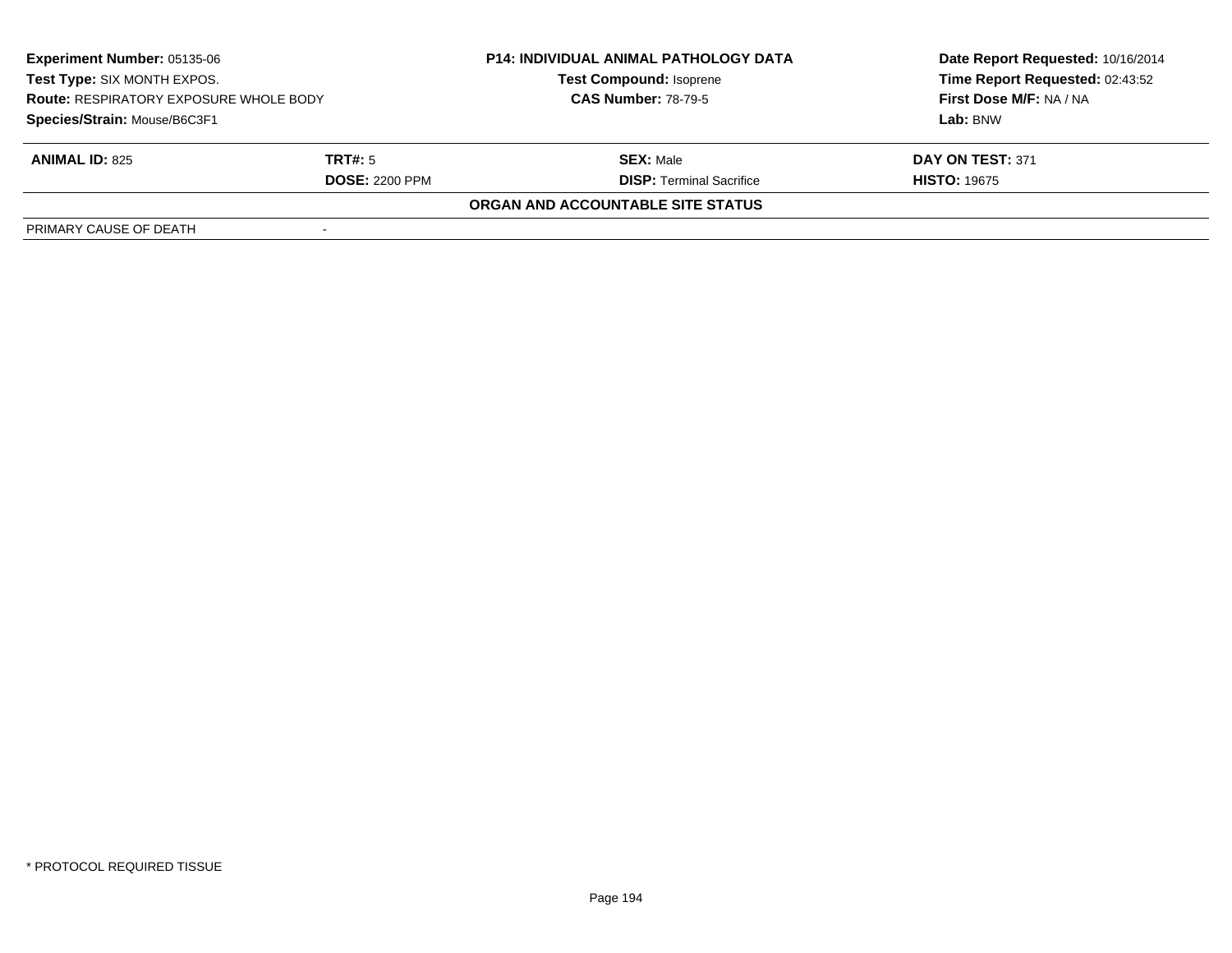**Experiment Number:** 05135-06**Test Type:** SIX MONTH EXPOS.**Route:** RESPIRATORY EXPOSURE WHOLE BODY**Species/Strain:** Mouse/B6C3F1**P14: INDIVIDUAL ANIMAL PATHOLOGY DATATest Compound:** Isoprene**CAS Number:** 78-79-5**Date Report Requested:** 10/16/2014**Time Report Requested:** 02:43:52**First Dose M/F:** NA / NA**Lab:** BNW**ANIMAL ID:** 826 **TRT#:** <sup>5</sup> **SEX:** Male **DAY ON TEST:** <sup>371</sup> **DOSE:** 2200 PPM**DISP:** Terminal Sacrifice **HISTO:** 19676 **ORGAN AND ACCOUNTABLE SITE STATUSNORMAL**\* Adrenal Medulla \* \* \* Blood Vessel \* \* \* Bone Marrow \* \* Bone Marrow \* \* Bone Marrow \* Brain \* \* Expediance \* Epididymis \* \* Expediance \* \* Esophagus \* Expediance \* \* Expediance \* Eye \* Eye \* Intestine Large, Colon \* Gallbladder \* The mode of the state of the state of the state of the state of the state of the state of the state of the state of the state of the state of the state of the state of the state of the state of the state of \* Intestine Small, Jejunum \* Intestine Large, Rectum \* Intestine Small, Duodenum \* Intestine Small, Duodenum \* \* Intestine Small, Ileum \* Kidney \* Larynx \* Lung \* Lymph Node, Bronchial \* Lymph Node, Mandibular \* The state of the state of the second temperature and the state of the state of the state of the state of the state of the state of the state of the state of the state of the state of the state of \* Peripheral Nerve \* Pharynx \* Pituitary Gland \* Preputial Gland\* Skeletal Muscle \* Prostate \* \* Skeletal Muscle \* \* Salivary Glands \* \* Steminal Vesicle \* \* Seminal Vesicle \* \* Skeletal Muscle \* Skin \* Spleen \* Spleen \* Spleen \* Stomach, Forestomach \* Testes \* Testes \* Testes \* Trachea \* Thymus \* \* The mode of the total term of the total term of the total term of the total term of the total term of the total term of the total term of the total term of the total term of the total term of the total term of \* Urinary Bladder \* Zymbal's Gland**MISSING** \* Lymph Node, Mediastinal \* Mammary Gland**OBSERVATIONS** \* Adrenal Cortexx and the state of the state of the state of the Hypertrophy Hypertrophy and the state of the Focal, Mild \* Blood VesselNote: Aorta is normal. \* Harderian Glandd and a state of the control of the control of the control of the control of the control of the control of the control of the control of the control of the control of the control of the control of the control of the contro  $[$  Adenoma TGLS = 3-12  $]$  \* Islets, Pancreaticc and the contract of the contract of the contract of the contract of the contract of the contract of the contract of the contract of the contract of the contract of the contract of the contract of the contract of the cont a **Minimal**  \* Liver Basophilic Focuss Mild s Marked Eosinophilic Focusa **Multiple** Hepatocellular AdenomaHyperplasia Focal, Marked Vacuolization Cytoplasmic Minimal [ Hepatocellular Adenoma TGLS = 1-13, 2-4 ][ Hyperplasia TGLS = 4-13 ] \* Lym Node Bron Note: Tracheobronchial lymph node is normal. \* Nosee and the Colfactory Epi, Turbinate and the Colfactory Epistem of the Colfactory Epistem Mild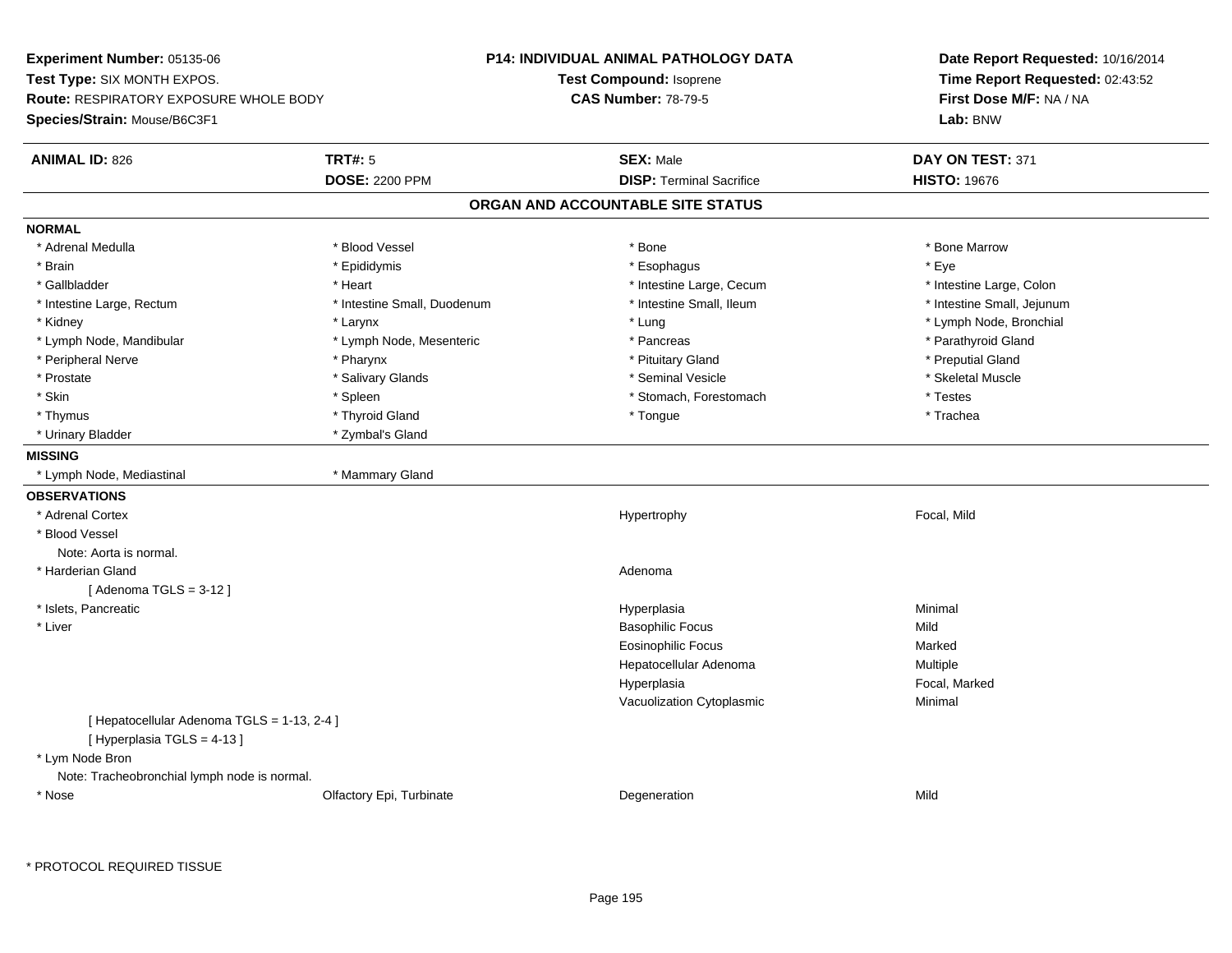| Experiment Number: 05135-06<br>Test Type: SIX MONTH EXPOS.<br><b>Route: RESPIRATORY EXPOSURE WHOLE BODY</b><br>Species/Strain: Mouse/B6C3F1 |                       | <b>P14: INDIVIDUAL ANIMAL PATHOLOGY DATA</b><br><b>Test Compound: Isoprene</b><br><b>CAS Number: 78-79-5</b> | Date Report Requested: 10/16/2014<br>Time Report Requested: 02:43:52<br>First Dose M/F: NA / NA<br>Lab: BNW |
|---------------------------------------------------------------------------------------------------------------------------------------------|-----------------------|--------------------------------------------------------------------------------------------------------------|-------------------------------------------------------------------------------------------------------------|
| <b>ANIMAL ID: 826</b>                                                                                                                       | TRT#: 5               | <b>SEX: Male</b>                                                                                             | DAY ON TEST: 371                                                                                            |
|                                                                                                                                             | <b>DOSE: 2200 PPM</b> | <b>DISP:</b> Terminal Sacrifice                                                                              | <b>HISTO: 19676</b>                                                                                         |
|                                                                                                                                             |                       | ORGAN AND ACCOUNTABLE SITE STATUS                                                                            |                                                                                                             |
| * Perph Nerve                                                                                                                               |                       |                                                                                                              |                                                                                                             |
| Note: Sciatic nerve is normal.                                                                                                              |                       |                                                                                                              |                                                                                                             |
| * Spinal Cord                                                                                                                               |                       | Degeneration                                                                                                 | Minimal                                                                                                     |
| * Stomach, Glandular                                                                                                                        |                       | Hyperplasia                                                                                                  | Minimal                                                                                                     |
| PRIMARY CAUSE OF DEATH                                                                                                                      |                       |                                                                                                              |                                                                                                             |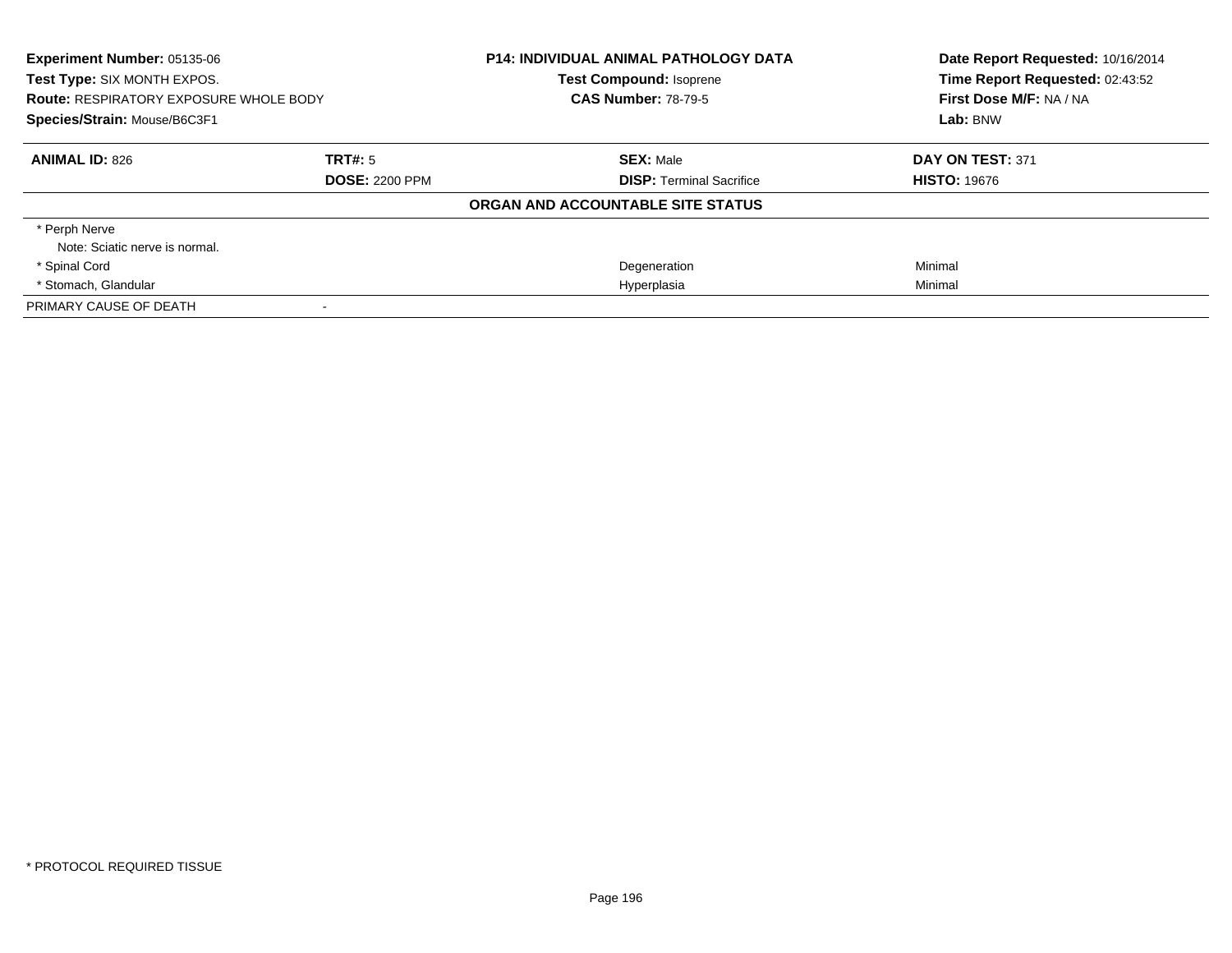**Experiment Number:** 05135-06**Test Type:** SIX MONTH EXPOS.**Route:** RESPIRATORY EXPOSURE WHOLE BODY**Species/Strain:** Mouse/B6C3F1**P14: INDIVIDUAL ANIMAL PATHOLOGY DATATest Compound:** Isoprene**CAS Number:** 78-79-5**Date Report Requested:** 10/16/2014**Time Report Requested:** 02:43:52**First Dose M/F:** NA / NA**Lab:** BNW**ANIMAL ID:** 827 **TRT#:** <sup>5</sup> **SEX:** Male **DAY ON TEST:** <sup>371</sup> **DOSE:** 2200 PPM**DISP:** Terminal Sacrifice **HISTO:** 19677 **ORGAN AND ACCOUNTABLE SITE STATUSNORMAL**\* Adrenal Cortex \* Adrenal Cortex \* \* Adrenal Medulla \* \* Adrenal Medulla \* \* Blood Vessel \* \* Brood Vessel \* \* Bone \* Esophagus \* Bone Marrow \* Brain \* Epididymis \* Esophagus \* Eye \* https://www.frage.com/windown.com/windown.com/windown.com/windown.com/windown.com/windown.com/windown-\* Intestine Small, Ileum \* Intestine Large, Colon \* Intestine Large, Rectum \* Intestine Small, Duodenum \* Intestine Small, Duodenum \* Intestine Small, Jejunum \* Kidney \* Larynx \* Lymph Node, Mandibular\* Lymph Node, Mediastinal \* The state of the state of the Mesenteric \* Pancreas \* Pancreas \* Parathyroid Gland \* Peripheral Nerve \* Pharynx \* Pituitary Gland \* Preputial Gland\* Skeletal Muscle \* Prostate \* \* Skeletal Muscle \* \* Salivary Glands \* \* Steminal Vesicle \* \* Seminal Vesicle \* \* Skeletal Muscle \* Stomach. Glandular \* Skin \* Stomach, Glandular \* Spinal Cord \* \* Stomach, Stomach, Glandular \* Spinal Cord \* \* Stomach, Glandular \* Testes \* Thymus \* Thyroid Gland \* Tongue \* Trachea \* Urinary Bladder \* 2ymbal's Gland \* Zymbal's Gland \* Zymbal's Gland \* Zymbal's Gland **MISSING** \* Lymph Node, Bronchial \* Mammary Gland**OBSERVATIONS** \* Blood VesselNote: Aorta is normal. \* Harderian Glandd and a state of the control of the control of the control of the control of the control of the control of the control of the control of the control of the control of the control of the control of the control of the contro \* Islets, Pancreaticc and the contract of the contract of the contract of the contract of the contract of the contract of the contract of the contract of the contract of the contract of the contract of the contract of the contract of the cont a **Minimal**  \* Liver Eosinophilic Focuss Mild a **Multiple** Hepatocellular AdenomaHepatocellular Carcinoma Vacuolization Cytoplasmic Minimal  $[$  Hepatocellular Adenoma TGLS = 1-4, 2-4, 4-14 ] [ Hepatocellular Carcinoma TGLS = 3-12+13 ] \* Lung Alveolar Epith Hyperplasia Mild \* Lym Node Bron Note: Tracheobronchial lymph node is missing. \* Nosee and the Colfactory Epi, Turbinate and the Coleman Degeneration Coleman Minimal Minimal \* Perph NerveNote: Sciatic nerve is normal.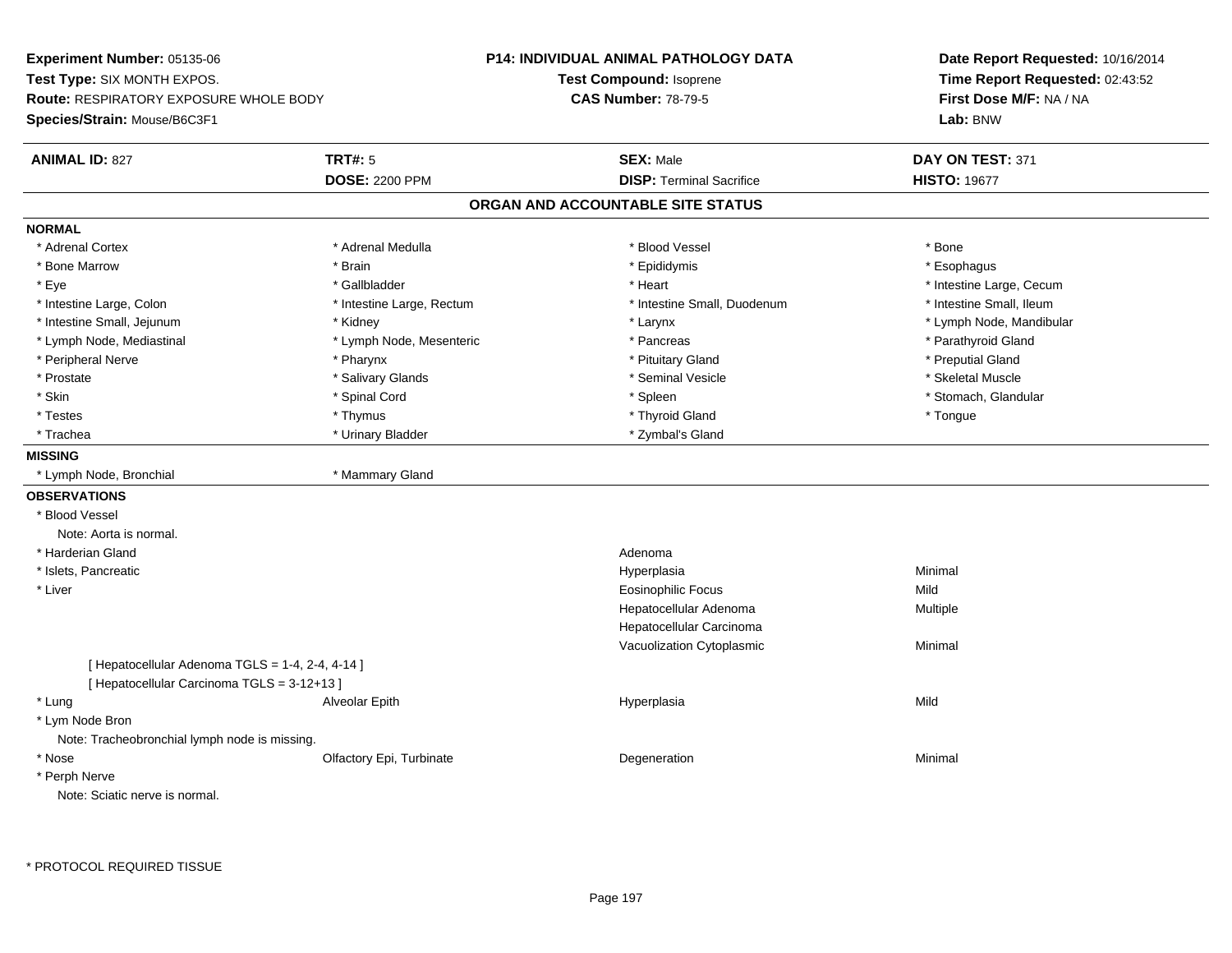| <b>Experiment Number: 05135-06</b><br>Test Type: SIX MONTH EXPOS.<br><b>Route: RESPIRATORY EXPOSURE WHOLE BODY</b><br>Species/Strain: Mouse/B6C3F1 |                       | <b>P14: INDIVIDUAL ANIMAL PATHOLOGY DATA</b> | Date Report Requested: 10/16/2014 |
|----------------------------------------------------------------------------------------------------------------------------------------------------|-----------------------|----------------------------------------------|-----------------------------------|
|                                                                                                                                                    |                       | <b>Test Compound: Isoprene</b>               | Time Report Requested: 02:43:52   |
|                                                                                                                                                    |                       | <b>CAS Number: 78-79-5</b>                   | First Dose M/F: NA / NA           |
|                                                                                                                                                    |                       |                                              | Lab: BNW                          |
| <b>ANIMAL ID: 827</b>                                                                                                                              | TRT#: 5               | <b>SEX: Male</b>                             | DAY ON TEST: 371                  |
|                                                                                                                                                    | <b>DOSE: 2200 PPM</b> | <b>DISP: Terminal Sacrifice</b>              | <b>HISTO: 19677</b>               |
|                                                                                                                                                    |                       | ORGAN AND ACCOUNTABLE SITE STATUS            |                                   |
| * Stomach, Forestomach                                                                                                                             | Epithelium            | Hyperplasia                                  | Minimal                           |
| PRIMARY CAUSE OF DEATH                                                                                                                             |                       |                                              |                                   |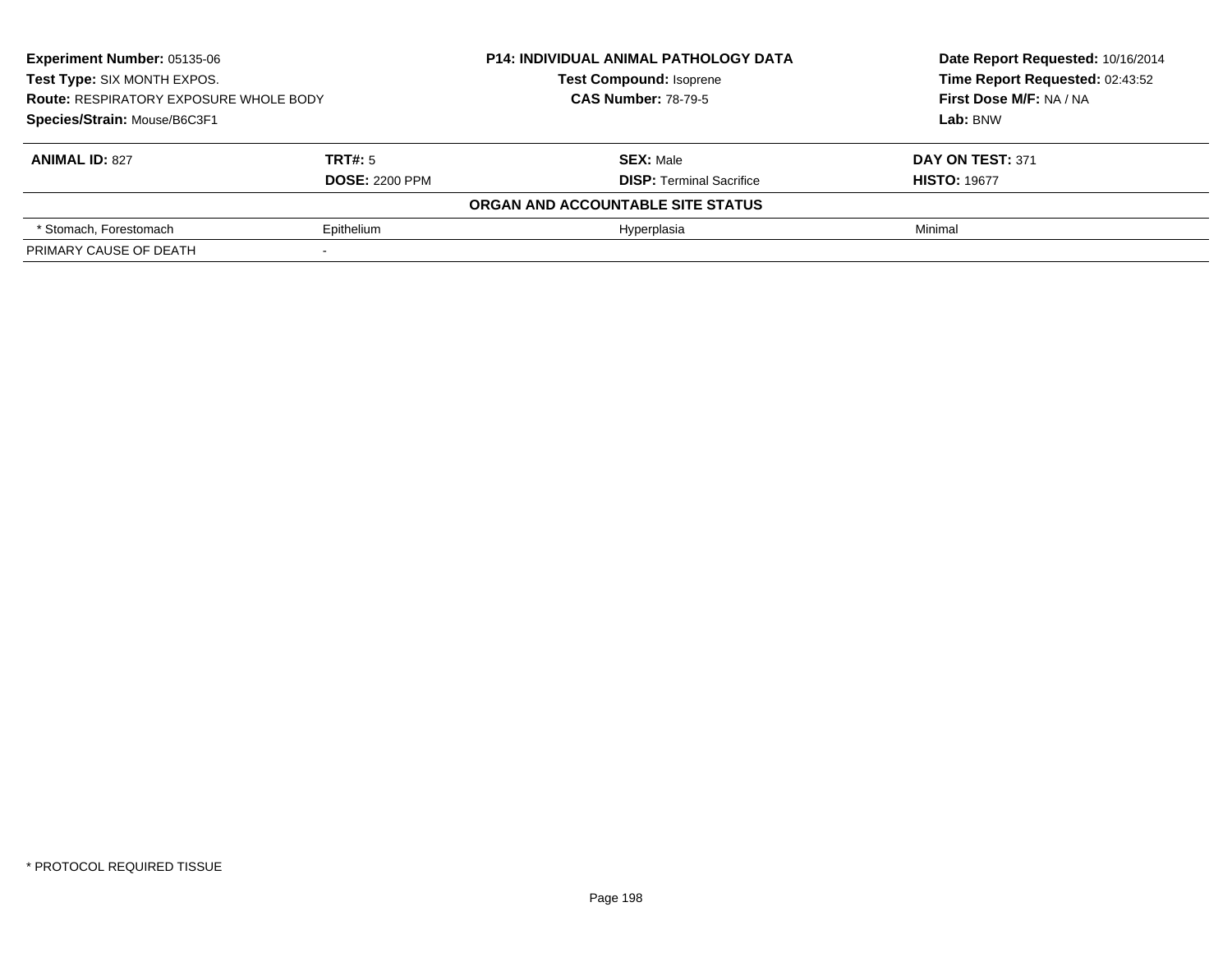**Experiment Number:** 05135-06**Test Type:** SIX MONTH EXPOS.**Route:** RESPIRATORY EXPOSURE WHOLE BODY**Species/Strain:** Mouse/B6C3F1**P14: INDIVIDUAL ANIMAL PATHOLOGY DATATest Compound:** Isoprene**CAS Number:** 78-79-5**Date Report Requested:** 10/16/2014**Time Report Requested:** 02:43:52**First Dose M/F:** NA / NA**Lab:** BNW**ANIMAL ID:** 828**TRT#:** 5 **SEX:** Male **DAY ON TEST:** 185 **DOSE:** 2200 PPM**DISP:** Scheduled Sacrifice **HISTO:** 19678 **ORGAN AND ACCOUNTABLE SITE STATUSNORMAL**\* Adrenal Cortex \* Adrenal Cortex \* \* Adrenal Medulla \* \* Adrenal Medulla \* \* Blood Vessel \* \* Brood Vessel \* \* Bone \* Esophagus \* Bone Marrow \* Brain \* Epididymis \* Esophagus \* Eye \* \* Gallbladder \* \* Gallbladder \* \* \* \* Harderian Gland \* \* Heart \* Heart \* Heart \* Heart \* Heart \* Heart \* Intestine Large, Cecum \* Intestine Large, Colon \* Intestine Large, Thestine Large, Rectum \* Intestine Small, Duodenum \* Intestine Small, Ileum \* Thestine Small, Jejunum \* 1998, Pancreatic \* Kidney \* Kidney \* Kidney \* Kidney \* Larynx \* Lung \* Lymph Node, Bronchial \* Lymph Node, Mandibular \* Lymph Node, Mediastinal \* The metal of the second text of the Mesenteric text of the second text of the second text of the second text of the second text of the second text of the second text of the second text of text o \* Pituitary Gland \* Parathyroid Gland \* **Example 20** \* Peripheral Nerve \* Pharynx \* Pharynx \* Pharynx \* Seminal Vesicle \* Preputial Gland \* \* Annual vesicle \* \* Prostate \* \* Salivary Glands \* \* Salivary Glands \* \* Seminal Vesicle \* \* Stomach, Glandular \* Skeletal Muscle \* \* Stomach, Glandular \* Skin \* Spleen \* Spleen \* Stomach, Glandular \* Stomach, Glandular \* Stomach, Glandular \* Stomach, Glandular \* Stomach, Glandular \* Stomach, Glandular \* Stomach, Glandular \* Stomach \* Testes \* Thymus \* Thyroid Gland \* Tongue \* Trachea \* Urinary Bladder \* Zymbal's Gland \* Zymbal's Gland **MISSING** \* Mammary Gland**OBSERVATIONS** \* Blood VesselNote: Aorta is normal. \* Liver Vacuolization Cytoplasmic Minimal \* Lym Node Bron Note: Tracheobronchial lymph node is normal. \* Perph Nerve Note: Sciatic nerve is normal. \* Spinal Cordd and the control of the control of the control of the control of the control of the control of the control of the control of the control of the control of the control of the control of the control of the control of the co \* Stomach, Forestomach Epithelium Hyperplasia Mild [ Hyperplasia TGLS = 1-8 ]PRIMARY CAUSE OF DEATH-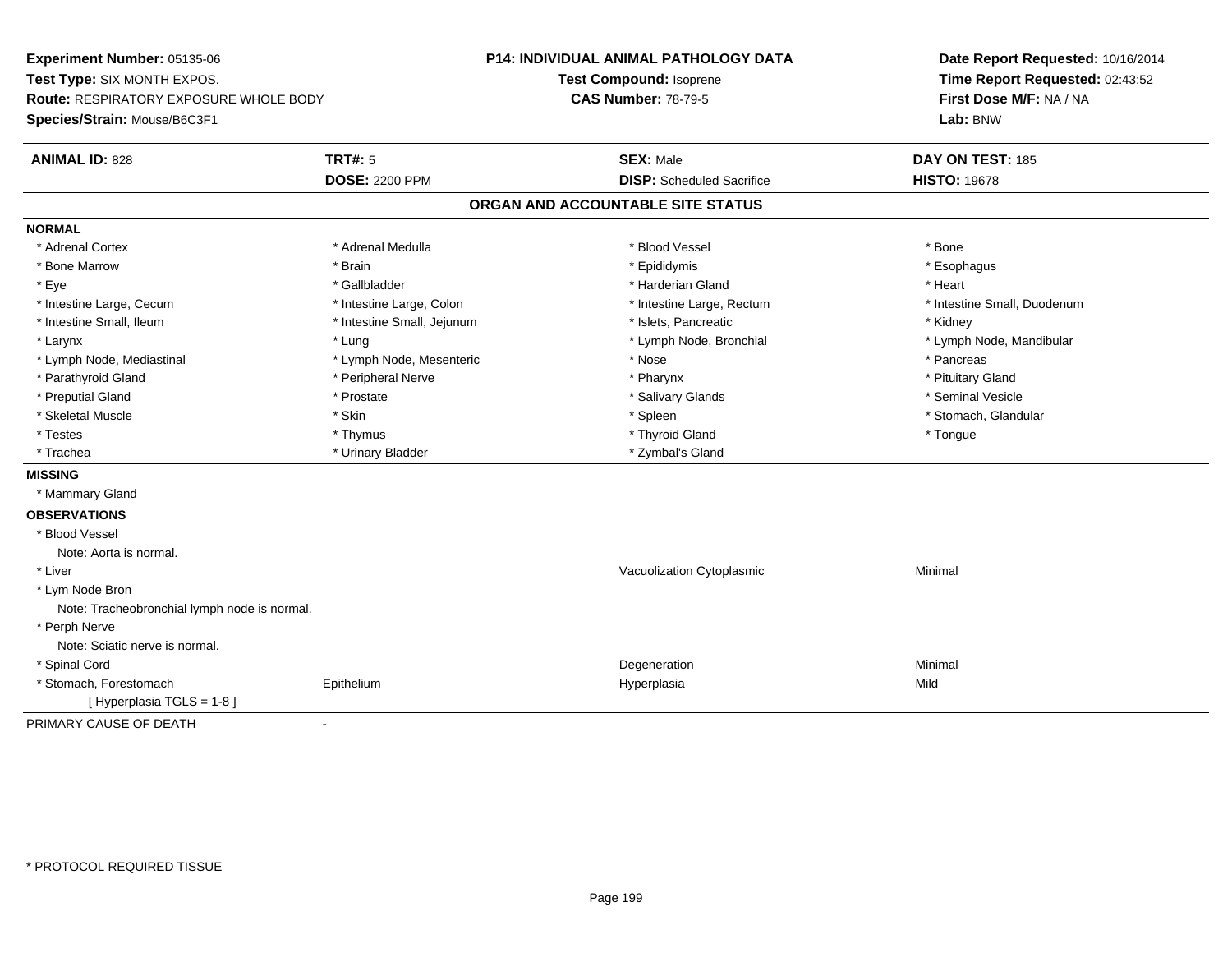| Experiment Number: 05135-06                                            |                                                                                     | <b>P14: INDIVIDUAL ANIMAL PATHOLOGY DATA</b> | Date Report Requested: 10/16/2014<br>Time Report Requested: 02:43:52<br>First Dose M/F: NA / NA |
|------------------------------------------------------------------------|-------------------------------------------------------------------------------------|----------------------------------------------|-------------------------------------------------------------------------------------------------|
| Test Type: SIX MONTH EXPOS.                                            |                                                                                     | Test Compound: Isoprene                      |                                                                                                 |
| <b>Route: RESPIRATORY EXPOSURE WHOLE BODY</b>                          |                                                                                     | <b>CAS Number: 78-79-5</b>                   |                                                                                                 |
| Species/Strain: Mouse/B6C3F1                                           |                                                                                     |                                              | Lab: BNW                                                                                        |
| <b>ANIMAL ID: 829</b>                                                  | TRT#: 5                                                                             | <b>SEX: Male</b>                             | DAY ON TEST: 326                                                                                |
|                                                                        | <b>DOSE: 2200 PPM</b>                                                               | <b>DISP: Natural Death</b>                   | <b>HISTO: 19679</b>                                                                             |
|                                                                        |                                                                                     | ORGAN AND ACCOUNTABLE SITE STATUS            |                                                                                                 |
| <b>NORMAL</b>                                                          |                                                                                     |                                              |                                                                                                 |
| * Adrenal Medulla                                                      | * Blood Vessel                                                                      | * Bone                                       | * Brain                                                                                         |
| * Epididymis                                                           | * Esophagus                                                                         | * Eye                                        | * Heart                                                                                         |
| * Intestine Large, Colon                                               | * Intestine Large, Rectum                                                           | * Islets, Pancreatic                         | * Kidney                                                                                        |
| * Larynx                                                               | * Pancreas                                                                          | * Parathyroid Gland                          | * Pharynx                                                                                       |
| * Pituitary Gland                                                      | * Prostate                                                                          | * Salivary Glands                            | * Seminal Vesicle                                                                               |
| * Skeletal Muscle                                                      | * Skin                                                                              | * Spinal Cord                                | * Stomach, Glandular                                                                            |
| * Testes                                                               | * Thyroid Gland                                                                     | * Tongue                                     | * Trachea                                                                                       |
| * Urinary Bladder                                                      | * Zymbal's Gland                                                                    |                                              |                                                                                                 |
| <b>MISSING</b>                                                         |                                                                                     |                                              |                                                                                                 |
| * Lymph Node, Mandibular                                               | * Mammary Gland                                                                     | * Peripheral Nerve                           |                                                                                                 |
| <b>AUTO PRECLUDES DIAG.</b>                                            |                                                                                     |                                              |                                                                                                 |
| * Gallbladder                                                          | * Intestine Large, Cecum                                                            | * Intestine Small, Duodenum                  | * Intestine Small, Ileum                                                                        |
| * Intestine Small, Jejunum                                             |                                                                                     |                                              |                                                                                                 |
| <b>OBSERVATIONS</b>                                                    |                                                                                     |                                              |                                                                                                 |
| * Adrenal Cortex                                                       |                                                                                     | Hematopoietic Cell Proliferation             | Mild                                                                                            |
| Note: Hematopoietic Cell Proliferation = Extramedullary Hematopoiesis. |                                                                                     |                                              |                                                                                                 |
| * Blood Vessel                                                         |                                                                                     |                                              |                                                                                                 |
| Note: Aorta is normal.                                                 |                                                                                     |                                              |                                                                                                 |
| * Bone Marrow                                                          |                                                                                     | Hyperplasia                                  | Moderate                                                                                        |
| Note: Hyperplasia is granulocytic                                      |                                                                                     |                                              |                                                                                                 |
| * Harderian Gland                                                      |                                                                                     | Hyperplasia                                  | Minimal                                                                                         |
| * Liver                                                                |                                                                                     | Hematopoietic Cell Proliferation             | Mild                                                                                            |
|                                                                        |                                                                                     | Squamous Cell Carcinoma                      | Metastatic (Stomach, Forestomach)                                                               |
| Note: Hematapoietic Cell Proliferation = Extramedullary Hematopoiesis. |                                                                                     |                                              |                                                                                                 |
|                                                                        | Note: Tumor is highly spindle celled like at periphery of primary forestomach mass. |                                              |                                                                                                 |
| [Squamous Cell Carcinoma TGLS = 3-4]                                   |                                                                                     |                                              |                                                                                                 |
| * Lung                                                                 |                                                                                     | Alveolar/Bronchiolar Adenoma                 |                                                                                                 |
|                                                                        |                                                                                     | Squamous Cell Carcinoma                      | Metastatic (Stomach, Forestomach)                                                               |
| * Lymph Node, Bronchial                                                |                                                                                     | Squamous Cell Carcinoma                      | Metastatic (Stomach, Forestomach)                                                               |
| Note: Tracheobronchial lymph node                                      |                                                                                     |                                              |                                                                                                 |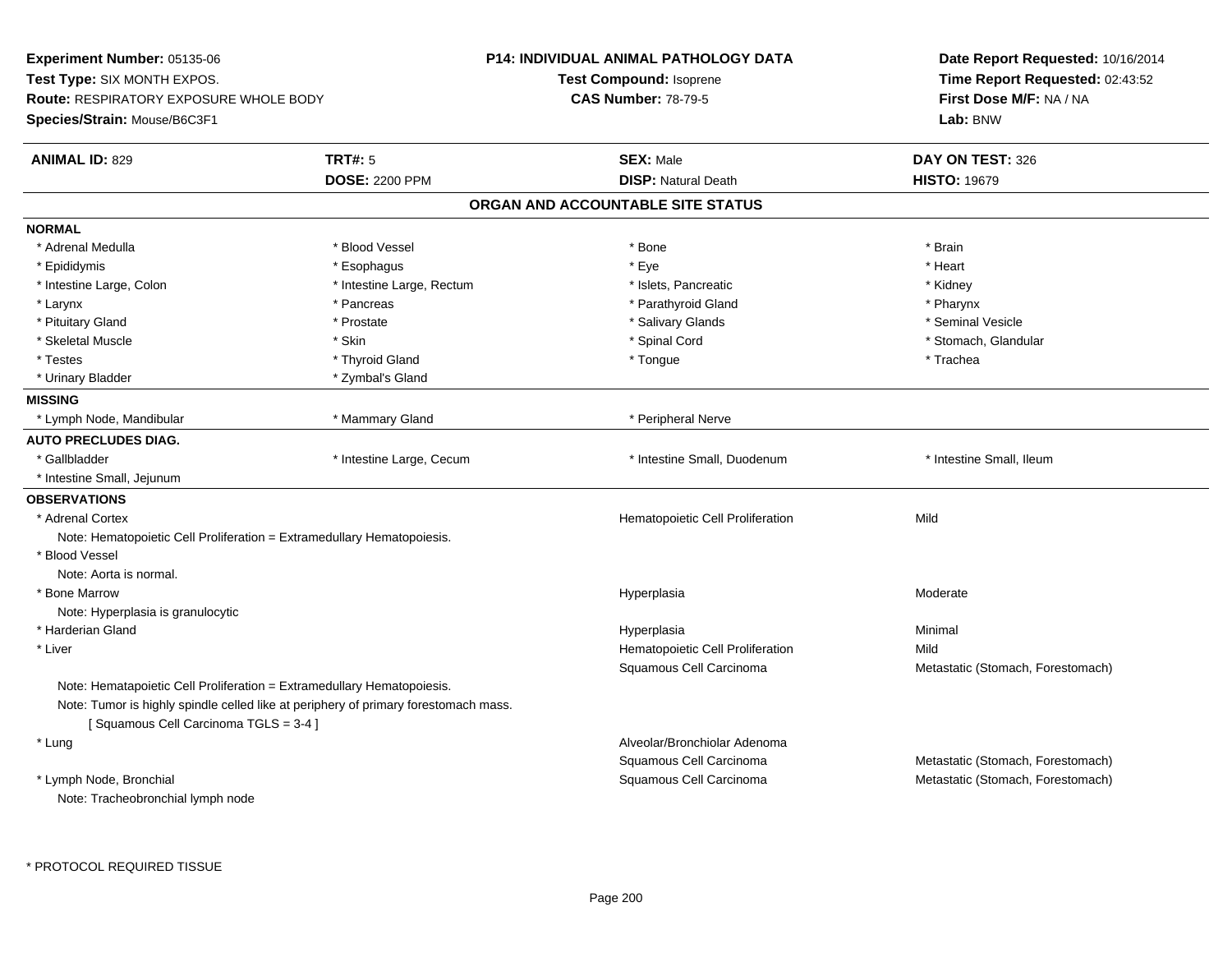**Experiment Number:** 05135-06**Test Type:** SIX MONTH EXPOS.**Route:** RESPIRATORY EXPOSURE WHOLE BODY**Species/Strain:** Mouse/B6C3F1**P14: INDIVIDUAL ANIMAL PATHOLOGY DATATest Compound:** Isoprene**CAS Number:** 78-79-5**Date Report Requested:** 10/16/2014**Time Report Requested:** 02:43:52**First Dose M/F:** NA / NA**Lab:** BNW**ANIMAL ID:** 829**TRT#:** 5 **SEX:** Male **DAY ON TEST:** 326 **DOSE:** 2200 PPM**DISP:** Natural Death **HISTO:** 19679 **ORGAN AND ACCOUNTABLE SITE STATUS** \* Lymph Node, Mediastinal Squamous Cell Carcinoma Metastatic (Stomach, Forestomach) [ Squamous Cell Carcinoma TGLS = 2-2 ] \* Lymph Node, Mesenteric Squamous Cell Carcinoma Metastatic (Stomach, Forestomach) Note: Metastatic Squamous cell carcinoma is highly spindled.[ Squamous Cell Carcinoma TGLS = 8-6 ]**Mesentery**  Squamous Cell Carcinoma Metastatic (Stomach, Forestomach) Note: Abdominal and mesenteric masses are also squamous cell carcinoma.Note: Mesenteric metastases are present on organ serosal surfaces on slides 4,5,6,7,& 8.[ Squamous Cell Carcinoma TGLS = 4,7-12+13 ] \* Nosee and the Colfactory Epi, Turbinate and the Degeneration Colfactory Epi, Turbinate and the Degeneration Minimal \* Perph Nerve Note: Sciatic Nerve is missing. \* Preputial Glandd and the control of the control of the control of the control of the control of the control of the control of the control of the control of the control of the control of the control of the control of the control of the co \* SpleenHematopoietic Cell Proliferation Moderate Note: Hematopoietic Cell Proliferation = Extramedullary Hematopoiesis.[ Hematopoietic Cell Proliferation TGLS = 5-4 ] \* Stomach, Forestomach Squamous Cell Carcinoma Note: Squamous cell carcinoma is well differentiated and has a prominent spindle cell component at periphery.[ Squamous Cell Carcinoma TGLS = 6-14+15+16 ] \* Thymuss and the control of the control of the control of the control of the control of the control of the control of the control of the control of the control of the control of the control of the control of the control of the co PRIMARY CAUSE OF DEATH-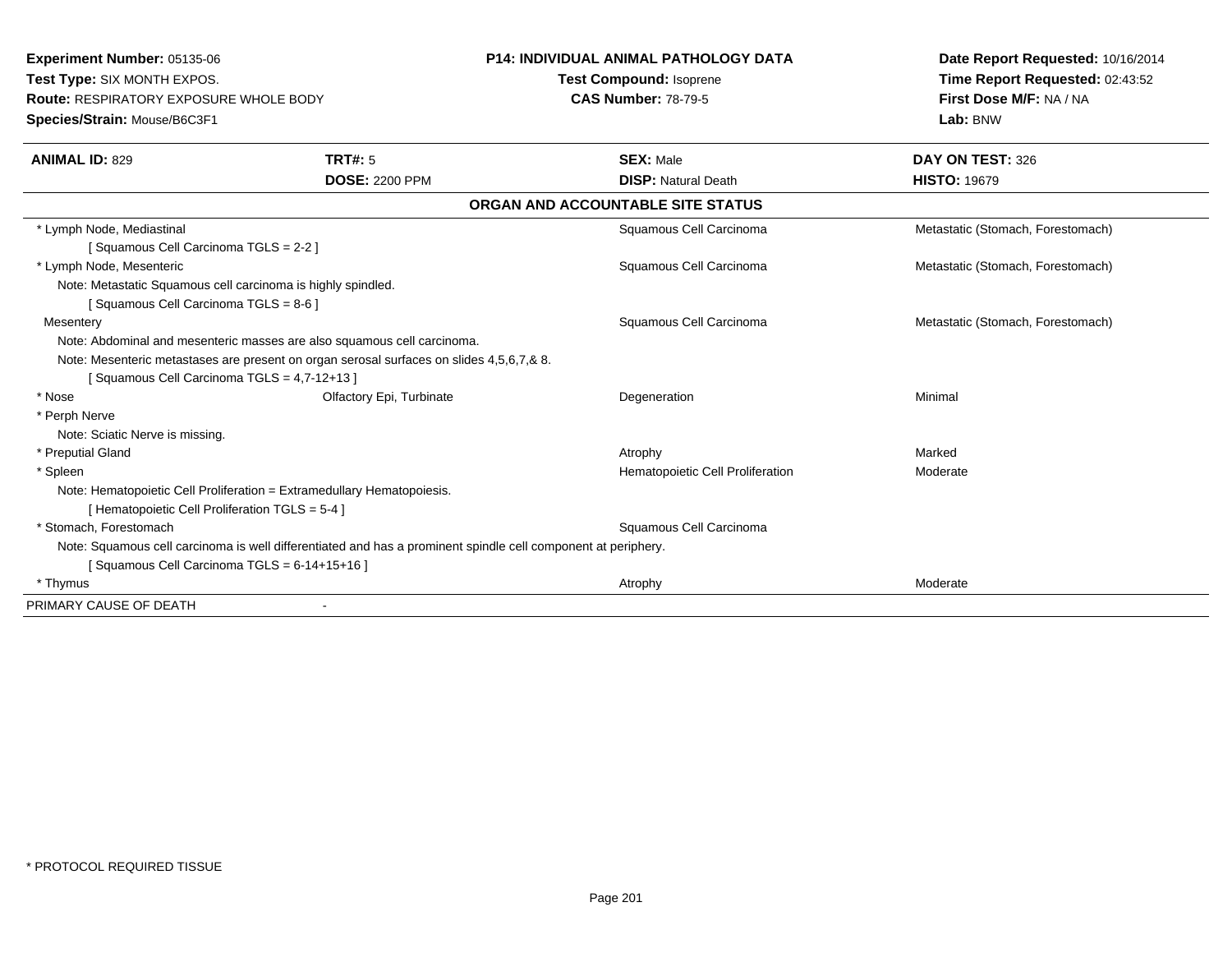**Experiment Number:** 05135-06**Test Type:** SIX MONTH EXPOS.**Route:** RESPIRATORY EXPOSURE WHOLE BODY**Species/Strain:** Mouse/B6C3F1**P14: INDIVIDUAL ANIMAL PATHOLOGY DATATest Compound:** Isoprene**CAS Number:** 78-79-5**Date Report Requested:** 10/16/2014**Time Report Requested:** 02:43:52**First Dose M/F:** NA / NA**Lab:** BNW**ANIMAL ID:** 830**CONSEX:** Male **DAY ON TEST:** 371 **DOSE:** 2200 PPM**DISP:** Terminal Sacrifice **HISTO:** 19680 **ORGAN AND ACCOUNTABLE SITE STATUSNORMAL**\* Adrenal Cortex \* Adrenal Cortex \* \* Adrenal Medulla \* \* Adrenal Medulla \* \* Blood Vessel \* \* Brood Vessel \* \* Bone \* Eve \* Bone Marrow \* Brain \* Epididymis \* Eye \* Intestine Large, Colon \* Gallbladder \* The mode of the state of the state of the state of the state of the state of the state of the state of the state of the state of the state of the state of the state of the state of the state of the state of \* Intestine Small, Jejunum \* Intestine Large, Rectum \* Intestine Small, Duodenum \* Intestine Small, Ileum \* 1ntestine Small, Ileum \* Kidney \* Lung \* Lymph Node, Bronchial \* Lymph Node, Mesenteric \* Pancreas \* \* Peripheral Nerve \* \* Pharynx \* \* Pharynx \* \* Pharynx \* \* \* Pharynx \* \* Pituitary Gland \* \* Pituitary Gland \* \* Pituitary Gland \* \* Pituitary Gland \* \* P \* Seminal Vesicle \* Preputial Gland \* \* Annual vesicle \* \* Prostate \* \* Salivary Glands \* \* Salivary Glands \* \* Seminal Vesicle \* \* Skeletal Muscle \* Skin \* Spinal Cord \* Spleen \* Tongue \* Stomach, Forestomach \* Testes \* Testes \* Thymus \* Thymus \* Thymus \* Thymus \* Thymus \* Thymus \* Thymus \* Thymus \* Thymus \* Thymus \* Thymus \* Thymus \* Thymus \* Thymus \* Thymus \* Thymus \* Thymus \* Thymus \* Thymus \* Thymus \* \* Trachea \* Urinary Bladder \* Zymbal's Gland \* Zymbal's Gland \* Zymbal's Gland **MISSING**\* Esophagus \* Larynx **\* Lymph Node, Mandibular \*** Lymph Node, Mediastinal \* Lymph Node, Mediastinal \* Mammary Gland \* **Mammary Gland** \* Parathyroid Gland **\* Thyroid Gland** \* Thyroid Gland **OBSERVATIONS** \* Blood VesselNote: Aorta is normal \* Harderian Glandd and a state of the control of the control of the control of the control of the control of the control of the control of the control of the control of the control of the control of the control of the control of the contro \* Islets, Pancreaticc and the contract of the contract of the contract of the contract of the contract of the contract of the contract of the contract of the contract of the contract of the contract of the contract of the contract of the cont a **Minimal**  \* Liver Basophilic Focus Vacuolization Cytoplasmic Minimal \* Lym Node Bron Note: Tracheobronchial lymph node is normal. \* Nosee and the Colfactory Epi, Turbinate and the Colfactory Epistem of the Colfactory Epistem Mild \* Perph Nerve Note: Sciatic nerve is normal. \* Stomach, Glandularr and the contract of the contract of the contract of the contract of the contract of the contract of the contract of the contract of the contract of the contract of the contract of the contract of the contract of the cont a Mild [ Hyperplasia TGLS = 1-8 ]PRIMARY CAUSE OF DEATH-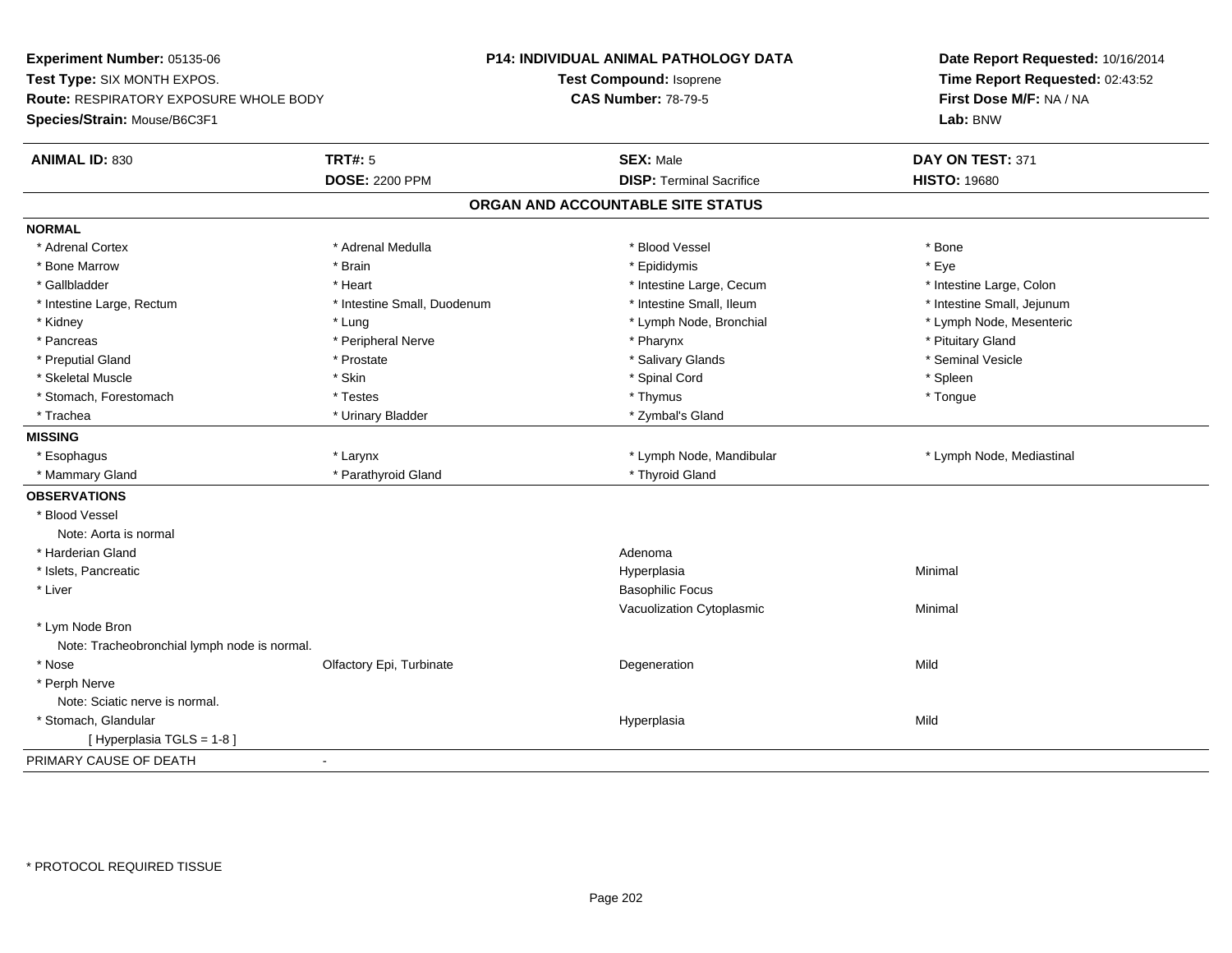**Experiment Number:** 05135-06**Test Type:** SIX MONTH EXPOS.**Route:** RESPIRATORY EXPOSURE WHOLE BODY**Species/Strain:** Mouse/B6C3F1**P14: INDIVIDUAL ANIMAL PATHOLOGY DATATest Compound:** Isoprene**CAS Number:** 78-79-5**Date Report Requested:** 10/16/2014**Time Report Requested:** 02:43:52**First Dose M/F:** NA / NA**Lab:** BNW**ANIMAL ID:** 831**TRT#:** 5 **SEX:** Male **DAY ON TEST:** 185 **DOSE:** 2200 PPM**DISP:** Scheduled Sacrifice **HISTO:** 19681 **ORGAN AND ACCOUNTABLE SITE STATUSNORMAL**\* Adrenal Cortex \* Adrenal Cortex \* \* Adrenal Medulla \* \* Adrenal Medulla \* \* Blood Vessel \* \* Brood Vessel \* \* Bone \* Esophagus \* Bone Marrow \* Brain \* Epididymis \* Esophagus \* Eye \* \* Gallbladder \* \* Gallbladder \* \* \* \* Harderian Gland \* \* Heart \* Heart \* Heart \* Heart \* Heart \* Heart \* Intestine Large, Cecum \* Intestine Large, Colon \* Intestine Large, Rectum \* Intestine Small, Duodenum\* Intestine Small, Ileum \* Thestine Small, Jejunum \* 1998, Pancreatic \* Kidney \* Kidney \* Kidney \* Kidney \* Lymph Node, Mesenteric \* Larynx **\*** Lymph Node, Bronchial \* Lymph Node, Mandibular \* Lymph Node, Mandibular \* Nose \* \* Pancreas \* \* Pancreas \* \* Pancreas \* \* Parathyroid Gland \* \* Peripheral Nerve \* Peripheral Nerve \* \* Pharynx \* Pituitary Gland \* Preputial Gland \* Prostate \* Salivary Glands \* Seminal Vesicle \* Skeletal Muscle \* Skin\* Thymus \* Spinal Cord \* Stomach, Glandular \* Testes \* Thymus \* Urinary Bladder \* Thyroid Gland \* \* The control of the total property and the top of the top of the top of the top of the top of the top of the top of the top of the top of the top of the top of the top of the top of the top of the top of \* Zymbal's Gland**MISSING** \* Lymph Node, Mediastinal \* Mammary Gland**OBSERVATIONS** \* Blood VesselNote: Aorta is normal. \* Liver Vacuolization CytoplasmicMinimal<br>Mild \* Lung Alveolar Epith Hyperplasia Mild \* Lym Node Bron Note: Tracheobronchial lymph node is normal. \* Perph Nerve Note: Sciatic nerve is normal. \* Spleenn and the contract of the contract of the contract of the contract of the contract of the contract of the contract of the contract of the contract of the contract of the contract of the contract of the contract of the cont [ Pigmentation TGLS = 1-4 ] \* Stomach, Forestomach Epithelium Hyperplasia Marked [ Hyperplasia TGLS = 2-8 ]PRIMARY CAUSE OF DEATH-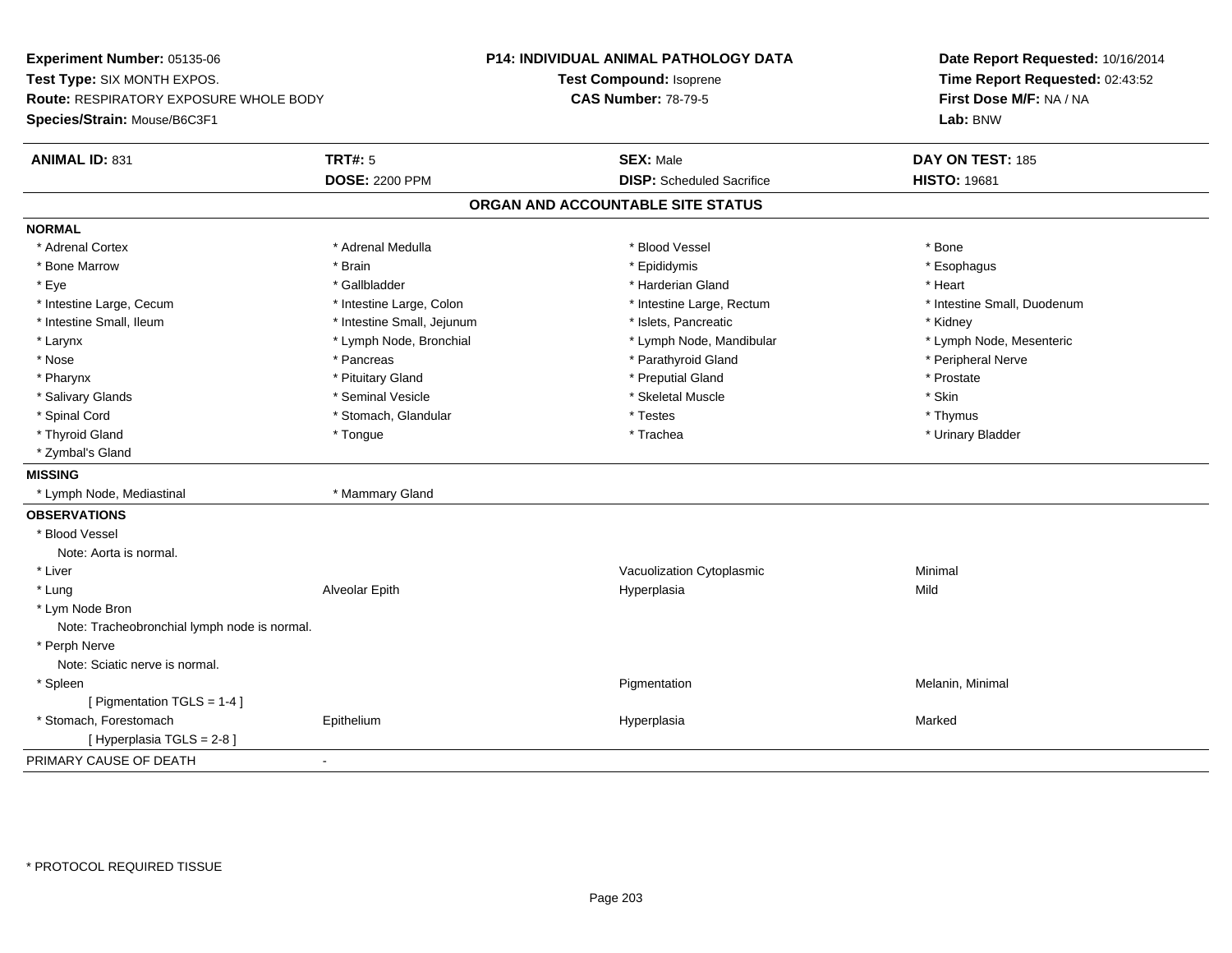**Experiment Number:** 05135-06**Test Type:** SIX MONTH EXPOS.**Route:** RESPIRATORY EXPOSURE WHOLE BODY**Species/Strain:** Mouse/B6C3F1**P14: INDIVIDUAL ANIMAL PATHOLOGY DATATest Compound:** Isoprene**CAS Number:** 78-79-5**Date Report Requested:** 10/16/2014**Time Report Requested:** 02:43:52**First Dose M/F:** NA / NA**Lab:** BNW**ANIMAL ID:** 832**TRT#:** 5 **SEX:** Male **DAY ON TEST:** 289 **DOSE:** 2200 PPM**DISP:** Natural Death **HISTO:** 19682 **ORGAN AND ACCOUNTABLE SITE STATUSNORMAL**\* Adrenal Cortex \* Adrenal Cortex \* \* Adrenal Medulla \* \* Adrenal Medulla \* \* Blood Vessel \* \* Brood Vessel \* \* Bone \* Esophagus \* Bone Marrow \* Brain \* Epididymis \* Esophagus \* Eye \* \* \* Islets, Pancreatic \* \* Islets, Pancreatic \* \* \* Stets, Pancreatic \* \* Kidney \* Kidney \* Kidney \* Kidney \* Larynx \* Louis \* Liver \* Lung \* Lung \* Lung \* Lung \* Lung \* Lymph Node, Bronchial \* Lymph Node, Bronchial \* \* Lymph Node, Mediastinal \* The metal of the Mesenteric Theorem and Mesentery the Mesentery \* Nose \* Pituitary Gland \* Pancreas \* Parathyroid Gland \* Parathyroid Gland \* Pharynx \* Pharynx \* Skeletal Muscle \* Prostate \* \* Skeletal Muscle \* \* Salivary Glands \* \* Steminal Vesicle \* \* Seminal Vesicle \* \* Skeletal Muscle \* Spleen \* Stomach, Forestomach \* Testes \* Testes \* Thymus \* Testes \* Thymus \* Thymus \* Thymus \* Thymus \* Thymus \* Thymus \* Thymus \* Thymus \* Thymus \* Thymus \* Thymus \* Thymus \* Thymus \* Thymus \* Thymus \* Thymus \* Thymus \* \* Urinary Bladder \* Thyroid Gland \* \* The control of the total property and the top of the top of the top of the top of the top of the top of the top of the top of the top of the top of the top of the top of the top of the top of the top of \* Zymbal's Gland**MISSING**\* Intestine Large, Colon \* Lymph Node, Mandibular \* Mammary Gland **AUTO PRECLUDES DIAG.**\* Gallbladder **\* Intestine Large, Cecum** \* Intestine Large, Thestine Large, Rectum \* Intestine Small, Duodenum \* Intestine Small, Ileum \* Thestine Small, Jejunum \* Peripheral Nerve \* Peripheral Nerve \* Preputial Gland \* Spinal Cord \* Stomach, Glandular**OBSERVATIONS** \* Blood VesselNote: Aorta is normal. \* Harderian Glandd and a state of the control of the control of the control of the control of the control of the control of the control of the control of the control of the control of the control of the control of the control of the contro \* Lym Node Bron Note: Tracheobronchial lymph node is normal.**Mesentery** Note: Tgl 2 = NCL \* Nose Note: Tgl 1 = NCL. Turbinates are normal \* Perph Nerve Note: Sciatic nerve is autolytic. \* Skinn and the morphonough the morphonough the morphonough the morphonough the morphonough the morphonough the morphonough  $\mathsf{M}$  Moderate Prepucee **Inflammation** Chronic, Marked Chronic, Marked Chronic, Marked Chronic, Marked Chronic, Marked Chronic, Marked Chronic, Marked Chronic, Marked Chronic, Marked Chronic, Marked Chronic, Marked Chronic, Marked Chronic, Mark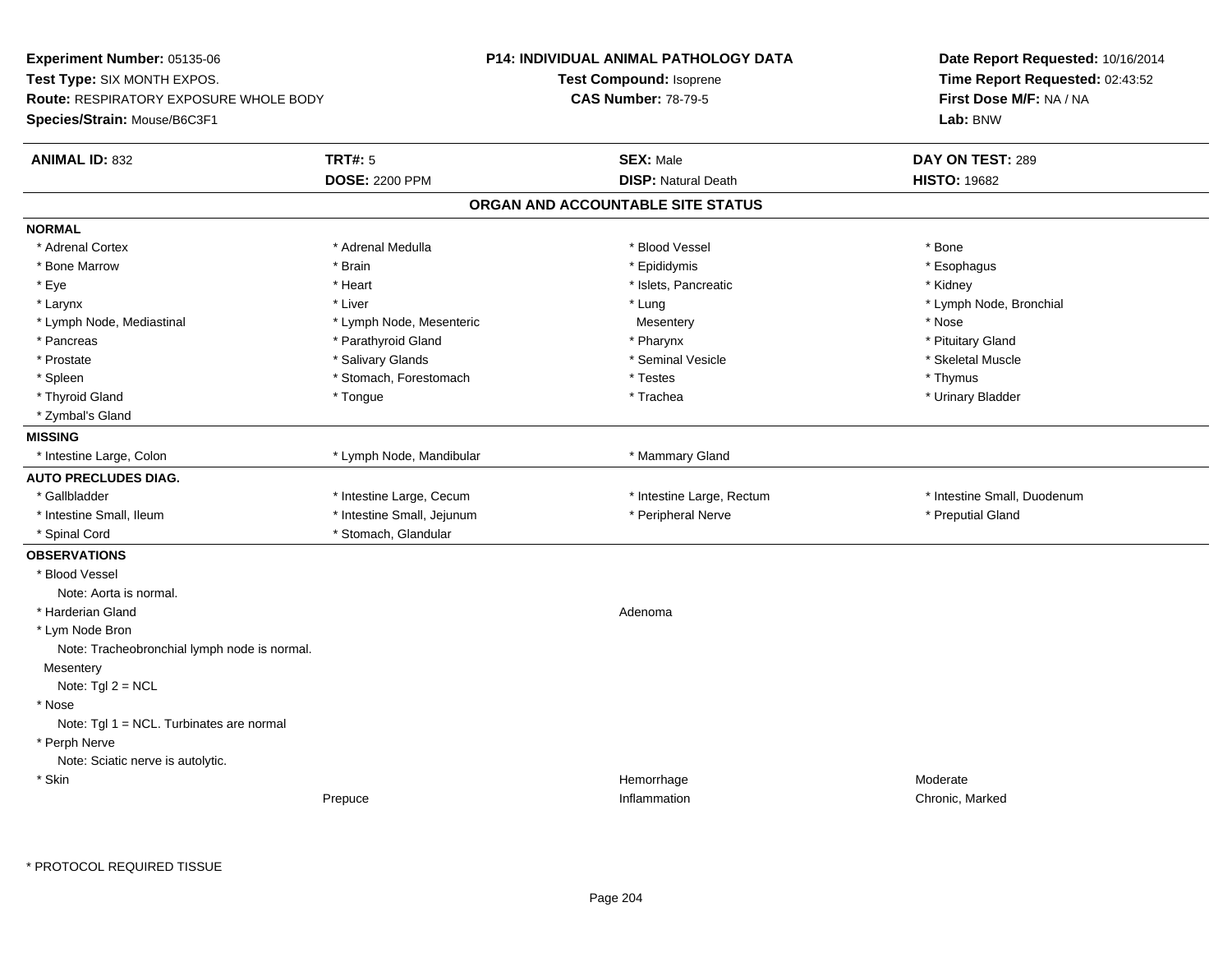| <b>Experiment Number: 05135-06</b><br>Test Type: SIX MONTH EXPOS.         |                       | <b>P14: INDIVIDUAL ANIMAL PATHOLOGY DATA</b><br><b>Test Compound: Isoprene</b> | Date Report Requested: 10/16/2014<br>Time Report Requested: 02:43:52 |
|---------------------------------------------------------------------------|-----------------------|--------------------------------------------------------------------------------|----------------------------------------------------------------------|
| <b>Route: RESPIRATORY EXPOSURE WHOLE BODY</b>                             |                       | <b>CAS Number: 78-79-5</b>                                                     | First Dose M/F: NA / NA                                              |
| Species/Strain: Mouse/B6C3F1                                              |                       |                                                                                | Lab: BNW                                                             |
| <b>ANIMAL ID: 832</b>                                                     | TRT#: 5               | <b>SEX: Male</b>                                                               | DAY ON TEST: 289                                                     |
|                                                                           | <b>DOSE: 2200 PPM</b> | <b>DISP:</b> Natural Death                                                     | <b>HISTO: 19682</b>                                                  |
|                                                                           |                       | ORGAN AND ACCOUNTABLE SITE STATUS                                              |                                                                      |
| Note: Subcutaneous hemorrhage associated with the preputial inflammation. |                       |                                                                                |                                                                      |
| [Hemorrhage TGLS = $4-12$ ]                                               |                       |                                                                                |                                                                      |
| [Inflammation TGLS = $3-12$ ]                                             |                       |                                                                                |                                                                      |
| PRIMARY CAUSE OF DEATH                                                    |                       |                                                                                |                                                                      |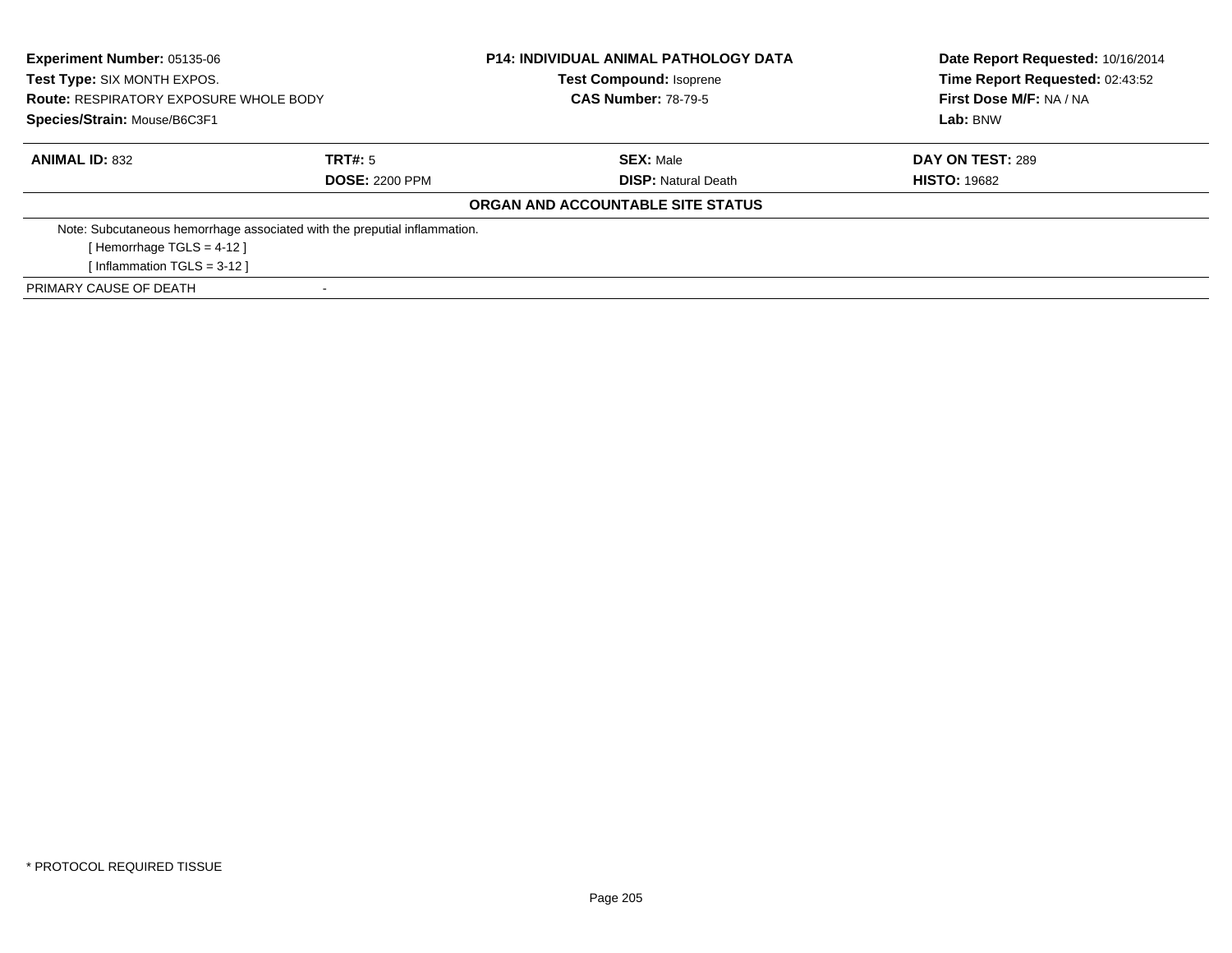**Experiment Number:** 05135-06**Test Type:** SIX MONTH EXPOS.**Route:** RESPIRATORY EXPOSURE WHOLE BODY**Species/Strain:** Mouse/B6C3F1**P14: INDIVIDUAL ANIMAL PATHOLOGY DATATest Compound:** Isoprene**CAS Number:** 78-79-5**Date Report Requested:** 10/16/2014**Time Report Requested:** 02:43:52**First Dose M/F:** NA / NA**Lab:** BNW**ANIMAL ID:** 833**TRT#:** 5 **SEX:** Male **DAY ON TEST:** 185 **DOSE:** 2200 PPM**DISP:** Scheduled Sacrifice **HISTO:** 19683 **ORGAN AND ACCOUNTABLE SITE STATUSNORMAL**\* Adrenal Cortex \* Adrenal Cortex \* \* Adrenal Medulla \* \* Adrenal Medulla \* \* Blood Vessel \* \* Brood Vessel \* \* Bone \* Esophagus \* Bone Marrow \* Brain \* Epididymis \* Esophagus \* Eye \* \* Gallbladder \* \* Gallbladder \* \* \* \* Harderian Gland \* \* Heart \* Heart \* Heart \* Heart \* Heart \* Heart \* Intestine Large, Cecum \* Intestine Large, Colon \* Intestine Large, Thestine Large, Rectum \* Intestine Small, Duodenum \* Intestine Small, Ileum \* **Allen and The Accord \* Intestine Small**, Jejunum \* 1stets, Pancreatic \* \* Kidney \* Kidney \* Larynx \* Louis \* Liver \* Liver \* Louis \* Lung \* Lung \* Louis \* Louis \* Louis \* Louis \* Lymph Node, Mandibular \* Lymph Node, Mediastinal \* The metal of the second text of the Mesenteric text of the second text of the second text of the second text of the second text of the second text of the second text of the second text of text o \* Pituitary Gland \* Parathyroid Gland \* **Example 20** \* Peripheral Nerve \* Pharynx \* Pharynx \* Pharynx \* Seminal Vesicle \* Preputial Gland \* \* Annual vesicle \* \* Prostate \* \* Salivary Glands \* \* Salivary Glands \* \* Seminal Vesicle \* \* Skeletal Muscle \* Skin \* Spinal Cord \* Spleen \* Thyroid Gland \* Stomach, Glandular \* \* \* Thyroid Glandular \* Thestes \* \* Thymus \* Thymus \* Thyroid Glandular \* Thyroid Gland \* Zymbal's Gland \* Tongue \* Trachea \* Urinary Bladder \* Zymbal's Gland **MISSING** \* Lymph Node, Bronchial \* Mammary Gland**OBSERVATIONS** \* Blood VesselNote: Aorta is normal. \* Lym Node Bron Note: Tracheobronchial lymph node is missing. \* Perph Nerve Note: Sciatic nerve is normal. \* Stomach, Forestomach Epitheliumm and the Hyperplasia measurement of the Hyperplasia measurement of the Moderate Moderate [ Hyperplasia TGLS = 1-8 ]PRIMARY CAUSE OF DEATH-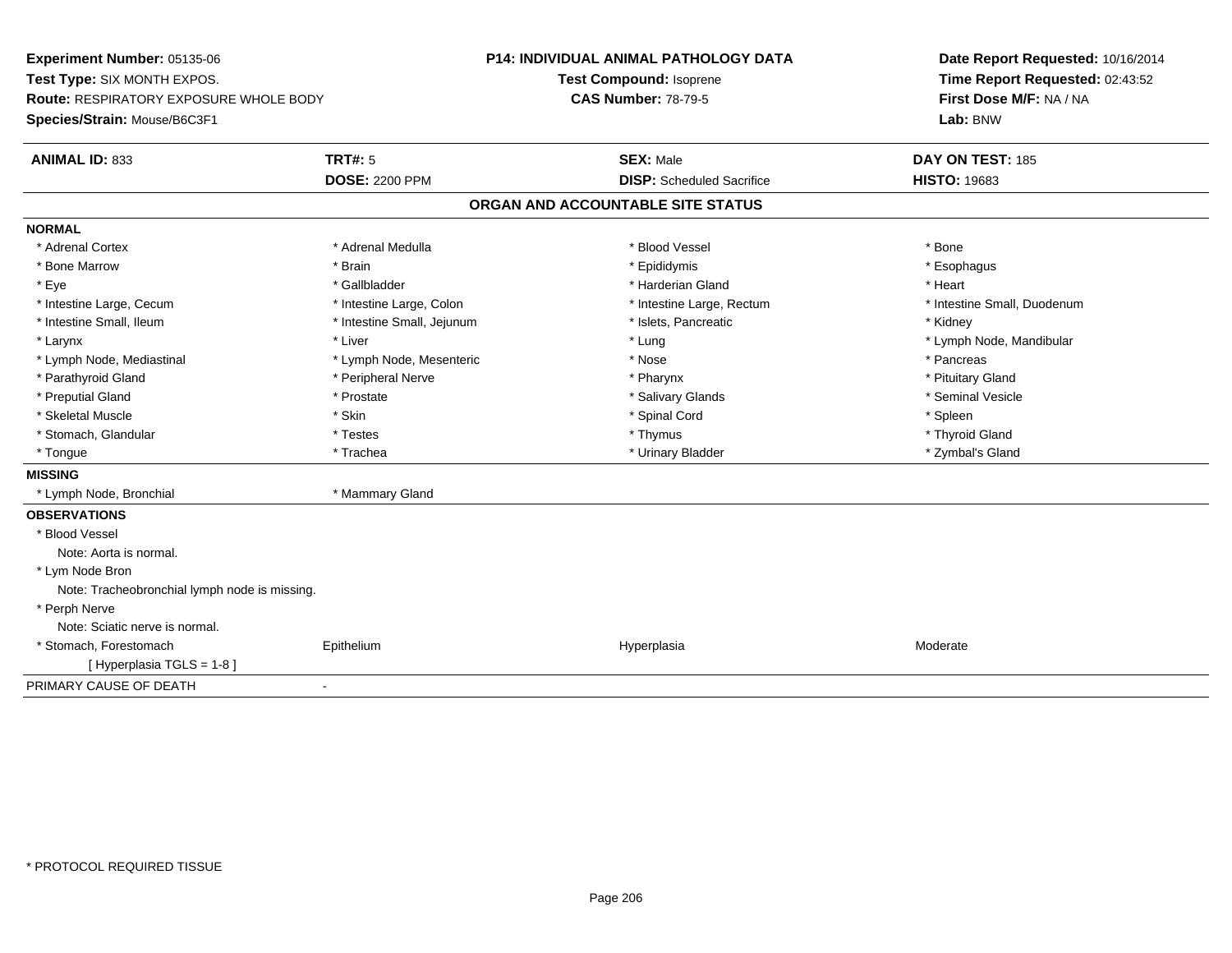**Experiment Number:** 05135-06**Test Type:** SIX MONTH EXPOS.**Route:** RESPIRATORY EXPOSURE WHOLE BODY**Species/Strain:** Mouse/B6C3F1**P14: INDIVIDUAL ANIMAL PATHOLOGY DATATest Compound:** Isoprene**CAS Number:** 78-79-5**Date Report Requested:** 10/16/2014**Time Report Requested:** 02:43:53**First Dose M/F:** NA / NA**Lab:** BNW**ANIMAL ID:** 834**TRT#:** 5 **SEX:** Male **DAY ON TEST:** 185 **DOSE:** 2200 PPM**DISP:** Scheduled Sacrifice **HISTO:** 19684 **ORGAN AND ACCOUNTABLE SITE STATUSNORMAL**\* Adrenal Cortex \* Adrenal Medulla \* Adrenal Medulla \* Bone \* Bone \* Bone \* Bone \* Bone Marrow \* Brain \* \* Expediance \* Epididymis \* \* Expediance \* \* Esophagus \* Expediance \* \* Expediance \* Eye \* Eye \* Gallbladder \* https://www.frage.com/marticle/state-of-state-of-state-of-state-of-state-of-state-of-state-of-state-of-state-of-state-of-state-of-state-of-state-of-state-of-state-of-state-of-state-of-state-of-state-of-stat \* Intestine Small, Ileum \* Intestine Large, Colon \* Intestine Large, Rectum \* Intestine Small, Duodenum \* Intestine Small, Duodenum \* Intestine Small, Jejunum \* 1992 \* The metal of the state of the state of the state of the state of the state of the state of the state of the state of the state of the state of the state of the state of the state of the \* Lung \* Lymph Node, Bronchial \* Lymph Node, Mandibular \* Lymph Node, Mesenteric\* Nose \* \* Pancreas \* \* Pancreas \* \* Pancreas \* \* Parathyroid Gland \* \* Peripheral Nerve \* Peripheral Nerve \* \* Pharynx \* Pituitary Gland \* Preputial Gland \* Prostate \* Salivary Glands \* Seminal Vesicle \* Skeletal Muscle \* Skin\* Testes \* Spinal Cord \* Spinal Cord \* Spinal Cord \* Stomach, Glandular \* Stomach, Glandular \* Stomach, Glandular \* Testesse \* Trachea \* Thymus \* \* The mode of the total term of the total term of the total term of the total term of the total term of the total term of the total term of the total term of the total term of the total term of the total term of \* Urinary Bladder \* Zymbal's Gland**MISSING**\* Blood Vessel \* Lymph Node, Mediastinal \* Mammary Gland **OBSERVATIONS** \* Blood VesselNote: Aorta is missing. \* Kidney Bilateral Hydronephrosis Mild[ Hydronephrosis TGLS = 1-5 ] \* Lym Node Bron Note: Tracheobronchial lymph node is normal. \* Perph Nerve Note: Sciatic nerve is normal. \* Stomach, Forestomach Epithelium Hyperplasia Marked PRIMARY CAUSE OF DEATH-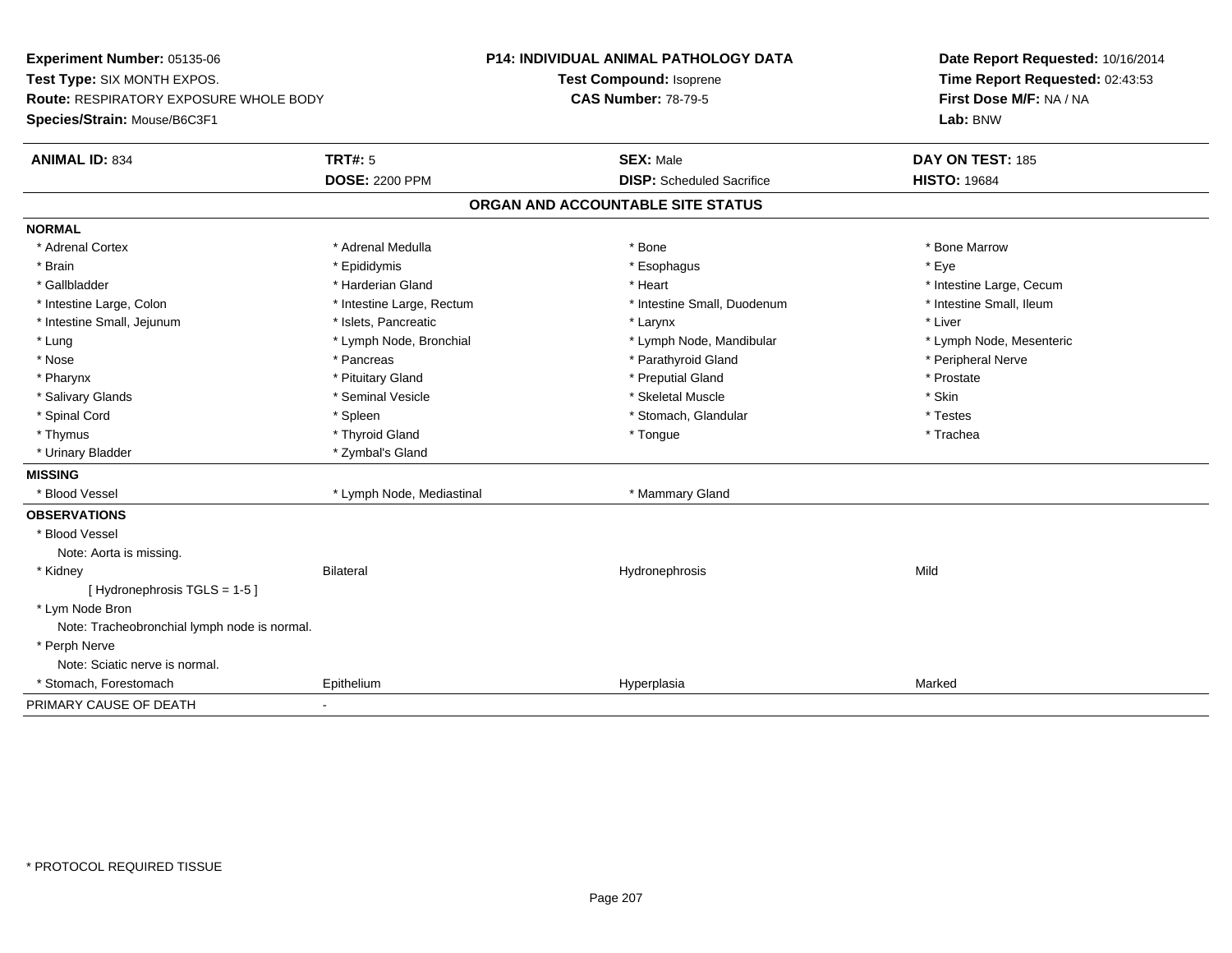**Experiment Number:** 05135-06**Test Type:** SIX MONTH EXPOS.**Route:** RESPIRATORY EXPOSURE WHOLE BODY**Species/Strain:** Mouse/B6C3F1**P14: INDIVIDUAL ANIMAL PATHOLOGY DATATest Compound:** Isoprene**CAS Number:** 78-79-5**Date Report Requested:** 10/16/2014**Time Report Requested:** 02:43:53**First Dose M/F:** NA / NA**Lab:** BNW**ANIMAL ID:** 835 **TRT#:** <sup>5</sup> **SEX:** Male **DAY ON TEST:** <sup>371</sup> **DOSE:** 2200 PPM**DISP:** Terminal Sacrifice **HISTO:** 19685 **ORGAN AND ACCOUNTABLE SITE STATUSNORMAL**\* Adrenal Cortex \* Adrenal Medulla \* Adrenal Medulla \* Blood Vessel \* Bood Vessel \* Bone \* Bone \* Bone \* Bone \* Bone \* Bone \* Bone \* Bone \* Bone \* Bone \* Bone \* Bone \* Bone \* Bone \* Bone \* Bone \* Bone \* Bone \* Bone \* Bone \* Bone \* Bone \* \* \* Eve \* Brain \* \* Expediance \* Epididymis \* \* Expediance \* \* Esophagus \* Expediance \* \* Expediance \* Eye \* Eye \* Intestine Large, Colon \* Gallbladder \* The mode of the state of the state of the state of the state of the state of the state of the state of the state of the state of the state of the state of the state of the state of the state of the state of \* Intestine Small, Jejunum \* Intestine Large, Rectum \* 10 **\*** Intestine Small, Duodenum \* Intestine Small, Ileum \* Islets, Pancreatic \* \* \* Andrew \* Kidney \* \* Kidney \* \* Larynx \* Larynx \* \* Larynx \* \* Liver \* Liver \* Liver \* Lung \* Lymph Node, Bronchial \* Lymph Node, Mandibular \* Lymph Node, Mesenteric\* Pancreas \* Parathyroid Gland \* \* Parathyroid Gland \* Peripheral Nerve \* \* Peripheral Nerve \* \* Pharynx \* Salivary Glands \* Pituitary Gland \* \* Then the state \* Preputial Gland \* Prosection \* Prostate \* \* Salivary Glands \* Salivary Glands \* Salivary Glands \* Salivary Glands \* Salivary Glands \* Salivary Glands \* Salivary Glands \* Salivary Glan \* Seminal Vesicle \* \* \* Sheem \* Skeletal Muscle \* \* Stemme \* Skin \* \* Skin \* \* Spleen \* Spleen \* Spleen \* Spleen \* Thyroid Gland \* Stomach, Glandular \* \* \* Thyroid Glandular \* Thestes \* \* Thymus \* Thymus \* Thyroid Glandular \* Thyroid Gland \* Zymbal's Gland \* Tongue \* Trachea \* Urinary Bladder \* Zymbal's Gland **MISSING** \* Lymph Node, Mediastinal \* Mammary Gland**OBSERVATIONS** \* Blood VesselNote: Aorta is normal. \* Bone Marroww the contraction of the contraction of the contraction of the contraction of the contraction of the contraction of the contraction of the contraction of the contraction of the contraction of the contraction of the contrac Note: Angiectasis is in marrow of spinal cord. \* Harderian Glandd and a state of the control of the control of the control of the control of the control of the control of the control of the control of the control of the control of the control of the control of the control of the contro  $[$  Adenoma TGLS = 2-9 $]$  \* Lym Node Bron Note: Tracheobronchial lymph node is normal. \* Nosee and the Colfactory Epi, Turbinate and the Coleman Degeneration Coleman Minimal Minimal \* Perph Nerve Note: Sciatic nerve is normal. \* Spinal Cordd and the control of the control of the control of the control of the control of the control of the control of the control of the control of the control of the control of the control of the control of the control of the co \* Stomach, Forestomach Epitheliumm and the Hyperplasia method of the Moderate Moderate Moderate and the Moderate of the Moderate of the Moderate  $\sim$ Squamous Cell Papilloma[ Hyperplasia TGLS = 1-8 ][ Squamous Cell Papilloma TGLS = 1-8 ]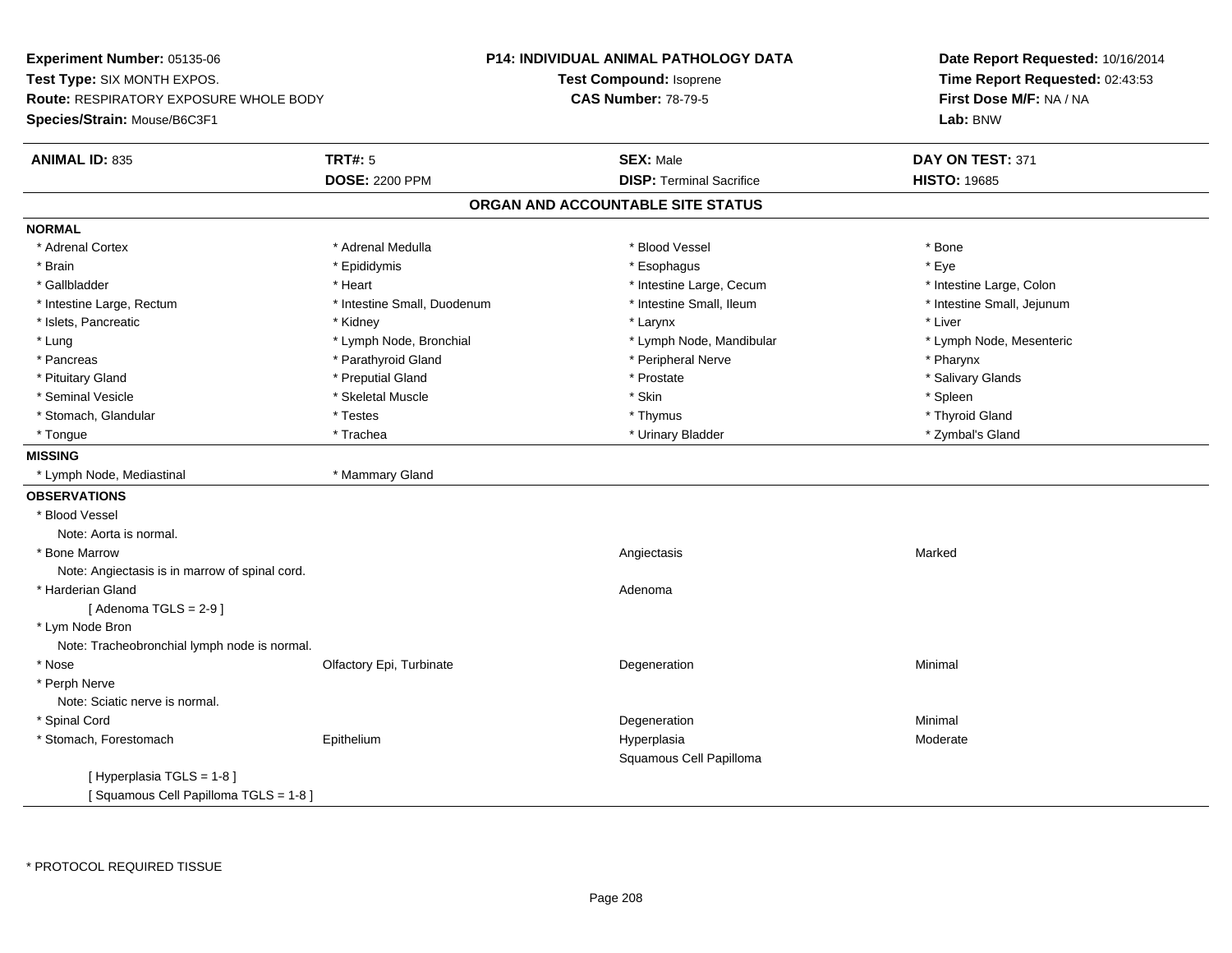| <b>Experiment Number: 05135-06</b><br>Test Type: SIX MONTH EXPOS.<br><b>Route: RESPIRATORY EXPOSURE WHOLE BODY</b> |                       | <b>P14: INDIVIDUAL ANIMAL PATHOLOGY DATA</b> | Date Report Requested: 10/16/2014 |
|--------------------------------------------------------------------------------------------------------------------|-----------------------|----------------------------------------------|-----------------------------------|
|                                                                                                                    |                       | <b>Test Compound: Isoprene</b>               | Time Report Requested: 02:43:53   |
|                                                                                                                    |                       | <b>CAS Number: 78-79-5</b>                   | <b>First Dose M/F: NA / NA</b>    |
| Species/Strain: Mouse/B6C3F1                                                                                       |                       |                                              | Lab: BNW                          |
| <b>ANIMAL ID: 835</b>                                                                                              | TRT#: 5               | <b>SEX: Male</b>                             | DAY ON TEST: 371                  |
|                                                                                                                    | <b>DOSE: 2200 PPM</b> | <b>DISP:</b> Terminal Sacrifice              | <b>HISTO: 19685</b>               |
|                                                                                                                    |                       | ORGAN AND ACCOUNTABLE SITE STATUS            |                                   |
| PRIMARY CAUSE OF DEATH                                                                                             |                       |                                              |                                   |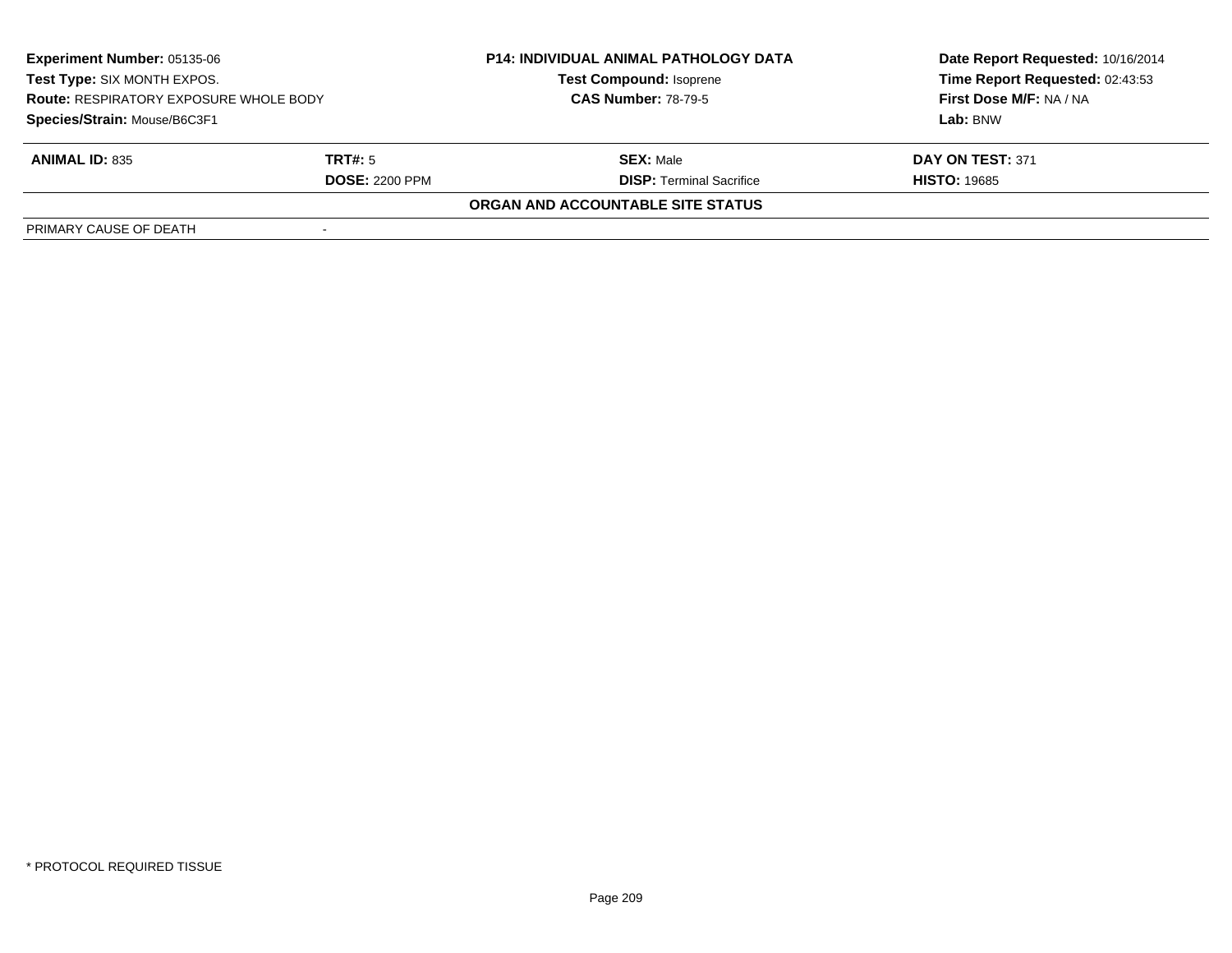**Experiment Number:** 05135-06**Test Type:** SIX MONTH EXPOS.**Route:** RESPIRATORY EXPOSURE WHOLE BODY**Species/Strain:** Mouse/B6C3F1**P14: INDIVIDUAL ANIMAL PATHOLOGY DATATest Compound:** Isoprene**CAS Number:** 78-79-5**Date Report Requested:** 10/16/2014**Time Report Requested:** 02:43:53**First Dose M/F:** NA / NA**Lab:** BNW**ANIMAL ID:** 836**6 DAY ON TEST:** 185 **DOSE:** 2200 PPM**DISP:** Scheduled Sacrifice **HISTO:** 19686 **ORGAN AND ACCOUNTABLE SITE STATUSNORMAL**\* Adrenal Cortex \* Adrenal Cortex \* \* Adrenal Medulla \* \* Adrenal Medulla \* \* Blood Vessel \* \* Brood Vessel \* \* Bone \* Esophagus \* Bone Marrow \* Brain \* Epididymis \* Esophagus \* Eye \* \* Gallbladder \* \* Gallbladder \* \* \* \* Harderian Gland \* \* Heart \* Heart \* Heart \* Heart \* Heart \* Heart \* Intestine Large, Cecum \* Intestine Large, Colon \* Intestine Large, Rectum \* Intestine Small, Duodenum\* Intestine Small, Ileum \* **Allen and The Accord \* Intestine Small**, Jejunum \* 1stets, Pancreatic \* \* Kidney \* Kidney \* Larynx \* Lung \* Lymph Node, Bronchial \* Lymph Node, Mandibular \* Lymph Node, Mediastinal \* The metal was a structure of the Mesenteric the metal was a structure of the metal was the metal was the metal of the metal was the metal of the metal was the metal was the metal was the metal w \* Prostate \* Peripheral Nerve \* \* \* Pharynx \* Pharynx \* \* Pharynx \* \* Preputial Gland \* \* Preputial Gland \* \* Prostate \* Salivary Glands \* Seminal Vesicle \* Skeletal Muscle \* Skin\* Testes \* Spinal Cord \* Spinal Cord \* Spinal Cord \* Spinal Cord \* Stomach, Glandular \* Stomach, Glandular \* \* Trachea \* Thymus \* \* The mode of the total term of the total term of the total term of the total term of the total term of the total term of the total term of the total term of the total term of the total term of the total term of \* Urinary Bladder \* Zymbal's Gland**MISSING**\* Mammary Gland \* Parathyroid Gland \* Pituitary Gland **OBSERVATIONS** \* Blood VesselNote: Aorta is normal. \* Liver Vacuolization Cytoplasmic Minimal \* Lym Node Bron Note: Tracheobronchial lymph node is normal. \* Perph Nerve Note: Sciatic nerve is normal. \* Stomach, Forestomach Epitheliumm and the Hyperplasia measurement of the Hyperplasia measurement of the Moderate Moderate [ Hyperplasia TGLS = 1-8 ]PRIMARY CAUSE OF DEATH-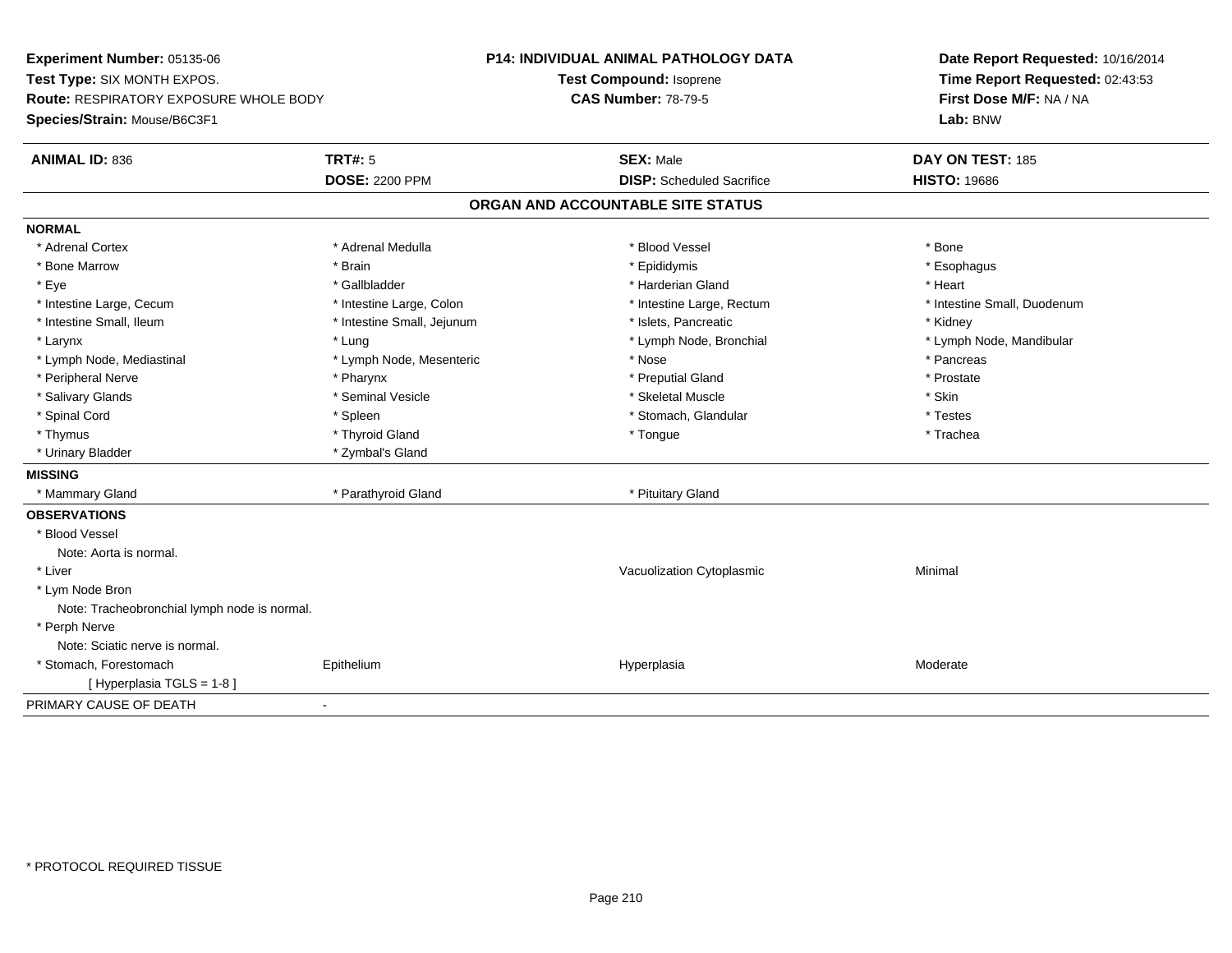**Experiment Number:** 05135-06**Test Type:** SIX MONTH EXPOS.**Route:** RESPIRATORY EXPOSURE WHOLE BODY**Species/Strain:** Mouse/B6C3F1**P14: INDIVIDUAL ANIMAL PATHOLOGY DATATest Compound:** Isoprene**CAS Number:** 78-79-5**Date Report Requested:** 10/16/2014**Time Report Requested:** 02:43:53**First Dose M/F:** NA / NA**Lab:** BNW**ANIMAL ID:** 837 **TRT#:** <sup>5</sup> **SEX:** Male **DAY ON TEST:** <sup>371</sup> **DOSE:** 2200 PPM**DISP:** Terminal Sacrifice **HISTO:** 19687 **ORGAN AND ACCOUNTABLE SITE STATUSNORMAL**\* Adrenal Cortex \* Adrenal Cortex \* \* Adrenal Medulla \* \* Adrenal Medulla \* \* Blood Vessel \* \* Brood Vessel \* \* Bone \* Esophagus \* Bone Marrow \* Brain \* Epididymis \* Esophagus \* Eye \* \* Gallbladder \* \* Gallbladder \* \* \* \* Harderian Gland \* \* Heart \* Heart \* Heart \* Heart \* Heart \* Heart \* Intestine Large, Cecum \* Intestine Large, Colon \* Intestine Large, Thestine Large, Rectum \* Intestine Small, Duodenum \* Intestine Small, Ileum \* Intestine Small, Jejunum \* Kidney \* Larynx\* Lymph Node, Mesenteric \* Lung \* Lymph Node, Bronchial \* Lymph Node, Mandibular \* Lymph Node, Mandibular \* Parathyroid Gland \* The state of the state of the Peripheral Nerve \* That the state of the state of the state of the state of the state of the state of the state of the state of the state of the state of the state of the \* Seminal Vesicle \* Preputial Gland \* \* Annual vesicle \* \* Prostate \* \* Salivary Glands \* \* Salivary Glands \* \* Seminal Vesicle \* \* Skeletal Muscle \* The stomach \* Skin \* Spleen \* Spleen \* Stomach, Forestomach \* Stomach, Forestomach \* Stomach, Glandular \* \* \* Thyroid Glandular \* Thestes \* \* Thymus \* Thymus \* Thyroid Glandular \* Thyroid Gland \* Zymbal's Gland \* Tongue \* Trachea \* Urinary Bladder \* Zymbal's Gland **MISSING** \* Lymph Node, Mediastinal \* Mammary Gland**OBSERVATIONS** \* Blood VesselNote: Aorta is normal. \* Islets, Pancreaticc and the contract of the contract of the contract of the contract of the contract of the contract of the contract of the contract of the contract of the contract of the contract of the contract of the contract of the cont a **Minimal**  \* Liver Eosinophilic Focus MarkedHepatocellular Adenoma Hepatocellular Carcinoma Multiple  $[$  Hepatocellular Carcinoma TGLS = 1-12+13, 2-14 ] \* Lym Node Bron Note: Tracheobronchial lymph node is normal. \* Nosee and the Colfactory Epi, Turbinate and the Coleman Degeneration Coleman Minimal Minimal \* Pancreas Focal Cellular Change Minimal \* Perph Nerve Note: Sciatic nerve is normal. \* Spinal Cordd and the control of the control of the control of the control of the control of the control of the control of the control of the control of the control of the control of the control of the control of the control of the co PRIMARY CAUSE OF DEATH-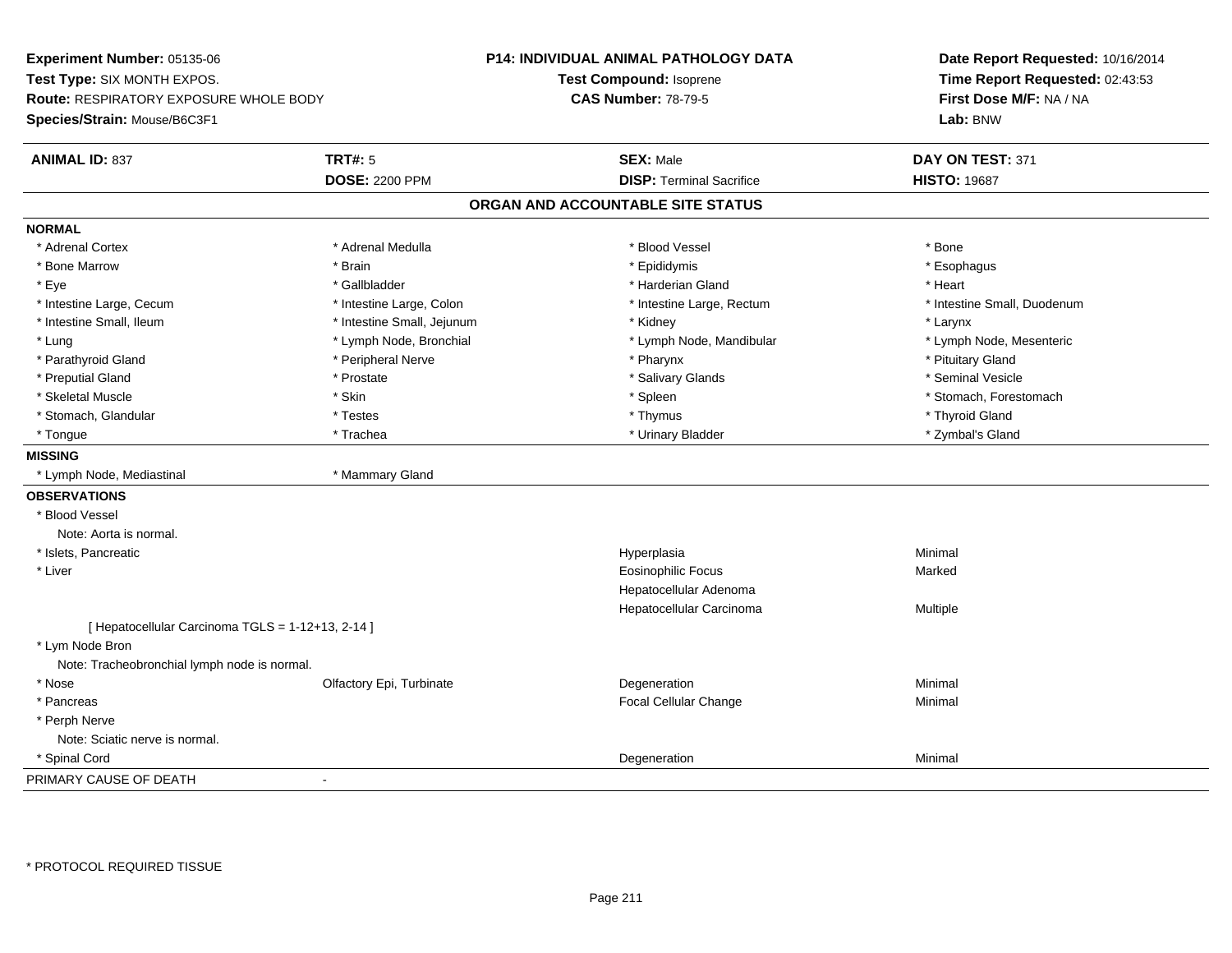**Experiment Number:** 05135-06**Test Type:** SIX MONTH EXPOS.**Route:** RESPIRATORY EXPOSURE WHOLE BODY**Species/Strain:** Mouse/B6C3F1**P14: INDIVIDUAL ANIMAL PATHOLOGY DATATest Compound:** Isoprene**CAS Number:** 78-79-5**Date Report Requested:** 10/16/2014**Time Report Requested:** 02:43:53**First Dose M/F:** NA / NA**Lab:** BNW**ANIMAL ID:** 838**SEX:** Male **DAY ON TEST:** 371 **DOSE:** 2200 PPM**DISP:** Terminal Sacrifice **HISTO:** 19688 **ORGAN AND ACCOUNTABLE SITE STATUSNORMAL**\* Adrenal Medulla \* \* \* Blood Vessel \* \* \* Bone Marrow \* \* Bone Marrow \* \* Bone Marrow \* Brain \* \* Expediance \* Epididymis \* \* Expediance \* \* Esophagus \* Expediance \* \* Expediance \* Eye \* Eye \* Intestine Large, Colon \* Gallbladder \* The mode of the state of the state of the state of the state of the state of the state of the state of the state of the state of the state of the state of the state of the state of the state of the state of \* Intestine Small, Jejunum \* Intestine Large, Rectum \* Intestine Small, Duodenum \* Intestine Small, Duodenum \* \* Intestine Small, Ileum \* Islets, Pancreatic \* \* \* Andrew \* Kidney \* \* Kidney \* \* Karynx \* Larynx \* \* Larynx \* \* Lung \* Lung \* Lung \* Lung \* Lung \* Lung \* Lung \* Lung \* Lung \* Lung \* Lung \* Lung \* Lung \* Lung \* Lung \* Lung \* Lung \* Lung \* Lung \* \* Pancreas \* Lymph Node, Bronchial \* Lymph Node, Mandibular \* Lymph Node, Mesenteric \* Pancreass \* Pancreass \* Pancreass \* Pancreass \* Pancreass \* Pancreass \* Pancreass \* Pancreass \* Pancreass \* Pancreass \* Pancreass \* Pancreass \* Pa \* Pituitary Gland \* Parathyroid Gland \* **Archaeology** \* Peripheral Nerve \* Pharynx \* Pharynx \* Pharynx \* Pharynx \* Seminal Vesicle \* Preputial Gland \* \* Annual vesicle \* \* Prostate \* \* Salivary Glands \* \* Salivary Glands \* \* Seminal Vesicle \* \* Skeletal Muscle \* The stomach \* Skin \* Spleen \* Spleen \* Stomach, Forestomach \* Stomach, Forestomach \* Stomach, Glandular \* \* \* Thyroid Glandular \* Thestes \* \* Thymus \* Thymus \* Thyroid Glandular \* Thyroid Gland \* Zymbal's Gland \* Tongue \* Trachea \* Urinary Bladder \* Zymbal's Gland **MISSING** \* Lymph Node, Mediastinal \* Mammary Gland**OBSERVATIONS** \* Adrenal Cortexx and the control of the control of the control of the control of the control of the control of the control of the control of the control of the control of the control of the control of the control of the control of the co a **Minimal**  \* Blood VesselNote: Aorta is normal. \* Harderian Glandd and a state of the control of the control of the control of the control of the control of the control of the control of the control of the control of the control of the control of the control of the control of the contro  $[$  Adenoma TGLS = 2-12  $]$  \* Liver Hepatocellular Adenoma Vacuolization Cytoplasmic Minimal [ Hepatocellular Adenoma TGLS = 1-13 ] \* Lym Node Bron Note: Tracheobronchial lymph node is normal. \* Nosee and the Colfactory Epi, Turbinate and the Coleman Degeneration Coleman Minimal Minimal \* Perph Nerve Note: Sciatic nerve is normal. \* Spinal Cordd and the control of the control of the control of the control of the control of the control of the control of the control of the control of the control of the control of the control of the control of the control of the co PRIMARY CAUSE OF DEATH-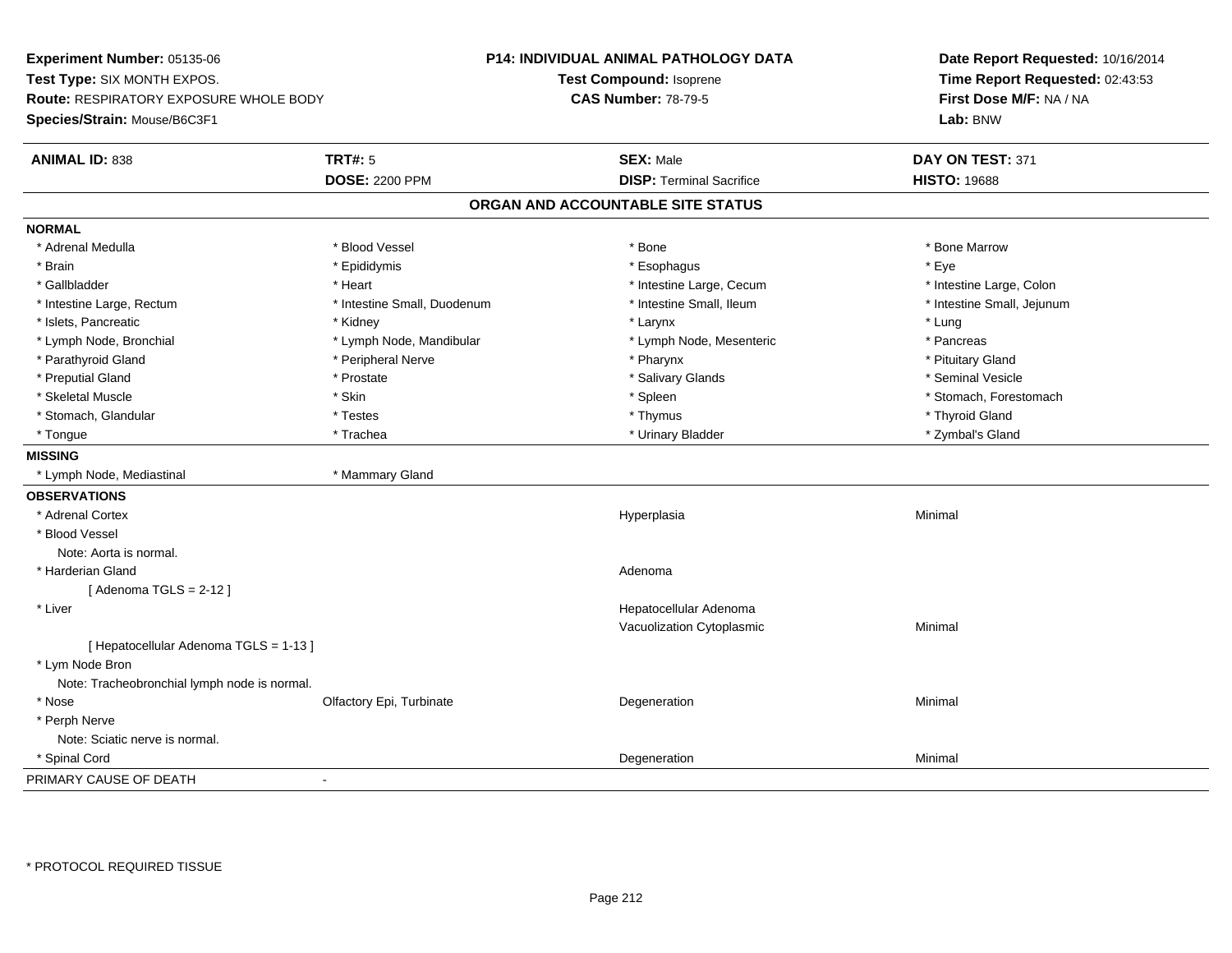**Experiment Number:** 05135-06**Test Type:** SIX MONTH EXPOS.**Route:** RESPIRATORY EXPOSURE WHOLE BODY**Species/Strain:** Mouse/B6C3F1**P14: INDIVIDUAL ANIMAL PATHOLOGY DATATest Compound:** Isoprene**CAS Number:** 78-79-5**Date Report Requested:** 10/16/2014**Time Report Requested:** 02:43:53**First Dose M/F:** NA / NA**Lab:** BNW**ANIMAL ID:** 839 **TRT#:** <sup>5</sup> **SEX:** Male **DAY ON TEST:** <sup>371</sup> **DOSE:** 2200 PPM**DISP:** Terminal Sacrifice **HISTO:** 19689 **ORGAN AND ACCOUNTABLE SITE STATUSNORMAL**\* Adrenal Medulla \* \* \* Blood Vessel \* \* \* Bone Marrow \* \* Bone Marrow \* \* Bone Marrow \* Gallbladder \* Epididymis \* \* exphagus \* Esophagus \* \* Eye \* \* Eye \* \* Exercise \* Gallbladder \* Gallbladder \* \* Gallbladder \* \* Gallbladder \* \* Gallbladder \* \* Gallbladder \* \* Gallbladder \* \* Exercise \* \* \* Gallbladder \* \* \* Gallbladde \* Harderian Gland \* The structure \* Theart \* Heart \* Intestine Large, Cecum \* Intestine Large, Cecum \* Intestine Large, Colon \* Intestine Small, Jejunum \* Intestine Large, Rectum \* 10 **\*** Intestine Small, Duodenum \* Intestine Small, Ileum \* Kidney \* Larynx \* Lung \* Lymph Node, Bronchial \* Lymph Node, Mandibular \* The state of the second text of the second text of the second text of the second text of the second text of the second text of the second text of the second text of the second text of text of tex \* Pituitary Gland \* Parathyroid Gland \* **Arror and \* Peripheral Nerve \* Pharynx \* Pharynx \* Pharynx** \* Pharynx \* Seminal Vesicle \* Preputial Gland \* \* Annual vesicle \* \* Prostate \* \* Salivary Glands \* \* Salivary Glands \* \* Seminal Vesicle \* \* Skeletal Muscle \* The stomach \* Skin \* Spleen \* Spleen \* Stomach, Forestomach \* Stomach, Forestomach \* Stomach, Glandular \* \* \* Thyroid Glandular \* Thestes \* \* Thymus \* Thymus \* Thyroid Glandular \* Thyroid Gland \* Zymbal's Gland \* Tongue \* Trachea \* Urinary Bladder \* Zymbal's Gland **MISSING** \* Lymph Node, Mediastinal \* Mammary Gland**OBSERVATIONS** \* Adrenal Cortexx and the control of the control of the control of the control of the control of the control of the control of the control of the control of the control of the control of the control of the control of the control of the co a **Minimal** Hypertrophy Focal, Minimal \* Blood VesselNote: Aorta is normal. \* Brainn and the controller of the controller of the controller of the Minimal Mineralization and the controller of the Minimal Minimal  $\alpha$  \* Islets, Pancreaticc and the contract of the contract of the contract of the contract of the contract of the contract of the contract of the contract of the contract of the contract of the contract of the contract of the contract of the cont a **Minimal**  \* Liverr and the contract of the contract of the contract of the contract of the contract of the contract of the contract of the contract of the contract of the contract of the contract of the contract of the contract of the cont Minimal Basophilic Focuss Marked Vacuolization Cytoplasmicc Mild [ Angiectasis TGLS = 2-13 ][ Basophilic Focus TGLS = 1-12 ] \* Lym Node Bron Note: Tracheobronchial lymph node is normal. \* Perph Nerve Note: Sciatic nerve is normal. \* Spinal Cordd and the control of the control of the control of the control of the control of the control of the control of the control of the control of the control of the control of the control of the control of the control of the co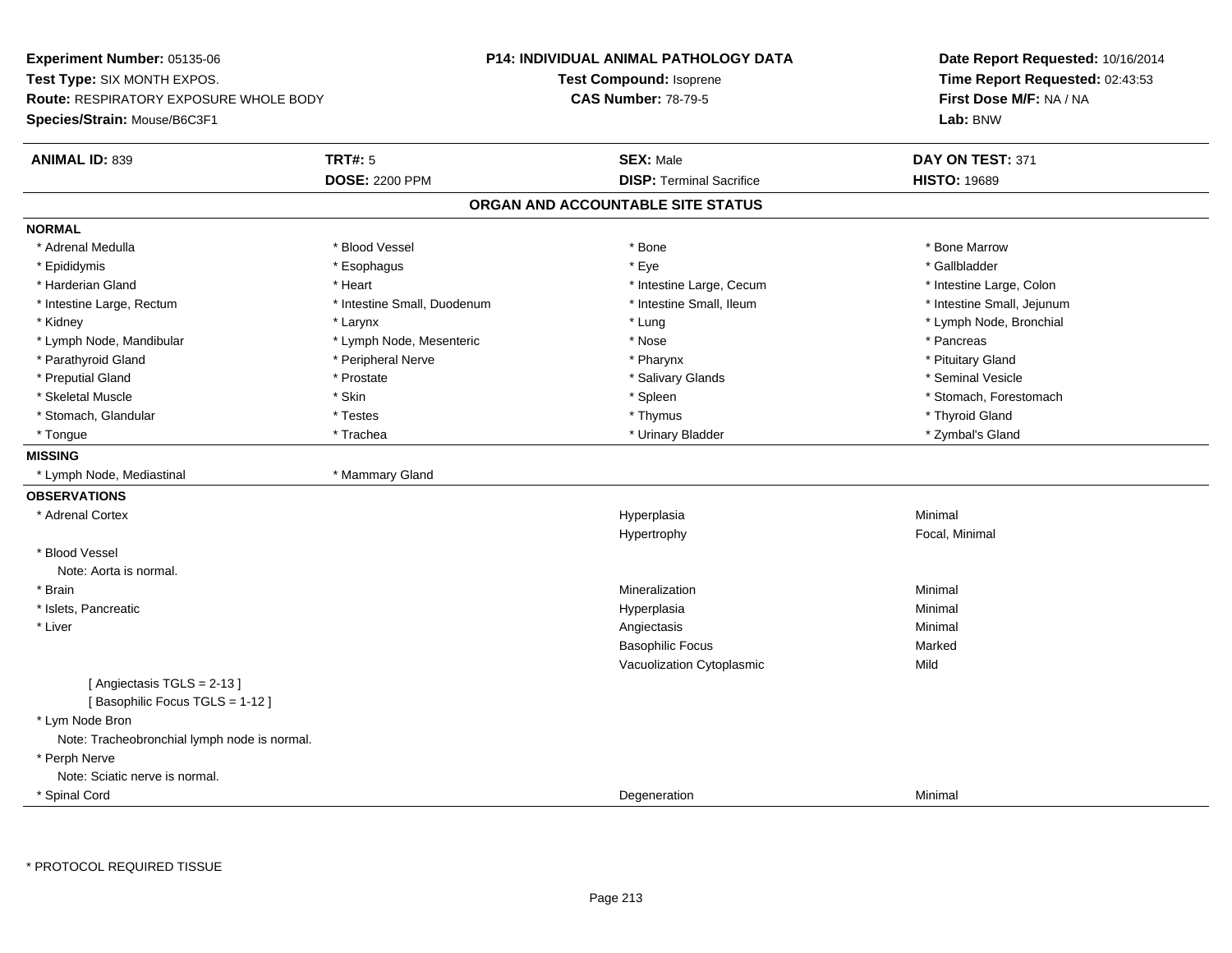| <b>Experiment Number: 05135-06</b><br>Test Type: SIX MONTH EXPOS.<br><b>Route: RESPIRATORY EXPOSURE WHOLE BODY</b><br>Species/Strain: Mouse/B6C3F1 |                       | <b>P14: INDIVIDUAL ANIMAL PATHOLOGY DATA</b> | Date Report Requested: 10/16/2014 |
|----------------------------------------------------------------------------------------------------------------------------------------------------|-----------------------|----------------------------------------------|-----------------------------------|
|                                                                                                                                                    |                       | <b>Test Compound: Isoprene</b>               | Time Report Requested: 02:43:53   |
|                                                                                                                                                    |                       | <b>CAS Number: 78-79-5</b>                   | <b>First Dose M/F: NA / NA</b>    |
|                                                                                                                                                    |                       |                                              | Lab: BNW                          |
| <b>ANIMAL ID: 839</b>                                                                                                                              | TRT#: 5               | <b>SEX: Male</b>                             | DAY ON TEST: 371                  |
|                                                                                                                                                    | <b>DOSE: 2200 PPM</b> | <b>DISP: Terminal Sacrifice</b>              | <b>HISTO: 19689</b>               |
|                                                                                                                                                    |                       | ORGAN AND ACCOUNTABLE SITE STATUS            |                                   |
| PRIMARY CAUSE OF DEATH                                                                                                                             |                       |                                              |                                   |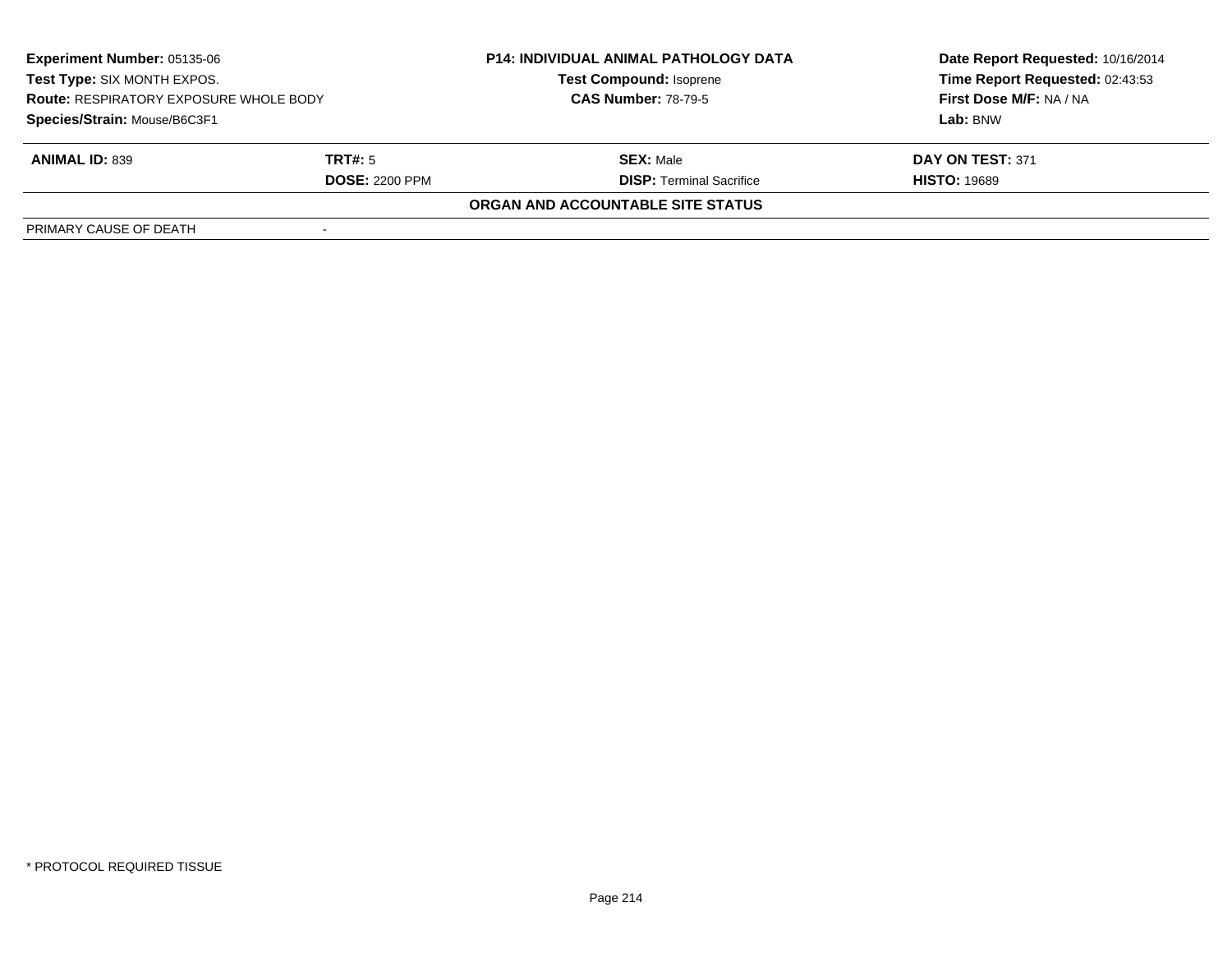**Experiment Number:** 05135-06**Test Type:** SIX MONTH EXPOS.**Route:** RESPIRATORY EXPOSURE WHOLE BODY**Species/Strain:** Mouse/B6C3F1**P14: INDIVIDUAL ANIMAL PATHOLOGY DATATest Compound:** Isoprene**CAS Number:** 78-79-5**Date Report Requested:** 10/16/2014**Time Report Requested:** 02:43:53**First Dose M/F:** NA / NA**Lab:** BNW**ANIMAL ID:** 840**CONSEX:** Male **DAY ON TEST:** 371 **DOSE:** 2200 PPM**DISP:** Terminal Sacrifice **HISTO:** 19690 **ORGAN AND ACCOUNTABLE SITE STATUSNORMAL**\* Adrenal Medulla \* \* \* Blood Vessel \* \* \* Bone Marrow \* \* Bone Marrow \* \* Bone Marrow \* Brain \* \* Expediance \* Epididymis \* \* Expediance \* \* Esophagus \* Expediance \* \* Expediance \* Eye \* Eye \* Intestine Large, Colon \* Gallbladder \* The mode of the state of the state of the state of the state of the state of the state of the state of the state of the state of the state of the state of the state of the state of the state of the state of \* Intestine Small, Jejunum \* Intestine Large, Rectum \* Intestine Small, Duodenum \* Intestine Small, Duodenum \* \* Intestine Small, Ileum \* Kidney \* Larynx \* Lymph Node, Bronchial \* Lymph Node, Mandibular \* Lymph Node, Mesenteric \* The state of the state of the state of the state of the state of the state of the state of the state of the state of the state of the state of the state of the state of the state of the state of \* Salivary Glands \* Pharynx \* Pituitary Gland \* Preputial Gland \* Salivary Glands \* Seminal Vesicle \* \* \* Sheem \* Skeletal Muscle \* \* Stemme \* Skin \* \* Skin \* \* Spleen \* Spleen \* Spleen \* Spleen \* Thyroid Gland \* Stomach, Glandular \* \* \* Thyroid Glandular \* Thestes \* \* Thymus \* Thymus \* Thyroid Glandular \* Thyroid Gland \* Zymbal's Gland \* Tongue \* Trachea \* Urinary Bladder \* Zymbal's Gland **MISSING**\* Lymph Node, Mediastinal \* \* \* Mammary Gland \* \* \* \* \* Parathyroid Gland \* \* Parathyroid Gland \* \* Prostate **OBSERVATIONS** \* Adrenal Cortexx and the control of the control of the control of the control of the control of the control of the control of the control of the control of the control of the control of the control of the control of the control of the co a **Minimal** Hypertrophy Focal, Minimal \* Blood VesselNote: Aorta is normal. \* Harderian Glandd and a state of the control of the control of the control of the control of the control of the control of the control of the control of the control of the control of the control of the control of the control of the contro \* Islets, Pancreaticc and the contract of the contract of the contract of the contract of the contract of the contract of the contract of the contract of the contract of the contract of the contract of the contract of the contract of the cont a **Minimal**  \* Liver Hepatocellular Adenoma Vacuolization Cytoplasmic Minimal [ Hepatocellular Adenoma TGLS = 5-12 ] \* Lungg and the state of the state of the state of the state of the Multiple of the Sheed and Alveolar/Bronchiolar Adenoma<br>Alveolar/Bronchiolar Adenoma and Multiple Alveolar/Bronchiolar Carcinoma Multiple Note: Four neoplasia present, Two adenoma and two carcinoma.[ Alveolar/Bronchiolar Adenoma TGLS = 1-3, 3-3 ][ Alveolar/Bronchiolar Carcinoma TGLS = 2-3, 4-3 ]\* Lym Node Bron

Note: Tracheobronchial lymph node is normal.

\* Perph Nerve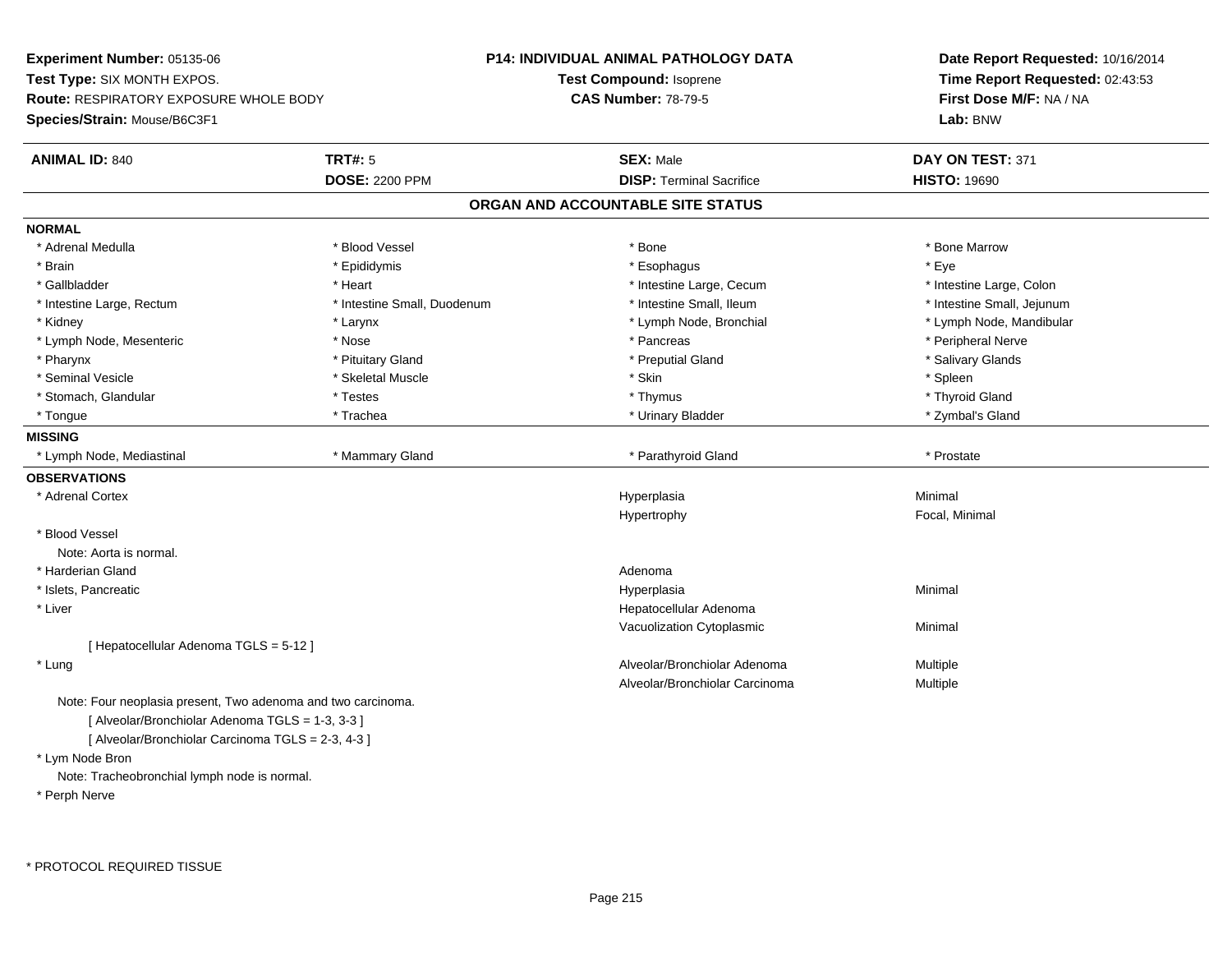| <b>Experiment Number: 05135-06</b><br>Test Type: SIX MONTH EXPOS.<br><b>Route: RESPIRATORY EXPOSURE WHOLE BODY</b><br>Species/Strain: Mouse/B6C3F1 |                       | <b>P14: INDIVIDUAL ANIMAL PATHOLOGY DATA</b><br><b>Test Compound: Isoprene</b><br><b>CAS Number: 78-79-5</b> | Date Report Requested: 10/16/2014<br>Time Report Requested: 02:43:53<br>First Dose M/F: NA / NA<br>Lab: BNW |
|----------------------------------------------------------------------------------------------------------------------------------------------------|-----------------------|--------------------------------------------------------------------------------------------------------------|-------------------------------------------------------------------------------------------------------------|
|                                                                                                                                                    |                       |                                                                                                              |                                                                                                             |
| <b>ANIMAL ID: 840</b>                                                                                                                              | TRT#: 5               | <b>SEX: Male</b>                                                                                             | DAY ON TEST: 371                                                                                            |
|                                                                                                                                                    | <b>DOSE: 2200 PPM</b> | <b>DISP:</b> Terminal Sacrifice                                                                              | <b>HISTO: 19690</b>                                                                                         |
|                                                                                                                                                    |                       | ORGAN AND ACCOUNTABLE SITE STATUS                                                                            |                                                                                                             |
| Note: Sciatic nerve is normal.                                                                                                                     |                       |                                                                                                              |                                                                                                             |
| * Spinal Cord                                                                                                                                      |                       | Degeneration                                                                                                 | Minimal                                                                                                     |
| * Stomach, Forestomach                                                                                                                             |                       | Squamous Cell Papilloma                                                                                      |                                                                                                             |
| [Squamous Cell Papilloma TGLS = 6-8]                                                                                                               |                       |                                                                                                              |                                                                                                             |
| PRIMARY CAUSE OF DEATH                                                                                                                             |                       |                                                                                                              |                                                                                                             |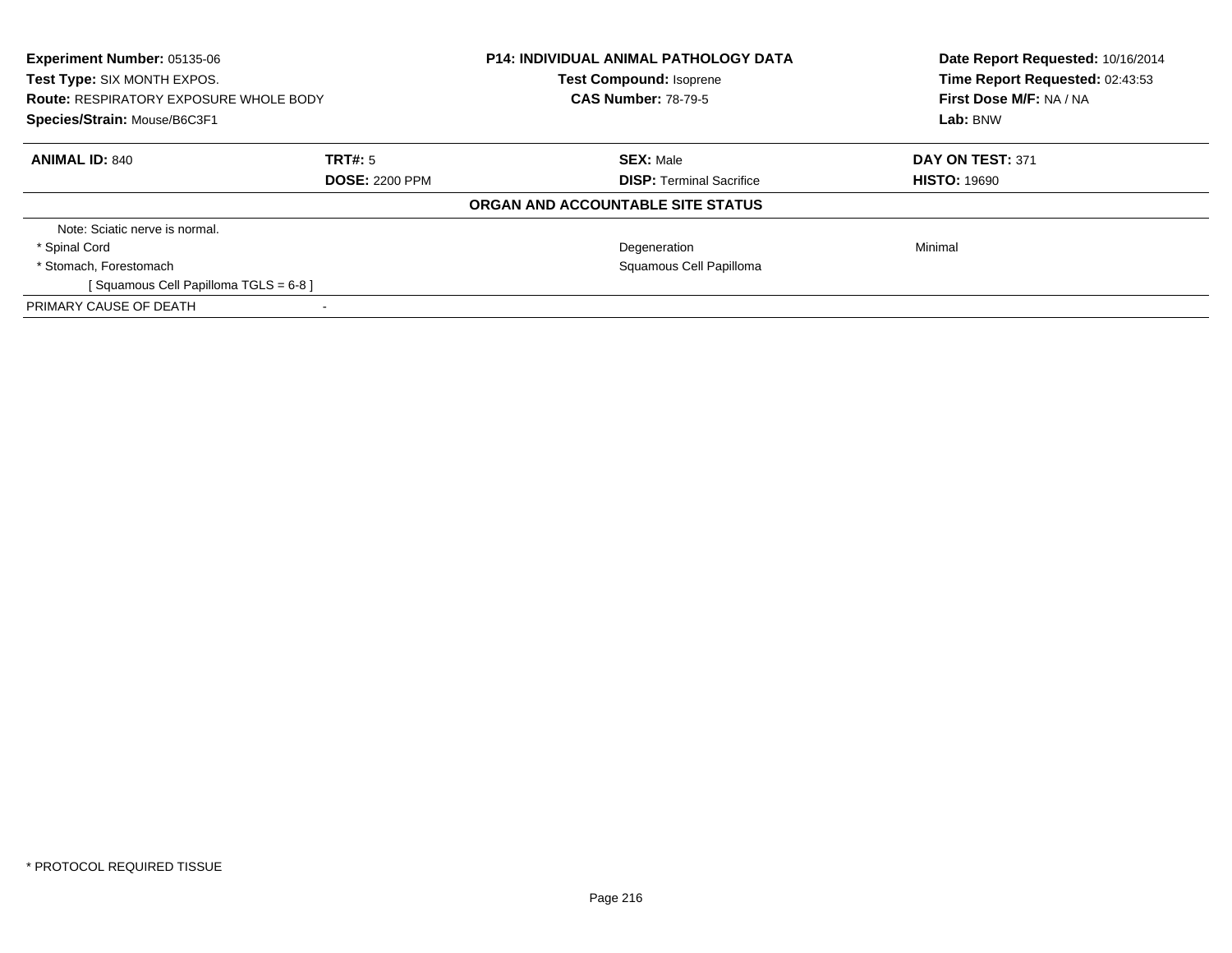**Experiment Number:** 05135-06**Test Type:** SIX MONTH EXPOS.**Route:** RESPIRATORY EXPOSURE WHOLE BODY**Species/Strain:** Mouse/B6C3F1**P14: INDIVIDUAL ANIMAL PATHOLOGY DATATest Compound:** Isoprene**CAS Number:** 78-79-5**Date Report Requested:** 10/16/2014**Time Report Requested:** 02:43:53**First Dose M/F:** NA / NA**Lab:** BNW**ANIMAL ID:** 841**TRT#:** 5 **SEX:** Male **SEX:** Male **DAY ON TEST:** 371 **DOSE:** 2200 PPM**DISP:** Terminal Sacrifice **HISTO:** 19691 **ORGAN AND ACCOUNTABLE SITE STATUSNORMAL**\* Adrenal Cortex \* Adrenal Cortex \* \* Adrenal Medulla \* \* Adrenal Medulla \* \* Blood Vessel \* \* Brood Vessel \* \* Bone \* Esophagus \* Bone Marrow \* Brain \* Epididymis \* Esophagus \* Eye \* https://www.frage.com/windown.com/windown.com/windown.com/windown.com/windown.com/windown.com/windown-\* Intestine Small, Ileum \* Intestine Large, Colon \* Intestine Large, Rectum \* Intestine Small, Duodenum \* Intestine Small, Duodenum \* Lymph Node, Bronchial \* Intestine Small, Jejunum \* Mathematic \* Kidney \* Karynx \* Larynx \* Larynx \* Larynx \* Larynx \* Larynx \* Larynx \* Larynx \* Larynx \* Larynx \* Larynx \* Larynx \* Larynx \* Larynx \* Larynx \* Larynx \* Larynx \* Larynx \* Larynx \* \* Lymph Node, Mandibular \* The state of the state of the Mesenteric \* Pancreas \* Pancreas \* Parathyroid Gland \* Peripheral Nerve \* Pharynx \* Pituitary Gland \* Preputial Gland\* Skeletal Muscle \* Prostate \* \* Skeletal Muscle \* \* Salivary Glands \* \* Steminal Vesicle \* \* Seminal Vesicle \* \* Skeletal Muscle \* Skin \* Spleen \* Spleen \* Spleen \* Stomach, Glandular \* Testes \* Testes \* Testes \* Trachea \* Thymus \* \* The mode of the total term of the total term of the total term of the total term of the total term of the total term of the total term of the total term of the total term of the total term of the total term of \* Urinary Bladder \* Zymbal's Gland**MISSING** \* Lymph Node, Mediastinal \* Mammary Gland**OBSERVATIONS** \* Blood VesselNote: Aorta is normal \* Harderian Glandd and the controller of the controller of the Moderate Moderate of the Moderate of the Moderate of the Moderate of the Moderate of the Moderate of the Moderate of the Moderate of the Moderate of the Moderate of the Moderat \* Islets, Pancreaticc and the contract of the contract of the contract of the contract of the contract of the contract of the contract of the contract of the contract of the contract of the contract of the contract of the contract of the cont a Mild \* Liver Vacuolization Cytoplasmic Minimal \* LungAlveolar/Bronchiolar Adenoma<br>Hyperplasia Alveolar Epithh anns an t-India anns an t-India anns an t-India anns an t-India anns an t-India anns an t-India anns an t-In \* Lym Node Bron Note: Tracheobronchial lymph node is normal. \* Nosee and the Colfactory Epi, Turbinate and the Colfactory Epistem of the Colfactory Epistem Mild \* Perph Nerve Note: Sciatic nerve is normal. \* Spinal Cordd and the control of the control of the control of the control of the control of the control of the control of the control of the control of the control of the control of the control of the control of the control of the co \* Stomach, Forestomach Epithelium Hyperplasia Minimal PRIMARY CAUSE OF DEATH-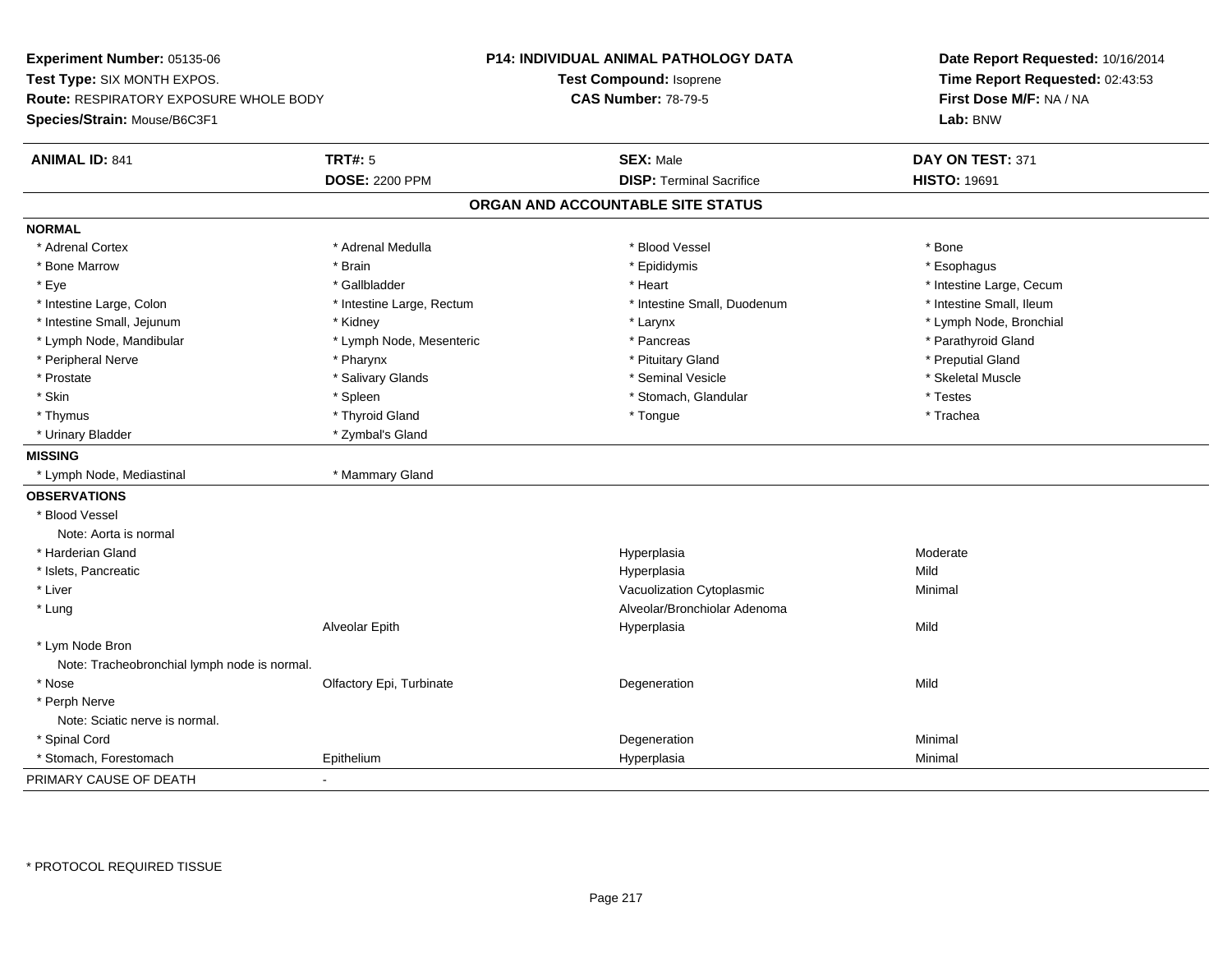**Experiment Number:** 05135-06**Test Type:** SIX MONTH EXPOS.**Route:** RESPIRATORY EXPOSURE WHOLE BODY**Species/Strain:** Mouse/B6C3F1**P14: INDIVIDUAL ANIMAL PATHOLOGY DATATest Compound:** Isoprene**CAS Number:** 78-79-5**Date Report Requested:** 10/16/2014**Time Report Requested:** 02:43:53**First Dose M/F:** NA / NA**Lab:** BNW**ANIMAL ID:** 842 **TRT#:** <sup>5</sup> **SEX:** Male **DAY ON TEST:** <sup>371</sup> **DOSE:** 2200 PPM**DISP:** Terminal Sacrifice **HISTO:** 19692 **ORGAN AND ACCOUNTABLE SITE STATUSNORMAL**\* Adrenal Cortex \* Adrenal Cortex \* \* Adrenal Medulla \* \* Adrenal Medulla \* \* Blood Vessel \* \* Brood Vessel \* \* Bone \* Esophagus \* Bone Marrow \* Brain \* Epididymis \* Esophagus \* Eye \* \* Gallbladder \* \* Gallbladder \* \* \* \* Harderian Gland \* \* Heart \* Heart \* Heart \* Heart \* Heart \* Heart \* Intestine Large, Cecum \* Intestine Large, Colon \* Intestine Large, Thestine Large, Rectum \* Intestine Small, Duodenum \* Intestine Small, Ileum \* Intestine Small, Jejunum \* Kidney \* Larynx\* Peripheral Nerve \* Lymph Node, Mandibular \* Lymph Node, Mesenteric \* Pancreas \* Pancreas \* Pancreas \* Pharynx \* Pituitary Gland \* Preputial Gland \* Prostate \* Salivary Glands \* Seminal Vesicle \* Skeletal Muscle \* Skin\* Testes \* Spleen \* Stomach, Forestomach \* Stomach \* Stomach, Glandular \* Stomach, Glandular \* Urinary Bladder \* Thymus \* Tongue \* Trachea \* Urinary Bladder \* Zymbal's Gland**MISSING**\* Lymph Node, Bronchial \* Lymph Node, Mediastinal \* Mammary Gland \* Mammary Gland \* Parathyroid Gland **OBSERVATIONS** \* Blood VesselNote: Aorta is normal. \* Islets, Pancreaticc and the contract of the contract of the contract of the contract of the contract of the contract of the contract of the contract of the contract of the contract of the contract of the contract of the contract of the cont a **Minimal**  \* Liver Hepatocellular Adenoma Vacuolization Cytoplasmicc Mild \* Lung Alveolar/Bronchiolar Adenoma \* Lym Node Bron Note: Tracheobronchial Lymph node is missing.**Mesentery** y and the control of the control of the control of the control of the control of the control of the control of the control of the control of the control of the control of the control of the control of the control of the co Note: Necrosis is specified as fat necrosis. $[$  Necrosis TGLS = 1-12  $]$  \* Nosee and the Colfactory Epi, Turbinate and the Colfactory Epistem of the Colfactory Epistem Mild \* Perph Nerve Note: Sciatic nerve is normal. \* Spinal Cordd and the control of the control of the control of the control of the control of the control of the control of the control of the control of the control of the control of the control of the control of the control of the co \* Thyroid GlandFollicular Cel Hyperplasia Minimal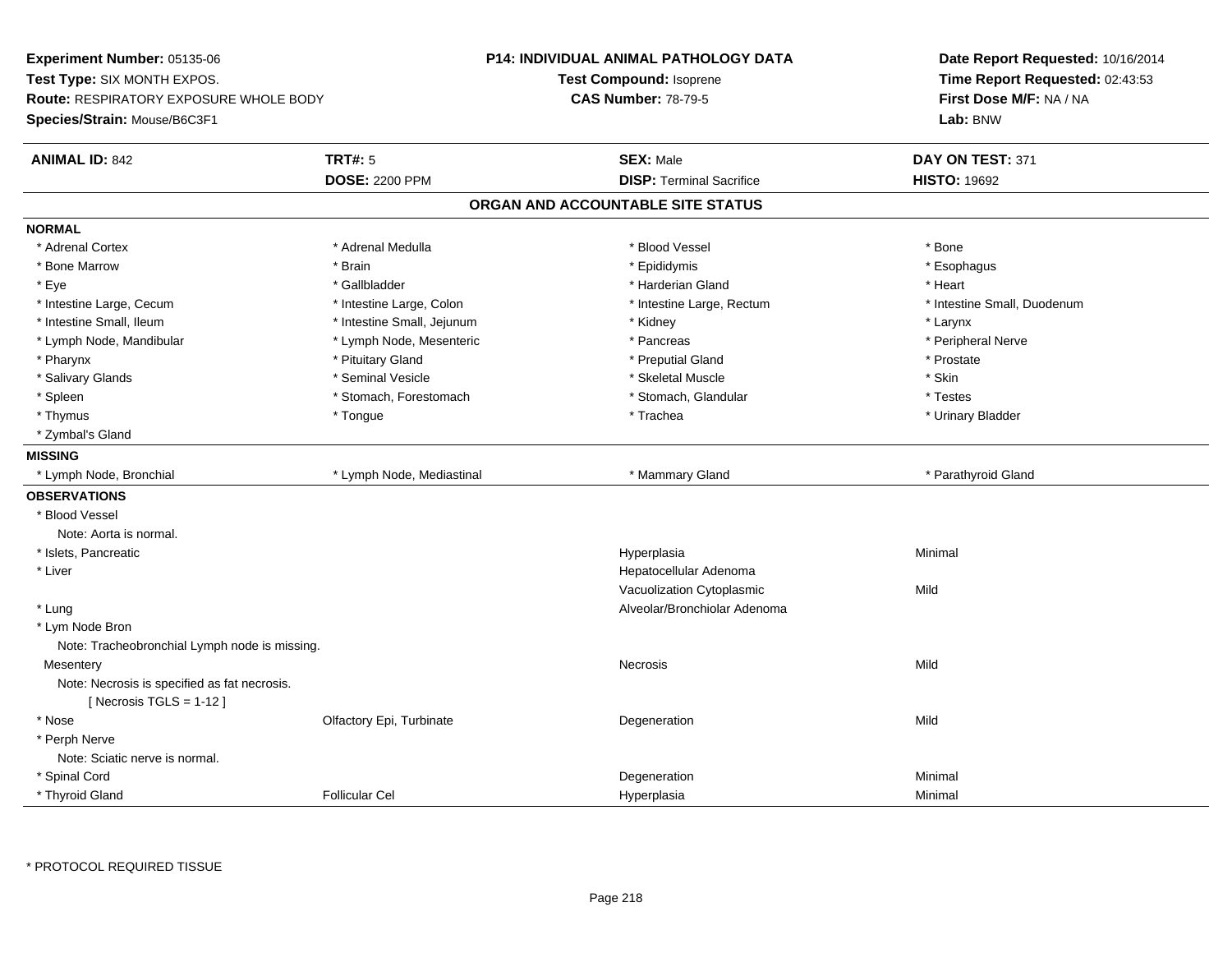| <b>Experiment Number: 05135-06</b><br>Test Type: SIX MONTH EXPOS.<br><b>Route: RESPIRATORY EXPOSURE WHOLE BODY</b><br>Species/Strain: Mouse/B6C3F1 |                       | <b>P14: INDIVIDUAL ANIMAL PATHOLOGY DATA</b> | Date Report Requested: 10/16/2014 |
|----------------------------------------------------------------------------------------------------------------------------------------------------|-----------------------|----------------------------------------------|-----------------------------------|
|                                                                                                                                                    |                       | <b>Test Compound: Isoprene</b>               | Time Report Requested: 02:43:53   |
|                                                                                                                                                    |                       | <b>CAS Number: 78-79-5</b>                   | First Dose M/F: NA / NA           |
|                                                                                                                                                    |                       |                                              | Lab: BNW                          |
| <b>ANIMAL ID: 842</b>                                                                                                                              | TRT#: 5               | <b>SEX: Male</b>                             | DAY ON TEST: 371                  |
|                                                                                                                                                    | <b>DOSE: 2200 PPM</b> | <b>DISP: Terminal Sacrifice</b>              | <b>HISTO: 19692</b>               |
|                                                                                                                                                    |                       | ORGAN AND ACCOUNTABLE SITE STATUS            |                                   |
| PRIMARY CAUSE OF DEATH                                                                                                                             |                       |                                              |                                   |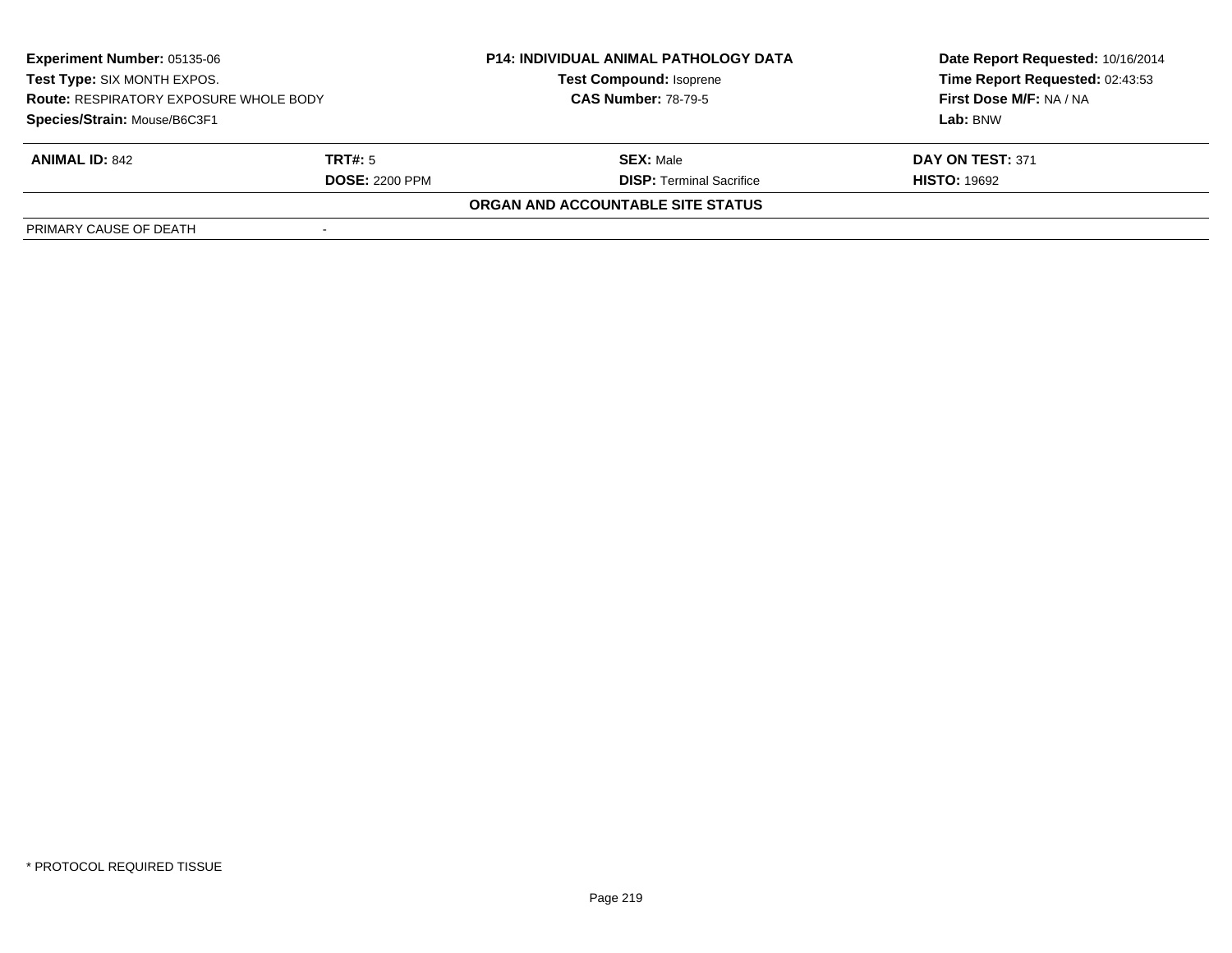**Experiment Number:** 05135-06**Test Type:** SIX MONTH EXPOS.**Route:** RESPIRATORY EXPOSURE WHOLE BODY**Species/Strain:** Mouse/B6C3F1**P14: INDIVIDUAL ANIMAL PATHOLOGY DATATest Compound:** Isoprene**CAS Number:** 78-79-5**Date Report Requested:** 10/16/2014**Time Report Requested:** 02:43:53**First Dose M/F:** NA / NA**Lab:** BNW**ANIMAL ID:** 843**TRT#:** 5 **SEX:** Male **DAY ON TEST:** 371 **DOSE:** 2200 PPM**DISP:** Terminal Sacrifice **HISTO:** 19693 **ORGAN AND ACCOUNTABLE SITE STATUSNORMAL**\* Adrenal Medulla \* \* \* Blood Vessel \* \* \* Bone Marrow \* Bone Marrow \* Bone Marrow \* Bone Marrow \* Brain \* \* Expediance \* Epididymis \* \* Expediance \* \* Esophagus \* Expediance \* \* Expediance \* Eye \* Eye \* Gallbladder \* https://www.frage.com/marticle/state-of-state-of-state-of-state-of-state-of-state-of-state-of-state-of-state-of-state-of-state-of-state-of-state-of-state-of-state-of-state-of-state-of-state-of-state-of-stat \* Intestine Small, Ileum \* Intestine Large, Colon \* Intestine Large, Rectum \* Intestine Small, Duodenum \* Intestine Small, Duodenum \* Intestine Small, Jejunum \* Larynx \* Lung \* Lymph Node, Mandibular\* Lymph Node, Mediastinal \* Lymph Node, Mesenteric \* \* Pancreas \* Pancreas \* Pancreas \* Parathyroid Gland \* Peripheral Nerve \* Pharynx \* Pituitary Gland \* Preputial Gland\* Skeletal Muscle \* Prostate \* \* Skeletal Muscle \* \* Salivary Glands \* \* Steminal Vesicle \* \* Seminal Vesicle \* \* Skeletal Muscle \* Spleen \* Stomach, Forestomach \* Stomach \* Stomach, Shangh, Glandular \* Testes \* Testes \* Trachea \* Thymus \* \* The mode of the total term of the total term of the total term of the total term of the total term of the total term of the total term of the total term of the total term of the total term of the total term of \* Urinary Bladder \* Zymbal's Gland**MISSING** \* Lymph Node, Bronchial \* Mammary Gland**OBSERVATIONS** \* Adrenal Cortex Hypertrophy Focal, Minimal \* Blood VesselNote: Aorta is normal. \* Islets, Pancreaticc and the contract of the contract of the contract of the contract of the contract of the contract of the contract of the contract of the contract of the contract of the contract of the contract of the contract of the cont Hyperplasia and a control of the Moderate Metaplasia and Moderate Metaplasia and Moderate Metaplasia and Moder<br>Metaplasia and Moderate Metaplasia and Moderate Metaplasia and Moderate Metaplasia and Moderate Metaplasia and \* Kidney Bilateral Metaplasia Osseous, Minimal \* Liver Hepatocellular Adenoma Vacuolization Cytoplasmic Minimal [ Hepatocellular Adenoma TGLS = 2-12 ] \* Lym Node Bron Note: Tracheobronchial lymph node is missing. \* Nosee and the Colfactory Epi, Turbinate and the Coleman Degeneration Coleman Minimal Minimal \* Perph Nerve Note: Sciatic nerve is normal. \* Skinn and the prepuce that the prepulse of the chronic and the chronic of the Prepuce of the Prepuce of the Chronic, Moderate of the Prepuce of the chronic, Moderate of the chronic, Moderate of the chronic state of the chronic [ Inflammation TGLS = 1-7 ] \* Spinal Cordd and the control of the control of the control of the control of the control of the control of the control of the control of the control of the control of the control of the control of the control of the control of the co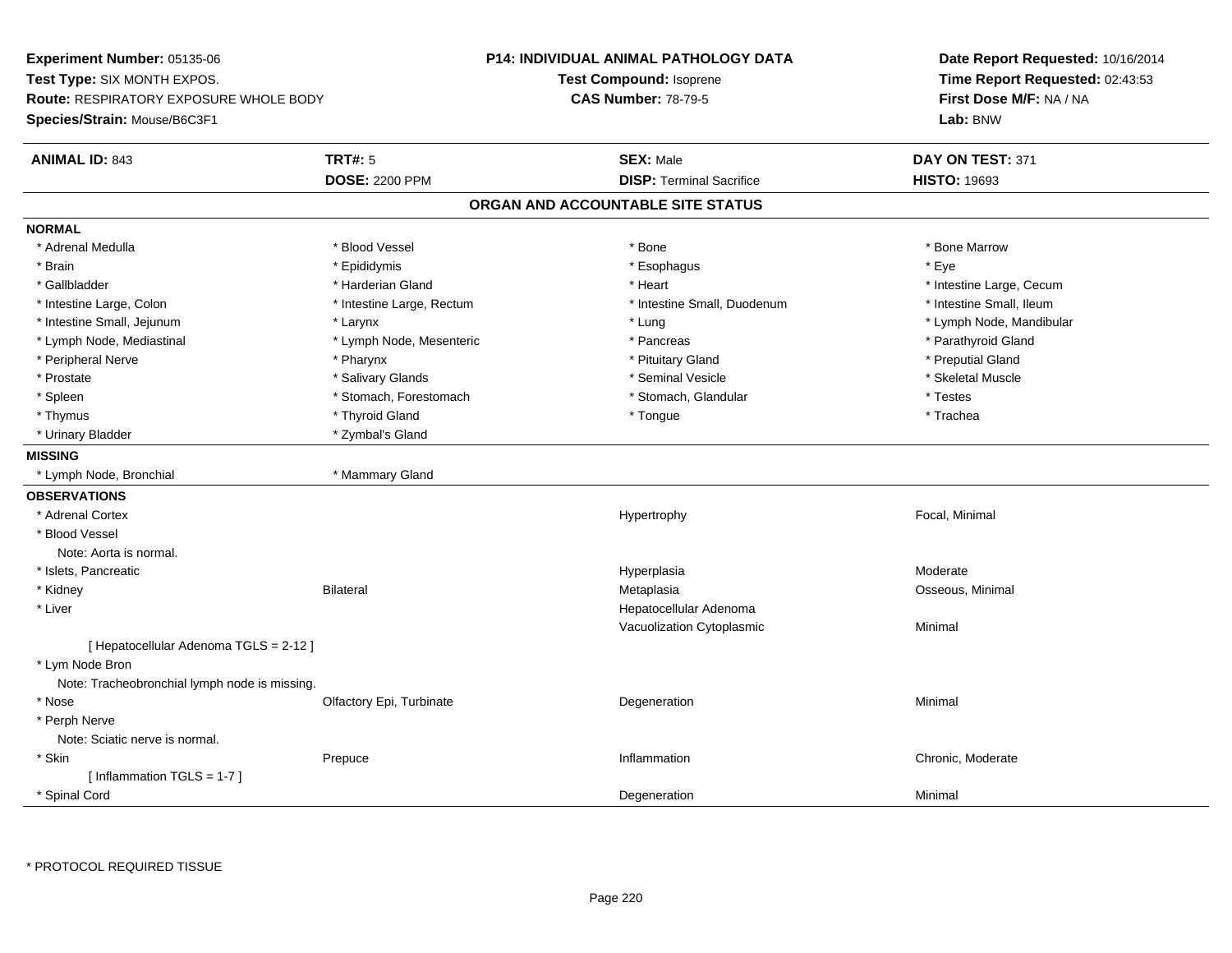| <b>Experiment Number: 05135-06</b><br>Test Type: SIX MONTH EXPOS.<br><b>Route: RESPIRATORY EXPOSURE WHOLE BODY</b><br>Species/Strain: Mouse/B6C3F1 |                       | <b>P14: INDIVIDUAL ANIMAL PATHOLOGY DATA</b><br><b>Test Compound: Isoprene</b><br><b>CAS Number: 78-79-5</b> | Date Report Requested: 10/16/2014 |
|----------------------------------------------------------------------------------------------------------------------------------------------------|-----------------------|--------------------------------------------------------------------------------------------------------------|-----------------------------------|
|                                                                                                                                                    |                       |                                                                                                              | Time Report Requested: 02:43:53   |
|                                                                                                                                                    |                       |                                                                                                              | First Dose M/F: NA / NA           |
|                                                                                                                                                    |                       |                                                                                                              | Lab: BNW                          |
| <b>ANIMAL ID: 843</b>                                                                                                                              | TRT#: 5               | <b>SEX: Male</b>                                                                                             | DAY ON TEST: 371                  |
|                                                                                                                                                    | <b>DOSE: 2200 PPM</b> | <b>DISP: Terminal Sacrifice</b>                                                                              | <b>HISTO: 19693</b>               |
|                                                                                                                                                    |                       | ORGAN AND ACCOUNTABLE SITE STATUS                                                                            |                                   |
| PRIMARY CAUSE OF DEATH                                                                                                                             |                       |                                                                                                              |                                   |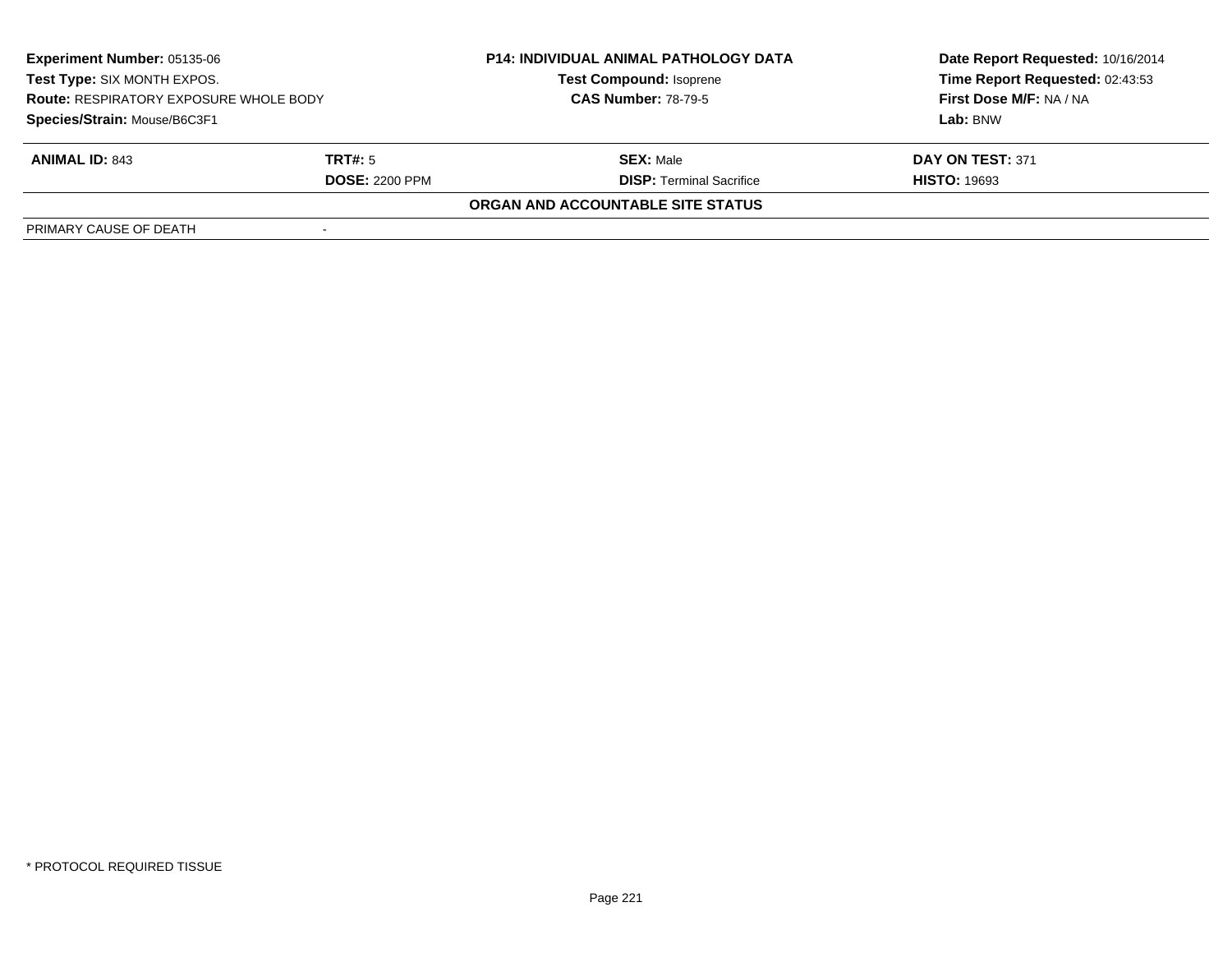**Experiment Number:** 05135-06**Test Type:** SIX MONTH EXPOS.**Route:** RESPIRATORY EXPOSURE WHOLE BODY**Species/Strain:** Mouse/B6C3F1**P14: INDIVIDUAL ANIMAL PATHOLOGY DATATest Compound:** Isoprene**CAS Number:** 78-79-5**Date Report Requested:** 10/16/2014**Time Report Requested:** 02:43:53**First Dose M/F:** NA / NA**Lab:** BNW**ANIMAL ID:** 844 **TRT#:** <sup>5</sup> **SEX:** Male **DAY ON TEST:** <sup>371</sup> **DOSE:** 2200 PPM**DISP:** Terminal Sacrifice **HISTO:** 19694 **ORGAN AND ACCOUNTABLE SITE STATUSNORMAL**\* Adrenal Cortex \* Adrenal Cortex \* \* Adrenal Medulla \* \* Adrenal Medulla \* \* Blood Vessel \* \* Brood Vessel \* \* Bone \* Esophagus \* Bone Marrow \* Brain \* Epididymis \* Esophagus \* Intestine Large, Colon \* Eye \* Heart \* Intestine Large, Cecum \* Intestine Large, Colon\* Intestine Small, Jejunum \* Intestine Large, Rectum \* Intestine Small, Duodenum \* Intestine Small, Duodenum \* 1ntestine Small, Ileum \* Kidney \* Larynx \* Lymph Node, Bronchial \* Lymph Node, Mandibular \* Lymph Node, Mediastinal \* The state of the state of the second temperature and the state of the state of the state of the state of the state of the state of the state of the state of the state of the state of the state o \* Peripheral Nerve \* Pharynx \* Pituitary Gland \* Preputial Gland \* Salivary Glands \* Seminal Vesicle \* Skeletal Muscle \* Skin\* Thymus \* Spleen \* \* Stomach, Glandular \* \* Thymus \* Testes \* Thymus \* Thymus \* Thymus \* Thymus \* Thymus \* \* Thymus \* \* Urinary Bladder \* Thyroid Gland \* \* The control of the total property and the top of the top of the top of the top of the top of the top of the top of the top of the top of the top of the top of the top of the top of the top of the top of \* Zymbal's Gland**MISSING** \* Mammary Gland**OBSERVATIONS** \* Blood VesselNote: Aorta is normal. \* Gallbladder**Inflammation** in the contract of the contract of the contract of the contract of the contract of the contract of the contract of the contract of the contract of the contract of the contract of the contract of the contract Inflammation **Suppurative, Minimal**  \* Harderian Glandd and a state of the control of the control of the control of the control of the control of the control of the control of the control of the control of the control of the control of the control of the control of the contro \* Islets, Pancreaticc and the contract of the contract of the contract of the contract of the contract of the contract of the contract of the contract of the contract of the contract of the contract of the contract of the contract of the cont a **Minimal**  \* Liver Mixed Cell Focuss Minimal Vacuolization Cytoplasmic Minimal \* Lung Alveolar/Bronchiolar Adenoma [ Alveolar/Bronchiolar Adenoma TGLS = 1-3 ] \* Lym Node Bron Note: Tracheobronchial lymph node is normal. \* Nosee and the Colfactory Epi, Turbinate and the Colfactory Epistem of the Colfactory Epistem Mild \* Perph Nerve Note: Sciatic nerve is normal. \* Prostatee and the state of the state of the state of the Hyperplasia Mild and the Mild and the Mild and the Mild and M<br>In the state of the state of the state of the state of the state of the state of the state of the state of the \* Spinal Cordd and the control of the control of the control of the control of the control of the control of the control of the control of the control of the control of the control of the control of the control of the control of the co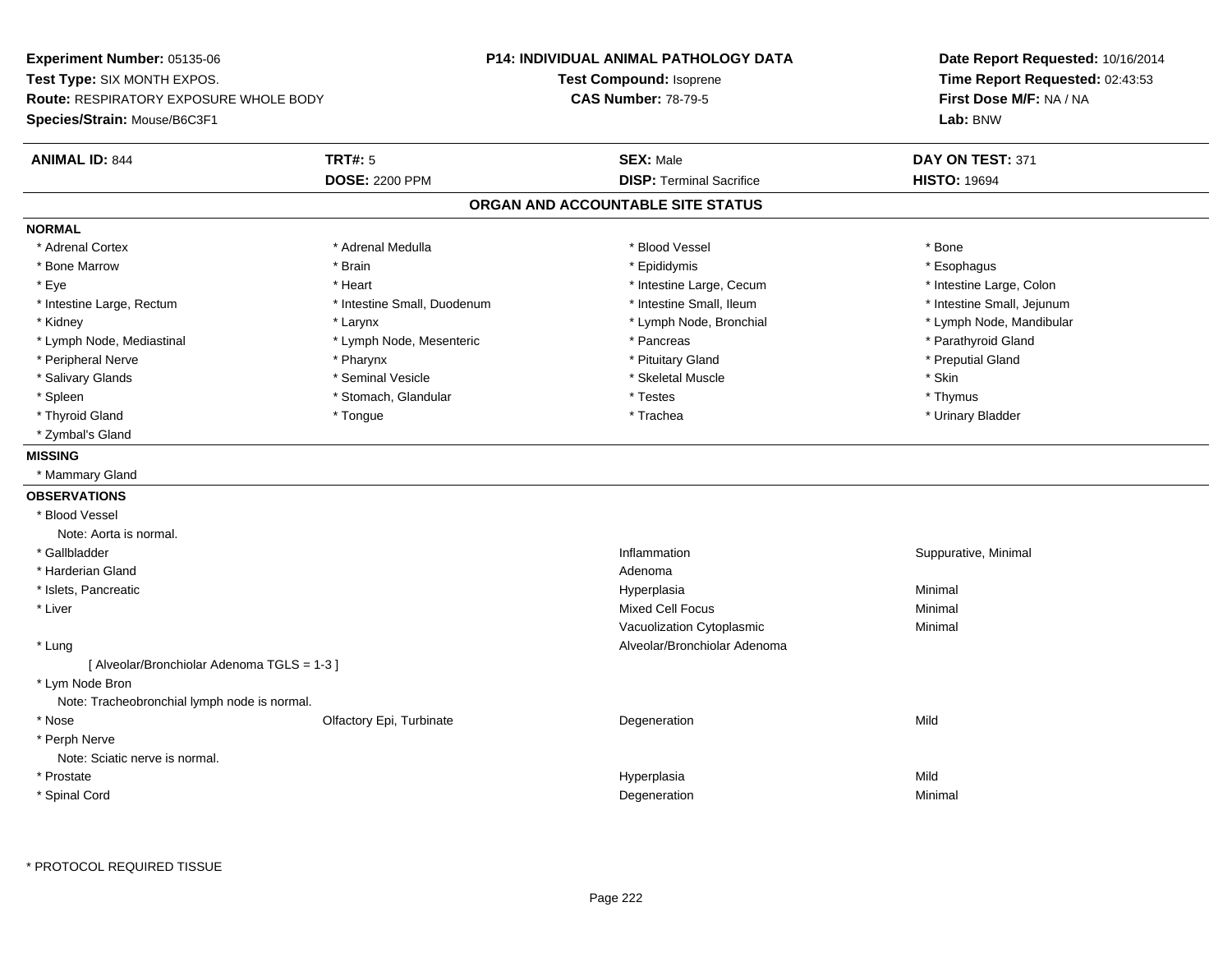| <b>Experiment Number: 05135-06</b><br>Test Type: SIX MONTH EXPOS.<br><b>Route: RESPIRATORY EXPOSURE WHOLE BODY</b><br>Species/Strain: Mouse/B6C3F1 |                       | <b>P14: INDIVIDUAL ANIMAL PATHOLOGY DATA</b> | Date Report Requested: 10/16/2014 |
|----------------------------------------------------------------------------------------------------------------------------------------------------|-----------------------|----------------------------------------------|-----------------------------------|
|                                                                                                                                                    |                       | <b>Test Compound: Isoprene</b>               | Time Report Requested: 02:43:53   |
|                                                                                                                                                    |                       | <b>CAS Number: 78-79-5</b>                   | First Dose M/F: NA / NA           |
|                                                                                                                                                    |                       |                                              | Lab: BNW                          |
| <b>ANIMAL ID: 844</b>                                                                                                                              | TRT#: 5               | <b>SEX: Male</b>                             | DAY ON TEST: 371                  |
|                                                                                                                                                    | <b>DOSE: 2200 PPM</b> | <b>DISP: Terminal Sacrifice</b>              | <b>HISTO: 19694</b>               |
|                                                                                                                                                    |                       | ORGAN AND ACCOUNTABLE SITE STATUS            |                                   |
| * Stomach. Forestomach                                                                                                                             |                       | Angiectasis                                  | Minimal                           |
| PRIMARY CAUSE OF DEATH                                                                                                                             | $\,$                  |                                              |                                   |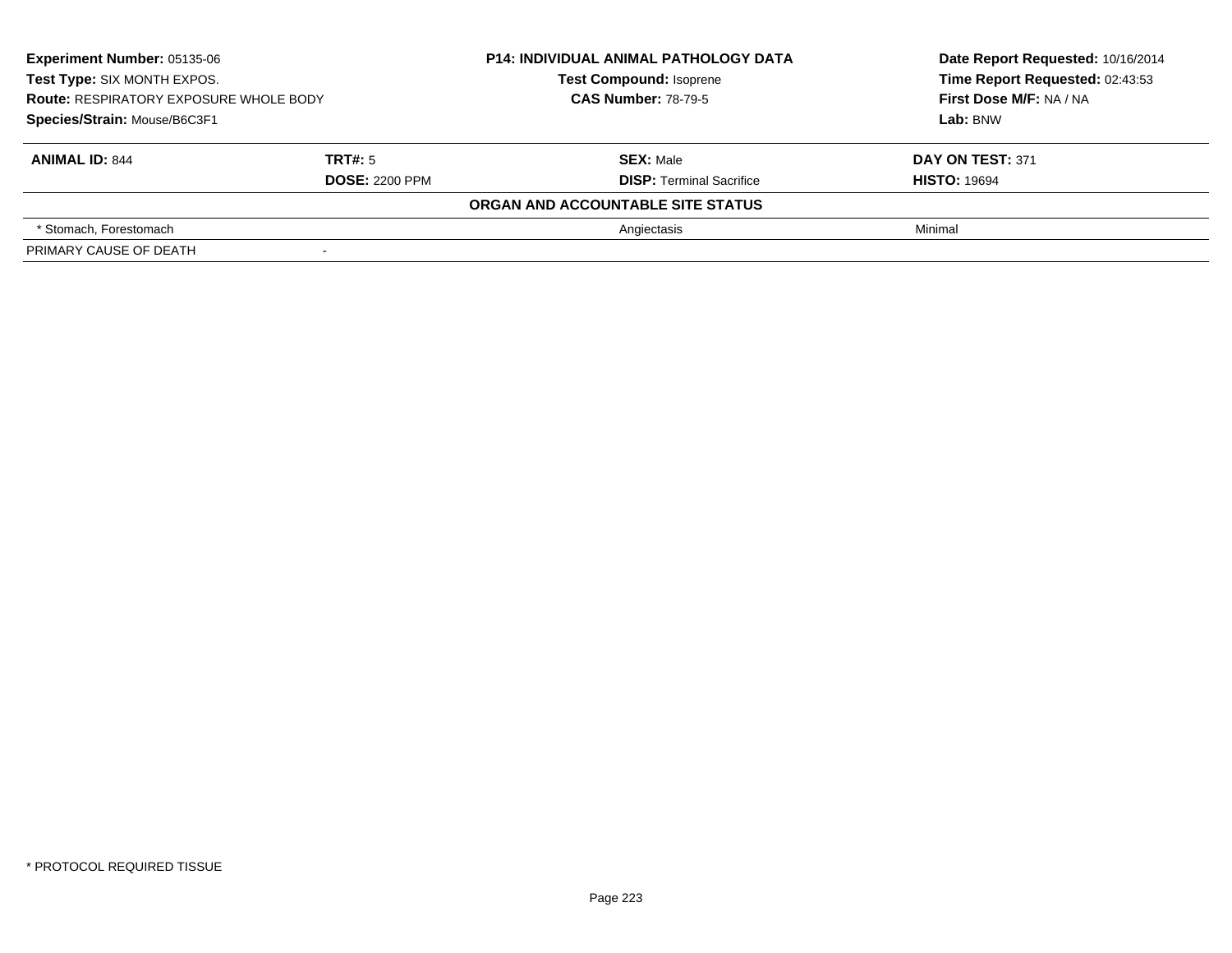**Experiment Number:** 05135-06**Test Type:** SIX MONTH EXPOS.**Route:** RESPIRATORY EXPOSURE WHOLE BODY**Species/Strain:** Mouse/B6C3F1**P14: INDIVIDUAL ANIMAL PATHOLOGY DATATest Compound:** Isoprene**CAS Number:** 78-79-5**Date Report Requested:** 10/16/2014**Time Report Requested:** 02:43:53**First Dose M/F:** NA / NA**Lab:** BNW**ANIMAL ID:** 845**TRT#:** 5 **SEX:** Male **DAY ON TEST:** 185 **DOSE:** 2200 PPM**DISP:** Scheduled Sacrifice **HISTO:** 19695 **ORGAN AND ACCOUNTABLE SITE STATUSNORMAL**\* Adrenal Cortex \* Adrenal Cortex \* \* Adrenal Medulla \* \* Adrenal Medulla \* \* Blood Vessel \* \* Brood Vessel \* \* Bone \* Esophagus \* Bone Marrow \* Brain \* Epididymis \* Esophagus \* Eye \* \* Gallbladder \* \* Gallbladder \* \* \* \* Harderian Gland \* \* Heart \* Heart \* Heart \* Heart \* Heart \* Heart \* Intestine Large, Cecum \* Intestine Large, Colon \* Intestine Large, Thestine Large, Rectum \* Intestine Small, Duodenum \* Intestine Small, Ileum \* **Allen and The Accord Accord Test intervents** \* Islets, Pancreatic \* The manus \* Kidney \* Larynx \* Louis \* Liver \* Lung \* Lung \* Lung \* Lung \* Lung \* Lymph Node, Bronchial \* Lymph Node, Bronchial \* \* Lymph Node, Mandibular \* Lymph Node, Mediastinal \* Lymph Node, Mesenteric \* Nose\* Pharynx \* Pancreas \* Pancreas \* Parathyroid Gland \* Peripheral Nerve \* Peripheral Nerve \* Salivary Glands \* Pituitary Gland \* \* Then the state \* Preputial Gland \* Prosection \* Prostate \* \* Salivary Glands \* Salivary Glands \* Salivary Glands \* Salivary Glands \* Salivary Glands \* Salivary Glands \* Salivary Glands \* Salivary Glan \* Seminal Vesicle \* Skin \* Spinal Cord \* Spleen \* Thyroid Gland \* Stomach, Glandular \* \* \* Thyroid Glandular \* Thestes \* \* Thymus \* Thymus \* Thyroid Glandular \* Thyroid Gland \* Zymbal's Gland \* Tongue \* Trachea \* Urinary Bladder \* Zymbal's Gland **MISSING** \* Mammary Gland**OBSERVATIONS** \* Blood VesselNote: Aorta is normal. \* Lym Node Bron Note: Tracheobronchial lymph node is normal. \* Perph Nerve Note: Sciatic nerve is normal. \* Skeletal Musclee de la constitution de la constitution de la constitution de la constitution de la constitution de la constitu<br>Altres de la constitution de la constitution de la constitution de la constitution de la constitution de la co \* Stomach, Forestomach Epithelium Hyperplasia Mild [ Hyperplasia TGLS = 1-8 ]PRIMARY CAUSE OF DEATH-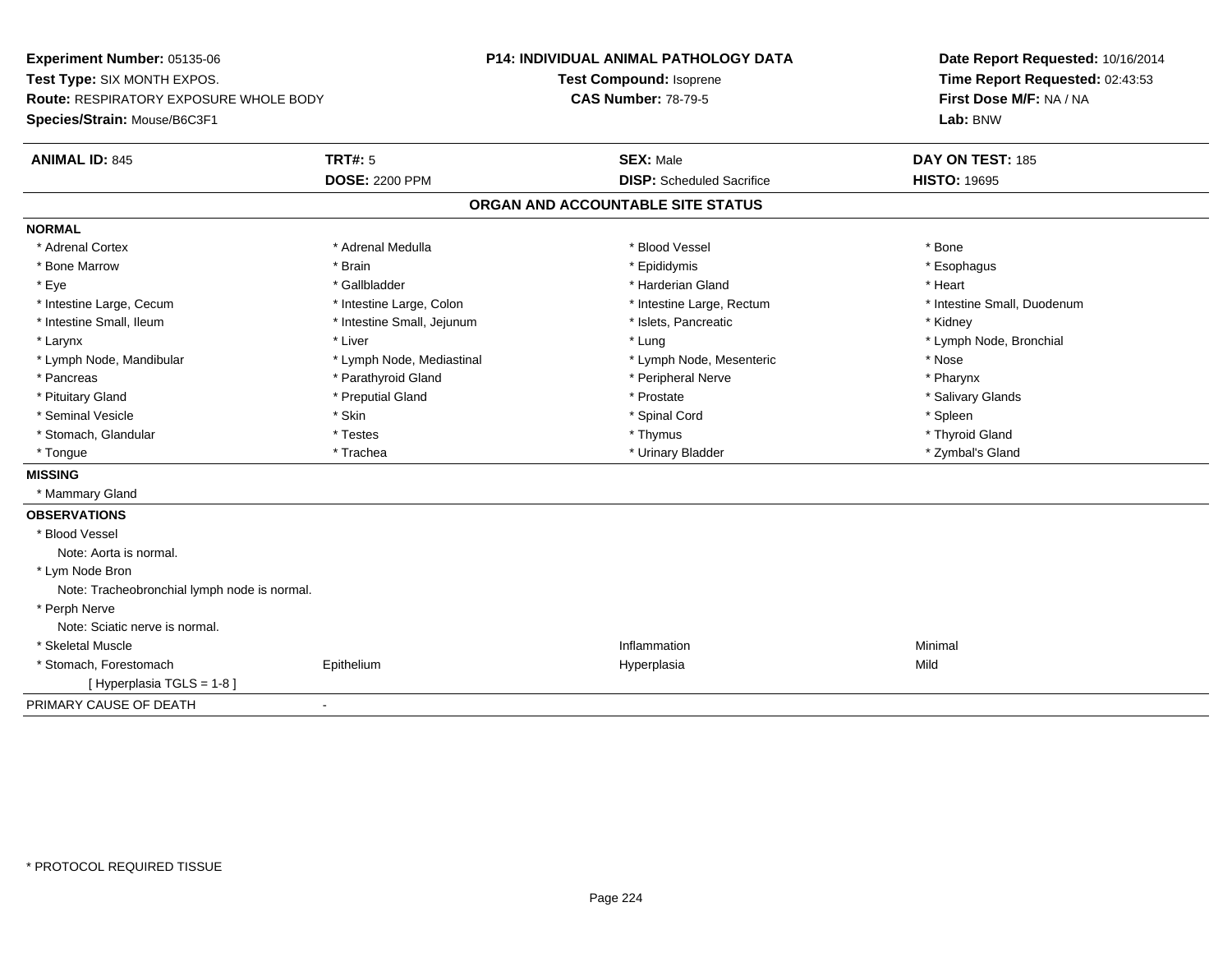**Experiment Number:** 05135-06**Test Type:** SIX MONTH EXPOS.**Route:** RESPIRATORY EXPOSURE WHOLE BODY**Species/Strain:** Mouse/B6C3F1**P14: INDIVIDUAL ANIMAL PATHOLOGY DATATest Compound:** Isoprene**CAS Number:** 78-79-5**Date Report Requested:** 10/16/2014**Time Report Requested:** 02:43:53**First Dose M/F:** NA / NA**Lab:** BNW**ANIMAL ID:** 846 **TRT#:** <sup>5</sup> **SEX:** Male **DAY ON TEST:** <sup>371</sup> **DOSE:** 2200 PPM**DISP:** Terminal Sacrifice **HISTO:** 19696 **ORGAN AND ACCOUNTABLE SITE STATUSNORMAL**\* Adrenal Medulla \* \* \* Blood Vessel \* \* \* Bone Marrow \* Bone Marrow \* Bone Marrow \* Bone Marrow \* Brain \* \* Expediance \* Epididymis \* \* Expediance \* \* Esophagus \* Expediance \* \* Expediance \* Eye \* Eye \* Gallbladder \* https://www.frage.com/marticle/state-of-state-of-state-of-state-of-state-of-state-of-state-of-state-of-state-of-state-of-state-of-state-of-state-of-state-of-state-of-state-of-state-of-state-of-state-of-stat \* Intestine Small, Ileum \* Intestine Large, Colon \* Intestine Large, Rectum \* Intestine Small, Duodenum \* 1 \* Intestine Small, Jejunum \* The metal was a structure of the structure of the structure of the structure of the structure of the structure of the structure of the structure of the structure of the structure of the structu \* Liver which is the settlement of the settlement of the settlement of the settlement of the settlement of the settlement of the settlement of the settlement of the settlement of the settlement of the settlement of the set \* Lymph Node, Mesenteric \* Pancreas \* Peripheral Nerve \* Pharynx\* Salivary Glands \* Pituitary Gland \* \* Then the state \* Preputial Gland \* Prosection \* Prostate \* \* Salivary Glands \* Salivary Glands \* Salivary Glands \* Salivary Glands \* Salivary Glands \* Salivary Glands \* Salivary Glands \* Salivary Glan \* Seminal Vesicle \* \* \* Sheem \* Skeletal Muscle \* \* Stemme \* Skin \* \* Skin \* \* Spleen \* Spleen \* Spleen \* Spleen \* Thyroid Gland \* Stomach, Glandular \* \* \* Thyroid Glandular \* Thestes \* \* Thymus \* Thymus \* Thyroid Glandular \* Thyroid Gland \* Zymbal's Gland \* Tongue \* Trachea \* Urinary Bladder \* Zymbal's Gland **MISSING** \* Lymph Node, Mandibular \* Mammary Gland \* Parathyroid Gland**OBSERVATIONS** \* Adrenal Cortexx and the control of the control of the control of the control of the control of the control of the control of the control of the control of the control of the control of the control of the control of the control of the co a **Minimal** Hypertrophy Focal, Minimal \* Blood VesselNote: Aorta is normal. \* Lym Node Bron Note: Tracheobronchial lymph node is normal. \* Nosee and the Colfactory Epi, Turbinate and the Coleman Degeneration Coleman Minimal Minimal \* Perph Nerve Note: Sciatic nerve is normal. \* Spinal Cordd and the control of the control of the control of the control of the control of the control of the control of the control of the control of the control of the control of the control of the control of the control of the co \* Stomach, Forestomach Epithelium Hyperplasia Mild PRIMARY CAUSE OF DEATH-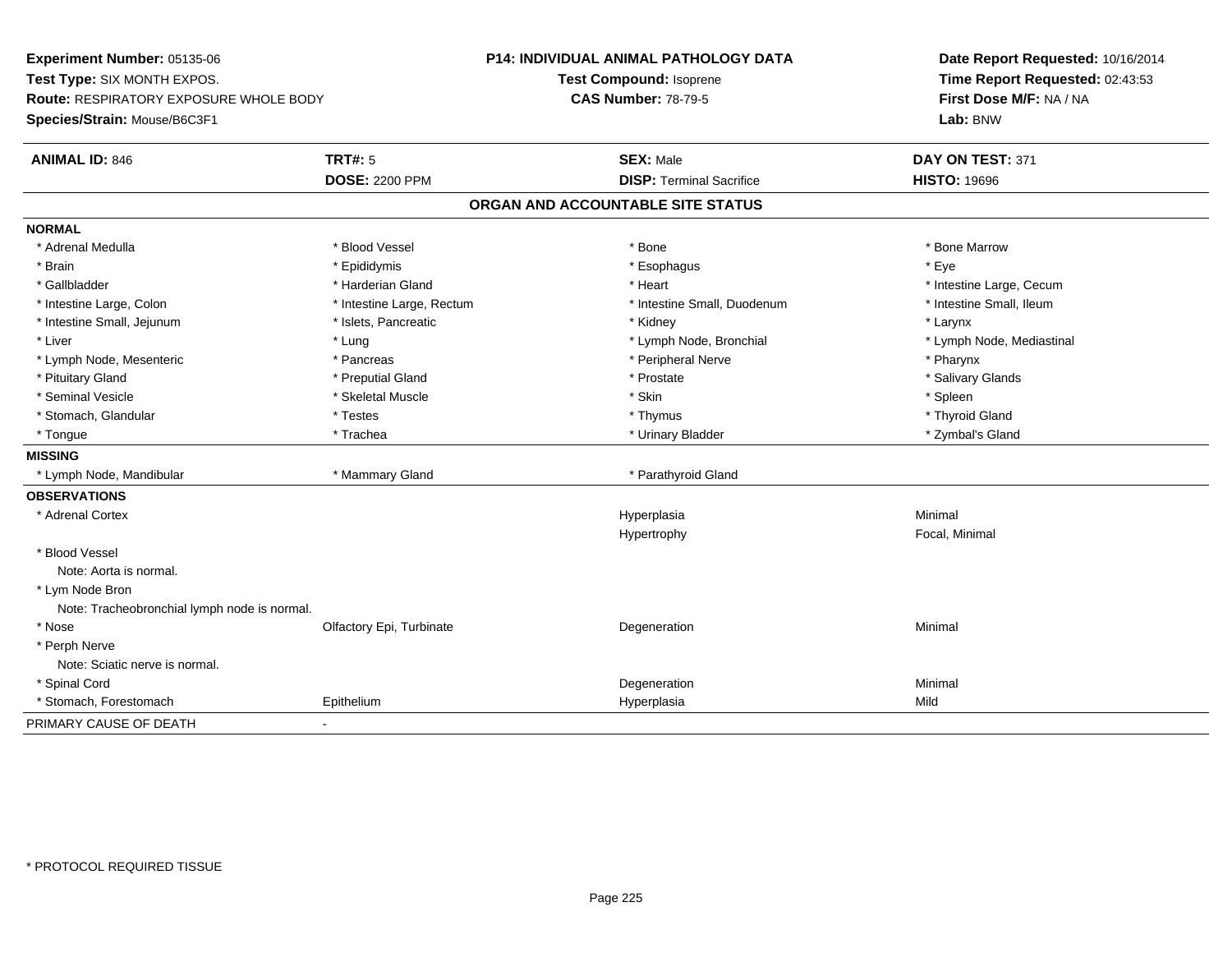**Experiment Number:** 05135-06**Test Type:** SIX MONTH EXPOS.**Route:** RESPIRATORY EXPOSURE WHOLE BODY**Species/Strain:** Mouse/B6C3F1**P14: INDIVIDUAL ANIMAL PATHOLOGY DATATest Compound:** Isoprene**CAS Number:** 78-79-5**Date Report Requested:** 10/16/2014**Time Report Requested:** 02:43:53**First Dose M/F:** NA / NA**Lab:** BNW**ANIMAL ID:** 847 **TRT#:** <sup>5</sup> **SEX:** Male **DAY ON TEST:** <sup>371</sup> **DOSE:** 2200 PPM**DISP:** Terminal Sacrifice **HISTO:** 19697 **ORGAN AND ACCOUNTABLE SITE STATUSNORMAL**\* Adrenal Cortex \* Adrenal Cortex \* \* Adrenal Medulla \* \* Adrenal Medulla \* \* Blood Vessel \* \* Brood Vessel \* \* Bone \* Esophagus \* Bone Marrow \* Brain \* Epididymis \* Esophagus \* Eye \* https://www.frage.com/windown.com/windown.com/windown.com/windown.com/windown.com/windown.com/windown-\* Intestine Small, Ileum \* Intestine Large, Colon \* Intestine Large, Rectum \* Intestine Small, Duodenum \* Intestine Small, Duodenum \* Intestine Small, Jejunum \* The matches of the state of the state of the state of the state of the state of the state of the state of the state of the state of the state of the state of the state of the state of the state \* Lymph Node, Mesenteric \* Lymph Node, Bronchial \* Lymph Node, Mandibular \* Lymph Node, Mediastinal \* Lymph Node, Mediastinal \* Pancreas \* Parathyroid Gland \* \* Parathyroid Gland \* Peripheral Nerve \* \* Peripheral Nerve \* \* Pharynx \* Salivary Glands \* Pituitary Gland \* \* Then the state \* Preputial Gland \* Prosection \* Prostate \* \* Salivary Glands \* Salivary Glands \* Salivary Glands \* Salivary Glands \* Salivary Glands \* Salivary Glands \* Salivary Glands \* Salivary Glan \* Seminal Vesicle \* \* \* Sheem \* Skeletal Muscle \* \* Stemme \* Skin \* \* Skin \* \* Spleen \* Spleen \* Spleen \* Spleen \* Thymus \* Stomach, Forestomach \* Testes \* Stomach, Glandular \* Testes \* Testes \* Testes \* Testes \* Testes \* Testes \* T \* Urinary Bladder \* Thyroid Gland \* \* The control of the total property and the top of the top of the top of the top of the top of the top of the top of the top of the top of the top of the top of the top of the top of the top of the top of \* Zymbal's Gland**MISSING** \* Mammary Gland**OBSERVATIONS** \* Blood VesselNote: Aorta is normal. \* Harderian Glandd and the control of the control of the control of the control of the control of the control of the control of  $A$ denoma  $A$ denoma  $A$ denoma  $A$ Note: Two neoplasia present. \* Liver Hemangioma Hepatocellular Adenoma Multiple Vacuolization Cytoplasmic Minimal  $[$  Hemangioma TGLS = 2-4+13  $]$ [ Hepatocellular Adenoma TGLS = 1-12+14 ] \* Lungg and the state of the state of the state of the state of the Hemorrhage and the state of the Minimal State of [ Hemorrhage TGLS = 3-3 ] \* Lym Node Bron Note: Tracheobronchial lymph node is normal. \* Nosee and the Colfactory Epi, Turbinate and the Coleman Degeneration Coleman Minimal Minimal \* Perph Nerve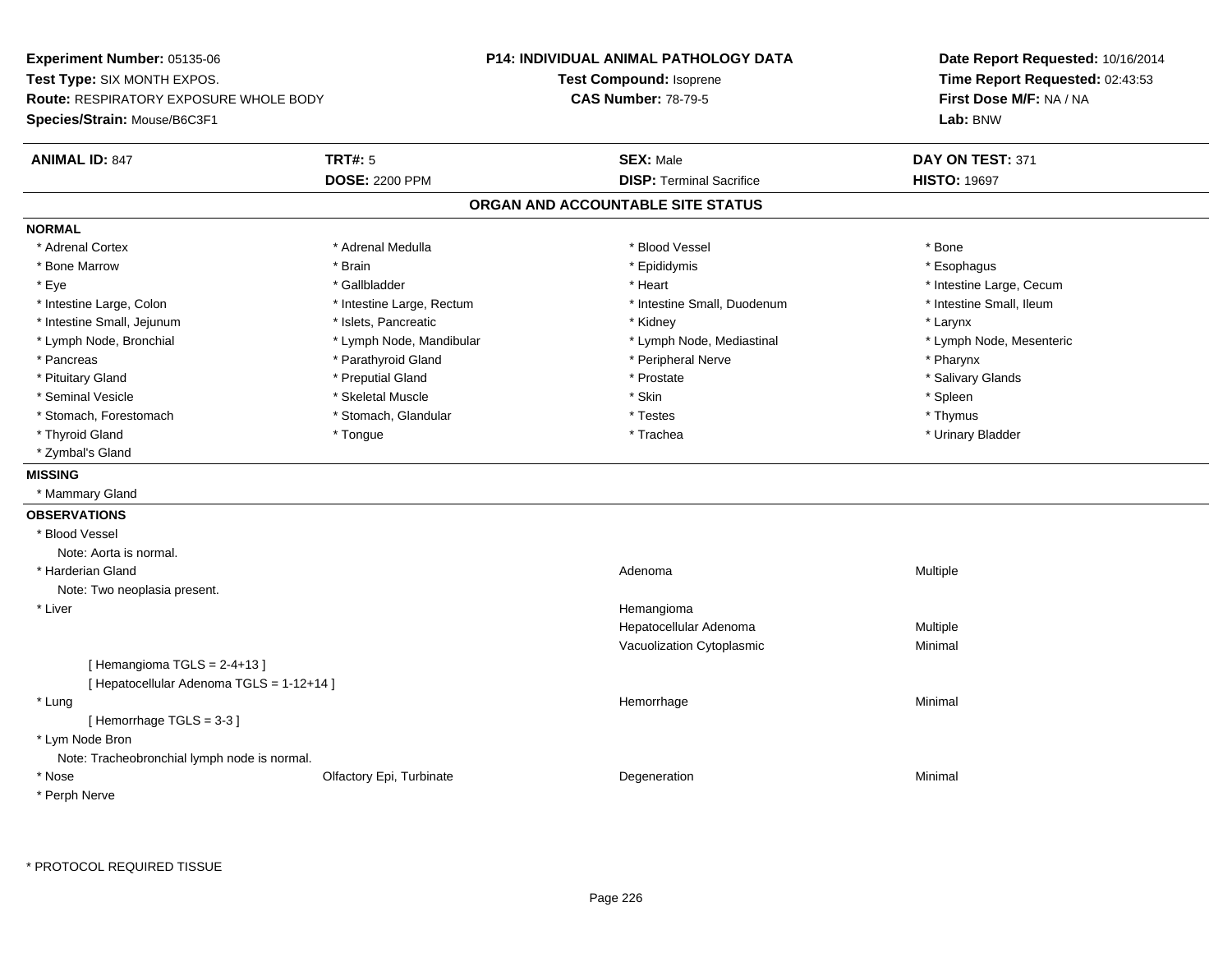| <b>Experiment Number: 05135-06</b><br>Test Type: SIX MONTH EXPOS.<br><b>Route: RESPIRATORY EXPOSURE WHOLE BODY</b> |                       | <b>P14: INDIVIDUAL ANIMAL PATHOLOGY DATA</b> | Date Report Requested: 10/16/2014 |
|--------------------------------------------------------------------------------------------------------------------|-----------------------|----------------------------------------------|-----------------------------------|
|                                                                                                                    |                       | <b>Test Compound: Isoprene</b>               | Time Report Requested: 02:43:53   |
|                                                                                                                    |                       | <b>CAS Number: 78-79-5</b>                   | First Dose M/F: NA / NA           |
| Species/Strain: Mouse/B6C3F1                                                                                       |                       |                                              | Lab: BNW                          |
| <b>ANIMAL ID: 847</b>                                                                                              | <b>TRT#: 5</b>        | <b>SEX: Male</b>                             | DAY ON TEST: 371                  |
|                                                                                                                    | <b>DOSE: 2200 PPM</b> | <b>DISP:</b> Terminal Sacrifice              | <b>HISTO: 19697</b>               |
|                                                                                                                    |                       | ORGAN AND ACCOUNTABLE SITE STATUS            |                                   |
| Note: Sciatic nerve is normal.                                                                                     |                       |                                              |                                   |
| * Spinal Cord                                                                                                      |                       | Degeneration                                 | Minimal                           |
| PRIMARY CAUSE OF DEATH                                                                                             |                       |                                              |                                   |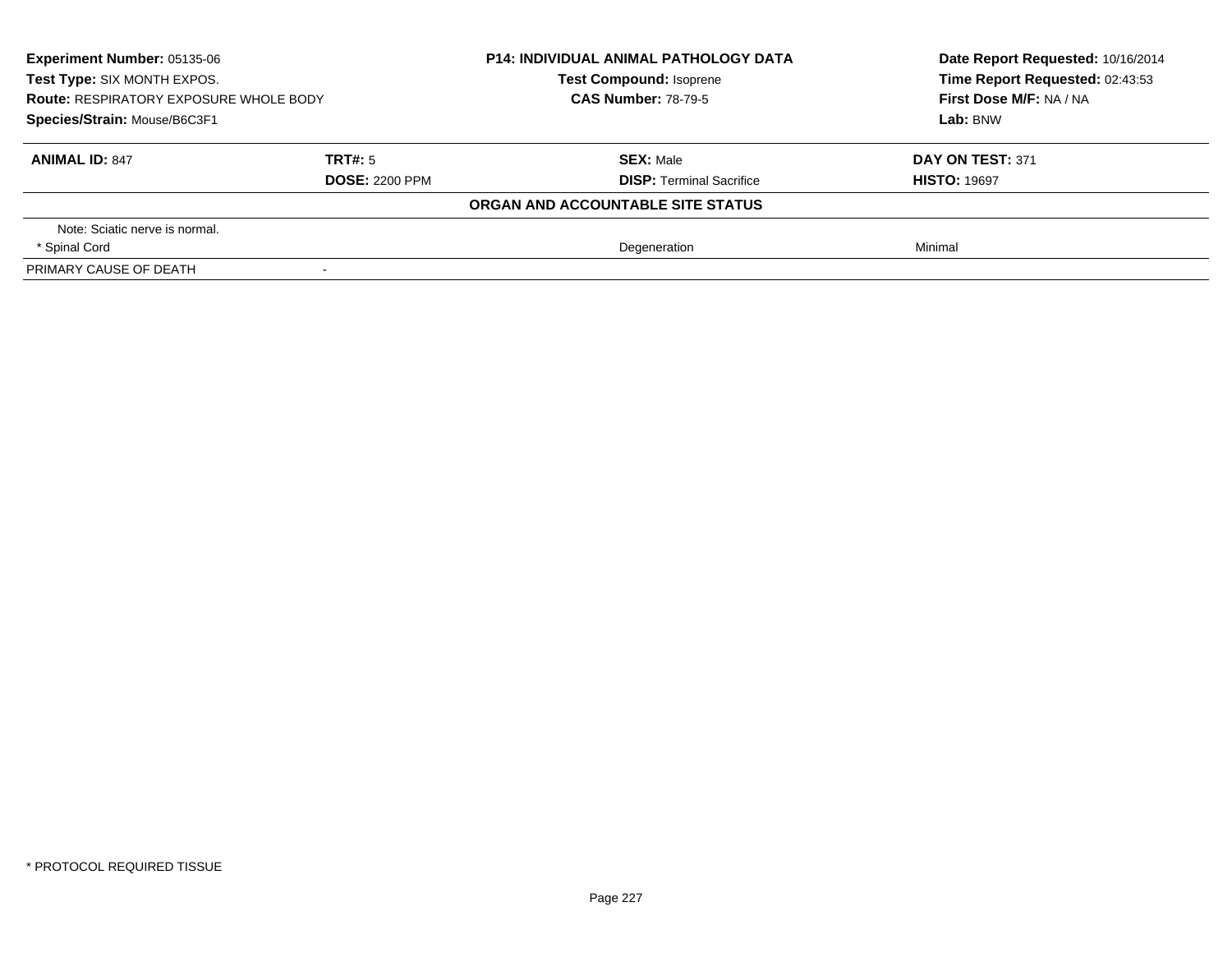**Experiment Number:** 05135-06**Test Type:** SIX MONTH EXPOS.**Route:** RESPIRATORY EXPOSURE WHOLE BODY**Species/Strain:** Mouse/B6C3F1**P14: INDIVIDUAL ANIMAL PATHOLOGY DATATest Compound:** Isoprene**CAS Number:** 78-79-5**Date Report Requested:** 10/16/2014**Time Report Requested:** 02:43:53**First Dose M/F:** NA / NA**Lab:** BNW**ANIMAL ID:** 848**SEX:** Male **DAY ON TEST:** 371 **DOSE:** 2200 PPM**DISP:** Terminal Sacrifice **HISTO:** 19698 **ORGAN AND ACCOUNTABLE SITE STATUSNORMAL**\* Adrenal Cortex \* Adrenal Cortex \* \* Adrenal Medulla \* \* Adrenal Medulla \* \* Blood Vessel \* \* Brood Vessel \* \* Bone \* Esophagus \* Bone Marrow \* Brain \* Epididymis \* Esophagus \* Eye \* https://www.frage.com/windown.com/windown.com/windown.com/windown.com/windown.com/windown.com/windown-\* Intestine Small, Ileum \* Intestine Large, Colon \* Intestine Large, Rectum \* Intestine Small, Duodenum \* Intestine Small, Duodenum \* Intestine Small, Jejunum \* The matches of the state of the state of the state of the state of the state of the state of the state of the state of the state of the state of the state of the state of the state of the state \* Lymph Node, Mesenteric \* Lymph Node, Bronchial \* Lymph Node, Mandibular \* Lymph Node, Mediastinal \* Lymph Node, Mediastinal \* Pancreas \* Parathyroid Gland \* \* Parathyroid Gland \* Peripheral Nerve \* \* Peripheral Nerve \* \* Pharynx \* Salivary Glands \* Pituitary Gland \* \* Then the state \* Preputial Gland \* Prosection \* Prostate \* \* Salivary Glands \* Salivary Glands \* Salivary Glands \* Salivary Glands \* Salivary Glands \* Salivary Glands \* Salivary Glands \* Salivary Glan \* Seminal Vesicle \* \* \* Sheem \* Skeletal Muscle \* \* Stemme \* Skin \* \* Skin \* \* Spleen \* Spleen \* Spleen \* Spleen \* Thymus \* Stomach, Forestomach \* Testes \* Stomach, Glandular \* Testes \* Testes \* Testes \* Testes \* Testes \* Testes \* T \* Zymbal's Gland \* Tongue \* Trachea \* Urinary Bladder \* Zymbal's Gland **MISSING** \* Mammary Gland**OBSERVATIONS** \* Blood VesselNote: Aorta is normal. \* Harderian Glandd and a state of the control of the control of the control of the control of the control of the control of the control of the control of the control of the control of the control of the control of the control of the contro Carcinoma Hepatocellular Adenoma \* Liver Vacuolization Cytoplasmic Minimal [ Hepatocellular Adenoma TGLS = 2-12 ] \* Lungg and the state of the state of the state of the state of the Multiple of the Sheed and Alveolar/Bronchiolar Adenoma<br>Alveolar/Bronchiolar Adenoma and Multiple Note: Two Neoplasia present.[ Alveolar/Bronchiolar Adenoma TGLS = 1-3 ] \* Lym Node Bron Note: Tracheobronchial lymph node is normal. \* Nosee and the Colfactory Epi, Turbinate and the Coleman Degeneration Coleman Minimal Minimal \* Perph Nerve Note: Sciatic nerve is normal. \* Spinal Cordd and the control of the control of the control of the control of the control of the control of the control of the control of the control of the control of the control of the control of the control of the control of the co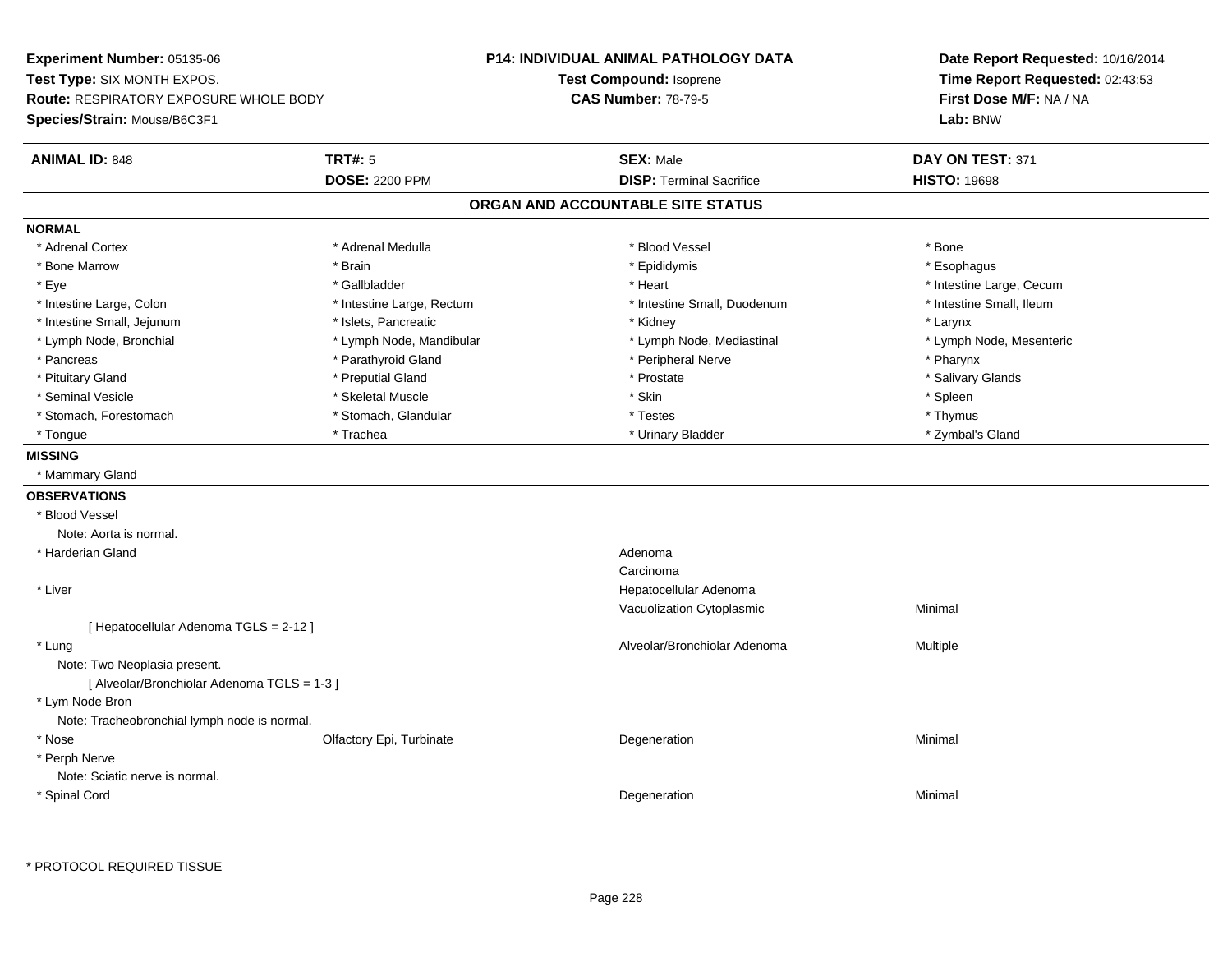| Experiment Number: 05135-06<br>Test Type: SIX MONTH EXPOS.<br><b>Route: RESPIRATORY EXPOSURE WHOLE BODY</b><br>Species/Strain: Mouse/B6C3F1 |                       | <b>P14: INDIVIDUAL ANIMAL PATHOLOGY DATA</b> | Date Report Requested: 10/16/2014 |
|---------------------------------------------------------------------------------------------------------------------------------------------|-----------------------|----------------------------------------------|-----------------------------------|
|                                                                                                                                             |                       | <b>Test Compound: Isoprene</b>               | Time Report Requested: 02:43:53   |
|                                                                                                                                             |                       | <b>CAS Number: 78-79-5</b>                   | First Dose M/F: NA / NA           |
|                                                                                                                                             |                       |                                              | Lab: BNW                          |
| <b>ANIMAL ID: 848</b>                                                                                                                       | TRT#: 5               | <b>SEX: Male</b>                             | DAY ON TEST: 371                  |
|                                                                                                                                             | <b>DOSE: 2200 PPM</b> | <b>DISP: Terminal Sacrifice</b>              | <b>HISTO: 19698</b>               |
|                                                                                                                                             |                       | ORGAN AND ACCOUNTABLE SITE STATUS            |                                   |
| * Thyroid Gland                                                                                                                             |                       | Cyst                                         |                                   |
| PRIMARY CAUSE OF DEATH                                                                                                                      |                       |                                              |                                   |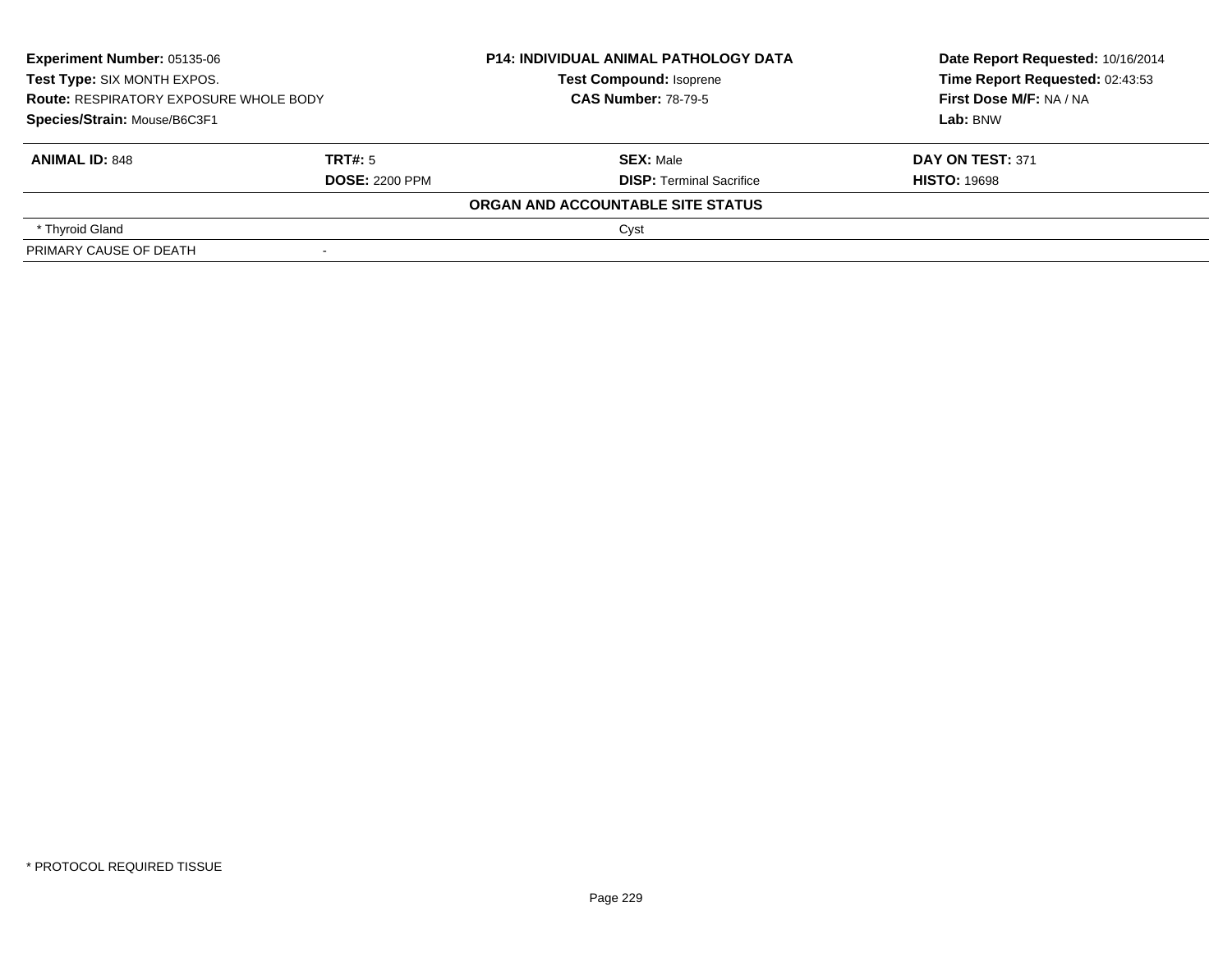**Experiment Number:** 05135-06**Test Type:** SIX MONTH EXPOS.**Route:** RESPIRATORY EXPOSURE WHOLE BODY**Species/Strain:** Mouse/B6C3F1**P14: INDIVIDUAL ANIMAL PATHOLOGY DATATest Compound:** Isoprene**CAS Number:** 78-79-5**Date Report Requested:** 10/16/2014**Time Report Requested:** 02:43:53**First Dose M/F:** NA / NA**Lab:** BNW**ANIMAL ID:** 849 **TRT#:** <sup>5</sup> **SEX:** Male **DAY ON TEST:** <sup>371</sup> **DOSE:** 2200 PPM**DISP:** Terminal Sacrifice **HISTO:** 19699 **ORGAN AND ACCOUNTABLE SITE STATUSNORMAL**\* Adrenal Cortex \* Adrenal Medulla \* Adrenal Medulla \* Blood Vessel \* Bood Vessel \* Bone \* Bone \* Bone \* Bone \* Bone \* Bone \* Bone \* Bone \* Bone \* Bone \* Bone \* Bone \* Bone \* Bone \* Bone \* Bone \* Bone \* Bone \* Bone \* Bone \* Bone \* Bone \* \* \* Eve \* Brain \* \* Expediance \* Epididymis \* \* Expediance \* \* Esophagus \* Expediance \* \* Expediance \* Eye \* Eye \* Gallbladder \* https://www.frage.com/marticle/state-of-state-of-state-of-state-of-state-of-state-of-state-of-state-of-state-of-state-of-state-of-state-of-state-of-state-of-state-of-state-of-state-of-state-of-state-of-stat \* Intestine Small, Jejunum \* Intestine Large, Colon \* Intestine Large, Rectum \* Intestine Small, Ileum \* 11testine Small, Ileum \* Islets, Pancreatic \* Kidney \* Larynx \* Lymph Node, Bronchial \* Lymph Node, Mandibular \* Tharynx \* Parathyroid Gland \* \* Peripheral Nerve \* Posterious \* Pharynx \* Pharynx \* Salivary Glands \* Pituitary Gland \* \* Then the state \* Preputial Gland \* Prosection \* Prostate \* \* Salivary Glands \* Salivary Glands \* Salivary Glands \* Salivary Glands \* Salivary Glands \* Salivary Glands \* Salivary Glands \* Salivary Glan \* Seminal Vesicle \* The store \* Skeletal Muscle \* Skeletal Skeletal Muscle \* Skin \* Skin \* Stomach, Glandular \* Stomach, Glandular \* Skeletal Muscle \* Skeletal Muscle \* Skeletal Muscle \* Skeletal Muscle \* Skeletal \* Stomac \* Testes \* Thymus \* Thyroid Gland \* Tongue \* Trachea \* Urinary Bladder \* Zymbal's Gland \* Zymbal's Gland \* Zymbal's Gland **MISSING** \* Mammary Gland**OBSERVATIONS** \* Blood VesselNote: Aorta is normal. \* Bone Marroww which is a state of the state of the Hyperplasia control Hyperplasia and the Moderate of the Moderate of the Moderate of the Moderate of the Moderate of the Moderate of the Moderate of the Moderate of the Moderate of the Note: Hyperplasia is granulocytic. \* Intestine Small, Duodenumm Serosa **Inflammation** Chronic, Mild<br>The Serosa Chronic Chronic Chronic Mild Note: Chronic inflammation of serosa, adhesion. $[$  Inflammation TGLS = 7-15  $]$  \* Liver Eosinophilic Focuss Marked Hematopoietic Cell Proliferationn Mild Hepatocellular AdenomaNote: Hematopoietic Cell Proliferation = Extramedullary Hematopoiesis.[ Hepatocellular Adenoma TGLS = 2-13, 3-14 ] \* Lung Alveolar/Bronchiolar Adenoma \* Lym Node Bron Note: Tracheobronchial lymph node is normal. \* Lymph Node, Mediastinal Hyperplasiaa **Moderate**  \* Lymph Node, Mesentericc and the contract of the contract of the contract of the contract of the contract of the contract of the contract of the contract of the contract of the contract of the contract of the contract of the contract of the cont a **Marked**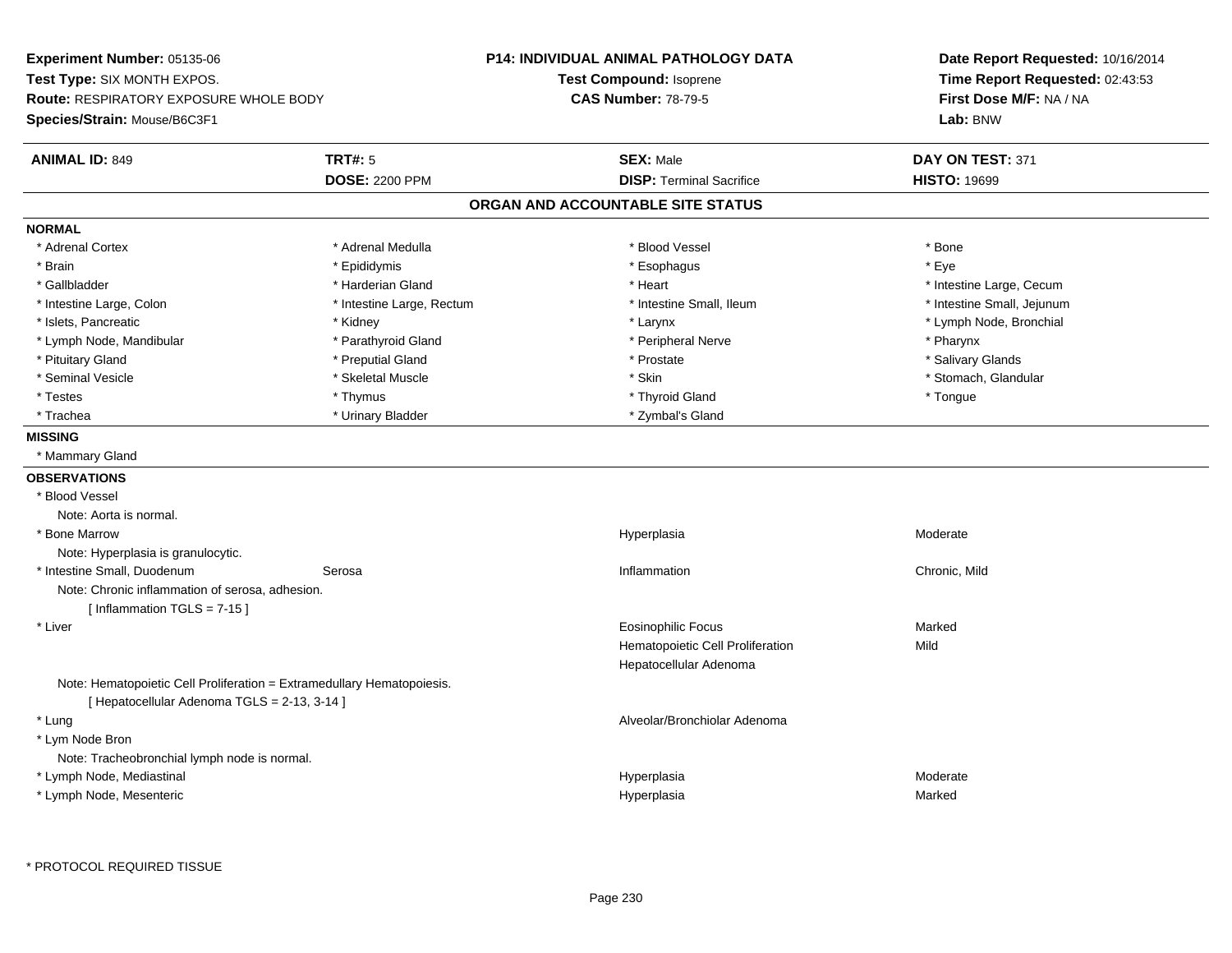| <b>Experiment Number: 05135-06</b><br>Test Type: SIX MONTH EXPOS.<br><b>Route: RESPIRATORY EXPOSURE WHOLE BODY</b><br>Species/Strain: Mouse/B6C3F1 | <b>P14: INDIVIDUAL ANIMAL PATHOLOGY DATA</b><br>Test Compound: Isoprene<br><b>CAS Number: 78-79-5</b> | Date Report Requested: 10/16/2014<br>Time Report Requested: 02:43:53<br>First Dose M/F: NA / NA<br>Lab: BNW |
|----------------------------------------------------------------------------------------------------------------------------------------------------|-------------------------------------------------------------------------------------------------------|-------------------------------------------------------------------------------------------------------------|
| <b>ANIMAL ID: 849</b><br>TRT#: 5                                                                                                                   | <b>SEX: Male</b>                                                                                      | DAY ON TEST: 371                                                                                            |
| <b>DOSE: 2200 PPM</b>                                                                                                                              | <b>DISP:</b> Terminal Sacrifice                                                                       | <b>HISTO: 19699</b>                                                                                         |
|                                                                                                                                                    | ORGAN AND ACCOUNTABLE SITE STATUS                                                                     |                                                                                                             |
| [Hyperplasia TGLS = $6-6$ ]                                                                                                                        |                                                                                                       |                                                                                                             |
| * Nose<br>Olfactory Epi, Turbinate                                                                                                                 | Degeneration                                                                                          | Mild                                                                                                        |
| * Pancreas                                                                                                                                         | Focal Cellular Change                                                                                 | Minimal                                                                                                     |
| * Perph Nerve                                                                                                                                      |                                                                                                       |                                                                                                             |
| Note: Sciatic nerve is normal.                                                                                                                     |                                                                                                       |                                                                                                             |
| * Spinal Cord                                                                                                                                      | Degeneration                                                                                          | Minimal                                                                                                     |
| * Spleen                                                                                                                                           | Hematopoietic Cell Proliferation                                                                      | Marked                                                                                                      |
| Note: Hematopoietic Cell Proliferation = Extramedullary hematopoiesis.                                                                             |                                                                                                       |                                                                                                             |
| [ Hematopoietic Cell Proliferation TGLS = 1,5-4 ]                                                                                                  |                                                                                                       |                                                                                                             |
| * Stomach, Forestomach                                                                                                                             | Squamous Cell Carcinoma                                                                               |                                                                                                             |
| [Squamous Cell Carcinoma TGLS = 4-8+12]                                                                                                            |                                                                                                       |                                                                                                             |
| PRIMARY CAUSE OF DEATH                                                                                                                             |                                                                                                       |                                                                                                             |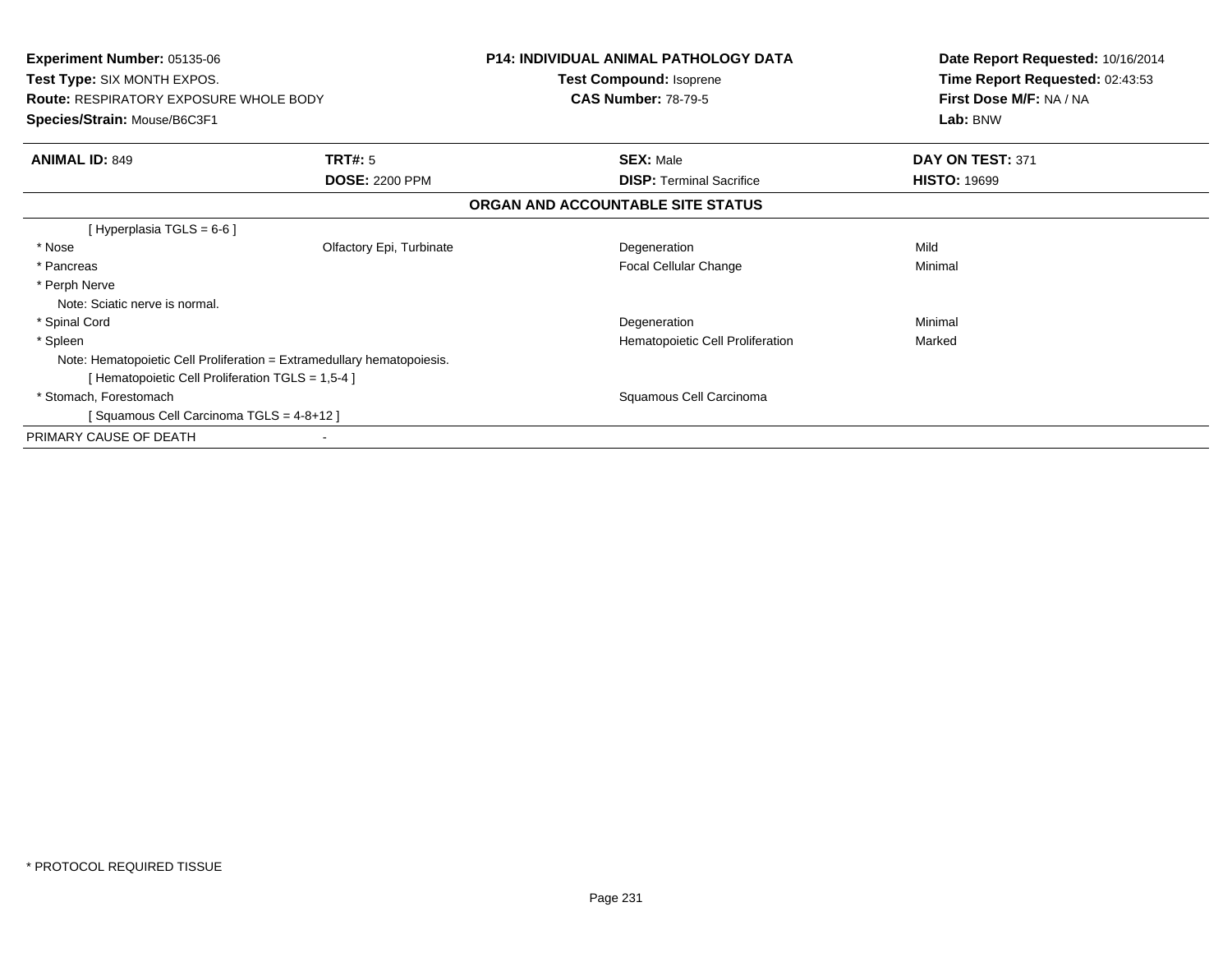**Experiment Number:** 05135-06**Test Type:** SIX MONTH EXPOS.**Route:** RESPIRATORY EXPOSURE WHOLE BODY**Species/Strain:** Mouse/B6C3F1**P14: INDIVIDUAL ANIMAL PATHOLOGY DATATest Compound:** Isoprene**CAS Number:** 78-79-5**Date Report Requested:** 10/16/2014**Time Report Requested:** 02:43:53**First Dose M/F:** NA / NA**Lab:** BNW**ANIMAL ID:** 850**C TRT#:** 5 **SEX:** Male **DAY ON TEST:** 185 **DOSE:** 2200 PPM**DISP:** Scheduled Sacrifice **HISTO:** 19700 **ORGAN AND ACCOUNTABLE SITE STATUSNORMAL**\* Adrenal Cortex \* Adrenal Cortex \* \* Adrenal Medulla \* \* Adrenal Medulla \* \* Blood Vessel \* \* Brood Vessel \* \* Bone \* Esophagus \* Bone Marrow \* Brain \* Epididymis \* Esophagus \* Eye \* \* Gallbladder \* \* Gallbladder \* \* \* \* Harderian Gland \* \* Heart \* Heart \* Heart \* Heart \* Heart \* Heart \* Intestine Large, Cecum \* Intestine Large, Colon \* Intestine Large, Thestine Large, Rectum \* Intestine Small, Duodenum \* Intestine Small, Ileum \* Thestine Small, Jejunum \* 1998, Pancreatic \* Kidney \* Kidney \* Kidney \* Kidney \* Larynx \* Louis \* Liver \* Lung \* Lung \* Lung \* Lung \* Lung \* Lymph Node, Bronchial \* Lymph Node, Bronchial \* \* Lymph Node, Mesenteric \* The state of the state of the state of the state of the state of the state of the state of the state of the state of the state of the state of the state of the state of the state of the state of \* Peripheral Nerve \* Pharynx \* Pituitary Gland \* Preputial Gland\* Skeletal Muscle \* Prostate \* \* Skeletal Muscle \* \* Salivary Glands \* \* Steminal Vesicle \* \* Seminal Vesicle \* \* Skeletal Muscle \* Stomach, Glandular \* Skin \* Stomach, Glandular \* Spinal Cord \* \* Stomach, Stomach, Glandular \* Spinal Cord \* \* Stomach, Glandular \* Testes \* Thymus \* Thyroid Gland \* Tongue \* Trachea \* Urinary Bladder \* Zymbal's Gland \* Zymbal's Gland **MISSING** \* Lymph Node, Mandibular \* Lymph Node, Mediastinal \* Mammary Gland**OBSERVATIONS** \* Blood VesselNote: Aorta is normal. \* Lym Node Bron Note: Tracheobronchial lymph node is normal. \* Perph Nerve Note: Sciatic nerve is normal. \* Stomach, Forestomach Epithelium Hyperplasia Marked [ Hyperplasia TGLS = 1-8 ]PRIMARY CAUSE OF DEATH-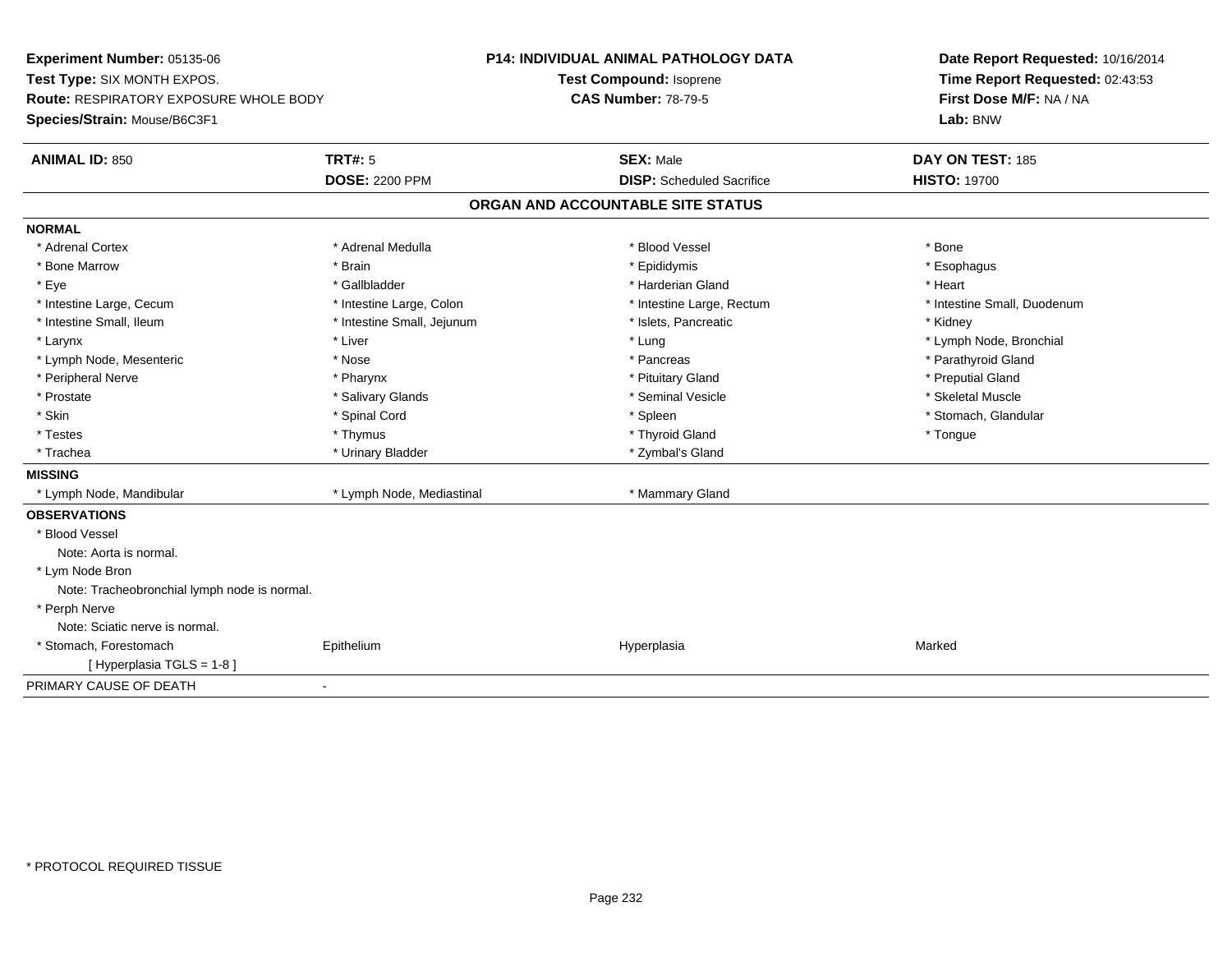**Experiment Number:** 05135-06**Test Type:** SIX MONTH EXPOS.**Route:** RESPIRATORY EXPOSURE WHOLE BODY**Species/Strain:** Mouse/B6C3F1**P14: INDIVIDUAL ANIMAL PATHOLOGY DATATest Compound:** Isoprene**CAS Number:** 78-79-5**Date Report Requested:** 10/16/2014**Time Report Requested:** 02:43:53**First Dose M/F:** NA / NA**Lab:** BNW**ANIMAL ID:** 1011**TRT#:** 6 **SEX:** Male **SEX:** Male **DAY ON TEST:** 371 **DOSE:** 7000 PPM**DISP:** Terminal Sacrifice **HISTO:** 19601 **ORGAN AND ACCOUNTABLE SITE STATUSNORMAL**\* Adrenal Medulla \* Adrenal Medulla \* Blood Vessel \* Bone \* Epididymis\* Harderian Gland \* Esophagus \* Eye \* Gallbladder \* Harderian Gland\* Heart Thestine Large, Cecum Thestine Large, Cecum And Alternative Large, Colon Thestine Large, Rectum \* Intestine Large, Rectum \* Intestine Large, Rectum \* Intestine Small, Duodenum \* 100 \* 100 \* 100 \* 100 \* 100 \* 100 \* 100 \* 100 \* 100 \* 100 \* 100 \* 100 \* Hestine Small, Jejunum \* Kidney \* Larynx \* Lymph Node, Bronchial \* Lymph Node, Bronchial \* Lymph Node, Mandibular \* Lymph Node, Mandibular \* Lymph Node, Mandibular \* Lymph Node, Mesenteric \* \* Parathyroid Gland \* \* Peripheral Nerve \* Posteric \* Pharynx \* Salivary Glands \* Pituitary Gland \* \* Then the state \* Preputial Gland \* Prosection \* Prostate \* \* Salivary Glands \* Salivary Glands \* Salivary Glands \* Salivary Glands \* Salivary Glands \* Salivary Glands \* Salivary Glands \* Salivary Glan \* Stomach, Glandular \* Seminal Vesicle \* Skeletal Muscle \* Stomach, Forestomach \* Stomach, Forestomach \* Testes \* Thymus \* Thyroid Gland \* Tongue \* Trachea \* Noting the Community State of the Urinary Bladder \* Zymbal's Gland \* Zymbal's Gland **MISSING** \* Lymph Node, Mediastinal \* Mammary Gland**OBSERVATIONS** \* Adrenal Cortex Hypertrophy Focal, Minimal \* Blood VesselNote: Aorta is normal. \* Bone Marroww which is a state of the state of the Hyperplasia Mild Mild and the Mild Mild State of the Mild State of the Mild State of the Mild State of the State of the Mild State of the State of the State of the State of the State Note: Hyperplasia is granulocytic. \* Brainn and the matter of the matter of the Meningioma Malignant and Metastatic (Spinal Cord) and  $\mathsf{Met}$ Note: Call Menigioma primary in the spinal cord since it is more obvious there and metastatic to the brain. \* Islets, Pancreaticc and the contract of the contract of the contract of the contract of the contract of the contract of the contract of the contract of the contract of the contract of the contract of the contract of the contract of the cont a **Minimal**  \* Lung Alveolar/Bronchiolar Adenoma [ Alveolar/Bronchiolar Adenoma TGLS = 2-3 ] \* Lym Node Bron Note: Tracheobronchial lymph node is normal. \* Nosee and the Colfactory Epi, Turbinate and the Colfactory Epistem of the Colfactory Epistem Mild Olfactory Epi, Turbinatee Chronic, Minimal \* Pancreas Focal Cellular Change Minimal \* Perph NerveNote: Sciatic nerve is normal.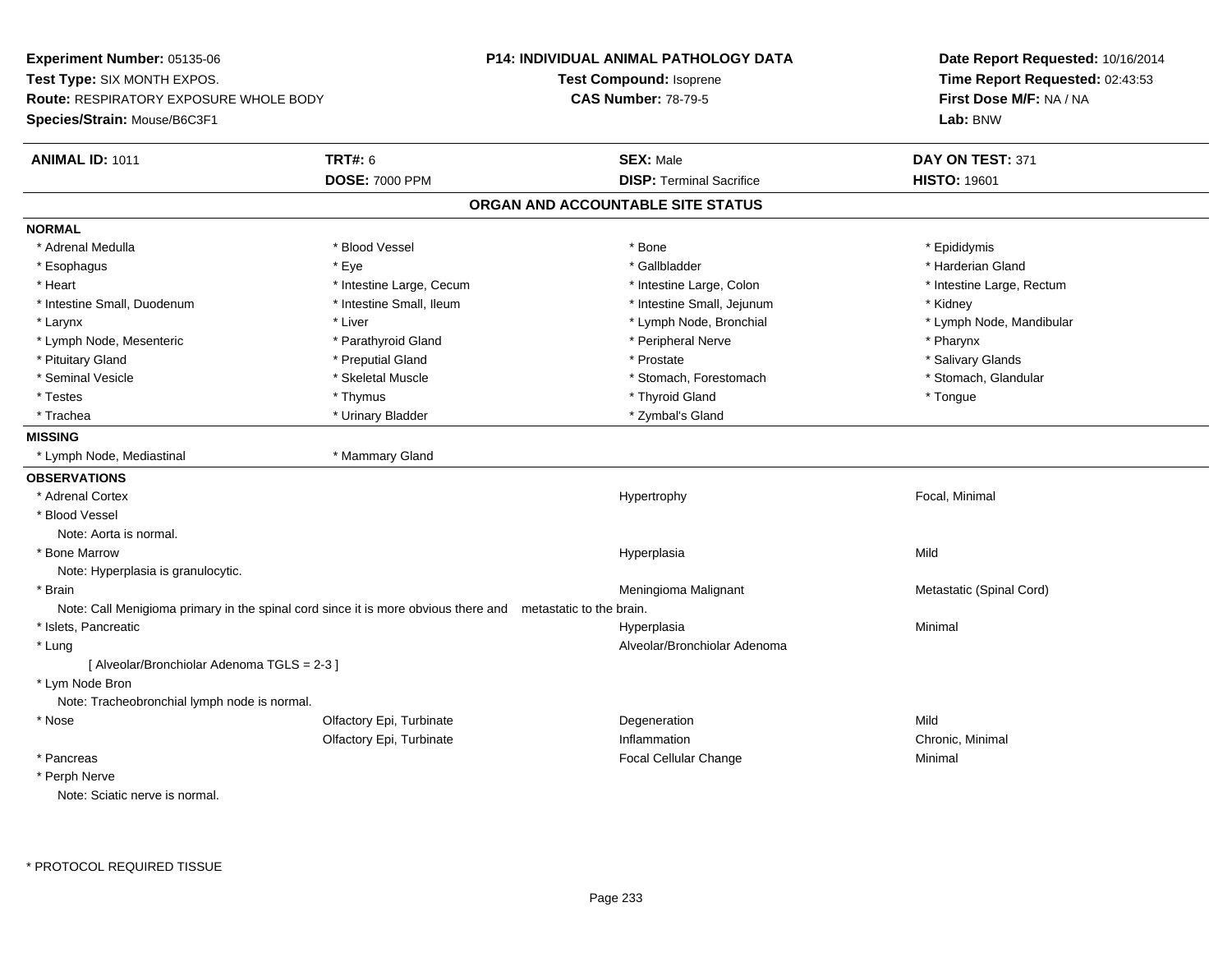| <b>Experiment Number: 05135-06</b><br><b>Test Type: SIX MONTH EXPOS.</b> |                                                                               | <b>P14: INDIVIDUAL ANIMAL PATHOLOGY DATA</b><br><b>Test Compound: Isoprene</b> | Date Report Requested: 10/16/2014<br>Time Report Requested: 02:43:53 |
|--------------------------------------------------------------------------|-------------------------------------------------------------------------------|--------------------------------------------------------------------------------|----------------------------------------------------------------------|
| <b>Route: RESPIRATORY EXPOSURE WHOLE BODY</b>                            |                                                                               | <b>CAS Number: 78-79-5</b>                                                     | First Dose M/F: NA / NA                                              |
| Species/Strain: Mouse/B6C3F1                                             |                                                                               |                                                                                | Lab: BNW                                                             |
| <b>ANIMAL ID: 1011</b>                                                   | <b>TRT#:</b> 6                                                                | <b>SEX: Male</b>                                                               | DAY ON TEST: 371                                                     |
|                                                                          | <b>DOSE: 7000 PPM</b>                                                         | <b>DISP:</b> Terminal Sacrifice                                                | <b>HISTO: 19601</b>                                                  |
|                                                                          |                                                                               | ORGAN AND ACCOUNTABLE SITE STATUS                                              |                                                                      |
| * Skin                                                                   | Prepuce                                                                       | Inflammation                                                                   | Chronic, Marked                                                      |
| [Inflammation TGLS = $1-7+12$ ]                                          | Note: $Tgl 3 = NCL$ . Tgl may have referred to a seminal plug in the prepuce. |                                                                                |                                                                      |
| * Spinal Cord                                                            |                                                                               | Meningioma Malignant                                                           |                                                                      |
| Note: Meningotheolial meningioma                                         |                                                                               |                                                                                |                                                                      |
| * Spleen                                                                 |                                                                               | Hematopoietic Cell Proliferation                                               | Minimal                                                              |
| Note: Hematopoieitic Cell Proliferation = Extramedullary hematopoiesis.  |                                                                               |                                                                                |                                                                      |
| PRIMARY CAUSE OF DEATH                                                   |                                                                               |                                                                                |                                                                      |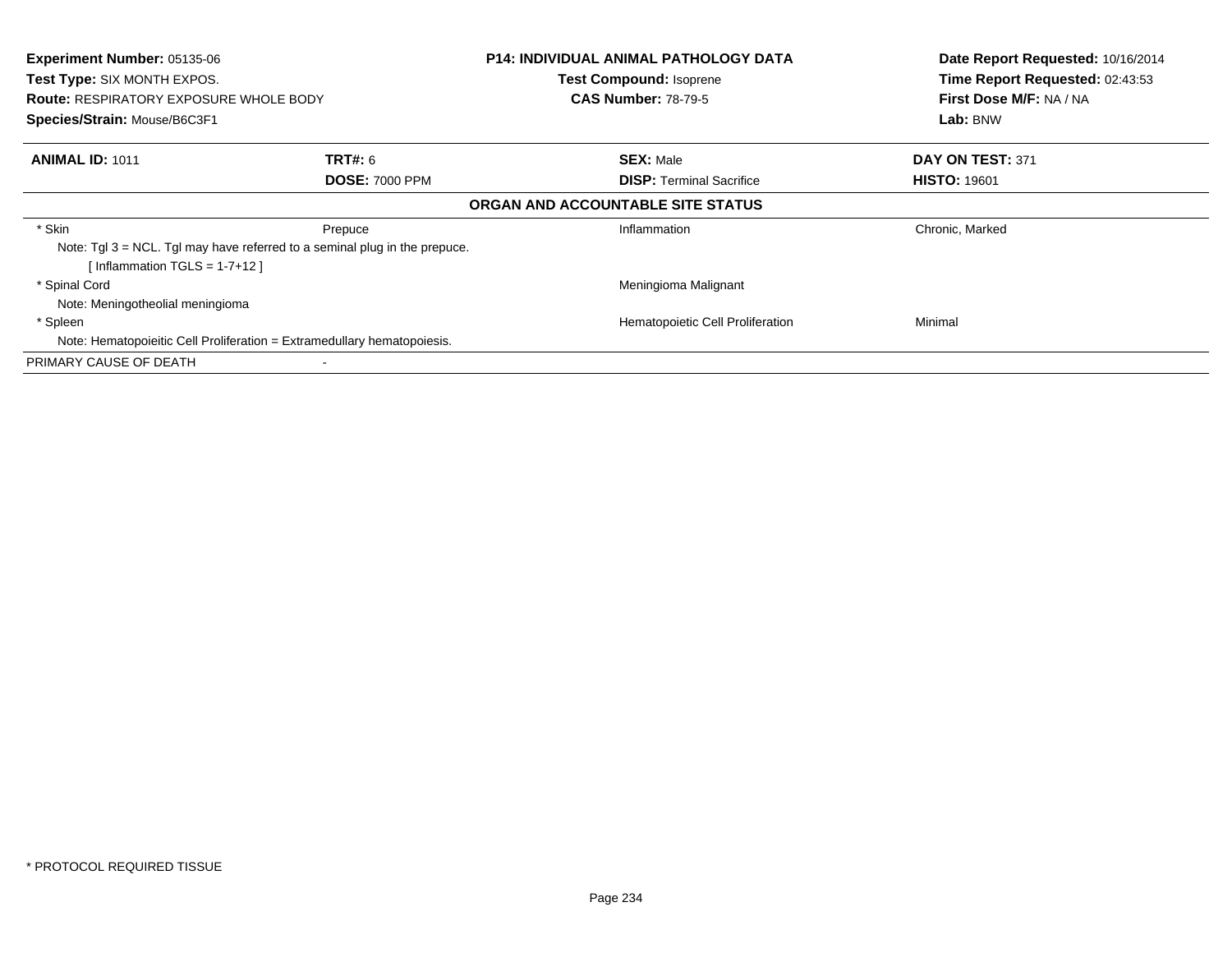**Experiment Number:** 05135-06**Test Type:** SIX MONTH EXPOS.**Route:** RESPIRATORY EXPOSURE WHOLE BODY**Species/Strain:** Mouse/B6C3F1**P14: INDIVIDUAL ANIMAL PATHOLOGY DATATest Compound:** Isoprene**CAS Number:** 78-79-5**Date Report Requested:** 10/16/2014**Time Report Requested:** 02:43:53**First Dose M/F:** NA / NA**Lab:** BNW**ANIMAL ID:** 1012 **TRT#:** <sup>6</sup> **SEX:** Male **DAY ON TEST:** <sup>123</sup> **DOSE:** 7000 PPM**DISP:** Natural Death **HISTO:** 19602 **ORGAN AND ACCOUNTABLE SITE STATUSNORMAL**\* Epididymis \* Epididymis \* \* Pharynx \* Eye \* \* Pharynx \* Pharynx \* Penis \* Penis \* Pharynx \* Pharynx \* Pharynx \* Pharynx \* \* Zymbal's Gland \* Skin \* \* Testes \* Testes \* Testes \* \* Testes \* \* Tongue \* \* Tongue \* \* Tongue \* \* Zymbal's Gland \* \* Zymbal's Gland **MISSING**\* Lymph Node, Bronchial \* Lymph Node, Mandibular \* Lymph Node, Mediastinal \* Manmary Gland \* Parathyroid Gland \* \* Prostate \* Prostate \* Prostate \* Thymus **AUTO PRECLUDES DIAG.**\* Adrenal Cortex \* Atternal Medulla \* Adrenal Medulla \* \* Blood Vessel \* \* Brood Vessel \* \* Bone \* Bone \* Bone \* Gallbladder \* Bone Marrow \* \* Android \* Brain \* Brain \* Esophagus \* Esophagus \* Esophagus \* Gallbladder \* Gallbladder \* \* Gallbladder \* \* Gallbladder \* \* Gallbladder \* \* Gallbladder \* \* Gallbladder \* \* Gallbladder \* \* Gallbladder \* \* \* Harderian Gland \* The structure \* Heart \* Heart \* The structure Large, Cecum \* Intestine Large, Cecum \* Intestine Large, Colon \* Intestine Large, Rectum \* Thestine Small, Duodenum \* Number of the small, Ileum \* Intestine Small, Jejunum \* Intestine Small, Jejunum \* Islets, Pancreatic \* \* \* Andrew \* Kidney \* \* Kidney \* \* Larynx \* Larynx \* \* Larynx \* \* Liver \* Liver \* Liver \* Lung \* Lymph Node, Mesenteric \* Nose \* Nose \* Pancreas \* Pancreas \* Pancreas \* Pancreas \* Pancreas \* Pancreas \* Salivary Glands \* Peripheral Nerve \* \* And the state of the state of Pituitary Gland \* Pituitary Gland \* Salivary Glands \* Salivary Glands \* Salivary Glands \* Salivary Glands \* Salivary Glands \* Salivary Glands \* Salivary Glands \* Salivar \* Seminal Vesicle \* \* \* Sheem \* Skeletal Muscle \* \* Sheem \* Spinal Cord \* \* Spinal Cord \* \* Spinal Vesicle \* \* Spleen \* Spleen \* \* Spinal Cord \* \* Spinal Cord \* \* Spinal Cord \* \* Spinal Cord \* \* Spinal Cord \* \* Spinal Cord \* Trachea \* Stomach, Forestomach \* Thyroid Gland \* Stomach, Glandular \* Thyroid Gland \* Thyroid Gland \* Urinary Bladder**OBSERVATIONS** \* Blood VesselNote: Aorta is autolytic. \* Lung Note: TGL 1 = Autolysis precludes tgl correlation. \* Lym Node BronNote: Tracheobronchial lymph node is missing.

\* Nose

Note: Turbinates are autolytic.

## Penis

Note: Tgl 2 = NCL. Penis has a seminal plug and not a calculus which is not considered to be significant.

## \* Perph Nerve

Note: Sciatic Nerve is autolytic.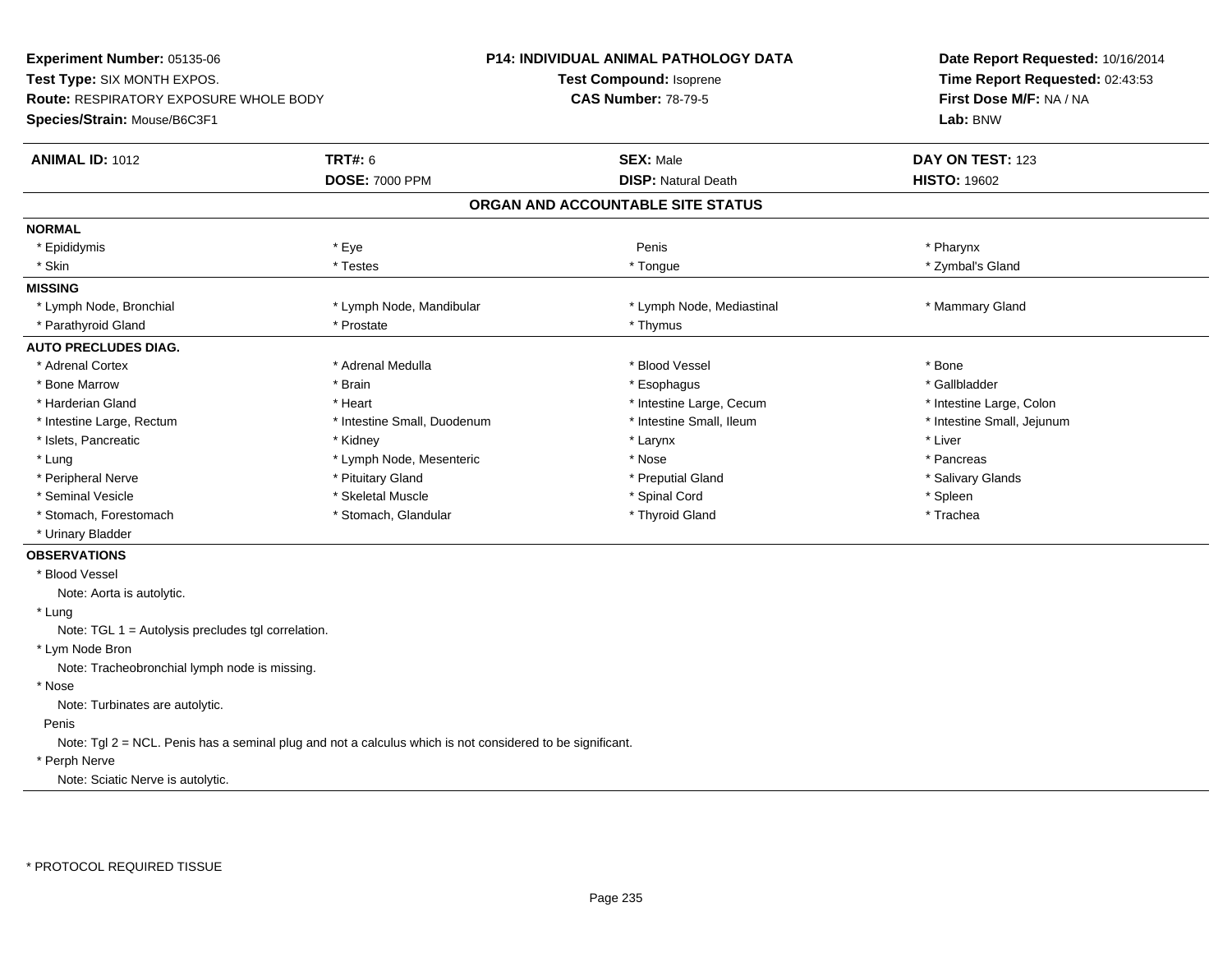| <b>Experiment Number: 05135-06</b><br>Test Type: SIX MONTH EXPOS.<br><b>Route: RESPIRATORY EXPOSURE WHOLE BODY</b><br>Species/Strain: Mouse/B6C3F1 |                       | <b>P14: INDIVIDUAL ANIMAL PATHOLOGY DATA</b><br><b>Test Compound: Isoprene</b><br><b>CAS Number: 78-79-5</b> | Date Report Requested: 10/16/2014 |
|----------------------------------------------------------------------------------------------------------------------------------------------------|-----------------------|--------------------------------------------------------------------------------------------------------------|-----------------------------------|
|                                                                                                                                                    |                       |                                                                                                              | Time Report Requested: 02:43:53   |
|                                                                                                                                                    |                       |                                                                                                              | First Dose M/F: NA / NA           |
|                                                                                                                                                    |                       |                                                                                                              | Lab: BNW                          |
| <b>ANIMAL ID: 1012</b>                                                                                                                             | <b>TRT#: 6</b>        | <b>SEX: Male</b>                                                                                             | DAY ON TEST: 123                  |
|                                                                                                                                                    | <b>DOSE: 7000 PPM</b> | <b>DISP:</b> Natural Death                                                                                   | <b>HISTO: 19602</b>               |
|                                                                                                                                                    |                       | ORGAN AND ACCOUNTABLE SITE STATUS                                                                            |                                   |
| PRIMARY CAUSE OF DEATH                                                                                                                             |                       |                                                                                                              |                                   |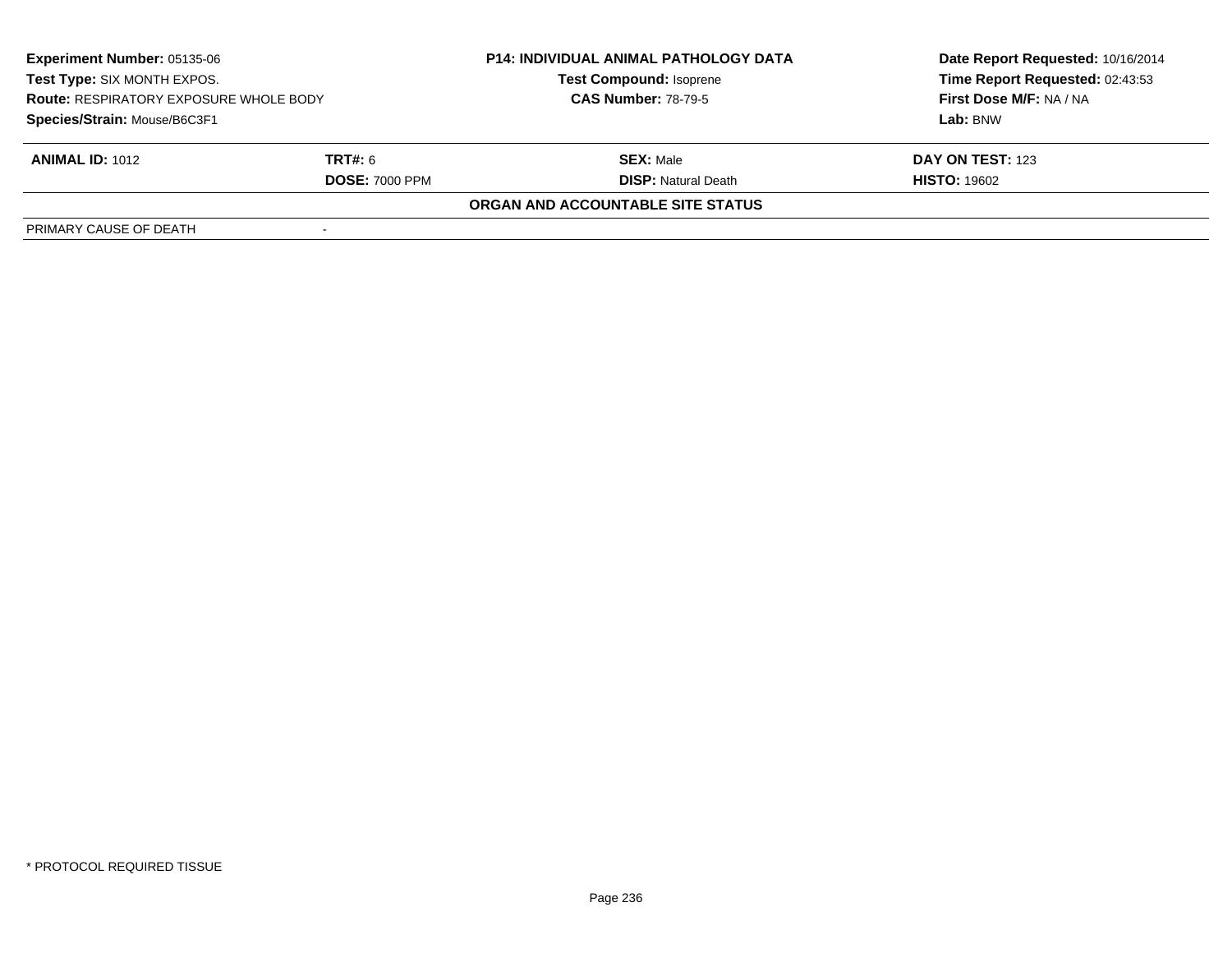**Experiment Number:** 05135-06**Test Type:** SIX MONTH EXPOS.**Route:** RESPIRATORY EXPOSURE WHOLE BODY**Species/Strain:** Mouse/B6C3F1**P14: INDIVIDUAL ANIMAL PATHOLOGY DATATest Compound:** Isoprene**CAS Number:** 78-79-5**Date Report Requested:** 10/16/2014**Time Report Requested:** 02:43:53**First Dose M/F:** NA / NA**Lab:** BNW**ANIMAL ID:** 1013**TRT#:** 6 **SEX:** Male **SEX:** Male **DAY ON TEST:** 371 **DOSE:** 7000 PPM**DISP:** Terminal Sacrifice **HISTO:** 19603 **ORGAN AND ACCOUNTABLE SITE STATUSNORMAL**\* Adrenal Medulla \* \* \* Blood Vessel \* \* \* Bone Marrow \* Bone Marrow \* Bone Marrow \* Bone Marrow \* Brain \* \* Expediance \* Epididymis \* \* Expediance \* \* Esophagus \* Expediance \* \* Expediance \* Eye \* Eye \* Intestine Large, Colon \* Gallbladder \* The mode of the state of the state of the state of the state of the state of the state of the state of the state of the state of the state of the state of the state of the state of the state of the state of \* Intestine Small, Jejunum \* Intestine Large, Rectum \* Intestine Small, Duodenum \* Intestine Small, Ileum \* Intestine Small, Ileum \* Kidney \* Larynx \* Lung \* Lymph Node, Mandibular \* Lymph Node, Mesenteric \* \* Parathyroid Gland \* \* Peripheral Nerve \* Posteric \* Pharynx \* Salivary Glands \* Pituitary Gland \* \* Then the state \* Preputial Gland \* Prosection \* Prostate \* \* Salivary Glands \* Salivary Glands \* Salivary Glands \* Salivary Glands \* Salivary Glands \* Salivary Glands \* Salivary Glands \* Salivary Glan \* Seminal Vesicle \* \* Spinal Cord \* Skeletal Muscle \* \* Skin \* \* Skin \* \* Spinal Vesicle \* Spinal Cord \* Spinal Cord \* Spleen \* Stomach, Forestomach \* Stomach \* Stomach, Slandular \* Testes \* Testes \* Trachea \* Thymus \* \* The mode of the total term of the total term of the total term of the total term of the total term of the total term of the total term of the total term of the total term of the total term of the total term of \* Urinary Bladder \* Zymbal's Gland**MISSING**\* Lymph Node, Bronchial \* Lymph Node, Mediastinal \* Mammary Gland **OBSERVATIONS** \* Adrenal Cortexx and the control of the control of the control of the control of the control of the control of the control of the control of the control of the control of the control of the control of the control of the control of the co a **Minimal**  \* Blood VesselNote: Aorta is normal. \* Harderian Glandd and the control of the control of the control of the Hyperplasia and the control of the Mild of the control of the control of the control of the control of the control of the control of the control of the control of the \* Islets, Pancreaticc and the contract of the contract of the contract of the contract of the contract of the contract of the contract of the contract of the contract of the contract of the contract of the contract of the contract of the cont a **Minimal**  \* Liverr and the contract of the contract of the contract of the contract of the contract of the contract of the contract of the contract of the contract of the contract of the contract of the contract of the contract of the cont s Mild Marked Basophilic Focuss Marked Eosinophilic Focuss Mild Hepatocellular Adenoma Vacuolization Cytoplasmicc Mild Note: Tgl 2 = NCL. No lesion seen on recut.[ Angiectasis TGLS = 3-12 ][ Basophilic Focus TGLS = 5-13 ][ Hepatocellular Adenoma TGLS = 4-4 ] \* LungNote: TGL 1 = NCL. No lesion found on recut.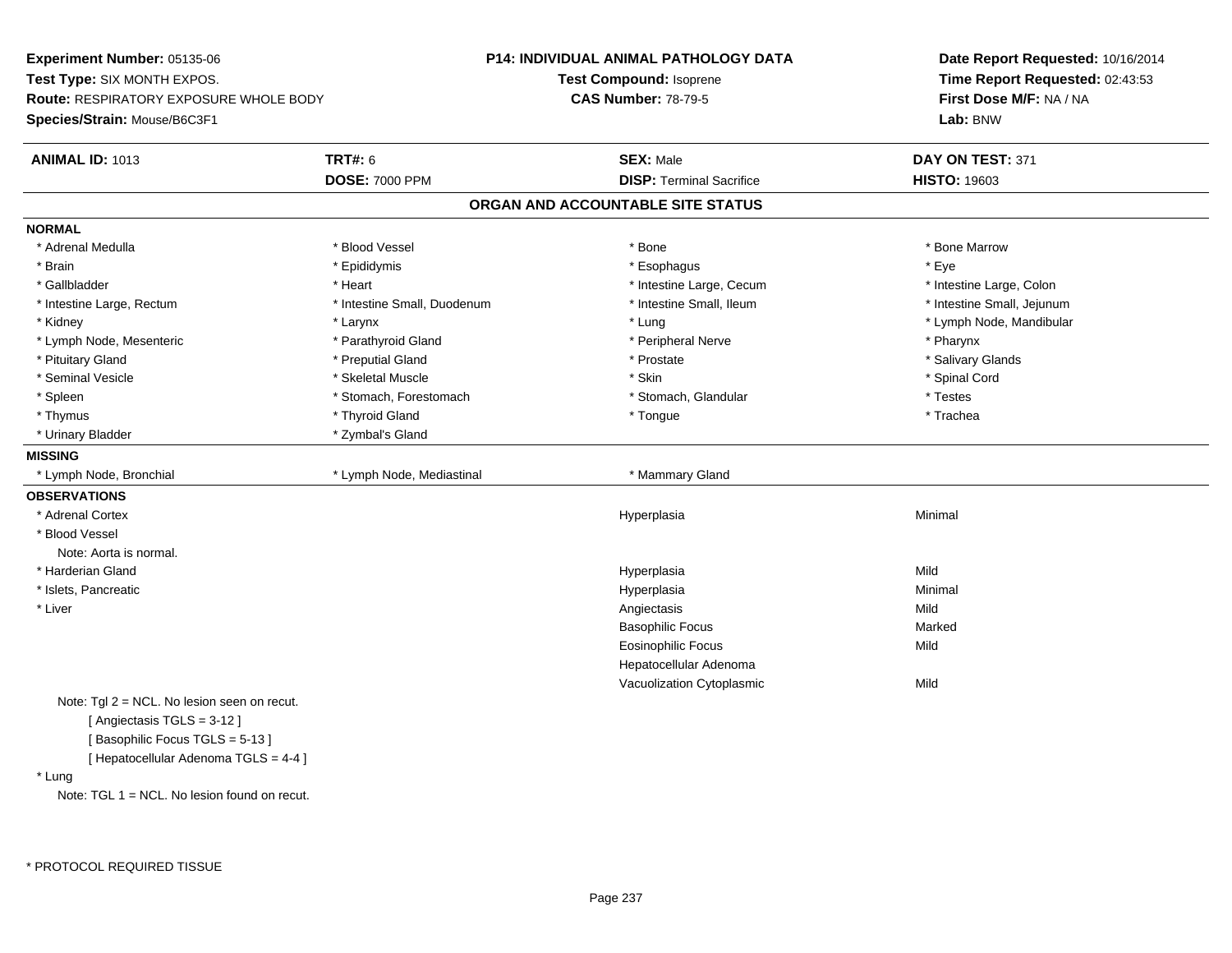| Experiment Number: 05135-06<br>Test Type: SIX MONTH EXPOS.<br><b>Route: RESPIRATORY EXPOSURE WHOLE BODY</b><br>Species/Strain: Mouse/B6C3F1 |                                                      | <b>P14: INDIVIDUAL ANIMAL PATHOLOGY DATA</b><br><b>Test Compound: Isoprene</b><br><b>CAS Number: 78-79-5</b> | Date Report Requested: 10/16/2014<br>Time Report Requested: 02:43:53<br>First Dose M/F: NA / NA<br>Lab: BNW |
|---------------------------------------------------------------------------------------------------------------------------------------------|------------------------------------------------------|--------------------------------------------------------------------------------------------------------------|-------------------------------------------------------------------------------------------------------------|
| <b>ANIMAL ID: 1013</b>                                                                                                                      | <b>TRT#: 6</b><br><b>DOSE: 7000 PPM</b>              | <b>SEX: Male</b><br><b>DISP: Terminal Sacrifice</b>                                                          | DAY ON TEST: 371<br><b>HISTO: 19603</b>                                                                     |
|                                                                                                                                             |                                                      | ORGAN AND ACCOUNTABLE SITE STATUS                                                                            |                                                                                                             |
| * Lym Node Bron<br>Note: Tracheobronchial lymph node is missing.                                                                            |                                                      |                                                                                                              |                                                                                                             |
| * Nose                                                                                                                                      | Olfactory Epi, Turbinate<br>Olfactory Epi, Turbinate | Degeneration<br>Inflammation                                                                                 | Mild<br>Chronic, Mild                                                                                       |
| * Pancreas                                                                                                                                  |                                                      | Focal Cellular Change                                                                                        | Mild                                                                                                        |
| * Perph Nerve                                                                                                                               |                                                      |                                                                                                              |                                                                                                             |
| Note: Sciatic nerve is normal.                                                                                                              |                                                      |                                                                                                              |                                                                                                             |
| PRIMARY CAUSE OF DEATH                                                                                                                      |                                                      |                                                                                                              |                                                                                                             |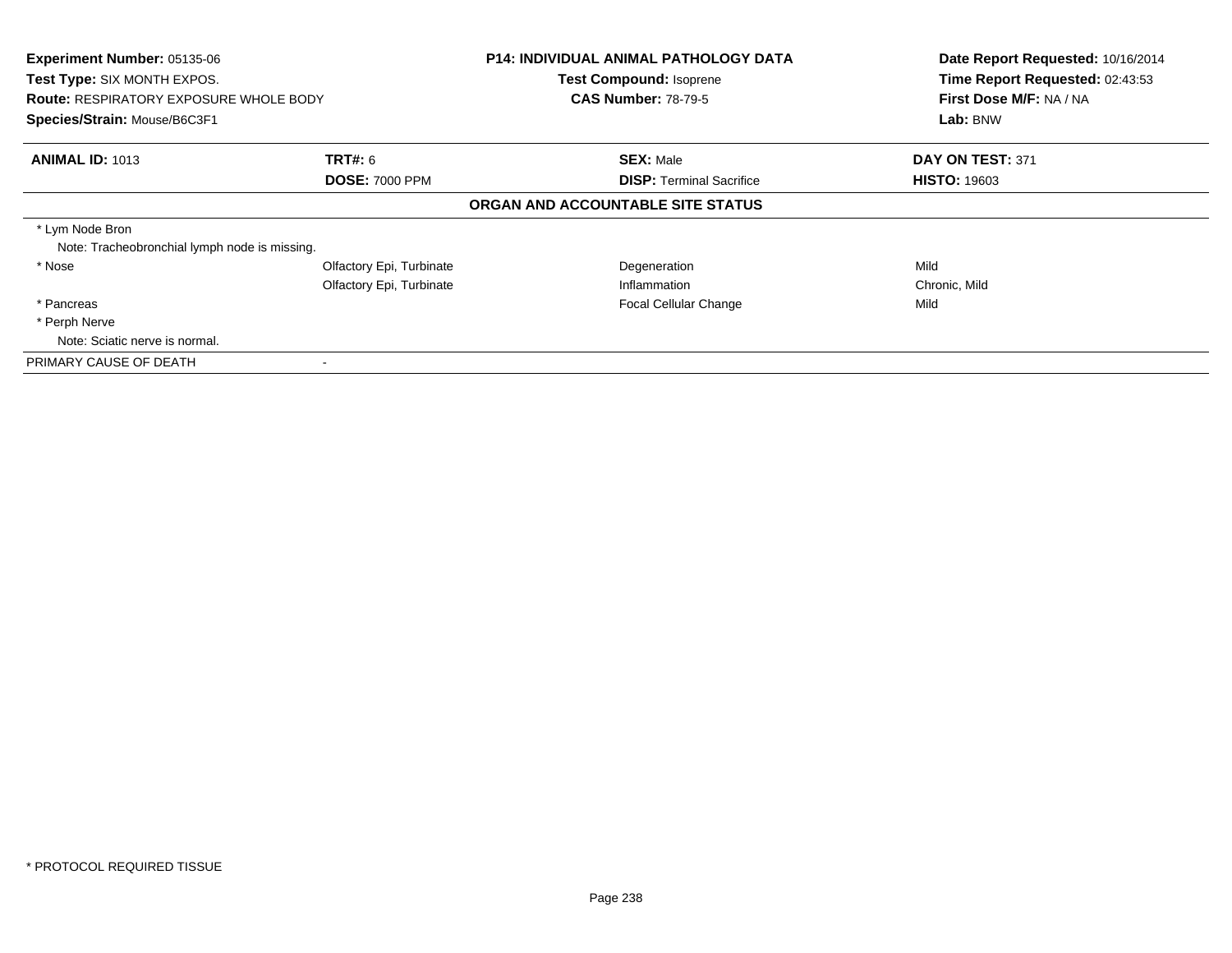**Experiment Number:** 05135-06**Test Type:** SIX MONTH EXPOS.**Route:** RESPIRATORY EXPOSURE WHOLE BODY**Species/Strain:** Mouse/B6C3F1**P14: INDIVIDUAL ANIMAL PATHOLOGY DATATest Compound:** Isoprene**CAS Number:** 78-79-5**Date Report Requested:** 10/16/2014**Time Report Requested:** 02:43:53**First Dose M/F:** NA / NA**Lab:** BNW**ANIMAL ID:** 1014 **TRT#:** <sup>6</sup> **SEX:** Male **DAY ON TEST:** <sup>185</sup> **DOSE:** 7000 PPM**DISP:** Scheduled Sacrifice **HISTO:** 19604 **ORGAN AND ACCOUNTABLE SITE STATUSNORMAL**\* Adrenal Cortex \* Adrenal Cortex \* \* Adrenal Medulla \* \* Adrenal Medulla \* \* Blood Vessel \* \* Brood Vessel \* \* Bone \* Esophagus \* Bone Marrow \* Brain \* Epididymis \* Esophagus \* Eye \* \* Gallbladder \* \* Gallbladder \* \* \* \* Harderian Gland \* \* Heart \* Heart \* Heart \* Heart \* Heart \* Heart \* Intestine Large, Cecum \* Intestine Large, Colon \* Intestine Large, Thestine Large, Rectum \* Intestine Small, Duodenum \* Intestine Small, Ileum \* Thestine Small, Jejunum \* 1998, Pancreatic \* Kidney \* Kidney \* Kidney \* Kidney \* Lymph Node, Mesenteric \* Larynx **\*** Lymph Node, Bronchial \* Lymph Node, Mandibular \* Lymph Node, Mandibular \* Pancreas \* \* Peripheral Nerve \* \* Pharynx \* \* Pharynx \* \* Pharynx \* \* \* Pharynx \* \* Pituitary Gland \* \* Pituitary Gland \* \* Pituitary Gland \* \* Pituitary Gland \* \* P \* Seminal Vesicle \* Preputial Gland \* \* Annual vesicle \* \* Prostate \* \* Salivary Glands \* \* Salivary Glands \* \* Seminal Vesicle \* \* Stomach. Glandular \* Skeletal Muscle \* \* Stomach, Glandular \* Skin \* Spleen \* Spleen \* Stomach, Glandular \* Stomach, Glandular \* Stomach, Glandular \* Stomach, Glandular \* Stomach, Glandular \* Stomach, Glandular \* Stomach, Glandular \* Stomach \* Testes \* Thymus \* Thyroid Gland \* Tongue \* Trachea \* Urinary Bladder \* 2ymbal's Gland \* Zymbal's Gland \* Zymbal's Gland \* Zymbal's Gland **MISSING** \* Lymph Node, Mediastinal \* Mammary Gland \* Parathyroid Gland**OBSERVATIONS** \* Blood VesselNote: Aorta is normal. \* Liver Vacuolization Cytoplasmicc Mild \* Lung Alveolar/Bronchiolar Adenoma \* Lym Node Bron Note: Tracheobronchial lymph node is normal. \* Nosee and the Colfactory Epi, Turbinate and the Colfactory Epistem of the Colfactory Epistem Mild Olfactory Epi, Turbinate Inflammation Chronic, Minimal \* Perph Nerve Note: Sciatic nerve is normal. \* Spinal Cordd and the control of the control of the control of the control of the control of the control of the control of the control of the control of the control of the control of the control of the control of the control of the co \* Stomach, Forestomach Epitheliumm and the Hyperplasia measurement of the Hyperplasia measurement of the Moderate Moderate [ Hyperplasia TGLS = 1-8 ]PRIMARY CAUSE OF DEATH-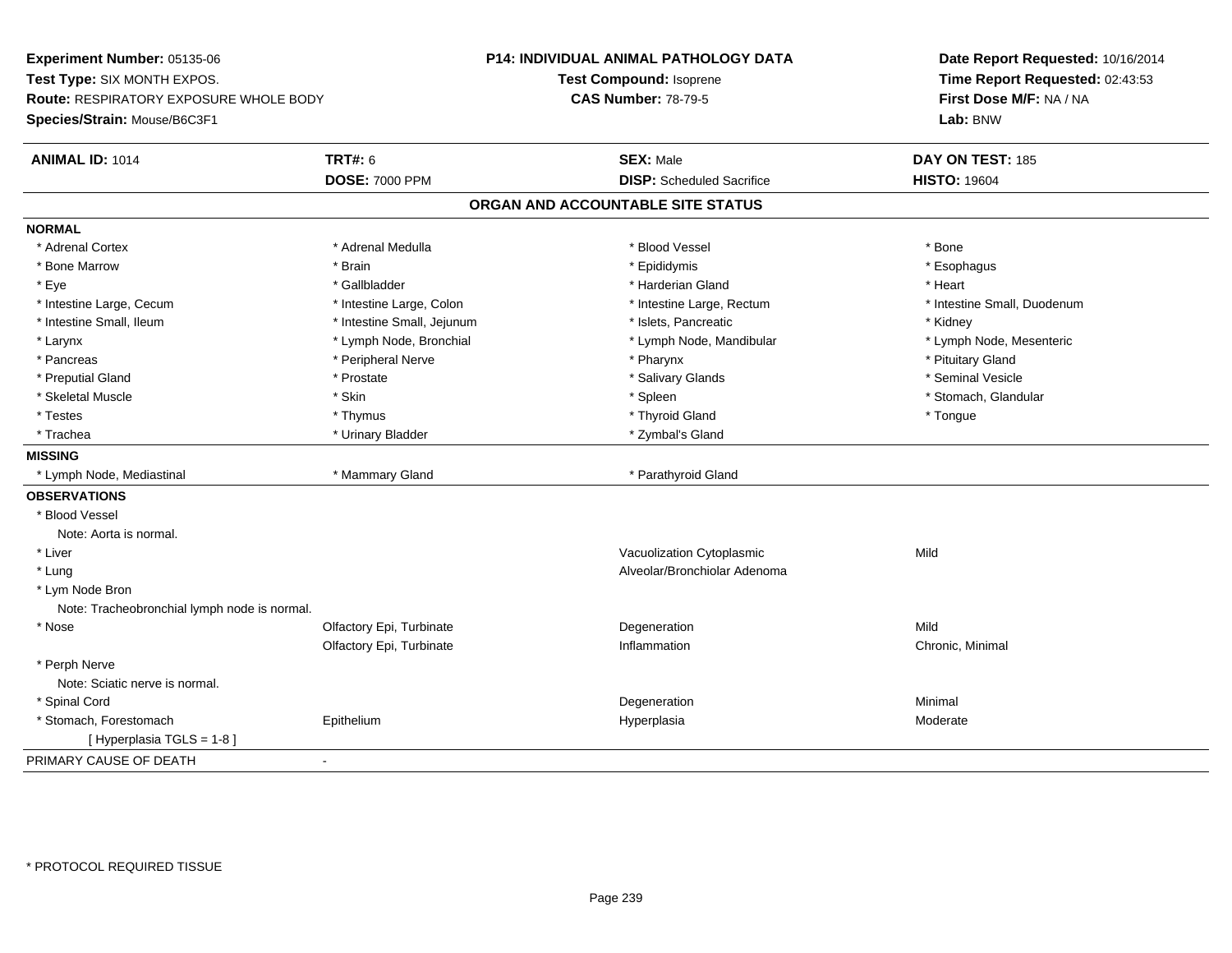**Experiment Number:** 05135-06**Test Type:** SIX MONTH EXPOS.**Route:** RESPIRATORY EXPOSURE WHOLE BODY**Species/Strain:** Mouse/B6C3F1**P14: INDIVIDUAL ANIMAL PATHOLOGY DATATest Compound:** Isoprene**CAS Number:** 78-79-5**Date Report Requested:** 10/16/2014**Time Report Requested:** 02:43:53**First Dose M/F:** NA / NA**Lab:** BNW**ANIMAL ID:** 1015 **TRT#:** <sup>6</sup> **SEX:** Male **DAY ON TEST:** <sup>185</sup> **DOSE:** 7000 PPM**DISP:** Scheduled Sacrifice **HISTO:** 19605 **ORGAN AND ACCOUNTABLE SITE STATUSNORMAL**\* Adrenal Cortex \* Adrenal Cortex \* \* Adrenal Medulla \* \* Adrenal Medulla \* \* Blood Vessel \* \* Brood Vessel \* \* Bone \* Esophagus \* Bone Marrow \* Brain \* Epididymis \* Esophagus \* Eye \* \* Gallbladder \* \* Gallbladder \* \* \* \* Harderian Gland \* \* Heart \* Heart \* Heart \* Heart \* Heart \* Heart \* Intestine Large, Cecum \* Intestine Large, Colon \* Intestine Large, Rectum \* Intestine Small, Duodenum\* Intestine Small, Ileum \* Thestine Small, Jejunum \* 1998, Pancreatic \* Kidney \* Kidney \* Kidney \* Kidney \* Larynx \* Louis \* Liver \* Lung \* Lung \* Lung \* Lung \* Lung \* Lymph Node, Bronchial \* Lymph Node, Bronchial \* \* Lymph Node, Mandibular \* The same \* Lymph Node, Mesenteric \* \* Pancreas \* Pancreas \* \* Pancreas \* \* Parathyroid Gland \* Peripheral Nerve \* Pharynx \* Pituitary Gland \* Preputial Gland\* Skeletal Muscle \* Prostate \* \* Skeletal Muscle \* \* Salivary Glands \* \* Steminal Vesicle \* \* Seminal Vesicle \* \* Skeletal Muscle \* Skin \* Spleen \* Spleen \* Spleen \* Stomach, Glandular \* Testes \* Testes \* Testes \* Trachea \* Thymus \* \* The mode of the total of the total term of the total term of the total term of the total term of t \* Urinary Bladder \* Zymbal's Gland**MISSING** \* Lymph Node, Mediastinal \* Mammary Gland**OBSERVATIONS** \* Blood VesselNote: Aorta is normal. \* Lym Node Bron Note: Tracheobronchial lymph node is normal. \* Nosee and the Colfactory Epi, Turbinate and the Coleman Degeneration Coleman Minimal Minimal \* Perph Nerve Note: Sciatic nerve is normal. \* Spinal Cordd and the control of the control of the control of the control of the control of the control of the control of the control of the control of the control of the control of the control of the control of the control of the co \* Stomach, Forestomach Epithelium Hyperplasia Mild [ Hyperplasia TGLS = 1-8 ]PRIMARY CAUSE OF DEATH-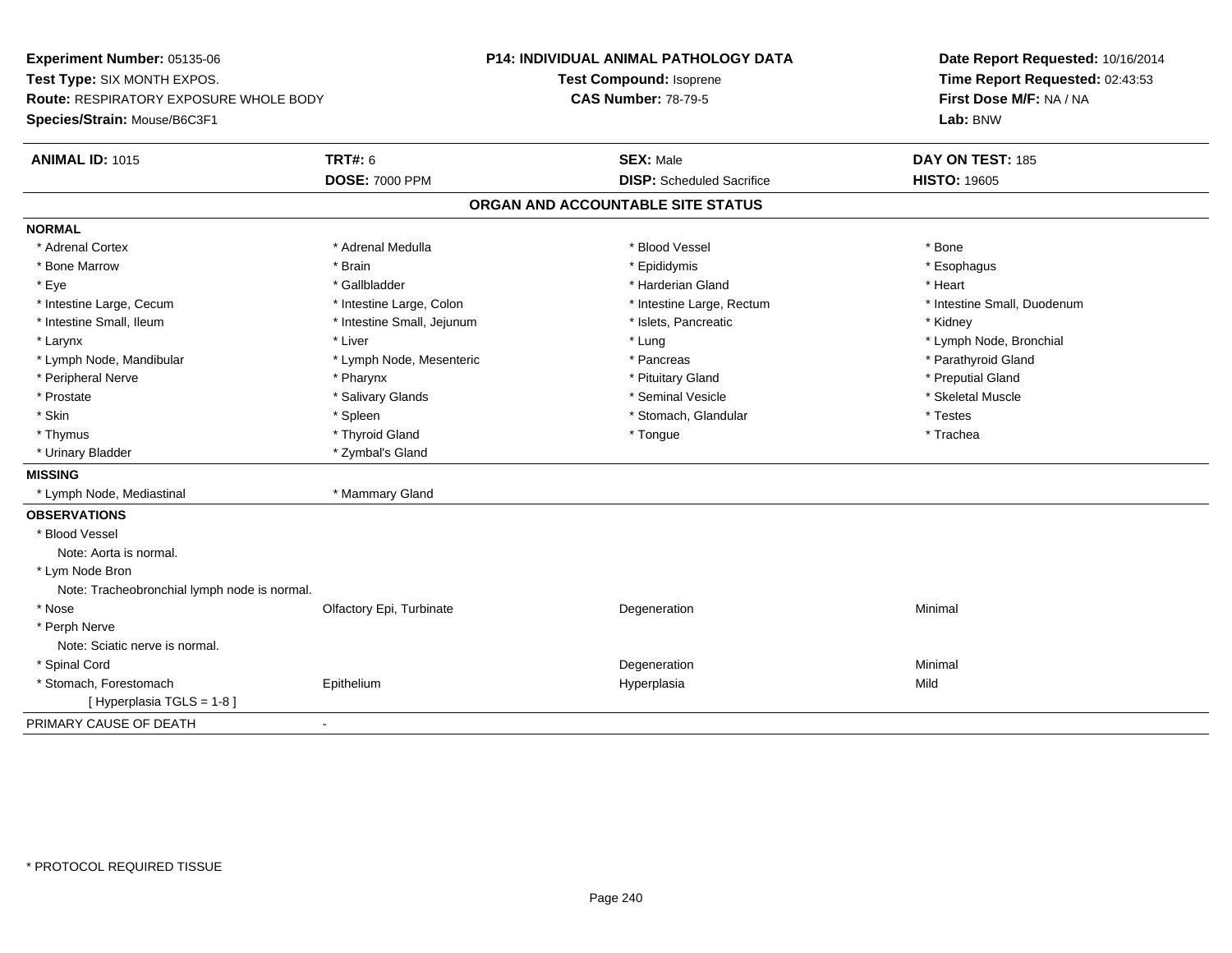**Experiment Number:** 05135-06**Test Type:** SIX MONTH EXPOS.**Route:** RESPIRATORY EXPOSURE WHOLE BODY**Species/Strain:** Mouse/B6C3F1**P14: INDIVIDUAL ANIMAL PATHOLOGY DATATest Compound:** Isoprene**CAS Number:** 78-79-5**Date Report Requested:** 10/16/2014**Time Report Requested:** 02:43:53**First Dose M/F:** NA / NA**Lab:** BNW**ANIMAL ID:** 1016 **TRT#:** <sup>6</sup> **SEX:** Male **DAY ON TEST:** <sup>128</sup> **DOSE:** 7000 PPM**DISP:** Moribund Sacrifice **HISTO:** 19606 **ORGAN AND ACCOUNTABLE SITE STATUSNORMAL**\* Adrenal Cortex \* Adrenal Cortex \* \* Adrenal Medulla \* \* Adrenal Medulla \* \* Blood Vessel \* \* Brood Vessel \* \* Bone \* Esophagus \* Bone Marrow \* Brain \* Epididymis \* Esophagus \* Eye \* \* Gallbladder \* \* Gallbladder \* \* \* \* Harderian Gland \* \* Heart \* Heart \* Heart \* Heart \* Heart \* Heart \* Intestine Large, Cecum \* Intestine Large, Colon \* Intestine Large, Thestine Large, Rectum \* Intestine Small, Duodenum \* Intestine Small, Ileum \* Thestine Small, Jejunum \* Islets, Pancreatic \* The manus \* Larynx \* Larynx \* Parathyroid Gland \* Lung \* Lung \* Pancreas \* Pancreas \* Pancreas \* Pancreas \* Pancreas \* Pancreas \* Pancreas \* Pancreas \* Pancreas \* Pancreas \* Pancreas \* Pancreas \* Pancreas \* Pancreas \* Pancreas \* Pancreas \* Pancreas \* Pancreas \* Pancreas \* Peripheral Nerve \* Pharynx \* Pituitary Gland \* Preputial Gland\* Skeletal Muscle \* Prostate \* \* Skeletal Muscle \* \* Salivary Glands \* \* \* Seminal Vesicle \* \* \* Seminal Vesicle \* \* Skeletal Muscle \* Skin \* \* Shand Cord \* Spinal Cord \* \* Shand The second \* Spleen \* \* Spleen \* \* Testes \* Testes \* Testes \* Testes \* Zymbal's Gland \* Thyroid Gland \* Tongue \* Trachea \* Zymbal's Gland **MISSING**\* Lymph Node, Bronchial \* Lymph Node, Mandibular \* Lymph Node, Mediastinal \* Manmary Gland \* Thymus**OBSERVATIONS** \* Blood VesselNote: Aorta is normal. \* Kidney Bilateral Nephropathy MildMinimal \* Liverr and the contract of the contract of the contract of the contract of the contract of the contract of the contract of the contract of the contract of the contract of the contract of the contract of the contract of the cont Minimal Vacuolization Cytoplasmic Minimal Note: Necrosis, nos. \* Lym Node Bron Note: Tracheobronchial lymph node is missing. \* Nosee and the Colfactory Epi, Turbinate and the Colfactory Epistem of the Colfactory Epistem Mild Turbinatee subsequently suppurative, Mild and the Inflammation subsequently suppurative, Mild and Suppurative, Mild and Suppurative, Mild and Suppurative, Mild and Suppurative, Mild and Suppurative and Suppurative and Suppurative a \* Perph Nerve Note: Sciatic nerve is normal. \* Spinal Cord Note: LFB stain not helpful. \* Stomach, Forestomach Squamous Cell Papilloma [ Squamous Cell Papilloma TGLS = 1-8 ]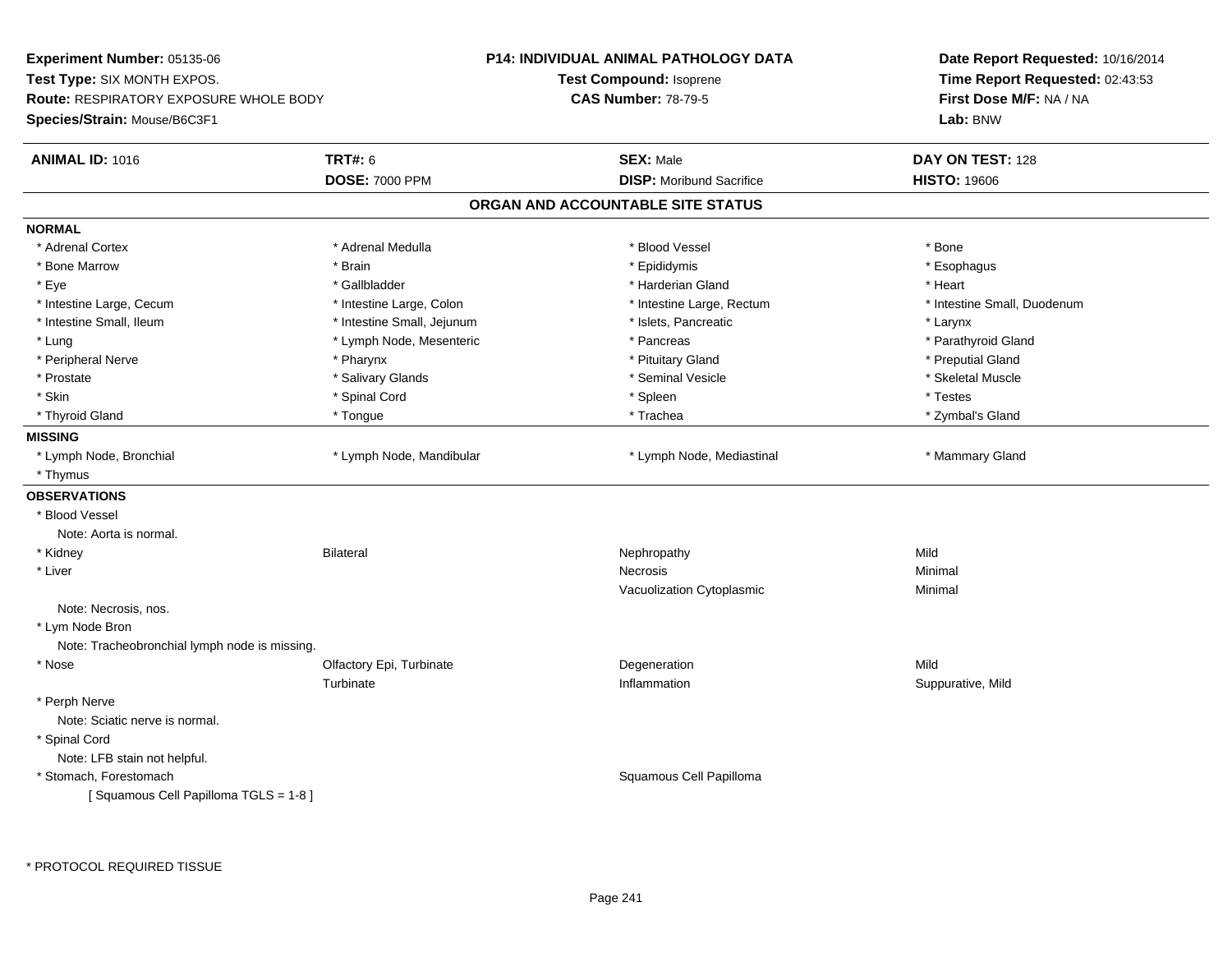| <b>Experiment Number: 05135-06</b><br>Test Type: SIX MONTH EXPOS.<br><b>Route: RESPIRATORY EXPOSURE WHOLE BODY</b> |                       | <b>P14: INDIVIDUAL ANIMAL PATHOLOGY DATA</b> | Date Report Requested: 10/16/2014<br>Time Report Requested: 02:43:53 |
|--------------------------------------------------------------------------------------------------------------------|-----------------------|----------------------------------------------|----------------------------------------------------------------------|
|                                                                                                                    |                       | <b>Test Compound: Isoprene</b>               |                                                                      |
|                                                                                                                    |                       | <b>CAS Number: 78-79-5</b>                   | First Dose M/F: NA / NA                                              |
| Species/Strain: Mouse/B6C3F1                                                                                       |                       |                                              | Lab: BNW                                                             |
| <b>ANIMAL ID: 1016</b>                                                                                             | TRT#: 6               | <b>SEX: Male</b>                             | DAY ON TEST: 128                                                     |
|                                                                                                                    | <b>DOSE: 7000 PPM</b> | <b>DISP:</b> Moribund Sacrifice              | <b>HISTO: 19606</b>                                                  |
|                                                                                                                    |                       | ORGAN AND ACCOUNTABLE SITE STATUS            |                                                                      |
| * Stomach, Glandular                                                                                               |                       | Necrosis                                     | Minimal                                                              |
| * Urinary Bladder                                                                                                  |                       | Inflammation                                 | Suppurative, Minimal                                                 |
| PRIMARY CAUSE OF DEATH<br>-                                                                                        |                       |                                              |                                                                      |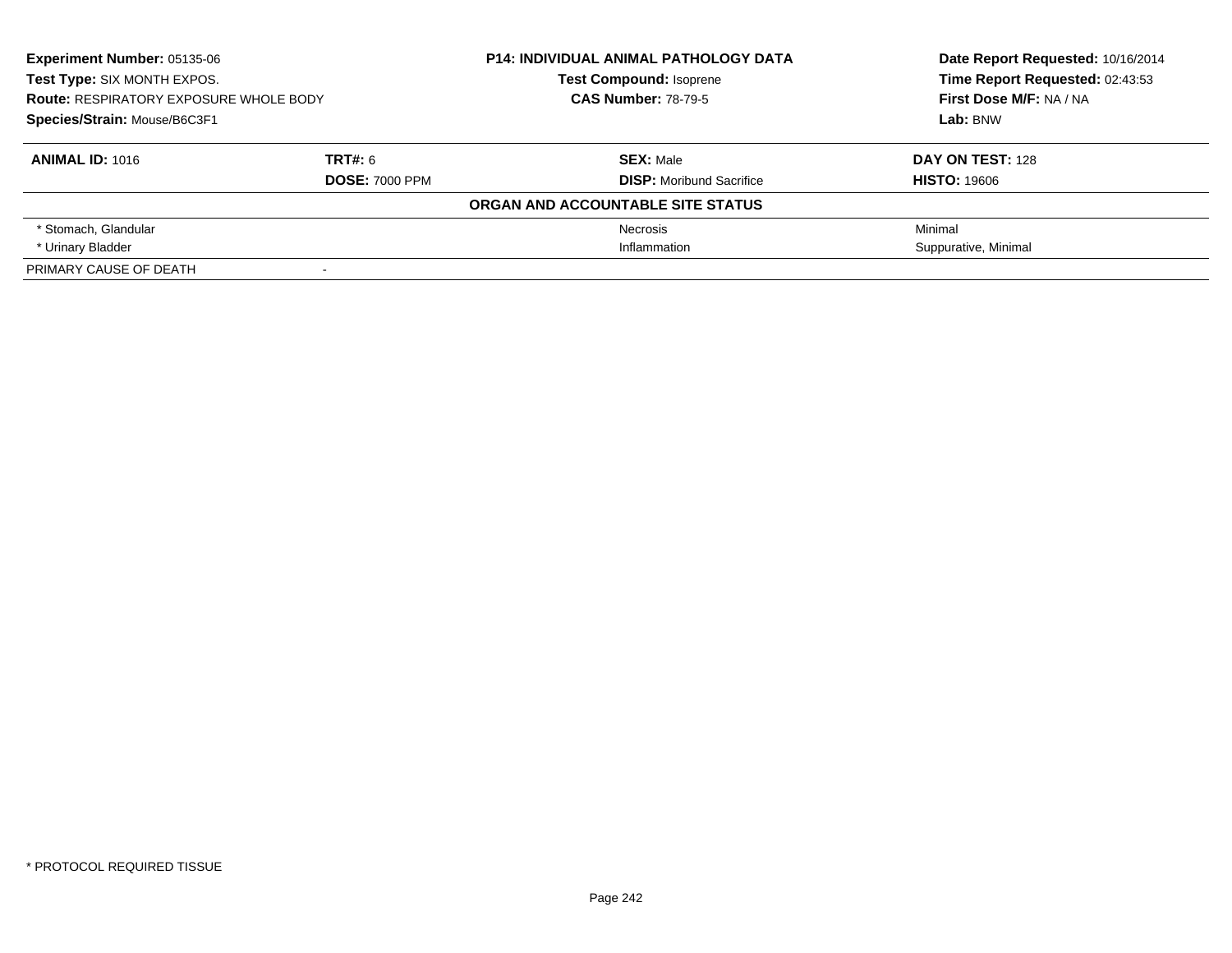**Experiment Number:** 05135-06**Test Type:** SIX MONTH EXPOS.**Route:** RESPIRATORY EXPOSURE WHOLE BODY**Species/Strain:** Mouse/B6C3F1**P14: INDIVIDUAL ANIMAL PATHOLOGY DATATest Compound:** Isoprene**CAS Number:** 78-79-5**Date Report Requested:** 10/16/2014**Time Report Requested:** 02:43:53**First Dose M/F:** NA / NA**Lab:** BNW**ANIMAL ID:** 1017 **TRT#:** <sup>6</sup> **SEX:** Male **DAY ON TEST:** <sup>123</sup> **DOSE:** 7000 PPM**DISP:** Natural Death **HISTO:** 19607 **ORGAN AND ACCOUNTABLE SITE STATUSNORMAL**\* Adrenal Cortex \* Adrenal Cortex \* \* Adrenal Medulla \* \* Adrenal Medulla \* \* Blood Vessel \* \* Brood Vessel \* \* Bone \* Esophagus \* Bone Marrow \* Brain \* Epididymis \* Esophagus \* Eye \* The modern that the state of the state of the state of the state of the state of the state of the state of the state of the state of the state of the state of the state of the state of the state of the state of the \* Intestine Large, Rectum \* The state of the state of the state of the state of the state of the state of the state of the state of the state of the state of the state of the state of the state of the state of the state of \* Lymph Node, Mediastinal \* Liver \* Lymph Node, Bronchial \* Lymph Node, Mandibular \* Lymph Node, Mandibular \* Lymph Node, Mesenteric \* Pancreas \* Parathyroid Gland Penis\* Preputial Gland \* Peripheral Nerve \* Pharynx \* Pituitary Gland \* Preputial Gland\* Skeletal Muscle \* Prostate \* \* Skeletal Muscle \* \* Salivary Glands \* \* \* Seminal Vesicle \* \* \* Seminal Vesicle \* \* Skeletal Muscle \* Skin \* \* Shand Cord \* Spinal Cord \* \* Shand The second \* Spleen \* \* Spleen \* \* Testes \* Testes \* Testes \* Testes \* Trachea \* Thymus \* \* The mode of the total of the total term of the total term of the total term of the total term of t \* Urinary Bladder \* Zymbal's Gland**MISSING** \* Mammary Gland**AUTO PRECLUDES DIAG.**\* Gallbladder **\* Intestine Large, Cecum** \* Intestine Small, Duodenum \* Intestine Small, Intestine Small, Ileum \* Intestine Small, Jejunum \* Stomach, Glandular**OBSERVATIONS** \* Blood VesselNote: Aorta is normal. \* Lungg and the congestion of the congestion of the congestion of the congestion of the congestion of the congestion [ Congestion TGLS = 1-3 ] \* Lym Node Bron Note: Tracheobronchial lymph node is normal. \* Nosee and the Colfactory Epi, Turbinate and the Degeneration Colfactory Epi, Turbinate and the Degeneration Minimal PenisNote: Tgl 2 = NCL. Tgl 2 is a seminal plug and not a calculus and therefore not a significant finding. \* Perph Nerve Note: Sciatic nerve is normal.Stomach, Forestomach EpitheliumHyperplasia Mild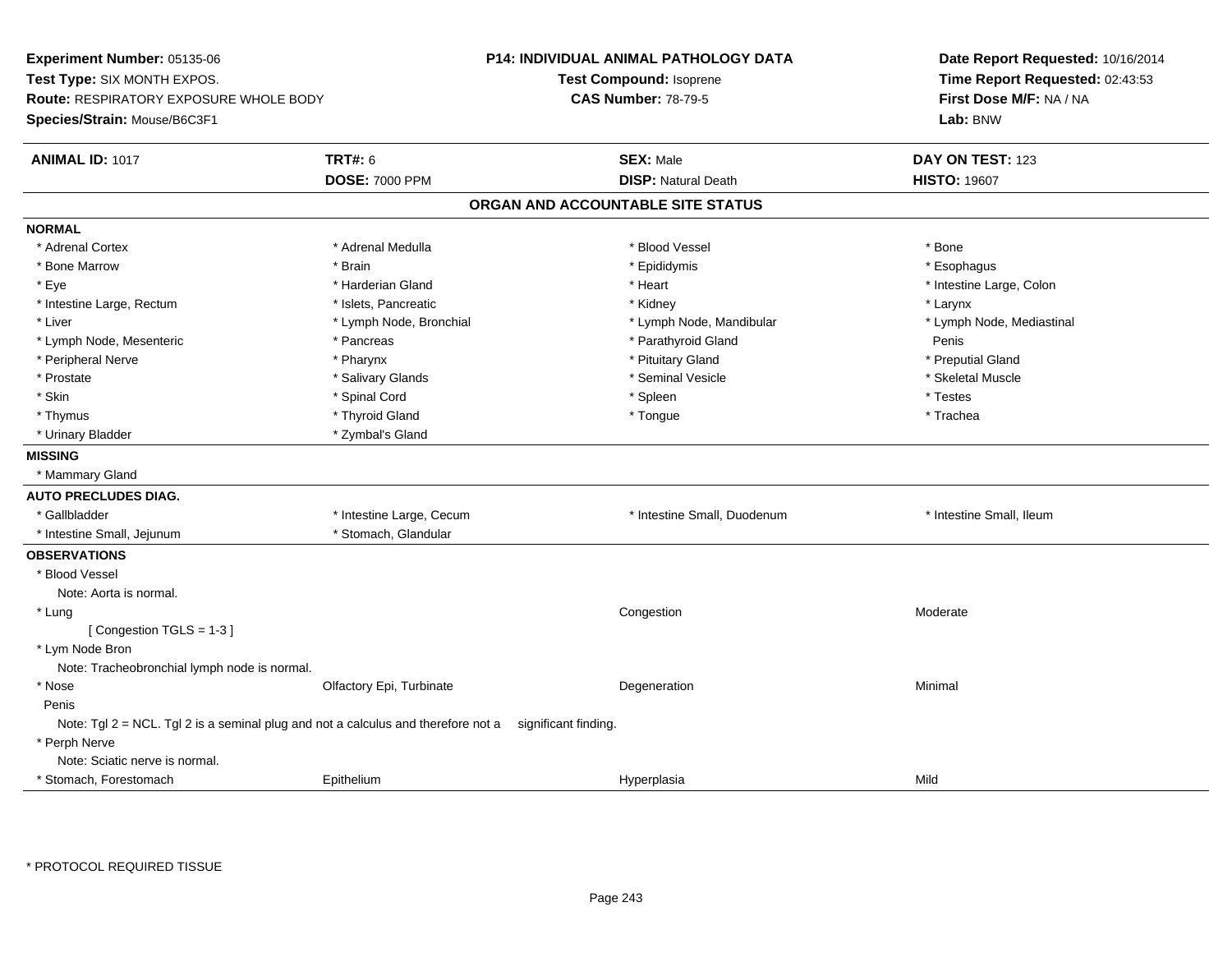| <b>Experiment Number: 05135-06</b><br>Test Type: SIX MONTH EXPOS.<br><b>Route: RESPIRATORY EXPOSURE WHOLE BODY</b><br>Species/Strain: Mouse/B6C3F1 |                       | <b>P14: INDIVIDUAL ANIMAL PATHOLOGY DATA</b><br><b>Test Compound: Isoprene</b><br><b>CAS Number: 78-79-5</b> | Date Report Requested: 10/16/2014 |
|----------------------------------------------------------------------------------------------------------------------------------------------------|-----------------------|--------------------------------------------------------------------------------------------------------------|-----------------------------------|
|                                                                                                                                                    |                       |                                                                                                              | Time Report Requested: 02:43:53   |
|                                                                                                                                                    |                       |                                                                                                              | First Dose M/F: NA / NA           |
|                                                                                                                                                    |                       |                                                                                                              | Lab: BNW                          |
| <b>ANIMAL ID: 1017</b>                                                                                                                             | <b>TRT#:</b> 6        | <b>SEX: Male</b>                                                                                             | <b>DAY ON TEST: 123</b>           |
|                                                                                                                                                    | <b>DOSE: 7000 PPM</b> | <b>DISP:</b> Natural Death                                                                                   | <b>HISTO: 19607</b>               |
|                                                                                                                                                    |                       | ORGAN AND ACCOUNTABLE SITE STATUS                                                                            |                                   |
| PRIMARY CAUSE OF DEATH                                                                                                                             |                       |                                                                                                              |                                   |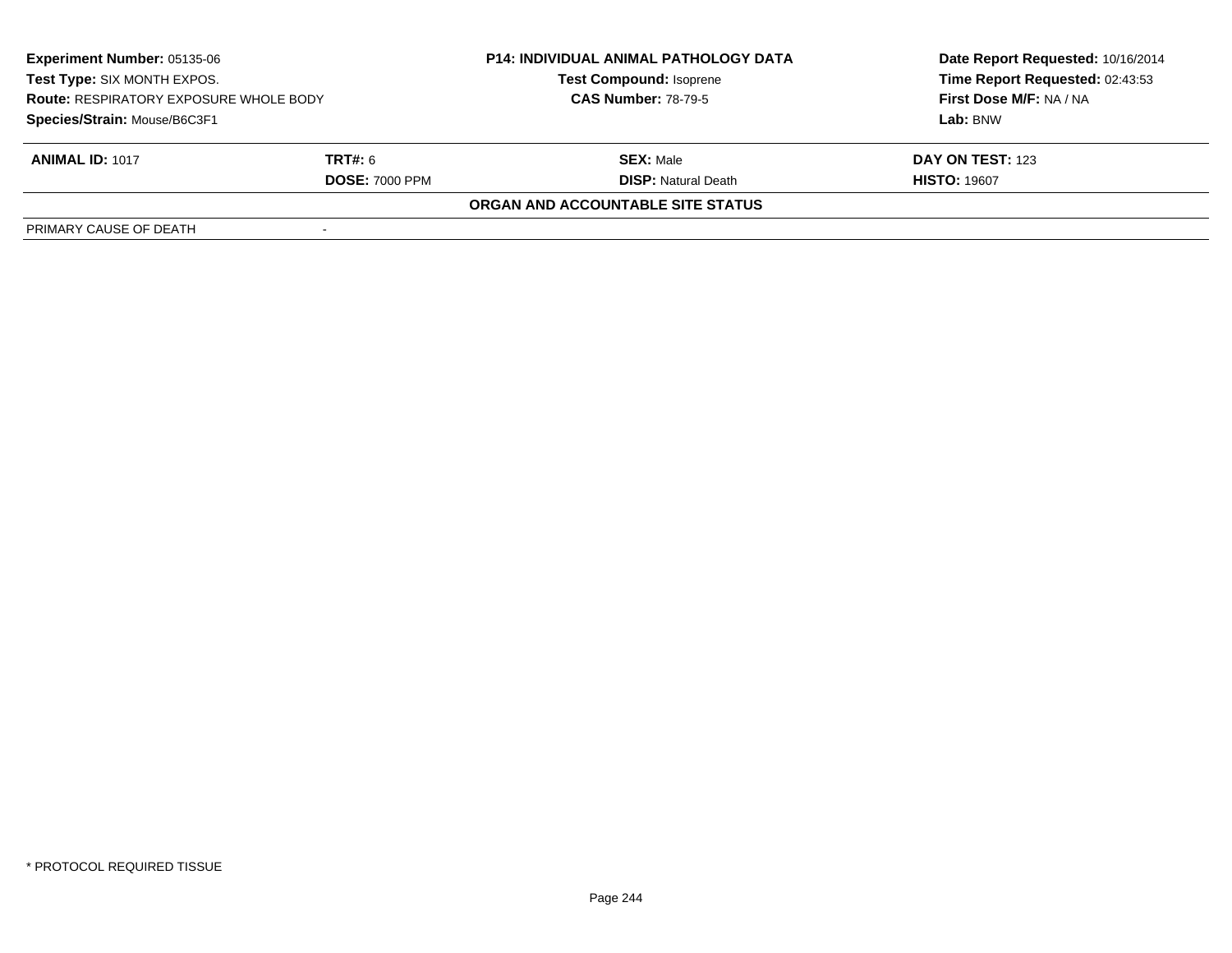**Experiment Number:** 05135-06**Test Type:** SIX MONTH EXPOS.**Route:** RESPIRATORY EXPOSURE WHOLE BODY**Species/Strain:** Mouse/B6C3F1**P14: INDIVIDUAL ANIMAL PATHOLOGY DATATest Compound:** Isoprene**CAS Number:** 78-79-5**Date Report Requested:** 10/16/2014**Time Report Requested:** 02:43:53**First Dose M/F:** NA / NA**Lab:** BNW**ANIMAL ID:** 1018**TRT#:** 6 **SEX:** Male **DAY ON TEST:** 183 **DOSE:** 7000 PPM**DISP:** Scheduled Sacrifice **HISTO:** 19608 **ORGAN AND ACCOUNTABLE SITE STATUSNORMAL**\* Adrenal Cortex \* Adrenal Cortex \* \* Adrenal Medulla \* \* Adrenal Medulla \* \* Blood Vessel \* \* Brood Vessel \* \* Bone \* Esophagus \* Bone Marrow \* Brain \* Epididymis \* Esophagus \* Eye \* \* Gallbladder \* \* Gallbladder \* \* \* \* Harderian Gland \* \* Heart \* Heart \* Heart \* Heart \* Heart \* Heart \* Intestine Large, Cecum \* Intestine Large, Colon \* Intestine Large, Thestine Large, Rectum \* Intestine Small, Duodenum \* Intestine Small, Ileum \* Thestine Small, Jejunum \* 1998, Pancreatic \* Kidney \* Kidney \* Kidney \* Kidney \* Larynx \* Louis \* Liver \* Lung \* Lung \* Lung \* Lung \* Lung \* Lymph Node, Bronchial \* Lymph Node, Bronchial \* \* Lymph Node, Mandibular \* The state of the second text of the second vertex to the second vertex to the second vertex of Parathyroid Gland \* Peripheral Nerve \* Pharynx \* Pituitary Gland \* Preputial Gland\* Skeletal Muscle \* Prostate \* \* Skeletal Muscle \* \* Salivary Glands \* \* \* Seminal Vesicle \* \* \* Seminal Vesicle \* \* Skeletal Muscle \* Stomach. Glandular \* Skin \* Spleen \* Spleen \* Spleen \* Stomach, Forestomach \* Stomach, Forestomach \* Thymus \* \* The mode of the total of the total term of the total term of the total term of the total term of t \* Urinary Bladder \* Zymbal's Gland**MISSING** \* Lymph Node, Mediastinal \* Mammary Gland**OBSERVATIONS** \* Blood VesselNote: Aorta is normal. \* Lym Node Bron Note: Tracheobronchial lymph node is normal. \* Nosee and the Colfactory Epi, Turbinate and the Coleman Degeneration Coleman Minimal Minimal \* Perph Nerve Note: Sciatic nerve is normal. \* Spinal Cordd and the control of the control of the control of the control of the control of the control of the control of the control of the control of the control of the control of the control of the control of the control of the co \* Stom Forestom Note: Tgl 1 = NCL - no apparent lesion. \* Testess and the control of the control of the control of the control of the control of the control of the control of the control of the control of the control of the control of the control of the control of the control of the co PRIMARY CAUSE OF DEATH-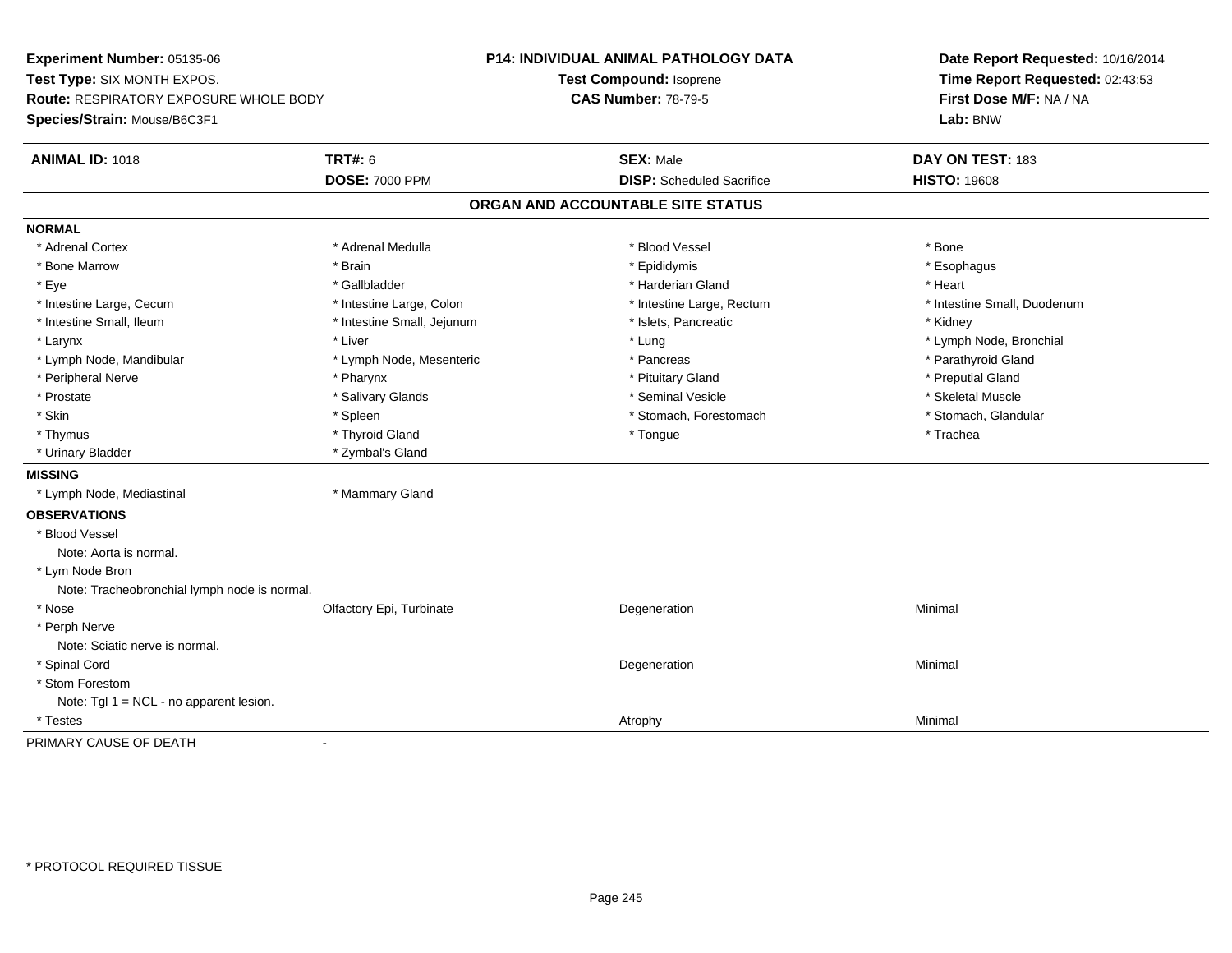**Experiment Number:** 05135-06**Test Type:** SIX MONTH EXPOS.**Route:** RESPIRATORY EXPOSURE WHOLE BODY**Species/Strain:** Mouse/B6C3F1**P14: INDIVIDUAL ANIMAL PATHOLOGY DATATest Compound:** Isoprene**CAS Number:** 78-79-5**Date Report Requested:** 10/16/2014**Time Report Requested:** 02:43:53**First Dose M/F:** NA / NA**Lab:** BNW**ANIMAL ID:** 1019**TRT#:** 6 **SEX:** Male **DAY ON TEST:** 317 **DOSE:** 7000 PPM**DISP:** Moribund Sacrifice **HISTO:** 19609 **ORGAN AND ACCOUNTABLE SITE STATUSNORMAL**\* Adrenal Cortex \* Adrenal Cortex \* \* Adrenal Medulla \* \* Adrenal Medulla \* \* Blood Vessel \* \* Brood Vessel \* \* Bone \* Esophagus \* Bone Marrow \* Brain \* Epididymis \* Esophagus \* Eye \* https://www.frage.com/windown.com/windown.com/windown.com/windown.com/windown.com/windown.com/windown-\* Intestine Small, Ileum \* Intestine Large, Colon \* Intestine Large, Rectum \* Intestine Small, Duodenum \* Intestine Small, Duodenum \* Intestine Small, Jejunum \* The matches of the state of the state of the state of the state of the state of the state of the state of the state of the state of the state of the state of the state of the state of the state \* Lymph Node, Mesenteric \* Lymph Node, Bronchial \* Lymph Node, Mandibular \* Lymph Node, Mediastinal \* Lymph Node, Mediastinal \* Pancreas \* Parathyroid Gland \* \* Parathyroid Gland \* \* Pharynx \* \* Pharynx \* \* Pituitary Gland \* Pituitary Gland \* Seminal Vesicle \* Preputial Gland \* \* Annual vesicle \* \* Prostate \* \* Salivary Glands \* \* Salivary Glands \* \* Seminal Vesicle \* \* Skeletal Muscle \* The stomach \* Skin \* Spleen \* Spleen \* Stomach, Forestomach \* Stomach, Forestomach \* Stomach, Glandular \* \* \* Thyroid Glandular \* Thestes \* \* Thymus \* Thymus \* Thyroid Glandular \* Thyroid Gland \* Zymbal's Gland \* Tongue \* Trachea \* Urinary Bladder \* Zymbal's Gland **MISSING** \* Mammary Gland**OBSERVATIONS** \* Blood VesselNote: Aorta is normal. \* Harderian Glandd and the control of the control of the control of the Hyperplasia and the control of the Mild of the control of the control of the control of the control of the control of the control of the control of the control of the \* HeartNote: Recut of other half of heart shows no lesion. Recut made due to poor first section. Heart shows no lesions. \* Liverr and the contract of the contract of the contract of the contract of the contract of the contract of the contract of the contract of the contract of the contract of the contract of the contract of the contract of the cont Minimal Bile Duct Hyperplasiaa Mild Note: Biliary tract Hyperplasia is composed of multiple cystic spaces lined by cuboidal epithelium.Note: Angiectasis is very small.[ Angiectasis TGLS = 3-12 ][ Hyperplasia TGLS = 2-13 ] \* Lungg and the state of the state of the state of the state of the Shankov Christian School and the Shankov Christian School and the Shankov Christian School and the Shankov Christian School and the Shankov Christian School and \* Lym Node Bron Note: Tracheobronchial lymph node is normal. \* Nosee and the Colfactory Epi, Turbinate and the Colfactory Epistem of the Colfactory Epistem Mild Olfactory Epi, TurbinateInflammation Chronic, Minimal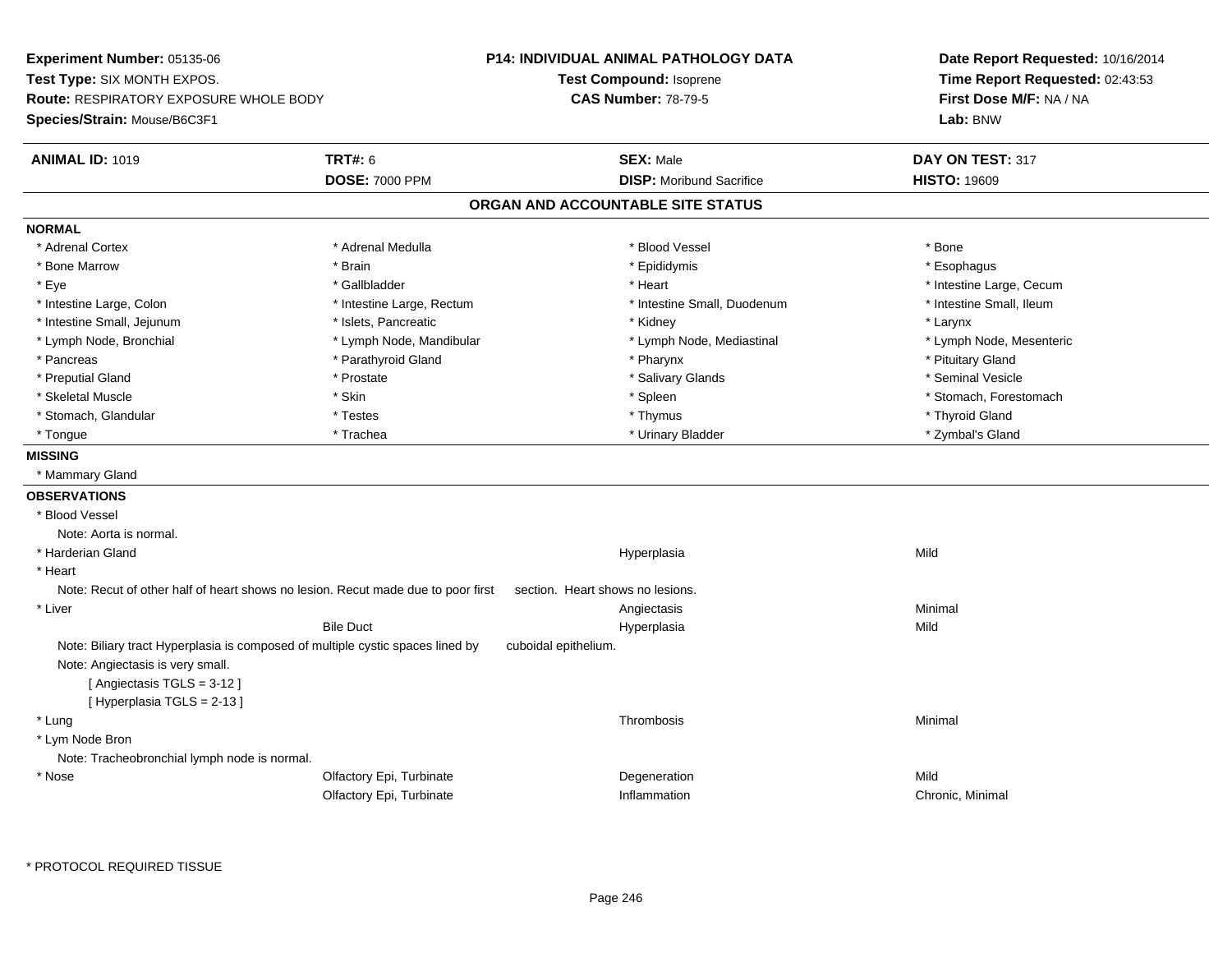| <b>Experiment Number: 05135-06</b><br>Test Type: SIX MONTH EXPOS.<br><b>Route: RESPIRATORY EXPOSURE WHOLE BODY</b><br>Species/Strain: Mouse/B6C3F1 |                       | <b>P14: INDIVIDUAL ANIMAL PATHOLOGY DATA</b>                 | Date Report Requested: 10/16/2014<br>Time Report Requested: 02:43:53 |
|----------------------------------------------------------------------------------------------------------------------------------------------------|-----------------------|--------------------------------------------------------------|----------------------------------------------------------------------|
|                                                                                                                                                    |                       | <b>Test Compound: Isoprene</b><br><b>CAS Number: 78-79-5</b> | First Dose M/F: NA / NA                                              |
|                                                                                                                                                    |                       |                                                              | Lab: BNW                                                             |
| <b>ANIMAL ID: 1019</b>                                                                                                                             | <b>TRT#: 6</b>        | <b>SEX: Male</b>                                             | DAY ON TEST: 317                                                     |
|                                                                                                                                                    | <b>DOSE: 7000 PPM</b> | <b>DISP:</b> Moribund Sacrifice                              | <b>HISTO: 19609</b>                                                  |
|                                                                                                                                                    |                       | ORGAN AND ACCOUNTABLE SITE STATUS                            |                                                                      |
| * Peripheral Nerve                                                                                                                                 | Sciatic               | Degeneration                                                 | Minimal                                                              |
| * Skin                                                                                                                                             |                       |                                                              |                                                                      |
| Note: $TGL 1 = NCL$ .                                                                                                                              |                       |                                                              |                                                                      |
| * Spinal Cord                                                                                                                                      |                       | Degeneration                                                 | Minimal                                                              |
| PRIMARY CAUSE OF DEATH                                                                                                                             |                       |                                                              |                                                                      |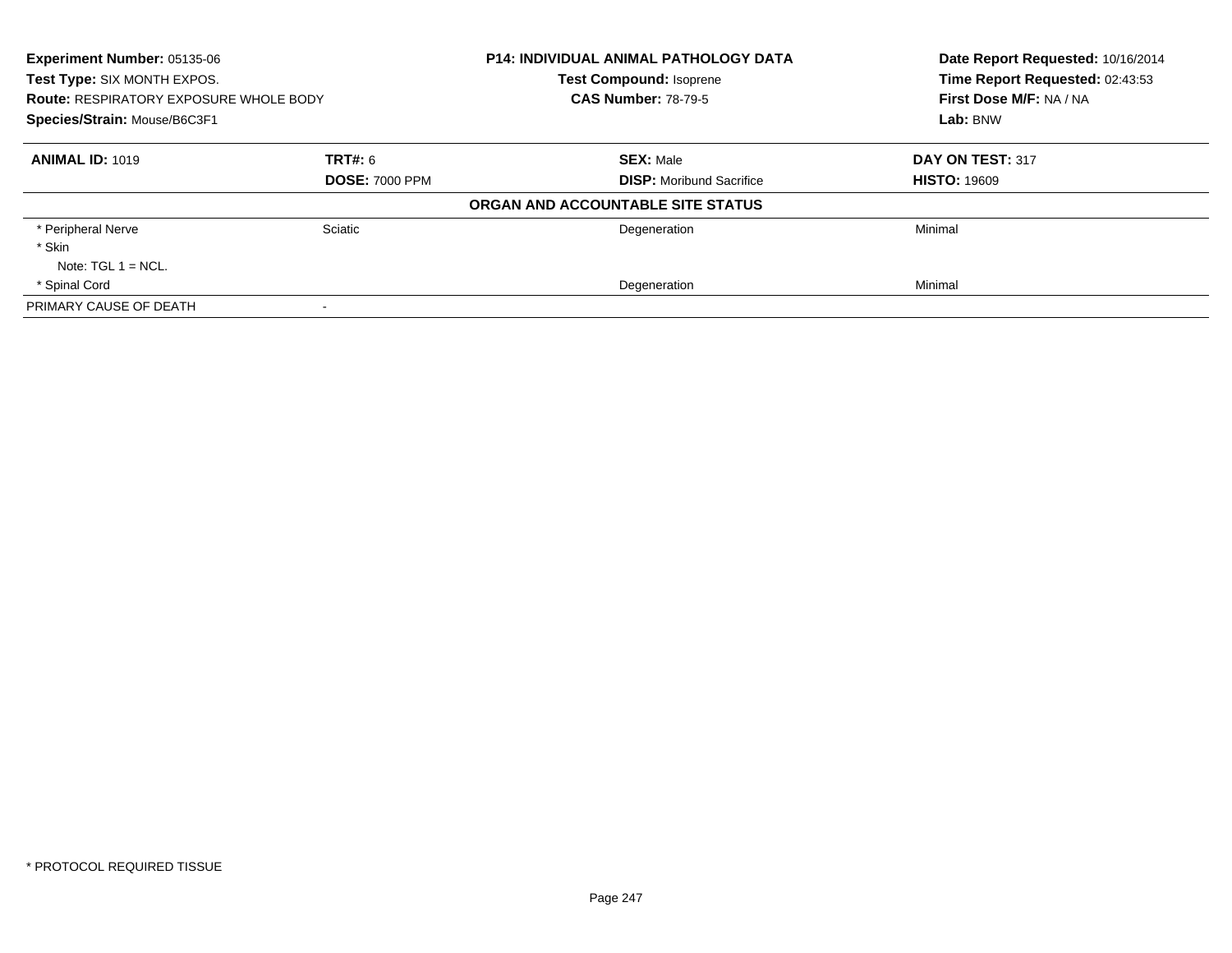**Experiment Number:** 05135-06**Test Type:** SIX MONTH EXPOS.**Route:** RESPIRATORY EXPOSURE WHOLE BODY**Species/Strain:** Mouse/B6C3F1**P14: INDIVIDUAL ANIMAL PATHOLOGY DATATest Compound:** Isoprene**CAS Number:** 78-79-5**Date Report Requested:** 10/16/2014**Time Report Requested:** 02:43:53**First Dose M/F:** NA / NA**Lab:** BNW**ANIMAL ID:** 1020**C TRT#:** 6 **SEX:** Male **DAY ON TEST:** 146 **DOSE:** 7000 PPM**DISP:** Moribund Sacrifice **HISTO:** 19610 **ORGAN AND ACCOUNTABLE SITE STATUSNORMAL**\* Adrenal Cortex \* Adrenal Cortex \* \* Adrenal Medulla \* \* Adrenal Medulla \* \* Blood Vessel \* \* Brood Vessel \* \* Bone \* Esophagus \* Bone Marrow \* Brain \* Epididymis \* Esophagus \* Eye \* \* Gallbladder \* \* Gallbladder \* \* \* \* Harderian Gland \* \* Heart \* Heart \* Heart \* Heart \* Heart \* Heart \* Intestine Large, Cecum \* Intestine Large, Colon \* Intestine Large, Thestine Large, Rectum \* Intestine Small, Duodenum \* Intestine Small, Ileum \* Thestine Small, Jejunum \* 1998, Pancreatic \* Kidney \* Kidney \* Kidney \* Kidney \* Larynx \* Louis \* Liver \* Lung \* Lung \* Lung \* Lung \* Lung \* Lymph Node, Bronchial \* Lymph Node, Bronchial \* \* Lymph Node, Mesenteric \* Pancreas \* Parathyroid Gland \* Pharynx\* Salivary Glands \* Pituitary Gland \* \* Then the state \* Preputial Gland \* Prosection \* Prostate \* \* Salivary Glands \* Salivary Glands \* Salivary Glands \* Salivary Glands \* Salivary Glands \* Salivary Glands \* Salivary Glands \* Salivary Glan \* Seminal Vesicle \* \* \* Sheem \* Skeletal Muscle \* \* Stemme \* Skin \* \* Skin \* \* Spleen \* Spleen \* Spleen \* Spleen \* Urinary Bladder \* Thyroid Gland \* \* The control of the total property and the top of the top of the top of the top of the top of the top of the top of the top of the top of the top of the top of the top of the top of the top of the top of \* Zymbal's Gland**MISSING** \* Lymph Node, Mandibular \* Lymph Node, Mediastinal \* Mammary Gland \* Thymus**OBSERVATIONS** \* Blood VesselNote: Aorta is normal. \* Int Lg Cecum Note: Tgl 3 = NCL. Due to no significant lesion. \* Int Sm Duoden Note: This lesion is not considered to be a significant finding for the small gut.Note: TGL 2 = NCL Note: May be due to a few red blood cells present in the lumen of the duodenum, possibly from the glandular stomach necrosis. \* Lung Note: Tgl 5 = NCL. No clear lesion even on recut. \* Lym Node Bron Note: Tracheobronchial lymph node is normal. \* Nosee and the Colfactory Epi, Turbinate and the Colfactory Epistem of the Colfactory Epistem Mild \* Peripheral Nervee and the Sciatic Control of the Science of the Degeneration Control of Minimal Minimal Science of the Science \* Skel MuscleNote: Tgl 4 = NCL. A convincing lesion not found.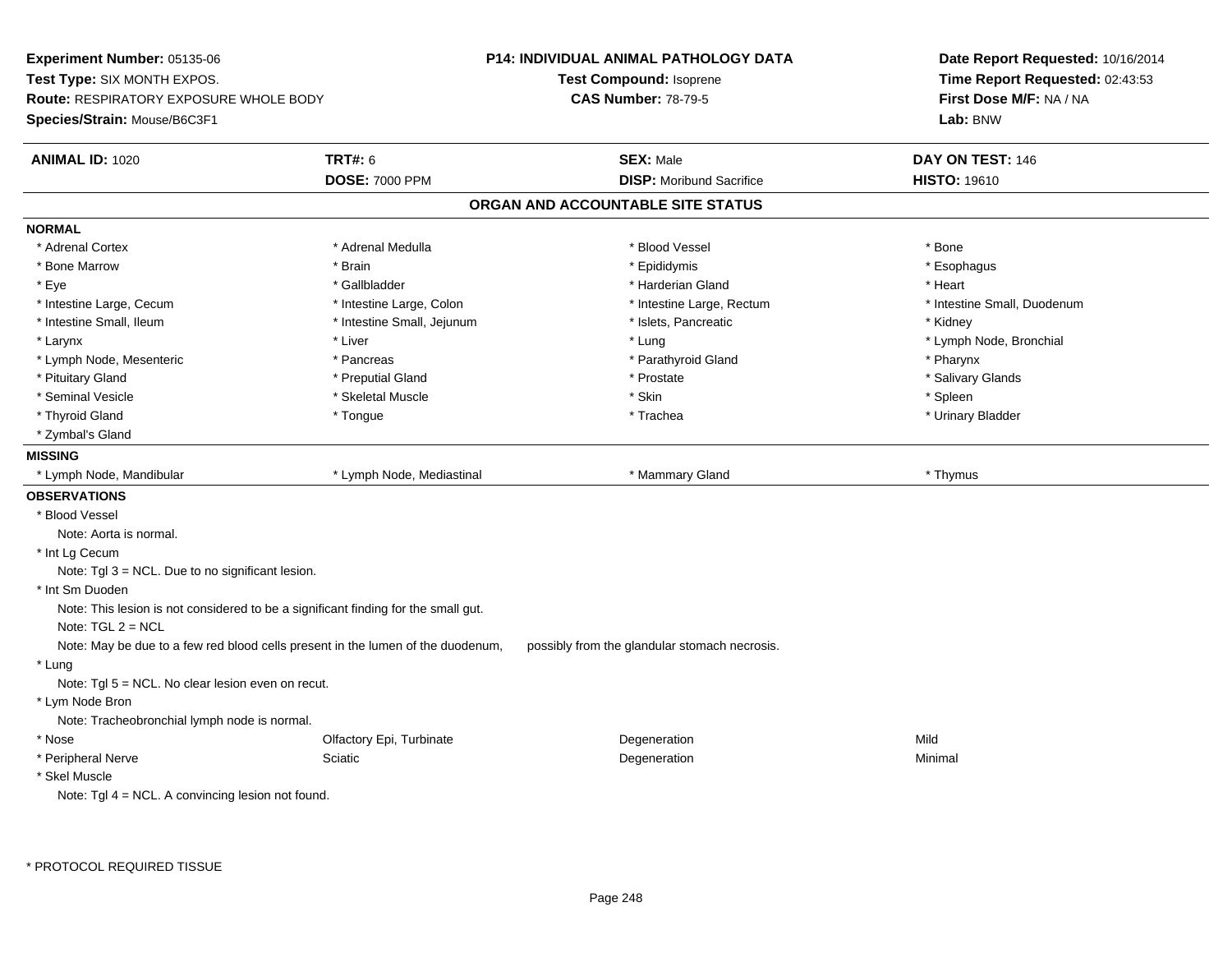| <b>Experiment Number: 05135-06</b>            |                       | <b>P14: INDIVIDUAL ANIMAL PATHOLOGY DATA</b> | Date Report Requested: 10/16/2014 |
|-----------------------------------------------|-----------------------|----------------------------------------------|-----------------------------------|
| <b>Test Type: SIX MONTH EXPOS.</b>            |                       | <b>Test Compound: Isoprene</b>               | Time Report Requested: 02:43:53   |
| <b>Route: RESPIRATORY EXPOSURE WHOLE BODY</b> |                       | <b>CAS Number: 78-79-5</b>                   | First Dose M/F: NA / NA           |
| Species/Strain: Mouse/B6C3F1                  |                       |                                              | Lab: BNW                          |
| <b>ANIMAL ID: 1020</b>                        | <b>TRT#: 6</b>        | <b>SEX: Male</b>                             | <b>DAY ON TEST: 146</b>           |
|                                               | <b>DOSE: 7000 PPM</b> | <b>DISP:</b> Moribund Sacrifice              | <b>HISTO: 19610</b>               |
|                                               |                       | ORGAN AND ACCOUNTABLE SITE STATUS            |                                   |
| * Spinal Cord                                 |                       | Degeneration                                 | Minimal                           |
| Note: Luxol Fast Blue Stain not very helpful. |                       |                                              |                                   |
| * Stomach, Forestomach                        | Epithelium            | Hyperplasia                                  | Marked                            |
| [Hyperplasia TGLS = $6-8$ ]                   |                       |                                              |                                   |
| * Stomach, Glandular                          |                       | <b>Necrosis</b>                              | Mild                              |
| * Testes                                      |                       | Atrophy                                      | Minimal                           |
| * Thymus                                      |                       |                                              |                                   |
| Note: TGL $1 = NCL$ due to missing thymus.    |                       |                                              |                                   |
| PRIMARY CAUSE OF DEATH                        |                       |                                              |                                   |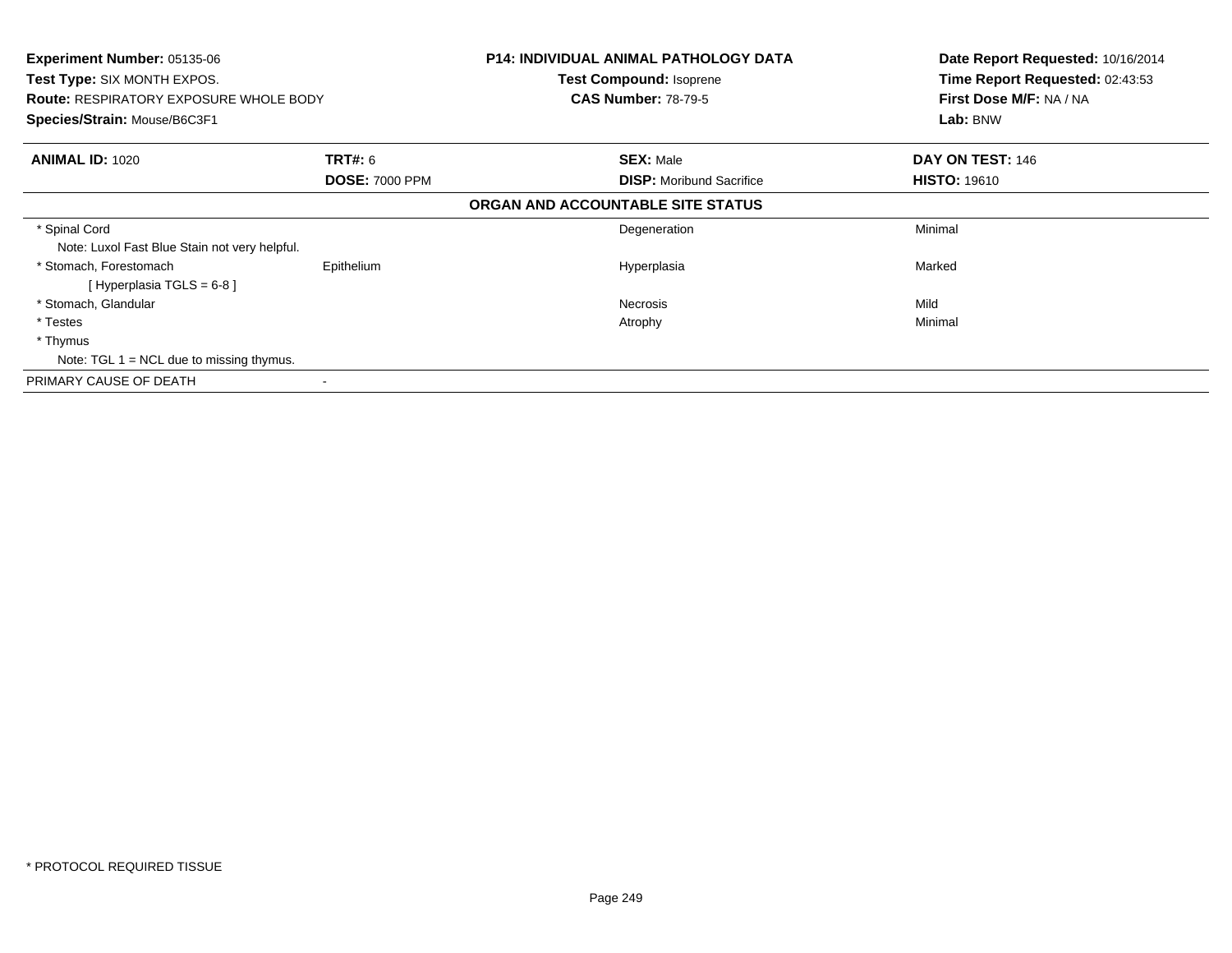**Experiment Number:** 05135-06**Test Type:** SIX MONTH EXPOS.**Route:** RESPIRATORY EXPOSURE WHOLE BODY**Species/Strain:** Mouse/B6C3F1**P14: INDIVIDUAL ANIMAL PATHOLOGY DATATest Compound:** Isoprene**CAS Number:** 78-79-5**Date Report Requested:** 10/16/2014**Time Report Requested:** 02:43:53**First Dose M/F:** NA / NA**Lab:** BNW**ANIMAL ID:** 1021**TRT#:** 6 **SEX:** Male **DAY ON TEST:** 185 **DOSE:** 7000 PPM**DISP:** Scheduled Sacrifice **HISTO:** 19611 **ORGAN AND ACCOUNTABLE SITE STATUSNORMAL**\* Adrenal Cortex \* Adrenal Cortex \* \* Adrenal Medulla \* \* Adrenal Medulla \* \* Blood Vessel \* \* Brood Vessel \* \* Bone \* Esophagus \* Bone Marrow \* Brain \* Epididymis \* Esophagus \* Eye \* \* Gallbladder \* \* Gallbladder \* \* \* \* Harderian Gland \* \* Heart \* Heart \* Heart \* Heart \* Heart \* Heart \* Intestine Large, Cecum \* Intestine Large, Colon \* Intestine Large, Thestine Large, Rectum \* Intestine Small, Duodenum \* Intestine Small, Ileum \* Thestine Small, Jejunum \* 1998, Pancreatic \* Kidney \* Kidney \* Kidney \* Kidney \* Larynx \* Lung \* Lymph Node, Bronchial \* Lymph Node, Mandibular \* Lymph Node, Mediastinal \* Lymph Node, Mesenteric \* \* Pancreas \* Pancreas \* \* Pancreas \* Parathyroid Gland \* Peripheral Nerve \* Pharynx \* Pituitary Gland \* Preputial Gland\* Prostate \* \* Salivary Glands \* \* Salivary Glands \* \* Seminal Vesicle \* \* \* Seminal Yestrich \* \* Skin \* \* Skin \* Thymus \* Spleen \* Spleen \* Stomach, Glandular \* Stomach, Glandular \* Testes \* Urinary Bladder \* Thyroid Gland \* \* The control of the total property and the top of the top of the top of the top of the top of the top of the top of the top of the top of the top of the top of the top of the top of the top of the top of \* Zymbal's Gland**MISSING** \* Mammary Gland**OBSERVATIONS** \* Blood VesselNote: Aorta is normal. \* Liver Basophilic Focuss Marked c **Minimal** Vacuolization Cytoplasmic[ Basophilic Focus TGLS = 1-4 ] \* Lym Node Bron Note: Tracheobronchial lymph node is normal. \* Nosee and the Colfactory Epi, Turbinate and the Colfactory Epistem of the Colfactory Epistem Mild Olfactory Epi, Turbinate Inflammation Chronic, Minimal \* Perph Nerve Note: Sciatic nerve is normal. \* Skeletal Musclee and the control of the control of the control of the control of the control of the control of the control of the control of the control of the control of the control of the control of the control of the control of the co \* Spinal Cordd and the control of the control of the control of the control of the control of the control of the control of the control of the control of the control of the control of the control of the control of the control of the co \* Stomach, Forestomach Epithelium Hyperplasia Marked [ Hyperplasia TGLS = 2-8 ]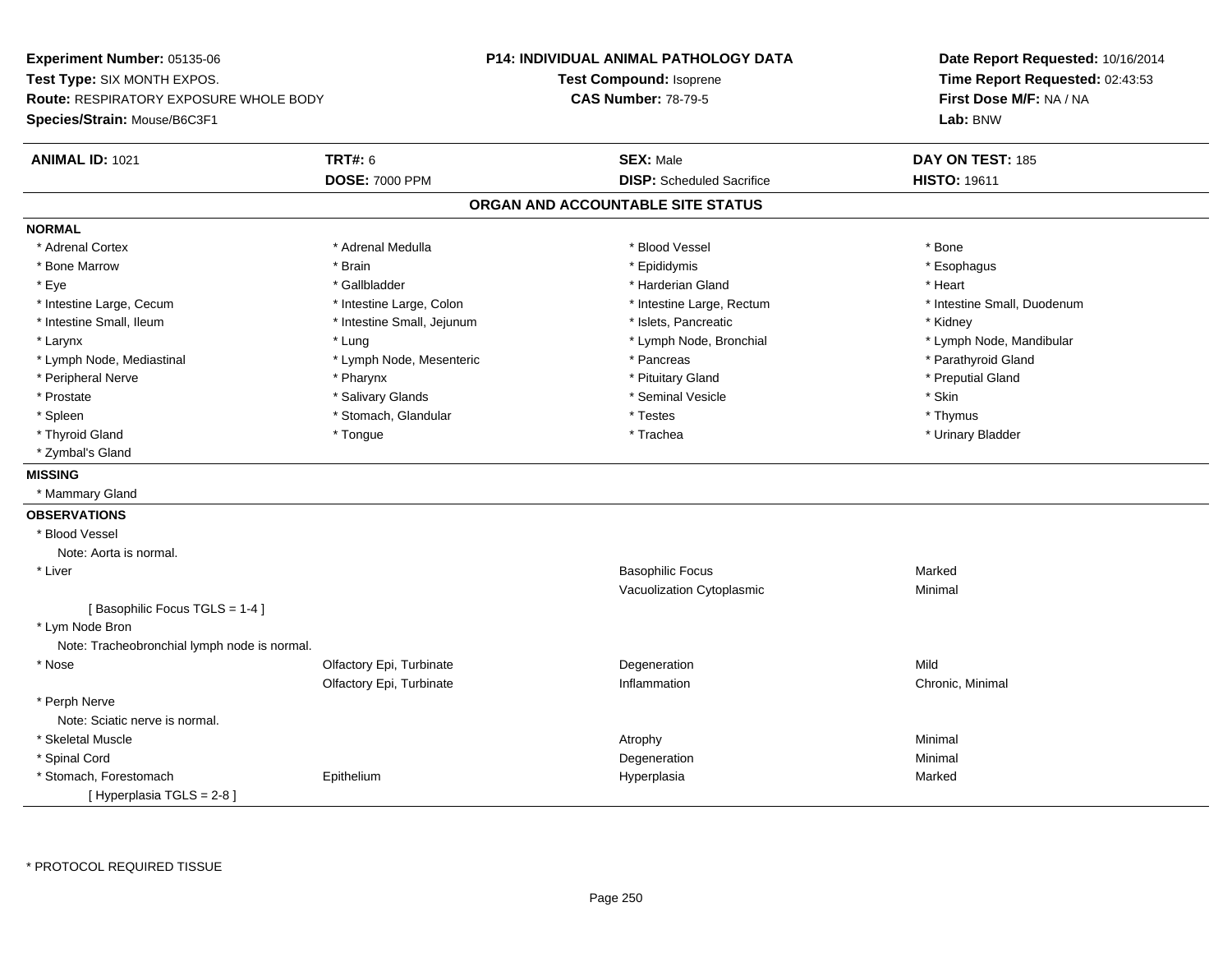| <b>Experiment Number: 05135-06</b><br>Test Type: SIX MONTH EXPOS.<br><b>Route: RESPIRATORY EXPOSURE WHOLE BODY</b><br>Species/Strain: Mouse/B6C3F1 |  | <b>P14: INDIVIDUAL ANIMAL PATHOLOGY DATA</b><br><b>Test Compound: Isoprene</b><br><b>CAS Number: 78-79-5</b> | Date Report Requested: 10/16/2014<br>Time Report Requested: 02:43:53<br>First Dose M/F: NA / NA<br>Lab: BNW |                        |                                  |                     |
|----------------------------------------------------------------------------------------------------------------------------------------------------|--|--------------------------------------------------------------------------------------------------------------|-------------------------------------------------------------------------------------------------------------|------------------------|----------------------------------|---------------------|
|                                                                                                                                                    |  |                                                                                                              |                                                                                                             |                        |                                  |                     |
|                                                                                                                                                    |  |                                                                                                              |                                                                                                             | <b>ANIMAL ID: 1021</b> | <b>TRT#:</b> 6                   | <b>SEX: Male</b>    |
|                                                                                                                                                    |  |                                                                                                              |                                                                                                             | <b>DOSE: 7000 PPM</b>  | <b>DISP:</b> Scheduled Sacrifice | <b>HISTO: 19611</b> |
| ORGAN AND ACCOUNTABLE SITE STATUS                                                                                                                  |  |                                                                                                              |                                                                                                             |                        |                                  |                     |
| PRIMARY CAUSE OF DEATH                                                                                                                             |  |                                                                                                              |                                                                                                             |                        |                                  |                     |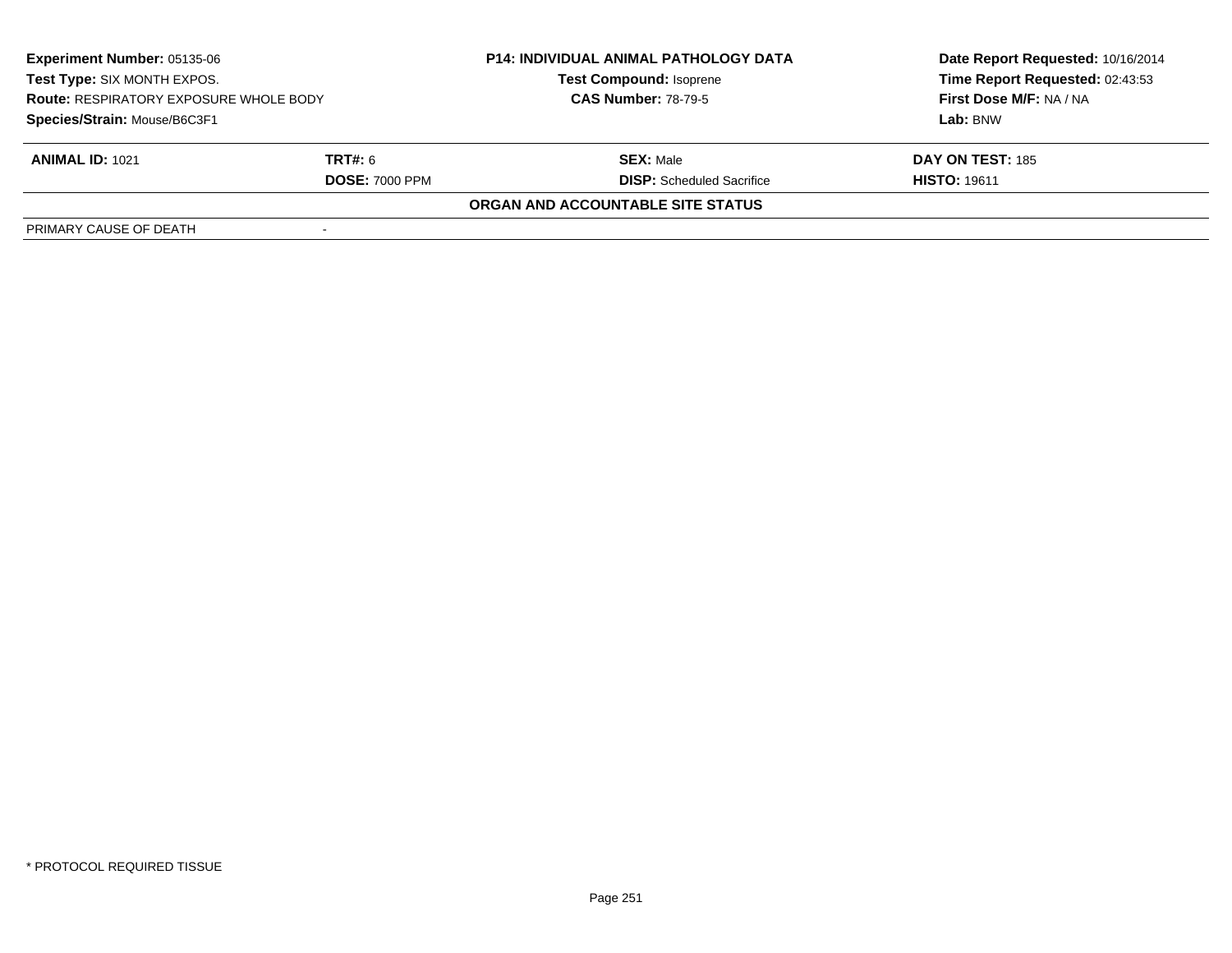**Experiment Number:** 05135-06**Test Type:** SIX MONTH EXPOS.**Route:** RESPIRATORY EXPOSURE WHOLE BODY**Species/Strain:** Mouse/B6C3F1**P14: INDIVIDUAL ANIMAL PATHOLOGY DATATest Compound:** Isoprene**CAS Number:** 78-79-5**Date Report Requested:** 10/16/2014**Time Report Requested:** 02:43:53**First Dose M/F:** NA / NA**Lab:** BNW**ANIMAL ID:** 1022 **TRT#:** <sup>6</sup> **SEX:** Male **DAY ON TEST:** <sup>183</sup> **DOSE:** 7000 PPM**DISP:** Scheduled Sacrifice **HISTO:** 19612 **ORGAN AND ACCOUNTABLE SITE STATUSNORMAL**\* Adrenal Cortex \* Adrenal Cortex \* \* Adrenal Medulla \* \* Adrenal Medulla \* \* Blood Vessel \* \* Brood Vessel \* \* Bone \* Esophagus \* Bone Marrow \* Brain \* Epididymis \* Esophagus \* Eye \* \* Gallbladder \* \* Gallbladder \* \* \* \* Harderian Gland \* \* Heart \* Heart \* Heart \* Heart \* Heart \* Heart \* Intestine Large, Cecum \* Intestine Large, Colon \* Intestine Large, Thestine Large, Rectum \* Intestine Small, Duodenum \* Intestine Small, Ileum \* Thestine Small, Jejunum \* 1998, Pancreatic \* Kidney \* Kidney \* Kidney \* Kidney \* Larynx \* Louis \* Liver \* Lung \* Lung \* Lung \* Lung \* Lung \* Lymph Node, Bronchial \* Lymph Node, Bronchial \* \* Lymph Node, Mandibular \* The mode \* Lymph Node, Mediastinal \* Lymph Node, Mesenteric \* Pancreas \* Pancreas \* Preputial Gland \* Parathyroid Gland \* **Example 20** \* Pharynx \* Pharynx \* Preputing the state of the preputation of the preputation of the preputation of the preputation of the preputation of the preputation of the preputation of the prepu \* Skeletal Muscle \* Prostate \* \* Skeletal Muscle \* \* Salivary Glands \* \* \* Seminal Vesicle \* \* \* Seminal Vesicle \* \* Skeletal Muscle \* Skin \* Spleen \* Spleen \* Spleen \* Stomach, Glandular \* Testes \* Testes \* Testes \* Trachea \* Thymus \* \* The mode of the total of the total term of the total term of the total term of the total term of t \* Urinary Bladder \* Zymbal's Gland**MISSING** \* Mammary Gland**OBSERVATIONS** \* Blood VesselNote: Aorta is normal. \* Lym Node Bron Note: Tracheobronchial lymph node is normal. \* Nosee and the Colfactory Epi, Turbinate and the Colfactory Epistem of the Colfactory Epistem Mild Olfactory Epi, Turbinatee Chronic, Minimal \* Peripheral Nervee and the Sciatic Control of the Science of the Degeneration Control of Minimal Minimal Science of the Science \* Spinal Cordd and the control of the control of the control of the control of the control of the control of the control of the control of the control of the control of the control of the control of the control of the control of the co \* Stomach, Forestomach Epitheliumm and the Hyperplasia measurement of the Hyperplasia measurement of the Moderate Moderate [ Hyperplasia TGLS = 1-8 ]PRIMARY CAUSE OF DEATH-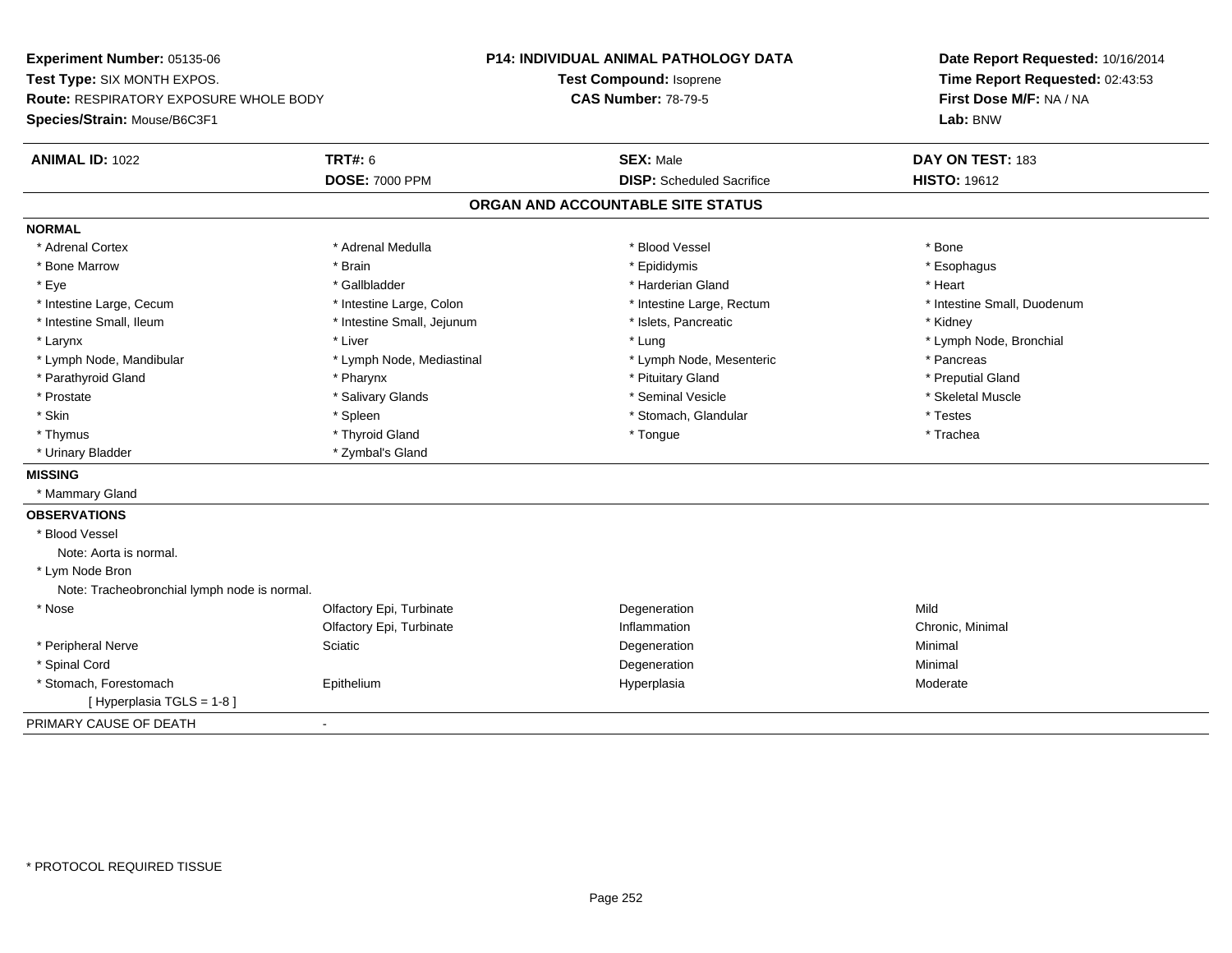**Experiment Number:** 05135-06**Test Type:** SIX MONTH EXPOS.**Route:** RESPIRATORY EXPOSURE WHOLE BODY**Species/Strain:** Mouse/B6C3F1**P14: INDIVIDUAL ANIMAL PATHOLOGY DATATest Compound:** Isoprene**CAS Number:** 78-79-5**Date Report Requested:** 10/16/2014**Time Report Requested:** 02:43:53**First Dose M/F:** NA / NA**Lab:** BNW**ANIMAL ID:** 1023**TRT#:** 6 **SEX:** Male **SEX:** Male **DAY ON TEST:** 371 **DOSE:** 7000 PPM**DISP:** Terminal Sacrifice **HISTO:** 19613 **ORGAN AND ACCOUNTABLE SITE STATUSNORMAL**\* Adrenal Medulla \* \* \* Blood Vessel \* \* \* Bone Marrow \* Bone Marrow \* Bone Marrow \* Bone Marrow \* Brain \* \* Expediance \* Epididymis \* \* Expediance \* \* Esophagus \* Expediance \* \* Expediance \* Eye \* Eye \* Heart Thestine Large, Cecum Thestine Large, Cecum And Alternative Large, Colon Thestine Large, Rectum \* Intestine Large, Rectum \* Intestine Large, Rectum \* Intestine Small, Ileum \* Intestine Small, Jejunum \* Islets, Pancreatic \* Larynx\* Pancreas \* Lymph Node, Bronchial \* Lymph Node, Mandibular \* Pancrease \* Pancrease \* Lymph Node, Mesenteric \* \* Pituitary Gland \* Parathyroid Gland \* **Example 20** \* Peripheral Nerve \* Pharynx \* Pharynx \* Pharynx \* Seminal Vesicle \* Preputial Gland \* \* Annual vesicle \* \* Prostate \* \* Salivary Glands \* \* Salivary Glands \* \* Seminal Vesicle \* \* Skeletal Muscle \* The stomach \* Skin \* Spleen \* Spleen \* Stomach, Forestomach \* Stomach, Forestomach \* Testes \* Thymus \* Thyroid Gland \* Tongue \* Trachea \* Urinary Bladder \* Zymbal's Gland \* Zymbal's Gland \* Zymbal's Gland **MISSING**\* Gallbladder \* Intestine Small, Duodenum \* The \* Intestine Small, Duodenum \* Lymph Node, Mediastinal \* Mammary Gland **OBSERVATIONS** \* Adrenal Cortex Hypertrophy Focal, Minimal \* Blood VesselNote: Aorta is normal. \* Harderian Glandd and a state of the control of the control of the control of the control of the control of the control of the control of the control of the control of the control of the control of the control of the control of the contro \* Kidney Bilateral Fibrosis Focal, MildNote: Fibrosis is focal and extends below capsule. Other lesions of nephropathy are not diffusely present so lumped this diagnosis under capsule. \* Liver Vacuolization Cytoplasmic Minimal \* Lung Alveolar/Bronchiolar Adenoma Hemorrhagee Minimal Note: Hemorrhage seen in left lung on recut.[ Alveolar/Bronchiolar Adenoma TGLS = 1-3 ][ Hemorrhage TGLS = 2-3 ] \* Lym Node Bron Note: Tracheobronchial lymph node is normal. \* Nosee and the Colfactory Epi, Turbinate and the Colfactory Epistem of the Colfactory Epistem Mild Olfactory Epi, TurbinateInflammation **Chronic**, Minimal

\* Perph Nerve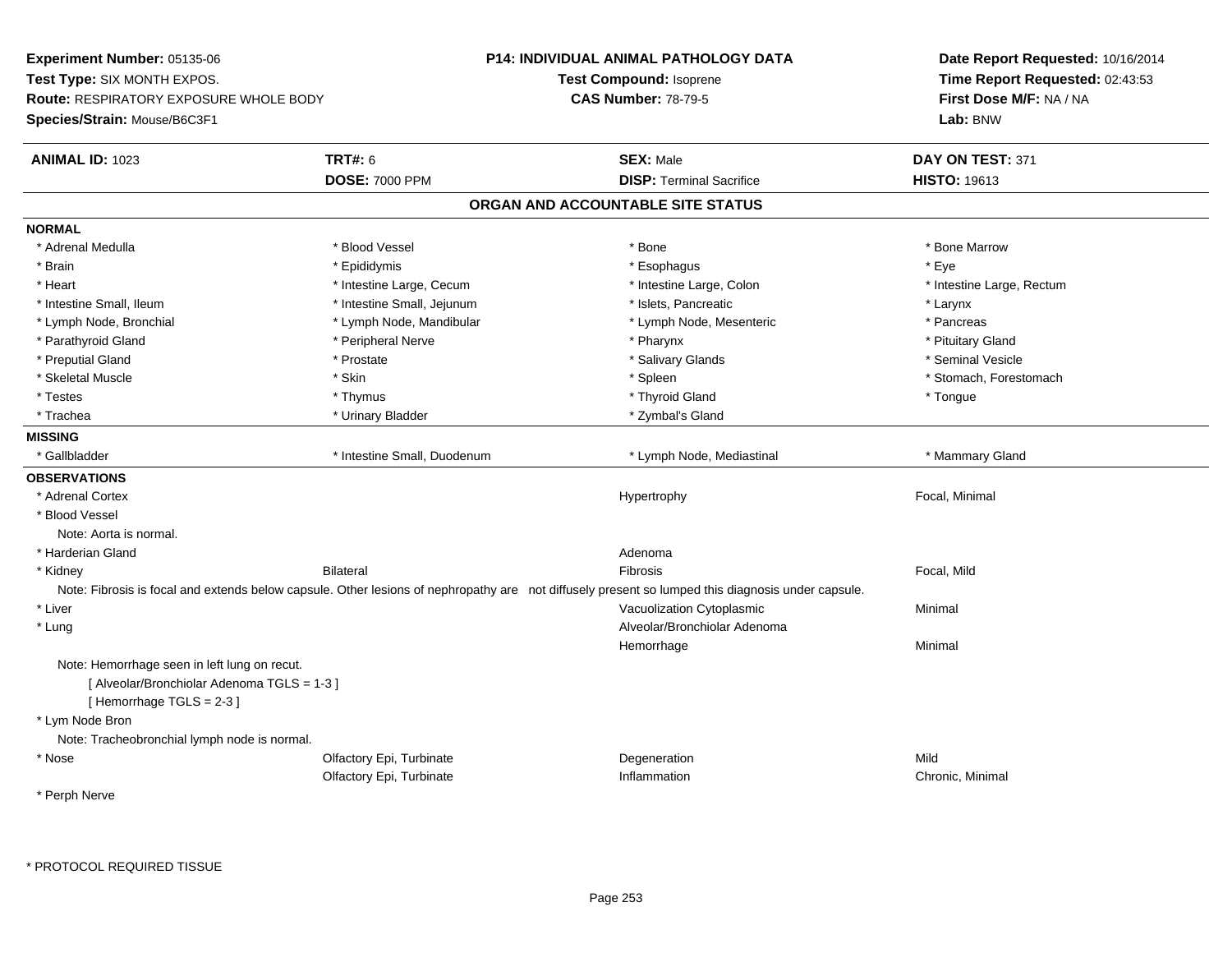| Experiment Number: 05135-06<br>Test Type: SIX MONTH EXPOS.<br><b>Route: RESPIRATORY EXPOSURE WHOLE BODY</b><br>Species/Strain: Mouse/B6C3F1 |                       | <b>P14: INDIVIDUAL ANIMAL PATHOLOGY DATA</b><br><b>Test Compound: Isoprene</b><br><b>CAS Number: 78-79-5</b> | Date Report Requested: 10/16/2014<br>Time Report Requested: 02:43:53<br>First Dose M/F: NA / NA<br>Lab: BNW |
|---------------------------------------------------------------------------------------------------------------------------------------------|-----------------------|--------------------------------------------------------------------------------------------------------------|-------------------------------------------------------------------------------------------------------------|
| <b>ANIMAL ID: 1023</b>                                                                                                                      | <b>TRT#: 6</b>        | <b>SEX: Male</b>                                                                                             | DAY ON TEST: 371                                                                                            |
|                                                                                                                                             | <b>DOSE: 7000 PPM</b> | <b>DISP:</b> Terminal Sacrifice<br>ORGAN AND ACCOUNTABLE SITE STATUS                                         | <b>HISTO: 19613</b>                                                                                         |
| Note: Sciatic nerve is normal.                                                                                                              |                       |                                                                                                              |                                                                                                             |
| * Spinal Cord                                                                                                                               |                       | Degeneration                                                                                                 | Minimal                                                                                                     |
| * Stomach, Glandular                                                                                                                        |                       | Hyperplasia                                                                                                  | Mild                                                                                                        |
|                                                                                                                                             |                       | Inflammation                                                                                                 | Suppurative, Minimal                                                                                        |
| [Hyperplasia TGLS = $3-8$ ]                                                                                                                 |                       |                                                                                                              |                                                                                                             |
| PRIMARY CAUSE OF DEATH                                                                                                                      |                       |                                                                                                              |                                                                                                             |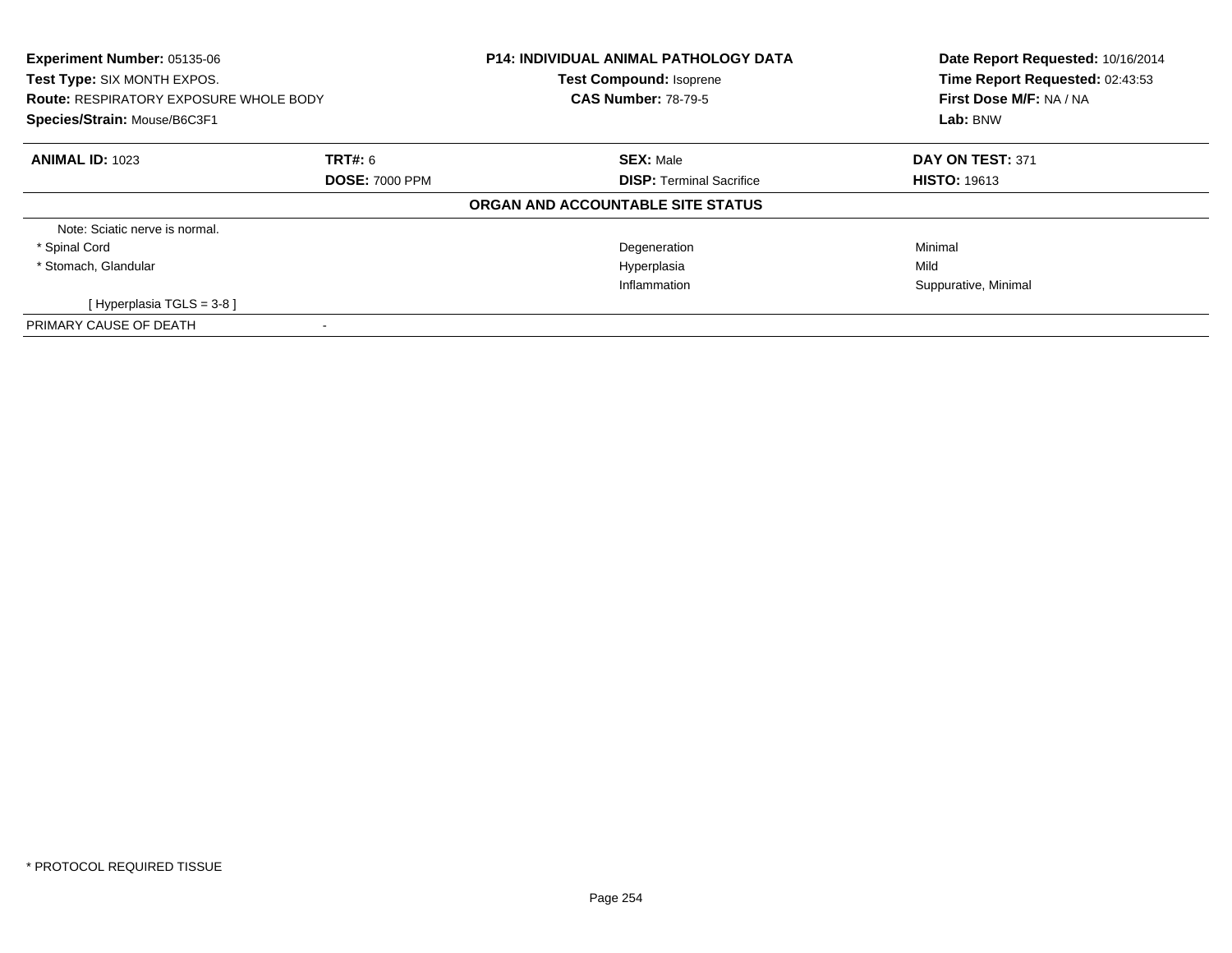**Experiment Number:** 05135-06**Test Type:** SIX MONTH EXPOS.**Route:** RESPIRATORY EXPOSURE WHOLE BODY**Species/Strain:** Mouse/B6C3F1**P14: INDIVIDUAL ANIMAL PATHOLOGY DATATest Compound:** Isoprene**CAS Number:** 78-79-5**Date Report Requested:** 10/16/2014**Time Report Requested:** 02:43:53**First Dose M/F:** NA / NA**Lab:** BNW**ANIMAL ID:** 1024 **TRT#:** <sup>6</sup> **SEX:** Male **DAY ON TEST:** <sup>371</sup> **DOSE:** 7000 PPM**DISP:** Terminal Sacrifice **HISTO:** 19614 **ORGAN AND ACCOUNTABLE SITE STATUSNORMAL**\* Adrenal Cortex \* Adrenal Cortex \* \* Adrenal Medulla \* \* Adrenal Medulla \* \* Blood Vessel \* \* Brood Vessel \* \* Bone \* Eve \* Bone Marrow \* Brain \* Esophagus \* Eye \* Gallbladder \* https://www.frage.com/marticle/state-of-state-of-state-of-state-of-state-of-state-of-state-of-state-of-state-of-state-of-state-of-state-of-state-of-state-of-state-of-state-of-state-of-state-of-state-of-stat \* Intestine Small, Ileum \* Intestine Large, Colon \* Intestine Large, Rectum \* Intestine Small, Duodenum \* Intestine Small, Duodenum \* Lymph Node, Bronchial \* Intestine Small, Jejunum \* Manus \* Kidney \* Kidney \* Larynx \* Larynx \* Larynx \* Larynx \* Larynx \* Larynx \* Larynx \* Larynx \* Larynx \* Larynx \* Larynx \* Larynx \* Larynx \* Larynx \* Larynx \* Larynx \* Larynx \* Larynx \* Laryn \* Lymph Node, Mediastinal \* Tharynx \* Lymph Node, Mesenteric \* Pharynx \* Peripheral Nerve \* Pharynx \* Pharynx \* Salivary Glands \* Pituitary Gland \* \* Then the state \* Preputial Gland \* Prosection \* Prostate \* \* Salivary Glands \* Salivary Glands \* Salivary Glands \* Salivary Glands \* Salivary Glands \* Salivary Glands \* Salivary Glands \* Salivary Glan \* Seminal Vesicle \* \* Spinal Cord \* Skeletal Muscle \* \* Skin \* \* Skin \* \* Spinal Vesicle \* Spinal Cord \* Spinal Cord \* Spleen \* Stomach, Forestomach \* Stomach \* Stomach, Shangh, Glandular \* Testes \* Testes \* Trachea \* Thymus \* \* The mode of the total of the total term of the total term of the total term of the total term of t \* Urinary Bladder \* Zymbal's Gland**MISSING** \* Lymph Node, Mandibular \* Mammary Gland \* Parathyroid Gland**OBSERVATIONS** \* Blood VesselNote: Aorta is normal. \* Brain Note: What appears to be an epithelial lesion next to the meninges is a floater. \* Epididymis Hyperplasiaa **Marked** Inflammationn and a basic control of the Minimal Note: Masson's trichrome indicates the tissue proliferation between the tubules is muscle. \* Islets, Pancreaticc and the contract of the contract of the contract of the contract of the contract of the contract of the contract of the contract of the contract of the contract of the contract of the contract of the contract of the cont a Mild [ Hyperplasia TGLS = 7-4 ] \* Liver Basophilic Focuss Marked a **Multiple** Hepatocellular AdenomaHepatocellular CarcinomaMixed Cell Focuss Mild c **Minimal** Vacuolization Cytoplasmic[ Hepatocellular Adenoma TGLS = 3-13, 4-12, 5-4, 8-4, 9-14 ][ Hepatocellular Carcinoma TGLS = 2-13 ]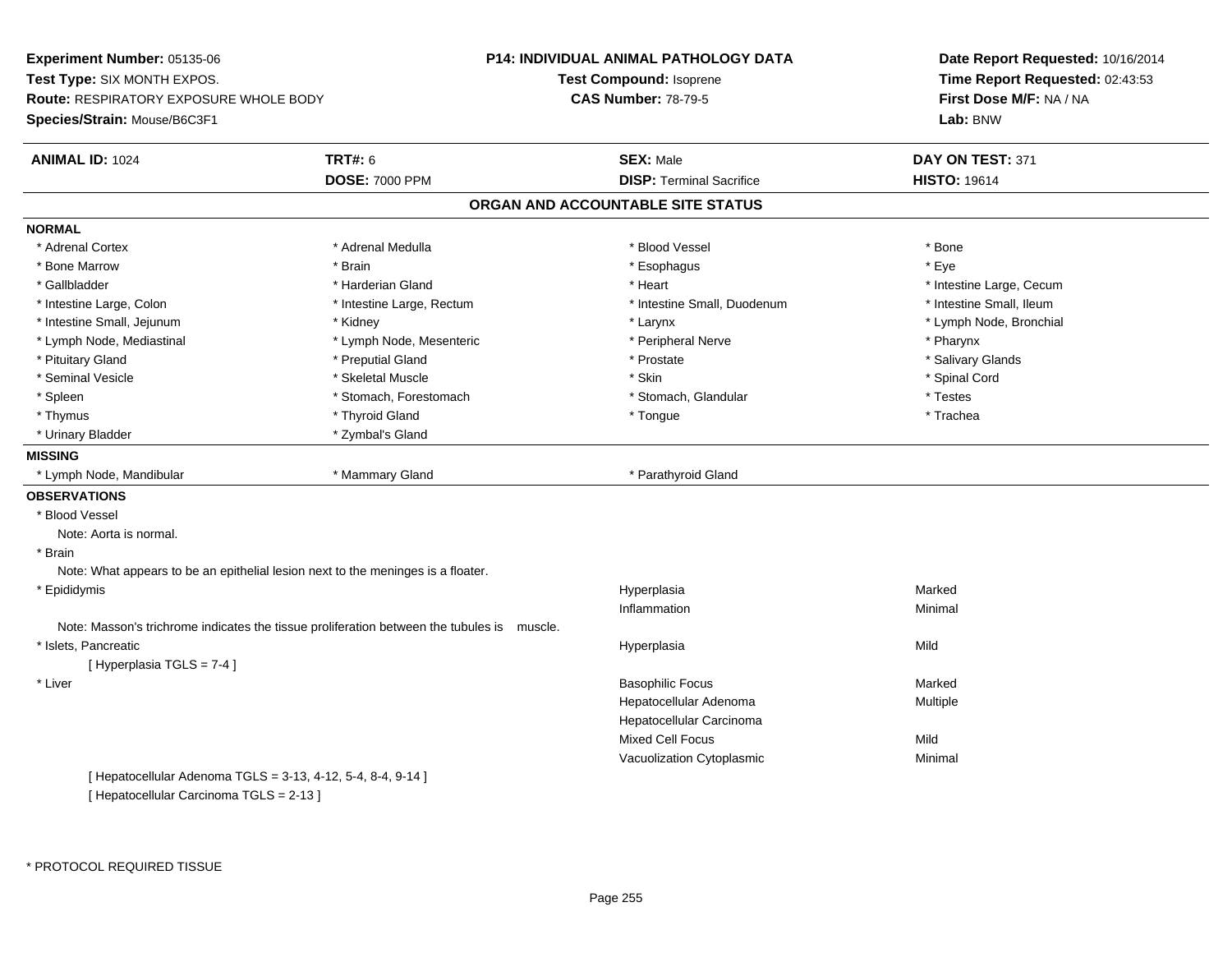| Experiment Number: 05135-06                                                                                                                        |                          | <b>P14: INDIVIDUAL ANIMAL PATHOLOGY DATA</b> | Date Report Requested: 10/16/2014 |
|----------------------------------------------------------------------------------------------------------------------------------------------------|--------------------------|----------------------------------------------|-----------------------------------|
| Test Type: SIX MONTH EXPOS.                                                                                                                        |                          | <b>Test Compound: Isoprene</b>               | Time Report Requested: 02:43:53   |
| <b>Route: RESPIRATORY EXPOSURE WHOLE BODY</b>                                                                                                      |                          | <b>CAS Number: 78-79-5</b>                   | First Dose M/F: NA / NA           |
| Species/Strain: Mouse/B6C3F1                                                                                                                       |                          |                                              | Lab: BNW                          |
| <b>ANIMAL ID: 1024</b>                                                                                                                             | <b>TRT#:</b> 6           | <b>SEX: Male</b>                             | DAY ON TEST: 371                  |
|                                                                                                                                                    | <b>DOSE: 7000 PPM</b>    | <b>DISP:</b> Terminal Sacrifice              | <b>HISTO: 19614</b>               |
|                                                                                                                                                    |                          | ORGAN AND ACCOUNTABLE SITE STATUS            |                                   |
| * Lung                                                                                                                                             |                          | Alveolar/Bronchiolar Adenoma                 |                                   |
| Note: Adenoma has some areas that are of some concern relevant to malignant character but not enough.<br>[Alveolar/Bronchiolar Adenoma TGLS = 1-3] |                          |                                              |                                   |
| * Lym Node Bron                                                                                                                                    |                          |                                              |                                   |
| Note: Tracheobronchial lymph node is normal.                                                                                                       |                          |                                              |                                   |
| Mesentery                                                                                                                                          |                          | <b>Necrosis</b>                              | Marked                            |
| Note: Necrosis is specified as fat necrosis. Fat Necrosis plus Chronic inflammation.<br>[Necrosis TGLS = $6-15$ ]                                  |                          |                                              |                                   |
| * Nose                                                                                                                                             | Olfactory Epi, Turbinate | Degeneration                                 | Moderate                          |
|                                                                                                                                                    | Olfactory Epi, Turbinate | Inflammation                                 | Chronic, Mild                     |
| * Pancreas                                                                                                                                         |                          | Focal Cellular Change                        | Minimal                           |
| * Perph Nerve                                                                                                                                      |                          |                                              |                                   |
| Note: Sciatic nerve is normal.                                                                                                                     |                          |                                              |                                   |
| PRIMARY CAUSE OF DEATH                                                                                                                             |                          |                                              |                                   |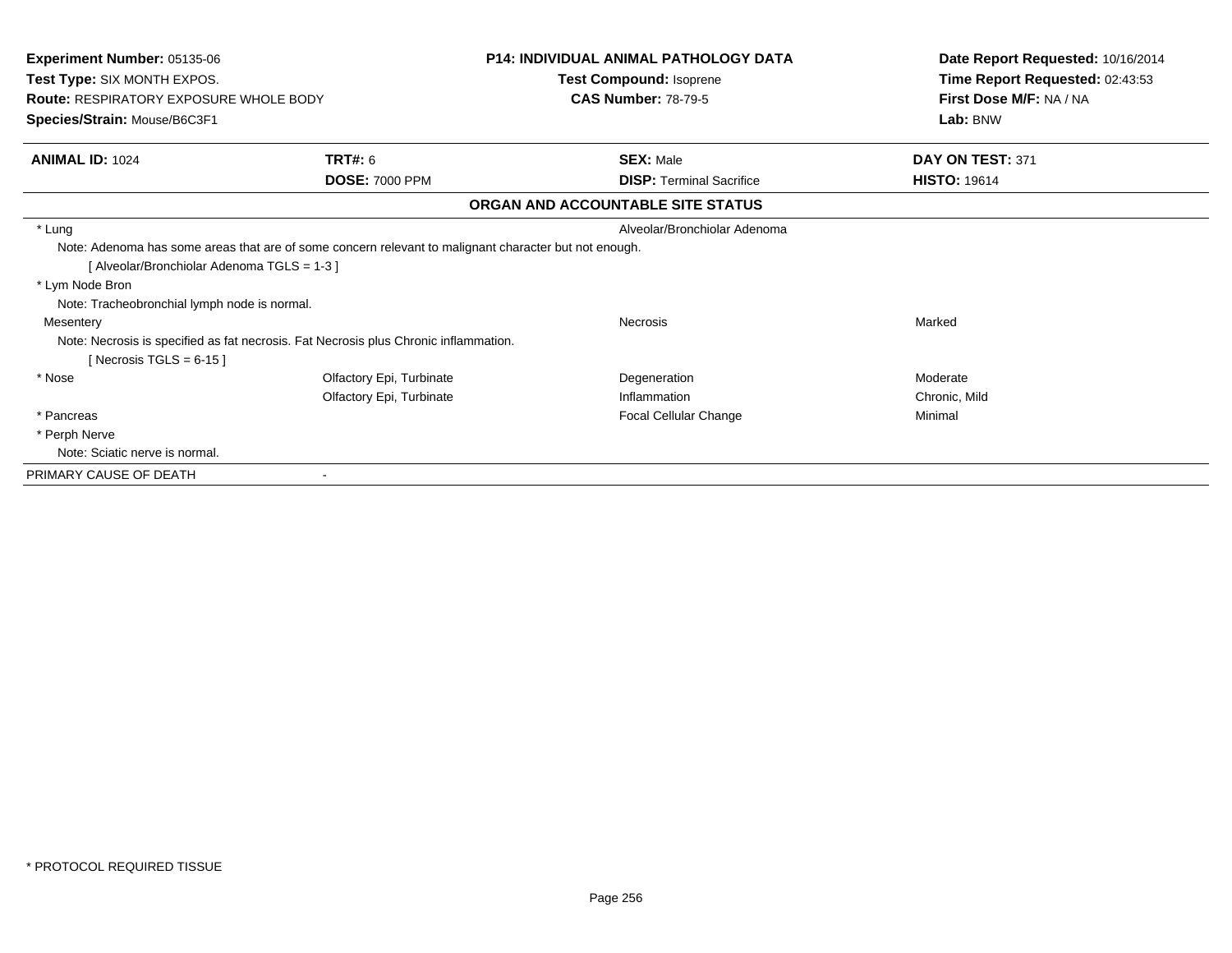**Experiment Number:** 05135-06**Test Type:** SIX MONTH EXPOS.**Route:** RESPIRATORY EXPOSURE WHOLE BODY**Species/Strain:** Mouse/B6C3F1**P14: INDIVIDUAL ANIMAL PATHOLOGY DATATest Compound:** Isoprene**CAS Number:** 78-79-5**Date Report Requested:** 10/16/2014**Time Report Requested:** 02:43:53**First Dose M/F:** NA / NA**Lab:** BNW**ANIMAL ID:** 1025 **TRT#:** <sup>6</sup> **SEX:** Male **DAY ON TEST:** <sup>185</sup> **DOSE:** 7000 PPM**DISP:** Scheduled Sacrifice **HISTO:** 19615 **ORGAN AND ACCOUNTABLE SITE STATUSNORMAL**\* Adrenal Cortex \* Adrenal Cortex \* \* Adrenal Medulla \* \* Adrenal Medulla \* \* Blood Vessel \* \* Brood Vessel \* \* Bone \* Esophagus \* Bone Marrow \* Brain \* Epididymis \* Esophagus \* Eye \* https://www.frage.com/mode.com/mode.com/mode.com/mode.com/mode.com/mode.com/mode.com/mode.com/mode.com/ \* Intestine Small, Ileum \* Intestine Large, Colon \* Intestine Large, Rectum \* Intestine Small, Duodenum \* Intestine Small, Duodenum \* Intestine Small, Jejunum \* The metal was a structure \* Islets, Pancreatic **\* The metal was a structure \* Larynx** \* Larynx \* Lymph Node, Mesenteric \* Lung \* Lymph Node, Bronchial \* Lymph Node, Mandibular \* Lymph Node, Mandibular \* Pancreas \* Parathyroid Gland \* \* Parathyroid Gland \* Peripheral Nerve \* \* Peripheral Nerve \* \* Pharynx \* Salivary Glands \* Pituitary Gland \* \* Then the state \* Preputial Gland \* Prosection \* Prostate \* \* Salivary Glands \* Salivary Glands \* Salivary Glands \* Salivary Glands \* Salivary Glands \* Salivary Glands \* Salivary Glands \* Salivary Glan \* Seminal Vesicle \* \* \* Sheem \* Skeletal Muscle \* \* Stemme \* Skin \* \* Skin \* \* Spleen \* Spleen \* Spleen \* Spleen \* Thyroid Gland \* Stomach, Glandular \* \* \* Thyroid Glandular \* Thestes \* \* Thymus \* Thymus \* Thyroid Glandular \* Thyroid Gland \* Zymbal's Gland \* Tongue \* Trachea \* Urinary Bladder \* Zymbal's Gland **MISSING**\* Gallbladder \* Lymph Node, Mediastinal \* Mammary Gland **OBSERVATIONS** \* Blood VesselNote: Aorta is normal. \* Liver Vacuolization Cytoplasmicc Mild \* Lym Node Bron Note: Tracheobronchial lymph node is normal. \* Nosee and the Colfactory Epi, Turbinate and the Coleman Degeneration Coleman Minimal Minimal \* Perph Nerve Note: Sciatic nerve is normal. \* Spinal Cordd and the control of the control of the control of the control of the control of the control of the control of the control of the control of the control of the control of the control of the control of the control of the co \* Stomach, Forestomach Epithelium Hyperplasia Mild [ Hyperplasia TGLS = 1-8 ]PRIMARY CAUSE OF DEATH-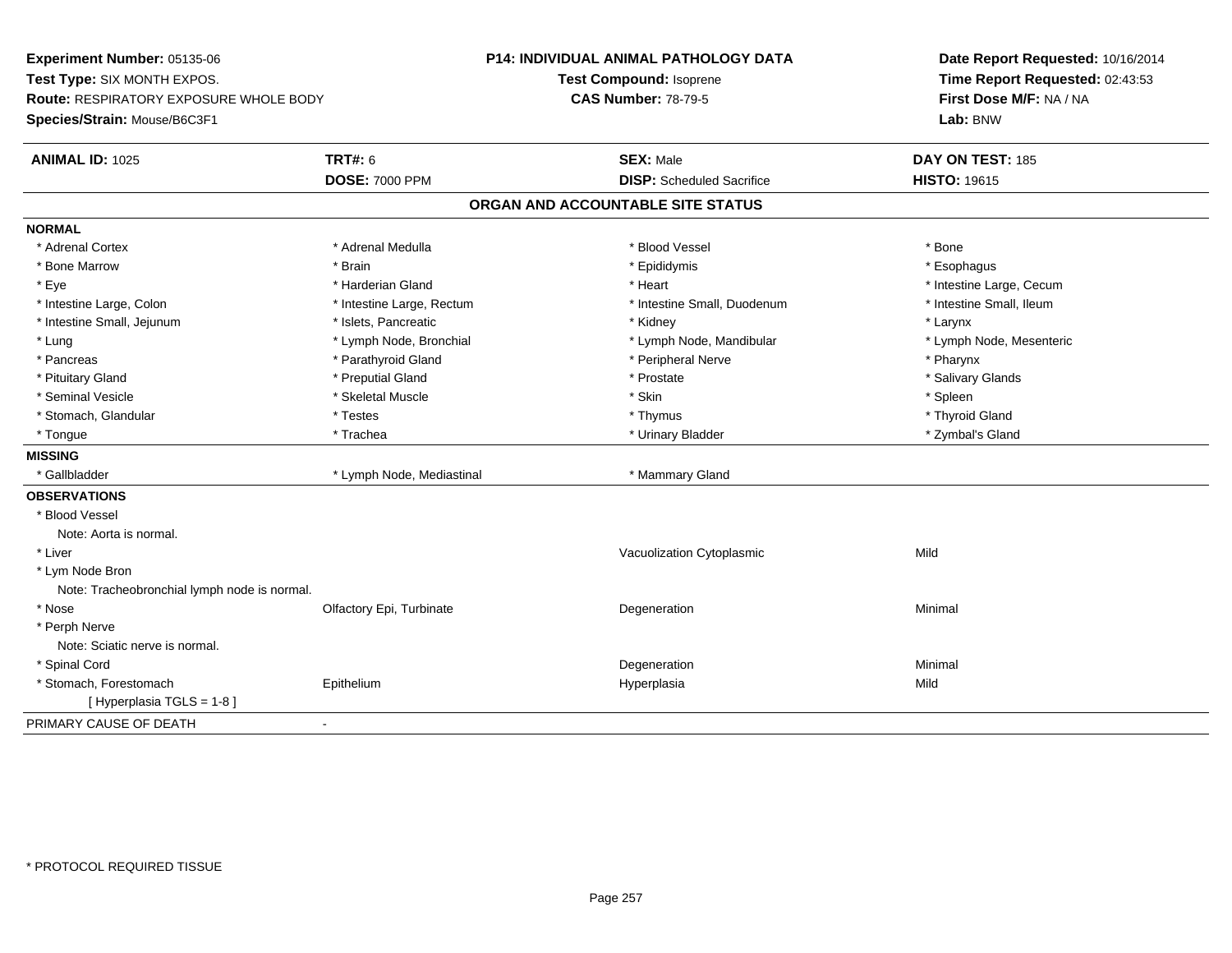**Experiment Number:** 05135-06**Test Type:** SIX MONTH EXPOS.**Route:** RESPIRATORY EXPOSURE WHOLE BODY**Species/Strain:** Mouse/B6C3F1**P14: INDIVIDUAL ANIMAL PATHOLOGY DATATest Compound:** Isoprene**CAS Number:** 78-79-5**Date Report Requested:** 10/16/2014**Time Report Requested:** 02:43:53**First Dose M/F:** NA / NA**Lab:** BNW**ANIMAL ID:** 1026**6 DAY ON TEST:** 371 **DOSE:** 7000 PPM**DISP:** Terminal Sacrifice **HISTO:** 19616 **ORGAN AND ACCOUNTABLE SITE STATUSNORMAL**\* Adrenal Cortex \* Adrenal Cortex \* \* Adrenal Medulla \* \* Adrenal Medulla \* \* Blood Vessel \* \* Brood Vessel \* \* Bone \* Esophagus \* Bone Marrow \* Brain \* Epididymis \* Esophagus \* Heart Thestine Large, Cecum Thestine Large, Cecum Assessment Carge, Colon Thestine Large, Rectum \* Intestine Large, Rectum \* Intestine Large, Rectum \* Intestine Small, Duodenum \* Thestine Small, Ileum \* Intestine Small, Ileum \* Intestine Small, Jejunum \* \* Kidney \* Lymph Node, Mediastinal \* Larynx **\* Lymph Node, Bronchial \*** Lymph Node, Bronchial \* Lymph Node, Mandibular \* Pancreas \* Parathyroid Gland \* Parathyroid Gland \* Peripheral Nerve \* Pancreas \* Pharynx \* Salivary Glands \* Pituitary Gland \* \* Then the state \* Preputial Gland \* Prosection \* Prostate \* \* Salivary Glands \* Salivary Glands \* Salivary Glands \* Salivary Glands \* Salivary Glands \* Salivary Glands \* Salivary Glands \* Salivary Glan \* Seminal Vesicle \* \* Spinal Cord \* Skeletal Muscle \* \* Skin \* \* Skin \* \* Spinal Vesicle \* Spinal Cord \* Spinal Cord \* Spleen \* Stomach, Forestomach \* Stomach \* Stomach, Shangh, Glandular \* Testes \* Testes \* Trachea \* Thymus \* \* The mode of the total of the total term of the total term of the total term of the total term of t \* Urinary Bladder \* Zymbal's Gland**MISSING**\* Gallbladder \* Mammary Gland **OBSERVATIONS** \* Blood VesselNote: Aorta is normal. \* Eyee the contract of the chronic, Moderate contract of the chronic method of the chronic, Moderate chronic, Moderate chronic, Moderate chronic, Moderate chronic, Moderate chronic, Moderate chronic, Moderate chronic, Moderate Note: There is corneal ulceration and inflammation. Scleral inflammation is also present. Eye lesions are secondary to the Harderian tumor. \* Harderian Glandd and a state of the control of the control of the control of the control of the control of the control of the control of the control of the control of the control of the control of the control of the control of the contro  $[$  Adenoma TGLS = 5-12  $]$  \* Islets, Pancreaticc and the contract of the contract of the contract of the contract of the contract of the contract of the contract of the contract of the contract of the contract of the contract of the contract of the contract of the cont a **Minimal**  \* Liver Eosinophilic Focus Hepatocellular AdenomaMultiple<br>Mild Mixed Cell Focuss Mild [ Hepatocellular Adenoma TGLS = 2-4, 7-13 ] \* Lungg and the state of the state of the state of the state of the Hemorrhage state of the Mild state of the Mild state of the State of the State of the State of the State of the State of the State of the State of the State of [ Hemorrhage TGLS = 6-3 ] \* Lym Node Bron Note: Tracheobronchial lymph node is normal. \* Lymph Node, MesentericLymphoma Malignant Histiocytic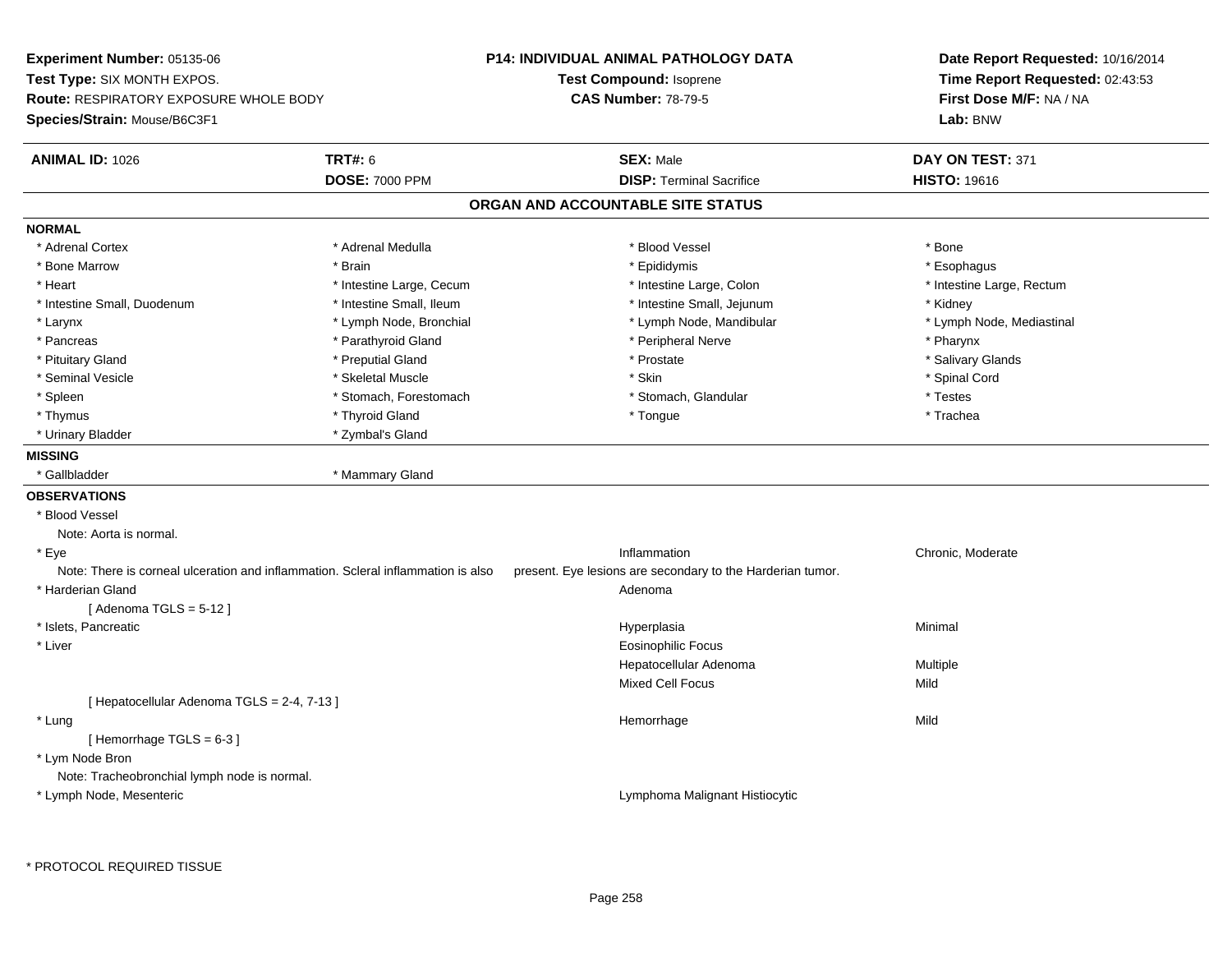| Experiment Number: 05135-06<br>Test Type: SIX MONTH EXPOS.<br><b>Route: RESPIRATORY EXPOSURE WHOLE BODY</b><br>Species/Strain: Mouse/B6C3F1 |                                         | <b>P14: INDIVIDUAL ANIMAL PATHOLOGY DATA</b><br><b>Test Compound: Isoprene</b><br><b>CAS Number: 78-79-5</b> | Date Report Requested: 10/16/2014<br>Time Report Requested: 02:43:53<br>First Dose M/F: NA / NA<br>Lab: BNW |
|---------------------------------------------------------------------------------------------------------------------------------------------|-----------------------------------------|--------------------------------------------------------------------------------------------------------------|-------------------------------------------------------------------------------------------------------------|
| <b>ANIMAL ID: 1026</b>                                                                                                                      | <b>TRT#: 6</b><br><b>DOSE: 7000 PPM</b> | <b>SEX: Male</b><br><b>DISP:</b> Terminal Sacrifice                                                          | DAY ON TEST: 371<br><b>HISTO: 19616</b>                                                                     |
|                                                                                                                                             |                                         | ORGAN AND ACCOUNTABLE SITE STATUS                                                                            |                                                                                                             |
| [ Lymphoma Malignant Histiocytic TGLS = 8-6 ]                                                                                               |                                         |                                                                                                              |                                                                                                             |
| * Nose                                                                                                                                      | Olfactory Epi, Turbinate                | Degeneration                                                                                                 | Mild                                                                                                        |
|                                                                                                                                             | Olfactory Epi, Turbinate                | Inflammation                                                                                                 | Chronic, Minimal                                                                                            |
|                                                                                                                                             |                                         | Inflammation                                                                                                 | Mild                                                                                                        |
| Note: Inflammation, nld.                                                                                                                    |                                         |                                                                                                              |                                                                                                             |
| * Perph Nerve                                                                                                                               |                                         |                                                                                                              |                                                                                                             |
| Note: Sciatic nerve is normal.                                                                                                              |                                         |                                                                                                              |                                                                                                             |
| PRIMARY CAUSE OF DEATH                                                                                                                      |                                         |                                                                                                              |                                                                                                             |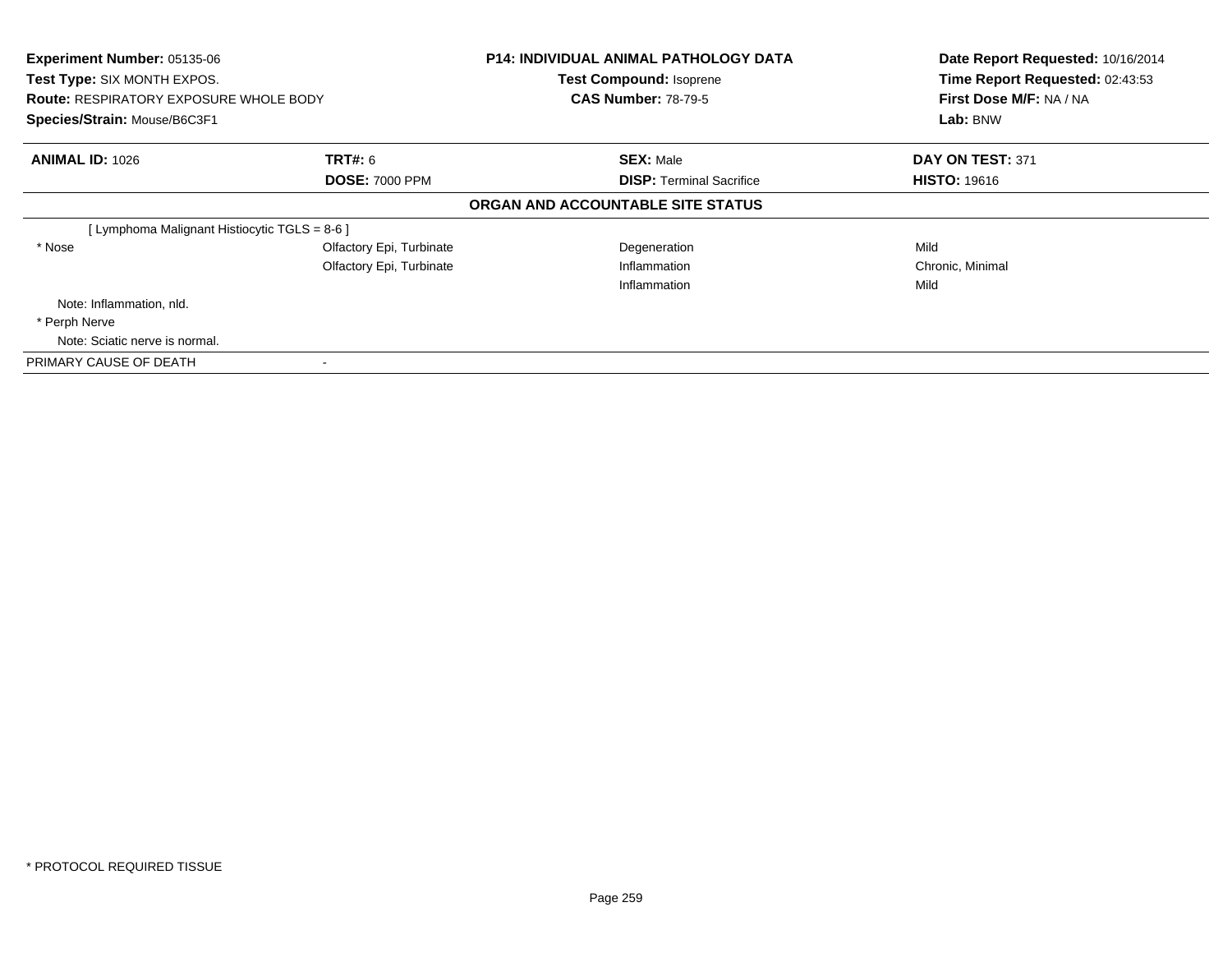| <b>TRT#: 6</b><br><b>SEX: Male</b><br><b>ANIMAL ID: 1027</b><br>DAY ON TEST: 209<br><b>DOSE: 7000 PPM</b><br><b>DISP:</b> Moribund Sacrifice<br><b>HISTO: 19617</b><br>ORGAN AND ACCOUNTABLE SITE STATUS<br>* Adrenal Cortex<br>* Adrenal Medulla<br>* Blood Vessel<br>* Bone<br>* Eye<br>* Brain<br>* Epididymis<br>* Esophagus<br>* Gallbladder<br>* Harderian Gland<br>* Intestine Large, Cecum<br>* Intestine Large, Colon<br>* Intestine Small, Duodenum<br>* Intestine Small, Ileum<br>* Intestine Small, Jejunum<br>* Intestine Large, Rectum<br>* Islets, Pancreatic<br>* Pharynx<br>* Pituitary Gland<br>* Pancreas<br>* Seminal Vesicle<br>* Stomach, Forestomach<br>* Prostate<br>* Salivary Glands<br>* Thyroid Gland<br>* Stomach, Glandular<br>* Tongue<br>* Trachea<br>* Zymbal's Gland<br>* Urinary Bladder<br>* Parathyroid Gland<br>* Mammary Gland<br>* Blood Vessel<br>Note: Aorta is normal.<br>* Bone Marrow<br>Mild<br>Hyperplasia<br>Note: Hyperplasia is granulocytic.<br>* Heart<br>Lymphoma Malignant Lymphocytic<br>Bilateral<br>Lymphoma Malignant Lymphocytic<br>* Kidney<br>Note: TGL 7 = NCL. No significant corresponding lesion.<br>[ Lymphoma Malignant Lymphocytic TGLS = 4-5 ]<br>Minimal<br>* Larynx<br>Inflammation<br>* Liver<br>Lymphoma Malignant Lymphocytic<br>[ Lymphoma Malignant Lymphocytic TGLS = 5-4 ]<br>Lymphoma Malignant Lymphocytic<br>* Lung<br>* Lymph Node, Bronchial<br>Lymphoma Malignant Lymphocytic<br>Note: Tracheobronchial lymph node has malignant lymphoma, lymphocytic.<br>* Lymph Node, Mandibular<br>Lymphoma Malignant Lymphocytic<br>* Lymph Node, Mediastinal<br>Lymphoma Malignant Lymphocytic<br>* Lymph Node, Mesenteric<br>Lymphoma Malignant Lymphocytic<br>[ Lymphoma Malignant Lymphocytic TGLS = 3-13 ]<br>Mild<br>* Nose<br>Olfactory Epi, Turbinate<br>Degeneration | Experiment Number: 05135-06<br>Test Type: SIX MONTH EXPOS.<br><b>Route: RESPIRATORY EXPOSURE WHOLE BODY</b><br>Species/Strain: Mouse/B6C3F1 | <b>P14: INDIVIDUAL ANIMAL PATHOLOGY DATA</b><br>Test Compound: Isoprene<br><b>CAS Number: 78-79-5</b> | Date Report Requested: 10/16/2014<br>Time Report Requested: 02:43:53<br>First Dose M/F: NA / NA<br>Lab: BNW |
|--------------------------------------------------------------------------------------------------------------------------------------------------------------------------------------------------------------------------------------------------------------------------------------------------------------------------------------------------------------------------------------------------------------------------------------------------------------------------------------------------------------------------------------------------------------------------------------------------------------------------------------------------------------------------------------------------------------------------------------------------------------------------------------------------------------------------------------------------------------------------------------------------------------------------------------------------------------------------------------------------------------------------------------------------------------------------------------------------------------------------------------------------------------------------------------------------------------------------------------------------------------------------------------------------------------------------------------------------------------------------------------------------------------------------------------------------------------------------------------------------------------------------------------------------------------------------------------------------------------------------------------------------------------------------------------------------------------------------------------------------------------------------------------------------------------------------------------------------------|---------------------------------------------------------------------------------------------------------------------------------------------|-------------------------------------------------------------------------------------------------------|-------------------------------------------------------------------------------------------------------------|
|                                                                                                                                                                                                                                                                                                                                                                                                                                                                                                                                                                                                                                                                                                                                                                                                                                                                                                                                                                                                                                                                                                                                                                                                                                                                                                                                                                                                                                                                                                                                                                                                                                                                                                                                                                                                                                                        |                                                                                                                                             |                                                                                                       |                                                                                                             |
|                                                                                                                                                                                                                                                                                                                                                                                                                                                                                                                                                                                                                                                                                                                                                                                                                                                                                                                                                                                                                                                                                                                                                                                                                                                                                                                                                                                                                                                                                                                                                                                                                                                                                                                                                                                                                                                        |                                                                                                                                             |                                                                                                       |                                                                                                             |
|                                                                                                                                                                                                                                                                                                                                                                                                                                                                                                                                                                                                                                                                                                                                                                                                                                                                                                                                                                                                                                                                                                                                                                                                                                                                                                                                                                                                                                                                                                                                                                                                                                                                                                                                                                                                                                                        |                                                                                                                                             |                                                                                                       |                                                                                                             |
|                                                                                                                                                                                                                                                                                                                                                                                                                                                                                                                                                                                                                                                                                                                                                                                                                                                                                                                                                                                                                                                                                                                                                                                                                                                                                                                                                                                                                                                                                                                                                                                                                                                                                                                                                                                                                                                        | <b>NORMAL</b>                                                                                                                               |                                                                                                       |                                                                                                             |
|                                                                                                                                                                                                                                                                                                                                                                                                                                                                                                                                                                                                                                                                                                                                                                                                                                                                                                                                                                                                                                                                                                                                                                                                                                                                                                                                                                                                                                                                                                                                                                                                                                                                                                                                                                                                                                                        |                                                                                                                                             |                                                                                                       |                                                                                                             |
|                                                                                                                                                                                                                                                                                                                                                                                                                                                                                                                                                                                                                                                                                                                                                                                                                                                                                                                                                                                                                                                                                                                                                                                                                                                                                                                                                                                                                                                                                                                                                                                                                                                                                                                                                                                                                                                        |                                                                                                                                             |                                                                                                       |                                                                                                             |
|                                                                                                                                                                                                                                                                                                                                                                                                                                                                                                                                                                                                                                                                                                                                                                                                                                                                                                                                                                                                                                                                                                                                                                                                                                                                                                                                                                                                                                                                                                                                                                                                                                                                                                                                                                                                                                                        |                                                                                                                                             |                                                                                                       |                                                                                                             |
|                                                                                                                                                                                                                                                                                                                                                                                                                                                                                                                                                                                                                                                                                                                                                                                                                                                                                                                                                                                                                                                                                                                                                                                                                                                                                                                                                                                                                                                                                                                                                                                                                                                                                                                                                                                                                                                        |                                                                                                                                             |                                                                                                       |                                                                                                             |
|                                                                                                                                                                                                                                                                                                                                                                                                                                                                                                                                                                                                                                                                                                                                                                                                                                                                                                                                                                                                                                                                                                                                                                                                                                                                                                                                                                                                                                                                                                                                                                                                                                                                                                                                                                                                                                                        |                                                                                                                                             |                                                                                                       |                                                                                                             |
|                                                                                                                                                                                                                                                                                                                                                                                                                                                                                                                                                                                                                                                                                                                                                                                                                                                                                                                                                                                                                                                                                                                                                                                                                                                                                                                                                                                                                                                                                                                                                                                                                                                                                                                                                                                                                                                        |                                                                                                                                             |                                                                                                       |                                                                                                             |
|                                                                                                                                                                                                                                                                                                                                                                                                                                                                                                                                                                                                                                                                                                                                                                                                                                                                                                                                                                                                                                                                                                                                                                                                                                                                                                                                                                                                                                                                                                                                                                                                                                                                                                                                                                                                                                                        |                                                                                                                                             |                                                                                                       |                                                                                                             |
|                                                                                                                                                                                                                                                                                                                                                                                                                                                                                                                                                                                                                                                                                                                                                                                                                                                                                                                                                                                                                                                                                                                                                                                                                                                                                                                                                                                                                                                                                                                                                                                                                                                                                                                                                                                                                                                        |                                                                                                                                             |                                                                                                       |                                                                                                             |
|                                                                                                                                                                                                                                                                                                                                                                                                                                                                                                                                                                                                                                                                                                                                                                                                                                                                                                                                                                                                                                                                                                                                                                                                                                                                                                                                                                                                                                                                                                                                                                                                                                                                                                                                                                                                                                                        | <b>MISSING</b>                                                                                                                              |                                                                                                       |                                                                                                             |
|                                                                                                                                                                                                                                                                                                                                                                                                                                                                                                                                                                                                                                                                                                                                                                                                                                                                                                                                                                                                                                                                                                                                                                                                                                                                                                                                                                                                                                                                                                                                                                                                                                                                                                                                                                                                                                                        |                                                                                                                                             |                                                                                                       |                                                                                                             |
|                                                                                                                                                                                                                                                                                                                                                                                                                                                                                                                                                                                                                                                                                                                                                                                                                                                                                                                                                                                                                                                                                                                                                                                                                                                                                                                                                                                                                                                                                                                                                                                                                                                                                                                                                                                                                                                        | <b>OBSERVATIONS</b>                                                                                                                         |                                                                                                       |                                                                                                             |
|                                                                                                                                                                                                                                                                                                                                                                                                                                                                                                                                                                                                                                                                                                                                                                                                                                                                                                                                                                                                                                                                                                                                                                                                                                                                                                                                                                                                                                                                                                                                                                                                                                                                                                                                                                                                                                                        |                                                                                                                                             |                                                                                                       |                                                                                                             |
|                                                                                                                                                                                                                                                                                                                                                                                                                                                                                                                                                                                                                                                                                                                                                                                                                                                                                                                                                                                                                                                                                                                                                                                                                                                                                                                                                                                                                                                                                                                                                                                                                                                                                                                                                                                                                                                        |                                                                                                                                             |                                                                                                       |                                                                                                             |
|                                                                                                                                                                                                                                                                                                                                                                                                                                                                                                                                                                                                                                                                                                                                                                                                                                                                                                                                                                                                                                                                                                                                                                                                                                                                                                                                                                                                                                                                                                                                                                                                                                                                                                                                                                                                                                                        |                                                                                                                                             |                                                                                                       |                                                                                                             |
|                                                                                                                                                                                                                                                                                                                                                                                                                                                                                                                                                                                                                                                                                                                                                                                                                                                                                                                                                                                                                                                                                                                                                                                                                                                                                                                                                                                                                                                                                                                                                                                                                                                                                                                                                                                                                                                        |                                                                                                                                             |                                                                                                       |                                                                                                             |
|                                                                                                                                                                                                                                                                                                                                                                                                                                                                                                                                                                                                                                                                                                                                                                                                                                                                                                                                                                                                                                                                                                                                                                                                                                                                                                                                                                                                                                                                                                                                                                                                                                                                                                                                                                                                                                                        |                                                                                                                                             |                                                                                                       |                                                                                                             |
|                                                                                                                                                                                                                                                                                                                                                                                                                                                                                                                                                                                                                                                                                                                                                                                                                                                                                                                                                                                                                                                                                                                                                                                                                                                                                                                                                                                                                                                                                                                                                                                                                                                                                                                                                                                                                                                        |                                                                                                                                             |                                                                                                       |                                                                                                             |
|                                                                                                                                                                                                                                                                                                                                                                                                                                                                                                                                                                                                                                                                                                                                                                                                                                                                                                                                                                                                                                                                                                                                                                                                                                                                                                                                                                                                                                                                                                                                                                                                                                                                                                                                                                                                                                                        |                                                                                                                                             |                                                                                                       |                                                                                                             |
|                                                                                                                                                                                                                                                                                                                                                                                                                                                                                                                                                                                                                                                                                                                                                                                                                                                                                                                                                                                                                                                                                                                                                                                                                                                                                                                                                                                                                                                                                                                                                                                                                                                                                                                                                                                                                                                        |                                                                                                                                             |                                                                                                       |                                                                                                             |
|                                                                                                                                                                                                                                                                                                                                                                                                                                                                                                                                                                                                                                                                                                                                                                                                                                                                                                                                                                                                                                                                                                                                                                                                                                                                                                                                                                                                                                                                                                                                                                                                                                                                                                                                                                                                                                                        |                                                                                                                                             |                                                                                                       |                                                                                                             |
|                                                                                                                                                                                                                                                                                                                                                                                                                                                                                                                                                                                                                                                                                                                                                                                                                                                                                                                                                                                                                                                                                                                                                                                                                                                                                                                                                                                                                                                                                                                                                                                                                                                                                                                                                                                                                                                        |                                                                                                                                             |                                                                                                       |                                                                                                             |
|                                                                                                                                                                                                                                                                                                                                                                                                                                                                                                                                                                                                                                                                                                                                                                                                                                                                                                                                                                                                                                                                                                                                                                                                                                                                                                                                                                                                                                                                                                                                                                                                                                                                                                                                                                                                                                                        |                                                                                                                                             |                                                                                                       |                                                                                                             |
|                                                                                                                                                                                                                                                                                                                                                                                                                                                                                                                                                                                                                                                                                                                                                                                                                                                                                                                                                                                                                                                                                                                                                                                                                                                                                                                                                                                                                                                                                                                                                                                                                                                                                                                                                                                                                                                        |                                                                                                                                             |                                                                                                       |                                                                                                             |
|                                                                                                                                                                                                                                                                                                                                                                                                                                                                                                                                                                                                                                                                                                                                                                                                                                                                                                                                                                                                                                                                                                                                                                                                                                                                                                                                                                                                                                                                                                                                                                                                                                                                                                                                                                                                                                                        |                                                                                                                                             |                                                                                                       |                                                                                                             |
|                                                                                                                                                                                                                                                                                                                                                                                                                                                                                                                                                                                                                                                                                                                                                                                                                                                                                                                                                                                                                                                                                                                                                                                                                                                                                                                                                                                                                                                                                                                                                                                                                                                                                                                                                                                                                                                        |                                                                                                                                             |                                                                                                       |                                                                                                             |
|                                                                                                                                                                                                                                                                                                                                                                                                                                                                                                                                                                                                                                                                                                                                                                                                                                                                                                                                                                                                                                                                                                                                                                                                                                                                                                                                                                                                                                                                                                                                                                                                                                                                                                                                                                                                                                                        |                                                                                                                                             |                                                                                                       |                                                                                                             |
|                                                                                                                                                                                                                                                                                                                                                                                                                                                                                                                                                                                                                                                                                                                                                                                                                                                                                                                                                                                                                                                                                                                                                                                                                                                                                                                                                                                                                                                                                                                                                                                                                                                                                                                                                                                                                                                        |                                                                                                                                             |                                                                                                       |                                                                                                             |
|                                                                                                                                                                                                                                                                                                                                                                                                                                                                                                                                                                                                                                                                                                                                                                                                                                                                                                                                                                                                                                                                                                                                                                                                                                                                                                                                                                                                                                                                                                                                                                                                                                                                                                                                                                                                                                                        |                                                                                                                                             |                                                                                                       |                                                                                                             |
|                                                                                                                                                                                                                                                                                                                                                                                                                                                                                                                                                                                                                                                                                                                                                                                                                                                                                                                                                                                                                                                                                                                                                                                                                                                                                                                                                                                                                                                                                                                                                                                                                                                                                                                                                                                                                                                        |                                                                                                                                             |                                                                                                       |                                                                                                             |
|                                                                                                                                                                                                                                                                                                                                                                                                                                                                                                                                                                                                                                                                                                                                                                                                                                                                                                                                                                                                                                                                                                                                                                                                                                                                                                                                                                                                                                                                                                                                                                                                                                                                                                                                                                                                                                                        |                                                                                                                                             |                                                                                                       |                                                                                                             |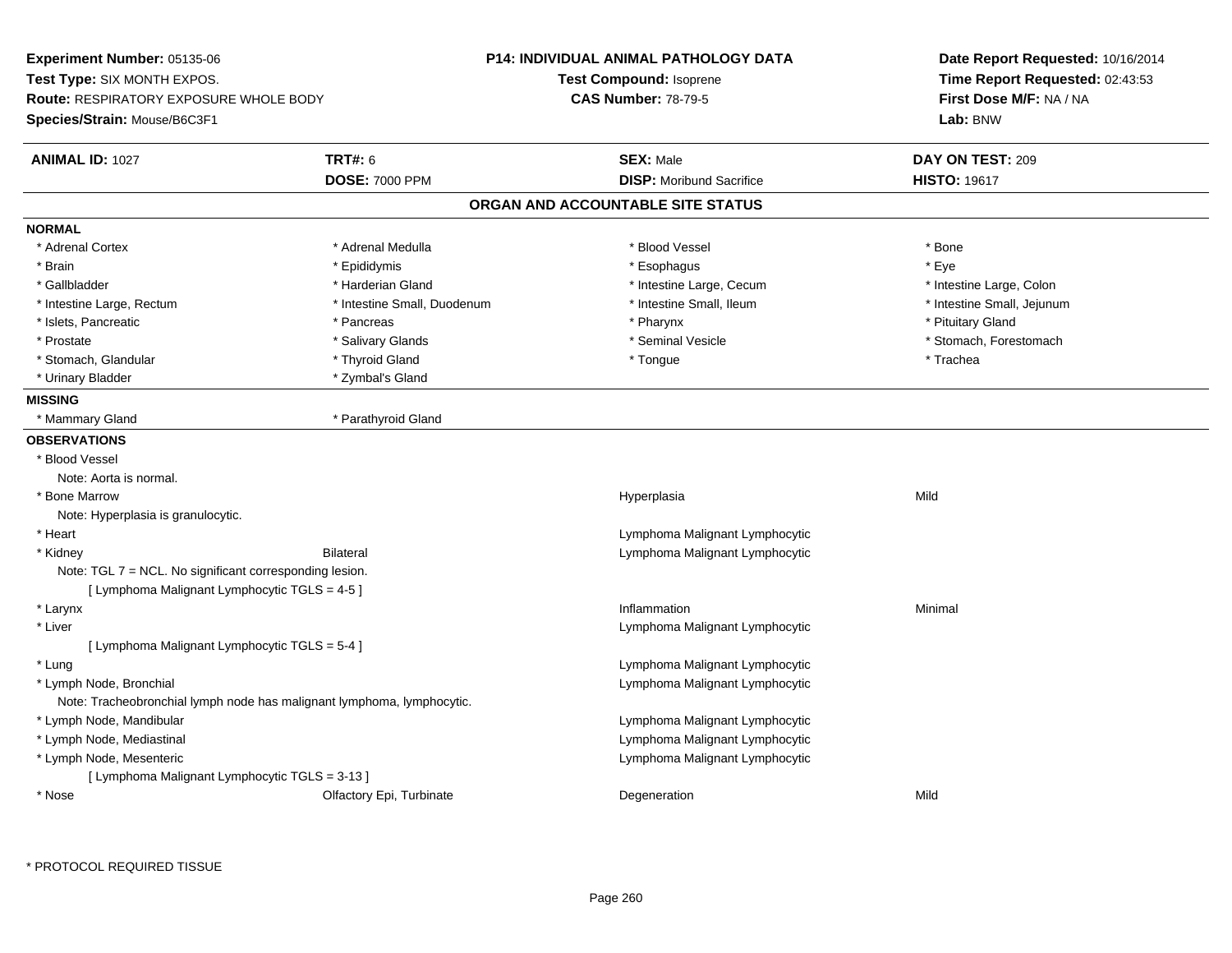| <b>CAS Number: 78-79-5</b><br><b>Route: RESPIRATORY EXPOSURE WHOLE BODY</b><br>Species/Strain: Mouse/B6C3F1                                                            |                      |
|------------------------------------------------------------------------------------------------------------------------------------------------------------------------|----------------------|
| TRT#: 6<br><b>ANIMAL ID: 1027</b><br><b>SEX: Male</b>                                                                                                                  | DAY ON TEST: 209     |
| <b>DOSE: 7000 PPM</b><br><b>DISP:</b> Moribund Sacrifice                                                                                                               | <b>HISTO: 19617</b>  |
| ORGAN AND ACCOUNTABLE SITE STATUS                                                                                                                                      |                      |
| Olfactory Epi, Turbinate<br>Inflammation                                                                                                                               | Chronic, Minimal     |
| Inflammation                                                                                                                                                           | Mild                 |
| Note: Inflammation, nld.                                                                                                                                               |                      |
| * Peripheral Nerve<br>Sciatic<br>Degeneration                                                                                                                          | Mild                 |
| * Preputial Gland<br>Atrophy                                                                                                                                           | Marked               |
| * Skeletal Muscle<br>Lymphoma Malignant Lymphocytic                                                                                                                    |                      |
| * Skin<br>Inflammation                                                                                                                                                 | Suppurative, Minimal |
| Note: TGL 1 = NCL. Inflammation probably does not account for TGL 1. Slide 14 has some lymphoma cells in the subcutaneous tissue but not considered an important site. |                      |
| Note: Inflammation may be related to alopecia but it is hard to tell.                                                                                                  |                      |
| * Spinal Cord<br>Degeneration                                                                                                                                          | Mild                 |
| * Spleen<br>Lymphoma Malignant Lymphocytic                                                                                                                             |                      |
| [ Lymphoma Malignant Lymphocytic TGLS = 2-4 ]                                                                                                                          |                      |
| * Testes<br>Atrophy                                                                                                                                                    | Moderate             |
| * Thymus<br>Lymphoma Malignant Lymphocytic                                                                                                                             |                      |
| [ Lymphoma Malignant Lymphocytic TGLS = 6-12 ]                                                                                                                         |                      |
| PRIMARY CAUSE OF DEATH                                                                                                                                                 |                      |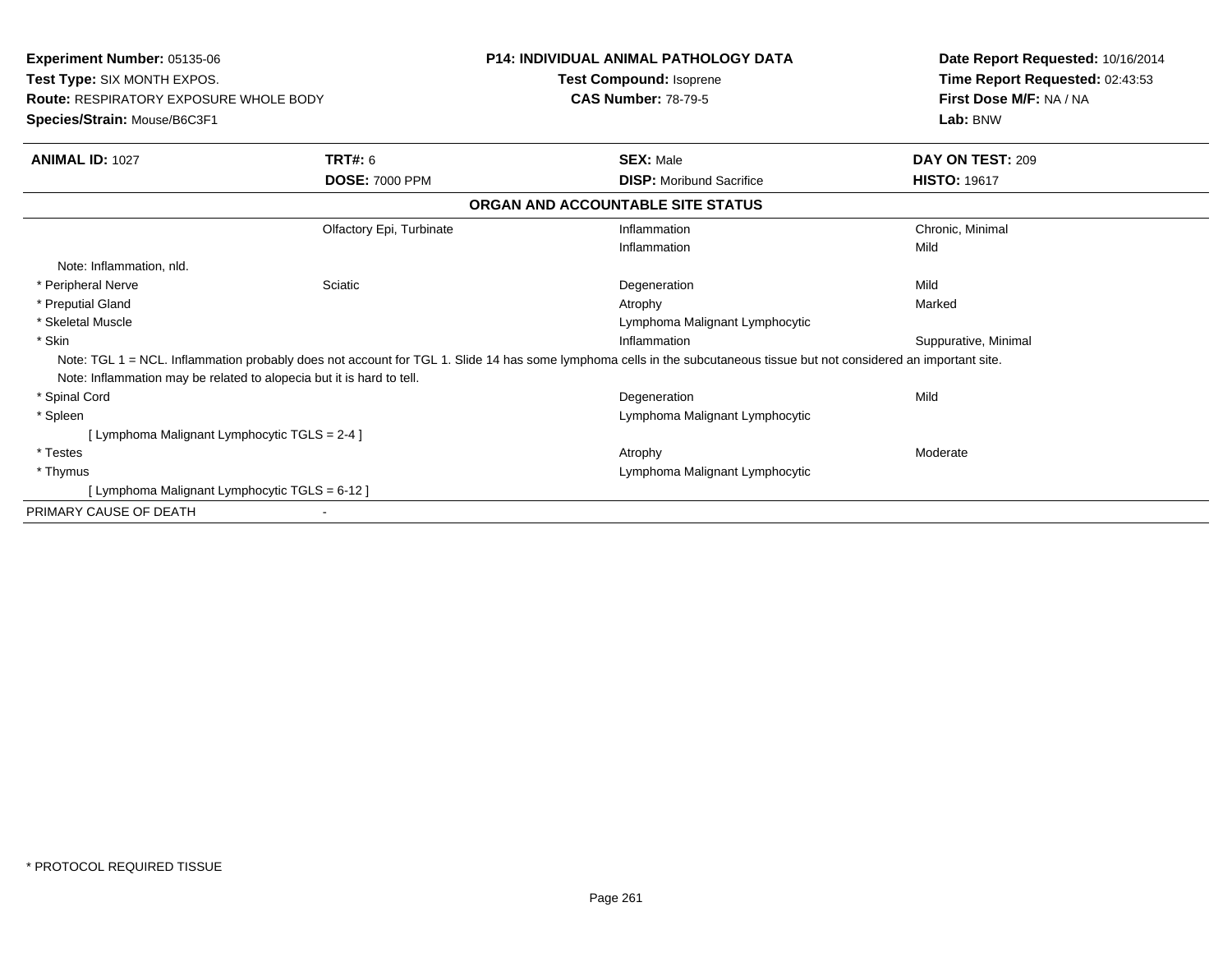**Experiment Number:** 05135-06**Test Type:** SIX MONTH EXPOS.**Route:** RESPIRATORY EXPOSURE WHOLE BODY**Species/Strain:** Mouse/B6C3F1**P14: INDIVIDUAL ANIMAL PATHOLOGY DATATest Compound:** Isoprene**CAS Number:** 78-79-5**Date Report Requested:** 10/16/2014**Time Report Requested:** 02:43:53**First Dose M/F:** NA / NA**Lab:** BNW**ANIMAL ID:** 1028**EX:** Male **DAY ON TEST:** 371 **DOSE:** 7000 PPM**DISP:** Terminal Sacrifice **HISTO:** 19618 **ORGAN AND ACCOUNTABLE SITE STATUSNORMAL**\* Adrenal Medulla \* \* \* Blood Vessel \* \* \* Bone Marrow \* Bone Marrow \* Bone Marrow \* Bone Marrow \* Brain \* \* Expediance \* Epididymis \* \* Expediance \* \* Esophagus \* Expediance \* \* Expediance \* Eye \* Eye \* Intestine Large, Colon \* Gallbladder \* The mode of the state of the state of the state of the state of the state of the state of the state of the state of the state of the state of the state of the state of the state of the state of the state of \* Lymph Node, Bronchial \* Intestine Large, Rectum \* 1. Thestine Small, Duodenum \* Larynx \* Larynx \* Lymph Node, Mediastinal \* Lymph Node, Mesenteric \* Parathyroid Gland \* Peripheral Nerve\* Pharynx \* Pituitary Gland \* Preputial Gland \* Prostate \* Salivary Glands \* Seminal Vesicle \* Skeletal Muscle \* Skin\* Thyroid Gland \* Spleen \* \* Thyroid Gland \* Testes \* \* Testes \* \* Thymus \* Thymus \* \* Thyroid Gland \* Thyroid Gland \* Thyroid Gland \* Zymbal's Gland \* Tongue \* Trachea \* Urinary Bladder \* Zymbal's Gland **MISSING** \* Lymph Node, Mandibular \* Mammary Gland**OBSERVATIONS** \* Adrenal Cortexx and the contract of the contract of the contract of the contract of the contract of the contract of the contract of the contract of the contract of the contract of the contract of the contract of the contract of the cont a Mild \* Blood VesselNote: Aorta is normal. \* Harderian Glandd and the control of the control of the control of the control of the control of the control of the control of  $A$ denoma  $A$ denoma  $A$ denoma  $A$ Note: Two neoplasia present. \* Intestine Small, Ileumm Parasite Note: Parasite is cysticercus, degenerate $[$  Parasite TGLS = 2-14  $]$  \* Intestine Small, Jejunumestine Small, Jejunum<br>Note: The small intestinal lesions are typical of a tapeworm lesion and since animal 824 had a viable worm this is a reasonable diagnosis. Note: Parasite is cysticercus, degenerate. $[$  Parasite TGLS = 1-15  $]$  \* Islets, Pancreaticc and the contract of the contract of the contract of the contract of the contract of the contract of the contract of the contract of the contract of the contract of the contract of the contract of the contract of the cont a **Minimal**  \* Kidney Bilateral Fibrosis MildNote: Fibrosis of capsule. \* Liver Hepatocellular Adenoma Multiple Hepatocellular Carcinoma Vacuolization Cytoplasmicc Mild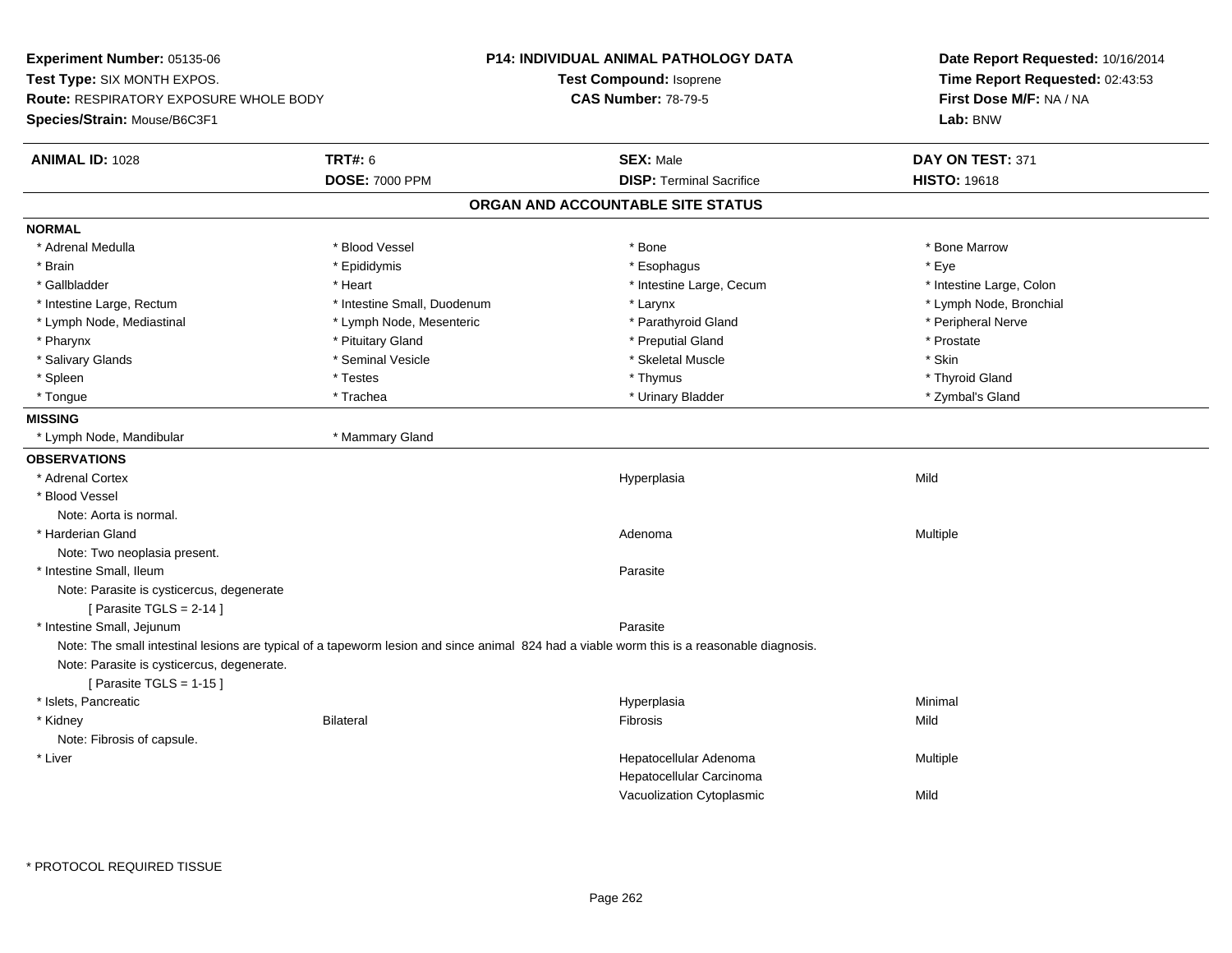| Experiment Number: 05135-06<br>Test Type: SIX MONTH EXPOS.<br><b>Route: RESPIRATORY EXPOSURE WHOLE BODY</b><br>Species/Strain: Mouse/B6C3F1                                                                                                |                                                      | <b>P14: INDIVIDUAL ANIMAL PATHOLOGY DATA</b><br>Test Compound: Isoprene<br><b>CAS Number: 78-79-5</b> | Date Report Requested: 10/16/2014<br>Time Report Requested: 02:43:53<br>First Dose M/F: NA / NA<br>Lab: BNW |
|--------------------------------------------------------------------------------------------------------------------------------------------------------------------------------------------------------------------------------------------|------------------------------------------------------|-------------------------------------------------------------------------------------------------------|-------------------------------------------------------------------------------------------------------------|
| <b>ANIMAL ID: 1028</b>                                                                                                                                                                                                                     | <b>TRT#: 6</b>                                       | <b>SEX: Male</b>                                                                                      | DAY ON TEST: 371                                                                                            |
|                                                                                                                                                                                                                                            | <b>DOSE: 7000 PPM</b>                                | <b>DISP: Terminal Sacrifice</b>                                                                       | <b>HISTO: 19618</b>                                                                                         |
|                                                                                                                                                                                                                                            |                                                      | ORGAN AND ACCOUNTABLE SITE STATUS                                                                     |                                                                                                             |
| [Hepatocellular Adenoma TGLS = 5-13]<br>[Hepatocellular Carcinoma TGLS = 3-12]<br>* Lung<br>Note: Two neoplasia present.<br>[ Alveolar/Bronchiolar Adenoma TGLS = 4-3 ]<br>* Lym Node Bron<br>Note: Tracheobronchial lymph node is normal. |                                                      | Alveolar/Bronchiolar Adenoma                                                                          | <b>Multiple</b>                                                                                             |
| * Nose                                                                                                                                                                                                                                     | Olfactory Epi, Turbinate<br>Olfactory Epi, Turbinate | Degeneration<br>Inflammation                                                                          | Mild<br>Chronic, Mild                                                                                       |
| * Pancreas<br>* Perph Nerve<br>Note: Sciatic nerve is normal.                                                                                                                                                                              |                                                      | Focal Cellular Change                                                                                 | Minimal                                                                                                     |
| * Spinal Cord<br>* Stomach, Forestomach                                                                                                                                                                                                    |                                                      | Degeneration<br>Squamous Cell Papilloma                                                               | Minimal                                                                                                     |
| * Stomach, Glandular<br>[Inflammation TGLS = $6-8$ ]                                                                                                                                                                                       |                                                      | Inflammation                                                                                          | Suppurative, Mild                                                                                           |
| PRIMARY CAUSE OF DEATH                                                                                                                                                                                                                     |                                                      |                                                                                                       |                                                                                                             |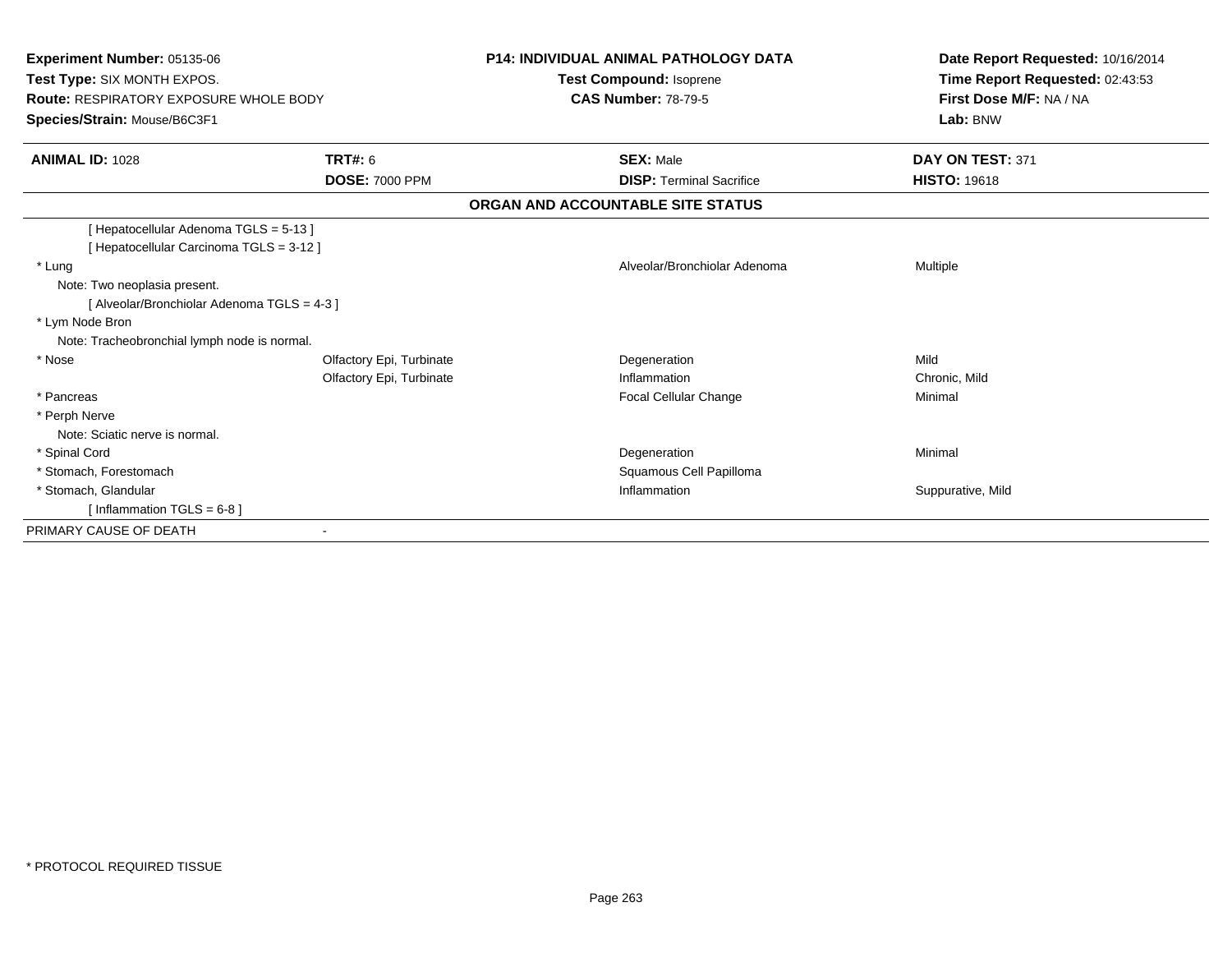**Experiment Number:** 05135-06**Test Type:** SIX MONTH EXPOS.**Route:** RESPIRATORY EXPOSURE WHOLE BODY**Species/Strain:** Mouse/B6C3F1**P14: INDIVIDUAL ANIMAL PATHOLOGY DATATest Compound:** Isoprene**CAS Number:** 78-79-5**Date Report Requested:** 10/16/2014**Time Report Requested:** 02:43:53**First Dose M/F:** NA / NA**Lab:** BNW**ANIMAL ID:** 1029 **TRT#:** <sup>6</sup> **SEX:** Male **DAY ON TEST:** <sup>371</sup> **DOSE:** 7000 PPM**DISP:** Terminal Sacrifice **HISTO:** 19619 **ORGAN AND ACCOUNTABLE SITE STATUSNORMAL**\* Adrenal Cortex \* Adrenal Cortex \* \* Adrenal Medulla \* \* Adrenal Medulla \* \* Blood Vessel \* \* Brood Vessel \* \* Bone \* Esophagus \* Bone Marrow \* Brain \* Epididymis \* Esophagus \* Eye \* https://www.frage.com/windown.com/windown.com/windown.com/windown.com/windown.com/windown.com/windown-\* Intestine Small, Ileum \* Intestine Large, Colon \* Intestine Large, Rectum \* Intestine Small, Duodenum \* Intestine Small, Duodenum \* Intestine Small, Jejunum \* \* Widney \* \* Kidney \* Notesting \* Larynx \* Larynx \* Larynx \* Lung \* Parathyroid Gland \* Lymph Node, Bronchial \* Lymph Node, Mediastinal \* Lymph Node, Mesenteric \* Parathyroid Cland \* Peripheral Nerve \* \* \* Postate \* \* Pharynx \* \* Pharynx \* \* Pituitary Gland \* \* Prostate \* Prostate \* Prostate \* Spleen \* Salivary Glands \* Seminal Vesicle \* Skeletal Muscle \* Spleen\* Thymus \* Stomach, Forestomach \* Testes \* Stomach, Glandular \* Testes \* Testes \* Testes \* Testes \* Testes \* Testes \* T \* Urinary Bladder \* Thyroid Gland \* \* The control of the total property and the top of the top of the top of the top of the top of the top of the top of the top of the top of the top of the top of the top of the top of the top of the top of \* Zymbal's Gland**MISSING** \* Lymph Node, Mandibular \* Mammary Gland**OBSERVATIONS** \* Blood VesselNote: Aorta is normal. \* Harderian Glandd and a state of the control of the control of the control of the control of the control of the control of the control of the control of the control of the control of the control of the control of the control of the contro \* Islets, Pancreaticc and the contract of the contract of the contract of the contract of the contract of the contract of the contract of the contract of the contract of the contract of the contract of the contract of the contract of the cont a **Minimal**  \* Liver Basophilic Focuss Mild a **Multiple** Hepatocellular AdenomaHepatocellular Carcinoma Vacuolization Cytoplasmicc Mild  $[$  Hepatocellular Adenoma TGLS = 3-15, 4-17, 5-16 ] [ Hepatocellular Carcinoma TGLS = 2-12+14 ] \* Lym Node Bron Note: Tracheobronchial lymph node is normal. \* Nosee and the Colfactory Epi, Turbinate and the Colfactory Epistem of the Colfactory Epistem Mild Olfactory Epi, Turbinatee contraction contraction contraction contraction contraction contraction contraction contraction contraction contraction contraction contraction contraction contraction contraction contraction contraction contraction cont \* Pancreas Focal Cellular Change Minimal \* Perph Nerve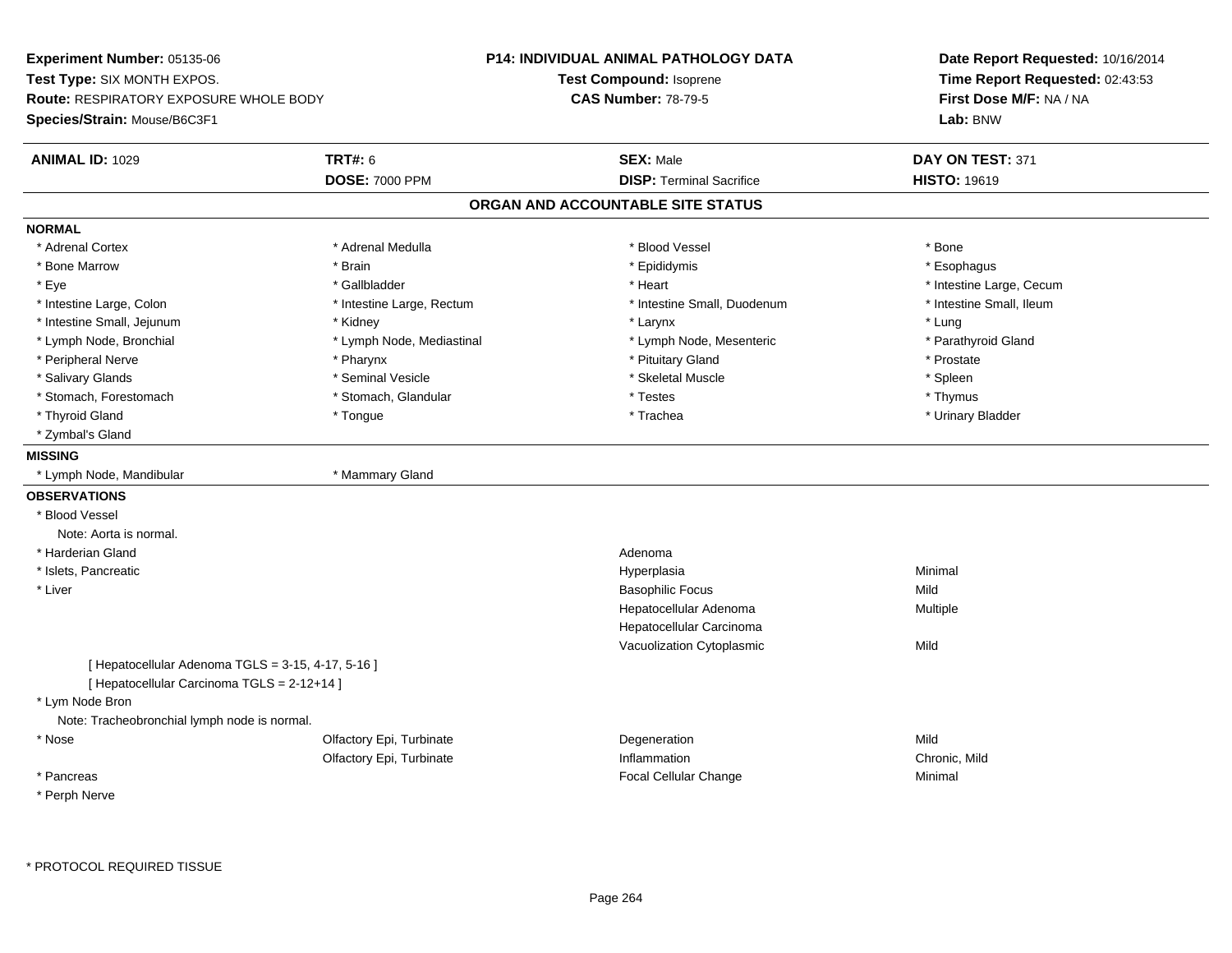| <b>Experiment Number: 05135-06</b><br>Test Type: SIX MONTH EXPOS.<br><b>Route: RESPIRATORY EXPOSURE WHOLE BODY</b> |                       | <b>P14: INDIVIDUAL ANIMAL PATHOLOGY DATA</b> | Date Report Requested: 10/16/2014<br>Time Report Requested: 02:43:53<br>First Dose M/F: NA / NA |
|--------------------------------------------------------------------------------------------------------------------|-----------------------|----------------------------------------------|-------------------------------------------------------------------------------------------------|
|                                                                                                                    |                       | <b>Test Compound: Isoprene</b>               |                                                                                                 |
|                                                                                                                    |                       | <b>CAS Number: 78-79-5</b>                   |                                                                                                 |
| Species/Strain: Mouse/B6C3F1                                                                                       |                       |                                              | Lab: BNW                                                                                        |
| <b>ANIMAL ID: 1029</b>                                                                                             | TRT#: 6               | <b>SEX: Male</b>                             | DAY ON TEST: 371                                                                                |
|                                                                                                                    | <b>DOSE: 7000 PPM</b> | <b>DISP:</b> Terminal Sacrifice              | <b>HISTO: 19619</b>                                                                             |
|                                                                                                                    |                       | ORGAN AND ACCOUNTABLE SITE STATUS            |                                                                                                 |
| Note: Sciatic nerve is normal.                                                                                     |                       |                                              |                                                                                                 |
| * Preputial Gland                                                                                                  |                       | Inflammation                                 | Chronic, Mild                                                                                   |
| * Skin                                                                                                             | Sebaceous GI          | Hyperplasia                                  | Marked                                                                                          |
| [Hyperplasia TGLS = $1-13$ ]                                                                                       |                       |                                              |                                                                                                 |
| * Spinal Cord                                                                                                      |                       | Degeneration                                 | Minimal                                                                                         |
| PRIMARY CAUSE OF DEATH                                                                                             |                       |                                              |                                                                                                 |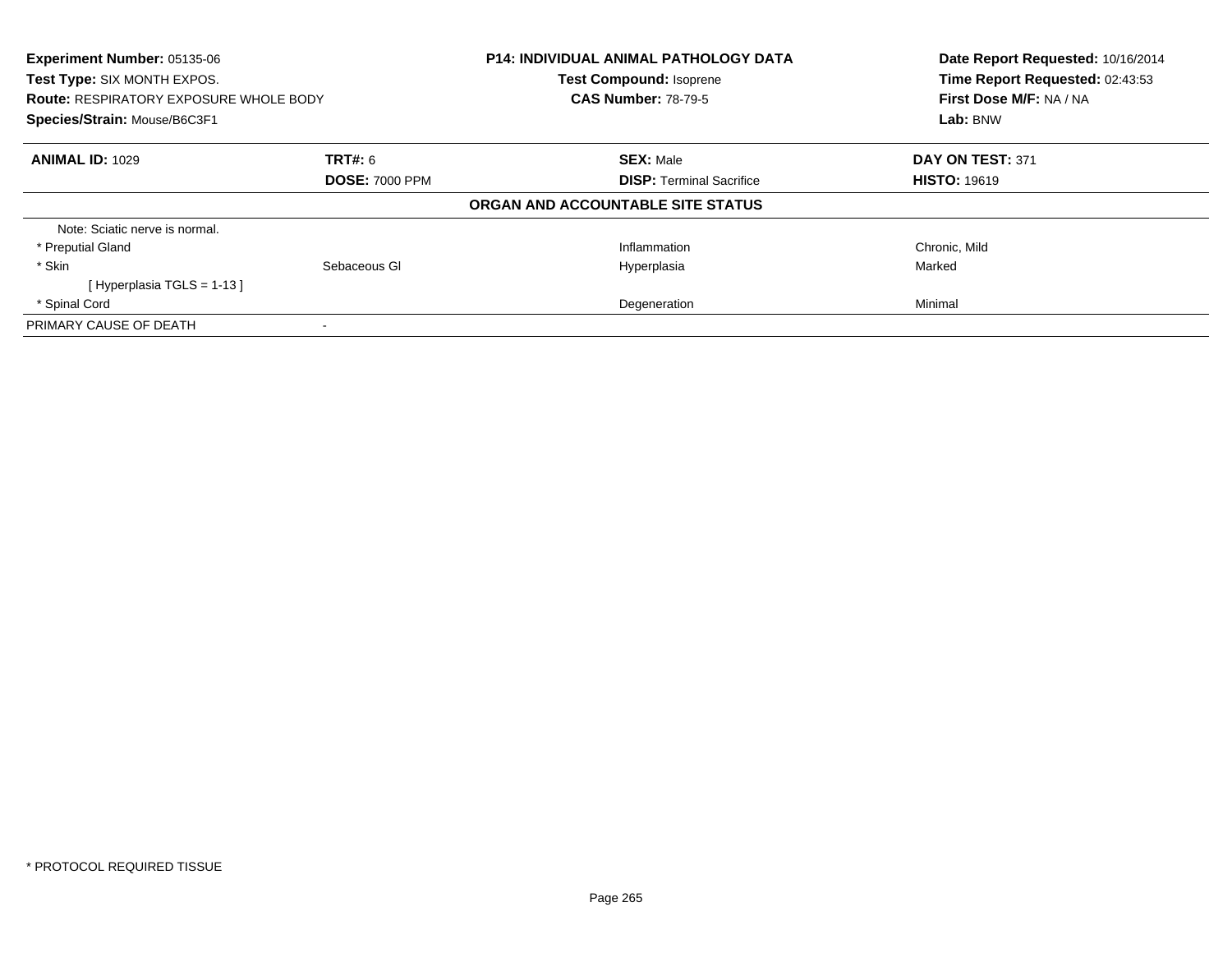**Experiment Number:** 05135-06**Test Type:** SIX MONTH EXPOS.**Route:** RESPIRATORY EXPOSURE WHOLE BODY**Species/Strain:** Mouse/B6C3F1**P14: INDIVIDUAL ANIMAL PATHOLOGY DATATest Compound:** Isoprene**CAS Number:** 78-79-5**Date Report Requested:** 10/16/2014**Time Report Requested:** 02:43:53**First Dose M/F:** NA / NA**Lab:** BNW**ANIMAL ID:** 1030**C TRT#:** 6 **SEX:** Male **SEX:** Male **DAY ON TEST:** 371 **DOSE:** 7000 PPM**DISP:** Terminal Sacrifice **HISTO:** 19620 **ORGAN AND ACCOUNTABLE SITE STATUSNORMAL** \* Adrenal Medulla \* Blood Vessel \* Bone \* Brain\* Gallbladder \* Epididymis \* \* ethanology \* Esophagus \* \* Exercises \* Eye \* \* Eye \* \* Exercises \* Gallbladder \* Gallbladder \* \* Gallbladder \* \* Gallbladder \* \* Gallbladder \* \* Gallbladder \* \* Exercises \* \* Gallbladder \* \* Gallbladder \* \* Heart **\*** Intestine Large, Cecum **\* Intestine Large, Cecum** \* Intestine Large, Colon \* Intestine Large, Rectum \* Intestine Large, Rectum \* Intestine Small, Duodenum \* 100 \* 100 \* 100 \* 100 \* 100 \* 100 \* 100 \* 100 \* 100 \* 100 \* 100 \* Hestine Small, Jejunum \* Kidney \* Lymph Node, Mesenteric \* Larynx **\*** Lymph Node, Mandibular \* Lymph Node, Mediastinal \* Lymph Node, Mediastinal \* \* Pancreas \* Parathyroid Gland \* Parathyroid Gland \* Peripheral Nerve \* Pancreas \* Pharynx \* Salivary Glands \* Pituitary Gland \* \* Then the state \* Preputial Gland \* Prosection \* Prostate \* \* Salivary Glands \* Salivary Glands \* Salivary Glands \* Salivary Glands \* Salivary Glands \* Salivary Glands \* Salivary Glands \* Salivary Glan \* Seminal Vesicle \* \* Spinal Cord \* Skeletal Muscle \* \* Skin \* \* Skin \* \* Spinal Vesicle \* Spinal Cord \* Spinal Cord \* Testes \* Thymus \* Thyroid Gland \* Tongue \* Trachea \* Urinary Bladder \* Zymbal's Gland \* Zymbal's Gland \* Zymbal's Gland **MISSING** \* Lymph Node, Bronchial \* Mammary Gland**OBSERVATIONS** \* Adrenal Cortexx and the contract of the contract of the contract of the contract of the contract of the contract of the contract of the contract of the contract of the contract of the contract of the contract of the contract of the cont a **Minimal**  \* Blood VesselNote: Aorta is normal. \* Bone Marroww which is a state of the state of the Hyperplasia control Hyperplasia and the Moderate of the Moderate of the Moderate of the Moderate of the Moderate of the Moderate of the Moderate of the Moderate of the Moderate of the Note: Hyperplasia is granulocytic \* Harderian Glandd and the control of the control of the control of the control of the control of the control of the control of  $A$ denoma  $A$ denoma  $A$ denoma  $A$ Note: Two neoplasia present \* Islets, Pancreaticc and the contract of the contract of the contract of the contract of the contract of the contract of the contract of the contract of the contract of the contract of the contract of the contract of the contract of the cont a **Minimal**  \* Liver Hematopoietic Cell ProliferationMinimal<br>Minimal Necrosis Minimal Note: Hematopoietic Cell Proliferation = Extramedullary hematopoiesis. \* Lung Alveolar Epith Hyperplasia Minimal \* Lym Node Bron Note: Tracheobronchial lymph node is missing. \* Nosee and the Colfactory Epi, Turbinate and the Content of Degeneration and the Moderate Moderate of the Moderate  $\sim$ Olfactory Epi, TurbinateInflammation **Chronic**, Minimal

\* Perph Nerve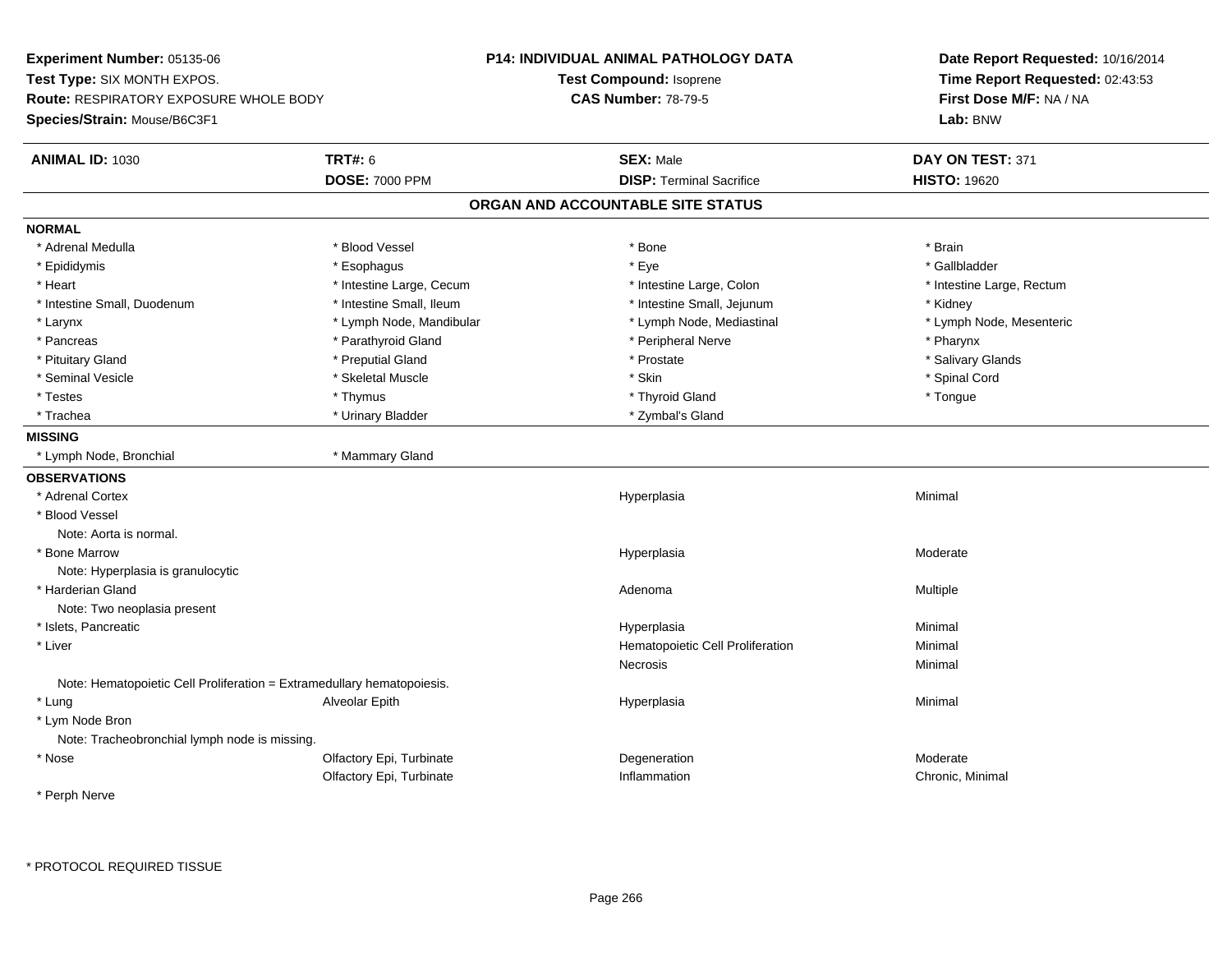| Experiment Number: 05135-06<br><b>Test Type: SIX MONTH EXPOS.</b><br><b>Route: RESPIRATORY EXPOSURE WHOLE BODY</b><br>Species/Strain: Mouse/B6C3F1 |                                                                        | <b>P14: INDIVIDUAL ANIMAL PATHOLOGY DATA</b><br><b>Test Compound: Isoprene</b><br><b>CAS Number: 78-79-5</b> | Date Report Requested: 10/16/2014<br>Time Report Requested: 02:43:53<br>First Dose M/F: NA / NA<br>Lab: BNW |
|----------------------------------------------------------------------------------------------------------------------------------------------------|------------------------------------------------------------------------|--------------------------------------------------------------------------------------------------------------|-------------------------------------------------------------------------------------------------------------|
| <b>ANIMAL ID: 1030</b>                                                                                                                             | <b>TRT#: 6</b><br><b>DOSE: 7000 PPM</b>                                | <b>SEX: Male</b><br><b>DISP: Terminal Sacrifice</b>                                                          | DAY ON TEST: 371<br><b>HISTO: 19620</b>                                                                     |
|                                                                                                                                                    |                                                                        | ORGAN AND ACCOUNTABLE SITE STATUS                                                                            |                                                                                                             |
| Note: Sciatic nerve is normal.                                                                                                                     |                                                                        |                                                                                                              |                                                                                                             |
| * Spleen                                                                                                                                           |                                                                        | Hematopoietic Cell Proliferation                                                                             | Moderate                                                                                                    |
|                                                                                                                                                    | Note: Hematopoietic Cell Proliferation = Extramedullary Hematopoiesis. |                                                                                                              |                                                                                                             |
| * Stomach, Forestomach                                                                                                                             |                                                                        | Squamous Cell Carcinoma                                                                                      |                                                                                                             |
| [Squamous Cell Carcinoma TGLS = 1-8]                                                                                                               |                                                                        |                                                                                                              |                                                                                                             |
| * Stomach, Glandular                                                                                                                               |                                                                        | Hyperplasia                                                                                                  | Mild                                                                                                        |
| PRIMARY CAUSE OF DEATH                                                                                                                             |                                                                        |                                                                                                              |                                                                                                             |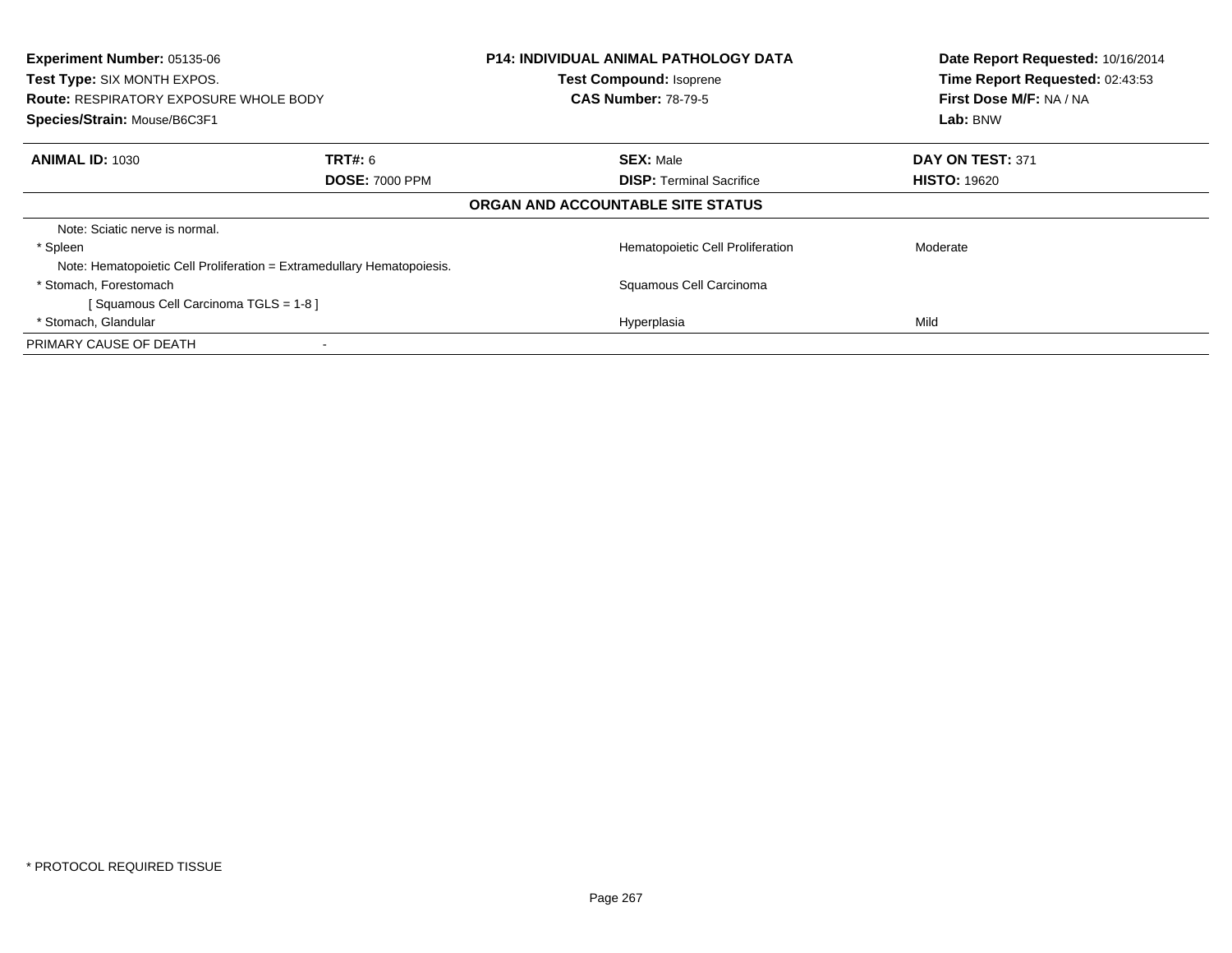**Experiment Number:** 05135-06**Test Type:** SIX MONTH EXPOS.**Route:** RESPIRATORY EXPOSURE WHOLE BODY**Species/Strain:** Mouse/B6C3F1**P14: INDIVIDUAL ANIMAL PATHOLOGY DATATest Compound:** Isoprene**CAS Number:** 78-79-5**Date Report Requested:** 10/16/2014**Time Report Requested:** 02:43:53**First Dose M/F:** NA / NA**Lab:** BNW**ANIMAL ID:** 1031**TRT#:** 6 **SEX:** Male **SEX:** Male **DAY ON TEST:** 371 **DOSE:** 7000 PPM**DISP:** Terminal Sacrifice **HISTO:** 19621 **ORGAN AND ACCOUNTABLE SITE STATUSNORMAL**\* Adrenal Medulla \* \* \* Blood Vessel \* \* \* Bone Marrow \* Bone Marrow \* Bone Marrow \* Bone Marrow \* Brain \* \* Expediance \* Epididymis \* \* Expediance \* \* Esophagus \* Expediance \* \* Expediance \* Eye \* Eye \* Gallbladder \* https://www.frage.com/marticle/state-of-state-of-state-of-state-of-state-of-state-of-state-of-state-of-state-of-state-of-state-of-state-of-state-of-state-of-state-of-state-of-state-of-state-of-state-of-stat \* Intestine Small, Ileum \* Intestine Large, Colon \* Intestine Large, Rectum \* Intestine Small, Duodenum \* Intestine Small, Duodenum \* Lymph Node, Bronchial \* Intestine Small, Jejunum \* Manus \* Kidney \* Kidney \* Larynx \* Larynx \* Larynx \* Larynx \* Larynx \* Larynx \* Larynx \* Larynx \* Larynx \* Larynx \* Larynx \* Larynx \* Larynx \* Larynx \* Larynx \* Larynx \* Larynx \* Larynx \* Laryn \* Lymph Node, Mandibular \* The same that the section of the section of the section of the section of the section of the section of the section of the section of the section of the section of the section of the section of t \* Pituitary Gland \* Parathyroid Gland \* **Archaeology** \* Peripheral Nerve \* Pharynx \* Pharynx \* Pharynx \* Pharynx \* Seminal Vesicle \* Preputial Gland \* \* Annual vesicle \* \* Prostate \* \* Salivary Glands \* \* Salivary Glands \* \* Seminal Vesicle \* \* Stomach. Glandular \* Skeletal Muscle \* Spinal Cord \* Spinal Cord \* Stomach, Forestomach \* Stomach, Forestomach \* Testes \* Thymus \* Thyroid Gland \* Tongue \* Trachea \* Urinary Bladder \* 2ymbal's Gland \* Zymbal's Gland \* Zymbal's Gland \* Zymbal's Gland **MISSING** \* Mammary Gland**OBSERVATIONS** \* Adrenal Cortexx and the control of the control of the control of the control of the control of the control of the control of the control of the control of the control of the control of the control of the control of the control of the co a **Minimal**  \* Blood VesselNote: Aorta is normal. \* Islets, Pancreaticc and the contract of the contract of the contract of the contract of the contract of the contract of the contract of the contract of the contract of the contract of the contract of the contract of the contract of the cont a **Minimal**  \* Liver Eosinophilic Focuss Mild a **Multiple** Hepatocellular AdenomaHepatocellular Carcinoma Vacuolization Cytoplasmicc Mild [ Hepatocellular Adenoma TGLS = 1-14, 3-4 ][ Hepatocellular Carcinoma TGLS = 2-15 ][ Vacuolization Cytoplasmic TGLS = 5-4 ] \* Lung Alveolar Epith Hyperplasia Minimal \* Lym Node Bron Note: Tracheobronchial lymph node is normal. \* Nosee and the Colfactory Epi, Turbinate and the Colfactory Epistem of the Colfactory Epistem Mild Olfactory Epi, TurbinateInflammation Chronic, Minimal

\* PROTOCOL REQUIRED TISSUE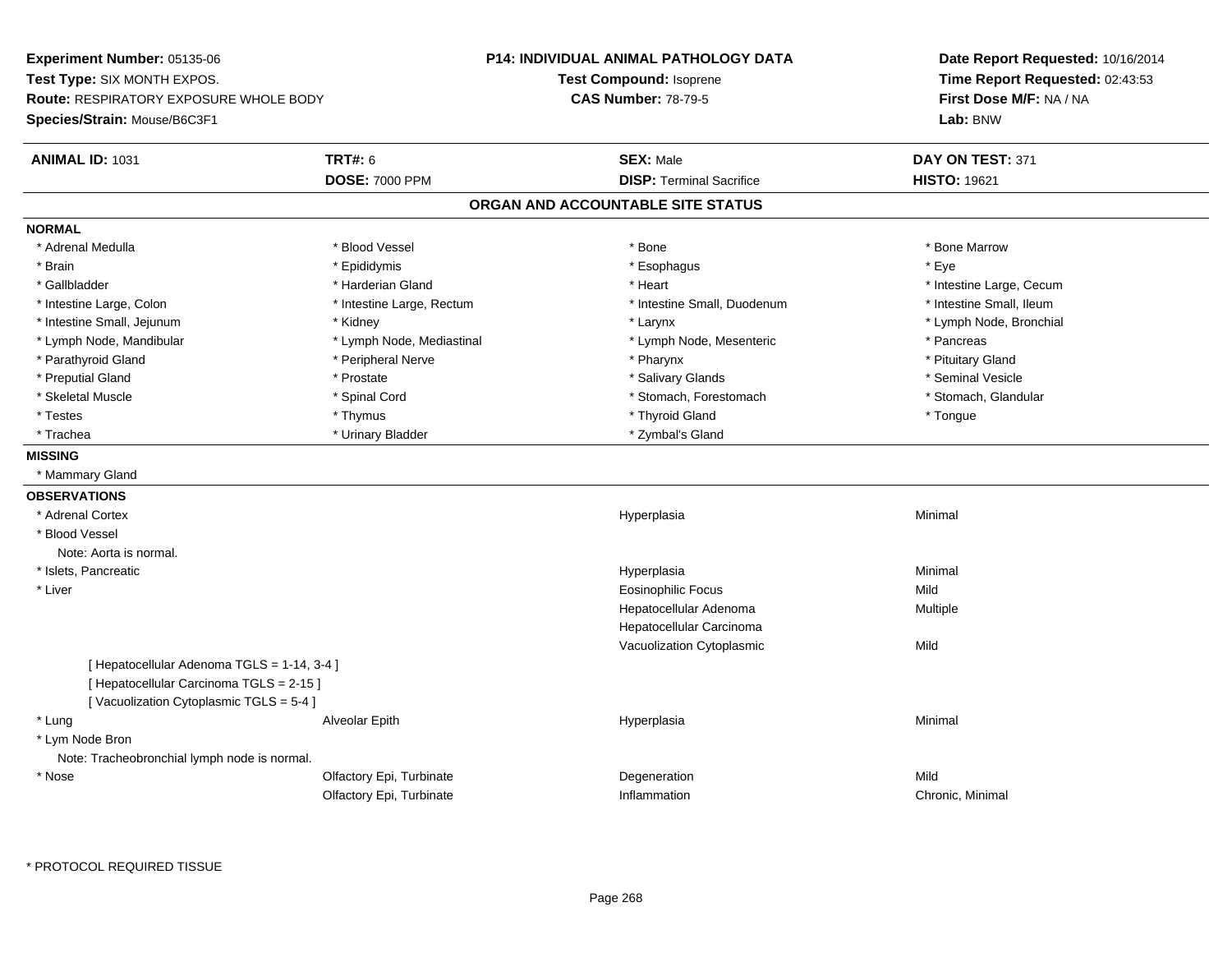| <b>Experiment Number: 05135-06</b><br>Test Type: SIX MONTH EXPOS.<br><b>Route: RESPIRATORY EXPOSURE WHOLE BODY</b><br>Species/Strain: Mouse/B6C3F1 |                                         | <b>P14: INDIVIDUAL ANIMAL PATHOLOGY DATA</b><br><b>Test Compound: Isoprene</b><br><b>CAS Number: 78-79-5</b> | Date Report Requested: 10/16/2014<br>Time Report Requested: 02:43:53<br>First Dose M/F: NA / NA<br>Lab: BNW |
|----------------------------------------------------------------------------------------------------------------------------------------------------|-----------------------------------------|--------------------------------------------------------------------------------------------------------------|-------------------------------------------------------------------------------------------------------------|
| <b>ANIMAL ID: 1031</b>                                                                                                                             | <b>TRT#:</b> 6<br><b>DOSE: 7000 PPM</b> | <b>SEX: Male</b><br><b>DISP: Terminal Sacrifice</b>                                                          | DAY ON TEST: 371<br><b>HISTO: 19621</b>                                                                     |
|                                                                                                                                                    |                                         | ORGAN AND ACCOUNTABLE SITE STATUS                                                                            |                                                                                                             |
| * Perph Nerve<br>Note: Sciatic nerve is normal.<br>* Skin<br>Note: May be a rhabdomyosarcoma.                                                      | <b>Subcut Tiss</b>                      | Sarcoma                                                                                                      |                                                                                                             |
| [Sarcoma TGLS = $4-12+13$ ]<br>* Spleen                                                                                                            |                                         | Hematopoietic Cell Proliferation                                                                             | Mild                                                                                                        |
| Note: Hematopoietic Cell Proliferation = Extramedullary hematopoiesis.                                                                             |                                         |                                                                                                              |                                                                                                             |
| PRIMARY CAUSE OF DEATH                                                                                                                             |                                         |                                                                                                              |                                                                                                             |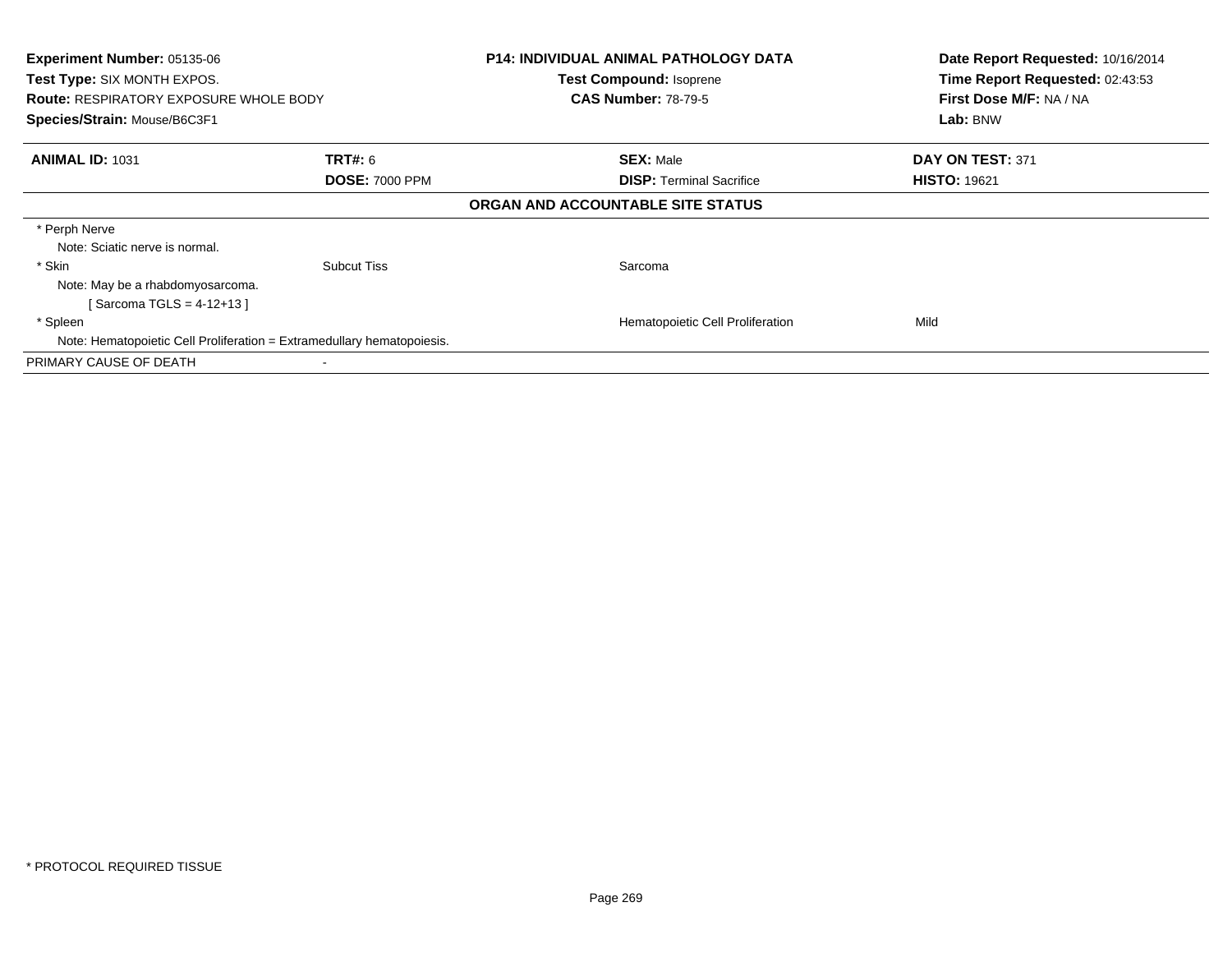**Experiment Number:** 05135-06**Test Type:** SIX MONTH EXPOS.**Route:** RESPIRATORY EXPOSURE WHOLE BODY**Species/Strain:** Mouse/B6C3F1**P14: INDIVIDUAL ANIMAL PATHOLOGY DATATest Compound:** Isoprene**CAS Number:** 78-79-5**Date Report Requested:** 10/16/2014**Time Report Requested:** 02:43:53**First Dose M/F:** NA / NA**Lab:** BNW**ANIMAL ID:** 1032 **TRT#:** <sup>6</sup> **SEX:** Male **DAY ON TEST:** <sup>371</sup> **DOSE:** 7000 PPM**DISP:** Terminal Sacrifice **HISTO:** 19622 **ORGAN AND ACCOUNTABLE SITE STATUSNORMAL**\* Adrenal Medulla \* \* \* Blood Vessel \* \* \* Bone Marrow \* Bone Marrow \* Bone Marrow \* Bone Marrow \* Brain \* \* Expediance \* Epididymis \* \* Expediance \* \* Esophagus \* Expediance \* \* Expediance \* Eye \* Eye \* Gallbladder \* https://www.frage.com/marticle/state-of-state-of-state-of-state-of-state-of-state-of-state-of-state-of-state-of-state-of-state-of-state-of-state-of-state-of-state-of-state-of-state-of-state-of-state-of-stat \* Intestine Small, Ileum \* Intestine Large, Colon \* Intestine Large, Rectum \* Intestine Small, Duodenum \* 1 \* Intestine Small, Jejunum \* \* 19ets, Pancreatic \* Larynx \* Larynx \* Larynx \* Larynx \* Lung \* Parathyroid Gland \* Lymph Node, Bronchial \* The metal \* Lymph Node, Mesenteric \* Pancreas \* Pancreas \* Pancreas \* Pancreas \* Parathyroid Glandashyroid \* Pancreas \* Pancreas \* Pancreas \* Pancreas \* Pancreas \* Pancreas \* Pancreas \* Pancreas \* \* Peripheral Nerve \* \* \* \* Pharynx \* \* Pharynx \* \* \* Preputial Gland \* \* Preputial Gland \* \* Preputial Gland \* Skeletal Muscle \* Prostate \* \* Skeletal Muscle \* \* Salivary Glands \* \* Steminal Vesicle \* \* Seminal Vesicle \* \* Skeletal Muscle \* Skin \* Spinal Cord \* Spinal Cord \* Spinal Cord \* Spinal \* Spinal \* Stomach, Forestomach \* Stomach, Forestomach \* Stomach, Glandular \* Thyroid Gland \* Testes \* Thyroid Gland \* Thyroid Gland \* Thyroid Gland \* Thyroid Gland \* Zymbal's Gland \* Tongue \* Trachea \* Urinary Bladder \* Zymbal's Gland **MISSING** \* Lymph Node, Mandibular \* Lymph Node, Mediastinal \* Mammary Gland**OBSERVATIONS** \* Adrenal Cortexx and the control of the control of the control of the control of the control of the control of the control of the control of the control of the control of the control of the control of the control of the control of the co a **Minimal**  \* Blood VesselNote: Aorta is normal. \* Kidney Bilateral Hydronephrosis Mild[ Hydronephrosis TGLS = 3-5 ] \* Liver Hepatocellular Adenoma[ Hepatocellular Adenoma TGLS = 1-12 ] \* Lung Note: TGL 2 = NCL. No lesions seen on recut. \* Lym Node Bron Note: Tracheobronchial lymph node is normal. \* Nosee and the Colfactory Epi, Turbinate and the Coleman Degeneration Coleman Minimal Minimal Olfactory Epi, Turbinatee Chronic, Minimal \* Perph NerveNote: Sciatic nerve is normal.

PRIMARY CAUSE OF DEATH-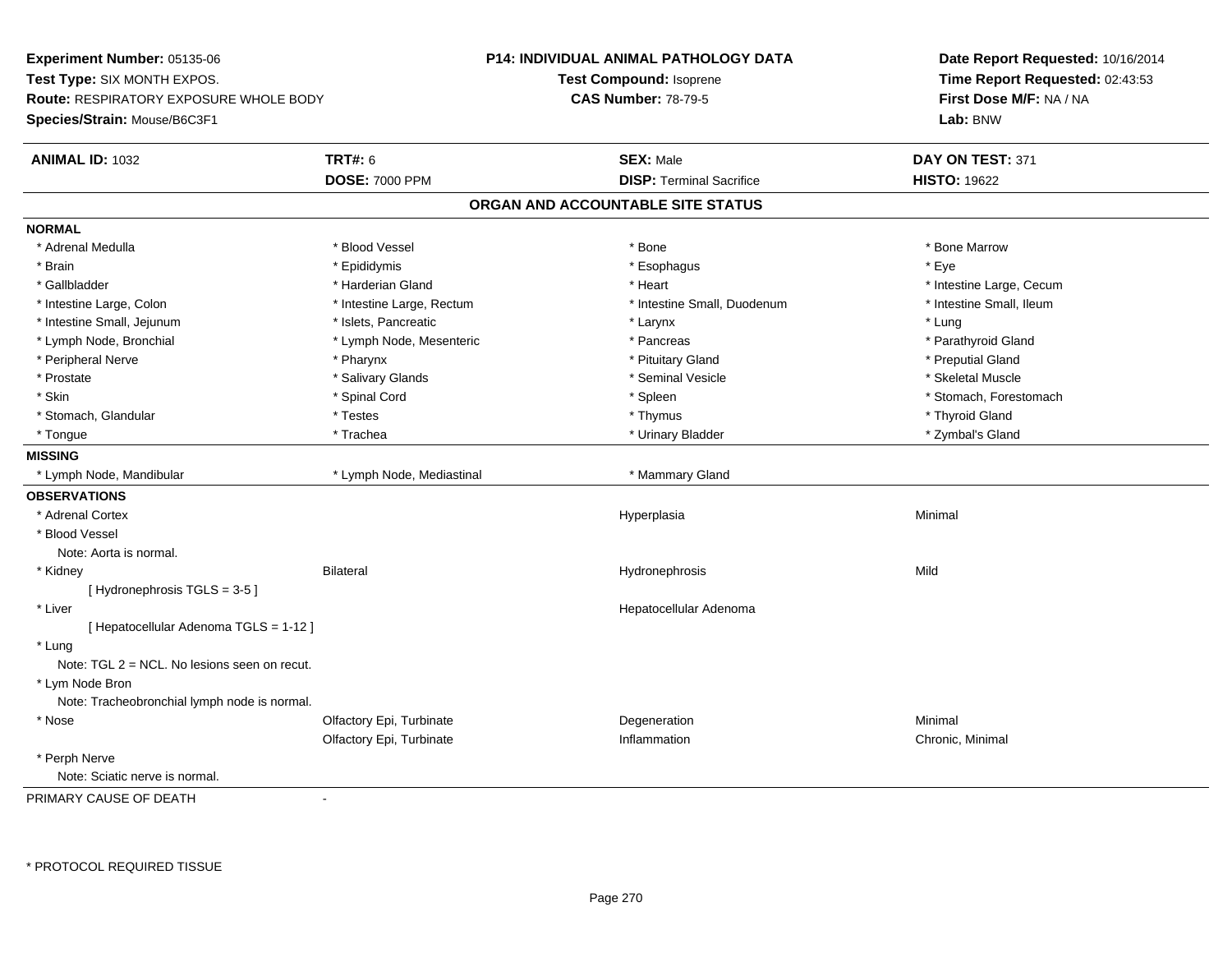| <b>Experiment Number: 05135-06</b><br>Test Type: SIX MONTH EXPOS.<br><b>Route: RESPIRATORY EXPOSURE WHOLE BODY</b> |                       | <b>P14: INDIVIDUAL ANIMAL PATHOLOGY DATA</b> | Date Report Requested: 10/16/2014<br>Time Report Requested: 02:43:53 |
|--------------------------------------------------------------------------------------------------------------------|-----------------------|----------------------------------------------|----------------------------------------------------------------------|
|                                                                                                                    |                       | <b>Test Compound: Isoprene</b>               |                                                                      |
|                                                                                                                    |                       | <b>CAS Number: 78-79-5</b>                   | First Dose M/F: NA / NA                                              |
| Species/Strain: Mouse/B6C3F1                                                                                       |                       |                                              | Lab: BNW                                                             |
| <b>ANIMAL ID: 1032</b>                                                                                             | <b>TRT#:</b> 6        | <b>SEX:</b> Male                             | DAY ON TEST: 371                                                     |
|                                                                                                                    | <b>DOSE: 7000 PPM</b> | <b>DISP: Terminal Sacrifice</b>              | <b>HISTO: 19622</b>                                                  |
|                                                                                                                    |                       | ORGAN AND ACCOUNTABLE SITE STATUS            |                                                                      |
|                                                                                                                    |                       |                                              |                                                                      |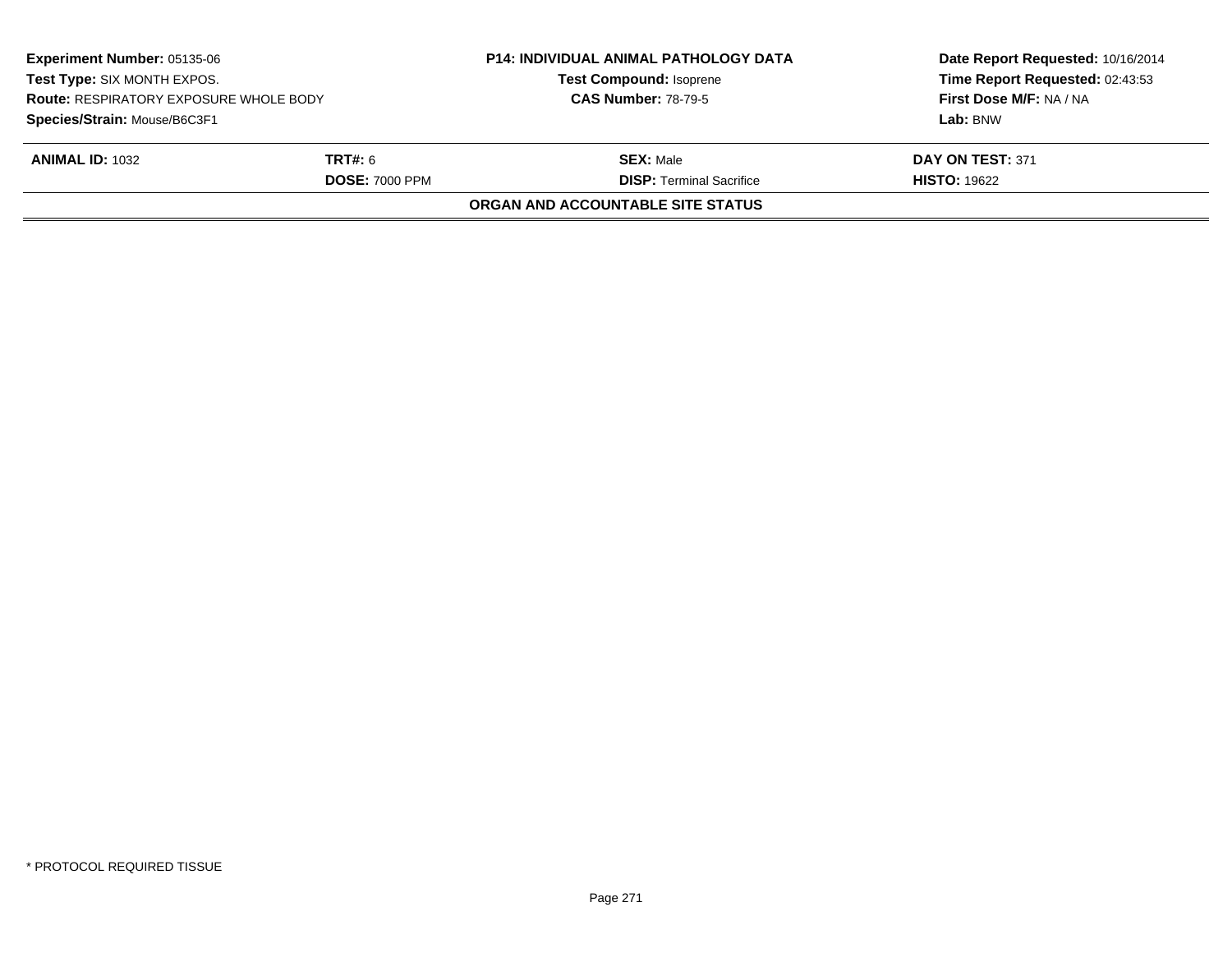**Experiment Number:** 05135-06**Test Type:** SIX MONTH EXPOS.**Route:** RESPIRATORY EXPOSURE WHOLE BODY**Species/Strain:** Mouse/B6C3F1**P14: INDIVIDUAL ANIMAL PATHOLOGY DATATest Compound:** Isoprene**CAS Number:** 78-79-5**Date Report Requested:** 10/16/2014**Time Report Requested:** 02:43:53**First Dose M/F:** NA / NA**Lab:** BNW**ANIMAL ID:** 1033**TRT#:** 6 **SEX:** Male **DAY ON TEST:** 183 **DOSE:** 7000 PPM**DISP:** Scheduled Sacrifice **HISTO:** 19623 **ORGAN AND ACCOUNTABLE SITE STATUSNORMAL**\* Adrenal Cortex \* Adrenal Cortex \* \* Adrenal Medulla \* \* Adrenal Medulla \* \* Blood Vessel \* \* Brood Vessel \* \* Bone \* Esophagus \* Bone Marrow \* Brain \* Epididymis \* Esophagus \* Eye \* \* Gallbladder \* \* Gallbladder \* \* \* \* Harderian Gland \* \* Heart \* Heart \* Heart \* Heart \* Heart \* Heart \* Intestine Large, Cecum \* Intestine Large, Colon \* Intestine Large, Rectum \* Intestine Small, Duodenum\* Intestine Small, Ileum \* Thestine Small, Jejunum \* 1998, Pancreatic \* Kidney \* Kidney \* Kidney \* Kidney \* Larynx \* Louis \* Liver \* Lung \* Lung \* Lung \* Lung \* Lung \* Lymph Node, Bronchial \* Lymph Node, Bronchial \* \* Lymph Node, Mediastinal \* Lymph Node, Mesenteric \* \* Pancreas \* Pancreas \* \* Pancreas \* Parathyroid Gland \* Pharynx \* Pituitary Gland \* Preputial Gland \* Prostate \* Spleen \* Salivary Glands \* \* \* Sheen \* Seminal Vesicle \* \* \* Stan \* \* Skin \* \* Skin \* \* Spleen \* \* Spleen \* \* Spleen \* \* Tongue \* Stomach, Glandular \* Thymus \* Thymus \* Thymus \* Thymus \* Thyroid Gland \* Thyroid Gland \* \* Trachea \* Urinary Bladder \* 2ymbal's Gland \* Zymbal's Gland \* Zymbal's Gland \* Zymbal's Gland **MISSING** \* Lymph Node, Mandibular \* Mammary Gland**OBSERVATIONS** \* Blood VesselNote: Aorta is normal. \* Lym Node Bron Note: Tracheobronchial lymph node is normal. \* Nosee and the Colfactory Epi, Turbinate and the Colfactory Epistem of the Colfactory Epistem Mild \* Peripheral Nervee and the Sciatic Control of the Science of the Degeneration Control of Minimal Minimal Science of the Science \* Skeletal Musclee and the control of the control of the control of the control of the control of the control of the control of the control of the control of the control of the control of the control of the control of the control of the co \* Spinal CordMeninges Meninges Cyst Epithelial Inclusion **Degeneration** n Minimal \* Stomach, Forestomach Epithelium Hyperplasia Mild [ Hyperplasia TGLS = 1-8 ] \* Testess and the contract of the contract of the contract of the contract of the contract of the contract of the contract of the contract of the contract of the contract of the contract of the contract of the contract of the cont PRIMARY CAUSE OF DEATH-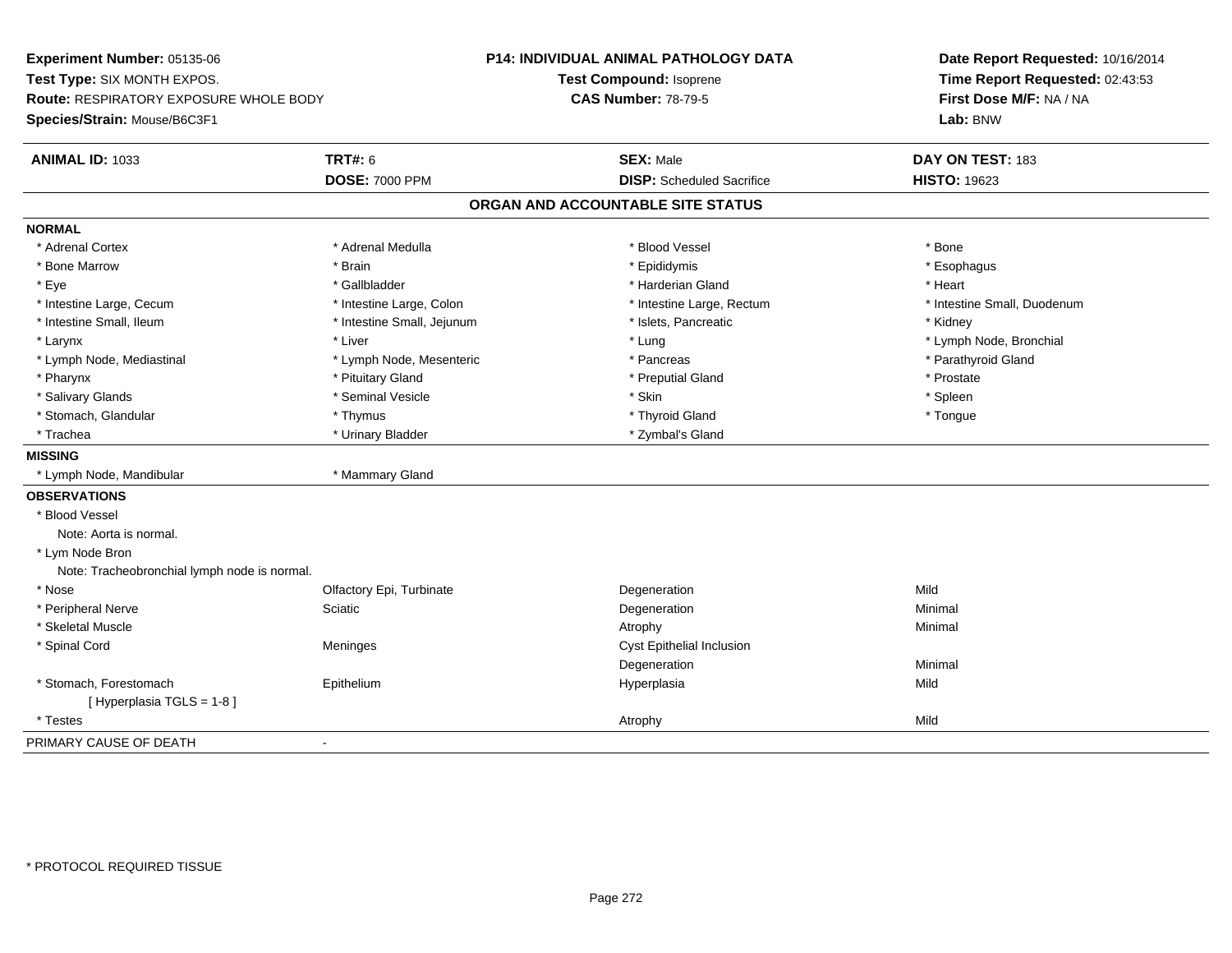**Experiment Number:** 05135-06**Test Type:** SIX MONTH EXPOS.**Route:** RESPIRATORY EXPOSURE WHOLE BODY**Species/Strain:** Mouse/B6C3F1**P14: INDIVIDUAL ANIMAL PATHOLOGY DATATest Compound:** Isoprene**CAS Number:** 78-79-5**Date Report Requested:** 10/16/2014**Time Report Requested:** 02:43:53**First Dose M/F:** NA / NA**Lab:** BNW**ANIMAL ID:** 1034 **TRT#:** <sup>6</sup> **SEX:** Male **DAY ON TEST:** <sup>185</sup> **DOSE:** 7000 PPM**DISP:** Scheduled Sacrifice **HISTO:** 19624 **ORGAN AND ACCOUNTABLE SITE STATUSNORMAL**\* Adrenal Cortex \* Adrenal Cortex \* \* Adrenal Medulla \* \* Adrenal Medulla \* \* Blood Vessel \* \* Brood Vessel \* \* Bone \* Esophagus \* Bone Marrow \* Brain \* Epididymis \* Esophagus \* Eye \* \* Gallbladder \* \* Gallbladder \* \* \* \* Harderian Gland \* \* Heart \* Heart \* Heart \* Heart \* Heart \* Heart \* Intestine Large, Cecum \* Intestine Large, Colon \* Intestine Large, Thestine Large, Rectum \* Intestine Small, Duodenum \* Intestine Small, Ileum \* Thestine Small, Jejunum \* 1998, Pancreatic \* Kidney \* Kidney \* Kidney \* Kidney \* Larynx \* Louis \* Liver \* Liver \* Louis \* Lung \* Lung \* Louis \* Louis \* Louis \* Louis \* Lymph Node, Mandibular \* Lymph Node, Mesenteric \* Pancreas \* Parathyroid Gland \* Peripheral Nerve\* Pharynx \* Pituitary Gland \* Preputial Gland \* Prostate \* Spleen \* Salivary Glands \* \* \* Sheen \* Seminal Vesicle \* \* \* Stan \* \* Skin \* \* Skin \* \* Spleen \* \* Spleen \* \* Spleen \* \* Tongue \* Stomach, Glandular \* Thymus \* Thymus \* Thymus \* Thymus \* Thyroid Gland \* Thyroid Gland \* \* Trachea \* Urinary Bladder \* 2ymbal's Gland \* Zymbal's Gland \* Zymbal's Gland \* Zymbal's Gland **MISSING**\* Lymph Node, Bronchial \* Lymph Node, Mediastinal \* Mammary Gland **OBSERVATIONS** \* Blood VesselNote: Aorta is normal. \* Lym Node Bron Note: Tracheobronchial lymph node is missing. \* Nosee and the Colfactory Epi, Turbinate and the Coleman Degeneration Coleman Minimal Minimal Olfactory Epi, Turbinate Inflammation Chronic, Minimal \* Perph Nerve Note: Sciatic nerve is normal. \* Skeletal Musclee and the control of the control of the control of the control of the control of the control of the control of the control of the control of the control of the control of the control of the control of the control of the co \* Spinal Cordd and the control of the control of the control of the control of the control of the control of the control of the control of the control of the control of the control of the control of the control of the control of the co \* Stomach, Forestomach Epithelium Hyperplasia Marked [ Hyperplasia TGLS = 2-8 ] \* Testess the control of the control of the control of the control of the control of the control of the control of the control of the control of the control of the control of the control of the control of the control of the contro  $[$  Atrophy TGLS = 1-7  $]$ PRIMARY CAUSE OF DEATH-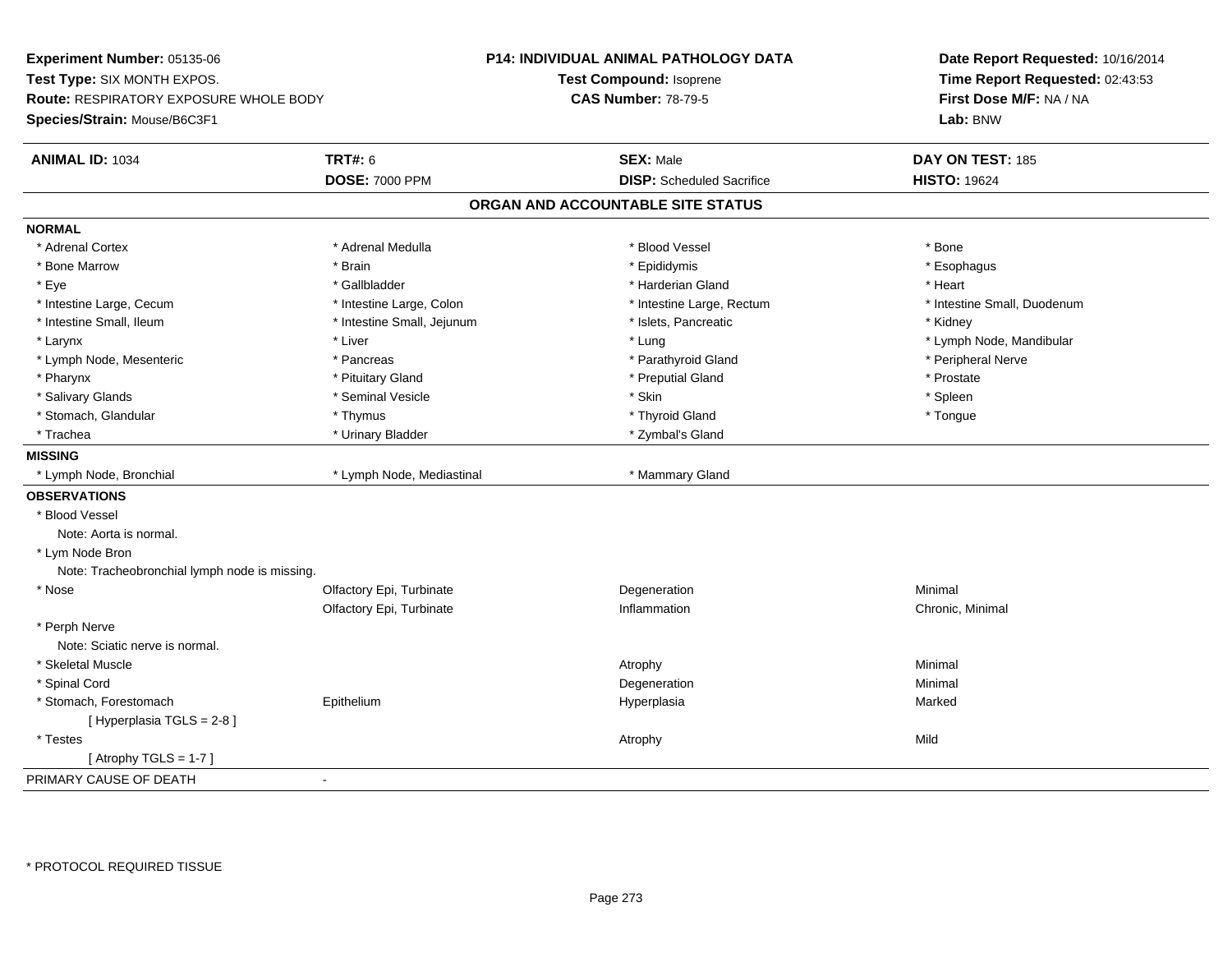**Experiment Number:** 05135-06**Test Type:** SIX MONTH EXPOS.**Route:** RESPIRATORY EXPOSURE WHOLE BODY**Species/Strain:** Mouse/B6C3F1**P14: INDIVIDUAL ANIMAL PATHOLOGY DATATest Compound:** Isoprene**CAS Number:** 78-79-5**Date Report Requested:** 10/16/2014**Time Report Requested:** 02:43:53**First Dose M/F:** NA / NA**Lab:** BNW**ANIMAL ID:** 1035 **TRT#:** <sup>6</sup> **SEX:** Male **DAY ON TEST:** <sup>371</sup> **DOSE:** 7000 PPM**DISP:** Terminal Sacrifice **HISTO:** 19625 **ORGAN AND ACCOUNTABLE SITE STATUSNORMAL**\* Adrenal Medulla \* \* \* Blood Vessel \* \* \* Bone Marrow \* Bone Marrow \* Bone Marrow \* Bone Marrow \* Brain \* \* Expediance \* Epididymis \* \* Expediance \* \* Esophagus \* Expediance \* \* Expediance \* Eye \* Eye \* Gallbladder \* https://www.frage.com/marticle/state-of-state-of-state-of-state-of-state-of-state-of-state-of-state-of-state-of-state-of-state-of-state-of-state-of-state-of-state-of-state-of-state-of-state-of-state-of-stat \* Intestine Small, Ileum \* Intestine Large, Colon \* Intestine Large, Rectum \* Intestine Small, Duodenum \* Intestine Small, Duodenum \* Intestine Small, Jejunum \* The metal was a structure of the structure of the structure of the structure of the structure of the structure of the structure of the structure of the structure of the structure of the structu \* Pancreas \* Lymph Node, Bronchial \* Lymph Node, Mediastinal \* Lymph Node, Mesenteric \* Pancreasting \* Pancreasting \* Pancreasting \* Pancreasting \* Pancreasting \* Pancreasting \* Pancreasting \* Pancreasting \* Pancreasting \* Pancreasti \* Pituitary Gland \* Parathyroid Gland \* \* Peripheral Nerve \* \* Peripheral Nerve \* \* Pharynx \* \* Pharynx \* \* Pituitary Gland \* Pituitary Gland \* Salivary Glands \* Seminal Vesicle \* Skeletal Muscle \* Skin\* Thyroid Gland \* Spleen \* \* Thyroid Gland \* Testes \* \* Testes \* \* Thymus \* Thymus \* \* Thyroid Gland \* Thyroid Gland \* Thyroid Gland \* Zymbal's Gland \* Tongue \* Trachea \* Urinary Bladder \* Zymbal's Gland **MISSING**\* Lymph Node, Mandibular \* \* \* Mammary Gland \* \* \* \* Preputial Gland \* \* Preputial Gland \* \* Prostate **OBSERVATIONS** \* Adrenal Cortex Hypertrophy Focal, Minimal \* Blood VesselNote: Aorta is normal. \* Liver Hepatocellular AdenomaMultiple<br>Mild Vacuolization Cytoplasmicc Mild [ Hepatocellular Adenoma  $TGLS = 2-12+13$ , 3-14, 4-4 ] \* Lungg and the state of the state of the state of the state of the Multiple of the Sheed and Alveolar/Bronchiolar Adenoma<br>Alveolar/Bronchiolar Adenoma and Multiple Note: Two neoplasia present[ Alveolar/Bronchiolar Adenoma TGLS = 1-3, 5-3 ] \* Lym Node Bron Note: Tracheobronchial lymph node is normal. \* Nosee and the Colfactory Epi, Turbinate and the Colfactory Epistem of the Colfactory Epistem Mild Olfactory Epi, Turbinatee contraction contraction contraction contraction contraction contraction contraction contraction contraction contraction contraction contraction contraction contraction contraction contraction contraction contraction cont \* Perph Nerve Note: Sciatic nerve is normal. \* Spinal Cordd and the control of the control of the control of the control of the control of the control of the control of the control of the control of the control of the control of the control of the control of the control of the co \* Stomach, Forestomach EpitheliumHyperplasia Marked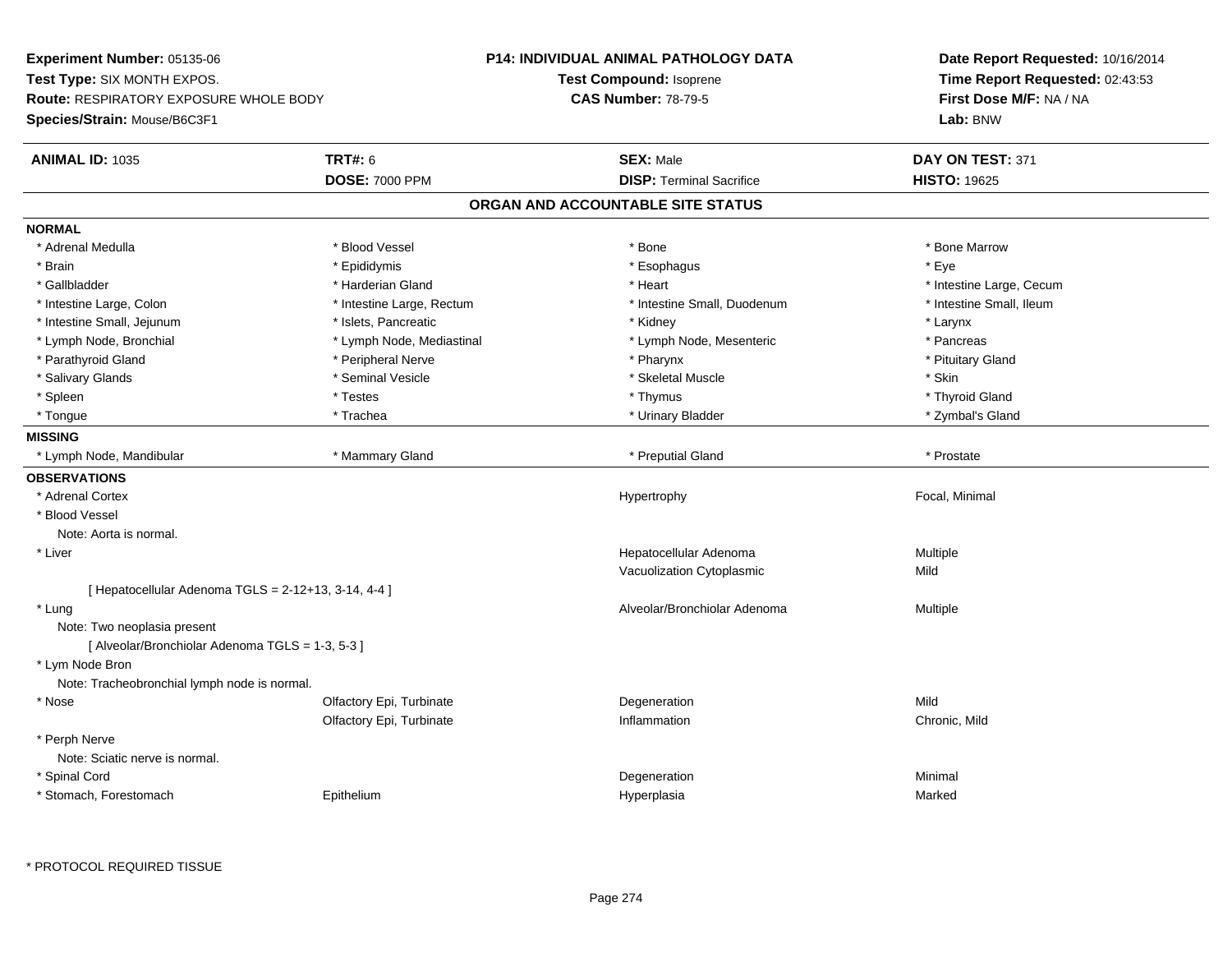| Experiment Number: 05135-06<br>Test Type: SIX MONTH EXPOS.<br><b>Route: RESPIRATORY EXPOSURE WHOLE BODY</b><br>Species/Strain: Mouse/B6C3F1 |                                  | <b>P14: INDIVIDUAL ANIMAL PATHOLOGY DATA</b><br><b>Test Compound: Isoprene</b><br><b>CAS Number: 78-79-5</b> | Date Report Requested: 10/16/2014<br>Time Report Requested: 02:43:53<br>First Dose M/F: NA / NA<br>Lab: BNW |
|---------------------------------------------------------------------------------------------------------------------------------------------|----------------------------------|--------------------------------------------------------------------------------------------------------------|-------------------------------------------------------------------------------------------------------------|
| <b>ANIMAL ID: 1035</b>                                                                                                                      | TRT#: 6<br><b>DOSE: 7000 PPM</b> | <b>SEX: Male</b><br><b>DISP:</b> Terminal Sacrifice                                                          | DAY ON TEST: 371<br><b>HISTO: 19625</b>                                                                     |
|                                                                                                                                             |                                  | ORGAN AND ACCOUNTABLE SITE STATUS                                                                            |                                                                                                             |
| Note: Hyperplastic foci.<br>[Hyperplasia TGLS = 6-8 ]                                                                                       |                                  |                                                                                                              |                                                                                                             |
| * Stomach, Glandular                                                                                                                        |                                  | Hyperplasia                                                                                                  | Minimal                                                                                                     |
| PRIMARY CAUSE OF DEATH                                                                                                                      | $\overline{\phantom{a}}$         |                                                                                                              |                                                                                                             |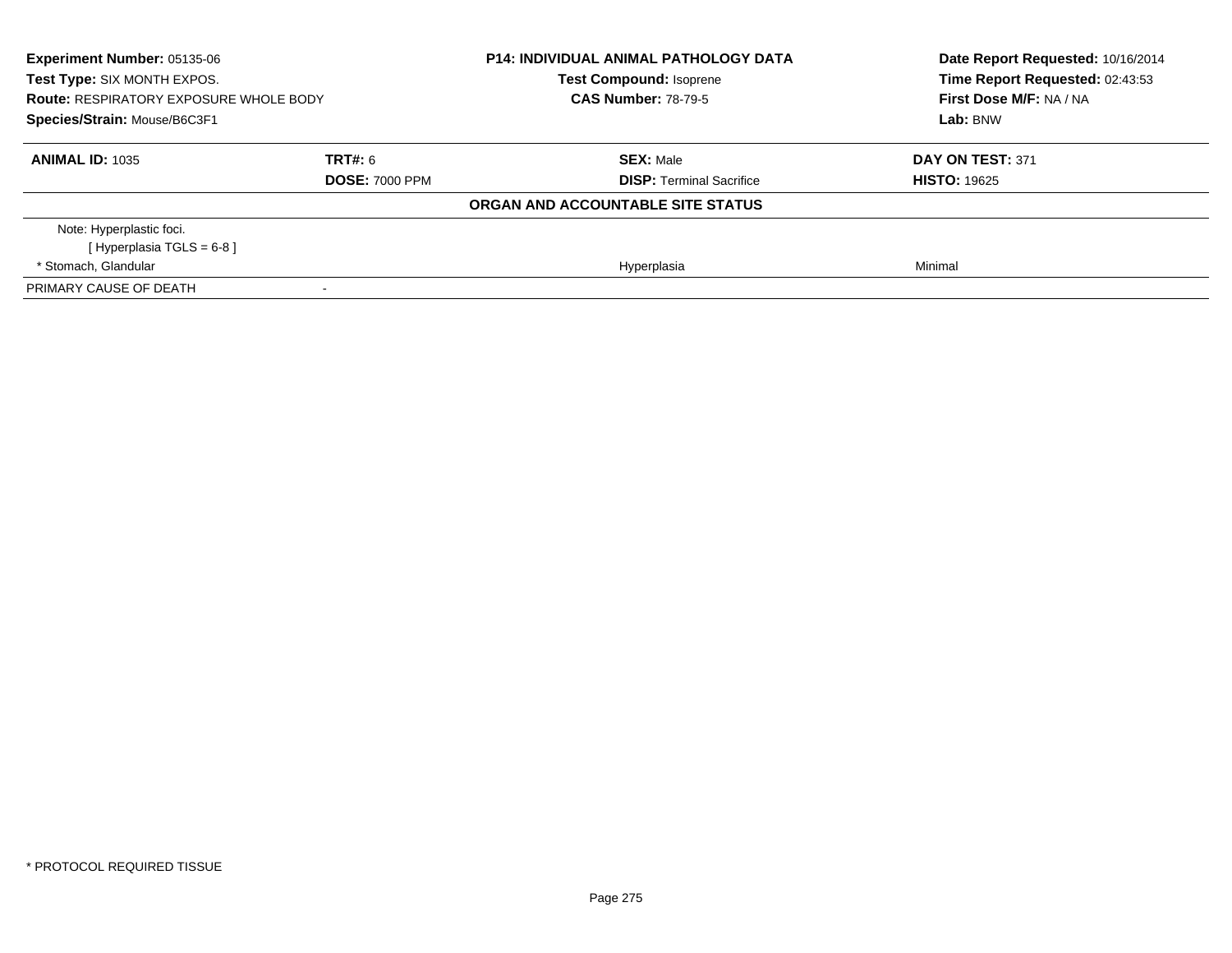**Experiment Number:** 05135-06**Test Type:** SIX MONTH EXPOS.**Route:** RESPIRATORY EXPOSURE WHOLE BODY**Species/Strain:** Mouse/B6C3F1**P14: INDIVIDUAL ANIMAL PATHOLOGY DATATest Compound:** Isoprene**CAS Number:** 78-79-5**Date Report Requested:** 10/16/2014**Time Report Requested:** 02:43:53**First Dose M/F:** NA / NA**Lab:** BNW**ANIMAL ID:** 1036**6 DAY ON TEST:** 183 **DOSE:** 7000 PPM**DISP:** Scheduled Sacrifice **HISTO:** 19626 **ORGAN AND ACCOUNTABLE SITE STATUSNORMAL**\* Adrenal Cortex \* Adrenal Cortex \* \* Adrenal Medulla \* \* Adrenal Medulla \* \* Blood Vessel \* \* Brood Vessel \* \* Bone \* Esophagus \* Bone Marrow \* Brain \* Epididymis \* Esophagus \* Eye \* \* Gallbladder \* \* Gallbladder \* \* \* \* Harderian Gland \* \* Heart \* Heart \* Heart \* Heart \* Heart \* Heart \* Intestine Large, Cecum \* Intestine Large, Colon \* Intestine Large, Thestine Large, Rectum \* Intestine Small, Duodenum \* Intestine Small, Ileum \* Thestine Small, Jejunum \* 1998, Pancreatic \* Kidney \* Kidney \* Kidney \* Kidney \* Larynx \* Louis \* Liver \* Lung \* Lung \* Lung \* Lung \* Lung \* Lymph Node, Bronchial \* Lymph Node, Bronchial \* \* Lymph Node, Mediastinal \* Lymph Node, Mesenteric \* \* Pancreas \* Pancreas \* \* Pancreas \* Parathyroid Gland \* Peripheral Nerve \* \* \* \* Pharynx \* \* Pharynx \* \* \* Preputial Gland \* \* Preputial Gland \* \* Preputial Gland \* Prostate \* \* Salivary Glands \* \* Salivary Glands \* \* Seminal Vesicle \* \* \* Seminal Yestrich \* \* Skin \* \* Skin \* Thyroid Gland \* Spleen \* Stomach, Glandular \* Thymus \* Thymus \* Thymus \* Thymus \* Thymus \* Thymus \* Thymus \* Thymus \* Thymus \* Thymus \* Thymus \* Thymus \* Thymus \* Thymus \* Thymus \* Thymus \* Thymus \* Thymus \* Thymus \* Thymus \* Thymus \* T \* Zymbal's Gland \* Tongue \* Trachea \* Urinary Bladder \* Zymbal's Gland **MISSING** \* Lymph Node, Mandibular \* Mammary Gland**OBSERVATIONS** \* Blood VesselNote: Aorta is normal. \* Lym Node Bron Note: Tracheobronchial lymph node is normal. \* Nosee and the Colfactory Epi, Turbinate and the Colfactory Epistem of the Colfactory Epistem Mild \* Perph Nerve Note: Sciatic nerve is normal. \* Skeletal Musclee and the control of the control of the control of the control of the control of the control of the control of the control of the control of the control of the control of the control of the control of the control of the co \* Spinal Cordd and the control of the control of the control of the control of the control of the control of the control of the control of the control of the control of the control of the control of the control of the control of the co \* Stomach, Forestomach Epithelium Hyperplasia Mild [ Hyperplasia TGLS = 1-8 ] \* Testess and the control of the control of the control of the control of the control of the control of the control of the control of the control of the control of the control of the control of the control of the control of the co PRIMARY CAUSE OF DEATH-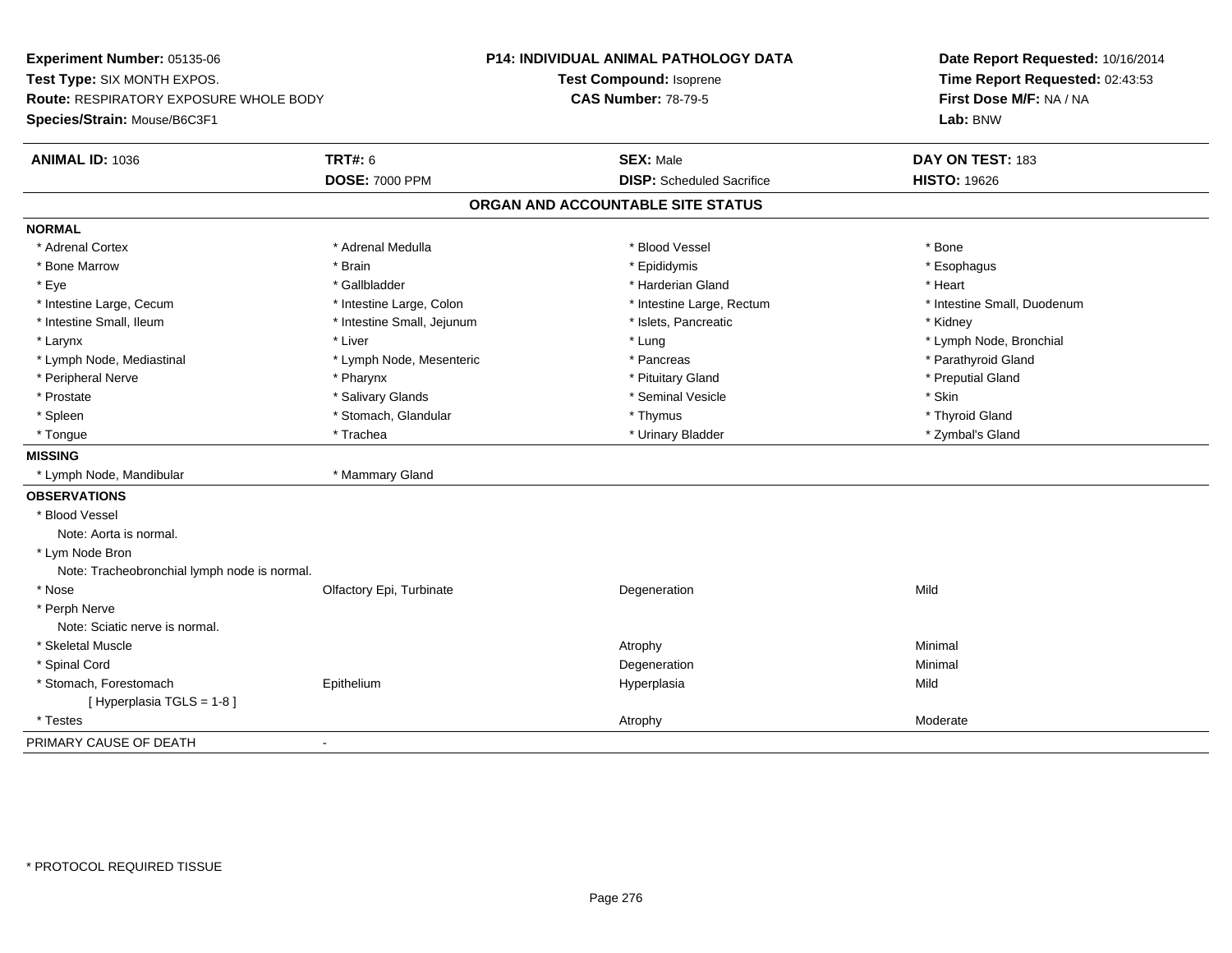**Experiment Number:** 05135-06**Test Type:** SIX MONTH EXPOS.**Route:** RESPIRATORY EXPOSURE WHOLE BODY**Species/Strain:** Mouse/B6C3F1**P14: INDIVIDUAL ANIMAL PATHOLOGY DATATest Compound:** Isoprene**CAS Number:** 78-79-5**Date Report Requested:** 10/16/2014**Time Report Requested:** 02:43:53**First Dose M/F:** NA / NA**Lab:** BNW**ANIMAL ID:** 1037 **TRT#:** <sup>6</sup> **SEX:** Male **DAY ON TEST:** <sup>371</sup> **DOSE:** 7000 PPM**DISP:** Terminal Sacrifice **HISTO:** 19627 **ORGAN AND ACCOUNTABLE SITE STATUSNORMAL**\* Adrenal Cortex \* Adrenal Cortex \* \* Adrenal Medulla \* \* Adrenal Medulla \* \* Blood Vessel \* \* Brood Vessel \* \* Bone \* Esophagus \* Bone Marrow \* Brain \* Epididymis \* Esophagus \* Eye \* \* Gallbladder \* \* Gallbladder \* \* \* \* Harderian Gland \* \* Heart \* Heart \* Heart \* Heart \* Heart \* Heart \* Intestine Large, Cecum \* Intestine Large, Colon \* Intestine Large, Thestine Large, Rectum \* Intestine Small, Duodenum \* Intestine Small, Ileum \* Intestine Small, Jejunum \* Kidney \* Larynx\* Parathyroid Gland \* Lymph Node, Mediastinal \* The media \* Lymph Node, Mesenteric \* Pancreas \* Pancreas \* \* Peripheral Nerve \* \* \* \* Pharynx \* \* Pharynx \* \* \* Preputial Gland \* \* Preputial Gland \* \* Preputial Gland \* Skeletal Muscle \* Prostate \* \* Skeletal Muscle \* \* Salivary Glands \* \* Steminal Vesicle \* \* Seminal Vesicle \* \* Skeletal Muscle \* Stomach. Glandular \* Skin \* Stomach, Forestomach \* Spleen \* Spleen \* Stomach, Forestomach \* Stomach, Forestomach \* Testes \* Thymus \* Thyroid Gland \* Tongue \* Trachea \* Urinary Bladder \* 2ymbal's Gland \* Zymbal's Gland \* Zymbal's Gland \* Zymbal's Gland **MISSING**\* Lymph Node, Bronchial \* Lymph Node, Mandibular \* Mammary Gland **OBSERVATIONS** \* Blood VesselNote: Aorta is normal. \* Islets, Pancreaticc and the contract of the contract of the contract of the contract of the contract of the contract of the contract of the contract of the contract of the contract of the contract of the contract of the contract of the cont a **Minimal**  \* Liver Hepatocellular Adenoma Multiple Hepatocellular Carcinoma Vacuolization Cytoplasmic Minimal [ Hepatocellular Adenoma TGLS = 2-4, 4-13 ][ Hepatocellular Carcinoma TGLS = 1-12+14 ] \* Lung Alveolar/Bronchiolar Adenoma [ Alveolar/Bronchiolar Adenoma TGLS = 3-3 ] \* Lym Node Bron Note: Tracheobronchial lymph node is missing. \* Nosee and the Colfactory Epi, Turbinate and the Colfactory Epistem of the Colfactory Epistem Mild Olfactory Epi, Turbinate Inflammation Chronic, Minimal \* Perph NerveNote: Scaitic nerve is normal.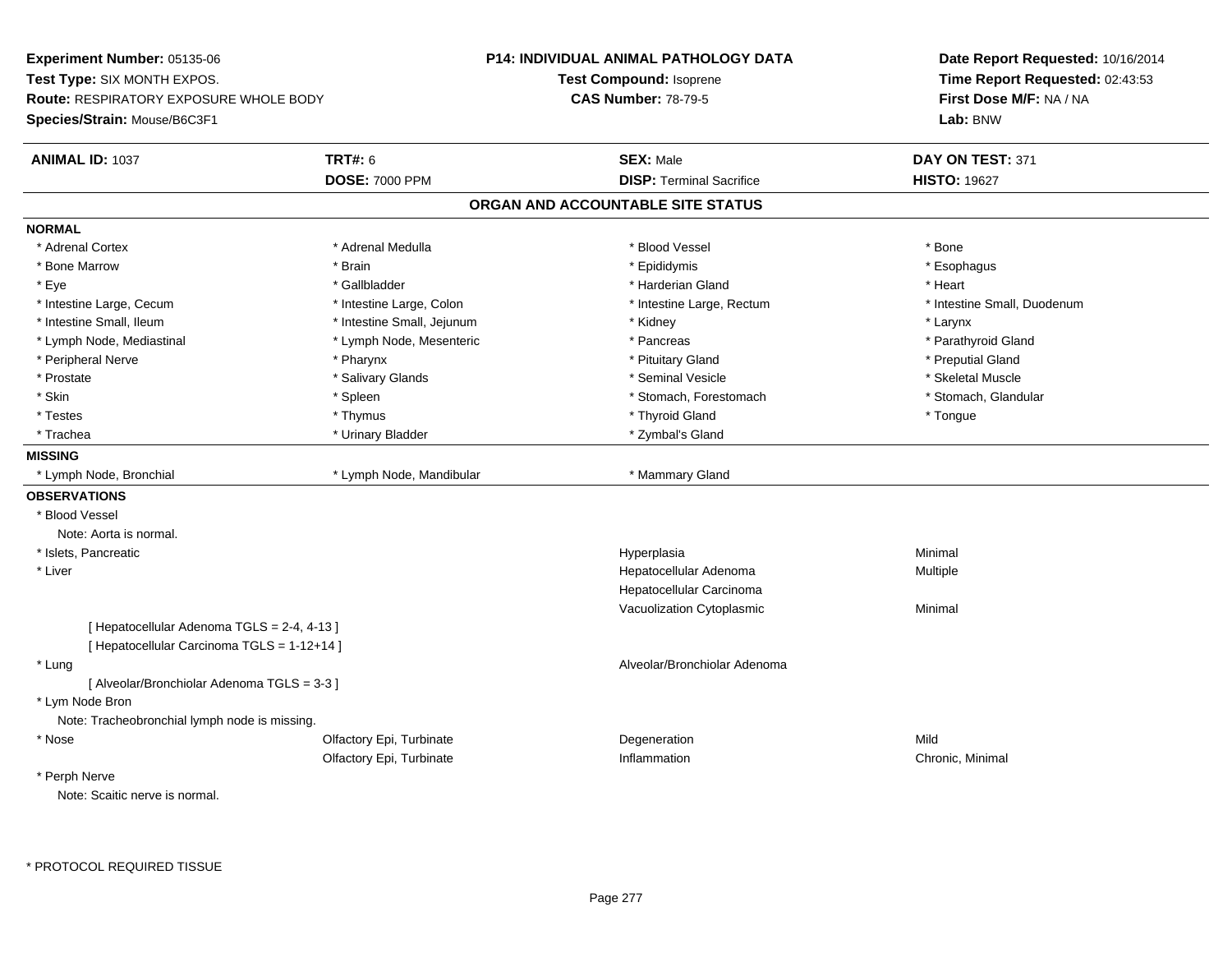| Experiment Number: 05135-06<br>Test Type: SIX MONTH EXPOS.<br><b>Route: RESPIRATORY EXPOSURE WHOLE BODY</b> |                       | <b>P14: INDIVIDUAL ANIMAL PATHOLOGY DATA</b><br><b>Test Compound: Isoprene</b> | Date Report Requested: 10/16/2014<br>Time Report Requested: 02:43:53 |
|-------------------------------------------------------------------------------------------------------------|-----------------------|--------------------------------------------------------------------------------|----------------------------------------------------------------------|
|                                                                                                             |                       | <b>CAS Number: 78-79-5</b>                                                     | First Dose M/F: NA / NA                                              |
| Species/Strain: Mouse/B6C3F1                                                                                |                       |                                                                                | Lab: BNW                                                             |
| <b>ANIMAL ID: 1037</b>                                                                                      | <b>TRT#: 6</b>        | <b>SEX: Male</b>                                                               | DAY ON TEST: 371                                                     |
|                                                                                                             | <b>DOSE: 7000 PPM</b> | <b>DISP: Terminal Sacrifice</b>                                                | <b>HISTO: 19627</b>                                                  |
|                                                                                                             |                       | ORGAN AND ACCOUNTABLE SITE STATUS                                              |                                                                      |
| * Spinal Cord                                                                                               |                       | Degeneration                                                                   | Minimal                                                              |
| PRIMARY CAUSE OF DEATH                                                                                      | $\,$                  |                                                                                |                                                                      |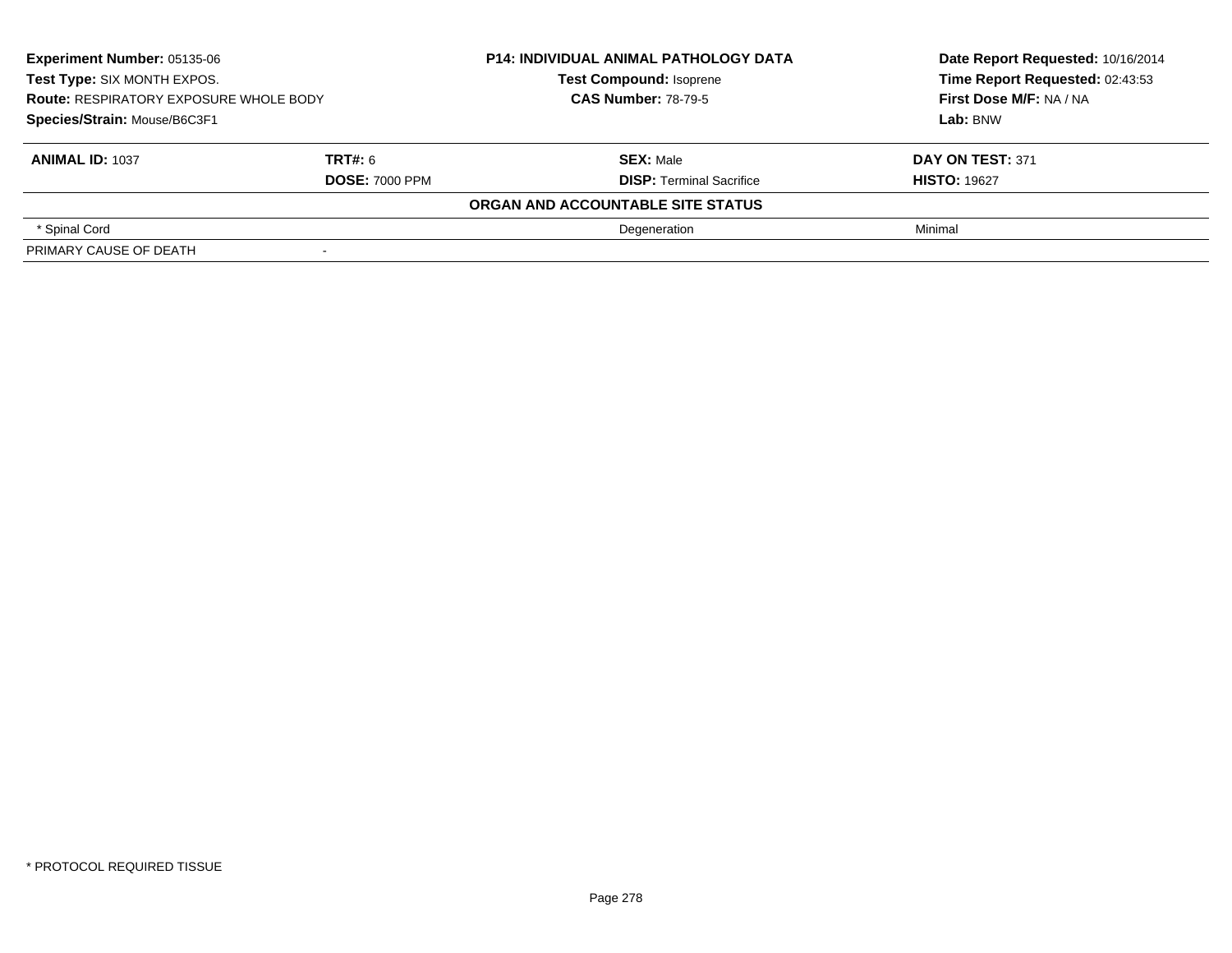**Experiment Number:** 05135-06**Test Type:** SIX MONTH EXPOS.**Route:** RESPIRATORY EXPOSURE WHOLE BODY**Species/Strain:** Mouse/B6C3F1**P14: INDIVIDUAL ANIMAL PATHOLOGY DATATest Compound:** Isoprene**CAS Number:** 78-79-5**Date Report Requested:** 10/16/2014**Time Report Requested:** 02:43:53**First Dose M/F:** NA / NA**Lab:** BNW**ANIMAL ID:** 1038**EX:** Male **DAY ON TEST:** 371 **DOSE:** 7000 PPM**DISP:** Terminal Sacrifice **HISTO:** 19628 **ORGAN AND ACCOUNTABLE SITE STATUSNORMAL**\* Adrenal Medulla \* \* \* Blood Vessel \* \* \* Bone Marrow \* Bone Marrow \* Bone Marrow \* Bone Marrow \* Brain \* \* Expediance \* Epididymis \* \* Expediance \* \* Esophagus \* Expediance \* \* Expediance \* Eye \* Eye \* Intestine Large, Colon \* Gallbladder \* The mode of the state of the state of the state of the state of the state of the state of the state of the state of the state of the state of the state of the state of the state of the state of the state of \* Intestine Small, Jejunum \* Intestine Large, Rectum \* Intestine Small, Duodenum \* Intestine Small, Ileum \* 1ntestine Small, Ileum \* Kidney \* Larynx \* Lymph Node, Bronchial \* Lymph Node, Mediastinal \* Lymph Node, Mesenteric \* \* Parathyroid Gland \* \* Peripheral Nerve \* Posteric \* Pharynx \* Salivary Glands \* Pituitary Gland \* \* Then the state \* Preputial Gland \* Prosection \* Prostate \* \* Salivary Glands \* Salivary Glands \* Salivary Glands \* Salivary Glands \* Salivary Glands \* Salivary Glands \* Salivary Glands \* Salivary Glan \* Seminal Vesicle \* \* \* Sheem \* Skeletal Muscle \* \* Stemme \* Skin \* \* Skin \* \* Spleen \* Spleen \* Spleen \* Spleen \* Thymus \* Stomach, Forestomach \* Testes \* Stomach, Glandular \* Testes \* Testes \* Testes \* Testes \* Testes \* Testes \* T \* Urinary Bladder \* Thyroid Gland \* \* The control of the total property and the top of the top of the top of the top of the top of the top of the top of the top of the top of the top of the top of the top of the top of the top of the top of \* Zymbal's Gland**MISSING** \* Lymph Node, Mandibular \* Mammary Gland**OBSERVATIONS** \* Adrenal Cortexx and the control of the control of the control of the control of the control of the control of the control of the control of the control of the control of the control of the control of the control of the control of the co a **Minimal**  \* Blood VesselNote: Aorta is normal. \* Harderian Glandd and a state of the control of the control of the control of the control of the control of the control of the control of the control of the control of the control of the control of the control of the control of the contro \* Islets, Pancreaticc and the contract of the contract of the contract of the contract of the contract of the contract of the contract of the contract of the contract of the contract of the contract of the contract of the contract of the cont a Mild \* Liver Hepatocellular Adenoma Multiple Vacuolization Cytoplasmic ModerateNote: Tgl 2-12 possibly related to cytoplasmic vacuolization which is a little more severe in this section of liver.Note: Adenoma with unusual possible oval cell proliferation.[ Hepatocellular Adenoma TGLS = 1-13, 3-4 ][ Vacuolization Cytoplasmic TGLS = 2-12 ] \* Lung Alveolar Epith Hyperplasia Marked \* Lym Node Bron Note: Tracheobronchial lymph node is normal. \* Nosee and the Colfactory Epi, Turbinate and the Content of Degeneration and the Moderate Moderate of the Moderate  $\sim$ Olfactory Epi, TurbinateInflammation Chronic, Minimal

\* PROTOCOL REQUIRED TISSUE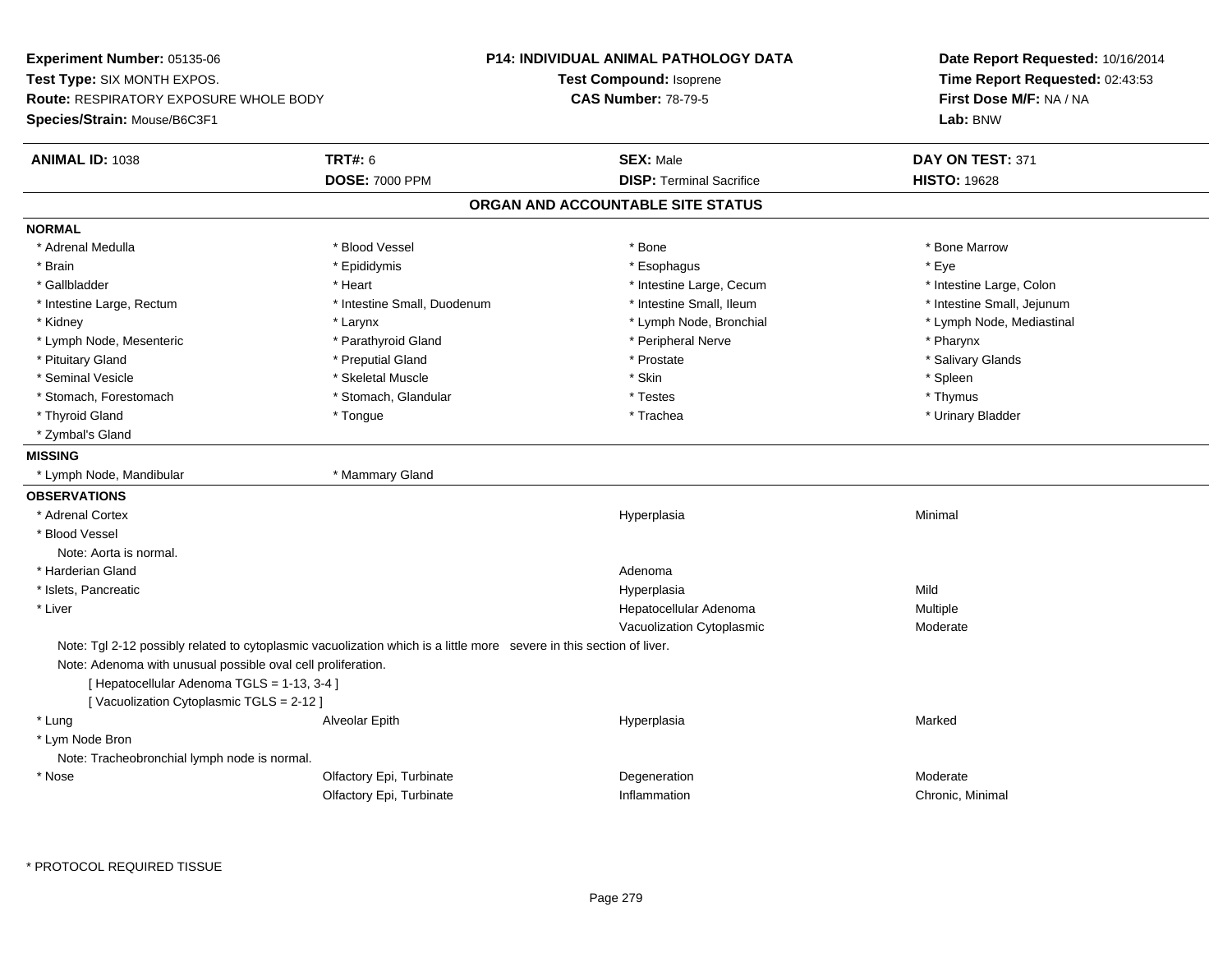| Experiment Number: 05135-06<br>Test Type: SIX MONTH EXPOS.<br><b>Route: RESPIRATORY EXPOSURE WHOLE BODY</b><br>Species/Strain: Mouse/B6C3F1 |                       | <b>P14: INDIVIDUAL ANIMAL PATHOLOGY DATA</b><br><b>Test Compound: Isoprene</b> | Date Report Requested: 10/16/2014<br>Time Report Requested: 02:43:53<br>First Dose M/F: NA / NA<br>Lab: BNW |
|---------------------------------------------------------------------------------------------------------------------------------------------|-----------------------|--------------------------------------------------------------------------------|-------------------------------------------------------------------------------------------------------------|
|                                                                                                                                             |                       | <b>CAS Number: 78-79-5</b>                                                     |                                                                                                             |
|                                                                                                                                             |                       |                                                                                |                                                                                                             |
| <b>ANIMAL ID: 1038</b>                                                                                                                      | TRT#: 6               | <b>SEX: Male</b>                                                               | DAY ON TEST: 371                                                                                            |
|                                                                                                                                             | <b>DOSE: 7000 PPM</b> | <b>DISP:</b> Terminal Sacrifice                                                | <b>HISTO: 19628</b>                                                                                         |
|                                                                                                                                             |                       | ORGAN AND ACCOUNTABLE SITE STATUS                                              |                                                                                                             |
| * Pancreas                                                                                                                                  |                       | Angiectasis                                                                    | Minimal                                                                                                     |
| * Perph Nerve                                                                                                                               |                       |                                                                                |                                                                                                             |
| Note: Sciatic nerve is normal.                                                                                                              |                       |                                                                                |                                                                                                             |
| * Spinal Cord                                                                                                                               |                       | Degeneration                                                                   | Minimal                                                                                                     |
| PRIMARY CAUSE OF DEATH                                                                                                                      |                       |                                                                                |                                                                                                             |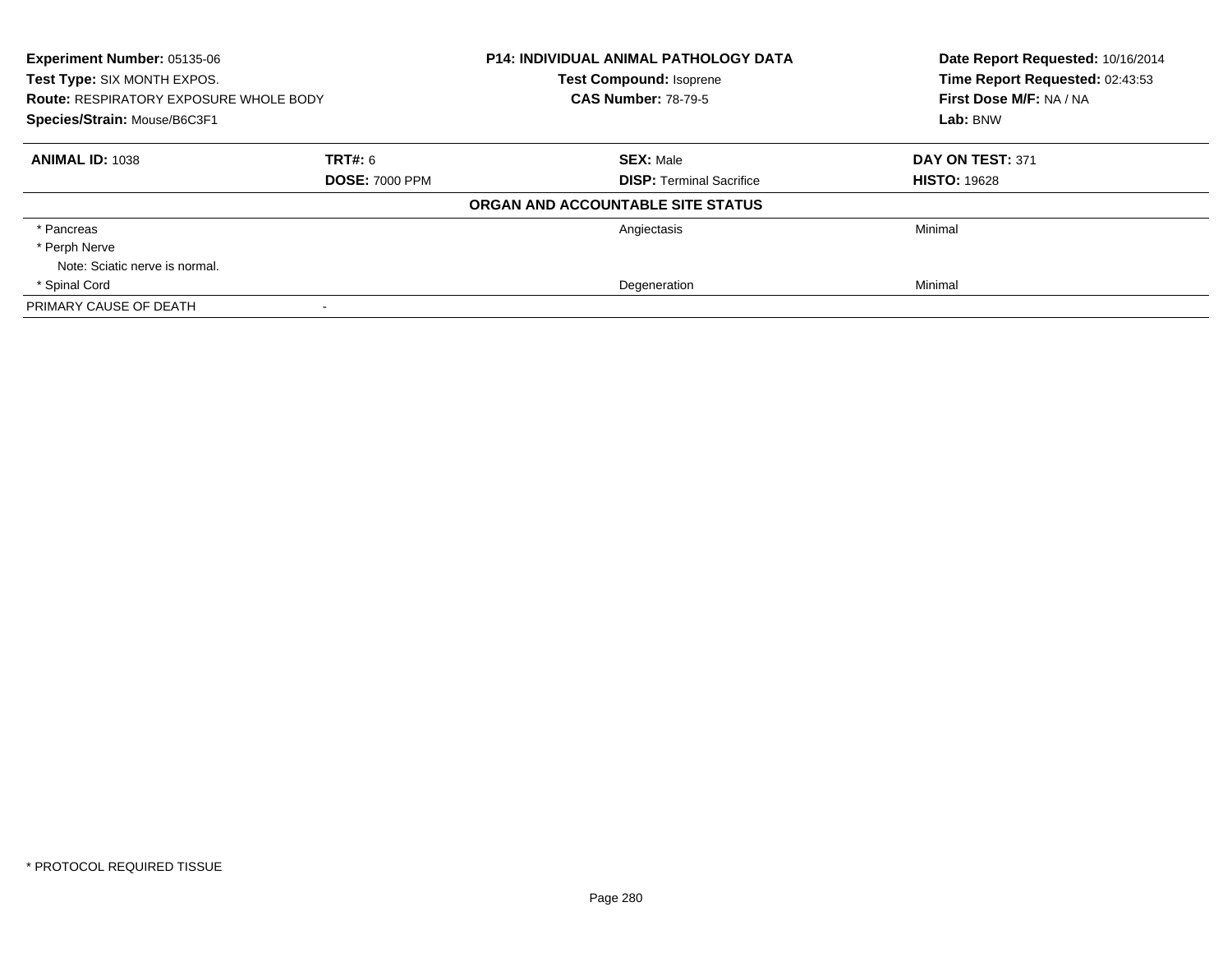**Experiment Number:** 05135-06**Test Type:** SIX MONTH EXPOS.**Route:** RESPIRATORY EXPOSURE WHOLE BODY**Species/Strain:** Mouse/B6C3F1**P14: INDIVIDUAL ANIMAL PATHOLOGY DATATest Compound:** Isoprene**CAS Number:** 78-79-5**Date Report Requested:** 10/16/2014**Time Report Requested:** 02:43:53**First Dose M/F:** NA / NA**Lab:** BNW**ANIMAL ID:** 1039 **TRT#:** <sup>6</sup> **SEX:** Male **DAY ON TEST:** <sup>371</sup> **DOSE:** 7000 PPM**DISP:** Terminal Sacrifice **HISTO:** 19629 **ORGAN AND ACCOUNTABLE SITE STATUSNORMAL**\* Adrenal Cortex \* Adrenal Cortex \* \* Adrenal Medulla \* \* Adrenal Medulla \* \* Blood Vessel \* \* Brood Vessel \* \* Bone \* Esophagus \* Bone Marrow \* Brain \* Epididymis \* Esophagus \* Eye \* https://www.frage.com/windown.com/windown.com/windown.com/windown.com/windown.com/windown.com/windown-\* Intestine Small, Ileum \* Intestine Large, Colon \* Intestine Large, Rectum \* Intestine Small, Duodenum \* Intestine Small, Duodenum \* Lymph Node, Bronchial \* Intestine Small, Jejunum \* Moreover \* Kidney \* Larynx \* Larynx \* Larynx \* Larynx \* Larynx \* Larynx \* Larynx \* Larynx \* Larynx \* Larynx \* Larynx \* Larynx \* Larynx \* Larynx \* Larynx \* Larynx \* Larynx \* Larynx \* Larynx \* La \* Lymph Node, Mandibular \* The state of the state of the Mesenteric \* Pancreas \* Pancreas \* Parathyroid Gland \* Peripheral Nerve \* \* \* \* Pharynx \* \* Pharynx \* \* \* Preputial Gland \* \* Preputial Gland \* \* Preputial Gland \* Skeletal Muscle \* Prostate \* \* Skeletal Muscle \* \* Salivary Glands \* \* Steminal Vesicle \* \* Seminal Vesicle \* \* Skeletal Muscle \* Skin \* \* Stephender \* Spinal Cord \* \* Thymus \* Testes \* \* The \* Thymus \* Thymus \* Thymus \* \* Thymus \* \* Thymus \* Urinary Bladder \* Thyroid Gland \* \* The control of the total property and the top of the top of the top of the top of the top of the top of the top of the top of the top of the top of the top of the top of the top of the top of the top of \* Zymbal's Gland**MISSING** \* Lymph Node, Mediastinal \* Mammary Gland**OBSERVATIONS** \* Blood VesselNote: Aorta is normal. \* Harderian Glandd and a state of the control of the control of the control of the control of the control of the control of the control of the control of the control of the control of the control of the control of the control of the contro \* Islets, Pancreaticc and the contract of the contract of the contract of the contract of the contract of the contract of the contract of the contract of the contract of the contract of the contract of the contract of the contract of the cont a **Minimal**  \* Liver Hepatocellular Adenoma Multiple Hepatocellular Carcinoma[ Hepatocellular Adenoma TGLS = 2,3-4 ][ Hepatocellular Carcinoma TGLS = 4-12+13 ] \* Lung Alveolar/Bronchiolar Carcinoma Alveolar Epith Hyperplasia Marked [ Alveolar/Bronchiolar Carcinoma TGLS = 1-3 ] \* Lym Node Bron Note: Tracheobronchial lymph node is normal. \* Nosee and the Colfactory Epi, Turbinate and the Colfactory Epistem of the Colfactory Epistem Mild Olfactory Epi, Turbinate Inflammation Chronic, Minimal \* Perph Nerve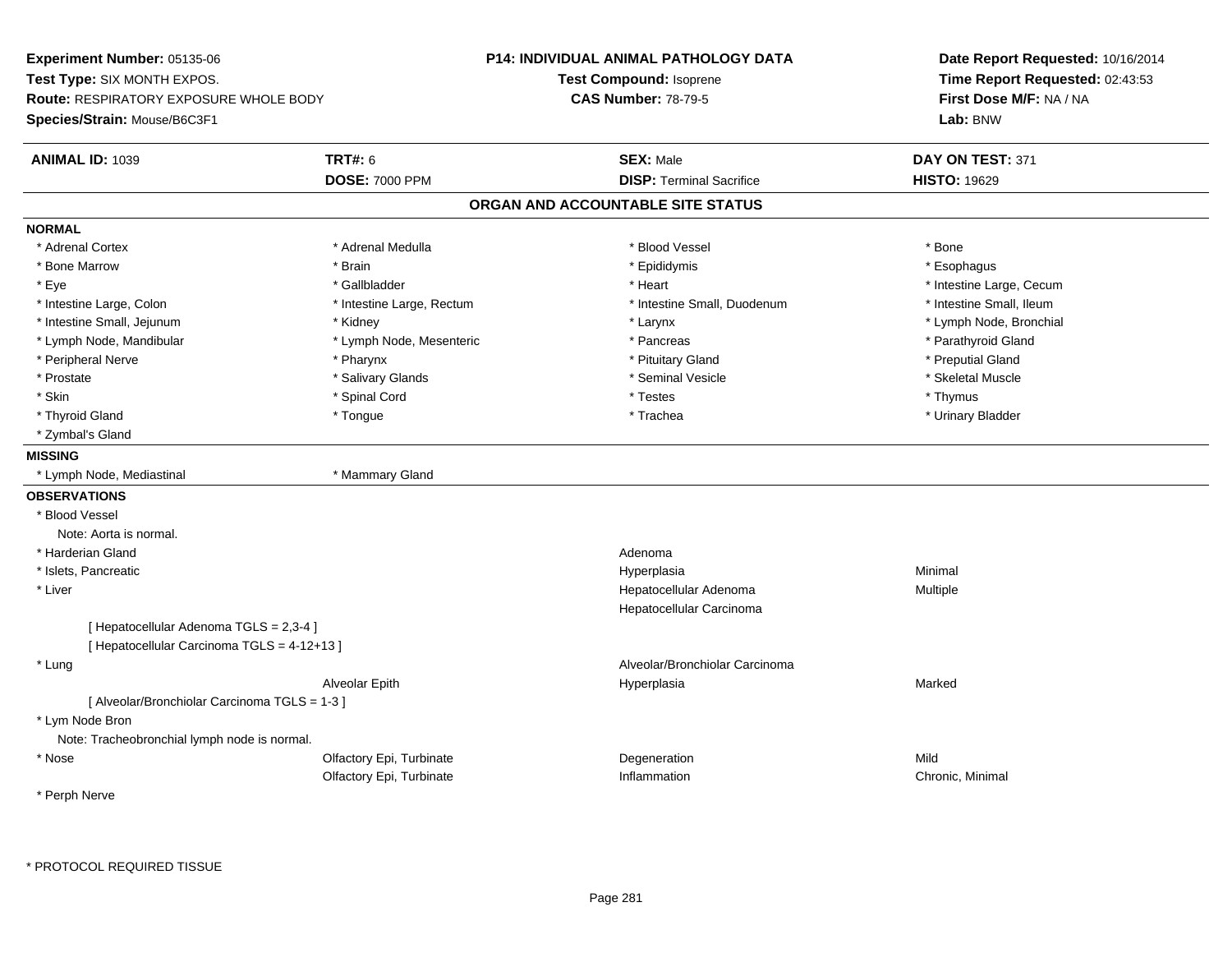| Experiment Number: 05135-06<br>Test Type: SIX MONTH EXPOS.<br><b>Route: RESPIRATORY EXPOSURE WHOLE BODY</b><br>Species/Strain: Mouse/B6C3F1 |                       | <b>P14: INDIVIDUAL ANIMAL PATHOLOGY DATA</b><br>Test Compound: Isoprene<br><b>CAS Number: 78-79-5</b> | Date Report Requested: 10/16/2014<br>Time Report Requested: 02:43:53<br>First Dose M/F: NA / NA<br>Lab: BNW |
|---------------------------------------------------------------------------------------------------------------------------------------------|-----------------------|-------------------------------------------------------------------------------------------------------|-------------------------------------------------------------------------------------------------------------|
| <b>ANIMAL ID: 1039</b>                                                                                                                      | <b>TRT#: 6</b>        | <b>SEX: Male</b>                                                                                      | DAY ON TEST: 371                                                                                            |
|                                                                                                                                             | <b>DOSE: 7000 PPM</b> | <b>DISP:</b> Terminal Sacrifice                                                                       | <b>HISTO: 19629</b>                                                                                         |
|                                                                                                                                             |                       | ORGAN AND ACCOUNTABLE SITE STATUS                                                                     |                                                                                                             |
| Note: Sciatic nerve is normal.                                                                                                              |                       |                                                                                                       |                                                                                                             |
| * Spleen                                                                                                                                    |                       | Hematopoietic Cell Proliferation                                                                      | Mild                                                                                                        |
| Note: Hematopoietic Cell Proliferation = Extramedullary Hematopoiesis.                                                                      |                       |                                                                                                       |                                                                                                             |
| * Stomach, Forestomach                                                                                                                      | Epithelium            | Hyperplasia                                                                                           | Minimal                                                                                                     |
| [Hyperplasia TGLS = $5-8$ ]                                                                                                                 |                       |                                                                                                       |                                                                                                             |
| * Stomach, Glandular                                                                                                                        |                       | Hyperplasia                                                                                           | Minimal                                                                                                     |
| PRIMARY CAUSE OF DEATH                                                                                                                      |                       |                                                                                                       |                                                                                                             |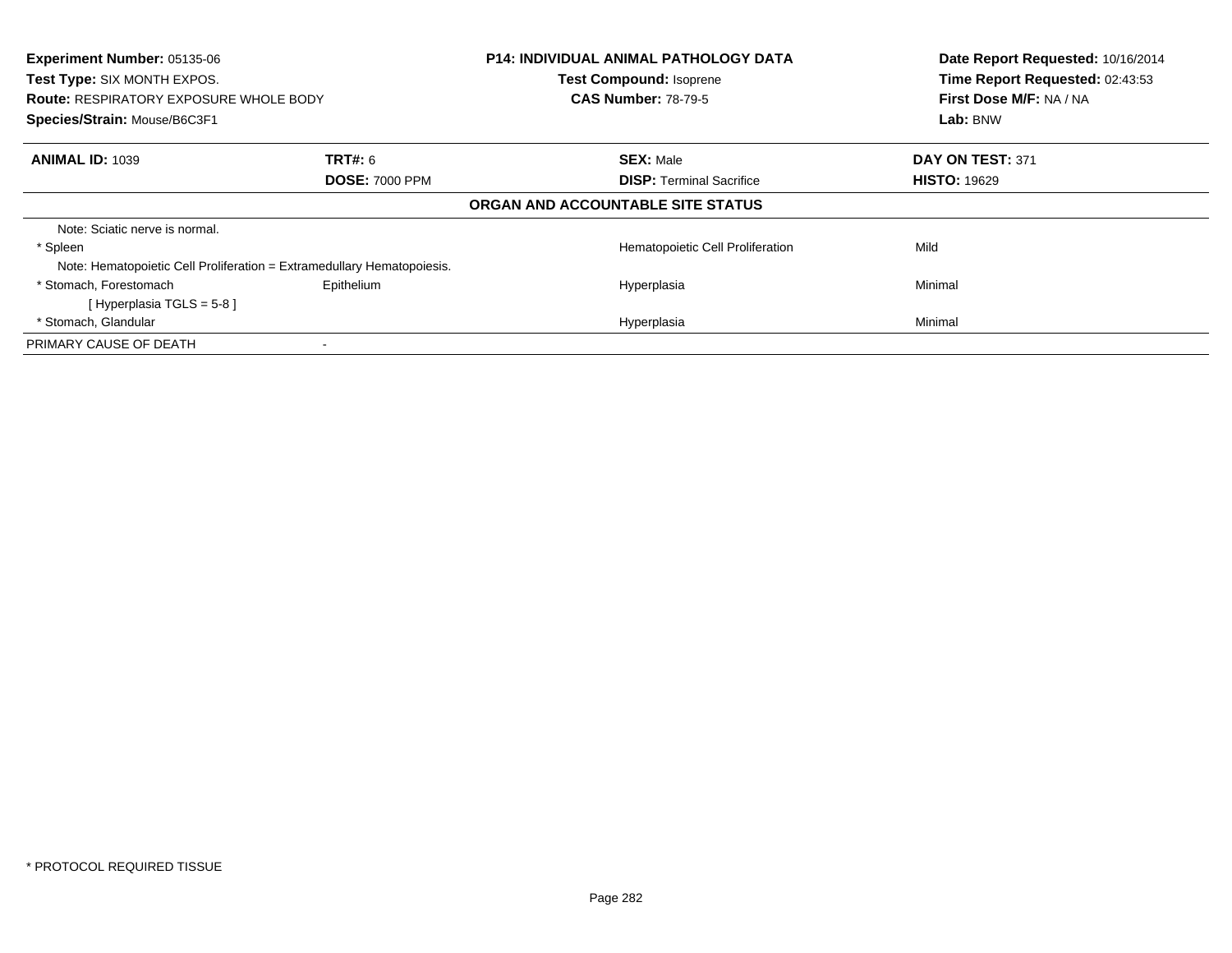**Experiment Number:** 05135-06**Test Type:** SIX MONTH EXPOS.**Route:** RESPIRATORY EXPOSURE WHOLE BODY**Species/Strain:** Mouse/B6C3F1**P14: INDIVIDUAL ANIMAL PATHOLOGY DATATest Compound:** Isoprene**CAS Number:** 78-79-5**Date Report Requested:** 10/16/2014**Time Report Requested:** 02:43:53**First Dose M/F:** NA / NA**Lab:** BNW**ANIMAL ID:** 1040**C TRT#:** 6 **SEX:** Male **SEX:** Male **DAY ON TEST:** 371 **DOSE:** 7000 PPM**DISP:** Terminal Sacrifice **HISTO:** 19630 **ORGAN AND ACCOUNTABLE SITE STATUSNORMAL**\* Adrenal Cortex \* Adrenal Cortex \* \* Adrenal Medulla \* \* Adrenal Medulla \* \* Blood Vessel \* \* Brood Vessel \* \* Bone \* Esophagus \* Bone Marrow \* Brain \* Epididymis \* Esophagus \* Eye \* https://www.frage.com/windown.com/windown.com/windown.com/windown.com/windown.com/windown.com/windown-\* Intestine Small, Ileum \* Intestine Large, Colon \* Intestine Large, Rectum \* Intestine Small, Duodenum \* Intestine Small, Duodenum \* Intestine Small, Jejunum \* The matches of the state of the state of the state of the state of the state of the state of the state of the state of the state of the state of the state of the state of the state of the state \* Pancreas \* Lymph Node, Bronchial \* Lymph Node, Mediastinal \* Lymph Node, Mesenteric \* Pancreasting \* Pancreasting \* Pancreasting \* Pancreasting \* Pancreasting \* Pancreasting \* Pancreasting \* Pancreasting \* Pancreasting \* Pancreasti \* Pituitary Gland \* Parathyroid Gland \* **Arror and \* Peripheral Nerve \* Pharynx \* Pharynx \* Pharynx** \* Pharynx \* Seminal Vesicle \* Preputial Gland \* \* Annual vesicle \* \* Prostate \* \* Salivary Glands \* \* Salivary Glands \* \* Seminal Vesicle \* \* Skeletal Muscle \* Skin \* Spinal Cord \* Spleen \* Thymus \* Stomach, Forestomach \* Testes \* Stomach, Glandular \* Testes \* Testes \* Testes \* Testes \* Testes \* Testes \* T \* Urinary Bladder \* Thyroid Gland \* \* The control of the total property and the top of the top of the top of the top of the top of the top of the top of the top of the top of the top of the top of the top of the top of the top of the top of \* Zymbal's Gland**MISSING** \* Lymph Node, Mandibular \* Mammary Gland**OBSERVATIONS** \* Blood VesselNote: Aorta is normal. \* Harderian Glandd and a state of the control of the control of the control of the control of the control of the control of the control of the control of the control of the control of the control of the control of the control of the contro \* Liver Hepatocellular Adenoma Multiple Hepatocellular Carcinoma[ Hepatocellular Adenoma  $TGLS = 5-17, 4-4, 3-16$  ] [ Hepatocellular Carcinoma TGLS = 2-12+15 ] \* Lungg and the state of the state of the state of the state of the Multiple of the Sheed and Alveolar/Bronchiolar Adenoma<br>Alveolar/Bronchiolar Adenoma and Multiple Alveolar/Bronchiolar CarcinomaAlveolar Epith Hyperplasia Marked Note: 3 neoplasia present, one carcinoma, two adenoma[ Alveolar/Bronchiolar Adenoma TGLS = 6-13, 7-14 ] [ Alveolar/Bronchiolar Carcinoma TGLS = 1-3 ]\* Lym Node Bron

Note: Tracheobronchial lymph node is normal.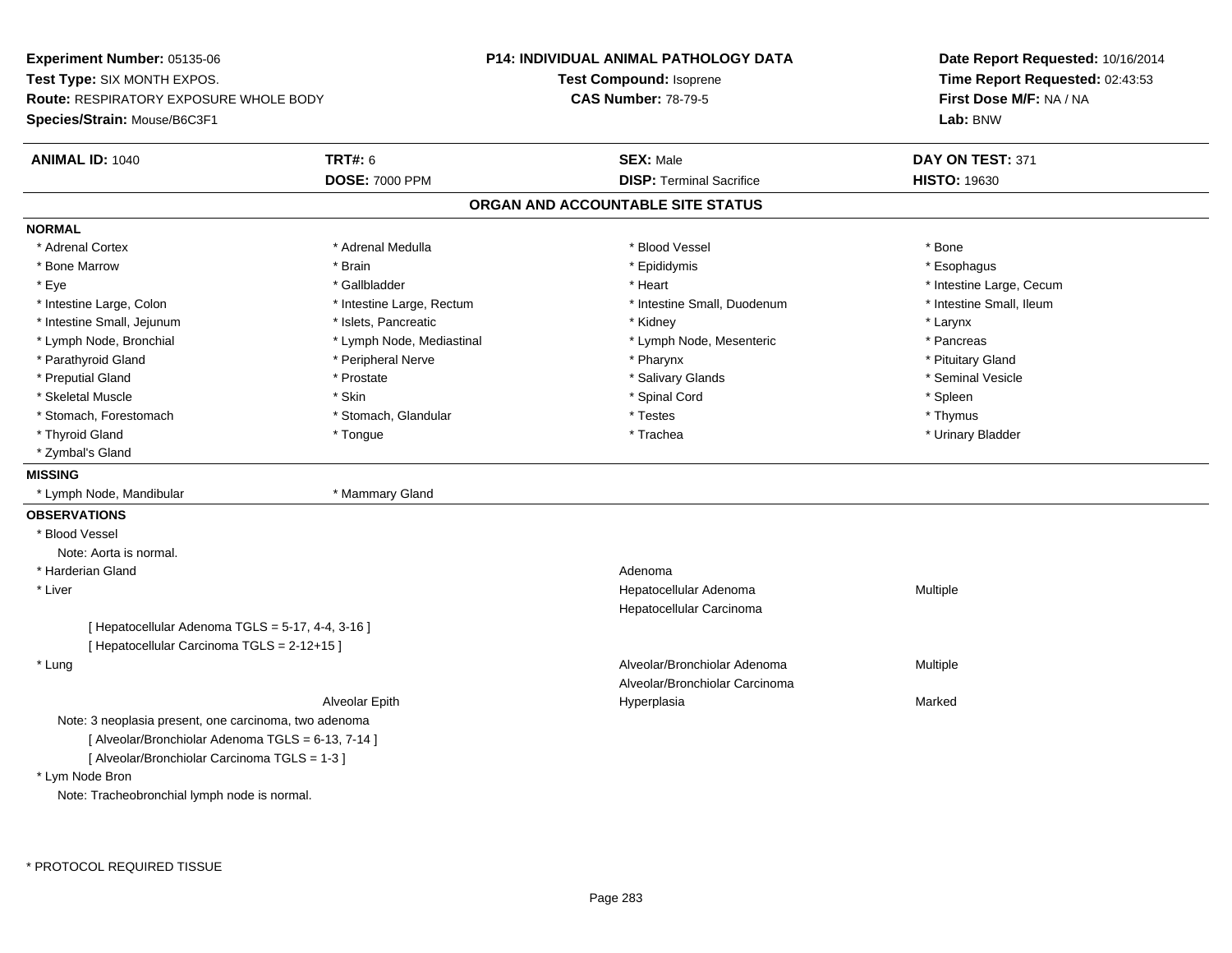| Experiment Number: 05135-06<br>Test Type: SIX MONTH EXPOS.<br><b>Route: RESPIRATORY EXPOSURE WHOLE BODY</b><br>Species/Strain: Mouse/B6C3F1 |                          | <b>P14: INDIVIDUAL ANIMAL PATHOLOGY DATA</b> | Date Report Requested: 10/16/2014<br>Time Report Requested: 02:43:53<br>First Dose M/F: NA / NA<br>Lab: BNW |
|---------------------------------------------------------------------------------------------------------------------------------------------|--------------------------|----------------------------------------------|-------------------------------------------------------------------------------------------------------------|
|                                                                                                                                             |                          | <b>Test Compound: Isoprene</b>               |                                                                                                             |
|                                                                                                                                             |                          | <b>CAS Number: 78-79-5</b>                   |                                                                                                             |
|                                                                                                                                             |                          |                                              |                                                                                                             |
| <b>ANIMAL ID: 1040</b>                                                                                                                      | TRT#: 6                  | <b>SEX: Male</b>                             | DAY ON TEST: 371                                                                                            |
|                                                                                                                                             | <b>DOSE: 7000 PPM</b>    | <b>DISP:</b> Terminal Sacrifice              | <b>HISTO: 19630</b>                                                                                         |
|                                                                                                                                             |                          | ORGAN AND ACCOUNTABLE SITE STATUS            |                                                                                                             |
| * Nose                                                                                                                                      | Olfactory Epi, Turbinate | Degeneration                                 | Mild                                                                                                        |
|                                                                                                                                             | Olfactory Epi, Turbinate | Inflammation                                 | Chronic, Minimal                                                                                            |
| * Perph Nerve                                                                                                                               |                          |                                              |                                                                                                             |
| Note: Sciatic nerve is normal.                                                                                                              |                          |                                              |                                                                                                             |
| PRIMARY CAUSE OF DEATH                                                                                                                      |                          |                                              |                                                                                                             |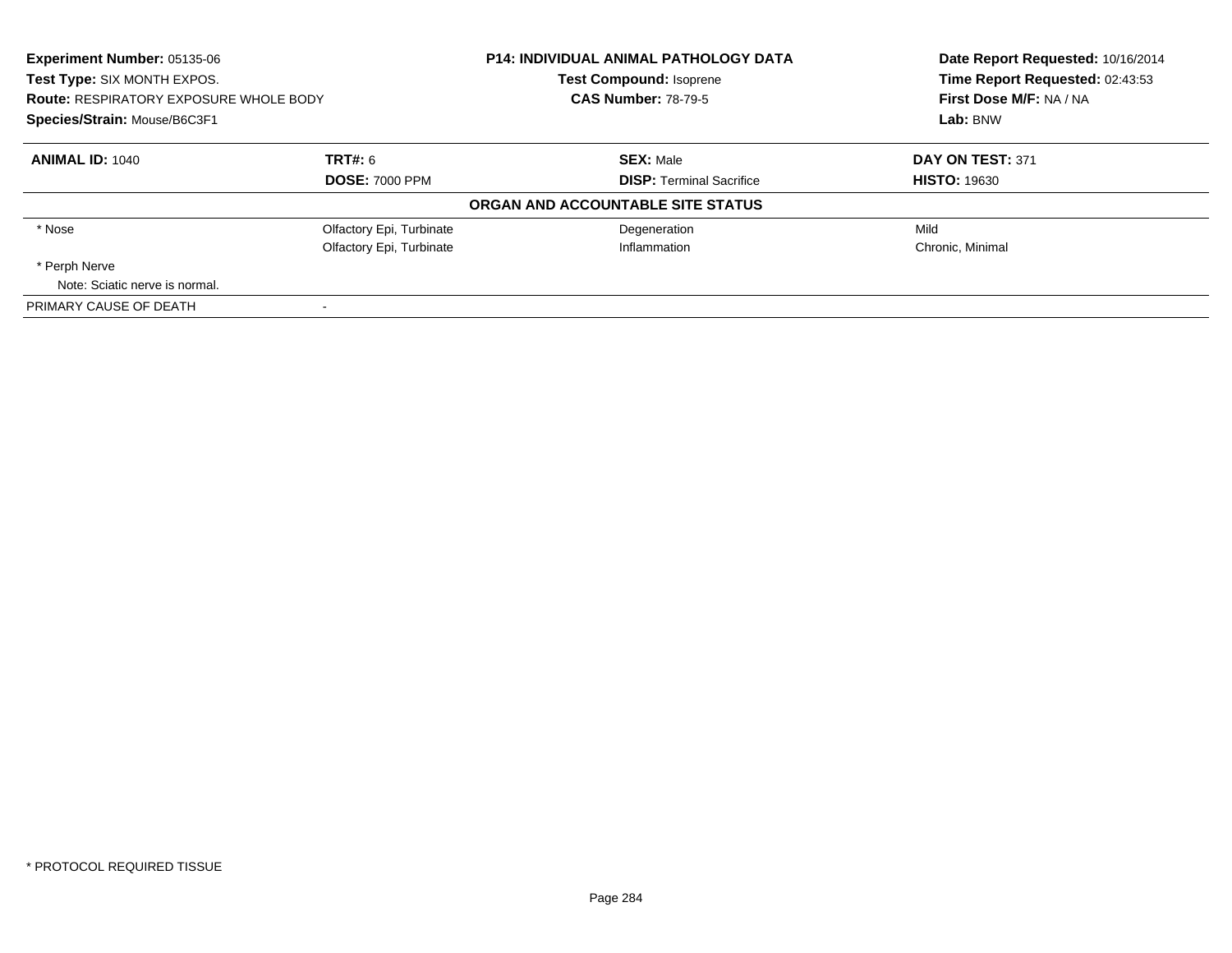**Experiment Number:** 05135-06**Test Type:** SIX MONTH EXPOS.**Route:** RESPIRATORY EXPOSURE WHOLE BODY**Species/Strain:** Mouse/B6C3F1**P14: INDIVIDUAL ANIMAL PATHOLOGY DATATest Compound:** Isoprene**CAS Number:** 78-79-5**Date Report Requested:** 10/16/2014**Time Report Requested:** 02:43:53**First Dose M/F:** NA / NA**Lab:** BNW**ANIMAL ID:** 1041**TRT#:** 6 **SEX:** Male **SEX:** Male **DAY ON TEST:** 371 **DOSE:** 7000 PPM**DISP:** Terminal Sacrifice **HISTO:** 19631 **ORGAN AND ACCOUNTABLE SITE STATUSNORMAL**\* Adrenal Medulla \* \* \* Blood Vessel \* \* \* Bone Marrow \* Bone Marrow \* Bone Marrow \* Bone Marrow \* Brain \* \* Expediance \* Epididymis \* \* Expediance \* \* Esophagus \* Expediance \* \* Expediance \* Eye \* Eye \* Gallbladder \* https://www.frage.com/marticle/state-of-state-of-state-of-state-of-state-of-state-of-state-of-state-of-state-of-state-of-state-of-state-of-state-of-state-of-state-of-state-of-state-of-state-of-state-of-stat \* Intestine Small, Ileum \* Intestine Large, Colon \* Intestine Large, Rectum \* Intestine Small, Duodenum \* Intestine Small, Duodenum \* Intestine Small, Jejunum \* The metal was a structure of the structure of the structure of the structure of the structure of the structure of the structure of the structure of the structure of the structure of the structu \* Lymph Node, Mesenteric \* Lung \* Lymph Node, Bronchial \* Lymph Node, Mandibular \* Lymph Node, Mandibular \* Parathyroid Gland \* The parathyroid Gland \* Peripheral Nerve \* \* Pharynx \* Pharynx \* \* Preputial Gland \* Preputial Gland \* Skeletal Muscle \* Prostate \* \* Skeletal Muscle \* \* Salivary Glands \* \* Steminal Vesicle \* \* Seminal Vesicle \* \* Skeletal Muscle \* Skin \* Spleen \* Spleen \* Spleen \* Stomach, Glandular \* Testes \* Testes \* Testes \* Trachea \* Thymus \* \* The mode of the total of the total term of the total term of the total term of the total term of t \* Urinary Bladder \* Zymbal's Gland**MISSING**\* Lymph Node, Mediastinal **\* Mammary Gland \* Pituitary Gland** \* Pituitary Gland \* Pituitary Gland \* P **OBSERVATIONS** \* Adrenal Cortexx and the control of the control of the control of the control of the control of the control of the control of the control of the control of the control of the control of the control of the control of the control of the co Hyperplasia **Exercise Exercise Serverse Exercise Serverse Exercise Serverse Exercise Serverse Exercise Serverse**  \* Blood VesselNote: Aorta is normal. \* Liver Hepatocellular Adenoma Multiple Hepatocellular Carcinoma[ Hepatocellular Adenoma TGLS = 1-14, 3-15 ][ Hepatocellular Carcinoma TGLS = 2-12+13 ] \* Lym Node Bron Note: Tracheobronchial lymph node is normal. \* Nosee and the Colfactory Epi, Turbinate and the Colfactory Epistem of the Colfactory Epistem Mild Olfactory Epi, Turbinatee Chronic, Minimal \* Pancreass Superintendent Superintendent Superintendent Superintendent Superintendent Superintendent Superintendent Superintendent Superintendent Superintendent Superintendent Superintendent S \* Perph Nerve Note: Sciatic nerve is normal. \* Spinal Cordd and the control of the control of the control of the control of the control of the control of the control of the control of the control of the control of the control of the control of the control of the control of the co \* Stomach, Forestomach Epitheliumm and the Hyperplasia measurement of the Hyperplasia measurement of the Moderate Moderate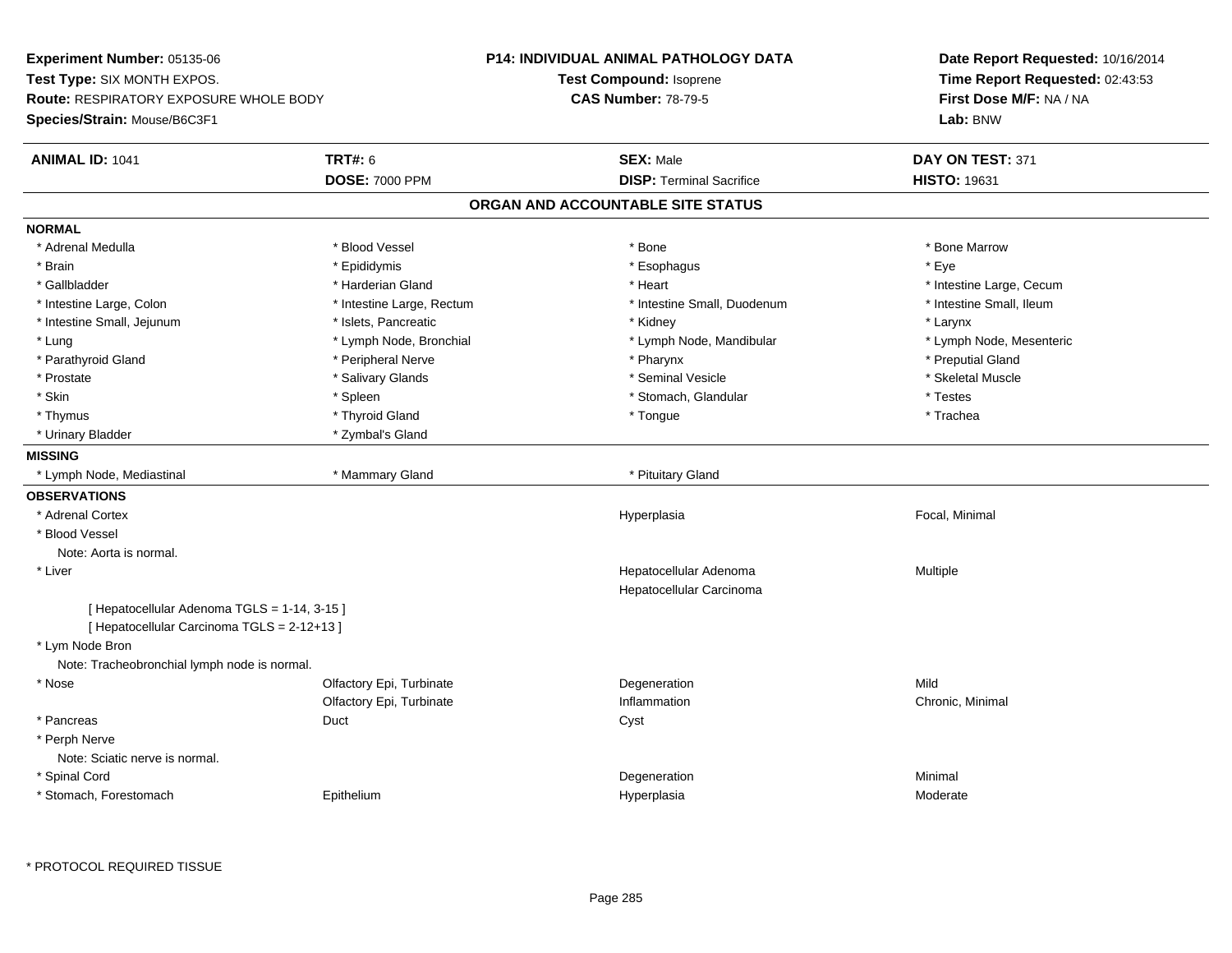| <b>Experiment Number: 05135-06</b><br>Test Type: SIX MONTH EXPOS.<br><b>Route: RESPIRATORY EXPOSURE WHOLE BODY</b><br>Species/Strain: Mouse/B6C3F1 |                       | <b>P14: INDIVIDUAL ANIMAL PATHOLOGY DATA</b><br><b>Test Compound: Isoprene</b><br><b>CAS Number: 78-79-5</b> | Date Report Requested: 10/16/2014<br>Time Report Requested: 02:43:53<br>First Dose M/F: NA / NA<br>Lab: BNW |
|----------------------------------------------------------------------------------------------------------------------------------------------------|-----------------------|--------------------------------------------------------------------------------------------------------------|-------------------------------------------------------------------------------------------------------------|
|                                                                                                                                                    |                       |                                                                                                              |                                                                                                             |
| <b>ANIMAL ID: 1041</b>                                                                                                                             | TRT#: 6               | <b>SEX: Male</b>                                                                                             | DAY ON TEST: 371                                                                                            |
|                                                                                                                                                    | <b>DOSE: 7000 PPM</b> | <b>DISP: Terminal Sacrifice</b>                                                                              | <b>HISTO: 19631</b>                                                                                         |
|                                                                                                                                                    |                       | ORGAN AND ACCOUNTABLE SITE STATUS                                                                            |                                                                                                             |
| [ Hyperplasia TGLS = 4-8 ]                                                                                                                         |                       |                                                                                                              |                                                                                                             |
| PRIMARY CAUSE OF DEATH                                                                                                                             |                       |                                                                                                              |                                                                                                             |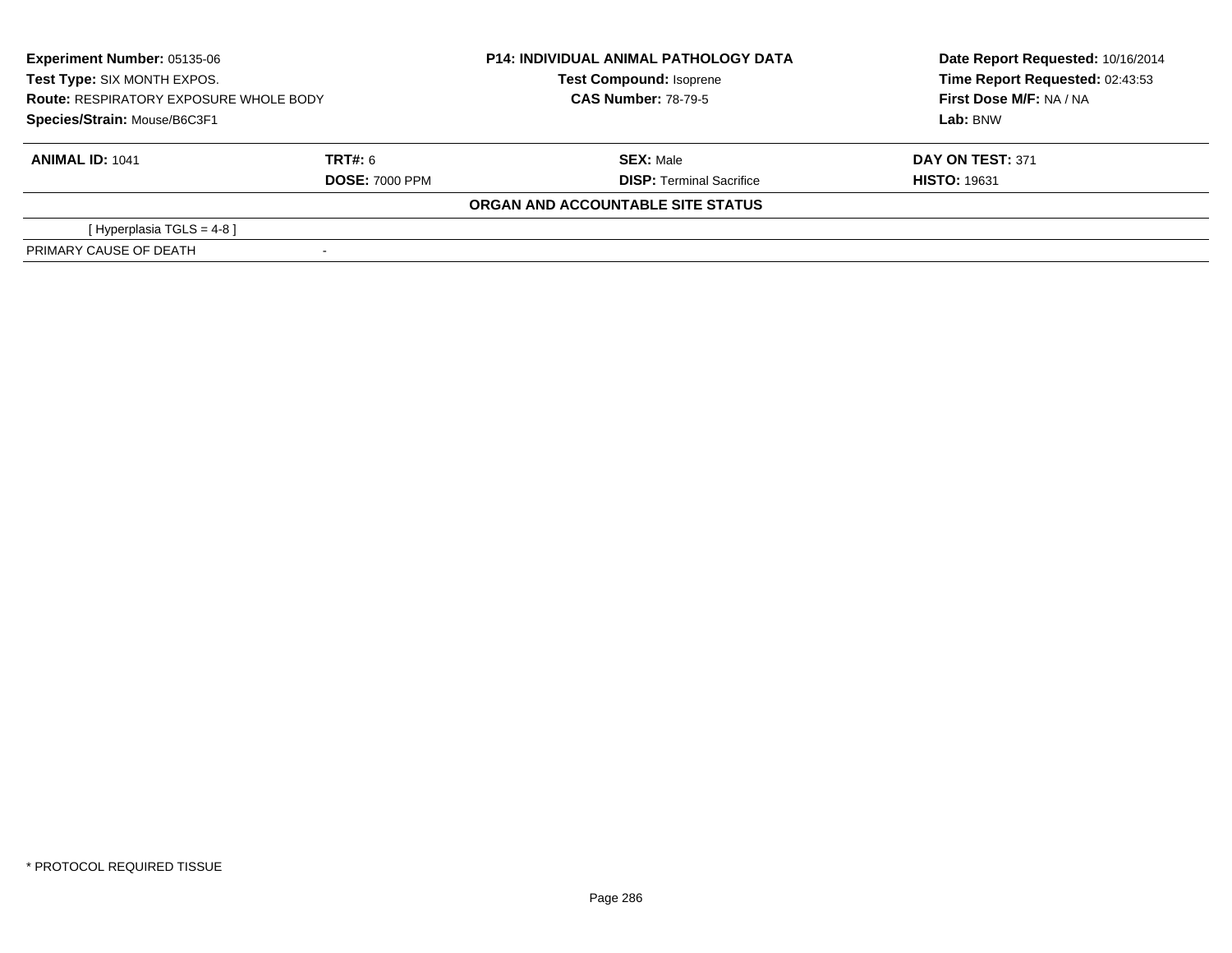**Experiment Number:** 05135-06**Test Type:** SIX MONTH EXPOS.**Route:** RESPIRATORY EXPOSURE WHOLE BODY**Species/Strain:** Mouse/B6C3F1**P14: INDIVIDUAL ANIMAL PATHOLOGY DATATest Compound:** Isoprene**CAS Number:** 78-79-5**Date Report Requested:** 10/16/2014**Time Report Requested:** 02:43:53**First Dose M/F:** NA / NA**Lab:** BNW**ANIMAL ID:** 1042 **TRT#:** <sup>6</sup> **SEX:** Male **DAY ON TEST:** <sup>183</sup> **DOSE:** 7000 PPM**DISP:** Scheduled Sacrifice **HISTO:** 19632 **ORGAN AND ACCOUNTABLE SITE STATUSNORMAL**\* Adrenal Cortex \* Adrenal Cortex \* \* Adrenal Medulla \* \* Adrenal Medulla \* \* Blood Vessel \* \* Brood Vessel \* \* Bone \* Esophagus \* Bone Marrow \* Brain \* Epididymis \* Esophagus \* Eye \* \* Gallbladder \* \* Gallbladder \* \* \* \* Harderian Gland \* \* Heart \* Heart \* Heart \* Heart \* Heart \* Heart \* Intestine Large, Cecum \* Intestine Large, Colon \* Intestine Large, Thestine Large, Rectum \* Intestine Small, Duodenum \* Intestine Small, Ileum \* **Allen and The Accord \* Intestine Small**, Jejunum \* 1stets, Pancreatic \* \* Kidney \* Kidney \* Larynx \* Louis \* Liver \* Lung \* Lung \* Lung \* Lung \* Lung \* Lymph Node, Bronchial \* Lymph Node, Bronchial \* \* Lymph Node, Mandibular \* The mode \* Lymph Node, Mediastinal \* Lymph Node, Mesenteric \* Pancreas \* Pancreas \* Pituitary Gland \* Parathyroid Gland \* **Example 20** \* Peripheral Nerve \* Pharynx \* Pharynx \* Pharynx \* Seminal Vesicle \* Preputial Gland \* \* Annual vesicle \* \* Prostate \* \* Salivary Glands \* \* Salivary Glands \* \* Seminal Vesicle \* \* Stomach, Glandular \* Skeletal Muscle \* \* Stomach, Glandular \* Skin \* Spleen \* Spleen \* Stomach, Glandular \* Stomach, Glandular \* Stomach, Glandular \* Stomach, Glandular \* Stomach, Glandular \* Stomach, Glandular \* Stomach, Glandular \* Stomach \* Thymus \* \* The mode of the total term of the total term of the total term of the total term of the total term of the total term of the total term of the total term of the total term of the total term of the total term of \* Urinary Bladder \* Zymbal's Gland**MISSING** \* Mammary Gland**OBSERVATIONS** \* Blood VesselNote: Aorta is normal. \* Lym Node Bron Note: Tracheobronchial lymph node is normal. \* Nosee and the Colfactory Epi, Turbinate and the Colfactory Epistem of the Colfactory Epistem Mild Olfactory Epi, Turbinate Inflammation Chronic, Minimal \* Perph Nerve Note: Sciatic nerve is normal. \* Spinal Cordd and the control of the control of the control of the control of the control of the control of the control of the control of the control of the control of the control of the control of the control of the control of the co \* Stomach, Forestomach Epithelium Hyperplasia Minimal [ Hyperplasia TGLS = 1-8 ] \* Testess and the control of the control of the control of the control of the control of the control of the control of the control of the control of the control of the control of the control of the control of the control of the co PRIMARY CAUSE OF DEATH-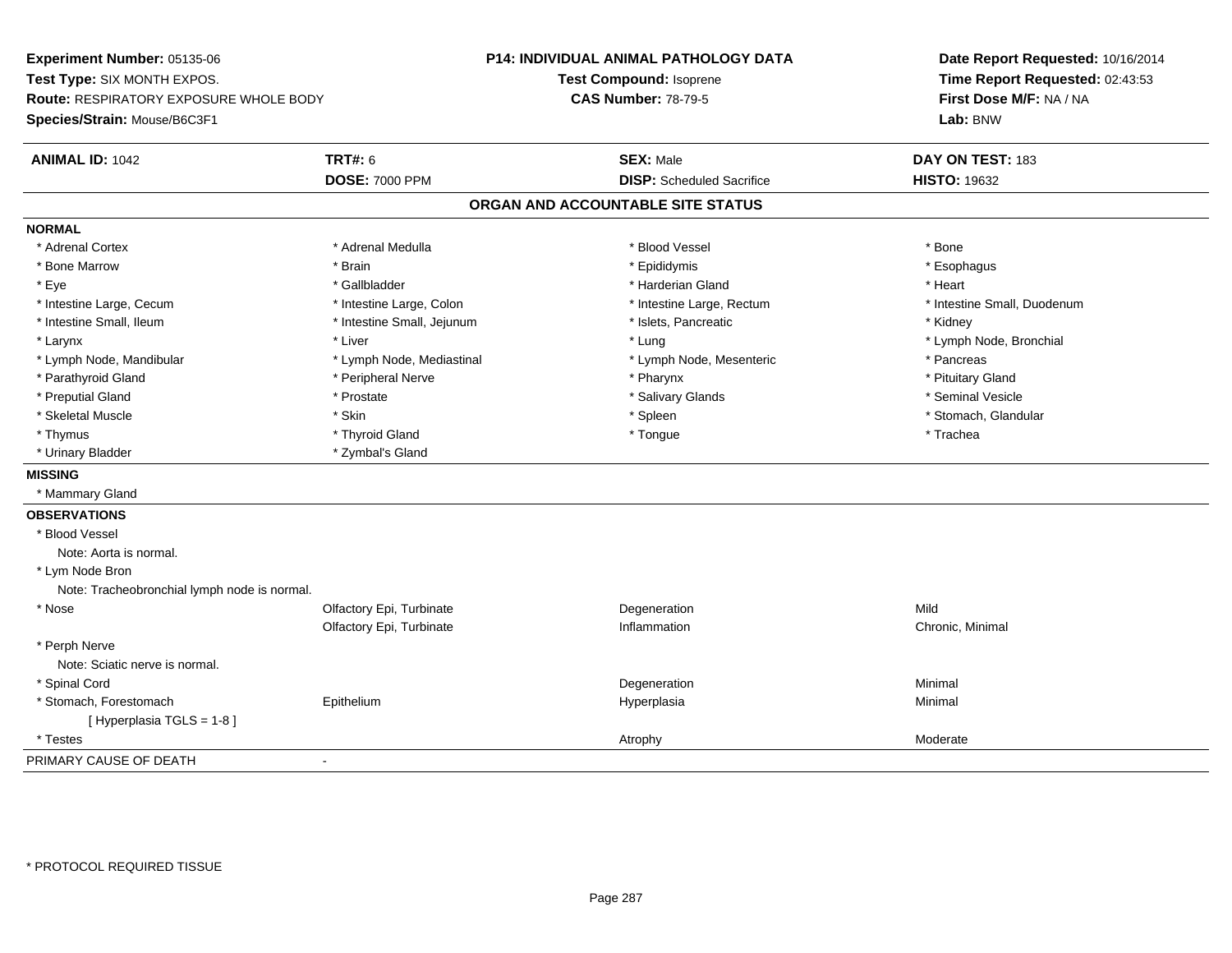**Experiment Number:** 05135-06**Test Type:** SIX MONTH EXPOS.**Route:** RESPIRATORY EXPOSURE WHOLE BODY**Species/Strain:** Mouse/B6C3F1**P14: INDIVIDUAL ANIMAL PATHOLOGY DATATest Compound:** Isoprene**CAS Number:** 78-79-5**Date Report Requested:** 10/16/2014**Time Report Requested:** 02:43:53**First Dose M/F:** NA / NA**Lab:** BNW**ANIMAL ID:** 1043**TRT#:** 6 **SEX:** Male **DAY ON TEST:** 128 **DOSE:** 7000 PPM**DISP:** Moribund Sacrifice **HISTO:** 19633 **ORGAN AND ACCOUNTABLE SITE STATUSNORMAL**\* Adrenal Cortex \* Adrenal Cortex \* \* Adrenal Medulla \* \* Adrenal Medulla \* \* Blood Vessel \* \* Brood Vessel \* \* Bone \* Esophagus \* Bone Marrow \* Brain \* Epididymis \* Esophagus \* Eye \* \* Gallbladder \* \* Gallbladder \* \* \* \* Harderian Gland \* \* Heart \* Heart \* Heart \* Heart \* Heart \* Heart \* Intestine Large, Cecum \* Intestine Large, Colon \* Intestine Large, Thestine Large, Rectum \* Intestine Small, Duodenum \* Intestine Small, Ileum \* Thestine Small, Jejunum \* Islets, Pancreatic \* \* Kidney \* Kidney \* Kidney \* Larynx \* Louis \* Liver \* Lung \* Lung \* Lung \* Lung \* Lung \* Lymph Node, Bronchial \* Lymph Node, Bronchial \* \* Lymph Node, Mandibular \* The mode \* Lymph Node, Mediastinal \* Lymph Node, Mesenteric \* Pancreas \* Pancreas \* Pituitary Gland \* Parathyroid Gland \* **According the Contract According to the Contract According to the Contract According to the Pituz According to the Pharynx \* Pharynx \* Pharynx \* Pharynx \* Pharynx \* Pharynx \* Pharynx \* Pharynx \* Phar** \* Seminal Vesicle \* Preputial Gland \* \* Annual vesicle \* \* Prostate \* \* Salivary Glands \* \* Salivary Glands \* \* Seminal Vesicle \* \* Skeletal Muscle \* Skin \* Spinal Cord \* Spleen \* Trachea \* Stomach, Glandular \* \* Trachea \* \* Thyroid Gland \* \* Tomach \* Tongue \* \* Tongue \* Trachea \* Trachea \* Urinary Bladder \* Zymbal's Gland**MISSING** \* Mammary Gland**OBSERVATIONS** \* Blood VesselNote: Aorta is normal. \* Int Sm Duoden Note: TGL 1 has no lesion in the small gut. \* Lym Node Bron Note: Tracheobronchial lymph node is normal. \* Nosee and the Colfactory Epi, Turbinate and the Colfactory Epistem of the Colfactory Epistem Mild Olfactory Epi, Turbinatee Chronic, Minimal \* Perph Nerve Note: Sciatic nerve is normal. \* Skel Muscle Note: Tgl 3 did not have a histiologic change that could readily be attributed. \* Spinal Cord Note: LFB stain not helpful. \* Stomach, ForestomachSquamous Cell Papilloma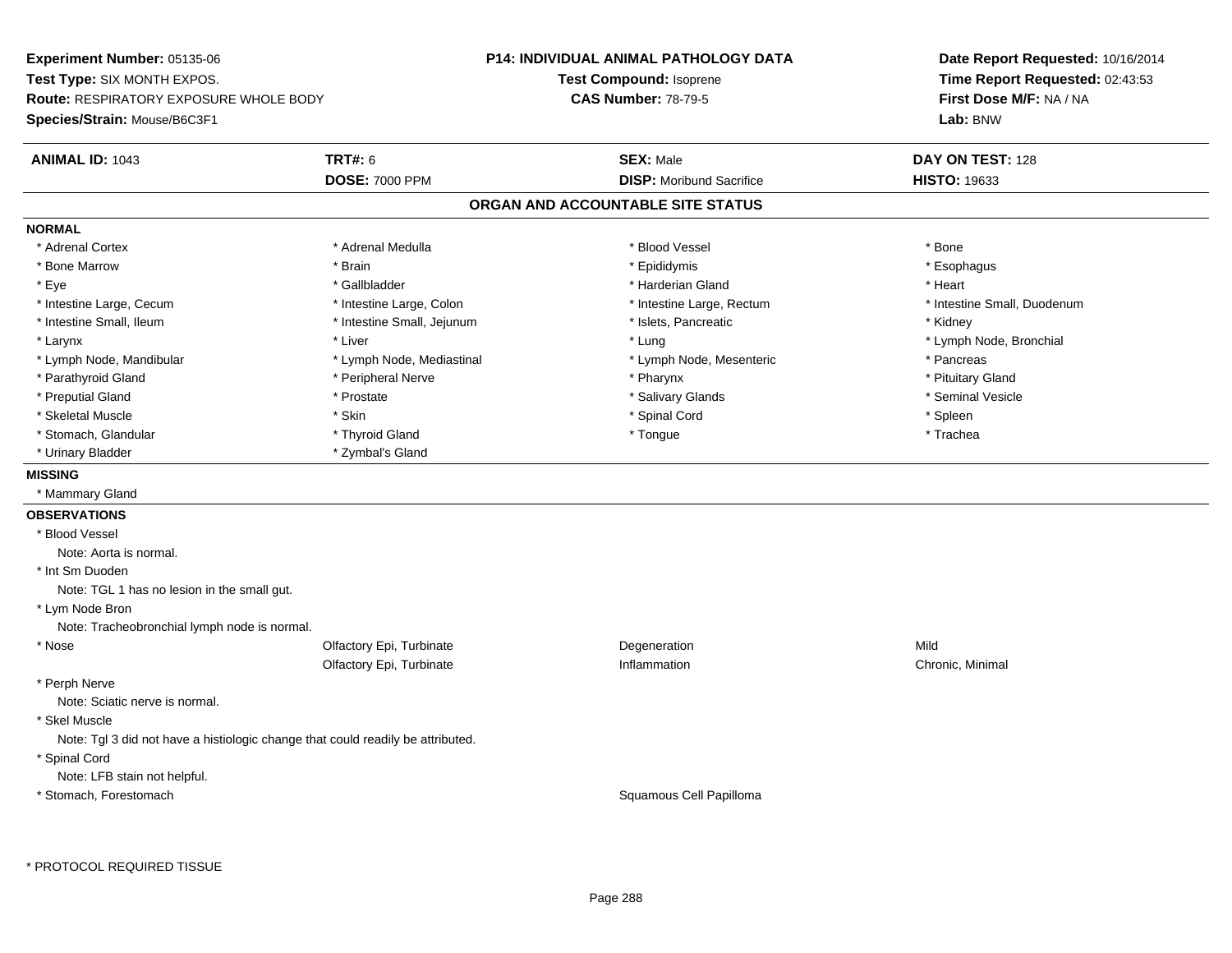| <b>Experiment Number: 05135-06</b><br>Test Type: SIX MONTH EXPOS.<br><b>Route: RESPIRATORY EXPOSURE WHOLE BODY</b><br>Species/Strain: Mouse/B6C3F1 |                       | <b>P14: INDIVIDUAL ANIMAL PATHOLOGY DATA</b><br><b>Test Compound: Isoprene</b> | Date Report Requested: 10/16/2014<br>Time Report Requested: 02:43:53<br>First Dose M/F: NA / NA<br>Lab: BNW |
|----------------------------------------------------------------------------------------------------------------------------------------------------|-----------------------|--------------------------------------------------------------------------------|-------------------------------------------------------------------------------------------------------------|
|                                                                                                                                                    |                       | <b>CAS Number: 78-79-5</b>                                                     |                                                                                                             |
|                                                                                                                                                    |                       |                                                                                |                                                                                                             |
| <b>ANIMAL ID: 1043</b>                                                                                                                             | TRT#: 6               | <b>SEX: Male</b>                                                               | DAY ON TEST: 128                                                                                            |
|                                                                                                                                                    | <b>DOSE: 7000 PPM</b> | <b>DISP:</b> Moribund Sacrifice                                                | <b>HISTO: 19633</b>                                                                                         |
|                                                                                                                                                    |                       | ORGAN AND ACCOUNTABLE SITE STATUS                                              |                                                                                                             |
| Note: Tgl 2 has no finding in the stomach.                                                                                                         |                       |                                                                                |                                                                                                             |
| [Squamous Cell Papilloma TGLS = 4-8]                                                                                                               |                       |                                                                                |                                                                                                             |
| * Testes                                                                                                                                           |                       | Atrophy                                                                        | Minimal                                                                                                     |
| * Thymus                                                                                                                                           |                       | Necrosis                                                                       | Minimal                                                                                                     |
| PRIMARY CAUSE OF DEATH                                                                                                                             |                       |                                                                                |                                                                                                             |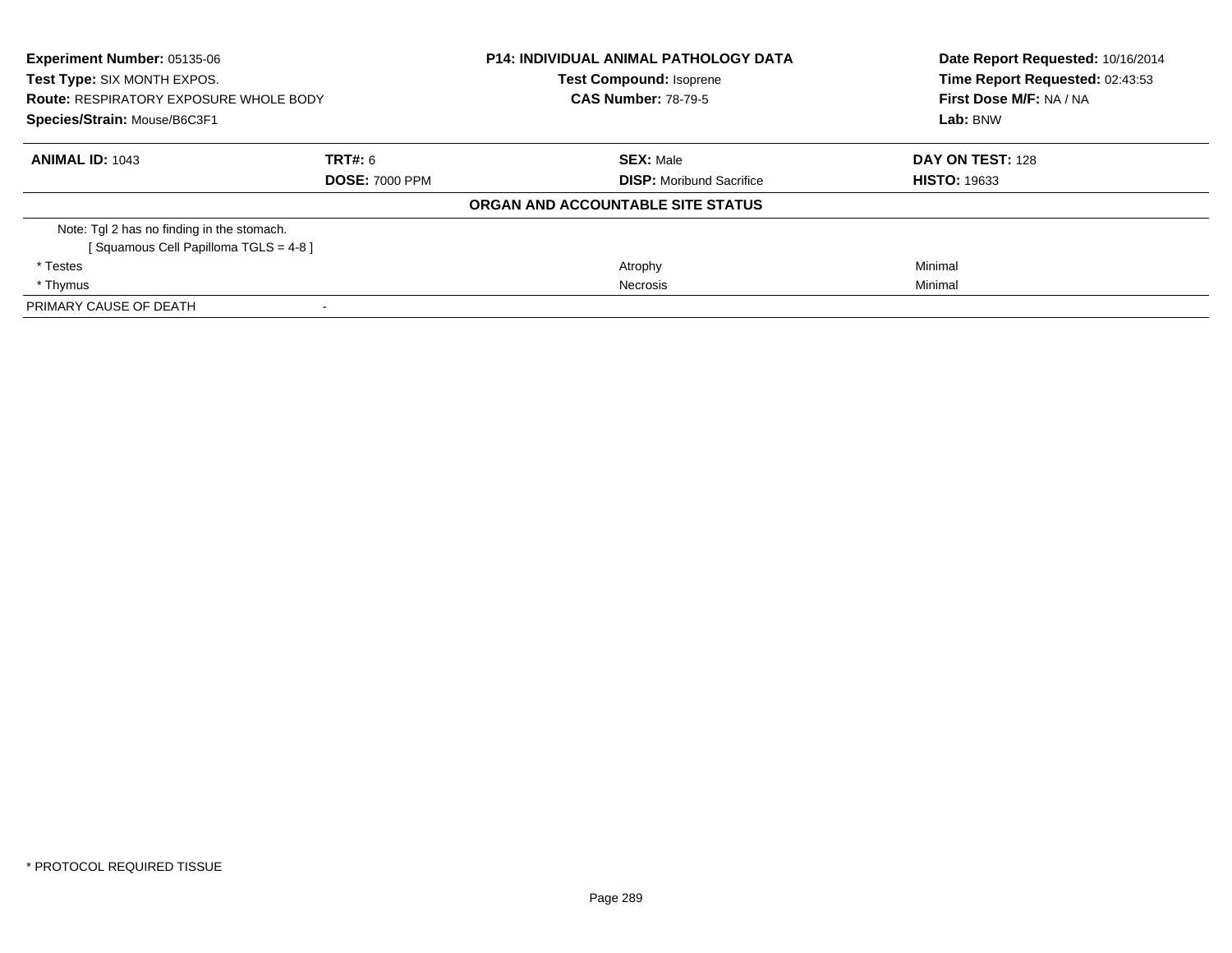**Experiment Number:** 05135-06**Test Type:** SIX MONTH EXPOS.**Route:** RESPIRATORY EXPOSURE WHOLE BODY**Species/Strain:** Mouse/B6C3F1**P14: INDIVIDUAL ANIMAL PATHOLOGY DATATest Compound:** Isoprene**CAS Number:** 78-79-5**Date Report Requested:** 10/16/2014**Time Report Requested:** 02:43:53**First Dose M/F:** NA / NA**Lab:** BNW**ANIMAL ID:** 1044 **TRT#:** <sup>6</sup> **SEX:** Male **DAY ON TEST:** <sup>371</sup> **DOSE:** 7000 PPM**DISP:** Terminal Sacrifice **HISTO:** 19634 **ORGAN AND ACCOUNTABLE SITE STATUSNORMAL**\* Adrenal Cortex \* Adrenal Cortex \* \* Adrenal Medulla \* \* Adrenal Medulla \* \* Blood Vessel \* \* Brood Vessel \* \* Bone \* Esophagus \* Bone Marrow \* Brain \* Epididymis \* Esophagus \* Eye \* https://www.frage.com/windown.com/windown.com/windown.com/windown.com/windown.com/windown.com/windown-\* Intestine Small, Ileum \* Intestine Large, Colon \* Intestine Large, Rectum \* Intestine Small, Duodenum \* Intestine Small, Duodenum \* Intestine Small, Jejunum \* The matches of the state of the state of the state of the state of the state of the state of the state of the state of the state of the state of the state of the state of the state of the state \* Lymph Node, Mesenteric \* Lung \* Lymph Node, Bronchial \* Lymph Node, Mandibular \* Lymph Node, Mandibular \* Pancreas \* Parathyroid Gland \* \* Parathyroid Gland \* Peripheral Nerve \* \* Peripheral Nerve \* \* Pharynx \* Salivary Glands \* Pituitary Gland \* \* Then the state \* Preputial Gland \* Prosection \* Prostate \* \* Salivary Glands \* Salivary Glands \* Salivary Glands \* Salivary Glands \* Salivary Glands \* Salivary Glands \* Salivary Glands \* Salivary Glan \* Seminal Vesicle \* \* \* Sheem \* Skeletal Muscle \* \* Stemme \* Skin \* \* Skin \* \* Spleen \* Spleen \* Spleen \* Spleen \* Thyroid Gland \* Stomach, Glandular \* \* \* Thyroid Glandular \* Thestes \* \* Thymus \* Thymus \* Thyroid Glandular \* Thyroid Gland \* Zymbal's Gland \* Tongue \* Trachea \* Urinary Bladder \* Zymbal's Gland **MISSING** \* Lymph Node, Mediastinal \* Mammary Gland**OBSERVATIONS** \* Blood VesselNote: Aorta is normal. \* Harderian Glandd and the control of the control of the control of the control of the control of the control of the control of  $A$ denoma  $A$ denoma  $A$ denoma  $A$ Note: Two neoplasia present \* Liver Hepatocellular CarcinomaNote: TGL 2 may be related to congestion, but; that is not considered to be a significant diagnosis. [ Hepatocellular Carcinoma TGLS = 1-4+12+13 ] \* Lym Node Bron Note: Tracheobronchial lymph node is normal. \* Nosee and the Colfactory Epi, Turbinate and the Colfactory Epistem of the Colfactory Epistem Mild Olfactory Epi, Turbinatee Chronic, Minimal \* Perph Nerve Note: Sciatic nerve is normal. \* Spinal Cordd and the control of the control of the control of the control of the control of the control of the control of the control of the control of the control of the control of the control of the control of the control of the co \* Stomach, Forestomach Epithelium Hyperplasia Marked Squamous Cell PapillomaMultiple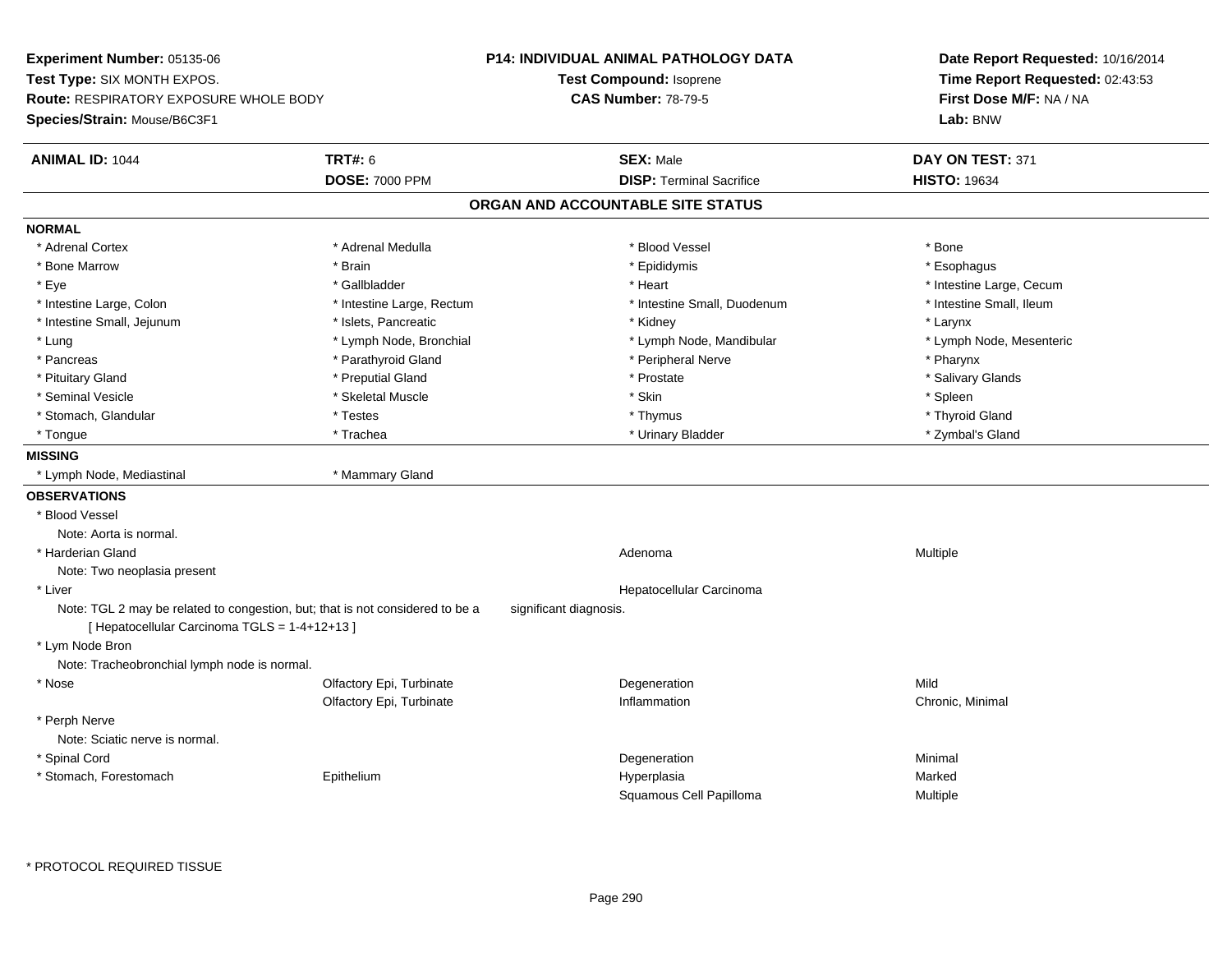| <b>Experiment Number: 05135-06</b><br>Test Type: SIX MONTH EXPOS.<br><b>Route: RESPIRATORY EXPOSURE WHOLE BODY</b><br>Species/Strain: Mouse/B6C3F1 |                       | <b>P14: INDIVIDUAL ANIMAL PATHOLOGY DATA</b><br><b>Test Compound: Isoprene</b><br><b>CAS Number: 78-79-5</b> | Date Report Requested: 10/16/2014<br>Time Report Requested: 02:43:53<br>First Dose M/F: NA / NA<br>Lab: BNW |
|----------------------------------------------------------------------------------------------------------------------------------------------------|-----------------------|--------------------------------------------------------------------------------------------------------------|-------------------------------------------------------------------------------------------------------------|
| <b>ANIMAL ID: 1044</b>                                                                                                                             | TRT#: 6               | <b>SEX: Male</b>                                                                                             | DAY ON TEST: 371                                                                                            |
|                                                                                                                                                    | <b>DOSE: 7000 PPM</b> | <b>DISP:</b> Terminal Sacrifice                                                                              | <b>HISTO: 19634</b>                                                                                         |
|                                                                                                                                                    |                       | ORGAN AND ACCOUNTABLE SITE STATUS                                                                            |                                                                                                             |
| Note: Three neoplasia present.                                                                                                                     |                       |                                                                                                              |                                                                                                             |
| [Hyperplasia TGLS = $3-8$ ]                                                                                                                        |                       |                                                                                                              |                                                                                                             |
| [Squamous Cell Papilloma TGLS = 3-8]                                                                                                               |                       |                                                                                                              |                                                                                                             |
| PRIMARY CAUSE OF DEATH                                                                                                                             |                       |                                                                                                              |                                                                                                             |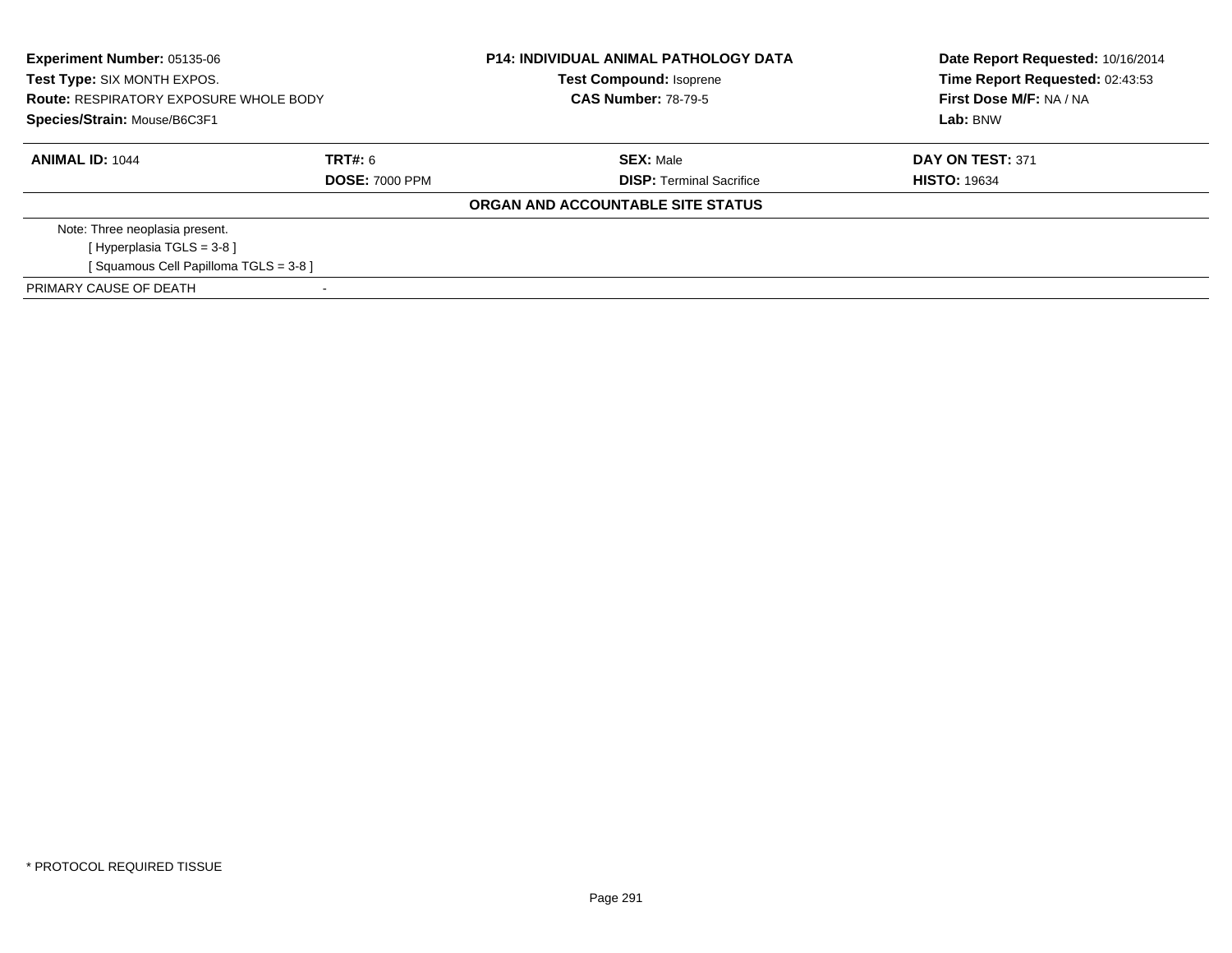**Experiment Number:** 05135-06**Test Type:** SIX MONTH EXPOS.**Route:** RESPIRATORY EXPOSURE WHOLE BODY**Species/Strain:** Mouse/B6C3F1**P14: INDIVIDUAL ANIMAL PATHOLOGY DATATest Compound:** Isoprene**CAS Number:** 78-79-5**Date Report Requested:** 10/16/2014**Time Report Requested:** 02:43:53**First Dose M/F:** NA / NA**Lab:** BNW**ANIMAL ID:** 1045 **TRT#:** <sup>6</sup> **SEX:** Male **DAY ON TEST:** <sup>123</sup> **DOSE:** 7000 PPM**DISP:** Natural Death **HISTO:** 19635 **ORGAN AND ACCOUNTABLE SITE STATUSNORMAL**\* Bone \* Bone \* Eye \* Pharynx \* Tongue \* Zymbal's Gland**MISSING**\* Lymph Node, Bronchial \* \* Thostate \* \* Mammary Gland \* \* Thostate \* \* Parathyroid Gland \* \* Prostate \* Prostate **AUTO PRECLUDES DIAG.**\* Adrenal Cortex \* Andrew \* Adrenal Medulla \* \* \* Blood Vessel \* Blood Vessel \* \* Brook \* Bone Marrow \* Bone Marrow \* Gallbladder \* Brain \* Allen the state of the state of the state of the state of the state of the state of the state of the state of the state of the state of the state of the state of the state of the state of the state of the state o \* Harderian Gland \* The structure \* Heart \* Heart \* The structure Large, Cecum \* Intestine Large, Cecum \* Intestine Large, Colon \* Intestine Small, Jejunum \* Intestine Large, Rectum \* Intestine Small, Duodenum \* Intestine Small, Ileum \* Intestine Small, Ileum \* Islets, Pancreatic \* \* \* Andrew \* Kidney \* \* Kidney \* \* Larynx \* Larynx \* \* Larynx \* \* Liver \* Liver \* Liver \* Lymph Node, Mesenteric \* Lung \* Lymph Node, Mandibular \* Lymph Node, Mediastinal \* Lymph Node, Mediastinal \* \* Nose \* \* Penis \* Penis \* Penis \* Penis \* Penis \* Penis \* Penis \* Peripheral Nerve \* Peripheral Nerve \* \* Peripheral Nerve \* \* Penis \* \* Peripheral Nerve \* \* Penis \* \* Peripheral Nerve \* \* Peripheral Nerve \* \* Penis \* \* P \* Seminal Vesicle \* Pituitary Gland \* The mode of the state of the state of the state of the state of the state of the state of the state of the state of the state of the state of the state of the state of the state of the state of the stat \* Skeletal Muscle \* Skin \* Spinal Cord \* Spleen \* Thymus \* Stomach, Forestomach \* Testes \* Stomach, Glandular \* Testes \* Testes \* Testes \* Testes \* Testes \* Testes \* T \* Thyroid Gland \* Trachea \* Trachea \* Trachea \* Thyroid Gland \* Urinary Bladder **OBSERVATIONS** \* Blood VesselNote: Aorta is Autolytic \* Lung Note: TGL 1 = NCL. Autolysis precludes evaluation of the lung. \* Lym Node Bron Note: Tracheobronchial lymph node is missing. \* Nose Note: Turbinates are autolytic PenisNote: Tgl 2 = NCL. Penis has seminal plug not a calculus and not considered to be a significant lesion.

## \* Perph Nerve

Note: Sciatic nerve is autolytic.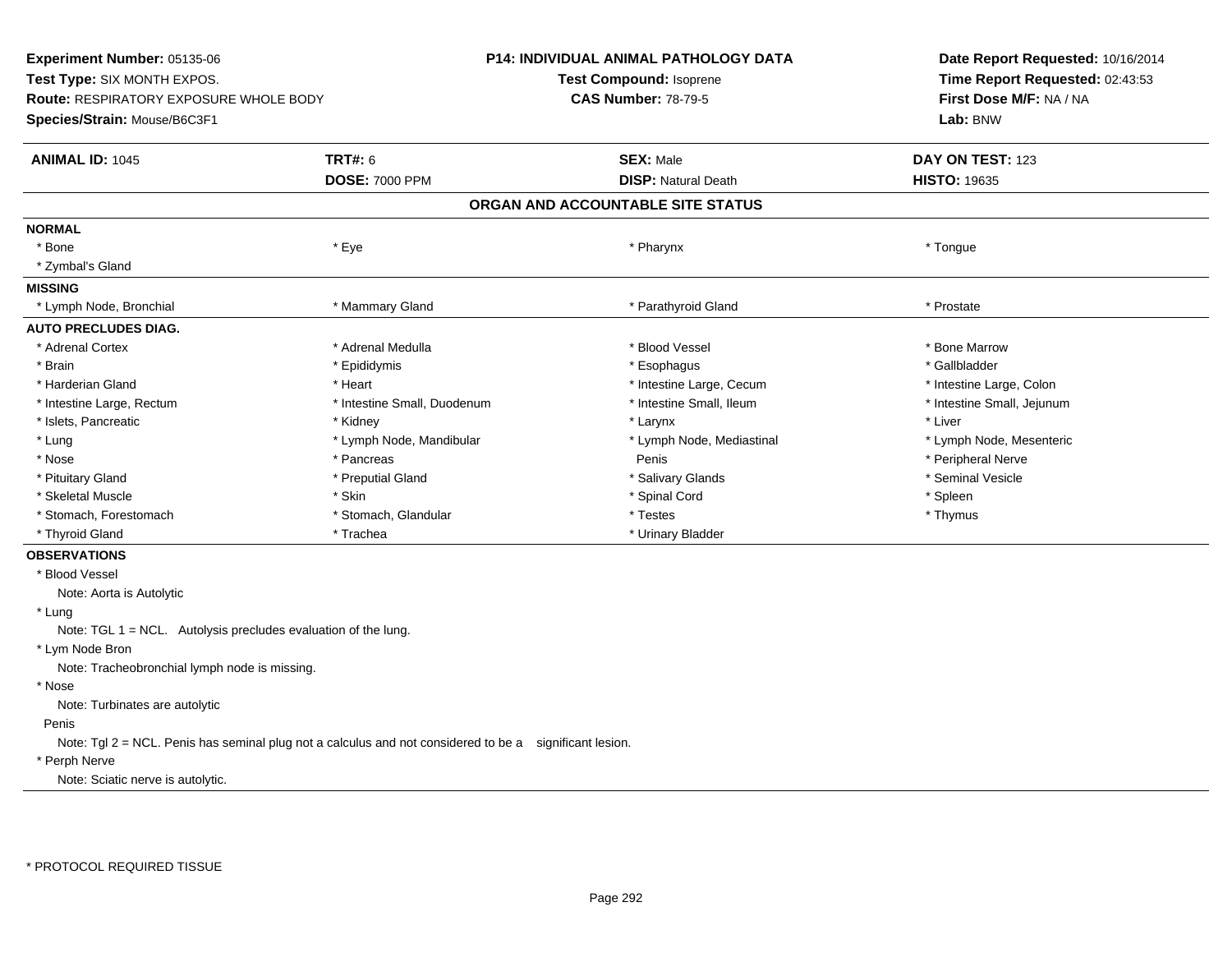| <b>Experiment Number: 05135-06</b><br>Test Type: SIX MONTH EXPOS.<br><b>Route: RESPIRATORY EXPOSURE WHOLE BODY</b><br>Species/Strain: Mouse/B6C3F1 |  | <b>P14: INDIVIDUAL ANIMAL PATHOLOGY DATA</b><br><b>Test Compound: Isoprene</b><br><b>CAS Number: 78-79-5</b> | Date Report Requested: 10/16/2014<br>Time Report Requested: 02:43:53<br>First Dose M/F: NA / NA<br>Lab: BNW |                        |                            |                     |
|----------------------------------------------------------------------------------------------------------------------------------------------------|--|--------------------------------------------------------------------------------------------------------------|-------------------------------------------------------------------------------------------------------------|------------------------|----------------------------|---------------------|
|                                                                                                                                                    |  |                                                                                                              |                                                                                                             |                        |                            |                     |
|                                                                                                                                                    |  |                                                                                                              |                                                                                                             | <b>ANIMAL ID: 1045</b> | <b>TRT#: 6</b>             | <b>SEX: Male</b>    |
|                                                                                                                                                    |  |                                                                                                              |                                                                                                             | <b>DOSE: 7000 PPM</b>  | <b>DISP:</b> Natural Death | <b>HISTO: 19635</b> |
|                                                                                                                                                    |  | ORGAN AND ACCOUNTABLE SITE STATUS                                                                            |                                                                                                             |                        |                            |                     |
| PRIMARY CAUSE OF DEATH                                                                                                                             |  |                                                                                                              |                                                                                                             |                        |                            |                     |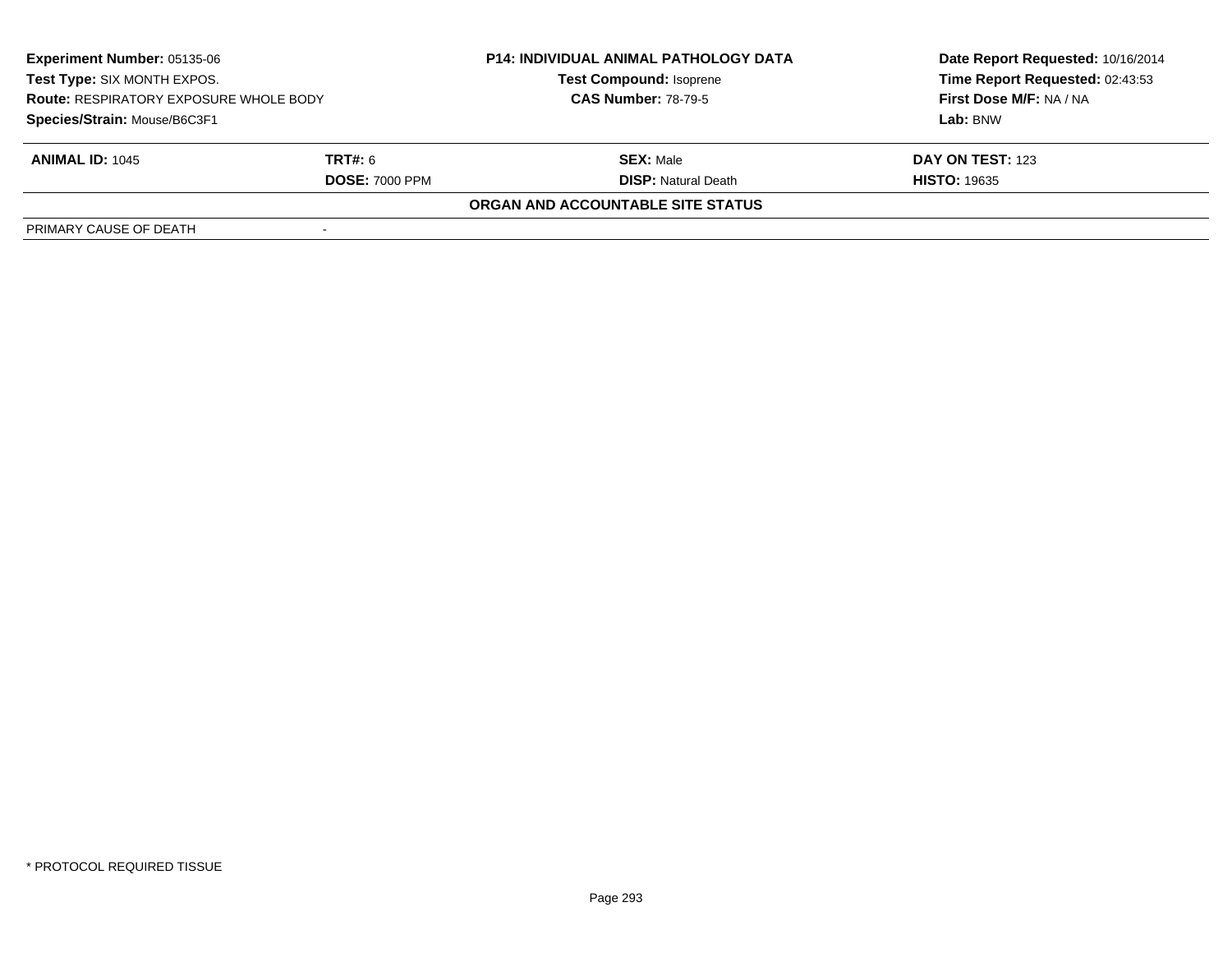**Experiment Number:** 05135-06**Test Type:** SIX MONTH EXPOS.**Route:** RESPIRATORY EXPOSURE WHOLE BODY**Species/Strain:** Mouse/B6C3F1**P14: INDIVIDUAL ANIMAL PATHOLOGY DATATest Compound:** Isoprene**CAS Number:** 78-79-5**Date Report Requested:** 10/16/2014**Time Report Requested:** 02:43:53**First Dose M/F:** NA / NA**Lab:** BNW**ANIMAL ID:** 1046 **TRT#:** <sup>6</sup> **SEX:** Male **DAY ON TEST:** <sup>371</sup> **DOSE:** 7000 PPM**DISP:** Terminal Sacrifice **HISTO:** 19636 **ORGAN AND ACCOUNTABLE SITE STATUSNORMAL**\* Adrenal Cortex \* Adrenal Medulla \* Adrenal Medulla \* Blood Vessel \* Bood Vessel \* Bone \* Bone \* Bone \* Bone \* Bone \* Bone \* Bone \* Bone \* Bone \* Bone \* Bone \* Bone \* Bone \* Bone \* Bone \* Bone \* Bone \* Bone \* Bone \* Bone \* Bone \* Bone \* \* \* Eve \* Brain \* \* Expediance \* Epididymis \* \* Expediance \* \* Esophagus \* Expediance \* \* Expediance \* Eye \* Eye \* Intestine Large, Colon \* Gallbladder \* The mode of the state of the state of the state of the state of the state of the state of the state of the state of the state of the state of the state of the state of the state of the state of the state of \* Intestine Large, Rectum \* Thestine Small, Duodenum \* Number of the small, Ileum \* Intestine Small, Jejunum \* Intestine Small, Jejunum \* Kidney \* Larynx \* Liver \* Lymph Node, Mediastinal \* Lymph Node, Mesenteric \* Pancreas \* Parathyroid Gland \* Peripheral Nerve\* Pharynx \* Pituitary Gland \* Preputial Gland \* Prostate \* Spleen \* Salivary Glands \* Seminal Vesicle \* Skeletal Muscle \* Spleen\* Tongue \* Stomach, Glandular \* Testes \* Testes \* Thymus \* Thymus \* Thymus \* Thymus \* Thymus \* Thymus \* Thymus \* Thymus \* Thymus \* Thymus \* Thymus \* Thymus \* Thymus \* Thymus \* Thymus \* Thymus \* Thymus \* Thymus \* Thymus \* Thymus \* T \* Trachea \* Urinary Bladder \* Zymbal's Gland \* Zymbal's Gland \* Zymbal's Gland **MISSING**\* Lymph Node, Bronchial \* Lymph Node, Mandibular \* Mammary Gland **OBSERVATIONS** \* Blood VesselNote: Aorta is normal. \* Bone Marroww which is a controller to the Hyperplasia controller that  $\mathsf{Mild}$ Note: Hyperplasia is granulocytic \* Harderian Glandd and the control of the control of the control of the control of the control of the control of the control of  $A$ denoma  $A$ denoma  $A$ denoma  $A$ Note: Two neoplasia present \* Islets, Pancreaticc and the control of the control of the control of the control of the control of the control of the control of the control of the control of the control of the control of the control of the control of the control of the co a **Minimal**  \* LungAlveolar/Bronchiolar Adenoma<br>
Multiple Alveolar/Bronchiolar CarcinomaNote: Three neoplasia present, one carcinoma, two adenoma.[ Alveolar/Bronchiolar Adenoma TGLS = 3,4-3 ][ Alveolar/Bronchiolar Carcinoma TGLS = 2-3 ] \* Lym Node Bron Note: Tracheobronchial lymph node is missing. \* Nosee and the Colfactory Epi, Turbinate and the Colfactory Epistem of the Colfactory Epistem Mild Olfactory Epi, Turbinate Inflammation Chronic, Minimal \* Perph Nerve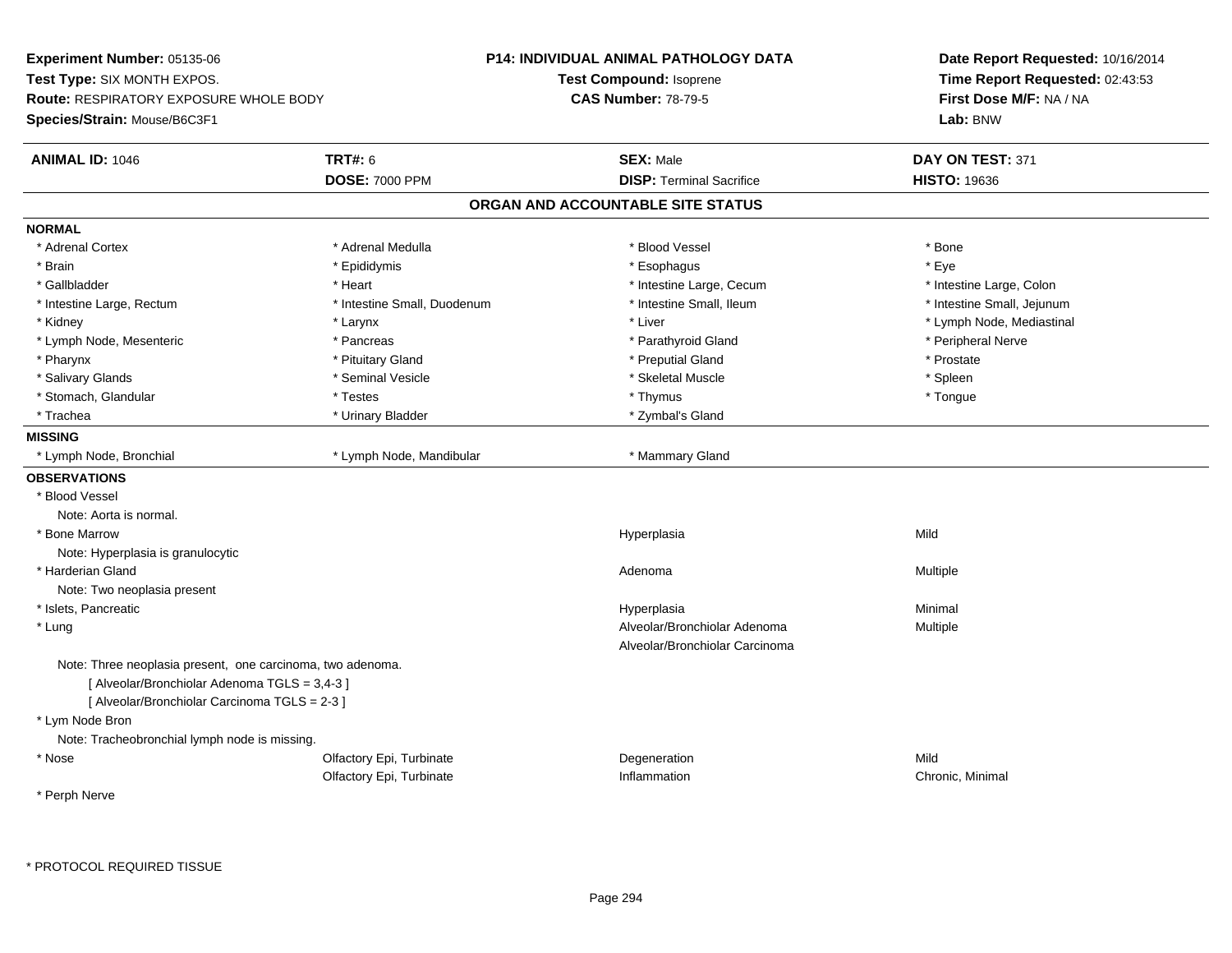| <b>Experiment Number: 05135-06</b><br>Test Type: SIX MONTH EXPOS.<br><b>Route: RESPIRATORY EXPOSURE WHOLE BODY</b><br>Species/Strain: Mouse/B6C3F1 |                                         | <b>P14: INDIVIDUAL ANIMAL PATHOLOGY DATA</b><br><b>Test Compound: Isoprene</b><br><b>CAS Number: 78-79-5</b> | Date Report Requested: 10/16/2014<br>Time Report Requested: 02:43:53<br>First Dose M/F: NA / NA<br>Lab: BNW |
|----------------------------------------------------------------------------------------------------------------------------------------------------|-----------------------------------------|--------------------------------------------------------------------------------------------------------------|-------------------------------------------------------------------------------------------------------------|
| <b>ANIMAL ID: 1046</b>                                                                                                                             | <b>TRT#: 6</b><br><b>DOSE: 7000 PPM</b> | <b>SEX: Male</b><br><b>DISP:</b> Terminal Sacrifice                                                          | DAY ON TEST: 371<br><b>HISTO: 19636</b>                                                                     |
|                                                                                                                                                    |                                         | ORGAN AND ACCOUNTABLE SITE STATUS                                                                            |                                                                                                             |
| Note: Sciatic nerve is normal.                                                                                                                     |                                         |                                                                                                              |                                                                                                             |
| * Skin<br>[Inflammation TGLS = $1-13$ ]                                                                                                            | Prepuce                                 | Inflammation                                                                                                 | Chronic, Marked                                                                                             |
| * Spinal Cord                                                                                                                                      |                                         | Degeneration                                                                                                 | Minimal                                                                                                     |
| * Stomach, Forestomach                                                                                                                             |                                         | Squamous Cell Papilloma                                                                                      |                                                                                                             |
| [Squamous Cell Papilloma TGLS = 5-8]                                                                                                               |                                         |                                                                                                              |                                                                                                             |
| * Thyroid Gland                                                                                                                                    |                                         | Cyst                                                                                                         |                                                                                                             |
| PRIMARY CAUSE OF DEATH                                                                                                                             |                                         |                                                                                                              |                                                                                                             |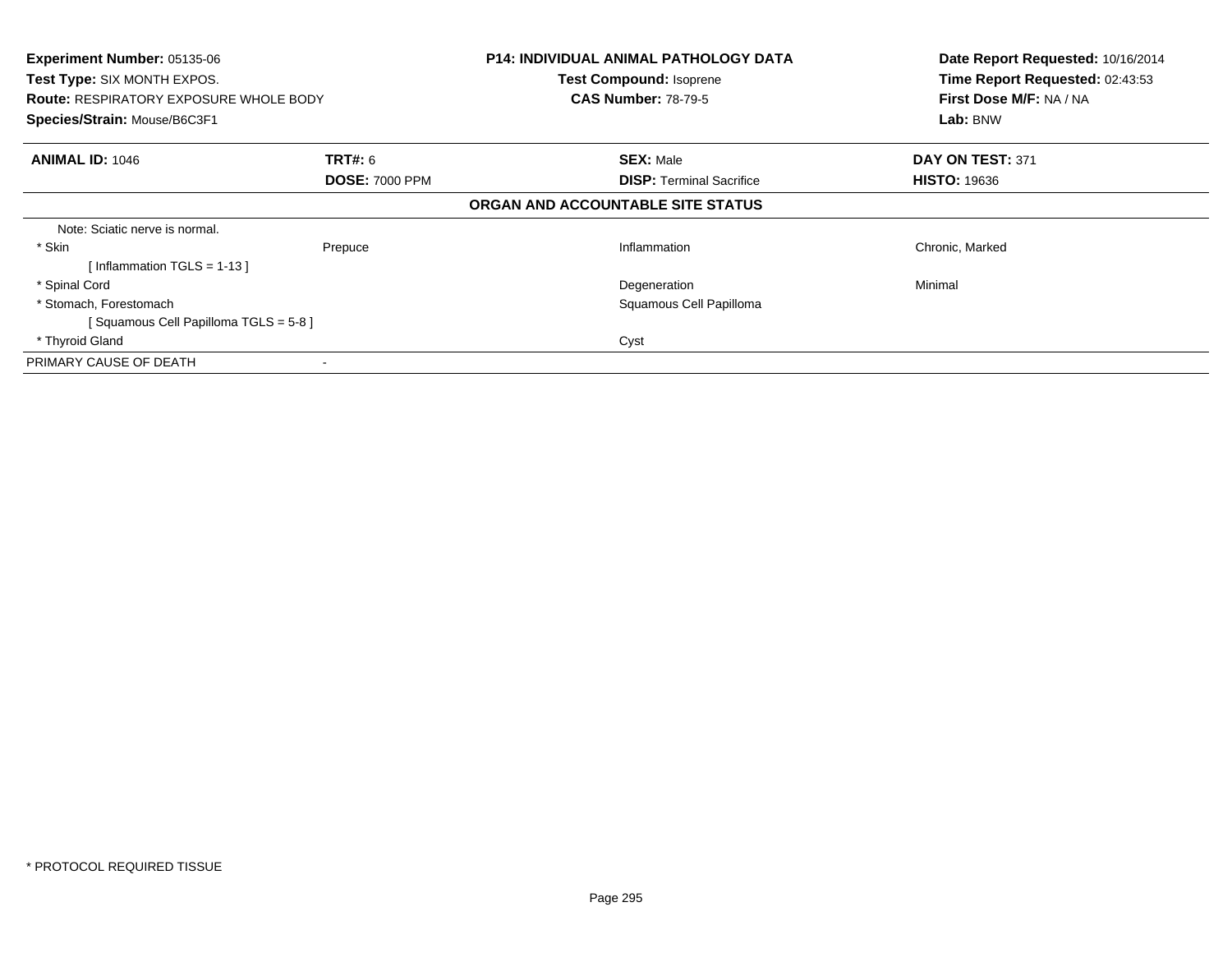**Experiment Number:** 05135-06**Test Type:** SIX MONTH EXPOS.**Route:** RESPIRATORY EXPOSURE WHOLE BODY**Species/Strain:** Mouse/B6C3F1**P14: INDIVIDUAL ANIMAL PATHOLOGY DATATest Compound:** Isoprene**CAS Number:** 78-79-5**Date Report Requested:** 10/16/2014**Time Report Requested:** 02:43:53**First Dose M/F:** NA / NA**Lab:** BNW**ANIMAL ID:** 1047 **TRT#:** <sup>6</sup> **SEX:** Male **DAY ON TEST:** <sup>371</sup> **DOSE:** 7000 PPM**DISP:** Terminal Sacrifice **HISTO:** 19637 **ORGAN AND ACCOUNTABLE SITE STATUSNORMAL**\* Adrenal Cortex \* Adrenal Cortex \* \* Adrenal Medulla \* \* Adrenal Medulla \* \* Blood Vessel \* \* Brood Vessel \* \* Bone \* Esophagus \* Bone Marrow \* Brain \* Epididymis \* Esophagus \* Eye \* \* Gallbladder \* \* Gallbladder \* \* \* \* Harderian Gland \* \* Heart \* Heart \* Heart \* Heart \* Heart \* Heart \* Intestine Large, Cecum \* Intestine Large, Colon \* Intestine Large, Thestine Large, Rectum \* Intestine Small, Duodenum \* Intestine Small, Ileum \* Intestine Small, Jejunum \* Kidney \* Larynx\* Pancreas \* Lymph Node, Bronchial \* Lymph Node, Mandibular \* Lymph Node, Mesenteric \* Pancreass \* Pancreass \* Pancreass \* Pancreass \* Pancreass \* Pancreass \* Pancreass \* Pancreass \* Pancreass \* Pancreass \* Pancreass \* Pancreass \* Pa \* Pituitary Gland \* Parathyroid Gland \* **Archaeology** \* Peripheral Nerve \* Pharynx \* Pharynx \* Pharynx \* Pharynx \* Seminal Vesicle \* Preputial Gland \* \* Annual vesicle \* \* Prostate \* \* Salivary Glands \* \* Salivary Glands \* \* Seminal Vesicle \* \* Skeletal Muscle \* The stomach \* Skin \* Spleen \* Spleen \* Stomach, Forestomach \* Stomach, Forestomach \* Stomach, Glandular \* Thymus \* Thyroid Gland \* Tongue \* Trachea \* Urinary Bladder \* Trachea \* Zymbal's Gland **MISSING** \* Lymph Node, Mediastinal \* Mammary Gland**OBSERVATIONS** \* Blood VesselNote: Aorta is normal. \* Islets, Pancreatic Angiectasis Minimal Hyperplasiaa Mild [ Angiectasis TGLS = 5-14 ] \* Liverr and the contract of the contract of the contract of the contract of the contract of the contract of the contract of the contract of the contract of the contract of the contract of the contract of the contract of the cont s Minimal Vacuolization Cytoplasmic Moderate[ Clear Cell Focus TGLS = 2-13 ][ Vacuolization Cytoplasmic TGLS = 1-4+13 ] \* Lung Alveolar Epith Hyperplasia Minimal [ Hyperplasia TGLS = 3-3 ] \* Lym Node Bron Note: Tracheobronchial lymph node is normal.**Mesentery** y and the control of the control of the control of the control of the control of the control of the control of the control of the control of the control of the control of the control of the control of the control of the co Note: Necrosis is specified as fat necrosis. $[$  Necrosis TGLS = 4-12  $]$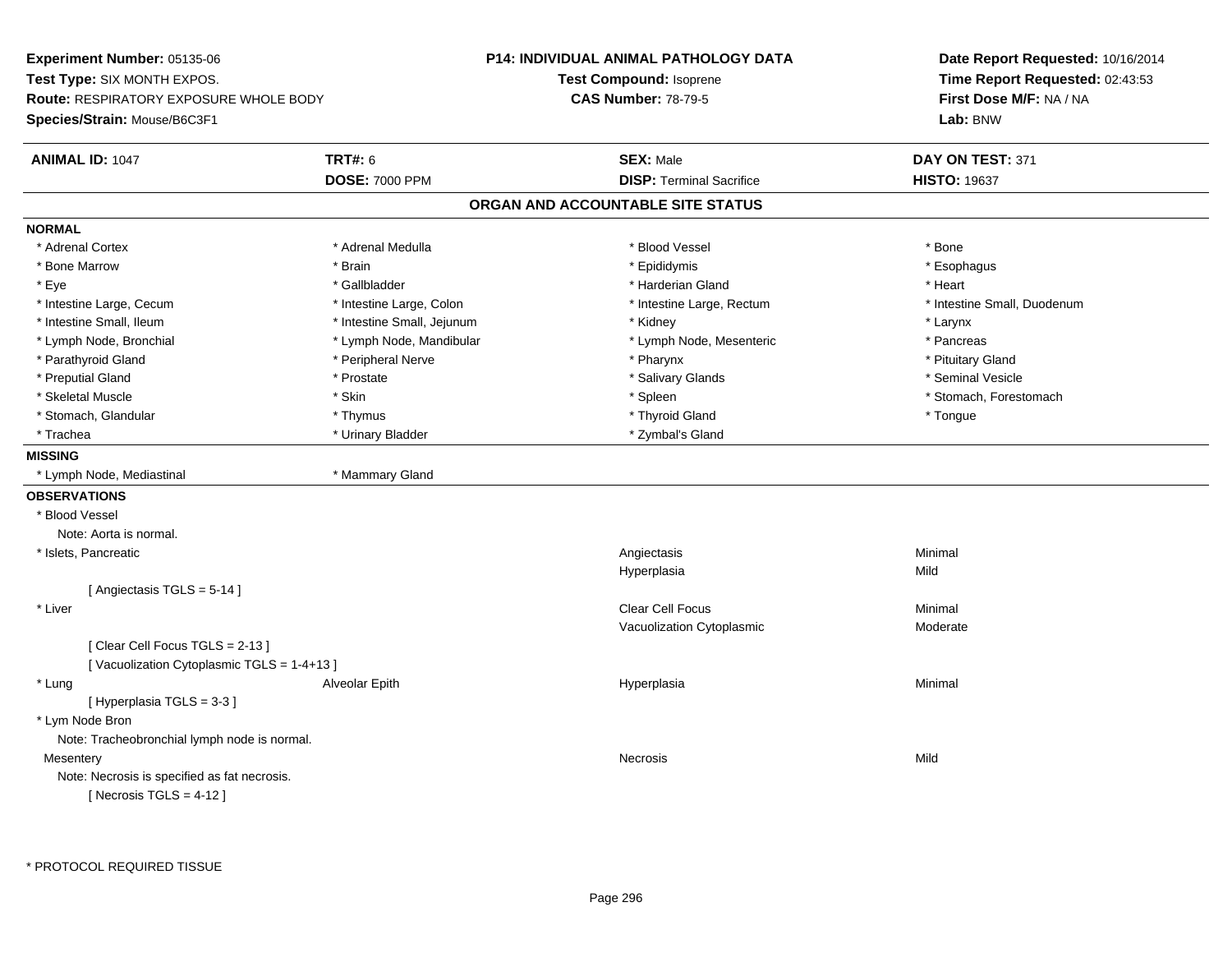| Experiment Number: 05135-06<br>Test Type: SIX MONTH EXPOS.<br><b>Route: RESPIRATORY EXPOSURE WHOLE BODY</b><br>Species/Strain: Mouse/B6C3F1 |                          | <b>P14: INDIVIDUAL ANIMAL PATHOLOGY DATA</b><br><b>Test Compound: Isoprene</b><br><b>CAS Number: 78-79-5</b> | Date Report Requested: 10/16/2014<br>Time Report Requested: 02:43:53<br>First Dose M/F: NA / NA<br>Lab: BNW |
|---------------------------------------------------------------------------------------------------------------------------------------------|--------------------------|--------------------------------------------------------------------------------------------------------------|-------------------------------------------------------------------------------------------------------------|
| <b>ANIMAL ID: 1047</b>                                                                                                                      | <b>TRT#:</b> 6           | <b>SEX: Male</b>                                                                                             | DAY ON TEST: 371                                                                                            |
|                                                                                                                                             | <b>DOSE: 7000 PPM</b>    | <b>DISP:</b> Terminal Sacrifice                                                                              | <b>HISTO: 19637</b>                                                                                         |
|                                                                                                                                             |                          | ORGAN AND ACCOUNTABLE SITE STATUS                                                                            |                                                                                                             |
| * Nose                                                                                                                                      | Olfactory Epi, Turbinate | Degeneration                                                                                                 | Mild                                                                                                        |
|                                                                                                                                             | Olfactory Epi, Turbinate | Inflammation                                                                                                 | Chronic, Minimal                                                                                            |
| * Perph Nerve                                                                                                                               |                          |                                                                                                              |                                                                                                             |
| Note: Sciatic nerve is normal.                                                                                                              |                          |                                                                                                              |                                                                                                             |
| * Spinal Cord                                                                                                                               |                          | Degeneration                                                                                                 | Minimal                                                                                                     |
| * Testes                                                                                                                                    |                          | Mineralization                                                                                               | Minimal                                                                                                     |
| PRIMARY CAUSE OF DEATH                                                                                                                      |                          |                                                                                                              |                                                                                                             |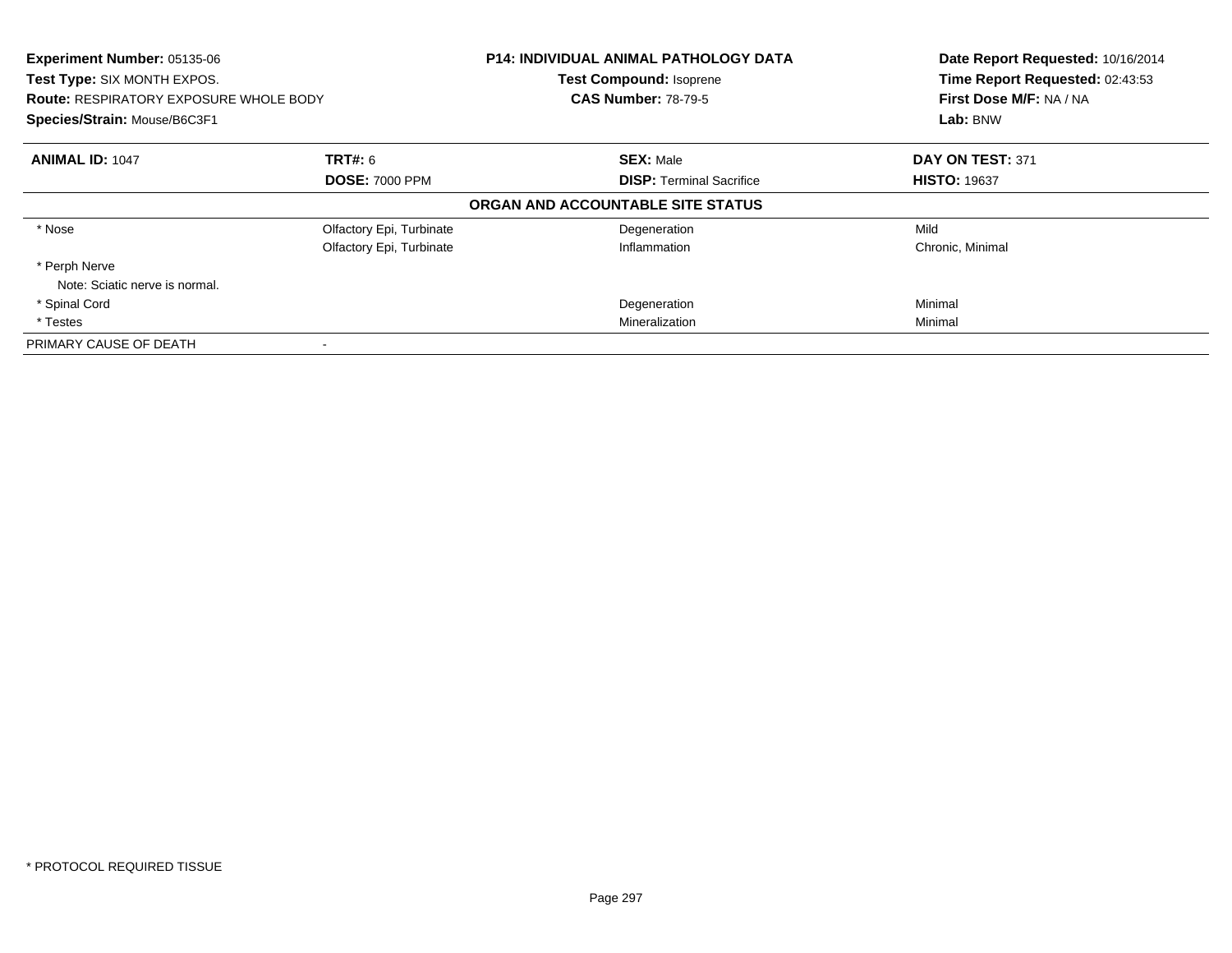**Experiment Number:** 05135-06**Test Type:** SIX MONTH EXPOS.**Route:** RESPIRATORY EXPOSURE WHOLE BODY**Species/Strain:** Mouse/B6C3F1**P14: INDIVIDUAL ANIMAL PATHOLOGY DATATest Compound:** Isoprene**CAS Number:** 78-79-5**Date Report Requested:** 10/16/2014**Time Report Requested:** 02:43:53**First Dose M/F:** NA / NA**Lab:** BNW**ANIMAL ID:** 1048**EX:** Male **DAY ON TEST:** 371 **DOSE:** 7000 PPM**DISP:** Terminal Sacrifice **HISTO:** 19638 **ORGAN AND ACCOUNTABLE SITE STATUSNORMAL**\* Adrenal Cortex \* Adrenal Cortex \* \* Adrenal Medulla \* \* Adrenal Medulla \* \* Blood Vessel \* \* Brood Vessel \* \* Bone \* Esophagus \* Bone Marrow \* Brain \* Epididymis \* Esophagus \* Eye \* https://www.frage.com/windown.com/windown.com/windown.com/windown.com/windown.com/windown.com/windown-\* Intestine Small, Ileum \* Intestine Large, Colon \* Intestine Large, Rectum \* Intestine Small, Duodenum \* Intestine Small, Duodenum \* Intestine Small, Jejunum \* The many reserves the state of the state of the state of the state of the state of the state of the state of the state of the state of the state of the state of the state of the state of the st \* Peripheral Nerve \* Lymph Node, Bronchial \* Lymph Node, Mesenteric \* Parathyroid Gland \* Parathyroid Gland \* Seminal Vesicle \* Pharynx \* Prostate \* Salivary Glands \* Seminal Vesicle \* Skeletal Muscle \* Skin \* Spinal Cord \* Spleen \* Thymus \* Stomach, Forestomach \* Testes \* Stomach, Glandular \* Testes \* Testes \* Testes \* Testes \* Testes \* Testes \* T \* Urinary Bladder \* Thyroid Gland \* \* The control of the total property and the top of the top of the top of the top of the top of the top of the top of the top of the top of the top of the top of the top of the top of the top of the top of \* Zymbal's Gland**MISSING**\* Lymph Node, Mandibular \* \* http://www.fland.com/induction/state/default and the state of the state of the state of the state of the state of the state of the state of the state of the state of the state of the state of t **OBSERVATIONS** \* Blood VesselNote: Aorta is normal. \* Harderian Glandd and a state of the control of the control of the control of the control of the control of the control of the control of the control of the control of the control of the control of the control of the control of the contro \* Liver Hepatocellular AdenomaMixed Cell Focuss Mild [ Mixed Cell Focus TGLS = 1-12 ] \* Lung Alveolar Epith Hyperplasia Mild \* Lym Node Bron Note: Tracheobronchial lymph node is normal. \* Nosee and the Colfactory Epi, Turbinate and the Colfactory Epistem of the Colfactory Epistem Mild Olfactory Epi, Turbinatee Chronic, Minimal \* Pancreas Focal Cellular Change Minimal \* Perph Nerve Note: Sciatic nerve is normal. \* Preputial Glandd and the control of the control of the control of the control of the control of the control of the control of the control of the control of the control of the control of the control of the control of the control of the co \* Testes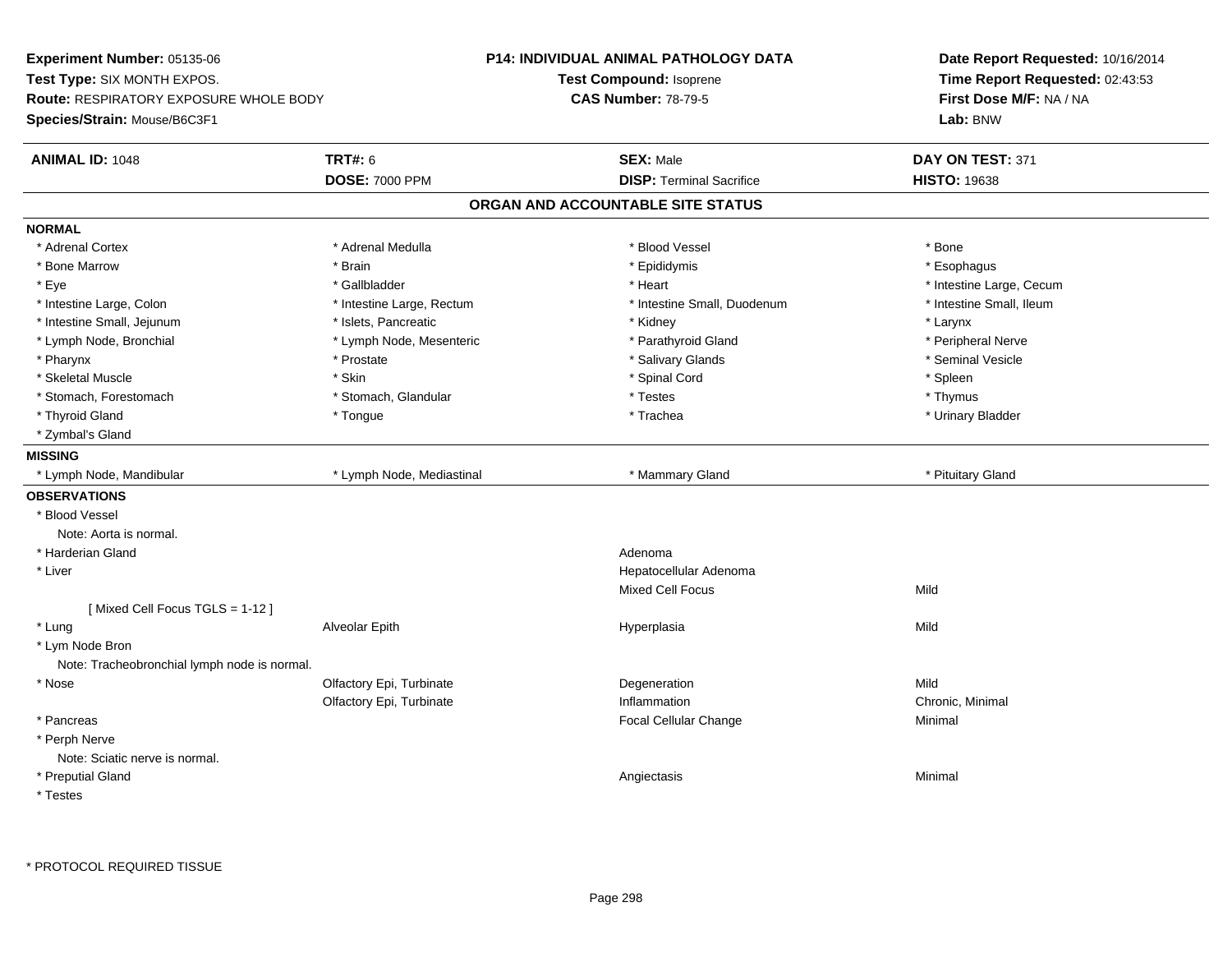| <b>Experiment Number: 05135-06</b><br>Test Type: SIX MONTH EXPOS.<br><b>Route: RESPIRATORY EXPOSURE WHOLE BODY</b><br>Species/Strain: Mouse/B6C3F1 |                       | <b>P14: INDIVIDUAL ANIMAL PATHOLOGY DATA</b><br><b>Test Compound: Isoprene</b><br><b>CAS Number: 78-79-5</b> | Date Report Requested: 10/16/2014                          |                  |
|----------------------------------------------------------------------------------------------------------------------------------------------------|-----------------------|--------------------------------------------------------------------------------------------------------------|------------------------------------------------------------|------------------|
|                                                                                                                                                    |                       |                                                                                                              | Time Report Requested: 02:43:53<br>First Dose M/F: NA / NA |                  |
|                                                                                                                                                    |                       |                                                                                                              |                                                            |                  |
|                                                                                                                                                    |                       | <b>ANIMAL ID: 1048</b>                                                                                       | <b>TRT#: 6</b>                                             | <b>SEX: Male</b> |
|                                                                                                                                                    | <b>DOSE: 7000 PPM</b> | <b>DISP: Terminal Sacrifice</b>                                                                              | <b>HISTO: 19638</b>                                        |                  |
|                                                                                                                                                    |                       | ORGAN AND ACCOUNTABLE SITE STATUS                                                                            |                                                            |                  |
| Note: $Tgl 2 = NCL$ . There are only two sections of testes, not three as indicated.                                                               |                       | Recheck of block and wet tissue resulted in no evidence of the third section.                                |                                                            |                  |
| PRIMARY CAUSE OF DEATH                                                                                                                             |                       |                                                                                                              |                                                            |                  |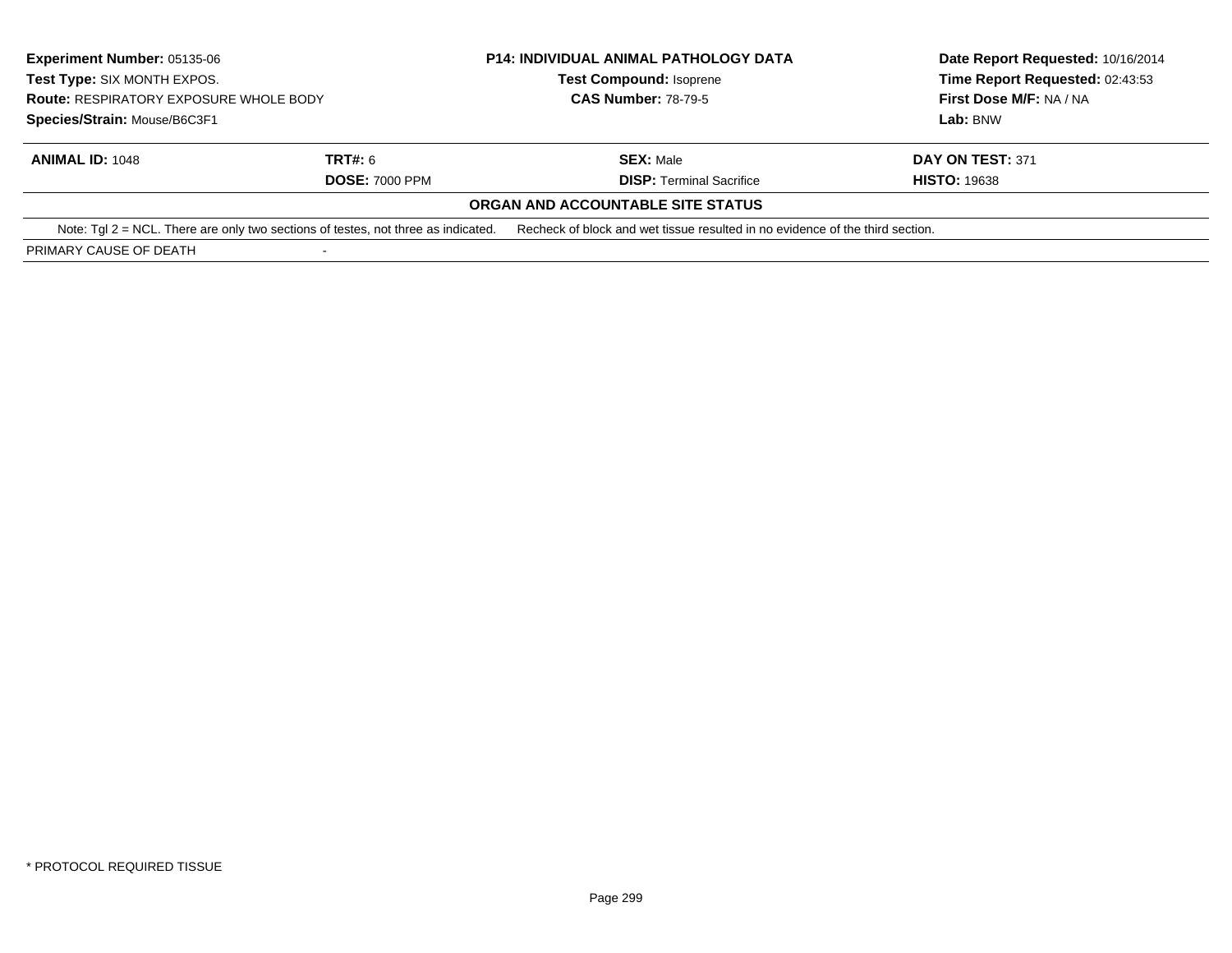**Experiment Number:** 05135-06**Test Type:** SIX MONTH EXPOS.**Route:** RESPIRATORY EXPOSURE WHOLE BODY**Species/Strain:** Mouse/B6C3F1**P14: INDIVIDUAL ANIMAL PATHOLOGY DATATest Compound:** Isoprene**CAS Number:** 78-79-5**Date Report Requested:** 10/16/2014**Time Report Requested:** 02:43:53**First Dose M/F:** NA / NA**Lab:** BNW**ANIMAL ID:** 1049 **TRT#:** <sup>6</sup> **SEX:** Male **DAY ON TEST:** <sup>371</sup> **DOSE:** 7000 PPM**DISP:** Terminal Sacrifice **HISTO:** 19639 **ORGAN AND ACCOUNTABLE SITE STATUSNORMAL**\* Adrenal Cortex \* Adrenal Cortex \* \* Adrenal Medulla \* \* Adrenal Medulla \* \* Blood Vessel \* \* Brood Vessel \* \* Bone \* Esophagus \* Bone Marrow \* Brain \* Epididymis \* Esophagus \* Eye \* \* Gallbladder \* \* Gallbladder \* \* \* \* Harderian Gland \* \* Heart \* Heart \* Heart \* Heart \* Heart \* Heart \* Intestine Large, Cecum \* Intestine Large, Colon \* Intestine Large, Thestine Large, Rectum \* Intestine Small, Duodenum \* Intestine Small, Ileum \* Thestine Small, Jejunum \* 1998, Pancreatic \* Kidney \* Kidney \* Kidney \* Kidney \* Lymph Node, Mediastinal \* Larynx **\*** Lymph Node, Bronchial \* Lymph Node, Mandibular \* Lymph Node, Mandibular \* Pancreas \* Parathyroid Gland \* \* Parathyroid Gland \* Peripheral Nerve \* \* Peripheral Nerve \* \* Pharynx \* Salivary Glands \* Pituitary Gland \* \* Then the state \* Preputial Gland \* Prosection \* Prostate \* \* Salivary Glands \* Salivary Glands \* Salivary Glands \* Salivary Glands \* Salivary Glands \* Salivary Glands \* Salivary Glands \* Salivary Glan \* Seminal Vesicle \* \* Spinal Cord \* Skeletal Muscle \* \* Skin \* \* Skin \* \* Spinal Vesicle \* Spinal Cord \* Spinal Cord \* Spleen \* Stomach, Forestomach \* Stomach \* Stomach, Slandular \* Testes \* Testes \* Trachea \* Thymus \* \* The mode of the total term of the total term of the total term of the total term of the total term of the total term of the total term of the total term of the total term of the total term of the total term of \* Urinary Bladder \* Zymbal's Gland**MISSING** \* Lymph Node, Mesenteric \* Mammary Gland**OBSERVATIONS** \* Blood VesselNote: Aorta is normal. \* Liver Hepatocellular Adenoma[ Hepatocellular Adenoma TGLS = 2-4 ] \* Lungg and the congression of the congression of the congression of the congression of the congression of the congression [ Congestion TGLS = 5-3 ] \* Lym Node Bron Note: Tracheobronchial lymph node is normal. \* Nosee and the Colfactory Epi, Turbinate and the Colfactory Epistem of the Colfactory Epistem Mild Olfactory Epi, Turbinatee Chronic, Minimal \* Perph Nerve Note: Sciatic nerve is normal. \* SkinNote: Tgl 4 = NCL. The nodule is glandular tissue of some kind. It appears to be an accessory sex gland in nature.

\* Testes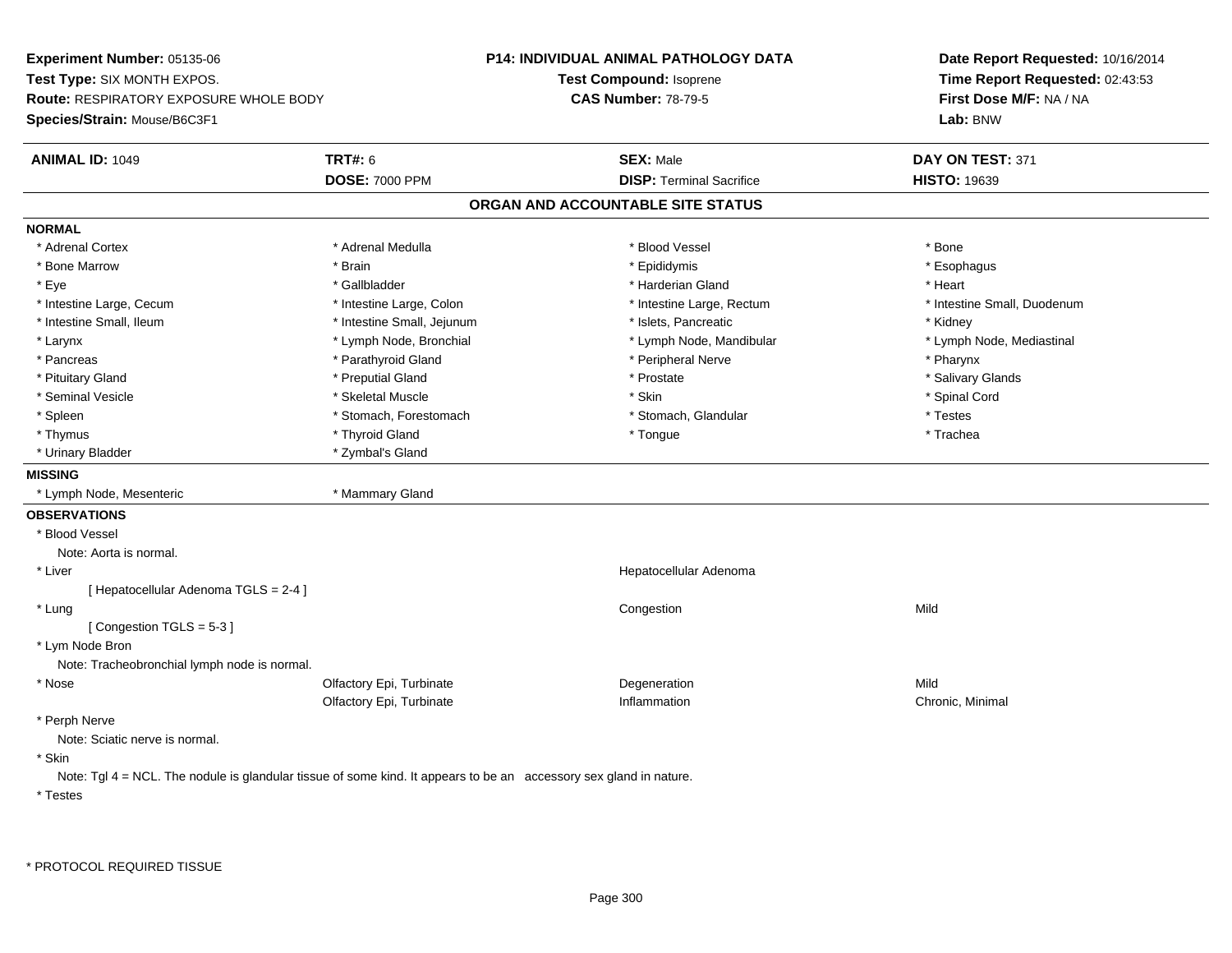| <b>Experiment Number: 05135-06</b><br>Test Type: SIX MONTH EXPOS.<br><b>Route: RESPIRATORY EXPOSURE WHOLE BODY</b> |                       | <b>P14: INDIVIDUAL ANIMAL PATHOLOGY DATA</b><br><b>Test Compound: Isoprene</b><br><b>CAS Number: 78-79-5</b> | Date Report Requested: 10/16/2014<br>Time Report Requested: 02:43:53<br>First Dose M/F: NA / NA |
|--------------------------------------------------------------------------------------------------------------------|-----------------------|--------------------------------------------------------------------------------------------------------------|-------------------------------------------------------------------------------------------------|
| Species/Strain: Mouse/B6C3F1                                                                                       |                       |                                                                                                              | Lab: BNW                                                                                        |
| <b>ANIMAL ID: 1049</b>                                                                                             | TRT#: 6               | <b>SEX: Male</b>                                                                                             | <b>DAY ON TEST: 371</b>                                                                         |
|                                                                                                                    | <b>DOSE: 7000 PPM</b> | <b>DISP: Terminal Sacrifice</b>                                                                              | <b>HISTO: 19639</b>                                                                             |
|                                                                                                                    |                       | ORGAN AND ACCOUNTABLE SITE STATUS                                                                            |                                                                                                 |
| Note: TGL $6 = NCL$ . No clear lesion even on recut                                                                |                       |                                                                                                              |                                                                                                 |
| PRIMARY CAUSE OF DEATH                                                                                             | $\sim$                |                                                                                                              |                                                                                                 |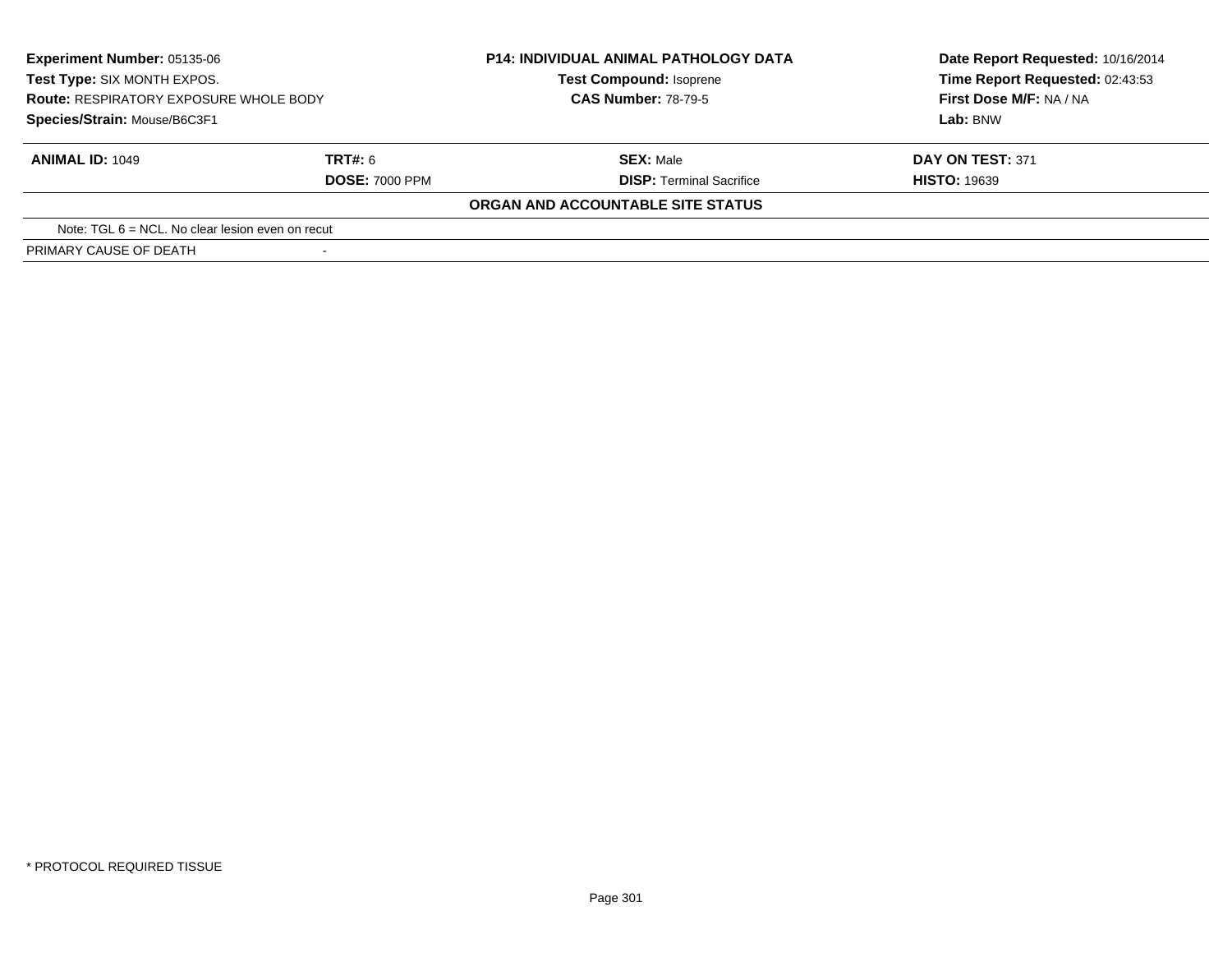**Experiment Number:** 05135-06**Test Type:** SIX MONTH EXPOS.**Route:** RESPIRATORY EXPOSURE WHOLE BODY**Species/Strain:** Mouse/B6C3F1**P14: INDIVIDUAL ANIMAL PATHOLOGY DATATest Compound:** Isoprene**CAS Number:** 78-79-5**Date Report Requested:** 10/16/2014**Time Report Requested:** 02:43:53**First Dose M/F:** NA / NA**Lab:** BNW**ANIMAL ID:** 1050**C TRT#:** 6 **SEX:** Male **DAY ON TEST:** 317 **DOSE:** 7000 PPM**DISP:** Natural Death **HISTO:** 19640 **ORGAN AND ACCOUNTABLE SITE STATUSNORMAL**\* Adrenal Medulla \* \* \* Blood Vessel \* \* \* Bone Marrow \* \* Bone Marrow \* \* Bone Marrow \* Brain \* \* Expediance \* Epididymis \* \* Expediance \* \* Esophagus \* Expediance \* \* Expediance \* Eye \* Eye \* Heart Thestine Large, Cecum Thestine Large, Cecum And Alternative Large, Colon Thestine Large, Rectum \* Intestine Large, Rectum \* Intestine Large, Rectum \* Intestine Small, Duodenum \* The metal was a structure of the structure of the structure of the structure of the structure of the structure of the structure of the structure of the structure of the structure of the struct \* Lymph Node, Mesenteric \* Lung \* Lymph Node, Bronchial \* Lymph Node, Mediastinal \* Lymph Node, Mediastinal \* \* Peripheral Nerve \* \* \* Pharynx \* Pharynx \* \* Pharynx \* \* Preputial Gland \* \* Preputial Gland \* \* Prostate \* Salivary Glands \* Seminal Vesicle \* Skeletal Muscle \* Skin\* Stomach, Glandular \* Spinal Cord **\* Stomach, Forestomach \* Spinal Cord \*** Stomach, Forestomach \* Stomach, Forestomach \* Testes \* Thymus \* Thyroid Gland \* Tongue \* Trachea \* Noting the Community of the Urinary Bladder \* Zymbal's Gland \* Zymbal's Gland **MISSING**\* Lymph Node, Mandibular \* \* Ammary Gland \* Mammary Gland \* Parathyroid Gland \* Parathyroid Gland \* Pituitary Gland **AUTO PRECLUDES DIAG.**\* Gallbladder **\*** Intestine Small, Ileum \* Intestine Small, Ileum \* Intestine Small, Jejunum **OBSERVATIONS** \* Adrenal Cortex Hypertrophy Focal, Minimal \* Blood VesselNote: Aorta is normal \* Harderian Glandd and the control of the control of the control of the control of the control of the control of the control of  $A$ denoma  $A$ denoma  $A$ denoma  $A$ Note: Two neoplasia present. There is an adenoma in the gland left in the skull also.[ Adenoma TGLS = 3-12 ] \* Liver Hepatocellular Adenoma[ Hepatocellular Adenoma TGLS = 2-13 ] \* Lym Node Bron Note: Tracheobronchial lymph node is normal. \* Nosee and the Colfactory Epi, Turbinate and the Degeneration Colfactory Epi, Turbinate and the Degeneration of the Mild Olfactory Epi, Turbinatee Chronic, Minimal \* Pancreass the control of the control of the control of the control of the control of the control of the control of the control of the control of the control of the control of the control of the control of the control of the contro Inflammation **Chronic**, Mild \* Perph Nerve

Note: Sciatic nerve is normal.